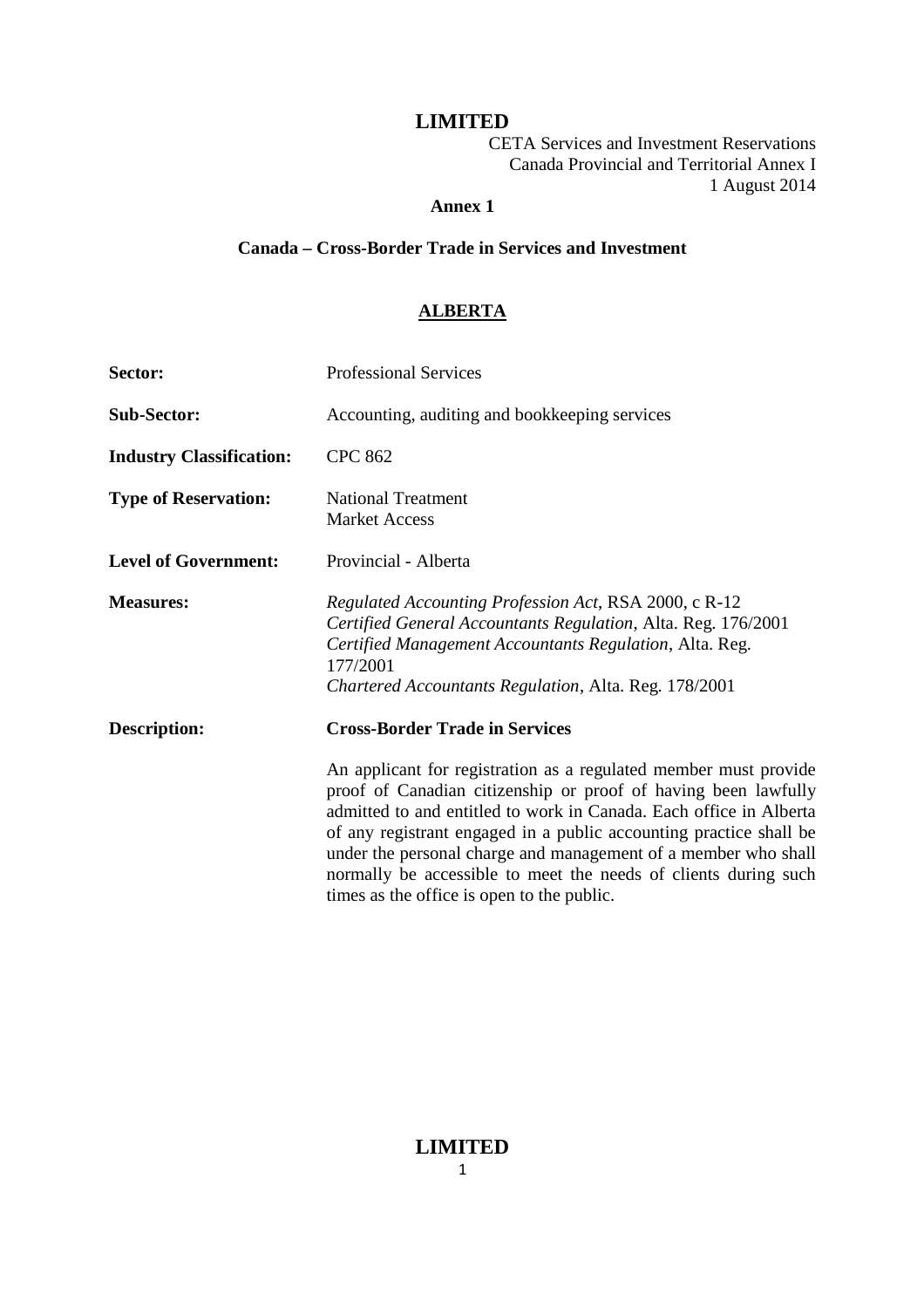CETA Services and Investment Reservations Canada Provincial and Territorial Annex I 1 August 2014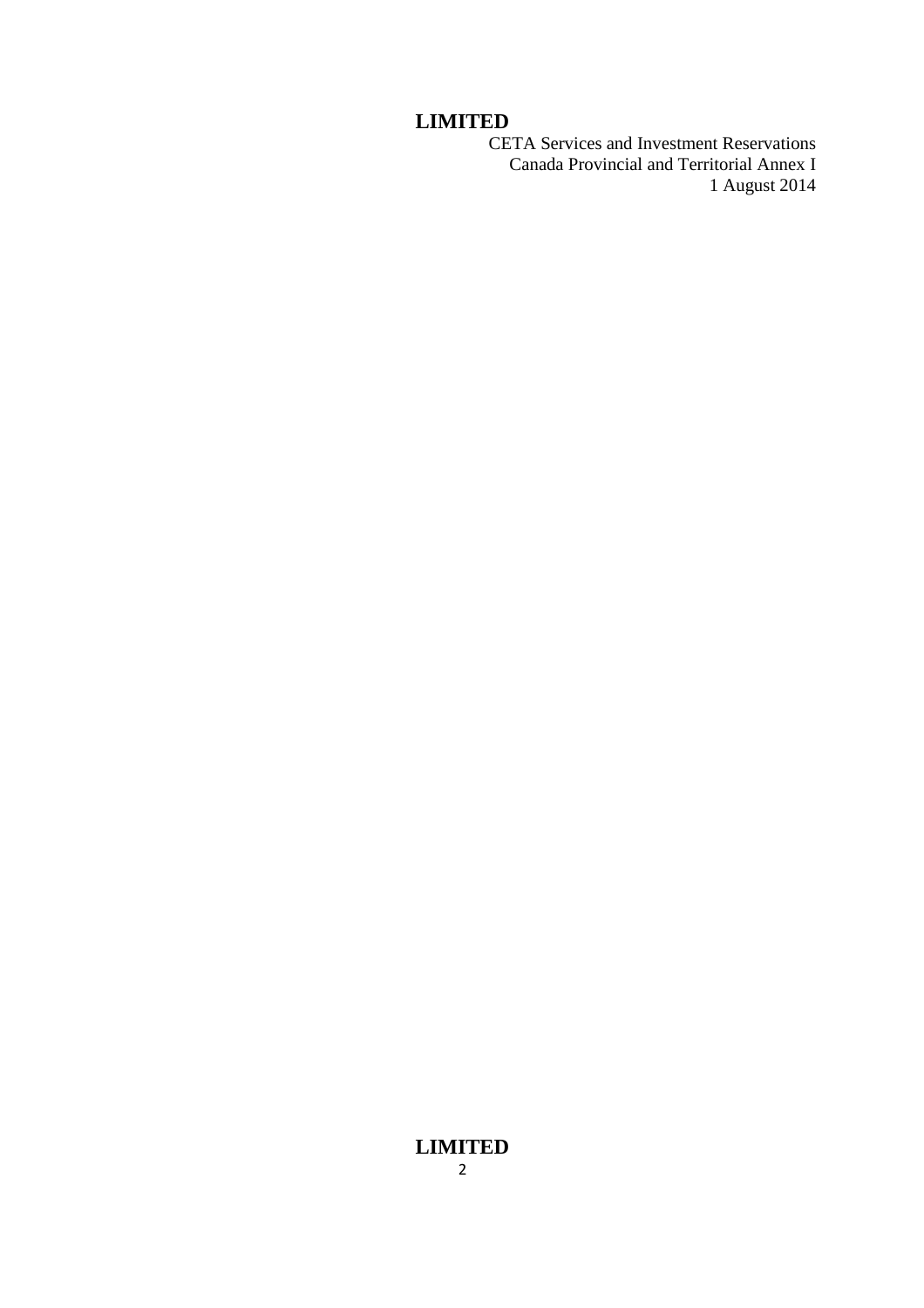CETA Services and Investment Reservations Canada Provincial and Territorial Annex I 1 August 2014

| Sector:                         | <b>Professional Services</b>                                                                                                                                                                                              |
|---------------------------------|---------------------------------------------------------------------------------------------------------------------------------------------------------------------------------------------------------------------------|
| <b>Sub-Sector:</b>              | <b>Veterinary Services</b>                                                                                                                                                                                                |
| <b>Industry Classification:</b> | <b>CPC 932</b>                                                                                                                                                                                                            |
| <b>Type of Reservation:</b>     | <b>National Treatment</b>                                                                                                                                                                                                 |
| <b>Level of Government:</b>     | Provincial - Alberta                                                                                                                                                                                                      |
| <b>Measures:</b>                | Veterinary Profession Act, RSA 2000, c V-2<br>General Regulation, Alta. Reg. 44/86                                                                                                                                        |
| Description:                    | <b>Cross-Border Trade in Services</b>                                                                                                                                                                                     |
|                                 | Only Canadian citizens or persons lawfully admitted into and<br>entitled to work in Canada may be approved for registration by the<br>Registration Committee, upon production of satisfactory evidence<br>to this effect. |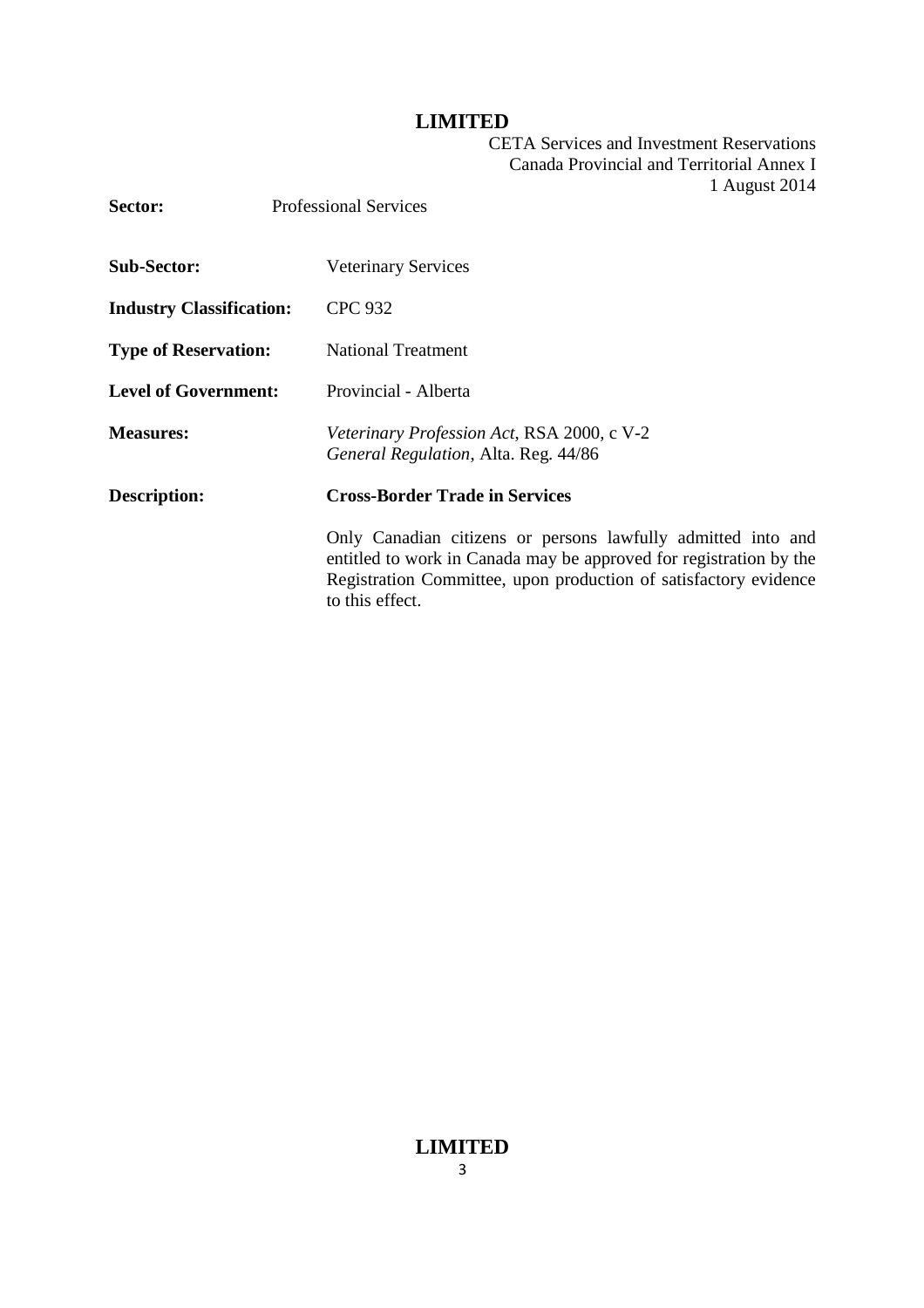CETA Services and Investment Reservations Canada Provincial and Territorial Annex I 1 August 2014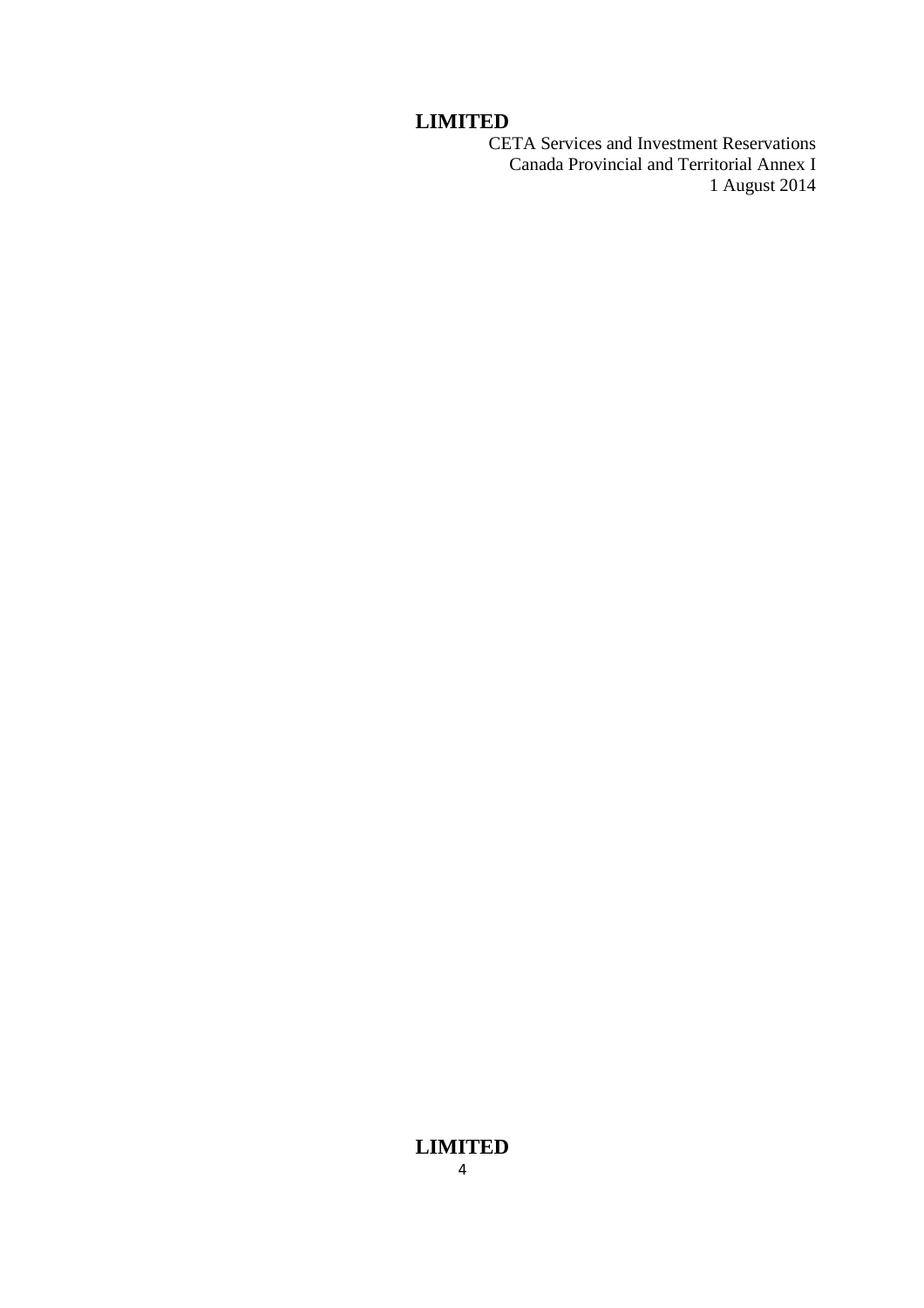CETA Services and Investment Reservations Canada Provincial and Territorial Annex I 1 August 2014

| Sector:                         | <b>Real Estate</b>                                                                                                                                                                                                                                                                                                                                  |
|---------------------------------|-----------------------------------------------------------------------------------------------------------------------------------------------------------------------------------------------------------------------------------------------------------------------------------------------------------------------------------------------------|
| <b>Sub-Sector:</b>              | Real Estate Services involving own or leased property or on a fee<br>or contract basis                                                                                                                                                                                                                                                              |
| <b>Industry Classification:</b> | CPC 821/822, 81331                                                                                                                                                                                                                                                                                                                                  |
| <b>Type of Reservation:</b>     | <b>National Treatment</b><br><b>Market Access</b>                                                                                                                                                                                                                                                                                                   |
| <b>Level of Government:</b>     | Provincial - Alberta                                                                                                                                                                                                                                                                                                                                |
| <b>Measures</b>                 | Real Estate Act, RSA 2000, c R-5                                                                                                                                                                                                                                                                                                                    |
| Description:                    | <b>Cross-Border Trade in Services</b>                                                                                                                                                                                                                                                                                                               |
|                                 | Service suppliers are authorized through a brokerage which must<br>maintain a registered business office in the province.<br>The<br>registered business office must be: the location from which the<br>person conducts business; under the control of the service supplier;<br>be the location of the records required to be maintained by the Act. |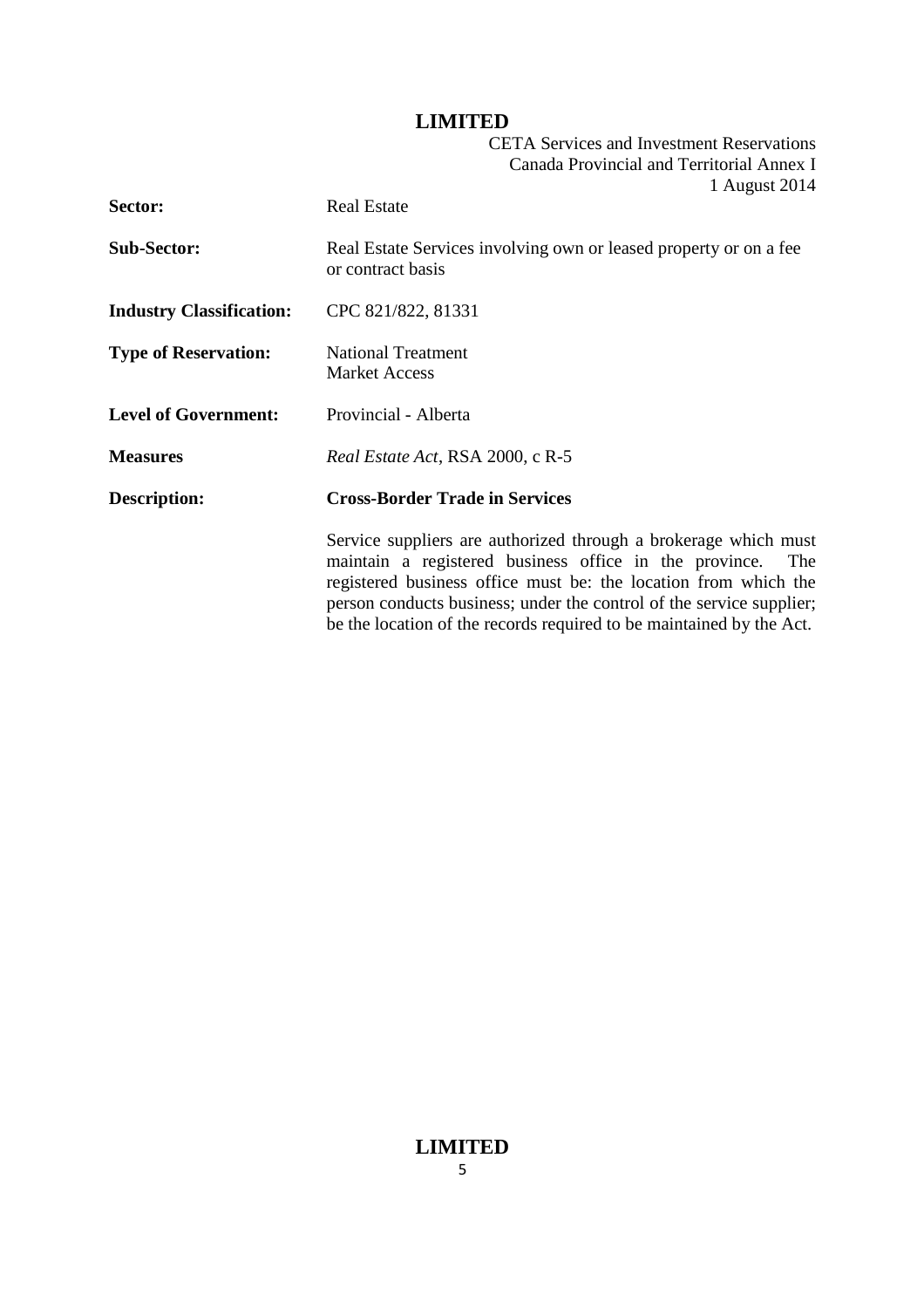CETA Services and Investment Reservations Canada Provincial and Territorial Annex I 1 August 2014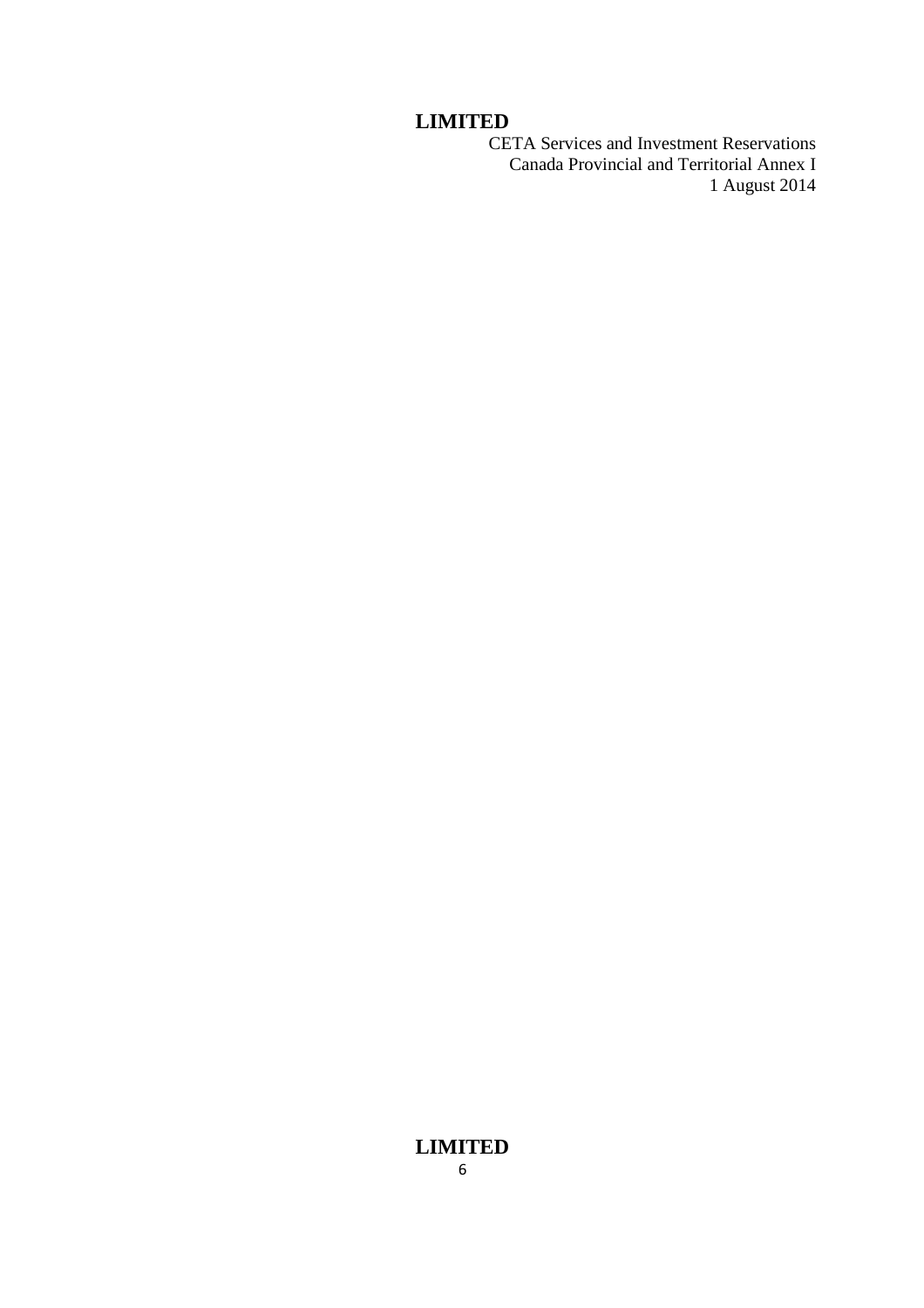|                                 | <b>CETA</b> Services and Investment Reservations                                                                           |
|---------------------------------|----------------------------------------------------------------------------------------------------------------------------|
|                                 | Canada Provincial and Territorial Annex I                                                                                  |
|                                 | 1 August 2014                                                                                                              |
| Sector:                         | Related Scientific and Technical Consulting Services                                                                       |
| <b>Sub-Sector:</b>              | Land surveying                                                                                                             |
| <b>Industry Classification:</b> | CPC 8675                                                                                                                   |
| <b>Type of Reservation:</b>     | <b>Market Access</b>                                                                                                       |
| <b>Level of Government:</b>     | Provincial - Alberta                                                                                                       |
| <b>Measures:</b>                | Land Surveyors Act, RSA 2000, c L-3                                                                                        |
| <b>Description:</b>             | <b>Investment</b>                                                                                                          |
|                                 | Where services are provided through a corporation, commercial<br>presence must take the form of a survey or's corporation. |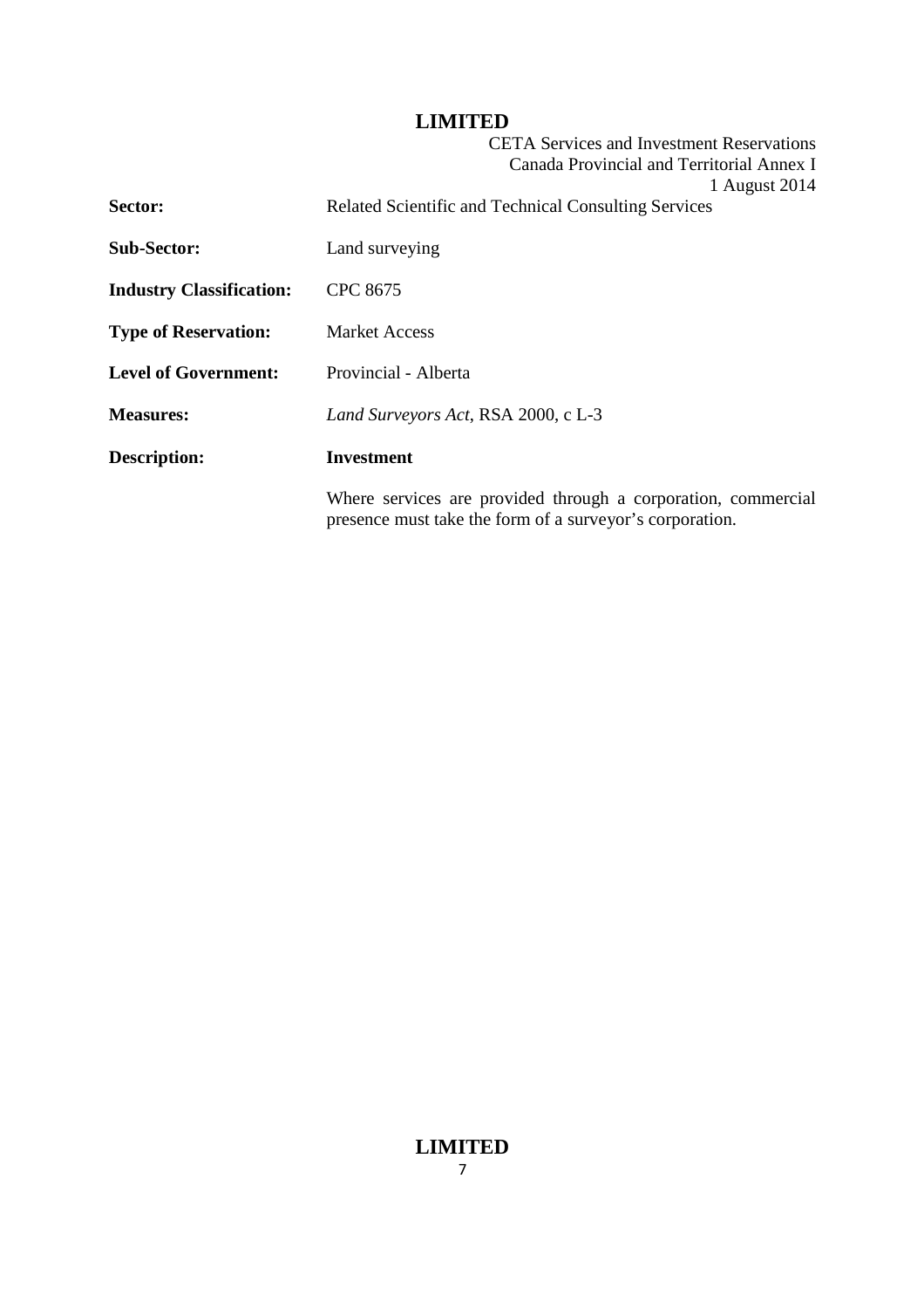CETA Services and Investment Reservations Canada Provincial and Territorial Annex I 1 August 2014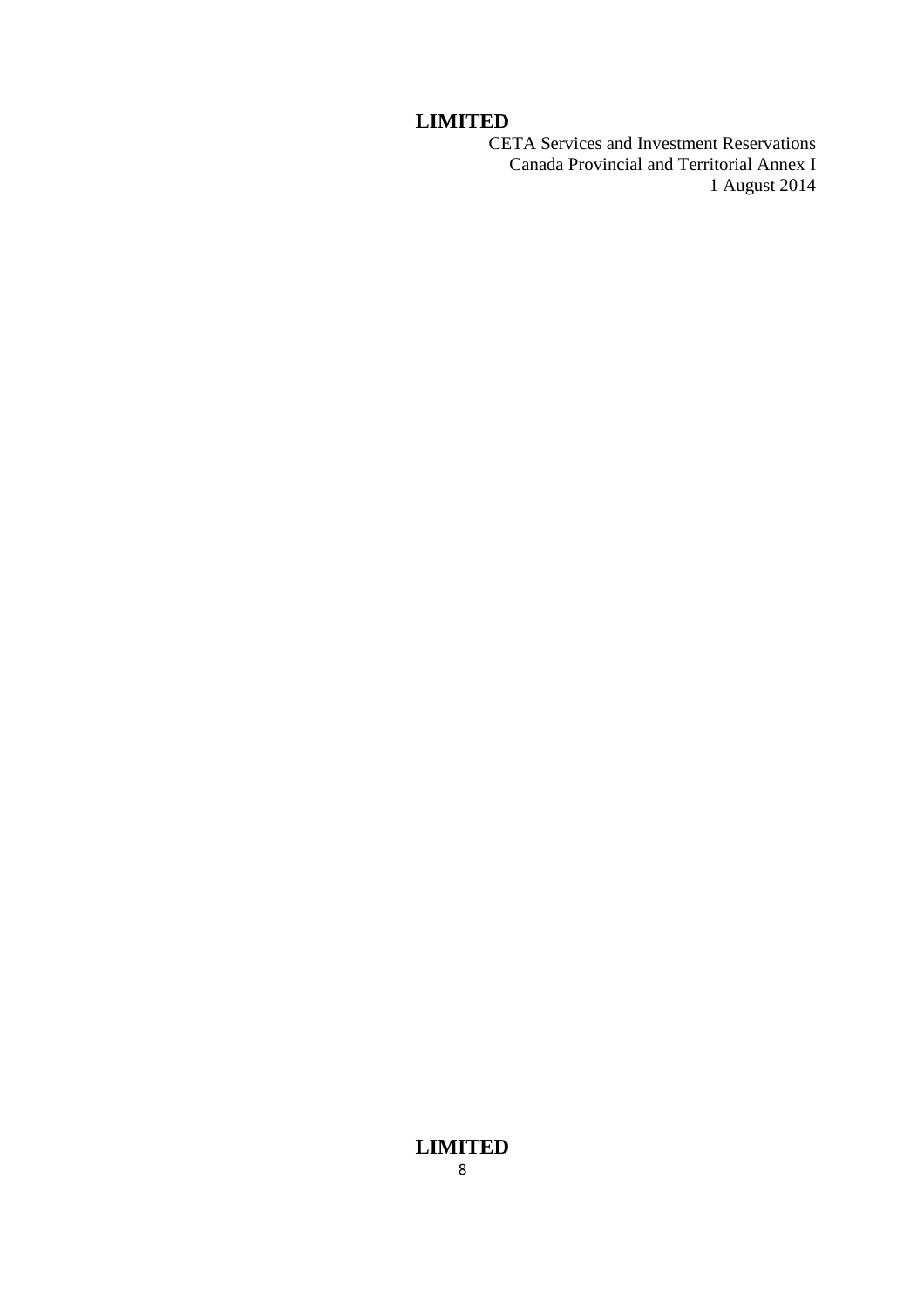| <b>CETA</b> Services and Investment Reservations |  |
|--------------------------------------------------|--|
| Canada Provincial and Territorial Annex I        |  |
| 1 August 2014                                    |  |

| Sector:                         | $1.14$ $\mu$ ut $201$<br><b>Alcoholic Beverages</b>                                                                                                                                                                                                                                                                                           |
|---------------------------------|-----------------------------------------------------------------------------------------------------------------------------------------------------------------------------------------------------------------------------------------------------------------------------------------------------------------------------------------------|
| <b>Sub-Sector:</b>              | Beverages, commission agents' services, wholesale trade services,<br>retailing services (liquor, wine and beer, liquor wine and beer<br>stores), manufacture of food and beverages, on a fee or contract<br>basis                                                                                                                             |
| <b>Industry Classification:</b> | <b>CPC 24</b><br>CPC 62112, 62226, 63107, 643, 88411                                                                                                                                                                                                                                                                                          |
| <b>Type of Reservation:</b>     | <b>National Treatment</b><br>Performance Requirements<br>Senior Management and Boards of Directors                                                                                                                                                                                                                                            |
| <b>Level of Government:</b>     | Provincial - Alberta                                                                                                                                                                                                                                                                                                                          |
| <b>Measures:</b>                | Gaming and Liquor Act, RSA 2000, c G-1<br>Gaming and Liquor Regulation, Alta. Reg. 143/96<br>Alberta Gaming and Liquor Commission Board Policies                                                                                                                                                                                              |
| Description:                    | <b>Cross-Border Trade in Services and Investment</b>                                                                                                                                                                                                                                                                                          |
|                                 | The above measures permit Alberta to control the manufacture,<br>import, sale, purchase, possession, storage, transportation, use and<br>consumption of liquor, including through permits and licenses that<br>may include citizenship, residency and other limitations on the<br>establishment, operation and provision of these activities. |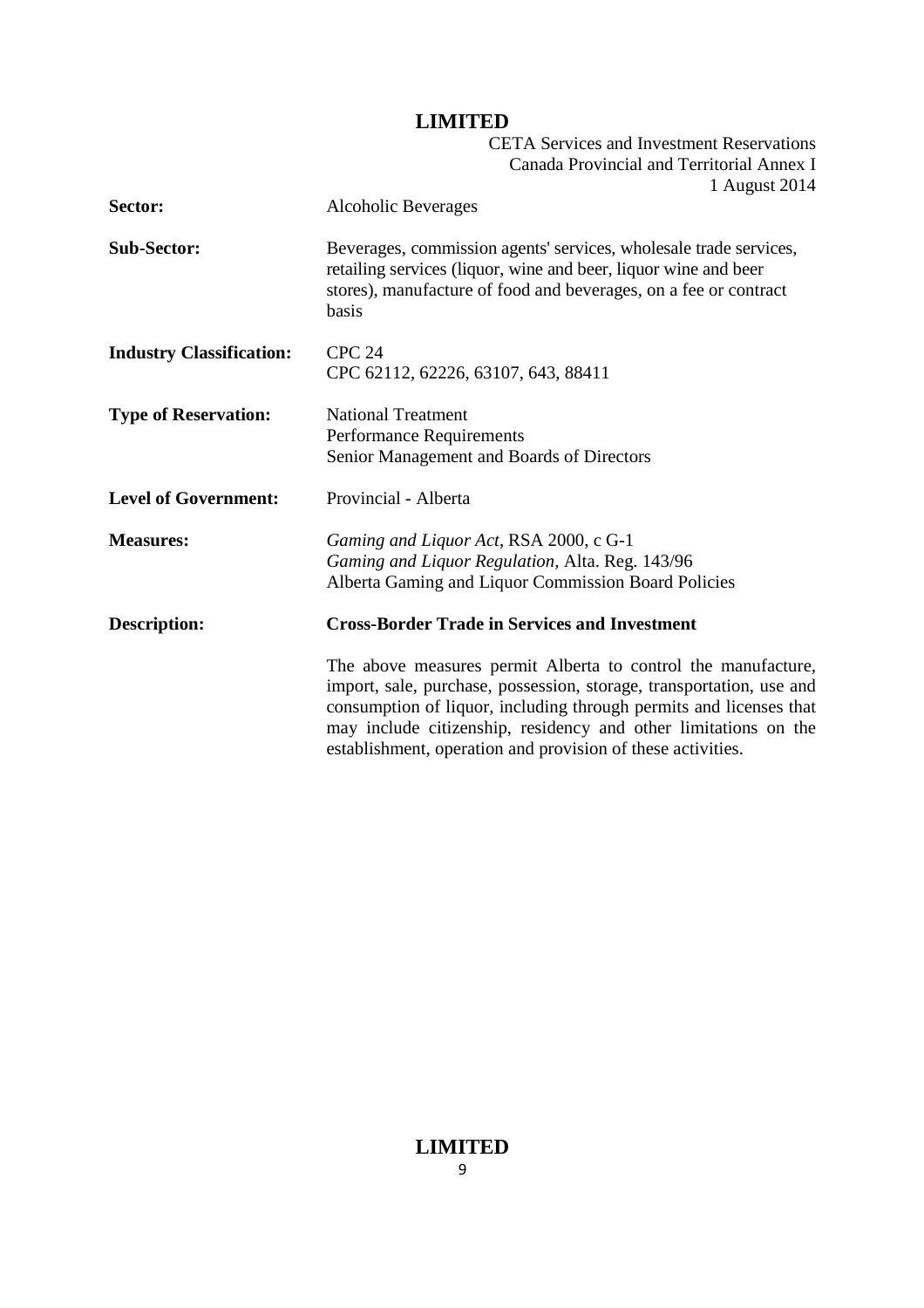CETA Services and Investment Reservations Canada Provincial and Territorial Annex I 1 August 2014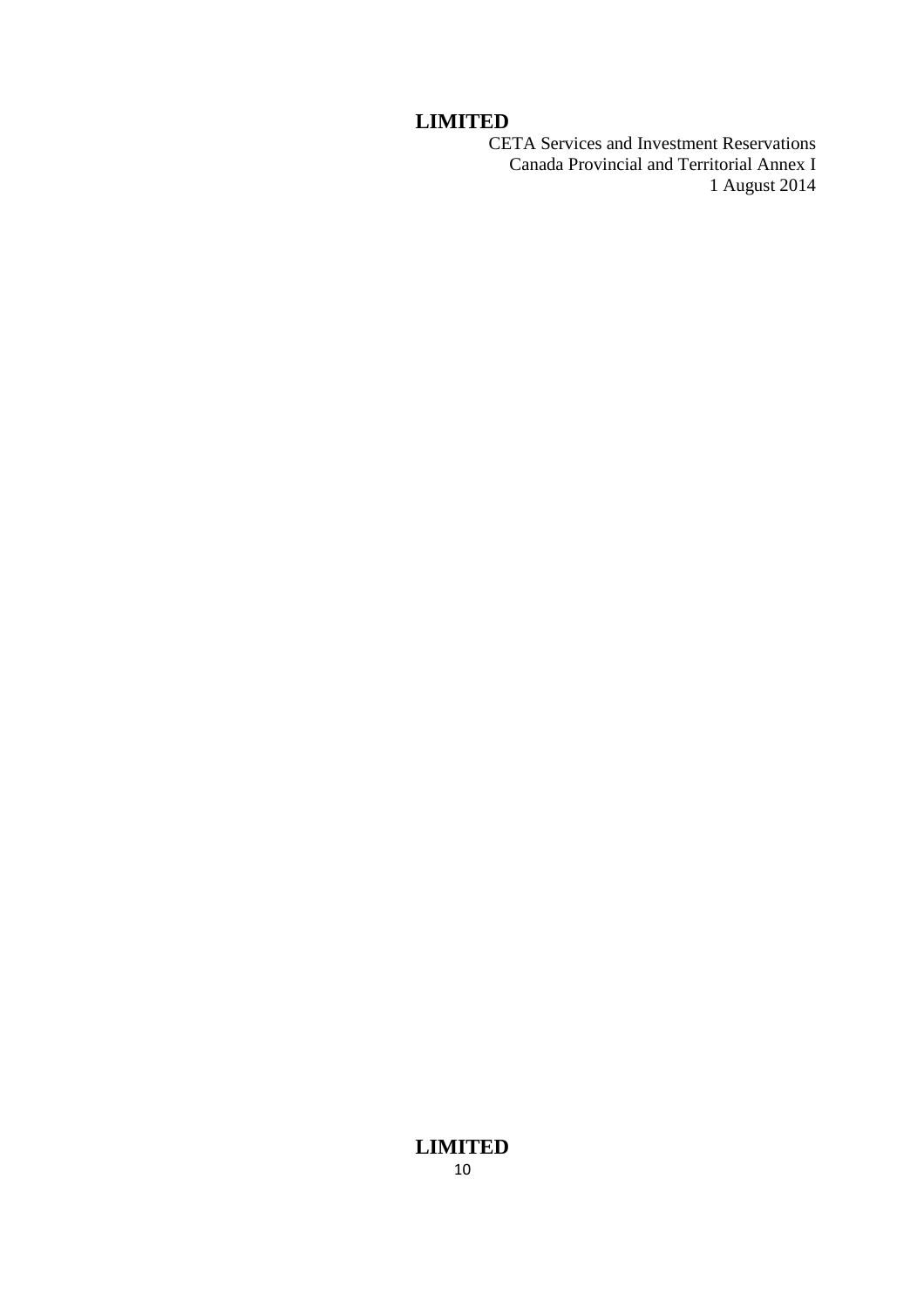| Sector:                         | Agriculture                                                                                                                                                                                                                                                                                                                                                                                |
|---------------------------------|--------------------------------------------------------------------------------------------------------------------------------------------------------------------------------------------------------------------------------------------------------------------------------------------------------------------------------------------------------------------------------------------|
| <b>Sub-Sector:</b>              | Land, Services incidental to agriculture                                                                                                                                                                                                                                                                                                                                                   |
| <b>Industry Classification:</b> | CPC 8811 (except rental of agricultural equipment with operator)<br><b>CPC 531</b>                                                                                                                                                                                                                                                                                                         |
| <b>Type of Reservation:</b>     | <b>National Treatment</b><br><b>Market Access</b>                                                                                                                                                                                                                                                                                                                                          |
| <b>Level of Government:</b>     | Provincial - Alberta                                                                                                                                                                                                                                                                                                                                                                       |
| <b>Measures:</b>                | Provincial Parks Act, RSA 2000, c P-35<br>Provincial Parks (Dispositions) Regulations, Alta. Reg. 241/77<br>Provincial Parks (General) Regulation, Alta. Reg. 102/85<br>Dispositions and Fees Regulation, Alta. Reg. 54/2000<br>Special Areas Disposition Regulation, Alta. Reg. 137/2001<br>Declaration Regulation, Alta. Reg. 195/2001<br>Forest Reserves Regulation, Alta. Reg. 42/2005 |
| Description:                    | <b>Investment</b>                                                                                                                                                                                                                                                                                                                                                                          |
|                                 | Dispositions of Crown land, including within provincial parks are<br>limited to residents of Alberta who are Canadian citizens or<br>permanent residents within the meaning of the <i>Immigration Act</i><br>(Canada).                                                                                                                                                                     |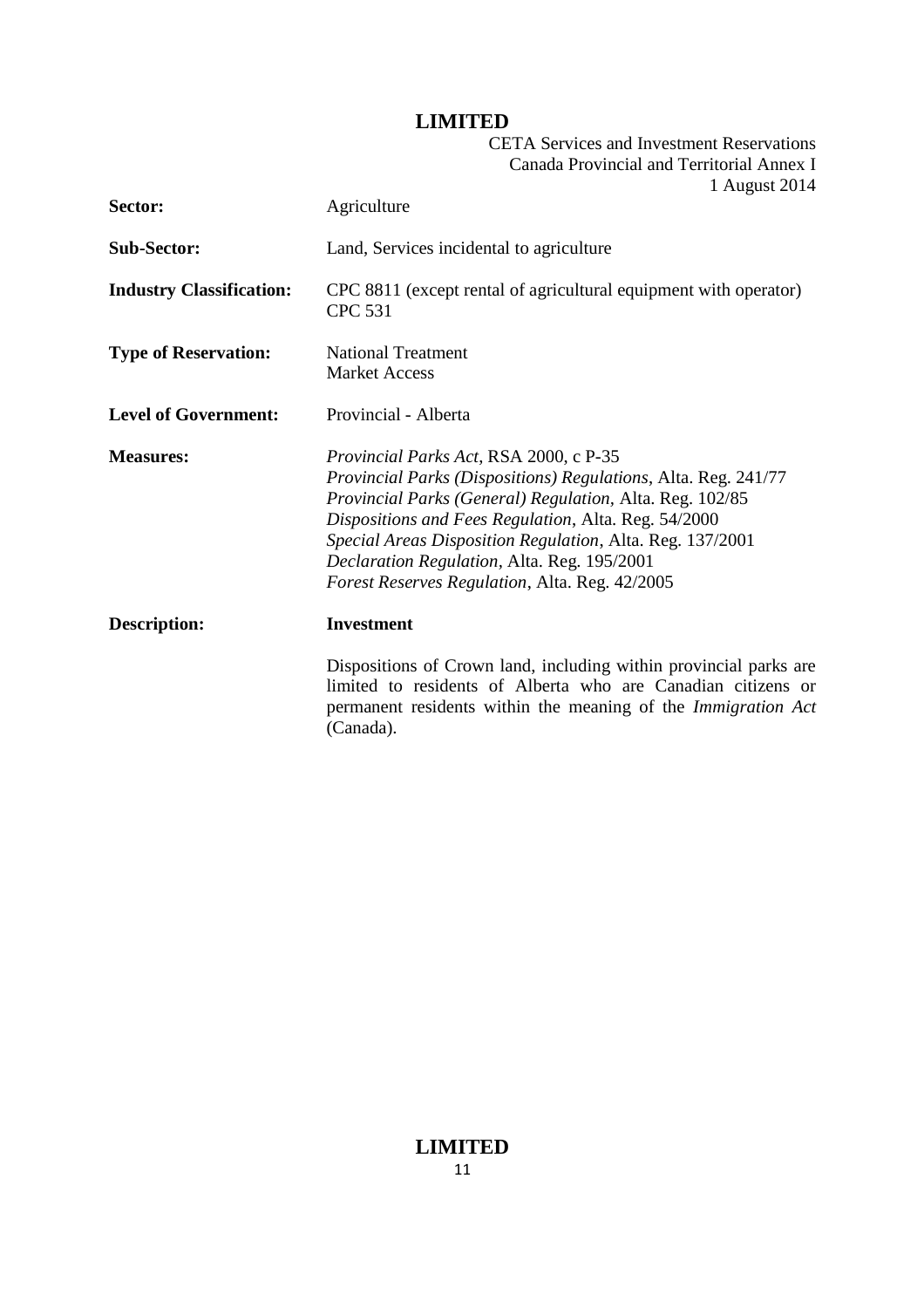CETA Services and Investment Reservations Canada Provincial and Territorial Annex I 1 August 2014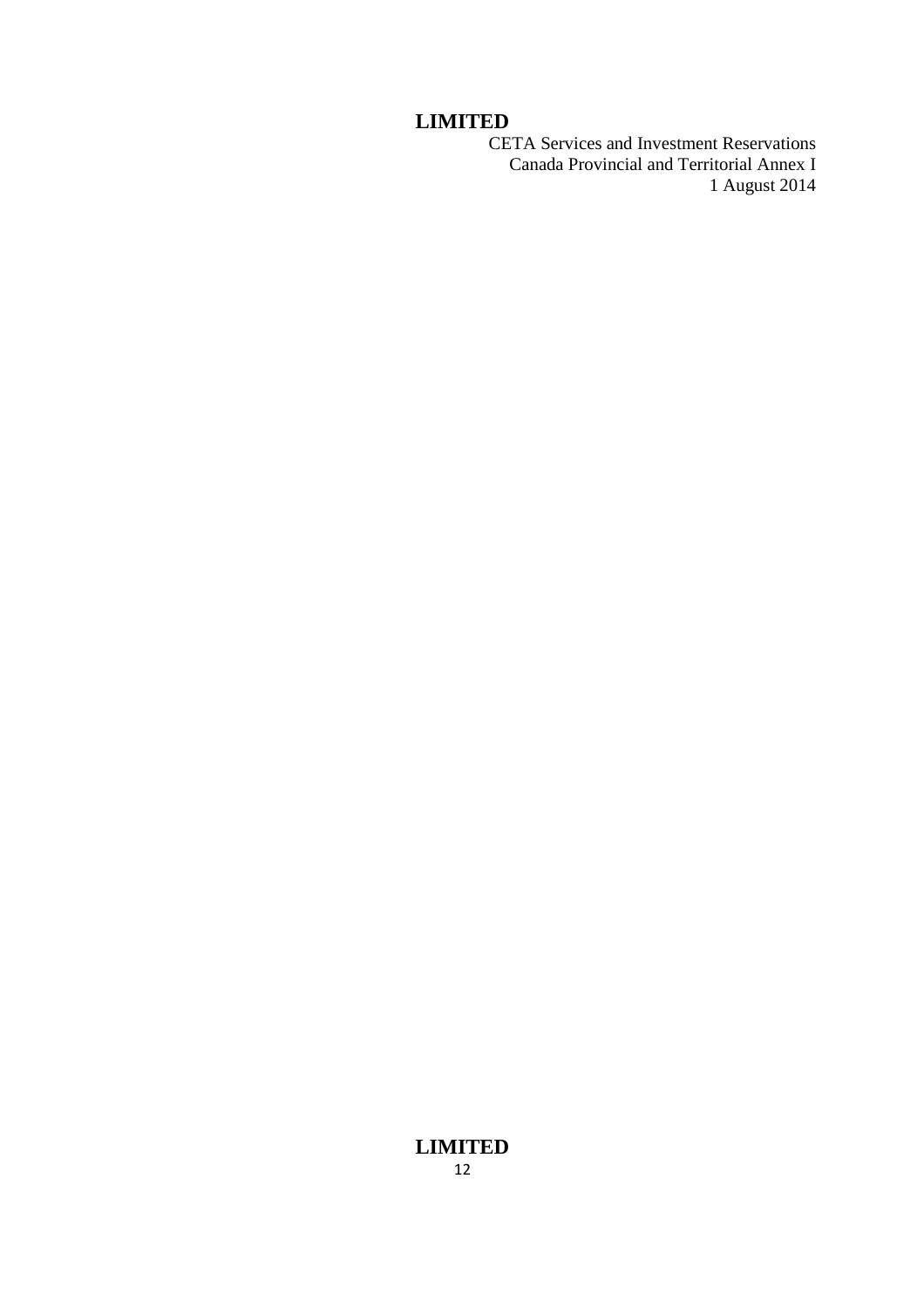CETA Services and Investment Reservations Canada Provincial and Territorial Annex I 1 August 2014

| Sector:                         | Hunting                                                                                                                                                                                                                                                                                                                                                                                                       |
|---------------------------------|---------------------------------------------------------------------------------------------------------------------------------------------------------------------------------------------------------------------------------------------------------------------------------------------------------------------------------------------------------------------------------------------------------------|
| <b>Sub-Sector:</b>              | Services incidental to hunting<br>Own-account hunting guides<br>Other cultural services                                                                                                                                                                                                                                                                                                                       |
| <b>Industry Classification:</b> | CPC 0297, 8813, 96419, 9633                                                                                                                                                                                                                                                                                                                                                                                   |
| <b>Type of Reservation:</b>     | <b>National Treatment</b><br><b>Market Access</b>                                                                                                                                                                                                                                                                                                                                                             |
| <b>Level of Government:</b>     | Provincial - Alberta                                                                                                                                                                                                                                                                                                                                                                                          |
| <b>Measures:</b>                | <i>Wildlife Act</i> , RSA 2000, c W-10<br>Wildlife Regulation, Alta. Reg. 143/97                                                                                                                                                                                                                                                                                                                              |
| Description:                    | <b>Cross-Border Trade in Services and Investment</b>                                                                                                                                                                                                                                                                                                                                                          |
|                                 | Pursuant to the above measures, citizenship or permanent<br>residency requirements may be imposed as a condition for<br>designations, permits or licences relating to guiding and outfitting<br>for wildlife hunting. Citizenship or permanent residency<br>requirements may also be imposed as a condition for permits or<br>licences for zoo-keeping, taxidermy, tanning, fur dealing or fur<br>management. |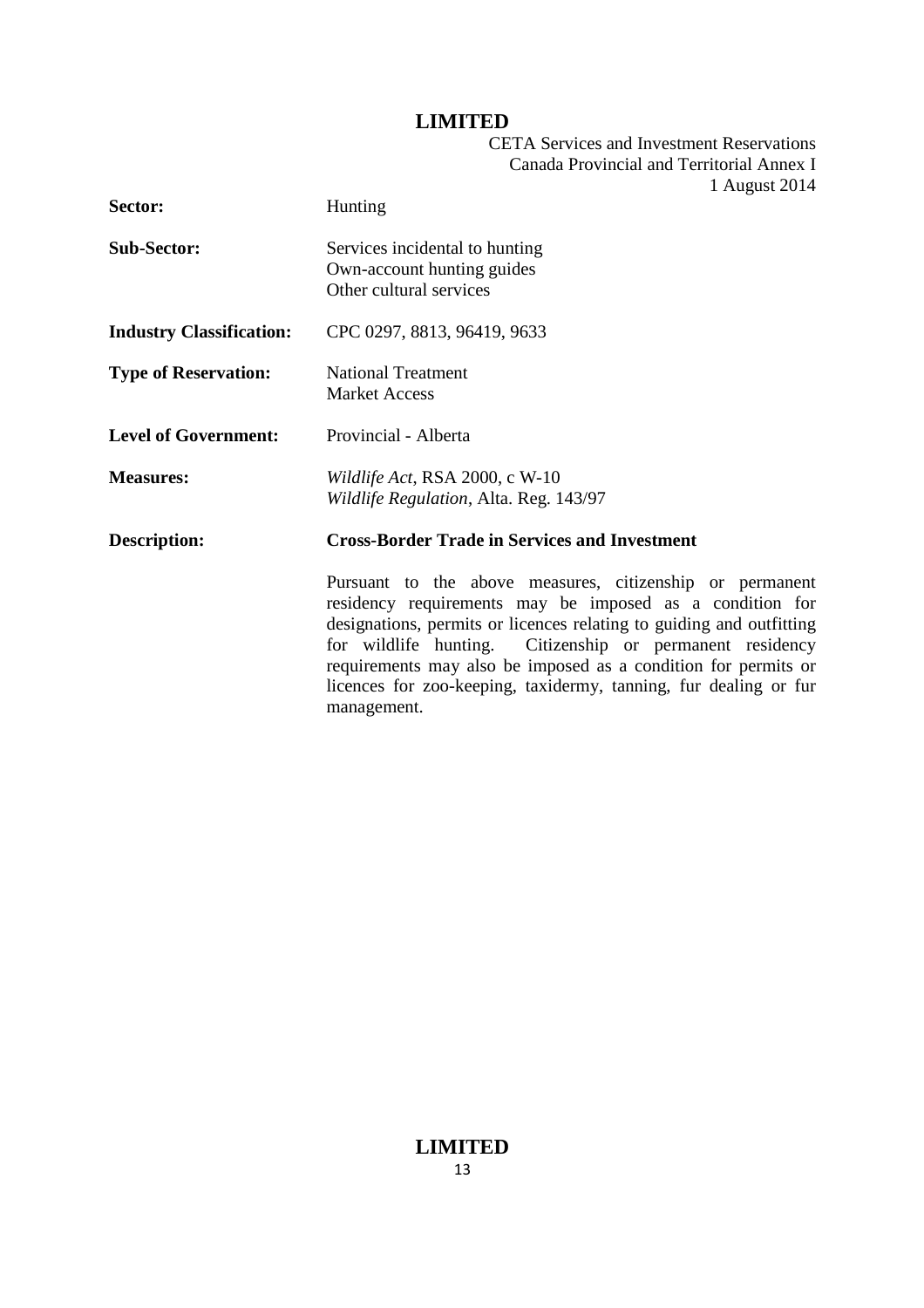CETA Services and Investment Reservations Canada Provincial and Territorial Annex I 1 August 2014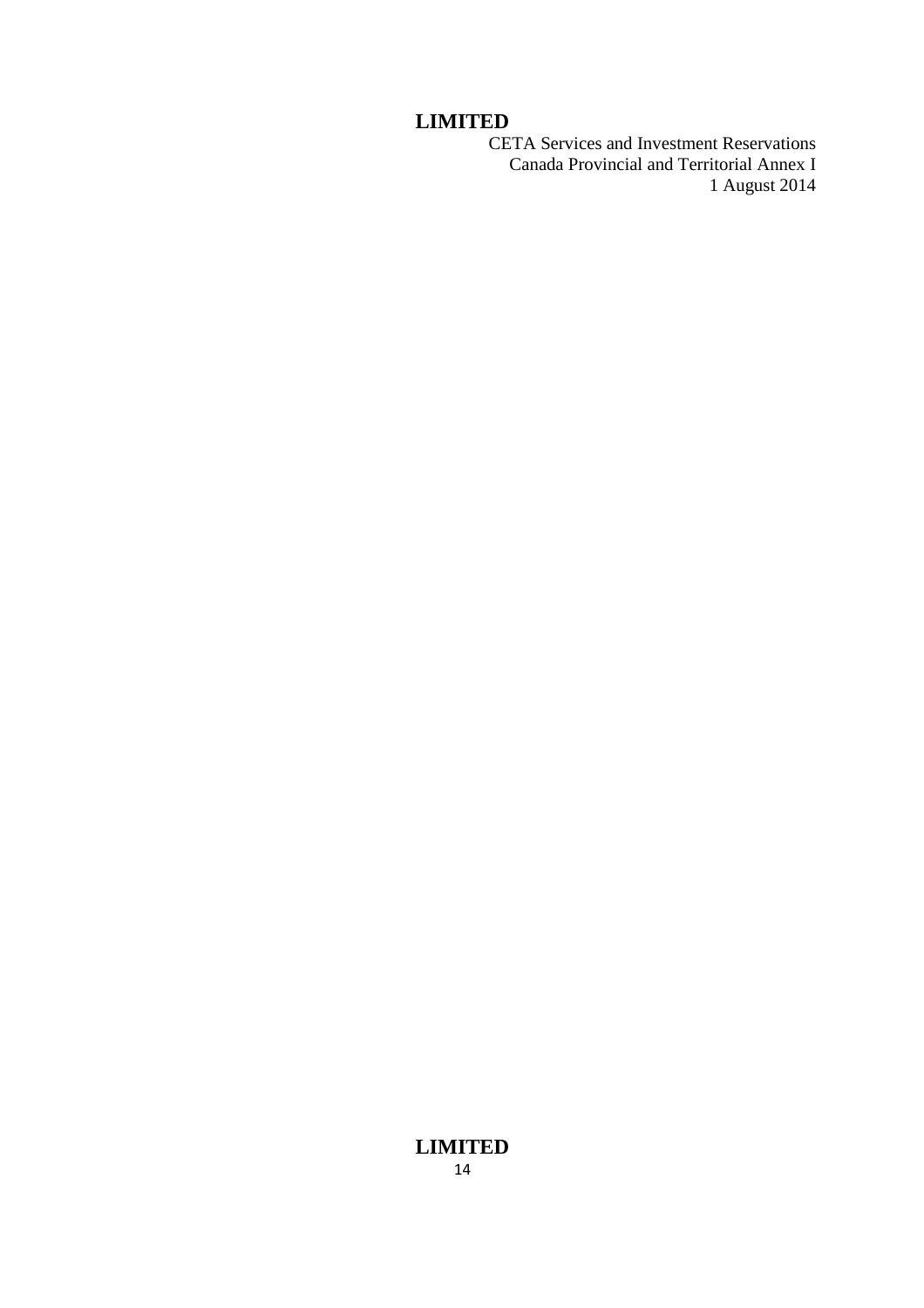| Sector:                         | Transportation                                                                                                                                                                                                                                                                                                                                                                                                                                                                                                                                          |
|---------------------------------|---------------------------------------------------------------------------------------------------------------------------------------------------------------------------------------------------------------------------------------------------------------------------------------------------------------------------------------------------------------------------------------------------------------------------------------------------------------------------------------------------------------------------------------------------------|
| <b>Sub-Sector:</b>              | Road Transport Services, Passenger transportation                                                                                                                                                                                                                                                                                                                                                                                                                                                                                                       |
| <b>Industry Classification:</b> | CPC 7121, 7122                                                                                                                                                                                                                                                                                                                                                                                                                                                                                                                                          |
| <b>Type of Reservation:</b>     | <b>Market Access</b>                                                                                                                                                                                                                                                                                                                                                                                                                                                                                                                                    |
| <b>Level of Government:</b>     | Provincial - Alberta                                                                                                                                                                                                                                                                                                                                                                                                                                                                                                                                    |
| <b>Measures:</b>                | Motor Transport Act, RSA 2000, c. M-21<br>Motor Vehicle Administration Act, RSA 2000, M-23                                                                                                                                                                                                                                                                                                                                                                                                                                                              |
| Description:                    | <b>Cross-Border Trade in Services and Investment</b>                                                                                                                                                                                                                                                                                                                                                                                                                                                                                                    |
|                                 | Pursuant to the above Measures a public convenience and needs<br>test may be imposed prior to approving a license to provide<br>interurban bus transport and non-scheduled/scheduled services,<br>including applying some or all of the following criteria: adequacy<br>of current levels of service; market conditions establishing the<br>requirement for expanded service; effect of new entrants on public<br>convenience, including the continuity and quality of service, and<br>the fitness, willingness and ability of the applicant to provide |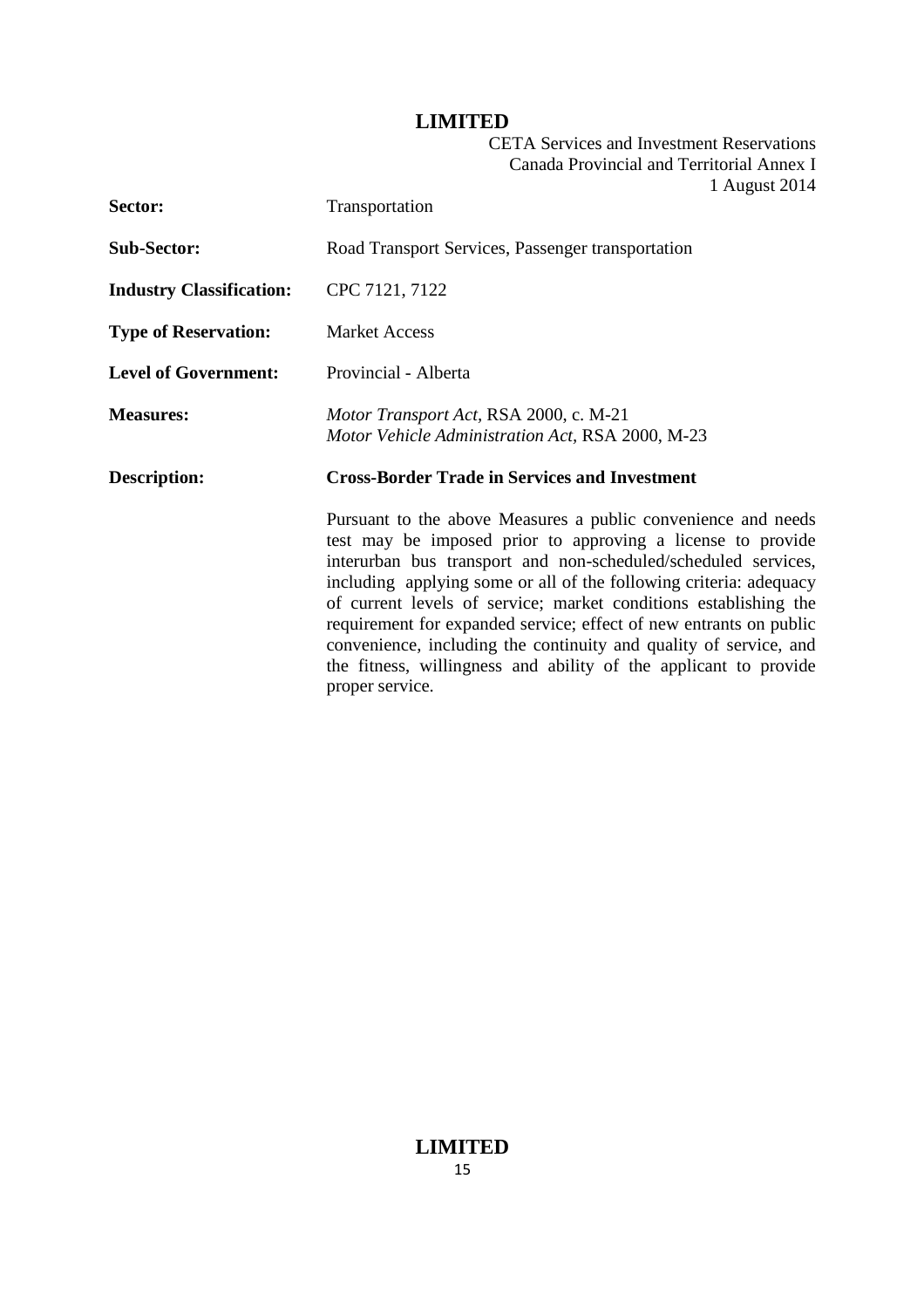CETA Services and Investment Reservations Canada Provincial and Territorial Annex I 1 August 2014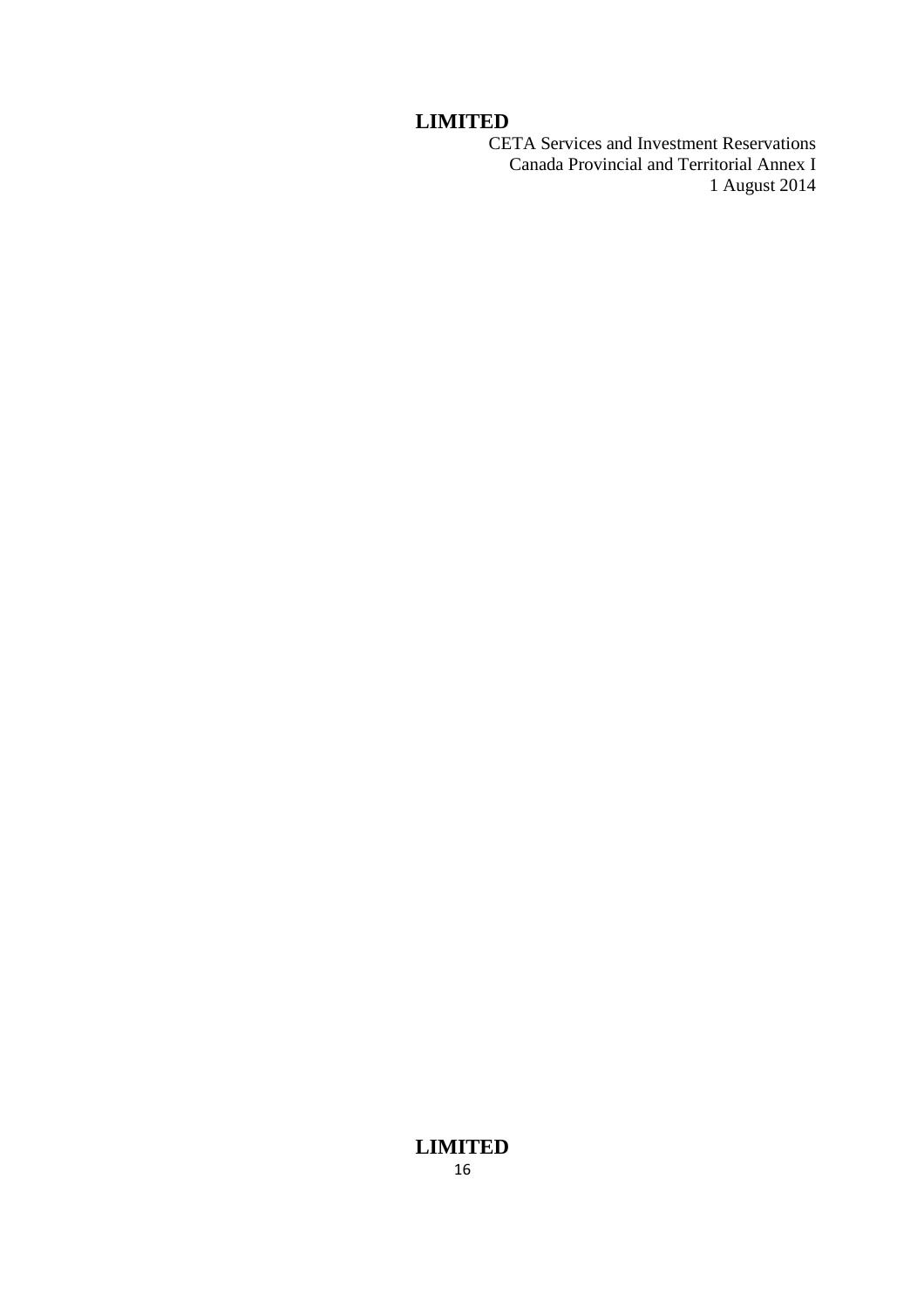| Sector:                         | All Sectors                                                                                                                                                                                                                                                                                                                                                                         |
|---------------------------------|-------------------------------------------------------------------------------------------------------------------------------------------------------------------------------------------------------------------------------------------------------------------------------------------------------------------------------------------------------------------------------------|
| <b>Sub-Sector:</b>              |                                                                                                                                                                                                                                                                                                                                                                                     |
| <b>Industry Classification:</b> |                                                                                                                                                                                                                                                                                                                                                                                     |
| <b>Type of Reservation:</b>     | <b>National Treatment</b><br>Performance Requirements                                                                                                                                                                                                                                                                                                                               |
| <b>Level of Government:</b>     | Provincial - Alberta                                                                                                                                                                                                                                                                                                                                                                |
| <b>Measures:</b>                | <b>Industrial Benefits Policy</b>                                                                                                                                                                                                                                                                                                                                                   |
| Description:                    | <b>Cross-Border Trade in Services and Investment</b>                                                                                                                                                                                                                                                                                                                                |
|                                 | Performance requirements may be imposed on applicants (such as<br>a first consideration being given to service suppliers from within<br>Alberta or Canada, where competitive in terms of price and<br>quality) in the case of all large scale projects requiring Industrial<br>Development, Forest Management, Oil Sands, Power Plant or Gas<br>Plant and Coal Development Permits. |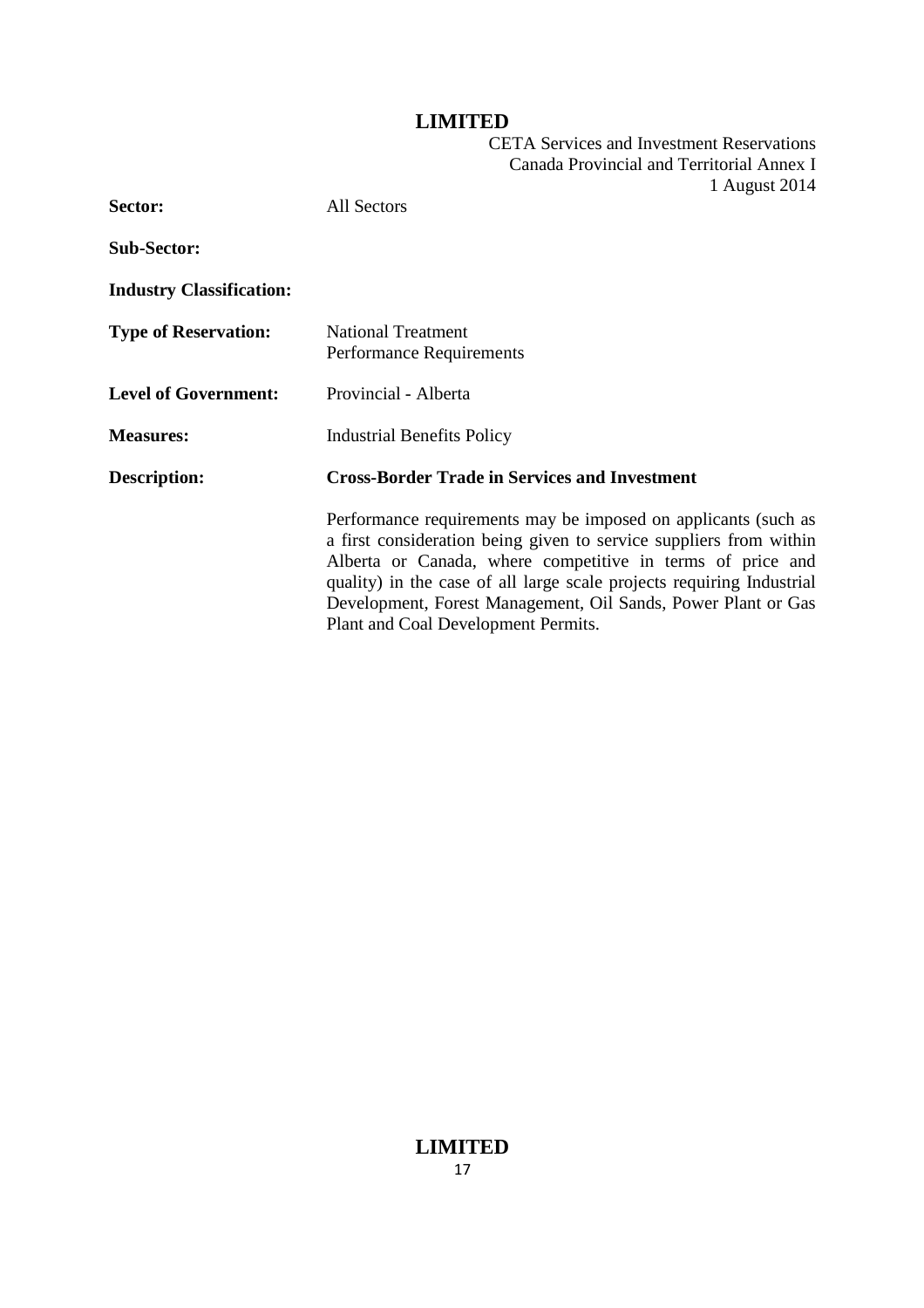CETA Services and Investment Reservations Canada Provincial and Territorial Annex I 1 August 2014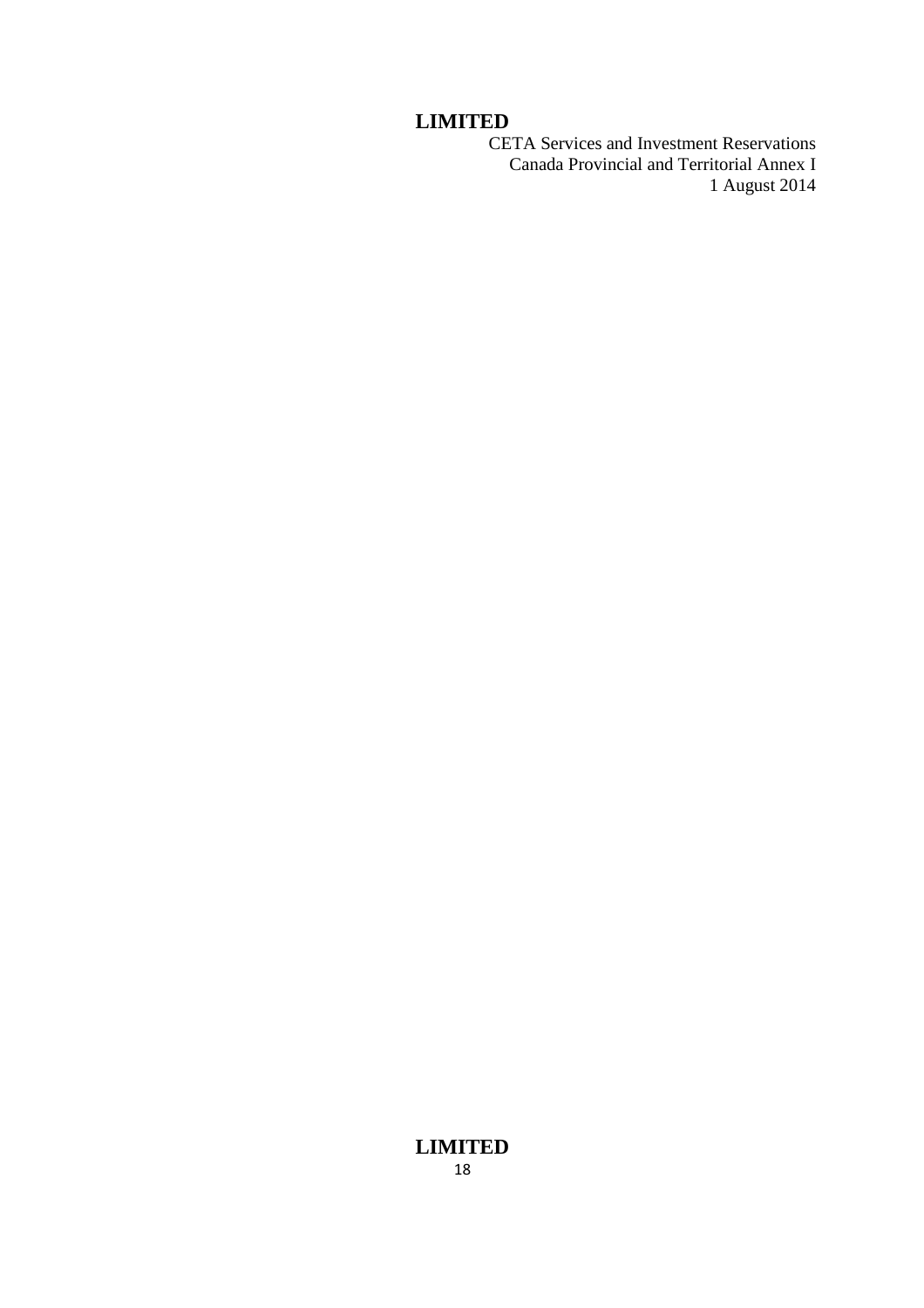| Sector:                         | All Sectors                                                                                                                                                                                                                                                                                                           |
|---------------------------------|-----------------------------------------------------------------------------------------------------------------------------------------------------------------------------------------------------------------------------------------------------------------------------------------------------------------------|
| <b>Sub-Sector:</b>              |                                                                                                                                                                                                                                                                                                                       |
| <b>Industry Classification:</b> |                                                                                                                                                                                                                                                                                                                       |
| <b>Type of Reservation:</b>     | <b>National Treatment</b><br>Senior Management and Boards of Directors                                                                                                                                                                                                                                                |
| <b>Level of Government:</b>     | Provincial - Alberta                                                                                                                                                                                                                                                                                                  |
| <b>Measures:</b>                | Business Corporations Act, RSA 2000, c B-9,<br>Business Corporations Regulation, Alta. Reg. 118/2000<br>Companies Act, RSA 2000, cC-21<br>Cooperatives Act, SA 2001, c C-28.1<br>Partnership Amendment Act, RSA 2000 (Supp), c P-25<br>Societies Act, RSA 2000, c S-14                                                |
| <b>Description:</b>             | <b>Investment</b>                                                                                                                                                                                                                                                                                                     |
|                                 | At least 1/4 of the directors of an Alberta Corporation must be<br>resident Canadians.                                                                                                                                                                                                                                |
|                                 | For the purposes of these measures, "resident Canadian" means an<br>individual who is:                                                                                                                                                                                                                                |
|                                 | a Canadian citizen ordinarily resident in Canada,<br>(i)<br>a Canadian citizen, not ordinarily resident in Canada,<br>(ii)<br>who is a member of a prescribed class of persons, or<br>permanent resident within the meaning<br>(iii)<br>of<br>a<br>the Immigration Act (Canada) and ordinarily resident in<br>Canada; |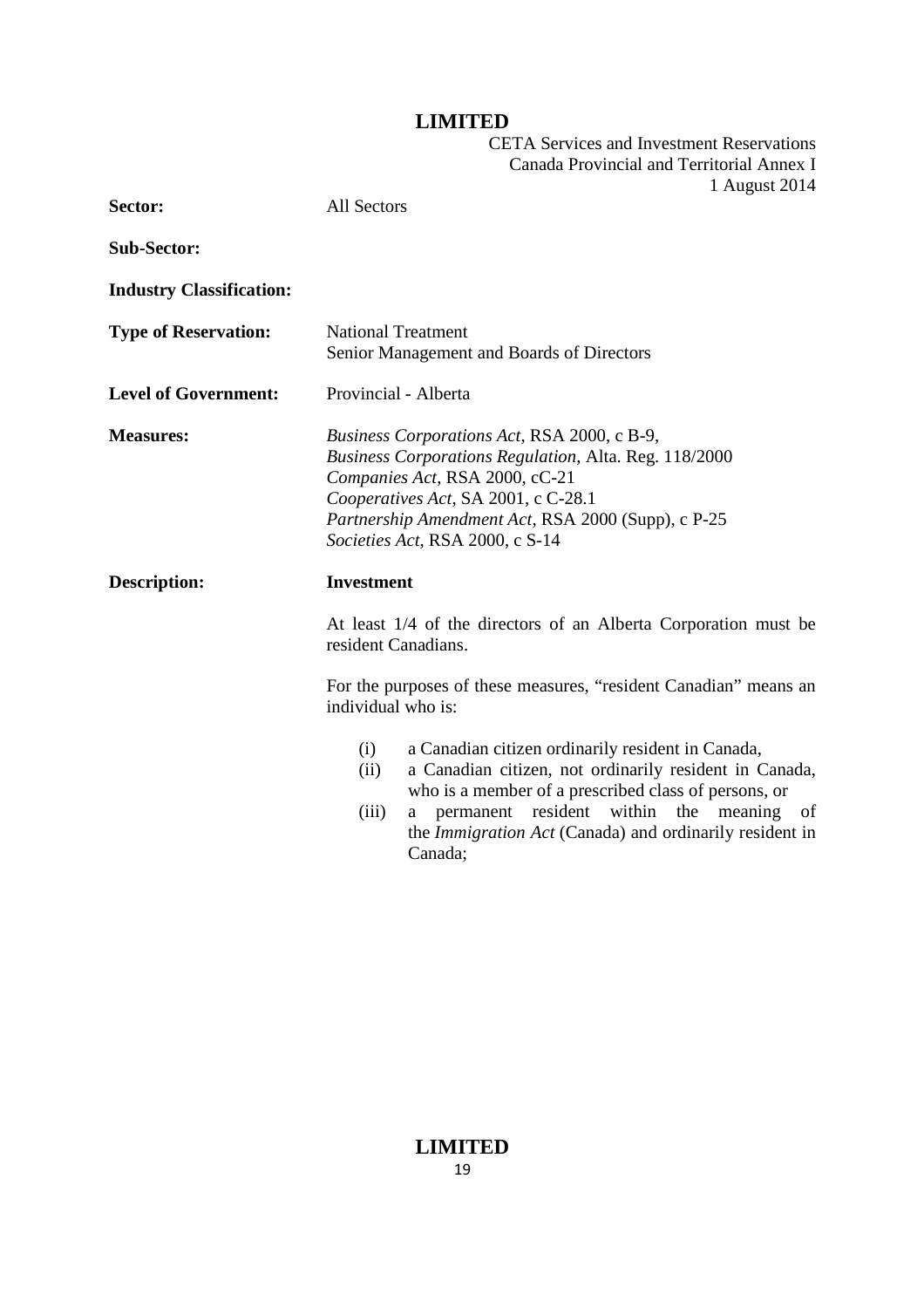CETA Services and Investment Reservations Canada Provincial and Territorial Annex I 1 August 2014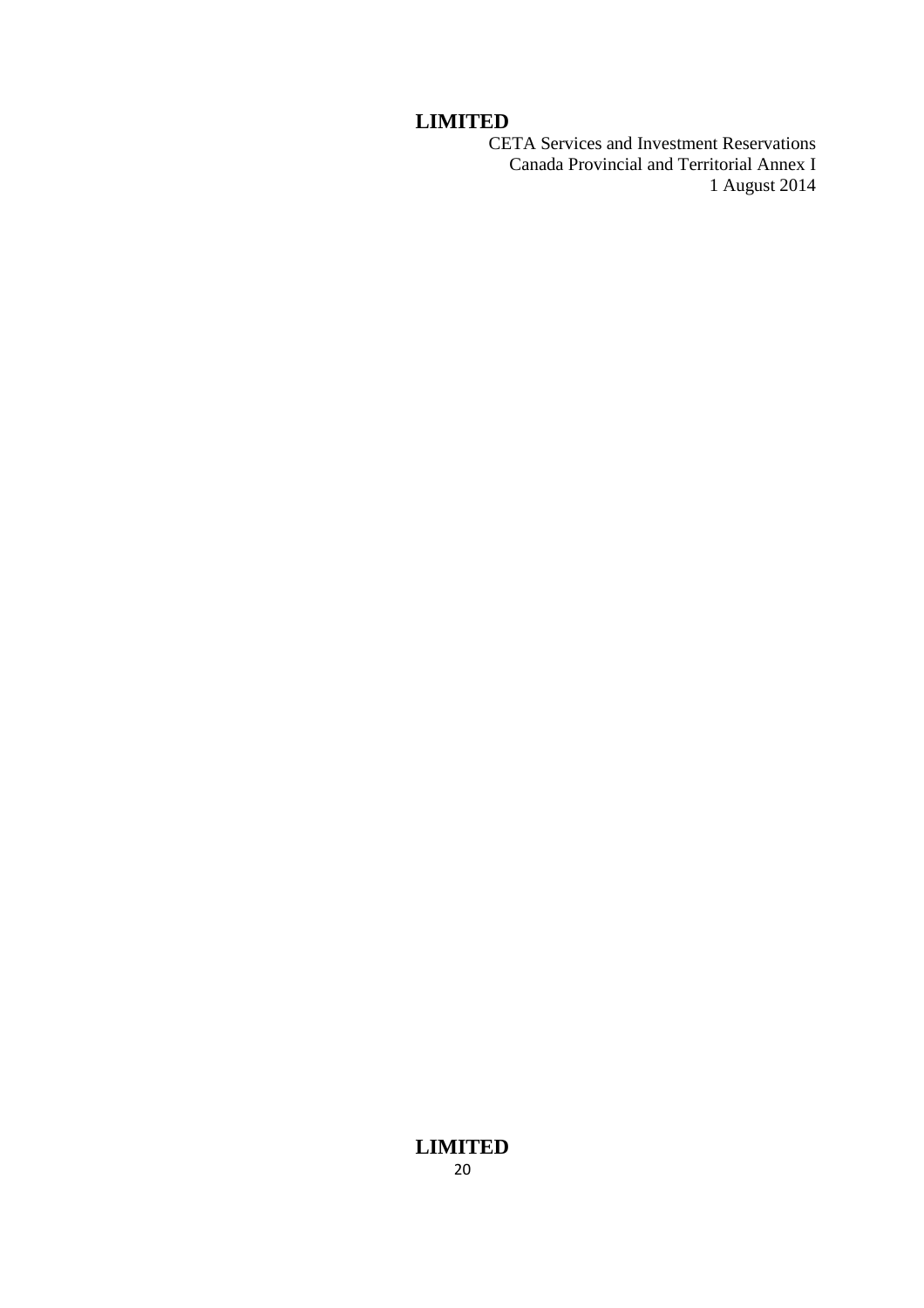| Sector:                         | All Sectors                                                                                                                                                                                                                                                                                                                                                                                                                                                                |
|---------------------------------|----------------------------------------------------------------------------------------------------------------------------------------------------------------------------------------------------------------------------------------------------------------------------------------------------------------------------------------------------------------------------------------------------------------------------------------------------------------------------|
| <b>Sub-Sector:</b>              |                                                                                                                                                                                                                                                                                                                                                                                                                                                                            |
| <b>Industry Classification:</b> |                                                                                                                                                                                                                                                                                                                                                                                                                                                                            |
| <b>Type of Reservation:</b>     | <b>National Treatment</b><br><b>Market Access</b>                                                                                                                                                                                                                                                                                                                                                                                                                          |
| <b>Level of Government:</b>     | Provincial - Alberta                                                                                                                                                                                                                                                                                                                                                                                                                                                       |
| <b>Measures:</b>                | Land Titles Act, RSA 2000, c. L-4<br>Agricultural and Recreational Land Ownership Act, RSA 2000, c.<br>$A-9$<br>Regulations Respecting the Ownership of Agricultural and<br>Recreational Land in Alberta, Alta. Reg. 160/79<br>Public Lands Act, RSA 2000, c. P-40                                                                                                                                                                                                         |
| Description:                    | <b>Investment</b><br>Public lands cannot be sold to:<br>a person who is not a Canadian citizen or a permanent<br>resident as defined in the <i>Immigration Act</i> (Canada),<br>a corporation that is not a Canadian corporation, or<br>a person or corporation acting as a trustee for a person who<br>is not a Canadian citizen or a permanent resident as defined<br>in the <i>Immigration Act</i> (Canada) or for a corporation that is<br>not a Canadian corporation. |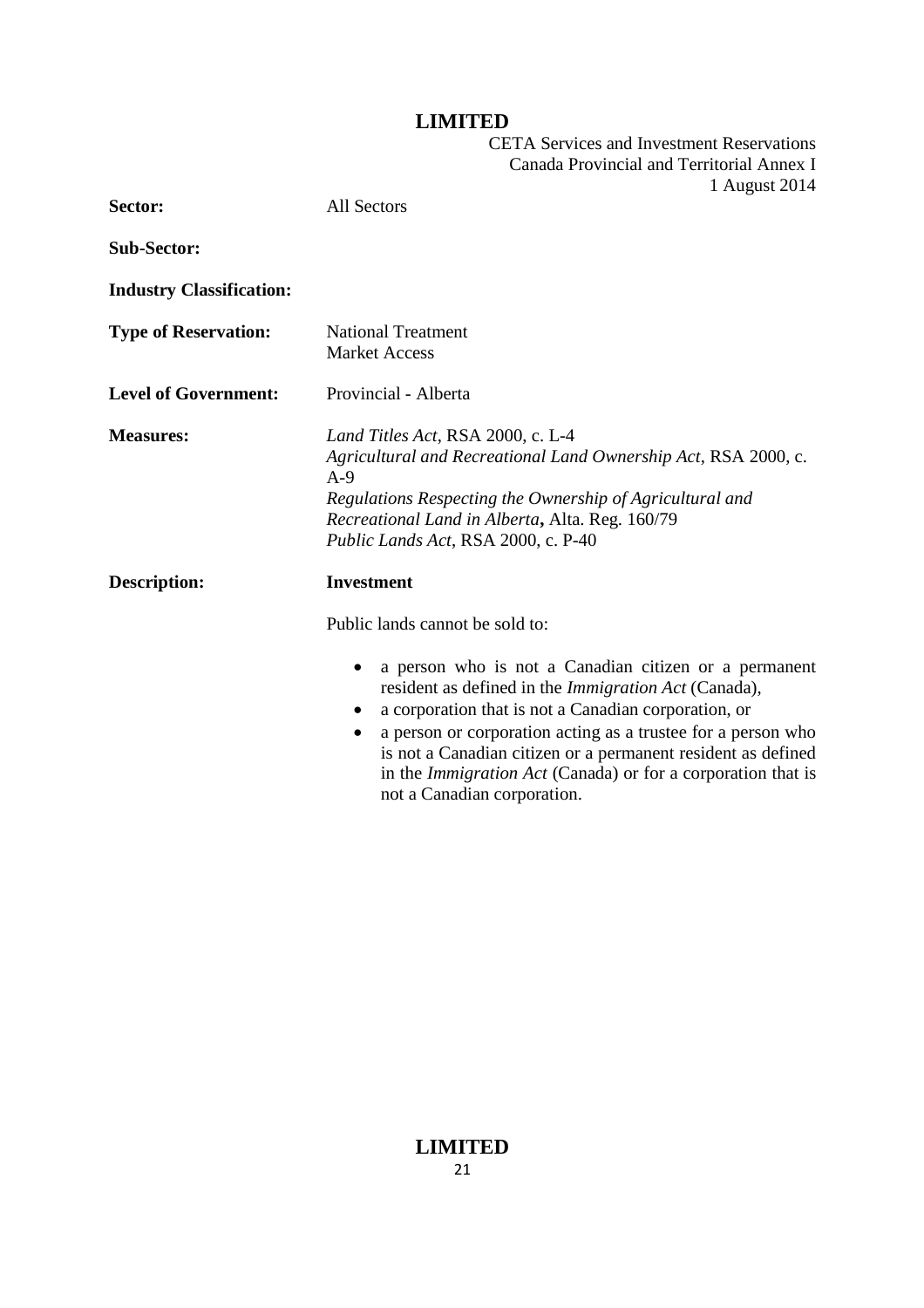CETA Services and Investment Reservations Canada Provincial and Territorial Annex I 1 August 2014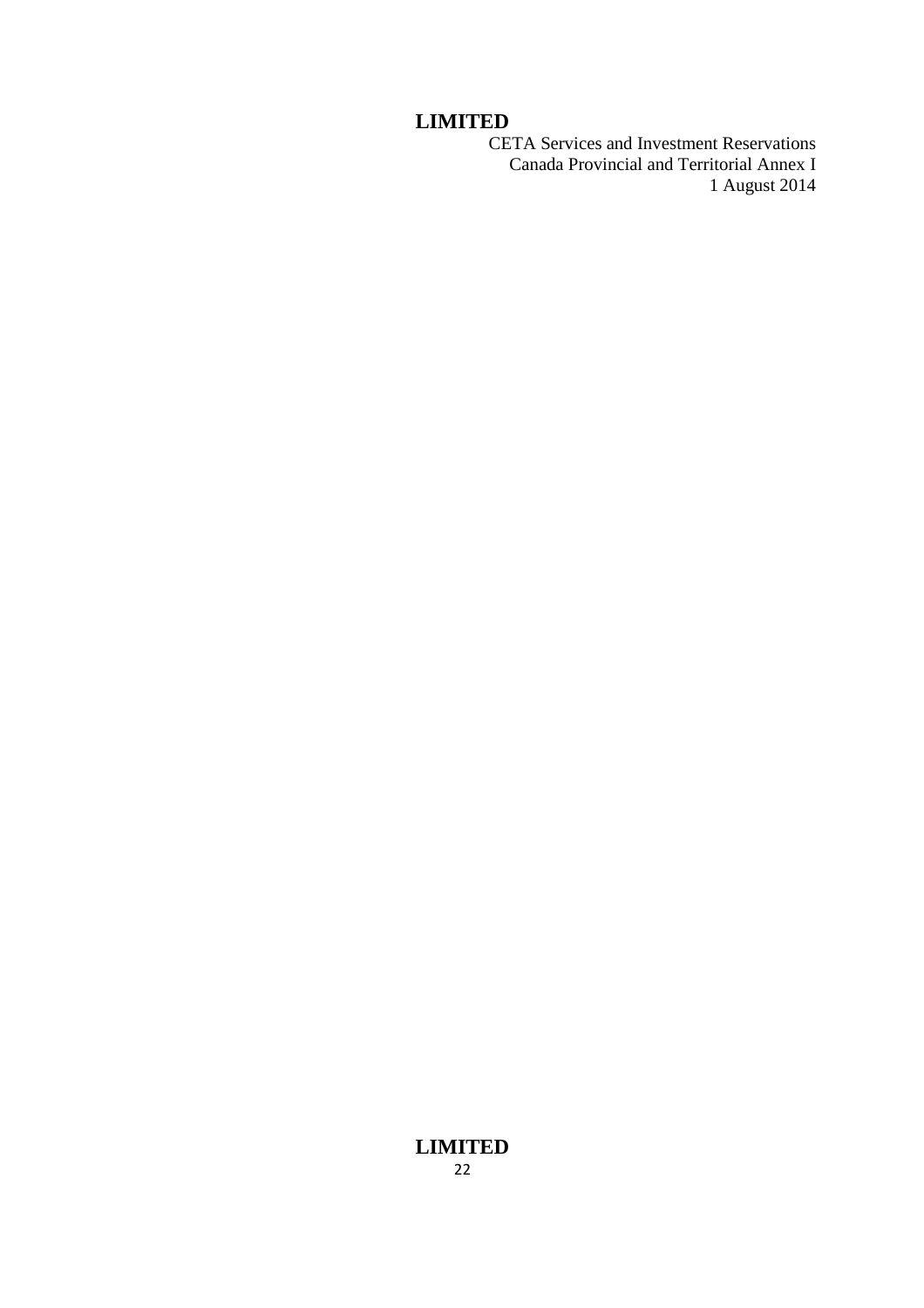| Sector:                         | 1 August $2014$<br>Recreational, Cultural and Sporting Services                                                                                                                                                                                                                                                                                                                                                                                                       |
|---------------------------------|-----------------------------------------------------------------------------------------------------------------------------------------------------------------------------------------------------------------------------------------------------------------------------------------------------------------------------------------------------------------------------------------------------------------------------------------------------------------------|
| <b>Sub-Sector:</b>              | Gambling and betting                                                                                                                                                                                                                                                                                                                                                                                                                                                  |
| <b>Industry Classification:</b> | CPC 96492                                                                                                                                                                                                                                                                                                                                                                                                                                                             |
| <b>Type of Reservation:</b>     | <b>National Treatment</b><br>Performance Requirements<br>Senior Management and Boards of Directors                                                                                                                                                                                                                                                                                                                                                                    |
| <b>Level of Government:</b>     | Provincial - Alberta                                                                                                                                                                                                                                                                                                                                                                                                                                                  |
| <b>Measures:</b>                | Gaming and Liquor Act, RSA 2000, c. G-1<br>Horse Racing Alberta Act, RSA 2000, c. H-11.3<br>Gaming and Liquor Regulation, Alta. Reg. 143/1996<br>Alberta Gaming and Liquor Commission Board Policies                                                                                                                                                                                                                                                                  |
| <b>Description:</b>             | <b>Cross-Border Trade in Services and Investment</b>                                                                                                                                                                                                                                                                                                                                                                                                                  |
|                                 | The above measures permit Alberta to regulate and authorize<br>services, suppliers of services, manufacturing, suppliers of<br>materials, operations and repairs relating to lottery schemes,<br>gaming terminals, games of chance, races, bingo and casinos, and<br>similar activities including through permits and licenses that may<br>include citizenship, residency and other limitations on the<br>establishment, operation and provision of these activities. |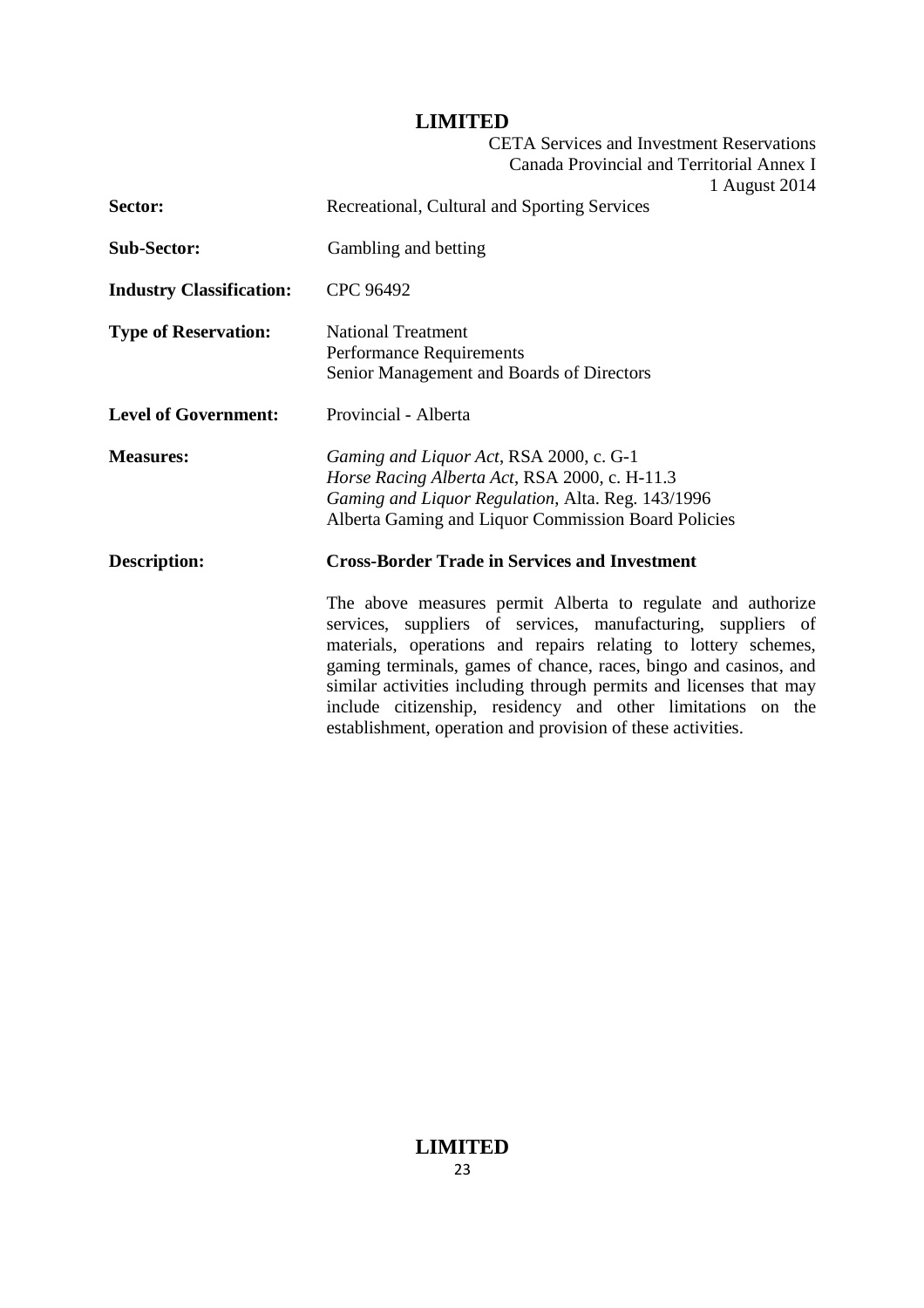CETA Services and Investment Reservations Canada Provincial and Territorial Annex I 1 August 2014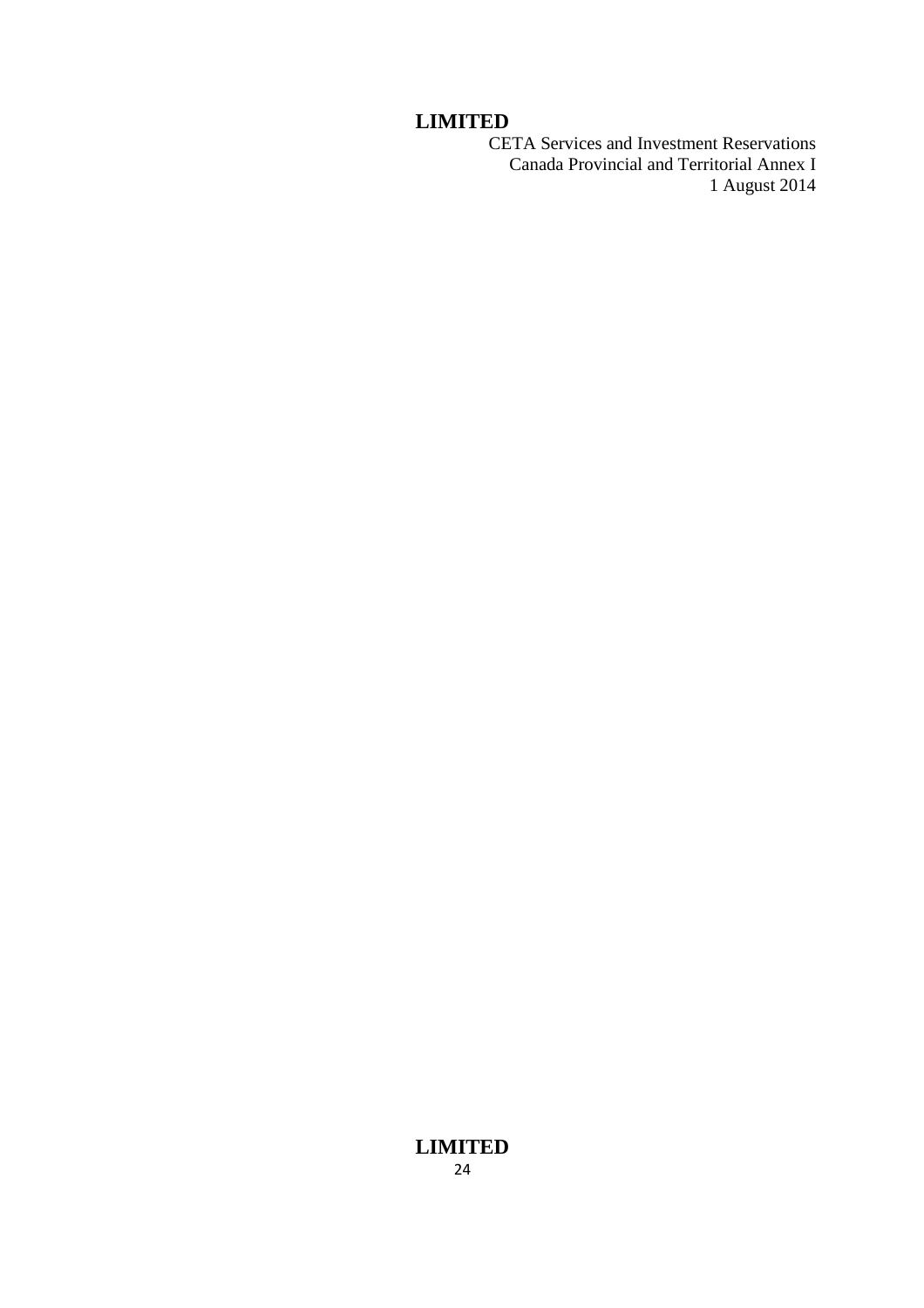CETA Services and Investment Reservations Canada Provincial and Territorial Annex I 1 August 2014

| Sector:                         | Animal husbandry                                                                                                                                                                                                                                                                                        |
|---------------------------------|---------------------------------------------------------------------------------------------------------------------------------------------------------------------------------------------------------------------------------------------------------------------------------------------------------|
| <b>Sub-Sector:</b>              | Services incidental to animal husbandry                                                                                                                                                                                                                                                                 |
| <b>Industry Classification:</b> | <b>CPC 8812</b>                                                                                                                                                                                                                                                                                         |
| <b>Type of Reservation:</b>     | National Treatment<br><b>Market Access</b>                                                                                                                                                                                                                                                              |
| <b>Level of Government:</b>     | Provincial - Alberta                                                                                                                                                                                                                                                                                    |
| <b>Measures:</b>                | <i>Stray Animals Act, RSA 2000, c S-20</i><br>Horse Capture Regulation, Alta. Reg. 59/94                                                                                                                                                                                                                |
| Description:                    | <b>Cross-Border Trade in Services</b>                                                                                                                                                                                                                                                                   |
|                                 | Only a Canadian citizen or a person lawfully admitted into Canada<br>for permanent residence may apply for, obtain or hold a license to<br>capture, bait, chase, pursue, follow after or on the trail of or stalk<br>horses on public land in Alberta designated for the licensed capture<br>of horses. |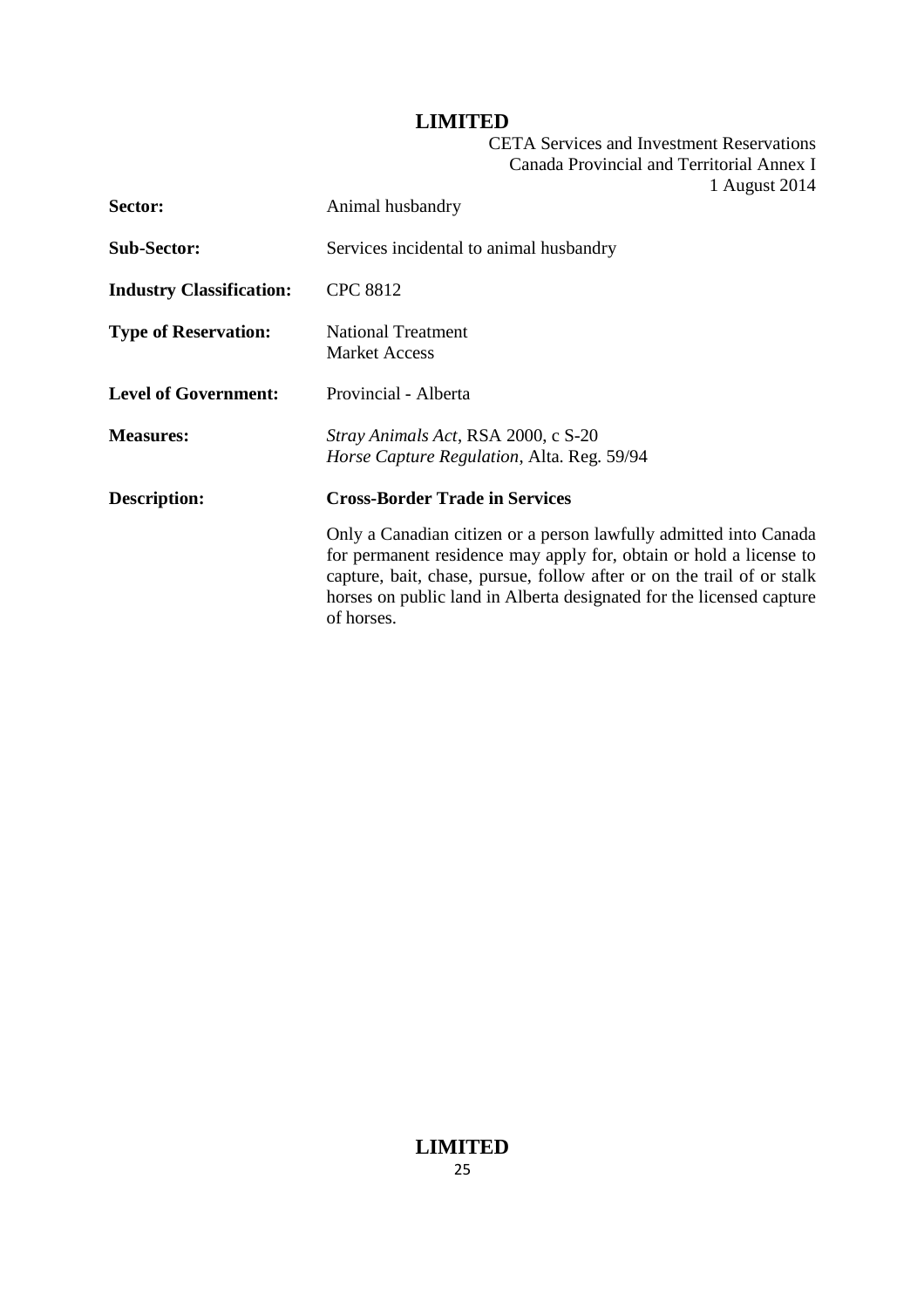CETA Services and Investment Reservations Canada Provincial and Territorial Annex I 1 August 2014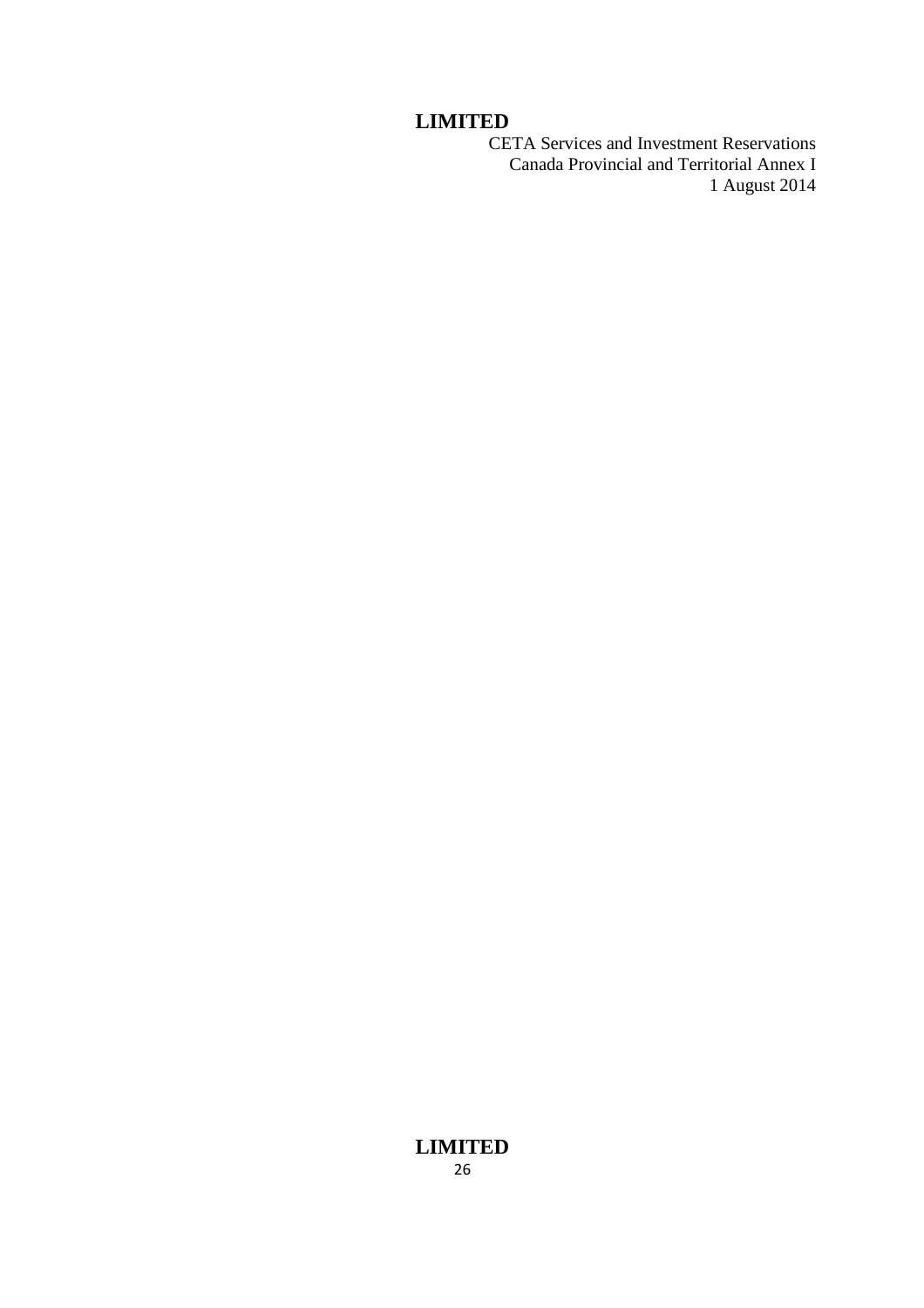CETA Services and Investment Reservations Canada Provincial and Territorial Annex I 1 August 2014

### **BRITISH COLUMBIA**

| Sector:                         | Forestry                                                                                                                                                                                                                                                                                                                                                                                                                                                                         |
|---------------------------------|----------------------------------------------------------------------------------------------------------------------------------------------------------------------------------------------------------------------------------------------------------------------------------------------------------------------------------------------------------------------------------------------------------------------------------------------------------------------------------|
| <b>Sub-Sector:</b>              | Forestry and logging products                                                                                                                                                                                                                                                                                                                                                                                                                                                    |
| <b>Industry Classification:</b> | CPC <sub>03</sub>                                                                                                                                                                                                                                                                                                                                                                                                                                                                |
| <b>Type of Reservation:</b>     | Performance Requirements                                                                                                                                                                                                                                                                                                                                                                                                                                                         |
| <b>Level of Government:</b>     | Provincial – British Columbia                                                                                                                                                                                                                                                                                                                                                                                                                                                    |
| <b>Measures:</b>                | <i>Forest Act</i> [RSBC 1996] c. 157                                                                                                                                                                                                                                                                                                                                                                                                                                             |
| Description:                    | <b>Investment</b>                                                                                                                                                                                                                                                                                                                                                                                                                                                                |
|                                 | All timber harvested from provincial land must be either used in<br>the province or manufactured within the province into other goods.<br>However, the province may authorize an exemption to this<br>requirement if the timber is surplus to the requirements of<br>processing facilities in the province, if it cannot be processed<br>economically near the harvesting area and cannot be transported<br>economically to another facility in the province, or if an exemption |

would prevent waste or improve the utilization of the wood.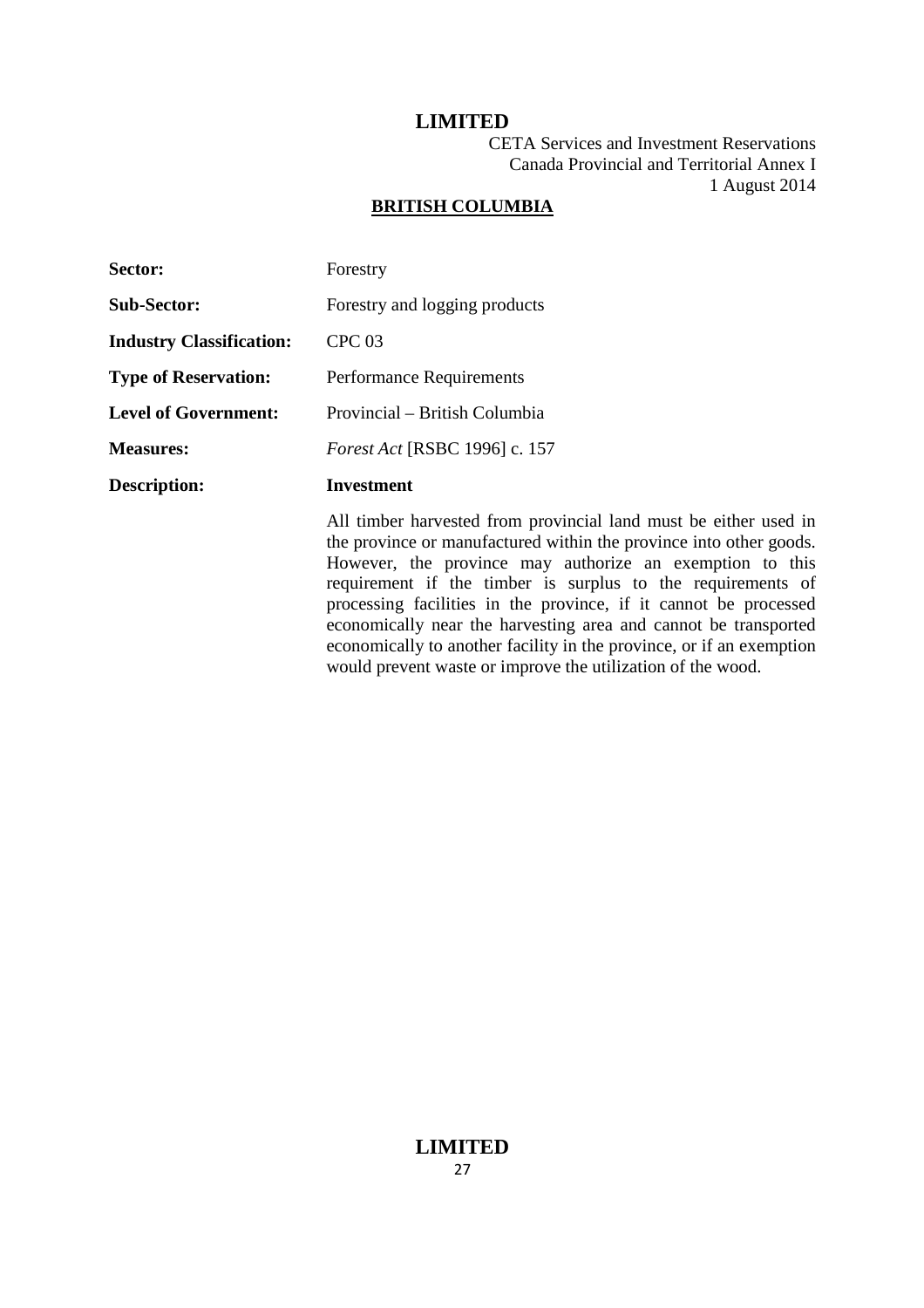CETA Services and Investment Reservations Canada Provincial and Territorial Annex I 1 August 2014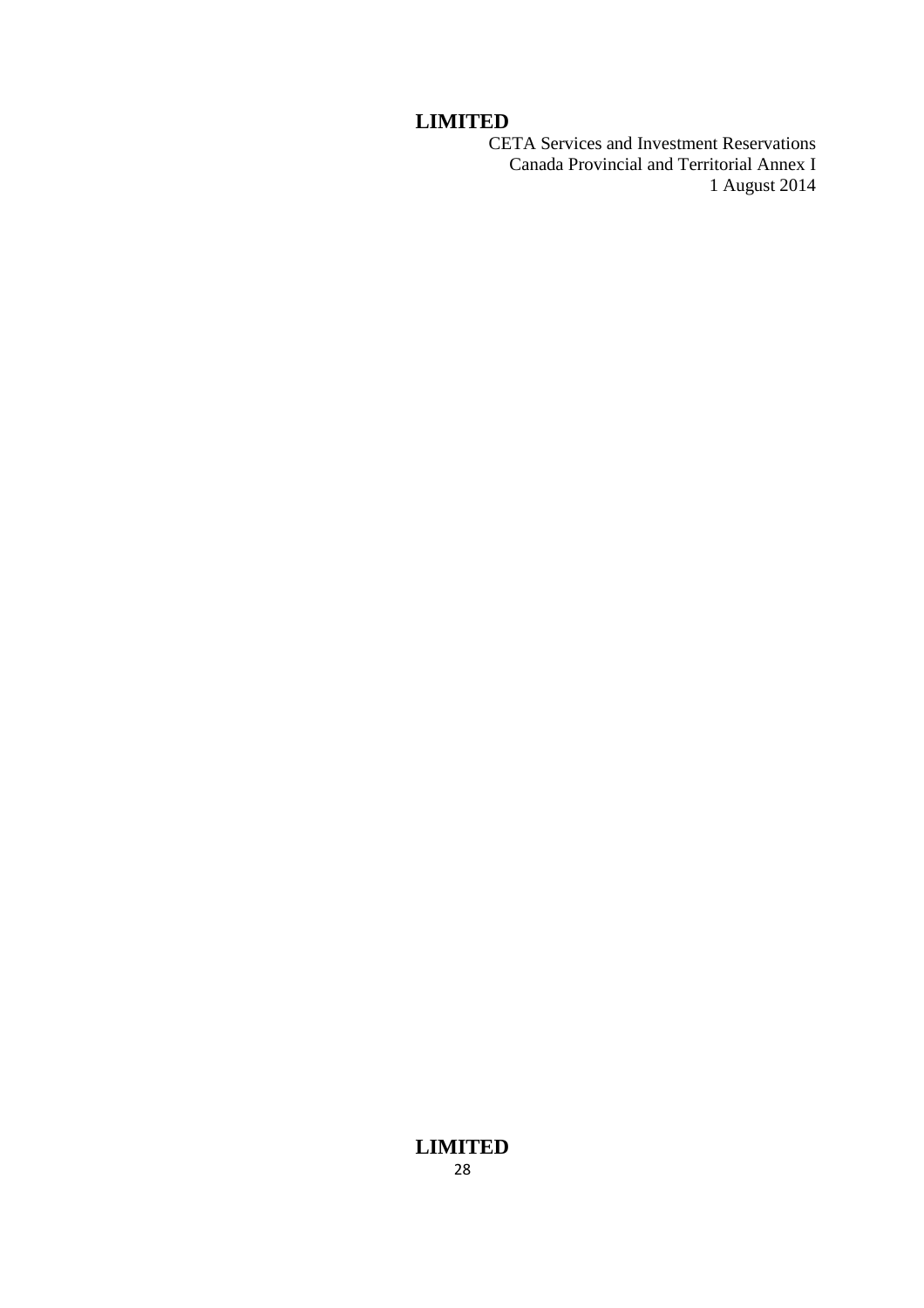| Sector:                         | Professional services                                                                                                 |
|---------------------------------|-----------------------------------------------------------------------------------------------------------------------|
| <b>Sub-Sector:</b>              | Legal Services                                                                                                        |
| <b>Industry Classification:</b> | <b>CPC 8611</b>                                                                                                       |
| <b>Type of Reservation:</b>     | <b>National Treatment</b><br><b>Market Access</b>                                                                     |
| <b>Level of Government:</b>     | Provincial - British Columbia                                                                                         |
| <b>Measures:</b>                | Evidence Act [RSBC 1996] c. 124                                                                                       |
| Description:                    | <b>Cross-Border Trade in Services and Investment</b>                                                                  |
|                                 | A person must be a Canadian citizen or permanent resident to be<br>appointed as a commissioner for taking affidavits. |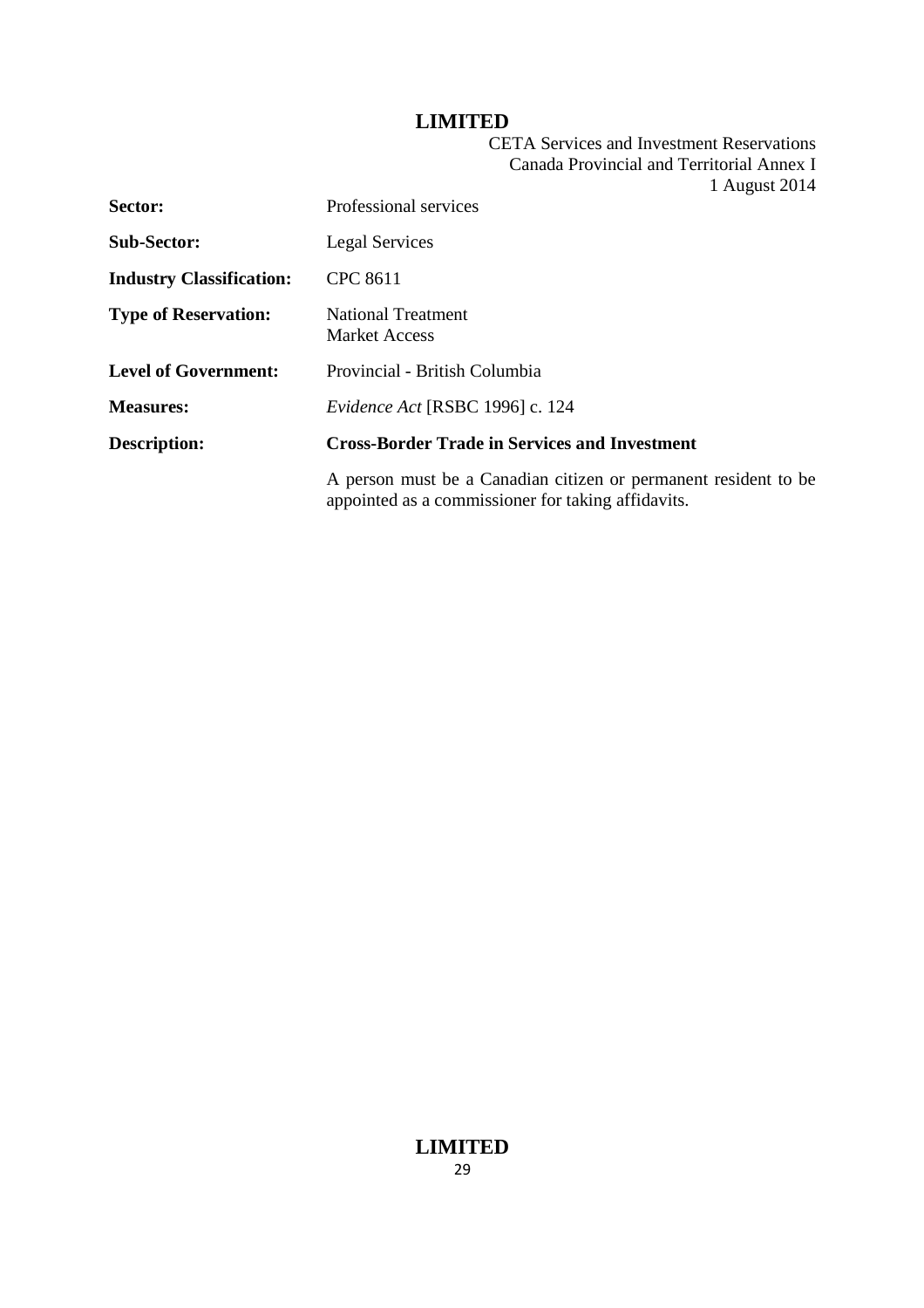CETA Services and Investment Reservations Canada Provincial and Territorial Annex I 1 August 2014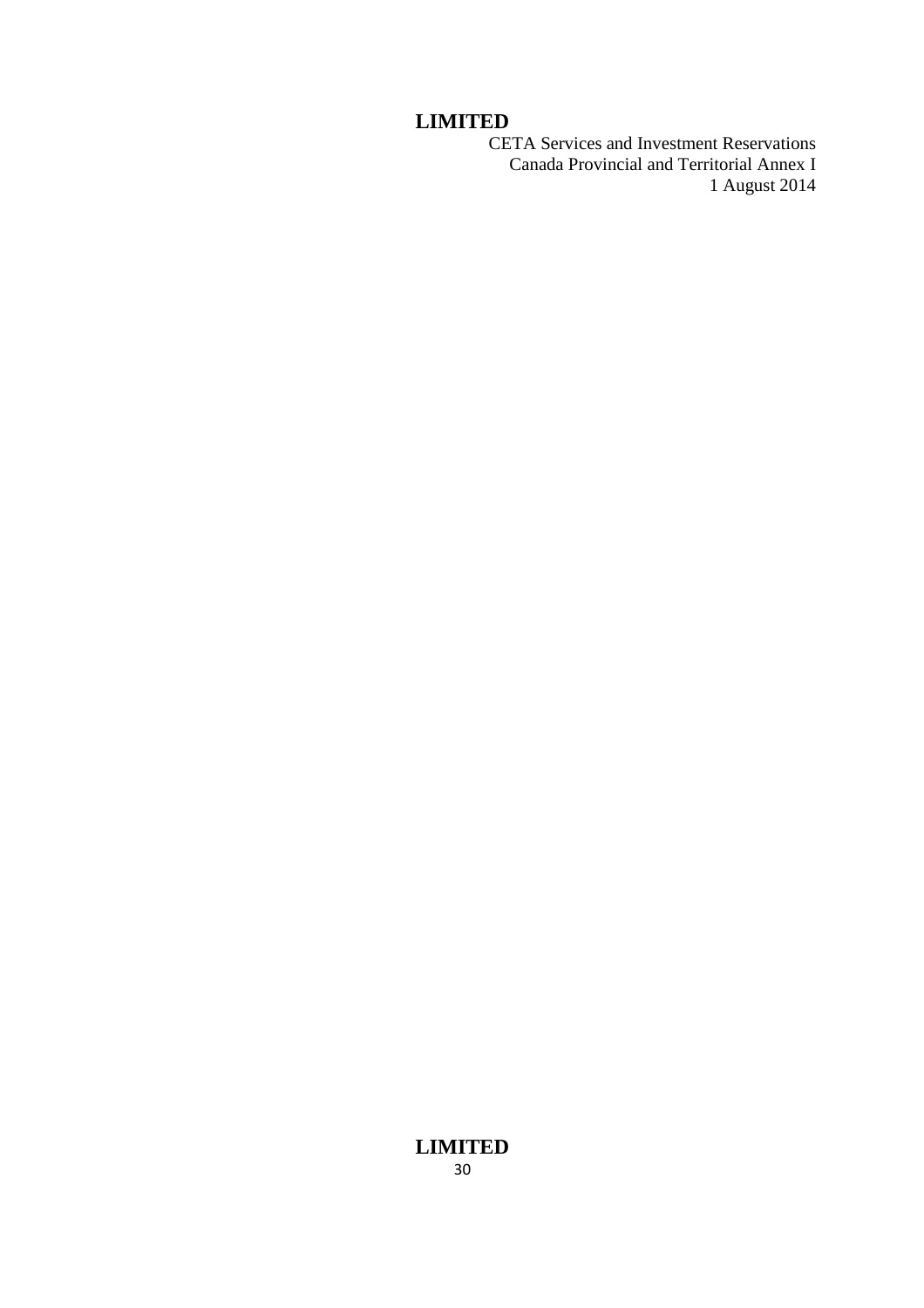| Sector:                         | <b>Professional Services</b>                                                                                                                       |
|---------------------------------|----------------------------------------------------------------------------------------------------------------------------------------------------|
| <b>Sub-Sector:</b>              | Accounting, Auditing and Bookkeeping                                                                                                               |
| <b>Industry Classification:</b> | <b>CPC 862</b>                                                                                                                                     |
| <b>Type of Reservation:</b>     | <b>National Treatment</b>                                                                                                                          |
| <b>Level of Government:</b>     | Provincial - British Columbia                                                                                                                      |
| <b>Measures:</b>                | Accountants (Certified General) Act [RSBC 1996] c.2<br>Accountants (Chartered) Act [RSBC 1996] c.3<br>Accountants (Management) Act [RSBC 1996] c.4 |
| Description:                    | <b>Investment</b>                                                                                                                                  |
|                                 | Accounting offices must be under the management of a resident.                                                                                     |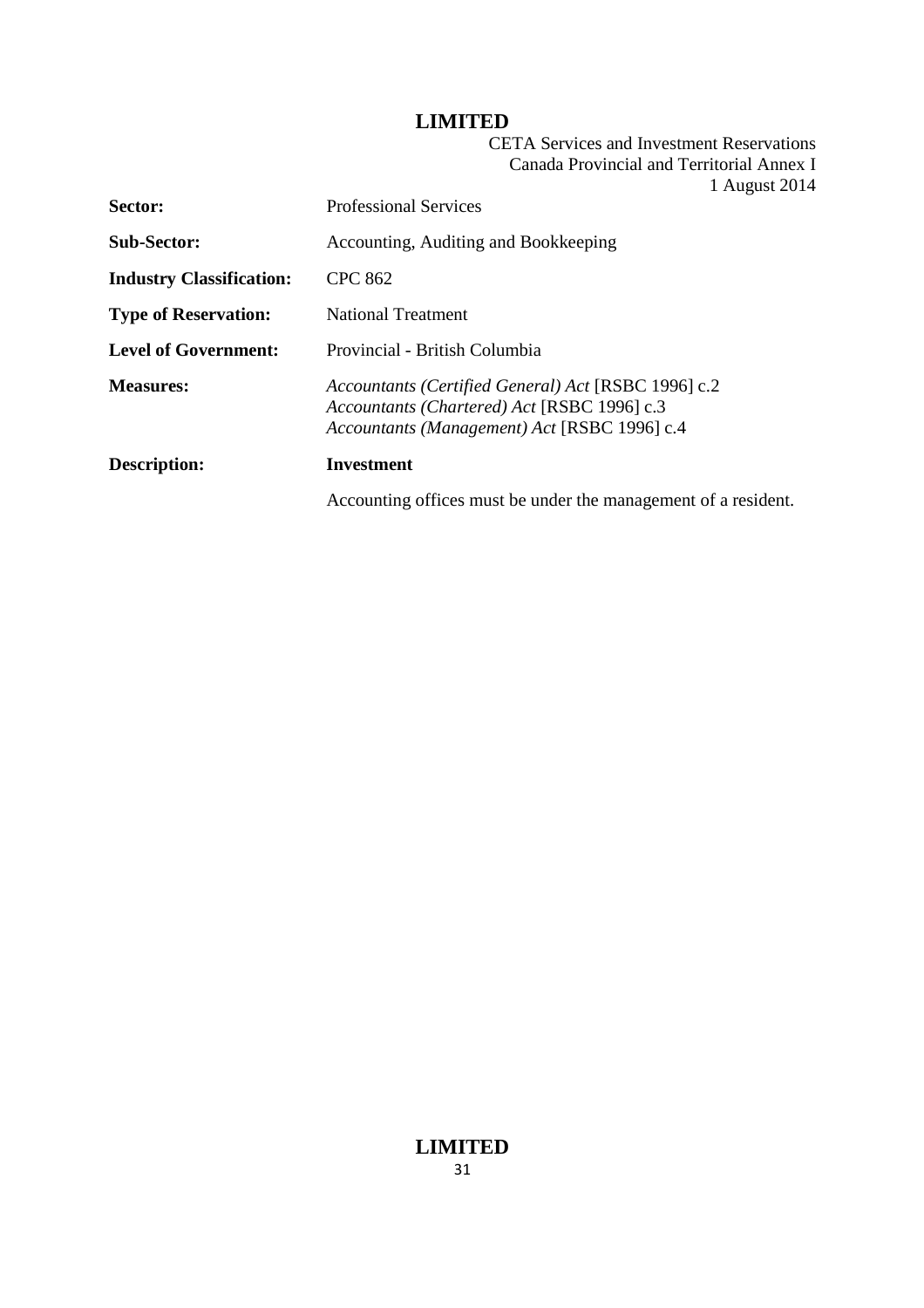CETA Services and Investment Reservations Canada Provincial and Territorial Annex I 1 August 2014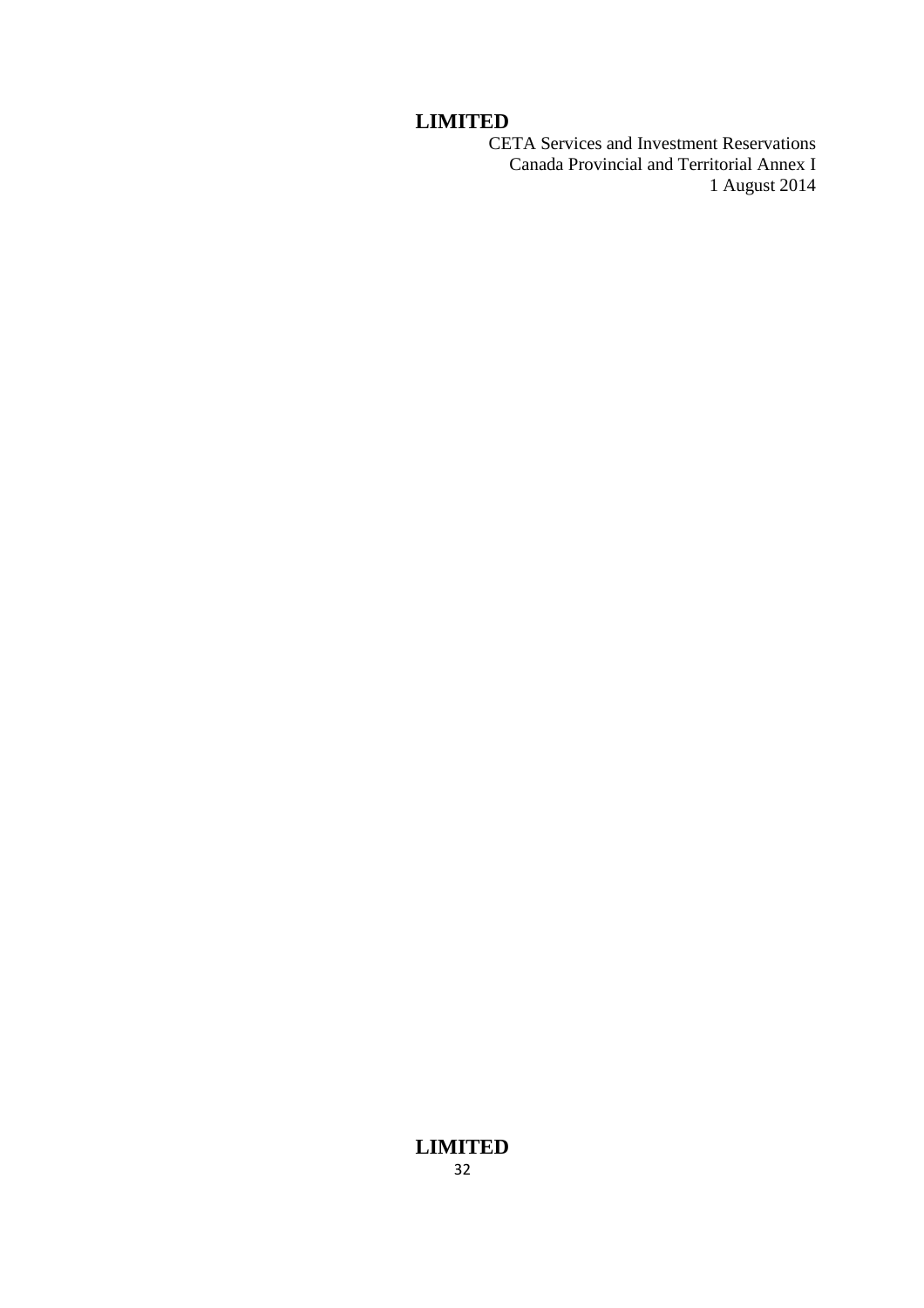| <b>Sector:</b>                  | All sectors                                                                                                                                                                                                            |
|---------------------------------|------------------------------------------------------------------------------------------------------------------------------------------------------------------------------------------------------------------------|
| <b>Sub-Sector:</b>              |                                                                                                                                                                                                                        |
| <b>Industry Classification:</b> |                                                                                                                                                                                                                        |
| <b>Type of Reservation:</b>     | <b>National Treatment</b><br>Senior Management and Board of Directors                                                                                                                                                  |
| <b>Level of Government:</b>     | Provincial – British Columbia                                                                                                                                                                                          |
| <b>Measures:</b>                | Cooperative Association Act [SBC 1999] c. 28<br>Society Act [RSBC 1996] c. 433                                                                                                                                         |
| <b>Description:</b>             | <b>Investment</b>                                                                                                                                                                                                      |
|                                 | Under the <i>Cooperative Association Act</i> , the majority of directors of<br>any association incorporated under the Act must be resident<br>Canadians and at least one director must be resident in the<br>Province. |
|                                 | Under the Society Act, at least one director of any society<br>incorporated under the Act must be resident in the Province.                                                                                            |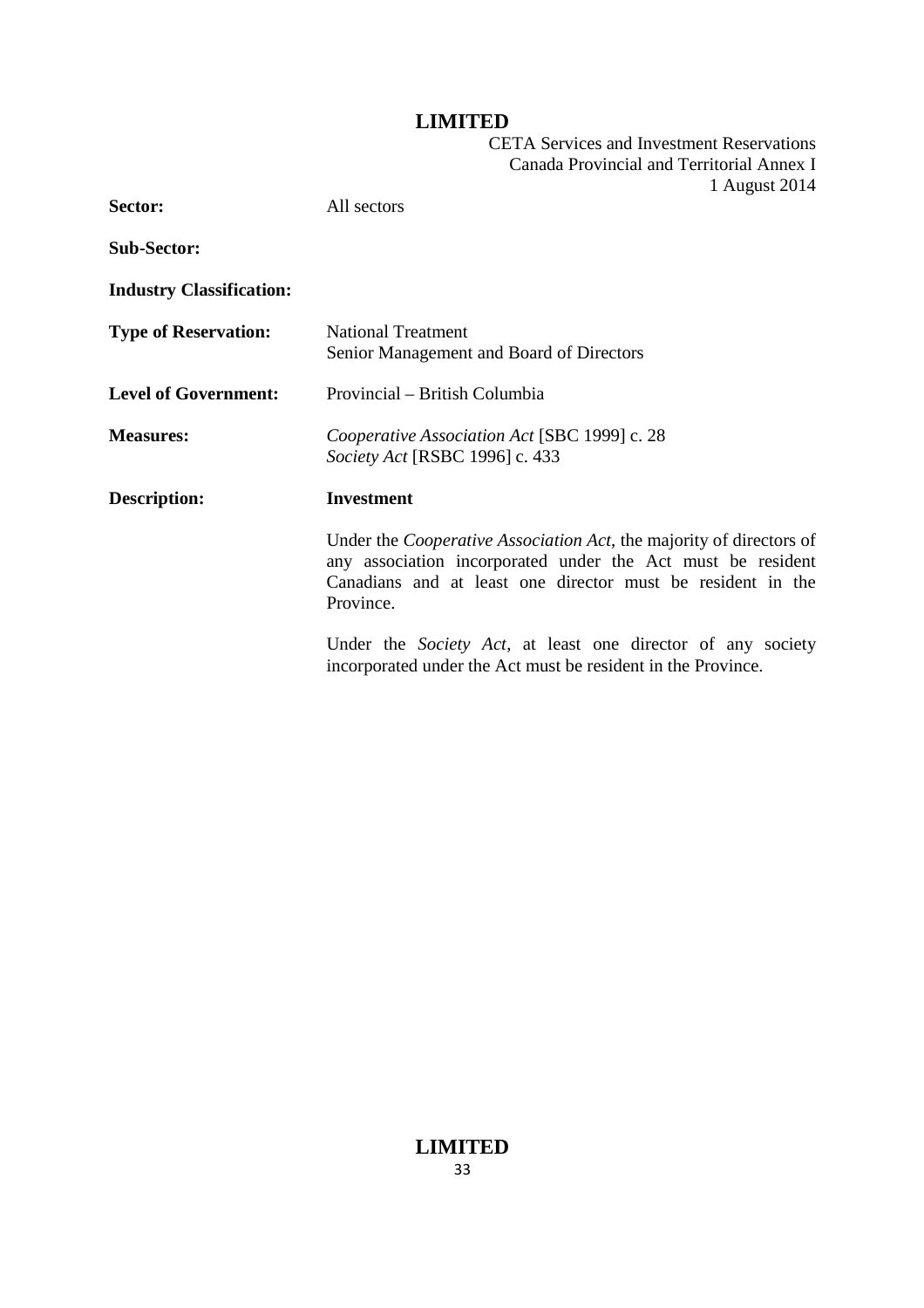CETA Services and Investment Reservations Canada Provincial and Territorial Annex I 1 August 2014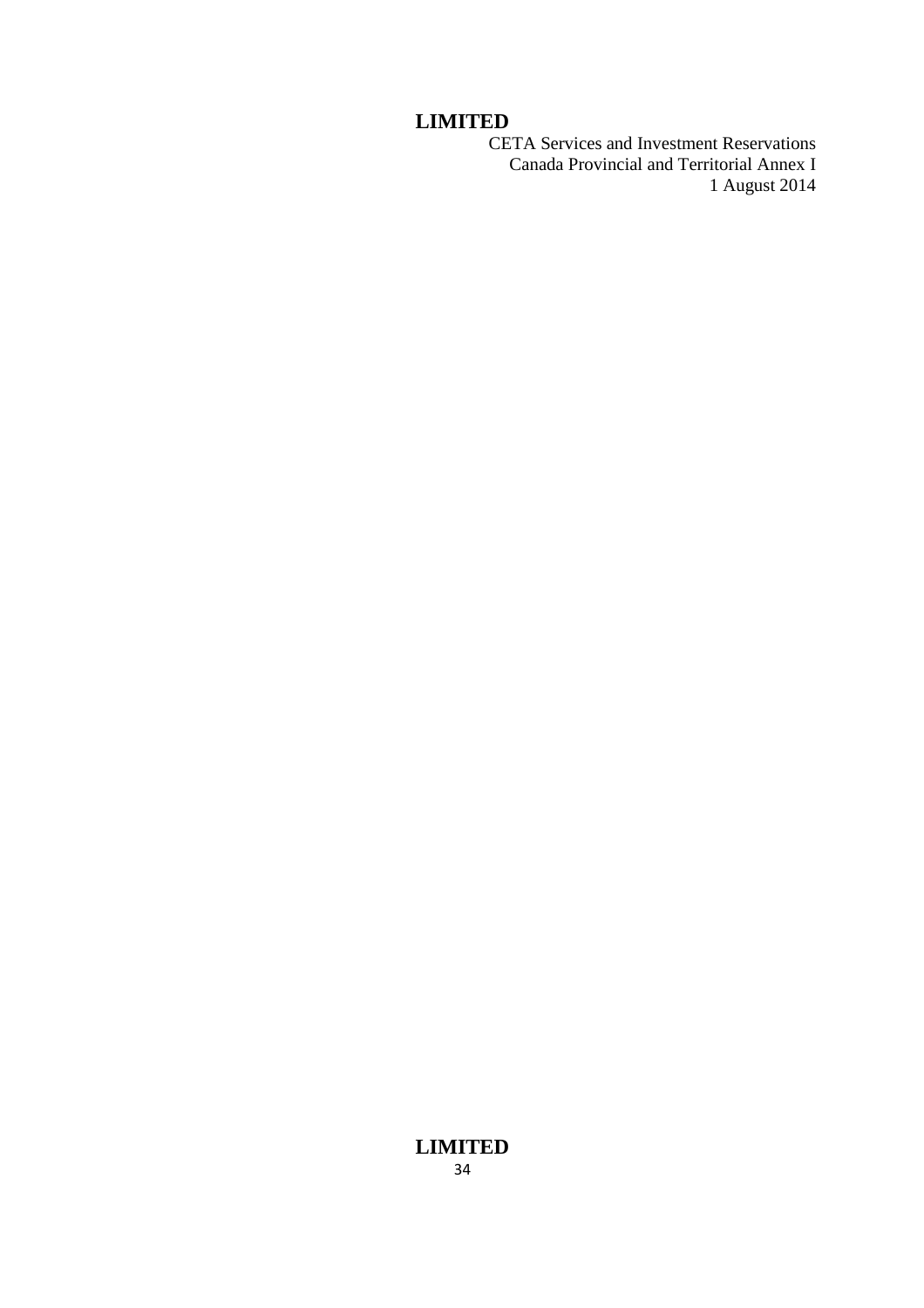| Sector:                         | <b>Professional Services</b>                                                                                                                                                                                                                                                                                                           |
|---------------------------------|----------------------------------------------------------------------------------------------------------------------------------------------------------------------------------------------------------------------------------------------------------------------------------------------------------------------------------------|
| <b>Sub-Sector:</b>              | Lawyers and Notaries                                                                                                                                                                                                                                                                                                                   |
| <b>Industry Classification:</b> | <b>CPC 861</b>                                                                                                                                                                                                                                                                                                                         |
| <b>Type of Reservation:</b>     | National Treatment<br><b>Market Access</b>                                                                                                                                                                                                                                                                                             |
| <b>Level of Government:</b>     | Provincial – British Columbia                                                                                                                                                                                                                                                                                                          |
| <b>Measures:</b>                | Notaries Act [RSBC 1996] c. 334                                                                                                                                                                                                                                                                                                        |
| Description:                    | <b>Cross Border Trade in Services and Investment</b>                                                                                                                                                                                                                                                                                   |
|                                 | Only Canadian citizens or permanent residents of Canada may be<br>certified as a notary public in British Columbia. The <i>Notaries Act</i><br>puts limitations on the ability of notaries to provide services<br>through a notary corporation. Trust funds must be held by<br>regulated provincial or federal financial institutions. |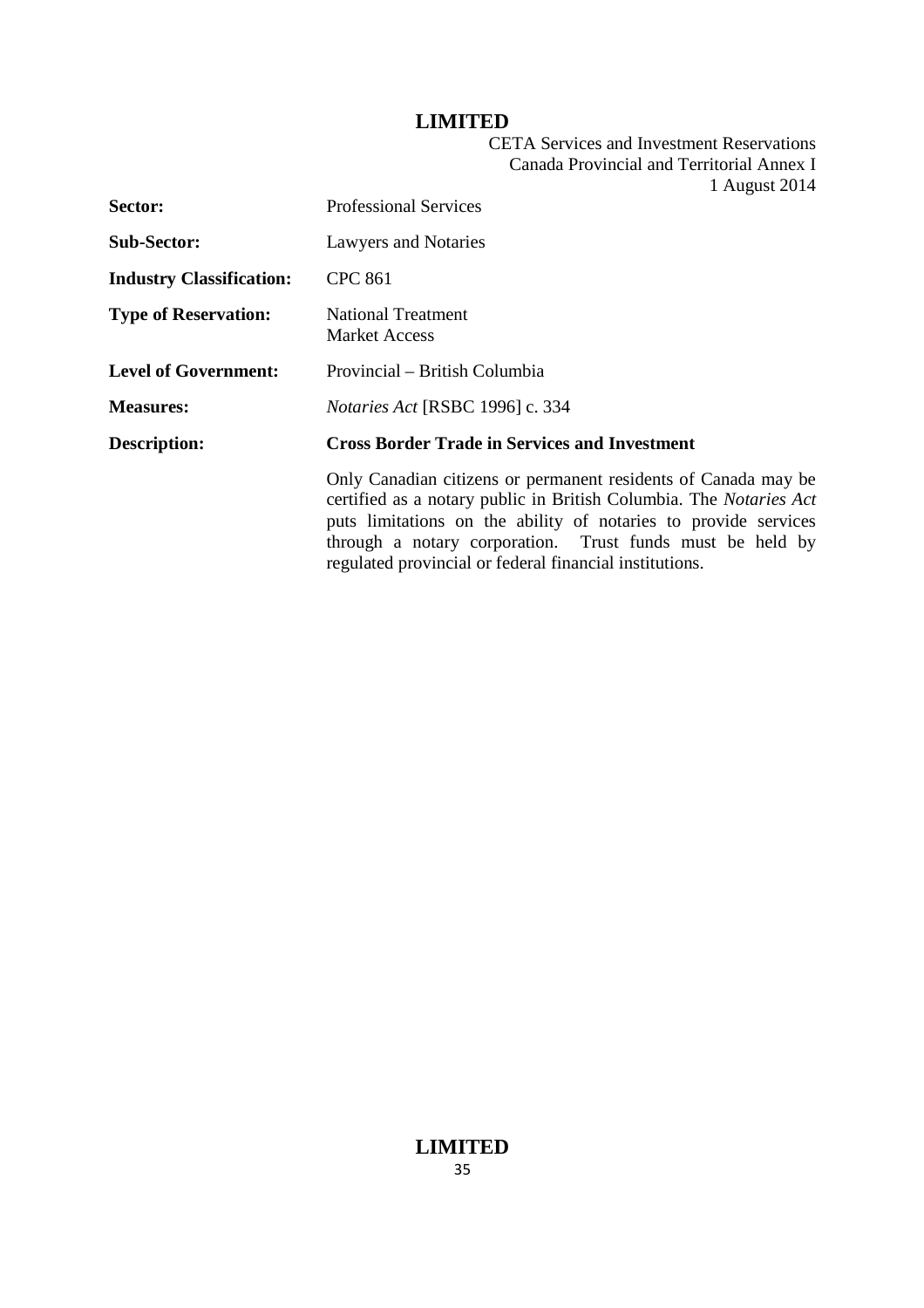| Sector:                         | Tourism                                                                                                                                                           |
|---------------------------------|-------------------------------------------------------------------------------------------------------------------------------------------------------------------|
| <b>Sub-Sector:</b>              | Services incidental to hunting (Hunting guides; Outfitters; Angling<br>guides), services incidental to fishing<br>Travel agency, tour operator and tourist guides |
| <b>Industry Classification:</b> | CPC 8813, 882, 96419                                                                                                                                              |
| <b>Type of Reservation:</b>     | <b>National Treatment</b><br><b>Market Access</b>                                                                                                                 |
| <b>Level of Government:</b>     | Provincial – British Columbia                                                                                                                                     |
| <b>Measures:</b>                | Wildlife Act [RSBC 1996] c. 488                                                                                                                                   |
| Description:                    | <b>Cross-Border Trade in Services and Investment</b>                                                                                                              |
|                                 | Only Canadian citizens or permanent residents of Canada are<br>eligible to be issued guide outfitter and angling guide licenses.                                  |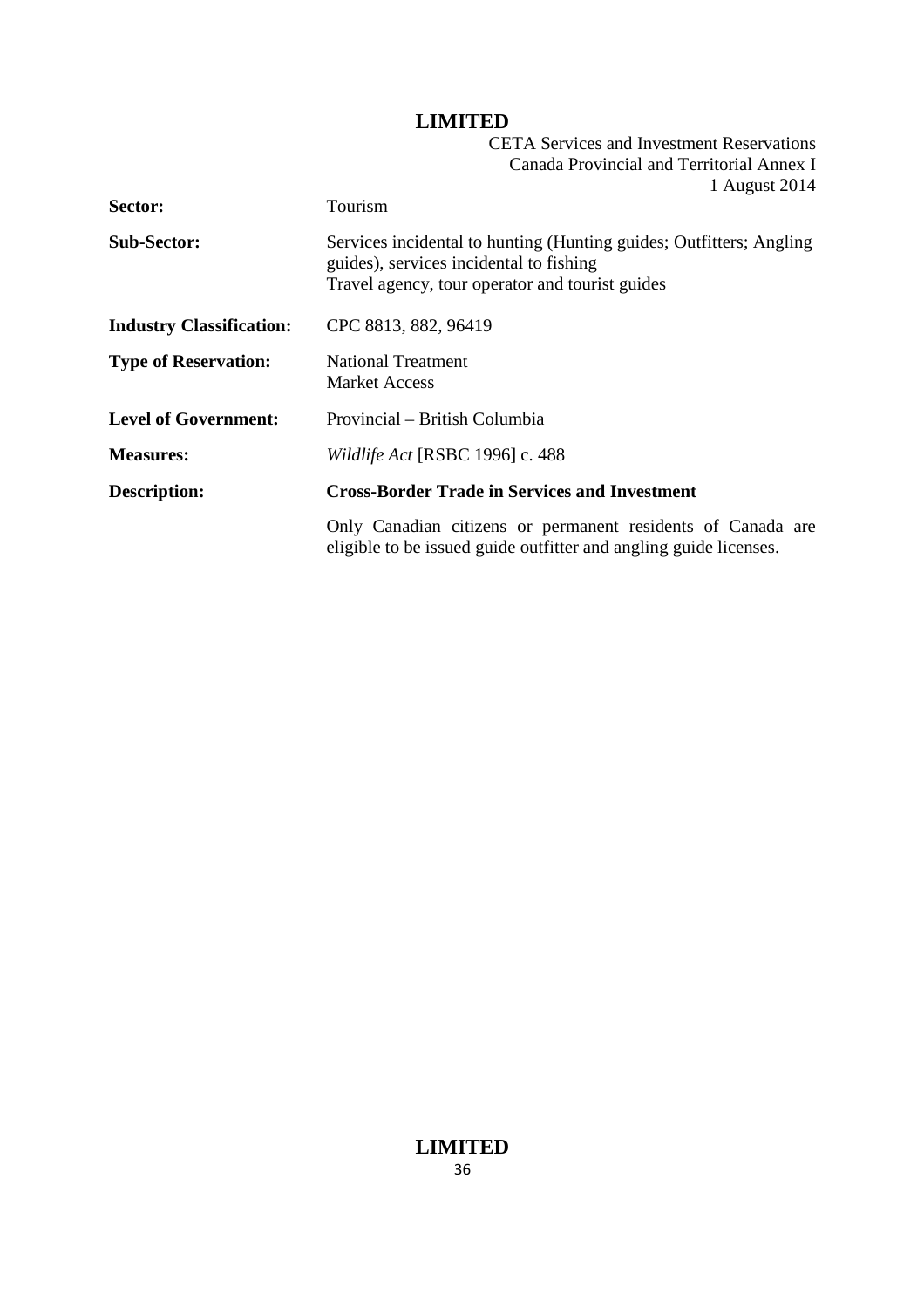CETA Services and Investment Reservations Canada Provincial and Territorial Annex I 1 August 2014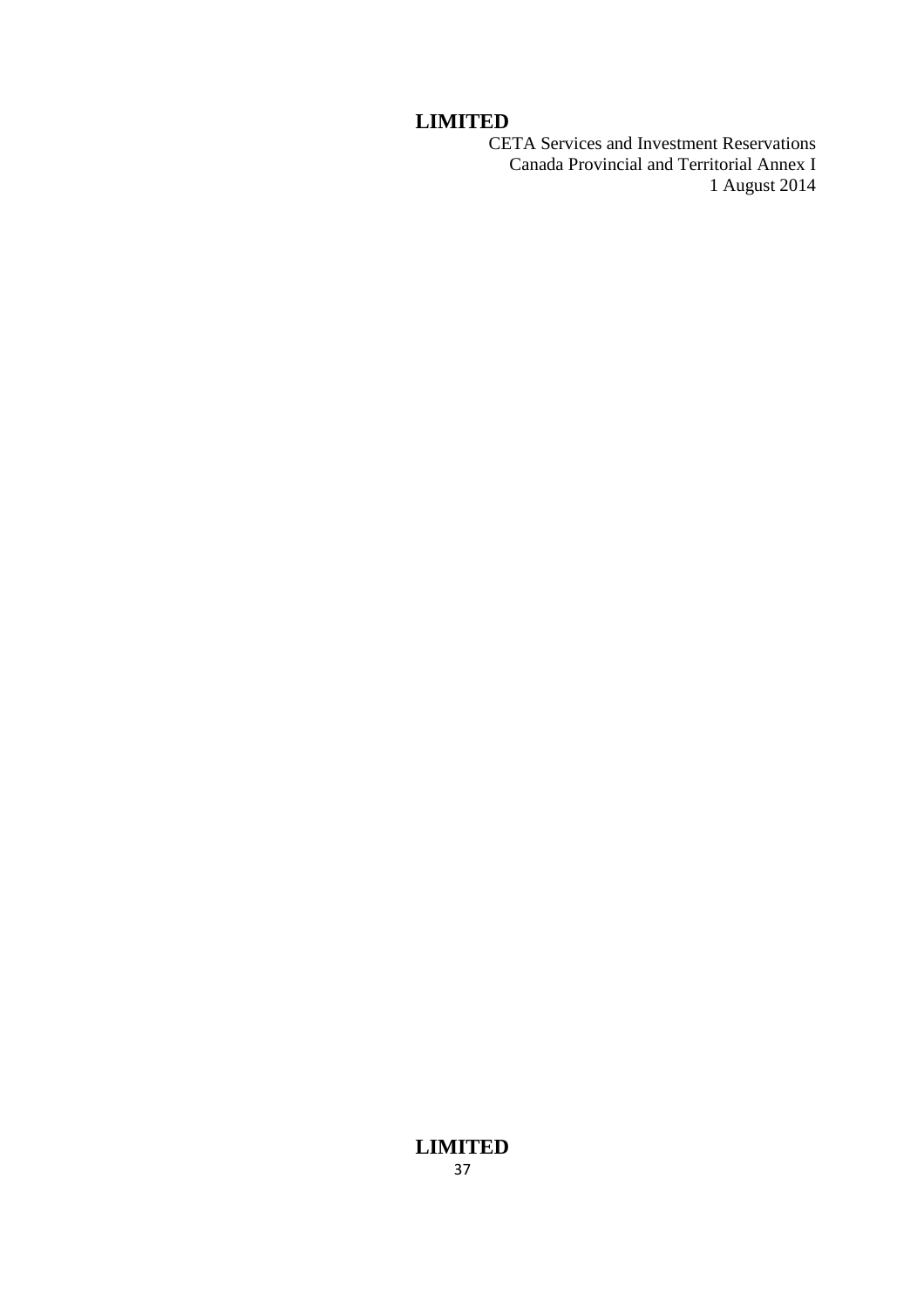| Sector:                         | Forestry                                                                                                                                                                                                                                                                                 |
|---------------------------------|------------------------------------------------------------------------------------------------------------------------------------------------------------------------------------------------------------------------------------------------------------------------------------------|
| <b>Sub-Sector:</b>              | Other professional services<br>Forestry and logging products                                                                                                                                                                                                                             |
| <b>Industry Classification:</b> | CPC Other, 03                                                                                                                                                                                                                                                                            |
| <b>Type of Reservation:</b>     | National Treatment<br><b>Market Access</b>                                                                                                                                                                                                                                               |
| <b>Level of Government:</b>     | Provincial – British Columbia                                                                                                                                                                                                                                                            |
| <b>Measures:</b>                | Foresters Act [SBC 2003] c. 19                                                                                                                                                                                                                                                           |
| Description:                    | <b>Cross-Border Trade in Services and Investment</b>                                                                                                                                                                                                                                     |
|                                 | In order to obtain registration as a professional forester, at least 24<br>months of relevant work experience must first be gained in British<br>Columbia. In some cases, professional foresters already registered<br>in other Canadian jurisdictions are exempt from this requirement. |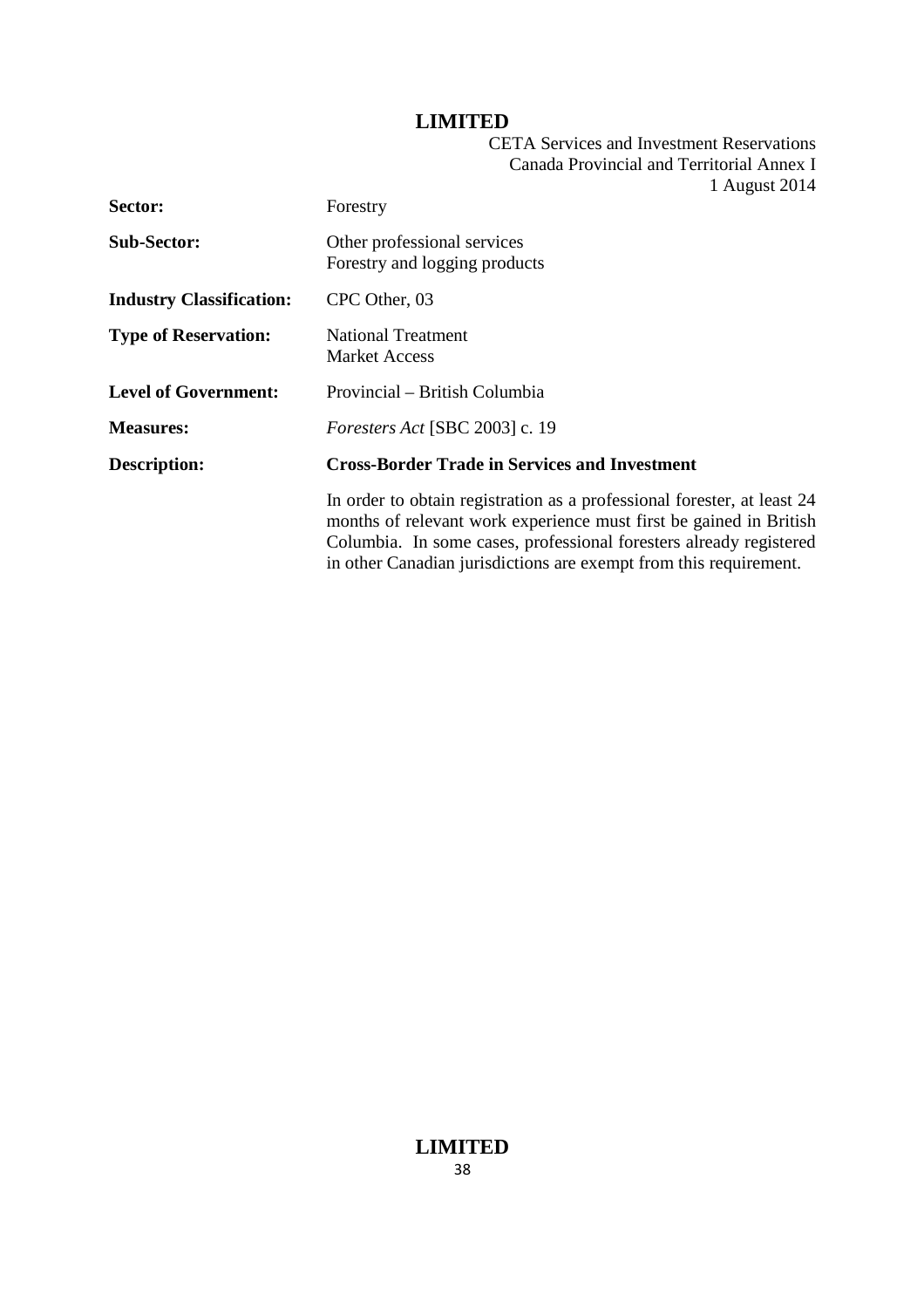CETA Services and Investment Reservations Canada Provincial and Territorial Annex I 1 August 2014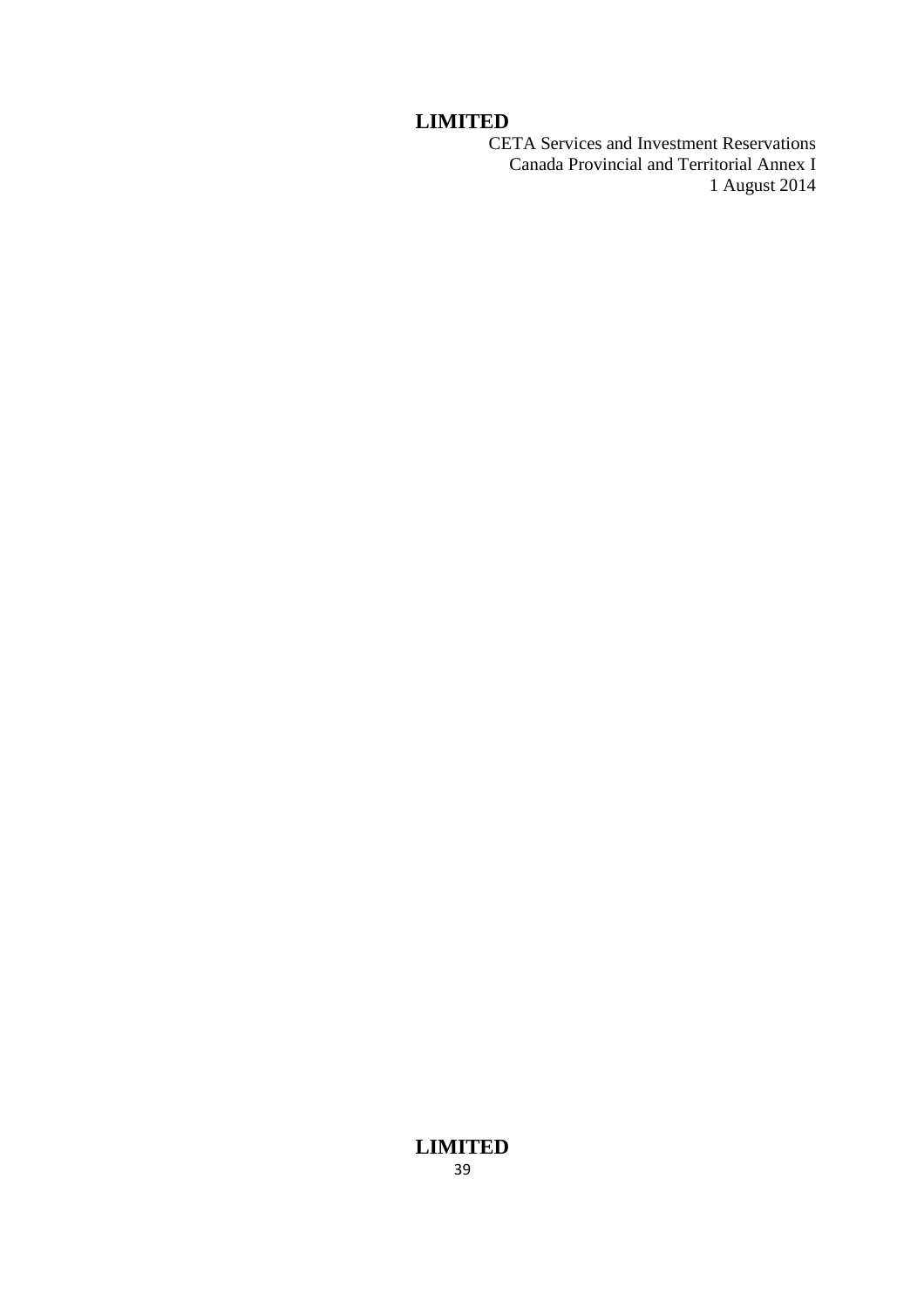| Sector:                         | Forestry                                                                                                                                                                                                |
|---------------------------------|---------------------------------------------------------------------------------------------------------------------------------------------------------------------------------------------------------|
| <b>Sub-Sector:</b>              | Services incidental to manufacturing, Christmas tree permits, log<br>salvage permits, woodlot licenses                                                                                                  |
| <b>Industry Classification:</b> | CPC 03, 884                                                                                                                                                                                             |
| <b>Type of Reservation:</b>     | <b>National Treatment</b><br><b>Market Access</b>                                                                                                                                                       |
| <b>Level of Government:</b>     | Provincial – British Columbia                                                                                                                                                                           |
| <b>Measures:</b>                | Forest Act [RSBC 1996] c. 157                                                                                                                                                                           |
| Description:                    | <b>Investment</b>                                                                                                                                                                                       |
|                                 | Only Canadian citizens, permanent residents, or a corporation<br>controlled by persons who are Canadian citizens or permanent<br>residents of Canada, may be granted a Christmas tree permit.           |
|                                 | Only Canadian citizens or landed immigrants may apply for log<br>salvage permits.                                                                                                                       |
|                                 | Only Canadian citizens, permanent residents, or a corporation<br>other than a society that is controlled by persons who are Canadian<br>citizens or permanent residents may apply for woodlot licences. |
|                                 | Proximity of private residence from the proposed woodlot licence,<br>and distance and size of private land to be included in the proposed<br>woodlot are two of the criteria used to award a license.   |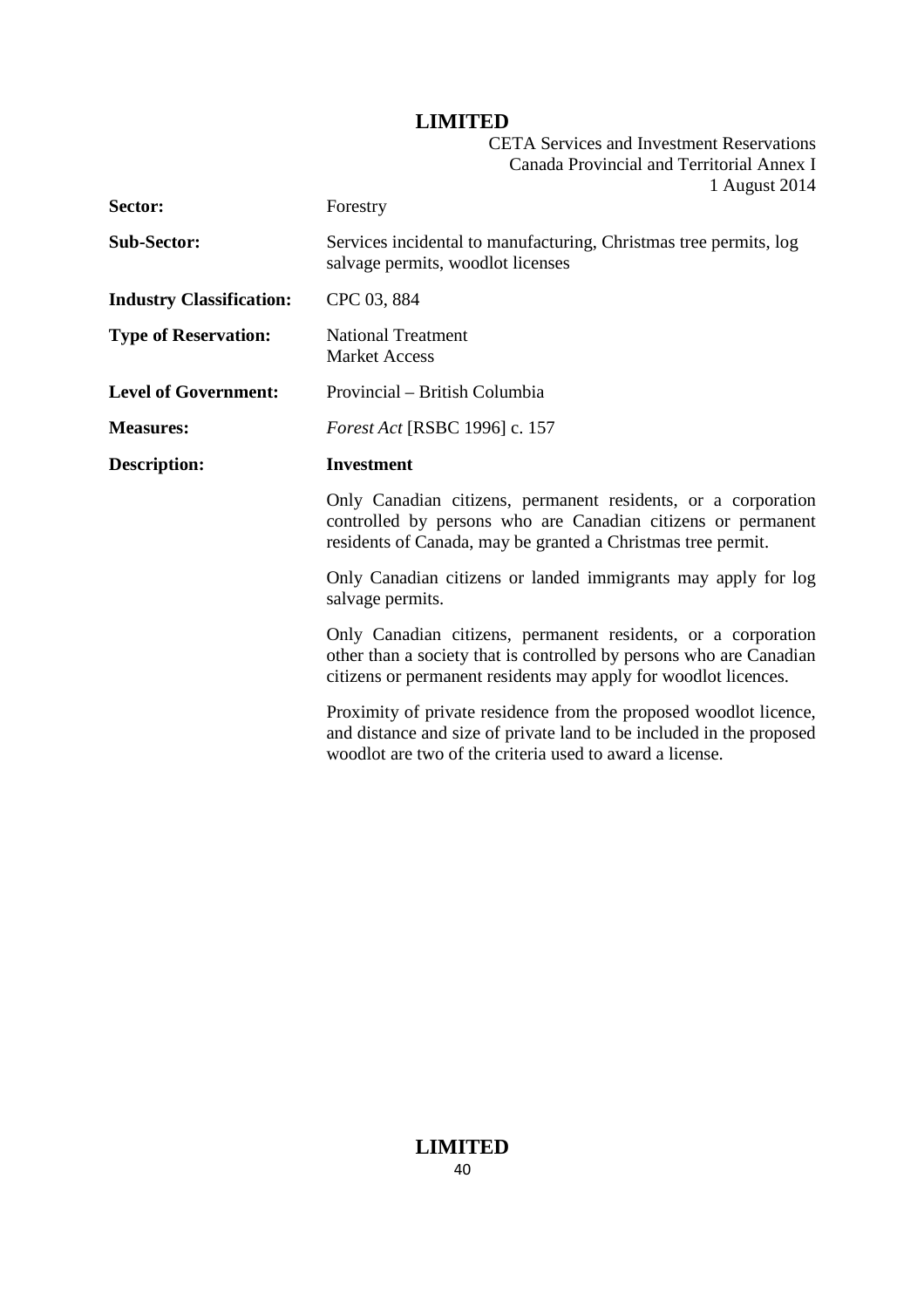CETA Services and Investment Reservations Canada Provincial and Territorial Annex I 1 August 2014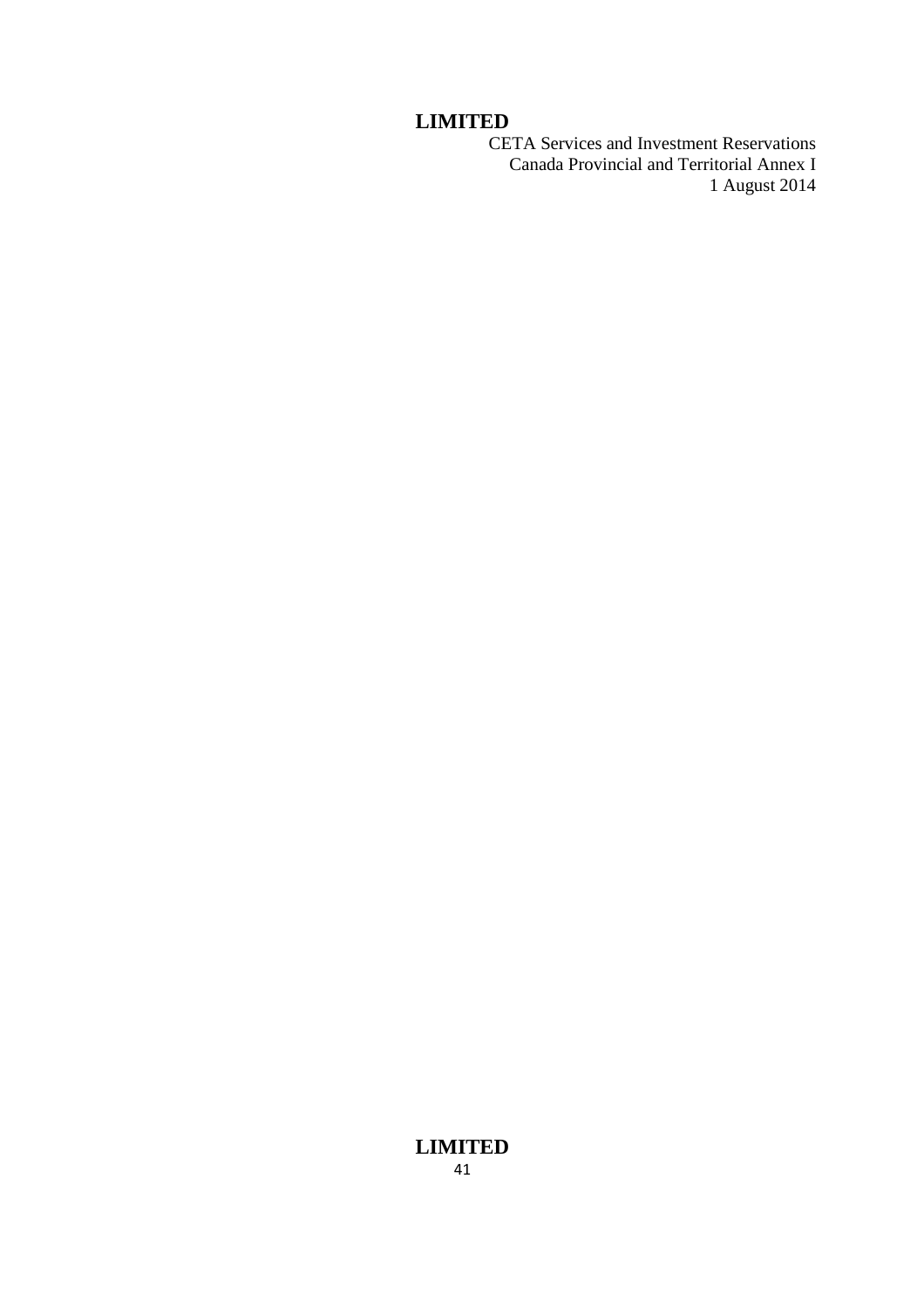CETA Services and Investment Reservations Canada Provincial and Territorial Annex I 1 August 2014

| Sector:                         | Forestry                                                                                                                                                                                                                                                                                                                                                                                                                                                                                                                                                                                             |
|---------------------------------|------------------------------------------------------------------------------------------------------------------------------------------------------------------------------------------------------------------------------------------------------------------------------------------------------------------------------------------------------------------------------------------------------------------------------------------------------------------------------------------------------------------------------------------------------------------------------------------------------|
| <b>Sub-Sector:</b>              | Forestry and Logging                                                                                                                                                                                                                                                                                                                                                                                                                                                                                                                                                                                 |
| <b>Industry Classification:</b> | CPC <sub>03</sub>                                                                                                                                                                                                                                                                                                                                                                                                                                                                                                                                                                                    |
| <b>Type of Reservation:</b>     | <b>Market Access</b>                                                                                                                                                                                                                                                                                                                                                                                                                                                                                                                                                                                 |
| <b>Level of Government:</b>     | Provincial – British Columbia                                                                                                                                                                                                                                                                                                                                                                                                                                                                                                                                                                        |
| <b>Measures:</b>                | <i>Forest Act</i> [RSBC 1996] c. 157                                                                                                                                                                                                                                                                                                                                                                                                                                                                                                                                                                 |
| Description:                    | <b>Investment</b>                                                                                                                                                                                                                                                                                                                                                                                                                                                                                                                                                                                    |
|                                 | Only the following entities may enter into a community forest<br>agreement:                                                                                                                                                                                                                                                                                                                                                                                                                                                                                                                          |
|                                 | A society incorporated under the Society Act<br>$\bullet$<br>An association as defined in the Cooperative Association Act<br>$\bullet$<br>A corporation, if the corporation is established by or under an<br>$\bullet$<br>enactment, or registered as an extraprovincial company under<br>the Business Corporations Act<br>A partnership, if the partnership is comprised of<br>$\bullet$<br>municipalities or regional districts, societies, associations,<br>companies or extraprovincial companies, or a combination of<br>the foregoing; or<br>A municipality or regional district.<br>$\bullet$ |

Community forest agreements may be directly awarded.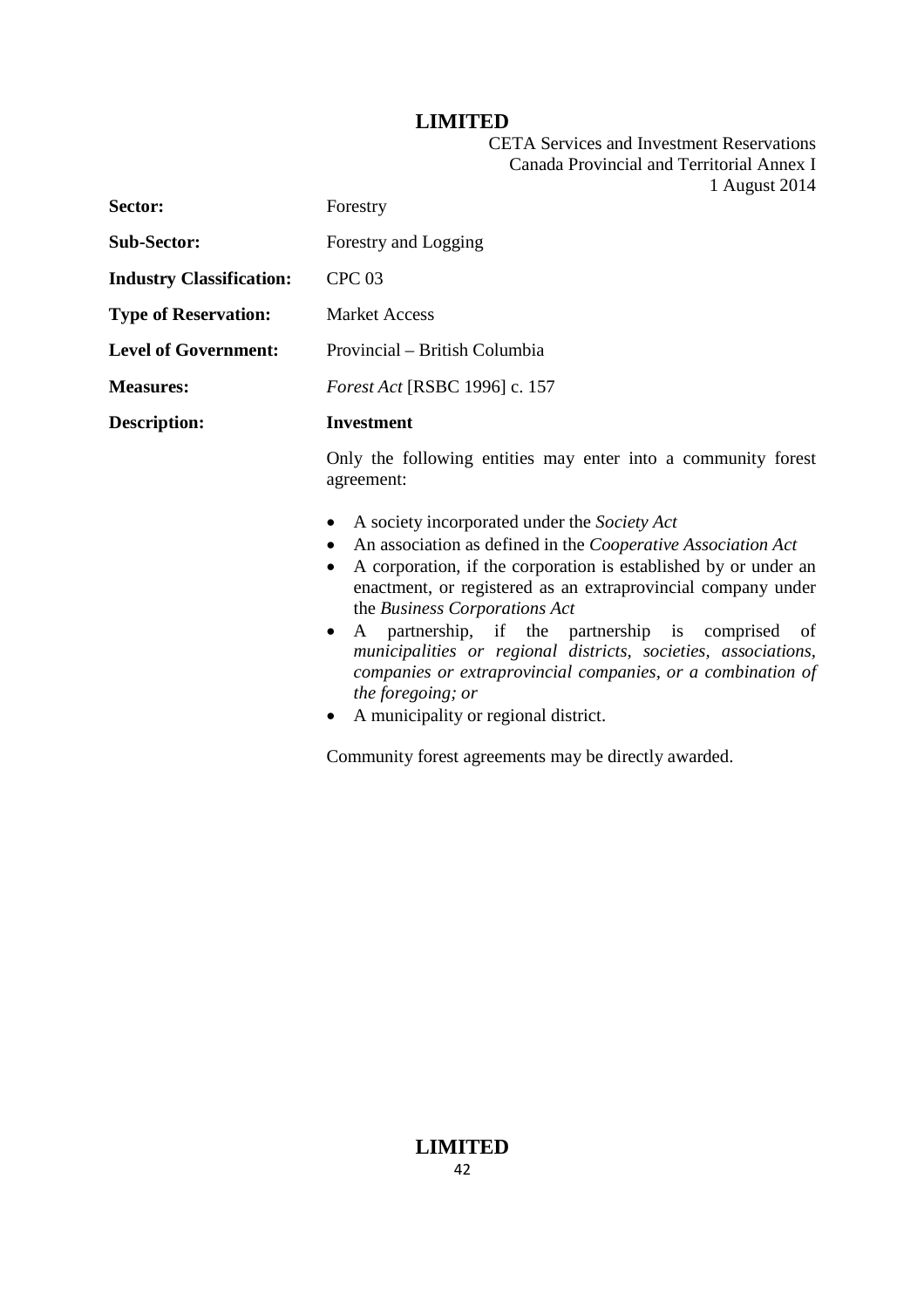| Sector:                         | Agriculture                                                                                                                                                                                           |
|---------------------------------|-------------------------------------------------------------------------------------------------------------------------------------------------------------------------------------------------------|
| <b>Sub-Sector:</b>              | Products of agriculture, horticulture and market gardening,<br>services incidental to agriculture (except rental of agricultural<br>equipment with operator), services incidental to animal husbandry |
| <b>Industry Classification:</b> | CPC 01, 8811 (except rental of agricultural equipment with<br>operator), 8812                                                                                                                         |
| <b>Type of Reservation:</b>     | <b>National Treatment</b>                                                                                                                                                                             |
| <b>Level of Government:</b>     | Provincial – British Columbia                                                                                                                                                                         |
| <b>Measures:</b>                | <i>Range Act</i> [SBC 2004] c. 71                                                                                                                                                                     |
| Description:                    | <b>Investment</b>                                                                                                                                                                                     |
|                                 | Applicants who can demonstrate local presence shall be given<br>preference in the granting of grazing licence and permits.                                                                            |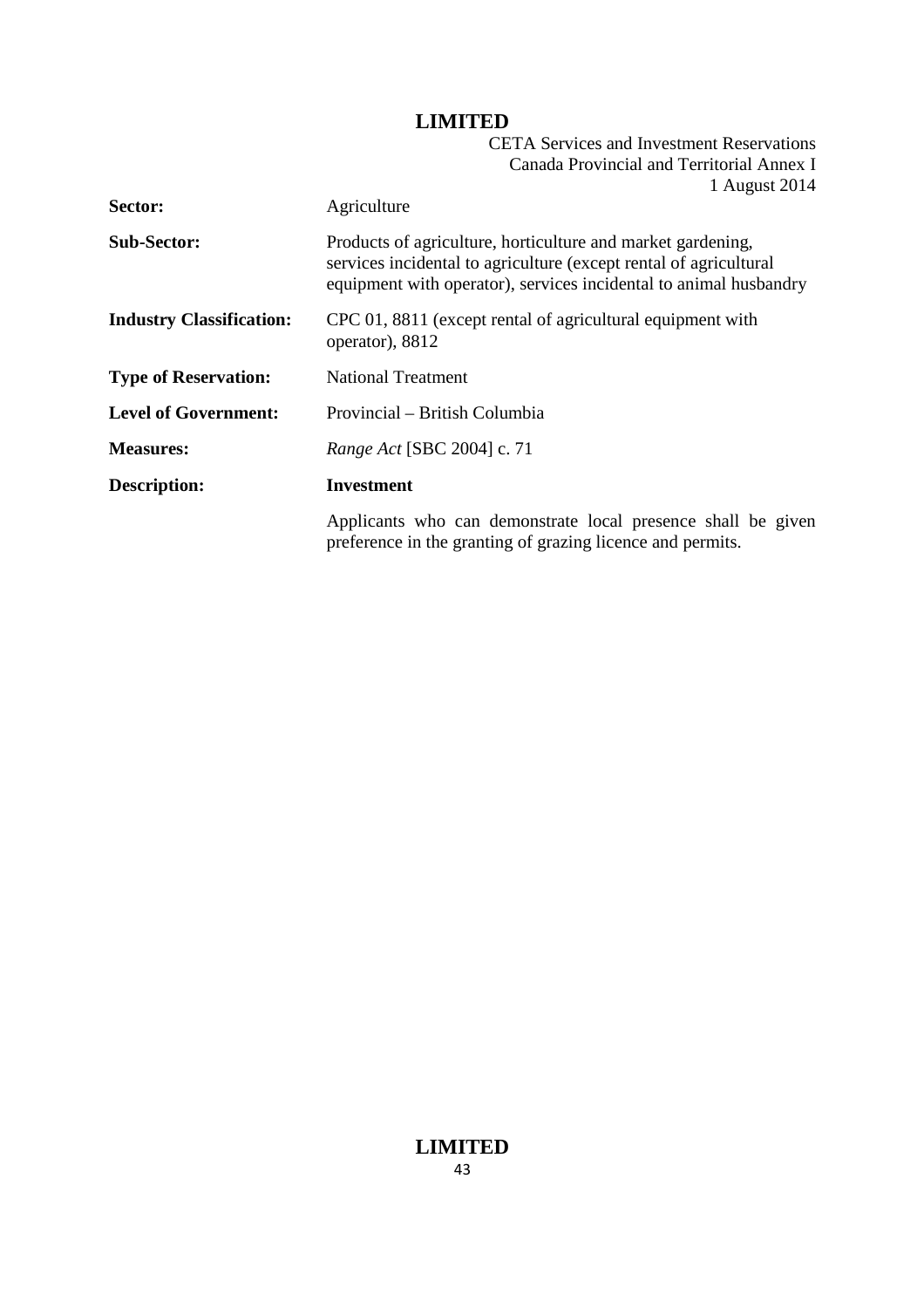CETA Services and Investment Reservations Canada Provincial and Territorial Annex I 1 August 2014

| Sector:                         | Forestry                                                                                                           |
|---------------------------------|--------------------------------------------------------------------------------------------------------------------|
| <b>Sub-Sector:</b>              | Forestry and logging                                                                                               |
| <b>Industry Classification:</b> | CPC 03                                                                                                             |
| <b>Type of Reservation:</b>     | Performance Requirements                                                                                           |
| <b>Level of Government:</b>     | Provincial – British Columbia                                                                                      |
| <b>Measures:</b>                | Forest Act [RSBC 1996] c. 157                                                                                      |
| <b>Description:</b>             | <b>Investment</b>                                                                                                  |
|                                 | Applicants may have to commit to the establishment of a<br>manufacturing facility to qualify for a forest license. |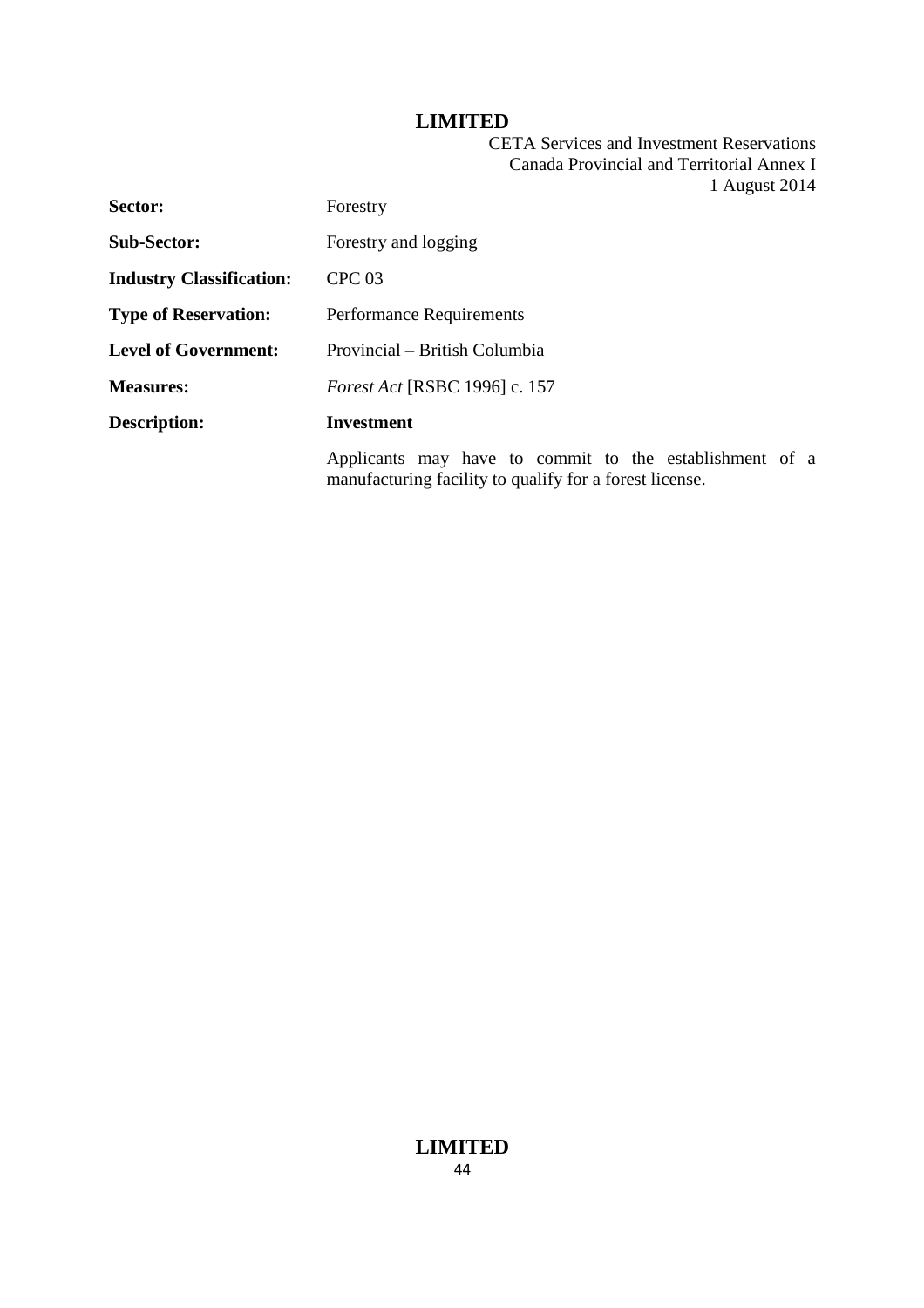CETA Services and Investment Reservations Canada Provincial and Territorial Annex I 1 August 2014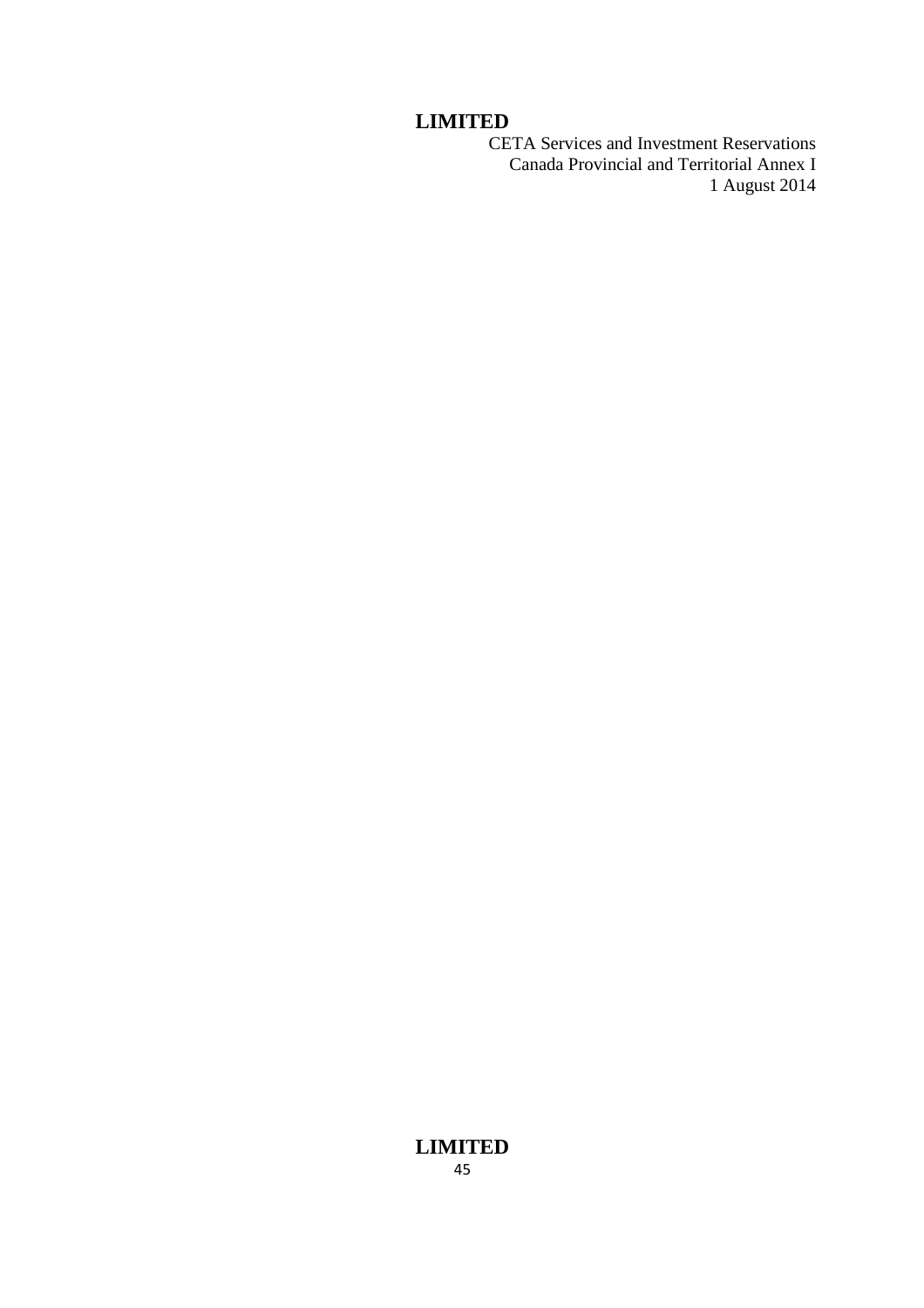| Sector:                         | Forestry                                                                                                                                                                                                                                                                                                                                                                                                                                                                                                                                                                                                                                                        |
|---------------------------------|-----------------------------------------------------------------------------------------------------------------------------------------------------------------------------------------------------------------------------------------------------------------------------------------------------------------------------------------------------------------------------------------------------------------------------------------------------------------------------------------------------------------------------------------------------------------------------------------------------------------------------------------------------------------|
| <b>Sub-Sector:</b>              | Forestry and logging                                                                                                                                                                                                                                                                                                                                                                                                                                                                                                                                                                                                                                            |
| <b>Industry Classification:</b> | CPC <sub>03</sub>                                                                                                                                                                                                                                                                                                                                                                                                                                                                                                                                                                                                                                               |
| <b>Type of Reservation:</b>     | <b>Market Access</b><br><b>National Treatment</b><br>Performance Requirements                                                                                                                                                                                                                                                                                                                                                                                                                                                                                                                                                                                   |
| <b>Level of Government:</b>     | Provincial – British Columbia                                                                                                                                                                                                                                                                                                                                                                                                                                                                                                                                                                                                                                   |
| <b>Measures:</b>                | <i>Forest Act</i> [RSBC 1996] c. 157                                                                                                                                                                                                                                                                                                                                                                                                                                                                                                                                                                                                                            |
| Description:                    | <b>Investment</b>                                                                                                                                                                                                                                                                                                                                                                                                                                                                                                                                                                                                                                               |
|                                 | The grant of community salvage licenses is limited to specific<br>groups, notably societies, cooperative associations, for purposes<br>such as providing social and economic benefits to British<br>Columbia, contributing to government revenues, providing<br>opportunities for achieving a range of community objectives,<br>including employment and other social, environmental and<br>economic benefits, encouraging cooperation within the community<br>and among stakeholders, providing for the use of qualifying<br>timber, and other factors that the Minister or a person authorized<br>by the Minister specifies in the invitation or advertising. |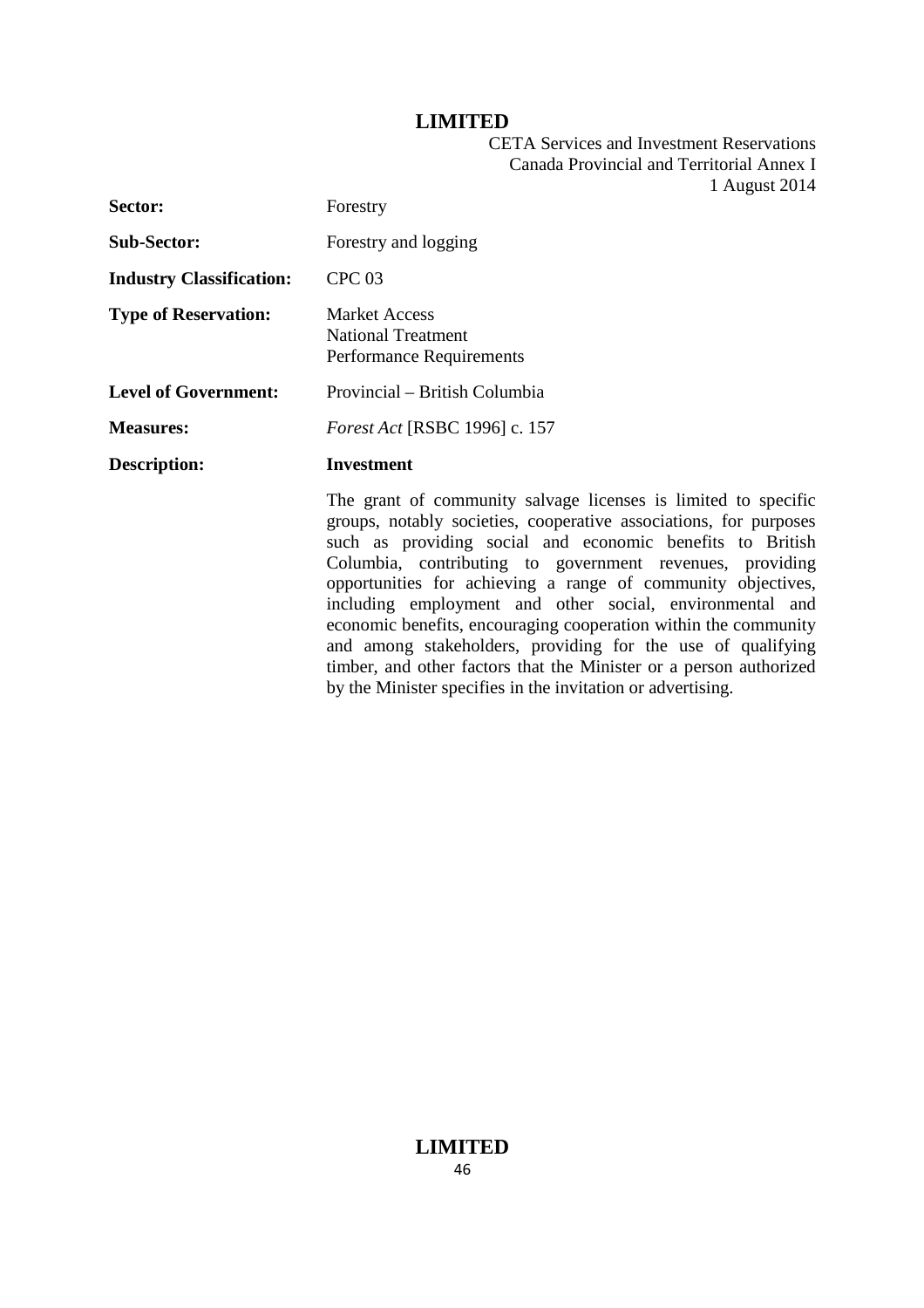CETA Services and Investment Reservations Canada Provincial and Territorial Annex I 1 August 2014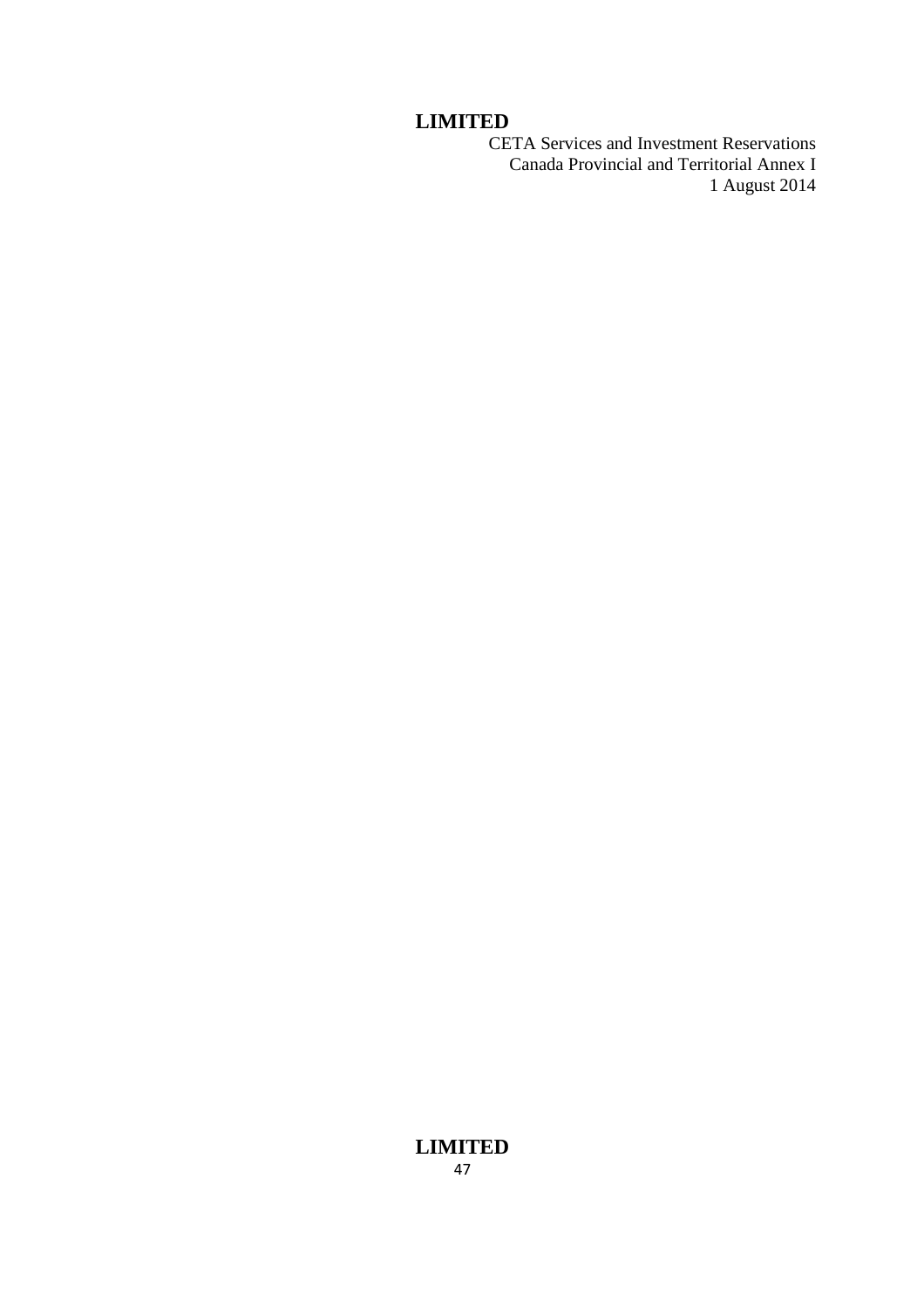| Sector:                         | Forestry                                                                                                                                                                                                                             |
|---------------------------------|--------------------------------------------------------------------------------------------------------------------------------------------------------------------------------------------------------------------------------------|
| <b>Sub-Sector:</b>              | Forestry and logging                                                                                                                                                                                                                 |
| <b>Industry Classification:</b> | CPC 03                                                                                                                                                                                                                               |
| <b>Type of Reservation:</b>     | <b>Market Access</b><br>Performance Requirements                                                                                                                                                                                     |
| <b>Level of Government:</b>     | Provincial – British Columbia                                                                                                                                                                                                        |
| <b>Measures:</b>                | <i>Forest Act</i> [RSBC 1996] c. 157                                                                                                                                                                                                 |
| Description:                    | <b>Investment</b>                                                                                                                                                                                                                    |
|                                 | Only a limited number of restricted forest licences are granted.<br>The granting of such licences may be subject to performance<br>requirements, including the requirement to own or lease processing<br>facilities in the Province. |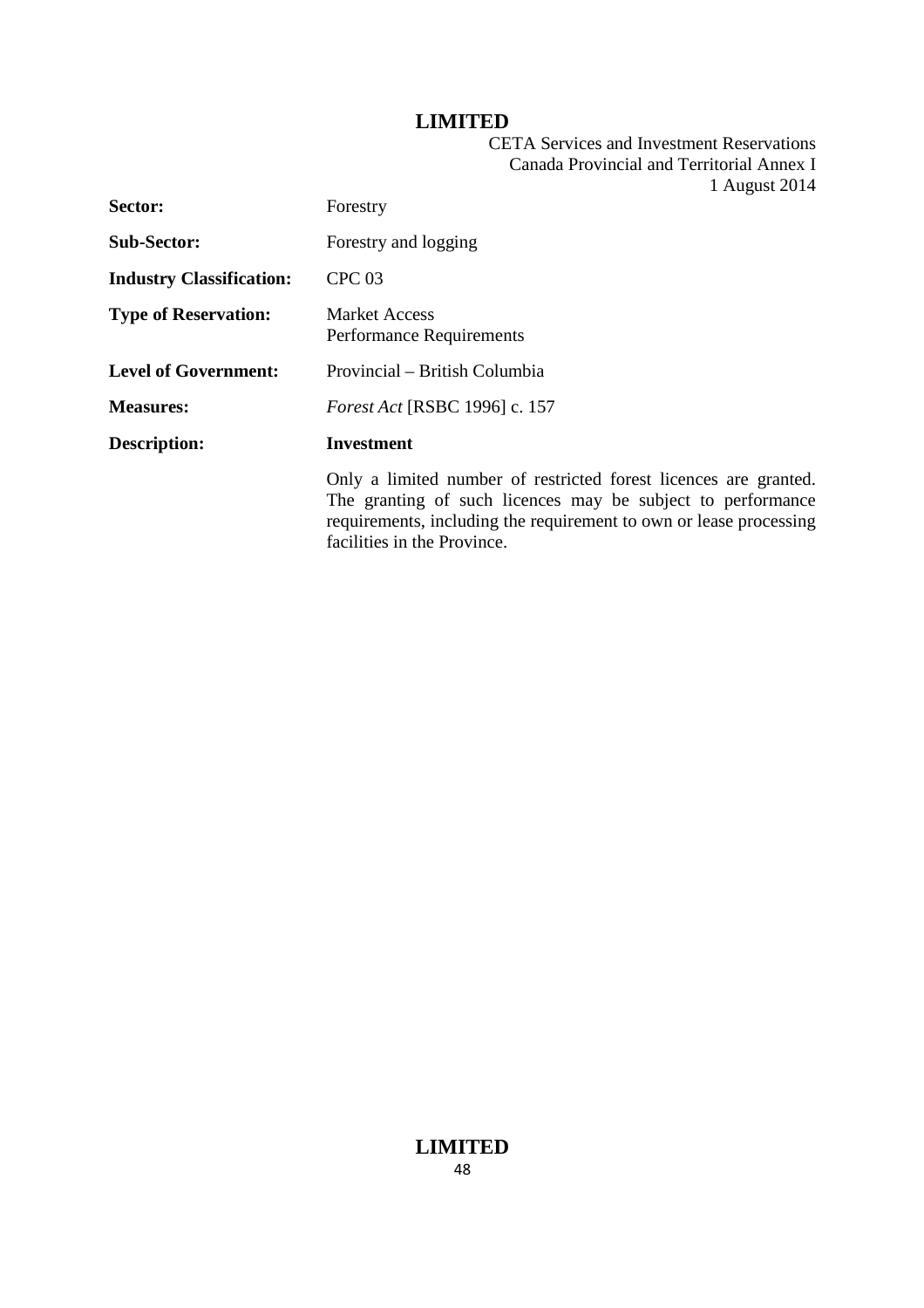CETA Services and Investment Reservations Canada Provincial and Territorial Annex I 1 August 2014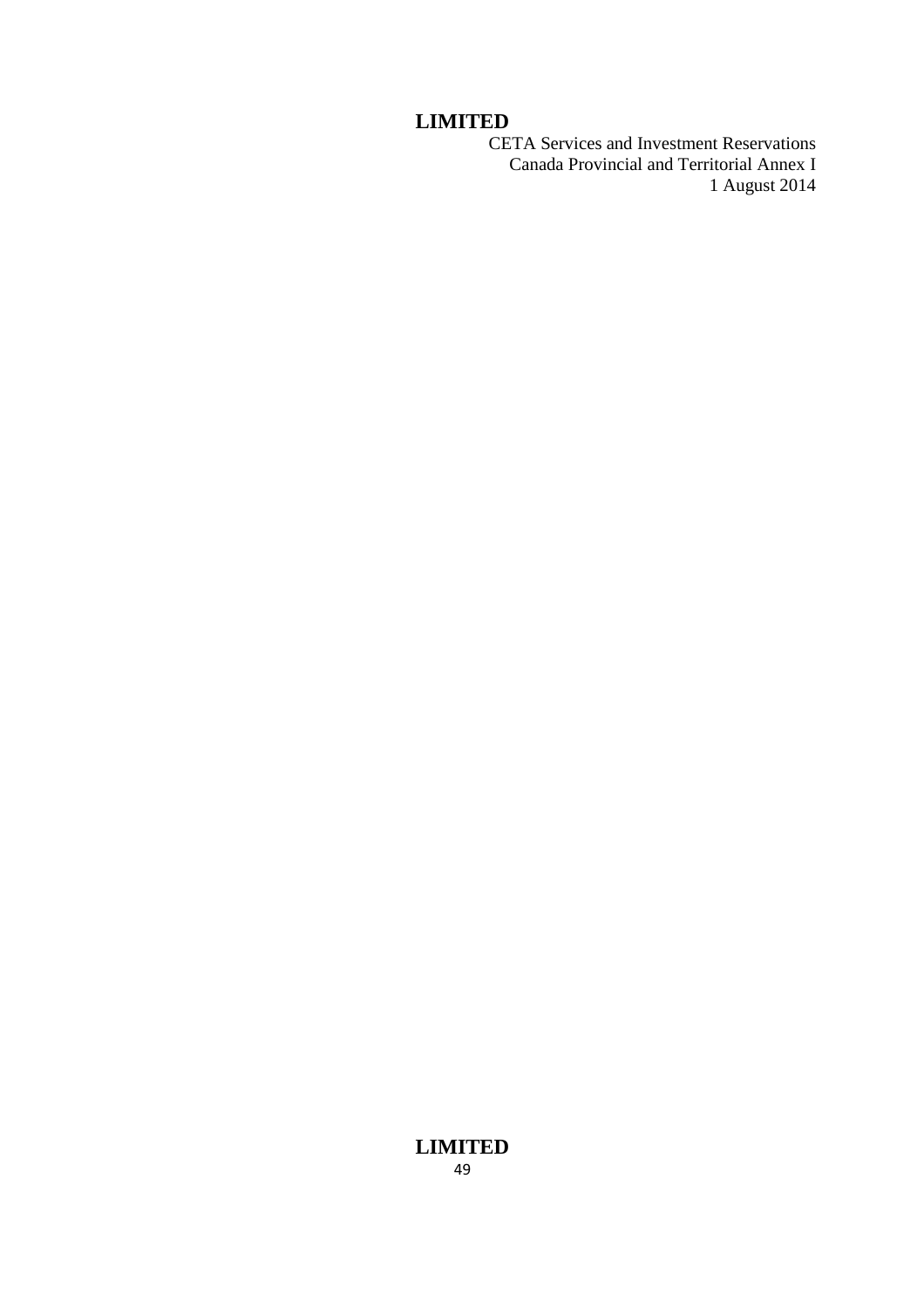| Sector:                         | <b>All Sectors</b>                                                                                                                                                                                                                                                                                                                                                                                                                                                                                                                                                               |
|---------------------------------|----------------------------------------------------------------------------------------------------------------------------------------------------------------------------------------------------------------------------------------------------------------------------------------------------------------------------------------------------------------------------------------------------------------------------------------------------------------------------------------------------------------------------------------------------------------------------------|
| <b>Sub-Sector:</b>              |                                                                                                                                                                                                                                                                                                                                                                                                                                                                                                                                                                                  |
| <b>Industry Classification:</b> |                                                                                                                                                                                                                                                                                                                                                                                                                                                                                                                                                                                  |
| <b>Type of Reservation:</b>     | <b>National Treatment</b><br><b>Market Access</b><br>Performance Requirements                                                                                                                                                                                                                                                                                                                                                                                                                                                                                                    |
| <b>Level of Government:</b>     | Provincial – British Columbia                                                                                                                                                                                                                                                                                                                                                                                                                                                                                                                                                    |
| <b>Measures:</b>                | Land Act [RSBC 1996] c. 245<br>Ministry of Forest and Range Policy - Grazing Lease Policy dated<br>November 15, 2004                                                                                                                                                                                                                                                                                                                                                                                                                                                             |
| <b>Description:</b>             | <b>Investment</b>                                                                                                                                                                                                                                                                                                                                                                                                                                                                                                                                                                |
|                                 | The <i>Land Act</i> restricts Crown grants to Canadian citizens and to<br>permanent residents. As well, Crown land may also be granted in<br>some circumstances to a government corporation, municipality,<br>regional district, hospital board, university, college, board of<br>education, francophone education authority as defined in the<br>School Act or other government related body or to the South Coast<br>British Columbia Transportation Authority continued under the<br>South Coast British Columbia Transportation Authority Act or any<br>of its subsidiaries. |
|                                 | Only Canadian citizens may hold grazing lease tenures.<br>Performance requirements are imposed on companies as a<br>condition for the granting of grazing lease tenures.                                                                                                                                                                                                                                                                                                                                                                                                         |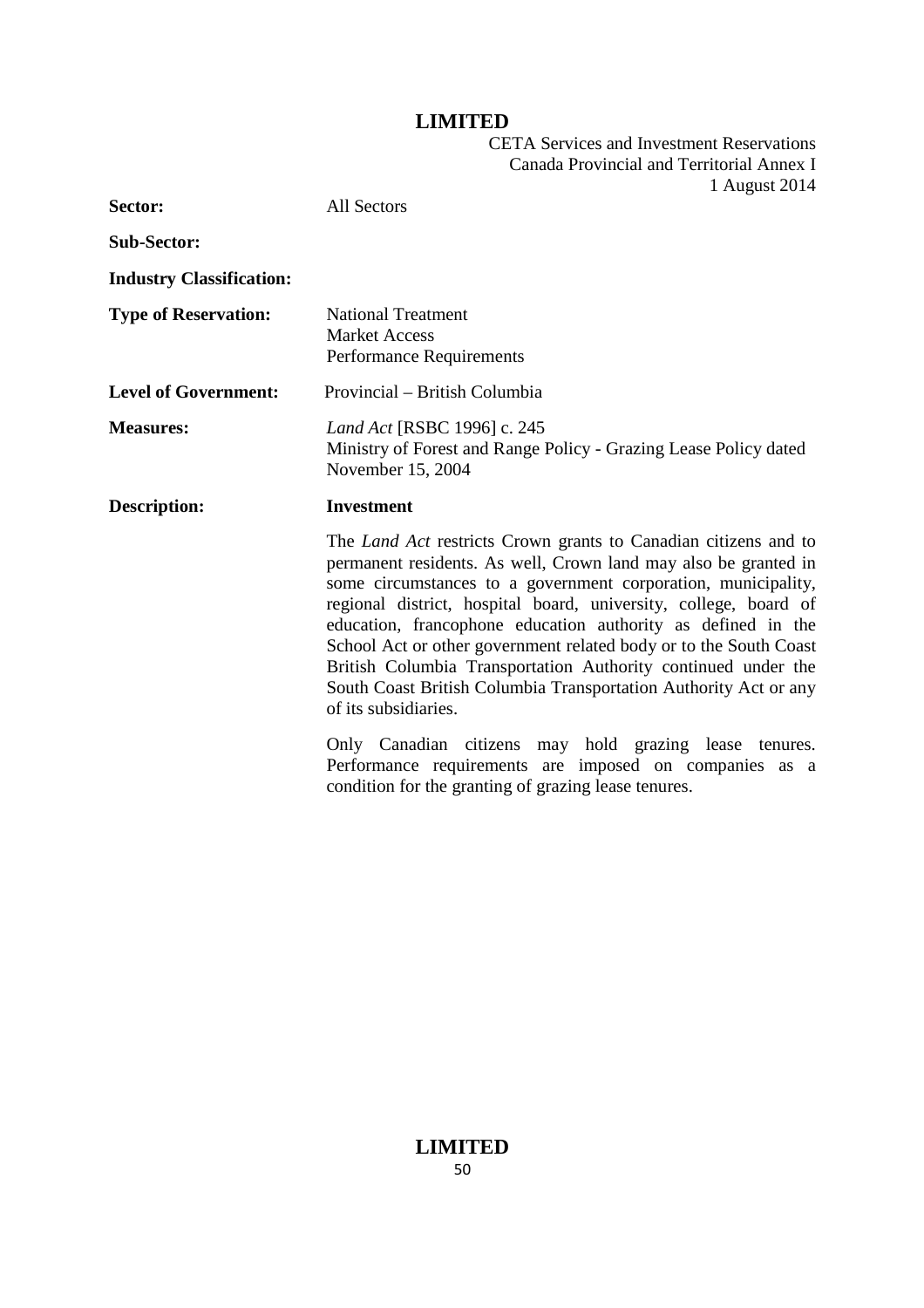CETA Services and Investment Reservations Canada Provincial and Territorial Annex I 1 August 2014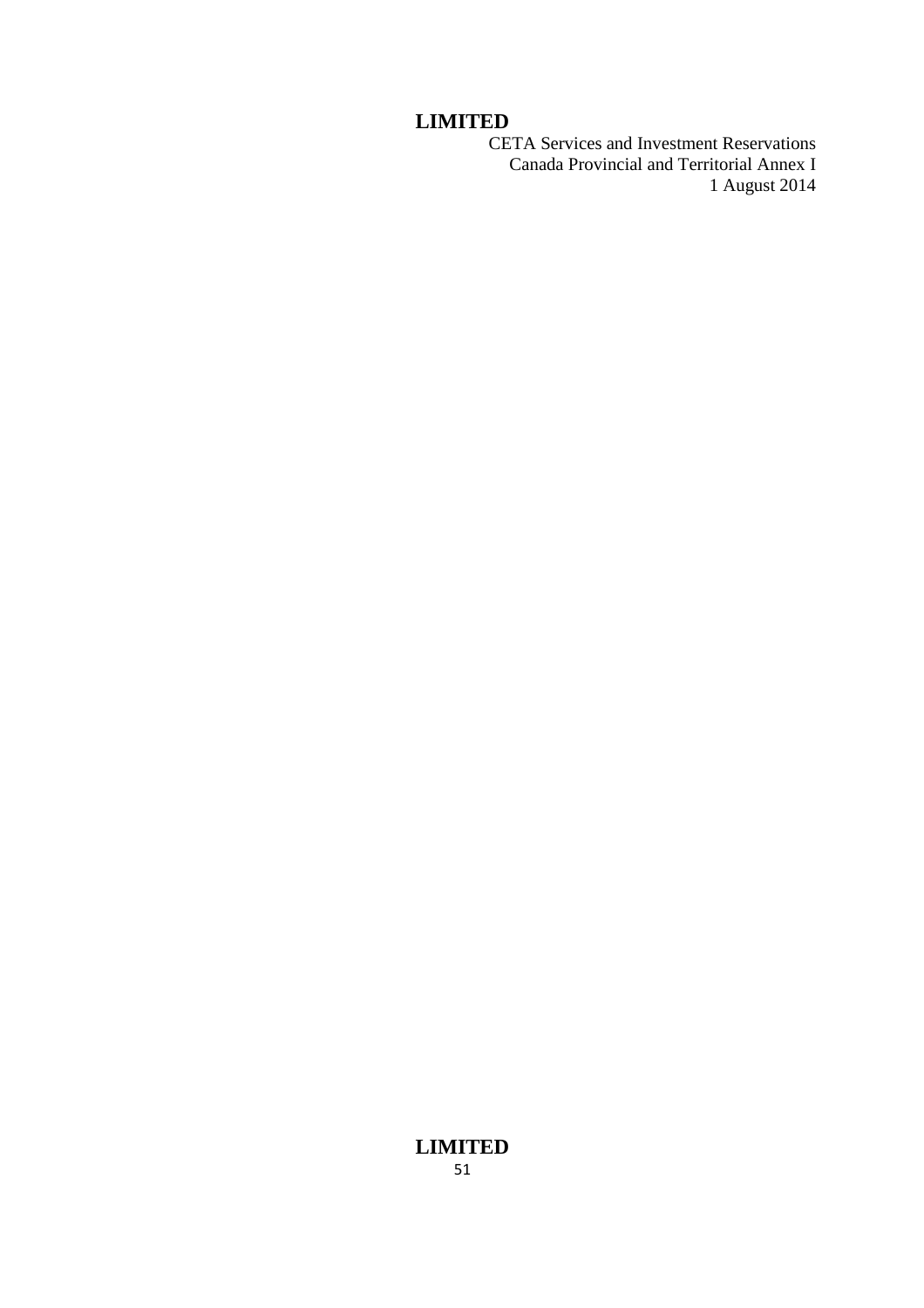| Sector:                         | <b>Fisheries</b>                                                                                                                                                                                                  |
|---------------------------------|-------------------------------------------------------------------------------------------------------------------------------------------------------------------------------------------------------------------|
| <b>Sub-Sector:</b>              | Fish and other fishing products                                                                                                                                                                                   |
|                                 | Services incidental to fishing, Land                                                                                                                                                                              |
| <b>Industry Classification:</b> | CPC 04, 882, 531                                                                                                                                                                                                  |
| <b>Type of Reservation:</b>     | <b>National Treatment</b><br><b>Market Access</b>                                                                                                                                                                 |
| <b>Level of Government:</b>     | Provincial – British Columbia                                                                                                                                                                                     |
| <b>Measures:</b>                | <i>Fisheries Act</i> [RSBC 1996] c. 149<br><i>Land Act</i> [RSBC 1996] c. 245                                                                                                                                     |
| Description:                    | <b>Investment</b>                                                                                                                                                                                                 |
|                                 | Only a citizen or permanent resident of Canada is entitled to a<br>Crown grant for aquaculture operations unless the person's<br>application for a disposition of Crown land was allowed prior to<br>May 1, 1970. |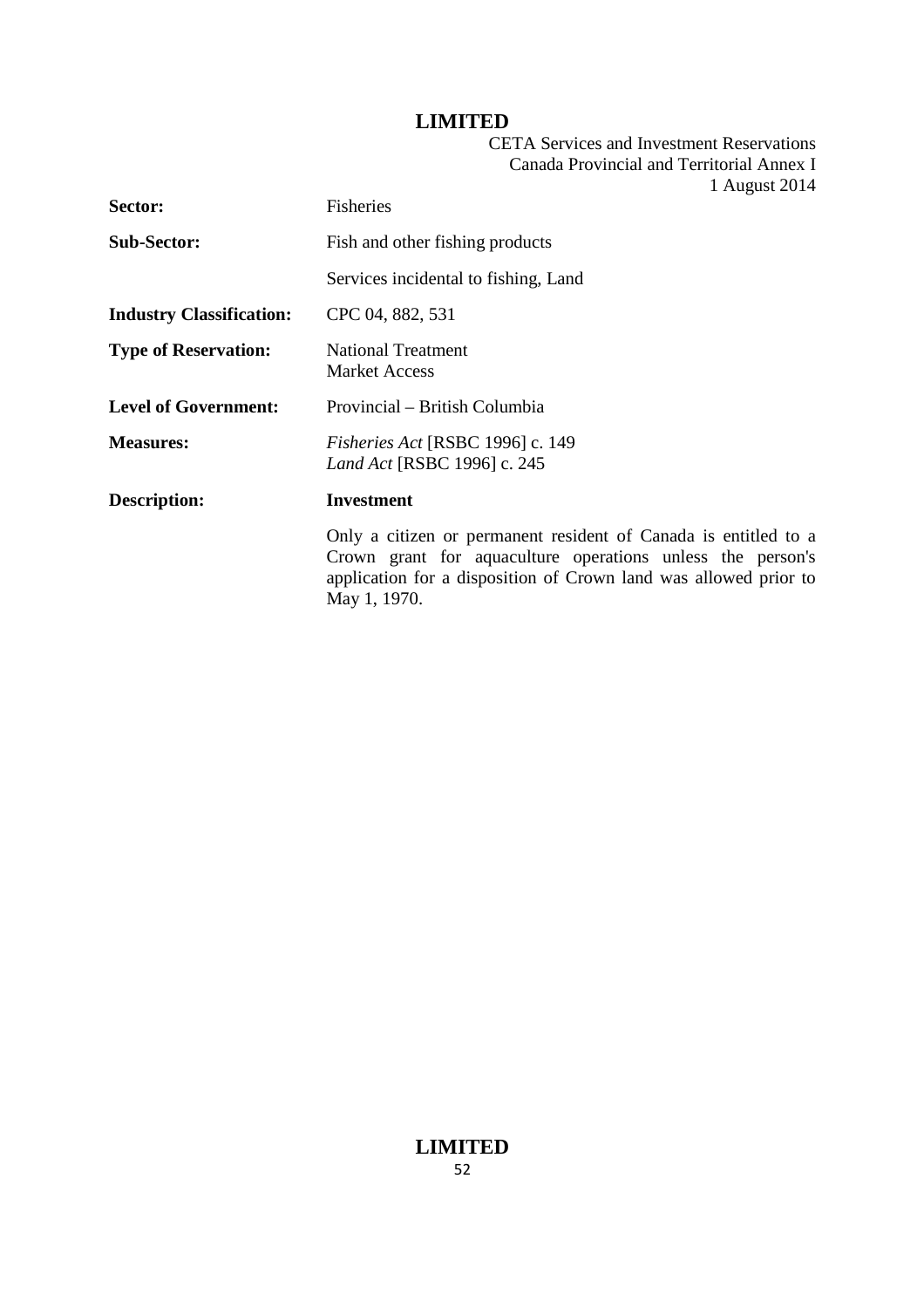| Sector:                         | <b>Fisheries</b>                                                                                                                                                                                                                                                                                                                                                                                                                        |
|---------------------------------|-----------------------------------------------------------------------------------------------------------------------------------------------------------------------------------------------------------------------------------------------------------------------------------------------------------------------------------------------------------------------------------------------------------------------------------------|
| <b>Sub-Sector:</b>              | Services incidental to fishing, wholesale trade services                                                                                                                                                                                                                                                                                                                                                                                |
| <b>Industry Classification:</b> | CPC 04, 882, 62112, 62224                                                                                                                                                                                                                                                                                                                                                                                                               |
| <b>Type of Reservation:</b>     | National Treatment<br>Performance Requirements                                                                                                                                                                                                                                                                                                                                                                                          |
| <b>Level of Government:</b>     | Provincial – British Columbia                                                                                                                                                                                                                                                                                                                                                                                                           |
| <b>Measures:</b>                | <i>Fisheries Act</i> [RSBC 1996] c. 149<br>Commercial Fisheries and Mariculture: A Policy for the 1980s                                                                                                                                                                                                                                                                                                                                 |
| Description:                    | <b>Cross-Border Trade in Services and Investment</b>                                                                                                                                                                                                                                                                                                                                                                                    |
|                                 | Residency, citizenship and performance requirements may be<br>imposed as a condition of licensing to undertake the harvesting of<br>fish, marine plants or wild oysters, or to undertake fish processing,<br>buying or brokering. Off shore processing/processing at sea is<br>limited to fishermen who process their own catches and where the<br>fish species cannot be economically processed in existing shore<br>based facilities. |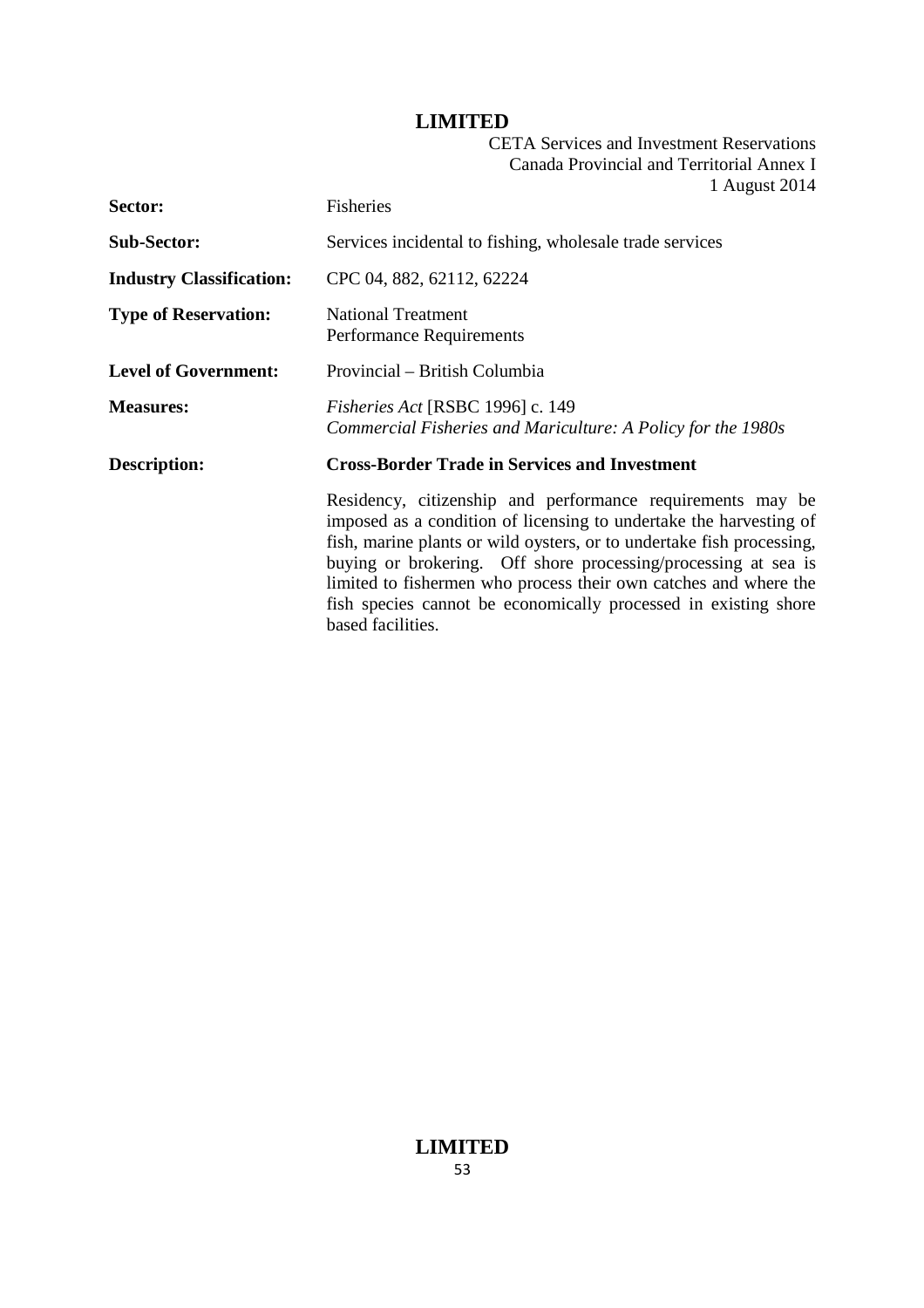CETA Services and Investment Reservations Canada Provincial and Territorial Annex I 1 August 2014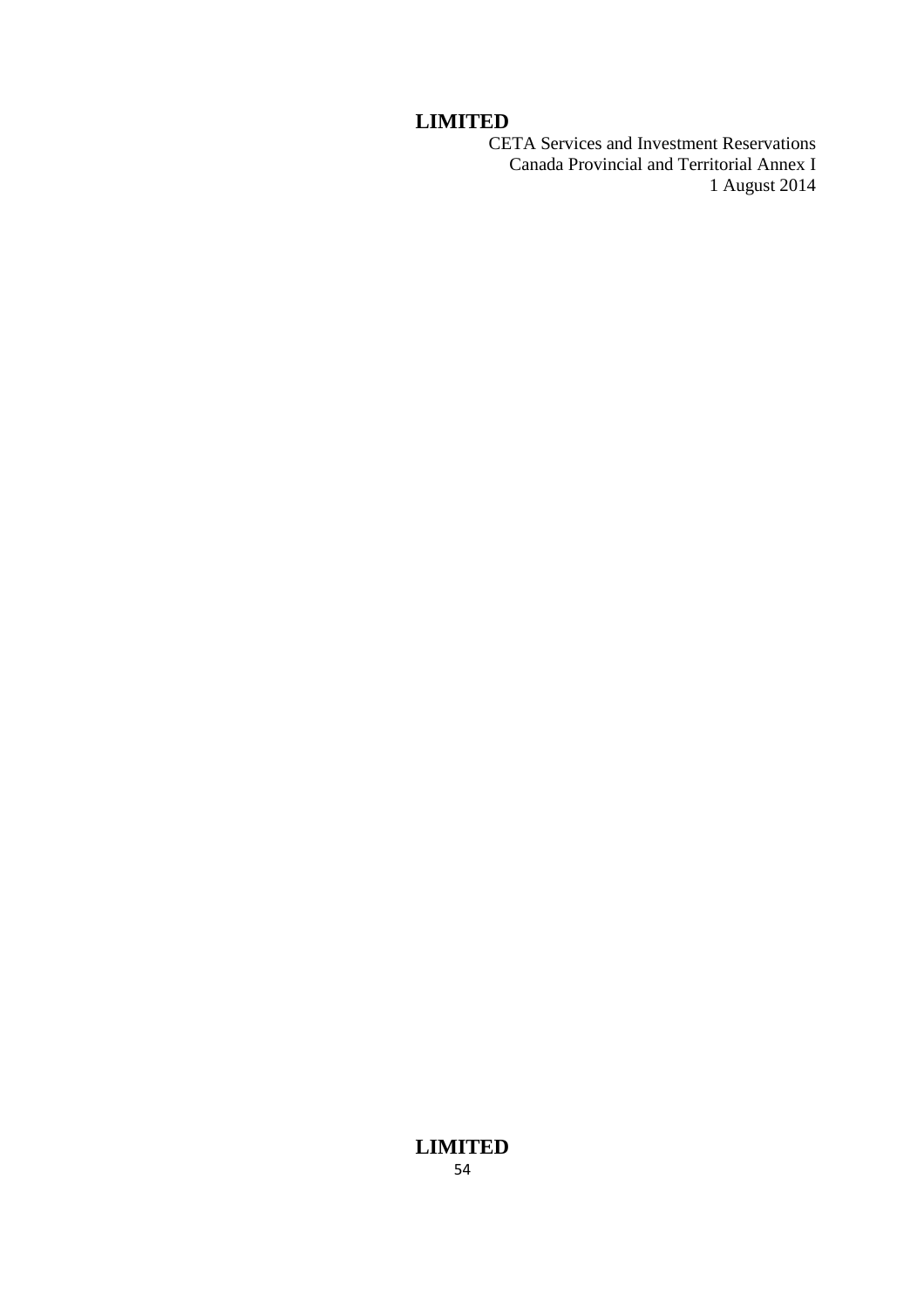| Sector:                         | Transportation                                                                                                                                                                                                                                                                                                                                                                                                                                                                                   |
|---------------------------------|--------------------------------------------------------------------------------------------------------------------------------------------------------------------------------------------------------------------------------------------------------------------------------------------------------------------------------------------------------------------------------------------------------------------------------------------------------------------------------------------------|
| <b>Sub-Sector:</b>              | Road Transport Services, Passenger Transportation                                                                                                                                                                                                                                                                                                                                                                                                                                                |
| <b>Industry Classification:</b> | CPC 7121, 7122                                                                                                                                                                                                                                                                                                                                                                                                                                                                                   |
| <b>Type of Reservation:</b>     | <b>Market Access</b>                                                                                                                                                                                                                                                                                                                                                                                                                                                                             |
| <b>Level of Government:</b>     | Provincial - British Columbia                                                                                                                                                                                                                                                                                                                                                                                                                                                                    |
| <b>Measures:</b>                | Passenger Transportation Act [SBC 2004] c. 39<br>Motor Vehicle Act [RSBC 1996] c. 318                                                                                                                                                                                                                                                                                                                                                                                                            |
| <b>Description:</b>             | <b>Investment</b>                                                                                                                                                                                                                                                                                                                                                                                                                                                                                |
|                                 | The BC Passenger Transportation Act requires a person to obtain<br>a passenger transportation licence from the BC Passenger<br>Transportation Board to provide taxi or intercity bus services in<br>BC. The Board may approve an application for a licence if the<br>Board considers that<br>there is a public need for the service,<br>$\bullet$<br>the applicant is "fit and proper" and capable of providing<br>$\bullet$                                                                     |
|                                 | the service, and<br>the application, if granted, would promote sound<br>economic conditions in the passenger transportation<br>business in BC.                                                                                                                                                                                                                                                                                                                                                   |
|                                 | The Board has the power to impose terms and conditions on a<br>licence. If the licence is to include an authorization to operate<br>motor vehicles as intercity buses, terms and conditions include<br>routes and minimum route frequencies for that operation. If the<br>licence is to include an authorization to operate motor vehicles as<br>passenger directed vehicles (such as taxis and limousines), terms<br>and conditions include fleet size, rates and geographic operating<br>area. |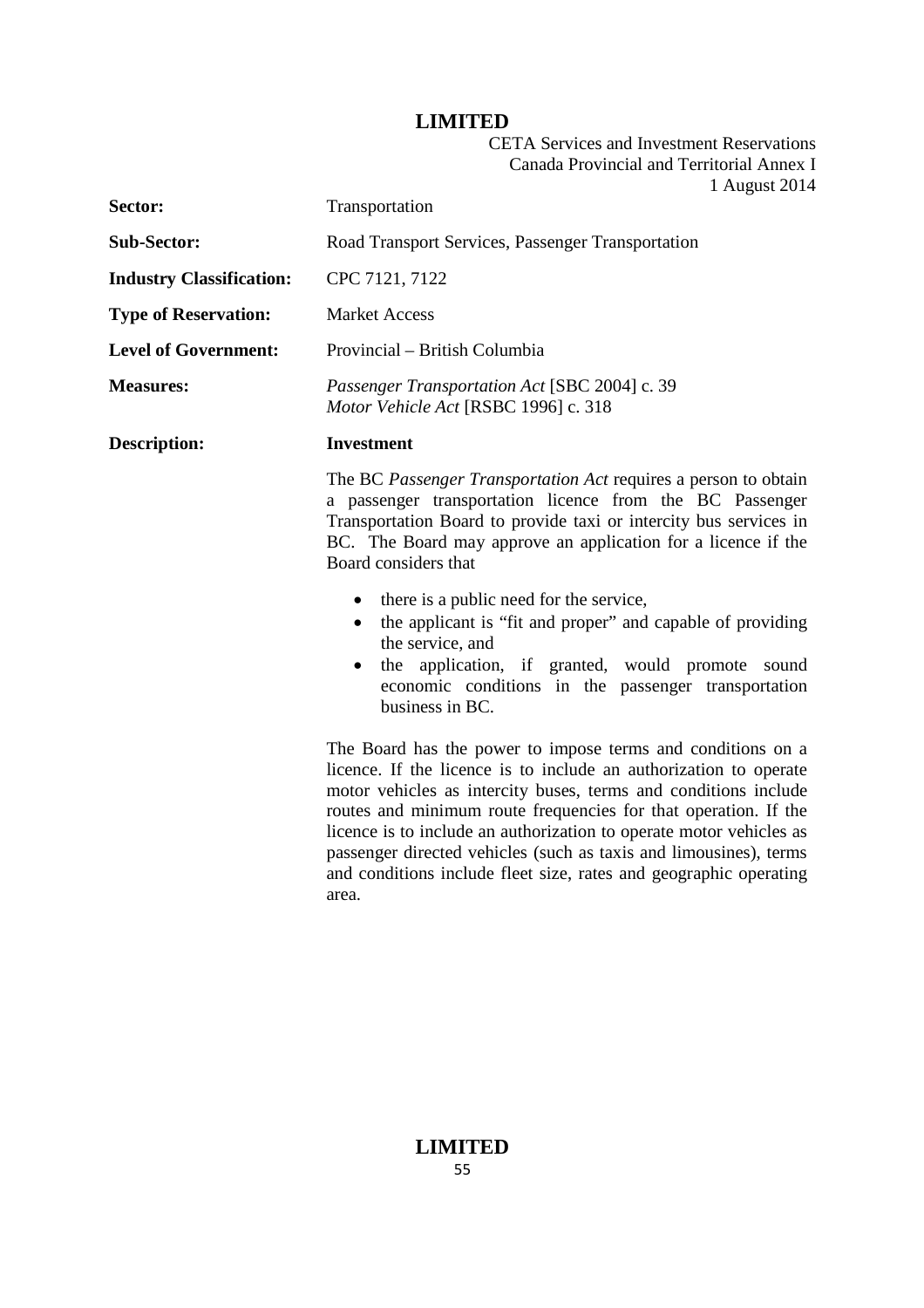CETA Services and Investment Reservations Canada Provincial and Territorial Annex I 1 August 2014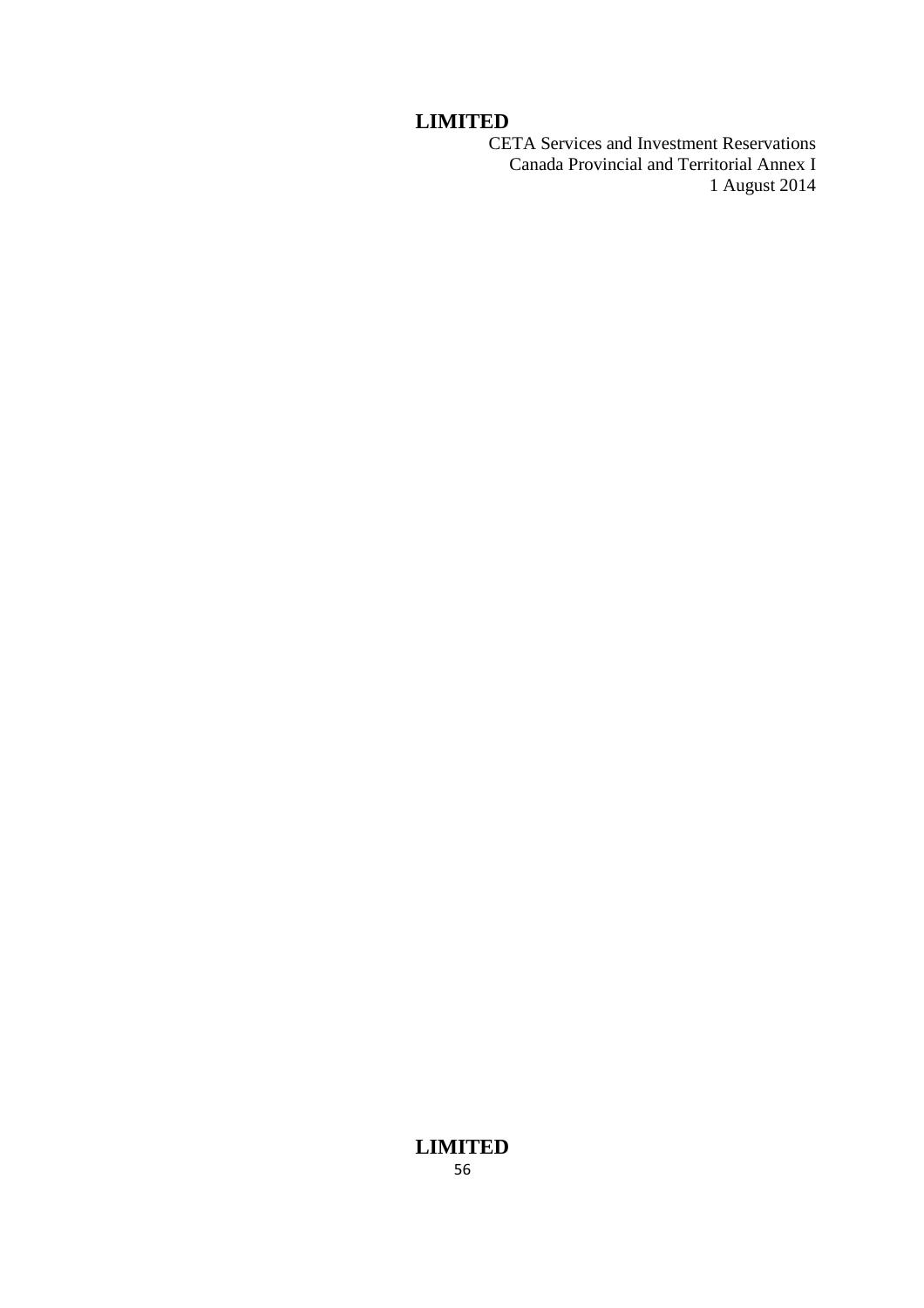CETA Services and Investment Reservations Canada Provincial and Territorial Annex I 1 August 2014

| Sector:                         | Transportation                                                                                                                                                                                                                                                                                                                                                                                                                                                                                                     |
|---------------------------------|--------------------------------------------------------------------------------------------------------------------------------------------------------------------------------------------------------------------------------------------------------------------------------------------------------------------------------------------------------------------------------------------------------------------------------------------------------------------------------------------------------------------|
| <b>Sub-Sector:</b>              | Road Transport Services: public transit                                                                                                                                                                                                                                                                                                                                                                                                                                                                            |
| <b>Industry Classification:</b> | CPC 7121, 7122                                                                                                                                                                                                                                                                                                                                                                                                                                                                                                     |
| <b>Type of Reservation:</b>     | <b>Market Access</b>                                                                                                                                                                                                                                                                                                                                                                                                                                                                                               |
| <b>Level of Government:</b>     | Provincial – British Columbia                                                                                                                                                                                                                                                                                                                                                                                                                                                                                      |
| <b>Measures:</b>                | British Columbia Transit Act [RSBC 1996] c. 38<br>South Coast British Columbia Transportation Authority Act<br>[SBC 1998] c. 30                                                                                                                                                                                                                                                                                                                                                                                    |
| Description:                    | <b>Investment</b>                                                                                                                                                                                                                                                                                                                                                                                                                                                                                                  |
|                                 | British Columbia Transit is a Crown Corporation with the<br>exclusive authority to plan, acquire, and construct public passenger<br>transportation systems that support regional growth strategies,<br>official community plans and the economic development of the<br>transit service areas in all areas of BC except the transportation<br>service region supported by the South Coast British Columbia<br>Transportation Authority.                                                                             |
|                                 | The South Coast British Columbia Transportation Authority has<br>exclusive authority to provide a regional transportation system for<br>all municipalities and rural areas located in the Greater Vancouver<br>Regional District that moves people and goods, and supports the<br>regional growth strategy, provincial and regional environmental<br>objectives (including air quality and greenhouse gas emission<br>reduction objectives), and the economic development of the<br>transportation service region. |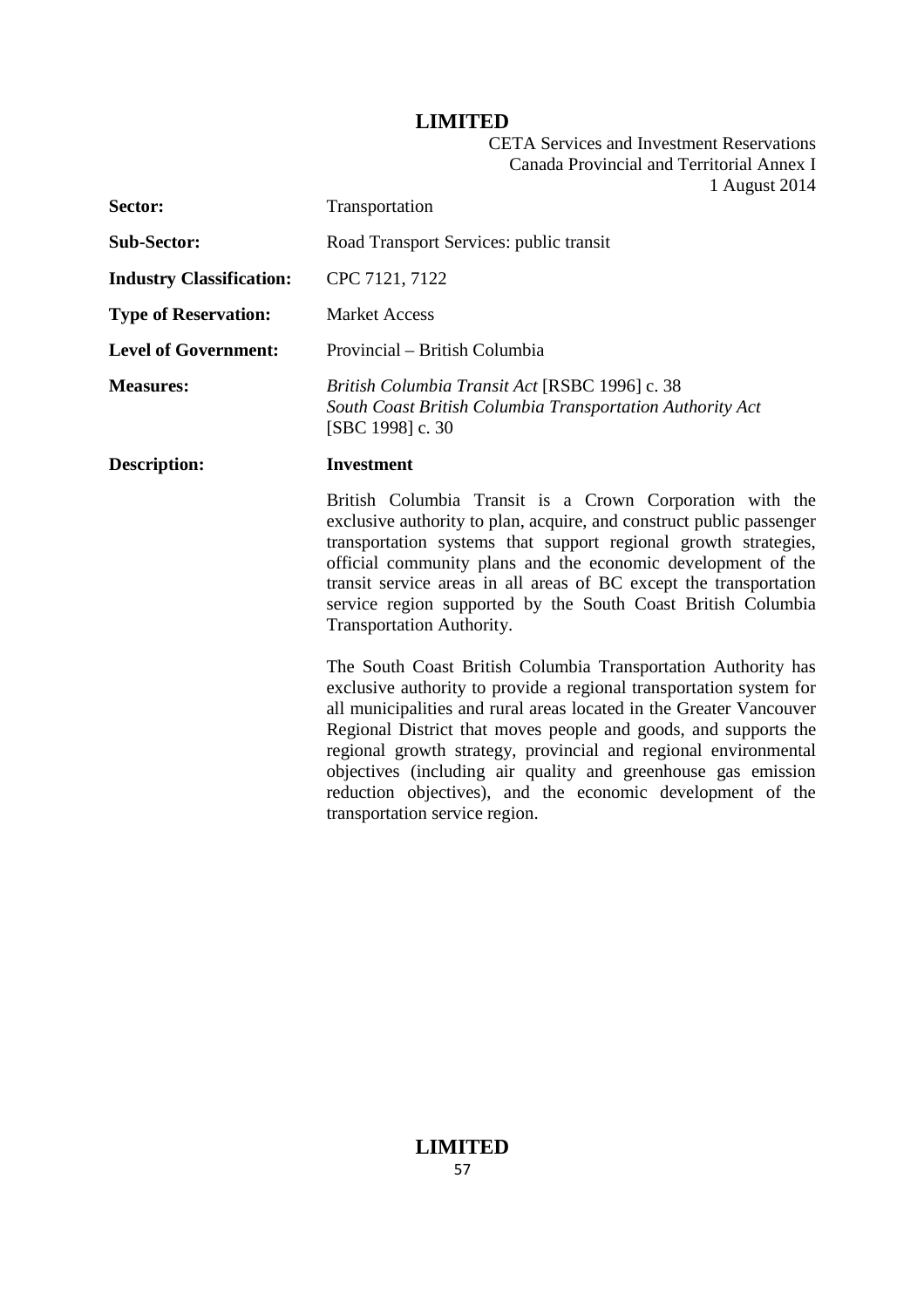CETA Services and Investment Reservations Canada Provincial and Territorial Annex I 1 August 2014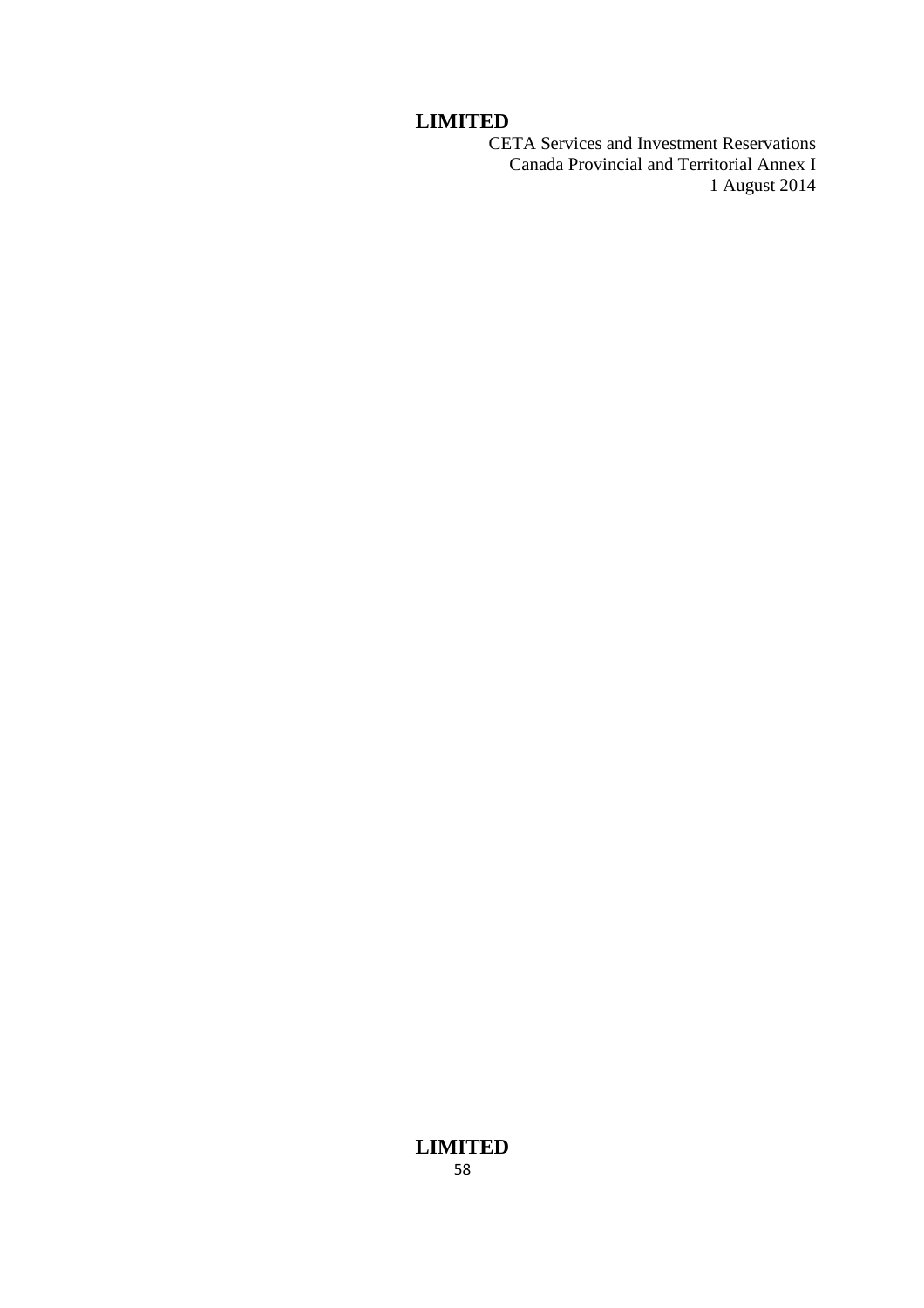| Sector:                         | Energy                                                                                                                                                                                                                                                                                                                                                                                                                                                                          |
|---------------------------------|---------------------------------------------------------------------------------------------------------------------------------------------------------------------------------------------------------------------------------------------------------------------------------------------------------------------------------------------------------------------------------------------------------------------------------------------------------------------------------|
| <b>Sub-Sector:</b>              | Electricity, services incidental to energy distribution                                                                                                                                                                                                                                                                                                                                                                                                                         |
| <b>Industry Classification:</b> | CPC 171, 887                                                                                                                                                                                                                                                                                                                                                                                                                                                                    |
| <b>Type of Reservation:</b>     | <b>National Treatment</b><br><b>Performance Requirements</b>                                                                                                                                                                                                                                                                                                                                                                                                                    |
| <b>Level of Government:</b>     | Provincial – British Columbia                                                                                                                                                                                                                                                                                                                                                                                                                                                   |
| <b>Measures:</b>                | BC Hydro Public Power Legacy and Heritage Contract Act [SBC<br>2003] c. 86<br>Clean Energy Act [SBC 2010] c. 22<br>Utilities Commission Act [RSBC 1996] c. 473<br>Hydro and Power Authority Act [RSBC 1996] c. 212                                                                                                                                                                                                                                                              |
|                                 |                                                                                                                                                                                                                                                                                                                                                                                                                                                                                 |
| <b>Description:</b>             | <b>Cross-Border Trade in Services and Investment</b>                                                                                                                                                                                                                                                                                                                                                                                                                            |
|                                 | In British Columbia, electric utilities operate as regulated<br>monopoly distributors of electricity within the area they service.                                                                                                                                                                                                                                                                                                                                              |
|                                 | British Columbia Hydro and Power Authority ("BC Hydro") is a<br>Crown corporation that owns most of the generation, transmission<br>and distribution facilities in British Columbia. BC Hydro receives<br>differential treatment under provincial law and is exempted from<br>BC Utilities Commission review in some instances. BC Hydro is<br>prohibited from disposing of (including by way of sale) any of its<br>heritage assets, unless they are no longer used or useful. |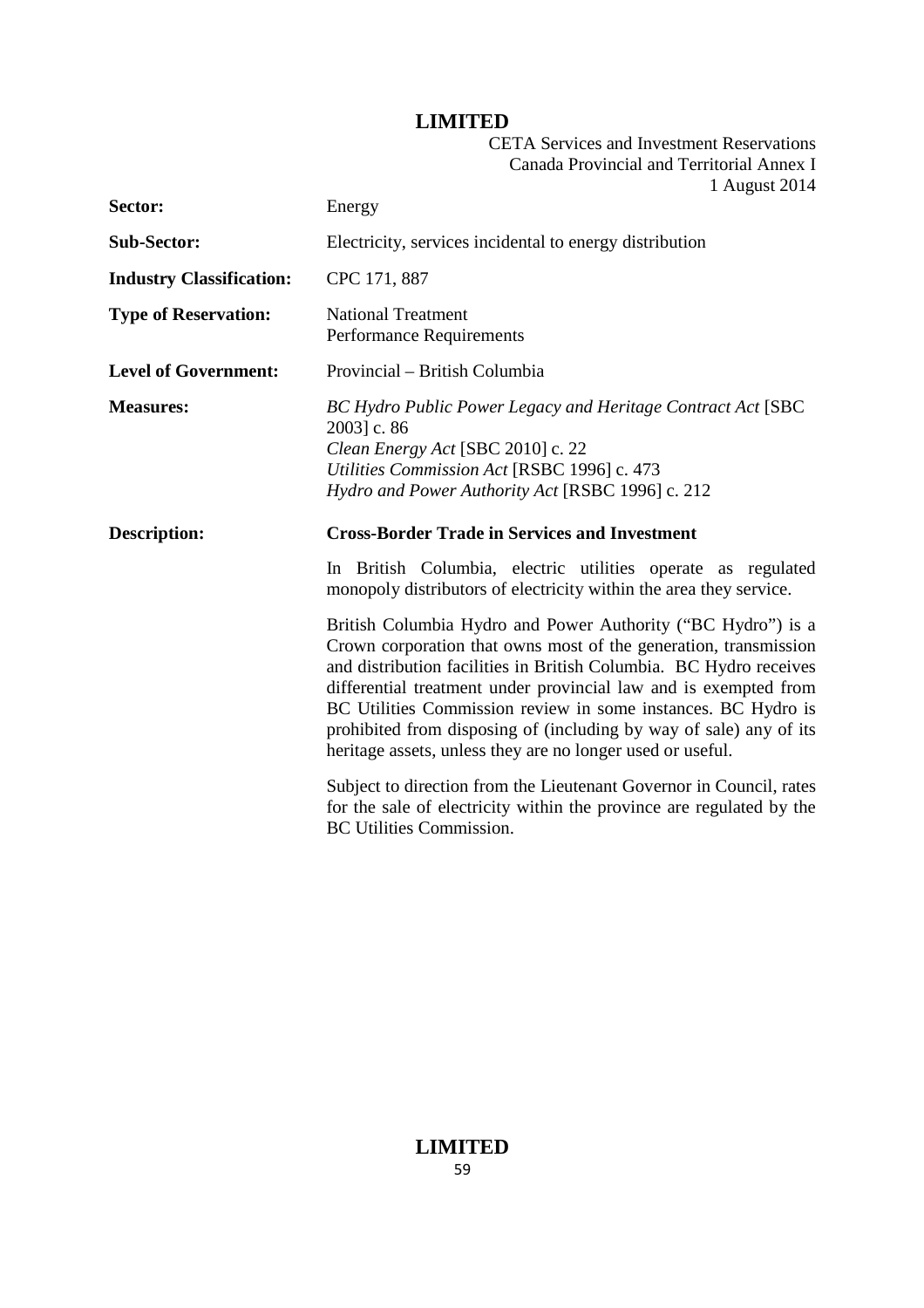CETA Services and Investment Reservations Canada Provincial and Territorial Annex I 1 August 2014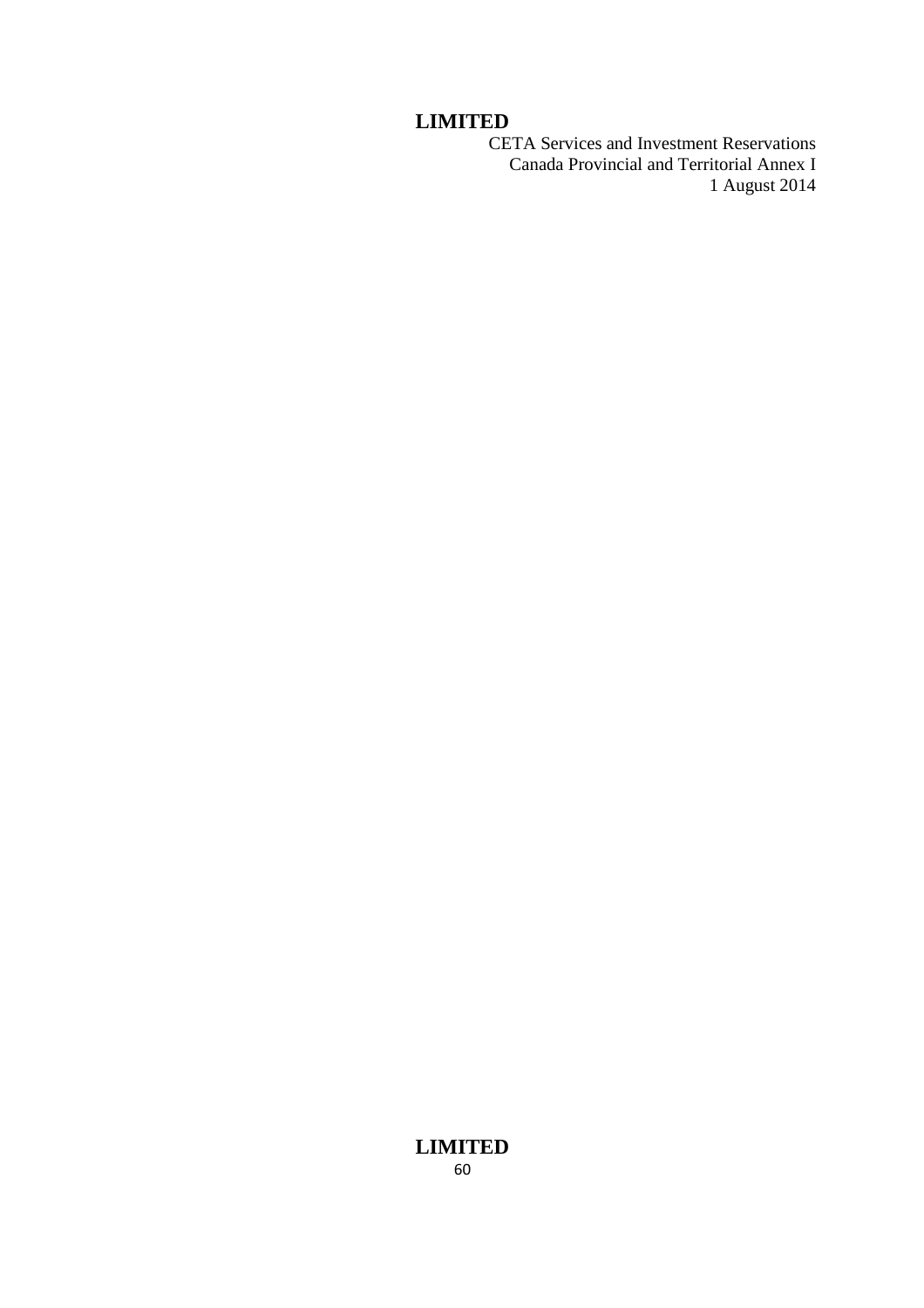CETA Services and Investment Reservations Canada Provincial and Territorial Annex I 1 August 2014

| Sector:                         | Related scientific and technical consulting services                                                                                                                                                                                                                  |
|---------------------------------|-----------------------------------------------------------------------------------------------------------------------------------------------------------------------------------------------------------------------------------------------------------------------|
| <b>Sub-Sector:</b>              | Free miner                                                                                                                                                                                                                                                            |
| <b>Industry Classification:</b> | CPC 8675                                                                                                                                                                                                                                                              |
| <b>Type of Reservation:</b>     | <b>National Treatment</b>                                                                                                                                                                                                                                             |
| <b>Level of Government:</b>     | Provincial – British Columbia                                                                                                                                                                                                                                         |
| <b>Measures:</b>                | Mineral Tenure Act [RSBC 1996] c. 292                                                                                                                                                                                                                                 |
| Description:                    | <b>Cross Border Trade in Services</b>                                                                                                                                                                                                                                 |
|                                 | To obtain a free miner certificate a person must be a resident of<br>Canada for at least 183 days in each calendar year or authorized to<br>work in Canada or a Canadian corporation or a partnership<br>consisting of qualified individual or Canadian corporations. |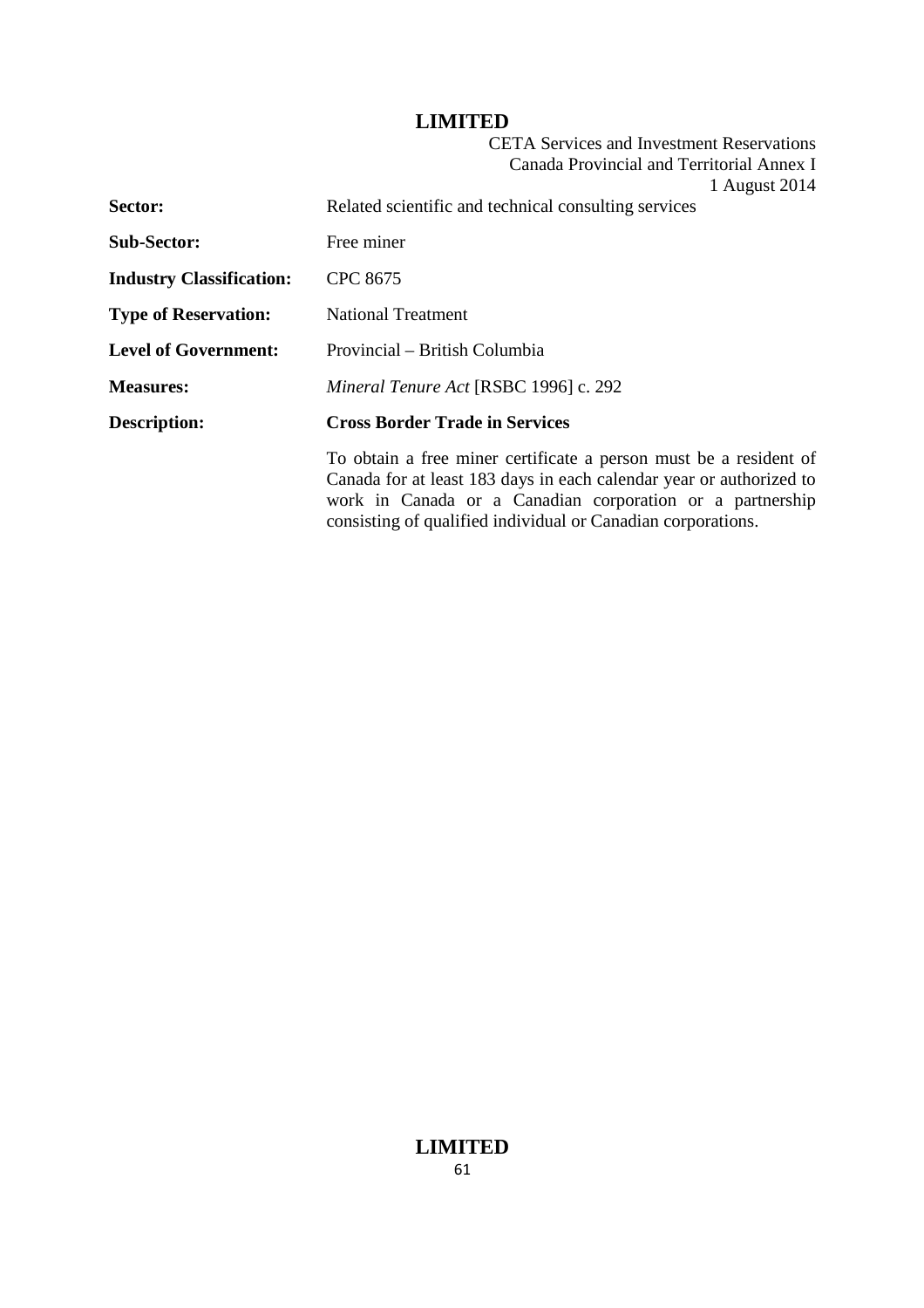CETA Services and Investment Reservations Canada Provincial and Territorial Annex I 1 August 2014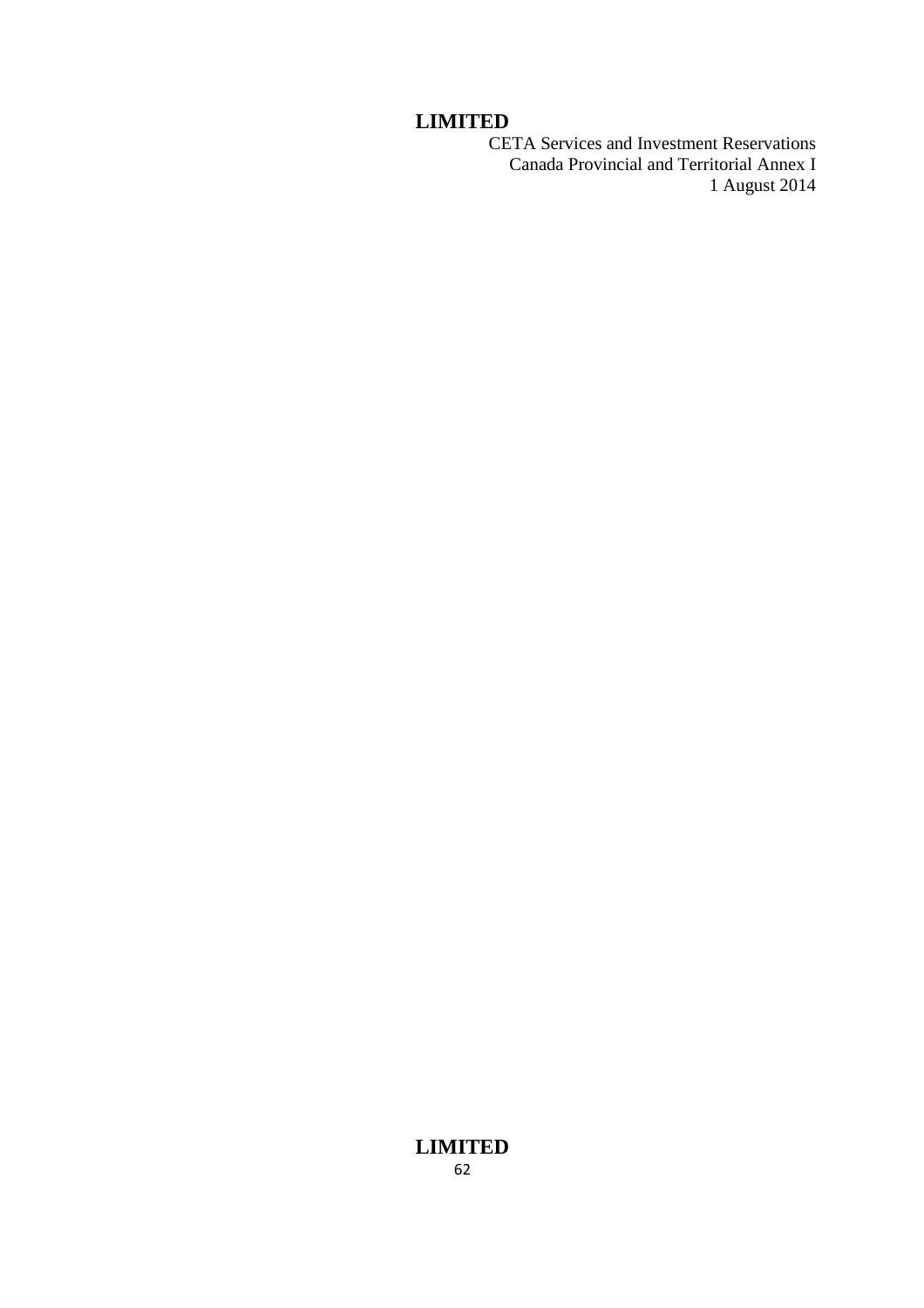CETA Services and Investment Reservations Canada Provincial and Territorial Annex I 1 August 2014

#### **MANITOBA**

| Sector:                         | <b>Funeral Services</b>                                                                                                                                                                                                                                                         |
|---------------------------------|---------------------------------------------------------------------------------------------------------------------------------------------------------------------------------------------------------------------------------------------------------------------------------|
| <b>Sub-Sector:</b>              | Funeral, cremation and undertaking services                                                                                                                                                                                                                                     |
| <b>Industry Classification:</b> | CPC 9703                                                                                                                                                                                                                                                                        |
| <b>Type of Reservation:</b>     | <b>National Treatment</b>                                                                                                                                                                                                                                                       |
| <b>Level of Government:</b>     | Provincial – Manitoba                                                                                                                                                                                                                                                           |
| <b>Measures:</b>                | The Prearranged Funeral Services Act, C.C.S.M. c. F200                                                                                                                                                                                                                          |
| Description:                    | <b>Cross-Border Trade in Services</b>                                                                                                                                                                                                                                           |
|                                 | Anyone supplying prearranged funeral plans, on a for-profit basis,<br>must have a license. Only a person who regularly carries on the<br>business of supplying funeral services and maintains an<br>establishment in Manitoba for this purpose may apply for such a<br>license. |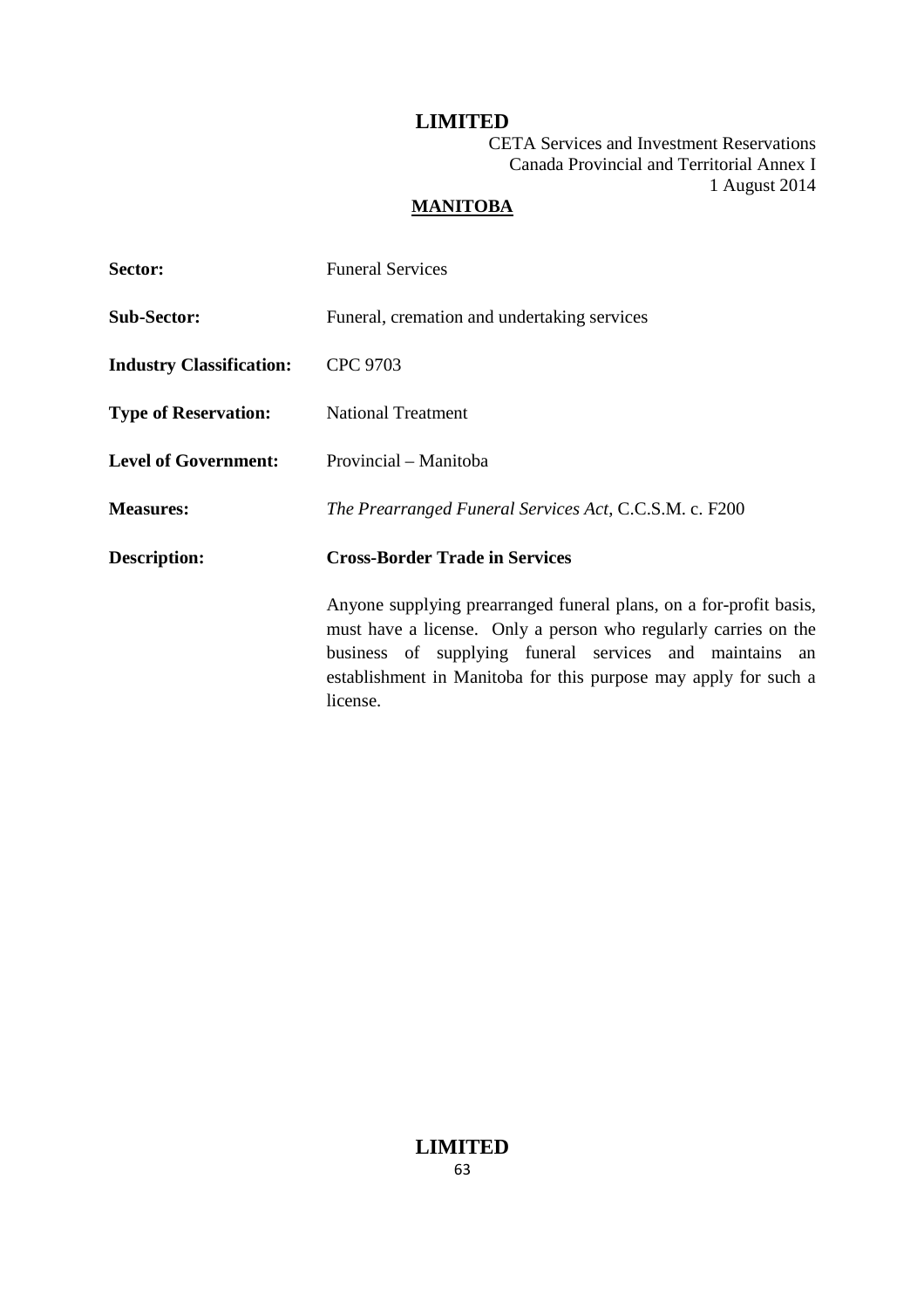CETA Services and Investment Reservations Canada Provincial and Territorial Annex I 1 August 2014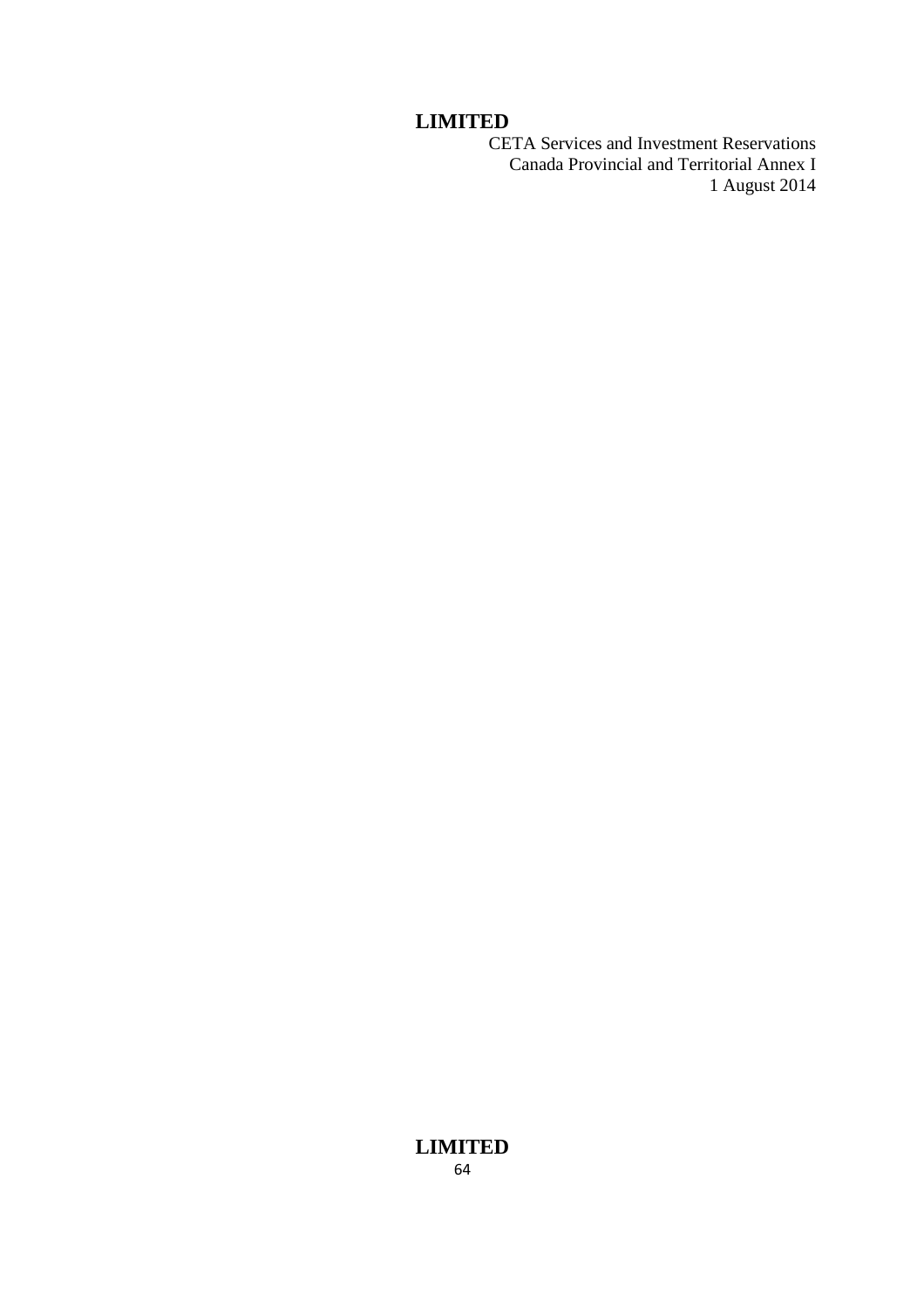| Sector:                         | Service of membership organizations                                                                                                                                                                                                                                                                                                                                                                    | $1.10 \times 100 \times 101$ |
|---------------------------------|--------------------------------------------------------------------------------------------------------------------------------------------------------------------------------------------------------------------------------------------------------------------------------------------------------------------------------------------------------------------------------------------------------|------------------------------|
| <b>Sub-Sector:</b>              | Legal documentation & certification                                                                                                                                                                                                                                                                                                                                                                    |                              |
| <b>Industry Classification:</b> | CPC 8613, 95910                                                                                                                                                                                                                                                                                                                                                                                        |                              |
| <b>Type of Reservation:</b>     | <b>National Treatment</b><br><b>Market Access</b>                                                                                                                                                                                                                                                                                                                                                      |                              |
| <b>Level of Government:</b>     | Provincial - Manitoba                                                                                                                                                                                                                                                                                                                                                                                  |                              |
| <b>Measures:</b>                | The Marriage Act, C.C.S.M. c. M50                                                                                                                                                                                                                                                                                                                                                                      |                              |
|                                 | Policy respecting residency/citizenship of appointees                                                                                                                                                                                                                                                                                                                                                  |                              |
| Description:                    | <b>Cross-Border Trade in Services</b>                                                                                                                                                                                                                                                                                                                                                                  |                              |
|                                 | Under <i>The Marriage Act</i> , the Minister responsible may appoint any<br>person as a marriage commissioner for the province or any part<br>thereof specified by the Minister and that person may solemnize<br>ceremonies of marriage in accordance with the tenor of the<br>appointment. The Minister may afford preferential treatment to<br>Canadian citizens or permanent residents of Manitoba. |                              |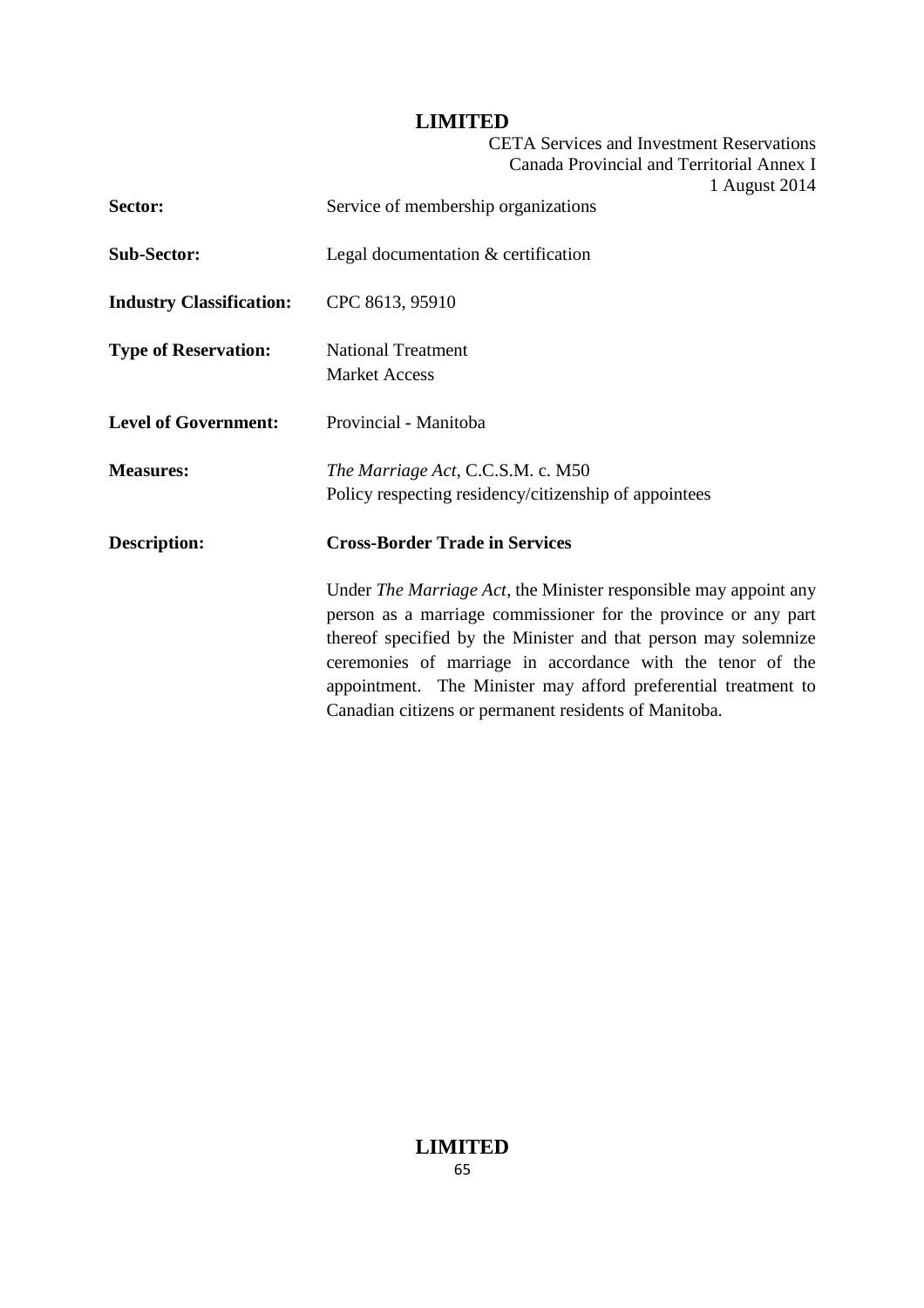CETA Services and Investment Reservations Canada Provincial and Territorial Annex I 1 August 2014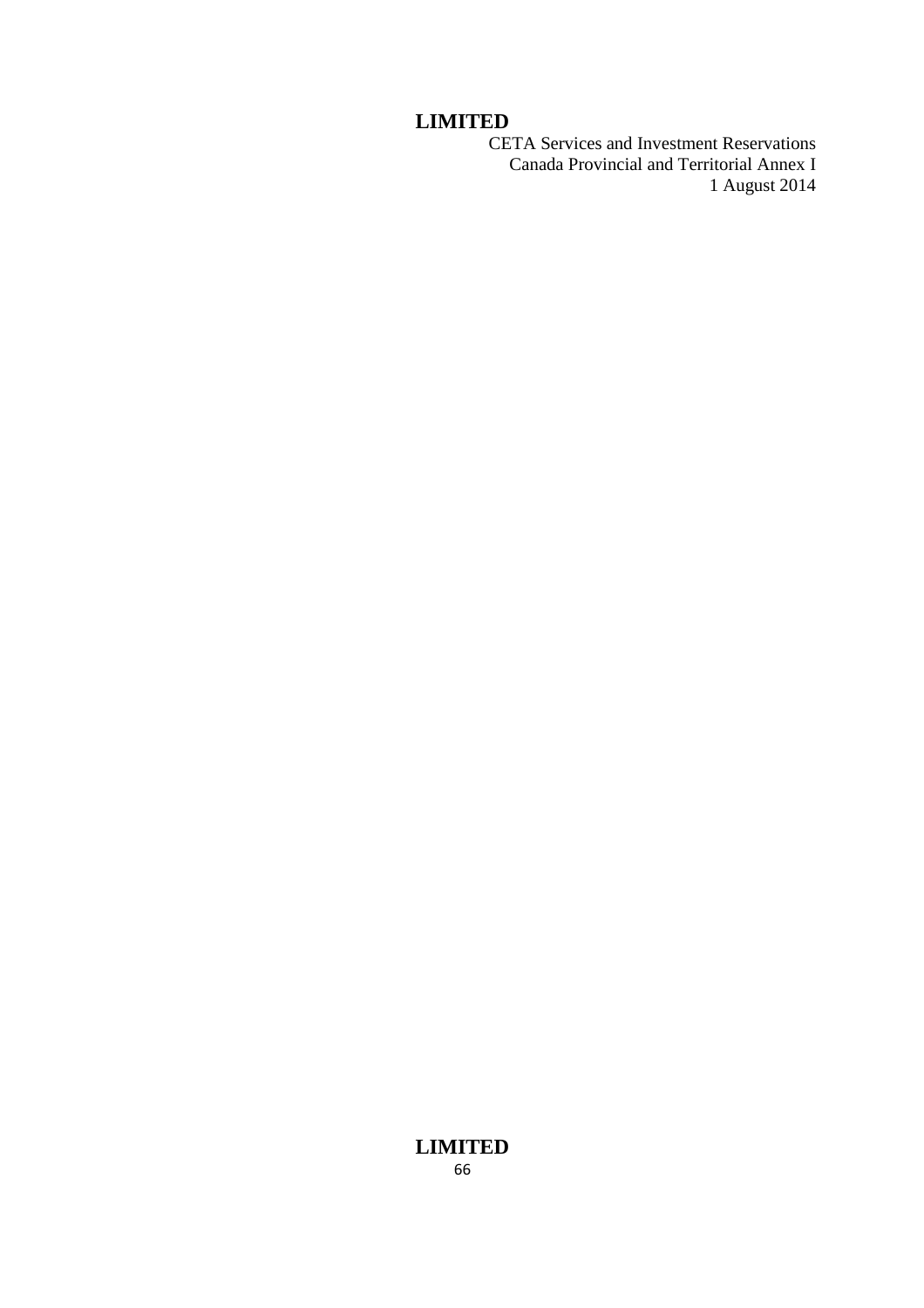CETA Services and Investment Reservations Canada Provincial and Territorial Annex I 1 August 2014

| Sector:                         | Education                                                                                                                                                                                    |
|---------------------------------|----------------------------------------------------------------------------------------------------------------------------------------------------------------------------------------------|
| <b>Sub-Sector:</b>              | Other education services                                                                                                                                                                     |
| <b>Industry Classification:</b> | <b>CPC 9290</b>                                                                                                                                                                              |
| <b>Type of Reservation:</b>     | <b>National Treatment</b>                                                                                                                                                                    |
| <b>Level of Government:</b>     | Provincial - Manitoba                                                                                                                                                                        |
| <b>Measures:</b>                | The Manitoba Registered Music Teachers' Association<br>Incorporation Act, R.S.M. 1990, c. 100                                                                                                |
| Description:                    | <b>Cross-Border Trade in Services</b>                                                                                                                                                        |
|                                 | No person may be admitted as a member of the Association and<br>thus use the title "Registered Music Teacher" unless that person<br>can demonstrate six months' prior residence in Manitoba. |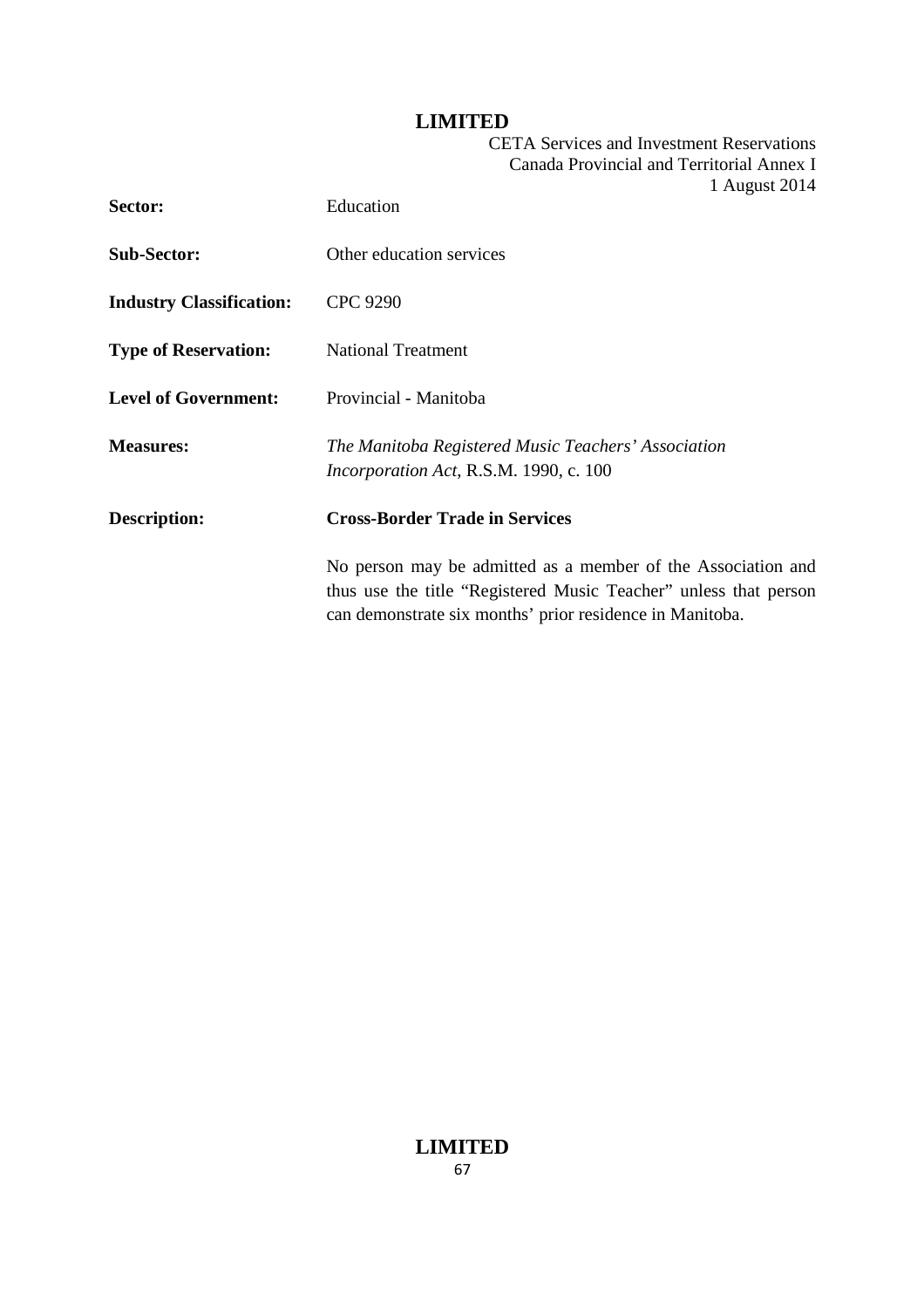CETA Services and Investment Reservations Canada Provincial and Territorial Annex I 1 August 2014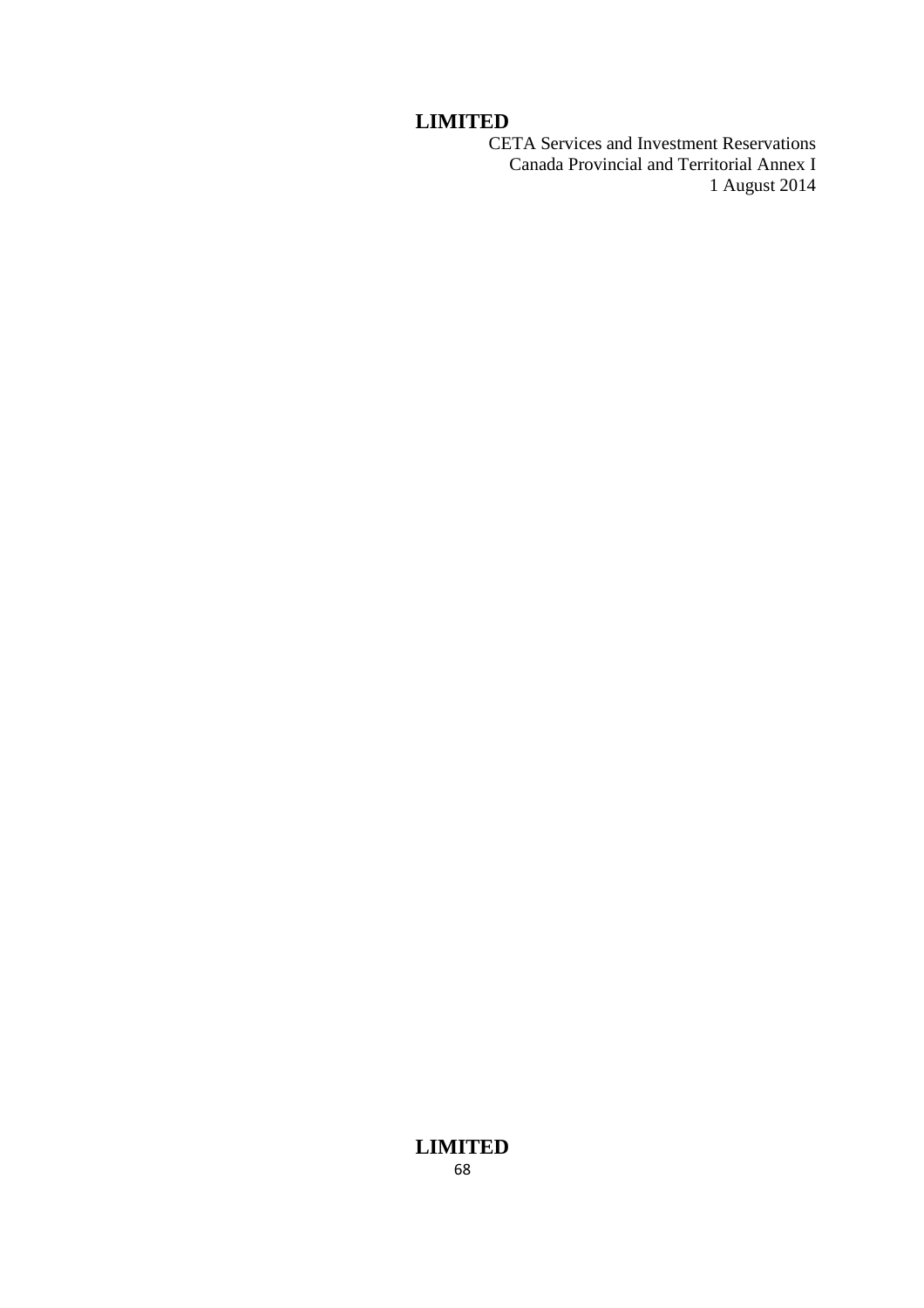CETA Services and Investment Reservations Canada Provincial and Territorial Annex I 1 August 2014

| Sector:                         | All Sectors                                                                                                                                                                                                                                                                                                                                                                                                                                                                                                                                                                  |
|---------------------------------|------------------------------------------------------------------------------------------------------------------------------------------------------------------------------------------------------------------------------------------------------------------------------------------------------------------------------------------------------------------------------------------------------------------------------------------------------------------------------------------------------------------------------------------------------------------------------|
| <b>Sub-Sector:</b>              |                                                                                                                                                                                                                                                                                                                                                                                                                                                                                                                                                                              |
| <b>Industry Classification:</b> |                                                                                                                                                                                                                                                                                                                                                                                                                                                                                                                                                                              |
| <b>Type of Reservation:</b>     | Senior Management and Boards of Directors<br><b>National Treatment</b>                                                                                                                                                                                                                                                                                                                                                                                                                                                                                                       |
| <b>Level of Government:</b>     | Provincial - Manitoba                                                                                                                                                                                                                                                                                                                                                                                                                                                                                                                                                        |
| <b>Measures:</b>                | The Community Development Bonds Act, C.C.S.M. c. C160                                                                                                                                                                                                                                                                                                                                                                                                                                                                                                                        |
| <b>Description:</b>             | <b>Investment</b>                                                                                                                                                                                                                                                                                                                                                                                                                                                                                                                                                            |
|                                 | All directors of a community development bond corporation must<br>be residents of Manitoba. Incorporators of the corporation must be<br>residents of the municipality in which the corporation's head office<br>is located or of a municipality nearby.                                                                                                                                                                                                                                                                                                                      |
|                                 | Where the Government of Manitoba has provided a guarantee of<br>the bond, only eligible bondholders may call on the guarantee.<br>Eligible bondholders are those with a connection to Manitoba or<br>Canada when they purchased the bond: e.g., individuals resident<br>in Manitoba, Manitoba corporation or corporations established<br>under the Canada Business Corporations Act, corporations with a<br>head office in Manitoba, trusts where the majority of trustees or<br>beneficiaries<br>Manitoba, or a Manitoba<br>residents in<br>are<br>municipality.            |
|                                 | The proceeds raised from the issue of community development<br>bonds must be invested in "eligible businesses".<br>These are<br>or co-operatives (a) incorporated under The<br>corporations<br>(Manitoba)<br>the<br>Canada<br>Corporations<br><sub>or</sub><br><b>Business</b><br>Act<br>Corporations Act or The Co-operatives Act (Manitoba), as the case<br>may be; (b) that carry on or are about to carry on business, on a<br>for-profit basis, in Manitoba; and (c) the Manitoba assets of which<br>are (or will be, when the entity commences business) be controlled |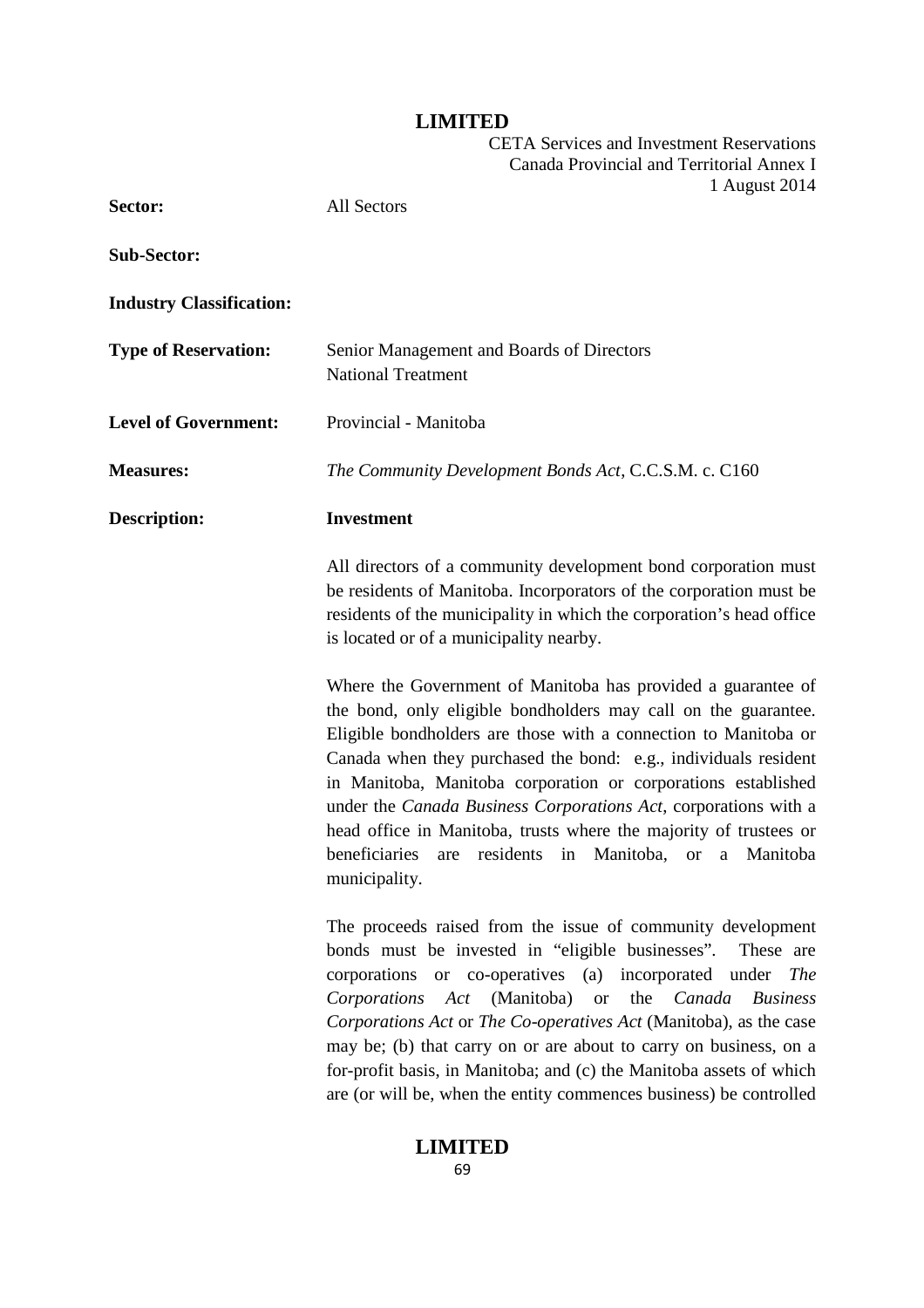CETA Services and Investment Reservations Canada Provincial and Territorial Annex I 1 August 2014 by persons resident in Manitoba (among other tests not involving a Manitoba presence or control or ownership by Manitoba residents).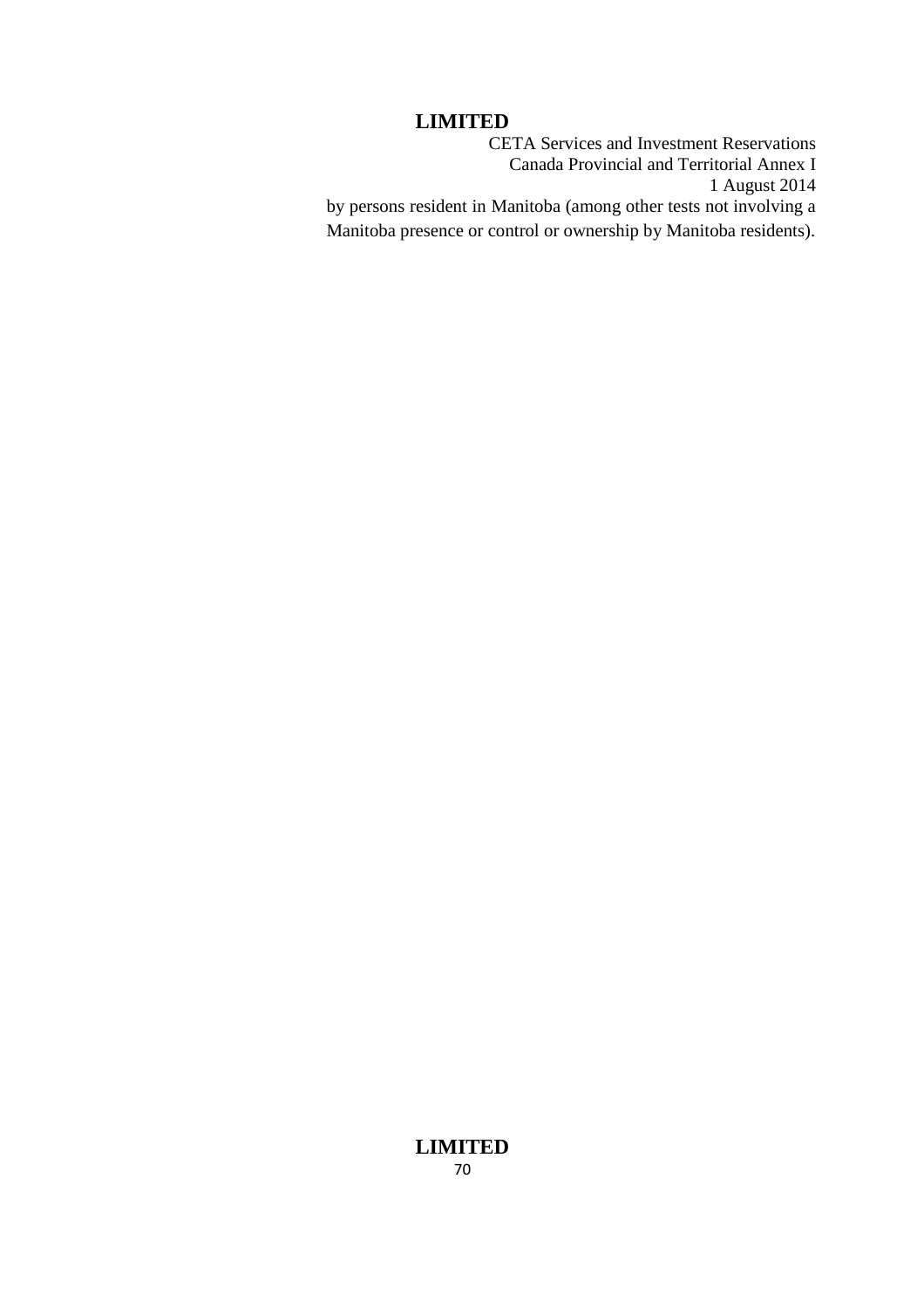CETA Services and Investment Reservations Canada Provincial and Territorial Annex I 1 August 2014

| Sector:                         | Agriculture                                                                                                                                                                                                                                                                                                                                                                                                                                                                         |
|---------------------------------|-------------------------------------------------------------------------------------------------------------------------------------------------------------------------------------------------------------------------------------------------------------------------------------------------------------------------------------------------------------------------------------------------------------------------------------------------------------------------------------|
| <b>Sub-Sector:</b>              | Agricultural land, forest and other wooded land                                                                                                                                                                                                                                                                                                                                                                                                                                     |
| <b>Industry Classification:</b> | <b>CPC 531</b>                                                                                                                                                                                                                                                                                                                                                                                                                                                                      |
| <b>Type of Reservation:</b>     | <b>National Treatment</b><br><b>Market Access</b>                                                                                                                                                                                                                                                                                                                                                                                                                                   |
| <b>Level of Government:</b>     | Provincial - Manitoba                                                                                                                                                                                                                                                                                                                                                                                                                                                               |
| <b>Measures:</b>                | The Farm Lands Ownership Act, C.C.S.M. c. F35                                                                                                                                                                                                                                                                                                                                                                                                                                       |
| <b>Description:</b>             | <b>Investment</b>                                                                                                                                                                                                                                                                                                                                                                                                                                                                   |
|                                 | Only individuals who are citizens of Canada or permanent<br>residents of Canada within the meaning of the <i>Immigration and</i><br>Refugee Protection Act (Canada) ("eligible individuals"),<br>corporations, trusts, partnerships or other business entities entirely<br>owned by active or retired farmers or eligible individuals, or a<br>combination of these, governments (municipal and provincial) or<br>government agencies, or qualified immigrants who are entitled and |

intend to become eligible individuals within 2 years after acquiring the farm land, may own more than 40 acres of Manitoba farmland.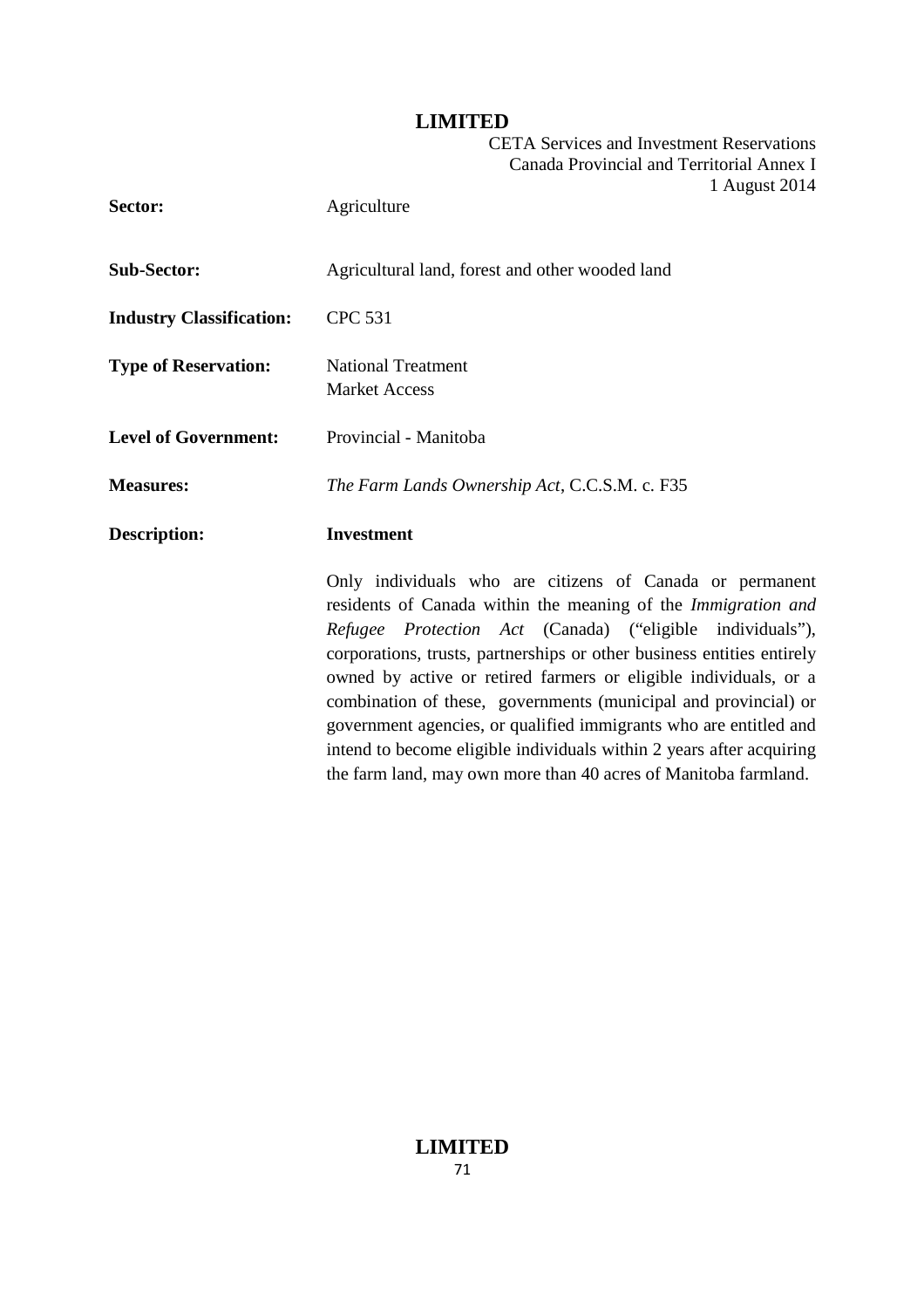| Sector:                         | All Sectors                                                                                                                                                                                                                                                                                                                                                                       |
|---------------------------------|-----------------------------------------------------------------------------------------------------------------------------------------------------------------------------------------------------------------------------------------------------------------------------------------------------------------------------------------------------------------------------------|
| <b>Sub-Sector:</b>              |                                                                                                                                                                                                                                                                                                                                                                                   |
| <b>Industry Classification:</b> |                                                                                                                                                                                                                                                                                                                                                                                   |
| <b>Type of Reservation:</b>     | <b>Performance Requirements</b><br>Senior Management and Boards of Directors                                                                                                                                                                                                                                                                                                      |
| <b>Level of Government:</b>     | Provincial - Manitoba                                                                                                                                                                                                                                                                                                                                                             |
| <b>Measures:</b>                | The Labour-sponsored Venture Capital Corporations Act,<br>C.C.S.M. c. L12<br>The Corporations Act, C.C.S.M. c. C225                                                                                                                                                                                                                                                               |
| <b>Description:</b>             | <b>Investment</b>                                                                                                                                                                                                                                                                                                                                                                 |
|                                 | Labour-sponsored Venture Capital Corporations are required to<br>invest in active businesses (with assets valued at less than \$50<br>million) of which at least 50% of the full-time employees are<br>employees employed in Manitoba, or where at least 50% of<br>employees' wages and salaries are attributable to services rendered<br>in Manitoba by the employees.           |
|                                 | The corporations must be registered under the Act, and only<br>corporations that have been incorporated under The Corporations<br>Act (Manitoba) may apply to be registered. This means that at<br>least 25% of the Corporation's directors must be residents of<br>Canada (or at least 1, where there are 3 or fewer directors),<br>pursuant to The Corporations Act (Manitoba). |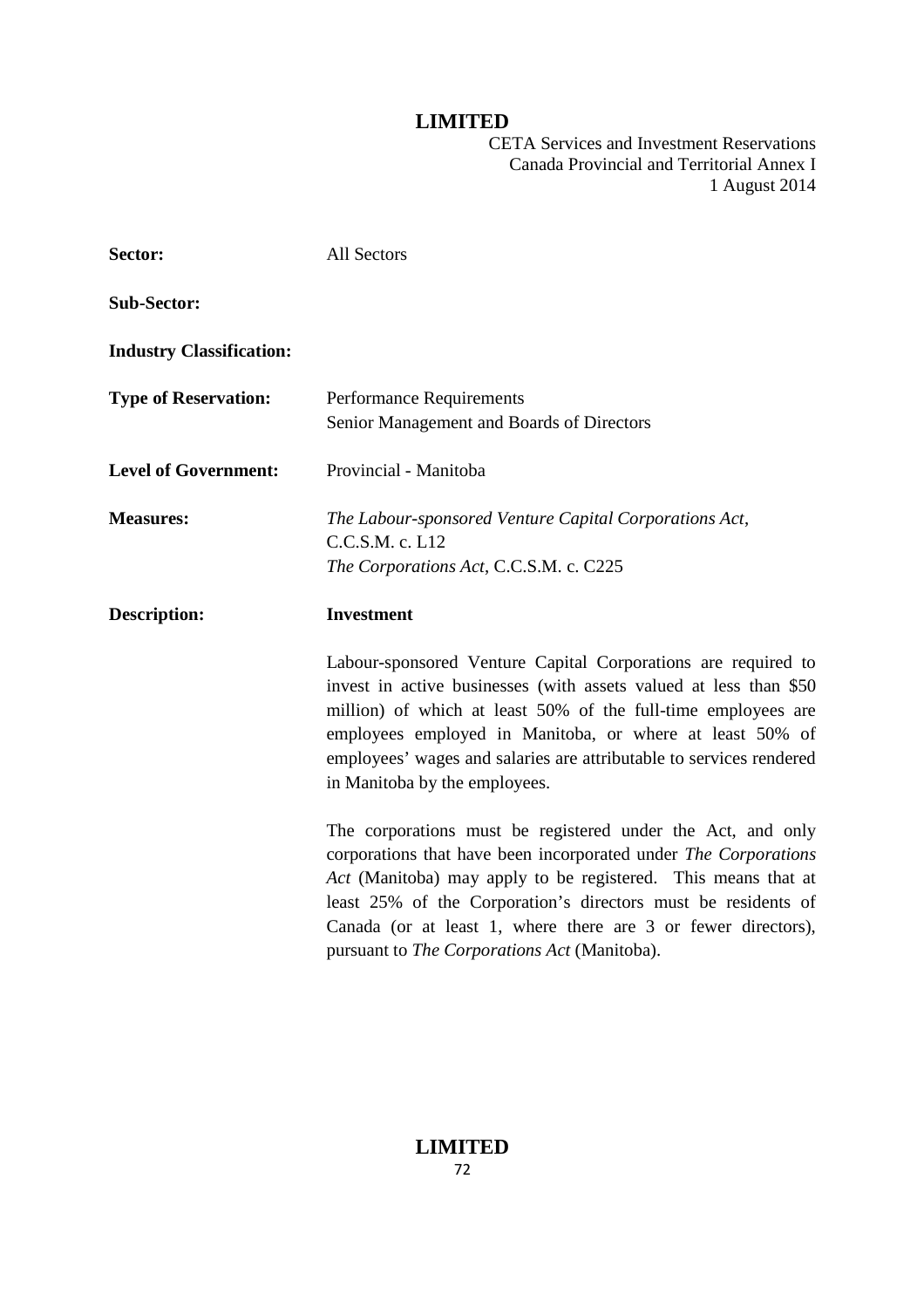CETA Services and Investment Reservations Canada Provincial and Territorial Annex I 1 August 2014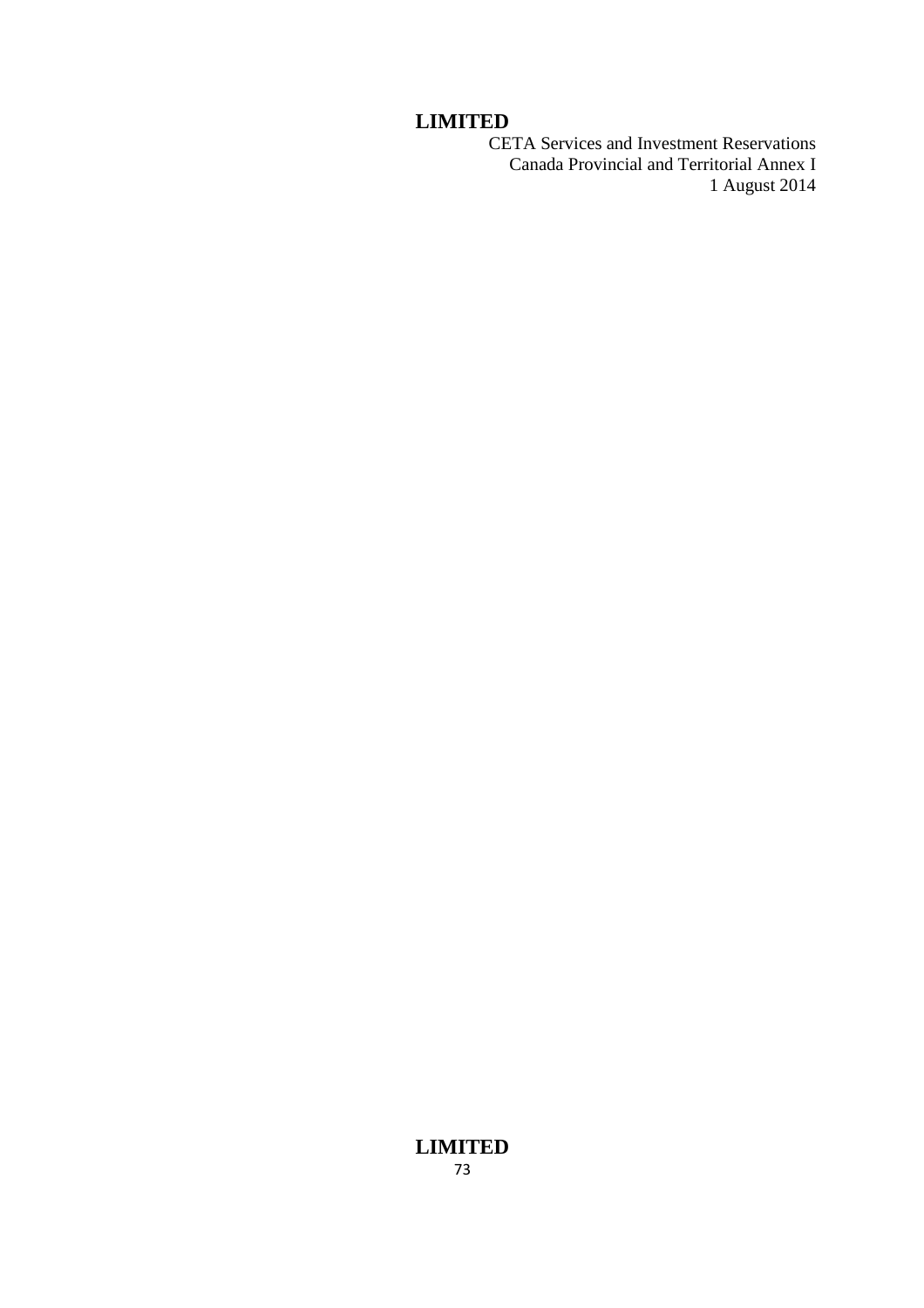| Sector:                         | All Sectors                                                                                                                                                                                                                                                                                                                                                                                                                                                                                                           |
|---------------------------------|-----------------------------------------------------------------------------------------------------------------------------------------------------------------------------------------------------------------------------------------------------------------------------------------------------------------------------------------------------------------------------------------------------------------------------------------------------------------------------------------------------------------------|
| <b>Sub-Sector:</b>              |                                                                                                                                                                                                                                                                                                                                                                                                                                                                                                                       |
| <b>Industry Classification:</b> |                                                                                                                                                                                                                                                                                                                                                                                                                                                                                                                       |
| <b>Type of Reservation:</b>     | <b>National Treatment</b><br>Senior Management and Boards of Directors                                                                                                                                                                                                                                                                                                                                                                                                                                                |
| <b>Level of Government:</b>     | Provincial - Manitoba                                                                                                                                                                                                                                                                                                                                                                                                                                                                                                 |
| <b>Measures:</b>                | The Co-operatives Act, C.C.S.M. c. C223                                                                                                                                                                                                                                                                                                                                                                                                                                                                               |
| <b>Description:</b>             | <b>Investment</b>                                                                                                                                                                                                                                                                                                                                                                                                                                                                                                     |
|                                 | A majority of directors of a co-operative must be resident in<br>Canada. For directors' meetings of a co-operative to be properly<br>constituted, a majority of the directors at the meeting must be<br>resident in Canada. A director who is a resident of Canada but not<br>present at the meeting can approve the business transacted at a<br>meeting, if the requisite majority would have been present had that<br>director been present. The managing director of a co-operative<br>must be resident in Canada. |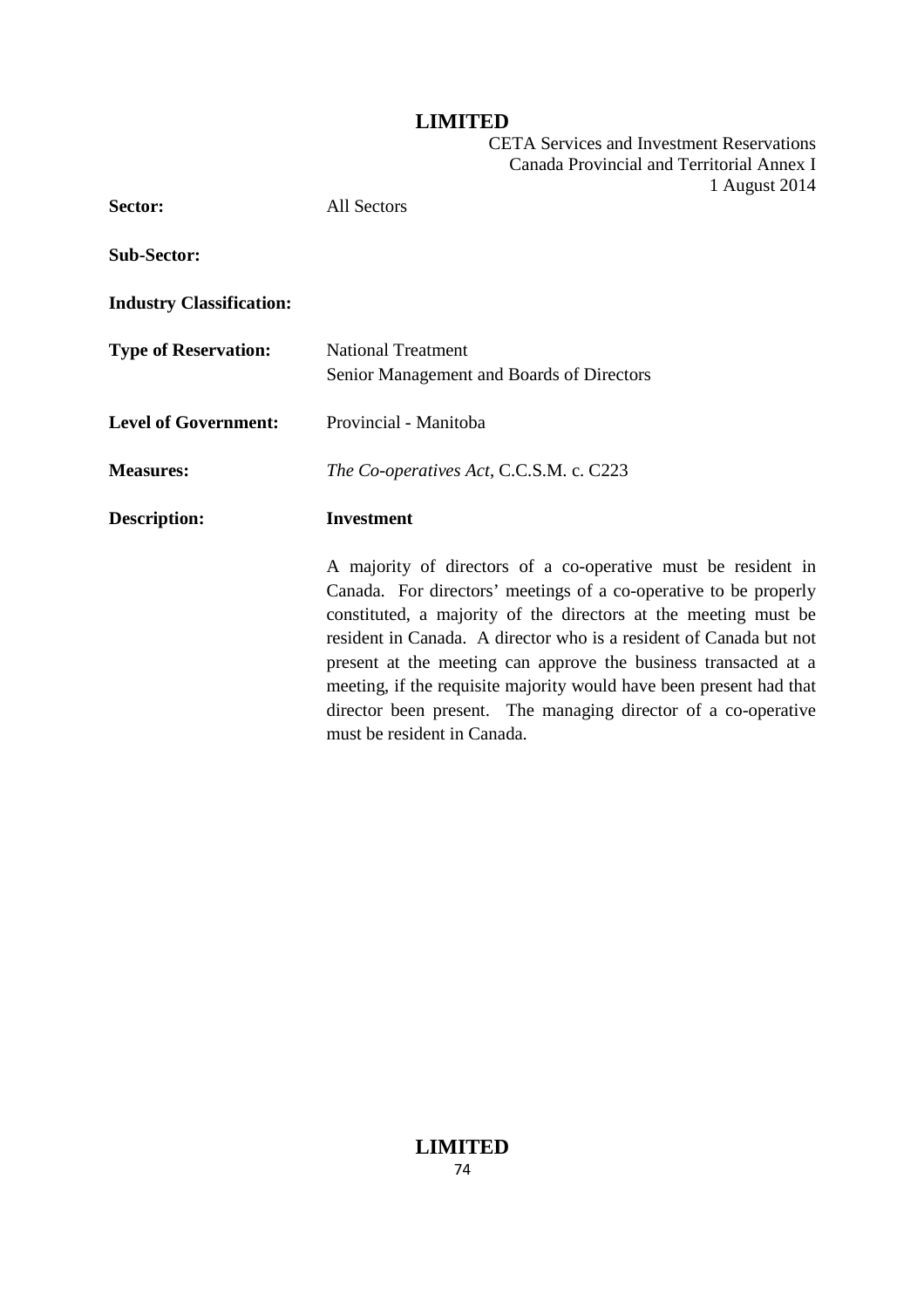CETA Services and Investment Reservations Canada Provincial and Territorial Annex I 1 August 2014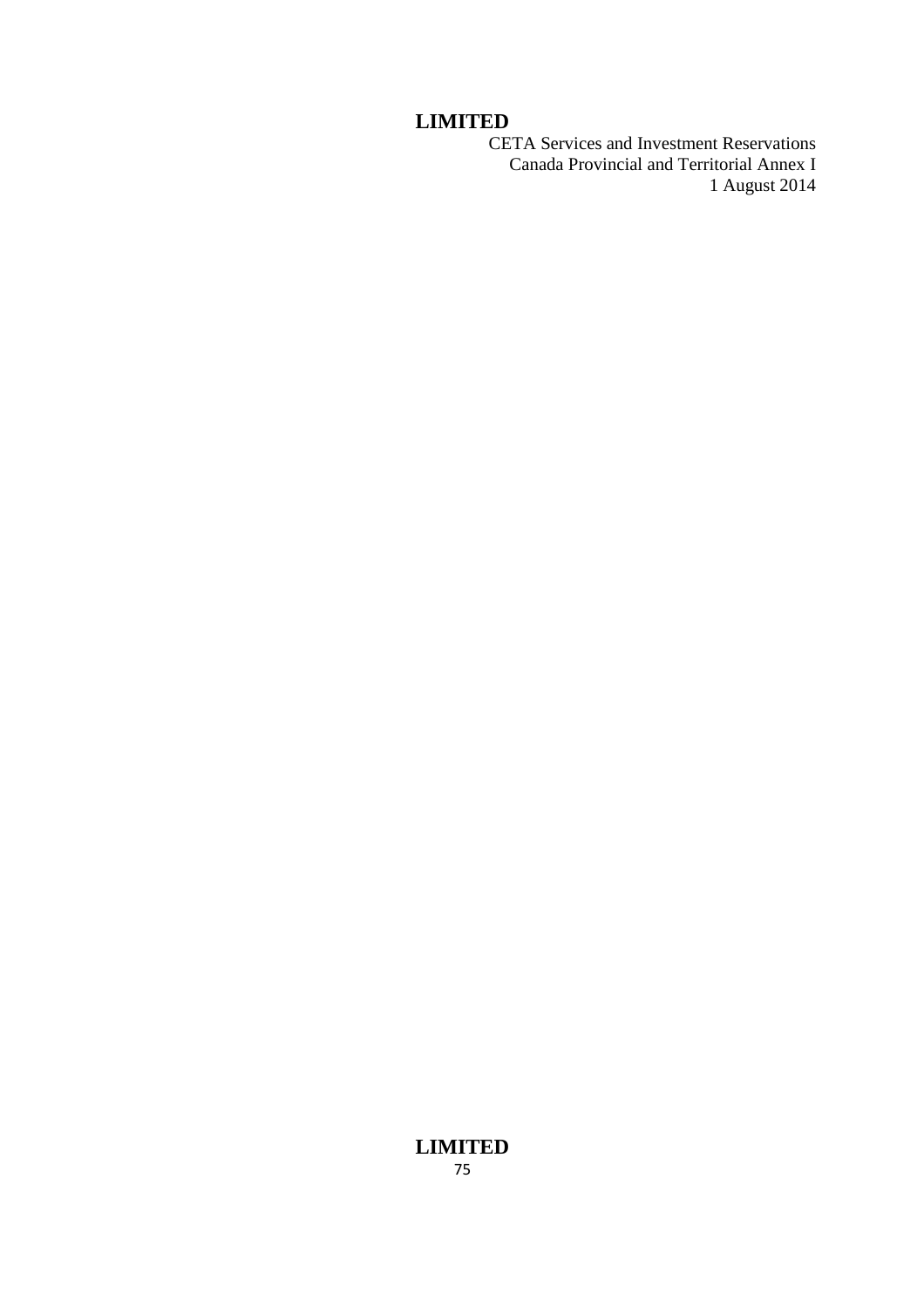| Sector:                         | Agriculture                                                                                                                                                                                                                                                                                                                                                                                                                                                                                                                                                                                                                                                       |
|---------------------------------|-------------------------------------------------------------------------------------------------------------------------------------------------------------------------------------------------------------------------------------------------------------------------------------------------------------------------------------------------------------------------------------------------------------------------------------------------------------------------------------------------------------------------------------------------------------------------------------------------------------------------------------------------------------------|
|                                 |                                                                                                                                                                                                                                                                                                                                                                                                                                                                                                                                                                                                                                                                   |
| <b>Sub-Sector:</b>              | Agricultural land, forest and other wooded land, crown land leases<br>and permits, services incidental to agriculture, services incidental to<br>animal husbandry                                                                                                                                                                                                                                                                                                                                                                                                                                                                                                 |
| <b>Industry Classification:</b> | CPC 531, 8811 (except rental of agricultural equipment with<br>operator), 8812                                                                                                                                                                                                                                                                                                                                                                                                                                                                                                                                                                                    |
| <b>Type of Reservation:</b>     | <b>National Treatment</b><br><b>Market Access</b>                                                                                                                                                                                                                                                                                                                                                                                                                                                                                                                                                                                                                 |
| <b>Level of Government:</b>     | Provincial - Manitoba                                                                                                                                                                                                                                                                                                                                                                                                                                                                                                                                                                                                                                             |
| <b>Measures:</b>                | The Crown Lands Act, C.C.S.M. c. C340                                                                                                                                                                                                                                                                                                                                                                                                                                                                                                                                                                                                                             |
|                                 | Agricultural Crown Land Leases Regulation, 168/2001                                                                                                                                                                                                                                                                                                                                                                                                                                                                                                                                                                                                               |
|                                 | Agricultural Crown Land Grazing and Hay Permits Regulation,<br>288/88                                                                                                                                                                                                                                                                                                                                                                                                                                                                                                                                                                                             |
| <b>Description:</b>             | <b>Cross-Border Trade in Services and Investment</b>                                                                                                                                                                                                                                                                                                                                                                                                                                                                                                                                                                                                              |
|                                 | To be eligible to obtain a forage lease of agricultural Crown lands,<br>the tenant must be a Canadian citizen or have landed Canadian<br>immigrant status and must be a resident of Manitoba. If the tenant<br>is a partnership or forage co-operative, every partner or member, as<br>the case may be, must be a Canadian citizen or have landed<br>Canadian immigrant status and must be a resident of Manitoba. If<br>the tenant is a corporation, every shareholder must be a Canadian<br>citizen or have landed Canadian immigrant status and must be a<br>resident of Manitoba, and the corporation must be registered to<br>carry on business in Manitoba. |
|                                 | A grazing permit or hay permit on agricultural Crown lands may<br>only be granted to a person who is ordinarily resident in or near<br>where the land described in the permit is situated.                                                                                                                                                                                                                                                                                                                                                                                                                                                                        |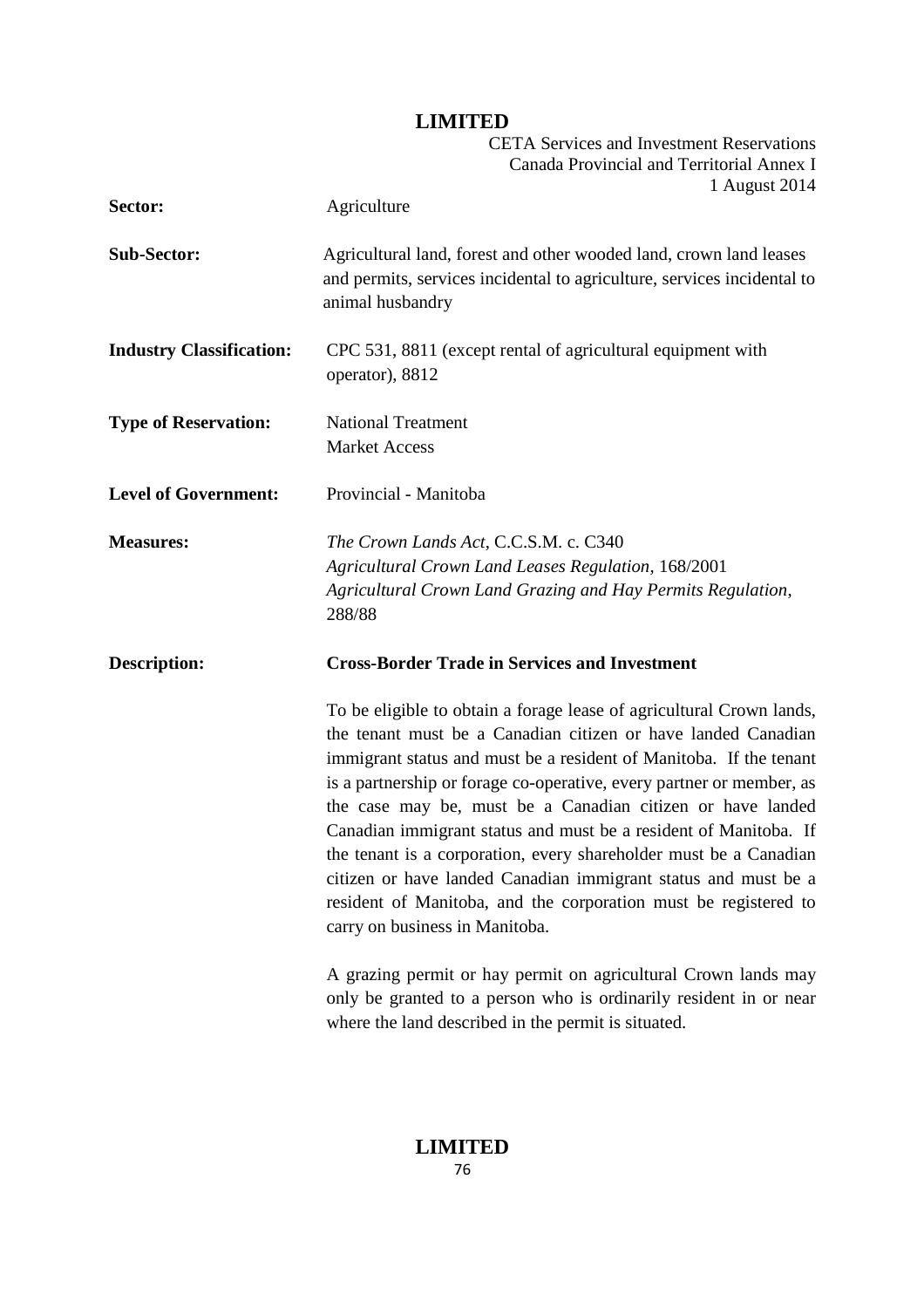CETA Services and Investment Reservations Canada Provincial and Territorial Annex I 1 August 2014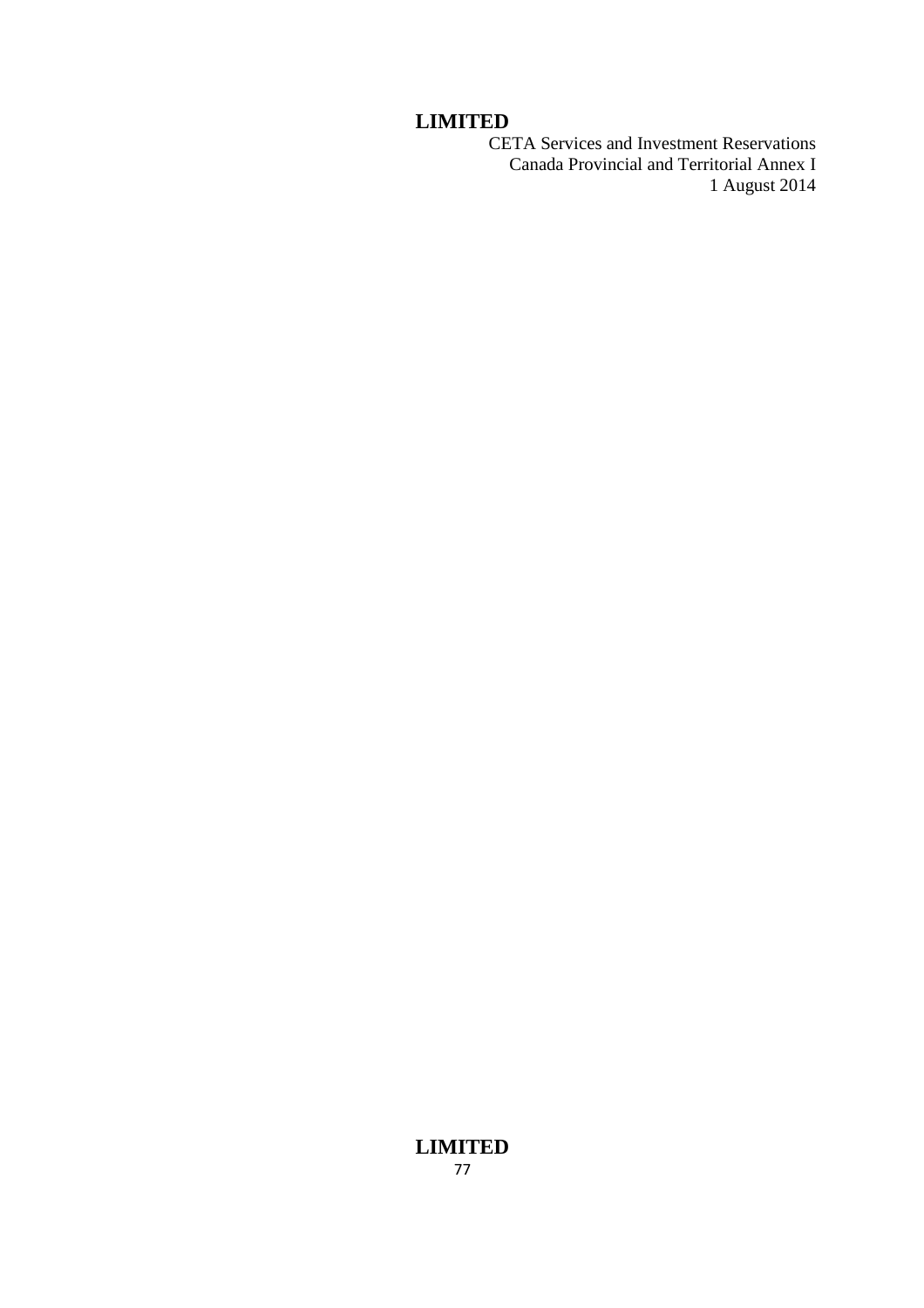| Sector:                         | All Sectors                                                                                                                                                                                                                                  |
|---------------------------------|----------------------------------------------------------------------------------------------------------------------------------------------------------------------------------------------------------------------------------------------|
| <b>Sub-Sector:</b>              | Agricultural land, forest and other wooded land<br>Recreational and other open land                                                                                                                                                          |
| <b>Industry Classification:</b> | CPC 531, 533                                                                                                                                                                                                                                 |
| <b>Type of Reservation:</b>     | <b>National Treatment</b>                                                                                                                                                                                                                    |
| <b>Level of Government:</b>     | Provincial - Manitoba                                                                                                                                                                                                                        |
| <b>Measures:</b>                | The Crown Lands Act, C.C.S.M. c. C340<br>Policy respecting allocation, sale and lease of cottage lots and<br>development of commercial establishments in Provincial Parks and<br>on other Crown Land                                         |
| <b>Description:</b>             | <b>Investment</b>                                                                                                                                                                                                                            |
|                                 | The Minister may afford preferential treatment to Manitoba<br>residents over non-residents in the allocation, sale and lease of<br>cottage lots and development of commercial establishments in<br>Provincial Parks and on other Crown Land. |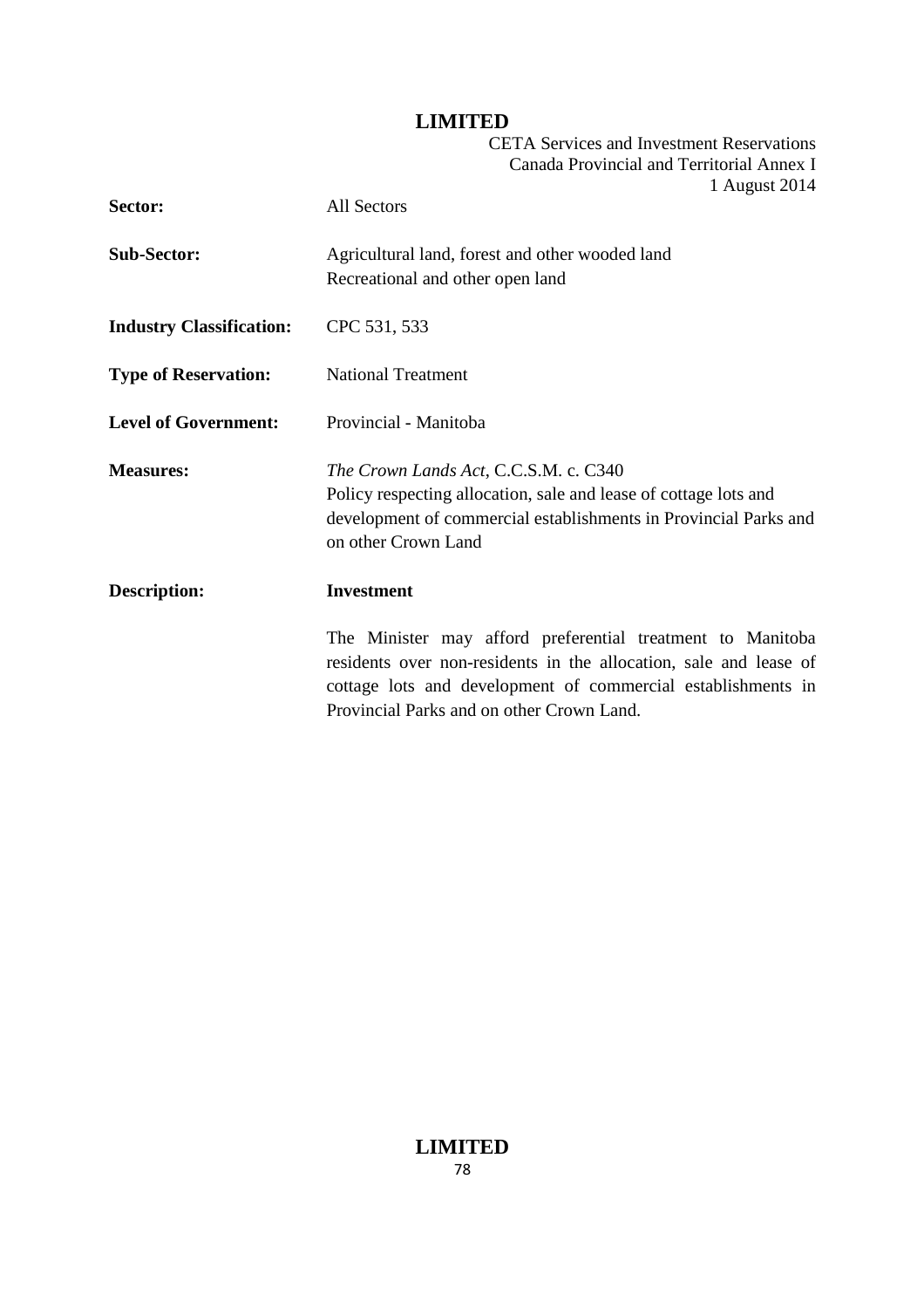CETA Services and Investment Reservations Canada Provincial and Territorial Annex I 1 August 2014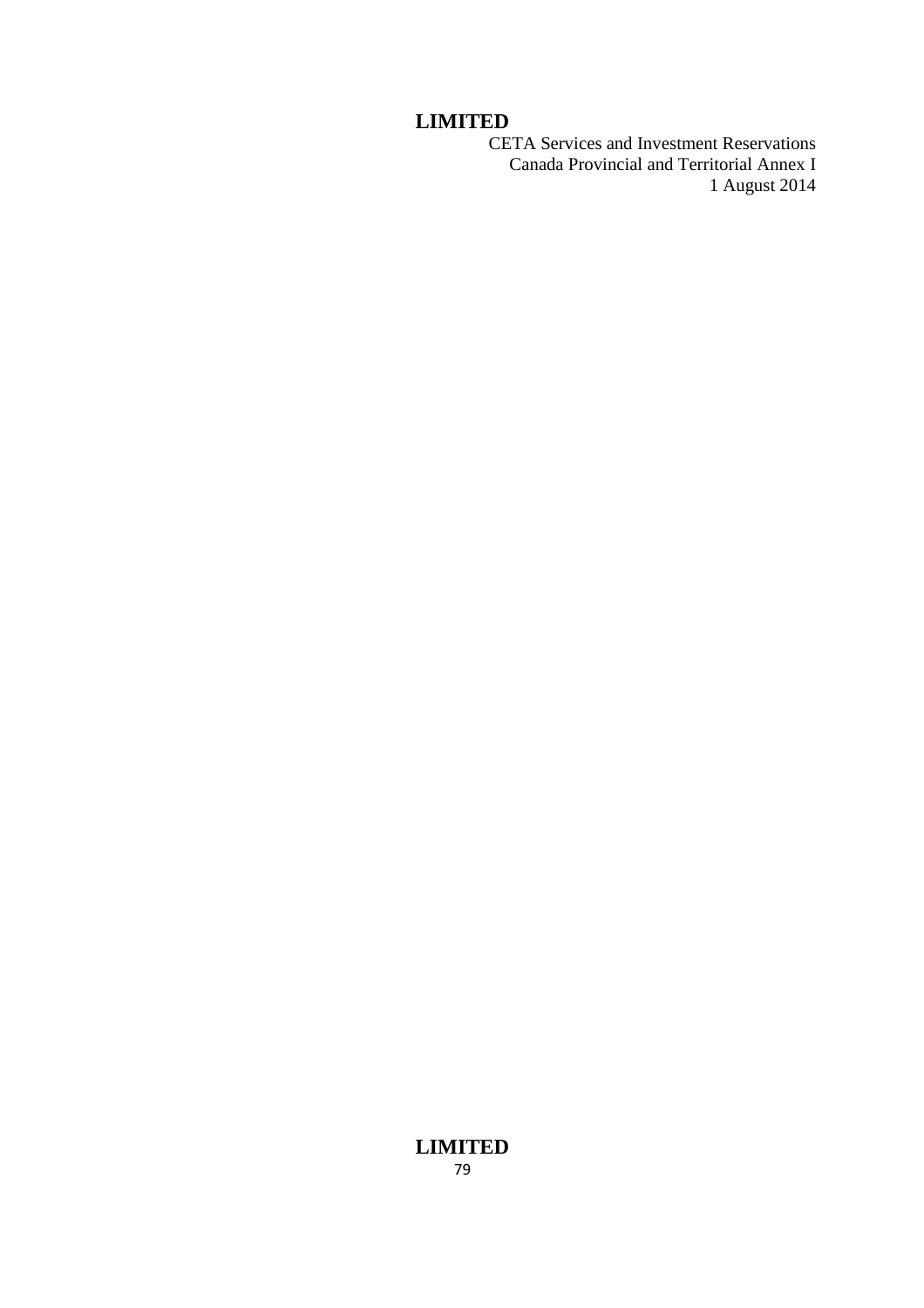| Sector:                         | Fisheries                                                                                                                                                                                                                                                                                                                                                              |
|---------------------------------|------------------------------------------------------------------------------------------------------------------------------------------------------------------------------------------------------------------------------------------------------------------------------------------------------------------------------------------------------------------------|
| <b>Sub-Sector:</b>              | Services incidental to fishing<br>Wholesale trade services                                                                                                                                                                                                                                                                                                             |
| <b>Industry Classification:</b> | CPC 04, 882, 62224                                                                                                                                                                                                                                                                                                                                                     |
| <b>Type of Reservation:</b>     | <b>National Treatment</b><br><b>Performance Requirements</b><br><b>Market Access</b>                                                                                                                                                                                                                                                                                   |
| <b>Level of Government:</b>     | Provincial - Manitoba                                                                                                                                                                                                                                                                                                                                                  |
| <b>Measures:</b>                | The Fisheries Act, C.C.S.M. c. F90<br>Fishing Licensing Regulation, 124/97<br>Policy respecting the allocation of commercial fishing licences                                                                                                                                                                                                                          |
| <b>Description:</b>             | <b>Cross-Border Trade in Services and Investment</b>                                                                                                                                                                                                                                                                                                                   |
|                                 | Unless otherwise authorized by regulation or by the Freshwater<br>Fish Marketing Corporation (the "corporation"), or in certain<br>limited circumstances, no person is permitted to sell or purchase<br>fish caught in Manitoba for delivery in Manitoba except through<br>the corporation.                                                                            |
|                                 | The Minister has full discretion to issue commercial fishing licenses<br>and to place conditions on the licenses. The current Policy specifies<br>that commercial fishing licences are to be allocated, re-allocated and<br>renewed according to the value of the benefits generated, in order of<br>priority, to: 1) local, 2) regional, and 3) provincial economies. |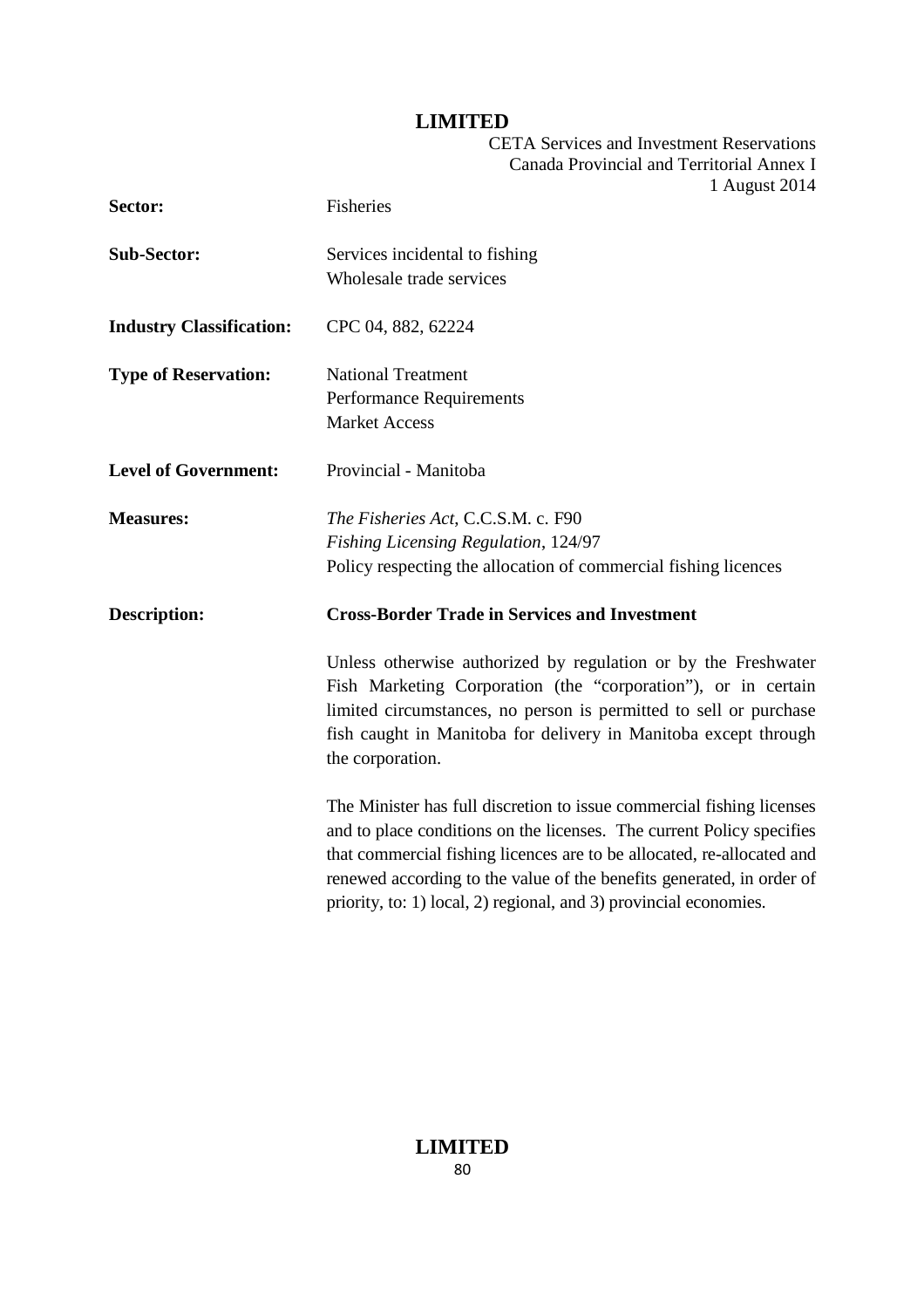CETA Services and Investment Reservations Canada Provincial and Territorial Annex I 1 August 2014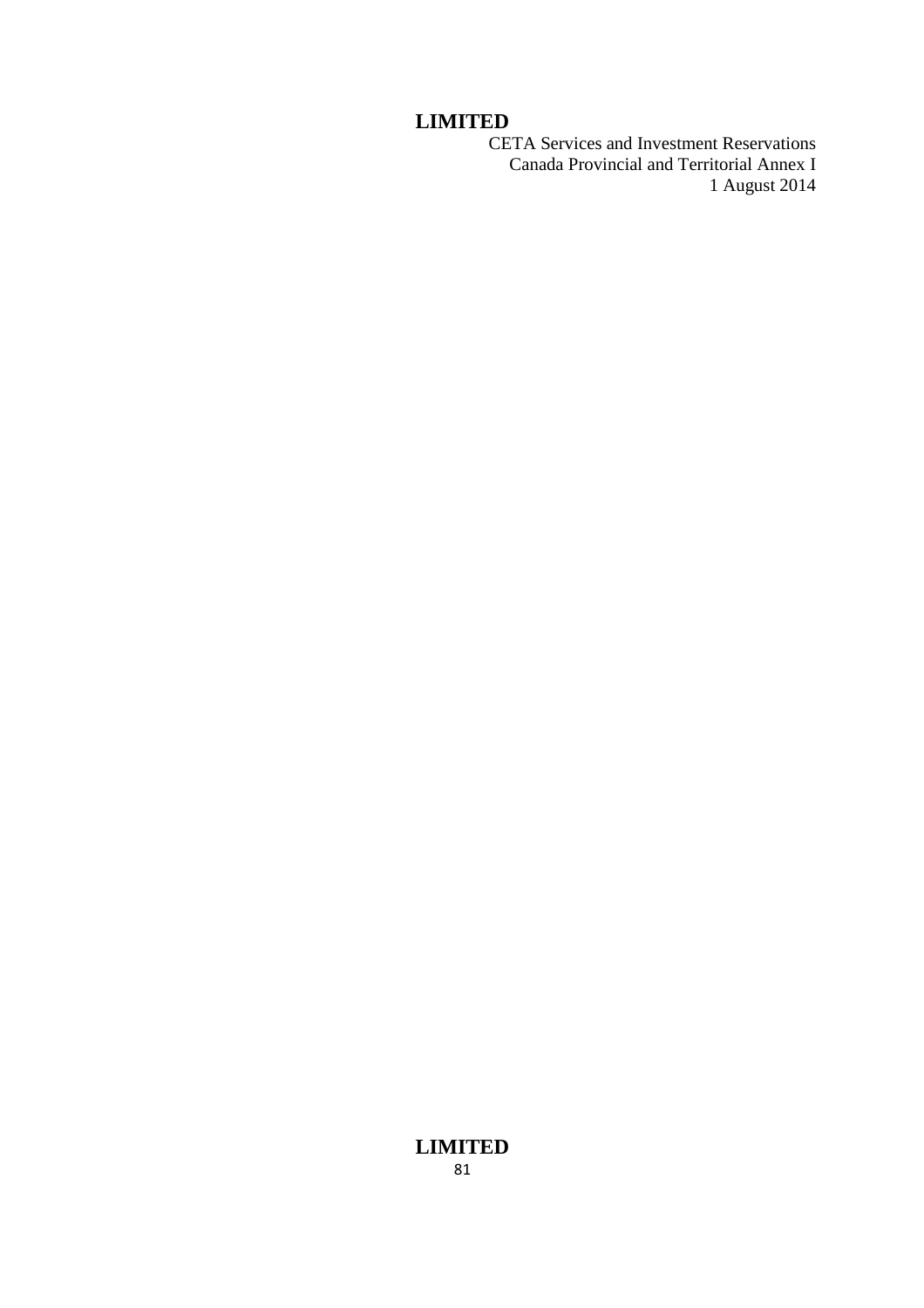| Sector:                         | Related scientific and technical consulting                                                                                                                                                                                                                                     |
|---------------------------------|---------------------------------------------------------------------------------------------------------------------------------------------------------------------------------------------------------------------------------------------------------------------------------|
| <b>Sub-Sector:</b>              | Land surveyors                                                                                                                                                                                                                                                                  |
| <b>Industry Classification:</b> | CPC 8675                                                                                                                                                                                                                                                                        |
| <b>Type of Reservation:</b>     | <b>National Treatment</b><br><b>Market Access</b>                                                                                                                                                                                                                               |
| <b>Level of Government:</b>     | Provincial - Manitoba                                                                                                                                                                                                                                                           |
| <b>Measures:</b>                | The Land Surveyors Act, C.C.S.M. c. L60                                                                                                                                                                                                                                         |
|                                 |                                                                                                                                                                                                                                                                                 |
| <b>Description:</b>             | <b>Cross-Border Trade in Services and Investment</b>                                                                                                                                                                                                                            |
|                                 | A "Manitoba land surveyor" must be a natural person. Manitoba<br>land surveyors are not permitted to provide land surveying services<br>through a corporation. Commercial presence of Manitoba land<br>surveyors must take the form of a sole proprietorship or<br>partnership. |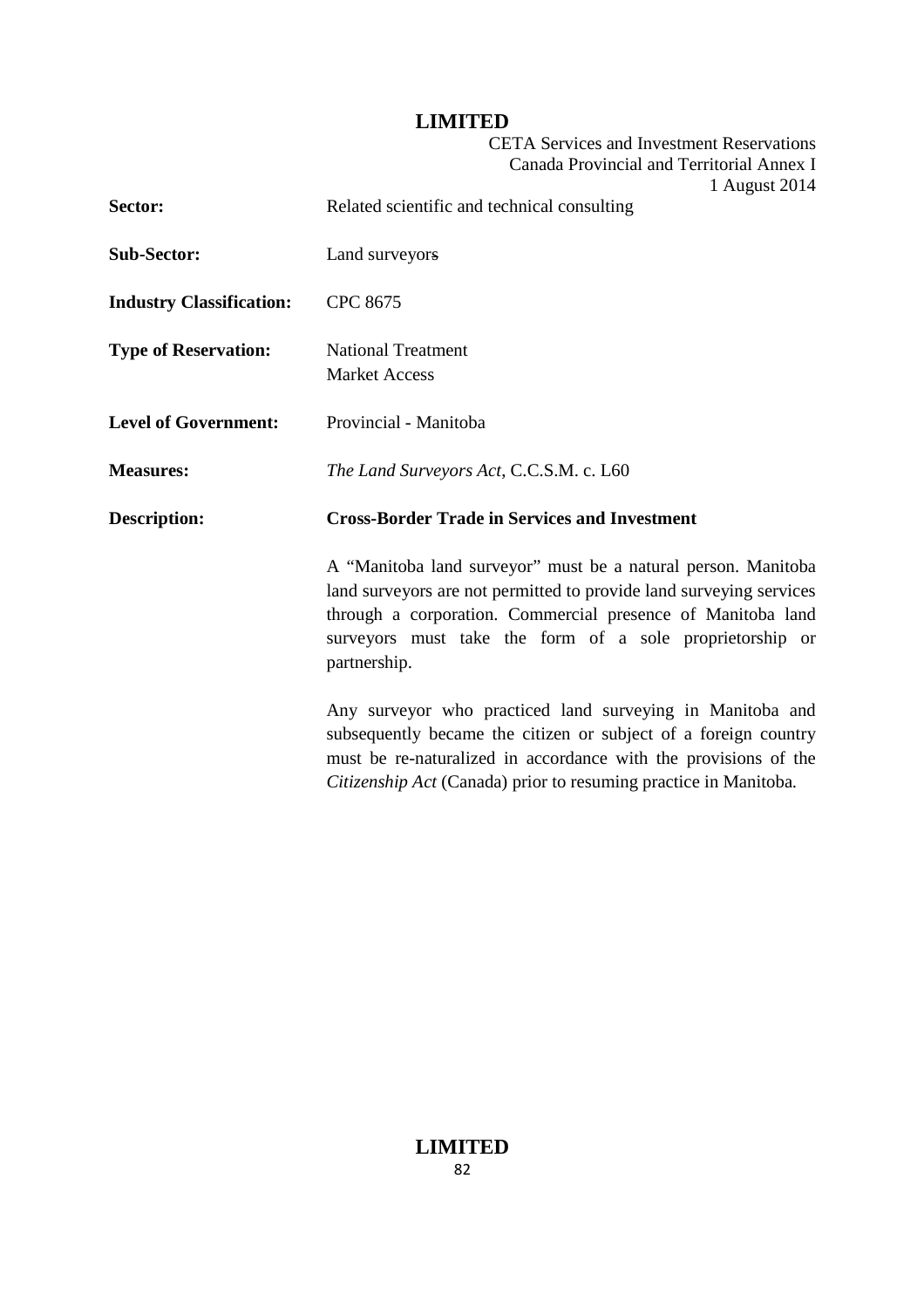CETA Services and Investment Reservations Canada Provincial and Territorial Annex I 1 August 2014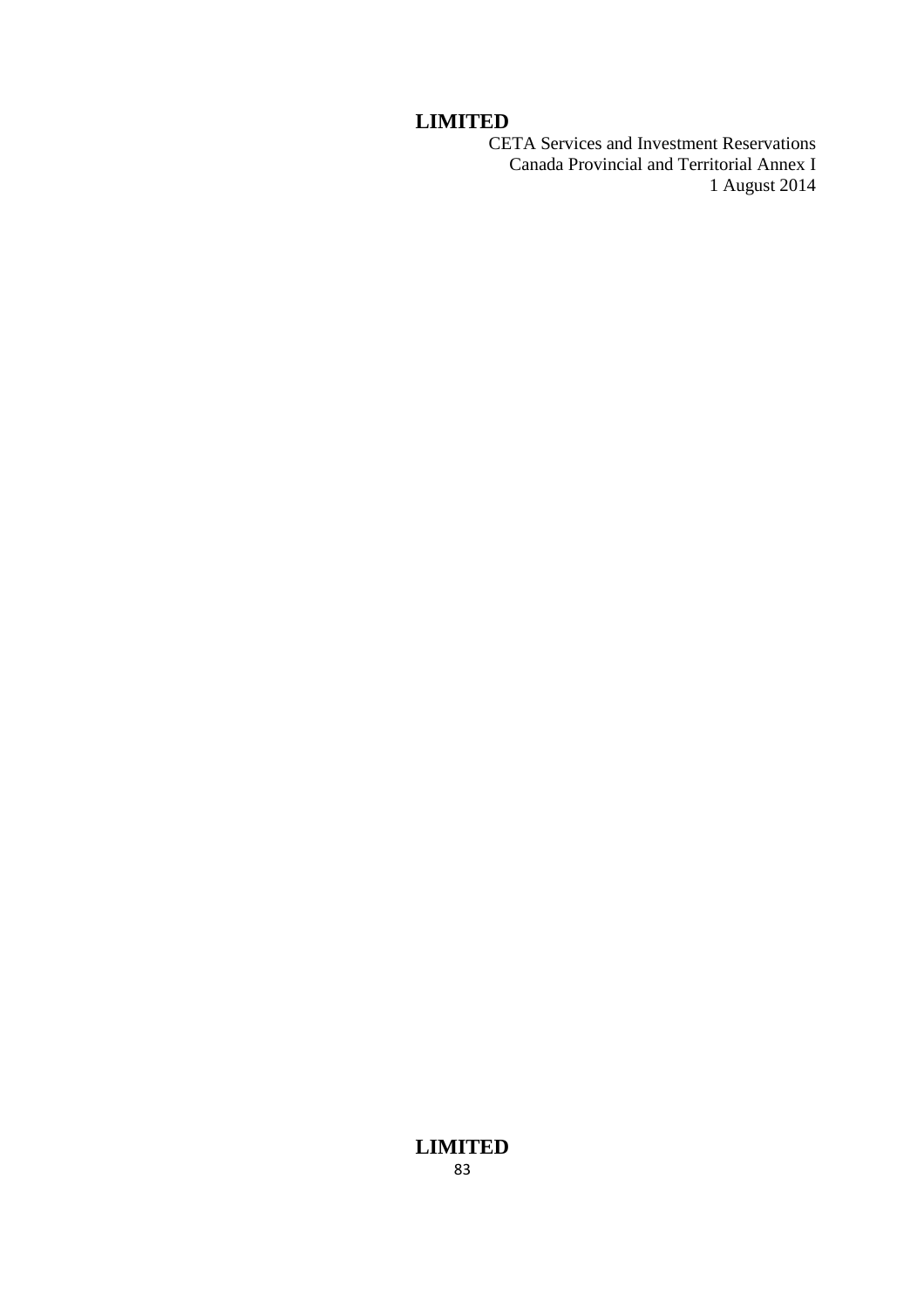| Sector:                         | <b>Professional Services</b>                                                                                                                                                                                                                                                                                                                                                                     |
|---------------------------------|--------------------------------------------------------------------------------------------------------------------------------------------------------------------------------------------------------------------------------------------------------------------------------------------------------------------------------------------------------------------------------------------------|
| <b>Sub-Sector:</b>              | Legal advisory and representation services                                                                                                                                                                                                                                                                                                                                                       |
| <b>Industry Classification:</b> | <b>CPC 8612</b>                                                                                                                                                                                                                                                                                                                                                                                  |
| <b>Type of Reservation:</b>     | <b>National Treatment</b>                                                                                                                                                                                                                                                                                                                                                                        |
| <b>Level of Government:</b>     | Provincial - Manitoba                                                                                                                                                                                                                                                                                                                                                                            |
| <b>Measures:</b>                | The Legal Profession Act, C.C.S.M. c. L107                                                                                                                                                                                                                                                                                                                                                       |
| <b>Description:</b>             | <b>Cross-Border Trade in Services</b>                                                                                                                                                                                                                                                                                                                                                            |
|                                 | The provision of legal services to the public in Manitoba,<br>concerning Manitoba laws, by inter-jurisdictional law firms is<br>permissible only where, among other things, the firm maintains an<br>office in Manitoba and in at least one other Canadian or foreign<br>jurisdiction, and if at least one member of the firm is entitled to,<br>and does, practice law principally in Manitoba. |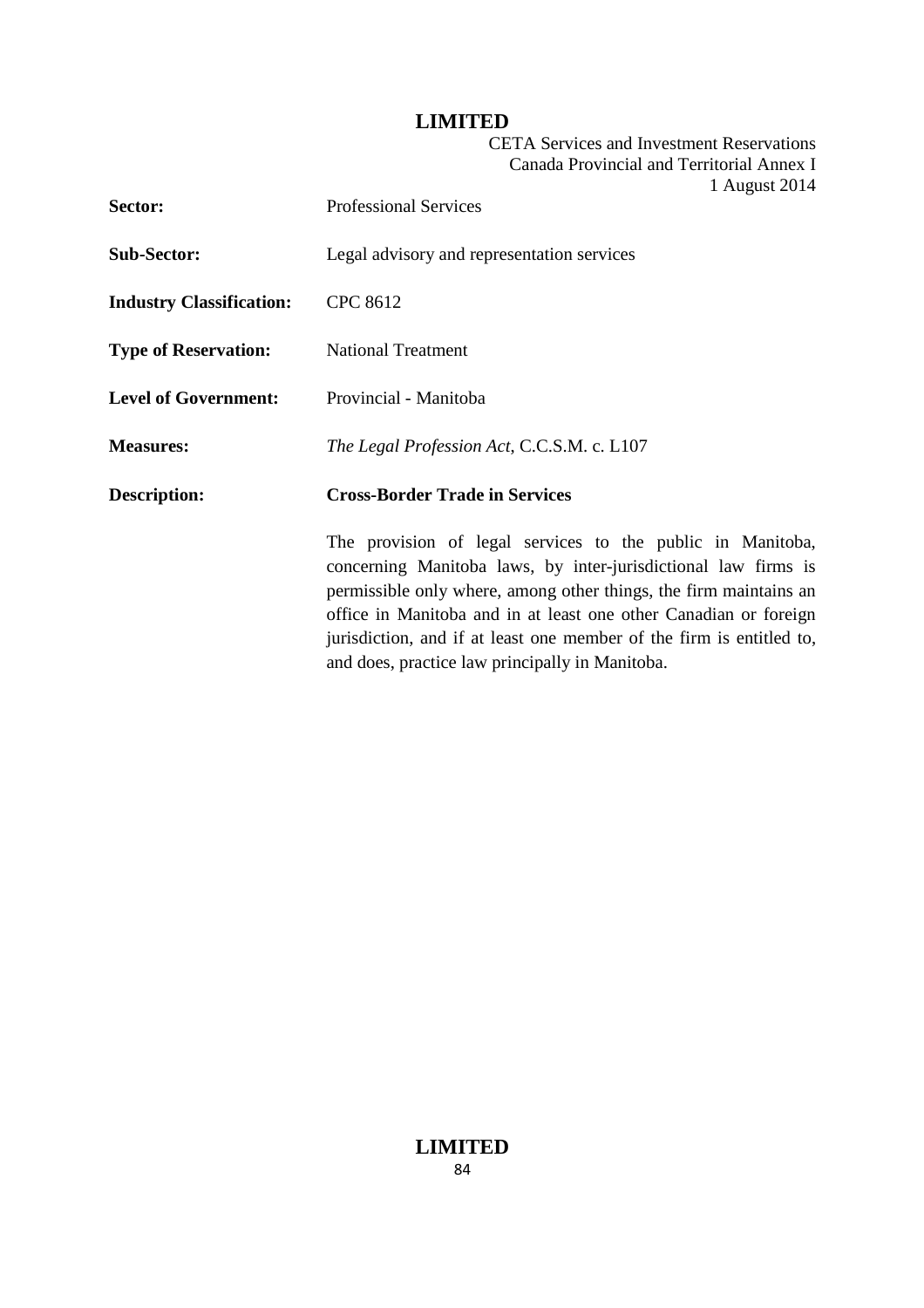CETA Services and Investment Reservations Canada Provincial and Territorial Annex I 1 August 2014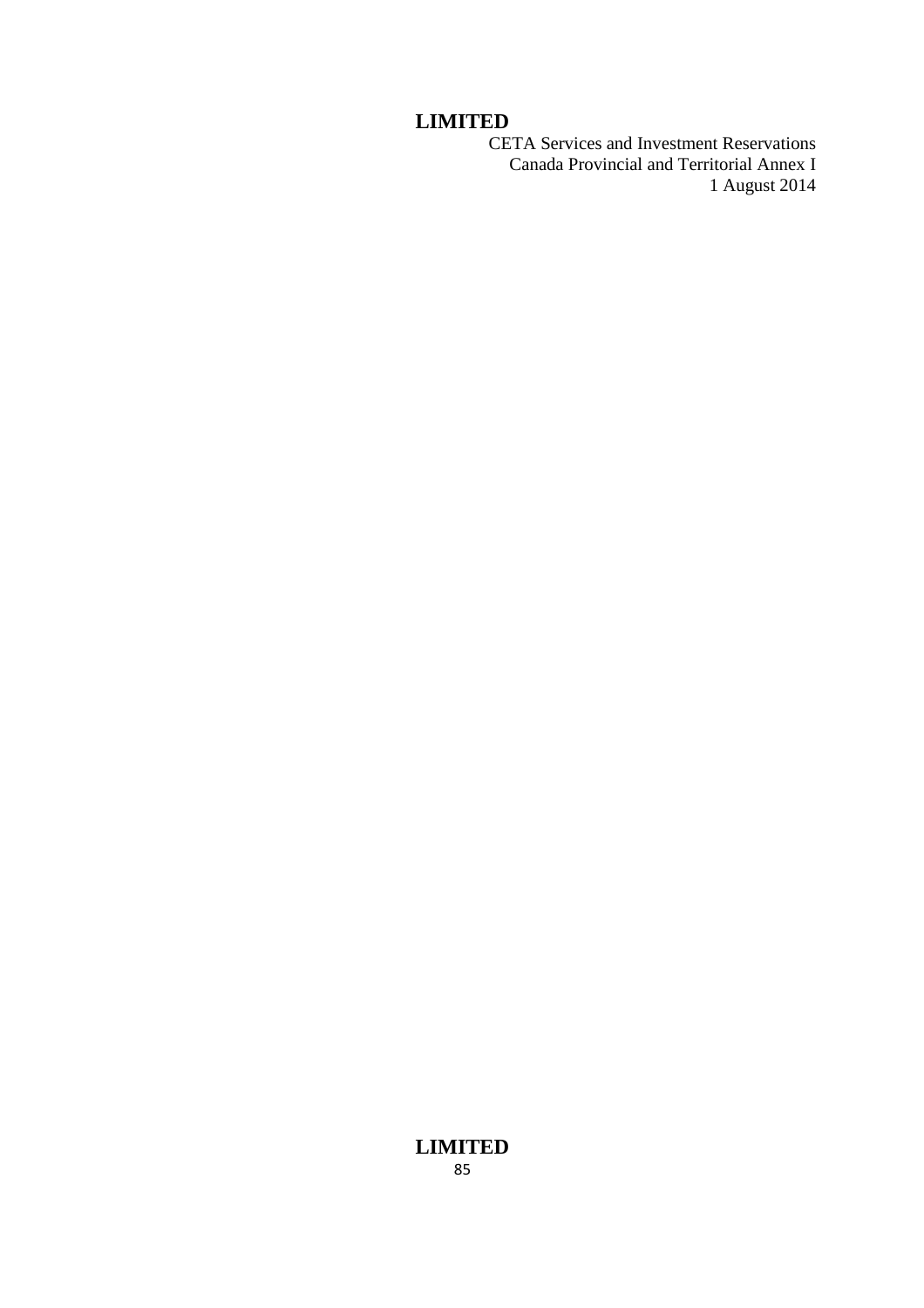| Sector:                         | <b>Wholesale Trade</b>                                                                                                                                                                                                |
|---------------------------------|-----------------------------------------------------------------------------------------------------------------------------------------------------------------------------------------------------------------------|
| <b>Sub-Sector:</b>              | Pharmaceutical and medical goods                                                                                                                                                                                      |
| <b>Industry Classification:</b> | CPC 62251                                                                                                                                                                                                             |
| <b>Type of Reservation:</b>     | <b>National Treatment</b>                                                                                                                                                                                             |
| <b>Level of Government:</b>     | Provincial - Manitoba                                                                                                                                                                                                 |
| <b>Measures:</b>                | The Hearing Aid Act, C.C.S.M. c. H38                                                                                                                                                                                  |
| Description:                    | <b>Cross-Border Trade in Services and Investment</b>                                                                                                                                                                  |
|                                 | The Hearing Aid Board has the authority to certify hearing aid<br>dealers and to prescribe preferential access to, and preferential<br>conditions on, applicants for certification resident in Manitoba or<br>Canada. |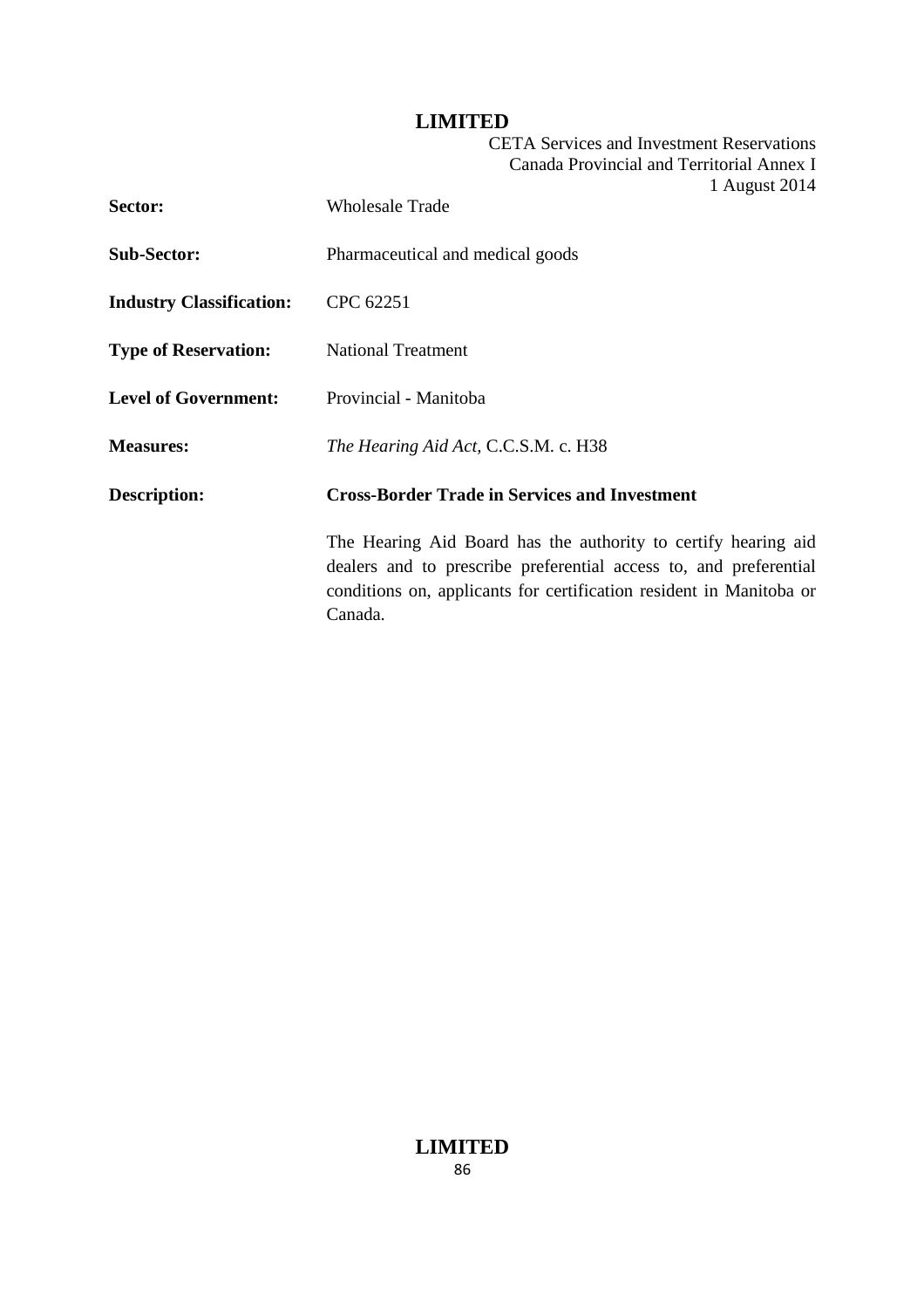CETA Services and Investment Reservations Canada Provincial and Territorial Annex I 1 August 2014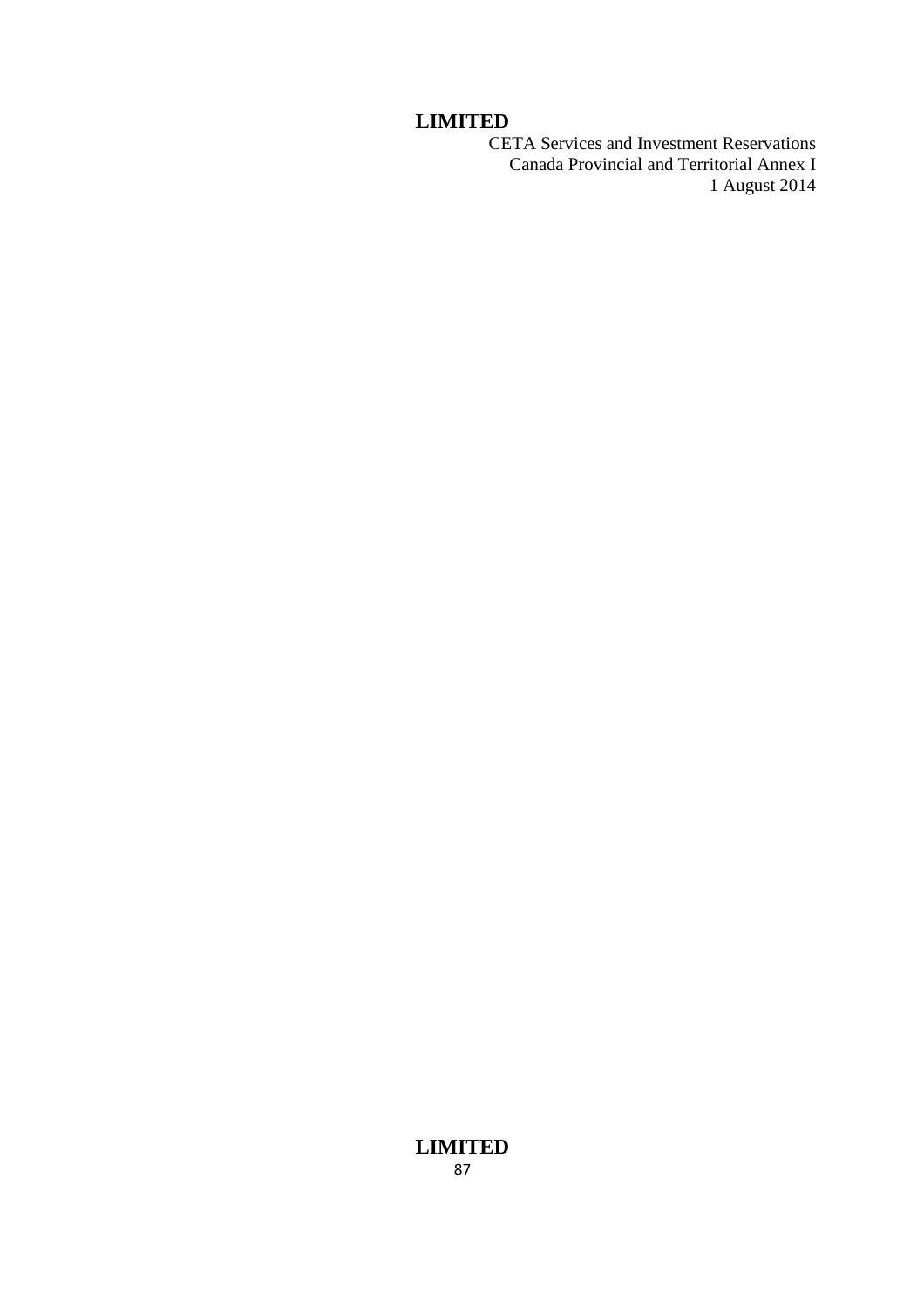| Sector:                         | Transportation                                                                                                                                                                                                                                                                                                                                                                                      |
|---------------------------------|-----------------------------------------------------------------------------------------------------------------------------------------------------------------------------------------------------------------------------------------------------------------------------------------------------------------------------------------------------------------------------------------------------|
| <b>Sub-Sector:</b>              | <b>Passenger Transit Systems</b>                                                                                                                                                                                                                                                                                                                                                                    |
| <b>Industry Classification:</b> | CPC 71213, 71223                                                                                                                                                                                                                                                                                                                                                                                    |
| <b>Type of Reservation:</b>     | <b>Market Access</b>                                                                                                                                                                                                                                                                                                                                                                                |
| <b>Level of Government:</b>     | Provincial - Manitoba                                                                                                                                                                                                                                                                                                                                                                               |
| <b>Measures:</b>                | The Highway Traffic Act, C.C.S.M. c. H60                                                                                                                                                                                                                                                                                                                                                            |
| Description:                    | <b>Cross-Border Trade in Services and Investment</b>                                                                                                                                                                                                                                                                                                                                                |
|                                 | The Manitoba Transport Board may limit the number of<br>certificates granted to public passenger motor carriers on public<br>roads in Manitoba. The Board may limit new public passenger<br>motor carriers from entering the public service vehicle market or<br>require motor carriers to take on less profitable routes where it<br>considers public availability of the service to be essential. |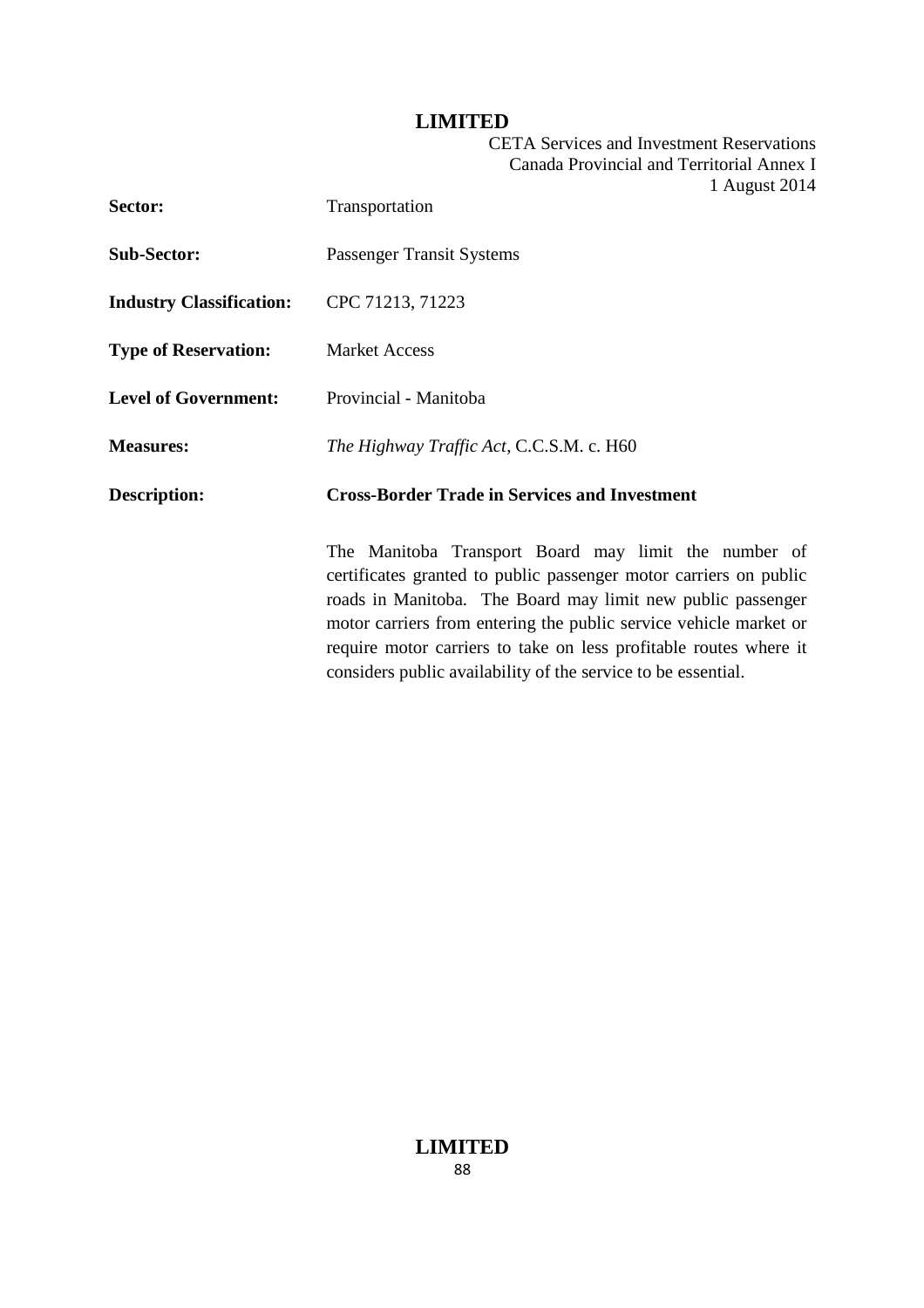CETA Services and Investment Reservations Canada Provincial and Territorial Annex I 1 August 2014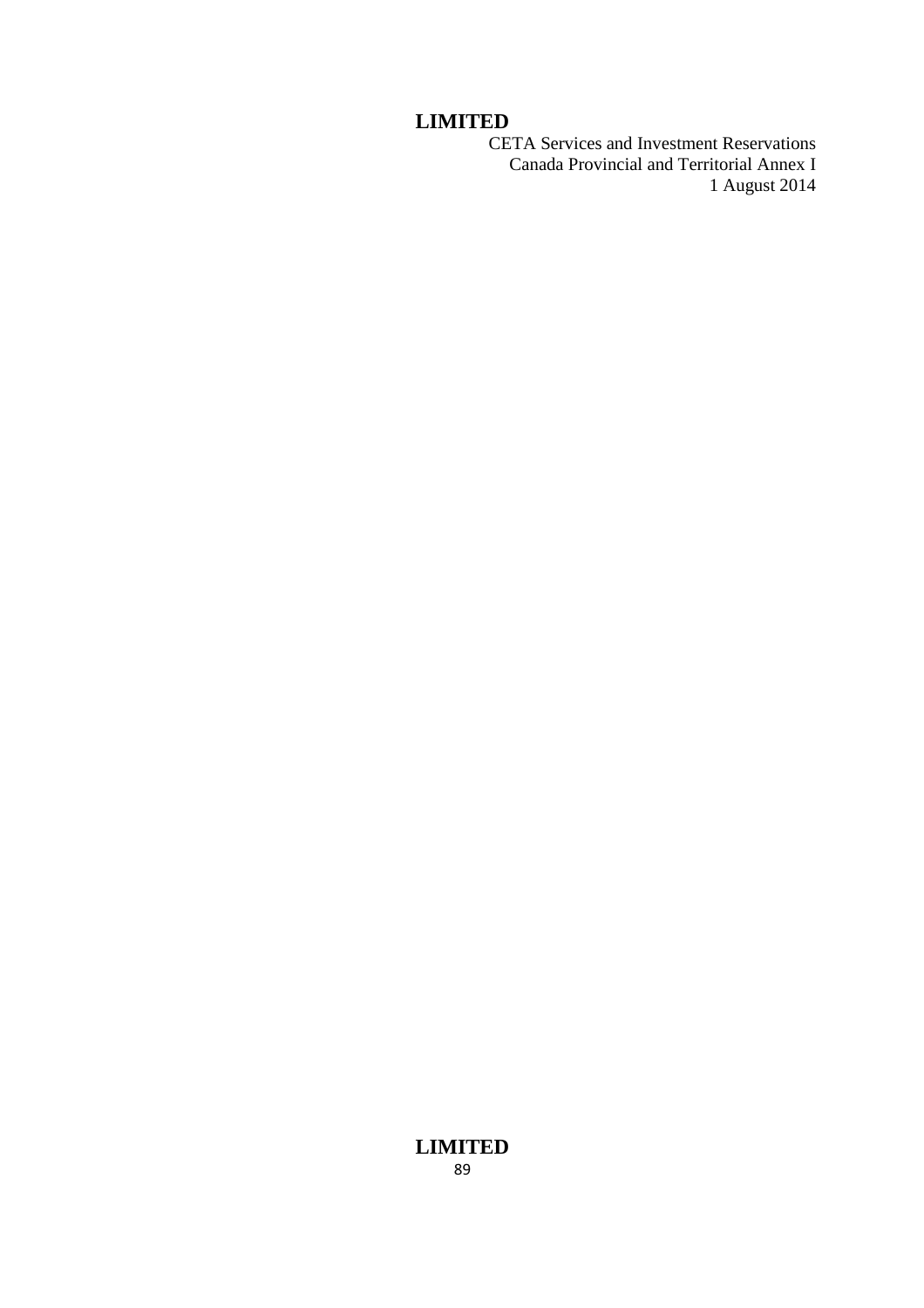| <b>Professional Services</b>                                                                                                                                                                                                                                                                                                                                                                                        |
|---------------------------------------------------------------------------------------------------------------------------------------------------------------------------------------------------------------------------------------------------------------------------------------------------------------------------------------------------------------------------------------------------------------------|
| Accounting, auditing and bookkeeping services                                                                                                                                                                                                                                                                                                                                                                       |
| <b>CPC 8621</b>                                                                                                                                                                                                                                                                                                                                                                                                     |
| <b>National Treatment</b><br>Senior Management and Boards of Directors                                                                                                                                                                                                                                                                                                                                              |
| Provincial - Manitoba                                                                                                                                                                                                                                                                                                                                                                                               |
| The Chartered Accountants Act; C.C.S.M. c. C70<br>The Certified General Accountants Act, C.C.S.M. c. C46<br>The Certified Management Accountants Act, C.C.S.M. c. C46.1<br>The Corporations Act, C.C.S.M. c. C225                                                                                                                                                                                                   |
| <b>Cross-Border Trade in Services and Investment</b><br>Professional corporations providing accounting, auditing and<br>financial management services under the first three Acts cited<br>above must be incorporated under The Corporations Act<br>(Manitoba). This means that at least 25% of the corporation's<br>directors must be residents of Canada (or at least 1, where there are<br>3 or fewer directors). |
|                                                                                                                                                                                                                                                                                                                                                                                                                     |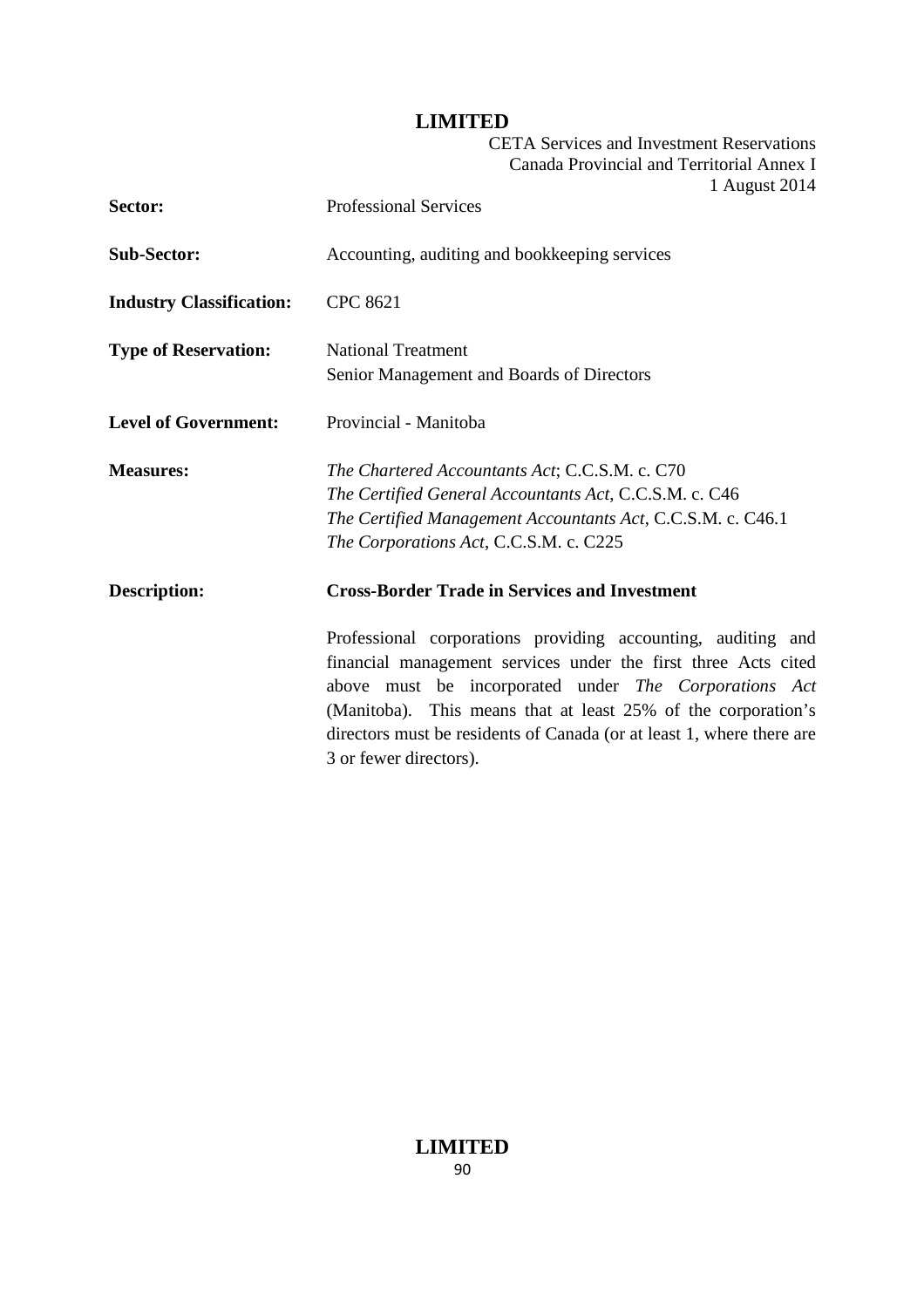CETA Services and Investment Reservations Canada Provincial and Territorial Annex I 1 August 2014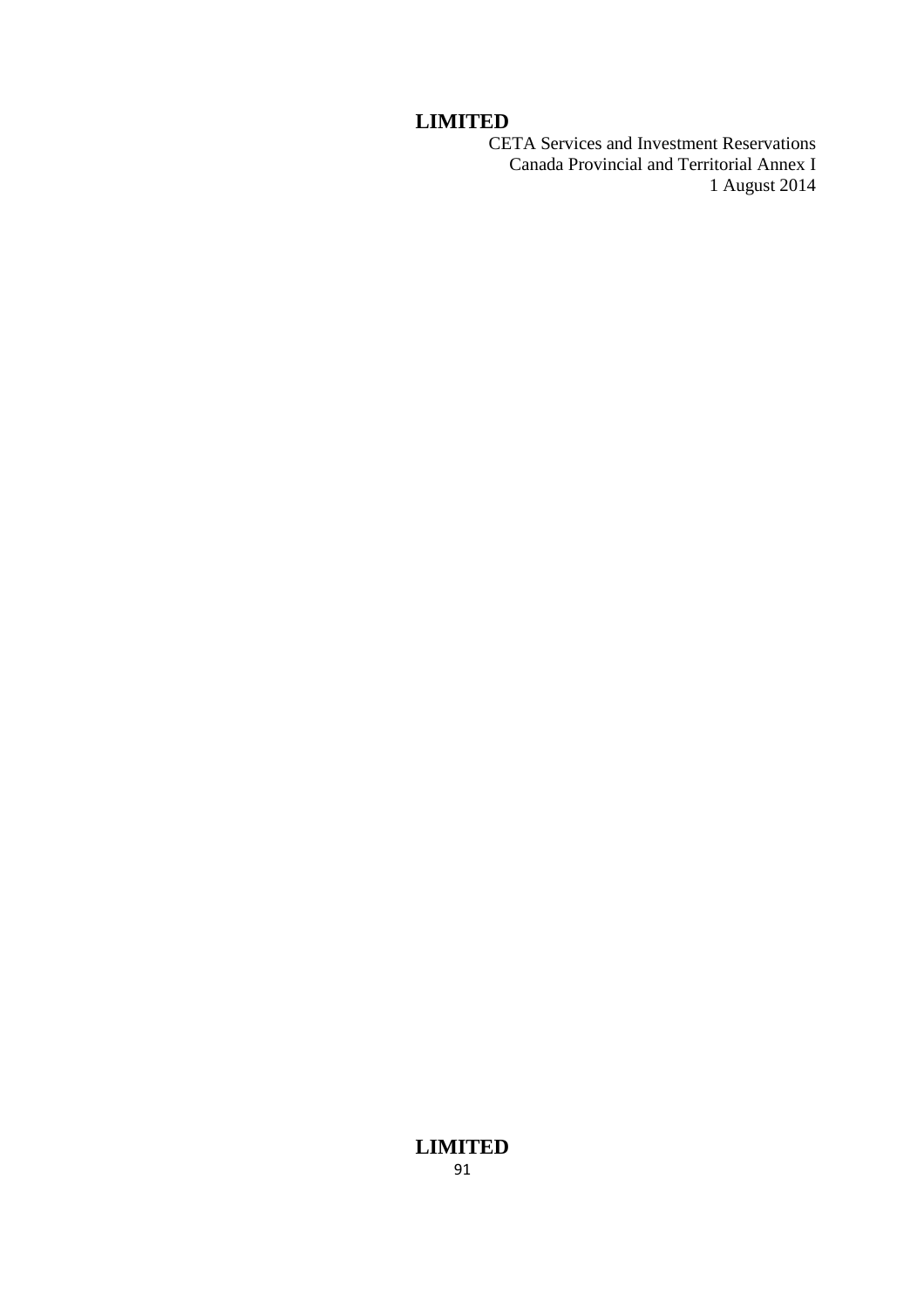CETA Services and Investment Reservations Canada Provincial and Territorial Annex I 1 August 2014

a majority of the members of the committee, as the case may be,

| <b>Sector:</b>                  | All Sectors                                                                                                                                                                                                                                                                                                                                                                                                                                                                                          |
|---------------------------------|------------------------------------------------------------------------------------------------------------------------------------------------------------------------------------------------------------------------------------------------------------------------------------------------------------------------------------------------------------------------------------------------------------------------------------------------------------------------------------------------------|
| <b>Sub-Sector:</b>              |                                                                                                                                                                                                                                                                                                                                                                                                                                                                                                      |
| <b>Industry Classification:</b> |                                                                                                                                                                                                                                                                                                                                                                                                                                                                                                      |
| <b>Type of Reservation:</b>     | <b>National Treatment</b><br>Senior Management and Boards of Directors                                                                                                                                                                                                                                                                                                                                                                                                                               |
| <b>Level of Government:</b>     | Provincial - Manitoba                                                                                                                                                                                                                                                                                                                                                                                                                                                                                |
| <b>Measures:</b>                | The Corporations Act, C.C.S.M. c. C225                                                                                                                                                                                                                                                                                                                                                                                                                                                               |
| <b>Description:</b>             | <b>Investment</b>                                                                                                                                                                                                                                                                                                                                                                                                                                                                                    |
|                                 | Corporations generally:                                                                                                                                                                                                                                                                                                                                                                                                                                                                              |
|                                 | At least 25% of a corporation's directors must be residents of<br>Canada (or at least 1, where there are 3 or fewer directors).<br>Directors must not transact business at a meeting of directors<br>unless at least 25% of the directors present are residents of Canada<br>(or if there are only 3 directors, at least 1 of the directors present is<br>a resident of Canada). If the directors delegate any of their powers<br>to a managing director or to a committee, the managing director or |

**LIMITED** 92

must be a resident or residents of Canada.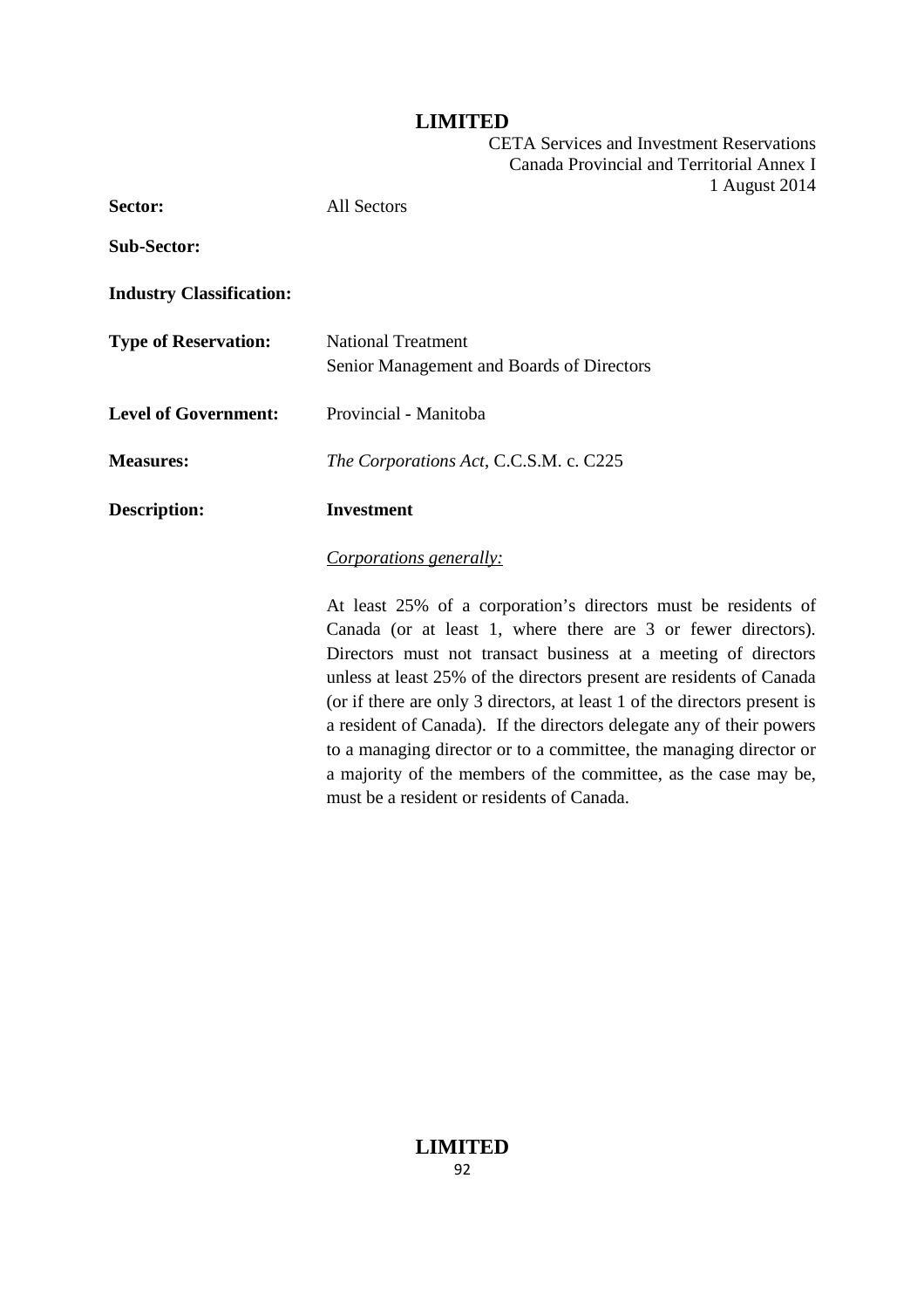CETA Services and Investment Reservations Canada Provincial and Territorial Annex I 1 August 2014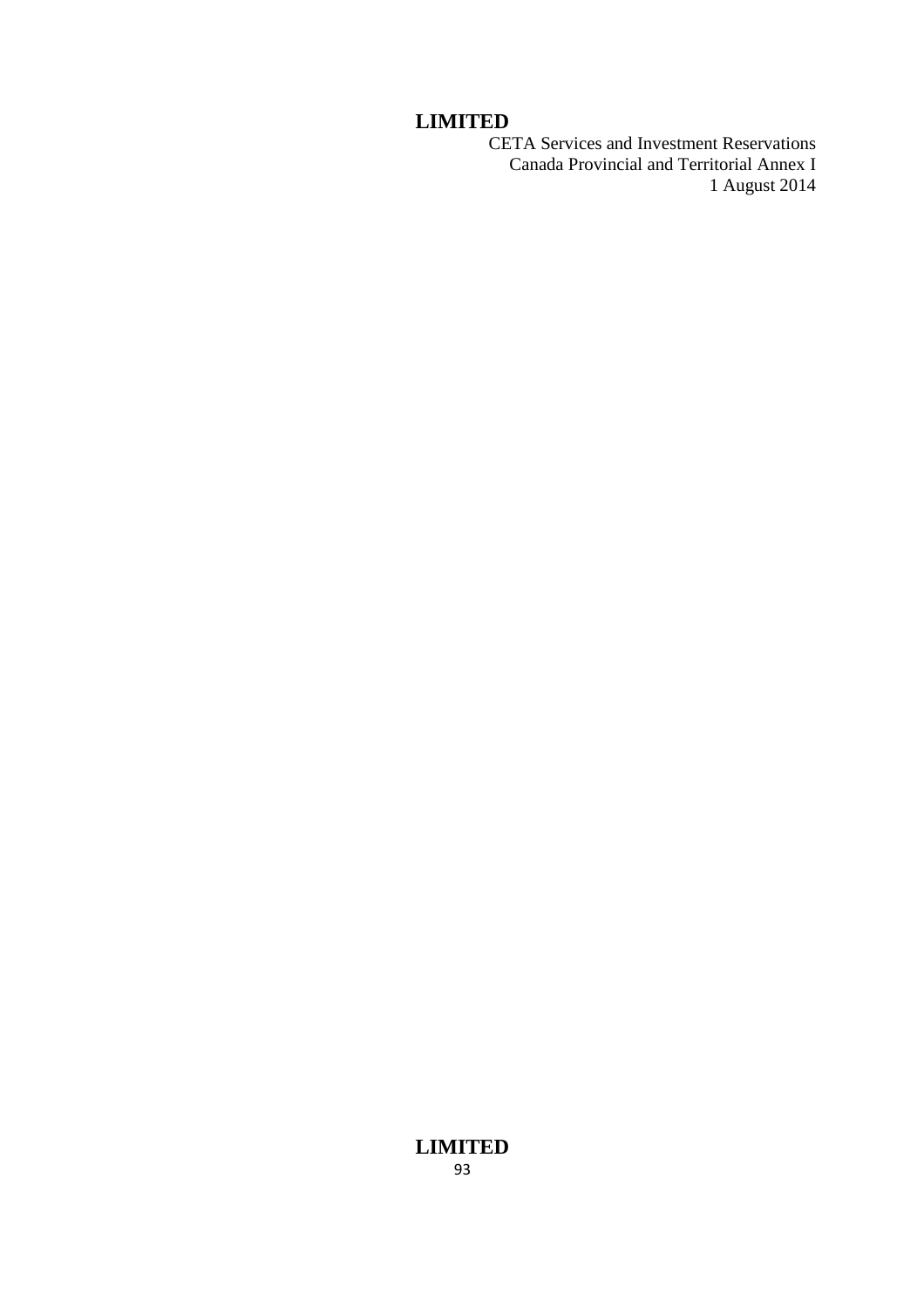| Sector:                         | Hunting                                                                                                                                                                                                                                                                                                                                                                                                                                                                                                                                                                                |
|---------------------------------|----------------------------------------------------------------------------------------------------------------------------------------------------------------------------------------------------------------------------------------------------------------------------------------------------------------------------------------------------------------------------------------------------------------------------------------------------------------------------------------------------------------------------------------------------------------------------------------|
| <b>Sub-Sector:</b>              | Services incidental to hunting, hunting, fishing and trapping<br>industries, tourist guide agencies, own-account hunting                                                                                                                                                                                                                                                                                                                                                                                                                                                               |
| <b>Industry Classification:</b> | CPC 8813, 7472, 96419                                                                                                                                                                                                                                                                                                                                                                                                                                                                                                                                                                  |
| <b>Type of Reservation:</b>     | <b>National Treatment</b><br><b>Market Access</b>                                                                                                                                                                                                                                                                                                                                                                                                                                                                                                                                      |
| <b>Level of Government:</b>     | Provincial - Manitoba                                                                                                                                                                                                                                                                                                                                                                                                                                                                                                                                                                  |
| <b>Measures:</b>                | The Wildlife Act, C.C.S.M. c. W130<br>Allocation of Hunting Licences Regulation, 77/2006<br>Captive Wild Animal Regulation, 23/98<br>Exotic Wildlife Regulation, 78/99<br>General Hunting Regulation, 351/87<br>Hunting Dogs Regulation, 79/95?<br>Hunting Seasons and Bag Limits Regulation, 165/91<br>Miscellaneous Licences and Permits Regulation, 53/2007<br>Trapping Areas and Zones Regulation 149/2001<br>Hunting Guides Regulation, 110/93<br>Manitoba Trapping Guide 2011/2012<br>The Resource Tourism Operators Act, C.C.S.M. c. R119.5                                     |
| <b>Description:</b>             | <b>Cross-Border Trade in Services and Investment</b><br>Pursuant to the above Acts and Regulations the Minister, and the<br>Administrator appointed by the Minister, have the discretion to<br>issue permits or licences required under the Acts to any person,<br>subject to such terms and conditions as the Minister considers<br>advisable, and to make regulations ancillary to the foregoing. The<br>Regulations may prescribe preferential access to permits and<br>licences, and preferential conditions on such permits and licenses,<br>for residents of Manitoba or Canada. |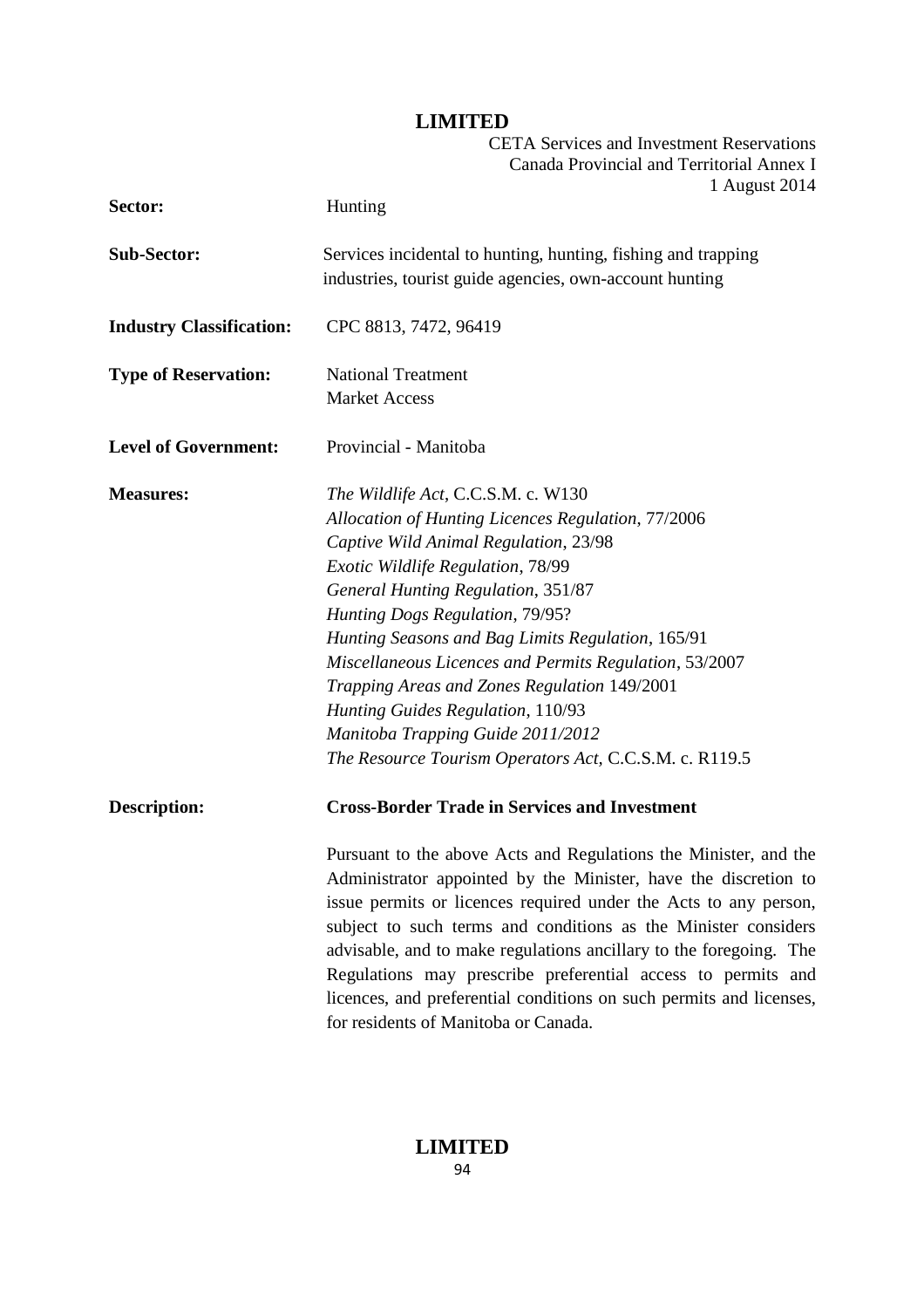CETA Services and Investment Reservations Canada Provincial and Territorial Annex I 1 August 2014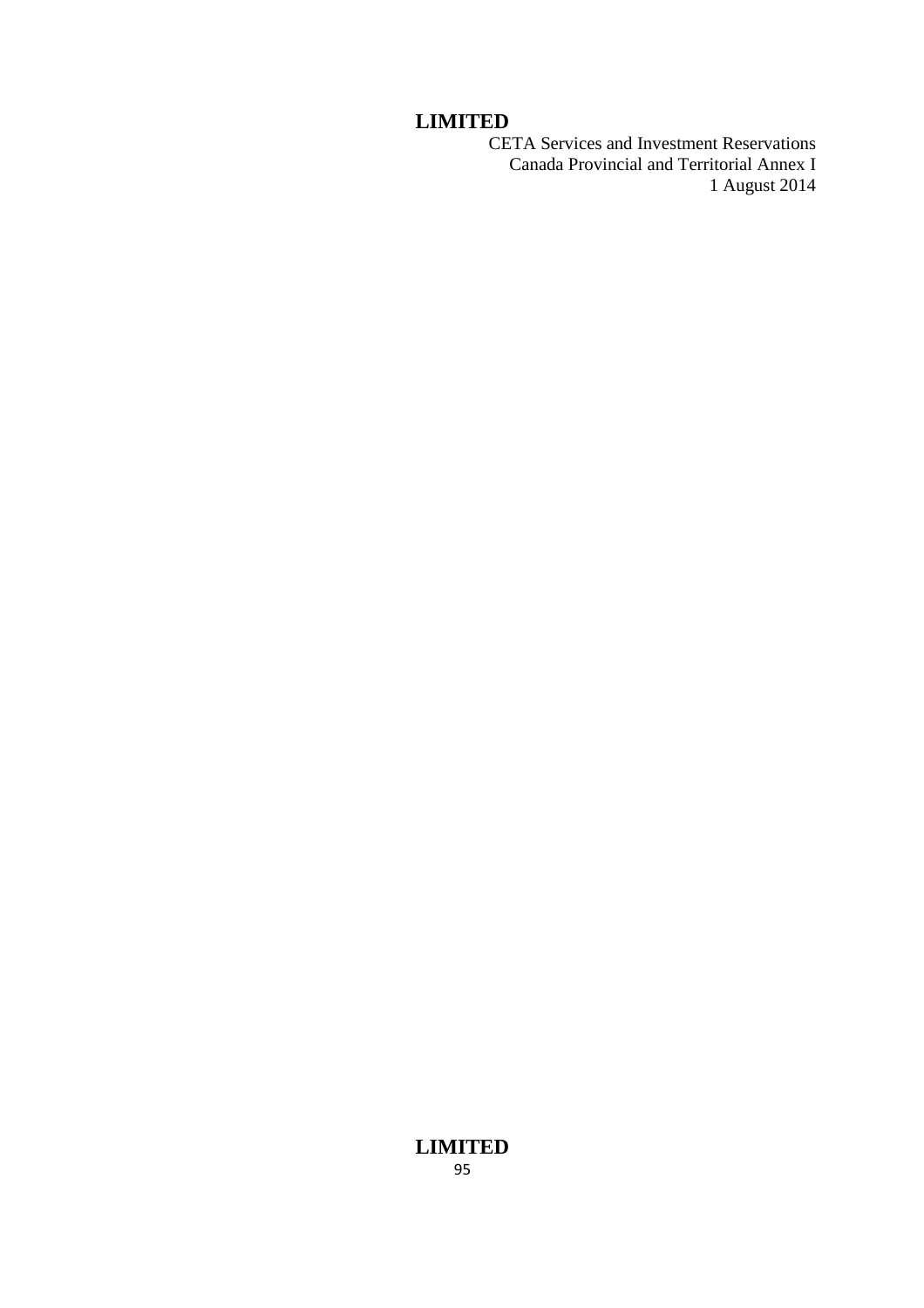| Sector:                         | Agriculture                                                                                                                                                              |
|---------------------------------|--------------------------------------------------------------------------------------------------------------------------------------------------------------------------|
| <b>Sub-Sector:</b>              | Products of Agriculture                                                                                                                                                  |
| <b>Industry Classification:</b> | CPC 01, 8811 (except rental of agricultural equipment with<br>operator)                                                                                                  |
| <b>Type of Reservation:</b>     | <b>National Treatment</b>                                                                                                                                                |
| <b>Level of Government:</b>     | Provincial - Manitoba                                                                                                                                                    |
| <b>Measures:</b>                | The Wild Rice Act, C.C.S.M. c. W140                                                                                                                                      |
| Description:                    | <b>Cross-Border Trade in Services and Investment</b>                                                                                                                     |
|                                 | Only persons who have been resident in Manitoba for at least one<br>year are entitled to apply for a license, permit, load slip or export<br>certificate under this Act. |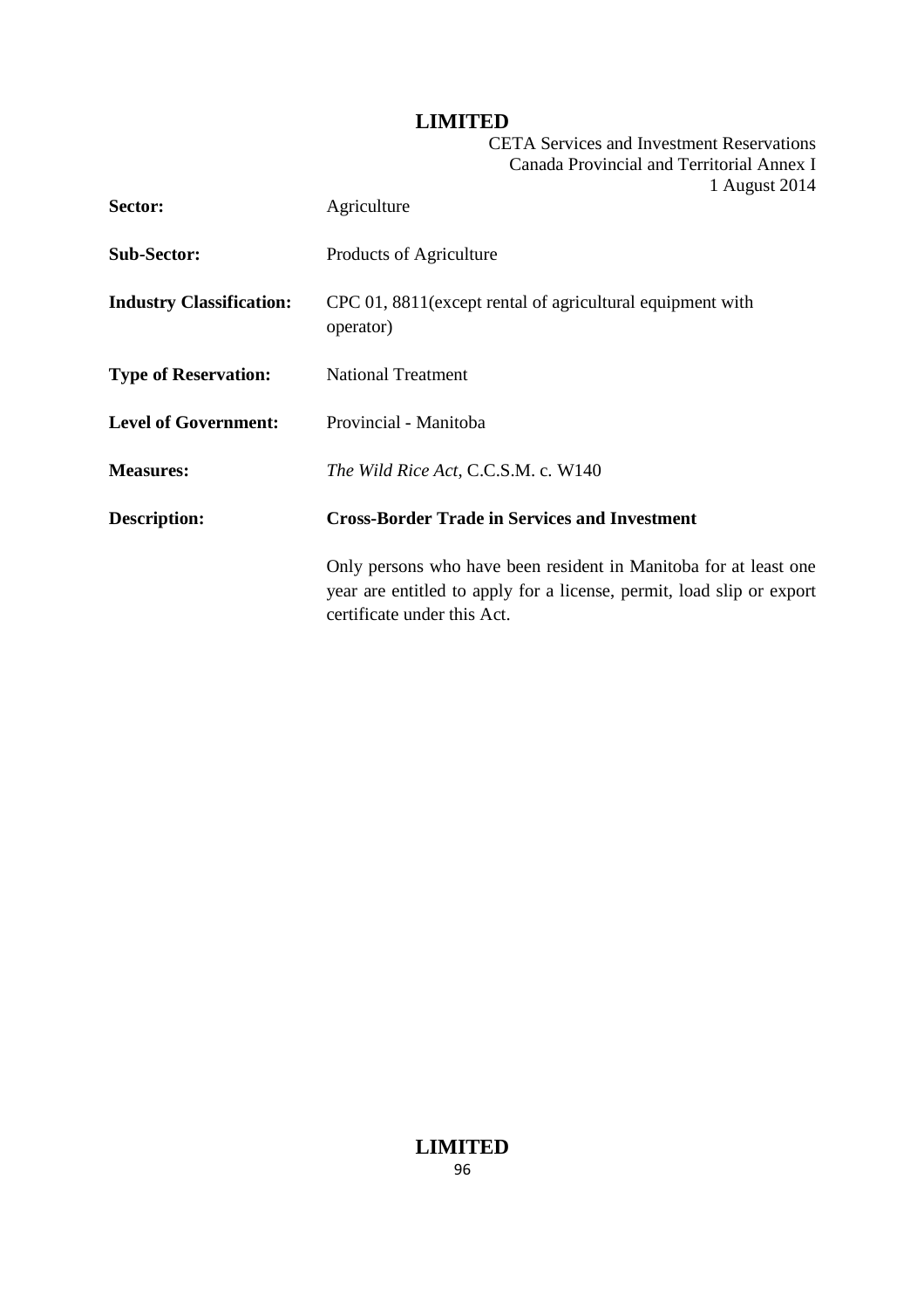CETA Services and Investment Reservations Canada Provincial and Territorial Annex I 1 August 2014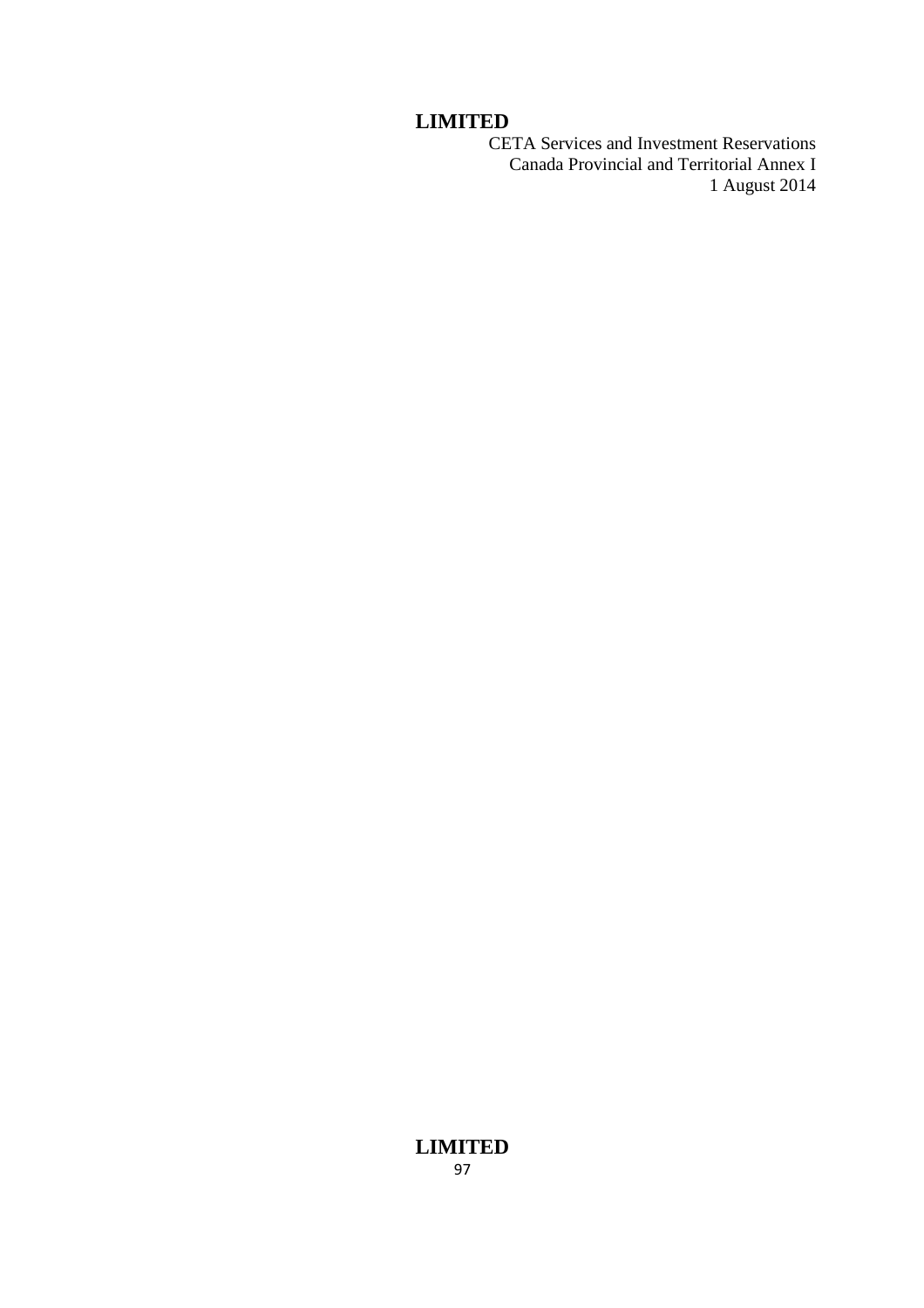CETA Services and Investment Reservations Canada Provincial and Territorial Annex I 1 August 2014

| Sector:                         | Forestry                                                                                                                                                                                                                                                                                                                                                                                                                                                                                                                                                                                                                                |
|---------------------------------|-----------------------------------------------------------------------------------------------------------------------------------------------------------------------------------------------------------------------------------------------------------------------------------------------------------------------------------------------------------------------------------------------------------------------------------------------------------------------------------------------------------------------------------------------------------------------------------------------------------------------------------------|
| <b>Sub-Sector:</b>              | Forestry and logging products,<br>Services incidental to manufacturing                                                                                                                                                                                                                                                                                                                                                                                                                                                                                                                                                                  |
| <b>Industry Classification:</b> | CPC 0311, 0312, 8843                                                                                                                                                                                                                                                                                                                                                                                                                                                                                                                                                                                                                    |
| <b>Type of Reservation:</b>     | Performance Requirement<br><b>National Treatment</b>                                                                                                                                                                                                                                                                                                                                                                                                                                                                                                                                                                                    |
| <b>Level of Government:</b>     | Provincial - Manitoba                                                                                                                                                                                                                                                                                                                                                                                                                                                                                                                                                                                                                   |
| <b>Measures:</b>                | The Forest Act, C.C.S.M. c. F150<br>Forest Use and Management Regulation, 227/88R                                                                                                                                                                                                                                                                                                                                                                                                                                                                                                                                                       |
| <b>Description:</b>             | <b>Cross-Border Trade in Services and Investment</b>                                                                                                                                                                                                                                                                                                                                                                                                                                                                                                                                                                                    |
|                                 | Pursuant to the above Act and Regulation, the Minister is<br>responsible for regulating all forestry matters in accordance with<br>the Act and Regulation, and has the discretion to make grants or<br>issue permits or licences required under the Act to any person,<br>subject to such terms and conditions as the Minister considers<br>advisable. Timber cutting rights must be granted in a way that the<br>Minister believes secures the maximum benefit for Manitoba's<br>forestry industry. Manitoba residents or Canadian citizens may be<br>given preference when such grants are made or permits or licences<br>are issued. |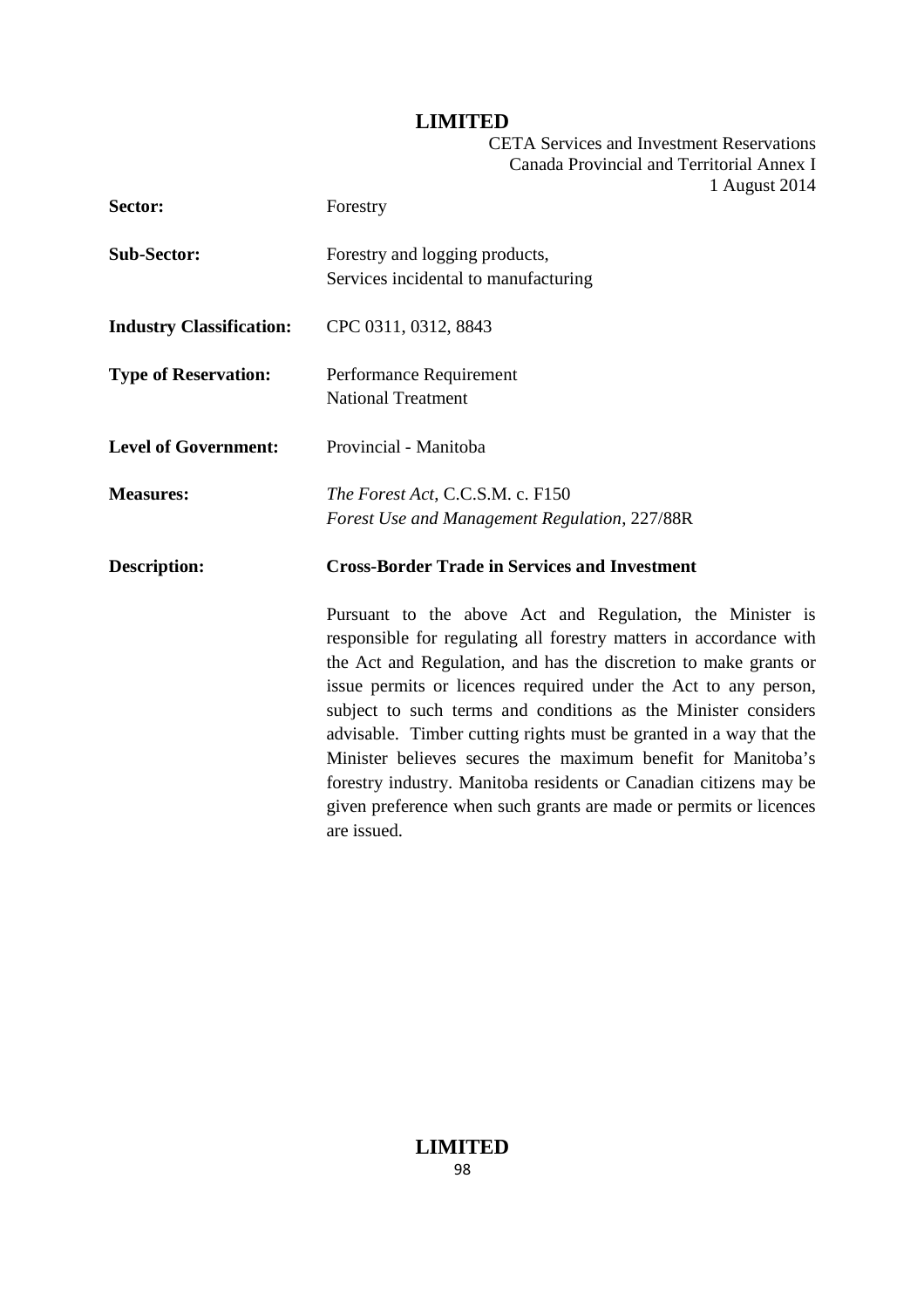CETA Services and Investment Reservations Canada Provincial and Territorial Annex I 1 August 2014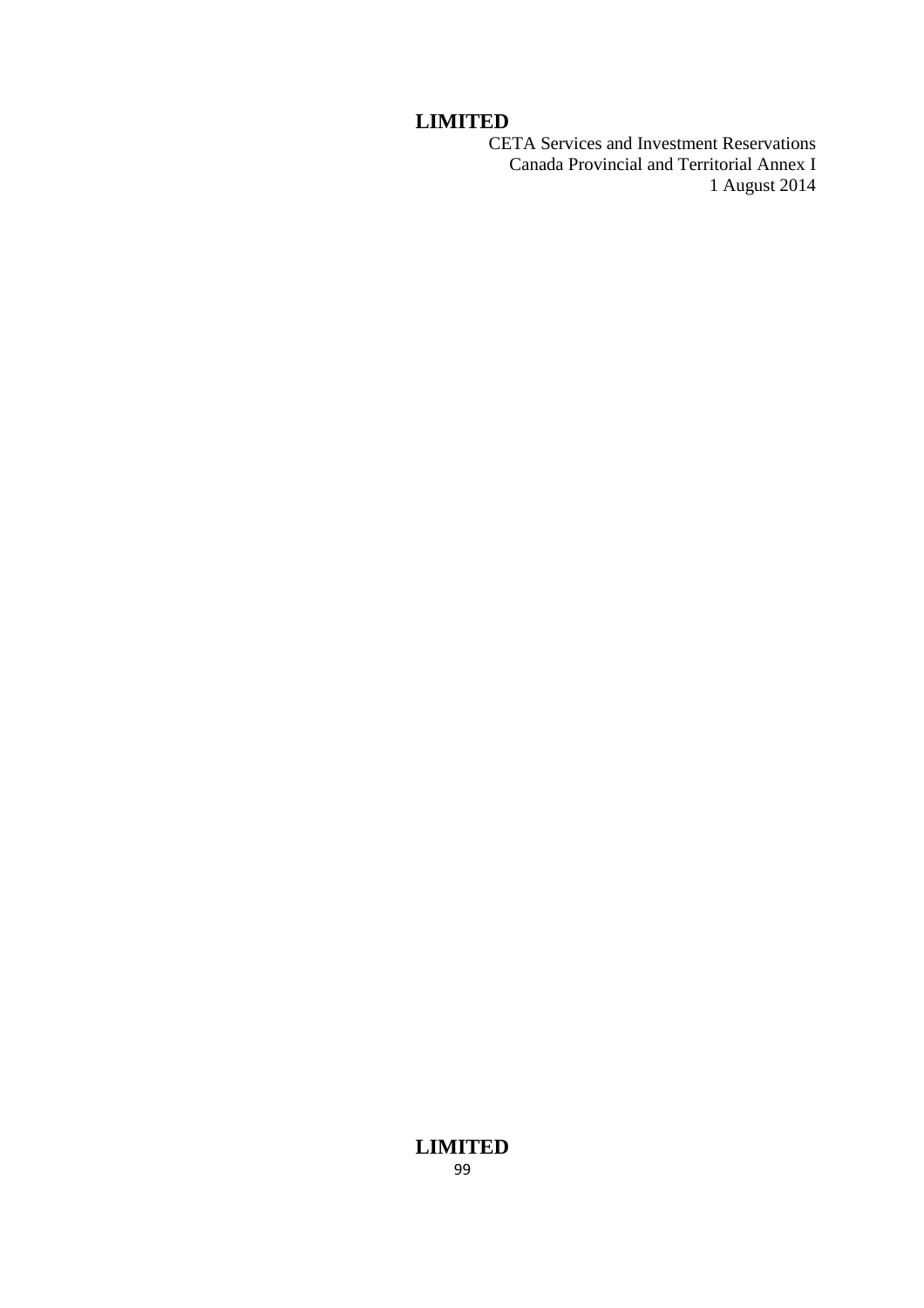| Sector:                         | Transportation                                                                                                                                                                                                                                                                                                                                                                                                                                                                                                                                                                       |
|---------------------------------|--------------------------------------------------------------------------------------------------------------------------------------------------------------------------------------------------------------------------------------------------------------------------------------------------------------------------------------------------------------------------------------------------------------------------------------------------------------------------------------------------------------------------------------------------------------------------------------|
| <b>Sub-Sector:</b>              | Passenger road transport (taxicabs)                                                                                                                                                                                                                                                                                                                                                                                                                                                                                                                                                  |
| <b>Industry Classification:</b> | CPC 71221                                                                                                                                                                                                                                                                                                                                                                                                                                                                                                                                                                            |
| <b>Type of Reservation:</b>     | <b>Market Access</b>                                                                                                                                                                                                                                                                                                                                                                                                                                                                                                                                                                 |
| <b>Level of Government:</b>     | Provincial - Manitoba                                                                                                                                                                                                                                                                                                                                                                                                                                                                                                                                                                |
| <b>Measures:</b>                | The Taxicab Act, C.C.S.M. c. T10<br>The Highway Traffic Act, C.C.S.M. c. H60                                                                                                                                                                                                                                                                                                                                                                                                                                                                                                         |
| <b>Description:</b>             | <b>Cross-Border Trade in Services and Investment</b>                                                                                                                                                                                                                                                                                                                                                                                                                                                                                                                                 |
|                                 | The Act requires all persons seeking to operate a taxi or carry on<br>a taxi business to apply for and obtain a taxicab business licence<br>from the Taxicab Board. The Board has the power to impose<br>terms and conditions on any taxicab business licence it issues. In<br>deciding whether or not to grant a licence, the Board must apply<br>tests of "public convenience" and "necessity in respect of the<br>number of taxicabs required in The City of Winnipeg".                                                                                                           |
|                                 | The Highway Traffic Act requires all persons seeking to operate a<br>taxi across municipal boundaries to apply for and obtain a<br>certificate from the Motor Transport Board. The Board has the<br>power to impose terms and conditions on any certificate it<br>issues. In deciding whether or not to grant a certificate, the Board<br>must consider whether "the existing facilities for transportation<br>are insufficient or that the public convenience will be promoted<br>by the establishment or continuance from year to year of the<br>proposed transportation service." |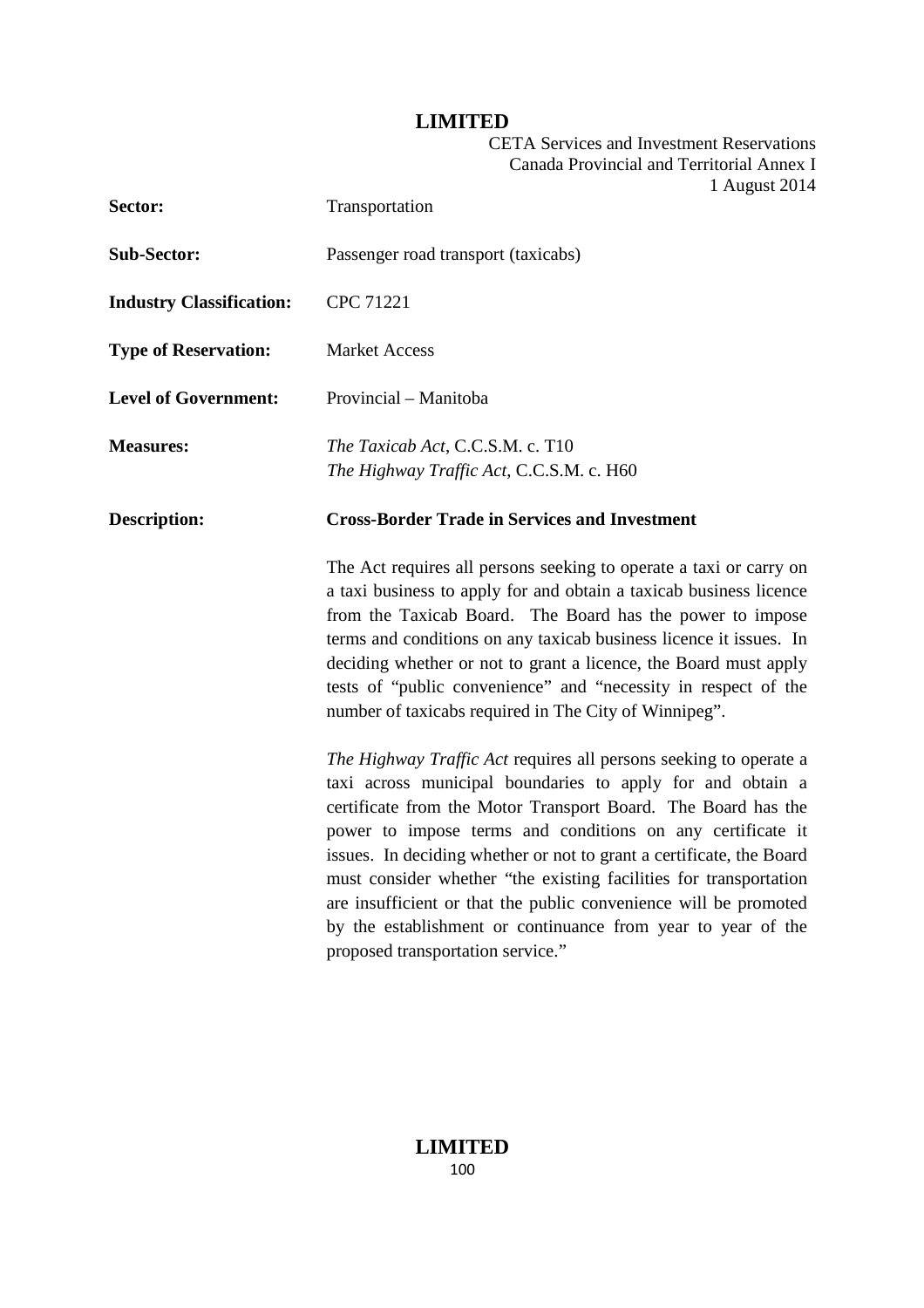CETA Services and Investment Reservations Canada Provincial and Territorial Annex I 1 August 2014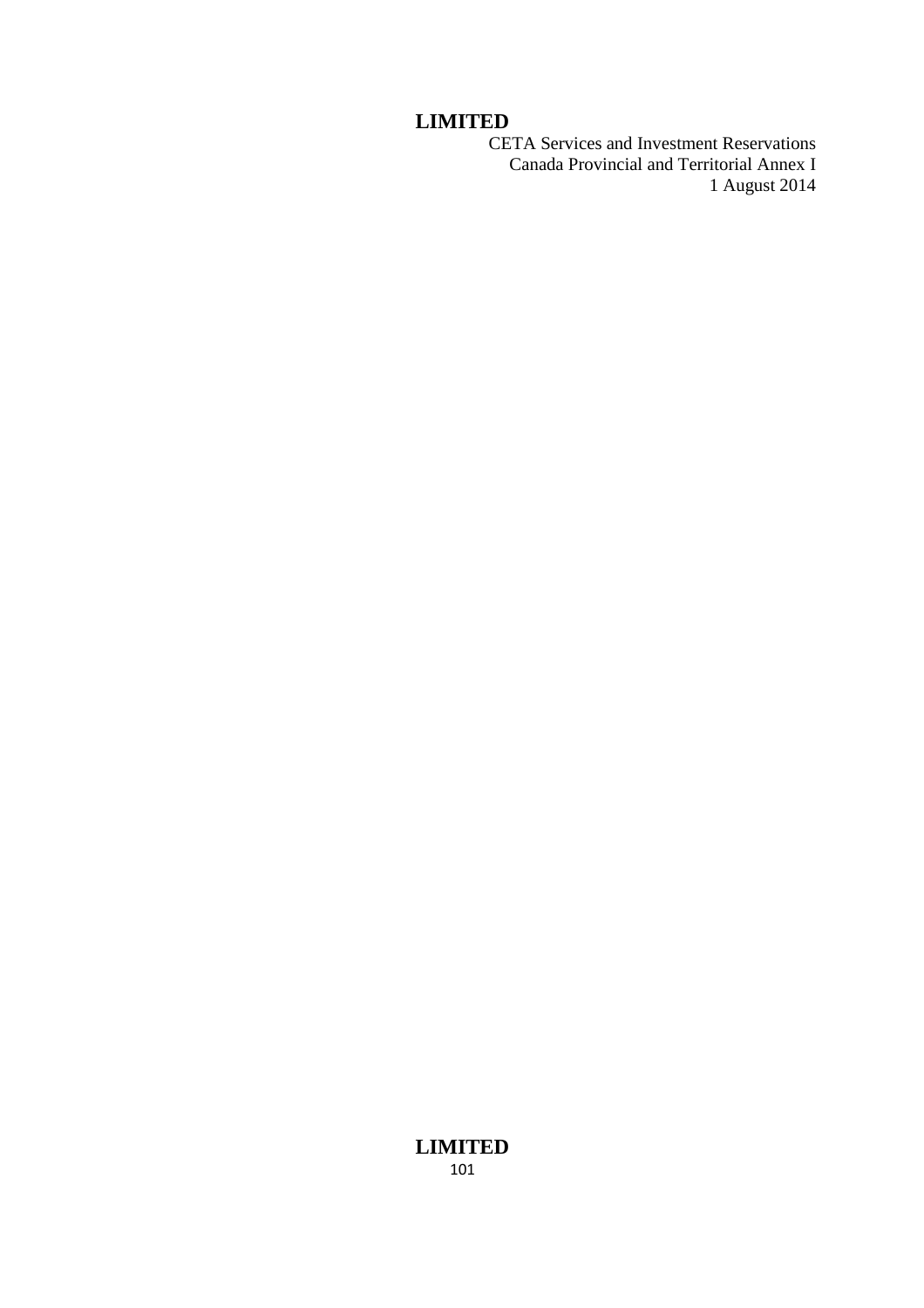| Sector:                         | Agriculture                                                                                                                                                                                                                                                                                                                                                                                                                                                    |
|---------------------------------|----------------------------------------------------------------------------------------------------------------------------------------------------------------------------------------------------------------------------------------------------------------------------------------------------------------------------------------------------------------------------------------------------------------------------------------------------------------|
| <b>Sub-Sector:</b>              | Products of agriculture, live animals and animal products, meats<br>and dairy products, other food products n.e.c.                                                                                                                                                                                                                                                                                                                                             |
| <b>Industry Classification:</b> | CPC 01, 02, 21, 22, 239                                                                                                                                                                                                                                                                                                                                                                                                                                        |
| <b>Type of Reservation:</b>     | <b>National Treatment</b>                                                                                                                                                                                                                                                                                                                                                                                                                                      |
| <b>Level of Government:</b>     | Provincial - Manitoba                                                                                                                                                                                                                                                                                                                                                                                                                                          |
| <b>Measures:</b>                | The Farm Products Marketing Act, C.C.S.M. c. F47<br>Dairy Famers of Manitoba Marketing Plan Regulation, 89/2004<br>Manitoba Egg and Pullet Producers Marketing Plan Regulation,<br>70/2005<br>Manitoba Chicken Broiler Producers Marketing Plan Regulation,<br>246/2004<br>Manitoba Turkey Producers Marketing Plan Regulation, 38/2004<br>Manitoba Vegetable Producers Marketing Plan Regulation,<br>117/2009<br>The Milk Prices Review Act, C.C.S.M. c. M130 |
| <b>Description:</b>             | <b>Investment</b>                                                                                                                                                                                                                                                                                                                                                                                                                                              |
|                                 | The boards and commissions under the above measures may afford<br>preferences to permanent residents of Manitoba or Canadian<br>citizens.                                                                                                                                                                                                                                                                                                                      |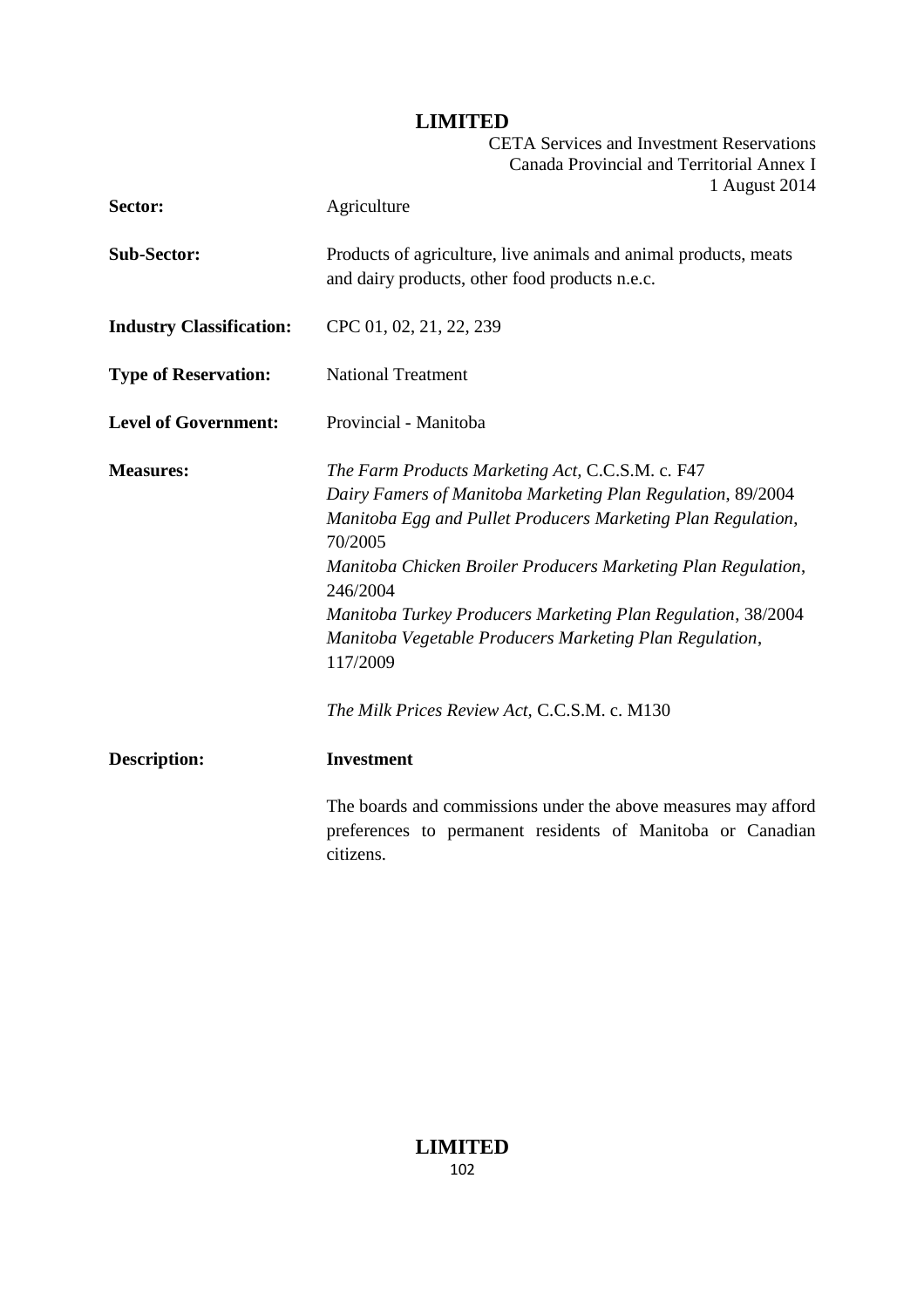CETA Services and Investment Reservations Canada Provincial and Territorial Annex I 1 August 2014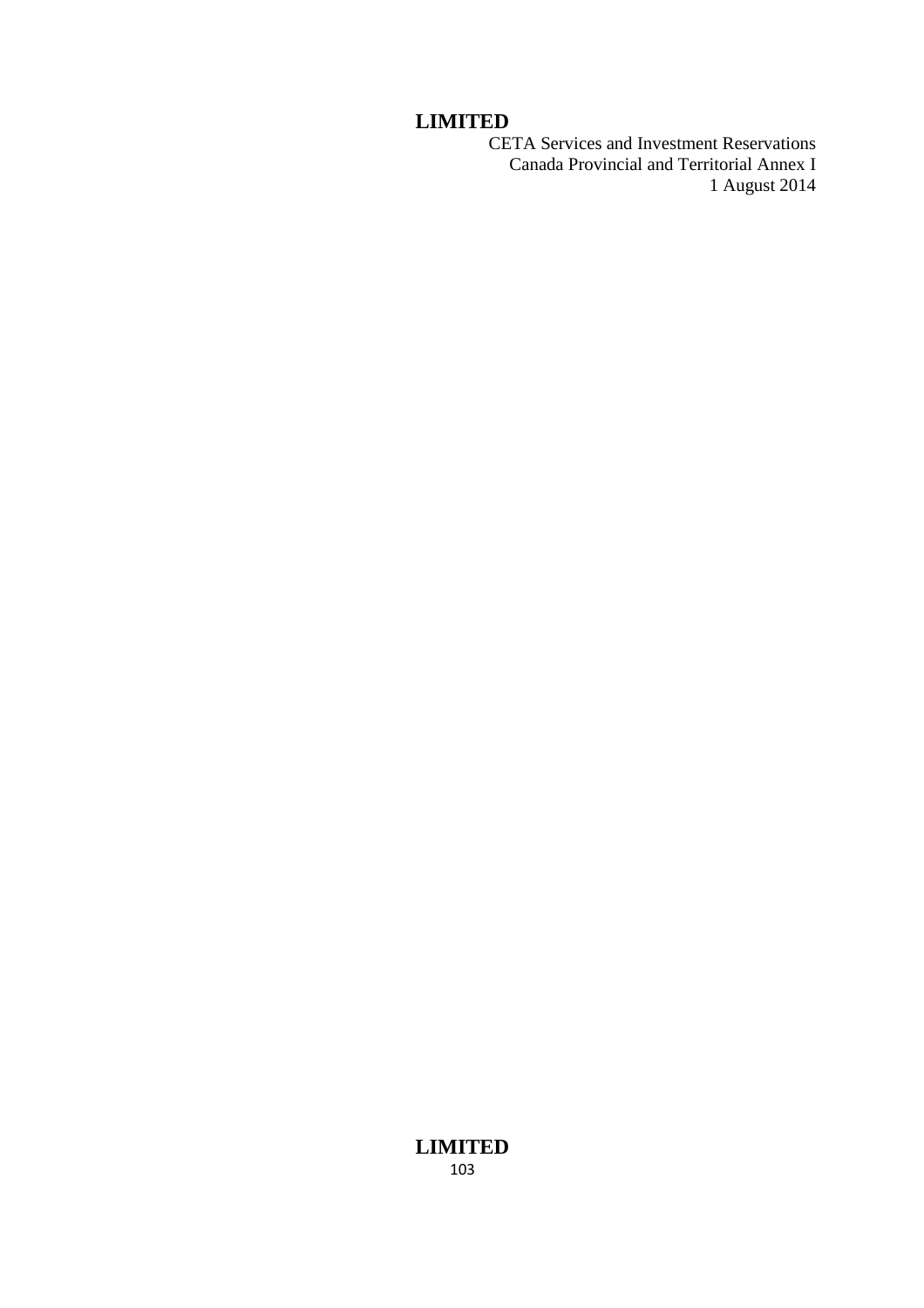CETA Services and Investment Reservations Canada Provincial and Territorial Annex I 1 August 2014

| Sector:                         | Energy                                                                                                                                                                                                                                                                                                                                                  |  |
|---------------------------------|---------------------------------------------------------------------------------------------------------------------------------------------------------------------------------------------------------------------------------------------------------------------------------------------------------------------------------------------------------|--|
| <b>Sub-Sector:</b>              | <b>Electrical Power</b>                                                                                                                                                                                                                                                                                                                                 |  |
| <b>Industry Classification:</b> | CPC 17, 887                                                                                                                                                                                                                                                                                                                                             |  |
| <b>Type of Reservation:</b>     | <b>National Treatment</b>                                                                                                                                                                                                                                                                                                                               |  |
| <b>Level of Government:</b>     | Provincial - Manitoba                                                                                                                                                                                                                                                                                                                                   |  |
| <b>Measures:</b>                | The Manitoba Hydro Act, C.C.S.M. c. H190<br>The Public Utilities Board Act, C.C.S.M. c. P280<br>The Water Power Act, C.C.S.M. c. W60<br>The Environment Act, C.C.S.M. c. E125<br>The Crown Corporations Public Review and Accountability Act,<br>C.C.S.M. c. C336                                                                                       |  |
| <b>Description:</b>             | <b>Cross-Border Trade in Services and Investment</b><br>The above measures, inter alia, permit the Government of<br>Manitoba or Manitoba Hydro to:                                                                                                                                                                                                      |  |
|                                 | regulate, and issue various licenses, authorizations or<br>(a)<br>approvals relating to, the generation, transmission,<br>distribution, importation, exportation and supply and sale<br>of electricity, whether generated from renewable energy<br>sources or from other goods, forces or sources from which<br>it is possible to generate electricity; |  |
|                                 | (b)<br>regulate the development, construction or maintenance of<br>power plants, generating stations, substations, transmission<br>lines, transmission towers and other facilities or structures<br>or equipment required in connection with any of the<br>activities set out in paragraph (a);                                                         |  |
|                                 | transfer or grant real property or interests in real property in<br>(c)<br>Manitoba, or transfer personal property or interests in<br>personal property, in connection with any of the activities<br>set out in paragraphs (a) or (b); (d)                                                                                                              |  |
|                                 | <b>LIMITED</b>                                                                                                                                                                                                                                                                                                                                          |  |

104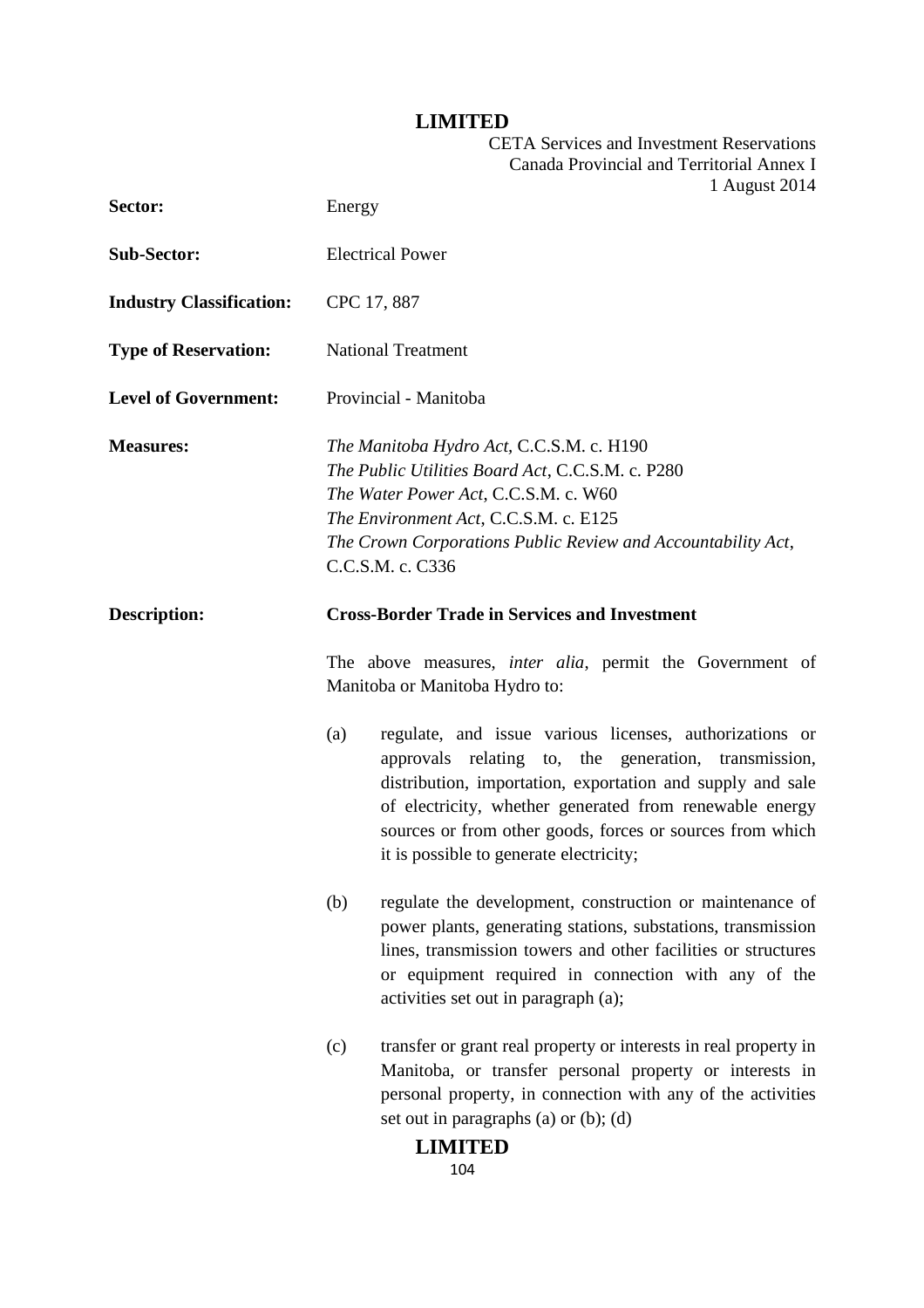CETA Services and Investment Reservations Canada Provincial and Territorial Annex I 1 August 2014

Without limiting the generality of the foregoing, such measures may involve discrimination in favour of MB residents or entities formed in accordance with the laws of Canada (and having a place of business in MB).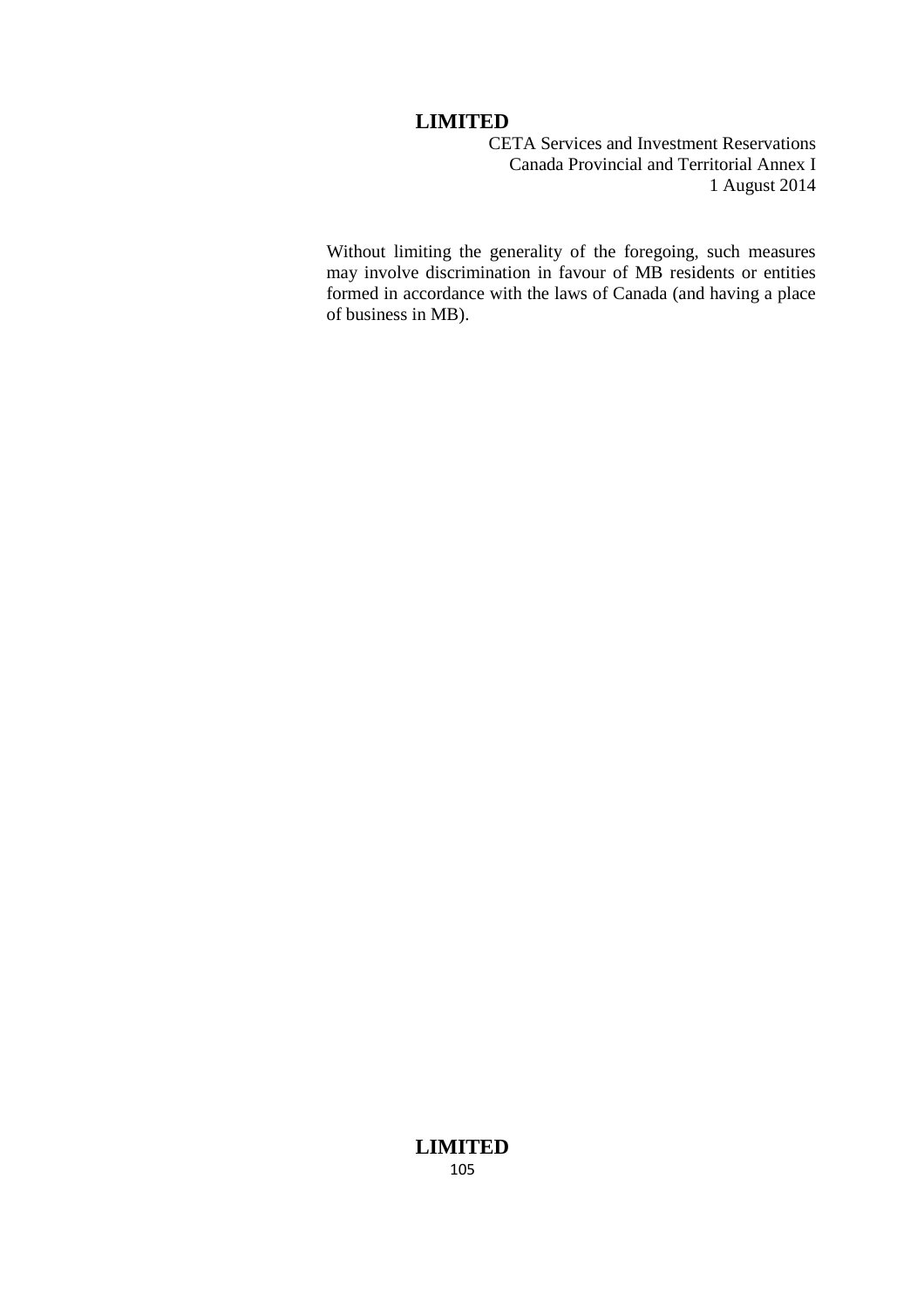CETA Services and Investment Reservations Canada Provincial and Territorial Annex I 1 August 2014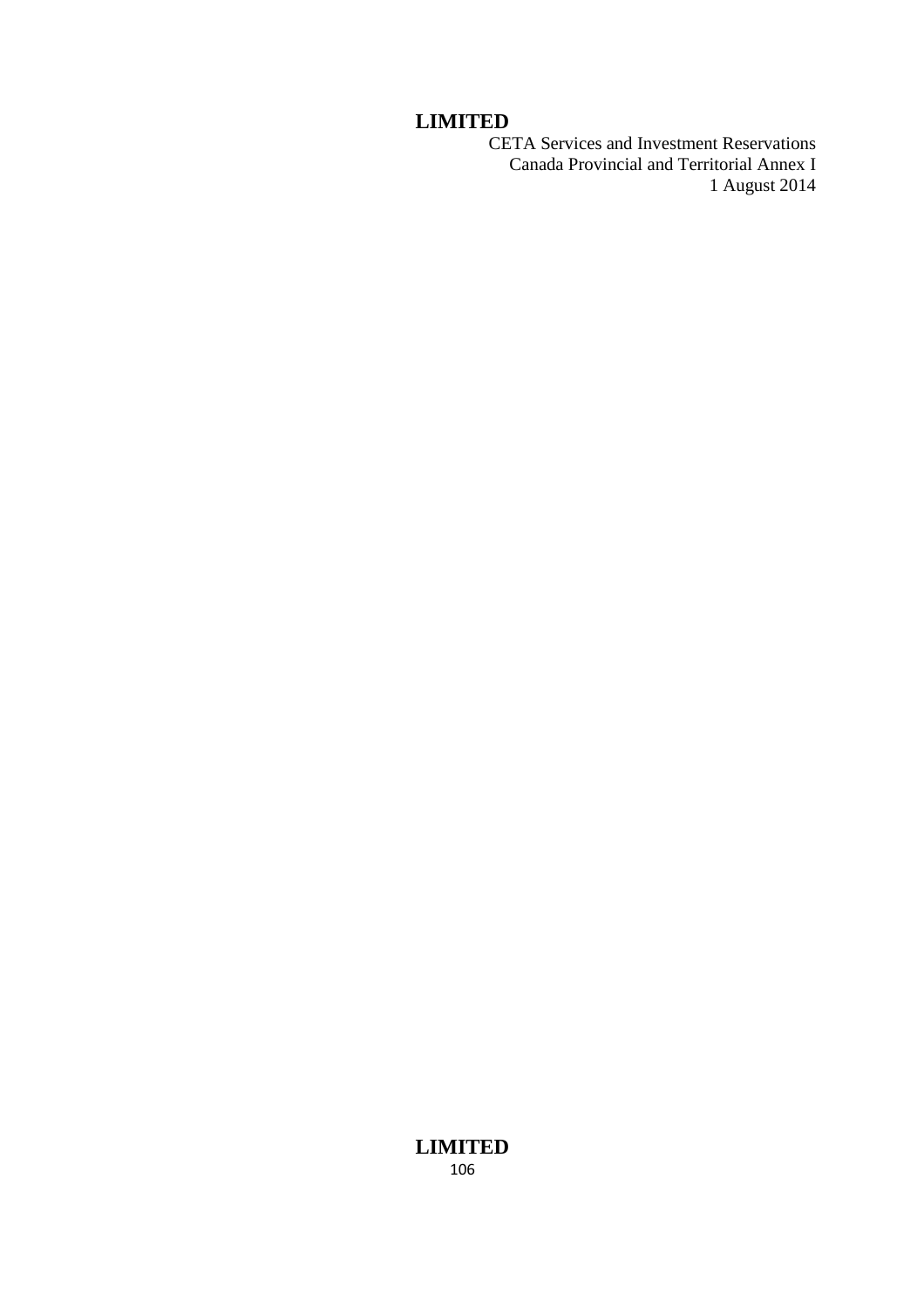CETA Services and Investment Reservations Canada Provincial and Territorial Annex I 1 August 2014

| Sector:                         | <b>Alcoholic Beverages</b>                                                                                                                                                                                                                                                                                                                                                                                                                                                                                                                                                                                                                                                                          |
|---------------------------------|-----------------------------------------------------------------------------------------------------------------------------------------------------------------------------------------------------------------------------------------------------------------------------------------------------------------------------------------------------------------------------------------------------------------------------------------------------------------------------------------------------------------------------------------------------------------------------------------------------------------------------------------------------------------------------------------------------|
| <b>Sub-Sector:</b>              | Commission agents' services, wholesale trade services, retailing<br>services (liquor, wine and beer, liquor wine and beer stores),<br>beverages                                                                                                                                                                                                                                                                                                                                                                                                                                                                                                                                                     |
| <b>Industry Classification:</b> | CPC 24, 62112, 62226, 63107                                                                                                                                                                                                                                                                                                                                                                                                                                                                                                                                                                                                                                                                         |
| <b>Type of Reservation:</b>     | <b>National Treatment</b><br>Senior Management and Board of Directors                                                                                                                                                                                                                                                                                                                                                                                                                                                                                                                                                                                                                               |
| <b>Level of Government:</b>     | Provincial - Manitoba                                                                                                                                                                                                                                                                                                                                                                                                                                                                                                                                                                                                                                                                               |
| <b>Measures:</b>                | The Liquor Control Act, C.C.S.M. c. L160<br>The Corporations Act, C.C.S.M. c. C225                                                                                                                                                                                                                                                                                                                                                                                                                                                                                                                                                                                                                  |
| <b>Description:</b>             | <b>Investment</b>                                                                                                                                                                                                                                                                                                                                                                                                                                                                                                                                                                                                                                                                                   |
|                                 | The Commission has the discretion to grant licenses to sell<br>alcoholic beverages. Where the applicant is an individual, the<br>license may only be issued to an adult natural person who is a<br>Canadian citizen or has permanent residence status and resides in<br>Canada. Where the applicant is a partnership, all of its members<br>must meet this requirement. If the applicant is a corporation, it<br>must be incorporated or authorized to carry on its business in<br>Manitoba under Manitoba law. If the applicant is incorporated<br>under Manitoba law, 25% of the corporation's directors must be<br>residents of Canada (or at least 1, where there are 3 or fewer<br>directors). |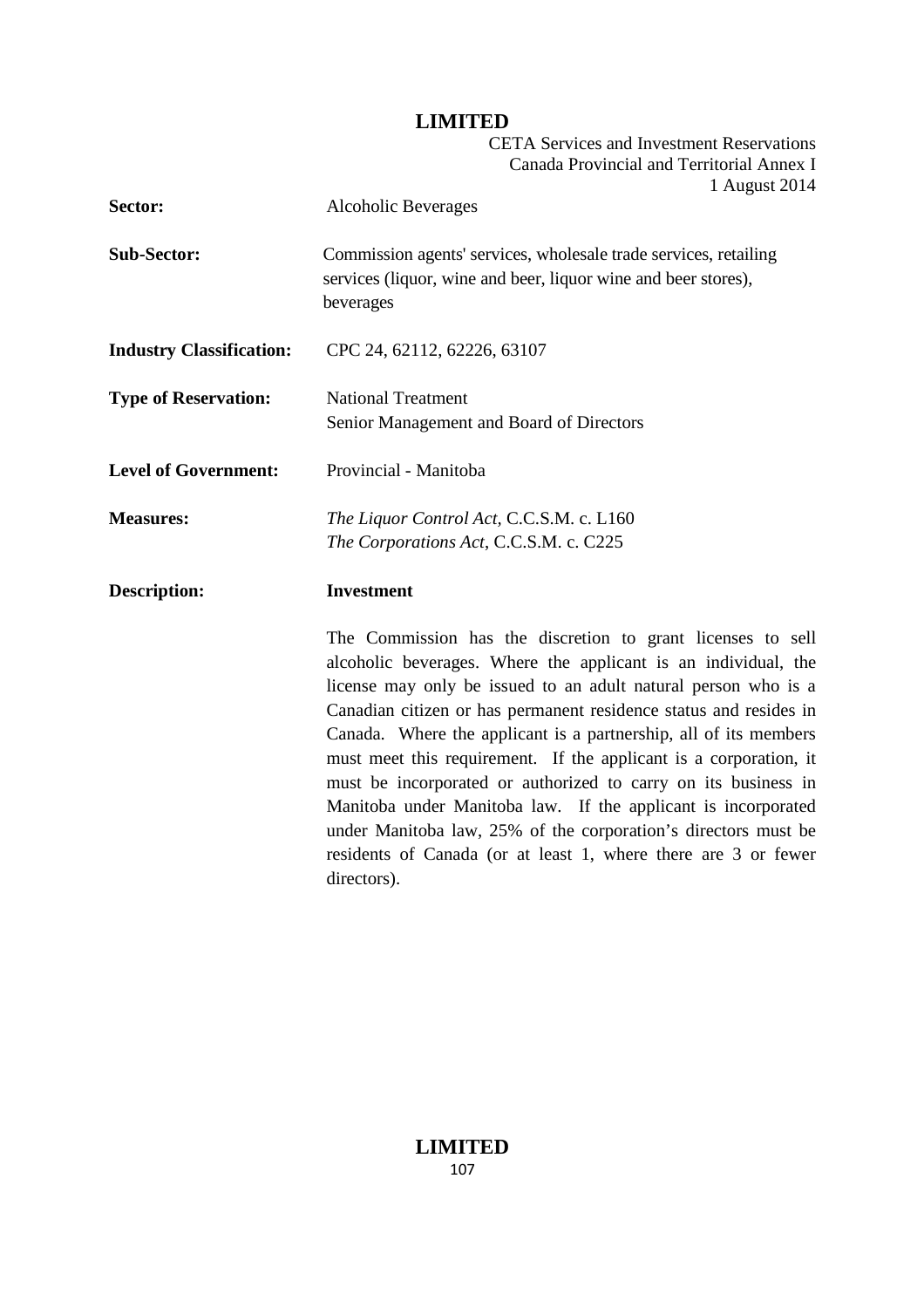CETA Services and Investment Reservations Canada Provincial and Territorial Annex I 1 August 2014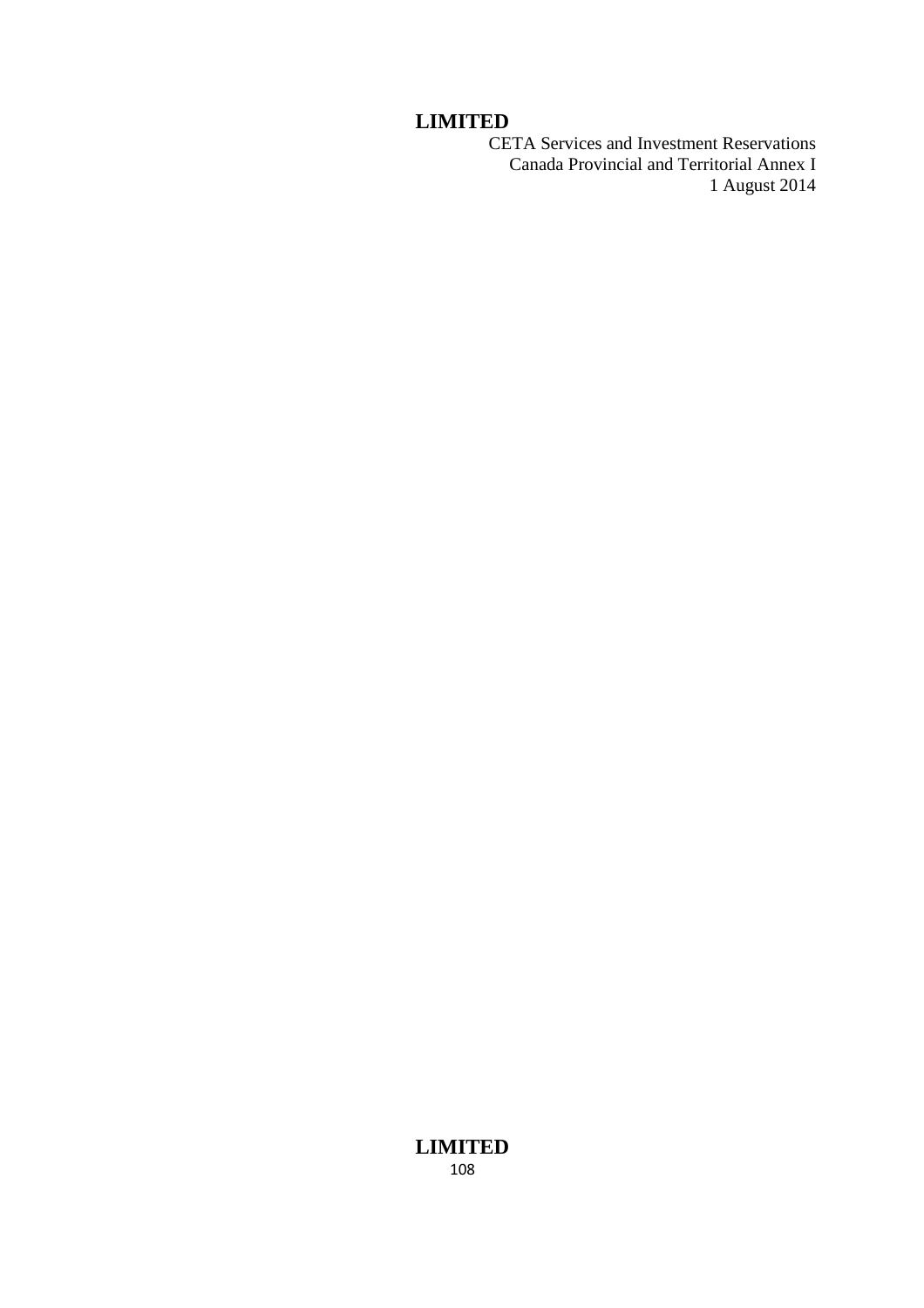CETA Services and Investment Reservations Canada Provincial and Territorial Annex I 1 August 2014 Sector: Recreational, Cultural and Sporting Services **Sub-Sector:** Gambling and Betting **Industry Classification:** CPC 96492 **Type of Reservation:** National Treatment **Level of Government:** Provincial - Manitoba **Measures:** *The Gaming Control Act*, C.C.S.M. c.G5 *The Manitoba Lotteries Corporation Act,* C.C.S.M. c. L210 *The Manitoba Horse Racing Commission Act*, C.C.S.M. c. H90 *Rules of Thoroughbred Racing and Commission Directives*, 2011 *Rules of Standardbred Racing and Commission Directives*, 2010 *Commission Quarterhorse Directives*, 2011 *Pari-Mutuel Betting Supervision Regulations*, SOR 91-365 **Description: Cross-Border Trade in Services and Investment** Gaming Activities by Charitable and Religious Organizations, Fairs and Exhibitions, etc. Charitable and religious organizations, fairs and exhibitions and concession and amusement operators may not carry on gaming activities in Manitoba unless they are licensed to do so by the Gaming Control Commission or by another body authorized by Manitoba. The Gaming Control Commission has discretion to issue such licences subject to such terms and conditions as it considers advisable, and may afford preferential treatment to applicants with a presence in Manitoba. No one may become an employee of The Manitoba Lotteries Corporation or of a Manitoba gaming operator, or regularly be in a premises in Manitoba where gaming activity is taking place for the purpose of providing a gaming service, unless they have been registered for this purpose by the Gaming Control Commission. The Gaming Control Commission has discretion to register any person, subject to such terms and conditions as it considers advisable, and may afford preferential treatment to Canadian citizens or permanent residents of Manitoba.

#### **LIMITED**

109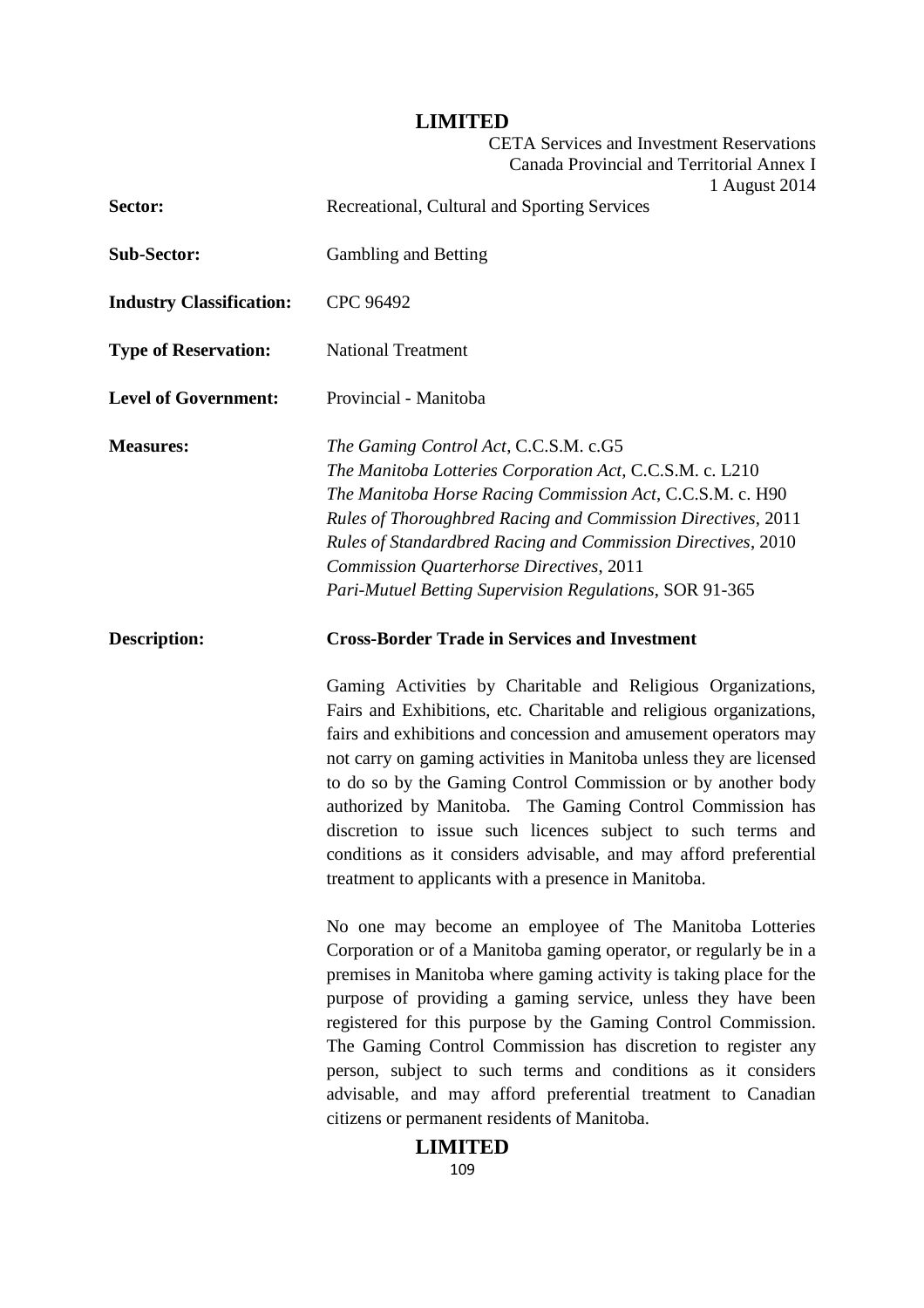CETA Services and Investment Reservations Canada Provincial and Territorial Annex I 1 August 2014

No proprietor, business entity or association may become a Manitoba gaming operator, a Manitoba video lottery terminal siteholder, a Manitoba lottery ticket retailer or a supplier of gaming supplies or gaming services in Manitoba unless they have been registered for this purpose by the Gaming Control Commission. The Gaming Control Commission has discretion to register any proprietor, business entity or association, subject to such terms and conditions as it considers advisable, and may afford preferential treatment to Canadian citizens or permanent residents of Manitoba or to business entities or associations with a presence in Manitoba.

Gaming Activities – Lottery Schemes

Only the Government of Manitoba is authorized to conduct and manage lottery schemes in Manitoba that fall outside the authority of the Manitoba Gaming Control Commission or other bodies authorized to issue licenses to conduct and manage lottery schemes in Manitoba. Manitoba conducts and manages lottery schemes within Manitoba through The Manitoba Lotteries Corporation, as agent for Manitoba. Manitoba also conducts and manages lottery schemes in Manitoba and one or more other Canadian jurisdictions in co-operation with the governments of those other jurisdictions through Western Canada Lottery Corporation and Interprovincial Lottery Corporation. The Manitoba Lotteries Corporation, Western Canada Lottery Corporation and Interprovincial Lottery Corporation are collectively referred to as the "Corporations".

Manitoba and the Corporations may afford preferential treatment to Canadian citizens or permanent residents of Manitoba or to business entities with a presence in Manitoba in connection with any of the foregoing activities.

Horse Racing and Betting

No one may operate a race track or a pari-mutuel betting theatre or act as a concessionaire on a race track or in a betting theatre in Manitoba unless they are licensed to do so by the Horse Racing Commission. The Commission has discretion to issue licences to

**LIMITED**

110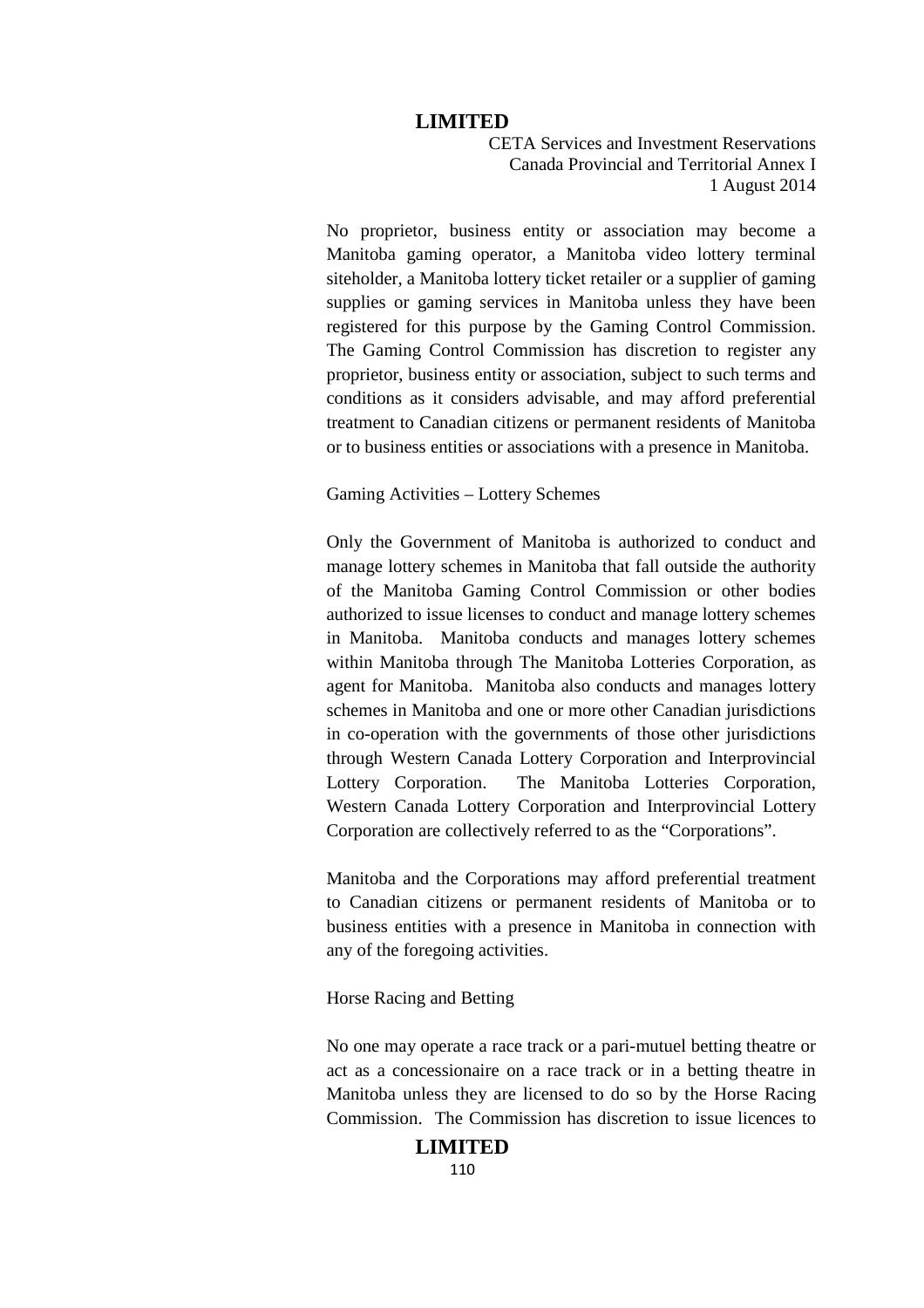CETA Services and Investment Reservations Canada Provincial and Territorial Annex I 1 August 2014 any person or business entity, subject to such terms and conditions as it considers advisable, and may afford preferential treatment to Canadian citizens or permanent residents of Manitoba or business entities with an office in Manitoba.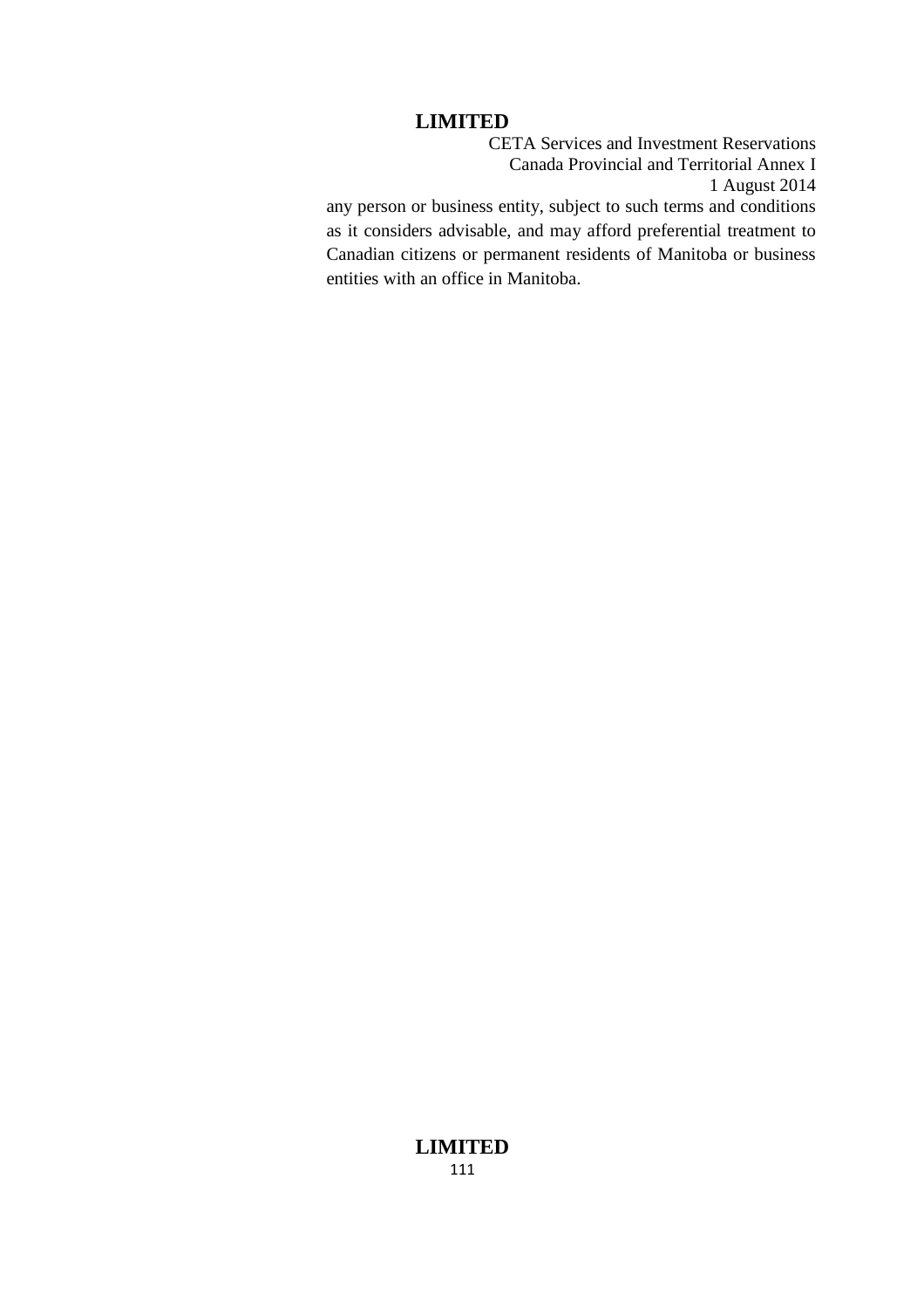CETA Services and Investment Reservations Canada Provincial and Territorial Annex I 1 August 2014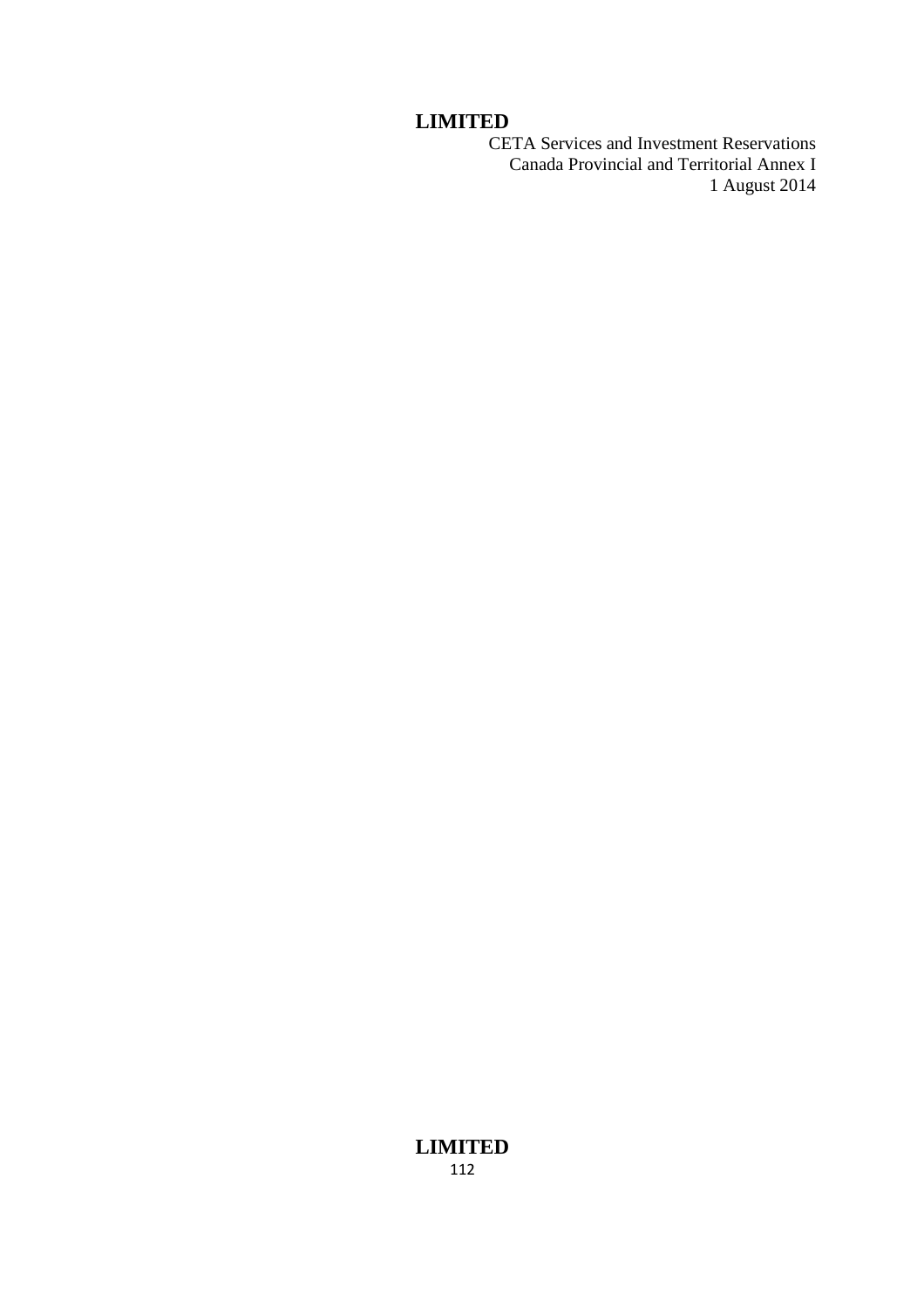CETA Services and Investment Reservations Canada Provincial and Territorial Annex I 1 August 2014

#### **NEW BRUNSWICK**

| Sector:                         | Forestry                                                                                                                                                                                                 |
|---------------------------------|----------------------------------------------------------------------------------------------------------------------------------------------------------------------------------------------------------|
| <b>Sub-Sector:</b>              | Agricultural, forest and other wooded land,<br>forestry and logging products                                                                                                                             |
| <b>Industry Classification:</b> | CPC 03, 531                                                                                                                                                                                              |
| <b>Type of Reservation:</b>     | Performance Requirements                                                                                                                                                                                 |
| <b>Level of Government:</b>     | Provincial - New Brunswick                                                                                                                                                                               |
| <b>Measures:</b>                | Crown Lands and Forest Act, RSNB 1980, c. C-38.1                                                                                                                                                         |
| Description:                    | Investment                                                                                                                                                                                               |
|                                 | Subject to certain exceptions every licence or permit authorizing<br>the cutting of Crown timber shall be granted on condition that all<br>timber cut thereunder must be processed in New Brunswick into |

lumber, pulp or other wood products.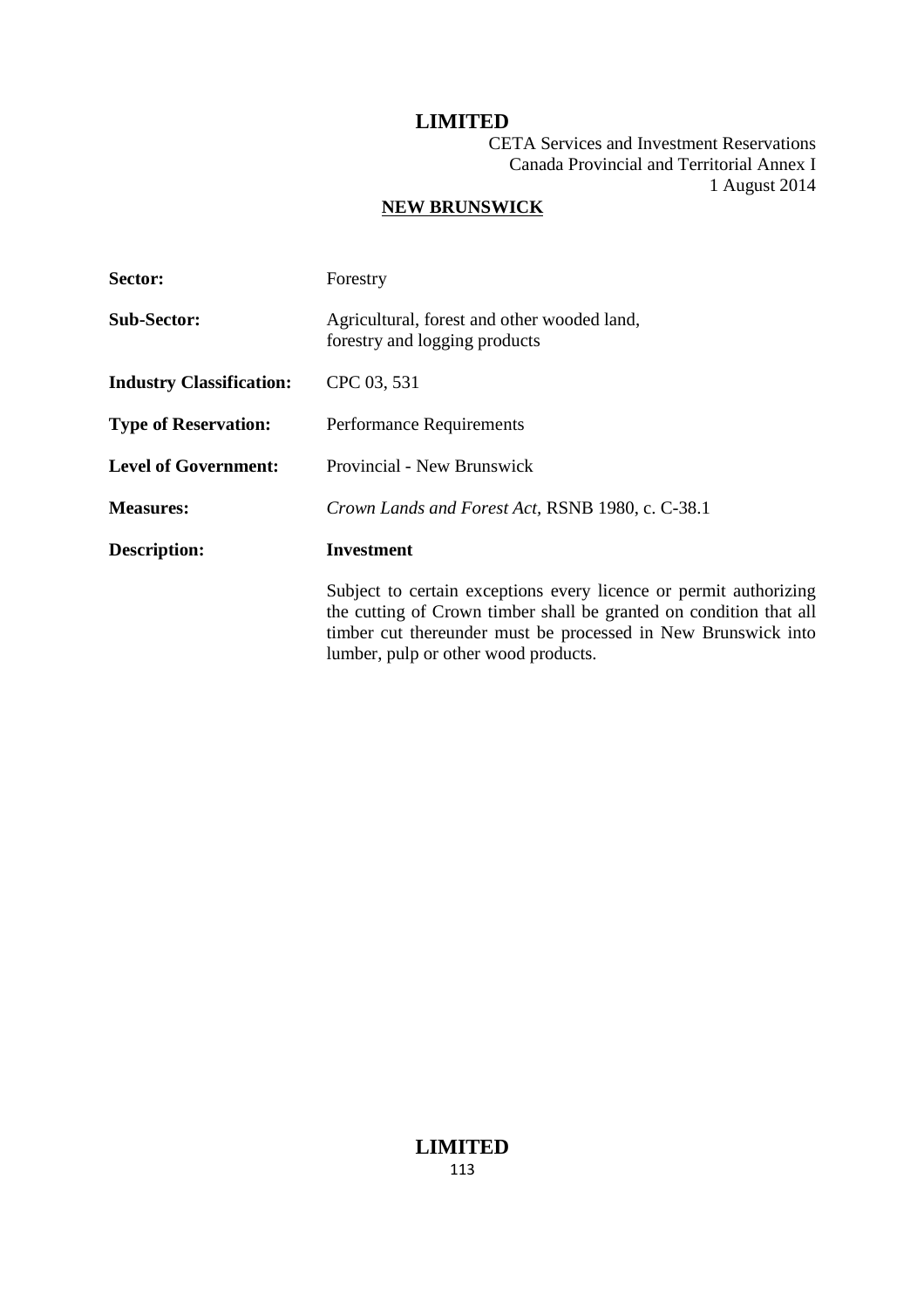CETA Services and Investment Reservations Canada Provincial and Territorial Annex I 1 August 2014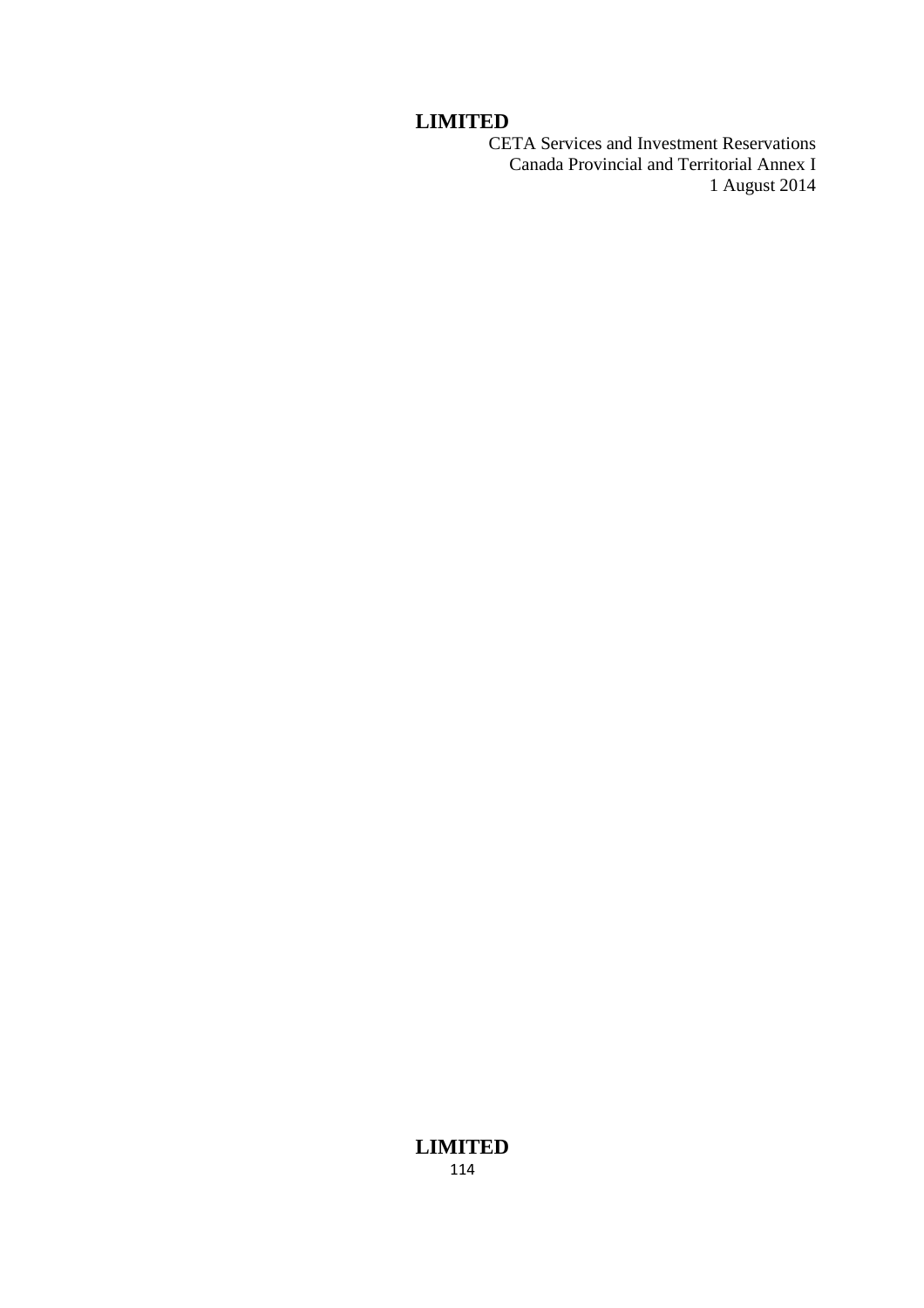CETA Services and Investment Reservations Canada Provincial and Territorial Annex I 1 August 2014

| Sector:                         | Mining                                                                                                                                                                                                                                |
|---------------------------------|---------------------------------------------------------------------------------------------------------------------------------------------------------------------------------------------------------------------------------------|
| <b>Sub-Sector:</b>              | Mining, Quarrying and Oil Well Industries                                                                                                                                                                                             |
| <b>Industry Classification:</b> | CPC 11 to 16                                                                                                                                                                                                                          |
| <b>Type of Reservation:</b>     | Performance Requirements                                                                                                                                                                                                              |
| <b>Level of Government:</b>     | Provincial – New Brunswick                                                                                                                                                                                                            |
| <b>Measures:</b>                | Mining Act, RSNB 1985, c. M-14.1                                                                                                                                                                                                      |
| <b>Description:</b>             | <b>Investment</b>                                                                                                                                                                                                                     |
|                                 | When required to do so by the Minister at the time a mining lease<br>is granted or at any time thereafter, a lessee shall process or further<br>process in the Province any minerals mined in the Province under<br>the mining lease. |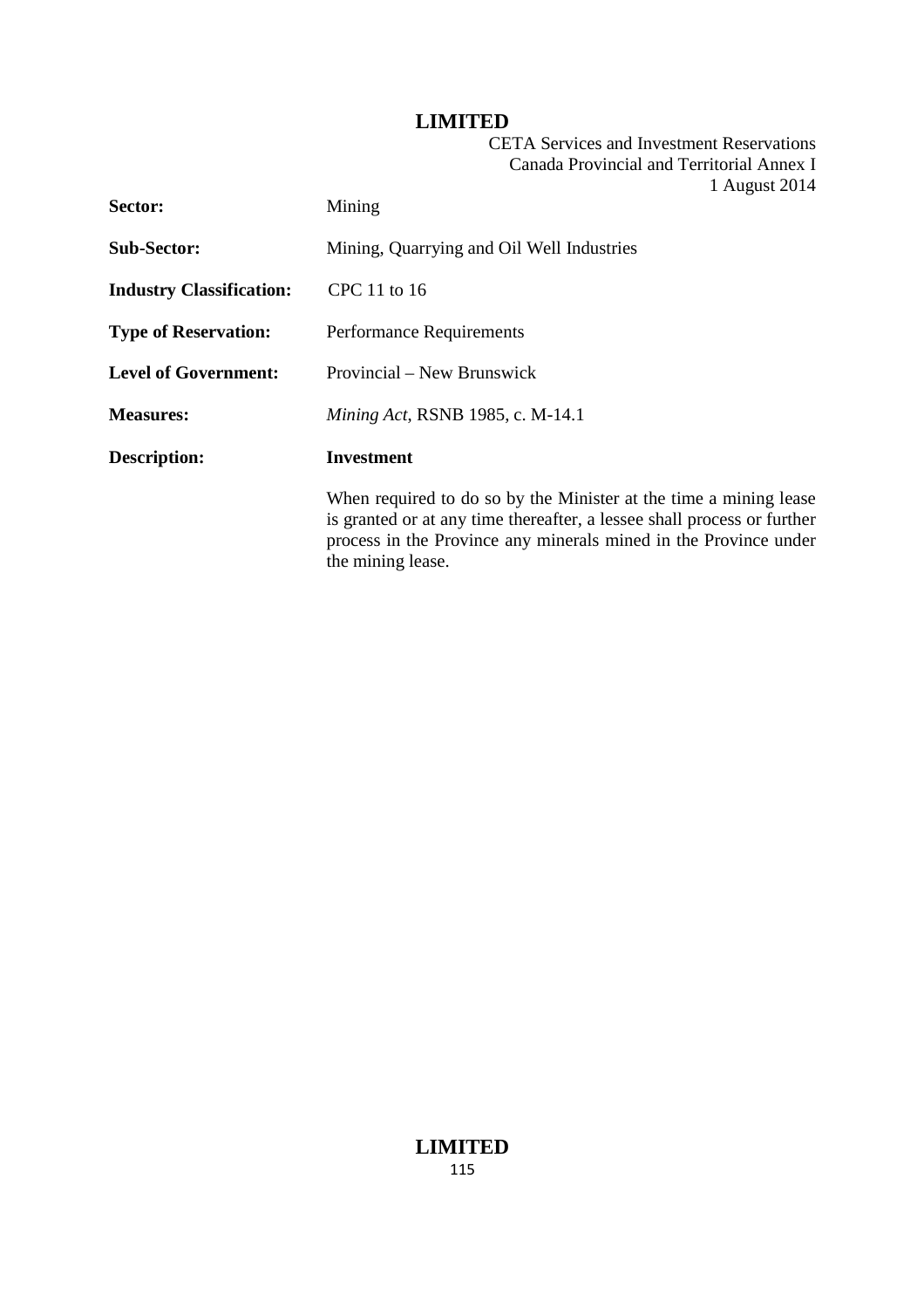CETA Services and Investment Reservations Canada Provincial and Territorial Annex I 1 August 2014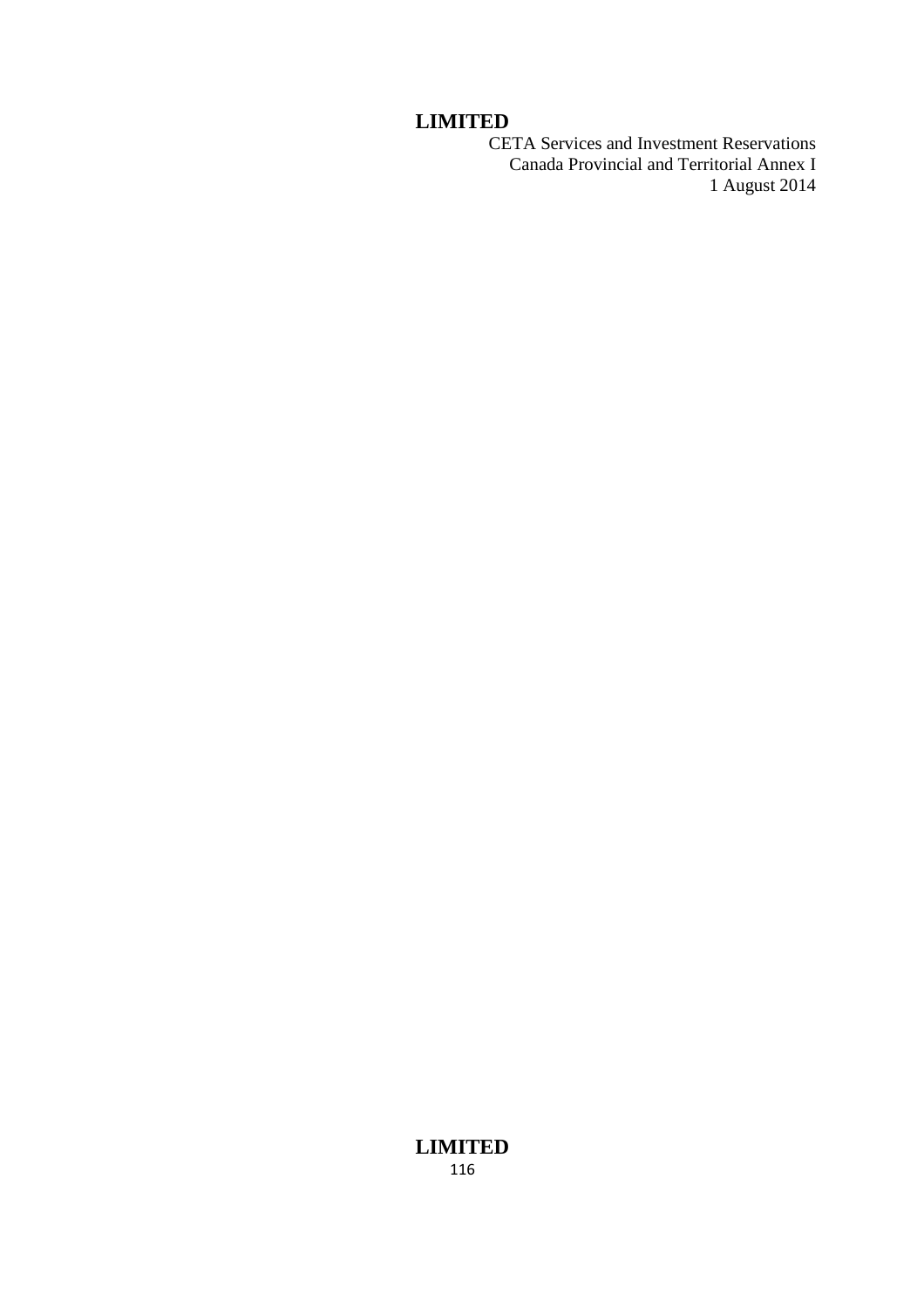CETA Services and Investment Reservations Canada Provincial and Territorial Annex I 1 August 2014

| Sector:                         | Alcoholic Beverages                                                                                                                                                                                                                                                                                                                                                                                                                                                                                                                                                                                                                                           |
|---------------------------------|---------------------------------------------------------------------------------------------------------------------------------------------------------------------------------------------------------------------------------------------------------------------------------------------------------------------------------------------------------------------------------------------------------------------------------------------------------------------------------------------------------------------------------------------------------------------------------------------------------------------------------------------------------------|
| <b>Sub-Sector:</b>              | Commission agents' services, wholesale trade services, retailing<br>services (liquor, wine and beer, liquor wine and beer stores),<br>beverages                                                                                                                                                                                                                                                                                                                                                                                                                                                                                                               |
| <b>Industry Classification:</b> | CPC 241, 242, 243, 62112, 62226, 63107                                                                                                                                                                                                                                                                                                                                                                                                                                                                                                                                                                                                                        |
| <b>Type of Reservation:</b>     | <b>National Treatment</b><br>Performance Requirements                                                                                                                                                                                                                                                                                                                                                                                                                                                                                                                                                                                                         |
| <b>Level of Government:</b>     | Provincial - New Brunswick                                                                                                                                                                                                                                                                                                                                                                                                                                                                                                                                                                                                                                    |
| <b>Measures:</b>                | Liquor Control Act, RSNB 1990, c. L-10                                                                                                                                                                                                                                                                                                                                                                                                                                                                                                                                                                                                                        |
|                                 |                                                                                                                                                                                                                                                                                                                                                                                                                                                                                                                                                                                                                                                               |
| <b>Description:</b>             | <b>Cross Border Trade in Services and Investment</b>                                                                                                                                                                                                                                                                                                                                                                                                                                                                                                                                                                                                          |
|                                 | The New Brunswick Liquor Commission (ANBL) is a<br>Government of New Brunswick crown agency that is the sole<br>importer and wholesaler, retailer, and distributor of alcoholic<br>beverages in New Brunswick. The above measures permit New<br>Brunswick to regulate and authorize the importation, purchase,<br>production, distribution, supply, marketing and sale of alcoholic<br>beverages in New Brunswick. The ANBL sets, at its discretion,<br>performance requirements that must be met or exceeded in order<br>for the importation, distribution and retail relationship to continue<br>with any given supplier be they domestic or international. |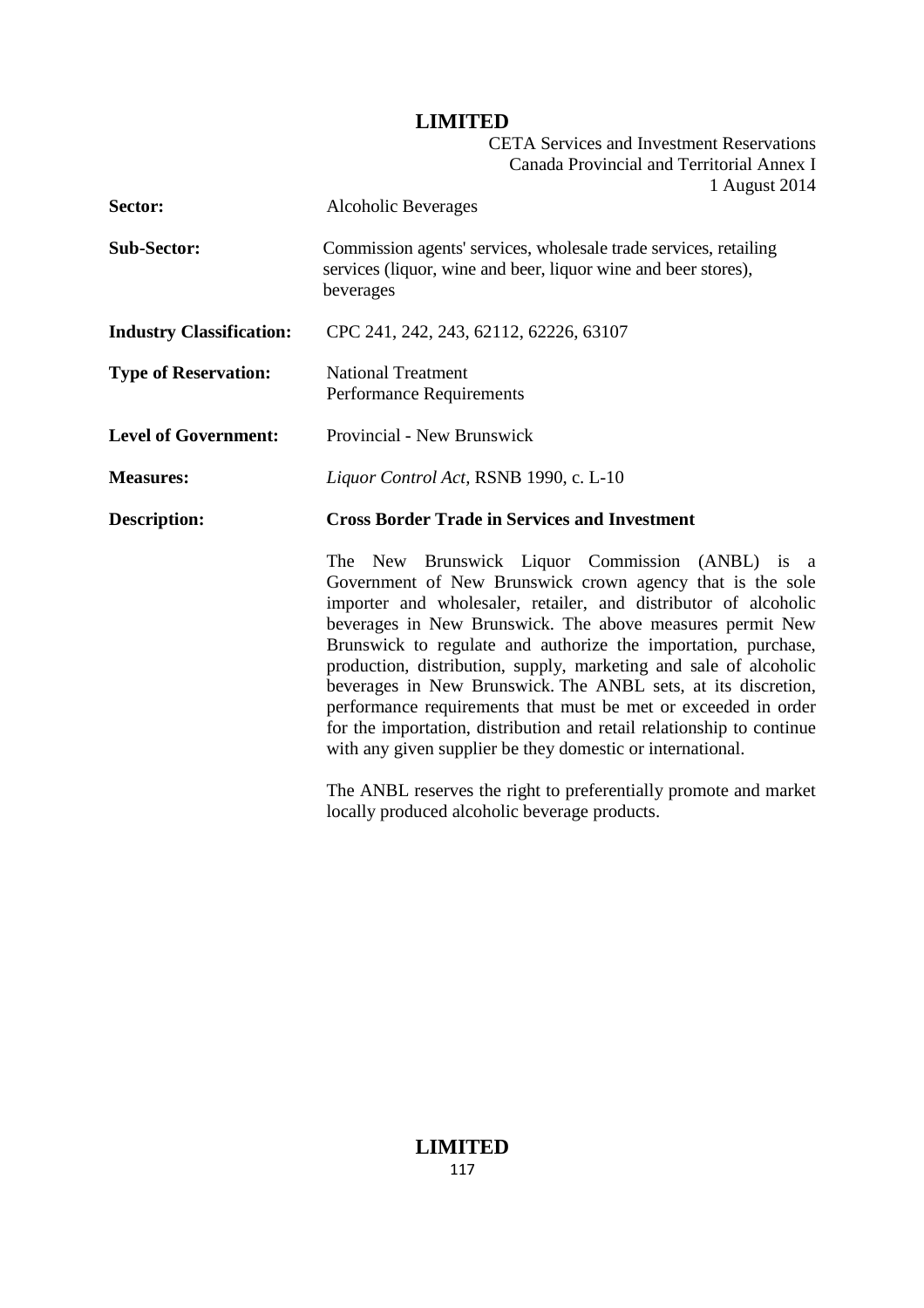CETA Services and Investment Reservations Canada Provincial and Territorial Annex I 1 August 2014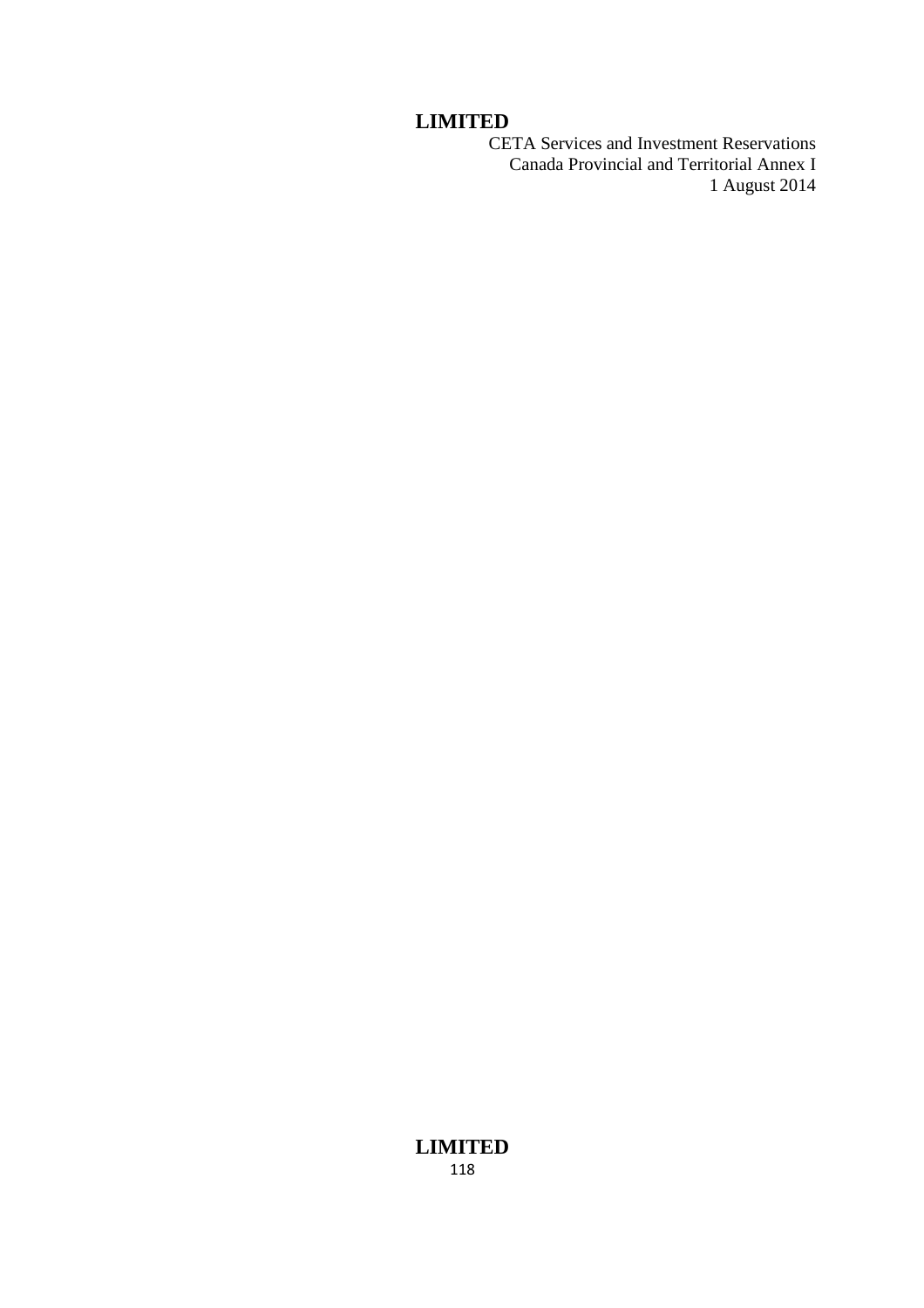CETA Services and Investment Reservations Canada Provincial and Territorial Annex I 1 August 2014

| Sector:                         | <b>Funeral Services</b>                                                                                                                                                                               |
|---------------------------------|-------------------------------------------------------------------------------------------------------------------------------------------------------------------------------------------------------|
| <b>Sub-Sector:</b>              | Funeral, cremation and undertaking services                                                                                                                                                           |
| <b>Industry Classification:</b> | CPC 9703                                                                                                                                                                                              |
| <b>Type of Reservation:</b>     | <b>Market Access</b>                                                                                                                                                                                  |
| <b>Level of Government:</b>     | Provincial - New Brunswick                                                                                                                                                                            |
| <b>Measures:</b>                | The Embalmers and Funeral Director's Act, SNB 1978,<br>Regulation 92-705.                                                                                                                             |
| <b>Description</b>              | <b>Investment</b>                                                                                                                                                                                     |
|                                 | Only residents of New Brunswick who are Canadian citizens or<br>Canadian landed immigrants are eligible to be registered under the<br>Act as an embalmer or funeral director, or as an apprentice.    |
|                                 | Resident is not defined by the Act or Regulations, but in practice,<br>the Board would consider such things as possession of a New<br>Brunswick Medicare number or driver's license, or an indication |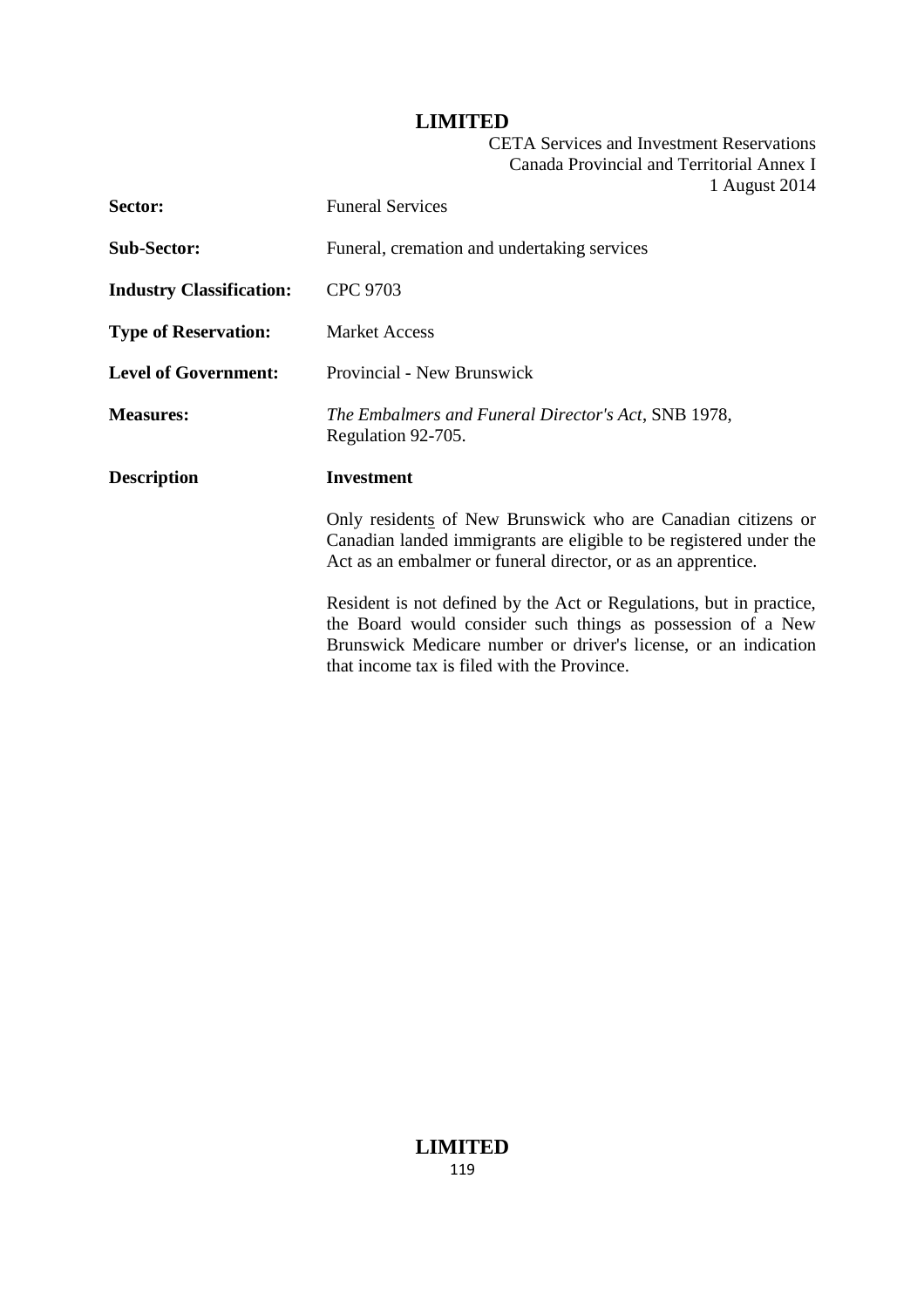CETA Services and Investment Reservations Canada Provincial and Territorial Annex I 1 August 2014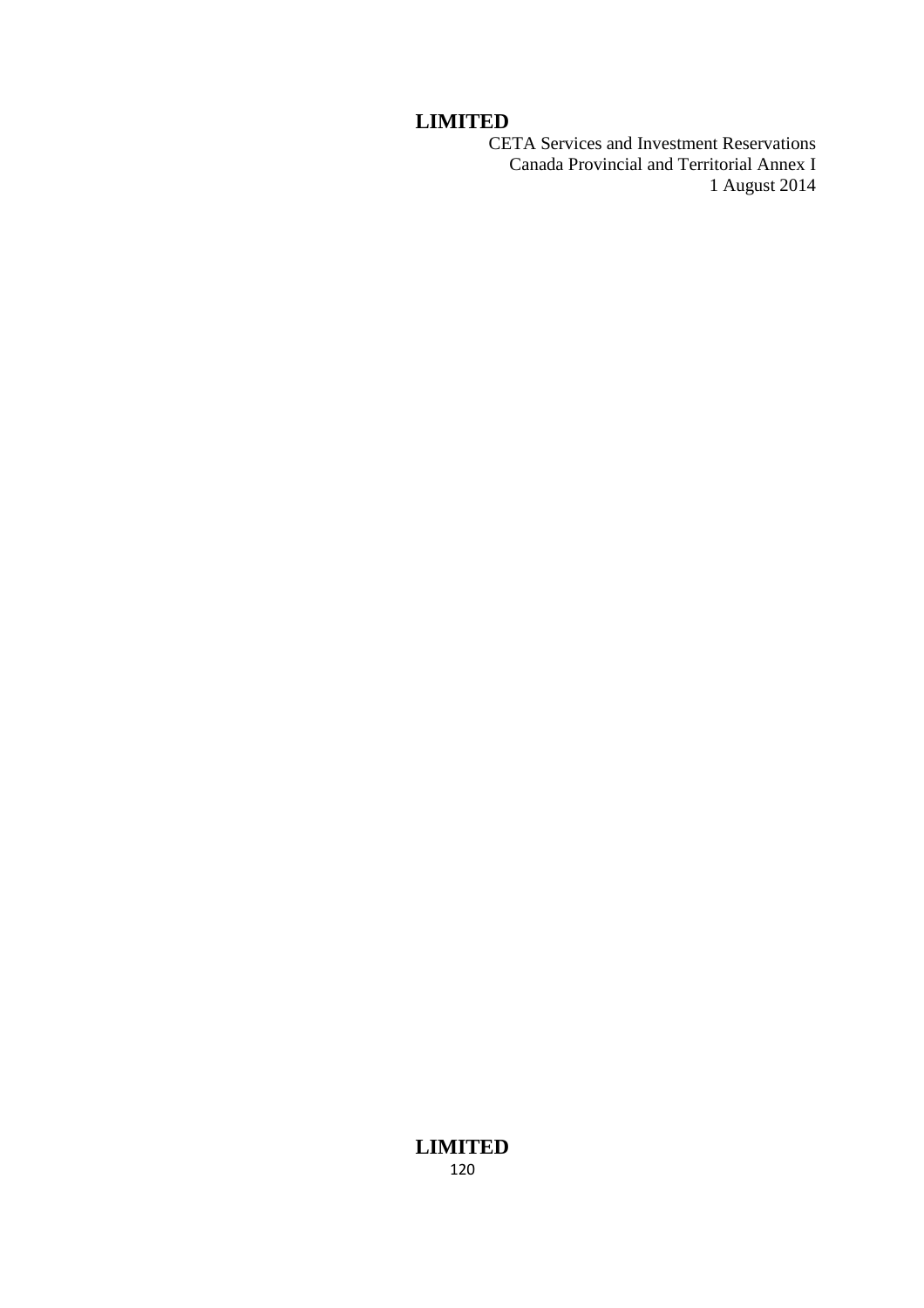CETA Services and Investment Reservations Canada Provincial and Territorial Annex I 1 August 2014

#### **NEWFOUNDLAND AND LABRADOR**

| Sector:                         | Energy                                                                                                                                                                                                                                                                                                                                                                                                                                                                                                                                                                                                                                                                                                                                                                                                                                                                                                                            |
|---------------------------------|-----------------------------------------------------------------------------------------------------------------------------------------------------------------------------------------------------------------------------------------------------------------------------------------------------------------------------------------------------------------------------------------------------------------------------------------------------------------------------------------------------------------------------------------------------------------------------------------------------------------------------------------------------------------------------------------------------------------------------------------------------------------------------------------------------------------------------------------------------------------------------------------------------------------------------------|
| <b>Sub-Sector:</b>              | Crude Petroleum and Natural Gas                                                                                                                                                                                                                                                                                                                                                                                                                                                                                                                                                                                                                                                                                                                                                                                                                                                                                                   |
| <b>Industry Classification:</b> | CPC 120, 7112, 71232, 7131, 7422, 8675, 883 and 887                                                                                                                                                                                                                                                                                                                                                                                                                                                                                                                                                                                                                                                                                                                                                                                                                                                                               |
| <b>Type of Reservation:</b>     | <b>National Treatment</b><br>Market Access (CPC, 71232 and 7422 only)<br>Performance Requirements<br>Senior Management and Boards of Directors                                                                                                                                                                                                                                                                                                                                                                                                                                                                                                                                                                                                                                                                                                                                                                                    |
| <b>Level of Government:</b>     | Provincial - Newfoundland and Labrador                                                                                                                                                                                                                                                                                                                                                                                                                                                                                                                                                                                                                                                                                                                                                                                                                                                                                            |
| <b>Measures:</b>                | Canada-Newfoundland and Labrador Atlantic Accord<br><b>Implementation Newfoundland and Labrador Act, RSN</b><br>1990, c.C-2<br>Canada-Newfoundland Atlantic Accord – February 11,<br>1985<br>Energy Corporation Act, SNL 2007, c.E-11.01<br>Petroleum and Natural Gas Act, RSNL 1990, c.P-10                                                                                                                                                                                                                                                                                                                                                                                                                                                                                                                                                                                                                                      |
| <b>Description:</b>             | <b>Cross-Border Trade in Services and Investment</b>                                                                                                                                                                                                                                                                                                                                                                                                                                                                                                                                                                                                                                                                                                                                                                                                                                                                              |
|                                 | The above measures permit the Government<br>- of<br>Newfoundland and Labrador to regulate and issue<br>various authorizations relating to the exploration,<br>production, extraction, development and transportation<br>of hydrocarbons, and the granting of exclusive rights to<br>operate hydrocarbon distribution systems and storage<br>facilities, including, but not limited<br>to, related<br>hydrocarbon<br>pipelines,<br>marine<br>distribution,<br>transshipment facilities and transport services. Without<br>limiting the generality of the foregoing, such measures<br>may involve discretionary decisions based on various<br>factors, limitations on market access, imposition of<br>performance requirements and/or discrimination in<br>favour of residents of Newfoundland and Labrador<br>and/or entities established in accordance with the laws<br>of Canada or a province or territory thereof and having a |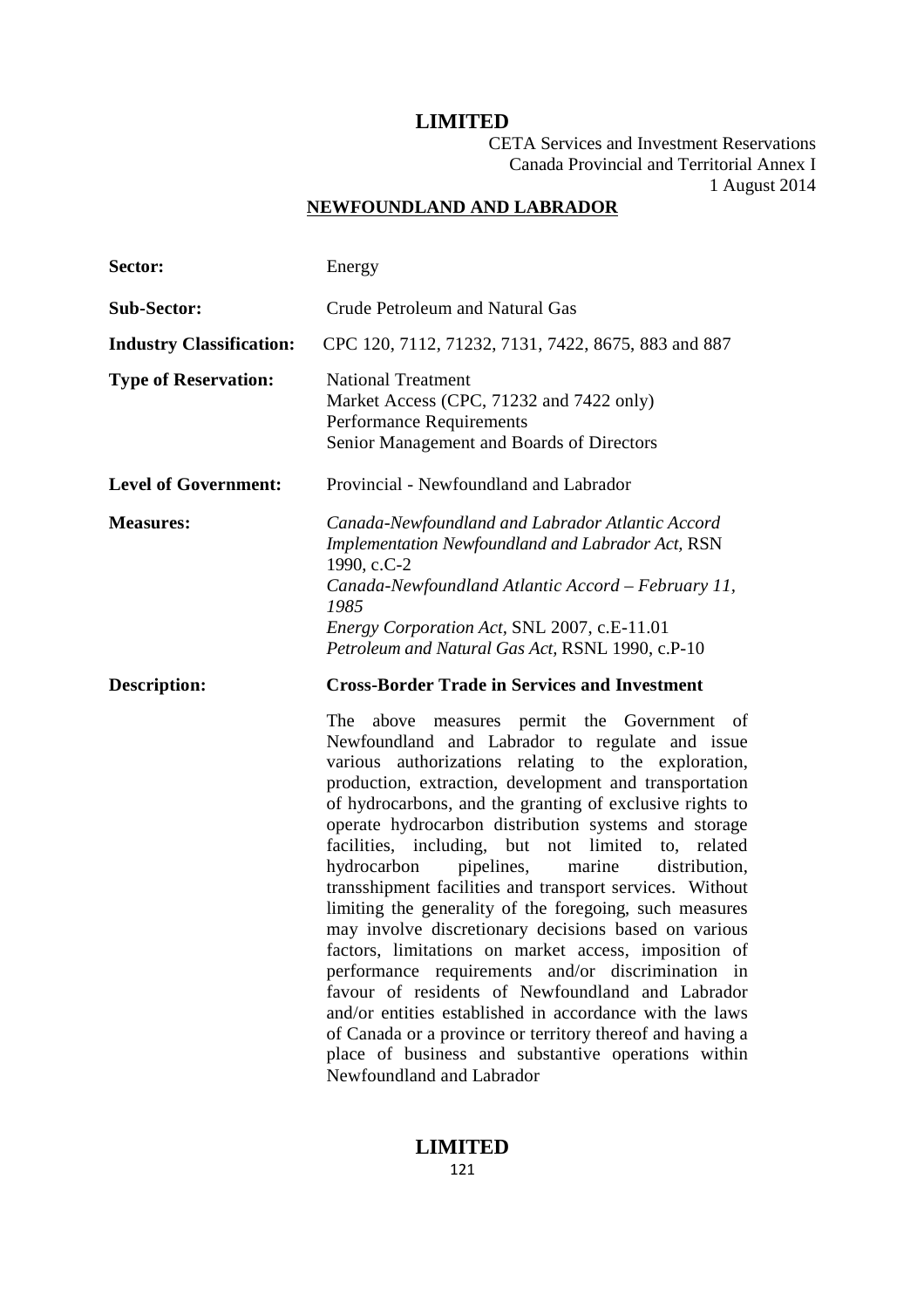CETA Services and Investment Reservations Canada Provincial and Territorial Annex I 1 August 2014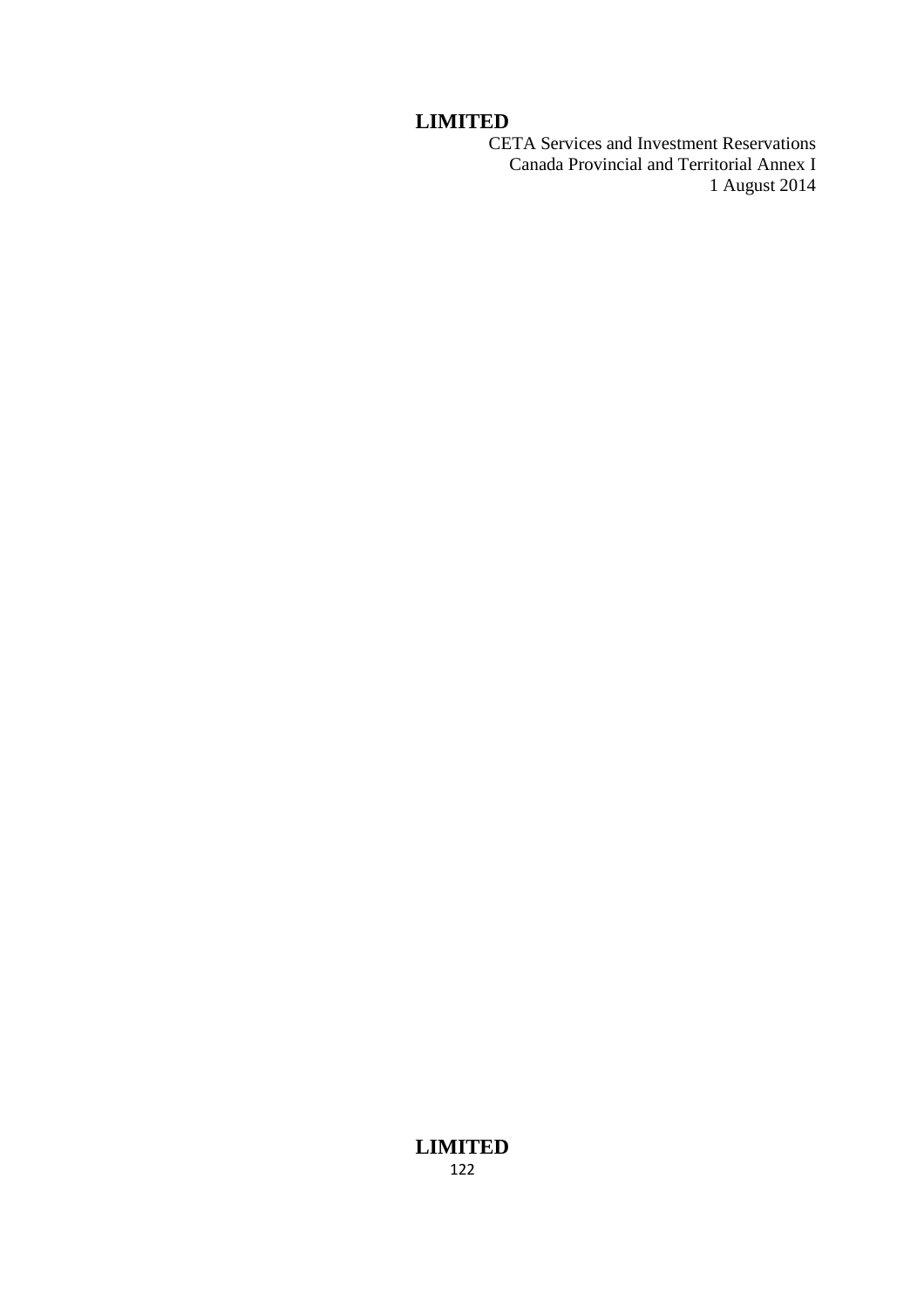CETA Services and Investment Reservations Canada Provincial and Territorial Annex I 1 August 2014

| Sector:                         | Energy                                                                                                                                                                                                                                                                                                                                                                      |
|---------------------------------|-----------------------------------------------------------------------------------------------------------------------------------------------------------------------------------------------------------------------------------------------------------------------------------------------------------------------------------------------------------------------------|
| <b>Sub-Sector:</b>              | Electricity and Services Incidental to Energy<br>Distribution                                                                                                                                                                                                                                                                                                               |
| <b>Industry Classification:</b> | CPC 171, 887                                                                                                                                                                                                                                                                                                                                                                |
| <b>Type of Reservation:</b>     | <b>National Treatment</b><br><b>Performance Requirements</b><br>Senior Management and Boards of Directors                                                                                                                                                                                                                                                                   |
| <b>Level of Government:</b>     | Provincial - Newfoundland and Labrador                                                                                                                                                                                                                                                                                                                                      |
| <b>Measures:</b>                | Electric Power Control Act, 1994, SNL 1994, c.E-5.1<br>Energy Corporation Act, SNL 2007, c.E-11.01<br>Energy Corporation of Newfoundland and Labrador<br>Water Rights Act, SNL 2008, c.E-11.02<br>Hydro Corporation Act, 2007, SNL 2007, c.H-17<br>Lower Churchill Development Act, RSNL 1990, c.L-27<br>Lands Act, SNL 1991, c.36<br>Water Resources Act SNL 2002, c.W-401 |
| <b>Description:</b>             | <b>Cross-Border Trade in Services and Investment</b>                                                                                                                                                                                                                                                                                                                        |
|                                 | The above measures, <i>inter alia</i> , permit the Government<br>of Newfoundland and Labrador to:                                                                                                                                                                                                                                                                           |
|                                 | (1) regulate and issue various authorizations relating<br>to the production, generation, development,<br>transmission (including but not limited to system<br>distribution,<br>delivery,<br>control),<br>supply<br>and<br>exportation of electricity, and provide for the<br>construction and maintenance of related facilities;                                            |
|                                 | (2) provide for the granting of the lands or waters<br>within the domain of the Province for any good,<br>source or force of energy from which it is possible<br>to produce electricity, including but not limited to<br>the installation of wind turbines and hydroelectric<br>developments; and                                                                           |
|                                 | (3) set and modify rates for electricity.                                                                                                                                                                                                                                                                                                                                   |
|                                 | Without limiting the generality of the foregoing, such<br>measures may involve discretionary decisions based on<br>various factors, imposition of performance requirements                                                                                                                                                                                                  |
|                                 | <b>LIMITED</b>                                                                                                                                                                                                                                                                                                                                                              |

123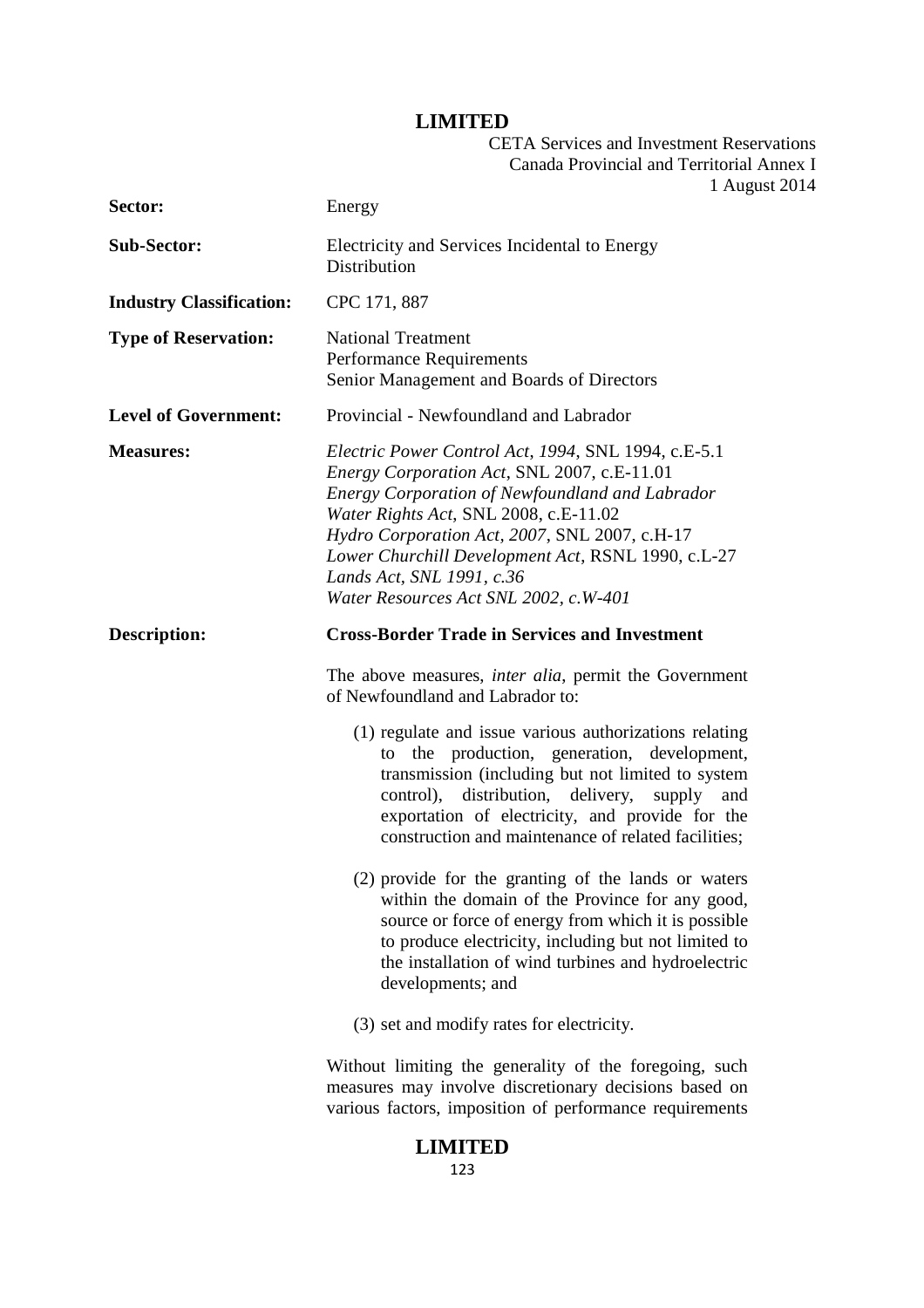CETA Services and Investment Reservations Canada Provincial and Territorial Annex I 1 August 2014

and/or discrimination in favour of residents of Newfoundland and Labrador and/or entities established in accordance with the laws of Canada or a province or territory thereof and having a place of business and substantive operations within Newfoundland and Labrador.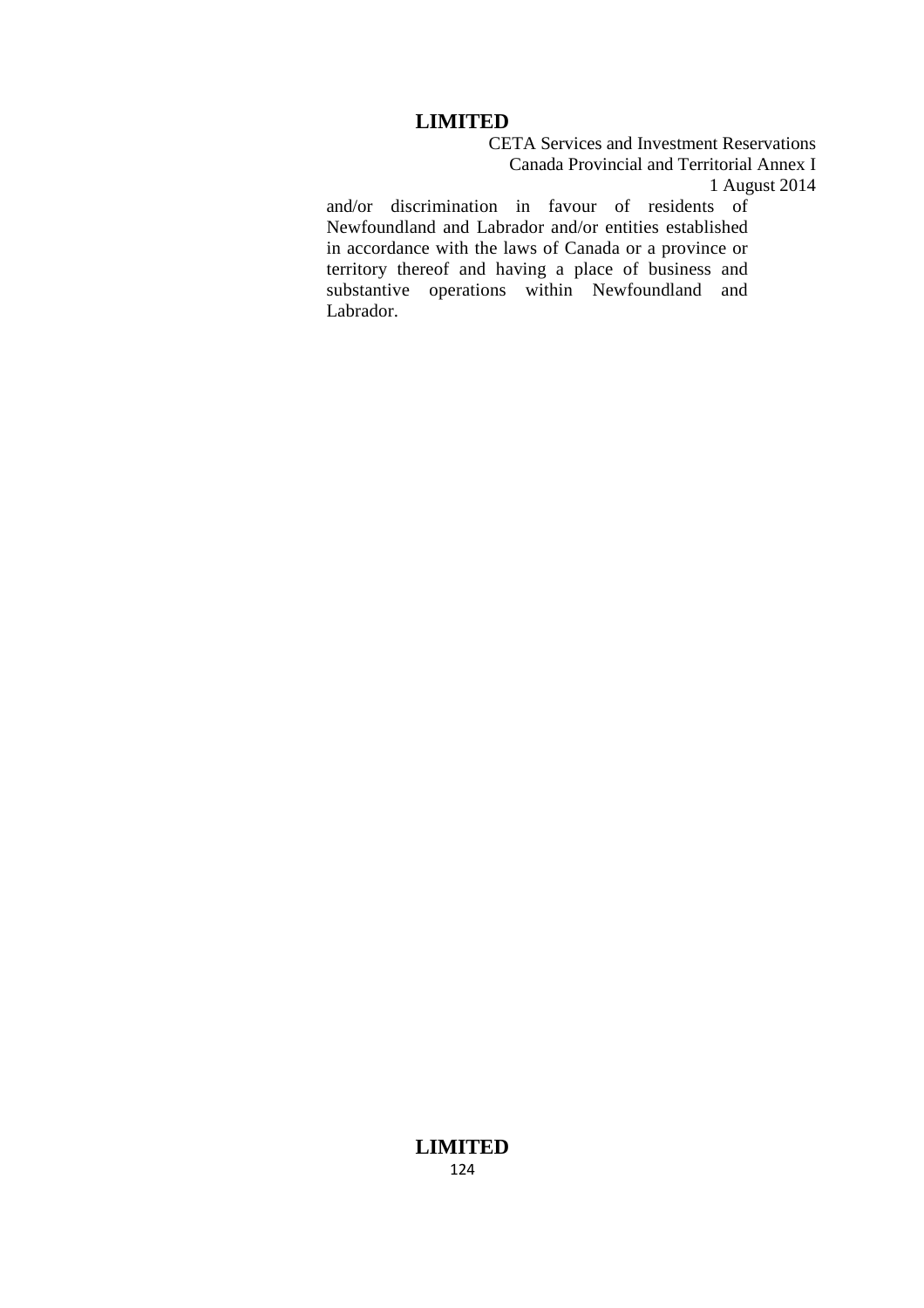CETA Services and Investment Reservations Canada Provincial and Territorial Annex I 1 August 2014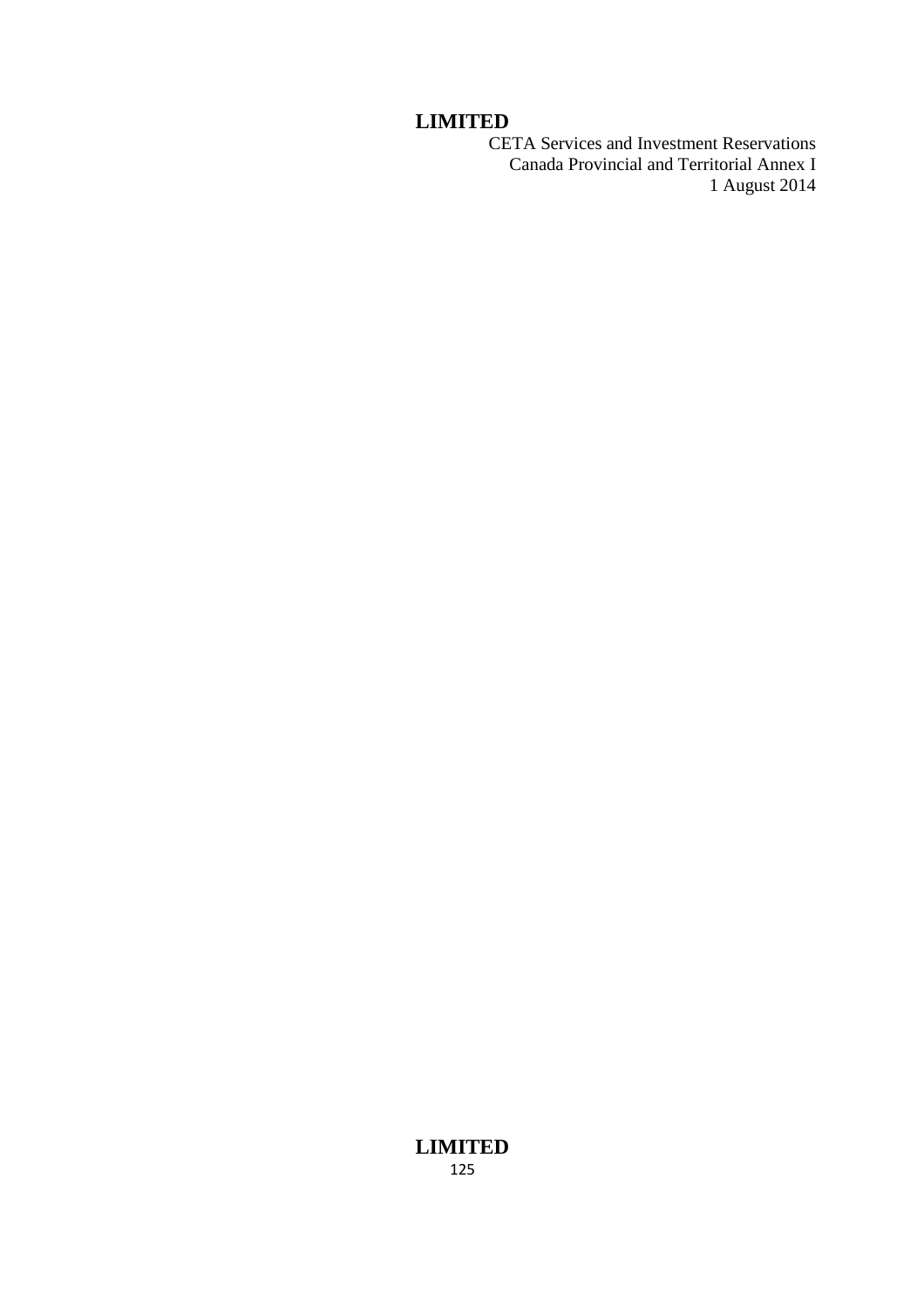CETA Services and Investment Reservations Canada Provincial and Territorial Annex I 1 August 2014

| Sector:                         | Forestry                                                                                                                                                                                                                                                                                                                                                                                                                                                                                                                                                                                                                                                                                                                                                                                                        |
|---------------------------------|-----------------------------------------------------------------------------------------------------------------------------------------------------------------------------------------------------------------------------------------------------------------------------------------------------------------------------------------------------------------------------------------------------------------------------------------------------------------------------------------------------------------------------------------------------------------------------------------------------------------------------------------------------------------------------------------------------------------------------------------------------------------------------------------------------------------|
| <b>Sub-Sector:</b>              | Wood in the rough, products of wood, cork, straw and<br>plaiting materials, forestry and logging products, pulp,<br>paper and paper products, manufacture of wood and of<br>products of wood and cork, except furniture and<br>manufacture of articles of straw, and plaiting materials<br>on a fee or contract basis                                                                                                                                                                                                                                                                                                                                                                                                                                                                                           |
| <b>Industry Classification:</b> | CPC 031, 31, 321, 88430                                                                                                                                                                                                                                                                                                                                                                                                                                                                                                                                                                                                                                                                                                                                                                                         |
| <b>Type of Reservation:</b>     | <b>National Treatment</b><br>Market Access (CPC 31 only)<br><b>Performance Requirements</b><br>Senior Management and Boards of Directors                                                                                                                                                                                                                                                                                                                                                                                                                                                                                                                                                                                                                                                                        |
| <b>Level of Government:</b>     | Provincial - Newfoundland and Labrador                                                                                                                                                                                                                                                                                                                                                                                                                                                                                                                                                                                                                                                                                                                                                                          |
| <b>Measures:</b>                | Forestry Act, RSNL 1990, c.F-23<br>Forest Protection Act, RSNL 1990, c.F-22<br>Plant Protection Act, RSNL 1990, c.P-16                                                                                                                                                                                                                                                                                                                                                                                                                                                                                                                                                                                                                                                                                          |
| <b>Description:</b>             | <b>Investment</b>                                                                                                                                                                                                                                                                                                                                                                                                                                                                                                                                                                                                                                                                                                                                                                                               |
|                                 | The <sub>1</sub><br>above<br>allow the Government<br>- of<br>measures<br>Newfoundland and Labrador to regulate and issue<br>various authorizations relating to the production,<br>extraction and development of forestry resources and<br>related products within the Province. Without limiting<br>the generality of the foregoing, such measures may<br>involve discretionary decisions based on various factors,<br>limitations on market access, imposition of performance<br>and/or discrimination<br>requirements<br>in favour<br>- of<br>residents of Newfoundland and Labrador and/or entities<br>established in accordance with the laws of Canada or a<br>province or territory thereof and having a place of<br>business<br>and<br>substantive<br>operations<br>within<br>Newfoundland and Labrador. |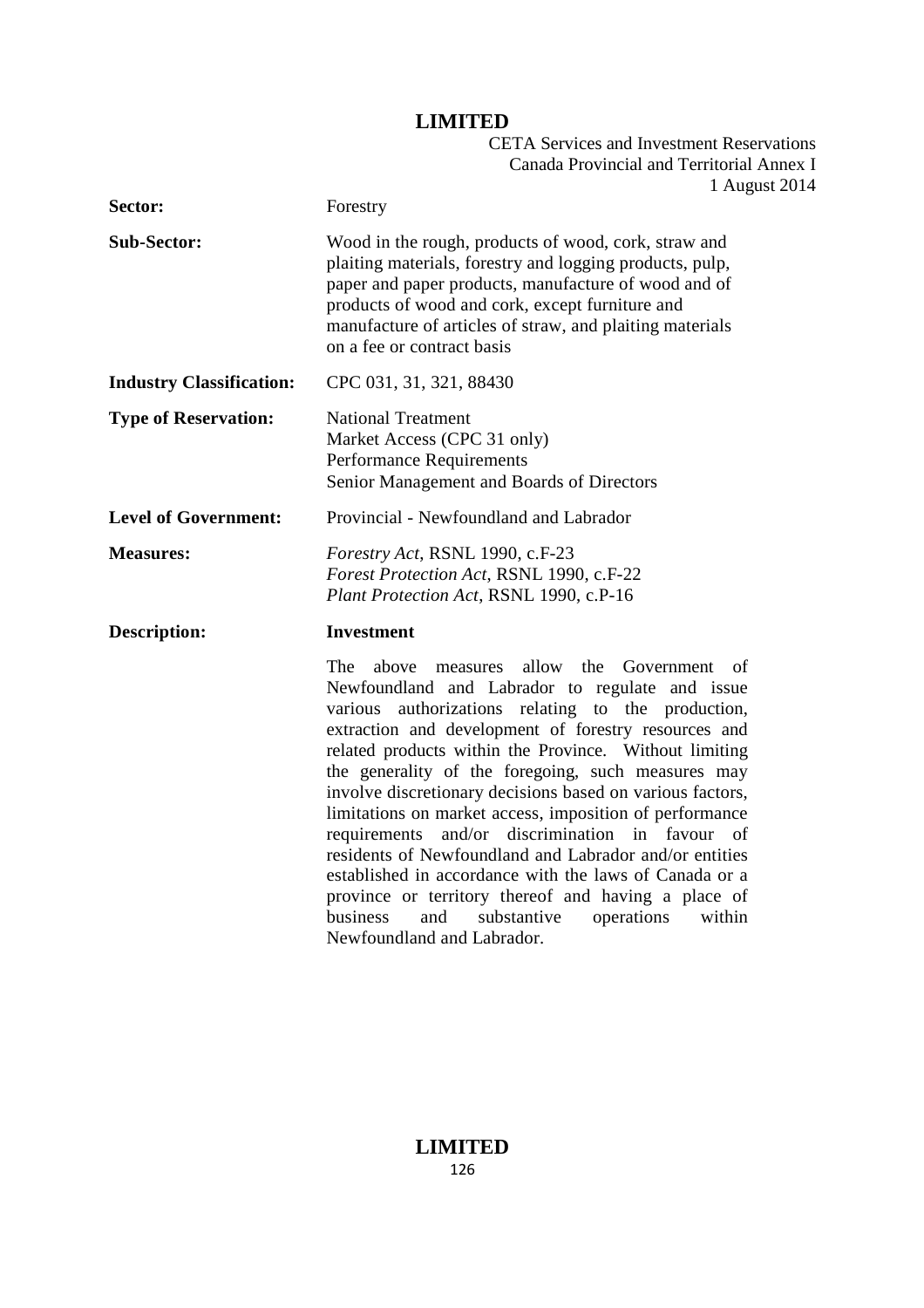CETA Services and Investment Reservations Canada Provincial and Territorial Annex I 1 August 2014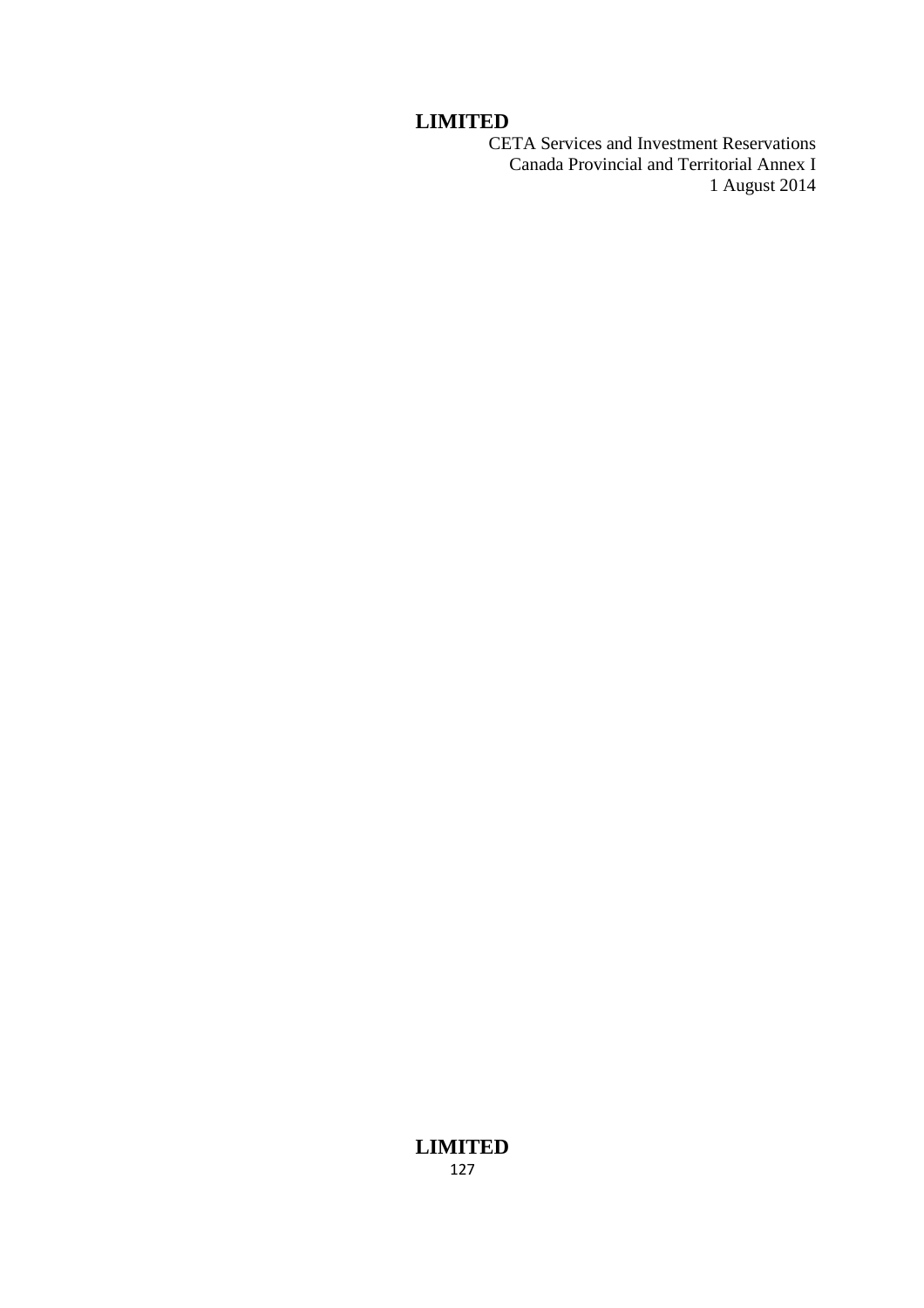CETA Services and Investment Reservations Canada Provincial and Territorial Annex I 1 August 2014

| Sector:                         | Agriculture                                                                                                                                                                                                                                                                                                                                                                                                                                                                                                                                                                                                                                                                                                                                                                                                                                                                                    |
|---------------------------------|------------------------------------------------------------------------------------------------------------------------------------------------------------------------------------------------------------------------------------------------------------------------------------------------------------------------------------------------------------------------------------------------------------------------------------------------------------------------------------------------------------------------------------------------------------------------------------------------------------------------------------------------------------------------------------------------------------------------------------------------------------------------------------------------------------------------------------------------------------------------------------------------|
| <b>Sub-Sector:</b>              |                                                                                                                                                                                                                                                                                                                                                                                                                                                                                                                                                                                                                                                                                                                                                                                                                                                                                                |
| <b>Industry Classification:</b> | CPC 01, 021, 029, 04, 21, 22, 6221, 62224, 881 (except<br>rental of agricultural equipment with operator and 8814)<br>and $882$                                                                                                                                                                                                                                                                                                                                                                                                                                                                                                                                                                                                                                                                                                                                                                |
| <b>Type of Reservation:</b>     | <b>National Treatment</b><br><b>Performance Requirements</b><br>Senior Management and Boards of Directors                                                                                                                                                                                                                                                                                                                                                                                                                                                                                                                                                                                                                                                                                                                                                                                      |
| <b>Level of Government:</b>     | Provincial - Newfoundland and Labrador                                                                                                                                                                                                                                                                                                                                                                                                                                                                                                                                                                                                                                                                                                                                                                                                                                                         |
| <b>Measures:</b>                | Farm Products Corporation Act, RSNL 1990, c.F-5<br>Natural Products Marketing Act, RSNL 1990, c.N-2<br>Poultry and Poultry Products Act, RSNL 1990, c.P-18                                                                                                                                                                                                                                                                                                                                                                                                                                                                                                                                                                                                                                                                                                                                     |
| <b>Description:</b>             | <b>Investment</b>                                                                                                                                                                                                                                                                                                                                                                                                                                                                                                                                                                                                                                                                                                                                                                                                                                                                              |
|                                 | allow the Government<br>The<br>above<br>– of<br>measures<br>Newfoundland and Labrador to regulate and issue<br>various authorizations relating to the production and<br>marketing of agricultural and food products and the<br>marketing of fish products and wild fur within the<br>Province, including measures related to the supply<br>management of dairy, eggs and poultry products.<br>Without limiting the generality of the foregoing, such<br>measures may involve discretionary decisions based on<br>factors, the imposition of performance<br>various<br>and/or discrimination in<br>favour of<br>requirements<br>residents of Newfoundland and Labrador and/or entities<br>established in accordance with the laws of Canada or a<br>province or territory thereof and having a place of<br>business<br>and<br>substantive<br>operations<br>within<br>Newfoundland and Labrador. |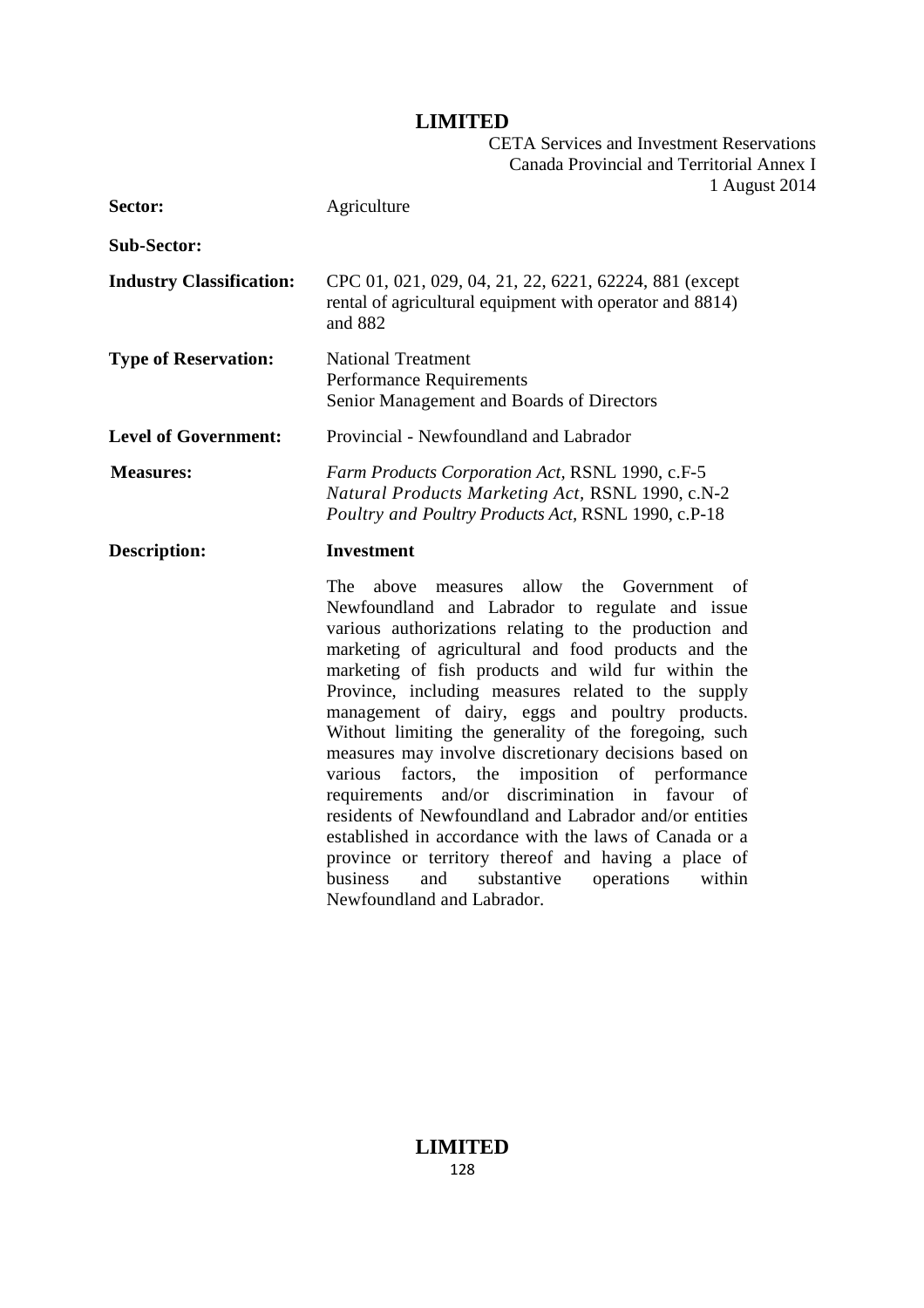CETA Services and Investment Reservations Canada Provincial and Territorial Annex I 1 August 2014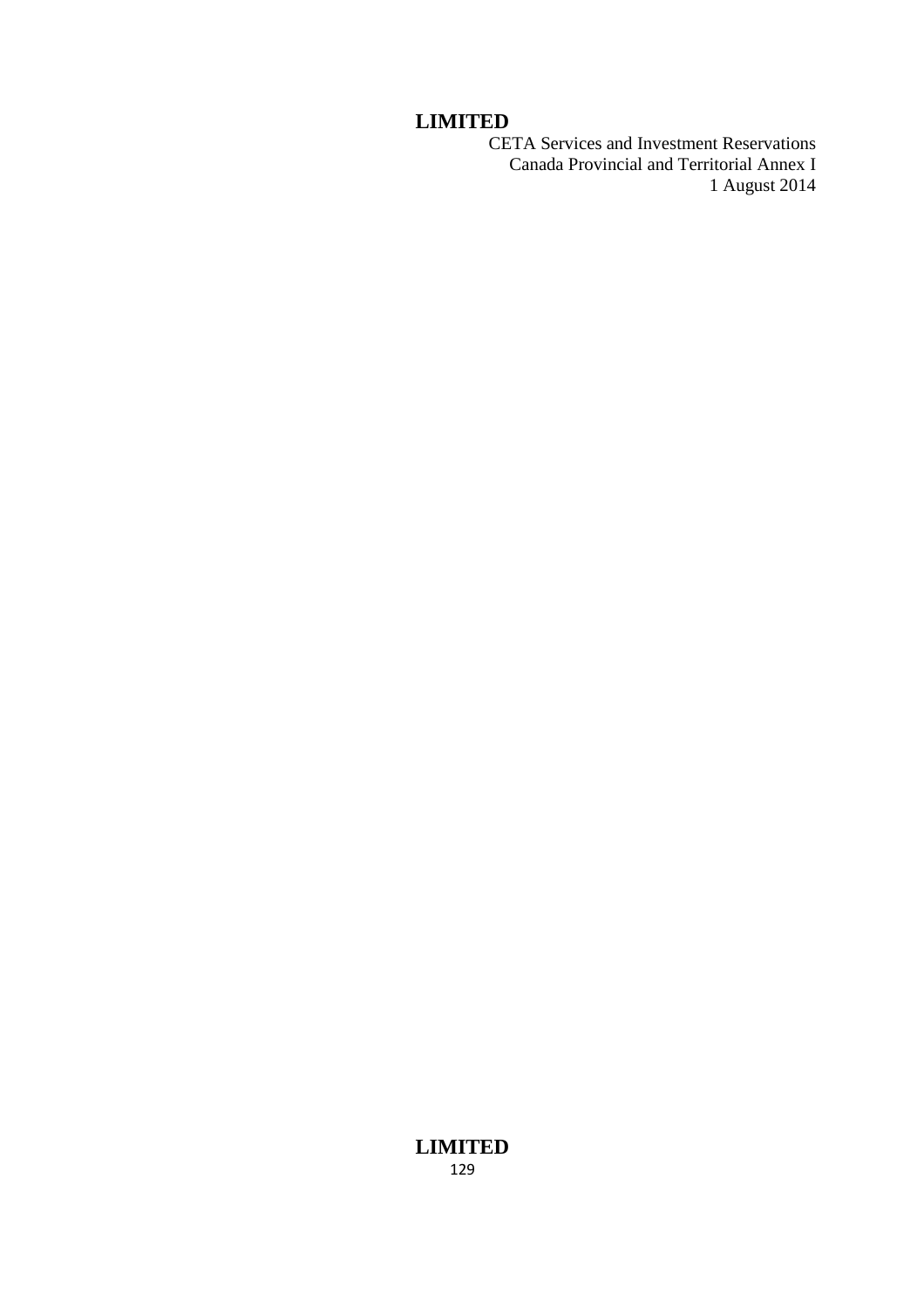CETA Services and Investment Reservations Canada Provincial and Territorial Annex I 1 August 2014

| Sector:                     | $1.14 \mu m$<br>Fisheries                                                                                                                                                                                                                                                                                                                                                                                                                                                                                       |
|-----------------------------|-----------------------------------------------------------------------------------------------------------------------------------------------------------------------------------------------------------------------------------------------------------------------------------------------------------------------------------------------------------------------------------------------------------------------------------------------------------------------------------------------------------------|
| <b>Sub-Sector:</b>          | Fish and other fishing products, prepared and preserved<br>fish, wholesale trade services of fisheries products and<br>services incidental to fishing                                                                                                                                                                                                                                                                                                                                                           |
| <b>Classification:</b>      | CPC 04, 212, 62224, 882                                                                                                                                                                                                                                                                                                                                                                                                                                                                                         |
| <b>Type of Reservation:</b> | Performance Requirements                                                                                                                                                                                                                                                                                                                                                                                                                                                                                        |
| <b>Level of Government:</b> | Provincial - Newfoundland and Labrador                                                                                                                                                                                                                                                                                                                                                                                                                                                                          |
| <b>Measures:</b>            | Fisheries Act, SNL 1995, c.F-12.1<br>Aquaculture Act, RSNL 1990, c.A-13<br>Fish Inspection Act, RSNL 1990, c.F-12<br>Fishing Industry Collective Bargaining Act, RSNL 1990,<br>$c.F-18$<br>Fish Processing Licensing Board Act, SNL 2004, c.F-<br>12.01<br>Professional Fish Harvesters Act, SNL 1996, c.P-26.1<br>Lands Act, SNL 1991, c. 36<br>Water Resources Act, SNL 2002 c. W-4.01                                                                                                                        |
| <b>Description:</b>         | <b>Investment</b><br>allow the<br>The<br>above<br>Government<br>measures<br>-of<br>Newfoundland and Labrador to regulate and issue<br>authorizations relating to the production,<br>various<br>processing or marketing of fish and aquaculture fish<br>products, including the transfer, delivery or transmission<br>of marine products by fish harvesters, aquaculturalists<br>and subsequent purchasers. Such measures provide for<br>the imposition of performance requirements in certain<br>circumstances. |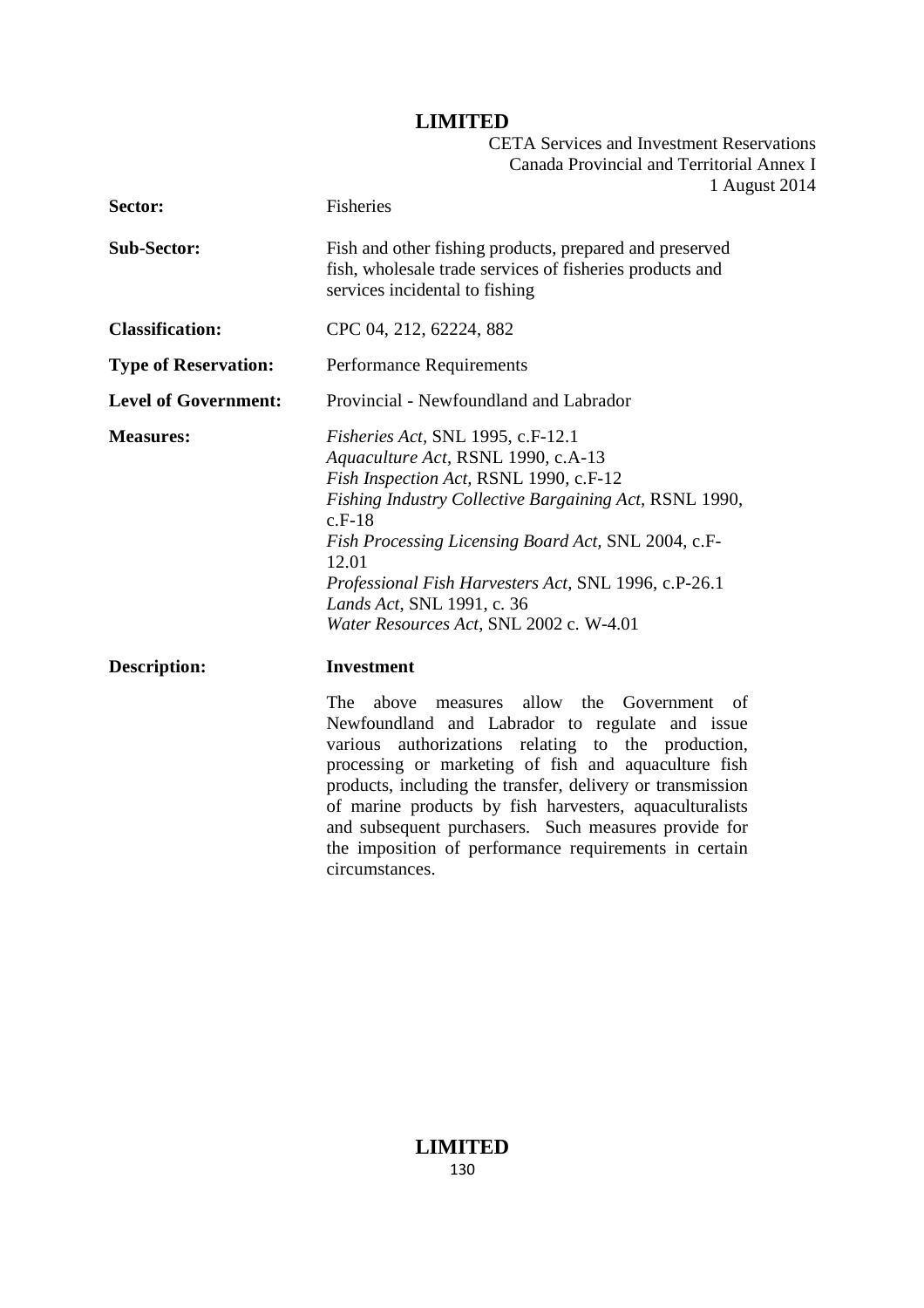CETA Services and Investment Reservations Canada Provincial and Territorial Annex I 1 August 2014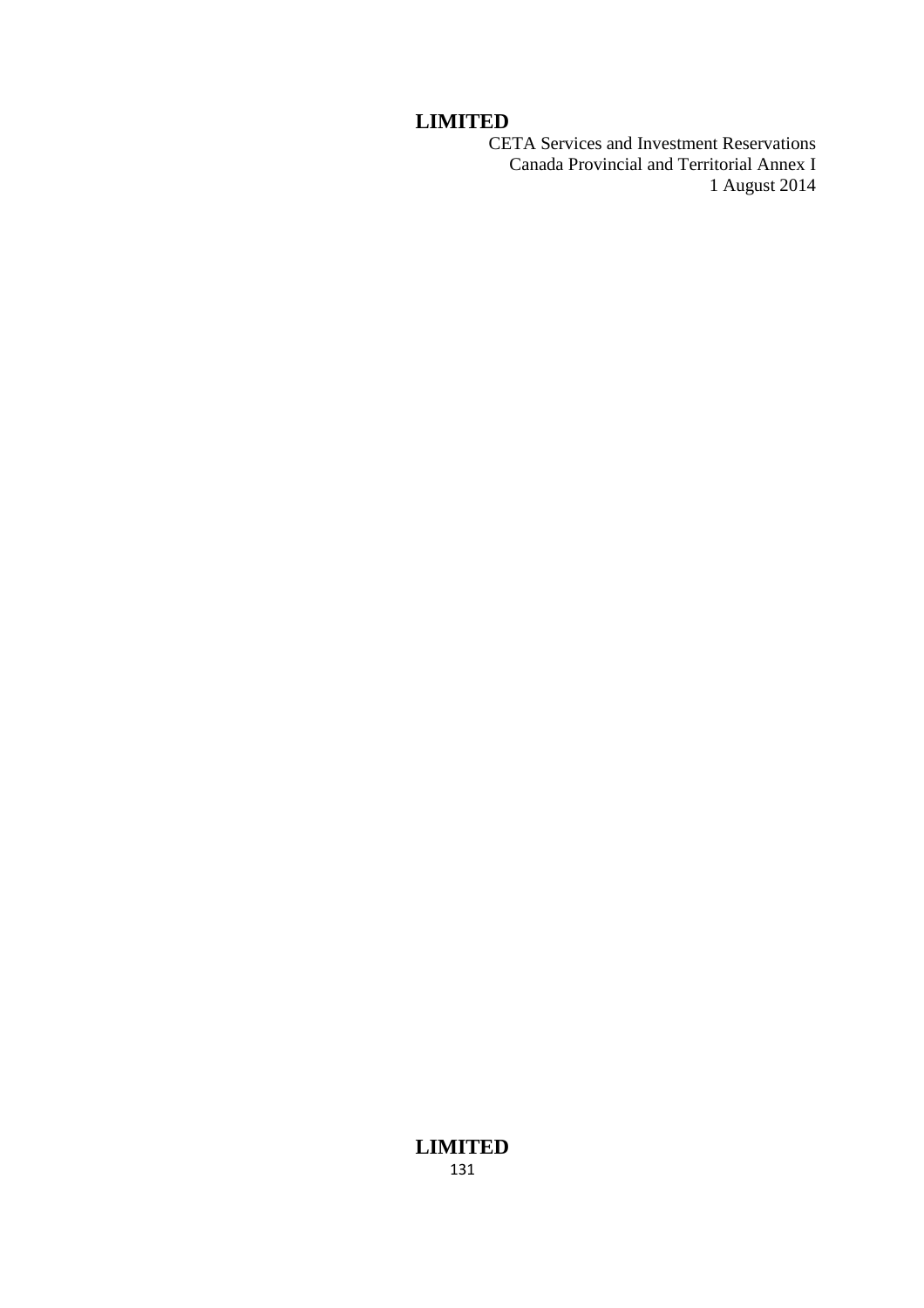CETA Services and Investment Reservations Canada Provincial and Territorial Annex I 1 August 2014

| Sector:                         | All Sectors                                                                                                                                                                                                                                                                                                                                                                                                                                                                                                       |
|---------------------------------|-------------------------------------------------------------------------------------------------------------------------------------------------------------------------------------------------------------------------------------------------------------------------------------------------------------------------------------------------------------------------------------------------------------------------------------------------------------------------------------------------------------------|
| <b>Sub-Sector:</b>              |                                                                                                                                                                                                                                                                                                                                                                                                                                                                                                                   |
| <b>Industry Classification:</b> |                                                                                                                                                                                                                                                                                                                                                                                                                                                                                                                   |
| <b>Type of Reservation:</b>     | <b>National Treatment</b><br>Senior Management and Boards of Directors                                                                                                                                                                                                                                                                                                                                                                                                                                            |
| <b>Level of Government:</b>     | Provincial - Newfoundland and Labrador                                                                                                                                                                                                                                                                                                                                                                                                                                                                            |
| <b>Measures:</b>                | Corporations Act RSN 1990 c.C-36                                                                                                                                                                                                                                                                                                                                                                                                                                                                                  |
| Description:                    | <b>Investment</b>                                                                                                                                                                                                                                                                                                                                                                                                                                                                                                 |
|                                 | At least 25% of the directors of all corporations<br>incorporated under the <i>Corporations Act</i> must be resident<br>Canadian, except: (1) a body corporate that was<br>incorporated under The Companies Act and<br>was<br>continued under the Corporation Act, and maintains the<br>same proportion of nonresident directors after January 1,<br>1987 that it had before January 1, 1987; or (2) a<br>corporation that earns no income in Canada.                                                             |
|                                 | Directors of a corporation incorporated under the<br>Corporations Act must not transact any business at a<br>meeting of directors unless at least 25% of directors<br>present are resident Canadian, except where a resident<br>Canadian director who is unable to be present approves,<br>in writing or by telephone or other communications<br>facilities, of the business transacted, and at least 25% of<br>the directors at the meeting would have been resident<br>Canadian had that director been present. |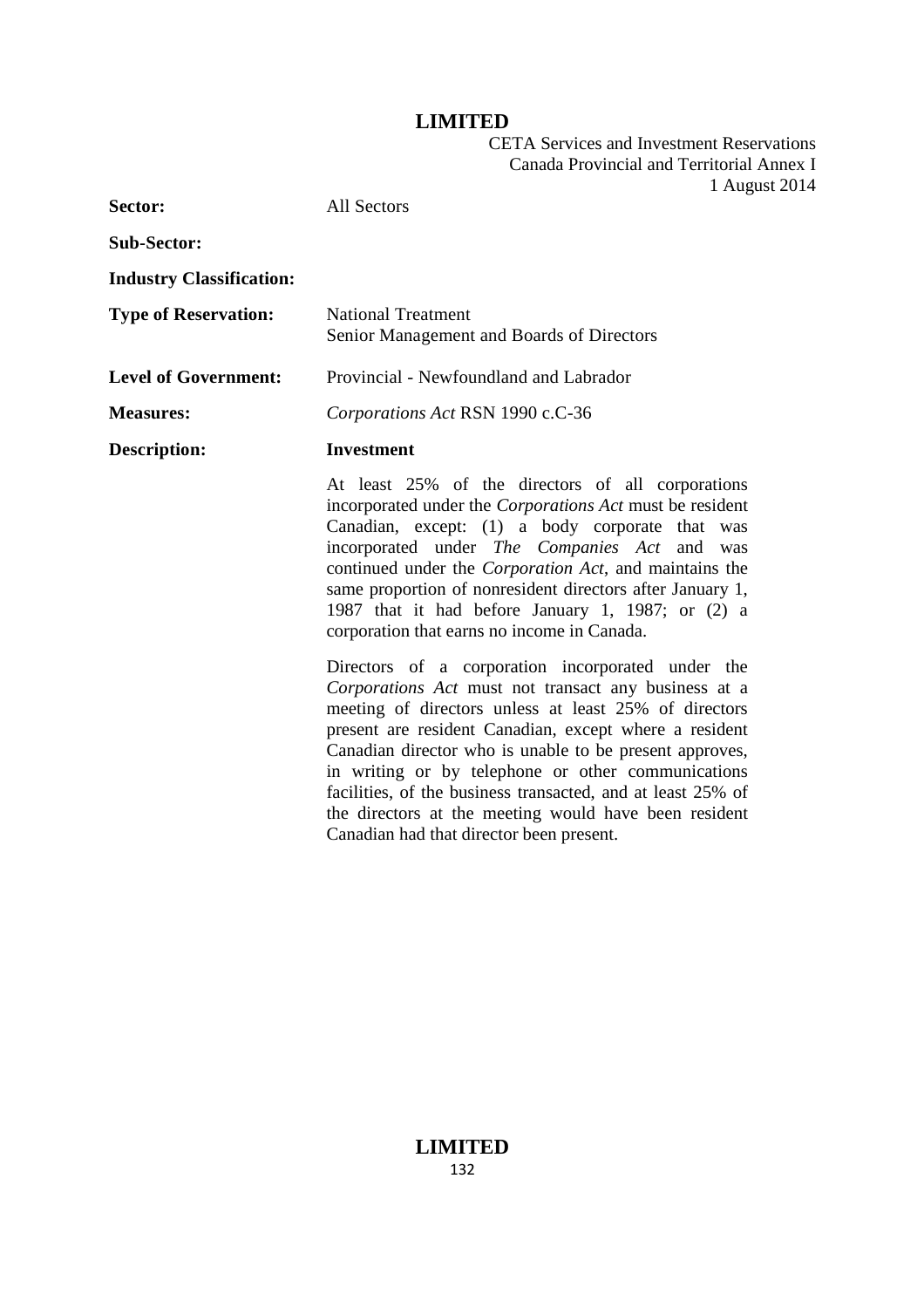|                                 | CETA Services and Investment Reservations<br>Canada Provincial and Territorial Annex I<br>1 August 2014                                                                                    |
|---------------------------------|--------------------------------------------------------------------------------------------------------------------------------------------------------------------------------------------|
| Sector:                         | Engineering related scientific and technical consulting<br>services                                                                                                                        |
| <b>Sub-Sector:</b>              | Surface surveying services                                                                                                                                                                 |
| <b>Industry Classification:</b> | CPC 86753                                                                                                                                                                                  |
| <b>Type of Reservation:</b>     | <b>National Treatment</b><br><b>Market Access</b>                                                                                                                                          |
| <b>Level of Government:</b>     | Provincial - Newfoundland and Labrador                                                                                                                                                     |
| <b>Measures:</b>                | Land Surveyors Act, 1991, SNL 1991, c.C-37                                                                                                                                                 |
| Description:                    | <b>Cross-Border Trade in Services and Investment</b>                                                                                                                                       |
|                                 | Canadian permanent residency is required for the<br>issuance of a certificate of authorization to a firm, a<br>partnership or corporate body to practice surveying<br>within the Province. |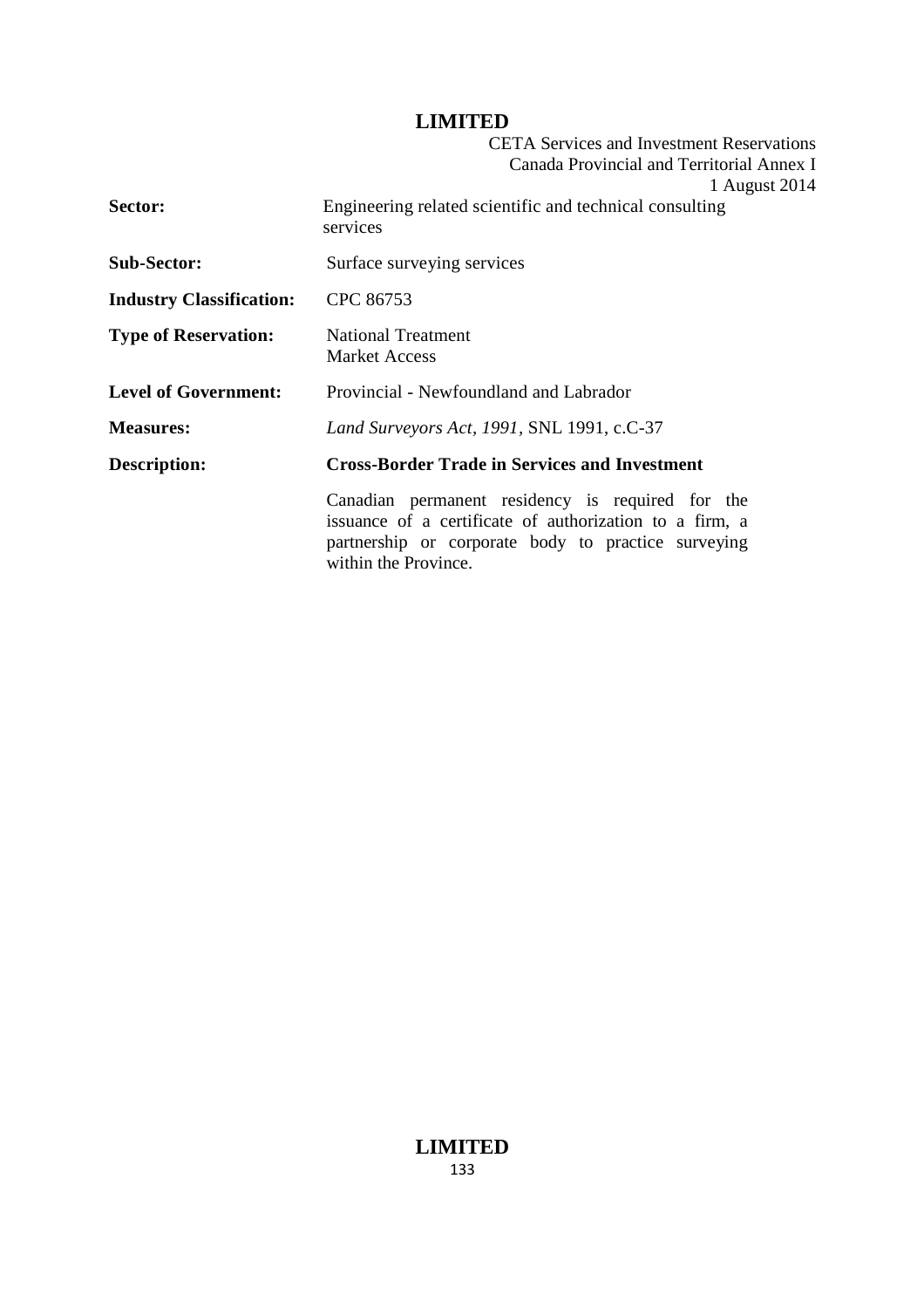CETA Services and Investment Reservations Canada Provincial and Territorial Annex I 1 August 2014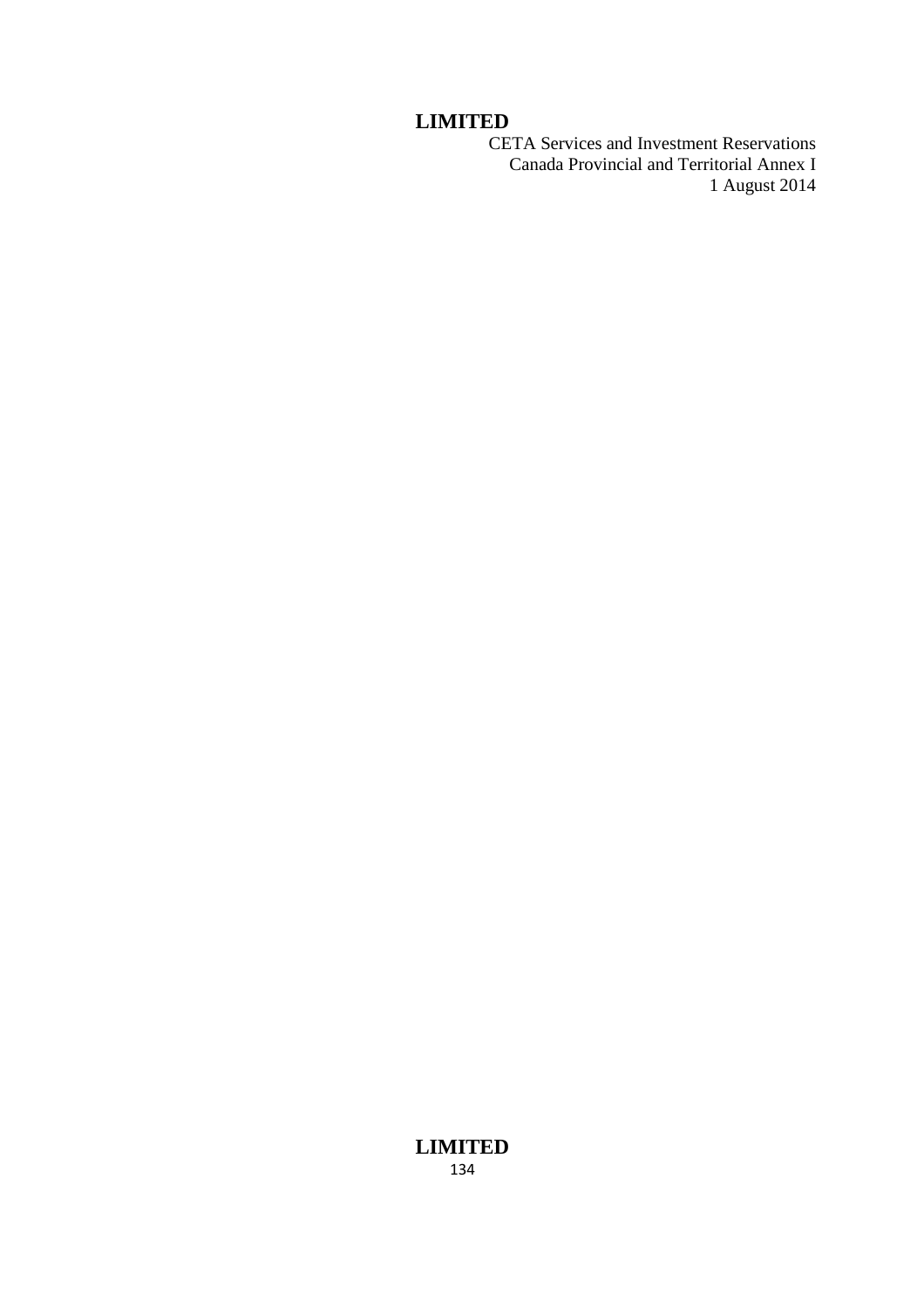CETA Services and Investment Reservations Canada Provincial and Territorial Annex I 1 August 2014

| Sector:                         | $\cdots$<br><b>Investigation and Security Services</b>                                                            |
|---------------------------------|-------------------------------------------------------------------------------------------------------------------|
| Subsector:                      | Private Investigation and Security Services                                                                       |
| <b>Industry Classification:</b> | <b>CPC 873</b>                                                                                                    |
| <b>Type of Reservation:</b>     | <b>Market Access</b><br><b>National Treatment</b><br>Senior Management and Boards of Directors                    |
| <b>Level of Government:</b>     | Provincial - Newfoundland and Labrador                                                                            |
| <b>Measures:</b>                | <i>Private Investigation and Security Services Act, RSNL</i><br>1990, c.P-24                                      |
| <b>Description:</b>             | <b>Cross-Border Trade in Services and Investment</b>                                                              |
|                                 | The manager of a private investigation and/or security<br>services agency must be a permanent resident of Canada. |
|                                 | A majority of board of directors must be a permanent<br>resident of Canada.                                       |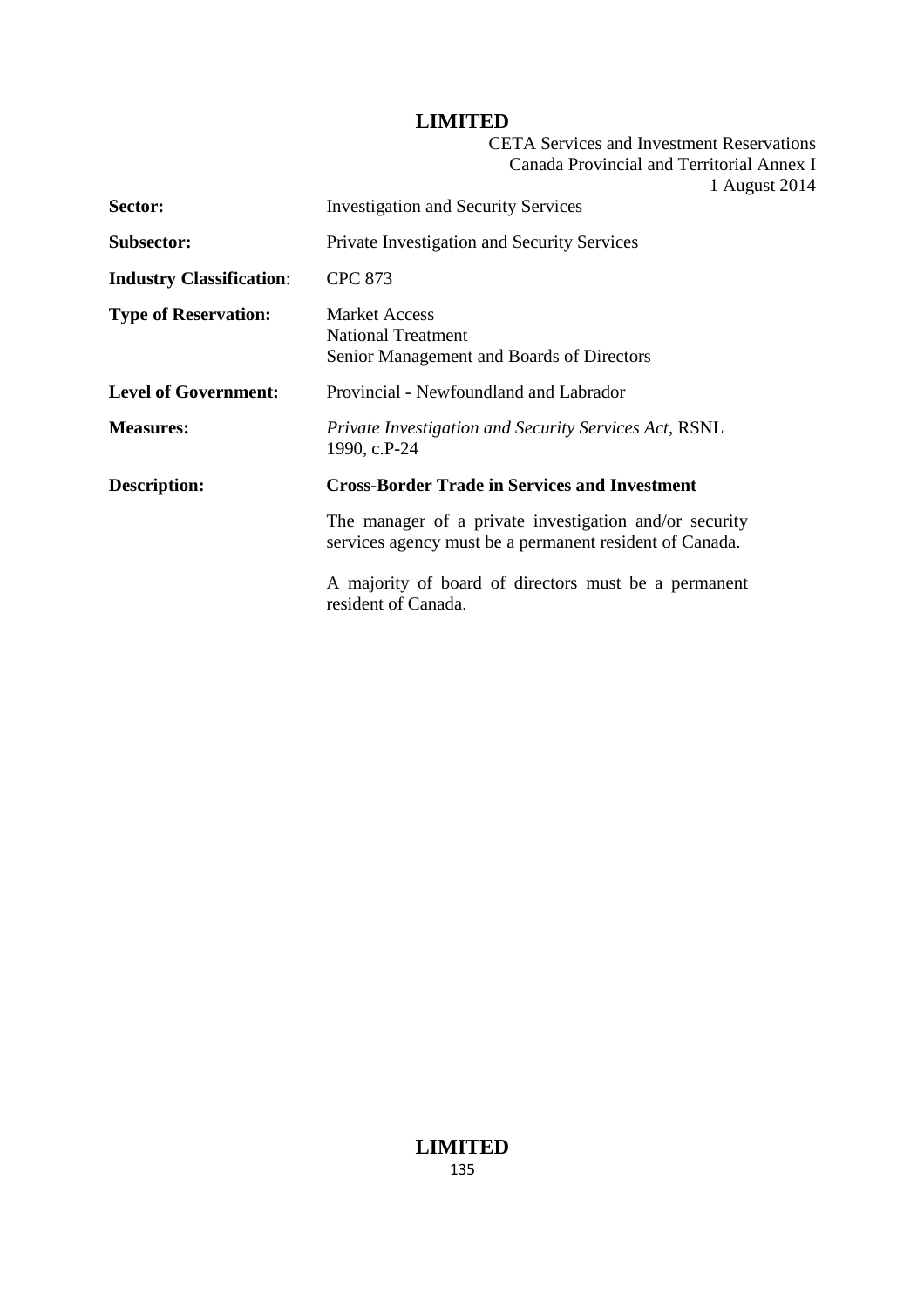CETA Services and Investment Reservations Canada Provincial and Territorial Annex I 1 August 2014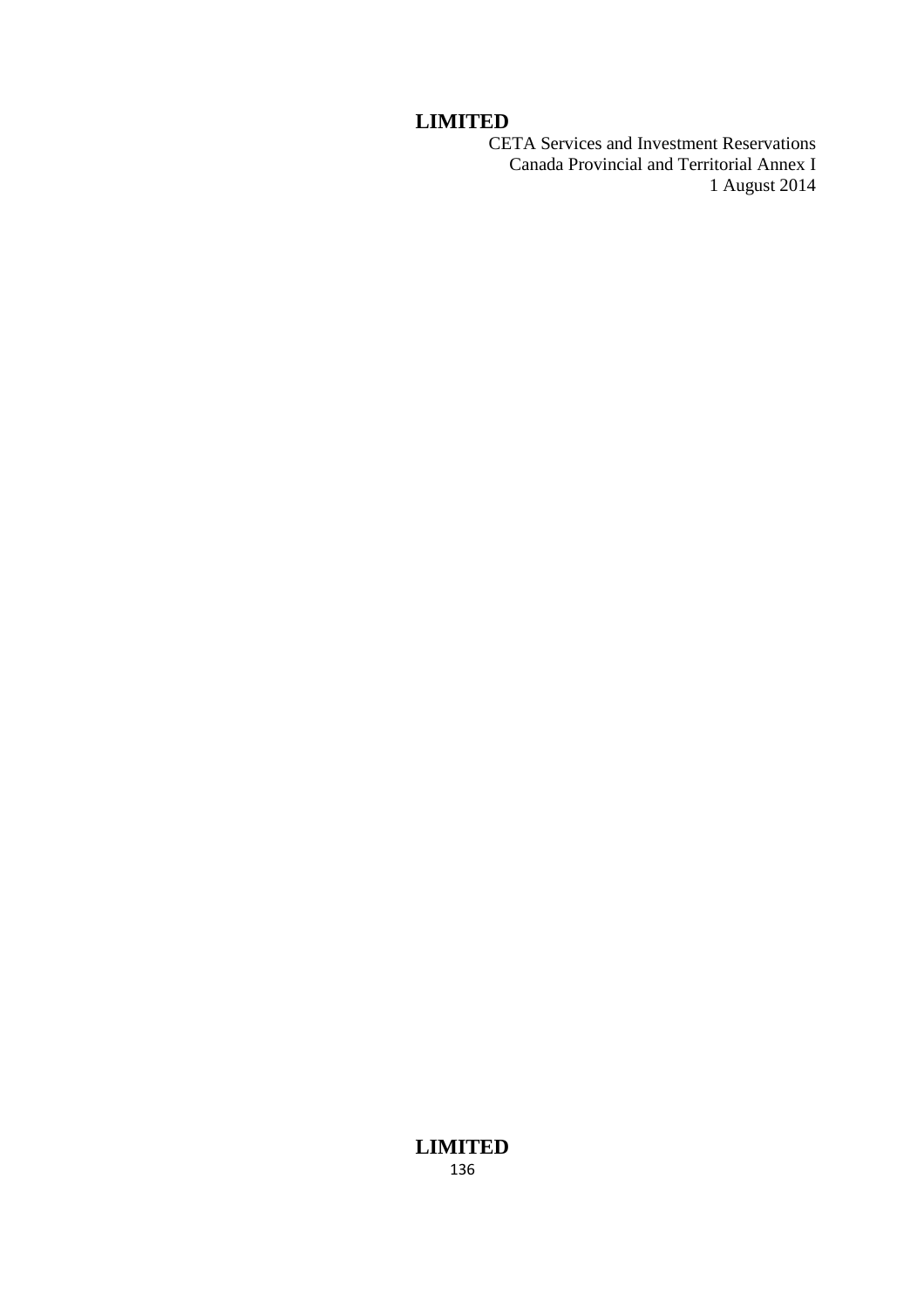CETA Services and Investment Reservations Canada Provincial and Territorial Annex I 1 August 2014

| Sector:                         | Tourism                                                                                                                                                                                                      |
|---------------------------------|--------------------------------------------------------------------------------------------------------------------------------------------------------------------------------------------------------------|
| <b>Sub-Sector:</b>              | Services incidental to hunting, tourist guide agencies<br>and own-account hunting                                                                                                                            |
| <b>Industry Classification:</b> | CPC 8813, 7472, 96419                                                                                                                                                                                        |
| <b>Type of Reservation:</b>     | <b>National Treatment</b><br><b>Market Access</b>                                                                                                                                                            |
| <b>Level of Government:</b>     | Provincial - Newfoundland and Labrador                                                                                                                                                                       |
| <b>Measures:</b>                | Wild Life Act, RSNL 1990 c.W-8                                                                                                                                                                               |
|                                 |                                                                                                                                                                                                              |
| Description:                    | <b>Cross-Border Trade in Services and Investment</b>                                                                                                                                                         |
|                                 | Non-residents of the Province must employ licensed<br>guides while undertaking certain licensed hunting<br>activities within the Province.                                                                   |
|                                 | Non-residents of the Province are not permitted to obtain<br>certain types of licenses, and are required to obtain non-<br>resident licenses to undertake certain fishing activities<br>within the Province. |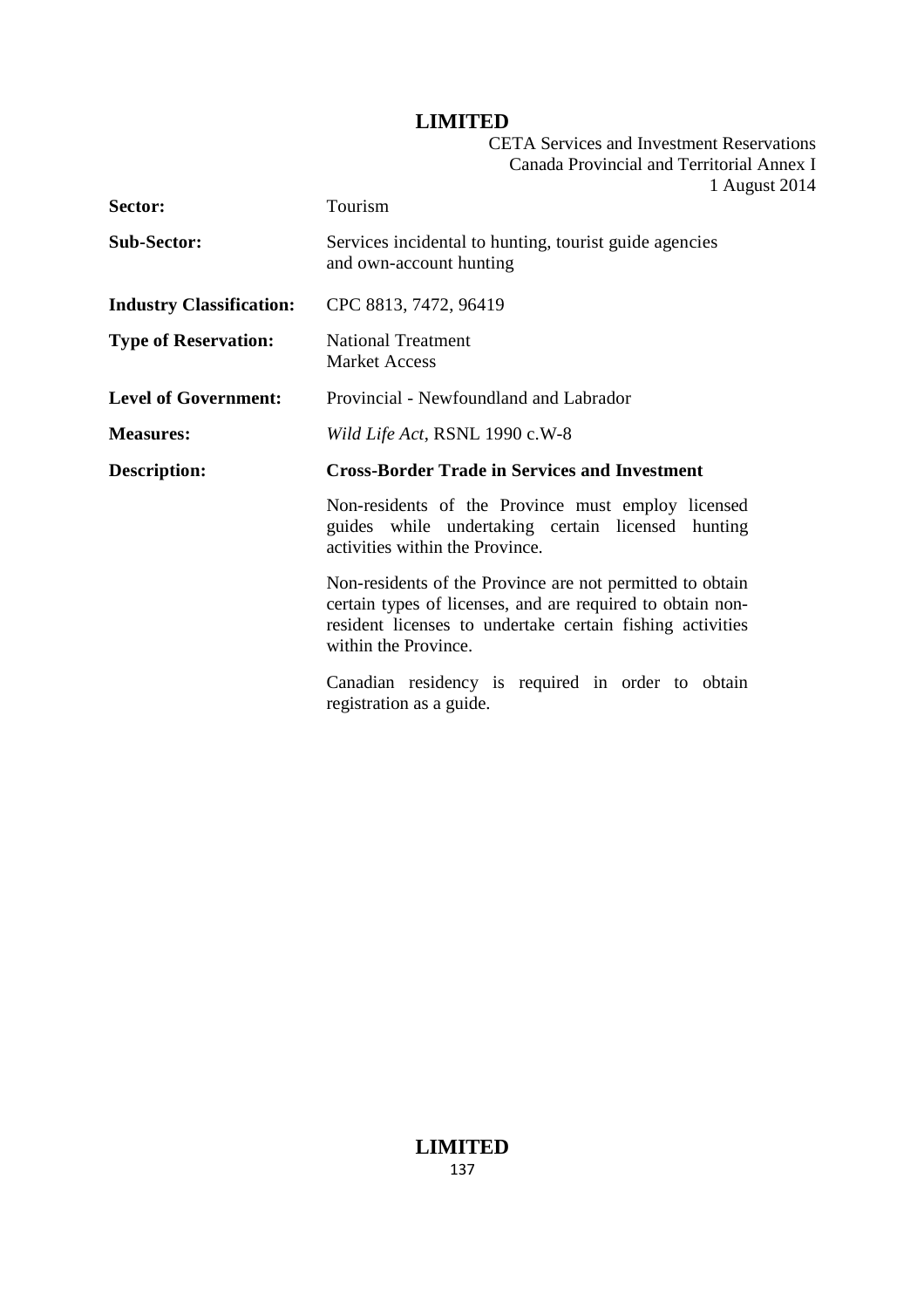CETA Services and Investment Reservations Canada Provincial and Territorial Annex I 1 August 2014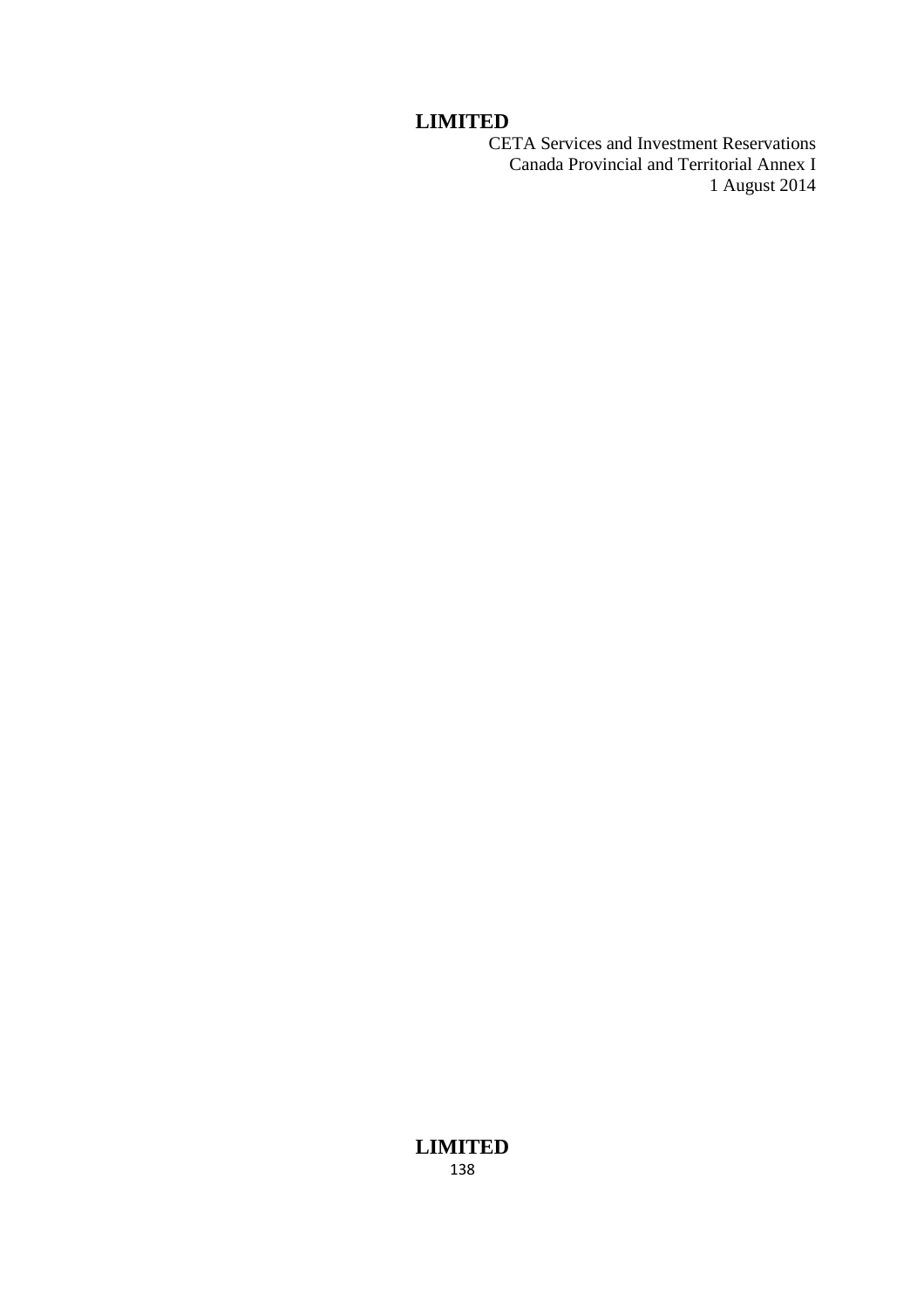CETA Services and Investment Reservations Canada Provincial and Territorial Annex I 1 August 2014

| Sector:                         | Land                                                                                                             |
|---------------------------------|------------------------------------------------------------------------------------------------------------------|
| <b>Sub-Sector:</b>              | Recreational and other open land                                                                                 |
| <b>Industry Classification:</b> | <b>CPC 5330</b>                                                                                                  |
| <b>Type of Reservation:</b>     | <b>National Treatment</b><br><b>Market Access</b>                                                                |
| <b>Level of Government:</b>     | Provincial - Newfoundland and Labrador                                                                           |
| <b>Measures:</b>                | Lands Act, SNL 1991, c.36<br>Policy Directive FT. 004 (Amendment 1), 2001                                        |
| Description:                    | Investment                                                                                                       |
|                                 | Only permanent residents of the Province are eligible to<br>receive residential cottage licenses for Crown Land. |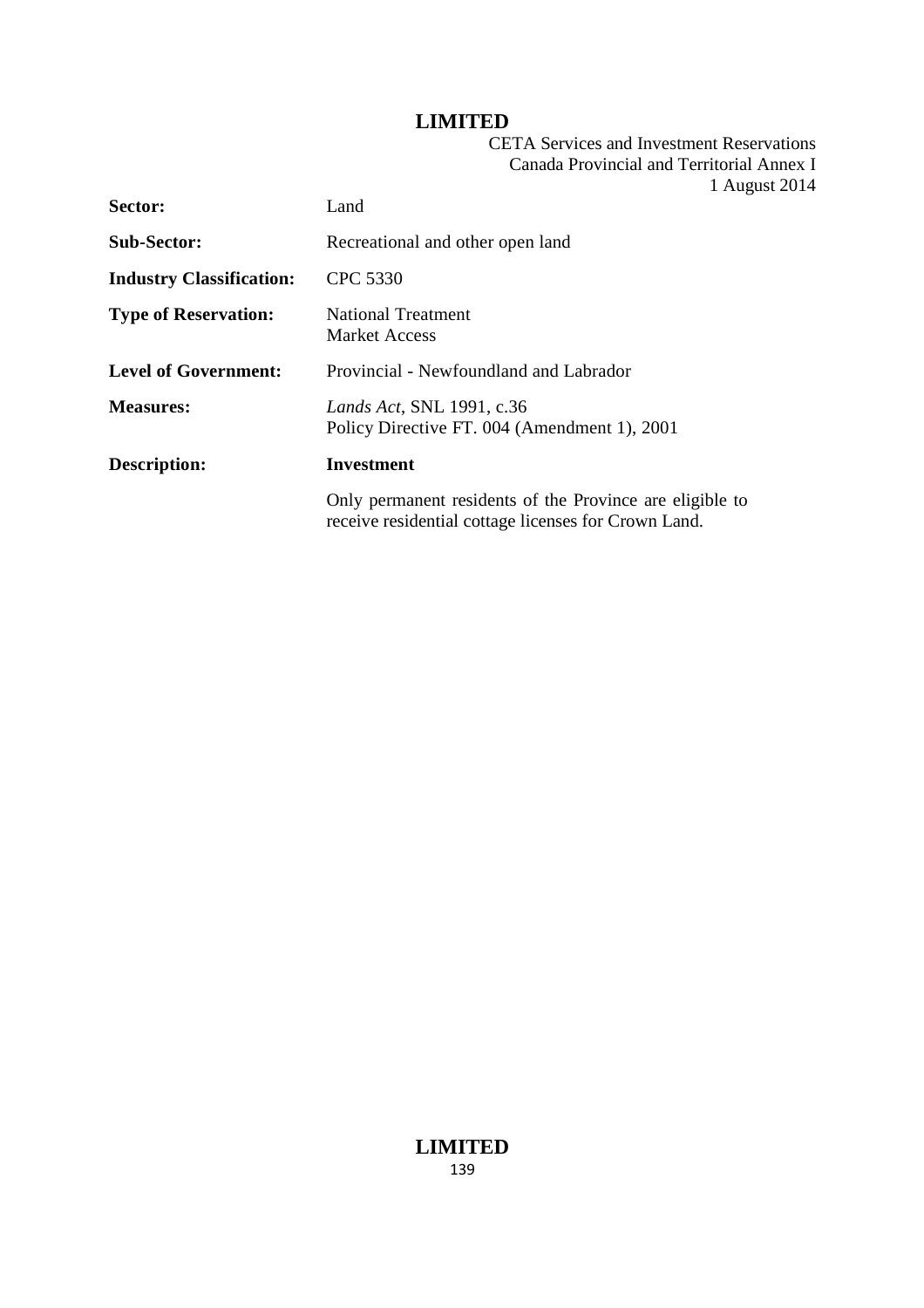CETA Services and Investment Reservations Canada Provincial and Territorial Annex I 1 August 2014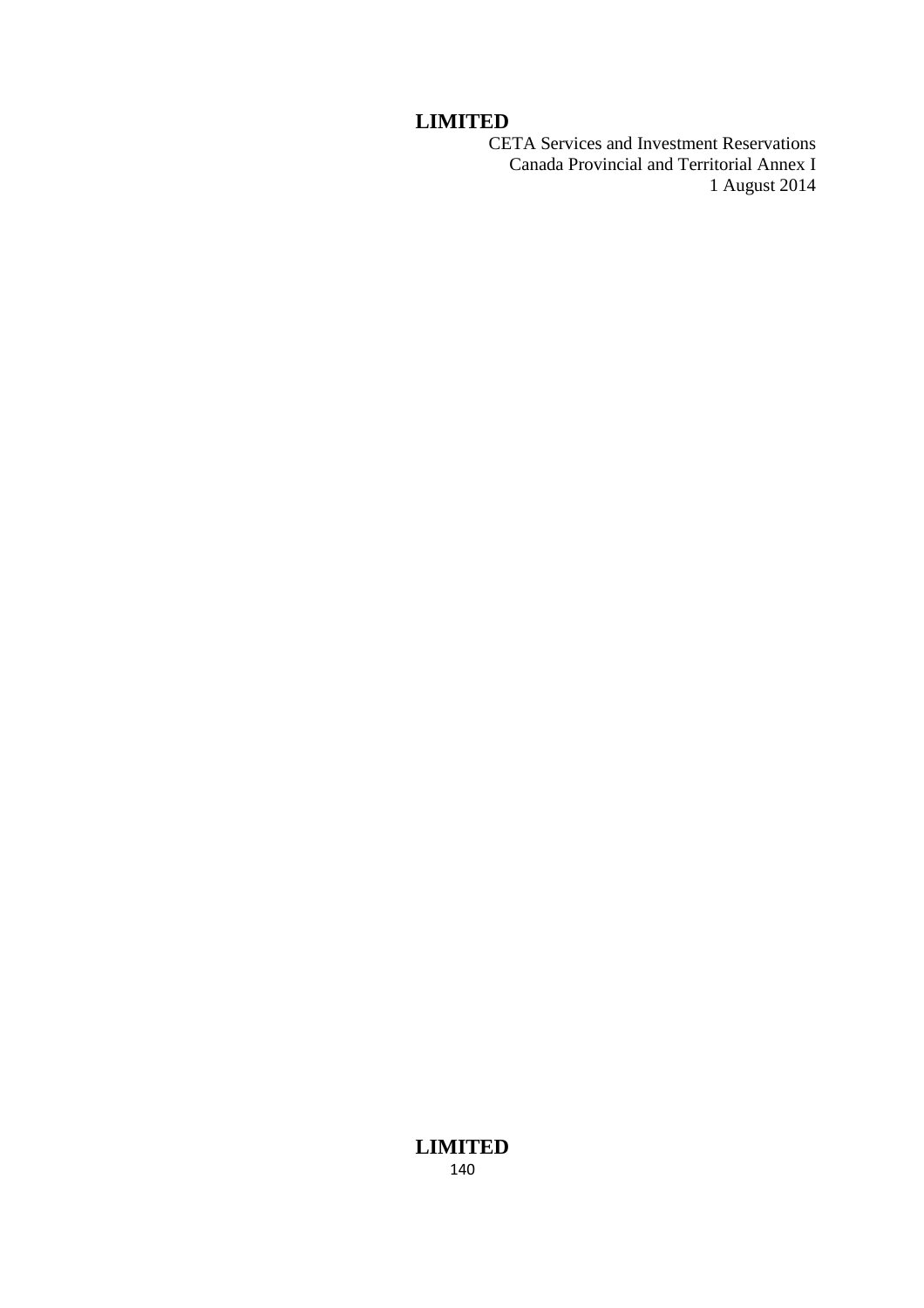CETA Services and Investment Reservations Canada Provincial and Territorial Annex I 1 August 2014

| Sector:                         | Transportation                            |
|---------------------------------|-------------------------------------------|
| <b>Sub-Sector:</b>              | Railroad transportation services          |
| <b>Industry Classification:</b> | <b>CPC 711</b>                            |
| <b>Type of Reservation:</b>     | Performance Requirements                  |
| <b>Level of Government:</b>     | Provincial - Newfoundland and Labrador    |
| <b>Measures:</b>                | Rail Service Act, 2009, SNL 2009, c.R-1.2 |
| Description:                    | Investment                                |
|                                 |                                           |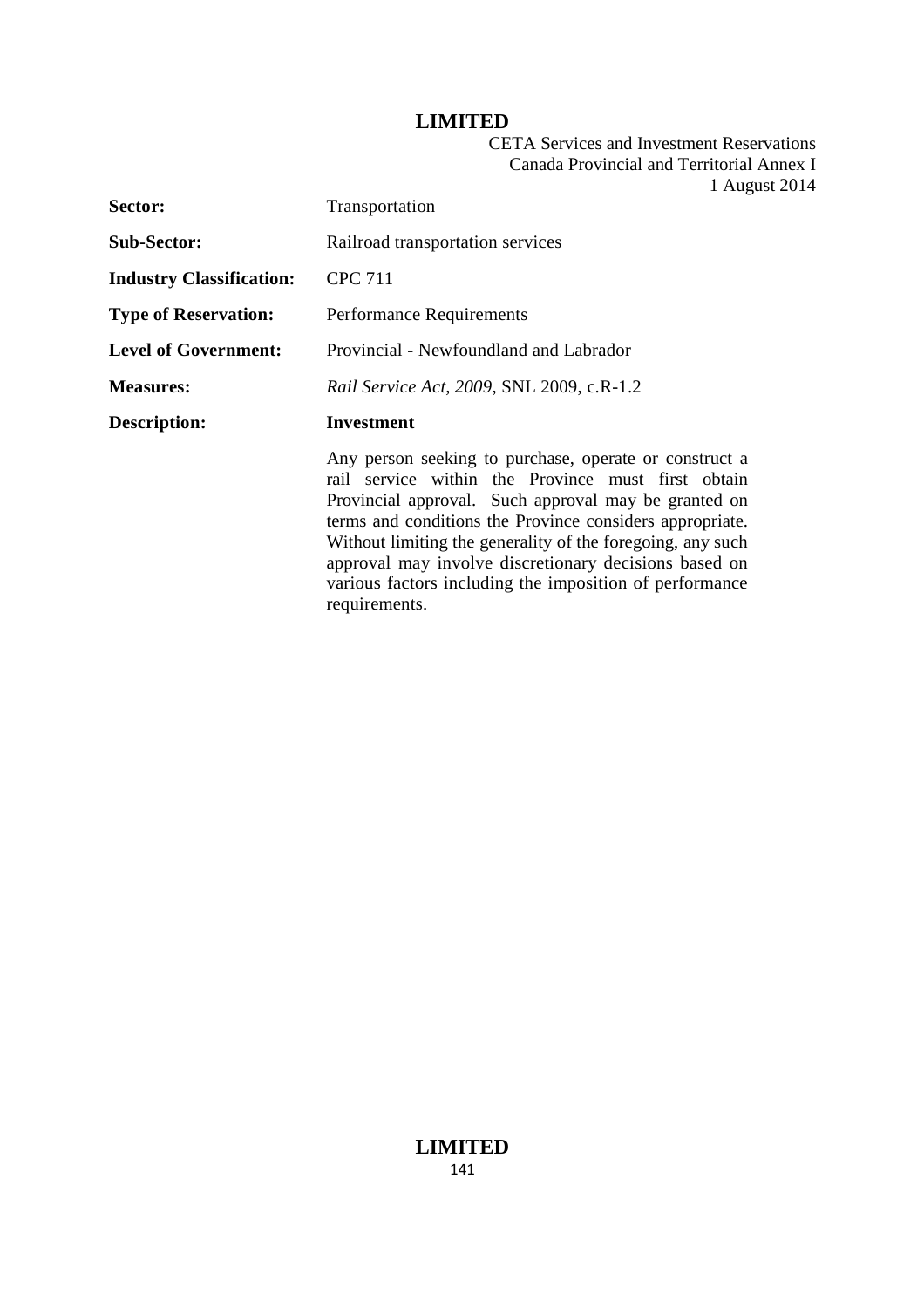CETA Services and Investment Reservations Canada Provincial and Territorial Annex I 1 August 2014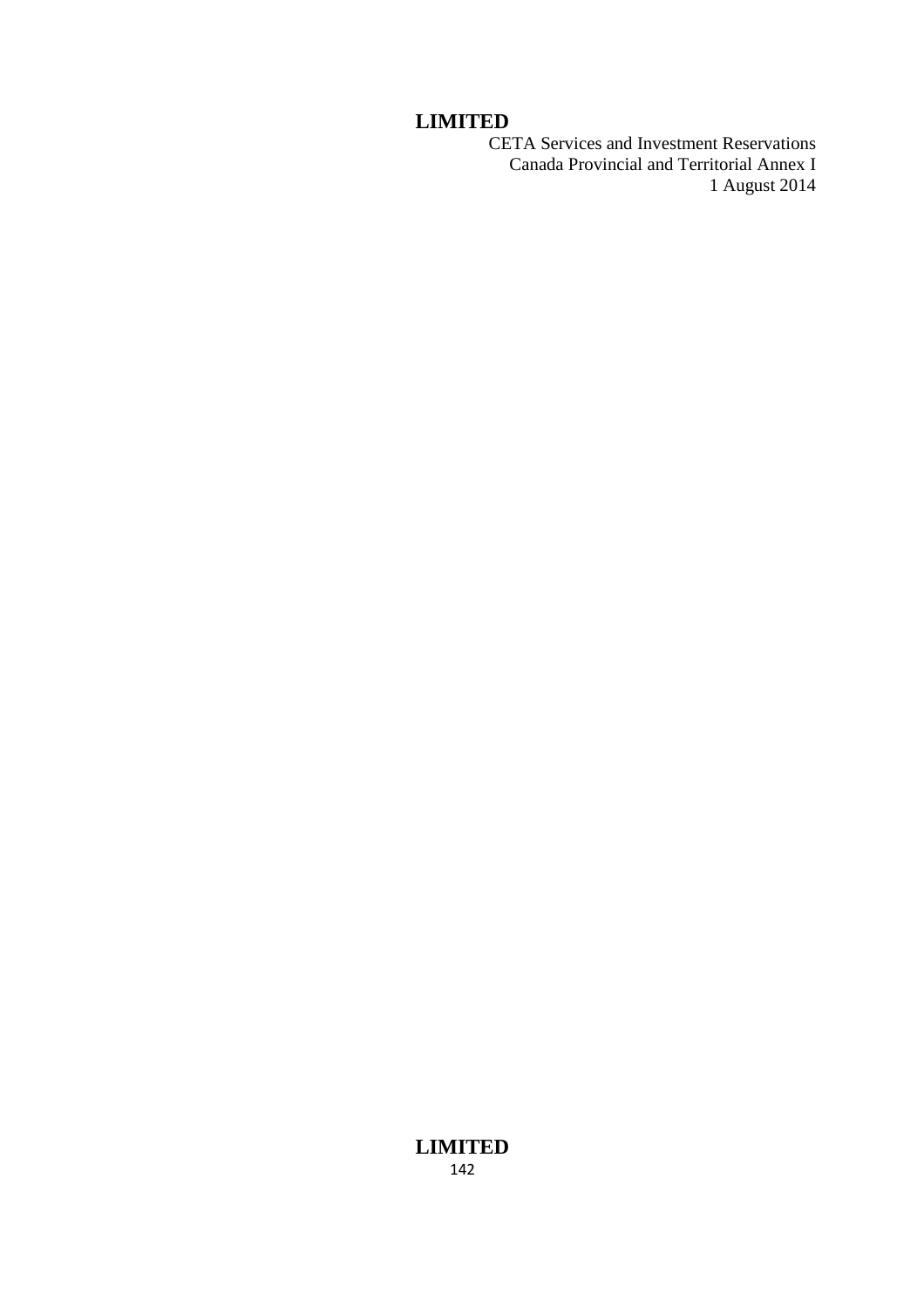CETA Services and Investment Reservations Canada Provincial and Territorial Annex I 1 August 2014

| Sector:                         | Transportation                                                                                                                                                                                                                                                                                                                                                                                                                                                                                                                              |
|---------------------------------|---------------------------------------------------------------------------------------------------------------------------------------------------------------------------------------------------------------------------------------------------------------------------------------------------------------------------------------------------------------------------------------------------------------------------------------------------------------------------------------------------------------------------------------------|
| <b>Sub-Sector:</b>              | Other land transportation services                                                                                                                                                                                                                                                                                                                                                                                                                                                                                                          |
| <b>Industry Classification:</b> | <b>CPC 712</b>                                                                                                                                                                                                                                                                                                                                                                                                                                                                                                                              |
| <b>Type of Reservation:</b>     | Performance Requirements<br><b>Market Access</b>                                                                                                                                                                                                                                                                                                                                                                                                                                                                                            |
| <b>Level of Government:</b>     | Provincial - Newfoundland and Labrador                                                                                                                                                                                                                                                                                                                                                                                                                                                                                                      |
| <b>Measures:</b>                | Aquaculture Act, RSNL 1990, c. A-13<br>Fisheries Act, SNL 1995, c.F-12.1<br>Fish Inspection Act, RSNL 1990, c. F-12<br>Liquor Corporation Act, RSNL 1990, c. L-19<br>Liquor Control Act, RSNL 1990, c. L-18<br>Motor Carrier Act, RSN 1990, c.M-19<br>Professional Fish Harvesters Act, SNL 1996, c.P-26.1                                                                                                                                                                                                                                  |
| <b>Description:</b>             | <b>Investment</b><br>Public convenience and needs tests are applied to<br>passenger transportation and to some subsectors of freight<br>transportation within the Province. The criteria relating<br>to approval include the adequacy of current levels of<br>service, market conditions establishing the requirement<br>for the expanded service, the effect of new entrants on<br>public convenience, and the fitness, willingness and<br>ability of the applicant to provide proper service.<br>Performance requirements may be imposed. |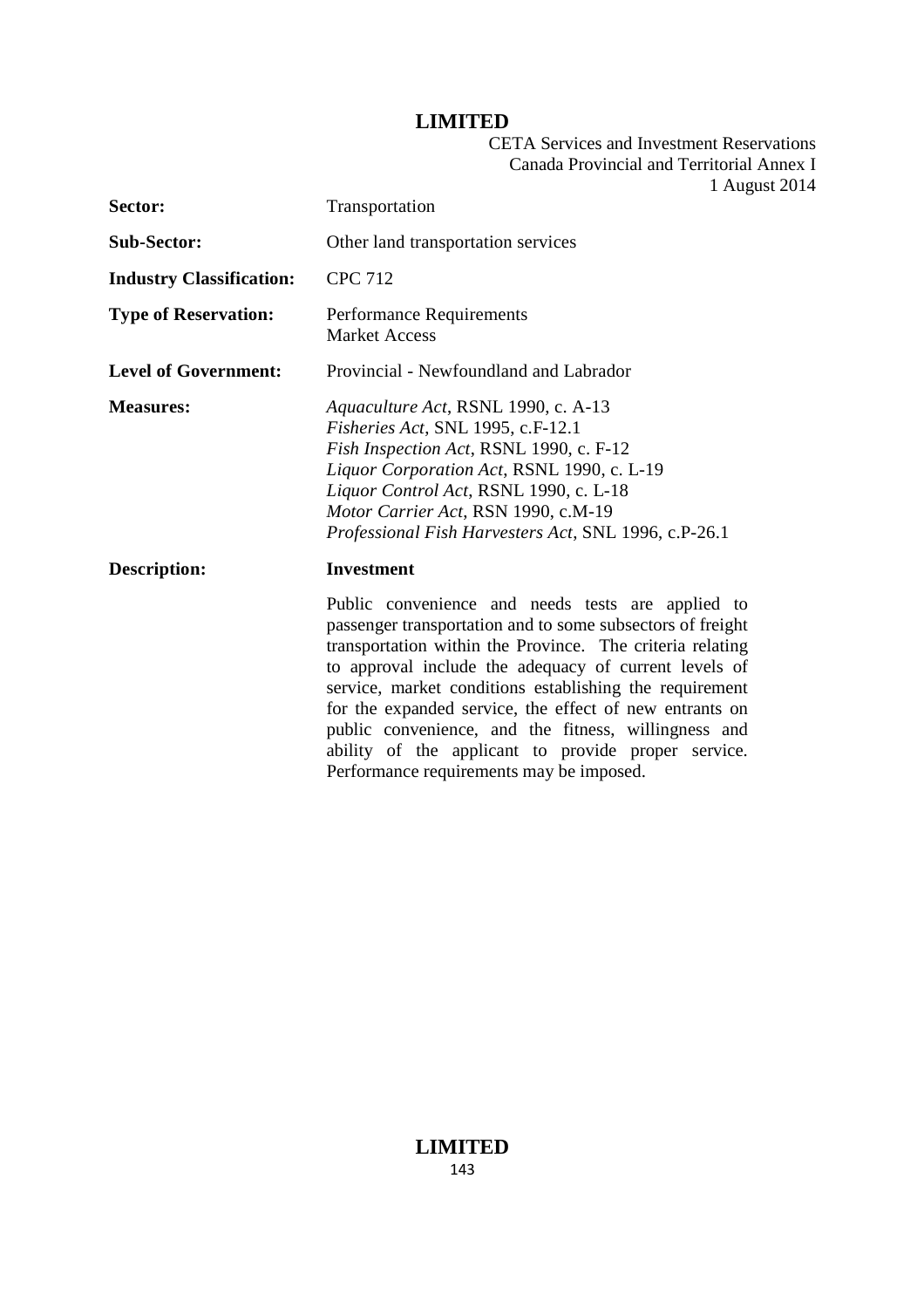CETA Services and Investment Reservations Canada Provincial and Territorial Annex I 1 August 2014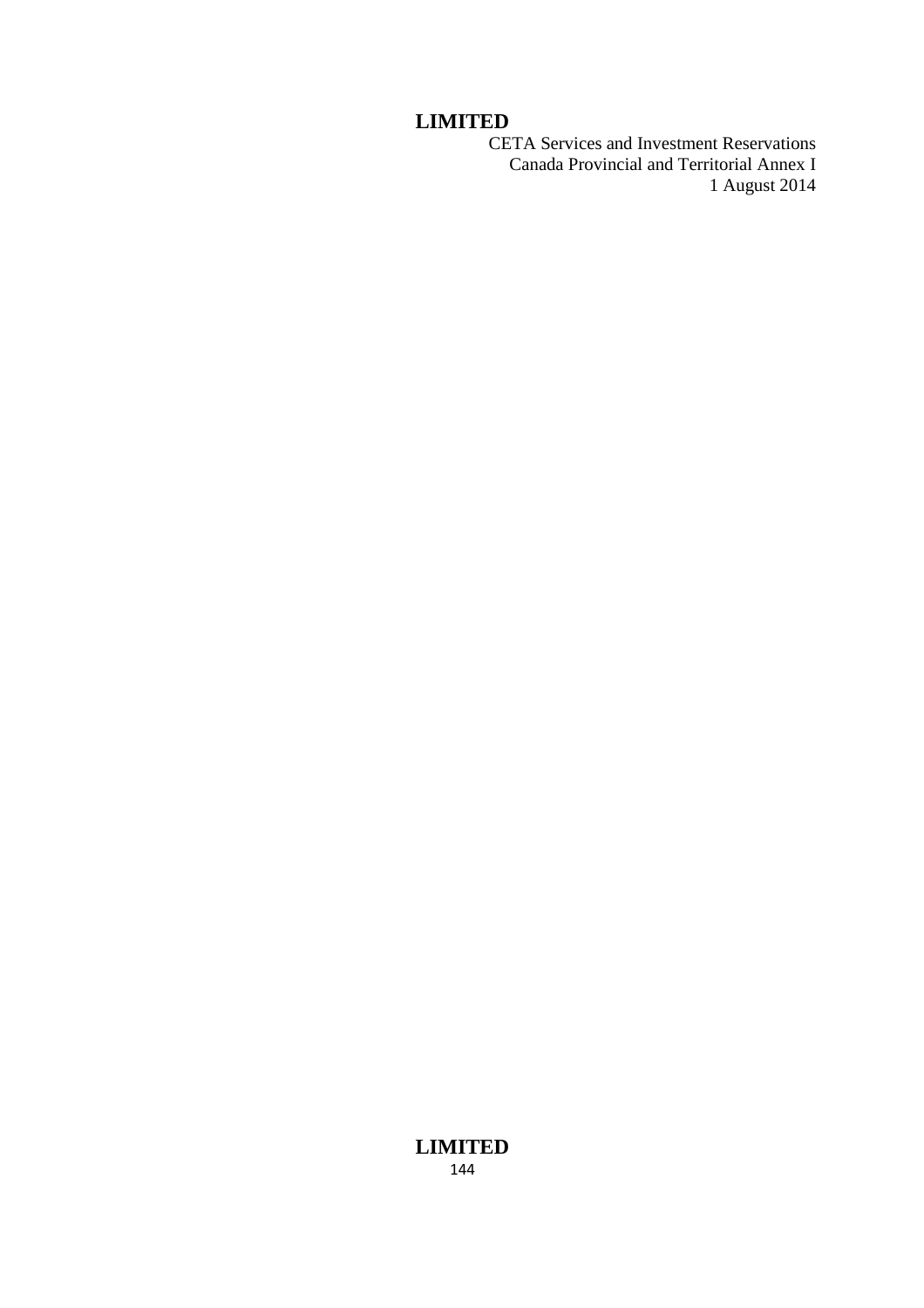CETA Services and Investment Reservations Canada Provincial and Territorial Annex I 1 August 2014

| Sector:                     | All Sectors                                                                                                                                                                                                                                                                                                                                                                                                                                                                                                                                                                                                                                                            |
|-----------------------------|------------------------------------------------------------------------------------------------------------------------------------------------------------------------------------------------------------------------------------------------------------------------------------------------------------------------------------------------------------------------------------------------------------------------------------------------------------------------------------------------------------------------------------------------------------------------------------------------------------------------------------------------------------------------|
| <b>Sub-Sector:</b>          |                                                                                                                                                                                                                                                                                                                                                                                                                                                                                                                                                                                                                                                                        |
| <b>Classification:</b>      |                                                                                                                                                                                                                                                                                                                                                                                                                                                                                                                                                                                                                                                                        |
| <b>Type of Reservation:</b> | <b>National Treatment</b><br>Performance Requirements<br>Senior Management and Boards of Directors                                                                                                                                                                                                                                                                                                                                                                                                                                                                                                                                                                     |
| <b>Level of Government:</b> | Provincial - Newfoundland and Labrador                                                                                                                                                                                                                                                                                                                                                                                                                                                                                                                                                                                                                                 |
| <b>Measures:</b>            | Labour Relations Act, RSNL 1990, c. L-1                                                                                                                                                                                                                                                                                                                                                                                                                                                                                                                                                                                                                                |
| <b>Description:</b>         | Investment                                                                                                                                                                                                                                                                                                                                                                                                                                                                                                                                                                                                                                                             |
|                             | The above measures allow the Lieutenant Governor in<br>Council of Newfoundland and Labrador to issue Special<br>Project Orders. Without limiting the generality of the<br>foregoing, such Orders may involve discretionary<br>decisions based on various factors and limitations on or<br>linkages to investment or market access, imposition of<br>performance requirements and/or discrimination in<br>favour of residents of Newfoundland and Labrador<br>and/or entities established in accordance with the laws<br>of Canada or a province or territory thereof and having a<br>place of business and substantive operations within<br>Newfoundland and Labrador. |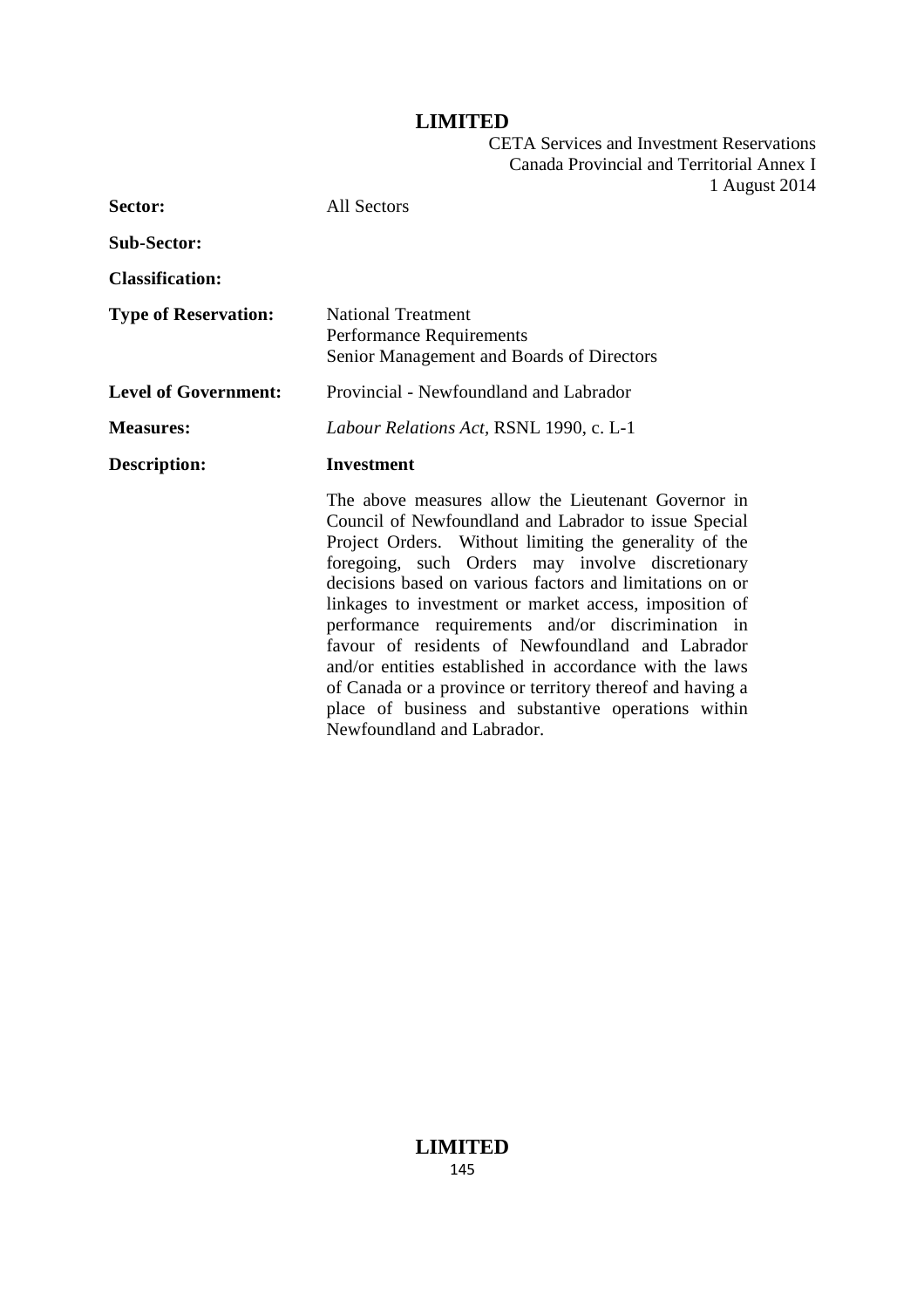CETA Services and Investment Reservations Canada Provincial and Territorial Annex I 1 August 2014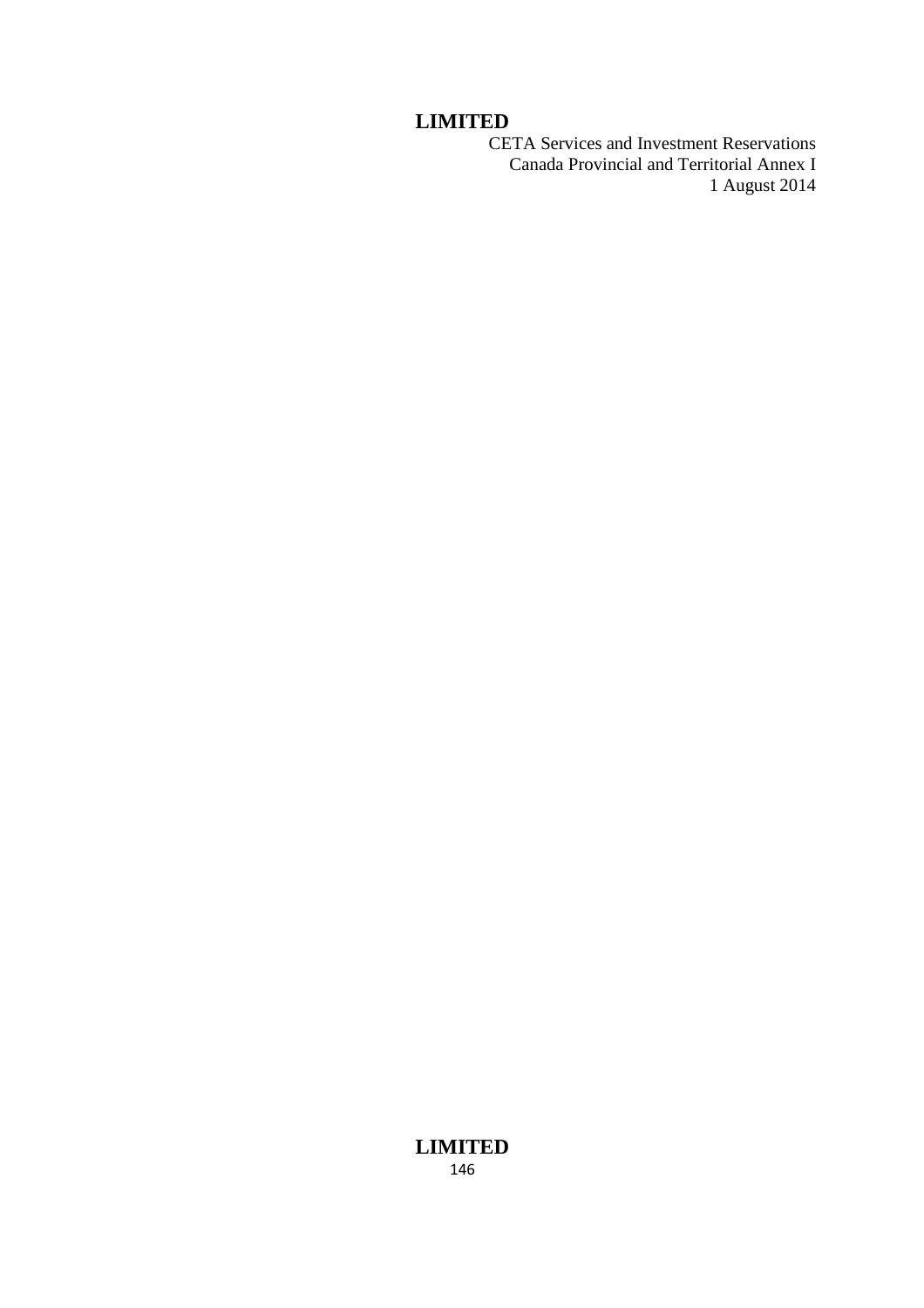|                             | <b>CETA Services and Investment Reservations</b><br>Canada Provincial and Territorial Annex I                                                                                                                                                                                              |
|-----------------------------|--------------------------------------------------------------------------------------------------------------------------------------------------------------------------------------------------------------------------------------------------------------------------------------------|
|                             | 1 August 2014                                                                                                                                                                                                                                                                              |
| Sector:                     | Recreational, Cultural, Sporting and Associated Services                                                                                                                                                                                                                                   |
| <b>Sub-Sector:</b>          | Gambling and betting services, services incidental to<br>manufacturing of metal products, machinery and<br>equipment                                                                                                                                                                       |
| <b>Classification:</b>      | CPC 8844, 885, 96492                                                                                                                                                                                                                                                                       |
| <b>Type of Reservation:</b> | <b>National Treatment</b><br>Market Access (8844 and 885 only)<br><b>Performance Requirements</b><br>Senior Management and Boards of Directors                                                                                                                                             |
| <b>Level of Government:</b> | Provincial - Newfoundland and Labrador                                                                                                                                                                                                                                                     |
| <b>Measures:</b>            | Lotteries Act, SNL 1991, c.53                                                                                                                                                                                                                                                              |
| Description:                | <b>Cross-Border Trade in Services and Investment</b>                                                                                                                                                                                                                                       |
|                             | The<br>above measures permit the Government<br>οt<br>Newfoundland and Labrador to regulate and issue<br>various authorizations relating to services, suppliers of<br>services,<br>manufacturing,<br>suppliers<br>of<br>materials,<br>operations and repairs relating to lotteries, lottery |
|                             | schemes, amusement machines, video lottery machines,<br>games of chance, races, betting theatres, bingo casinos<br>and promotional contests.                                                                                                                                               |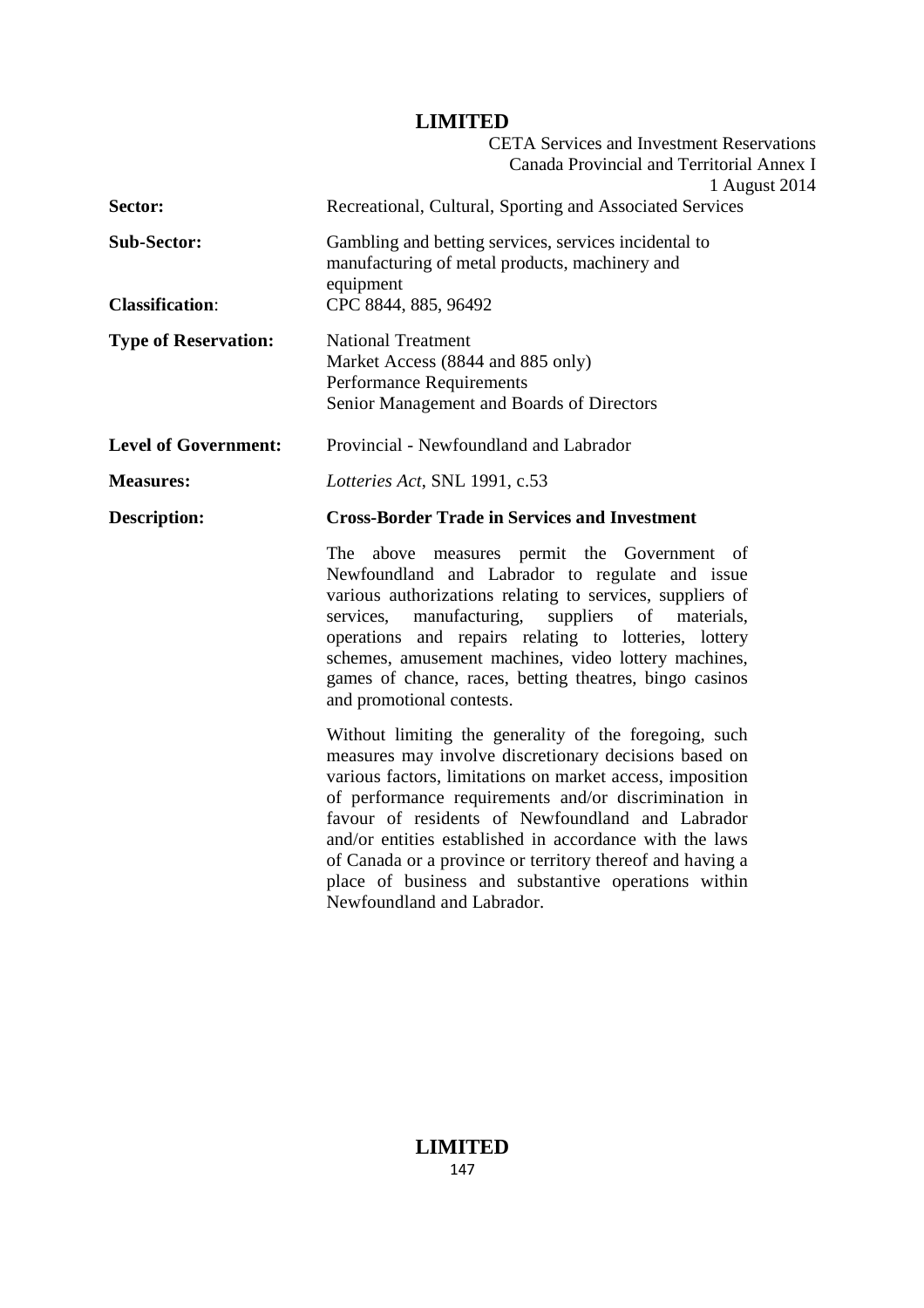CETA Services and Investment Reservations Canada Provincial and Territorial Annex I 1 August 2014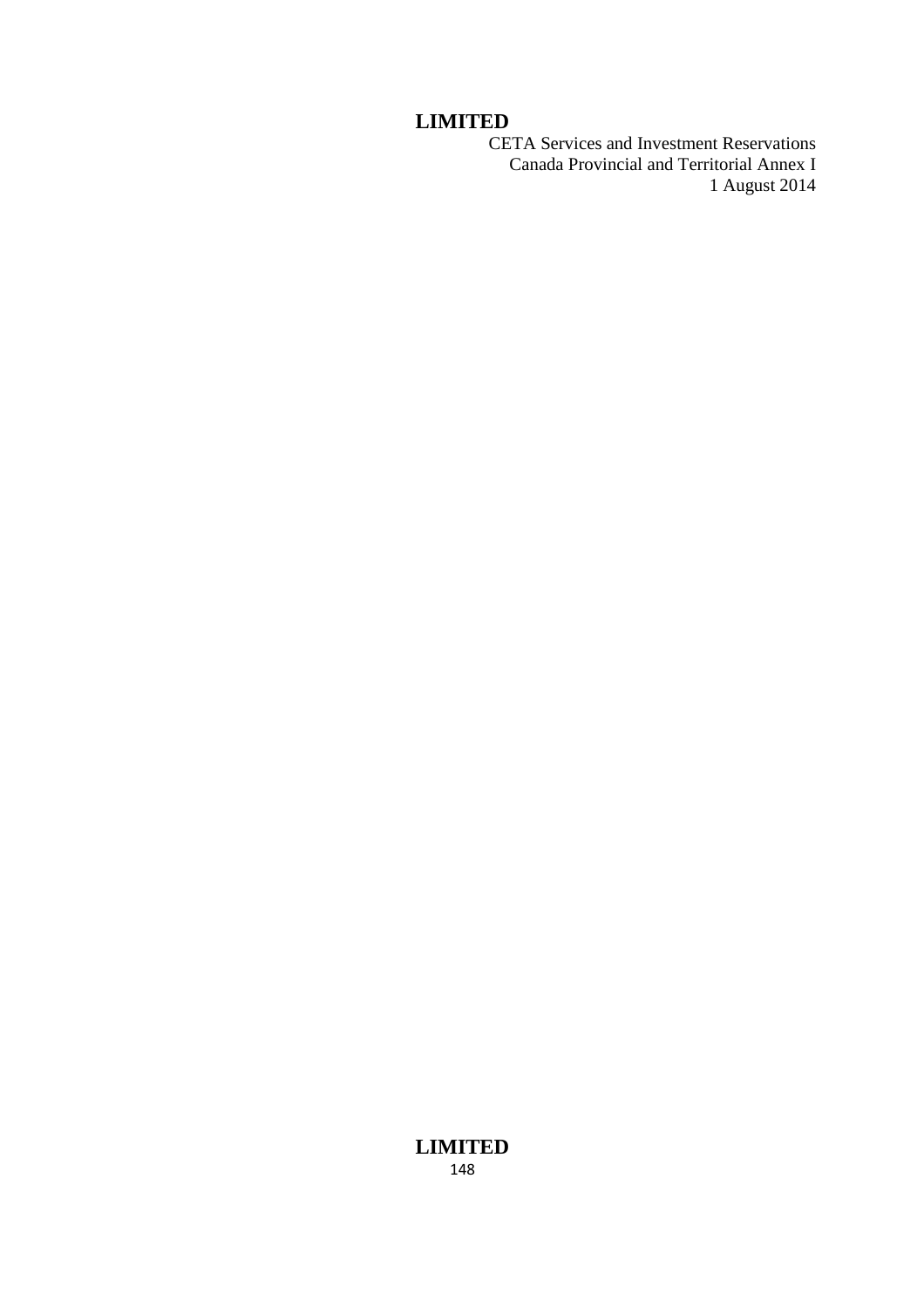|                                 | 1 August 2014                                                                                                                                                                                                                                                                                                                                                                                                                                                                                         |
|---------------------------------|-------------------------------------------------------------------------------------------------------------------------------------------------------------------------------------------------------------------------------------------------------------------------------------------------------------------------------------------------------------------------------------------------------------------------------------------------------------------------------------------------------|
| Sector:                         | Alcoholic Beverages                                                                                                                                                                                                                                                                                                                                                                                                                                                                                   |
| <b>Sub-Sector:</b>              | Wholesale trade services of beverages, sale on a fee or<br>contract basis of food products, beverages and tobacco,<br>retail sales of beverages not consumed on the spot,<br>beverage serving services for consumption on the<br>premises, alcoholic beverages and manufacture of food<br>and beverages on a fee or contract basis                                                                                                                                                                    |
| <b>Industry Classification:</b> | CPC 62226, 62112, 63107, 643, 241, 242, 243 and<br>88411                                                                                                                                                                                                                                                                                                                                                                                                                                              |
| <b>Type of Reservation:</b>     | <b>National Treatment</b><br>Performance requirements<br><b>Market Access</b>                                                                                                                                                                                                                                                                                                                                                                                                                         |
| <b>Level of Government:</b>     | Provincial - Newfoundland and Labrador                                                                                                                                                                                                                                                                                                                                                                                                                                                                |
| <b>Measures:</b>                | Liquor Corporation Act, RSNL 1990, c.L-19<br>Liquor Control Act, RSNL 1990, c.L-18                                                                                                                                                                                                                                                                                                                                                                                                                    |
| <b>Description:</b>             | <b>Cross-Border Trade in Services and Investment</b>                                                                                                                                                                                                                                                                                                                                                                                                                                                  |
|                                 | The above measures permit the Government of<br>Newfoundland and Labrador to regulate and issue<br>various authorizations relating to the production,<br>distribution, supply, sale, and marketing of alcoholic<br>beverages.                                                                                                                                                                                                                                                                          |
|                                 | The Newfoundland Liquor Corporation operates as a<br>monopoly responsible for the distribution, supply,<br>transport, sale and marketing of alcoholic beverages.                                                                                                                                                                                                                                                                                                                                      |
|                                 | Without limiting the generality of the foregoing, such<br>measures may involve discretionary decisions based on<br>various factors, limitations on market access, imposition<br>of performance requirements and/or discrimination in<br>favour of residents of Newfoundland and Labrador<br>and/or entities established in accordance with the laws<br>of Canada or a province or territory thereof and having a<br>place of business and substantive operations within<br>Newfoundland and Labrador. |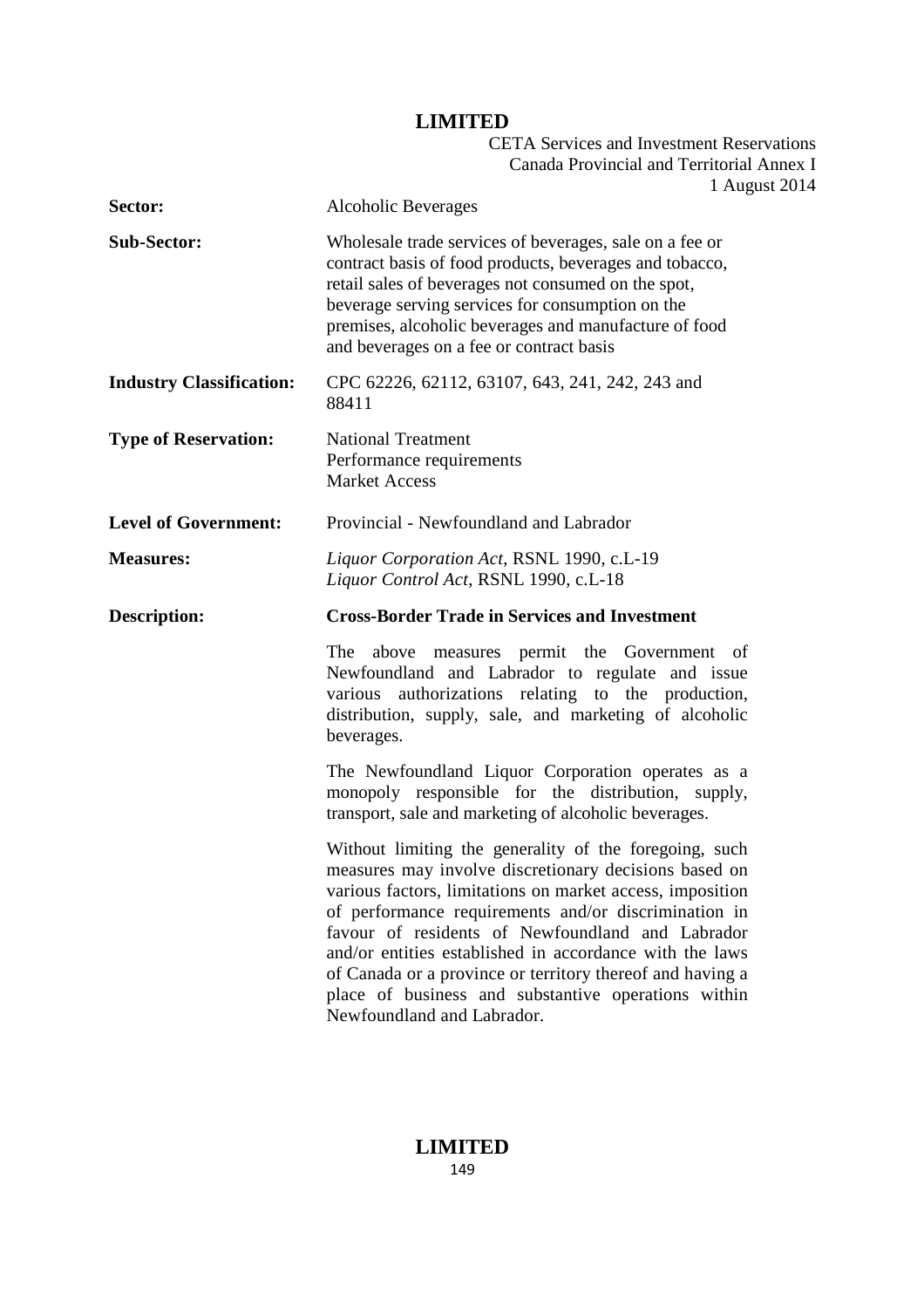CETA Services and Investment Reservations Canada Provincial and Territorial Annex I 1 August 2014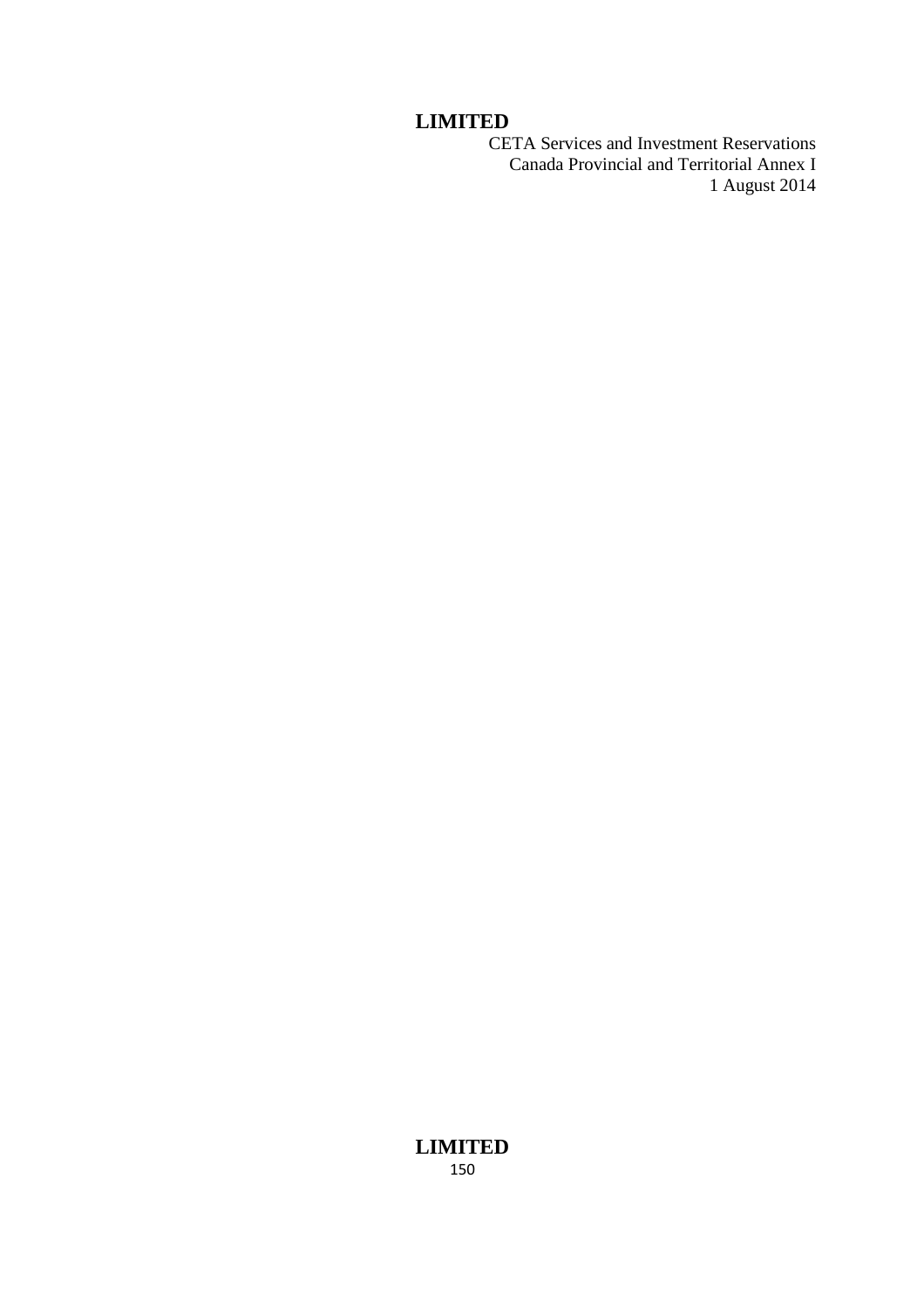| Sector:                         | <b>Professional Services</b>                                                                                        |
|---------------------------------|---------------------------------------------------------------------------------------------------------------------|
| <b>Sub-Sector:</b>              | Legal services (Notaries)                                                                                           |
| <b>Industry Classification:</b> | <b>CPC 861</b>                                                                                                      |
| <b>Type of Reservation</b>      | <b>National Treatment</b><br><b>Market Access</b>                                                                   |
| <b>Level of Government:</b>     | Provincial - Newfoundland and Labrador                                                                              |
| <b>Measures:</b>                | <i>Notaries Public Act, RSN 1990 c.N-5</i>                                                                          |
| Description:                    | <b>Cross-Border Trade in Services and Investment</b>                                                                |
|                                 | Only a Canadian citizen that is resident in the Province is eligible<br>to become a notary public for the Province. |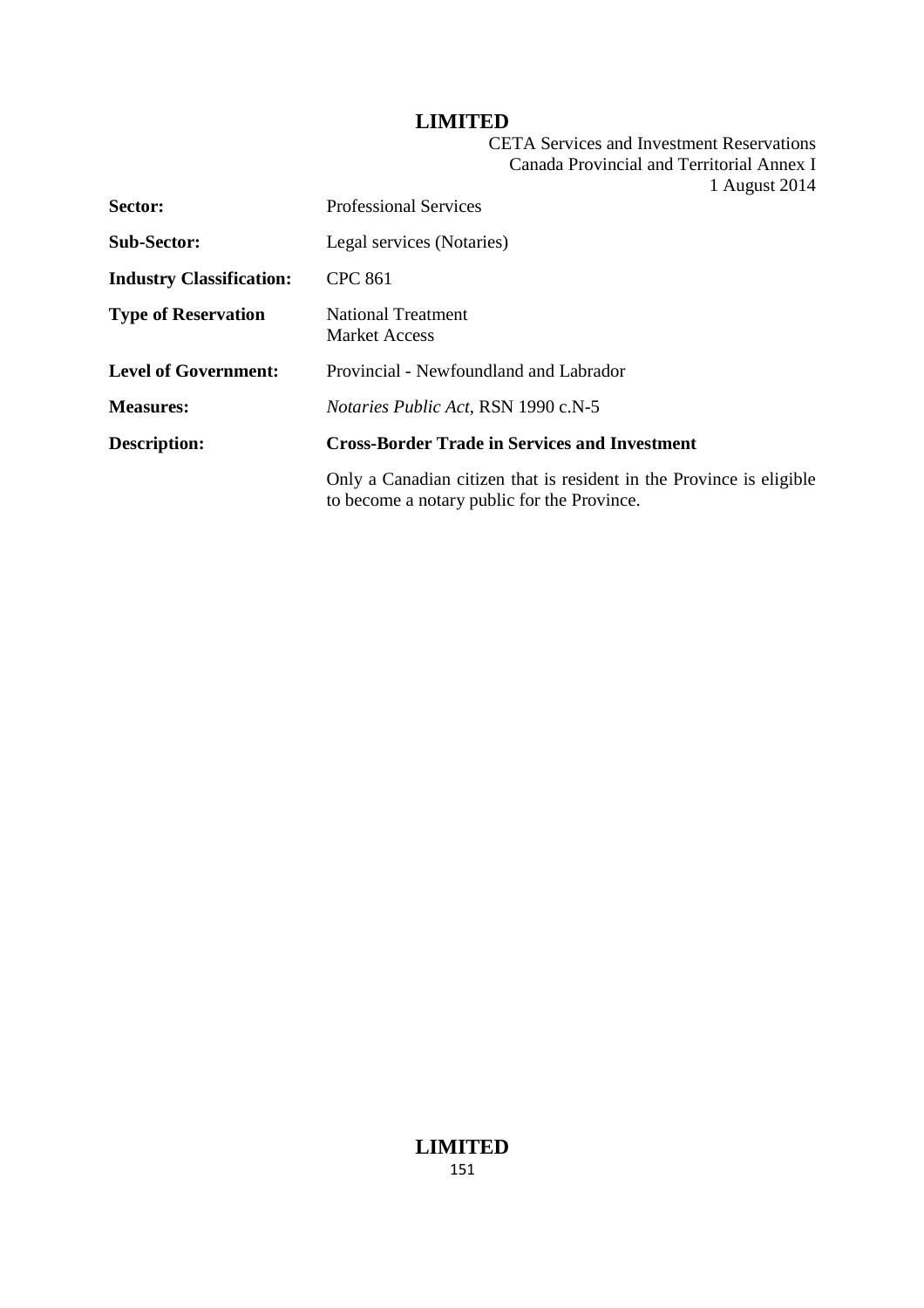CETA Services and Investment Reservations Canada Provincial and Territorial Annex I 1 August 2014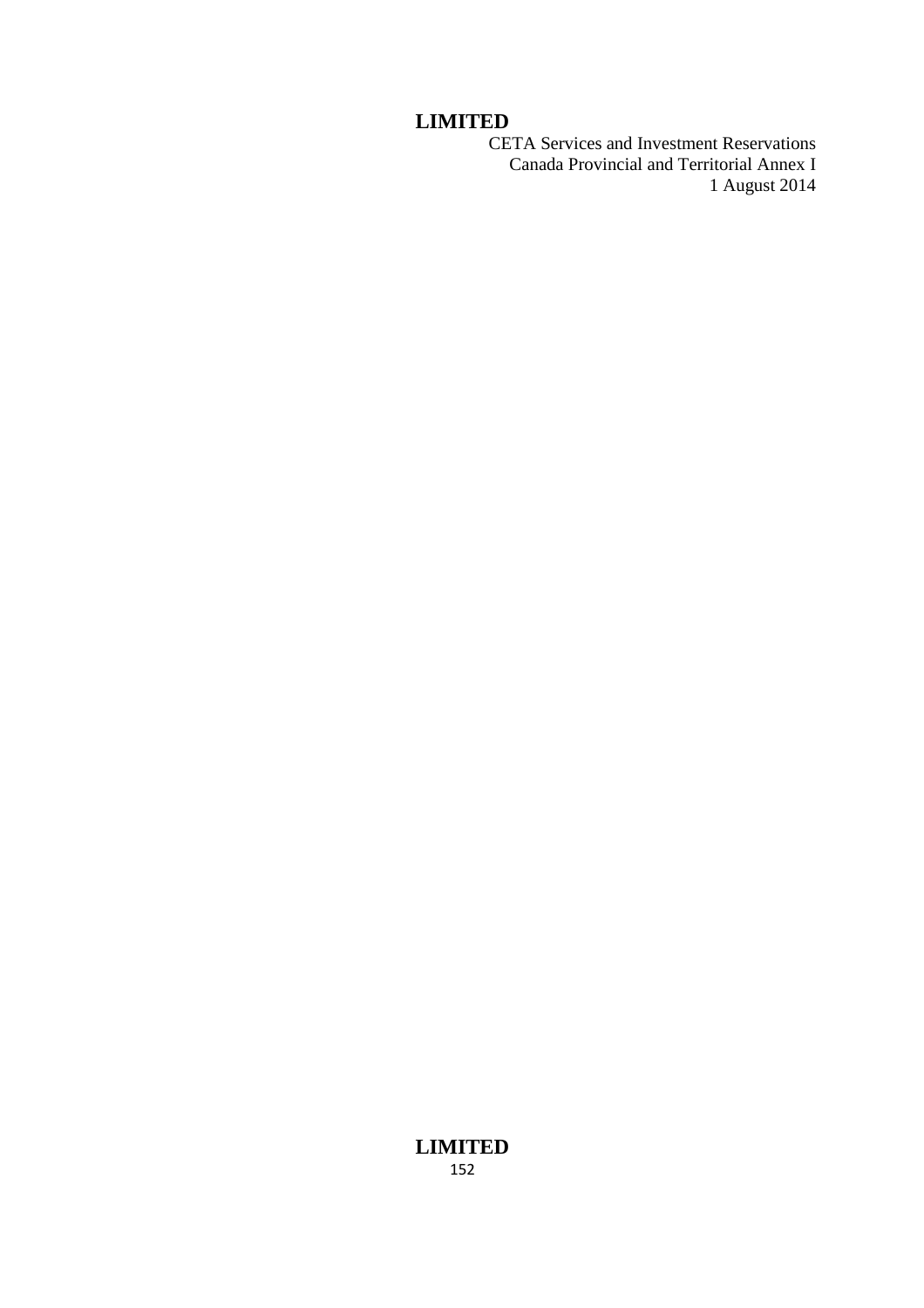CETA Services and Investment Reservations Canada Provincial and Territorial Annex I 1 August 2014

#### **NOVA SCOTIA**

| Sector:                         | <b>Professional Services</b>                                                                                                                                                                                                                 |
|---------------------------------|----------------------------------------------------------------------------------------------------------------------------------------------------------------------------------------------------------------------------------------------|
| <b>Sub-Sector:</b>              | <b>Accounting Services</b>                                                                                                                                                                                                                   |
| <b>Industry Classification:</b> | <b>CPC 862</b>                                                                                                                                                                                                                               |
| <b>Type of Reservation:</b>     | <b>National Treatment</b><br><b>Market Access</b>                                                                                                                                                                                            |
| <b>Level of Government:</b>     | Provincial - Nova Scotia                                                                                                                                                                                                                     |
| <b>Measures:</b>                | Certified General Accountants Act, S. N.S. 1998, c. 10;<br>Certified Management and Accountants of Nova Scotia Act, S.N.S.<br>2005, c. 35;<br>Public Accountants Act, R.S.N.S. 1989, c. 369<br>Chartered Accountants Act, S.N.S. 1994, c. 14 |
| Description:                    | <b>Cross-Border Trade in Services</b>                                                                                                                                                                                                        |
|                                 | Only residents of Canada are eligible to be licensed to practice as a<br>public accountant in Nova Scotia and to use the designation<br>'Public Accountant'.                                                                                 |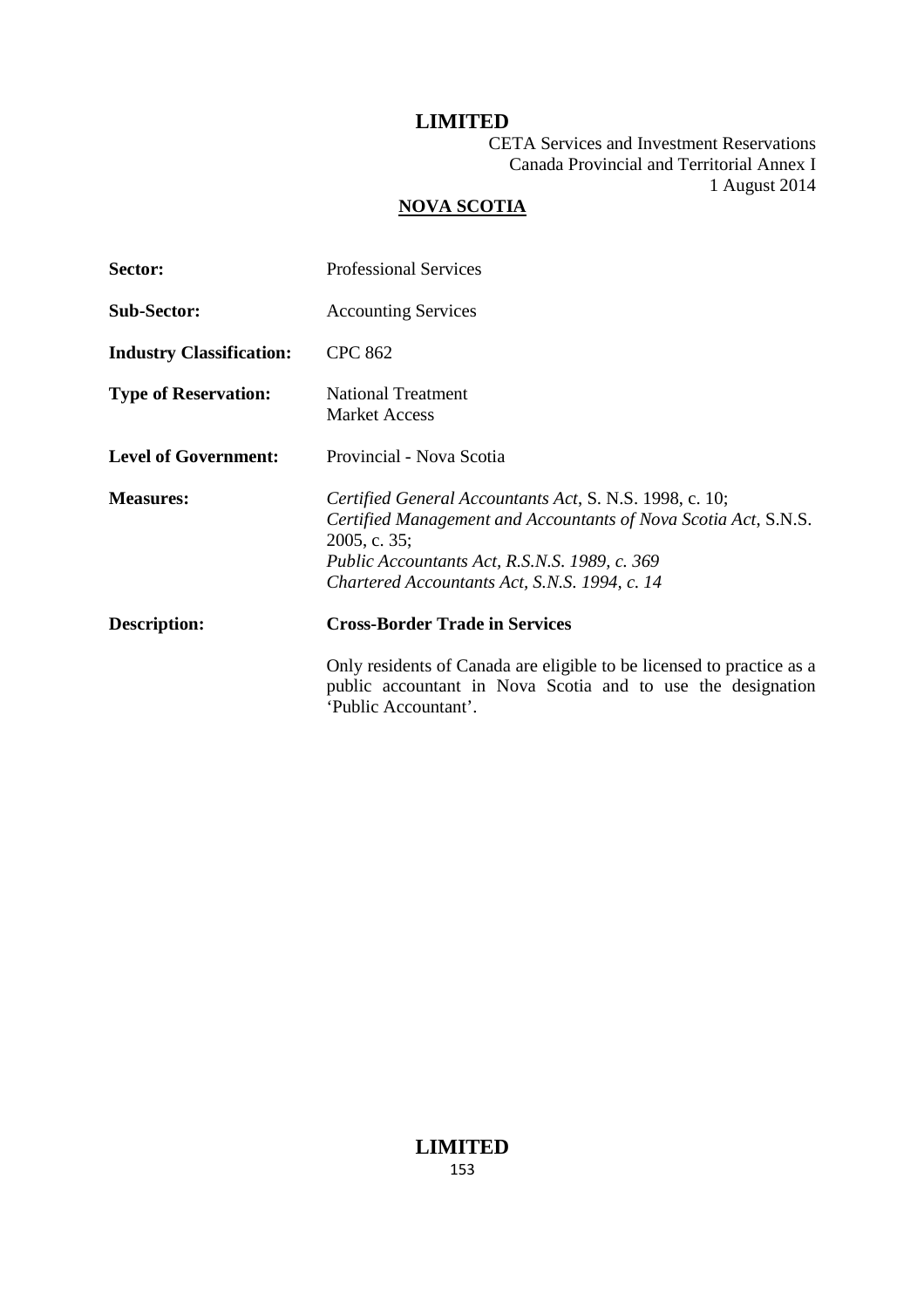CETA Services and Investment Reservations Canada Provincial and Territorial Annex I 1 August 2014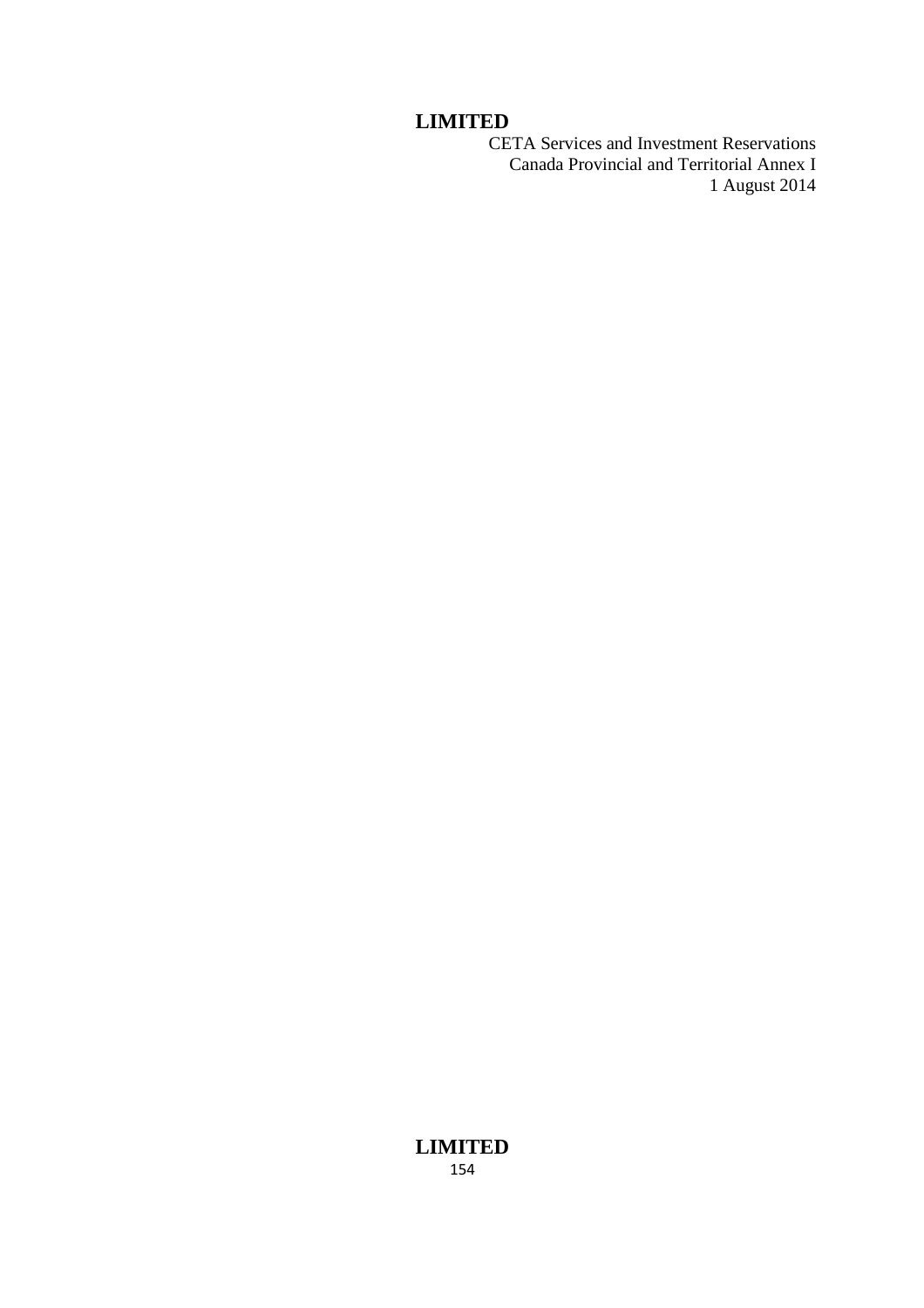#### **LIMITED** CETA Services and Investment Reservations

|                                | Canada Provincial and Territorial Annex I<br>1 August 2014                                                                                                                                                               |
|--------------------------------|--------------------------------------------------------------------------------------------------------------------------------------------------------------------------------------------------------------------------|
| <b>Sector:</b>                 | Tourism and recreational services                                                                                                                                                                                        |
| <b>Sub-Sector:</b>             | Service incidental to hunting, tour guide agencies, own-account<br>hunting                                                                                                                                               |
| <b>Industry Classification</b> | CPC 8813, 7472, 96419                                                                                                                                                                                                    |
| <b>Type of Reservation:</b>    | <b>National Treatment</b><br><b>Market Access</b>                                                                                                                                                                        |
| <b>Level of Government:</b>    | Provincial - Nova Scotia                                                                                                                                                                                                 |
| <b>Measures:</b>               | Wildlife Act, R.S.N.S. c 504                                                                                                                                                                                             |
| <b>Description:</b>            | <b>Cross-Border Trade in Services</b>                                                                                                                                                                                    |
|                                | Only Nova Scotia residents are eligible to receive a fur harvesters'<br>or moose hunting license. Non-residents may be subject to<br>supervision by a qualified guide while hunting, or fishing in<br>designated rivers. |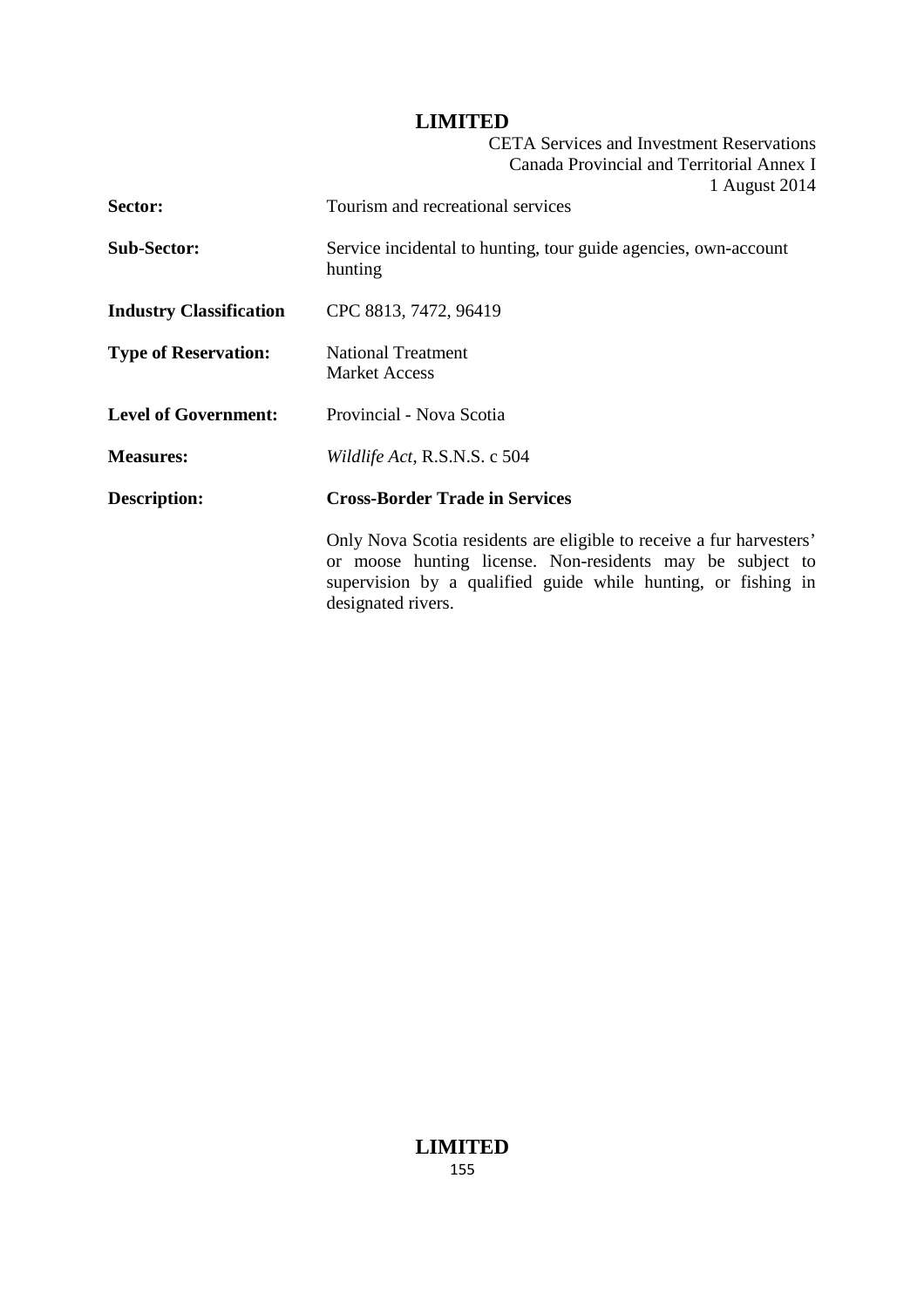CETA Services and Investment Reservations Canada Provincial and Territorial Annex I 1 August 2014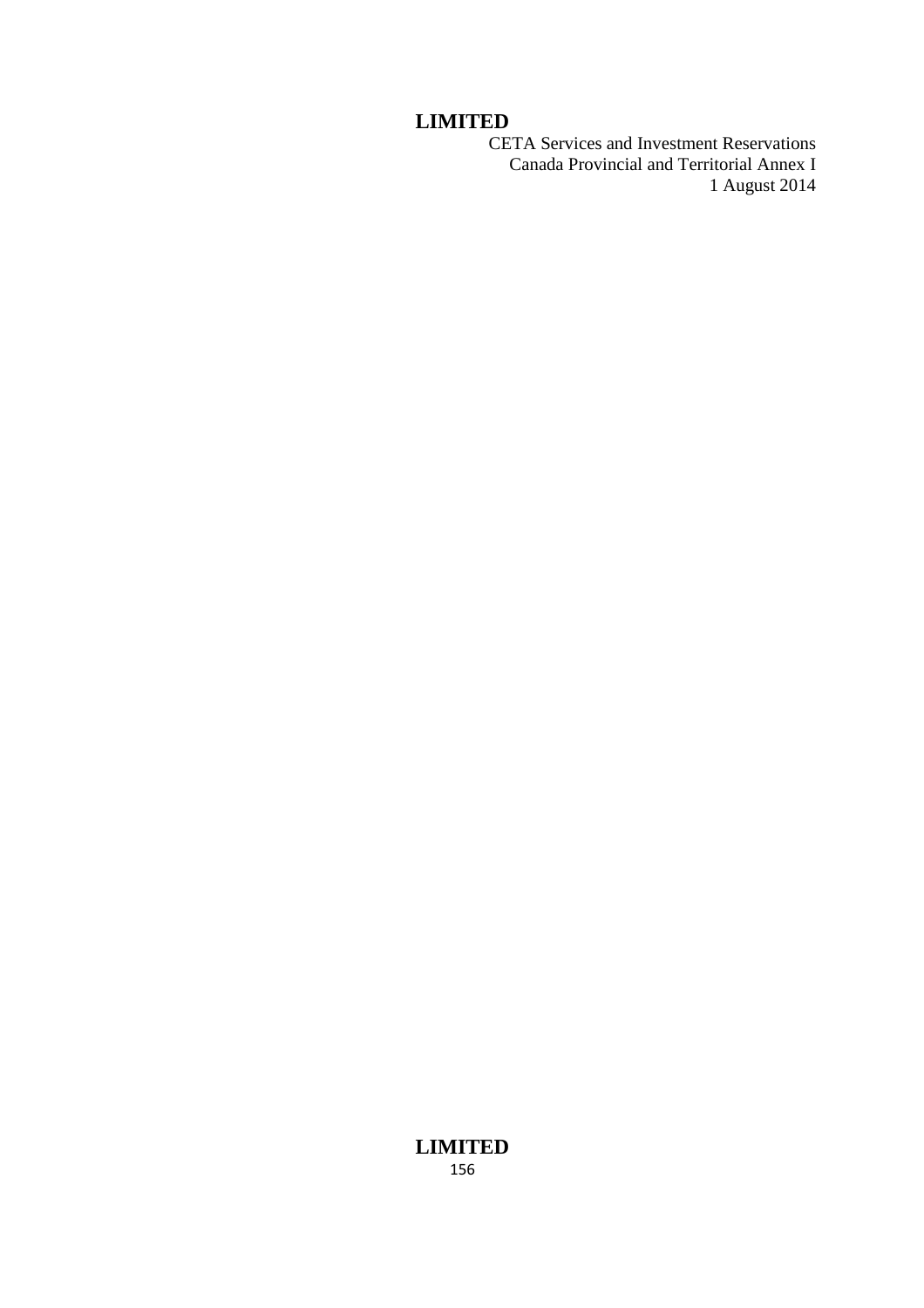| Sector:                         | Transportation                                                                                                                                                                                                                                                                                                                                                                                                                                                                    |
|---------------------------------|-----------------------------------------------------------------------------------------------------------------------------------------------------------------------------------------------------------------------------------------------------------------------------------------------------------------------------------------------------------------------------------------------------------------------------------------------------------------------------------|
| <b>Sub-Sector:</b>              | <b>Highway Freight Transport</b>                                                                                                                                                                                                                                                                                                                                                                                                                                                  |
| <b>Industry Classification:</b> | CPC 7123                                                                                                                                                                                                                                                                                                                                                                                                                                                                          |
| <b>Type of Reservation:</b>     | Performance Requirements<br><b>Market Access</b>                                                                                                                                                                                                                                                                                                                                                                                                                                  |
| <b>Level of Government:</b>     | Provincial – Nova Scotia                                                                                                                                                                                                                                                                                                                                                                                                                                                          |
| <b>Measures:</b>                | The Public Utilities Act R.S., c. 380, s. 1                                                                                                                                                                                                                                                                                                                                                                                                                                       |
| <b>Description:</b>             | <b>Investment</b>                                                                                                                                                                                                                                                                                                                                                                                                                                                                 |
|                                 | Public convenience and needs tests are applied to some sub-sectors<br>of freight transportation within the Province. The criteria relating<br>to approval include the adequacy of current levels of service,<br>market conditions establishing the requirement for the expanded<br>service, the effect of new entrants on public convenience, and the<br>fitness, willingness and ability of the applicant to provide proper<br>service. Performance requirements may be imposed. |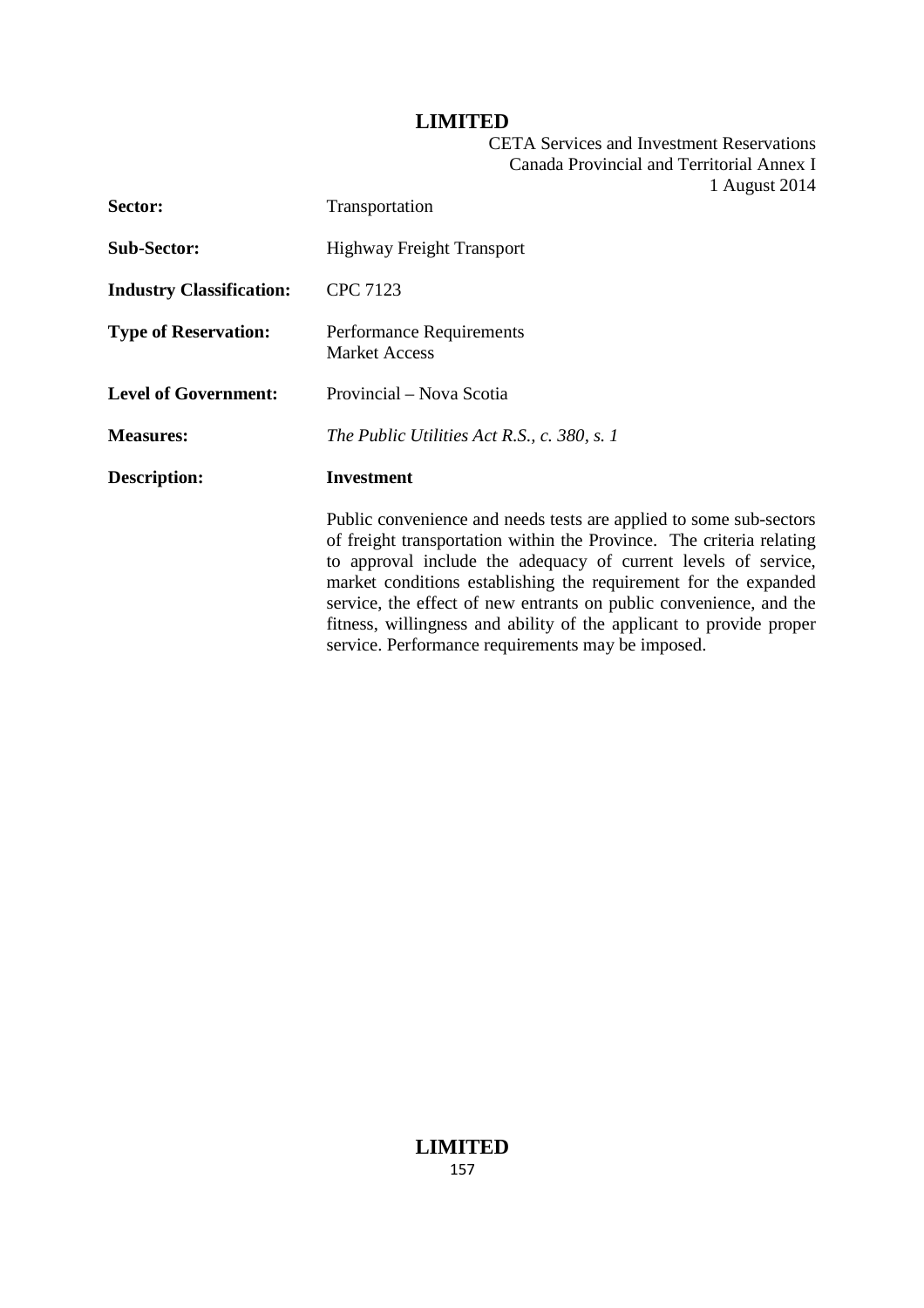CETA Services and Investment Reservations Canada Provincial and Territorial Annex I 1 August 2014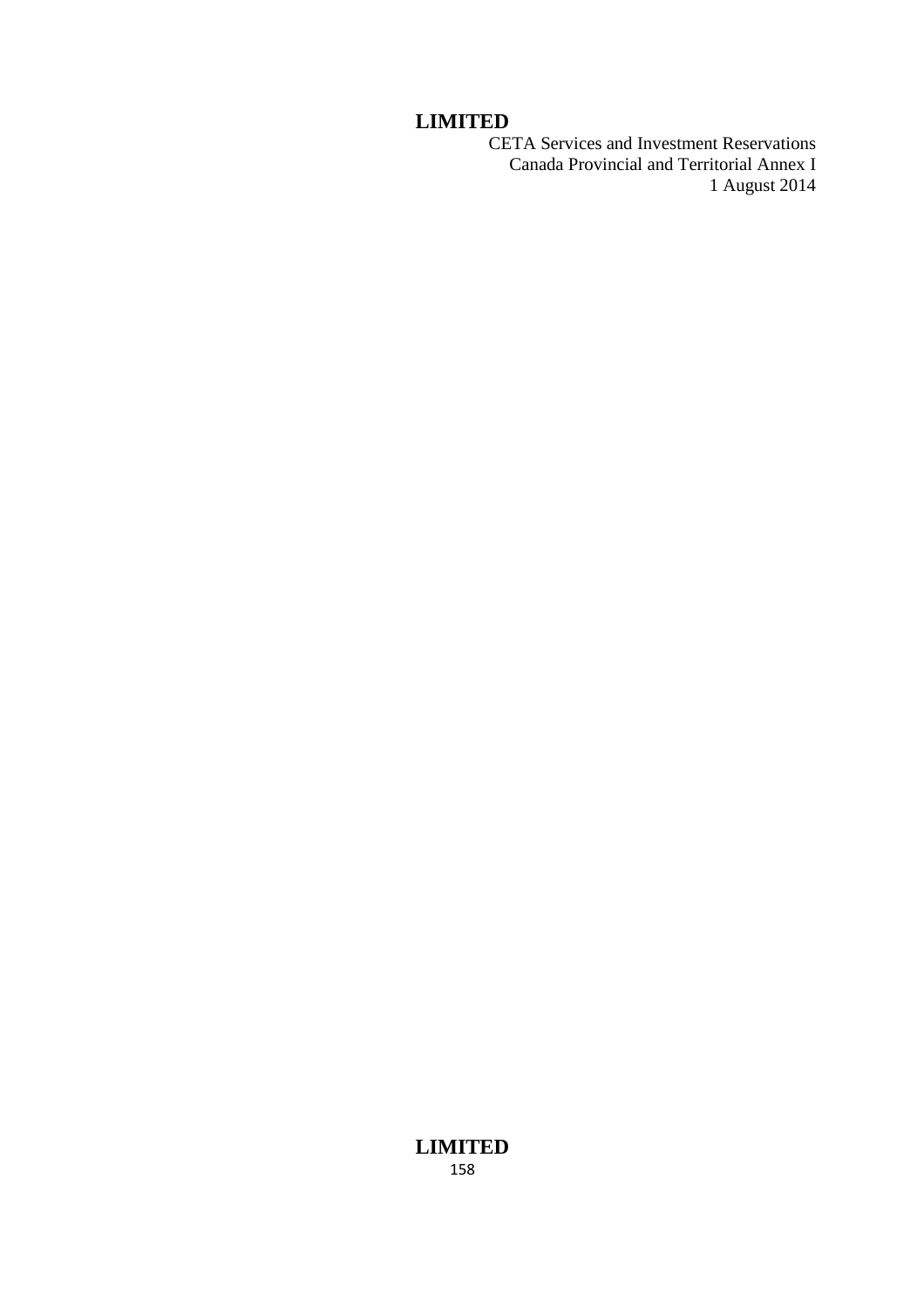CETA Services and Investment Reservations Canada Provincial and Territorial Annex I 1 August 2014

| Sector:                         | Transportation                                                                                                                                                                                                                                                                                                                                                                                                                                                                                      |
|---------------------------------|-----------------------------------------------------------------------------------------------------------------------------------------------------------------------------------------------------------------------------------------------------------------------------------------------------------------------------------------------------------------------------------------------------------------------------------------------------------------------------------------------------|
| <b>Sub-Sector:</b>              | Interurban motor bus transport & scheduled services                                                                                                                                                                                                                                                                                                                                                                                                                                                 |
| <b>Industry Classification:</b> | <b>CPC 7121</b>                                                                                                                                                                                                                                                                                                                                                                                                                                                                                     |
| <b>Type of Reservation:</b>     | <b>Market Access</b><br>Performance Requirements                                                                                                                                                                                                                                                                                                                                                                                                                                                    |
| <b>Level of Government:</b>     | Provincial - Nova Scotia                                                                                                                                                                                                                                                                                                                                                                                                                                                                            |
| <b>Measures:</b>                | Public Utilities Act, R.S.N.S. 1989, c. 380                                                                                                                                                                                                                                                                                                                                                                                                                                                         |
| Description:                    | <b>Cross-Border Trade in Services and Investment</b>                                                                                                                                                                                                                                                                                                                                                                                                                                                |
|                                 | Licensing of new entrants to this service is subject to public<br>convenience and needs tests which includes: the examination of<br>the adequacy of current levels of service; market conditions<br>establishing the requirement for expanded service; the effect of<br>new entrants on public convenience, including the continuity and<br>quality of service, and the fitness, willingness and ability of the<br>applicant to provide proper service. Performance requirements may<br>be imposed. |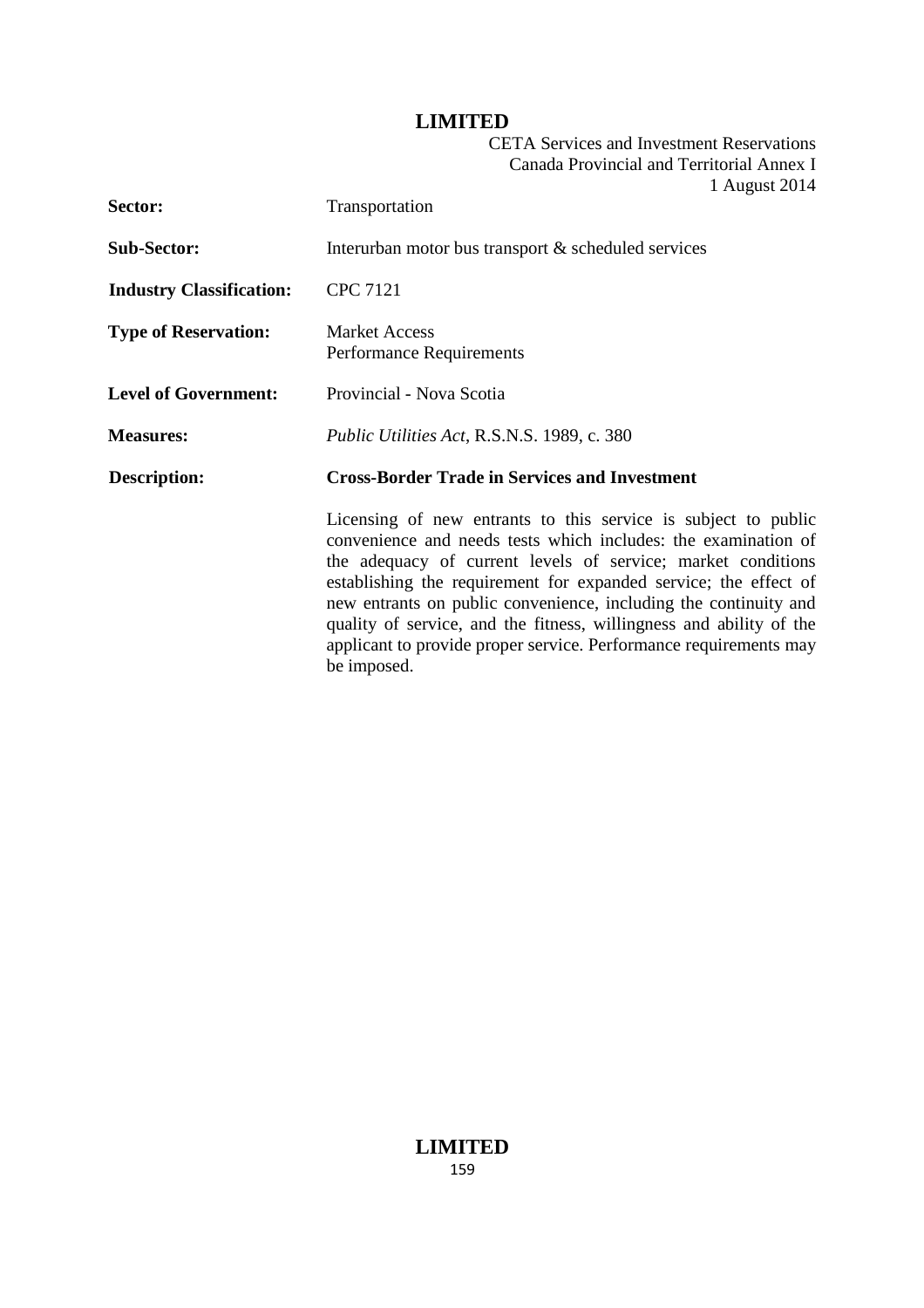CETA Services and Investment Reservations Canada Provincial and Territorial Annex I 1 August 2014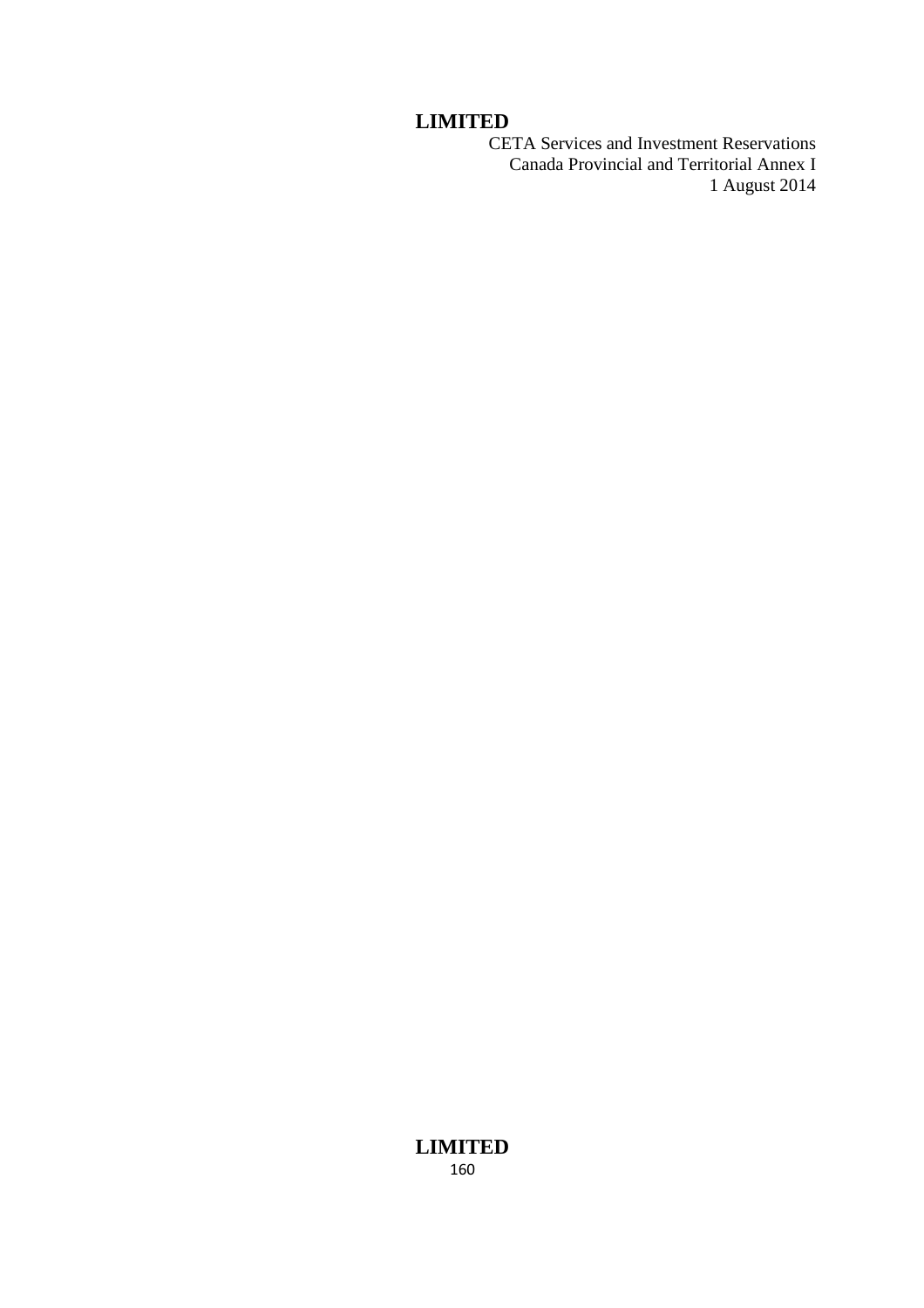| Sector:                         | Land                                                                                                                                      |
|---------------------------------|-------------------------------------------------------------------------------------------------------------------------------------------|
| <b>Sub-Sector:</b>              | Other land                                                                                                                                |
| <b>Industry Classification:</b> | CPC 539                                                                                                                                   |
| <b>Type of Reservation:</b>     | <b>National Treatment</b>                                                                                                                 |
| <b>Level of Government:</b>     | Provincial – Nova Scotia                                                                                                                  |
| <b>Measures:</b>                | Land Titles Clarification Act, R.S.N.S. 1989, c. 250;                                                                                     |
| Description:                    | <b>Investment</b>                                                                                                                         |
|                                 | Applicants who claim land in a land titles clarification area based<br>on historical adverse possession must be residents of Nova Scotia. |
| <b>Phase Out:</b>               | Revision in the future.                                                                                                                   |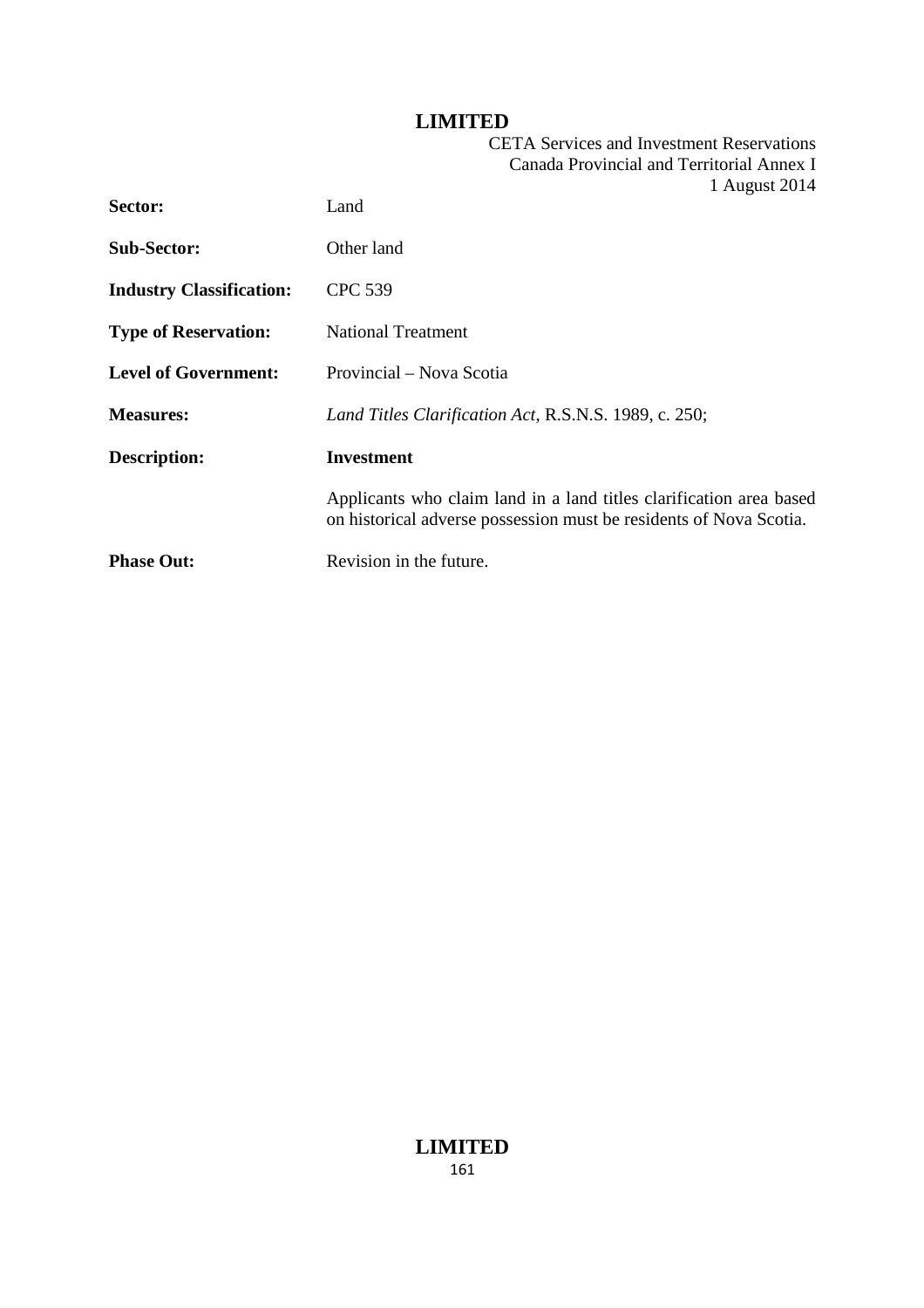CETA Services and Investment Reservations Canada Provincial and Territorial Annex I 1 August 2014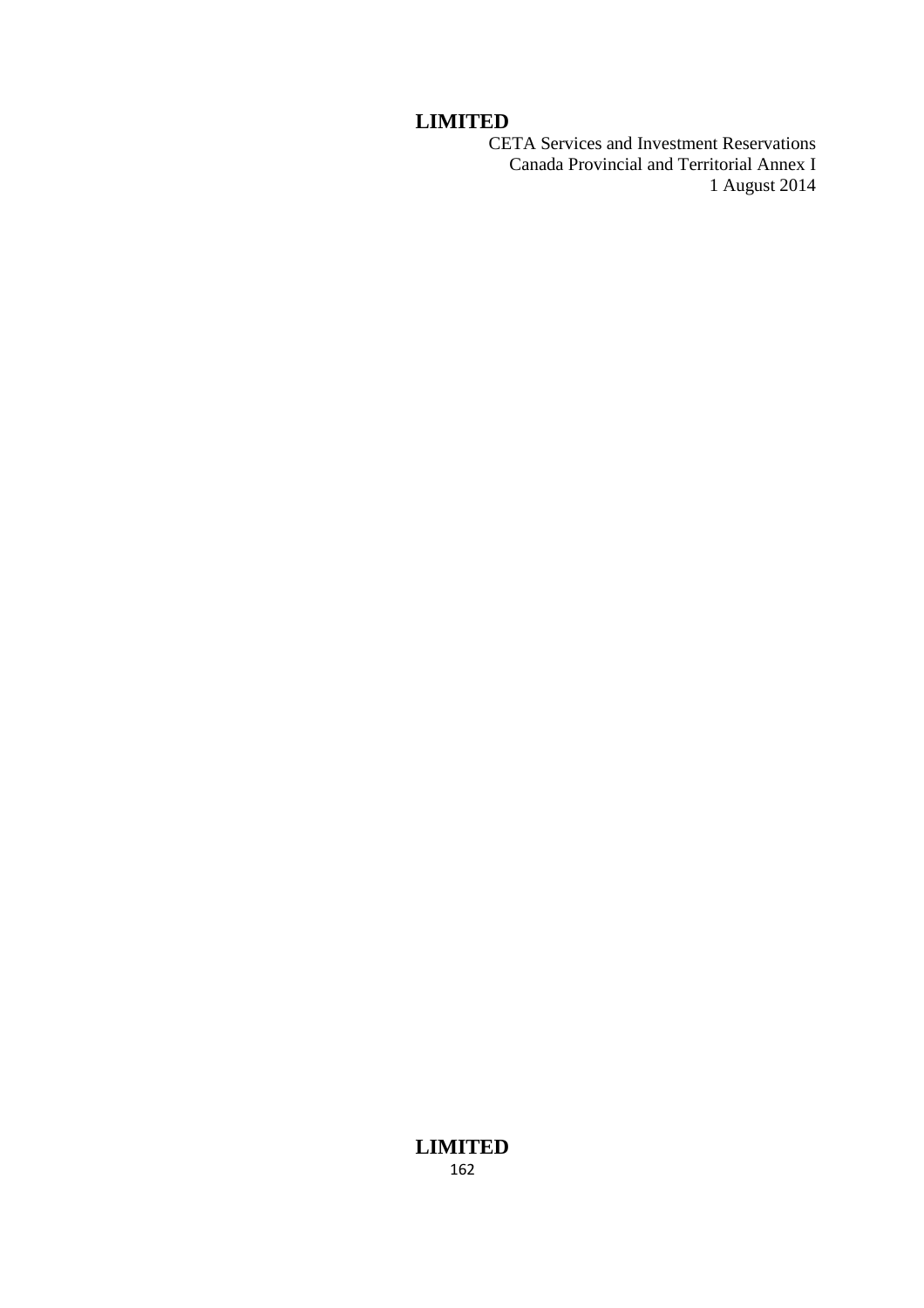| Sector:                         | $1.84$ , $1.000$<br>Credit and Collection services                                                                                                                                                                                                                                                                                                                                                                                                                                                                         |
|---------------------------------|----------------------------------------------------------------------------------------------------------------------------------------------------------------------------------------------------------------------------------------------------------------------------------------------------------------------------------------------------------------------------------------------------------------------------------------------------------------------------------------------------------------------------|
| <b>Sub-Sector:</b>              | Credit reporting and collection agency services<br>Consumer reporting agencies                                                                                                                                                                                                                                                                                                                                                                                                                                             |
| <b>Industry Classification:</b> | CPC 87901, CPC 87902, CPC 87909                                                                                                                                                                                                                                                                                                                                                                                                                                                                                            |
| <b>Type of Reservation</b>      | <b>National Treatment</b><br><b>Market Access</b>                                                                                                                                                                                                                                                                                                                                                                                                                                                                          |
| <b>Level of Government:</b>     | Provincial - Nova Scotia                                                                                                                                                                                                                                                                                                                                                                                                                                                                                                   |
| <b>Measures:</b>                | Consumer Creditors' Conduct Act R.S.N.S., c. 91<br>Consumer Protection Act R.S.N.S., c. 92<br>Consumer Reporting Act R.S.N.S., c. 93<br>Consumer Services Act R.S.N.S., c. 94<br>Direct Sellers Licensing and Regulation Act, R.S.N.S. 1989, c. 129                                                                                                                                                                                                                                                                        |
| <b>Description:</b>             | <b>Cross-Border Trade in Services and Investment</b>                                                                                                                                                                                                                                                                                                                                                                                                                                                                       |
|                                 | Whether as individuals or partnerships, applicants for registration<br>as consumer reporting agencies must be Canadian citizens or<br>lawfully admitted to Canada and ordinarily resident.<br>Corporate<br>applicants must be incorporated in Canada and registered to do<br>business in Nova Scotia. A consumer reporting agency whether an<br>individual, partnership, or corporation shall operate from the fixed<br>place of business in Nova Scotia that shall be open to the public<br>during normal business hours. |
|                                 | Credit Reporting and Collection Agency services must be supplied<br>through a commercial presence.                                                                                                                                                                                                                                                                                                                                                                                                                         |
|                                 | Permanent residency is required to provide Consumer Agents<br><b>Services</b>                                                                                                                                                                                                                                                                                                                                                                                                                                              |
|                                 | License applications require an address for service in Nova Scotia<br>with direct sellers maintaining a permanent place of business in<br>Nova Scotia.                                                                                                                                                                                                                                                                                                                                                                     |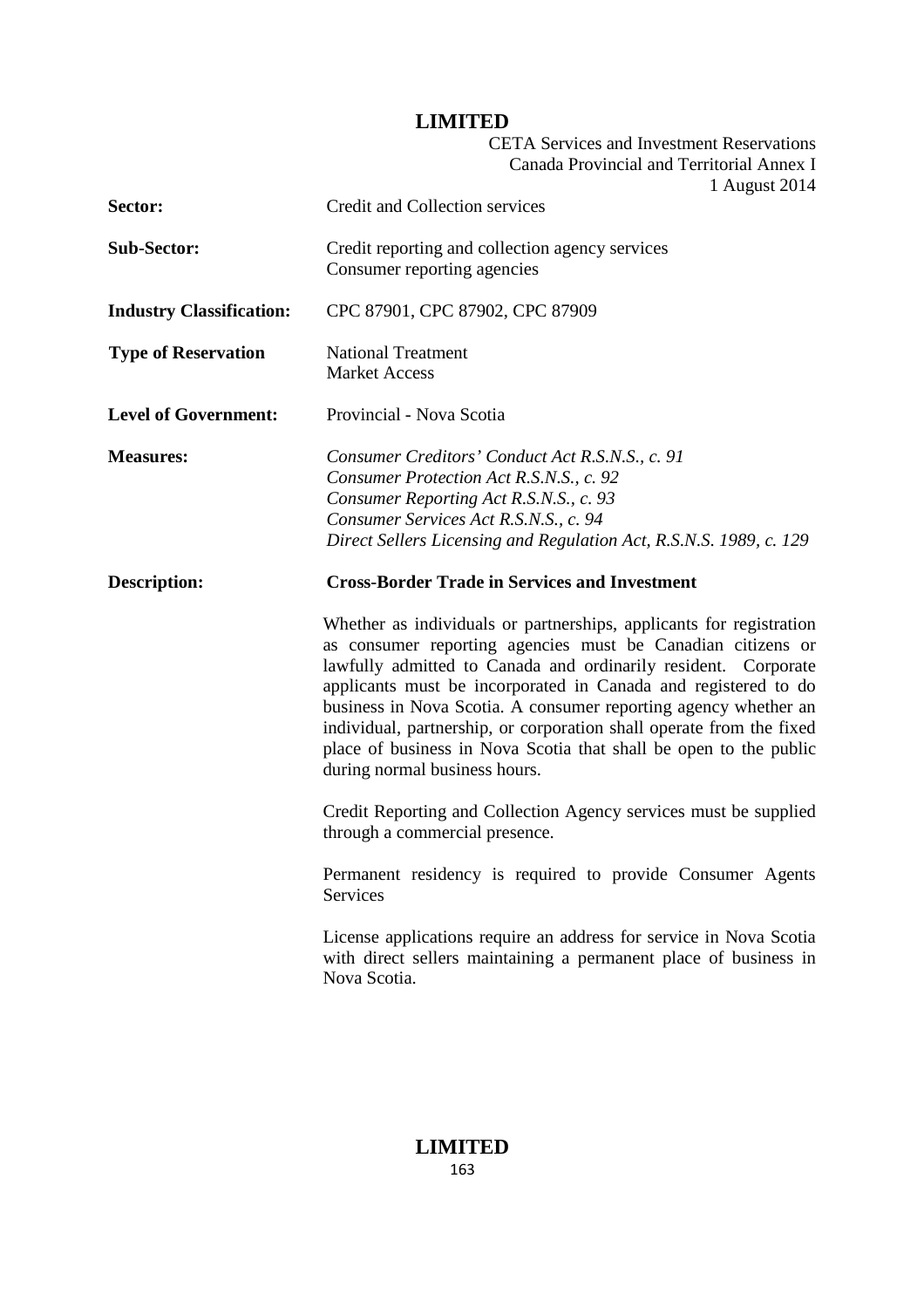CETA Services and Investment Reservations Canada Provincial and Territorial Annex I 1 August 2014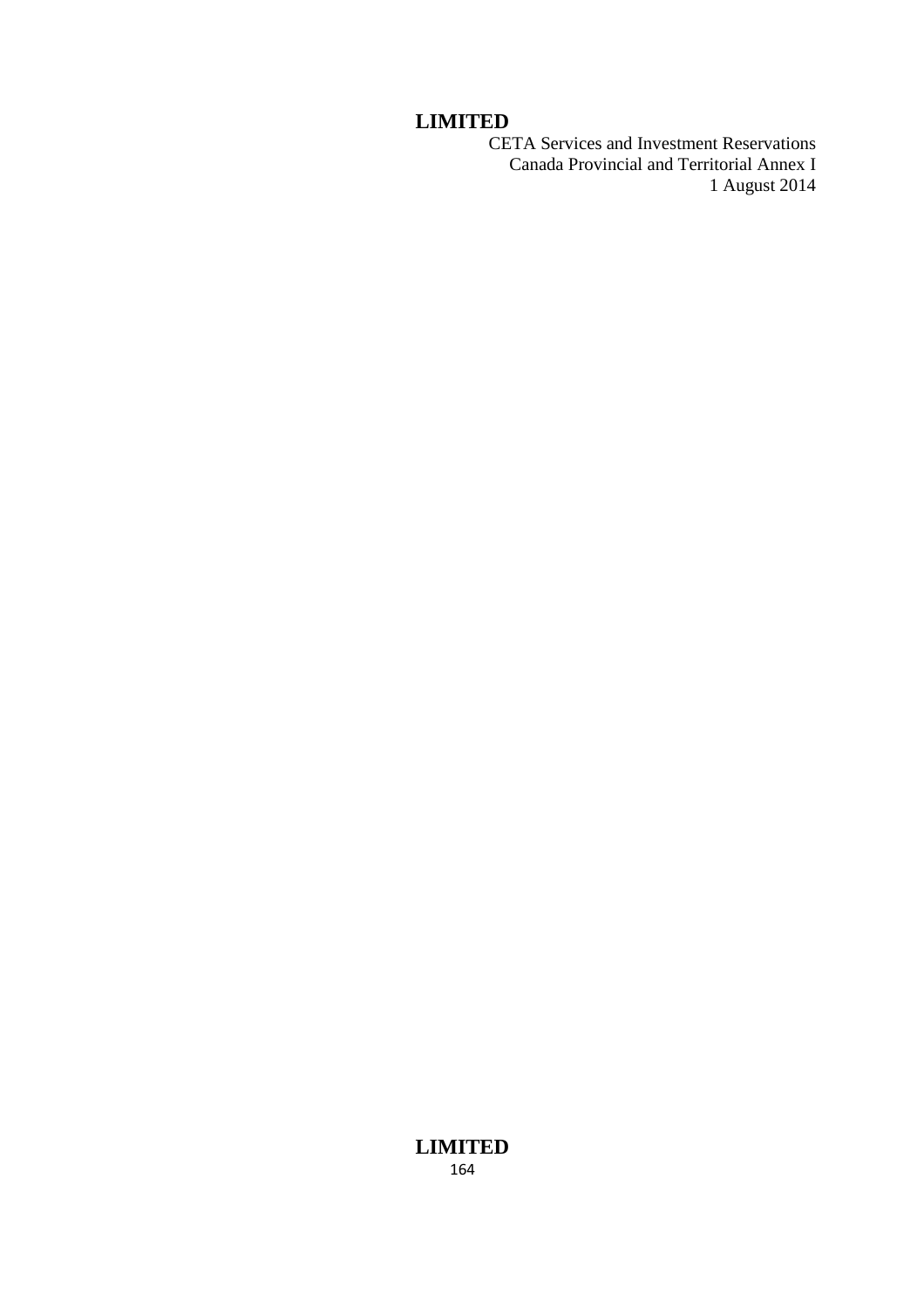| Sector:                         | $1 \text{ August}$ $\omega$ $1$<br><b>Alcoholic Beverages</b>                                                                                                                                                                                                                                                                                                                                                                                                             |
|---------------------------------|---------------------------------------------------------------------------------------------------------------------------------------------------------------------------------------------------------------------------------------------------------------------------------------------------------------------------------------------------------------------------------------------------------------------------------------------------------------------------|
| <b>Sub-Sector:</b>              | Sale on a contract basis of food products, wholesale trade services<br>of beverages, retail sales of beverages not consumed on the spot,<br>beverage serving services for consumption on the premises,<br>alcoholic beverages and manufacture of food and beverages on a<br>fee or contract basis                                                                                                                                                                         |
| <b>Industry Classification:</b> | CPC 241, 242, 243, 62112, 62226, 63107, 643, 88411                                                                                                                                                                                                                                                                                                                                                                                                                        |
| <b>Type of Reservation:</b>     | <b>National Treatment</b><br><b>Market Access</b><br><b>Performance Requirements</b><br>Senior Management and Boards of Directors                                                                                                                                                                                                                                                                                                                                         |
| <b>Level of Government:</b>     | Provincial - Nova Scotia                                                                                                                                                                                                                                                                                                                                                                                                                                                  |
| <b>Measures:</b>                | Liquor Control Act, R.S.N.S. 1989, c 290;                                                                                                                                                                                                                                                                                                                                                                                                                                 |
| <b>Description:</b>             | <b>Cross-Border Trade in Services and Investment</b>                                                                                                                                                                                                                                                                                                                                                                                                                      |
|                                 | The above measures allow the Province, through the monopoly of<br>the Nova Scotia Liquor License Corporation, to regulate and issue<br>various authorizations relating to the purchase, importation,<br>possession, delivery and sale of liquor and merchandise.                                                                                                                                                                                                          |
|                                 | Without limiting the generality of the foregoing, such measure may<br>involve discretionary decisions based on various factors,<br>limitations on market access, imposition of performance<br>requirements and/or discrimination in favour of residents of Nova<br>Scotia and/or entities established in accordance with the laws of<br>Canada or a province or territory thereof and having a place of<br>business and substantive business activities with Nova Scotia. |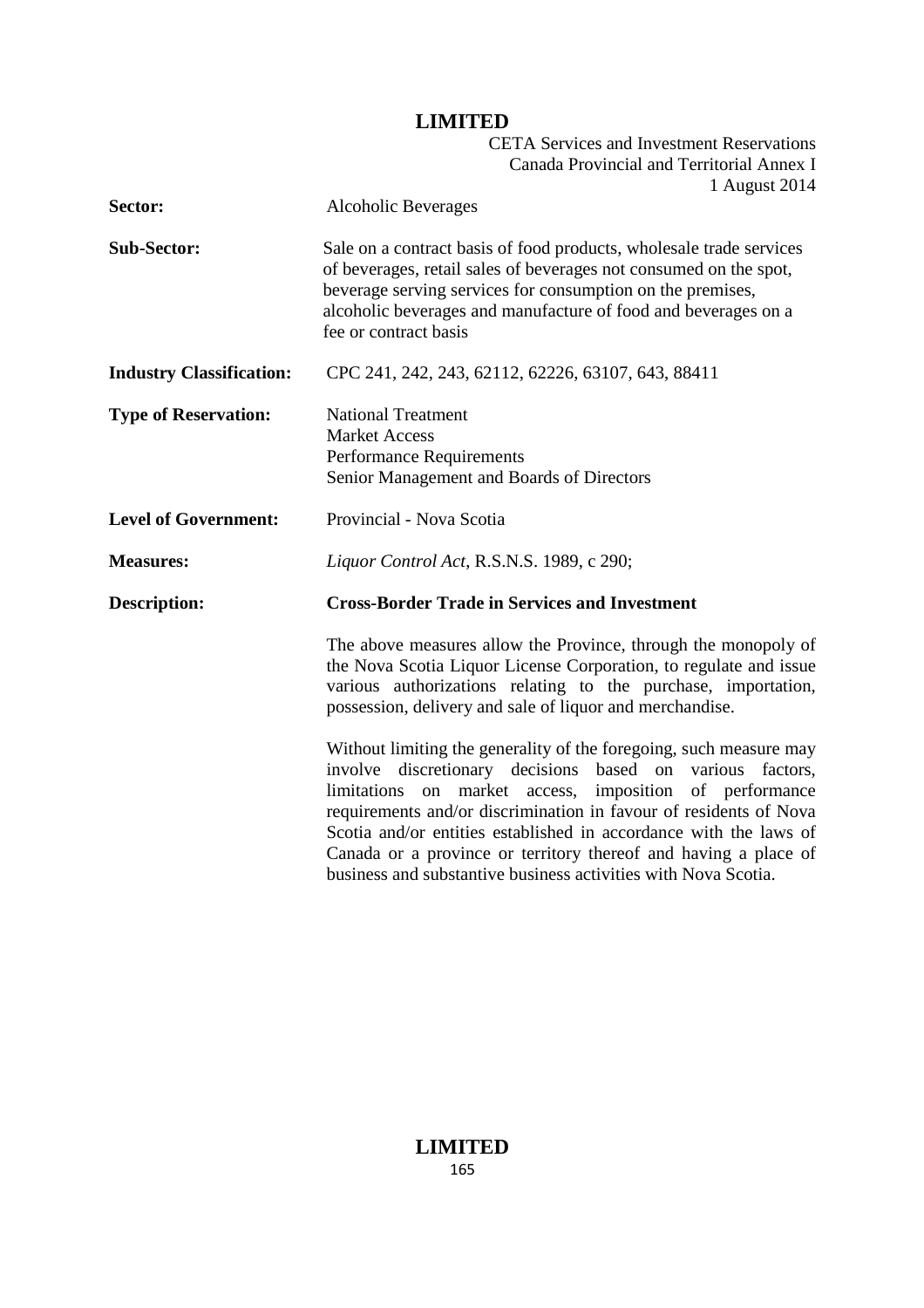CETA Services and Investment Reservations Canada Provincial and Territorial Annex I 1 August 2014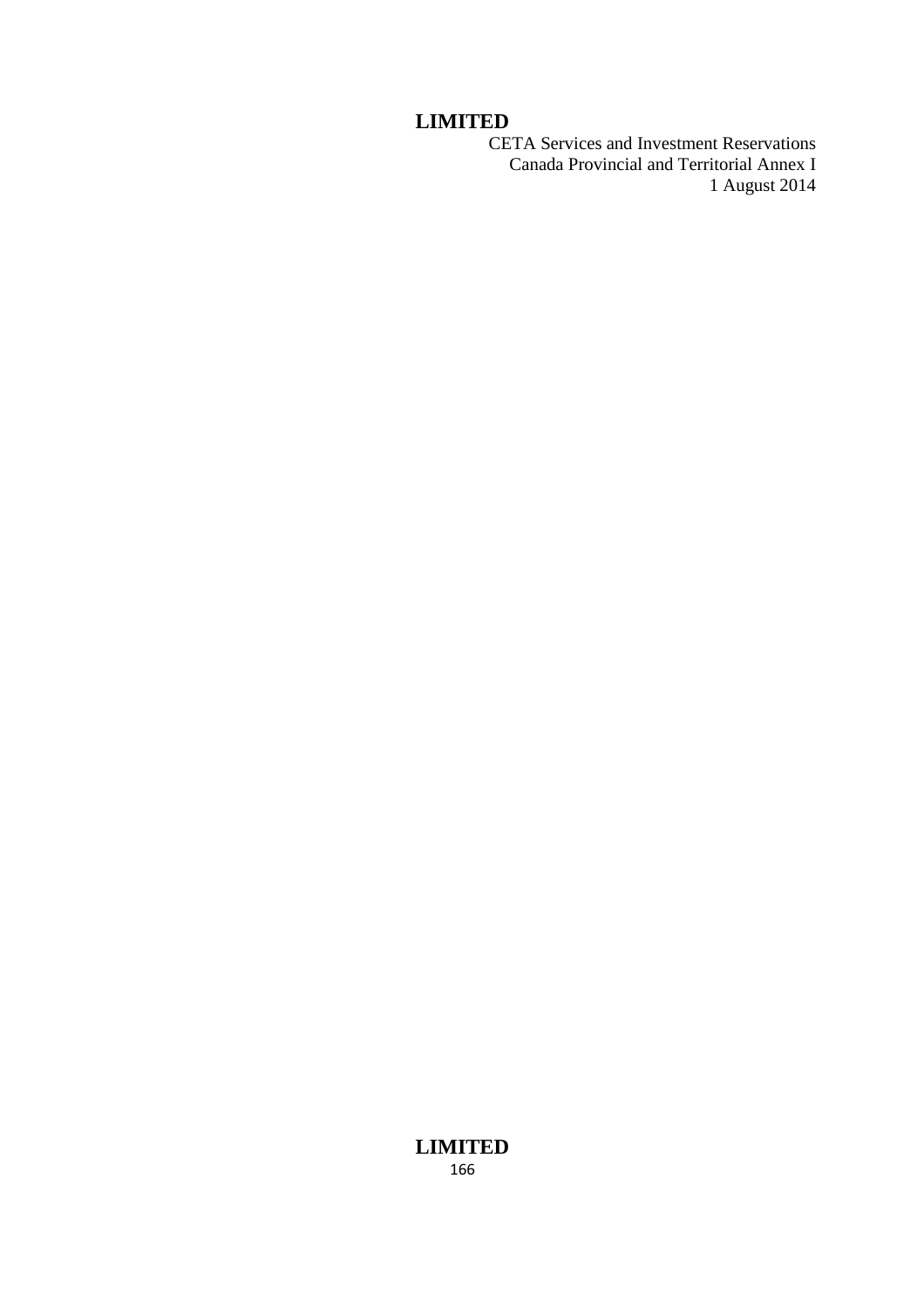CETA Services and Investment Reservations Canada Provincial and Territorial Annex I 1 August 2014

| Sector:                         | Membership Organizations Industries                                                         |
|---------------------------------|---------------------------------------------------------------------------------------------|
| <b>Sub-Sector:</b>              | Religious Organizations                                                                     |
| <b>Industry Classification:</b> | CPC 95910                                                                                   |
| <b>Type of Reservation:</b>     | <b>National Treatment</b>                                                                   |
| <b>Level of Government:</b>     | Provincial - Nova Scotia                                                                    |
| <b>Measures:</b>                | Solemnization of Marriage Act, R.S.N.S. 1989, c. 436;                                       |
| Description:                    | <b>Cross-Border Trade in Services</b>                                                       |
|                                 | Only Nova Scotia residents may be registered as a person<br>authorized to perform marriages |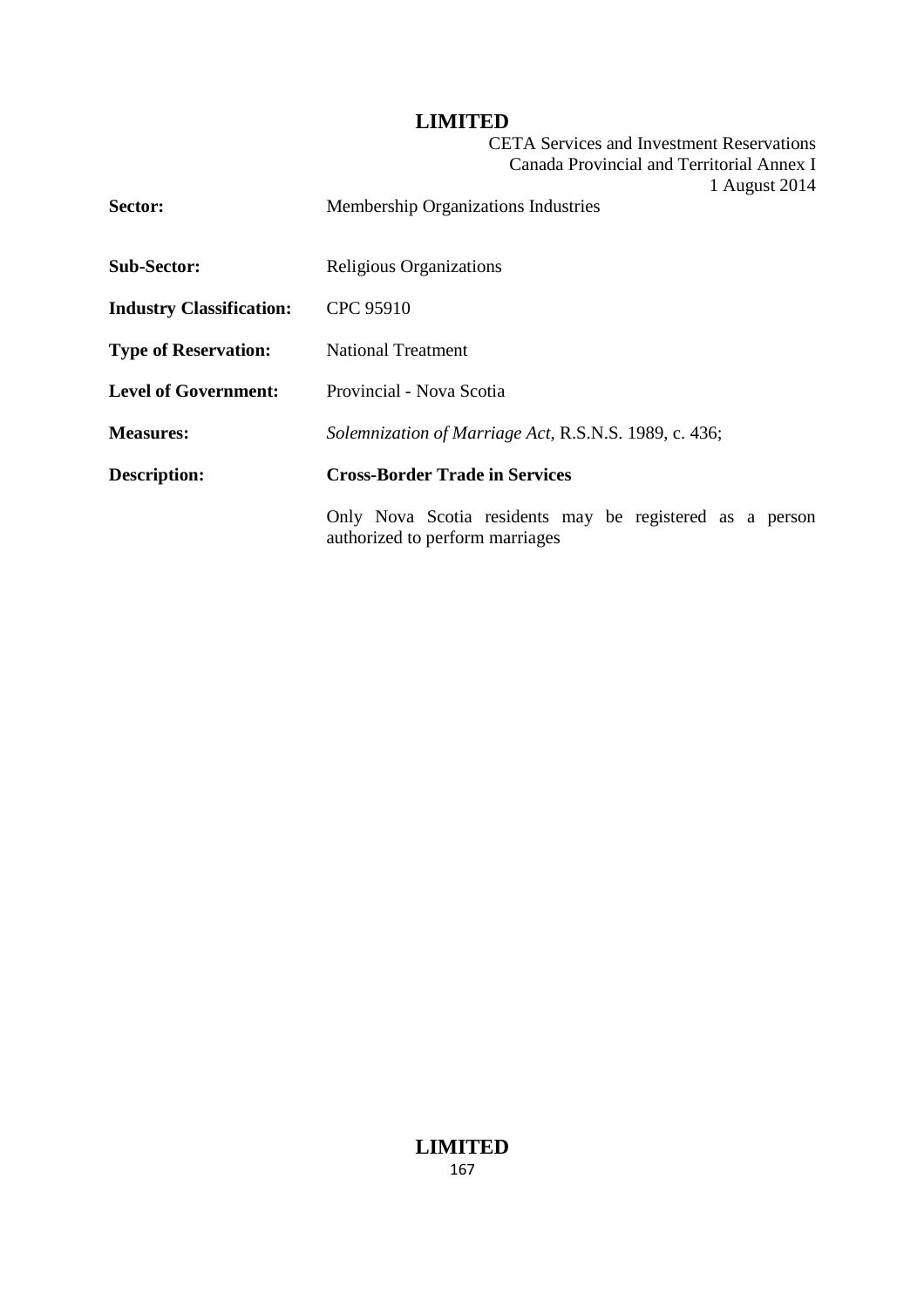CETA Services and Investment Reservations Canada Provincial and Territorial Annex I 1 August 2014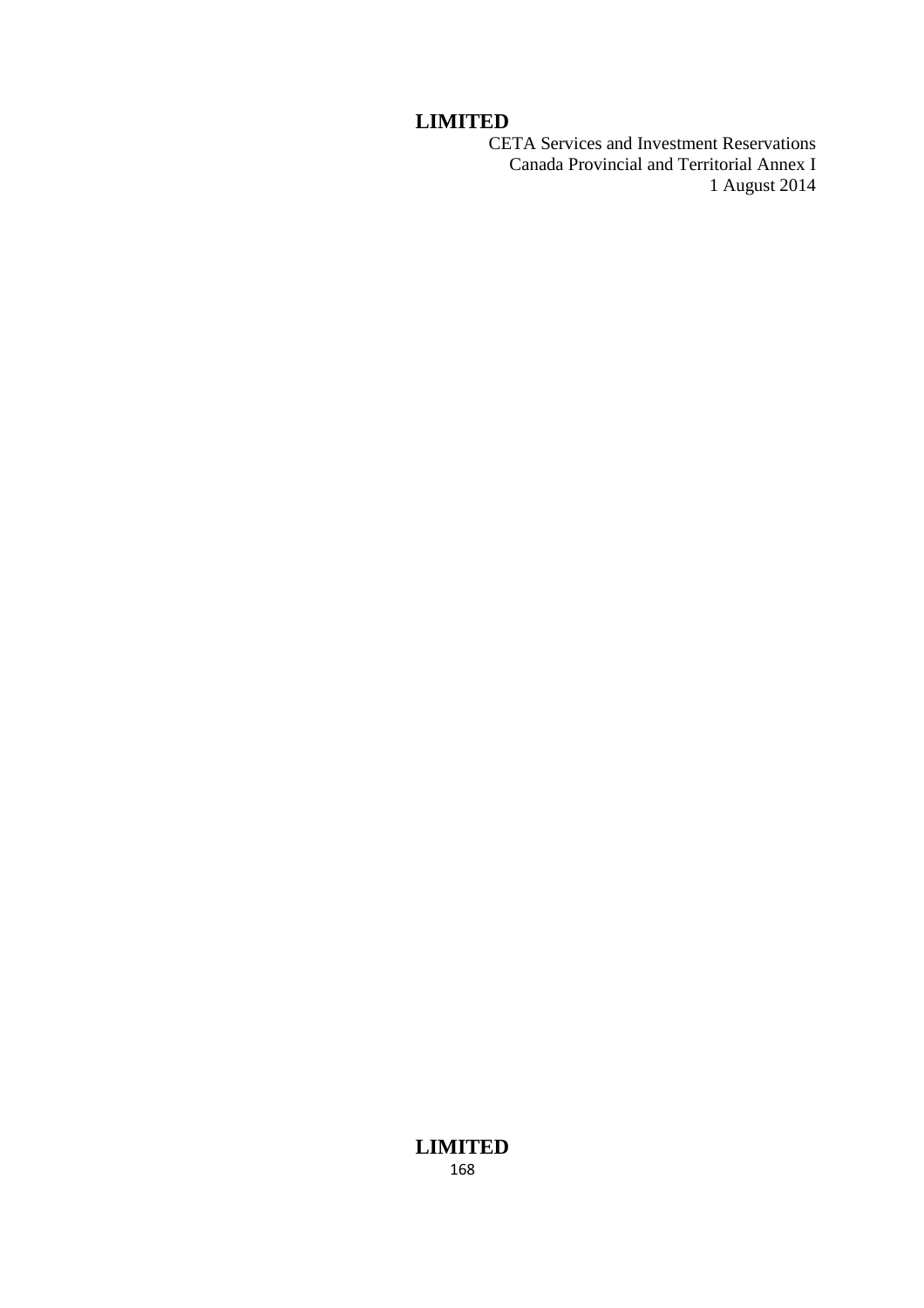| Sector:                         | Mining                                                                                                                                                                                                       |
|---------------------------------|--------------------------------------------------------------------------------------------------------------------------------------------------------------------------------------------------------------|
| <b>Sub-Sector:</b>              | Mining, quarrying, and oil well industries                                                                                                                                                                   |
| <b>Industry Classification:</b> | CPC 11 to 16, 883                                                                                                                                                                                            |
| <b>Type of Reservation:</b>     | Performance Requirements                                                                                                                                                                                     |
| <b>Level of Government:</b>     | Provincial - Nova Scotia                                                                                                                                                                                     |
| <b>Measures:</b>                | Mineral Resources Act, S.N.S. 1990, c. 18;                                                                                                                                                                   |
|                                 |                                                                                                                                                                                                              |
| <b>Description:</b>             | <b>Investment</b>                                                                                                                                                                                            |
|                                 | Except for testing, no person shall remove from the Province to<br>any place outside of Canada for processing any output from a mine<br>in the Province without first obtaining the consent of the Minister. |
|                                 | A penalty equal to three times the royalty an operator would<br>otherwise be required to pay may be ordered for failure to obtain<br>consent.                                                                |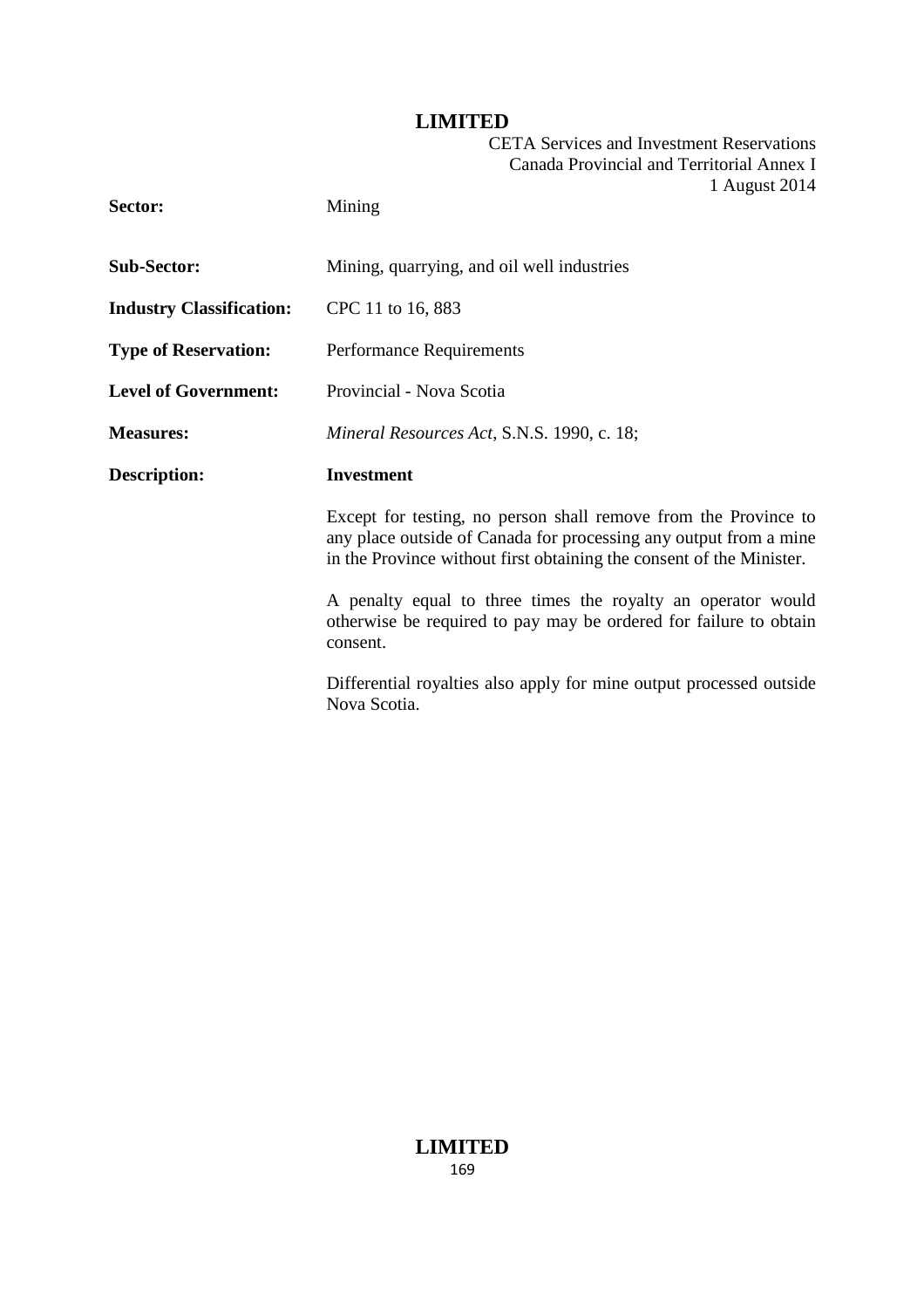CETA Services and Investment Reservations Canada Provincial and Territorial Annex I 1 August 2014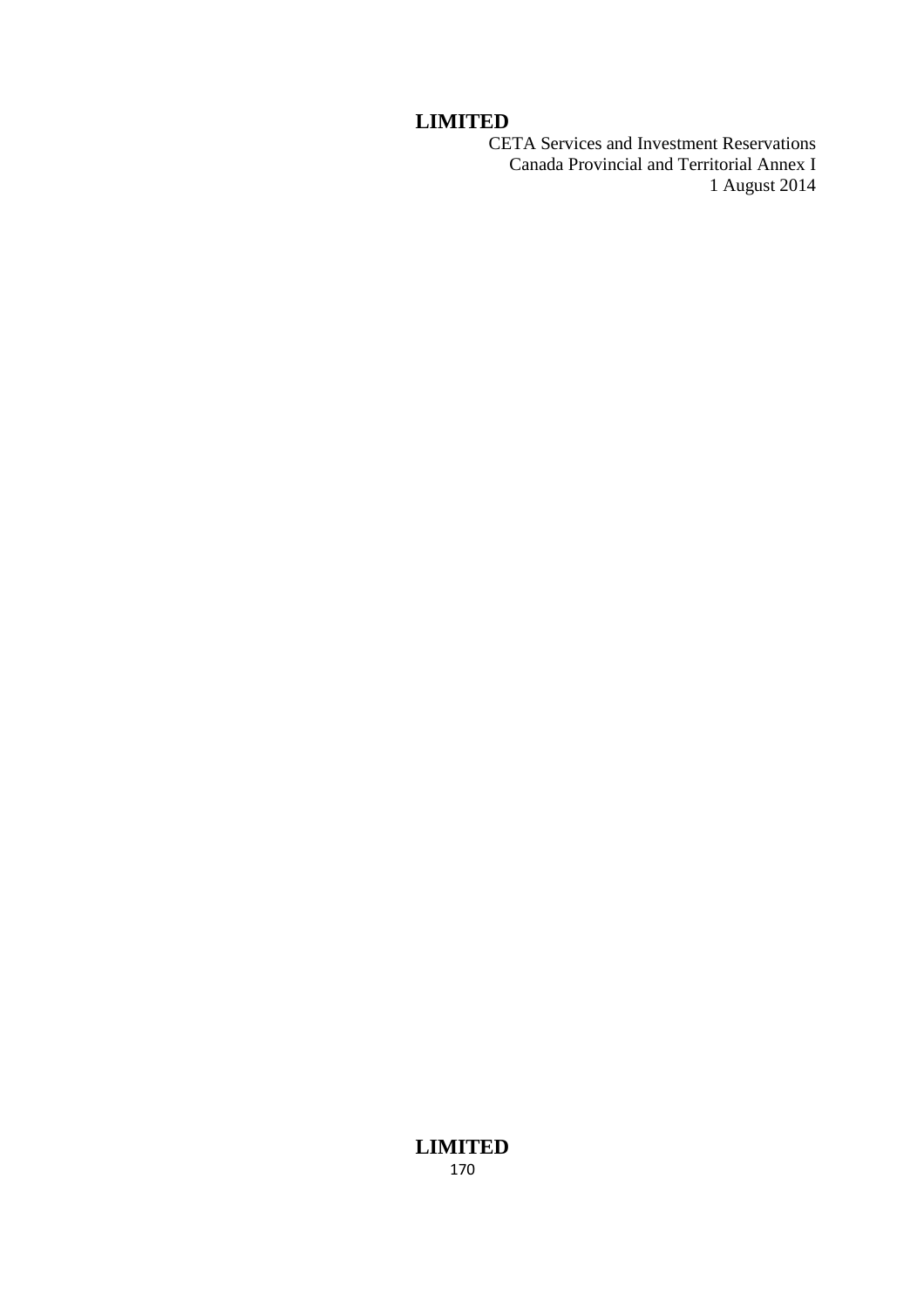|                                 | <b>CETA</b> Services and Investment Reservations<br>Canada Provincial and Territorial Annex I<br>1 August 2014                                                                                                                                                                                                                                                                                                                                                             |
|---------------------------------|----------------------------------------------------------------------------------------------------------------------------------------------------------------------------------------------------------------------------------------------------------------------------------------------------------------------------------------------------------------------------------------------------------------------------------------------------------------------------|
| Sector:                         | Recreational, Cultural and sporting Services                                                                                                                                                                                                                                                                                                                                                                                                                               |
| <b>Sub-Sector:</b>              | Gambling and betting, services incidental to manufacturing                                                                                                                                                                                                                                                                                                                                                                                                                 |
| <b>Industry Classification:</b> | CPC 8844, 885, 96492                                                                                                                                                                                                                                                                                                                                                                                                                                                       |
| <b>Type of Reservation:</b>     | <b>National Treatment</b><br>Market Access (only to CPC 8844 and 885)<br>Performance requirements<br>Senior Management and Boards of Directors                                                                                                                                                                                                                                                                                                                             |
| <b>Level of Government:</b>     | Provincial-Nova Scotia                                                                                                                                                                                                                                                                                                                                                                                                                                                     |
| <b>Measures:</b>                | Gaming Control Act, SNS 1994-95, C.4,                                                                                                                                                                                                                                                                                                                                                                                                                                      |
| <b>Description:</b>             | <b>Cross-Border Trade in Services and Investment</b>                                                                                                                                                                                                                                                                                                                                                                                                                       |
|                                 | The above measures allow the Province to regulate and issue<br>various authorizations relating to services, suppliers of services,<br>manufacturing, suppliers of materials, operations and repairs<br>relating to lotteries, lottery schemes, amusement machines, video<br>lottery machines, games of chance, races, betting theatres, bingo<br>casinos and promotional contest.                                                                                          |
|                                 | Without limiting the generality of the foregoing, such measures<br>may involve discretionary decision based on various factors,<br>limitations on market access, imposition of performance<br>requirements and/ or discrimination in favour of residents of Nova<br>Scotia and/or entities established in accordance with the laws of<br>Canada or a province or territory thereof and having a place of<br>business and substantive business activities with Nova Scotia. |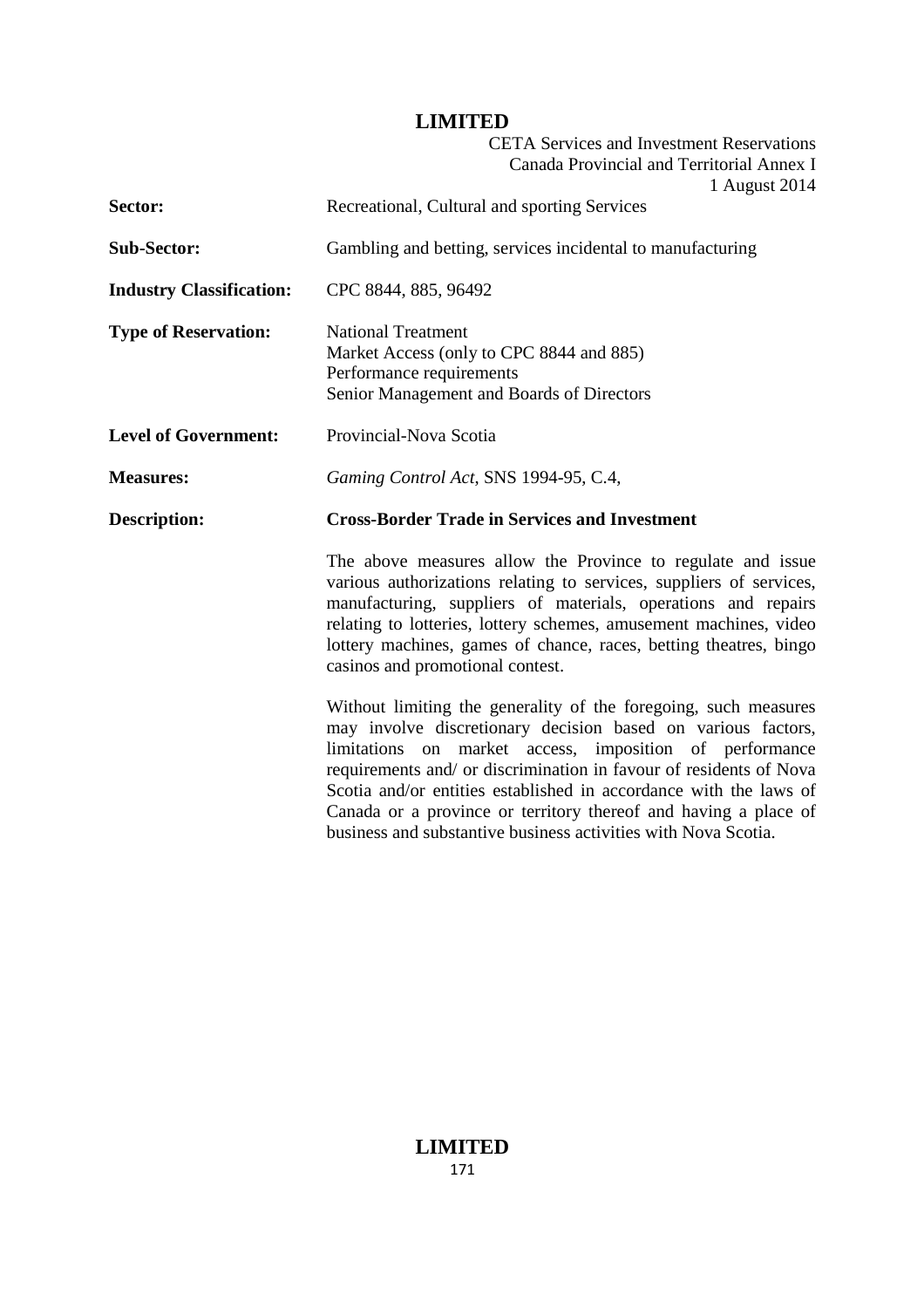CETA Services and Investment Reservations Canada Provincial and Territorial Annex I 1 August 2014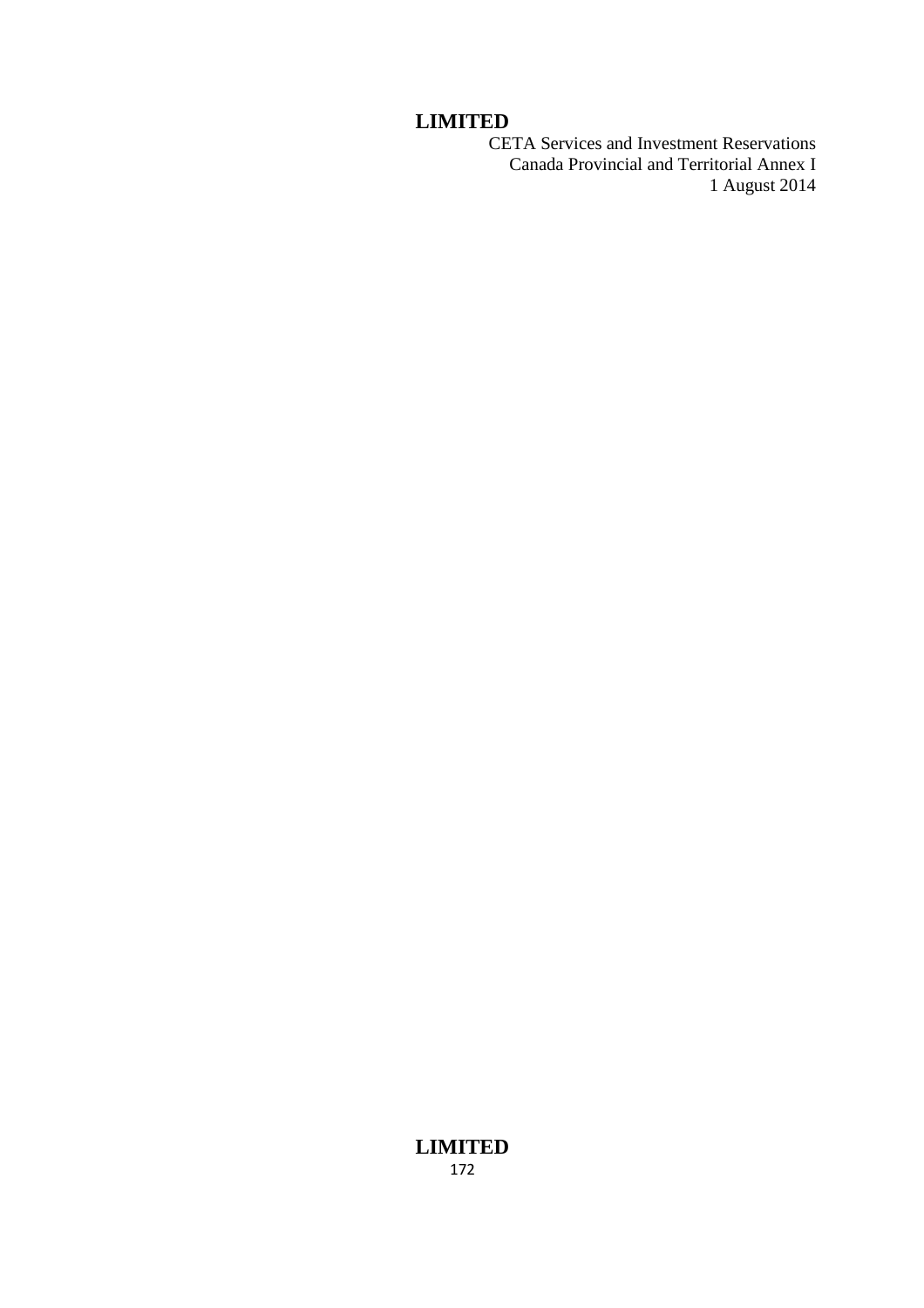CETA Services and Investment Reservations Canada Provincial and Territorial Annex I 1 August 2014

| Sector:                         | <b>Funeral services</b>                                                                                                                                                                                                                                                                                                  |
|---------------------------------|--------------------------------------------------------------------------------------------------------------------------------------------------------------------------------------------------------------------------------------------------------------------------------------------------------------------------|
| <b>Sub-Sector:</b>              | Funeral, cremation and undertaking services                                                                                                                                                                                                                                                                              |
| <b>Industry Classification:</b> | <b>CPC 9703</b>                                                                                                                                                                                                                                                                                                          |
| <b>Type of Reservation:</b>     | <b>National Treatment</b><br><b>Market Access</b>                                                                                                                                                                                                                                                                        |
| <b>Level of Government:</b>     | Provincial - Nova Scotia                                                                                                                                                                                                                                                                                                 |
| <b>Measures:</b>                | Embalmers and Funeral Directors Act, RSNS, c 144;                                                                                                                                                                                                                                                                        |
| <b>Description:</b>             | <b>Cross-Border Trade in Services and Investment</b>                                                                                                                                                                                                                                                                     |
|                                 | The Minister has power to refuse to issue or re-issue a license in<br>respect of a funeral home for any reasonable cause.                                                                                                                                                                                                |
|                                 | The regulation provides that a person applying for an apprentice<br>embalmer's license must have completed one of two courses of<br>study in Nova Scotia. If a person has completed a course of study<br>in a jurisdiction other than NS, the Board has the discretion not to<br>approve and accept the course of study. |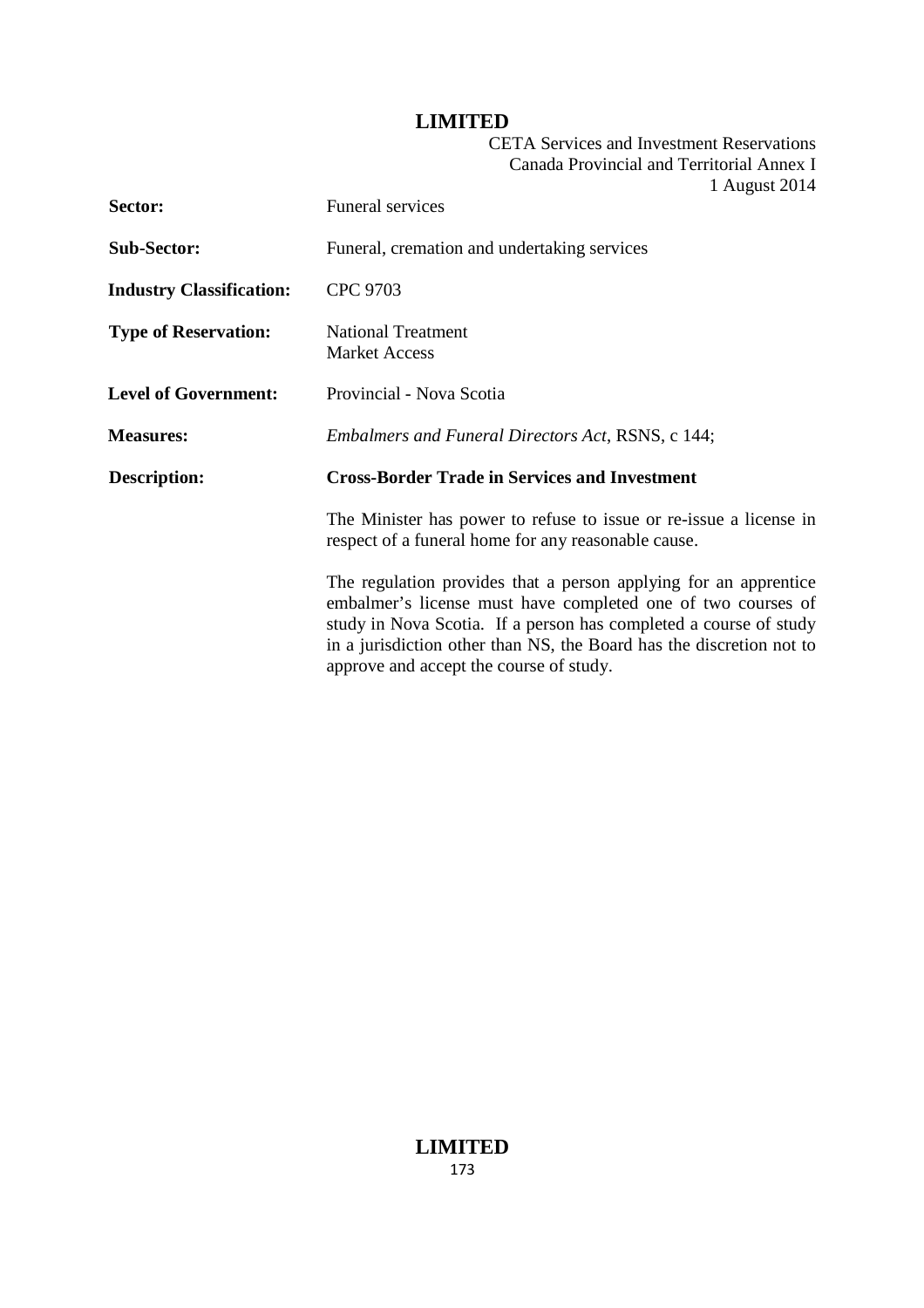CETA Services and Investment Reservations Canada Provincial and Territorial Annex I 1 August 2014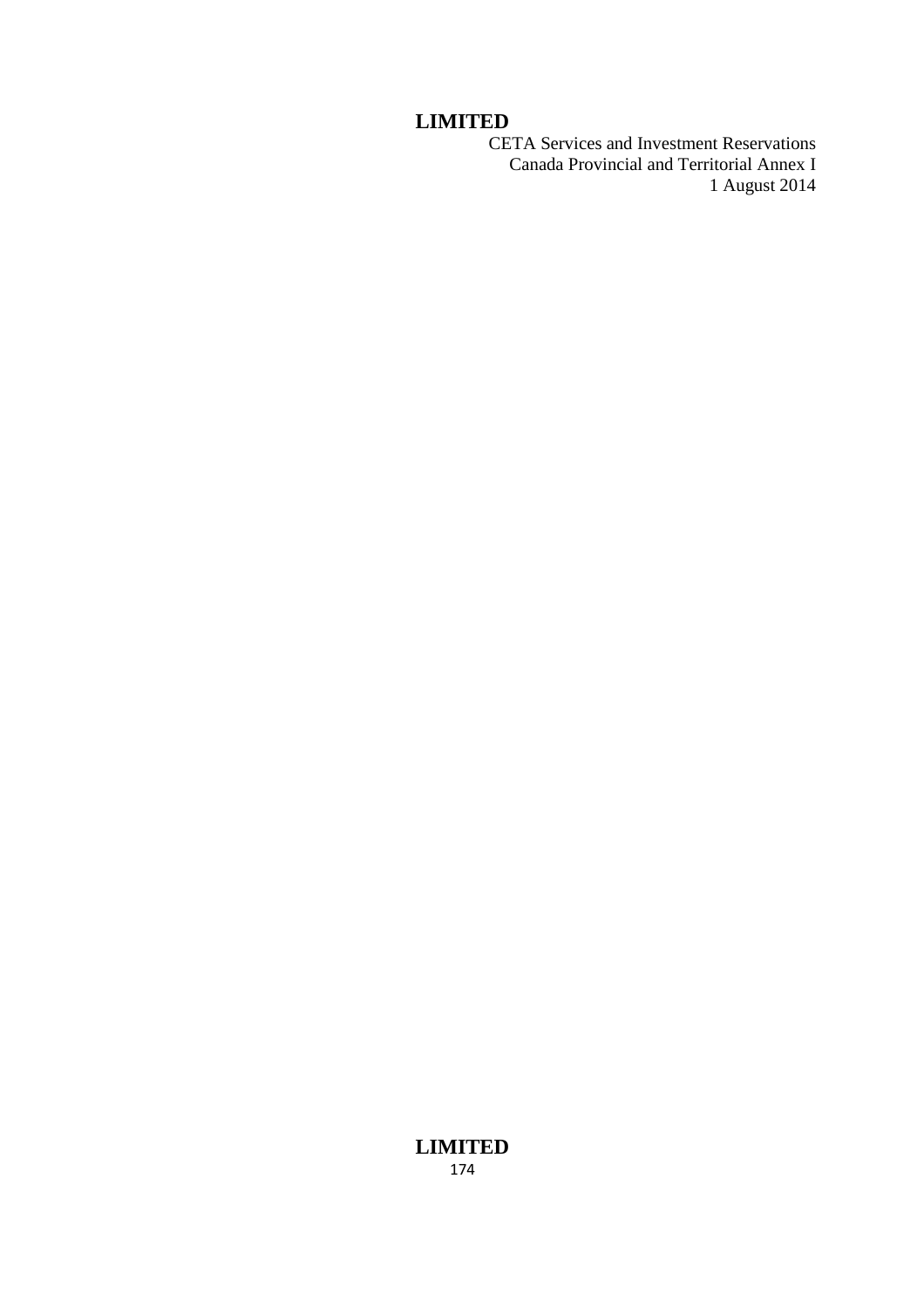| Sector:                         | Energy                                                                                                                                                                                                                                                                                                                                                                                                                                                                                                                                                                                                                                                                                                                                                                                                                                                                                                                                                        |
|---------------------------------|---------------------------------------------------------------------------------------------------------------------------------------------------------------------------------------------------------------------------------------------------------------------------------------------------------------------------------------------------------------------------------------------------------------------------------------------------------------------------------------------------------------------------------------------------------------------------------------------------------------------------------------------------------------------------------------------------------------------------------------------------------------------------------------------------------------------------------------------------------------------------------------------------------------------------------------------------------------|
| <b>Sub-Sector:</b>              | Crude Oil and Natural Gas                                                                                                                                                                                                                                                                                                                                                                                                                                                                                                                                                                                                                                                                                                                                                                                                                                                                                                                                     |
| <b>Industry Classification:</b> | CPC 120, 7112, 71232, 7131, 7422, 8675, 883, 887                                                                                                                                                                                                                                                                                                                                                                                                                                                                                                                                                                                                                                                                                                                                                                                                                                                                                                              |
| <b>Type of Reservation:</b>     | <b>National Treatment</b><br>Market Access (only for CPC, 71232, 7422)<br><b>Performance Requirements</b><br>Senior Management and Boards of Directors                                                                                                                                                                                                                                                                                                                                                                                                                                                                                                                                                                                                                                                                                                                                                                                                        |
| <b>Level of Government:</b>     | Provincial – Nova Scotia                                                                                                                                                                                                                                                                                                                                                                                                                                                                                                                                                                                                                                                                                                                                                                                                                                                                                                                                      |
| <b>Measures:</b>                | Canada-Nova Scotia Offshore Petroleum Resources Accord<br>Implementation (Nova Scotia) Act, S.N.S. 1987, c.3<br>Crown Lands Act, R.S.N.S.1989, c.114<br>Gas Distribution Act, S.N.S. 1997, c.4<br>Offshore Petroleum Royalty Act, S.N.S. 1987, c.9<br>Petroleum Resources Act, R.S.N.S. 1989, c.342<br>Petroleum Resources Removal Permit Act, S.N.S. 1999, c.7<br>Pipeline Act, R.S.N.S. 1989, c.345<br>Public Utilities Act, R.S.N.S. 1989, c.380                                                                                                                                                                                                                                                                                                                                                                                                                                                                                                           |
| <b>Description:</b>             | <b>Cross-Border Trade in Services and Investment</b><br>The Government of Nova Scotia regulates and issues various<br>authorizations relating to the exploration, production, extraction,<br>processing, development and transportation of hydrocarbons, and<br>the granting of exclusive rights to operate hydrocarbon<br>distribution systems and storage facilities, including, but not<br>limited to related hydrocarbon pipelines, marine distribution,<br>transshipment facilities and transport services.<br>The granting of authorizations may involve discretionary<br>decisions based on various factors, limitations on market access,<br>imposition of performance requirements and/or discrimination in<br>favour of residents of Nova Scotia and/or entities established in<br>accordance with the laws of Canada or a province or territory<br>thereof and having a place of business and substantive business<br>activities with Nova Scotia. |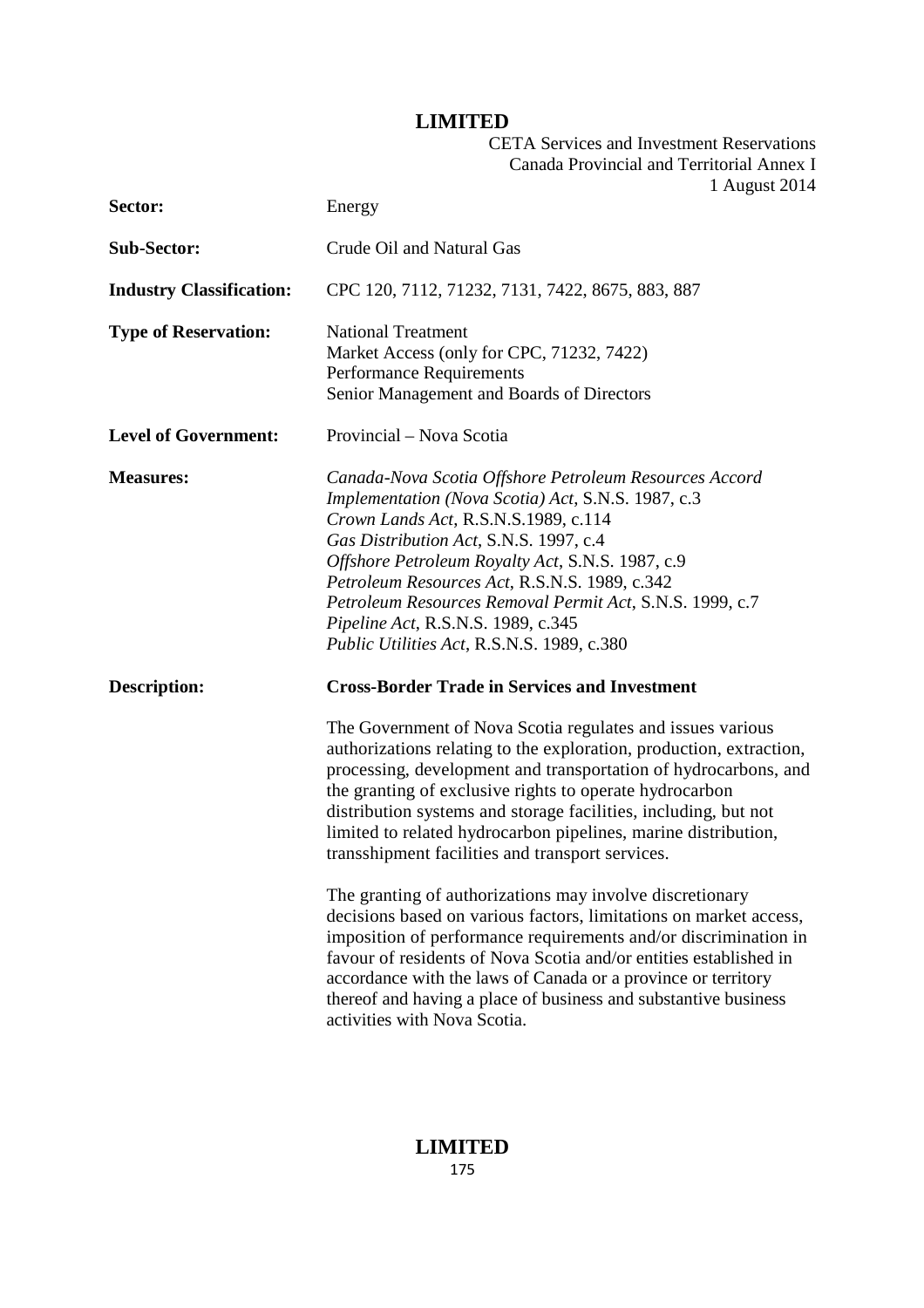CETA Services and Investment Reservations Canada Provincial and Territorial Annex I 1 August 2014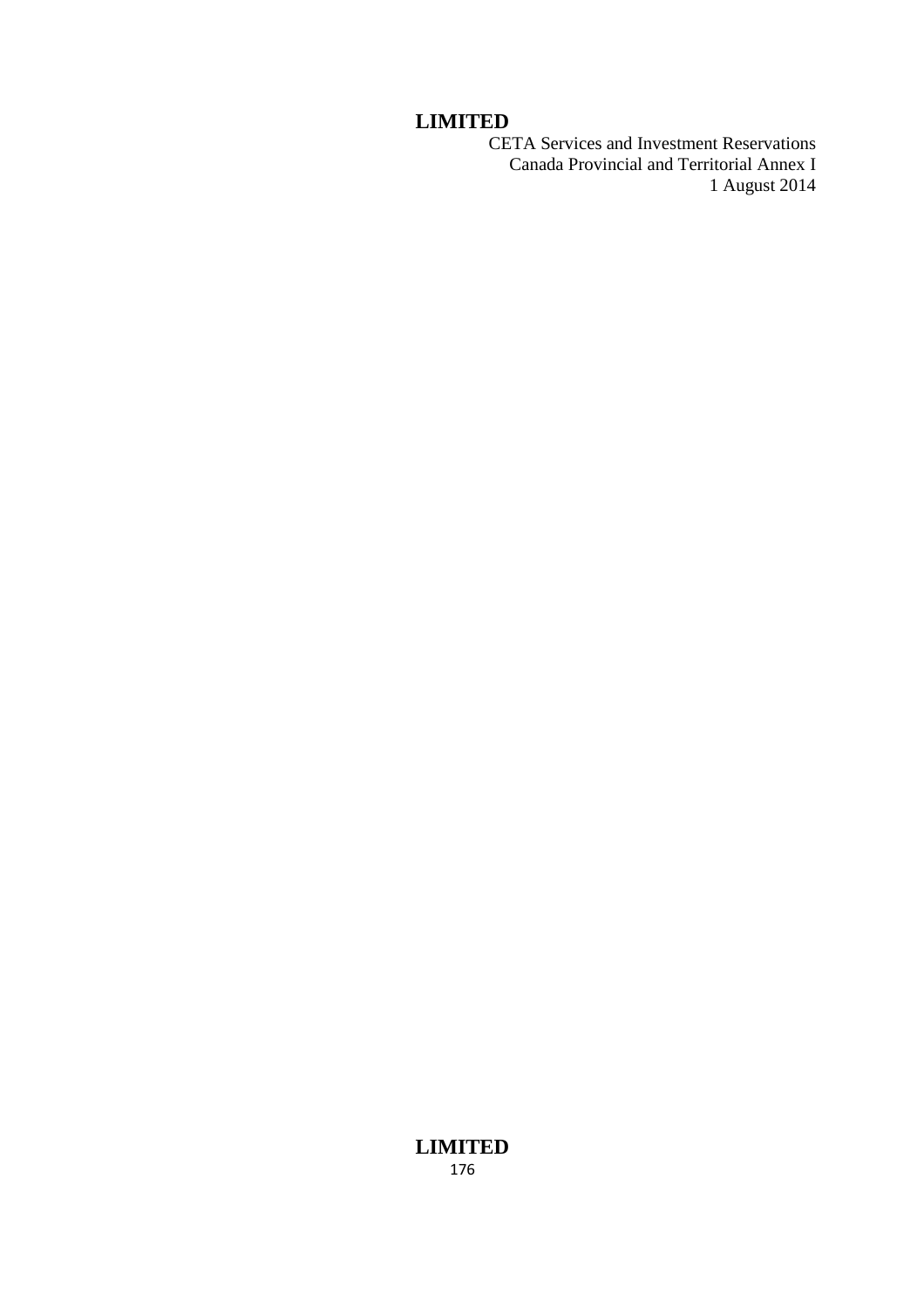CETA Services and Investment Reservations Canada Provincial and Territorial Annex I 1 August 2014

| Sector:                         | Fisheries                                                                                                                                                                                                                                                                                                                                                                                                                                    |
|---------------------------------|----------------------------------------------------------------------------------------------------------------------------------------------------------------------------------------------------------------------------------------------------------------------------------------------------------------------------------------------------------------------------------------------------------------------------------------------|
| <b>Sub-Sector:</b>              | Fish and other fishing products, prepared and preserved fish,<br>wholesale trade services of fisheries products and services<br>incidental to fishing                                                                                                                                                                                                                                                                                        |
| <b>Industry Classification:</b> | CPC 04, 212, 882, 62224                                                                                                                                                                                                                                                                                                                                                                                                                      |
| <b>Type of Reservation:</b>     | <b>National Treatment</b><br><b>Performance Requirements</b><br>Senior Management and Boards of Directors                                                                                                                                                                                                                                                                                                                                    |
| <b>Level of Government:</b>     | Provincial - Nova Scotia                                                                                                                                                                                                                                                                                                                                                                                                                     |
| <b>Measures:</b>                | Fisheries and Coastal Resources Act, RSNS 1996, c. 25<br>Fisheries Organizations Support Act, S.N.S., 1995-96, c.6                                                                                                                                                                                                                                                                                                                           |
| <b>Description:</b>             | <b>Cross-Border Trade in Services and Investment</b>                                                                                                                                                                                                                                                                                                                                                                                         |
|                                 | The above measures allow the Province to regulate and issue<br>various authorizations relating to the production, processing or<br>marketing of fish and aquaculture fish products, including the<br>transfer, delivery or transmission of marine products by fish<br>harvesters, aquaculturalists and subsequent purchasers.                                                                                                                |
|                                 | Without limiting the generality of the foregoing, such measures<br>may involve discretionary decisions based on various factors,<br>imposition of performance requirements and/or discrimination in<br>favour of residents of Nova Scotia and/or entities established in<br>accordance with the laws of Canada or a province or territory<br>thereof and having a place of business and substantive business<br>activities with Nova Scotia. |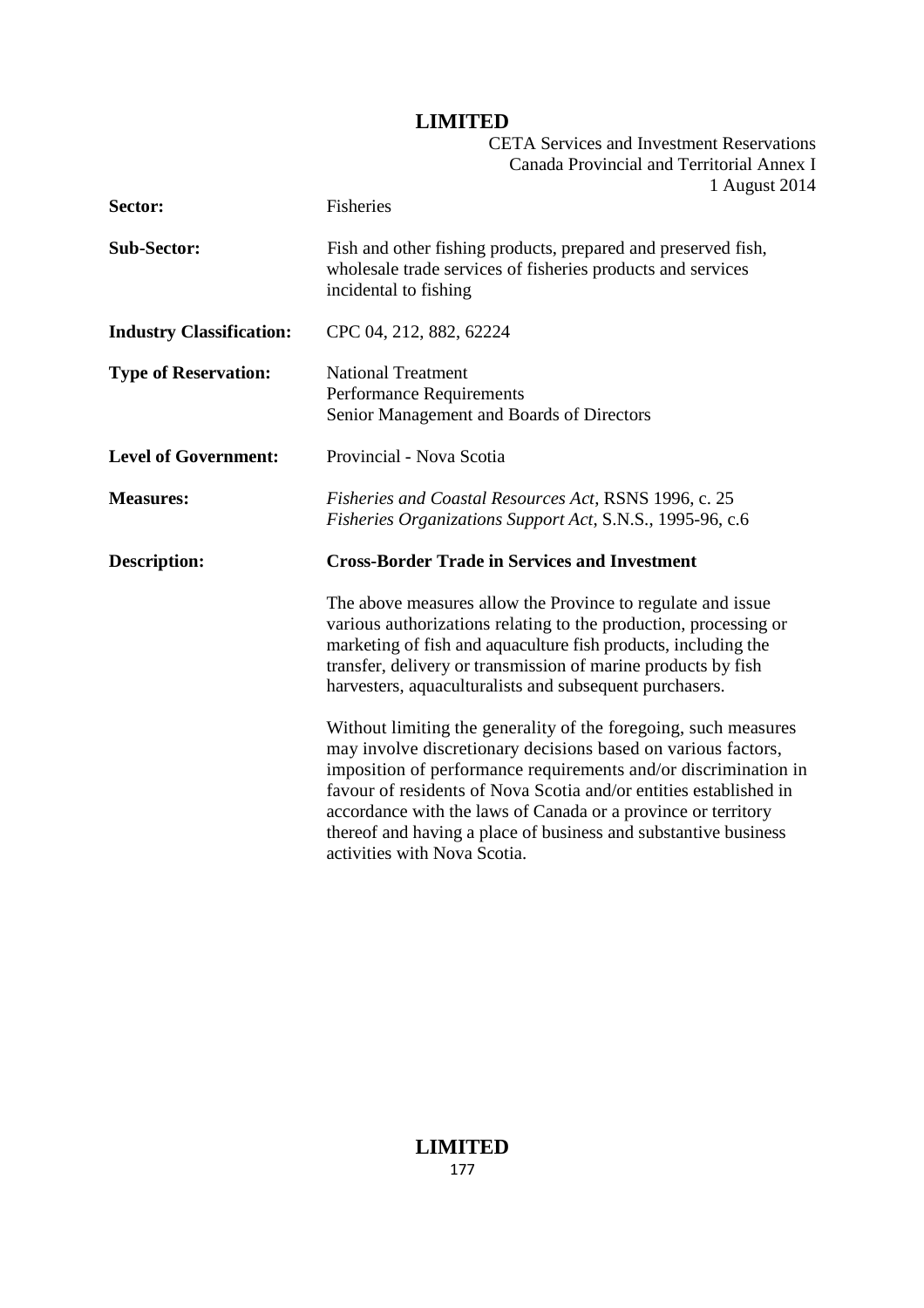| Sector:                         | $1.1$ $1.0$ $\leq 0.01$<br>Forestry                                                                                                                                                                                                                                                                                                                                                                                                                                       |
|---------------------------------|---------------------------------------------------------------------------------------------------------------------------------------------------------------------------------------------------------------------------------------------------------------------------------------------------------------------------------------------------------------------------------------------------------------------------------------------------------------------------|
| <b>Sub-Sector:</b>              | Products of wood, cork, straw and plaiting materials, forestry and<br>logging products, pulp, paper and paper products, manufacture of<br>wood and of products of wood and cork, except furniture and<br>manufacture of articles of straw, and plaiting materials on a fee or<br>contract basis                                                                                                                                                                           |
| <b>Industry Classification:</b> | CPC 031, 31, 321, 88430                                                                                                                                                                                                                                                                                                                                                                                                                                                   |
| <b>Type of Reservation:</b>     | <b>National Treatment</b><br>Market Access (only for CPC 31)<br><b>Performance Requirements</b><br>Senior Management and Boards of Directors                                                                                                                                                                                                                                                                                                                              |
| <b>Level of Government:</b>     | Provincial - Nova Scotia                                                                                                                                                                                                                                                                                                                                                                                                                                                  |
| <b>Measures:</b>                | Crown Lands Act, R.S.N.S. 1989, c. 114,<br>Forests Act, R.S.N.S, 1989, c. 179<br>Primary Forests Products Marketing Act, R.S.N.S. 1989, c. 355                                                                                                                                                                                                                                                                                                                            |
| <b>Description:</b>             | <b>Cross-Border Trade in Services and Investment</b>                                                                                                                                                                                                                                                                                                                                                                                                                      |
|                                 | The above measures allow the Province to regulate and issue<br>various authorizations relating to the production, extraction and<br>development of forestry resources and related products within the<br>Province.                                                                                                                                                                                                                                                        |
|                                 | Without limiting the generality of the foregoing, such measures<br>may involve discretionary decisions based on various factors,<br>limitations on market access imposition of performance<br>requirements and/or discrimination in favour of residents of Nova<br>Scotia and/or entities established in accordance with the laws of<br>Canada or a province or territory thereof and having a place of<br>business and substantive business activities with Nova Scotia. |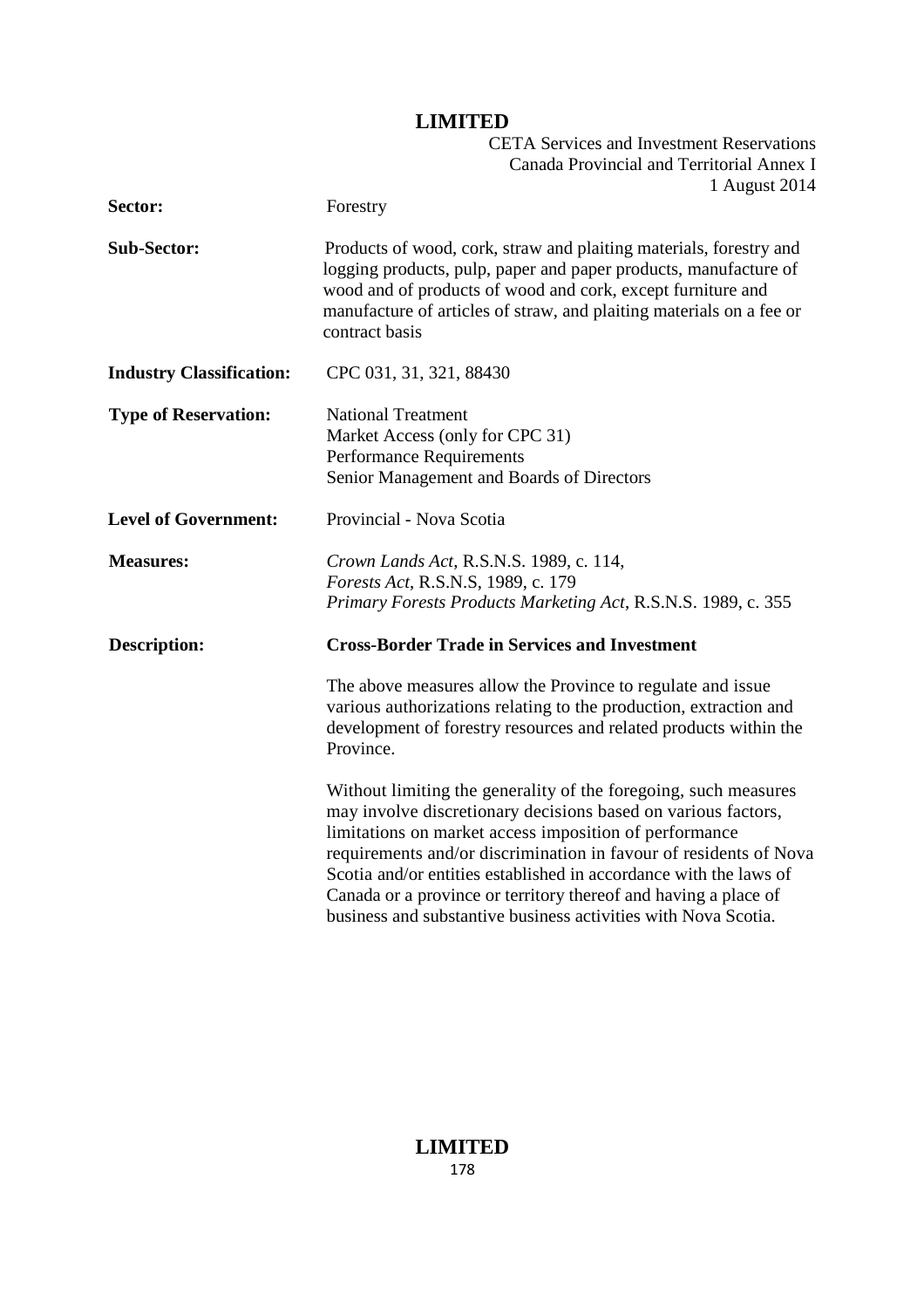| <b>CETA</b> Services and Investment Reservations |  |
|--------------------------------------------------|--|
| Canada Provincial and Territorial Annex I        |  |
| 1 August 2014                                    |  |

| Sector:                         | Agriculture                                                                                                                                                                                                                                                                                                                                                                                                                                 |
|---------------------------------|---------------------------------------------------------------------------------------------------------------------------------------------------------------------------------------------------------------------------------------------------------------------------------------------------------------------------------------------------------------------------------------------------------------------------------------------|
| <b>Sub-Sector:</b>              | Products of agriculture, forestry and fishing, wholesale trade<br>services of agriculture raw materials and live animals, services<br>incidental to agriculture, hunting and forestry, services incidental<br>to fishing                                                                                                                                                                                                                    |
| <b>Industry Classification:</b> | CPC 01,021, 029, 04, 21, 22, 881 (excluding rental of agricultural<br>equipment with operator and CPC 8814), CPC 882                                                                                                                                                                                                                                                                                                                        |
| <b>Type of Reservation:</b>     | <b>National Treatment</b><br><b>Performance Requirements</b><br>Senior Management and Boards of Directors                                                                                                                                                                                                                                                                                                                                   |
| <b>Level of Government:</b>     | Provincial - Nova Scotia                                                                                                                                                                                                                                                                                                                                                                                                                    |
| <b>Measures:</b>                | Natural Products Act, R.S.N.S. 1989, c. 308<br>Dairy Industry Act, S.N.S. 2000, c. 24<br>Agriculture and Rural Credit Act, R.S.N.S., 1989, c. 7.<br>Agriculture and Marketing Act, R.S.N.S., c. 6                                                                                                                                                                                                                                           |
| <b>Description:</b>             | <b>Cross-Border Trade in Services and Investment</b>                                                                                                                                                                                                                                                                                                                                                                                        |
|                                 | The above measures allow the Province to regulate and issue<br>various authorizations relating to the production and marketing of<br>agricultural and food products and fish products within the<br>Province, including measures related to the supply management<br>of dairy, eggs and poultry products.                                                                                                                                   |
|                                 | Without limiting the generality of the foregoing, such measures<br>may involve discretionary decisions based on various factors,<br>imposition of performance requirements and/or discrimination in<br>favor of residents of Nova Scotia and/or entities established in<br>accordance with the laws of Canada or a province or territory<br>thereof and having a place of business and substantive business<br>activities with Nova Scotia. |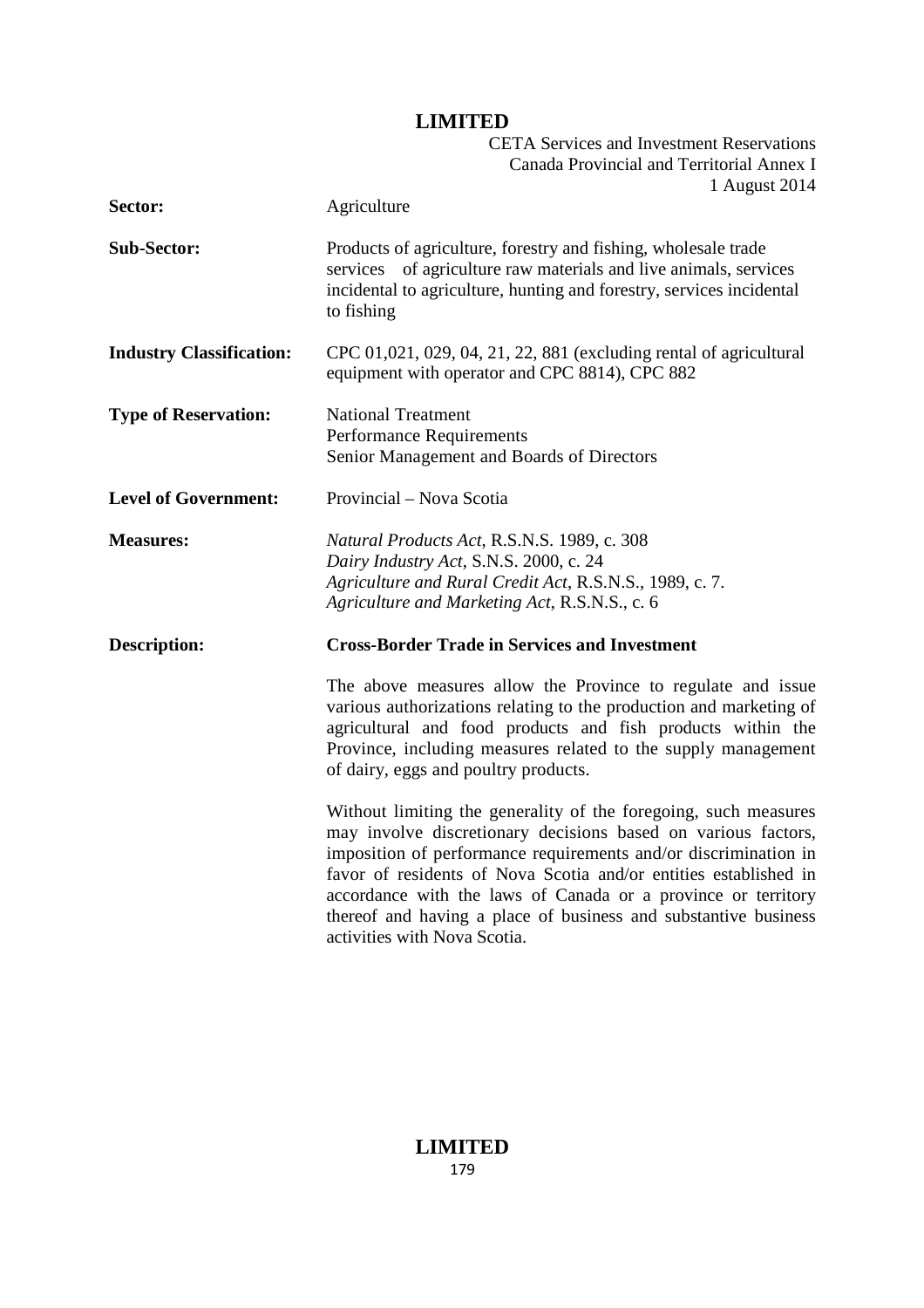CETA Services and Investment Reservations Canada Provincial and Territorial Annex I 1 August 2014

| Sector:                         | $1.1$ $\mu$ <sub>5</sub> $\mu$ <sub>2</sub> $\mu$ <sub>7</sub><br>Energy                                                                                                                                                                                                                                                                                                                                                                                                                                                                                                                                                                                                                                                      |
|---------------------------------|-------------------------------------------------------------------------------------------------------------------------------------------------------------------------------------------------------------------------------------------------------------------------------------------------------------------------------------------------------------------------------------------------------------------------------------------------------------------------------------------------------------------------------------------------------------------------------------------------------------------------------------------------------------------------------------------------------------------------------|
| <b>Sub-Sector:</b>              | Electricity and services incidental to energy distribution                                                                                                                                                                                                                                                                                                                                                                                                                                                                                                                                                                                                                                                                    |
| <b>Industry Classification:</b> | CPC 17, 887                                                                                                                                                                                                                                                                                                                                                                                                                                                                                                                                                                                                                                                                                                                   |
| <b>Type of Reservation:</b>     | <b>National Treatment</b><br>Performance Requirements<br>Senior Management and Boards of Directors                                                                                                                                                                                                                                                                                                                                                                                                                                                                                                                                                                                                                            |
| <b>Level of Government:</b>     | Provincial - Nova Scotia                                                                                                                                                                                                                                                                                                                                                                                                                                                                                                                                                                                                                                                                                                      |
| <b>Measures:</b>                | Crown Lands Act, R.S.N.S., 1989, c.114<br>Electricity Act, S.N.S. 2004, c.25<br>Nova Scotia Power Privatization Act, S.N.S., 1992, c.8<br>Nova Scotia Power Reorganization (1998) Act, S.N.S. 1998, c. 19<br>Public Utilities Act, R.S.N.S., 1989, c. 380<br>Renewable Electricity Regulations, OIC 2010-381 (October 12,<br>2010), N.S. Reg. 155/2010                                                                                                                                                                                                                                                                                                                                                                        |
| <b>Description:</b>             | <b>Cross-Border Trade in Services and Investment</b>                                                                                                                                                                                                                                                                                                                                                                                                                                                                                                                                                                                                                                                                          |
|                                 | The above measures, <i>inter alia</i> , permit the Government of Nova<br>Scotia to:                                                                                                                                                                                                                                                                                                                                                                                                                                                                                                                                                                                                                                           |
|                                 | (1) Regulate and issue various authorizations relating to the<br>production, development, operation and maintenance of<br>generation, transmission (including but not limited to system<br>control), distribution, delivery, importation, exportation and<br>supply of electricity, including electricity generated by<br>renewable energy sources;<br>(2) Provide for the granting of lands or waters within the Province<br>for any good, source or force of energy from which it is<br>possible to produce electricity, including but not limited to the<br>installation of wind turbines and hydroelectric developments;<br>and<br>(3) Set and modify electricity rates, including but not limited to<br>feed-in tariffs. |
|                                 | Without limiting the generality of the foregoing, such measures<br>may involve discretionary decisions based on various factors,<br>imposition of performance requirements and/or discrimination in<br>favour of residents of Nova Scotia and/or entities established in<br>accordance with the laws of Canada or a province or territory                                                                                                                                                                                                                                                                                                                                                                                     |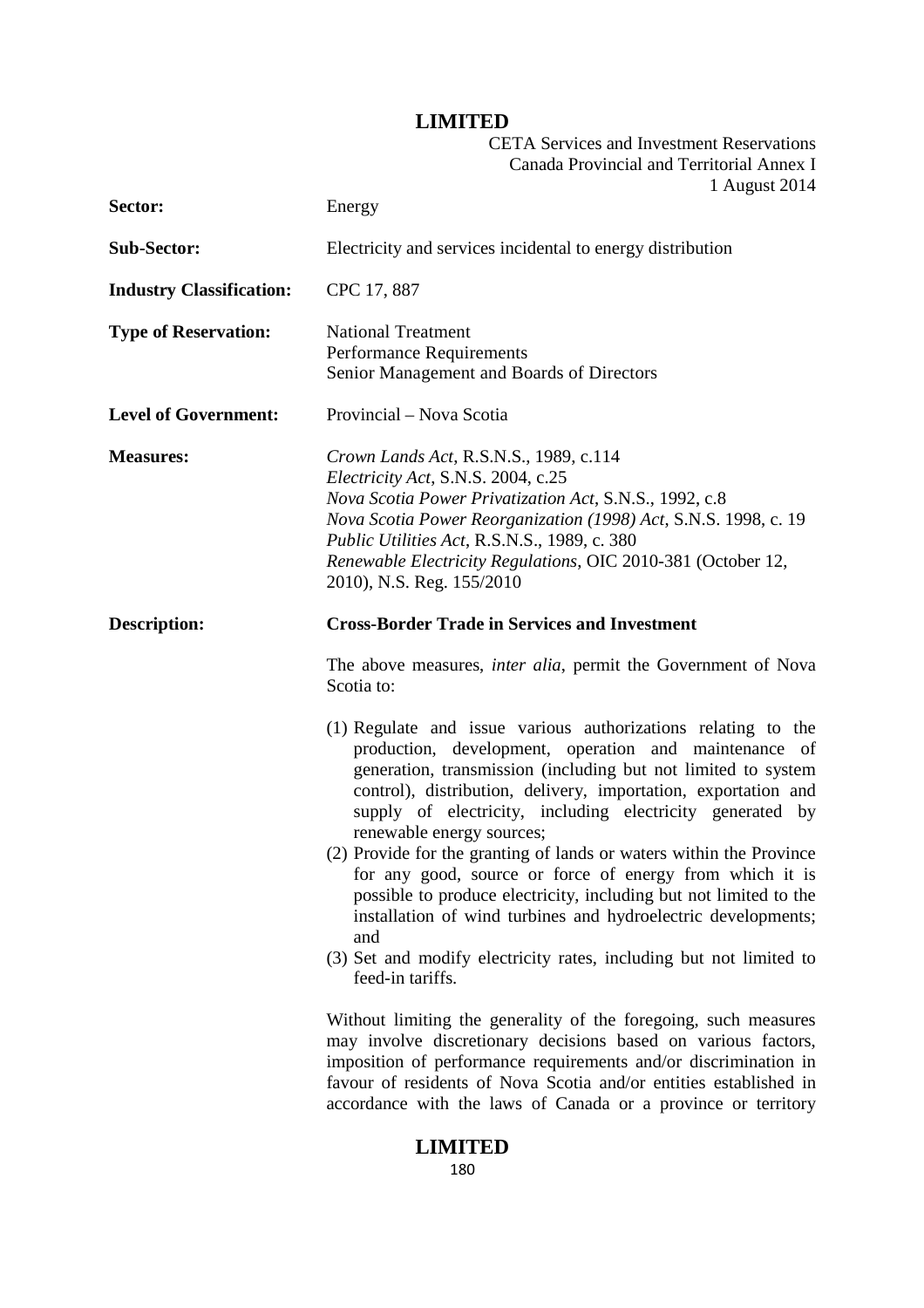CETA Services and Investment Reservations Canada Provincial and Territorial Annex I 1 August 2014 thereof and having a place of business and substantive business activities with Nova Scotia.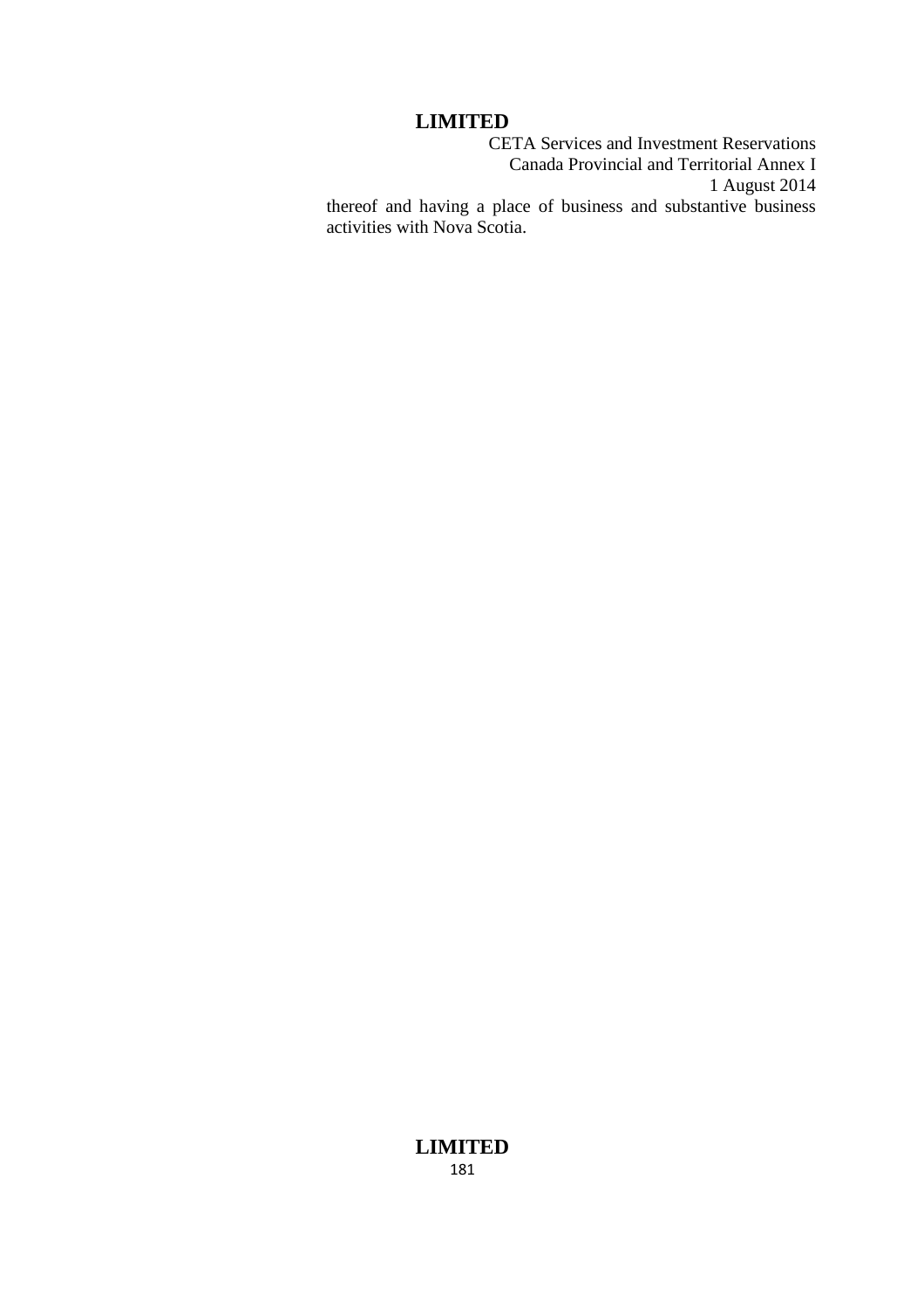CETA Services and Investment Reservations Canada Provincial and Territorial Annex I 1 August 2014

#### **NUNAVUT**

| Sector:                         | Tourism, Agriculture                                                                                                                                                                                                                                                                                                                                                                                                                                                                                                                                       |
|---------------------------------|------------------------------------------------------------------------------------------------------------------------------------------------------------------------------------------------------------------------------------------------------------------------------------------------------------------------------------------------------------------------------------------------------------------------------------------------------------------------------------------------------------------------------------------------------------|
| <b>Sub-Sector:</b>              | Other – Services Incidental to hunting<br>Hunting, Fishing and Trapping Industries<br>Tourist Guide Agencies (Wilderness Tourism)<br>Own-account hunting<br>Live Animals<br>Hides, skins and furskins                                                                                                                                                                                                                                                                                                                                                      |
| <b>Industry Classification:</b> | CPC 021, 0297, 7472, 96419, 8813                                                                                                                                                                                                                                                                                                                                                                                                                                                                                                                           |
| <b>Type of Reservation:</b>     | <b>National Treatment</b><br><b>Performance Requirements</b>                                                                                                                                                                                                                                                                                                                                                                                                                                                                                               |
| <b>Level of Government:</b>     | Territorial - Nunavut                                                                                                                                                                                                                                                                                                                                                                                                                                                                                                                                      |
| <b>Measures:</b>                | Wildlife Act, S.Nu. 2003, c.26, s. 113                                                                                                                                                                                                                                                                                                                                                                                                                                                                                                                     |
| Description:                    | <b>Cross-Border Trade in Services and Investment</b>                                                                                                                                                                                                                                                                                                                                                                                                                                                                                                       |
|                                 | In the allocation of a dealer's licence, guiding licence, fur farm<br>licence, game farm licence, tanning licence or taxidermy licence,<br>preference shall be given to an applicant who had made his or her<br>principal residence in the Nunavut Settlement Area for at least 18<br>continuous months prior to the submission of his or her<br>application. Preference will also be given to applications that will<br>likely provide direct benefits to the Nunavut economy, in particular<br>through employment of local human and economic resources. |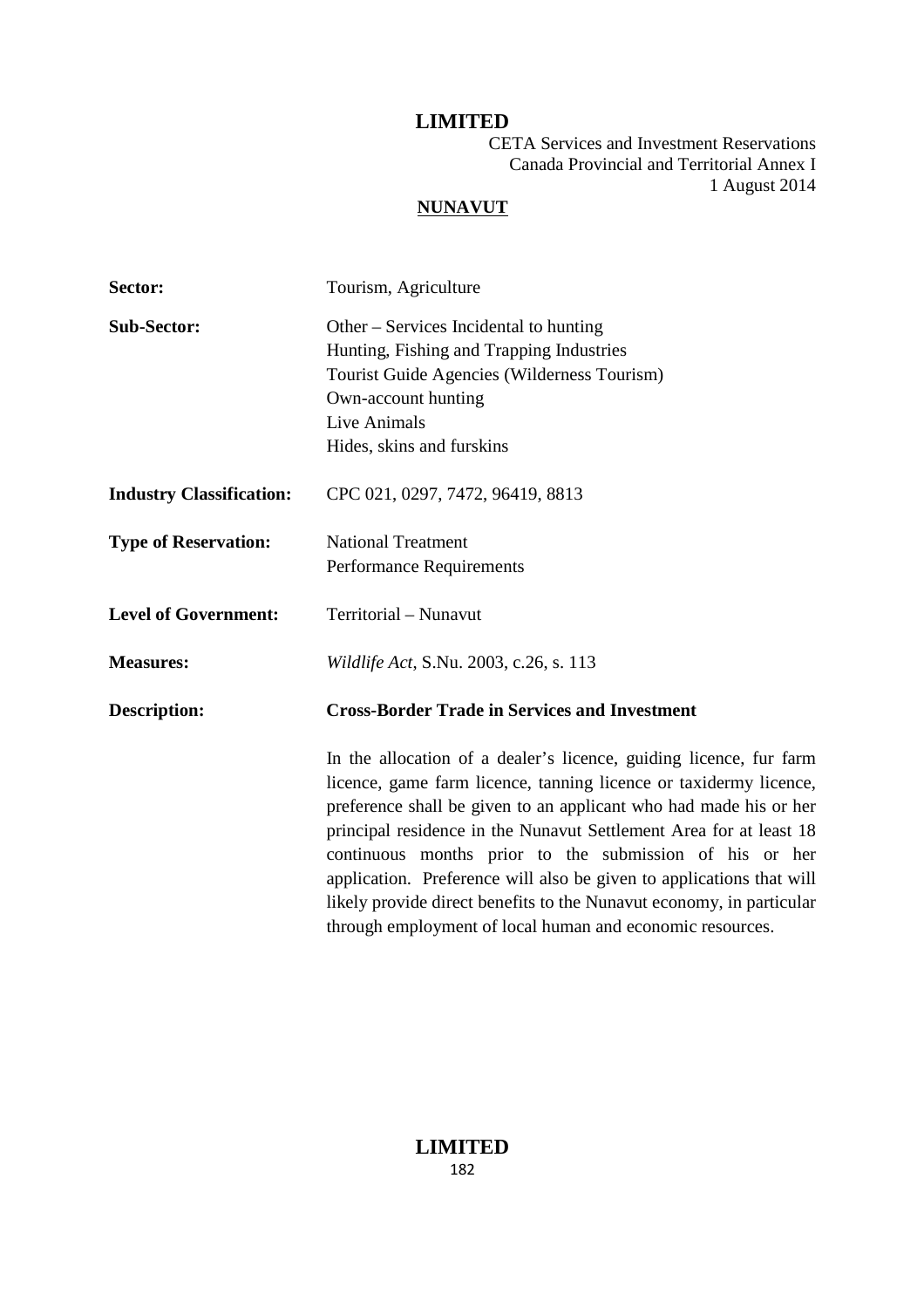CETA Services and Investment Reservations Canada Provincial and Territorial Annex I 1 August 2014

| Sector:                         | <b>Professional Services</b>                                                                                                                                                           |  |
|---------------------------------|----------------------------------------------------------------------------------------------------------------------------------------------------------------------------------------|--|
| <b>Sub-Sector:</b>              | Legal services (Notaries Public)                                                                                                                                                       |  |
| <b>Industry Classification:</b> | <b>CPC 861</b>                                                                                                                                                                         |  |
| <b>Type of Reservation:</b>     | <b>National Treatment</b><br><b>Market Access</b>                                                                                                                                      |  |
| <b>Level of Government</b>      | Territorial - Nunavut                                                                                                                                                                  |  |
| <b>Measures:</b>                | Evidence Act, RSNWT 1988, c.E-8, s. 79                                                                                                                                                 |  |
| Description:                    | <b>Cross-Border Trade in Services and Investment</b>                                                                                                                                   |  |
|                                 | Every person who seeks appointment as a notary public must<br>reside in Nunavut and be either a citizen of Canada or a person<br>who has the status of a permanent resident of Canada. |  |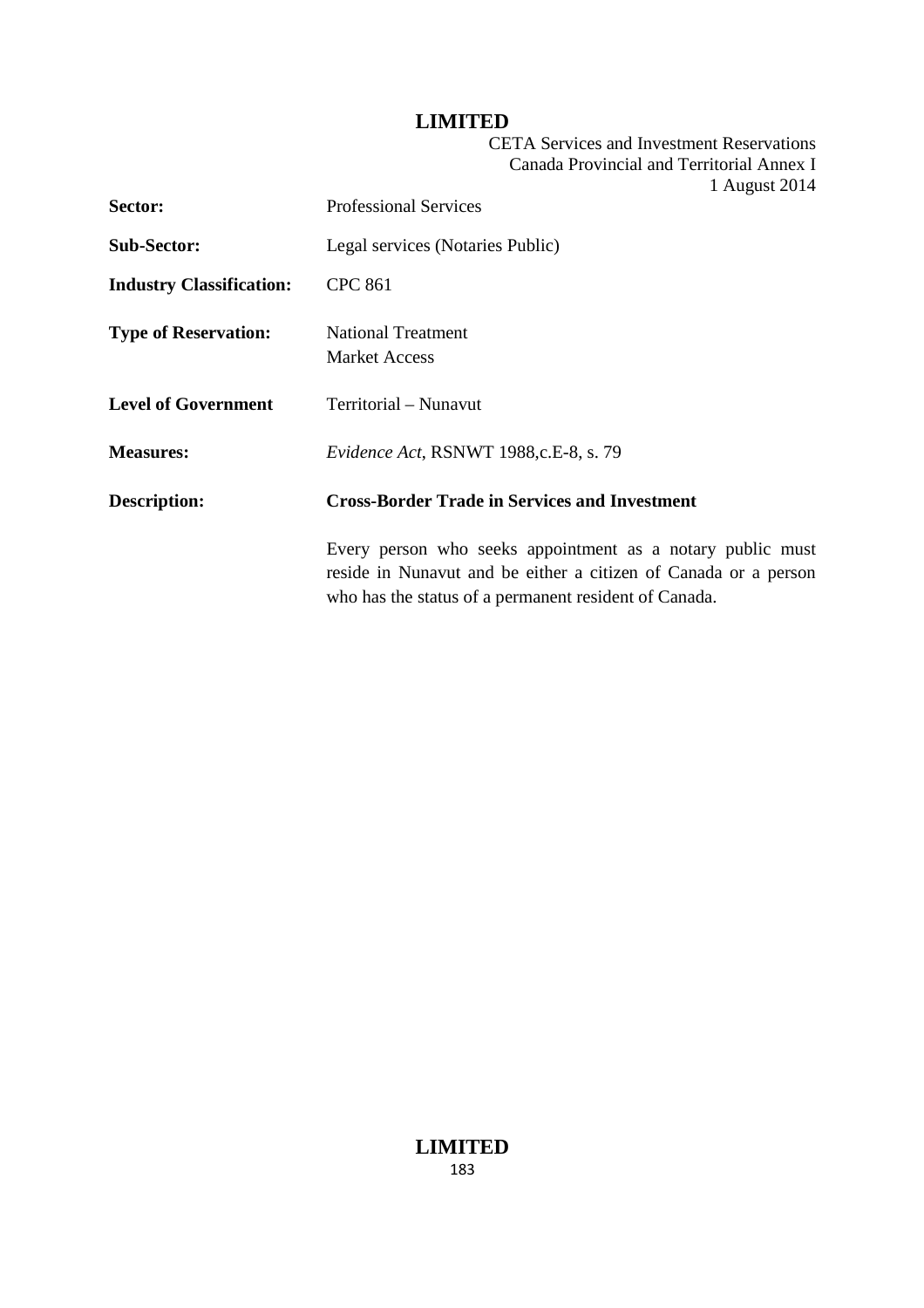CETA Services and Investment Reservations Canada Provincial and Territorial Annex I 1 August 2014

#### **NORTHWEST TERRITORIES**

| Sector:                         | <b>Professional Services</b>                                                                                                                                                                                |
|---------------------------------|-------------------------------------------------------------------------------------------------------------------------------------------------------------------------------------------------------------|
| <b>Sub-Sector:</b>              | Legal services (Notaries Public)                                                                                                                                                                            |
| <b>Industry Classification:</b> | <b>CPC 861</b>                                                                                                                                                                                              |
| <b>Type of Reservation:</b>     | <b>National Treatment</b><br><b>Market Access</b>                                                                                                                                                           |
| <b>Level of Government</b>      | Territorial – Northwest Territories                                                                                                                                                                         |
| <b>Measures:</b>                | Evidence Act, RSNWT 1988, c.E-8, s. 79                                                                                                                                                                      |
| Description:                    | <b>Cross-Border Trade in Services and Investment</b>                                                                                                                                                        |
|                                 | Every person who seeks appointment as a notary public must<br>reside in the Northwest Territories and be either a citizen of<br>Canada or a person who has the status of a permanent resident of<br>Canada. |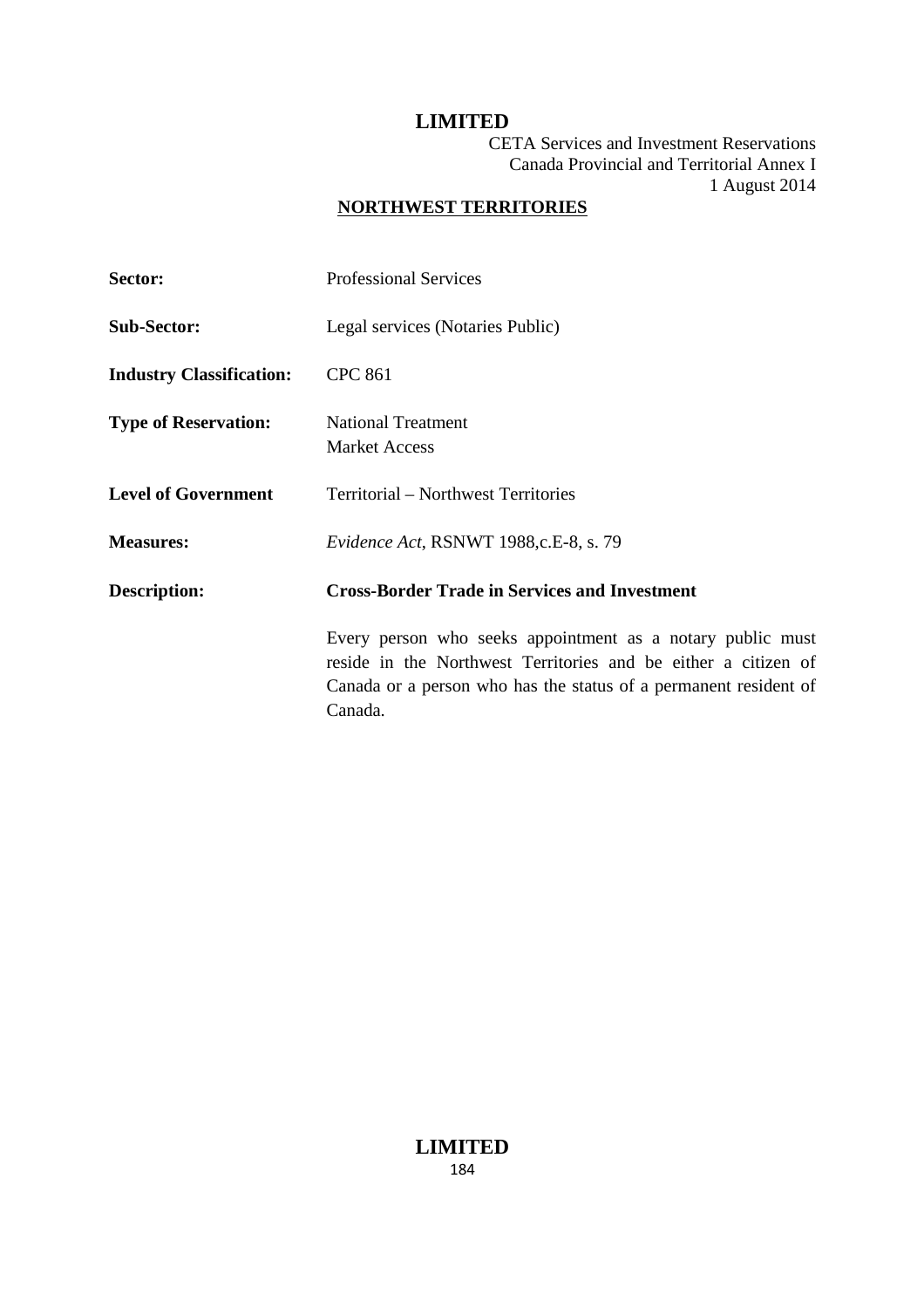CETA Services and Investment Reservations Canada Provincial and Territorial Annex I 1 August 2014

#### **ONTARIO**

| Sector:                         | All Sectors                                                                                                                                                                                                                                                                                                                                                                                                                                                                                                                                                        |
|---------------------------------|--------------------------------------------------------------------------------------------------------------------------------------------------------------------------------------------------------------------------------------------------------------------------------------------------------------------------------------------------------------------------------------------------------------------------------------------------------------------------------------------------------------------------------------------------------------------|
| <b>Sub-Sector:</b>              |                                                                                                                                                                                                                                                                                                                                                                                                                                                                                                                                                                    |
| <b>Industry Classification:</b> |                                                                                                                                                                                                                                                                                                                                                                                                                                                                                                                                                                    |
| <b>Type of Reservation:</b>     | <b>National Treatment</b><br>Senior Management and Board of Directors                                                                                                                                                                                                                                                                                                                                                                                                                                                                                              |
| <b>Level of Government:</b>     | Provincial - Ontario                                                                                                                                                                                                                                                                                                                                                                                                                                                                                                                                               |
| <b>Measures:</b>                | Business Corporations Act, R.S.O. 1990, Chapter B.16, s. 118(3),<br>s. $126(2)$ , s. $45(1)(b)$<br>Special Acts of the Legislature incorporating specific companies                                                                                                                                                                                                                                                                                                                                                                                                |
| Description:                    | <b>Investment</b>                                                                                                                                                                                                                                                                                                                                                                                                                                                                                                                                                  |
|                                 | At least 25% of directors of corporations (other than non-resident<br>corporation) must be resident Canadians. If fewer than 4 directors,<br>at least one must be a resident Canadian. Majority of directors'<br>held<br>meetings<br>in<br>Canada<br>each<br>be<br>must<br>year.<br>Constraints may be placed on the transfer and ownership of shares<br>in corporations. Corporations may sell shareholders' shares<br>without their consent and purchase shares to qualify for certain<br>benefits that are based on minimum Canadian ownership<br>requirements. |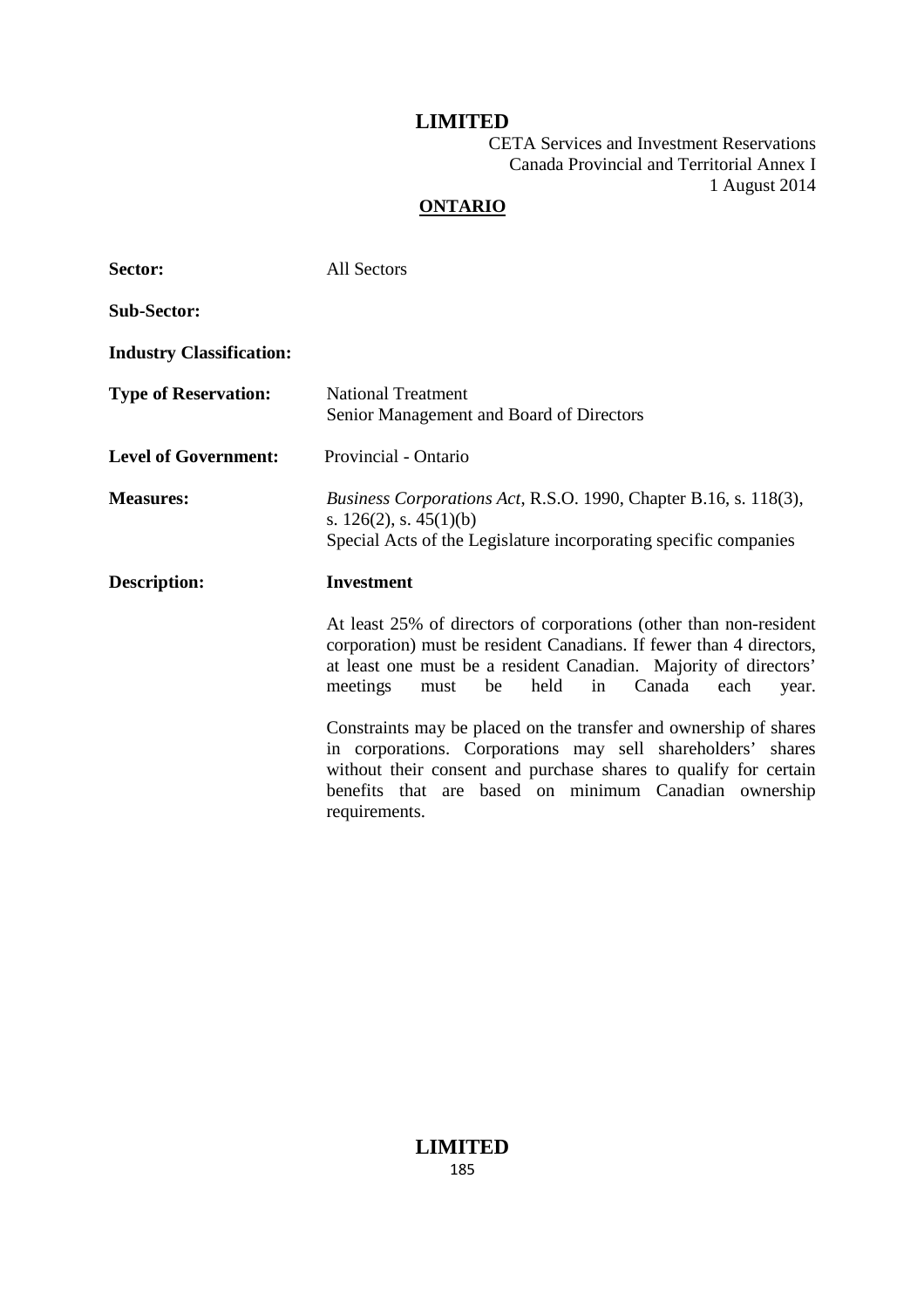CETA Services and Investment Reservations Canada Provincial and Territorial Annex I 1 August 2014

| Sector:                         | <b>Business Services</b>                                                                                                                                                                                                               |
|---------------------------------|----------------------------------------------------------------------------------------------------------------------------------------------------------------------------------------------------------------------------------------|
| <b>Sub-Sector:</b>              | Services incidental to manufacturing                                                                                                                                                                                                   |
| <b>Industry Classification:</b> | CPC 884, 885                                                                                                                                                                                                                           |
| <b>Type of Reservation:</b>     | <b>National Treatment</b>                                                                                                                                                                                                              |
| <b>Level of Government:</b>     | Provincial - Ontario                                                                                                                                                                                                                   |
| <b>Measures:</b>                | Technical Standards and Safety Act 2000, O. Reg 218/01 s.8, s.17                                                                                                                                                                       |
| Description:                    | <b>Cross-Border Trade in Services</b>                                                                                                                                                                                                  |
|                                 | Except for a second-hand article, no person shall sell or offer for<br>sale an upholstered or stuffed article that has not been<br>manufactured by a manufacturer licensed in Ontario or<br>manufactured in a designated jurisdiction. |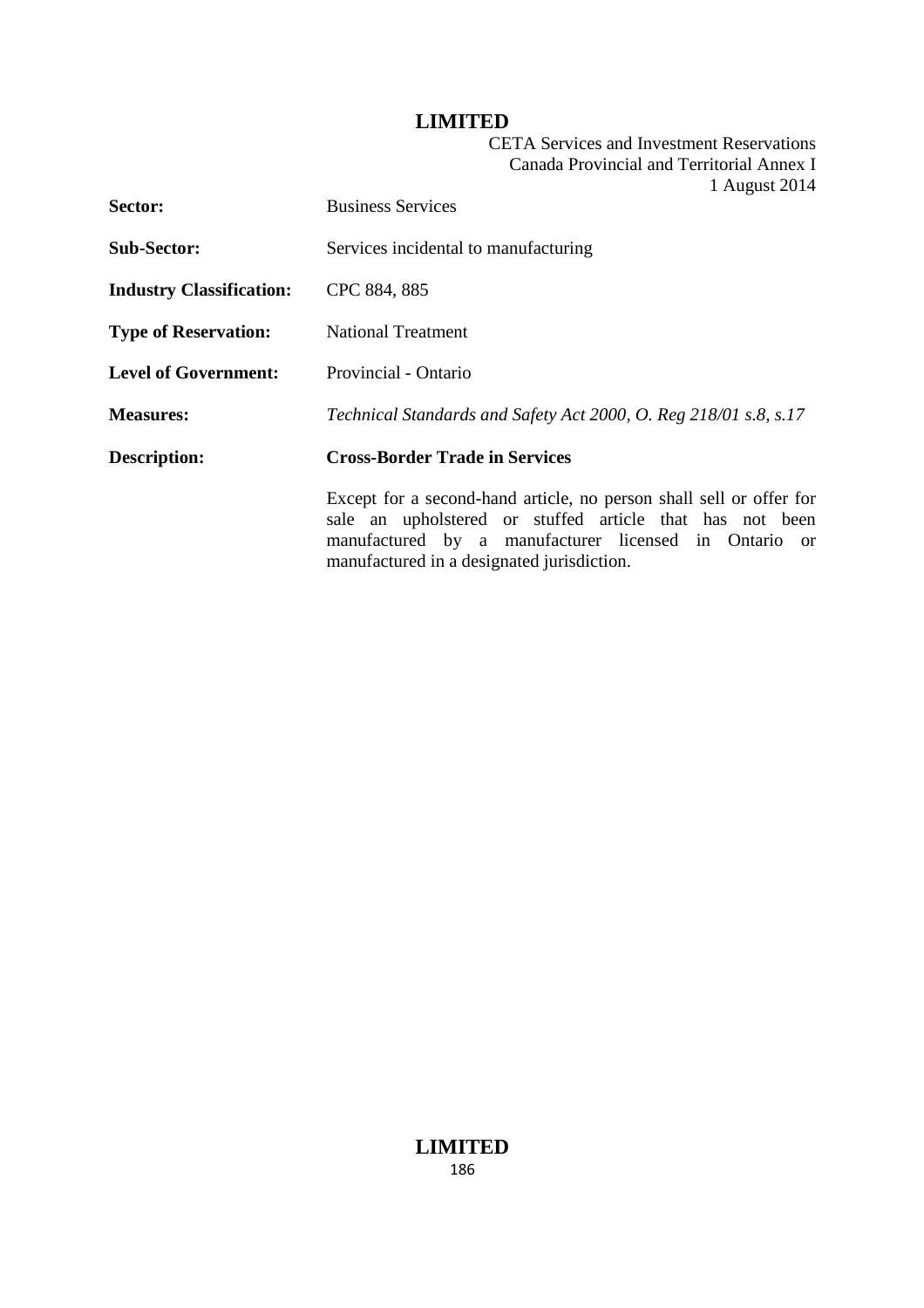CETA Services and Investment Reservations Canada Provincial and Territorial Annex I 1 August 2014

| Sector:                         | $1.144$ , $1.001$<br>Recreational, Cultural and Sporting Services                                                                                                                                                                                                                                                  |
|---------------------------------|--------------------------------------------------------------------------------------------------------------------------------------------------------------------------------------------------------------------------------------------------------------------------------------------------------------------|
| <b>Sub-Sector:</b>              | <b>Gambling and Betting</b>                                                                                                                                                                                                                                                                                        |
| <b>Industry Classification:</b> | CPC 96492                                                                                                                                                                                                                                                                                                          |
| <b>Type of Reservation:</b>     | <b>National Treatment</b><br><b>Market Access</b><br>Performance Requirements                                                                                                                                                                                                                                      |
| <b>Level of Government:</b>     | Provincial - Ontario                                                                                                                                                                                                                                                                                               |
| <b>Measures:</b>                | Gaming Control Act, 1992, R.S.O. 1992, Chapter 24; O. Reg.<br>68/94, OIC 1413/08 s. 3(b), 16(i)                                                                                                                                                                                                                    |
| Description:                    | <b>Cross-Border Trade in Services and Investment</b>                                                                                                                                                                                                                                                               |
|                                 | Ontario regulates gaming assistants and suppliers of services and<br>equipment relating to lottery schemes, including games of chance,<br>betting, bingos, casinos and promotional contests, including<br>through provincial monopolies. Proceeds must be used to provide<br>direct benefits to Ontario residents. |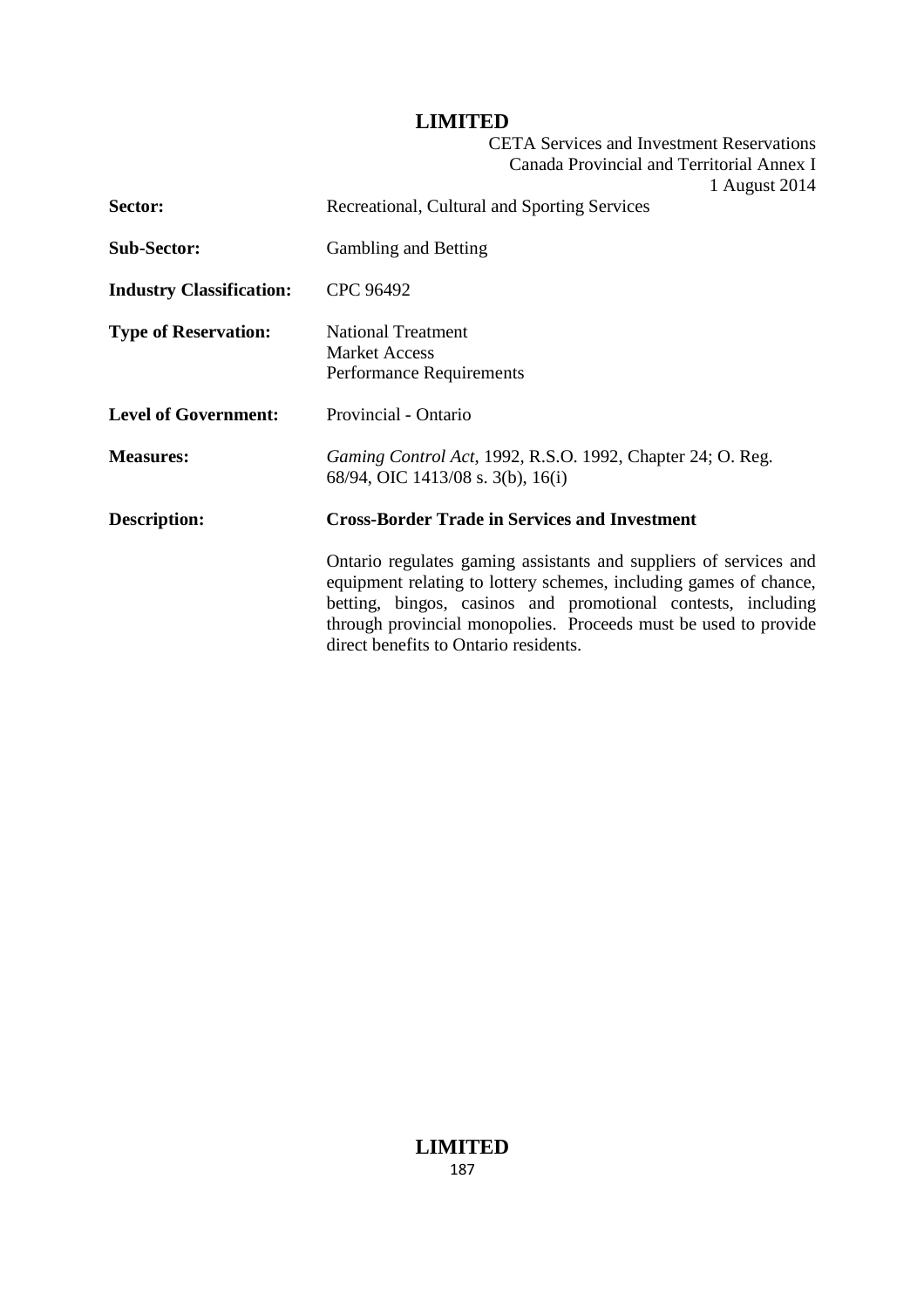CETA Services and Investment Reservations Canada Provincial and Territorial Annex I 1 August 2014

| Sector:                         | <b>Collection Agency Services</b>                                                                                                                                                                                                                           |
|---------------------------------|-------------------------------------------------------------------------------------------------------------------------------------------------------------------------------------------------------------------------------------------------------------|
| <b>Sub-Sector:</b>              | Collection agents                                                                                                                                                                                                                                           |
| <b>Industry Classification:</b> | CPC 87902                                                                                                                                                                                                                                                   |
| <b>Type of Reservation:</b>     | <b>National Treatment</b><br><b>Market Access</b>                                                                                                                                                                                                           |
| <b>Level of Government:</b>     | Provincial - Ontario                                                                                                                                                                                                                                        |
| <b>Measures:</b>                | Collection Agencies Act, R.S.O. 1990, Chapter C.14, O. Reg.<br>74/90, s. $12(2)(a)$ , s. $13(2)$ , s. $13(5)$ , s. 19.1                                                                                                                                     |
| Description:                    | <b>Cross-Border Trade in Services and Investment</b>                                                                                                                                                                                                        |
|                                 | Only Canadian citizens, permanent residents or persons ordinarily<br>resident in Canada are eligible to be registered as collection agents<br>and to engage in collection agency business in Ontario.                                                       |
|                                 | A corporation must be incorporated under Canadian legislation<br>(federal or provincial) to carry on business of collection agencies<br>in Ontario. Exemptions under the Act and regulation are provided<br>for non-for-profit credit counselling services. |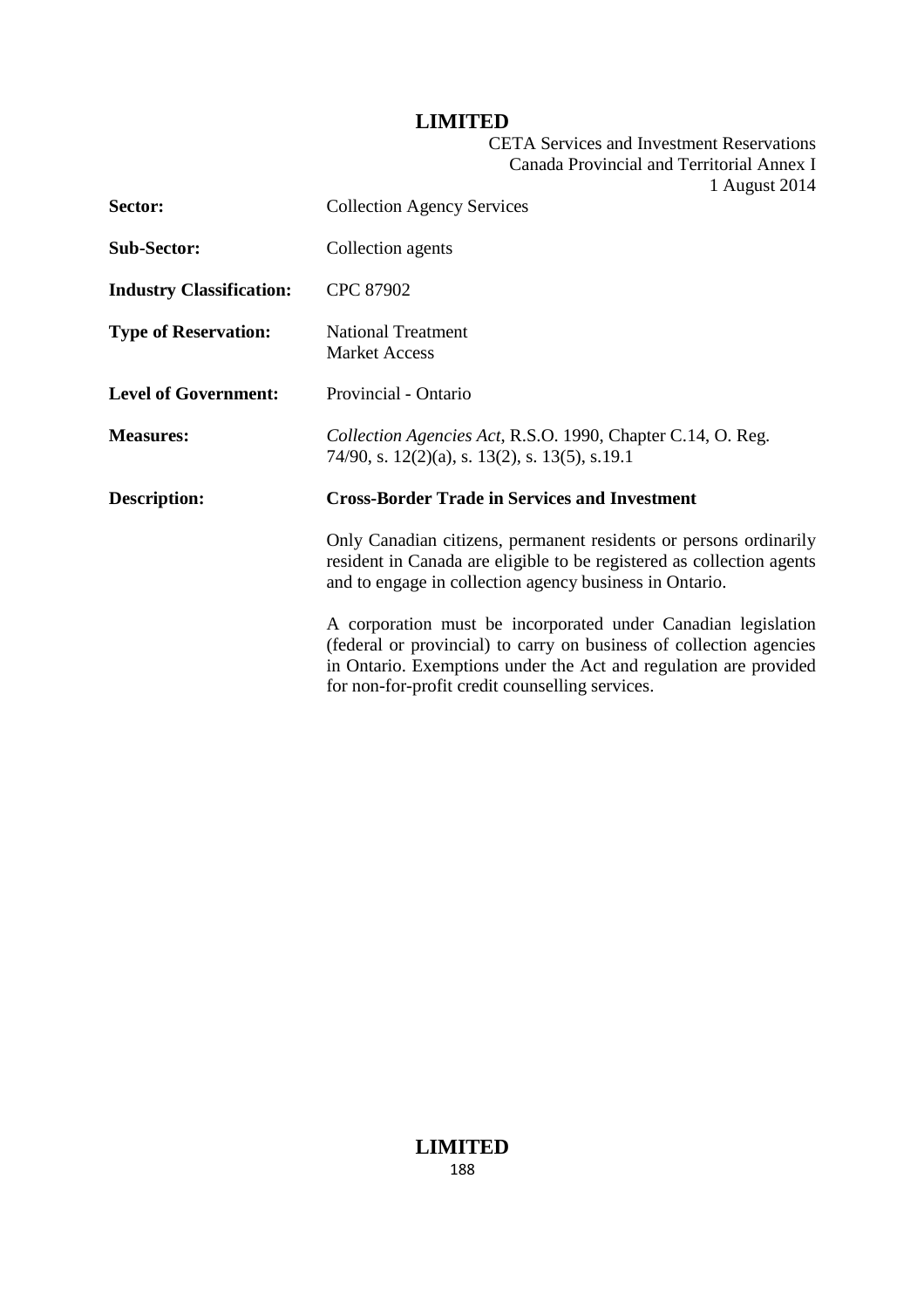CETA Services and Investment Reservations Canada Provincial and Territorial Annex I 1 August 2014

| Sector:                         | <b>Real Estate Services</b>                                                                               |
|---------------------------------|-----------------------------------------------------------------------------------------------------------|
| <b>Sub-Sector:</b>              | Real estate services on a fee or contract basis,<br>Real estate services involving own or leased property |
| <b>Industry Classification:</b> | CPC 821, 822                                                                                              |
| <b>Type of Reservation:</b>     | <b>Market Access</b>                                                                                      |
| <b>Level of Government:</b>     | Provincial - Ontario                                                                                      |
| <b>Measures:</b>                | Real Estate and Business Brokers Act, R.S.O. 2002, Chapter 30; O.<br>Reg. $567/0524(1)$ ; s. $4(1)2$      |
| Description:                    | <b>Cross-Border Trade in Services</b>                                                                     |
|                                 | Real estate services must be supplied through a commercial<br>presence in Ontario.                        |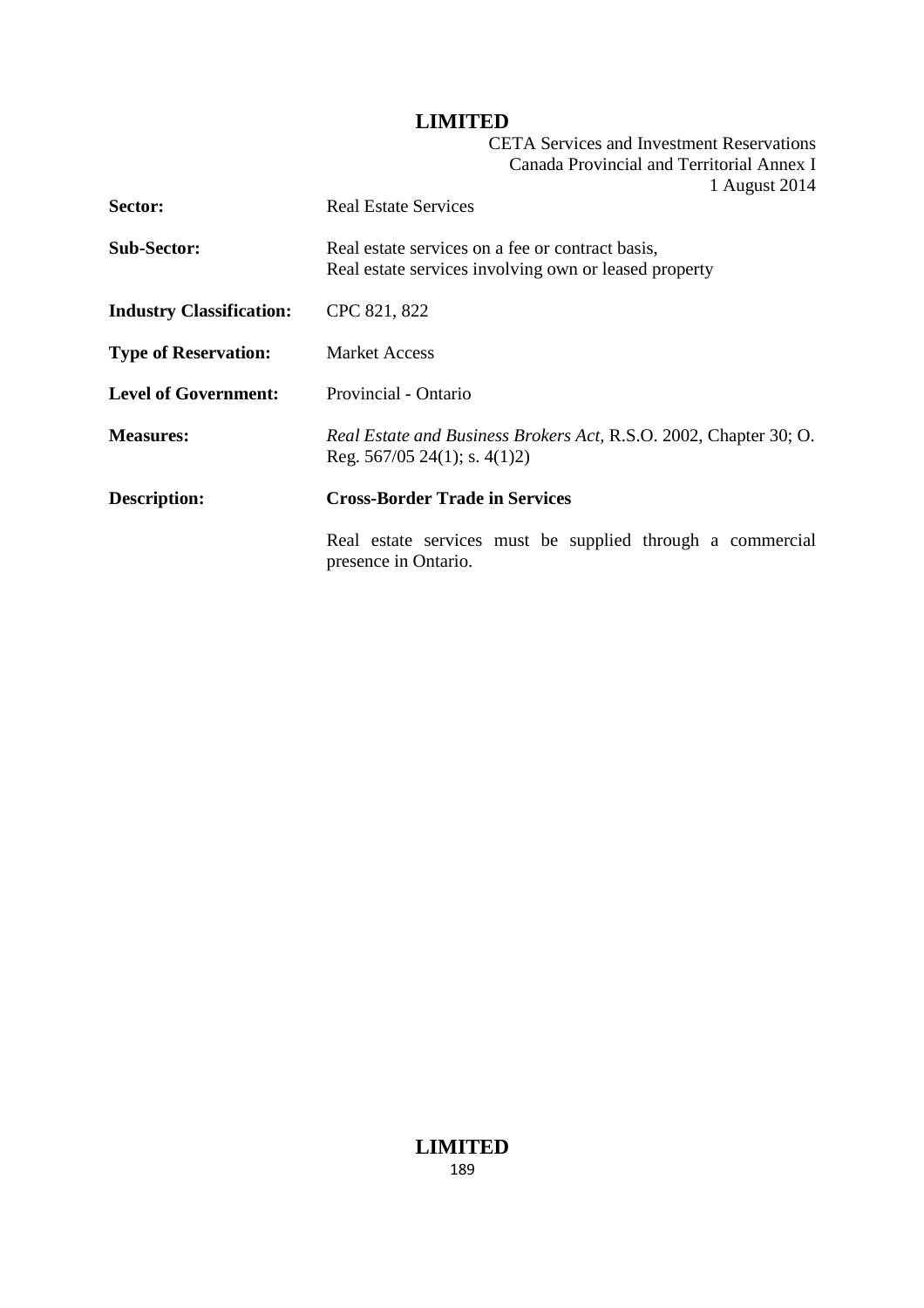CETA Services and Investment Reservations Canada Provincial and Territorial Annex I 1 August 2014

| Sector:                         | Alcoholic Beverages                                                                                                                                                                                                                                               |
|---------------------------------|-------------------------------------------------------------------------------------------------------------------------------------------------------------------------------------------------------------------------------------------------------------------|
| <b>Sub-Sector:</b>              | Wine, Beverages                                                                                                                                                                                                                                                   |
| <b>Industry Classification:</b> | <b>CPC 242</b>                                                                                                                                                                                                                                                    |
| <b>Type of Reservation:</b>     | Performance Requirements                                                                                                                                                                                                                                          |
| <b>Level of Government:</b>     | Provincial - Ontario                                                                                                                                                                                                                                              |
| <b>Measures:</b>                | Wine Content and Labelling Act R.S.O 2000, Chapter 26<br>O. Reg. $659/00$ - Content of Wine                                                                                                                                                                       |
| Description:                    | <b>Investment</b>                                                                                                                                                                                                                                                 |
|                                 | A winery in Ontario may sell wine manufactured from a blend of<br>imported and domestic grape products. Wineries must blend to an<br>average of 40% Ontario grape content for all of its blended wines<br>with a minimum of 25% Ontario grape content per bottle. |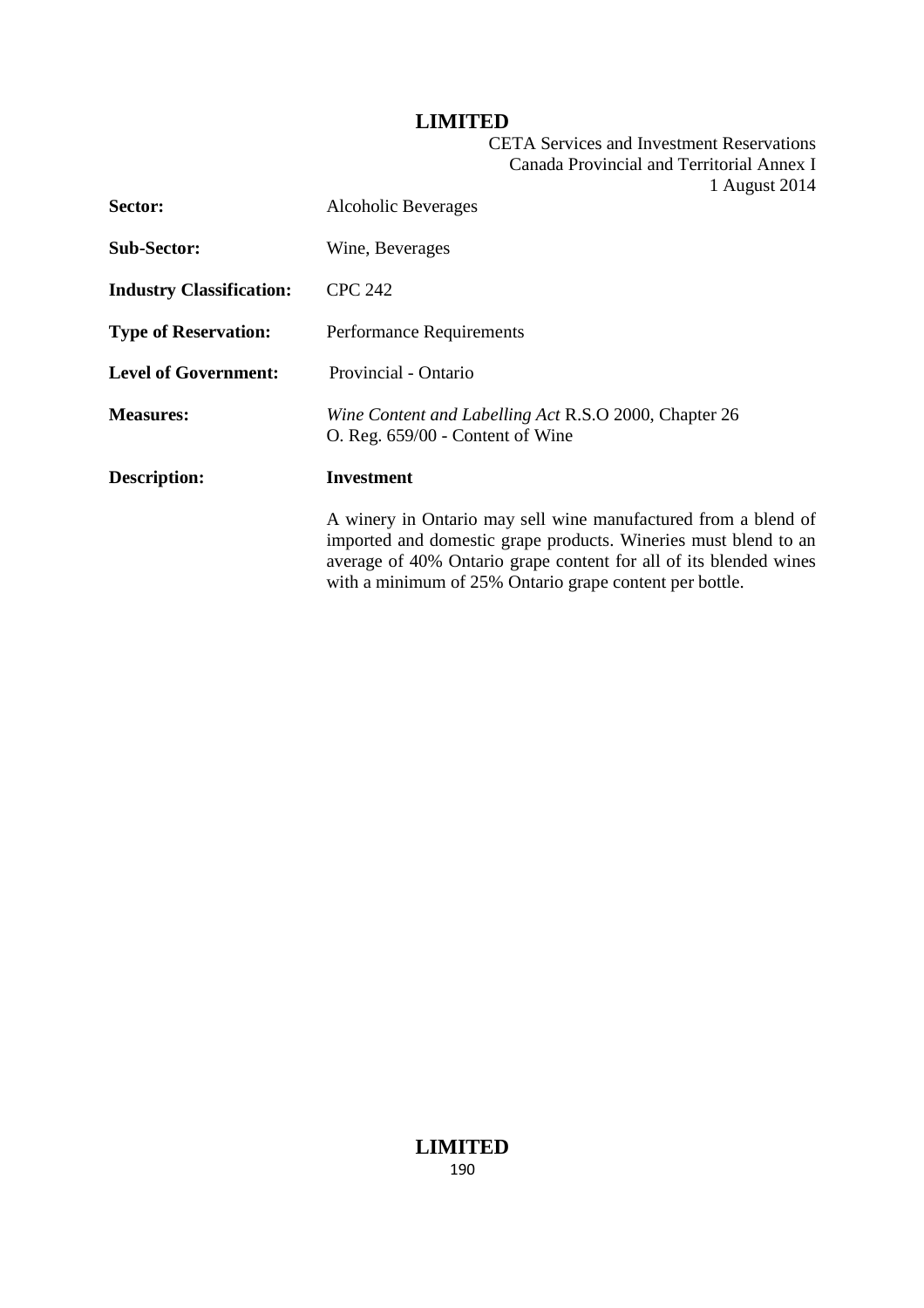CETA Services and Investment Reservations Canada Provincial and Territorial Annex I 1 August 2014

| Sector:                         | Tourism                                                                                                      |
|---------------------------------|--------------------------------------------------------------------------------------------------------------|
| <b>Sub-Sector:</b>              | Travel agency, tour operator and tourist guide services                                                      |
| <b>Industry Classification:</b> | CPC 7471                                                                                                     |
| <b>Type of Reservation:</b>     | <b>National Treatment</b>                                                                                    |
| <b>Level of Government:</b>     | Provincial - Ontario                                                                                         |
| <b>Measures:</b>                | <i>Travel Industry Act</i> , R.S.O. 2002, Chapter 30, s. 4(1); O. Reg.<br>$26/05$ , s. 5, para. 1, s.10(1)   |
| <b>Description:</b>             | <b>Cross-Border Trade in Services</b>                                                                        |
|                                 | An individual must be a Canadian resident to register as a travel<br>agent and travel wholesaler in Ontario. |
|                                 | Registrants may carry on business only if their permanent place of<br>business is in Ontario.                |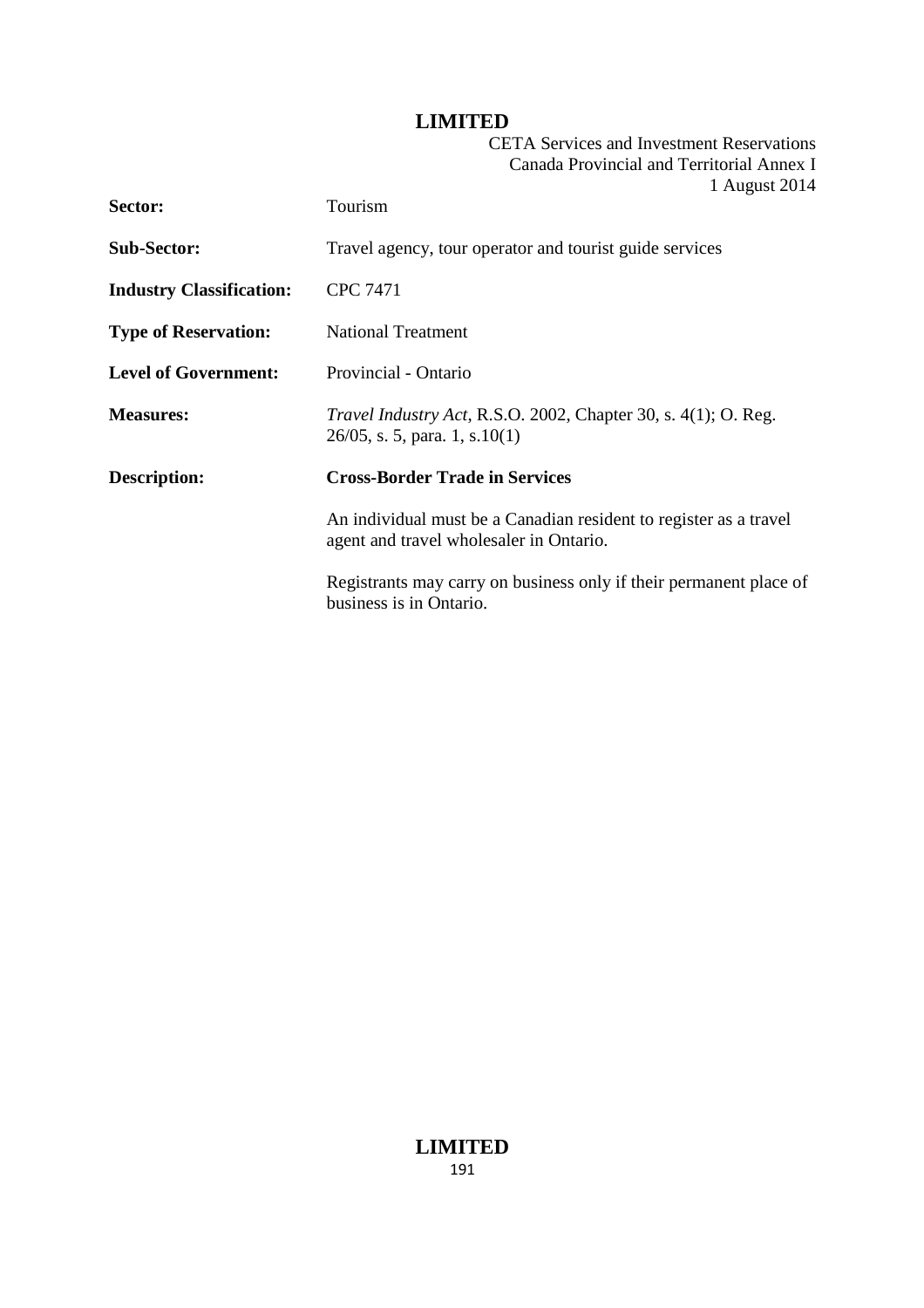CETA Services and Investment Reservations Canada Provincial and Territorial Annex I 1 August 2014

| Description:                    | <b>Cross-Border Trade in Services and Investment</b>                                                                                                                   |
|---------------------------------|------------------------------------------------------------------------------------------------------------------------------------------------------------------------|
| <b>Measures:</b>                | Paperback and Periodical Distributors Act, R.S.O., 1990,<br>Chapter P.1, s. 7(1), s. 8                                                                                 |
| <b>Level of Government:</b>     | Provincial - Ontario                                                                                                                                                   |
| <b>Type of Reservation:</b>     | <b>National Treatment</b><br><b>Market Access</b>                                                                                                                      |
| <b>Industry Classification:</b> | CPC 62262 Wholesale trade services of books, magazines,<br>newspapers and stationary.<br>CPC 63253 – Retail Services of books, newspapers, magazines and<br>stationary |
| <b>Sub-Sector:</b>              | Wholesale trade services<br><b>Retail Trade Services</b>                                                                                                               |
| Sector:                         | <b>Distribution Services</b>                                                                                                                                           |

No person who is not a corporation may carry on business in Ontario as a distributor of paperback books and of periodicals unless, (a) in the case of an individual, he or she is a Canadian resident; or (b) in the case of a partnership or an association, syndicate or organization of individuals, every member thereof is a Canadian resident.

No corporation may carry on business in Ontario as a distributor of paperback books and of periodicals if the total number of equity shares of the corporation owned by non-residents exceeds 25 per cent of the total number of issued; or if the corporation is not incorporated by or under an Act of Ontario, Canada or any province of Canada.

No corporation may carry on business in Ontario as a distributor of paperback books or of periodicals if the total number of equity shares of the corporation beneficially owned directly or indirectly by a non-resident or over which the nonresident exercises control or direction, together with other shareholders associated with the non-resident, if any, exceeds 10 per cent of the total number of issued and outstanding equity shares of the corporation. A distributor must be incorporated in Canada.

Note: This reservation is being reviewed and may be removed in view of the cultural exception.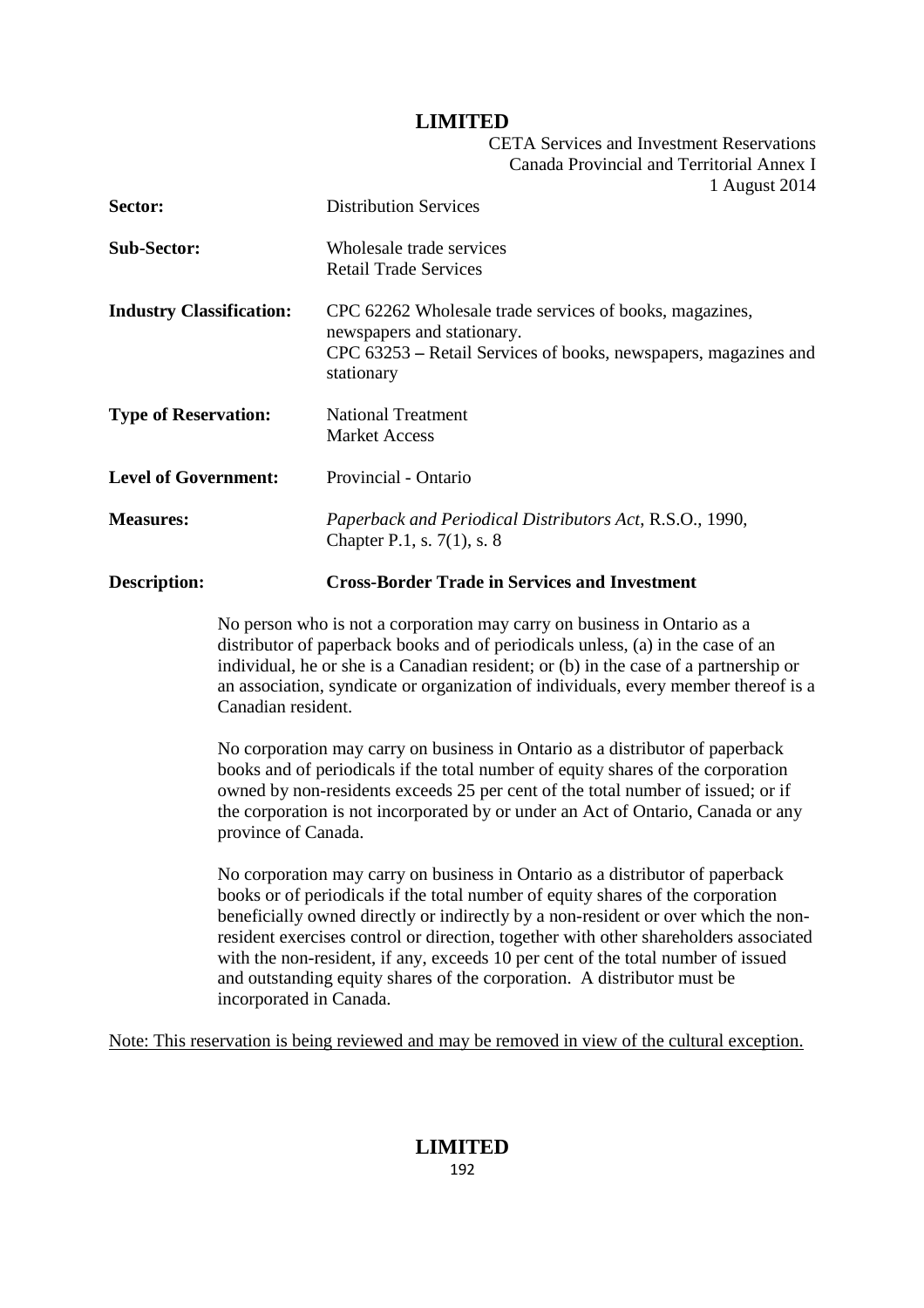CETA Services and Investment Reservations Canada Provincial and Territorial Annex I 1 August 2014

| Sector:                         | Agriculture                                                                                                                                                                                                             |
|---------------------------------|-------------------------------------------------------------------------------------------------------------------------------------------------------------------------------------------------------------------------|
| <b>Sub-Sector:</b>              | Products of agriculture, Services incidental to agriculture                                                                                                                                                             |
| <b>Industry Classification:</b> | CPC 01, 8811 (except rental of agricultural equipment with<br>operator).                                                                                                                                                |
| <b>Type of Reservation:</b>     | <b>National Treatment</b>                                                                                                                                                                                               |
| <b>Level of Government:</b>     | Provincial - Ontario                                                                                                                                                                                                    |
| <b>Measures:</b>                | Wild Rice Harvesting Act, R.S.O., 1990, Chapter W.7., ss.1 &<br>$3(2)$ .                                                                                                                                                |
| Description:                    | <b>Cross-Border Trade in Services</b>                                                                                                                                                                                   |
|                                 | A person seeking to harvest wild rice on Crown lands must obtain<br>a license. Only those who have resided in Ontario for 12<br>consecutive months immediately preceding the application are<br>eligible for a license. |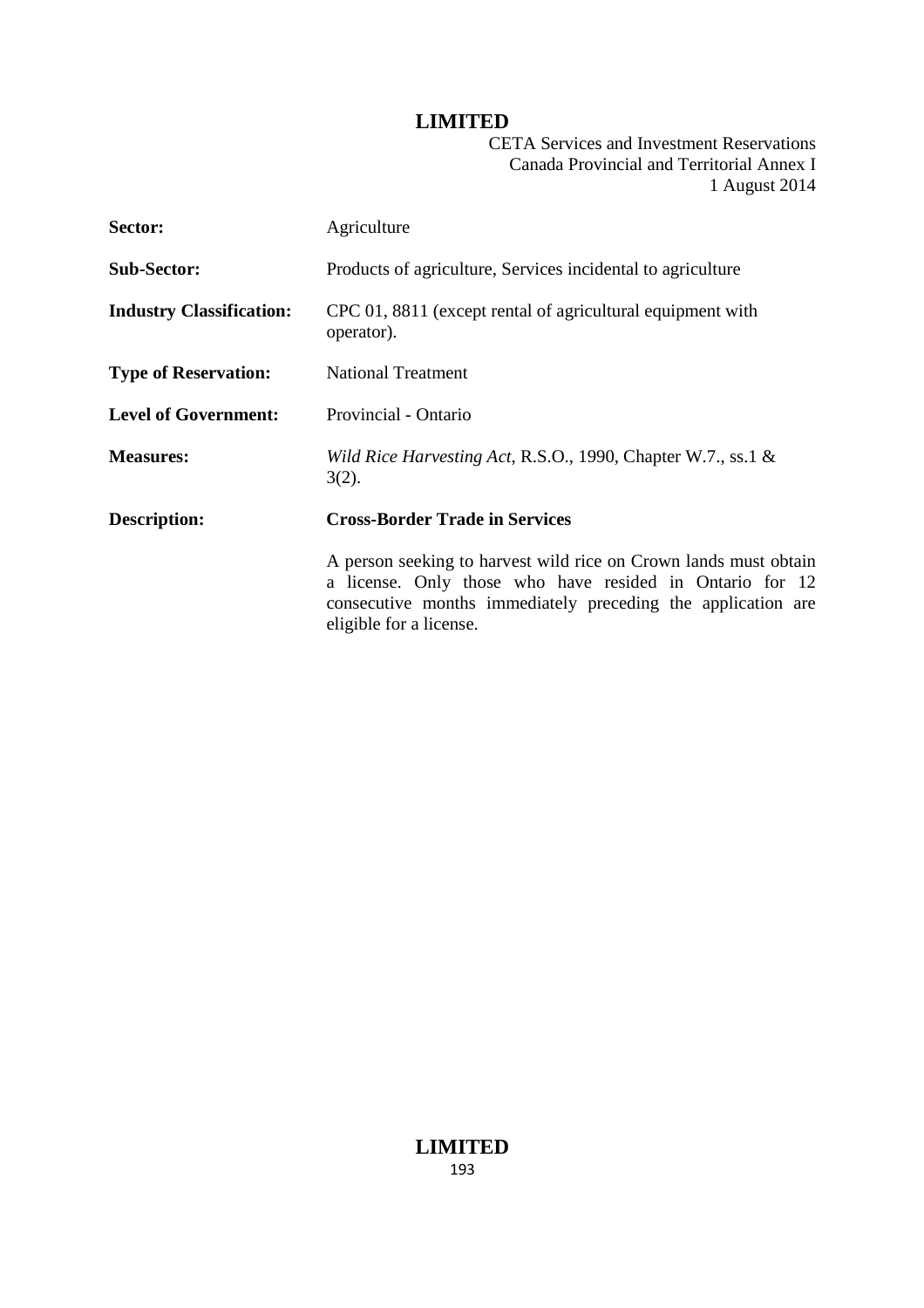|                                 | <b>CETA</b> Services and Investment Reservations<br>Canada Provincial and Territorial Annex I                                                                                                                                                                                                                                                                 |
|---------------------------------|---------------------------------------------------------------------------------------------------------------------------------------------------------------------------------------------------------------------------------------------------------------------------------------------------------------------------------------------------------------|
|                                 | 1 August 2014                                                                                                                                                                                                                                                                                                                                                 |
| Sector:                         | Engineering related scientific and technical consulting services                                                                                                                                                                                                                                                                                              |
| <b>Sub-Sector:</b>              | Land surveying (Cadastral Surveying)                                                                                                                                                                                                                                                                                                                          |
| <b>Industry Classification:</b> | CPC 86753                                                                                                                                                                                                                                                                                                                                                     |
| <b>Type of Reservation:</b>     | <b>National Treatment</b><br>Senior Management and Boards of Directors                                                                                                                                                                                                                                                                                        |
| <b>Level of Government:</b>     | Provincial - Ontario                                                                                                                                                                                                                                                                                                                                          |
| <b>Measures:</b>                | <i>Surveyors Act</i> , R.S.O. 1990, Chapter S.29, s. 5(1), s. 12(1), s.<br>14(2)(3)<br>R.R.O. 1990, Reg. 1026, s. 23(3) and (4); O. Reg. 1026/90; O.<br>Reg. 509/99, s.4(1), O. Reg. 218/10, s. 12(1)                                                                                                                                                         |
| <b>Description:</b>             | <b>Cross-Border Trade in Services and Investment</b>                                                                                                                                                                                                                                                                                                          |
|                                 | Only a resident of Canada may obtain a license to conduct<br>cadastral surveying. Only Canadian citizens can serve as<br>councillors of the Association of Ontario Land Surveyors (AOLS)                                                                                                                                                                      |
|                                 | A corporation must primarily offer professional survey services<br>and 50% of the board of directors must be members of the AOLS<br>in order to obtain a Certificate of Authorization to offer cadastral<br>surveying services. If the corporation offers cadastral surveying at<br>least one director or full time employee must be licensed by the<br>AOLS. |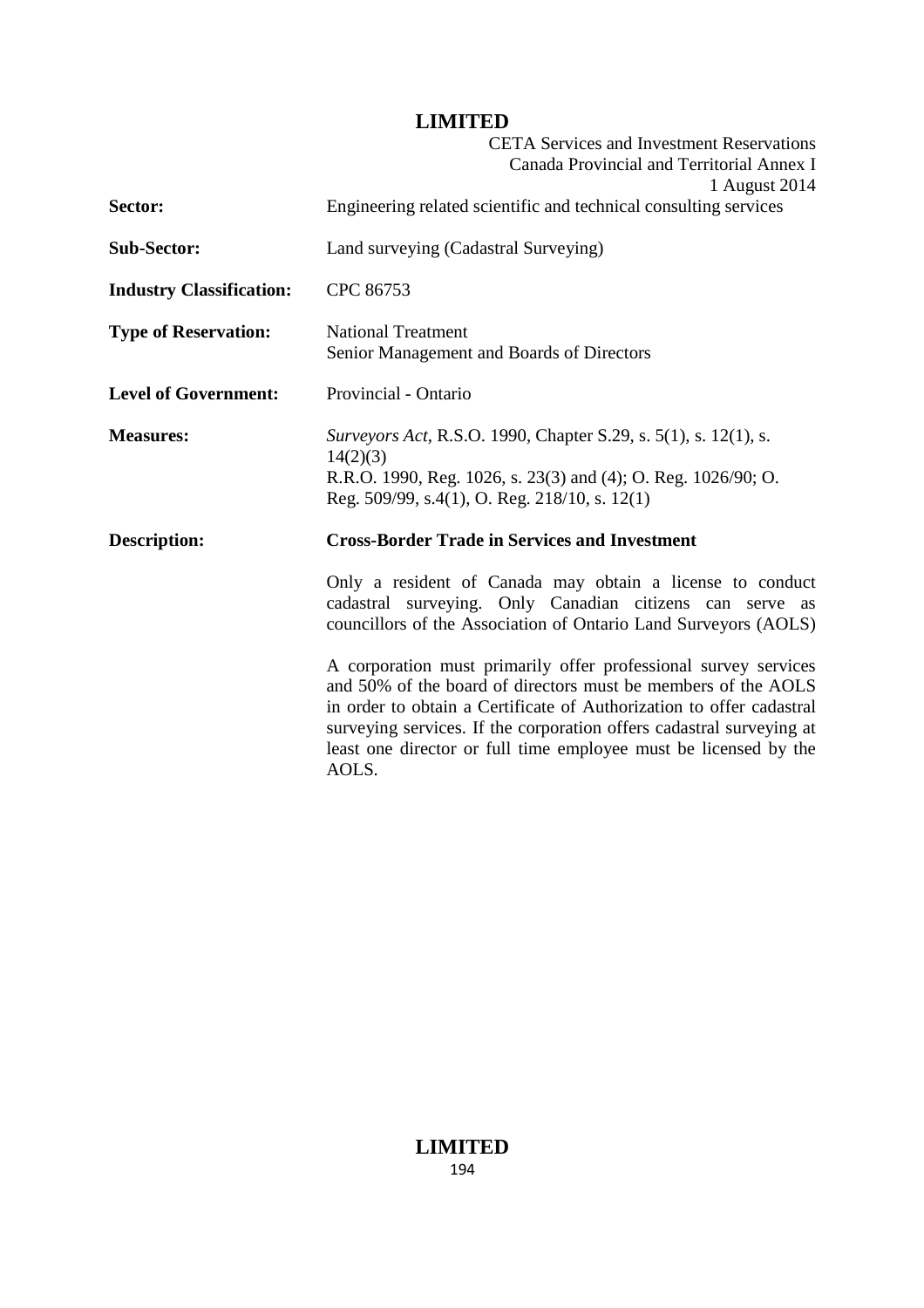CETA Services and Investment Reservations Canada Provincial and Territorial Annex I 1 August 2014

| Sector:                         | Hunting                                                                                                                                                                                                                                              |
|---------------------------------|------------------------------------------------------------------------------------------------------------------------------------------------------------------------------------------------------------------------------------------------------|
| <b>Sub-Sector:</b>              | Services incidental to hunting                                                                                                                                                                                                                       |
| <b>Industry Classification:</b> | <b>CPC 8813</b>                                                                                                                                                                                                                                      |
| <b>Type of Reservation:</b>     | <b>National Treatment</b>                                                                                                                                                                                                                            |
| <b>Level of Government:</b>     | Provincial - Ontario                                                                                                                                                                                                                                 |
| <b>Measures:</b>                | Fish and Wildlife Conservation Act, R.S.O. 1997, Chapter 41,<br>s.1(1); O.Reg. $665/98$ ., s.37                                                                                                                                                      |
| Description:                    | <b>Cross-Border Trade in Services</b>                                                                                                                                                                                                                |
|                                 | Only a resident may be issued a license for taking of bullfrogs for<br>sale or barter. A resident is a permanent resident or has his or her<br>primary residence in Ontario and has resided in Ontario for six<br>months of the preceding 12 months. |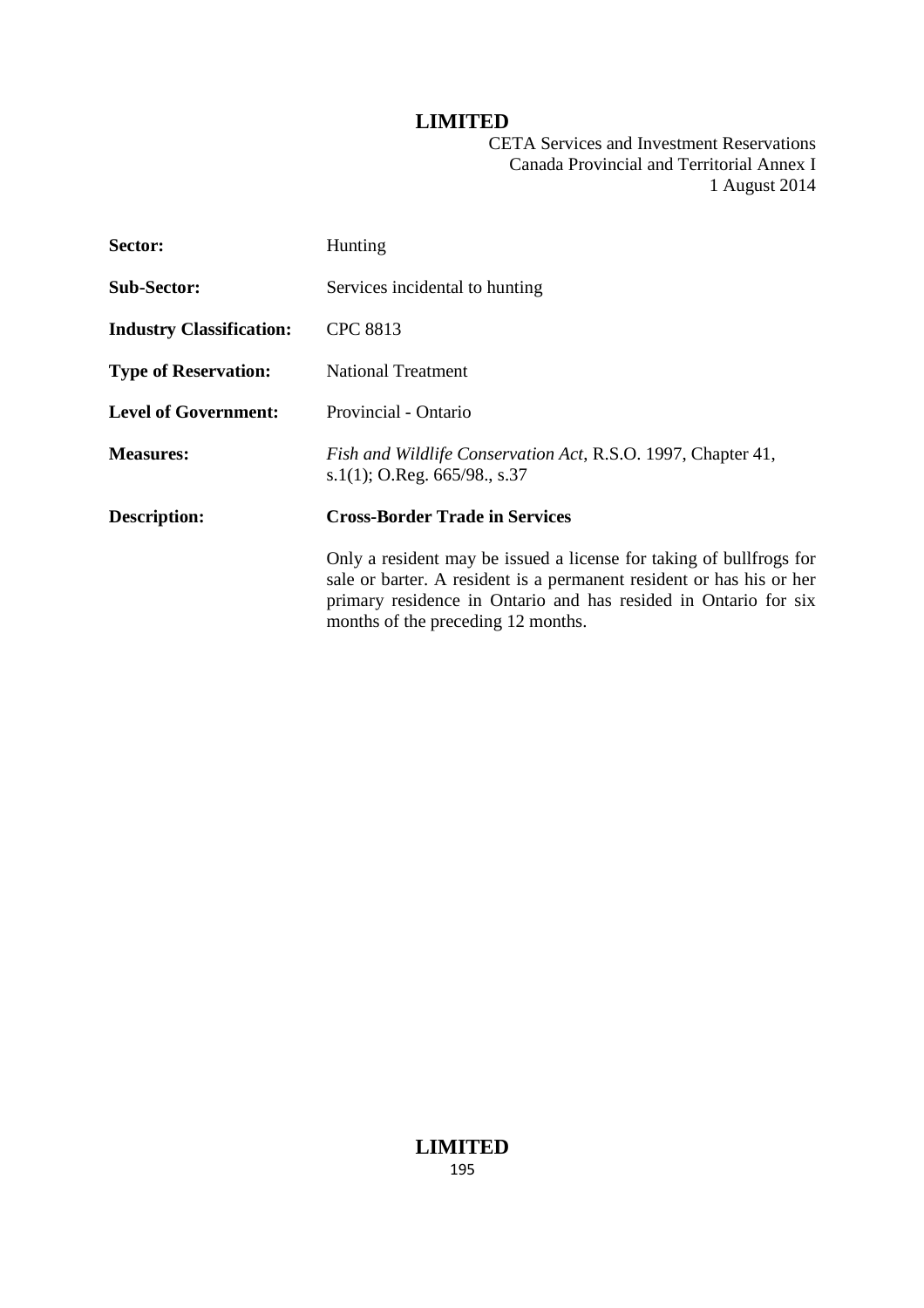CETA Services and Investment Reservations Canada Provincial and Territorial Annex I 1 August 2014

| Sector:                         | Hunting                                                                                                                                                                                                                                                                                                    |
|---------------------------------|------------------------------------------------------------------------------------------------------------------------------------------------------------------------------------------------------------------------------------------------------------------------------------------------------------|
| <b>Sub-Sector:</b>              | Services incidental to hunting                                                                                                                                                                                                                                                                             |
| <b>Industry Classification:</b> | <b>CPC 8813</b>                                                                                                                                                                                                                                                                                            |
| <b>Type of Reservation:</b>     | <b>National Treatment</b>                                                                                                                                                                                                                                                                                  |
| <b>Level of Government:</b>     | Provincial - Ontario                                                                                                                                                                                                                                                                                       |
| <b>Measures:</b>                | Fish and Wildlife Conservation Act, R.S.O. 1997, Chapter 41,<br>s.1(1); O.Reg. $667/98$ , s.11(1).                                                                                                                                                                                                         |
| Description:                    | <b>Cross-Border Trade in Services</b>                                                                                                                                                                                                                                                                      |
|                                 | Only a Canadian citizen or an Ontario resident may be issued a<br>license to hunt or trap fur-bearing animals. An Ontario resident is<br>defined as a person having his or her primary residence in Ontario<br>and has resided in Ontario for six of the 12 months preceding<br>application for a license. |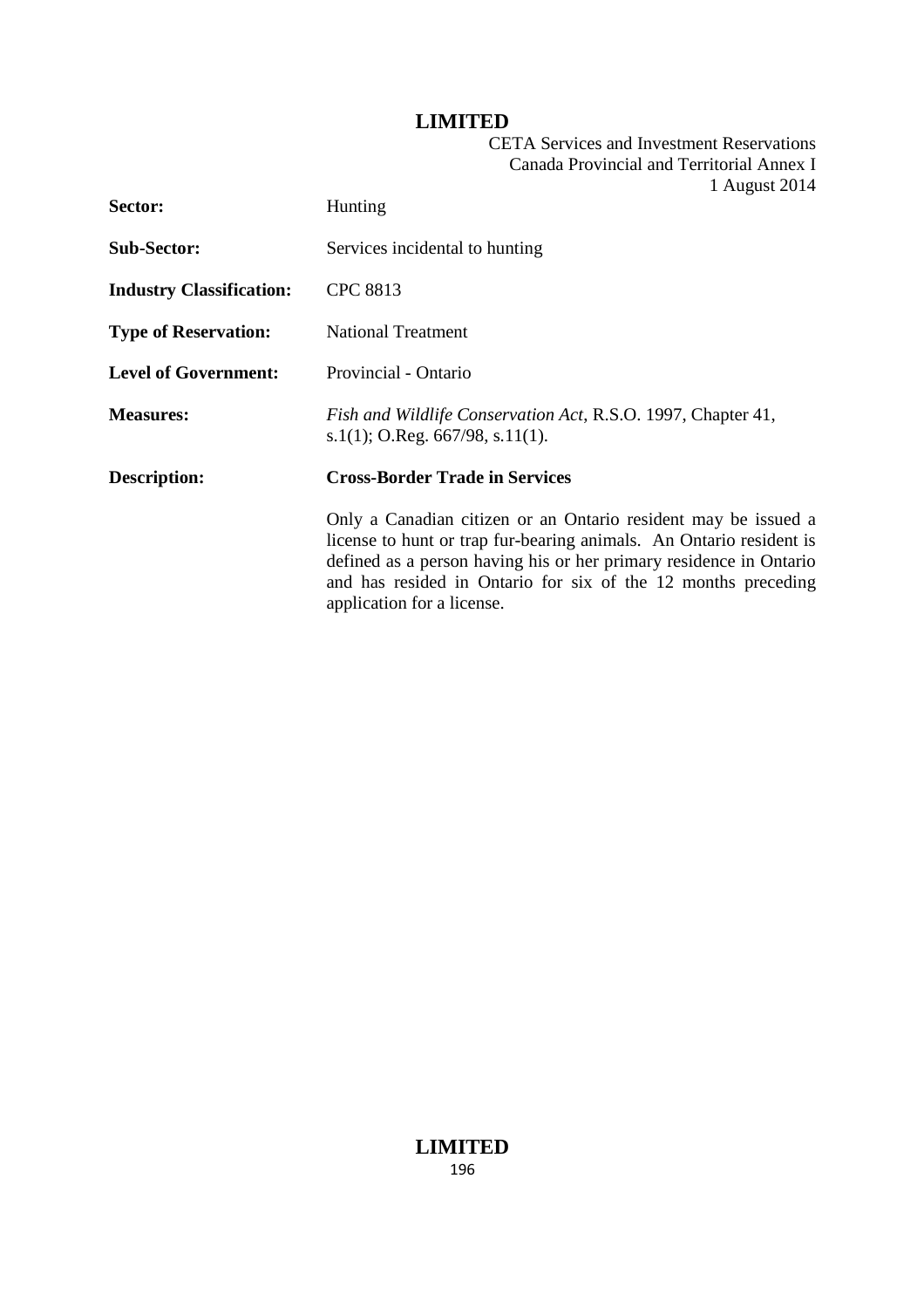|                                 | <b>CETA</b> Services and Investment Reservations<br>Canada Provincial and Territorial Annex I<br>1 August 2014                                                               |
|---------------------------------|------------------------------------------------------------------------------------------------------------------------------------------------------------------------------|
| Sector:                         | Recreational, cultural and sporting services                                                                                                                                 |
| <b>Sub-Sector:</b>              | Sporting services and services incidental to hunting                                                                                                                         |
| <b>Industry Classification:</b> | CPC 9641, 8813                                                                                                                                                               |
| <b>Type of Reservation:</b>     | <b>National Treatment</b>                                                                                                                                                    |
| <b>Level of Government:</b>     | Provincial - Ontario                                                                                                                                                         |
| <b>Measures:</b>                | Fish and Wildlife Conservation Act, R.S.O. 1997, Chapter 41,<br>O.Reg. 665/98, s. 12<br><b>Ontario Hunter Education Program Standards, Wildlife Policy</b><br>Section, 2006. |
| Description:                    | <b>Cross-Border Trade in Services</b>                                                                                                                                        |
|                                 | Only Ontario residents are eligible to be appointed to instruct<br>hunting education courses.                                                                                |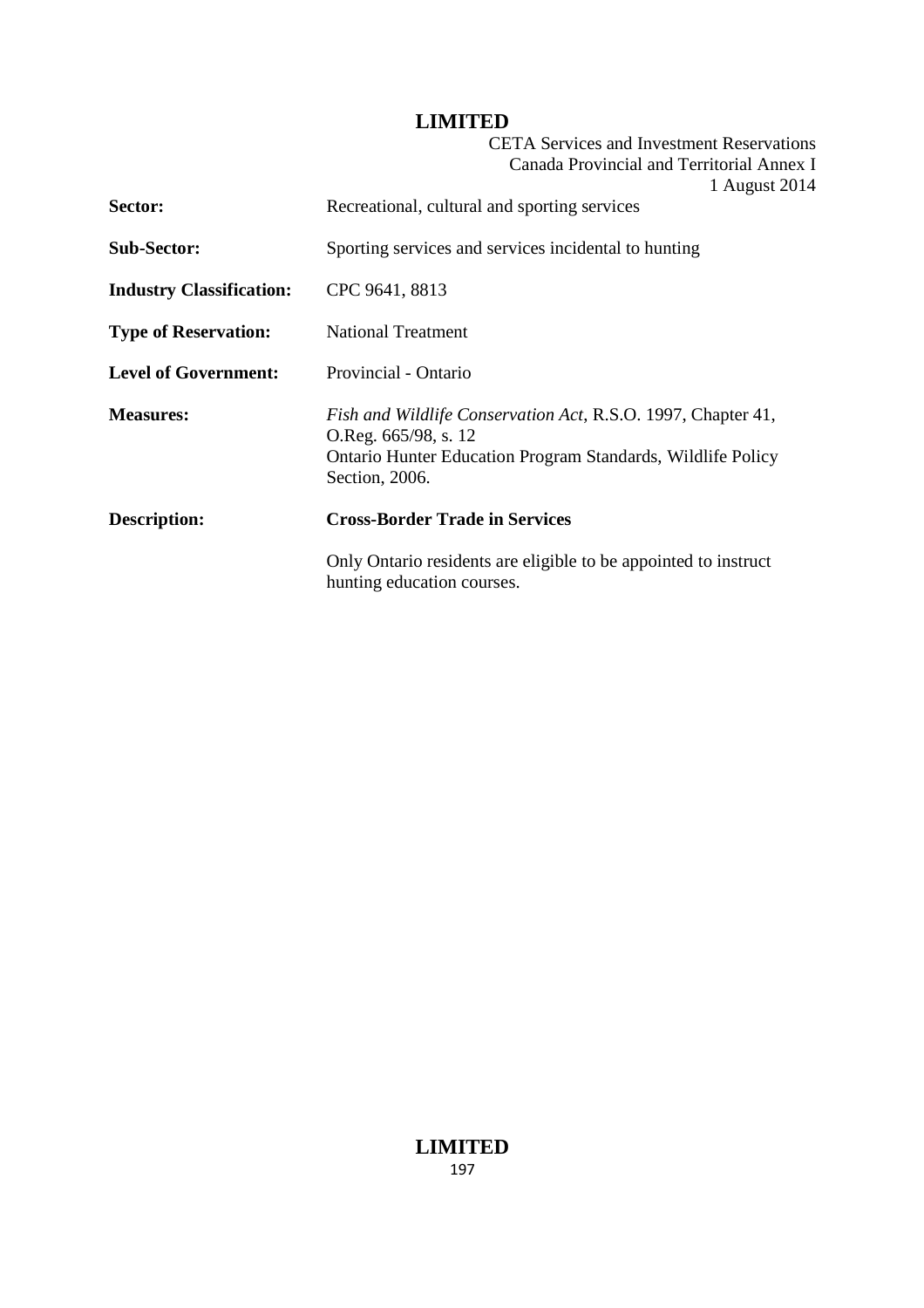CETA Services and Investment Reservations Canada Provincial and Territorial Annex I 1 August 2014

| Sector:                         | Hunting                                                                                                                                                                                                                                                                                                                                                 |
|---------------------------------|---------------------------------------------------------------------------------------------------------------------------------------------------------------------------------------------------------------------------------------------------------------------------------------------------------------------------------------------------------|
| <b>Sub-Sector:</b>              | Services incidental to hunting                                                                                                                                                                                                                                                                                                                          |
| <b>Industry Classification:</b> | <b>CPC 8813</b>                                                                                                                                                                                                                                                                                                                                         |
| <b>Type of Reservation:</b>     | <b>National Treatment</b>                                                                                                                                                                                                                                                                                                                               |
| <b>Level of Government:</b>     | Provincial - Ontario                                                                                                                                                                                                                                                                                                                                    |
| <b>Measures:</b>                | <i>Fish and Wildlife Conservation Act, R.S.O. 1997, Chapter 41, s.</i><br>$1(1)$ , s. 32; O.Reg. 665/98, s. 94, s. 95.                                                                                                                                                                                                                                  |
| Description:                    | <b>Cross-Border Trade in Services</b>                                                                                                                                                                                                                                                                                                                   |
|                                 | To be eligible for a license to act as a guide for hunting in the<br>Territorial District of Rainy River and for migratory bird hunting<br>on Lake St. Clair, an applicant must be an Ontario or Canadian<br>resident. A resident is a person having resided in Ontario for 6<br>consecutive months immediately preceding application for a<br>license. |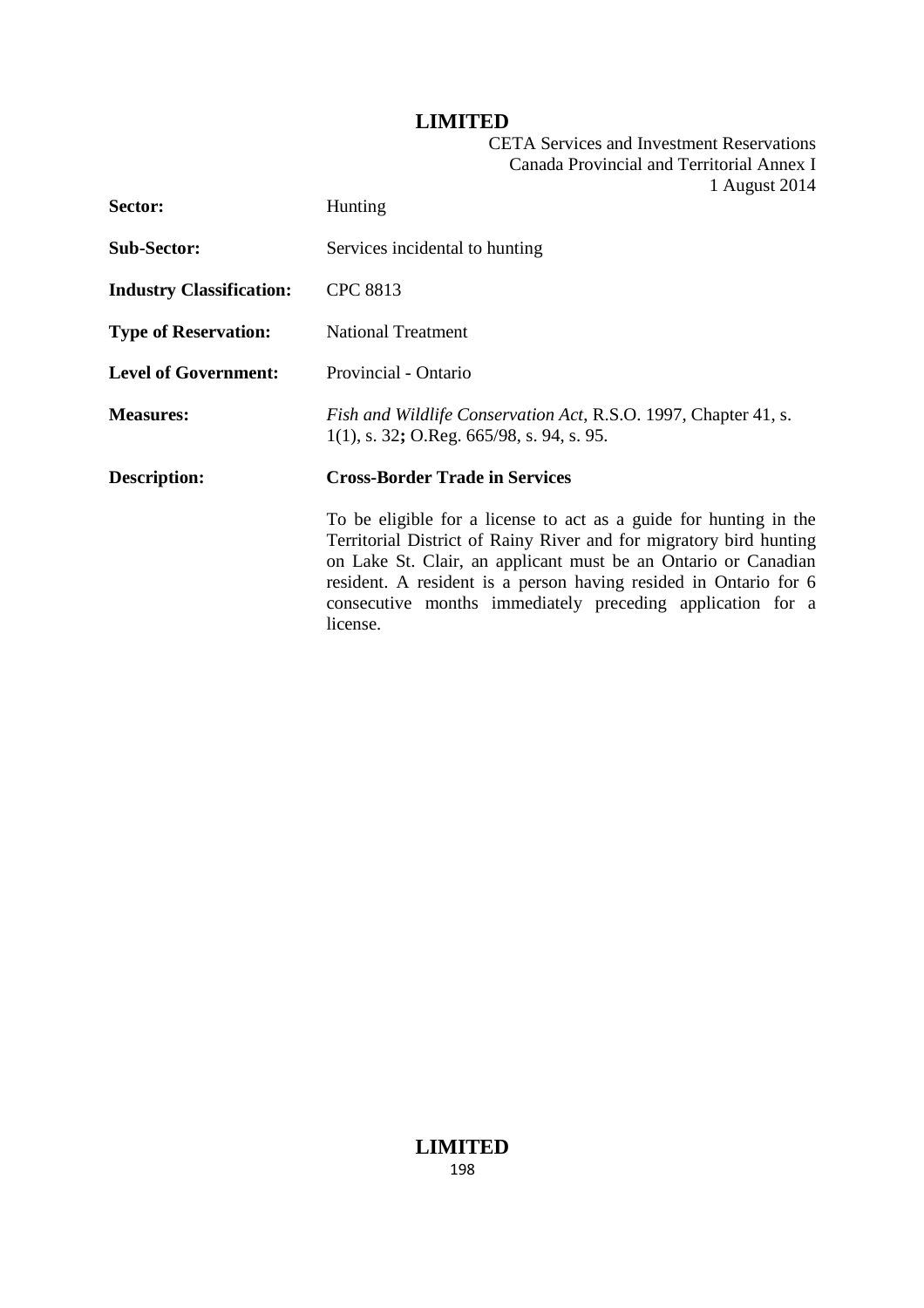CETA Services and Investment Reservations Canada Provincial and Territorial Annex I 1 August 2014

| Sector:                         | Fisheries                                                                                                                |
|---------------------------------|--------------------------------------------------------------------------------------------------------------------------|
| <b>Sub-Sector:</b>              | Wholesale trade services of fisheries products                                                                           |
| <b>Industry Classification:</b> | CPC 62224                                                                                                                |
| <b>Type of Reservation:</b>     | <b>Market Access</b>                                                                                                     |
| <b>Level of Government:</b>     | Provincial - Ontario                                                                                                     |
| <b>Measures:</b>                | Freshwater Fish Marketing Act R.S.O. 1990, Chapter F.33                                                                  |
| Description:                    | <b>Cross-Border Trade in Services</b>                                                                                    |
|                                 | No person is permitted to control the buying or selling of fish in<br>Ontario except as authorized in the relevant Acts. |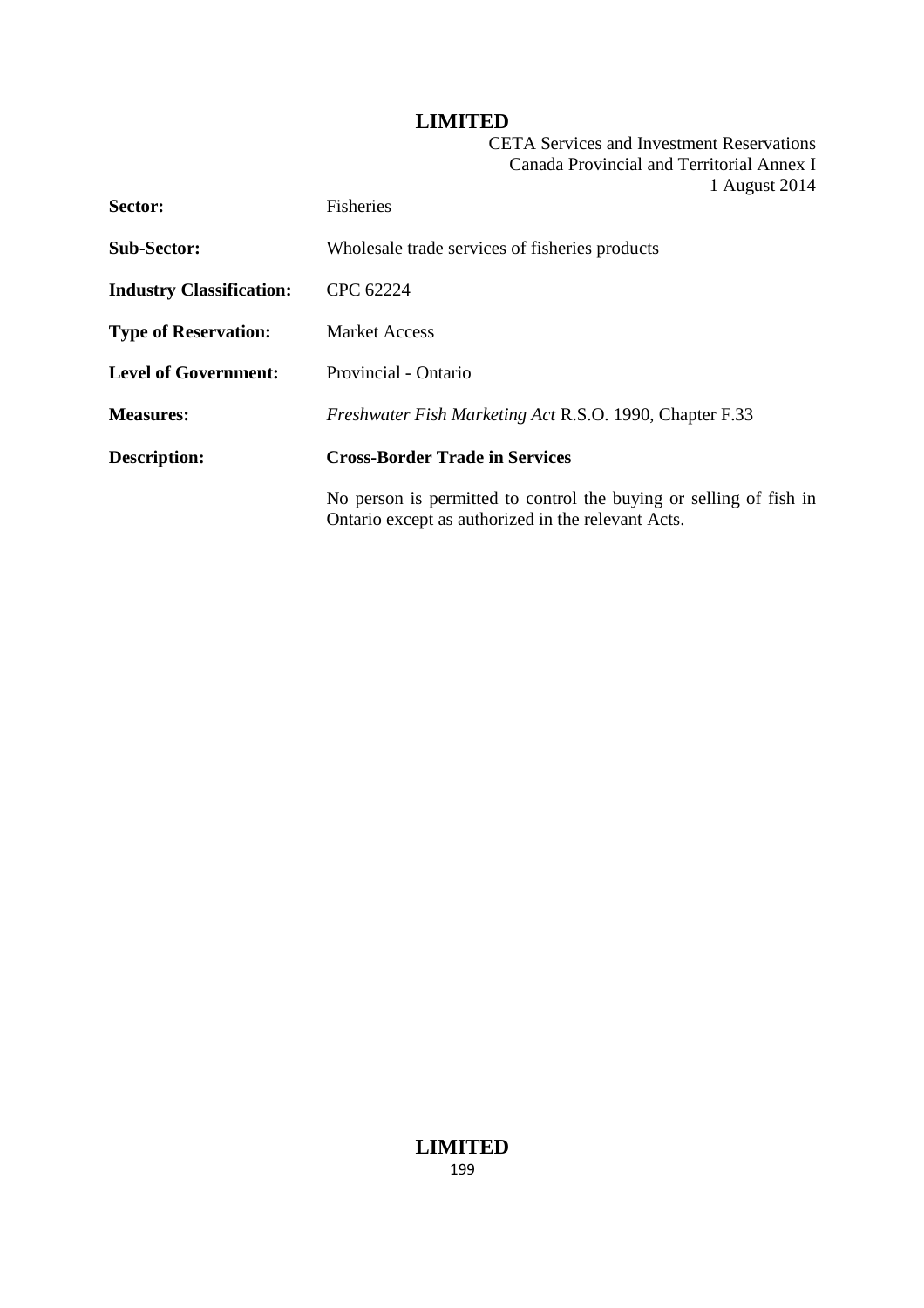CETA Services and Investment Reservations Canada Provincial and Territorial Annex I 1 August 2014

| Sector:                         | Forestry                                                                                                                                                                                                                                                                                                                                                                                  |
|---------------------------------|-------------------------------------------------------------------------------------------------------------------------------------------------------------------------------------------------------------------------------------------------------------------------------------------------------------------------------------------------------------------------------------------|
| <b>Sub-Sector:</b>              | Logs of coniferous wood, logs of non-coniferous wood,<br>manufacture of wood and of products of wood and cork, except<br>furniture; manufacture of articles of straw and plaiting materials,<br>on a fee or contract basis                                                                                                                                                                |
| <b>Industry Classification:</b> | CPC 0311, 0312, 8843                                                                                                                                                                                                                                                                                                                                                                      |
| <b>Type of Reservation:</b>     | Performance Requirements<br><b>Market Access</b>                                                                                                                                                                                                                                                                                                                                          |
| <b>Level of Government:</b>     | Provincial - Ontario                                                                                                                                                                                                                                                                                                                                                                      |
| <b>Measures:</b>                | Crown Forest Sustainability Act, R.S.O. 1994, Chapter 25, s.30,<br>s.34, O.Reg 167/95                                                                                                                                                                                                                                                                                                     |
| <b>Description:</b>             | <b>Investment</b>                                                                                                                                                                                                                                                                                                                                                                         |
|                                 | Forest resource licenses that authorize the harvesting of Crown<br>trees are subject to the condition that all trees harvested shall be<br>manufactured in Canada into lumber, pulp, or other products.<br>Forest resource licenses are issued in respect of specific areas of<br>land; as such there are limits to the number of licenses issued.                                        |
|                                 | The Minister may amend a forest resource license in accordance<br>with regulation 167/95, which requires the submission of a forest<br>management plan relating to social and economic objectives. The<br>needs and benefits of the local communities will be given priorities<br>into the planning effort and objective setting and achievement<br>before broader non-local communities. |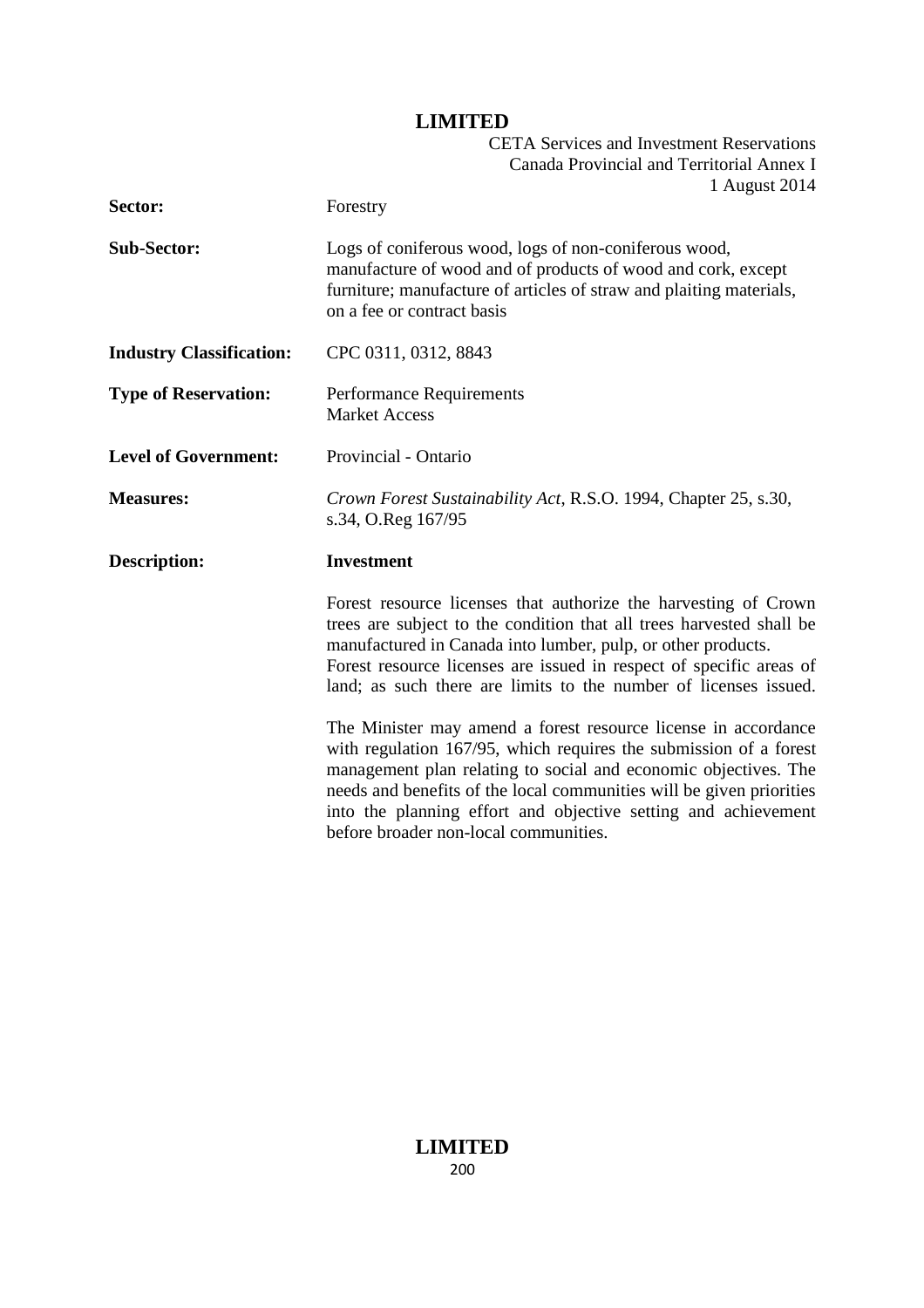CETA Services and Investment Reservations Canada Provincial and Territorial Annex I 1 August 2014

| Sector:                         | <b>Professional Services</b>                                                                                                                                                                                                                                |
|---------------------------------|-------------------------------------------------------------------------------------------------------------------------------------------------------------------------------------------------------------------------------------------------------------|
| <b>Sub-Sector:</b>              | <b>Veterinary Services</b>                                                                                                                                                                                                                                  |
| <b>Industry Classification:</b> | <b>CPC 932</b>                                                                                                                                                                                                                                              |
| <b>Type of Reservation:</b>     | <b>National Treatment</b><br><b>Market Access</b>                                                                                                                                                                                                           |
| <b>Level of Government:</b>     | Provincial - Ontario                                                                                                                                                                                                                                        |
| <b>Measures:</b>                | Veterinarians Act, R.S.O. 1990, Chapter V.3; O. Reg. 1093/90                                                                                                                                                                                                |
| <b>Description:</b>             | <b>Cross-Border Trade in Services and Investment</b>                                                                                                                                                                                                        |
|                                 | Only a Canadian citizen or permanent resident, or another status<br>under the Immigration Act (Canada) consistent with the class of<br>license for which the application is made, is eligible to be licensed<br>to practice veterinary medicine in Ontario. |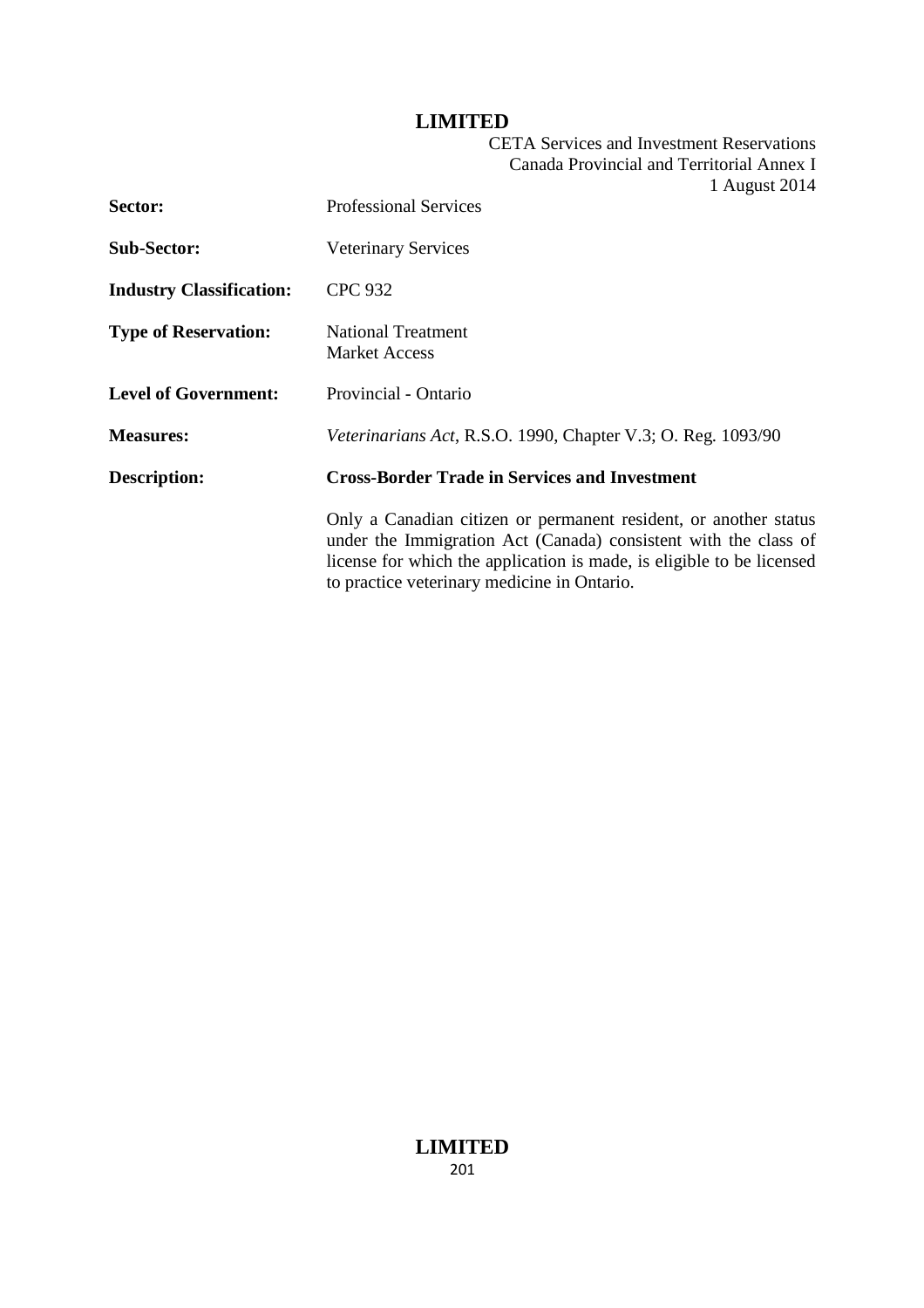CETA Services and Investment Reservations Canada Provincial and Territorial Annex I 1 August 2014

| Sector:                         | <b>Retail Services</b>                                                                                                                           |
|---------------------------------|--------------------------------------------------------------------------------------------------------------------------------------------------|
| <b>Sub-Sector:</b>              | Retail sales of pharmaceutical, medical and orthopaedic goods                                                                                    |
| <b>Industry Classification:</b> | CPC 63211                                                                                                                                        |
| <b>Type of Reservation:</b>     | <b>National Treatment</b>                                                                                                                        |
| <b>Level of Government:</b>     | Provincial - Ontario                                                                                                                             |
| <b>Measures:</b>                | Livestock Medicines Act, R.S.O. 1990, Chapter L.23, O. Reg.<br>730/90                                                                            |
| Description:                    | <b>Cross-Border Trade in Services</b>                                                                                                            |
|                                 | Only persons with an established place of business in Ontario are<br>eligible to be licensed to sell livestock medicine in Ontario.              |
|                                 | Licenses may be issued to sellers who have established a<br>temporary place of business at events such as races and agricultural<br>fairs/shows. |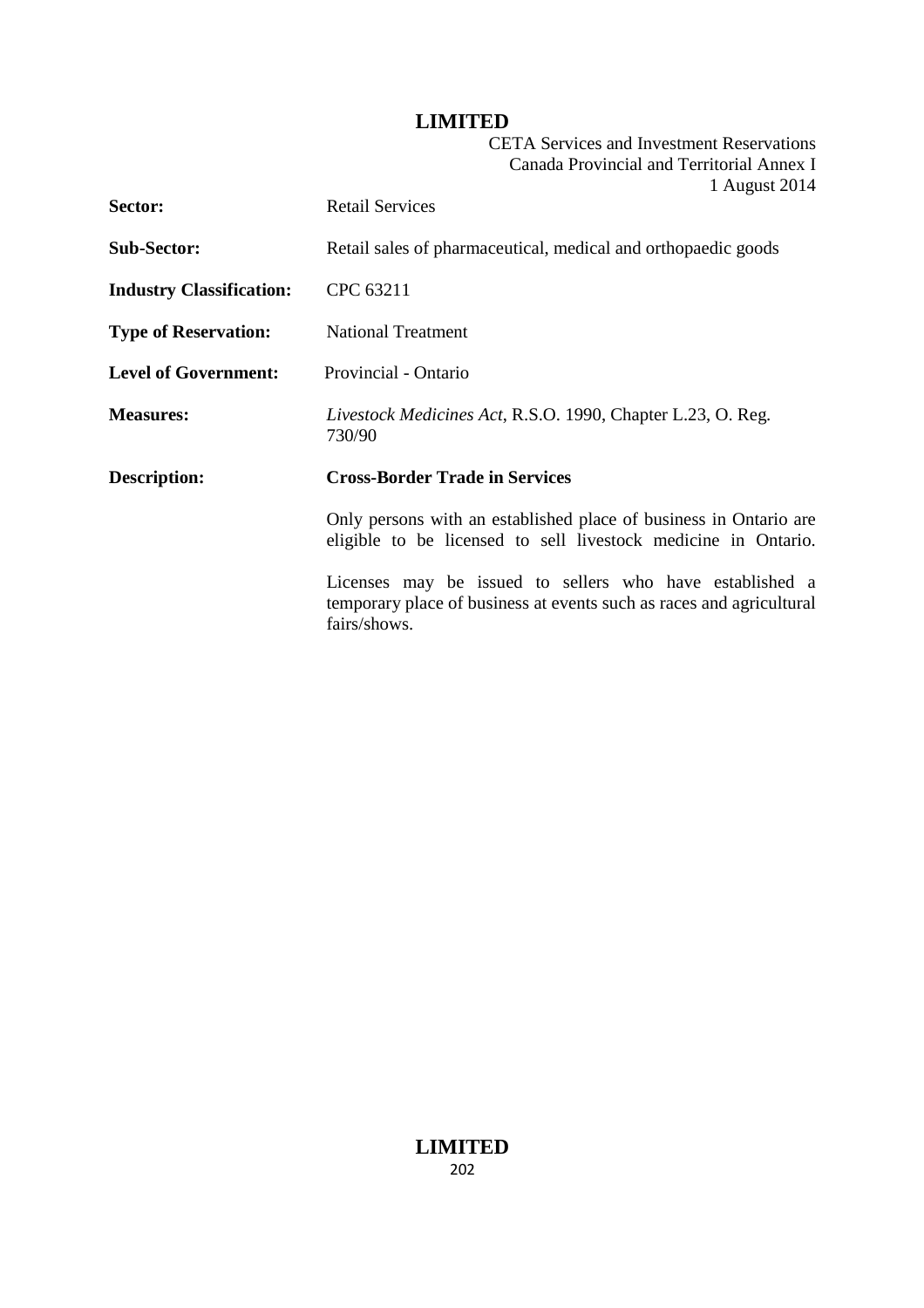CETA Services and Investment Reservations Canada Provincial and Territorial Annex I 1 August 2014

| Sector:                         | Professional services                                                                                                            |
|---------------------------------|----------------------------------------------------------------------------------------------------------------------------------|
| <b>Sub-Sector:</b>              | Legal services (Legal documentation and certification services)                                                                  |
| <b>Industry Classification:</b> | CPC 86130                                                                                                                        |
| <b>Type of Reservation:</b>     | <b>National Treatment</b><br><b>Market Access</b>                                                                                |
| <b>Level of Government:</b>     | Provincial - Ontario                                                                                                             |
| <b>Measures:</b>                | <i>Notaries Act</i> , R.S.O. 1990, Chapter N.6, s.2(1)                                                                           |
| Description:                    | <b>Cross-Border Trade in Services and Investment</b>                                                                             |
|                                 | Canadian citizenship is required to be appointed a notary public in<br>Ontario for a person who is not a barrister or solicitor. |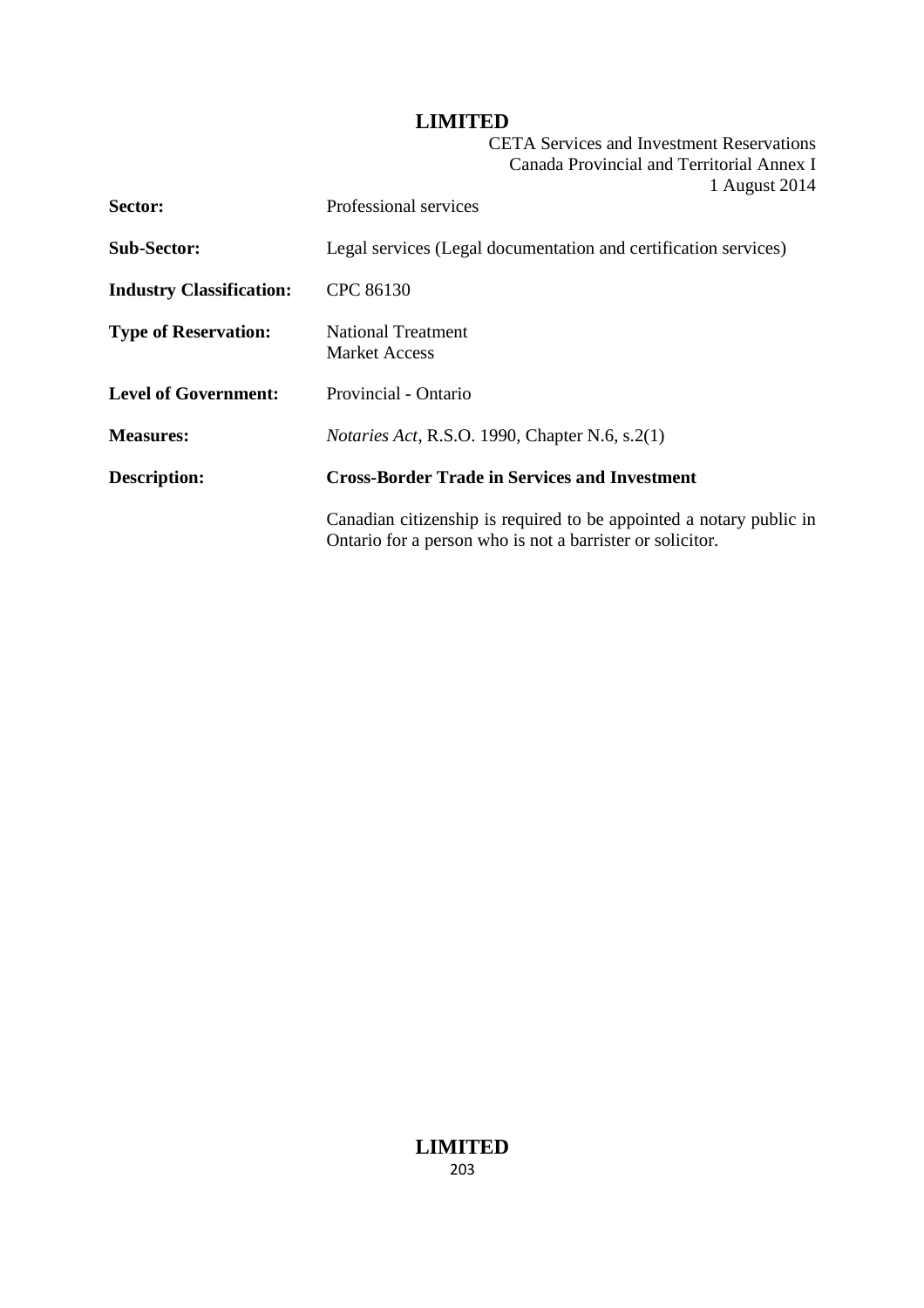|                                 | <b>CETA Services and Investment Reservations</b><br>Canada Provincial and Territorial Annex I<br>1 August 2014                                                                                                                                                                                                                                                                                                                                                                                                                                                                                                                                                                                                                                                                                                                                                                                                                                                                                                              |
|---------------------------------|-----------------------------------------------------------------------------------------------------------------------------------------------------------------------------------------------------------------------------------------------------------------------------------------------------------------------------------------------------------------------------------------------------------------------------------------------------------------------------------------------------------------------------------------------------------------------------------------------------------------------------------------------------------------------------------------------------------------------------------------------------------------------------------------------------------------------------------------------------------------------------------------------------------------------------------------------------------------------------------------------------------------------------|
| Sector:                         | Ores and minerals; electricity, gas and water                                                                                                                                                                                                                                                                                                                                                                                                                                                                                                                                                                                                                                                                                                                                                                                                                                                                                                                                                                               |
| <b>Sub-Sector:</b>              | <b>Natural Gas</b><br><b>Electrical Energy</b>                                                                                                                                                                                                                                                                                                                                                                                                                                                                                                                                                                                                                                                                                                                                                                                                                                                                                                                                                                              |
| <b>Industry Classification:</b> | CPC 120 (Crude petroleum and natural gas)<br>CPC 17 (Electricity, town gas, steam and hot water)<br>CPC 334 (Petroleum gases and other gaseous hydrocarbons, except<br>natural gas)<br>CPC 713 (Transport services via pipeline)<br>CPC 887 (Services incidental to energy distribution)                                                                                                                                                                                                                                                                                                                                                                                                                                                                                                                                                                                                                                                                                                                                    |
| <b>Type of Reservation:</b>     | Market Access, National Treatment, Performance Requirements                                                                                                                                                                                                                                                                                                                                                                                                                                                                                                                                                                                                                                                                                                                                                                                                                                                                                                                                                                 |
| <b>Level of Government:</b>     | Provincial - Ontario                                                                                                                                                                                                                                                                                                                                                                                                                                                                                                                                                                                                                                                                                                                                                                                                                                                                                                                                                                                                        |
| <b>Measures:</b>                | <b>Ontario Energy Board Act, 1998</b><br>Electricity Act, 1998<br>Green Energy Act, 2009<br>Green Energy and Green Economy Act, 2009<br><b>Municipal Franchises Act</b>                                                                                                                                                                                                                                                                                                                                                                                                                                                                                                                                                                                                                                                                                                                                                                                                                                                     |
| <b>Description:</b>             | <b>Investment and Services</b>                                                                                                                                                                                                                                                                                                                                                                                                                                                                                                                                                                                                                                                                                                                                                                                                                                                                                                                                                                                              |
|                                 | The Government of Ontario and its energy authorities, entities, and<br>agencies, including, but not limited to, Ontario Power Authority,<br>Independent Electricity System Operator, Ontario<br>Power<br>Generation Inc., Hydro One Inc. and the Ontario Energy Board,<br>and their successors or assigns, may permit one or more persons or<br>entities to establish or expand pipelines and electricity and gas<br>infrastructure, and/or to produce, transmit, distribute, conserve,<br>manage (demand and load), store, sell, retail or market energy<br>(including electricity, natural gas, and/or renewable energy) in any<br>region in Ontario including on corridor lands.<br>Further, the<br>Government of Ontario and/or one of its energy authorities, the<br>Ontario Energy Board, or its successors or assigns, may regulate<br>the rates, storage, standards and/or services provided by energy<br>producers, distributors, transmitters, sellers, retailers, marketers<br>and storage companies in Ontario. |
|                                 | Without limiting the generality of the foregoing, measures and<br>actions taken by Ontario and energy authorities, entities, and<br>agencies mentioned above and their successors or assigns, may                                                                                                                                                                                                                                                                                                                                                                                                                                                                                                                                                                                                                                                                                                                                                                                                                           |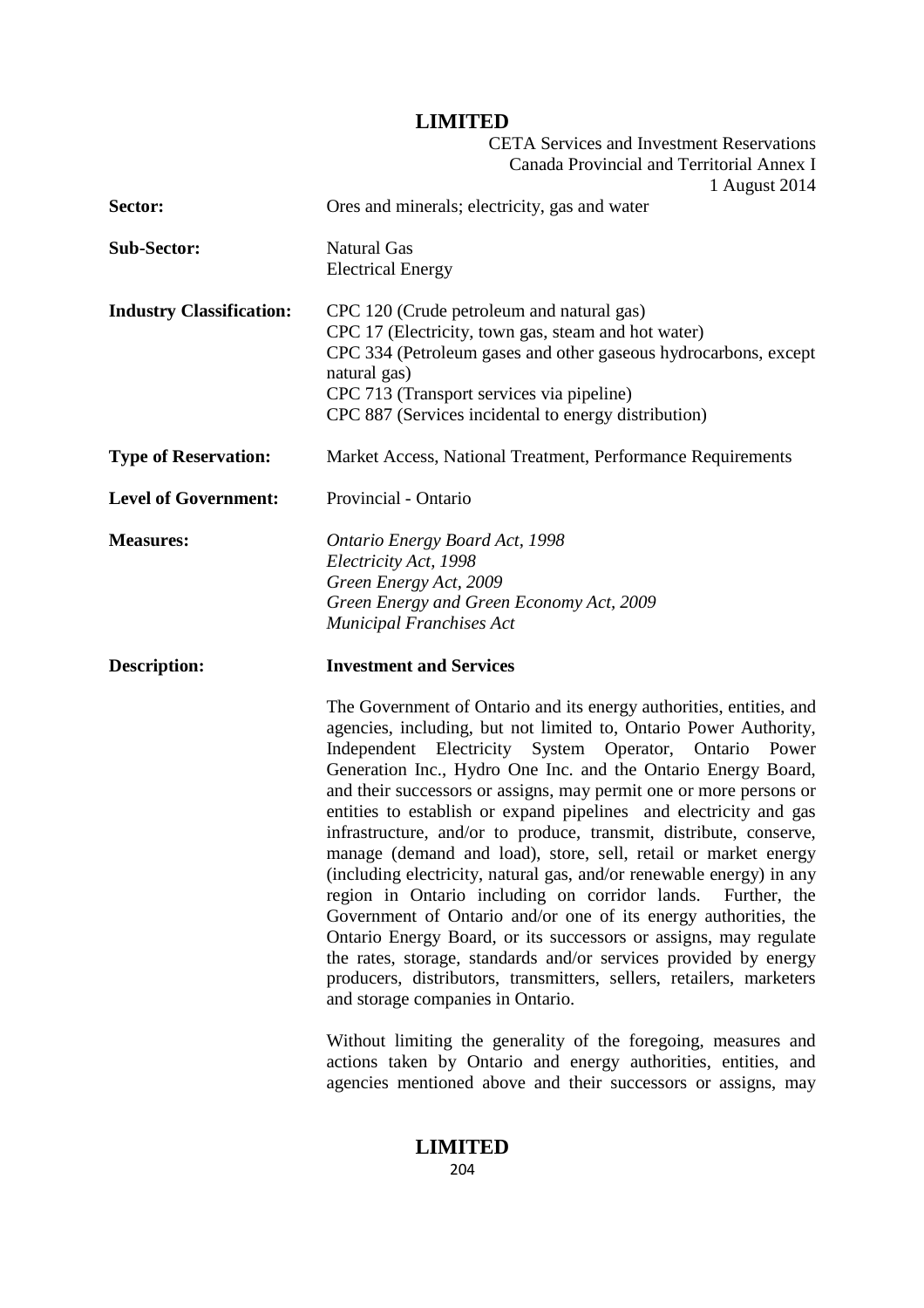CETA Services and Investment Reservations Canada Provincial and Territorial Annex I

1 August 2014

involve discretionary decisions, based on factors that may afford preferential treatment in favour of:

- (a) residents of Ontario and/or
- (b) entities established in accordance with the laws of Canada or a province or territory thereof and having a place of business in Ontario.

For greater certainty, any enterprise formed in accordance with the laws of Ontario and having a place of business in Ontario, shall be treated in the same manner as an enterprise that is a resident of Ontario.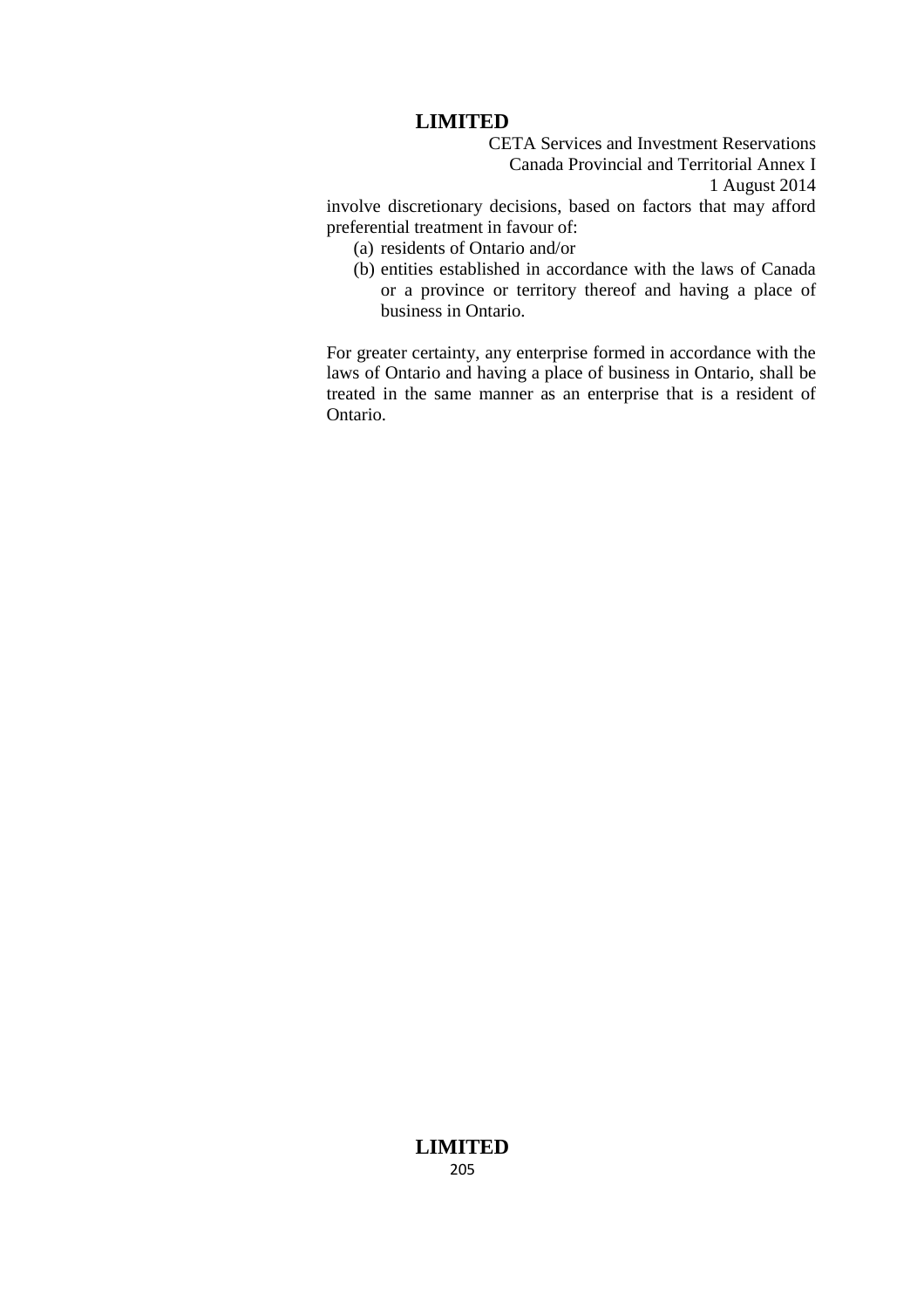CETA Services and Investment Reservations Canada Provincial and Territorial Annex I 1 August 2014

| Sector:                         | Mining                                                                                                                                                                                                                                                                                                                                                                         |
|---------------------------------|--------------------------------------------------------------------------------------------------------------------------------------------------------------------------------------------------------------------------------------------------------------------------------------------------------------------------------------------------------------------------------|
| <b>Sub-Sector:</b>              | Metal ores, other minerals and manufacture of basic metals on a<br>fee or contract basis                                                                                                                                                                                                                                                                                       |
| <b>Industry Classification:</b> | CPC 14, 16, 8851                                                                                                                                                                                                                                                                                                                                                               |
| <b>Type of Reservation:</b>     | Performance Requirement                                                                                                                                                                                                                                                                                                                                                        |
| <b>Level of Government:</b>     | Provincial - Ontario                                                                                                                                                                                                                                                                                                                                                           |
| <b>Measures:</b>                | <i>Mining Act</i> , R.S.O. 1990, Chapter M.14, 1990, s. 91                                                                                                                                                                                                                                                                                                                     |
| Description:                    | <b>Investment</b>                                                                                                                                                                                                                                                                                                                                                              |
|                                 | All ores or minerals raised or removed from lands, claims or<br>mining rights in Ontario must be treated and refined in Canada to<br>yield refined metal or other product suitable for direct use in the<br>arts without further treatment, unless the Lieutenant Governor in<br>Council exempts any lands, claims or mining rights from the<br>operation of this requirement. |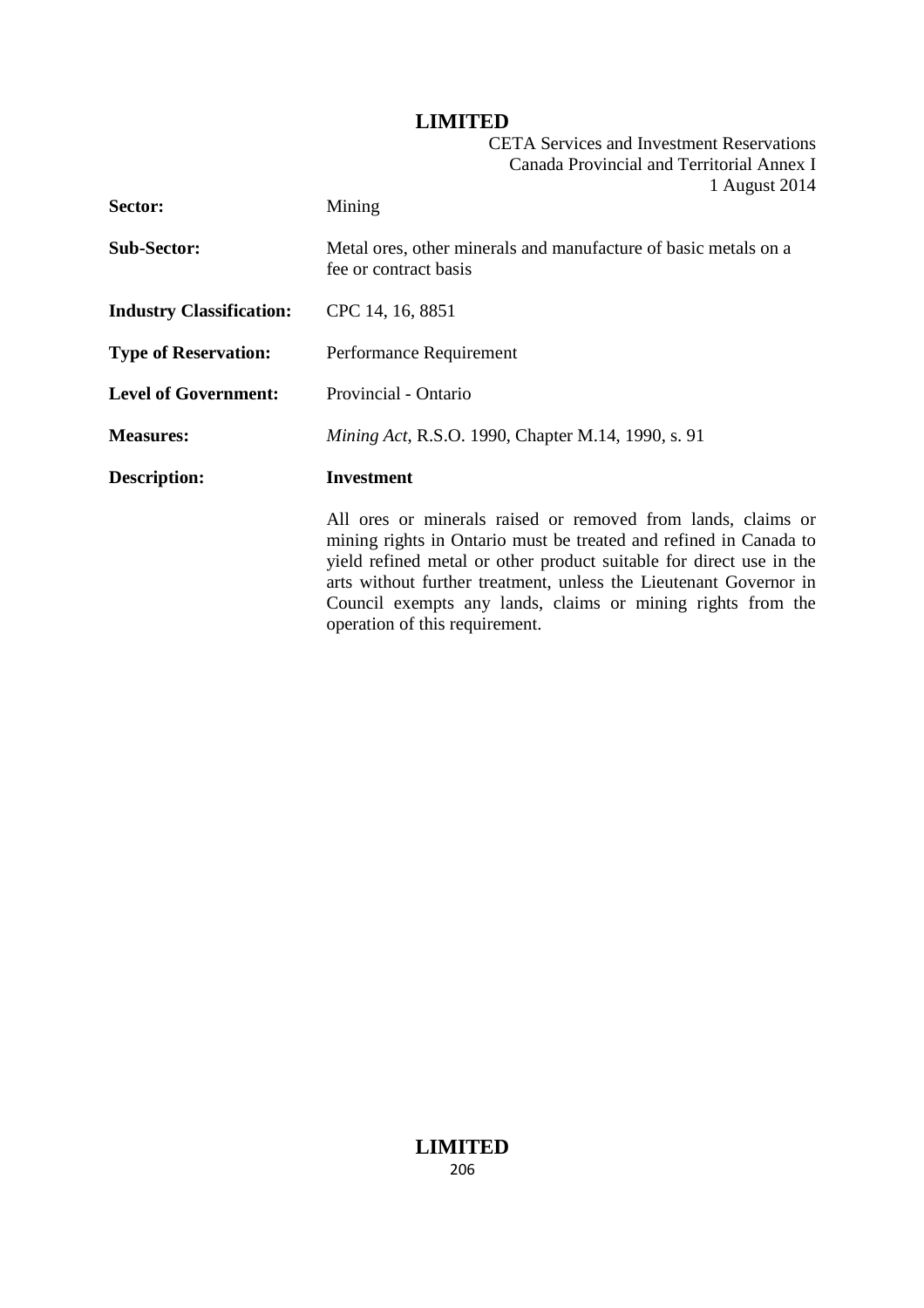CETA Services and Investment Reservations Canada Provincial and Territorial Annex I 1 August 2014

| Sector:                         | Transportation                                                                                                                                                   |
|---------------------------------|------------------------------------------------------------------------------------------------------------------------------------------------------------------|
| <b>Sub-Sector:</b>              | Interurban transportation                                                                                                                                        |
| <b>Industry Classification:</b> | CPC 71213                                                                                                                                                        |
| <b>Type of Reservation:</b>     | <b>Market Access</b>                                                                                                                                             |
| <b>Level of Government:</b>     | Provincial - Ontario                                                                                                                                             |
| <b>Measures:</b>                | <i>Public Vehicles Act, R.S.O 1990, Chapter P.54</i>                                                                                                             |
| Description:                    | <b>Cross-Border Trade in Services</b>                                                                                                                            |
|                                 | The issuance of operating licenses for public vehicles is subject to<br>a necessity and convenience test administered by the Ontario<br>Transport Highway Board. |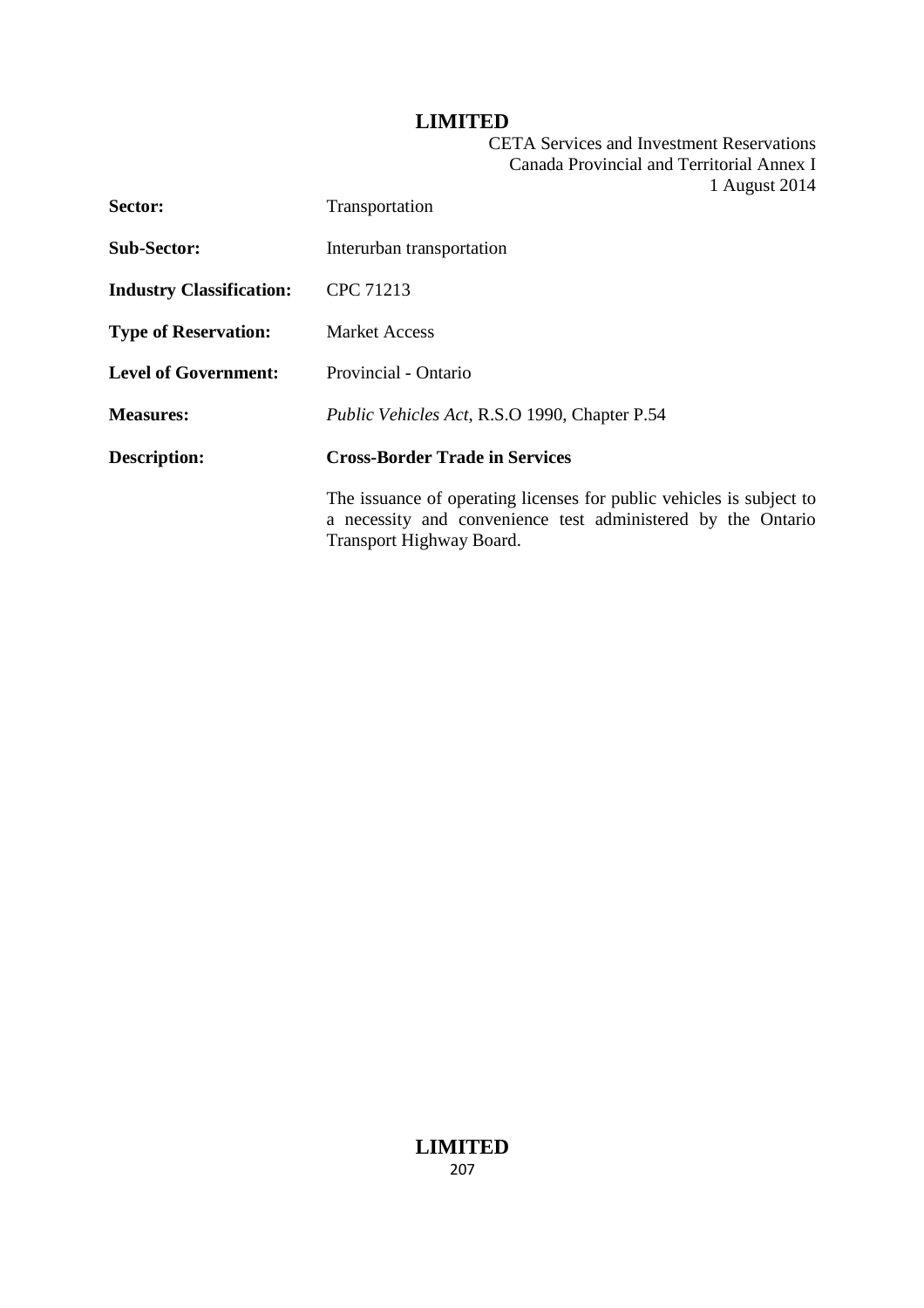CETA Services and Investment Reservations Canada Provincial and Territorial Annex I 1 August 2014

| Sector:                         | Technical training                                                                                                                                                                                                                                                                                                                                                                                         |
|---------------------------------|------------------------------------------------------------------------------------------------------------------------------------------------------------------------------------------------------------------------------------------------------------------------------------------------------------------------------------------------------------------------------------------------------------|
| <b>Sub-Sector:</b>              | Driver certification services                                                                                                                                                                                                                                                                                                                                                                              |
| <b>Industry Classification:</b> | <b>CPC 9290</b>                                                                                                                                                                                                                                                                                                                                                                                            |
| <b>Type of Reservation:</b>     | <b>Market Access</b><br><b>National Treatment</b>                                                                                                                                                                                                                                                                                                                                                          |
| <b>Level of Government:</b>     | Provincial - Ontario                                                                                                                                                                                                                                                                                                                                                                                       |
| <b>Measures:</b>                | Driver Certification Program Policy;<br>Highway Traffic Act, Section 32 (5) Issuance of driver's licence,<br>endorsements<br>School Bus Driver Improvement Course;<br>Highway Traffic Act, Reg. 340/94 (s) 13.1 for Drivers' Licences.<br><b>Beginner Driver Education Program</b><br>Highway Traffic Act, R.S.O 1990, Chapter H.8; O. Reg. 473/07<br>Licences for Driving Instructors and Driving School. |
| Description:                    | <b>Cross-Border Trade in Services</b><br>To be eligible for a licence to deliver driver education and training<br>programs in Ontario, including the Driver Certification program,<br>the School Bus Driver Improvement Course, and the Beginner<br>Driver Education program, an applicant must own or lease<br>premises in Ontario that serve as the driving school's office and<br>classrooms.           |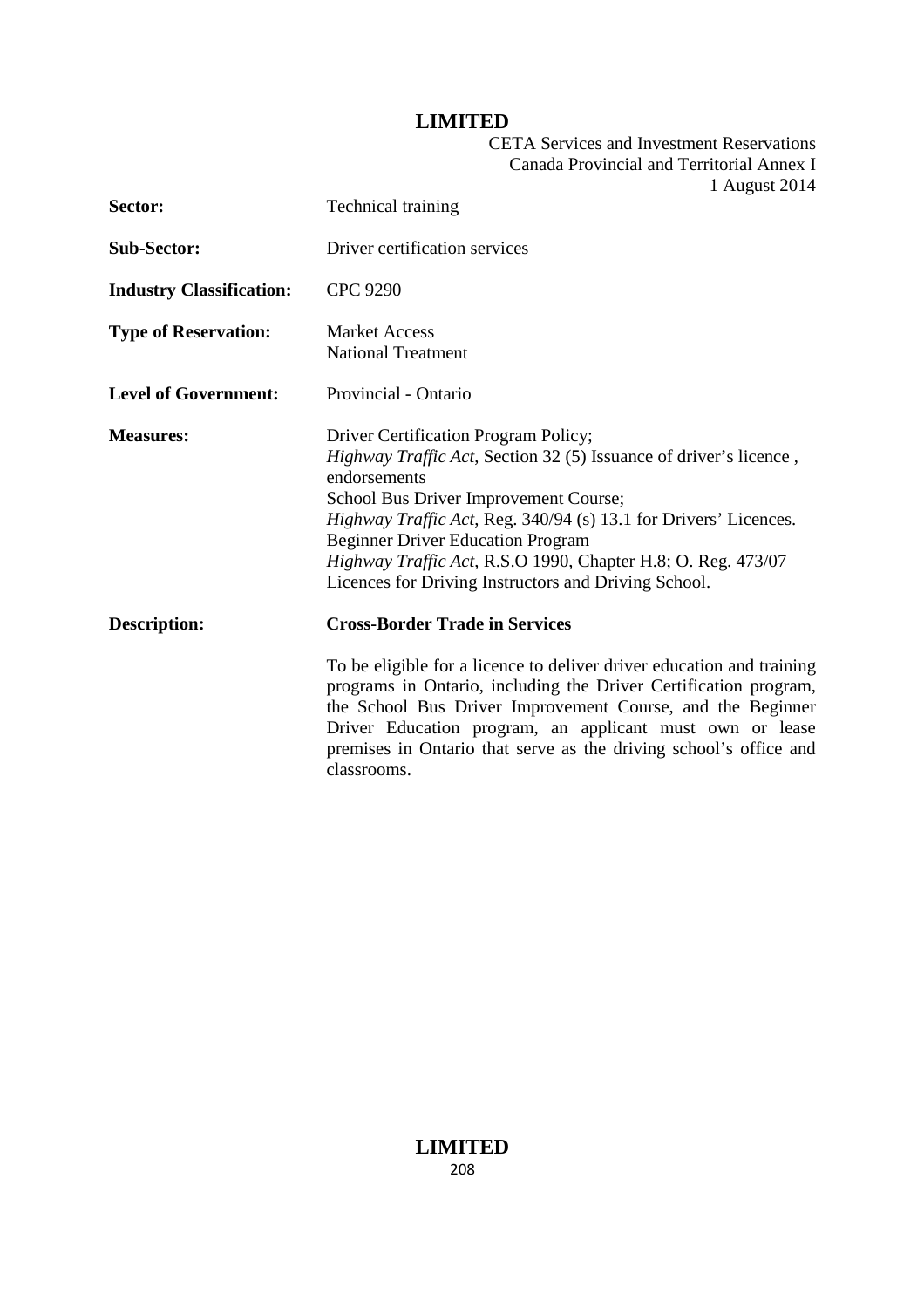CETA Services and Investment Reservations Canada Provincial and Territorial Annex I 1 August 2014

| Sector:                         | All Sectors                                                                                   |
|---------------------------------|-----------------------------------------------------------------------------------------------|
| <b>Sub-Sector:</b>              |                                                                                               |
| <b>Industry Classification:</b> |                                                                                               |
| <b>Type of Reservation:</b>     | <b>National Treatment</b><br>Senior Management and Board of Directors<br><b>Market Access</b> |
| <b>Level of Government:</b>     | Provincial - Ontario                                                                          |
| <b>Measures:</b>                | Co-operative Corporations Act, R.S.O. 1990, Chapter C.35,<br>1990, s. $14(1)$ ; s.85 (3)      |
| Description:                    | <b>Investment</b>                                                                             |
|                                 | A majority of directors of every co-operative shall be resident<br>Canadians.                 |
|                                 | Co-operative corporations must have a head office in Ontario                                  |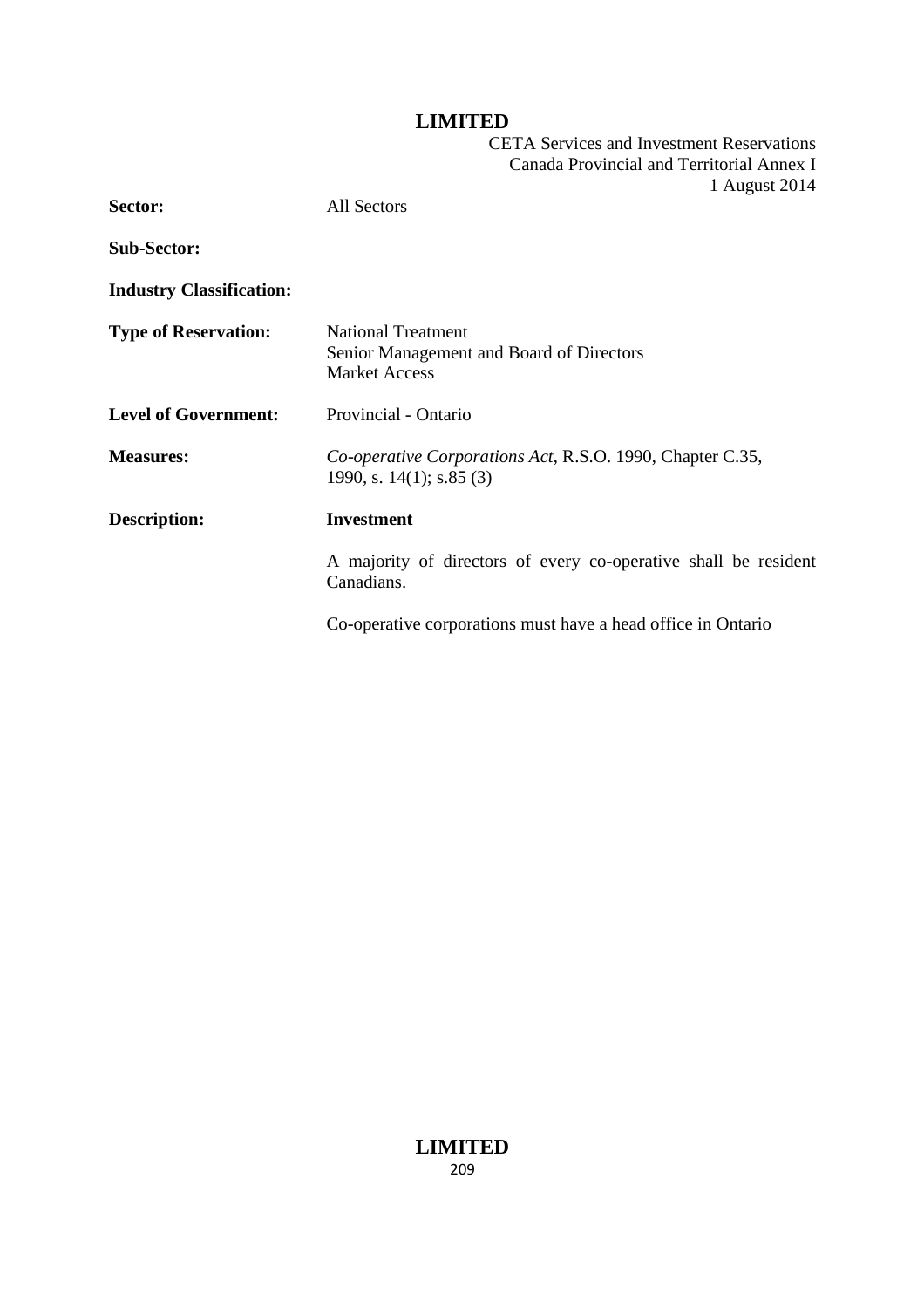CETA Services and Investment Reservations Canada Provincial and Territorial Annex I 1 August 2014

| Sector:                         | Alcoholic Beverages                                                                                                                                                                                                                                                                                                       |
|---------------------------------|---------------------------------------------------------------------------------------------------------------------------------------------------------------------------------------------------------------------------------------------------------------------------------------------------------------------------|
| <b>Sub-Sector:</b>              | Beverages, commission agents' services, retail sales on a fee or<br>contract basis of food products and beverages, wholesale trade<br>services of beverages and retail sales of beverages not consumed<br>on the spot                                                                                                     |
| <b>Industry Classification:</b> | CPC 24, 62112, 62226, 63107                                                                                                                                                                                                                                                                                               |
| <b>Type of Reservation:</b>     | <b>National Treatment</b><br><b>Market Access</b>                                                                                                                                                                                                                                                                         |
| <b>Level of Government:</b>     | Provincial - Ontario                                                                                                                                                                                                                                                                                                      |
| <b>Measures:</b>                | Liquor Control Act, R.S.O. 1990, Chapter L.19<br>O. Reg. $717/90$ – General<br>Alcohol and Gaming Regulation and Public Protection Act, R.S.O.<br>1996., Chapter 26; O.Reg. 141/01<br>Registrar of the AGCO policies and practices                                                                                        |
| <b>Description:</b>             | <b>Cross-Border Trade in Services and Investment</b>                                                                                                                                                                                                                                                                      |
|                                 | The above measures permit Ontario to regulate and authorize the<br>importation, purchase, production, distribution, supply, marketing<br>and sale of alcoholic beverages in Ontario and to conduct such<br>activities, including through provincial monopolies. Beer may only<br>be sold in authorized government stores. |
|                                 | The Registrar of Alcohol and Gaming authorizes Ontario wine,<br>spirits and beer manufacturers to operate stores for the sale of their<br>own wine, spirits and beer, respectively. AGCO also authorizes<br>only The Beer Store for the sale of domestic and import beer.                                                 |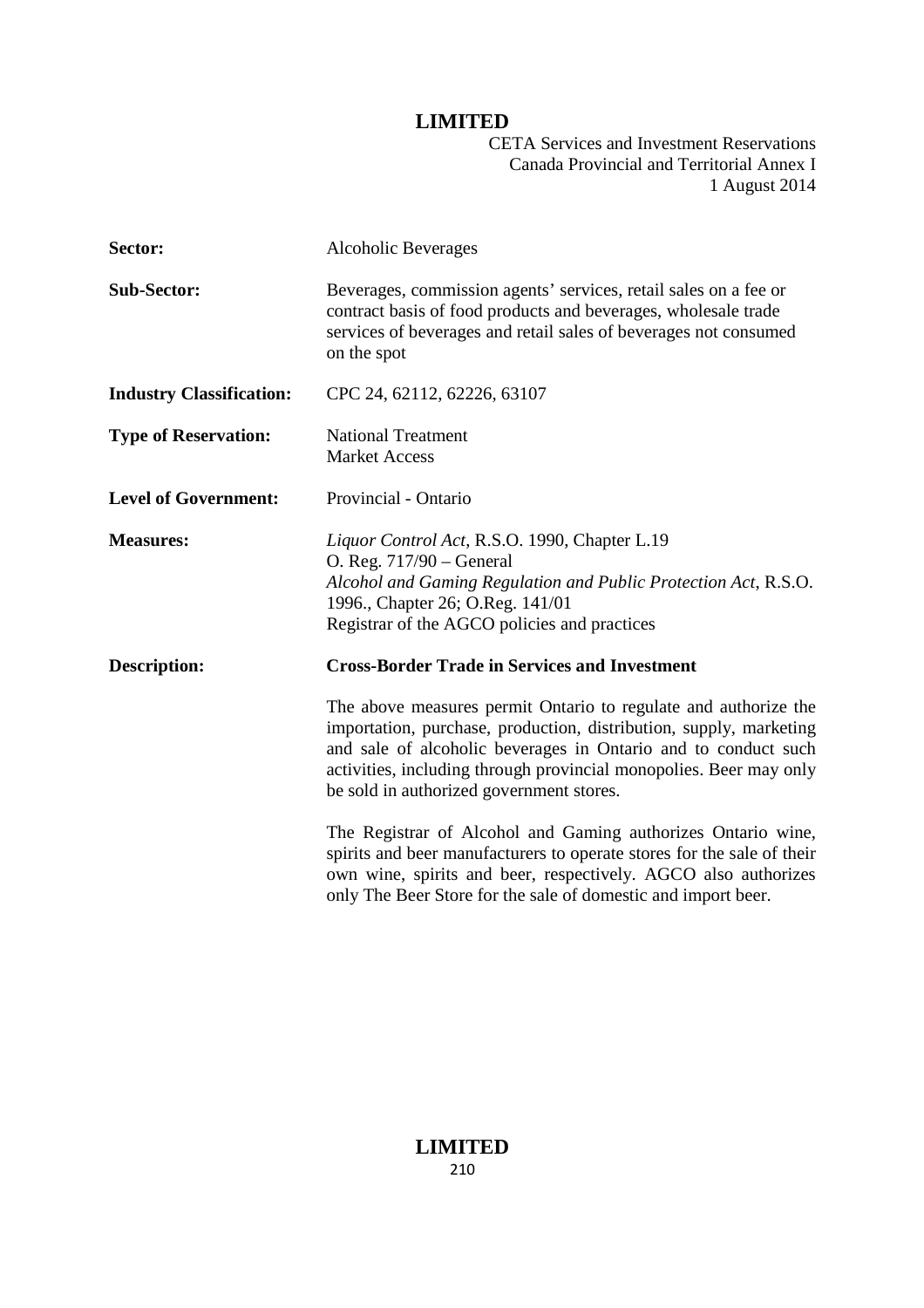CETA Services and Investment Reservations Canada Provincial and Territorial Annex I 1 August 2014

| Sector:                         | Agriculture                                                                                                                                                                                                                                                                                                                                    |
|---------------------------------|------------------------------------------------------------------------------------------------------------------------------------------------------------------------------------------------------------------------------------------------------------------------------------------------------------------------------------------------|
| <b>Sub-Sector:</b>              | Agricultural land, forest and other wooded land                                                                                                                                                                                                                                                                                                |
| <b>Industry Classification:</b> | <b>CPC 5310</b>                                                                                                                                                                                                                                                                                                                                |
| <b>Type of Reservation:</b>     | <b>National Treatment</b>                                                                                                                                                                                                                                                                                                                      |
| <b>Measures:</b>                | <i>Municipal Act</i> , R.S.O 2001, Chapter 25, s. 308.1<br>Assessment Act, R.S.O. 1990, chapter A.31, s. 7; O. Reg. 282/98                                                                                                                                                                                                                     |
| Description:                    | <b>Investment</b>                                                                                                                                                                                                                                                                                                                              |
|                                 | Farm land and managed forest land owned by a Canadian citizen<br>or a person lawfully admitted to Canada for permanent residence,<br>or by a corporation whose voting rights are more than 50%<br>controlled by Canadian citizens or persons lawfully admitted to<br>Canada for permanent residence, are subject to reduced property<br>taxes. |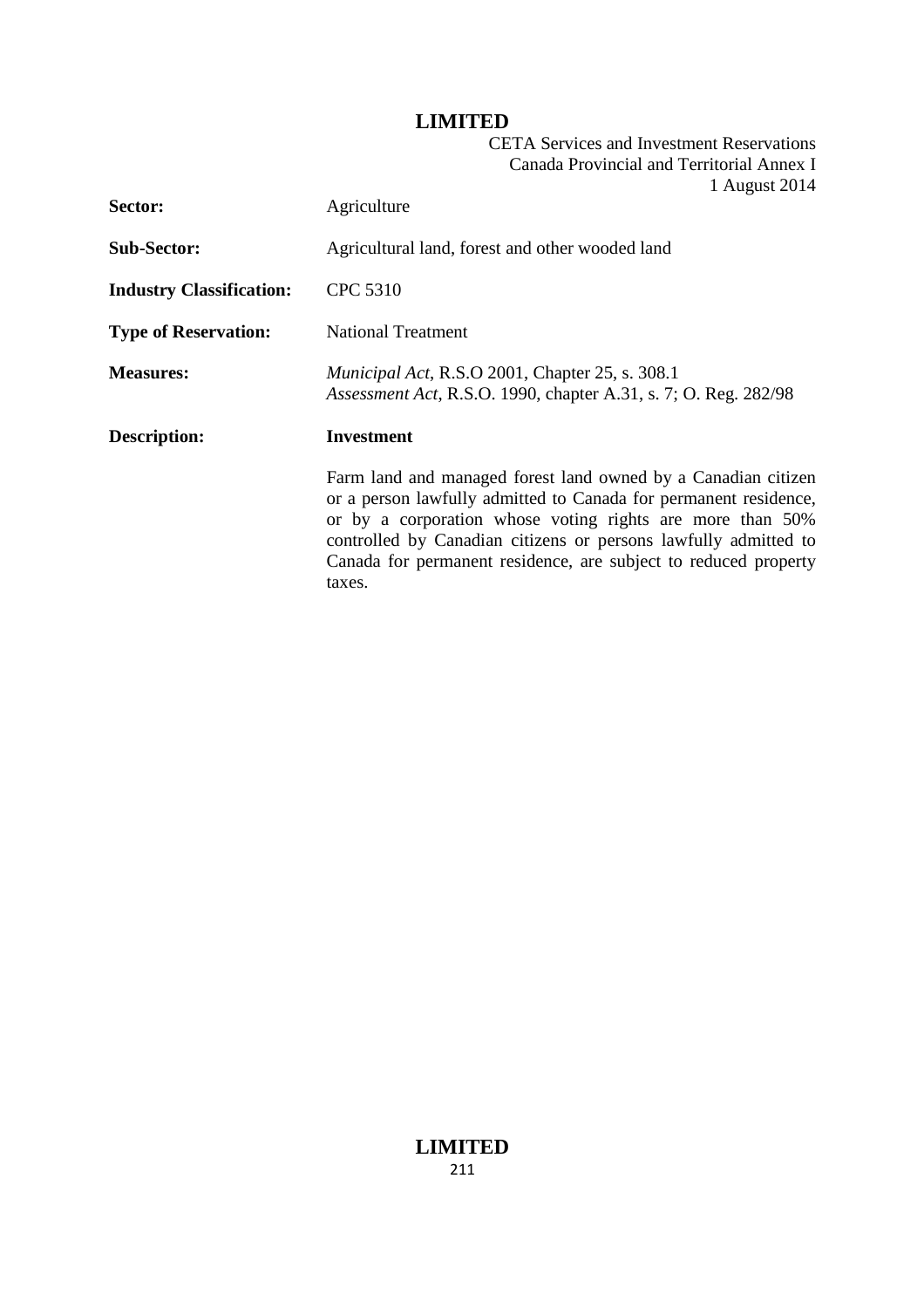CETA Services and Investment Reservations Canada Provincial and Territorial Annex I 1 August 2014

| Sector:                         | <b>Professional Services</b>                                                                                                                |
|---------------------------------|---------------------------------------------------------------------------------------------------------------------------------------------|
| <b>Sub-Sector:</b>              | <b>Auditing Services</b>                                                                                                                    |
| <b>Industry Classification:</b> | <b>CPC 862</b>                                                                                                                              |
| <b>Type of Reservation:</b>     | <b>National Treatment</b><br><b>Market Access</b>                                                                                           |
| <b>Measures:</b>                | Credit Unions and Caisses Populaires Act, R.S.O 1994, Chapter<br>11, s.160                                                                  |
| Description:                    | <b>Cross-Border Trade in Services</b>                                                                                                       |
|                                 | An individual or firm of accountants is qualified to be an auditor of<br>a credit union if the individual is ordinarily resident in Canada. |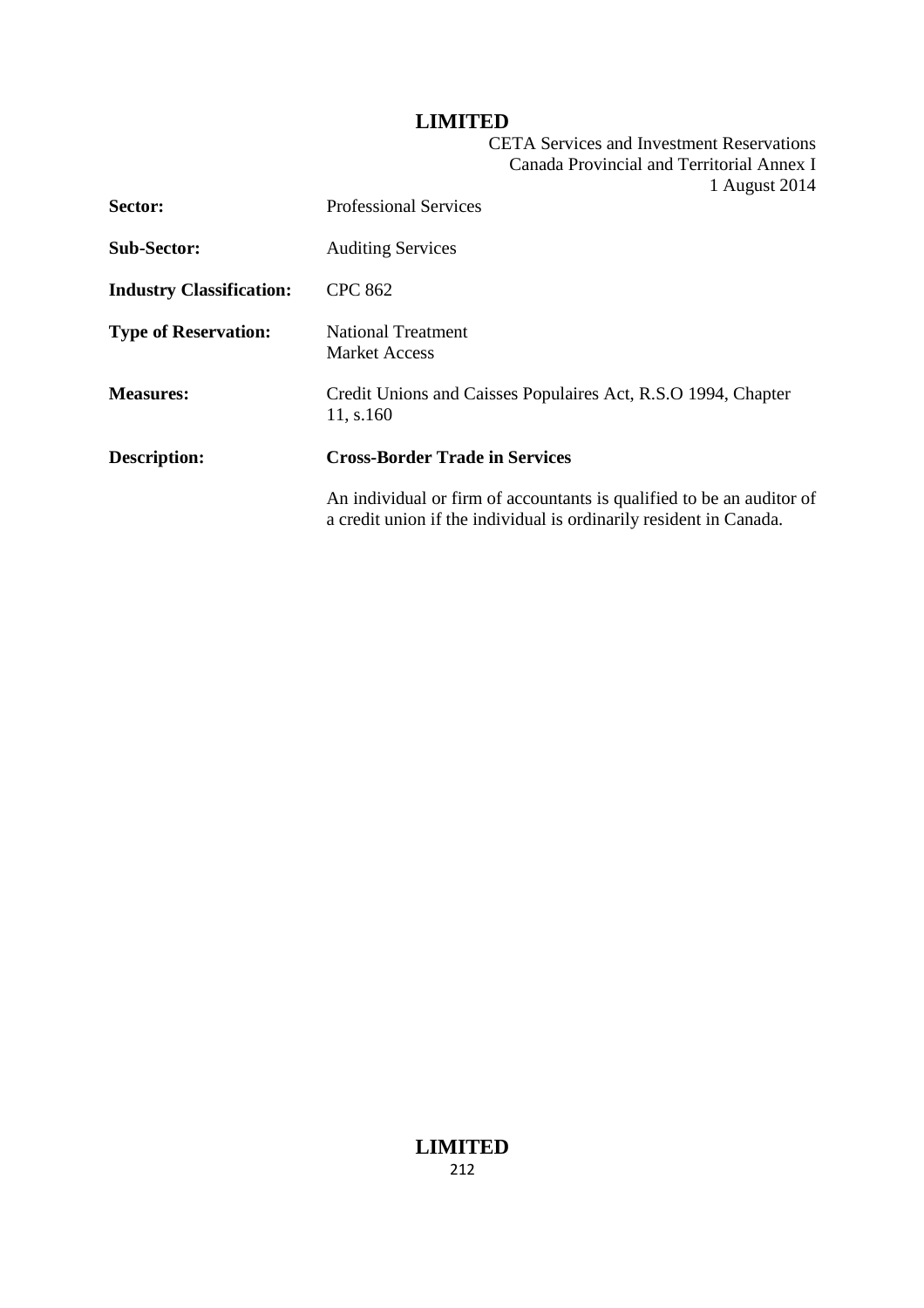| <b>CETA</b> Services and Investment Reservations |  |
|--------------------------------------------------|--|
| Canada Provincial and Territorial Annex I        |  |
| 1 August 2014                                    |  |

| Sector:                         | <b>Business Services</b>                                                                                                                                                 |
|---------------------------------|--------------------------------------------------------------------------------------------------------------------------------------------------------------------------|
| <b>Sub-Sector:</b>              | Financial intermediation services, except insurance and pension<br>fund services                                                                                         |
| <b>Industry Classification:</b> | CPC 8113 Other credit granting services                                                                                                                                  |
| <b>Type of Reservation:</b>     | <b>National Treatment</b><br><b>Market Access</b>                                                                                                                        |
| <b>Measures:</b>                | Payday Loans Act, S.O. 2008, Chapter 9<br>O. Reg. 98/09, s. 3, 5 and 10                                                                                                  |
| Description:                    | <b>Cross-Border Trade in Services</b>                                                                                                                                    |
|                                 | If a corporation is an applicant for a license or a licensee under the<br>Act, at least one officer or director must be an individual ordinarily<br>resident in Ontario. |
|                                 | A licensee must maintain at least one office that is physically<br>located in Ontario.                                                                                   |

**Note:** This reservation may be revised or removed to ensure consistency with Canada's financial services obligations.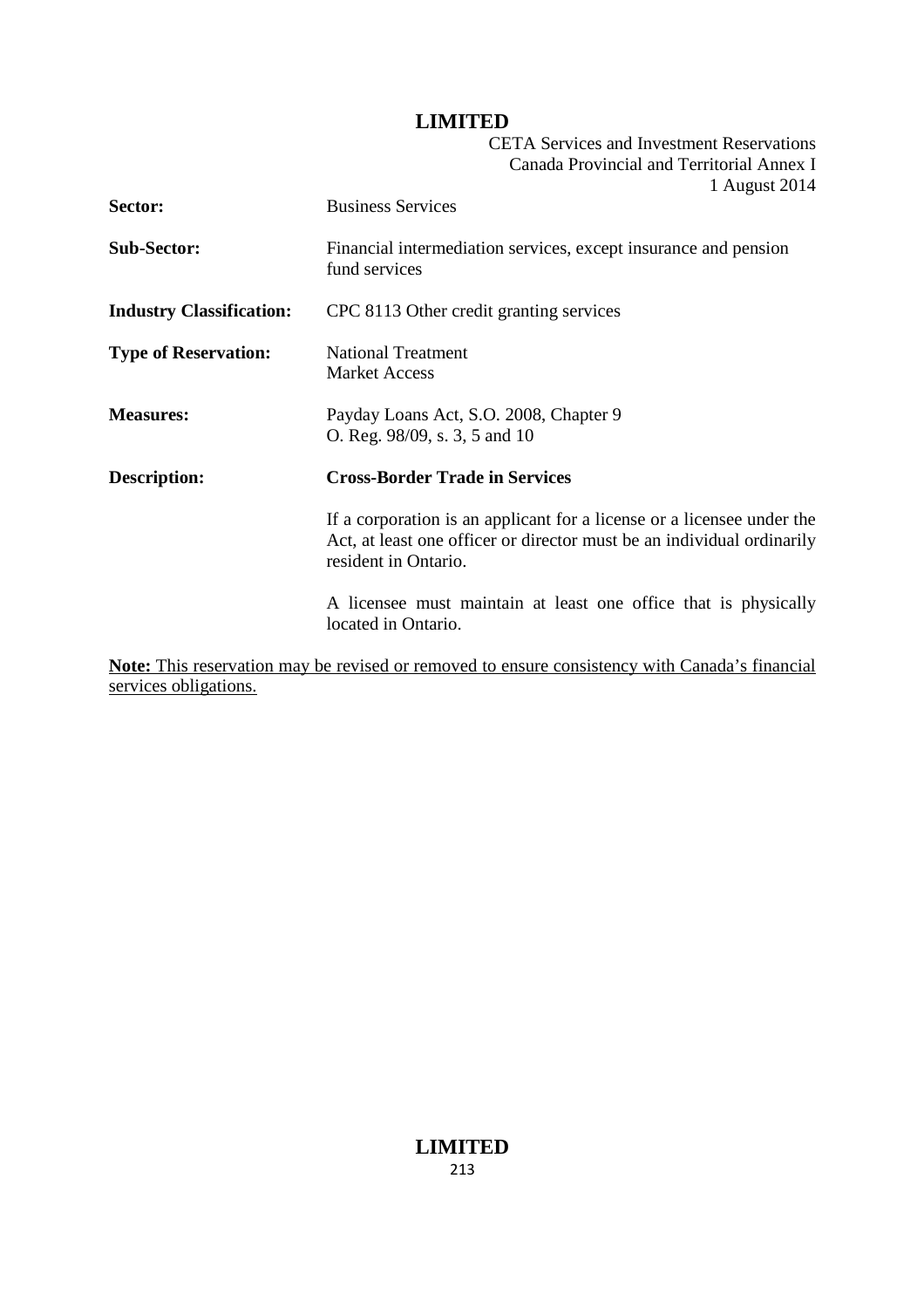CETA Services and Investment Reservations Canada Provincial and Territorial Annex I 1 August 2014

| Sector:                         | Service of membership organizations                                                                                                                                                                                                                                           |
|---------------------------------|-------------------------------------------------------------------------------------------------------------------------------------------------------------------------------------------------------------------------------------------------------------------------------|
| Sub-sector:                     | Legal documentation & certification                                                                                                                                                                                                                                           |
| <b>Industry classification:</b> | CPC 8613                                                                                                                                                                                                                                                                      |
|                                 | CPC 95910                                                                                                                                                                                                                                                                     |
| <b>Type of reservation:</b>     | <b>National Treatment</b>                                                                                                                                                                                                                                                     |
| Level of government:            | Provincial - Ontario                                                                                                                                                                                                                                                          |
| <b>Measures:</b>                | The Marriage Act, R.S.O 1990, Ch. M.3, s.11, s.20                                                                                                                                                                                                                             |
| <b>Description:</b>             | <b>Cross-Border Trade in Services</b>                                                                                                                                                                                                                                         |
|                                 | Ontario reserves the right to restrict the category of persons<br>eligible to issue marriage licenses, including on the basis of<br>residence, and to require that a person registered under the Act to<br>solemnize marriage must be an Ontario resident or have a parish or |

pastoral charge in whole or in part in Ontario.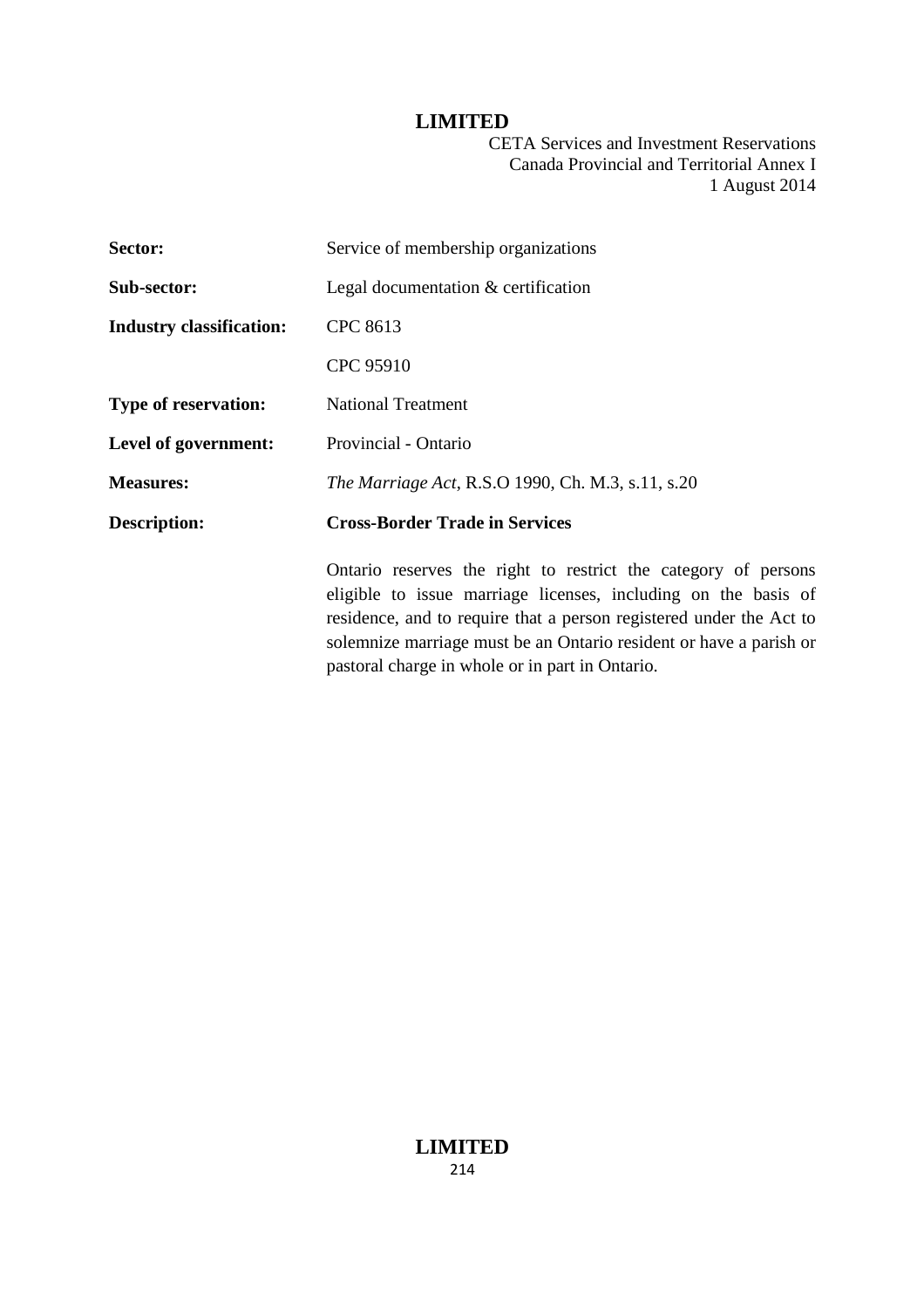| <b>CETA</b> Services and Investment Reservations |  |
|--------------------------------------------------|--|
| Canada Provincial and Territorial Annex I        |  |
| 1 August 2014                                    |  |

| Sector:                         | Agriculture                                                                                                                                                                                                                                                        |
|---------------------------------|--------------------------------------------------------------------------------------------------------------------------------------------------------------------------------------------------------------------------------------------------------------------|
| <b>Sub-Sector:</b>              | Products of agriculture, forestry and fishing, wholesale trade<br>services of agriculture raw materials and live animals, services<br>incidental to agriculture, hunting and forestry, services incidental to<br>fishing                                           |
| <b>Industry Classification:</b> | CPC 01,021, 029, 04, 21, 22, 881 (excluding rental of agricultural<br>equipment with operator and CPC 8814), CPC 882                                                                                                                                               |
| <b>Type of Reservation:</b>     | <b>National Treatment</b><br><b>Performance Requirements</b><br>Senior Management and Boards of Directors                                                                                                                                                          |
| <b>Level of Government:</b>     | Provincial – Ontario                                                                                                                                                                                                                                               |
| <b>Measures:</b>                | Farm Products Marketing Act, 1990<br>Milk Act, 1990                                                                                                                                                                                                                |
| <b>Description:</b>             | <b>Cross-Border Trade in Services and Investment</b>                                                                                                                                                                                                               |
|                                 | The above measures allow the Province to regulate and issue<br>various authorizations relating to the production and marketing of<br>agricultural and food products within the Province, including<br>measures related to the supply management of dairy, eggs and |
|                                 | poultry products.                                                                                                                                                                                                                                                  |
|                                 | Without limiting the generality of the foregoing, measures and<br>actions taken by Ontario and entities, and agencies mentioned<br>above, may involve discretionary decisions, based on factors that<br>may afford preferential treatment in favour of:            |
|                                 | (a) residents of Ontario and/or                                                                                                                                                                                                                                    |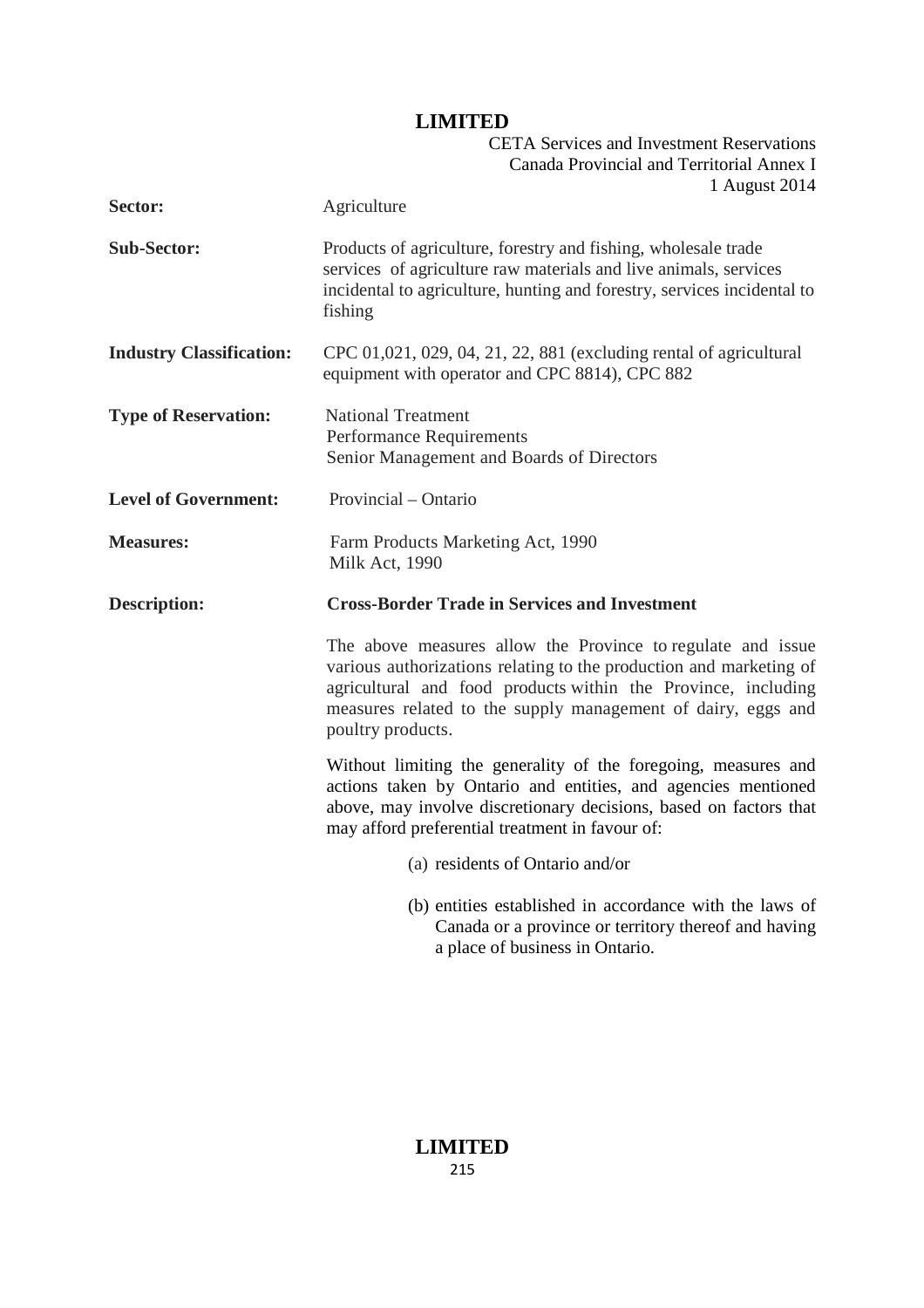CETA Services and Investment Reservations Canada Provincial and Territorial Annex I 1 August 2014

#### **PRINCE EDWARD ISLAND**

| Sector:                         | <b>Professional Services</b>                                                                                                                                                                                                                                                                                                              |
|---------------------------------|-------------------------------------------------------------------------------------------------------------------------------------------------------------------------------------------------------------------------------------------------------------------------------------------------------------------------------------------|
| <b>Sub-Sector:</b>              | <b>Architectural Services</b>                                                                                                                                                                                                                                                                                                             |
| <b>Industry Classification:</b> | CPC 8671                                                                                                                                                                                                                                                                                                                                  |
| <b>Type of Reservation:</b>     | <b>National Treatment</b>                                                                                                                                                                                                                                                                                                                 |
| <b>Level of Government:</b>     | Provincial - Prince Edward Island                                                                                                                                                                                                                                                                                                         |
| <b>Measures:</b>                | Architects Acts, RSPEI 1988, A-18.1 and Architects Association of<br>PEI Bylaws.                                                                                                                                                                                                                                                          |
| <b>Description:</b>             | <b>Investment</b>                                                                                                                                                                                                                                                                                                                         |
|                                 | Any non-resident proprietorship, partnership or corporation<br>applying for a certificate of practice to practice architecture in<br>Prince Edward Island shall have at least 2/3 of the partners,<br>principals or directors of the partnership or corporation be<br>architects; and not less than the majority of issued shares of each |

and registered in the name of architects.

class of voting shares of the corporation are beneficially owned by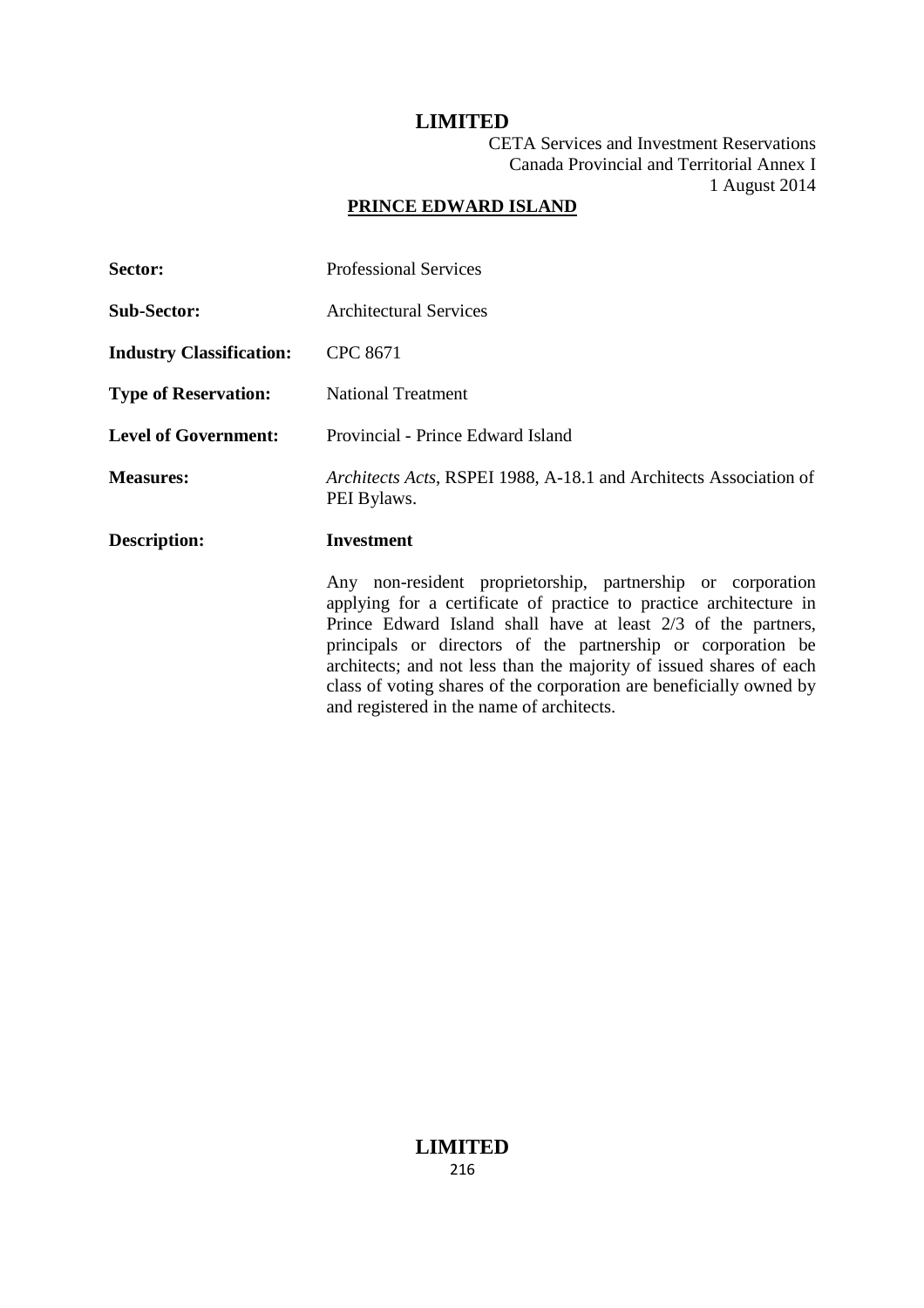CETA Services and Investment Reservations Canada Provincial and Territorial Annex I 1 August 2014

| Sector:                         | <b>Real Estate Services</b>                                                                                                                                                                                                                                  |
|---------------------------------|--------------------------------------------------------------------------------------------------------------------------------------------------------------------------------------------------------------------------------------------------------------|
| <b>Sub-Sector:</b>              | Insurance and Real Estate Agent Industries                                                                                                                                                                                                                   |
| <b>Industry Classification:</b> | CPC 821, 822                                                                                                                                                                                                                                                 |
| <b>Type of Reservation:</b>     | <b>National Treatment</b><br><b>Market Access</b>                                                                                                                                                                                                            |
| <b>Level of Government:</b>     | Provincial (Prince Edward Island)                                                                                                                                                                                                                            |
| <b>Measures:</b>                | Real Estate Trading Act, RSPEI 1988, R -2                                                                                                                                                                                                                    |
| <b>Description:</b>             | <b>Cross Border Trade in Services</b>                                                                                                                                                                                                                        |
|                                 | To sell real estate a natural person must hold a Prince Edward<br>Island real estate license. The Registrar shall not issue a license to<br>an individual unless the individual is a citizen of Canada or has the<br>status of permanent resident of Canada. |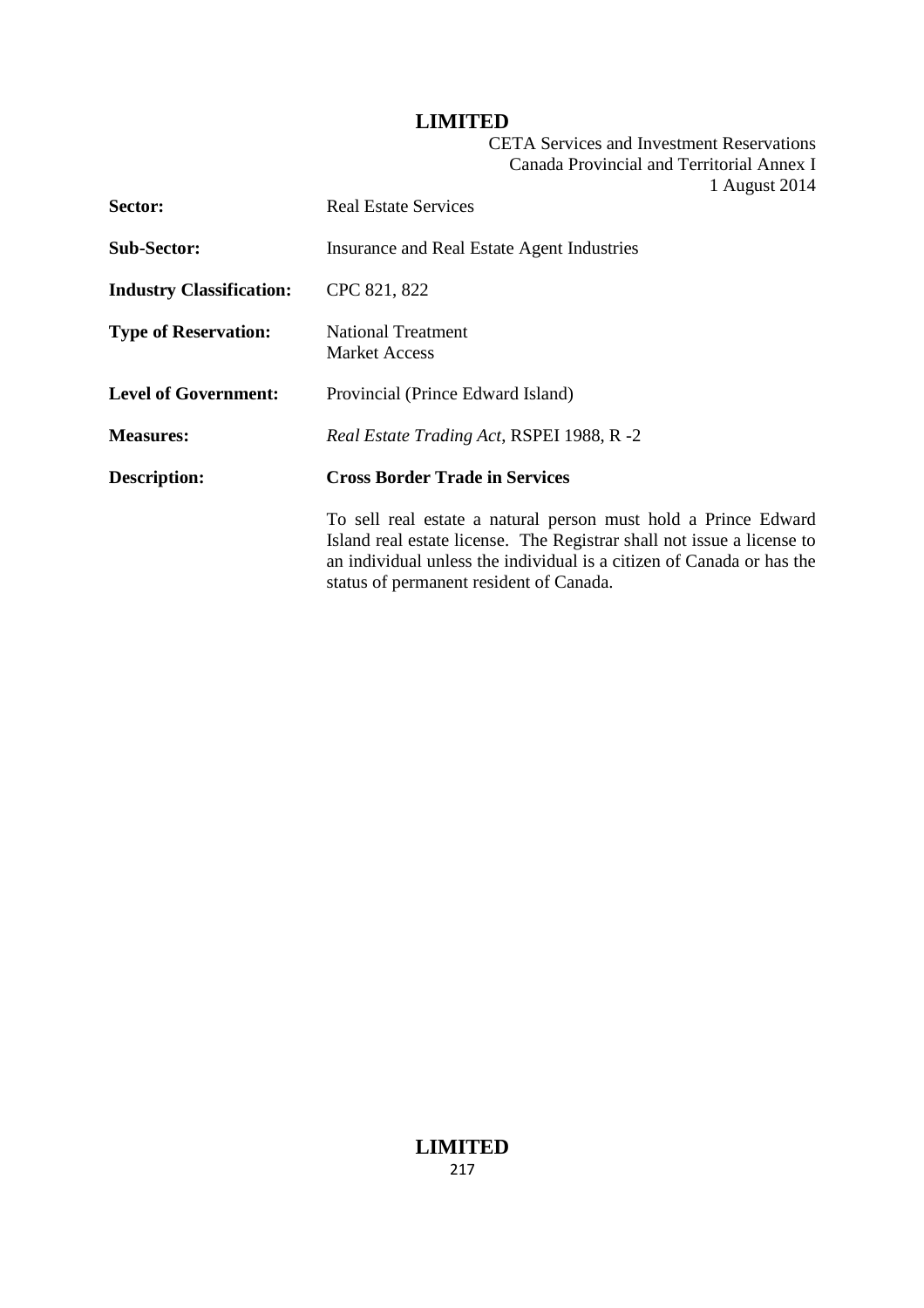CETA Services and Investment Reservations Canada Provincial and Territorial Annex I 1 August 2014

| Sector:                         | <b>Distribution Services</b>                                                                                                                                                                                                                                          |
|---------------------------------|-----------------------------------------------------------------------------------------------------------------------------------------------------------------------------------------------------------------------------------------------------------------------|
| <b>Sub-Sector:</b>              | Retail Sales of Motor Fuel                                                                                                                                                                                                                                            |
| <b>Industry Classification:</b> | CPC 613                                                                                                                                                                                                                                                               |
| <b>Type of Reservation:</b>     | <b>Market Access</b>                                                                                                                                                                                                                                                  |
| <b>Level of Government:</b>     | Provincial -Prince Edward Island                                                                                                                                                                                                                                      |
| <b>Measures:</b>                | Petroleum Products Act, RSPEI 1988, P-5.1                                                                                                                                                                                                                             |
| Description:                    | <b>Investment</b>                                                                                                                                                                                                                                                     |
|                                 | When issuing a license with respect to the operation of an outlet<br>operated by a retailer, the Commission shall consider the public<br>interest, convenience and necessity by applying such criteria as the<br>Commission may from time to time consider advisable. |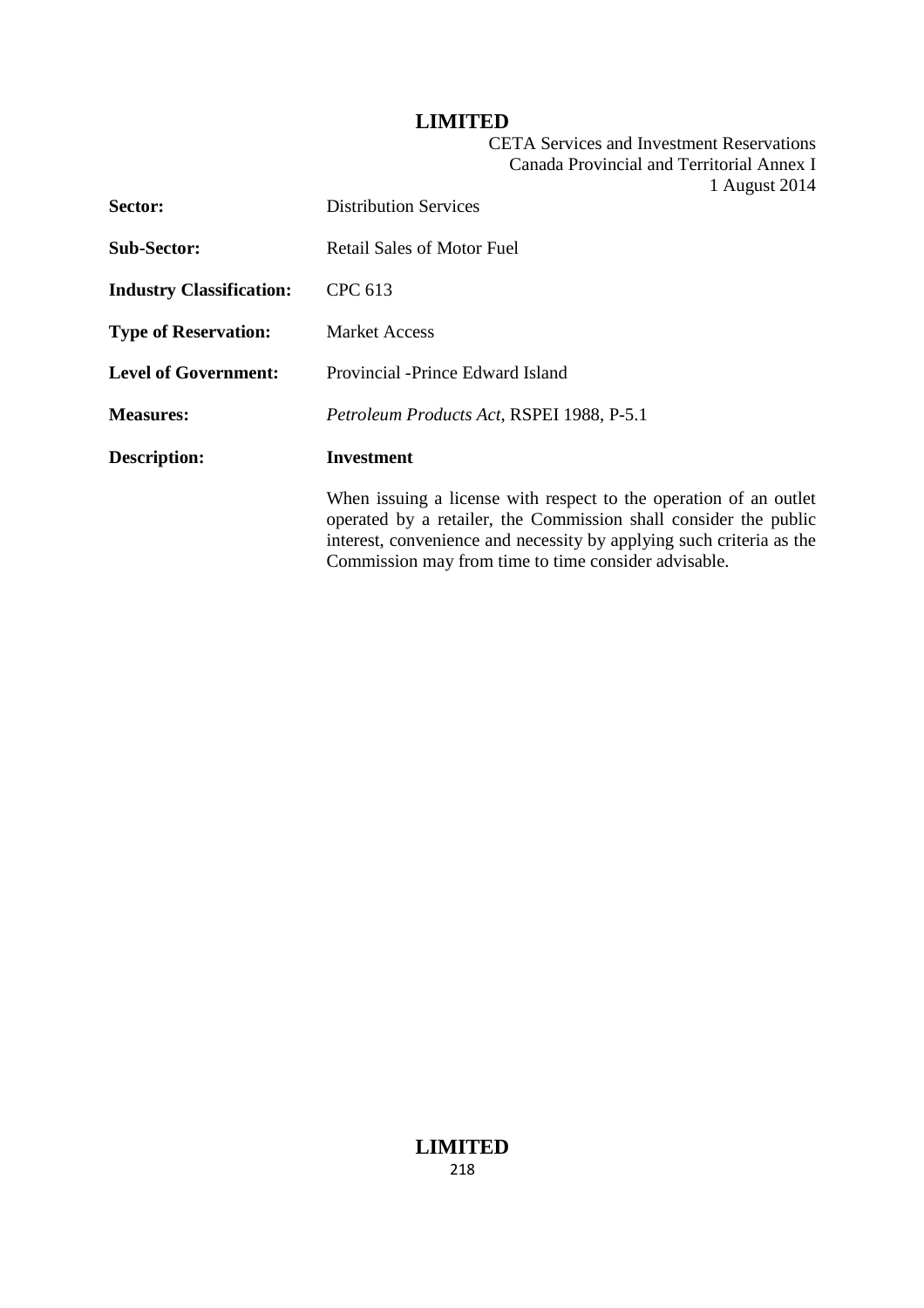| Sector:                         | All sectors                                                                                                                                                                                                                                                                                                                     |
|---------------------------------|---------------------------------------------------------------------------------------------------------------------------------------------------------------------------------------------------------------------------------------------------------------------------------------------------------------------------------|
| <b>Sub-Sector:</b>              |                                                                                                                                                                                                                                                                                                                                 |
| <b>Industry Classification:</b> |                                                                                                                                                                                                                                                                                                                                 |
| <b>Type of Reservation:</b>     | <b>National Treatment</b><br><b>Market Access</b>                                                                                                                                                                                                                                                                               |
| <b>Level of Government:</b>     | Provincial - Prince Edward Island                                                                                                                                                                                                                                                                                               |
| <b>Measures:</b>                | Prince Edward Island Lands Protection Act, RSPEI 1988, L-5 and<br>Fees Regulations and Lands Identification Regulations                                                                                                                                                                                                         |
| Description:                    | <b>Investment</b>                                                                                                                                                                                                                                                                                                               |
|                                 | Non-resident persons must make application to acquire more than<br>5 acres of land or land having a shore frontage of more than 165<br>feet and receive permission from the Lieutenant Governor in<br>Council. Shore frontage includes, but is not restricted to, land<br>adjacent to oceans, rivers, lakes, ponds, and swamps. |
|                                 | The Government of Prince Edward Island issues permits to non-<br>resident persons under this Act and may impose more onerous<br>conditions including, but not limited to, that the land be identified<br>under the land identification program for agricultural use or non-<br>development use.                                 |
|                                 | Only residents of Prince Edward Island are eligible for a property<br>tax rebate on non-commercial real property.                                                                                                                                                                                                               |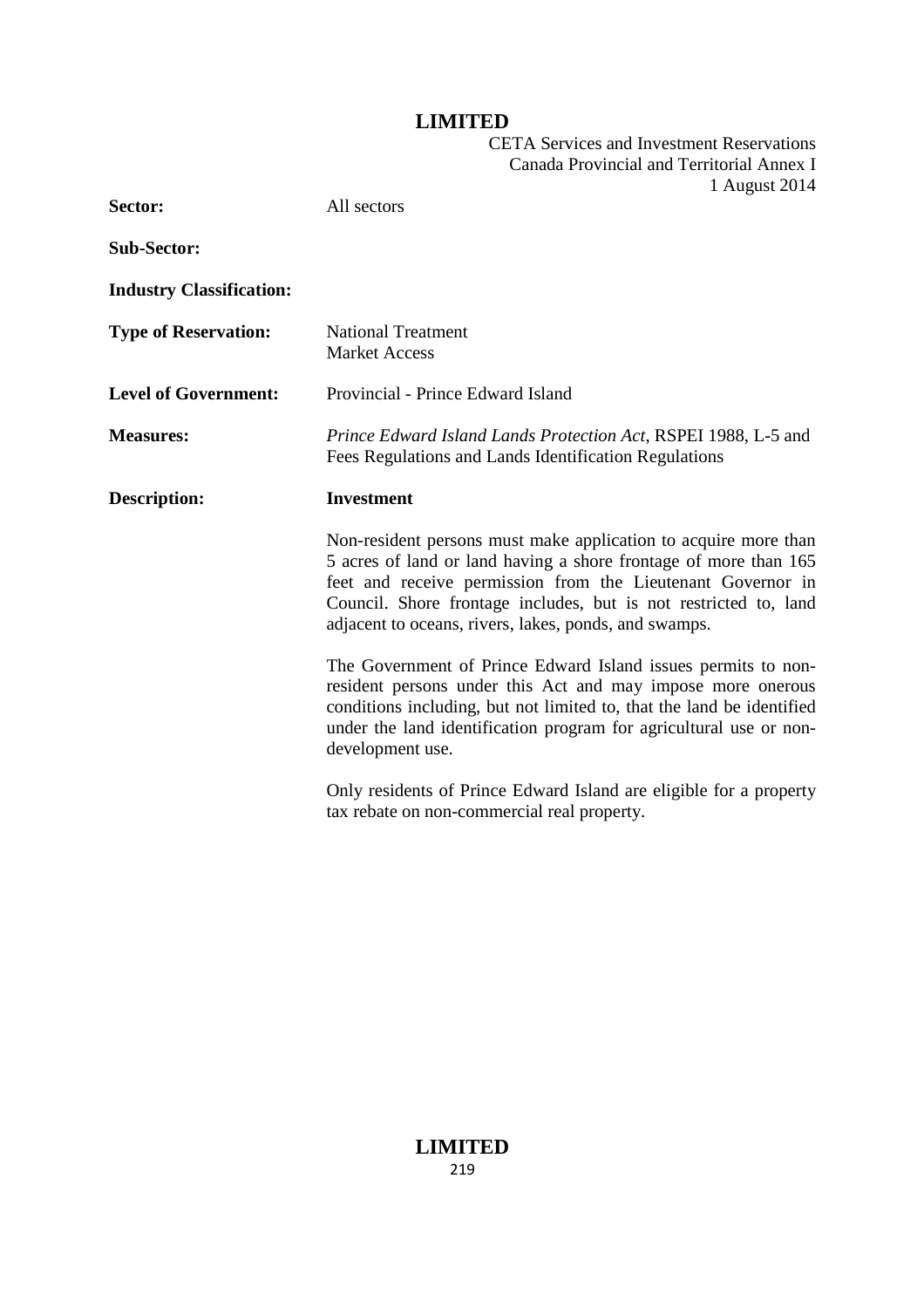CETA Services and Investment Reservations Canada Provincial and Territorial Annex I 1 August 2014

| Sector:                         | <b>Business Services</b>                                                                                                           |
|---------------------------------|------------------------------------------------------------------------------------------------------------------------------------|
| <b>Sub-Sector:</b>              | Consumer credit reporting                                                                                                          |
| <b>Industry Classification:</b> | CPC 87901                                                                                                                          |
| <b>Type of Reservation:</b>     | <b>National Treatment</b><br><b>Market Access</b>                                                                                  |
| <b>Level of Government:</b>     | Provincial (Prince Edward Island)                                                                                                  |
| <b>Measures:</b>                | Consumer Reporting Act, RSPEI 1988, C-20                                                                                           |
| Description:                    | <b>Cross Border Trade in Services</b>                                                                                              |
|                                 | Every consumer reporting agency registered under this Act shall<br>operate from a fixed place of business in Prince Edward Island. |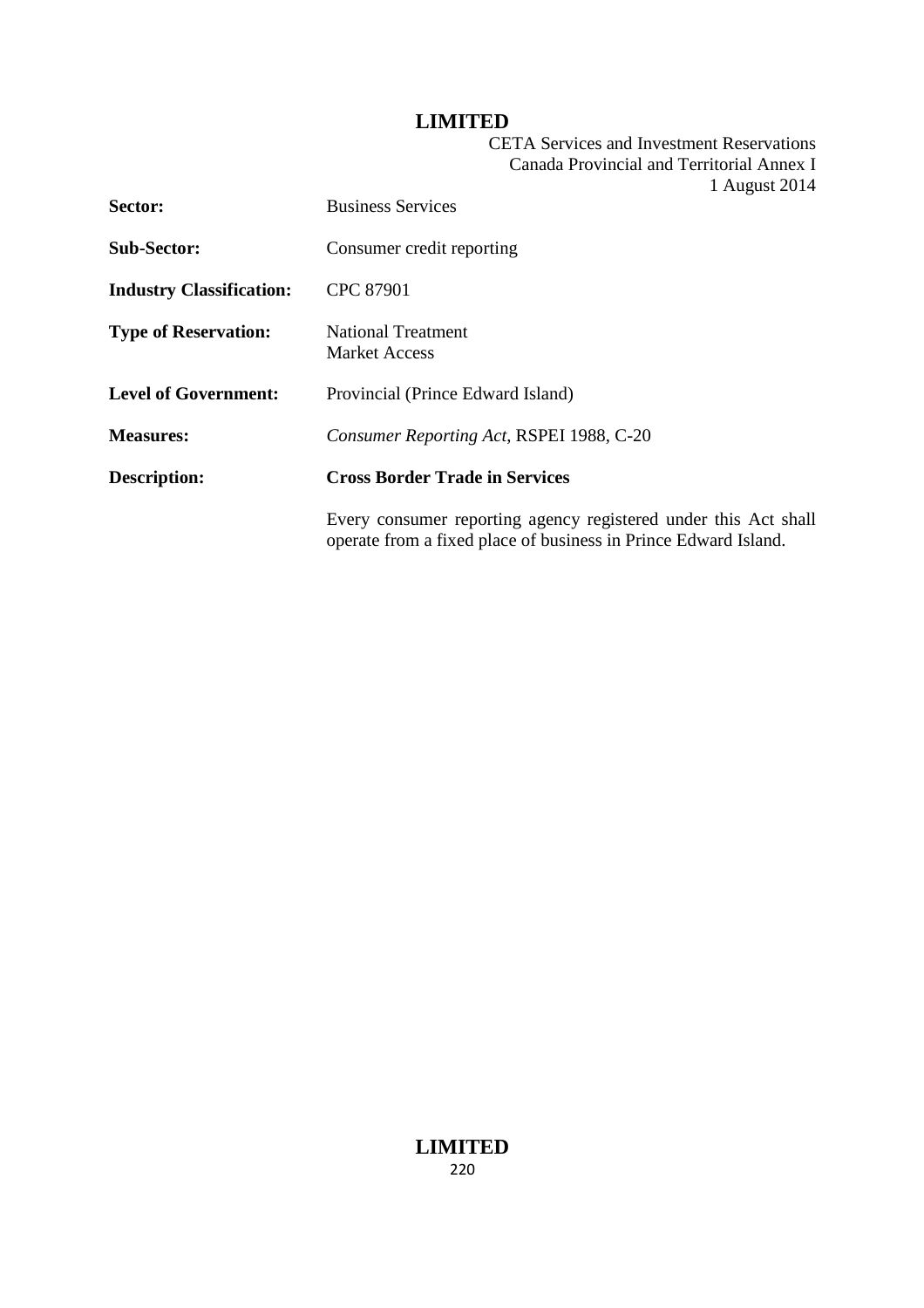CETA Services and Investment Reservations Canada Provincial and Territorial Annex I 1 August 2014

| Sector:                         | <b>Professional Services</b>                                                                                                                               |
|---------------------------------|------------------------------------------------------------------------------------------------------------------------------------------------------------|
| <b>Sub-Sector:</b>              | <b>Legal Services</b>                                                                                                                                      |
| <b>Industry Classification:</b> | <b>CPC 861</b>                                                                                                                                             |
| <b>Type of Reservation:</b>     | <b>National Treatment</b><br><b>Market Access</b>                                                                                                          |
| <b>Level of Government:</b>     | Provincial – Prince Edward Island                                                                                                                          |
| <b>Measures:</b>                | Legal Profession Act, 1992 c.39, RSPEI 1988, L-6.1                                                                                                         |
| <b>Description:</b>             | <b>Cross-Border Trade in Services and Investment</b>                                                                                                       |
|                                 | To be eligible for admission to the Law Society of PEI and practice<br>law, an individual must be a Canadian citizen or a permanent<br>resident of Canada. |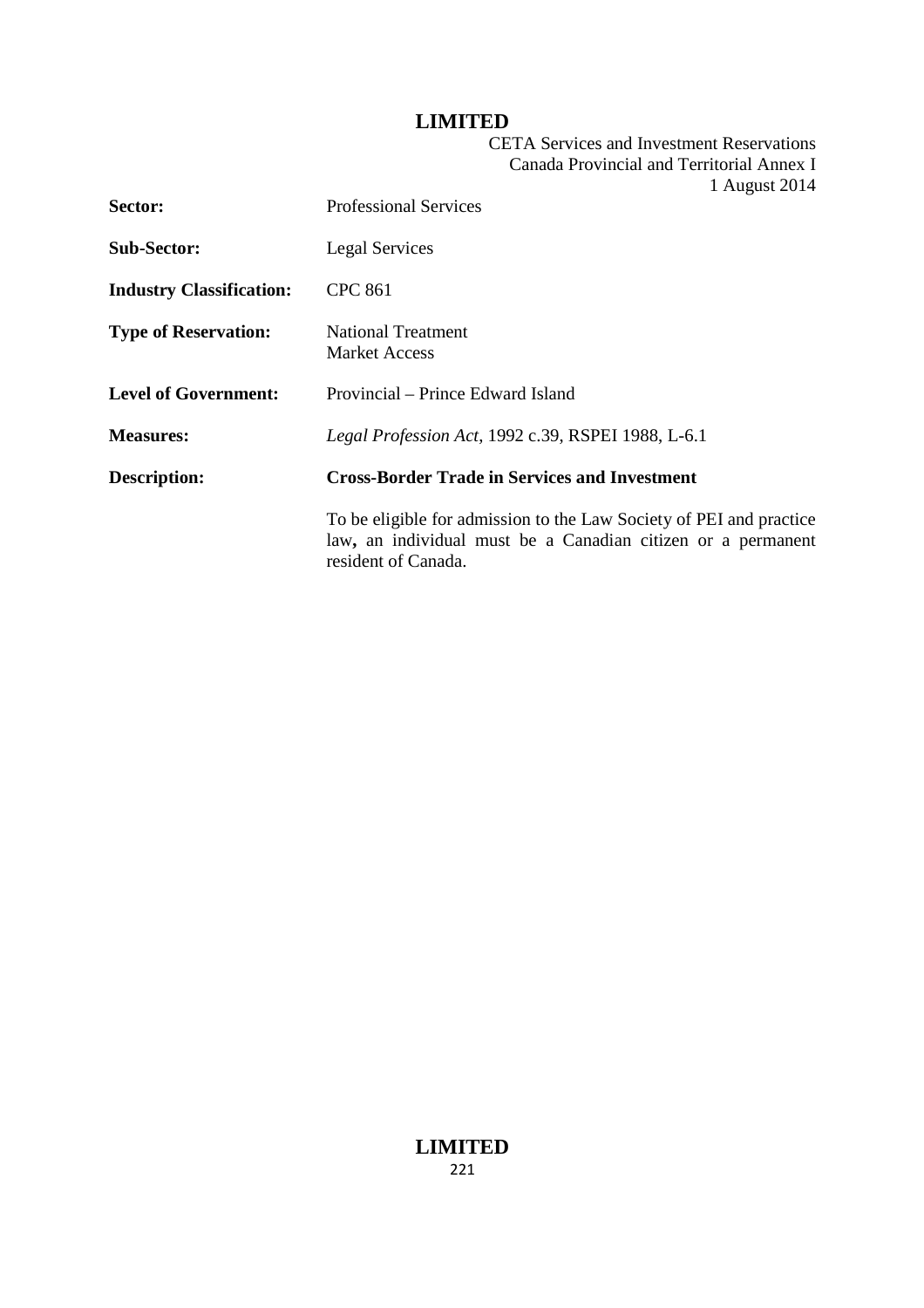| Sector:                         | Agriculture                                                                                                                                                                                                                                                                                                                                                                                                                                                                                                                                                                                                                                                                                                                                                                                                                                                                                                                                                                                                          |
|---------------------------------|----------------------------------------------------------------------------------------------------------------------------------------------------------------------------------------------------------------------------------------------------------------------------------------------------------------------------------------------------------------------------------------------------------------------------------------------------------------------------------------------------------------------------------------------------------------------------------------------------------------------------------------------------------------------------------------------------------------------------------------------------------------------------------------------------------------------------------------------------------------------------------------------------------------------------------------------------------------------------------------------------------------------|
| <b>Sub-Sector:</b>              | Products of agriculture, live animals and animal products, meats,<br>dairy products, and food products n.e.c.                                                                                                                                                                                                                                                                                                                                                                                                                                                                                                                                                                                                                                                                                                                                                                                                                                                                                                        |
| <b>Industry Classification:</b> | CPC 01, 02, 21, 22, 239, 6221, 62112                                                                                                                                                                                                                                                                                                                                                                                                                                                                                                                                                                                                                                                                                                                                                                                                                                                                                                                                                                                 |
| <b>Type of Reservation:</b>     | <b>National Treatment</b><br><b>Performance Requirements</b><br>Senior Management and Board of Directors                                                                                                                                                                                                                                                                                                                                                                                                                                                                                                                                                                                                                                                                                                                                                                                                                                                                                                             |
| <b>Level of Government:</b>     | Provincial - Prince Edward Island                                                                                                                                                                                                                                                                                                                                                                                                                                                                                                                                                                                                                                                                                                                                                                                                                                                                                                                                                                                    |
| <b>Measures:</b>                | Natural Products Marketing Act, RSPEI, 1988, N-3<br>Dairy Industry Act, RSPEI, 1988, D-1<br>Agricultural Products Standards Act, RSPEI, 1988, A-9<br>Dairy Producers Act, RSPEI, 1988, D-2<br>Agricultural Insurance Act, RSPEI, 1988, A-8.2<br>Animal Health and Protection Act, RSPEI, A-11.1<br>Grain Elevators Corporation Act, RSPEI,1993, c.8<br>Plant Health Act, RSPEI, 1990, c.45                                                                                                                                                                                                                                                                                                                                                                                                                                                                                                                                                                                                                           |
| <b>Description:</b>             | <b>Cross-Border Trade in Services and Investment</b><br>The above measures allow the Province of Prince Edward Island to<br>regulate and issue authorizations on any matter relating to<br>marketing including the buying, selling, packing grading, storing,<br>processing, shipping for sale or storage, promoting, researching<br>and offering for sale, in respect of, but not limited to poultry, eggs,<br>dairy, hogs, cattle, potatoes and turkeys, and including the<br>production and transport to carry out the objects of these acts.<br>Without limiting the generality of the foregoing, such measures<br>may involve discretionary decisions based on various factors,<br>imposition of performance requirements and/or discrimination in<br>favour of residents of Prince Edward Island and/or entities<br>established in accordance with the laws of Canada or a province<br>or territory thereof and having a place of business and<br>substantive business operations within Prince Edward Island. |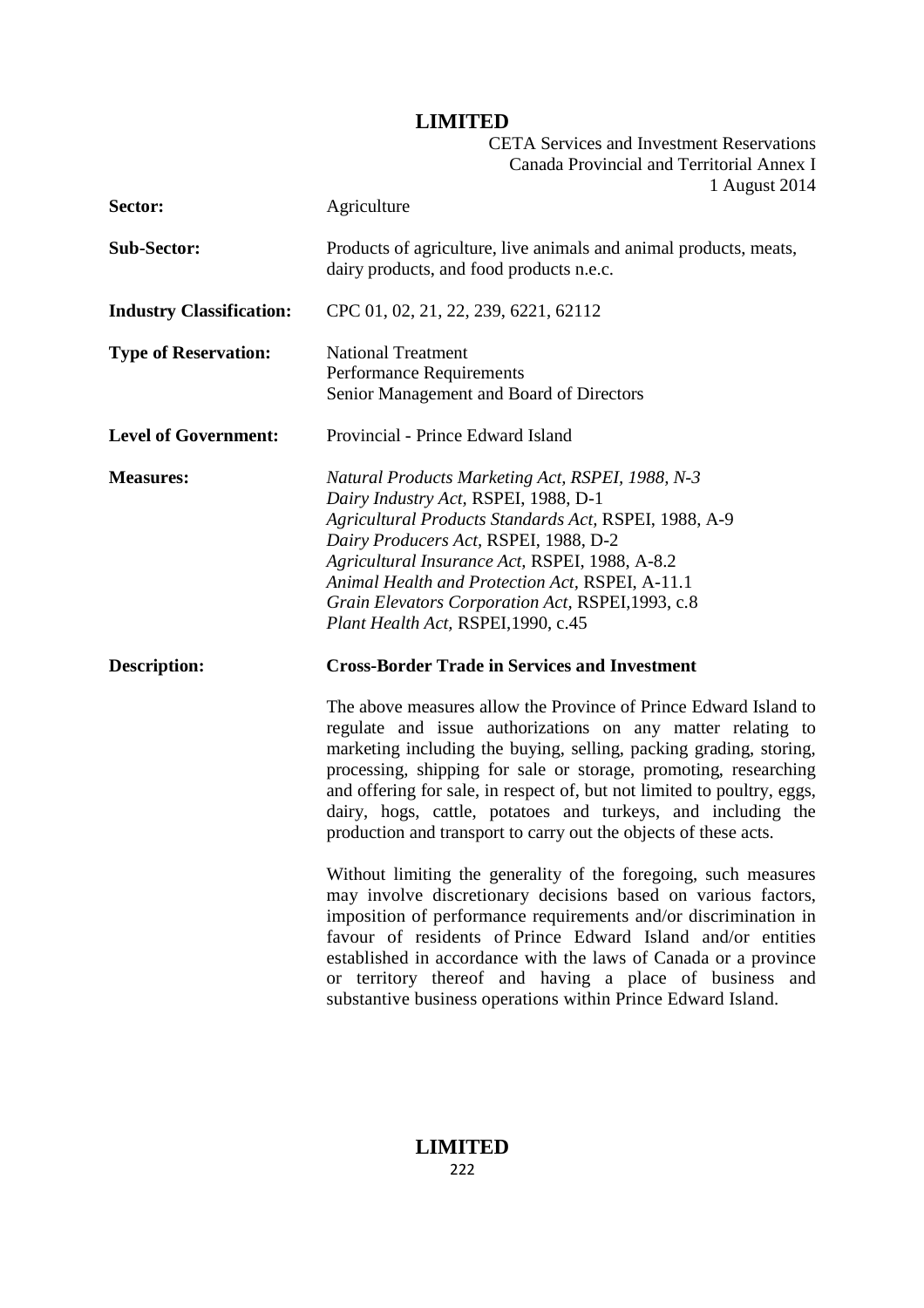| Sector:                         | <b>Fisheries and Aquaculture</b>                                                                                                                                                                                                                                                                                                                                                                   |
|---------------------------------|----------------------------------------------------------------------------------------------------------------------------------------------------------------------------------------------------------------------------------------------------------------------------------------------------------------------------------------------------------------------------------------------------|
| <b>Sub-Sector:</b>              | Wholesale Trade of Fishery Products<br>Services Incidental to Fishing                                                                                                                                                                                                                                                                                                                              |
| <b>Industry Classification:</b> | CPC 04, 62224, 882                                                                                                                                                                                                                                                                                                                                                                                 |
| <b>Type of Reservation:</b>     | <b>National Treatment</b><br><b>Performance Requirements</b><br>Senior Management and Board of Directors                                                                                                                                                                                                                                                                                           |
| <b>Level of Government:</b>     | Provincial - Prince Edward Island                                                                                                                                                                                                                                                                                                                                                                  |
| <b>Measures:</b>                | Fisheries Act, RSPEI 1988 F-13.01<br>Fish Inspection Act, RSPEI 1988 F-13<br>Certified Fisheries Organizations Support Act, RSPEI 1988 C-2.1<br>Natural Products Marketing Act, RSPEI, 1988, N-3                                                                                                                                                                                                   |
|                                 |                                                                                                                                                                                                                                                                                                                                                                                                    |
| <b>Description:</b>             | <b>Cross-Border Trade in Services and Investment</b>                                                                                                                                                                                                                                                                                                                                               |
|                                 | The above measures allow the Province of Prince Edward Island to<br>regulate and issue authorizations on any matter relating to<br>resources and products of the fishery including, but not limited to:<br>maintenance and development of the resources of the fishery; fish<br>buying and processing; and any other matter or thing in order to<br>give full effect to the objects of these Acts. |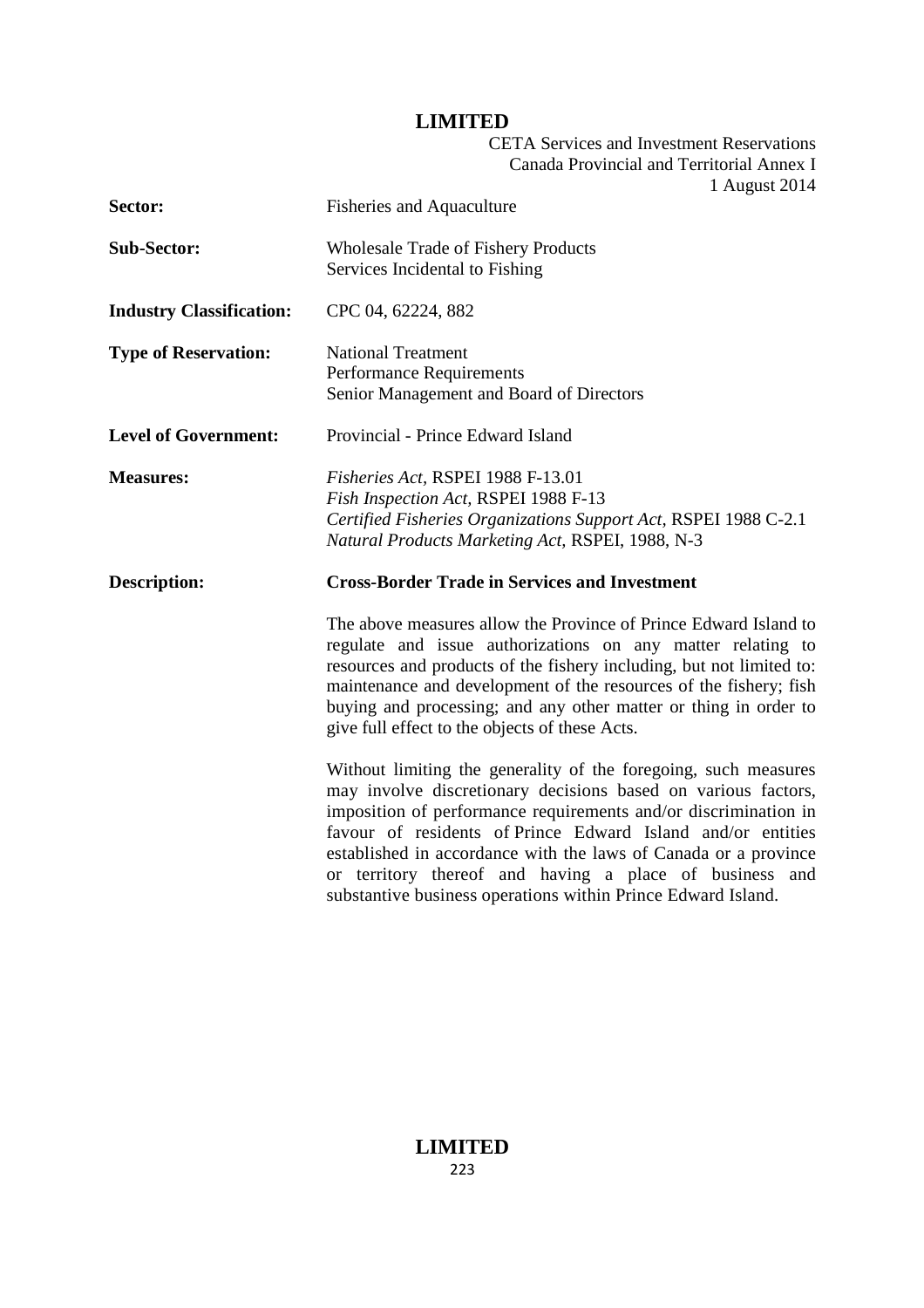| Sector:                         | Energy                                                                                                                                                                                                                                                                                                                                                                                                                                                                                                                                         |
|---------------------------------|------------------------------------------------------------------------------------------------------------------------------------------------------------------------------------------------------------------------------------------------------------------------------------------------------------------------------------------------------------------------------------------------------------------------------------------------------------------------------------------------------------------------------------------------|
| <b>Sub-Sector:</b>              | Electricity, oil and natural gas, and services incidental to energy<br>distribution                                                                                                                                                                                                                                                                                                                                                                                                                                                            |
| <b>Industry Classification:</b> | CPC 17, 120, 887                                                                                                                                                                                                                                                                                                                                                                                                                                                                                                                               |
| <b>Type of Reservation:</b>     | <b>National Treatment</b><br><b>Performance Requirements</b><br>Senior Management and Board of Directors                                                                                                                                                                                                                                                                                                                                                                                                                                       |
| <b>Level of Government:</b>     | Provincial - Prince Edward Island                                                                                                                                                                                                                                                                                                                                                                                                                                                                                                              |
| <b>Measures:</b>                | Energy Corporation Act, RSPEI 1988, E-7<br>Renewable Energy Act, RSPEI 2004, C-16<br>Oil and Natural Gas Act, RSPEI 1988, O-5<br>Electric Power Act, RSPEI 1988, E-4                                                                                                                                                                                                                                                                                                                                                                           |
| <b>Description:</b>             | <b>Cross-Border Trade in Services and Investment</b>                                                                                                                                                                                                                                                                                                                                                                                                                                                                                           |
|                                 | The above measures allow the Province of Prince Edward Island to<br>regulate and issue authorizations on any matter relating to energy<br>and energy systems, oil and natural gas, and renewable energy<br>sources including, but not limited to the generation, accumulation,<br>transmission, distribution, supply, purchase, utilization and<br>disposal of energy; the drilling of wells and the production and<br>conservation of oil and natural gas; and generally for carrying out<br>any of the purposes or provisions of these acts. |
|                                 |                                                                                                                                                                                                                                                                                                                                                                                                                                                                                                                                                |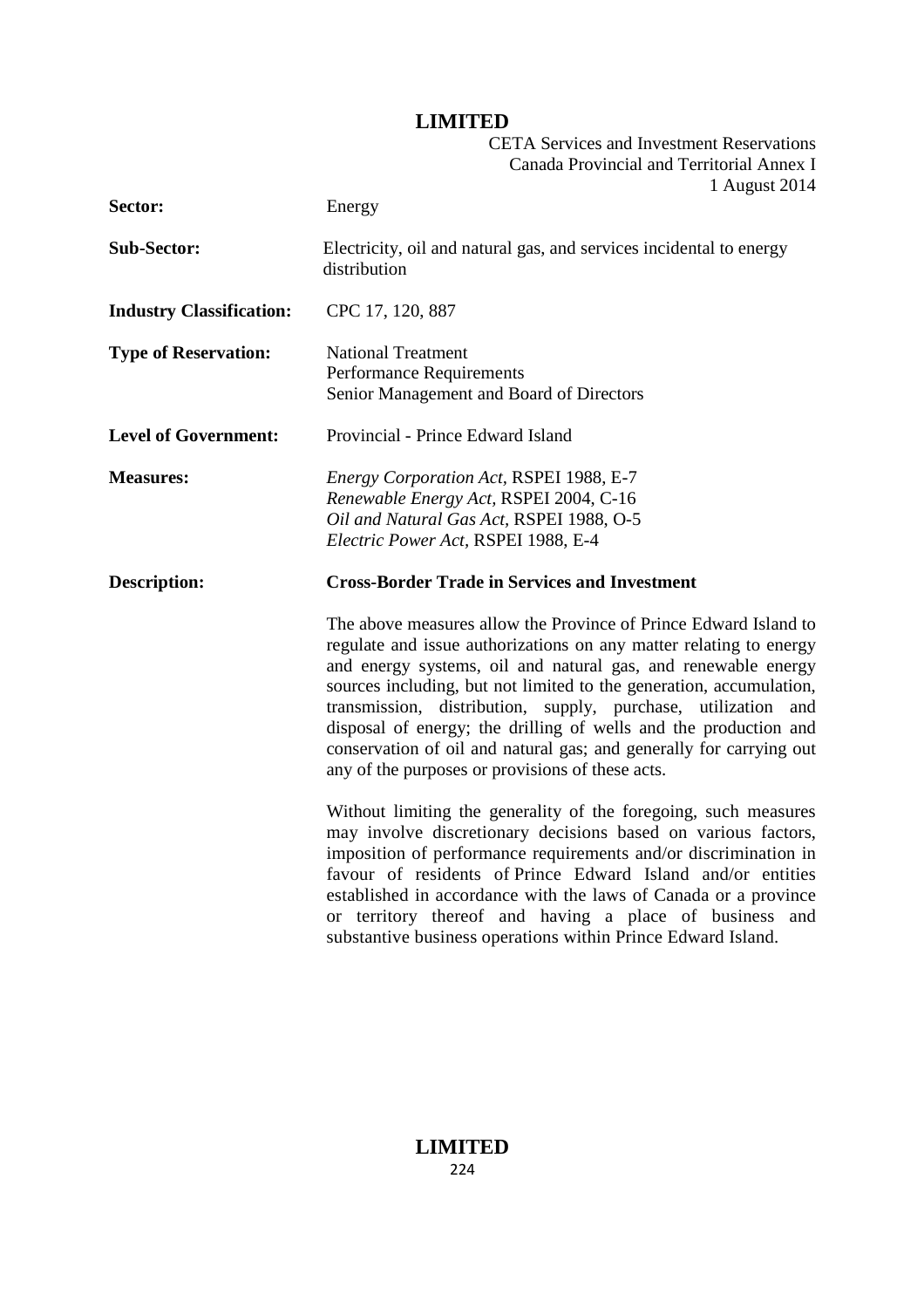| Sector:                         | Forestry                                                                                                                                                                                                                                                                                                                                                                                                                                                             |
|---------------------------------|----------------------------------------------------------------------------------------------------------------------------------------------------------------------------------------------------------------------------------------------------------------------------------------------------------------------------------------------------------------------------------------------------------------------------------------------------------------------|
| <b>Sub-Sector:</b>              | Forestry and logging products                                                                                                                                                                                                                                                                                                                                                                                                                                        |
| <b>Industry Classification:</b> | CPC 03                                                                                                                                                                                                                                                                                                                                                                                                                                                               |
| <b>Type of Reservation:</b>     | <b>National Treatment</b><br><b>Performance Requirements</b><br>Senior Management and Board of Directors                                                                                                                                                                                                                                                                                                                                                             |
| <b>Level of Government:</b>     | Provincial - Prince Edward Island                                                                                                                                                                                                                                                                                                                                                                                                                                    |
| <b>Measures:</b>                | Forest Management Act, RSPEI 1988, F-14<br>Public Forest Council Act, RSPEI 2001, C-48                                                                                                                                                                                                                                                                                                                                                                               |
| <b>Description:</b>             | <b>Investment</b>                                                                                                                                                                                                                                                                                                                                                                                                                                                    |
|                                 | The above measures allow the Province of Prince Edward Island to<br>regulate and issue authorizations on any matter relating to forest<br>products including, but not limited to: the conservation, protection,<br>harvesting, extraction and sale of forest products, issuing of<br>licenses, certification of forest producers, importation of plants or<br>plant materials, fees and other charges; and generally for carrying<br>out the provisions of the acts. |
|                                 | Without limiting the generality of the foregoing, such measures<br>may involve discretionary decisions based on various factors,<br>imposition of performance requirements and/or discrimination in<br>favour of residents of Prince Edward Island and/or entities<br>established in accordance with the laws of Canada or a province<br>or territory thereof and having a place of business and                                                                     |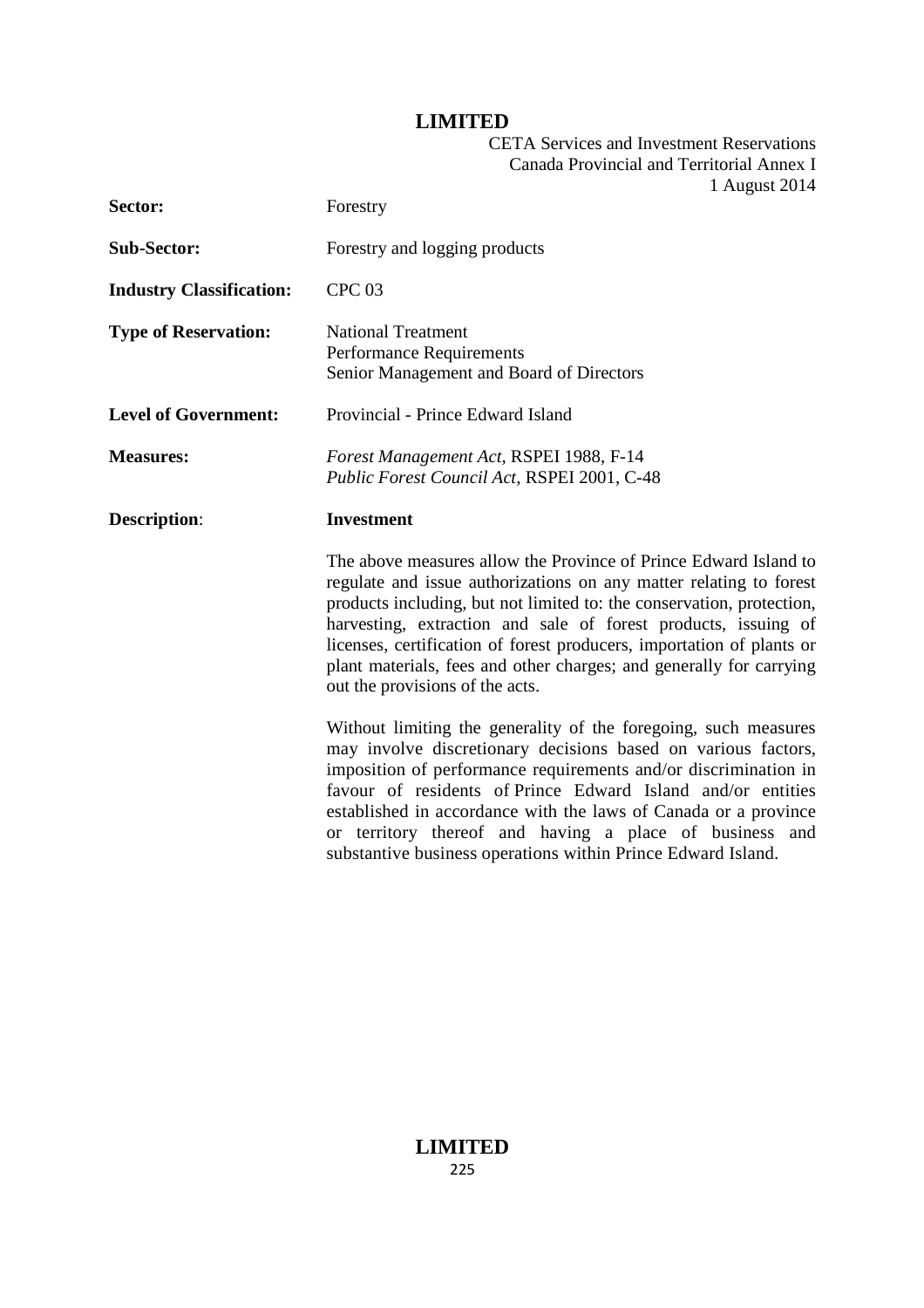CETA Services and Investment Reservations Canada Provincial and Territorial Annex I 1 August 2014

| Sector:                         | <b>Alcoholic Beverages</b>                                                                                                                                                                                                                                                                                                                                                                                                                                       |
|---------------------------------|------------------------------------------------------------------------------------------------------------------------------------------------------------------------------------------------------------------------------------------------------------------------------------------------------------------------------------------------------------------------------------------------------------------------------------------------------------------|
| <b>Sub-Sector:</b>              | Beverages, Commission Agents' Services,<br><b>Wholesale Trade Services</b><br><b>Retailing Services</b>                                                                                                                                                                                                                                                                                                                                                          |
| <b>Industry Classification:</b> | CPC 241, 242, 243, 62112, 62226, 63107                                                                                                                                                                                                                                                                                                                                                                                                                           |
| <b>Type of Reservation:</b>     | <b>National Treatment</b><br><b>Performance Requirements</b><br>Senior Management and Board of Directors                                                                                                                                                                                                                                                                                                                                                         |
| <b>Level of Government:</b>     | Provincial - Prince Edward Island                                                                                                                                                                                                                                                                                                                                                                                                                                |
| <b>Measures:</b>                | Liquor Control Act, RSPEI 1988 L-14                                                                                                                                                                                                                                                                                                                                                                                                                              |
| Description:                    | <b>Cross-Border Trade in Services and Investment</b>                                                                                                                                                                                                                                                                                                                                                                                                             |
|                                 | Prince Edward Island Liquor Control Commission (PEILCC) is a<br>Government of Prince Edward Island crown agency that is the sole<br>importer and controls the purchase, distribution and sale of<br>alcoholic beverages in Prince Edward Island. The PEILCC<br>operates warehouse, office facilities, and Licensee Distribution<br>Centre. The commission supplies and administers the operations of<br>retail liquor stores and Licensee Distribution Centre.   |
|                                 | Without limiting the generality of the foregoing, such measures<br>may involve discretionary decisions based on various factors,<br>imposition of performance requirements and/or discrimination in<br>favour of residents of Prince Edward Island and/or entities<br>established in accordance with the laws of Canada or a province<br>or territory thereof and having a place of business and<br>substantive business operations within Prince Edward Island. |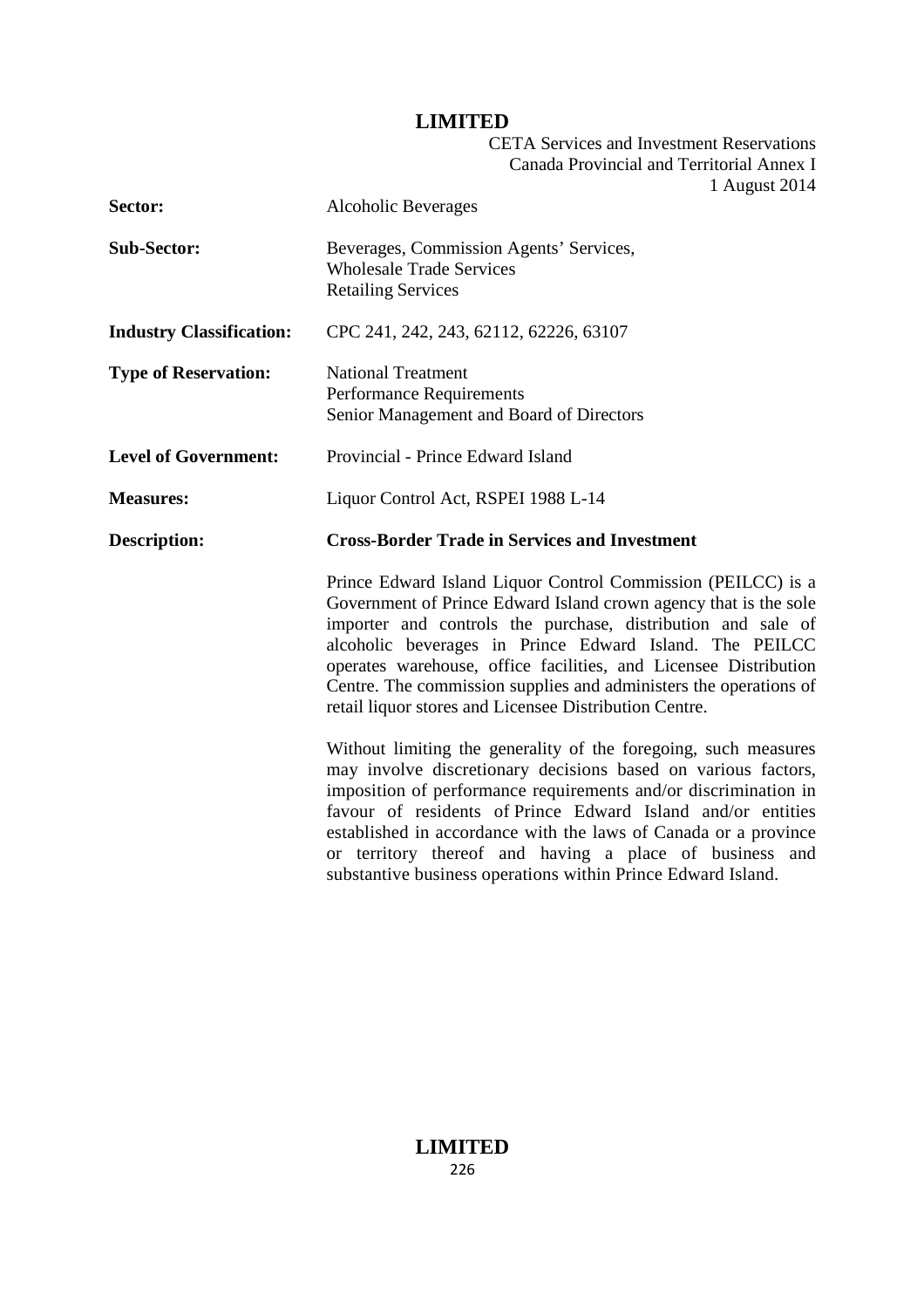| Sector:                         | Recreational, Cultural and Sporting Services                                                                                                                                                                                                                                                                                                                                                                                                                                                     |
|---------------------------------|--------------------------------------------------------------------------------------------------------------------------------------------------------------------------------------------------------------------------------------------------------------------------------------------------------------------------------------------------------------------------------------------------------------------------------------------------------------------------------------------------|
| <b>Sub-Sector:</b>              | Gambling and Betting                                                                                                                                                                                                                                                                                                                                                                                                                                                                             |
| <b>Industry Classification:</b> | CPC 96492                                                                                                                                                                                                                                                                                                                                                                                                                                                                                        |
| <b>Type of Reservation:</b>     | <b>National Treatment</b><br><b>Performance Requirements</b><br>Senior Management and Board of Directors                                                                                                                                                                                                                                                                                                                                                                                         |
| <b>Level of Government:</b>     | Provincial - Prince Edward Island                                                                                                                                                                                                                                                                                                                                                                                                                                                                |
| <b>Measures:</b>                | Lotteries Commission Act, RSPEI 1988, L-17                                                                                                                                                                                                                                                                                                                                                                                                                                                       |
| <b>Description:</b>             | <b>Cross-Border Trade in Services and Investment</b>                                                                                                                                                                                                                                                                                                                                                                                                                                             |
|                                 | The Prince Edward Island Lotteries Commission is authorized<br>under the Lotteries Commission Act to develop, organise,<br>undertake, conduct and manage lottery schemes, pari-mutuel<br>betting systems, and internet based gaming on behalf of the<br>government of the province or on behalf of the government of the<br>province and the governments of other provinces that have any<br>agreement with this province respecting any such lottery schemes<br>or pari-mutuel betting systems. |
|                                 | Without limiting the generality of the foregoing, such measures<br>may involve discretionary decisions based on various factors,<br>imposition of performance requirements and/or discrimination in<br>favour of residents of Prince Edward Island and/or entities<br>established in accordance with the laws of Canada or a province<br>or territory thereof and having a place of business and<br>substantive business operations within Prince Edward Island.                                 |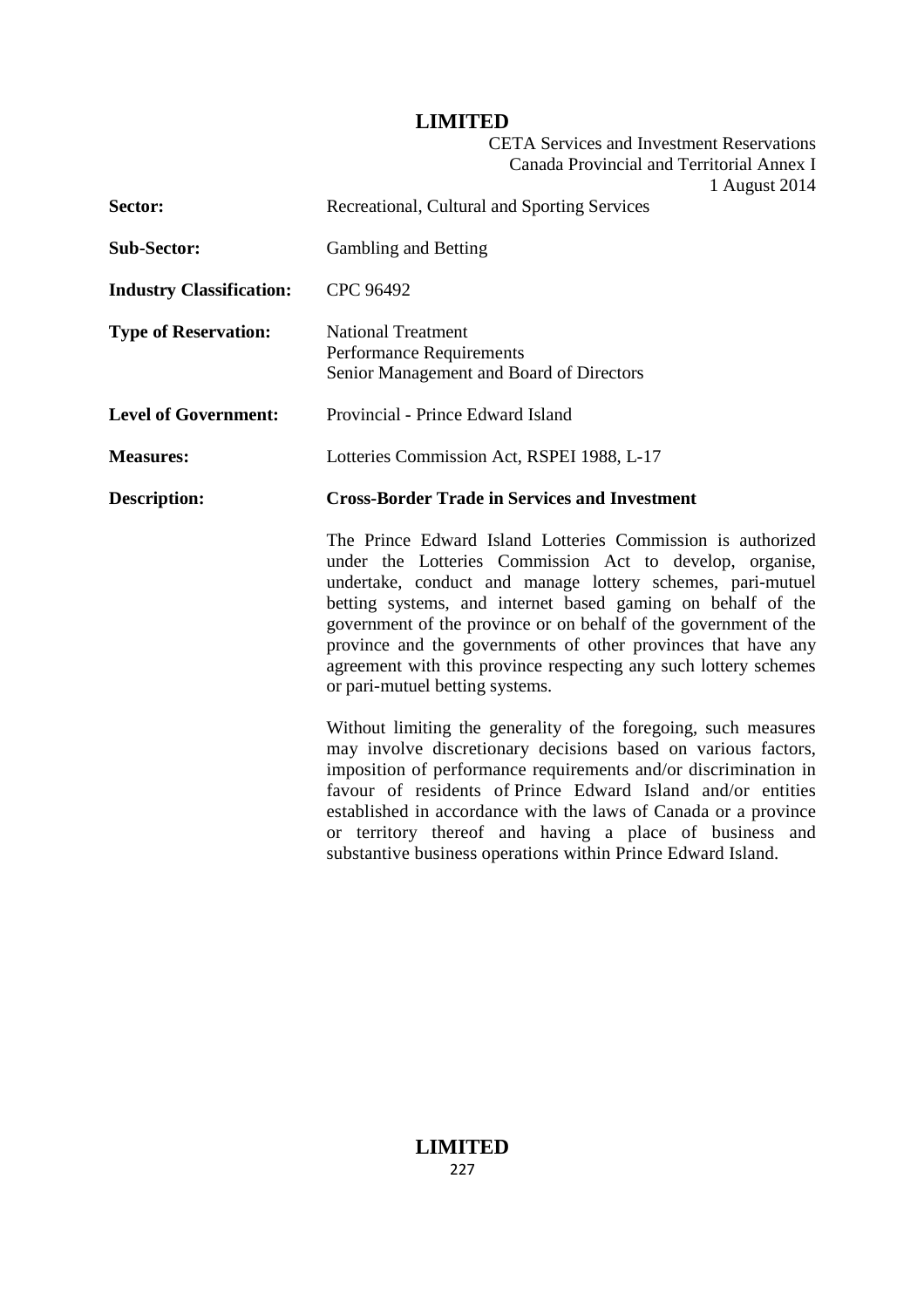CETA Services and Investment Reservations Canada Provincial and Territorial Annex I 1 August 2014

# **QUÉBEC**

| Sector:                         | All Sectors                                                                                                                                                                                                                                                                                                                                                                                                                                                                                                                                                                                                                                                                                                                                                                                                                                                                                                                                              |
|---------------------------------|----------------------------------------------------------------------------------------------------------------------------------------------------------------------------------------------------------------------------------------------------------------------------------------------------------------------------------------------------------------------------------------------------------------------------------------------------------------------------------------------------------------------------------------------------------------------------------------------------------------------------------------------------------------------------------------------------------------------------------------------------------------------------------------------------------------------------------------------------------------------------------------------------------------------------------------------------------|
| <b>Sub-Sector:</b>              |                                                                                                                                                                                                                                                                                                                                                                                                                                                                                                                                                                                                                                                                                                                                                                                                                                                                                                                                                          |
| <b>Industry Classification:</b> |                                                                                                                                                                                                                                                                                                                                                                                                                                                                                                                                                                                                                                                                                                                                                                                                                                                                                                                                                          |
| <b>Type of Reservation:</b>     | <b>National Treatment</b><br><b>Market Access</b>                                                                                                                                                                                                                                                                                                                                                                                                                                                                                                                                                                                                                                                                                                                                                                                                                                                                                                        |
| <b>Level of Government:</b>     | Provincial – Québec                                                                                                                                                                                                                                                                                                                                                                                                                                                                                                                                                                                                                                                                                                                                                                                                                                                                                                                                      |
| <b>Measures:</b>                | Act respecting the acquisition of farm land by non-residents,<br>CQLR, chapter A-4.1<br>Regulation respecting the declaration of non-resident status in the<br>application for registration of the acquisition of farm land; CQLR,<br>chapterA-4.1, r. 1<br>Regulation respecting an application for authorization and the<br>information and documents required for the application, CQLR,<br>chapter $A-4.1,r.2$<br>Regulation respecting the tariff of duties, fees, costs made under<br>the Act respecting the acquisition of farm land by non-residents,<br>CQLR, chapter A-4.1, r. 3<br>Act respecting the preservation of agricultural land and<br>agricultural activities, CQLR, chapter P-41.1, and regulations<br>Act respecting the lands in the domain of the State, CQLR, chapter<br>$T-8.1$<br>Regulation respecting the sale, lease and granting of immovable<br>rights on lands in the domain of the State, CQLR, chapter T-8.1, r.<br>7 |
| <b>Description:</b>             | <b>Investment</b>                                                                                                                                                                                                                                                                                                                                                                                                                                                                                                                                                                                                                                                                                                                                                                                                                                                                                                                                        |
|                                 | Direct or indirect acquisition of farm land by non-residents of<br>Quebec must be authorized by the Commission de protection du<br>territoire agricole du Québec. When it receives an application for<br>authorization by non-residents of Québec, the Commission takes<br>into consideration the possible uses of the land for agricultural<br>purposes and the economic consequences thereof.                                                                                                                                                                                                                                                                                                                                                                                                                                                                                                                                                          |
|                                 | No person may, in a designated agricultural region, use a lot for<br>any purpose other than agriculture without the authorization of the                                                                                                                                                                                                                                                                                                                                                                                                                                                                                                                                                                                                                                                                                                                                                                                                                 |
|                                 | <b>LIMITED</b><br>228                                                                                                                                                                                                                                                                                                                                                                                                                                                                                                                                                                                                                                                                                                                                                                                                                                                                                                                                    |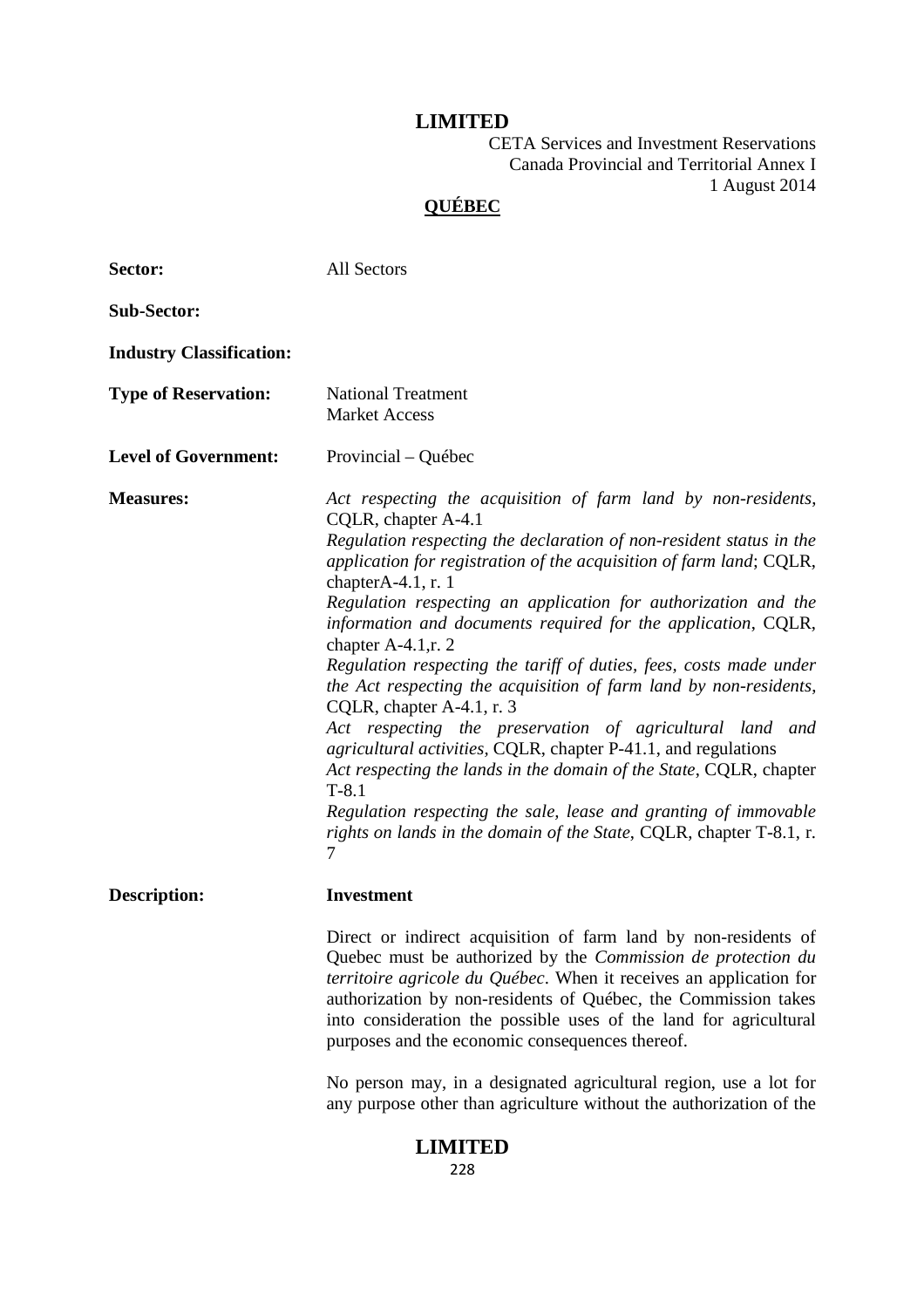CETA Services and Investment Reservations Canada Provincial and Territorial Annex I 1 August 2014 Commission, which takes into consideration specific socioeconomics factors when rendering a decision.

Québec residents are given priority in the purchase or lease of land in the domain of the State.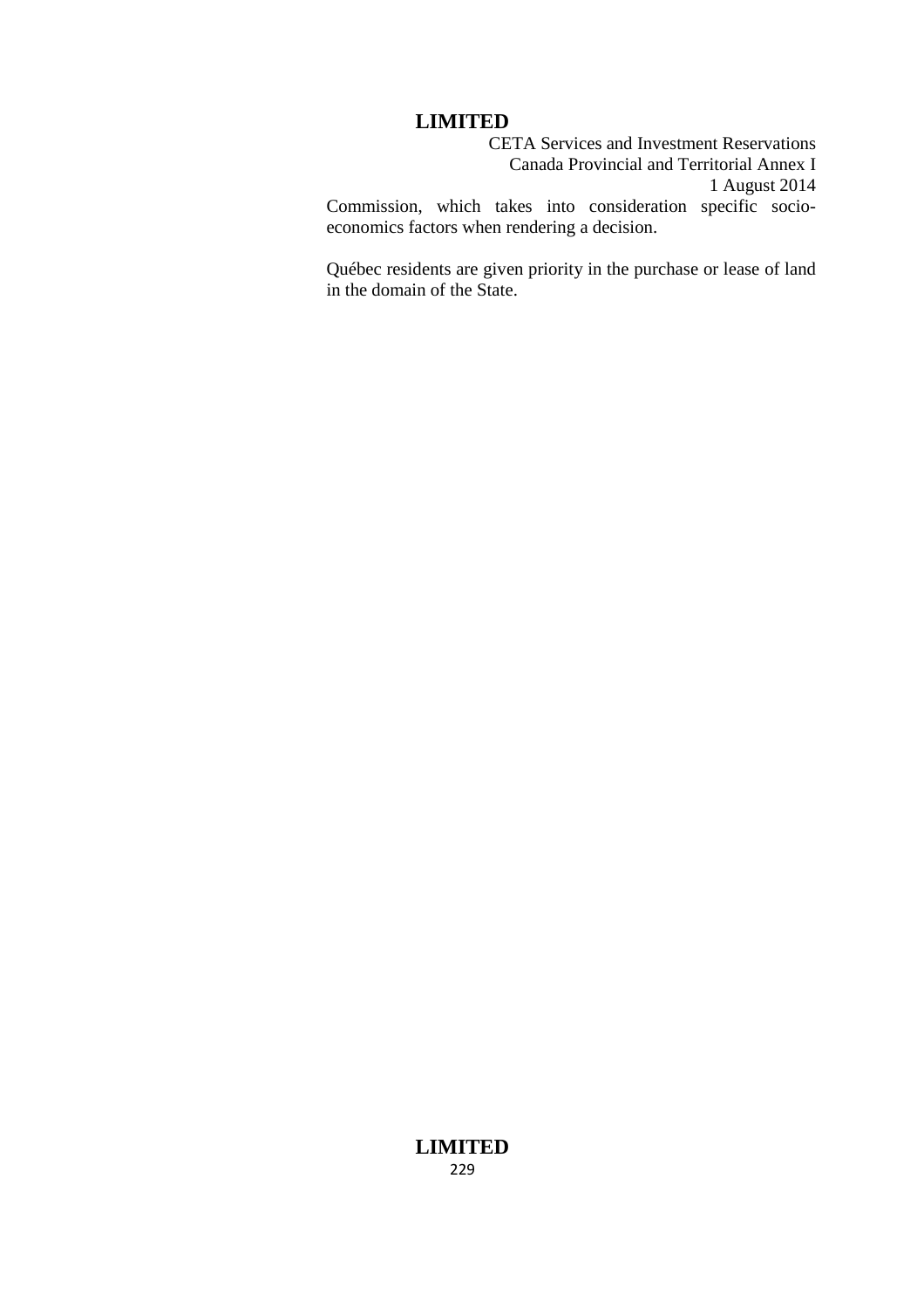#### **LIMITED** CETA Services and Investment Reservations

|                                 | Canada Provincial and Territorial Annex I<br>1 August 2014                                                                                                                                                                                                                                                                                                                                                           |
|---------------------------------|----------------------------------------------------------------------------------------------------------------------------------------------------------------------------------------------------------------------------------------------------------------------------------------------------------------------------------------------------------------------------------------------------------------------|
| Sector:                         | Agriculture, Fisheries, Forestry                                                                                                                                                                                                                                                                                                                                                                                     |
| <b>Sub-Sector:</b>              | Products of agriculture, horticulture and market gardening, live<br>animals and animal products, wood in the rough, fish and other<br>fishing products, meat, fish, fruits, vegetables, oils and fats, dairy<br>products, grain mill products, starches and starch products; other<br>food products, services incidental to agriculture, services incidental<br>to animal husbandry, services incidental to fishing. |
| <b>Industry Classification:</b> | CPC 01, 02, 031, 04, 21, 22, 23, 8811 (except rental of agricultural<br>equipment with operator), 8812, 882                                                                                                                                                                                                                                                                                                          |
| <b>Type of Reservation:</b>     | <b>National Treatment</b><br>Senior Management and Board of Directors                                                                                                                                                                                                                                                                                                                                                |
| <b>Level of Government:</b>     | Provincial – Québec                                                                                                                                                                                                                                                                                                                                                                                                  |
| <b>Measures:</b>                | Professional syndicates act, CQLR, chapter S-40<br>Act respecting the marketing of agricultural, food and fish<br>products, CQLR, chapter M-35.1<br>Règlement des producteurs d'œufs d'incubation sur le<br>contingentement, CQLR, chapter M-35.1,r. 223<br>Règlement sur les quotas des producteurs d'œufs de consommation<br>du Québec, CQLR, chapter M-35.1, r. 239                                               |
| Description:                    | <b>Cross-Border Trade in Services and Investment</b>                                                                                                                                                                                                                                                                                                                                                                 |
|                                 | Joint plans for the production and marketing of an agricultural<br>products and producers marketing boards may be administered by<br>professional syndicates. Only Canadian citizens may ask to form a<br>professional syndicate and be members of its administrative<br>council.                                                                                                                                    |
|                                 | Only Canadian citizens may have access to the reserve for new<br>hatching egg producers, are eligible to certain programs and can<br>benefit from eggs quotas transfers outside of the centralized<br>system.                                                                                                                                                                                                        |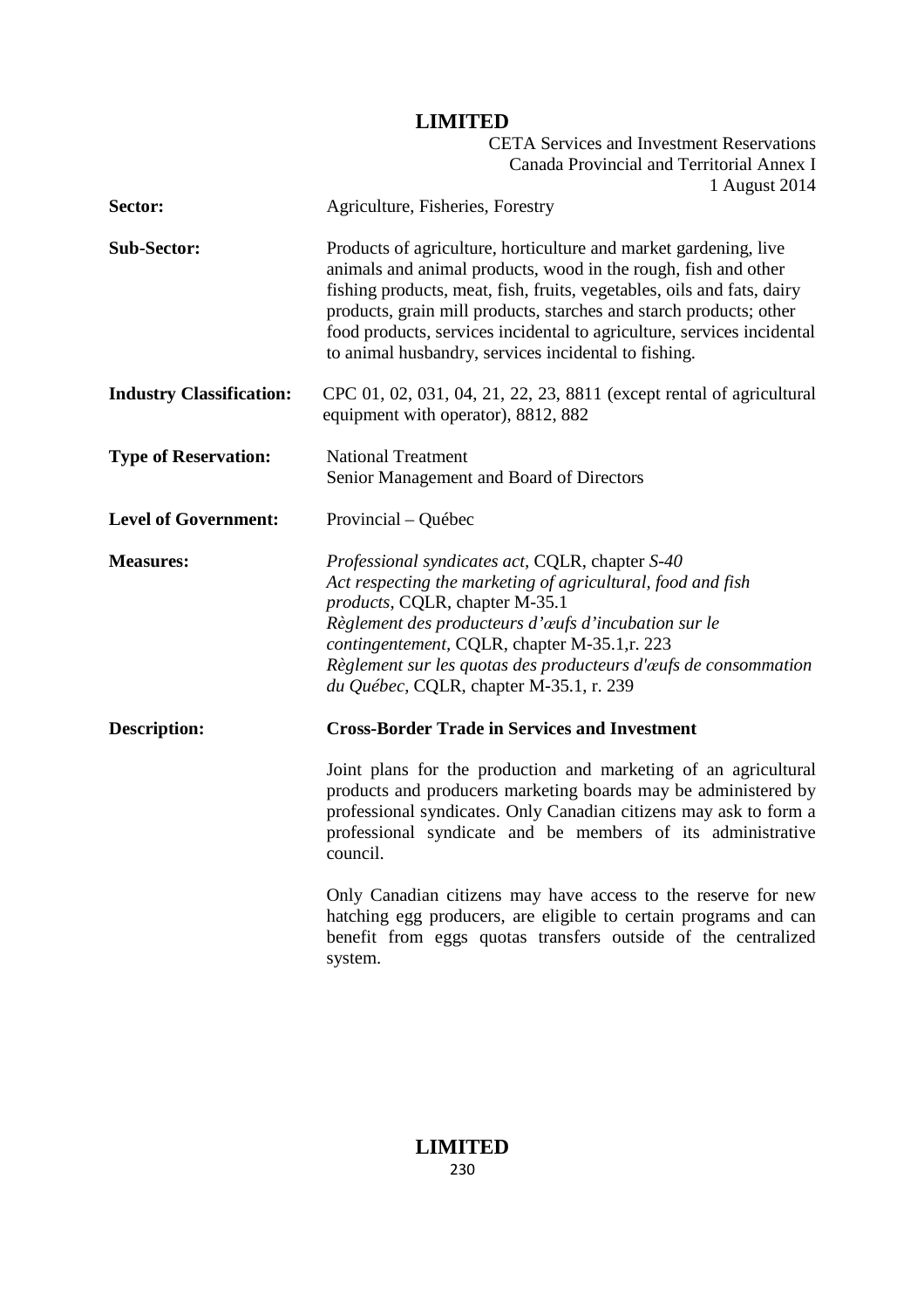| Sector:                         | Fishing                                                                                                                                                                                                                             |
|---------------------------------|-------------------------------------------------------------------------------------------------------------------------------------------------------------------------------------------------------------------------------------|
| <b>Sub-Sector:</b>              | Fish products and services incidental to fishing                                                                                                                                                                                    |
| <b>Industry Classification:</b> | CPC 04, 882                                                                                                                                                                                                                         |
| <b>Type of Reservation:</b>     | Performance Requirements                                                                                                                                                                                                            |
| <b>Level of Government:</b>     | Provincial – Québec                                                                                                                                                                                                                 |
| <b>Measures:</b>                | <i>Marine products processing act, CQLR, chapter T-11.01</i>                                                                                                                                                                        |
| Description:                    | <b>Investment</b>                                                                                                                                                                                                                   |
|                                 | The Minister may, by regulation, prescribe the minimum<br>processing standards with which an operator must comply for the<br>preparation or canning of a marine product. The standards may<br>vary according to the marine product. |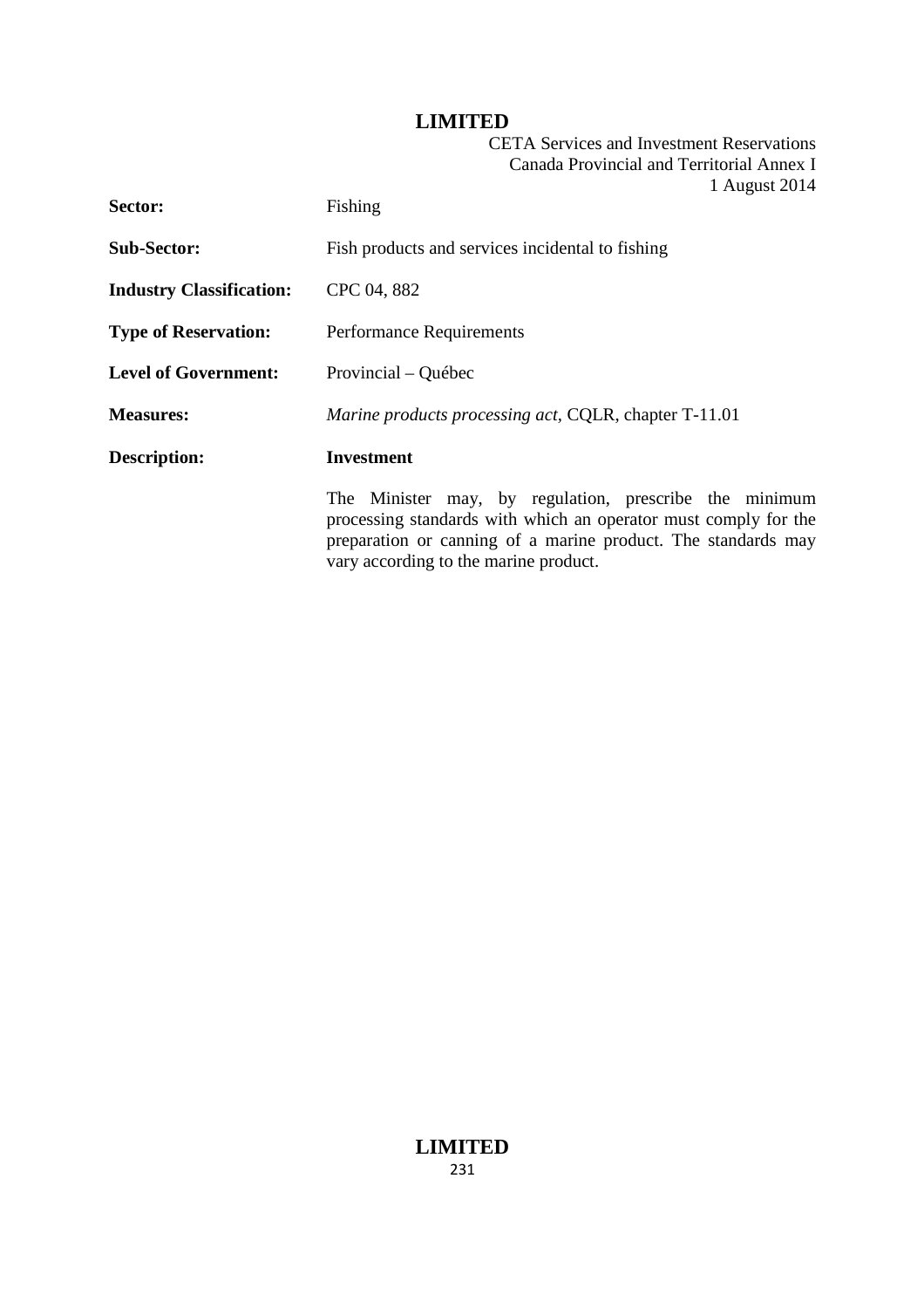CETA Services and Investment Reservations Canada Provincial and Territorial Annex I 1 August 2014

| Sector:                         | Cultural services                                                                                                                                                                                                                                                                                                                                                                                                                                                                                                                                                                                                                                      |
|---------------------------------|--------------------------------------------------------------------------------------------------------------------------------------------------------------------------------------------------------------------------------------------------------------------------------------------------------------------------------------------------------------------------------------------------------------------------------------------------------------------------------------------------------------------------------------------------------------------------------------------------------------------------------------------------------|
| <b>Sub-Sector:</b>              | Cultural goods and property                                                                                                                                                                                                                                                                                                                                                                                                                                                                                                                                                                                                                            |
| <b>Industry Classification:</b> | <b>CPC 963</b>                                                                                                                                                                                                                                                                                                                                                                                                                                                                                                                                                                                                                                         |
| <b>Type of Reservation:</b>     | <b>National Treatment</b><br><b>Market Access</b>                                                                                                                                                                                                                                                                                                                                                                                                                                                                                                                                                                                                      |
| <b>Level of Government:</b>     | Provincial - Québec                                                                                                                                                                                                                                                                                                                                                                                                                                                                                                                                                                                                                                    |
| <b>Measures:</b>                | Cultural Heritage Act, CQLR, chapter P-9.002                                                                                                                                                                                                                                                                                                                                                                                                                                                                                                                                                                                                           |
| Description:                    | <b>Investment</b>                                                                                                                                                                                                                                                                                                                                                                                                                                                                                                                                                                                                                                      |
|                                 | A heritage cultural property may include a heritage document,<br>immovable, object or site. After obtaining the opinion of the<br>Conseil du patrimoine culturel, the Minister of Culture and<br>Communications may classify all or part of any heritage property<br>the knowledge, protection, enhancement or transmission of which<br>is in the public interest.                                                                                                                                                                                                                                                                                     |
|                                 | Authorization from the Minister is required when a person, natural<br>or legal, wishes to sell or give away a classified heritage document<br>or object to a government or department or agency of a<br>government, other than the Gouvernement du Québec, a natural<br>person who is not a Canadian citizen or permanent resident or to a<br>legal person that does not have a principal place of business in<br>Quebec. Classified heritage property in the domain of the State<br>may not be sold, conveyed by emphyteusis or given away without<br>the Minister's authorization. In other cases of alienation prior<br>written notice is required. |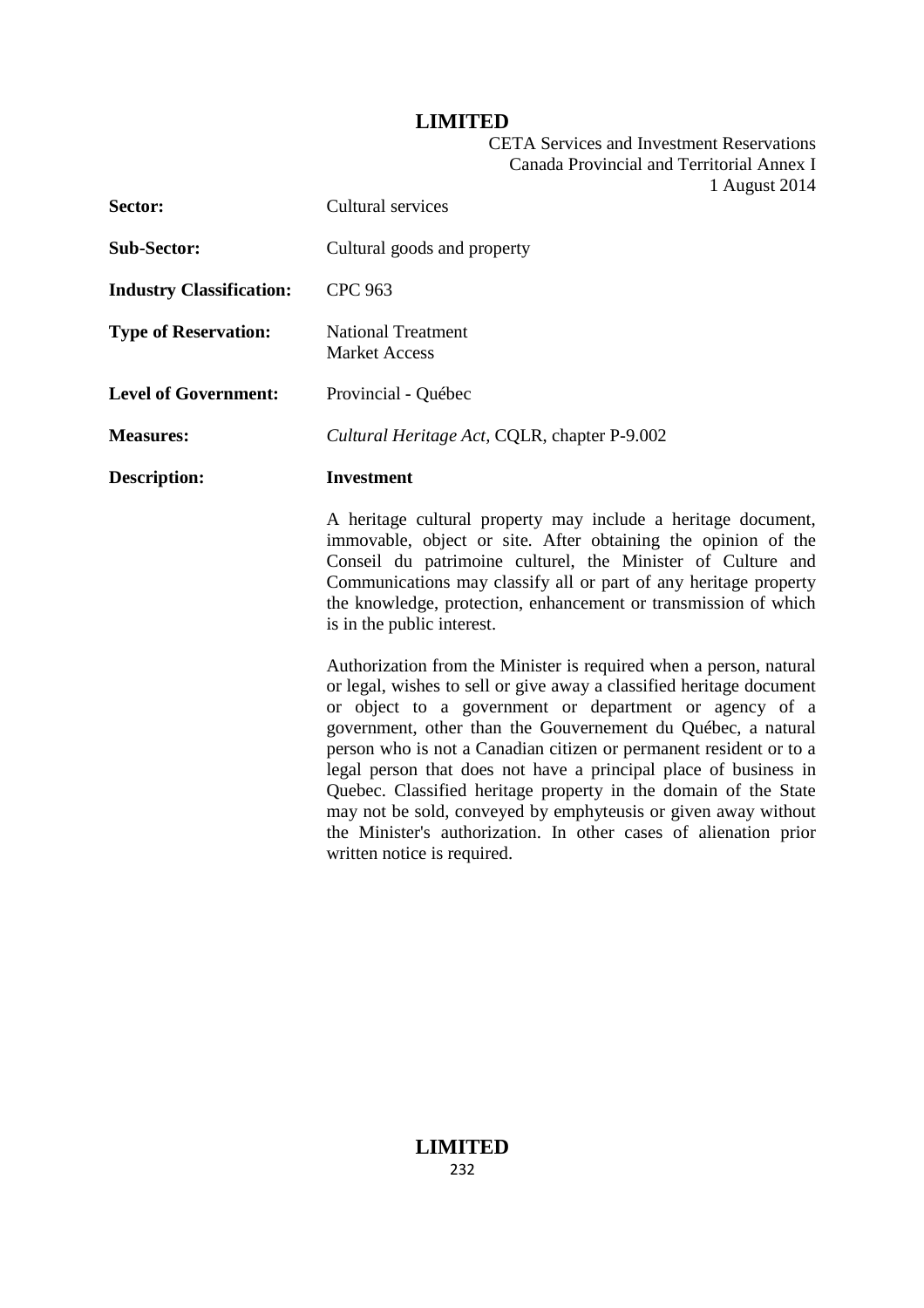| Sector:                         | Funeral services                                                                                                                                                                                                                                                                                                                                                                                                                                                                                         |
|---------------------------------|----------------------------------------------------------------------------------------------------------------------------------------------------------------------------------------------------------------------------------------------------------------------------------------------------------------------------------------------------------------------------------------------------------------------------------------------------------------------------------------------------------|
| <b>Sub-Sector:</b>              | Funeral, Cremation and undertaking Services                                                                                                                                                                                                                                                                                                                                                                                                                                                              |
| <b>Industry Classification:</b> | CPC 9703                                                                                                                                                                                                                                                                                                                                                                                                                                                                                                 |
| <b>Type of Reservation:</b>     | <b>National Treatment</b>                                                                                                                                                                                                                                                                                                                                                                                                                                                                                |
| <b>Level of Government:</b>     | Provincial – Québec                                                                                                                                                                                                                                                                                                                                                                                                                                                                                      |
| <b>Measures:</b>                | Act respecting medical laboratories, organ and tissue conservation<br>and the disposal of human bodies, CQLR, chapter L-0.2<br>Regulation respecting the application of the Act respecting medical<br>laboratories, organ and tissue conservation and the disposal of<br>human bodies, CQLR, chapter L-0.2, r. 1 Act respecting<br>prearranged funeral services and sepultures, CQLR, chapter A-<br>23.001                                                                                               |
| <b>Description:</b>             | <b>Cross-Border Trade in Services and Investment</b><br>A natural person seeking a permit to act as a funeral director, on<br>his behalf or for a legal person, partnership or an association<br>having its head office in Québec, must have resided in Québec for<br>at least the 12 months preceding the request.<br>A person seeking a permit to practise embalming, cremation or<br>thanatopraxy is not subject to the requirement to reside in Quebec<br>provided that he or she resides in Canada. |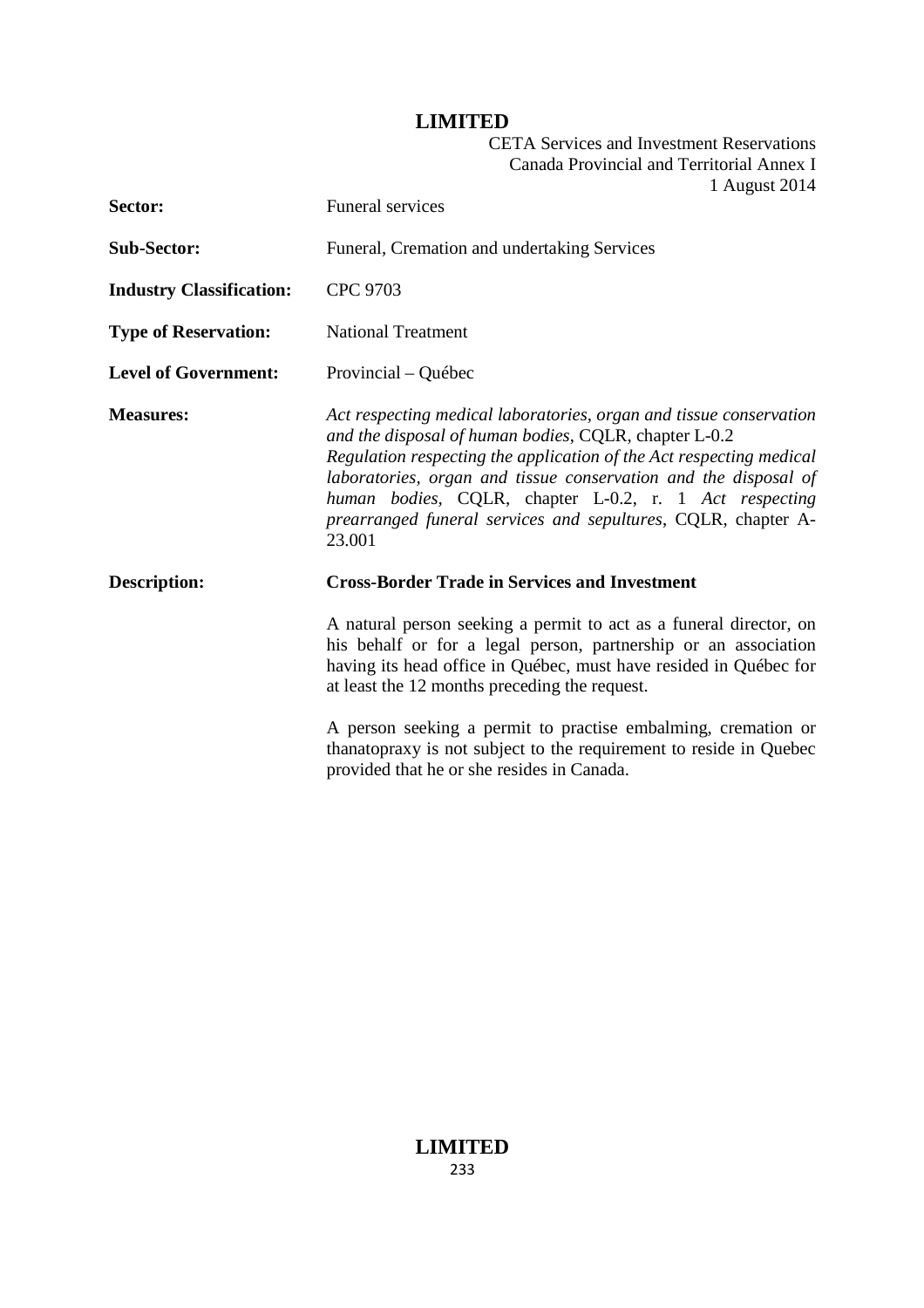CETA Services and Investment Reservations Canada Provincial and Territorial Annex I 1 August 2014

| Sector:                         | Transportation                                                                                                                                                                                                                                                                                                                                                                                                     |
|---------------------------------|--------------------------------------------------------------------------------------------------------------------------------------------------------------------------------------------------------------------------------------------------------------------------------------------------------------------------------------------------------------------------------------------------------------------|
| <b>Sub-Sector:</b>              | <b>Taxi Services</b>                                                                                                                                                                                                                                                                                                                                                                                               |
| <b>Industry Classification:</b> | CPC 71221                                                                                                                                                                                                                                                                                                                                                                                                          |
| <b>Type of Reservation:</b>     | <b>National Treatment</b><br><b>Market Access</b>                                                                                                                                                                                                                                                                                                                                                                  |
| <b>Level of Government:</b>     | Provincial - Québec                                                                                                                                                                                                                                                                                                                                                                                                |
| <b>Measures:</b>                | Act respecting transportation services by taxi, CQLR, chapter S-<br>6.01<br>Taxi transportation regulation, CQLR, chapter S-6.01, r. 3,<br>Highway Safety Code, CQLR, chapter C-24.2<br>Regulation respecting road vehicle registration, CQLR, chapter C-<br>24.2, r. 29                                                                                                                                           |
| <b>Description:</b>             | <b>Cross-Border Trade in Services and Investment</b><br>For a taxi owner's permit to be issued, assigned or transferred from<br>the Commission des transports du Québec, a natural person must<br>be a Canadian citizen or permanent resident. To be issued a taxi<br>driver's permit by the Société de l'assurance automobile du<br>Québec, a natural person must be a Canadian citizen or permanent<br>resident. |

There is a limit of 20 taxi owner's permits per person.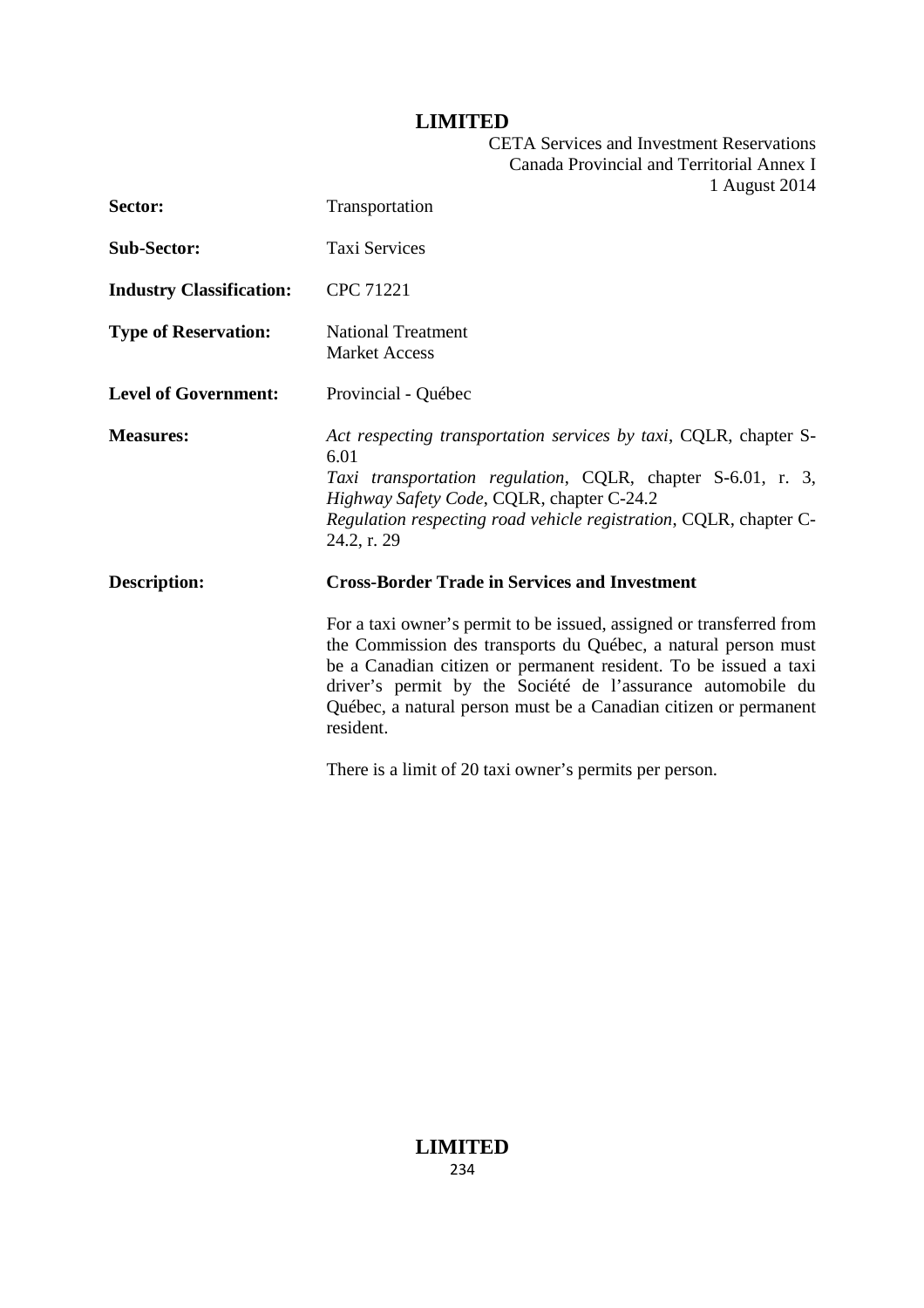| Sector:                         | Transportation                                                                                                                                                                                                                                                                                                                                                                                                                                                                                                                                                                   |
|---------------------------------|----------------------------------------------------------------------------------------------------------------------------------------------------------------------------------------------------------------------------------------------------------------------------------------------------------------------------------------------------------------------------------------------------------------------------------------------------------------------------------------------------------------------------------------------------------------------------------|
| <b>Sub-Sector:</b>              |                                                                                                                                                                                                                                                                                                                                                                                                                                                                                                                                                                                  |
| <b>Industry Classification:</b> | CPC 71239, 71214                                                                                                                                                                                                                                                                                                                                                                                                                                                                                                                                                                 |
| <b>Type of Reservation:</b>     | <b>National Treatment</b>                                                                                                                                                                                                                                                                                                                                                                                                                                                                                                                                                        |
| <b>Level of Government:</b>     | Provincial – Québec                                                                                                                                                                                                                                                                                                                                                                                                                                                                                                                                                              |
| <b>Measures:</b>                | Highway Safety Code, CQLR, chapter C-24.2<br>Regulation respecting road vehicle registration, CQLR, chapter C-<br>24.2, r. 29                                                                                                                                                                                                                                                                                                                                                                                                                                                    |
| Description:                    | <b>Cross-Border Trade in Services</b>                                                                                                                                                                                                                                                                                                                                                                                                                                                                                                                                            |
|                                 | Under the International Registration Plan (IRP), carriers only pay<br>registration fees once, to the base jurisdiction, which in turn<br>ensures travel for duly licensed vehicles in other jurisdictions. This<br>system of apportionable fees works on the basis of the distance<br>traveled in each jurisdiction. An IRP registration certificate is<br>recognized by Canadian provinces and US states. An apportioned<br>registration will only be granted to a person having a place of<br>business in Québec and where at least one of its vehicles accrues<br>kilometres. |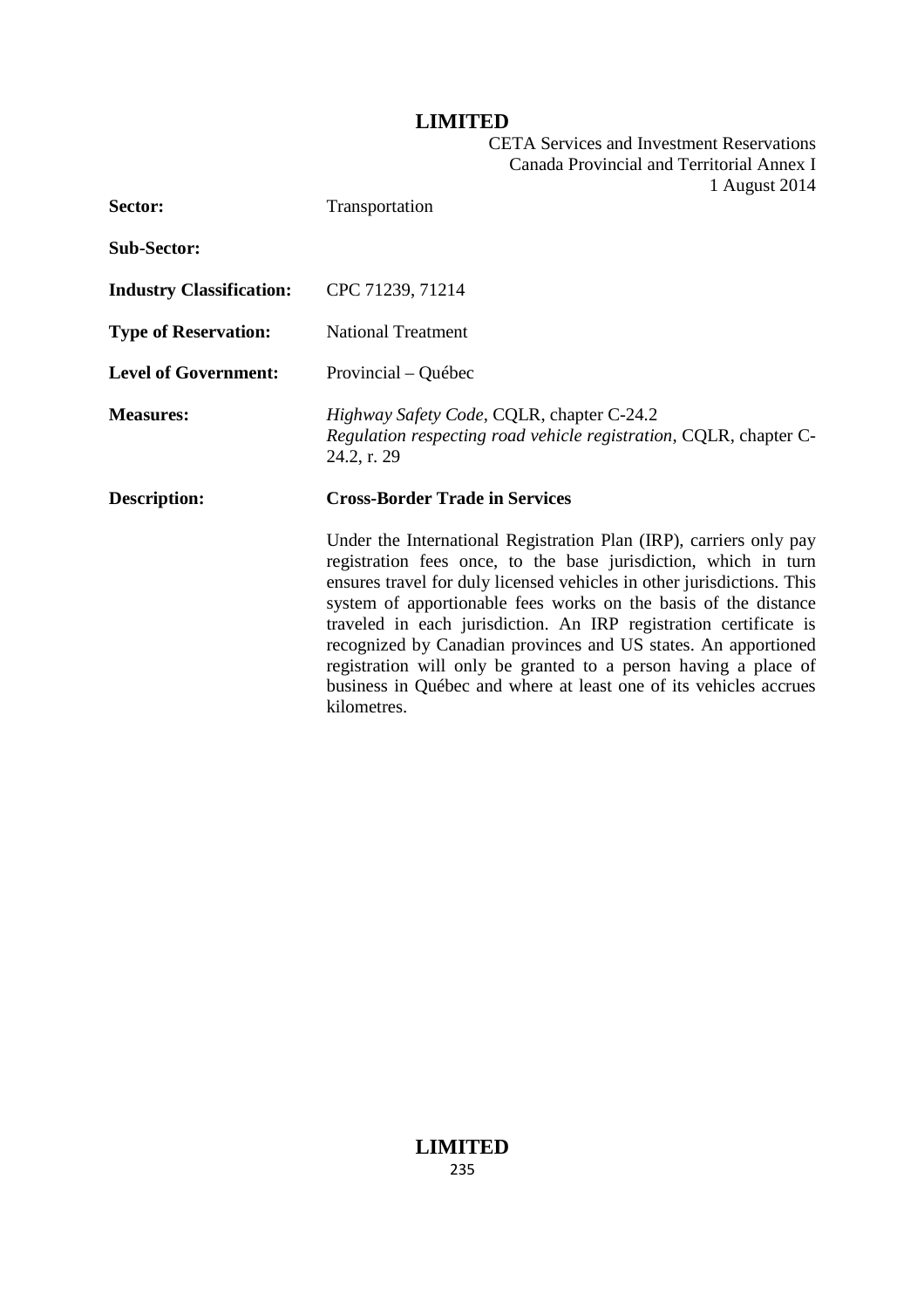CETA Services and Investment Reservations Canada Provincial and Territorial Annex I 1 August 2014

| Sector:                         | Transportation                                                                                                                                                                                                                                                                                                                                                            |
|---------------------------------|---------------------------------------------------------------------------------------------------------------------------------------------------------------------------------------------------------------------------------------------------------------------------------------------------------------------------------------------------------------------------|
| <b>Sub-Sector:</b>              | Bus transport                                                                                                                                                                                                                                                                                                                                                             |
| <b>Industry Classification:</b> | CPC 71211, 71212, 71213, 71214, 71222                                                                                                                                                                                                                                                                                                                                     |
| <b>Type of Reservation:</b>     | <b>Market Access</b>                                                                                                                                                                                                                                                                                                                                                      |
| <b>Level of Government:</b>     | Provincial – Québec                                                                                                                                                                                                                                                                                                                                                       |
| <b>Measures:</b>                | Transport Act, CQLR, chapter T-12<br>Bus Transportation Regulation, CQLR, chapterT-12, r. 16                                                                                                                                                                                                                                                                              |
| Description:                    | <b>Cross-Border Trade in Services and Investment</b>                                                                                                                                                                                                                                                                                                                      |
|                                 | In issuing bus transportation permits, the Commission des<br>Transports du Québec may apply criteria of public need in the<br>territory to be served. It may also consider whether the issuance of<br>the permit requested by the applicant is not likely to entail the<br>disappearance of any other bus transport service or appreciably<br>affect the quality thereof. |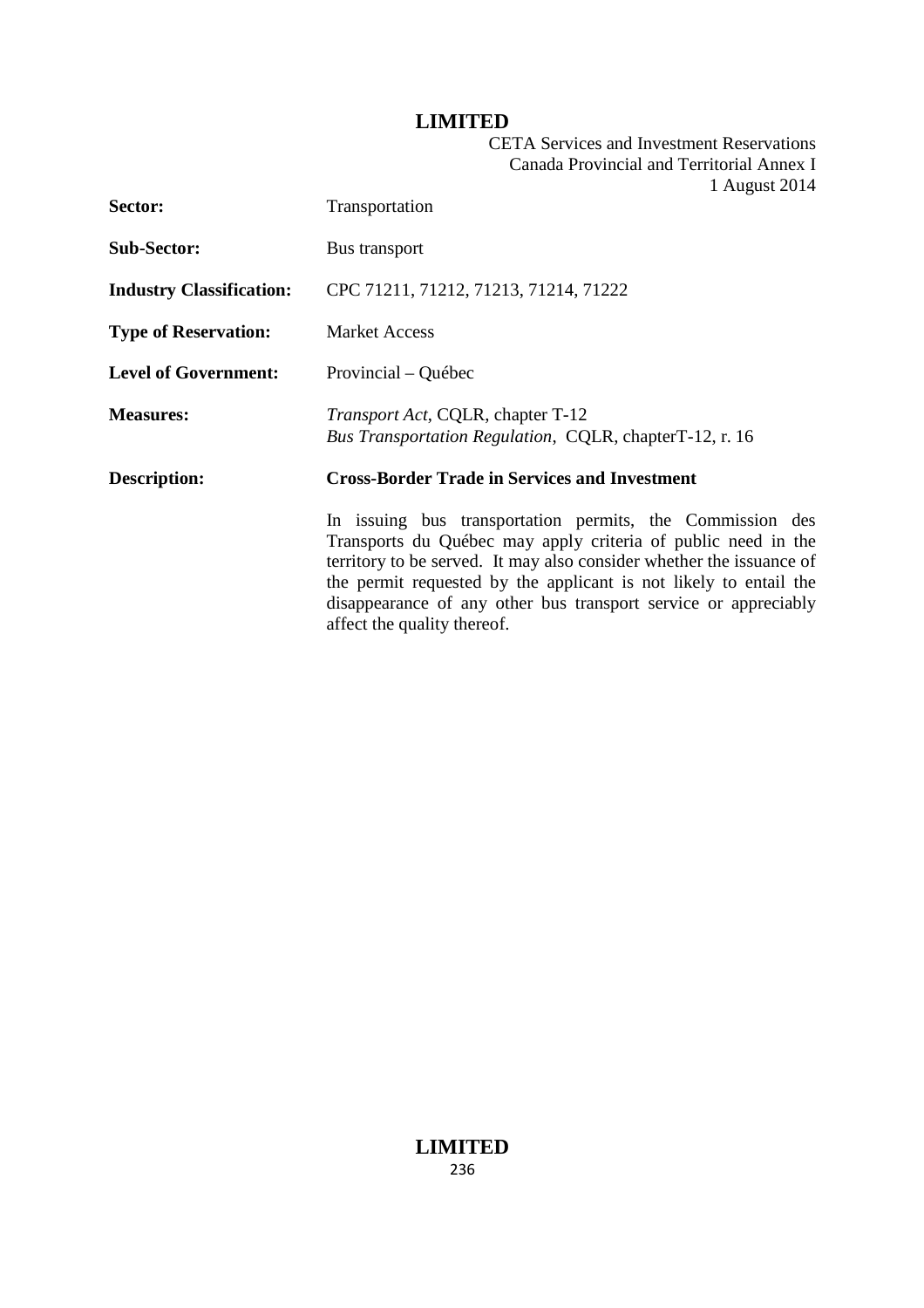| Sector:                         | Transportation                                                                                                                                                                                                                                                                                                                                                                                                                                                                                                                                                                                                                                             |
|---------------------------------|------------------------------------------------------------------------------------------------------------------------------------------------------------------------------------------------------------------------------------------------------------------------------------------------------------------------------------------------------------------------------------------------------------------------------------------------------------------------------------------------------------------------------------------------------------------------------------------------------------------------------------------------------------|
| <b>Sub-Sector:</b>              | Road transportation                                                                                                                                                                                                                                                                                                                                                                                                                                                                                                                                                                                                                                        |
| <b>Industry Classification:</b> | CPC 71231, 71232, 71233, 71234                                                                                                                                                                                                                                                                                                                                                                                                                                                                                                                                                                                                                             |
| <b>Type of Reservation:</b>     | <b>National Treatment</b><br><b>Market Access</b><br><b>Performance Requirements</b>                                                                                                                                                                                                                                                                                                                                                                                                                                                                                                                                                                       |
| <b>Level of Government:</b>     | Provincial – Québec                                                                                                                                                                                                                                                                                                                                                                                                                                                                                                                                                                                                                                        |
| <b>Measures:</b>                | Act respecting the ministère des Transports, CQLR, chapter M-28<br>Transport Act, CQLR, chapter T-12<br>Regulation respecting the brokerage of bulk trucking services,<br>CQLR, chapter T-12, r. 4<br>Act respecting owners, operators and drivers of heavy vehicles,<br>CQLR, chapter P-30.3                                                                                                                                                                                                                                                                                                                                                              |
| <b>Description:</b>             | <b>Cross-Border Trade in Services and Investment</b>                                                                                                                                                                                                                                                                                                                                                                                                                                                                                                                                                                                                       |
|                                 | The Minister of Transport determines the conditions that a heavy-<br>vehicle operator located outside of Québec but in the territory of a<br>Party to the Agreement on Internal Trade must meet to register in<br>the bulk trucking register. The total number of registration allowed<br>is limited. A heavy-vehicle operator located outside of Québec has<br>to maintain its principal establishment outside of Québec and its<br>registration cannot be transferred.                                                                                                                                                                                   |
|                                 | Participation in the performance of a road construction, repair or<br>maintenance work contract awarded by the Minister of Transport,<br>is limited to small bulk trucking enterprises that subscribe to the<br>brokerage service of an association holding a brokerage permit, for<br>a minimum of 50% of the transportation required that has to be<br>offered to the brokerage permit holder. Bulk trucking enterprises<br>that are not registered into the register will only have access to the<br>remaining 50% of the transportation needed if the brokerage<br>permit holder accepts the offer to transport 50% of the<br>transportation required. |
|                                 | To obtain a brokerage permit, a non-profit legal person or a<br>cooperative shall demonstrate that it represents at least 35% of the<br>operators of heavy-vehicle that are registered in the bulk trucking<br>register and that have its principal establishment in the zone for                                                                                                                                                                                                                                                                                                                                                                          |
|                                 | <b>LIMITED</b>                                                                                                                                                                                                                                                                                                                                                                                                                                                                                                                                                                                                                                             |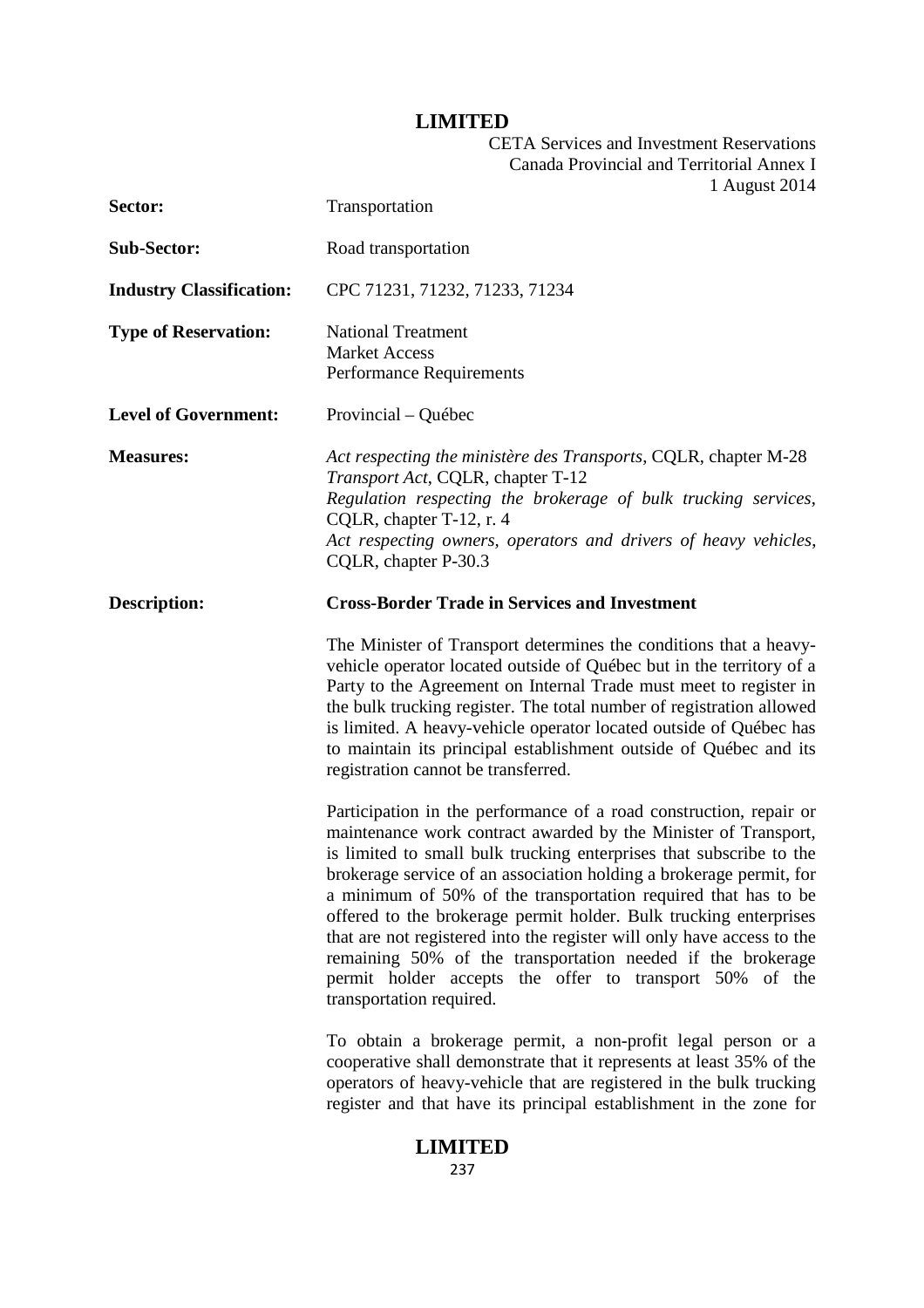CETA Services and Investment Reservations Canada Provincial and Territorial Annex I 1 August 2014 which the permit is applied for. An operator shall subscribe for brokerage services in the brokerage zone where he has his principal establishment or in the zone determined by regulation.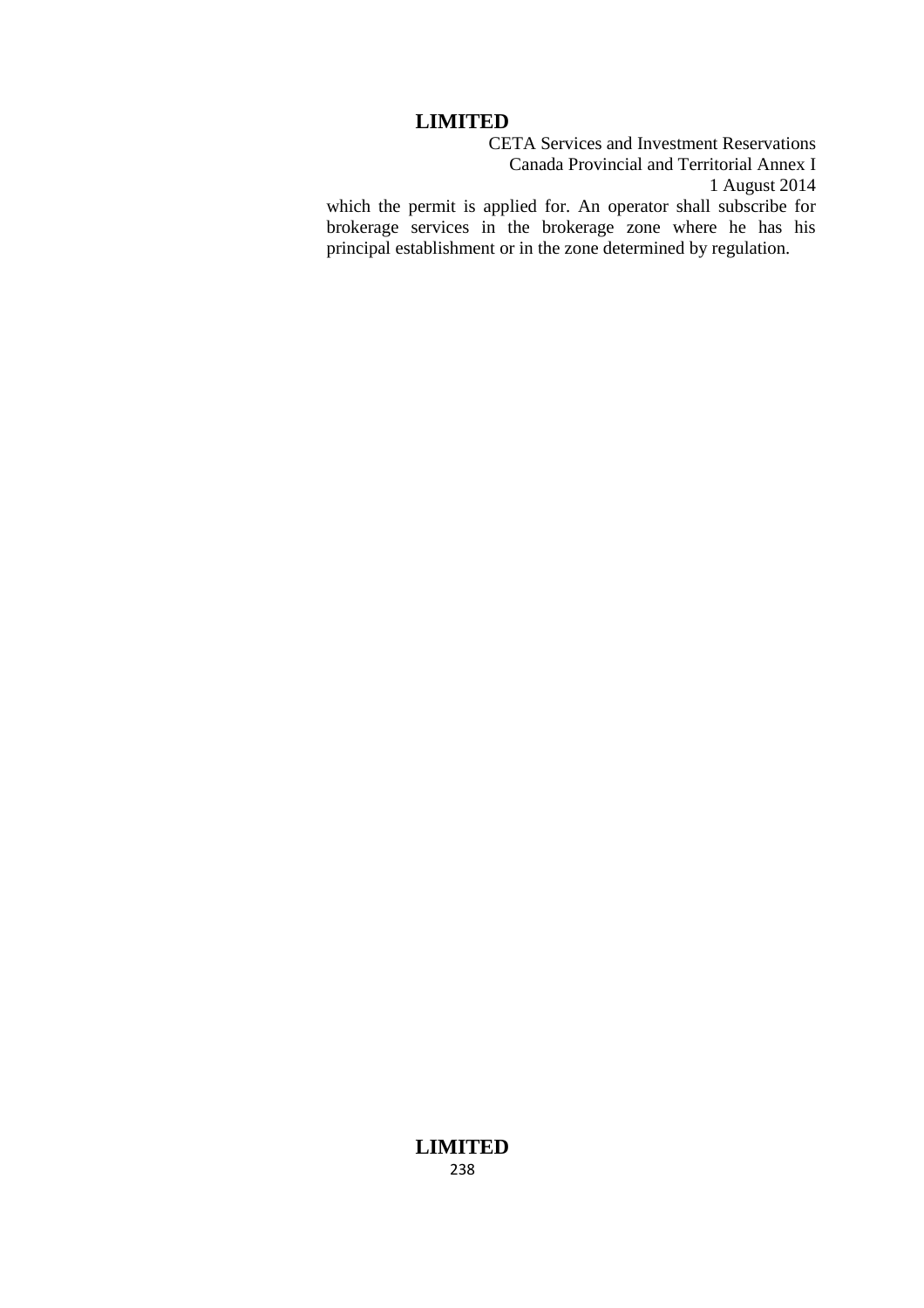| Sector:                         | Transportation                                                                                                                                                                                                                                                                                                                                                                                                                                    |
|---------------------------------|---------------------------------------------------------------------------------------------------------------------------------------------------------------------------------------------------------------------------------------------------------------------------------------------------------------------------------------------------------------------------------------------------------------------------------------------------|
| <b>Sub-Sector:</b>              | Maritime transport                                                                                                                                                                                                                                                                                                                                                                                                                                |
| <b>Industry Classification:</b> | CPC 72211                                                                                                                                                                                                                                                                                                                                                                                                                                         |
| <b>Type of Reservation:</b>     | <b>Market Access</b><br><b>National Treatment</b>                                                                                                                                                                                                                                                                                                                                                                                                 |
| <b>Level of Government:</b>     | Provincial – Québec                                                                                                                                                                                                                                                                                                                                                                                                                               |
| <b>Measures:</b>                | Act respecting the Société des traversiers du Québec, CQLR,<br>chapter S-14<br>Transport act, CQLR, chapter T-12                                                                                                                                                                                                                                                                                                                                  |
| Description:                    | <b>Cross-Border Trade in Services and Investment</b>                                                                                                                                                                                                                                                                                                                                                                                              |
|                                 | The Commission des Transports du Québec shall issue or transfer a<br>permit for the transport of passengers by water to a person who<br>applies therefor on the form used by the Commission, where it<br>considers that the person establishes the real and urgent necessity<br>for an additional service for each of the ships to be used, if<br>applicable, where he offers passengers a ferry service competing<br>with another ferry service. |
|                                 | No person may be a member of the board of directors unless he is<br>domiciled in Québec.                                                                                                                                                                                                                                                                                                                                                          |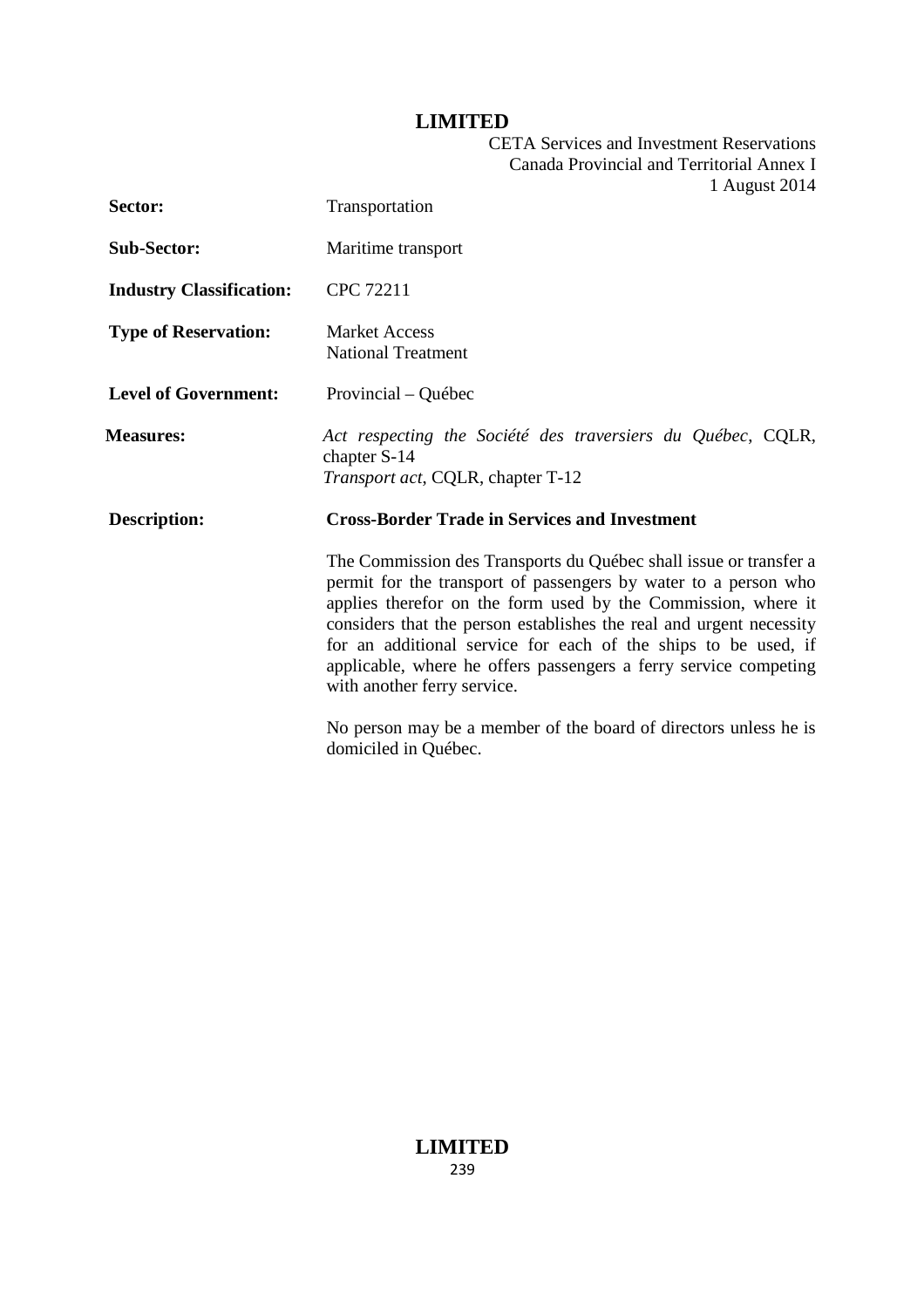#### **LIMITED** CETA Services and Investment Reservations

|                                 | Canada Provincial and Territorial Annex I                                                                                                                                                                |
|---------------------------------|----------------------------------------------------------------------------------------------------------------------------------------------------------------------------------------------------------|
| Sector:                         | 1 August 2014<br>Recreational, Cultural and Sporting Services                                                                                                                                            |
| <b>Sub-Sector:</b>              | Sporting and other recreational services                                                                                                                                                                 |
| <b>Industry Classification:</b> | <b>CPC 964</b>                                                                                                                                                                                           |
| <b>Type of Reservation:</b>     | <b>National Treatment</b>                                                                                                                                                                                |
| <b>Level of Government:</b>     | Provincial – Québec                                                                                                                                                                                      |
| <b>Measures:</b>                | Act respecting safety in sports, CQLR, chapter S-3.1.<br>Regulation respecting combat sports, CQLR, chapter S-3.1, r. 11<br>Regulation respecting combat sports licensing, CQLR, chapter S-<br>3.1, r. 7 |
| Description:                    | <b>Cross-Border Trade in Services</b>                                                                                                                                                                    |
|                                 | With respect to professional combat sport, a person who is not<br>domiciled in Canada cannot obtain a yearly referee's or judge's<br>permit but may obtain a permit valid for a specific sports event.   |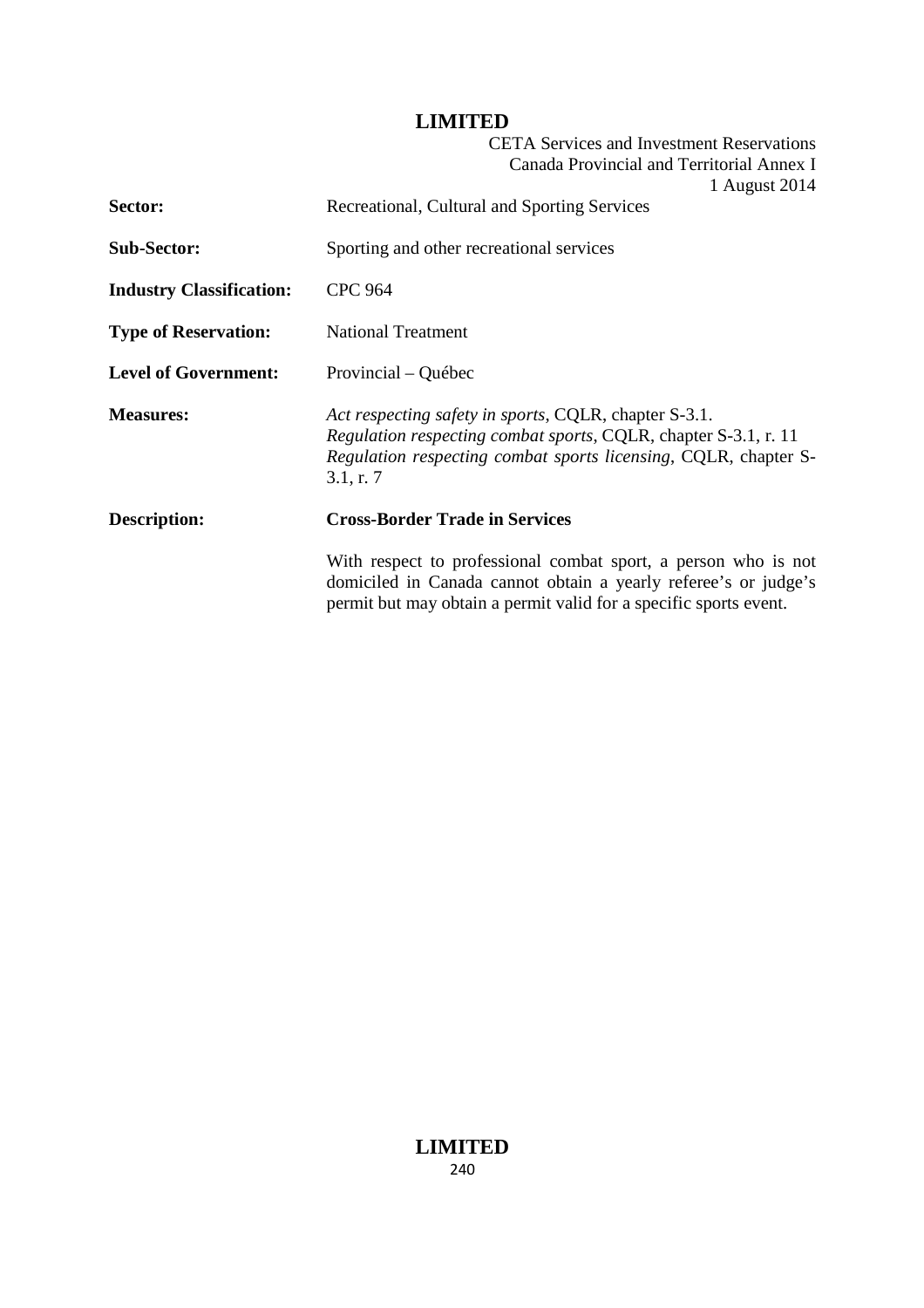| Sector:                         | Tourism                                                                                                                                                                                                                                                                                                                                                                                                                        |
|---------------------------------|--------------------------------------------------------------------------------------------------------------------------------------------------------------------------------------------------------------------------------------------------------------------------------------------------------------------------------------------------------------------------------------------------------------------------------|
| <b>Sub-Sector:</b>              | <b>Travel Agencies and Tour Operation Services</b>                                                                                                                                                                                                                                                                                                                                                                             |
| <b>Industry Classification:</b> | CPC 7471                                                                                                                                                                                                                                                                                                                                                                                                                       |
| <b>Type of Reservation:</b>     | <b>Market Access</b><br>National treatment                                                                                                                                                                                                                                                                                                                                                                                     |
| <b>Level of Government:</b>     | Provincial – Québec                                                                                                                                                                                                                                                                                                                                                                                                            |
| <b>Measures:</b>                | <i>Travel Agents Act, CQLR, chapter A-10</i><br>Regulation Respecting Travel Agents, CQLR, chapter A-10, r. 1                                                                                                                                                                                                                                                                                                                  |
| Description:                    | <b>Cross-Border Trade in Services</b>                                                                                                                                                                                                                                                                                                                                                                                          |
|                                 | A natural person applying for a travel agent licence on his own<br>account must establish and maintain a principal establishment in<br>Quebec. The association, partnership or person on whose behalf<br>the licence is applied for must establish and maintain a principal<br>establishment in Quebec. A principal establishment is an<br>establishment in which the operations of the licensee are<br>principally performed. |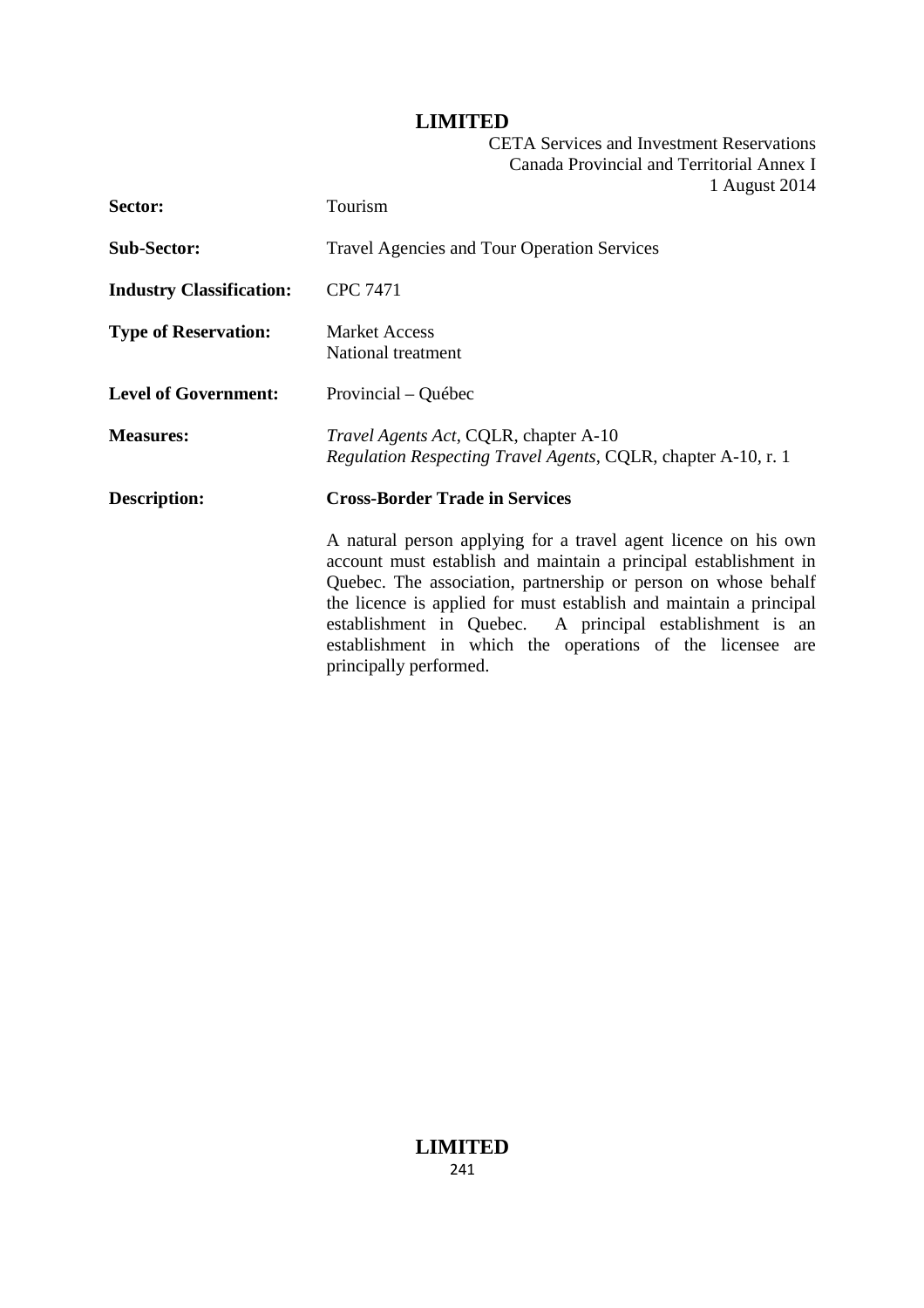| Sector:                         | All sectors                                                                                                                                                                                                                                                                                                                                                     |
|---------------------------------|-----------------------------------------------------------------------------------------------------------------------------------------------------------------------------------------------------------------------------------------------------------------------------------------------------------------------------------------------------------------|
| <b>Sub-Sector:</b>              |                                                                                                                                                                                                                                                                                                                                                                 |
| <b>Industry Classification:</b> |                                                                                                                                                                                                                                                                                                                                                                 |
| <b>Type of Reservation:</b>     | <b>Market Access</b>                                                                                                                                                                                                                                                                                                                                            |
| <b>Level of Government:</b>     | Provincial - Québec                                                                                                                                                                                                                                                                                                                                             |
| <b>Measures:</b>                | Act respecting land use planning and development, CQLR, chapter<br>$A-19.1$                                                                                                                                                                                                                                                                                     |
| Description:                    | <b>Investment</b>                                                                                                                                                                                                                                                                                                                                               |
|                                 | Act respecting land use planning and development entitles to<br>specify, for each zone or group of contiguous zones, the maximum<br>number of places that may be used for identical or similar uses,<br>including those in the same immovable, the minimum distance<br>required between such places or the maximum floor or land area<br>allowed for such uses. |
|                                 |                                                                                                                                                                                                                                                                                                                                                                 |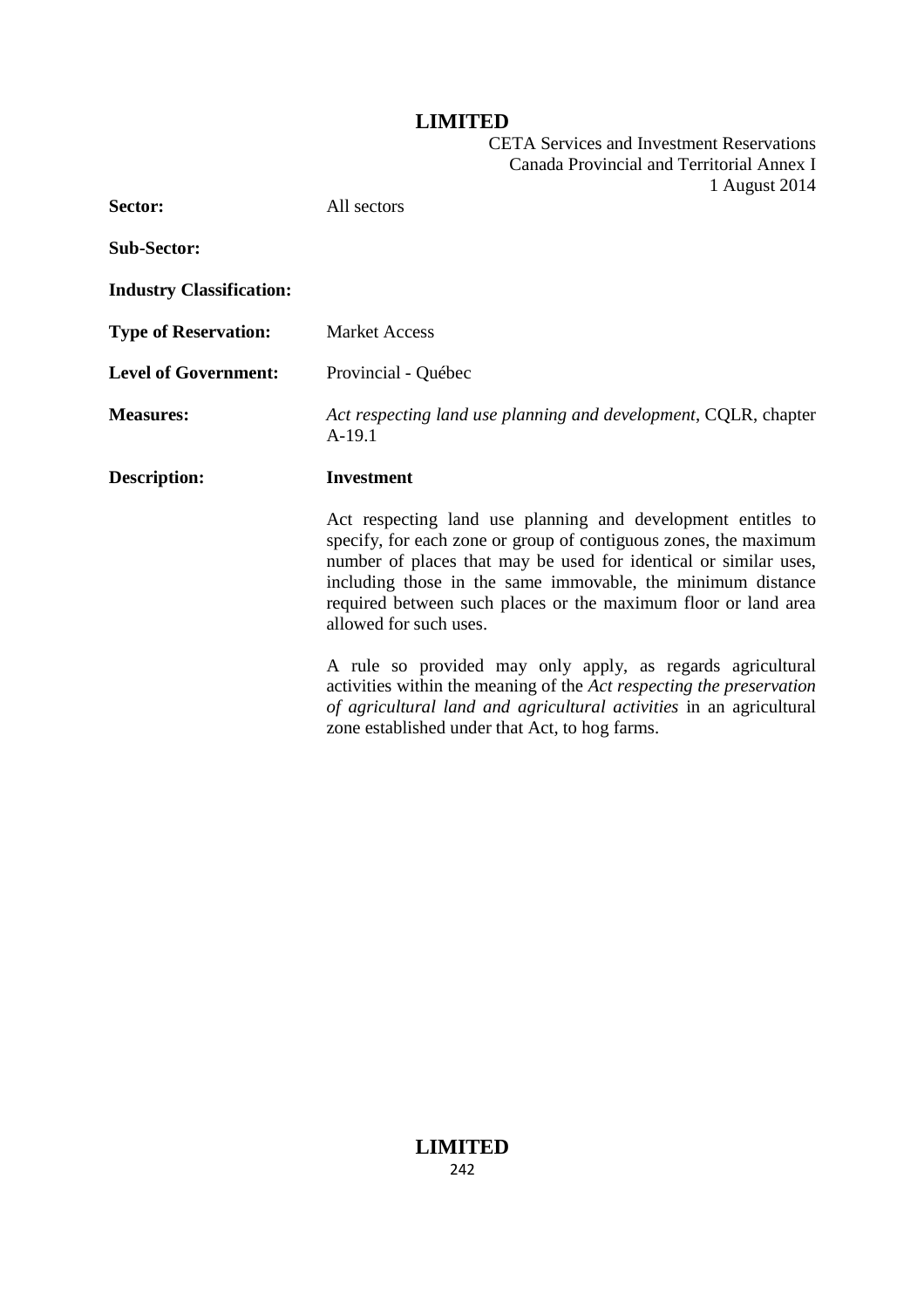| Sector:                         | All sectors                                                                                                                                                                                                                                                                                                                                                                                                                                                                                                                                                         |
|---------------------------------|---------------------------------------------------------------------------------------------------------------------------------------------------------------------------------------------------------------------------------------------------------------------------------------------------------------------------------------------------------------------------------------------------------------------------------------------------------------------------------------------------------------------------------------------------------------------|
|                                 |                                                                                                                                                                                                                                                                                                                                                                                                                                                                                                                                                                     |
| <b>Sub-Sector:</b>              |                                                                                                                                                                                                                                                                                                                                                                                                                                                                                                                                                                     |
| <b>Industry Classification:</b> |                                                                                                                                                                                                                                                                                                                                                                                                                                                                                                                                                                     |
| <b>Type of Reservation:</b>     | National treatment<br><b>Market Access</b><br><b>Performance Requirements</b><br>Senior Management and Boards of Directors                                                                                                                                                                                                                                                                                                                                                                                                                                          |
| <b>Level of Government:</b>     | Provincial – Québec                                                                                                                                                                                                                                                                                                                                                                                                                                                                                                                                                 |
| <b>Measures:</b>                | Cooperatives Act, CQLR, chapter C-67.2<br>Regulation Under the Cooperatives Act, CQLR, chapter C-67.2, r.<br>I                                                                                                                                                                                                                                                                                                                                                                                                                                                      |
| <b>Description:</b>             | <b>Investment</b>                                                                                                                                                                                                                                                                                                                                                                                                                                                                                                                                                   |
|                                 | The Cooperatives Act places constraints on the issue, transfer and<br>ownership of shares. Membership of the cooperative is subject to<br>the member actually using the services offered by the cooperative<br>and to the cooperative's ability to provide him with them. The<br>Cooperatives Act also stipulates that every member of the<br>cooperative or representative of a legal person or partnership that is<br>a member may be a director. The head office of a cooperative, a<br>federation or a confederation must at all times be located in<br>Quebec. |
|                                 | A cooperative, a federation or a confederation must carry on with<br>its members a proportion of its total business according to a<br>percentage determined by government regulation. In the case of a<br>solidarity cooperative, this proportion is calculated separately for<br>the members who are users of the cooperative and for those who<br>are workers of the cooperative.                                                                                                                                                                                 |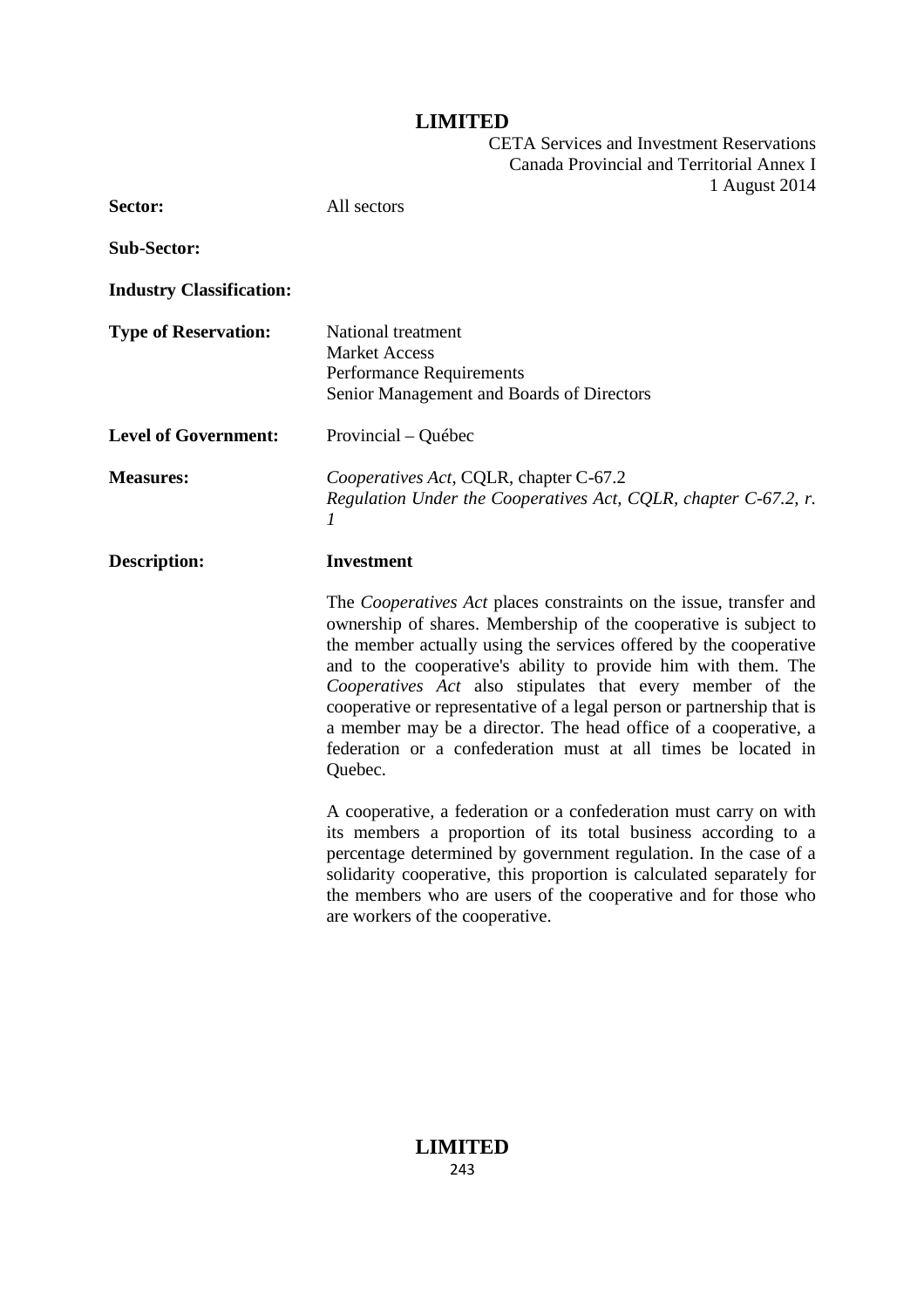CETA Services and Investment Reservations Canada Provincial and Territorial Annex I 1 August 2014

| Sector:                         | Forestry                                                                                                                                                                                                                                                                                                                                                                  |
|---------------------------------|---------------------------------------------------------------------------------------------------------------------------------------------------------------------------------------------------------------------------------------------------------------------------------------------------------------------------------------------------------------------------|
| <b>Sub-Sector:</b>              | Forestry and logging products, products of wood, cork, straw and<br>plaiting materials and pulp, paper and paper products                                                                                                                                                                                                                                                 |
| <b>Industry Classification:</b> | CPC 031, 31, 32                                                                                                                                                                                                                                                                                                                                                           |
| <b>Type of Reservation:</b>     | <b>National Treatment</b><br><b>Performance Requirements</b>                                                                                                                                                                                                                                                                                                              |
| <b>Level of Government:</b>     | Provincial – Québec                                                                                                                                                                                                                                                                                                                                                       |
| <b>Measures:</b>                | Act respecting the Ministère des Ressources Naturelles et de la<br>Faune, CQLR, chapter M-25.2,<br>Sustainable Forest Development Act, CQLR, chapter A-18.1                                                                                                                                                                                                               |
| <b>Description:</b>             | <b>Investment</b>                                                                                                                                                                                                                                                                                                                                                         |
|                                 | All timber harvested in the domain of the State, including biomass<br>volumes, must be completely processed in Québec. However, the<br>Government may, on the conditions it determines, authorize the<br>shipment outside Québec of incompletely processed timber from<br>the domain of the State if it appears to be contrary to the public<br>interest to do otherwise. |
|                                 | The Minister may take measures for the development of lands or<br>forest resources in the domain of the State that are under his<br>authority in order to encourage regional development or implement<br>any other related governmental policy.                                                                                                                           |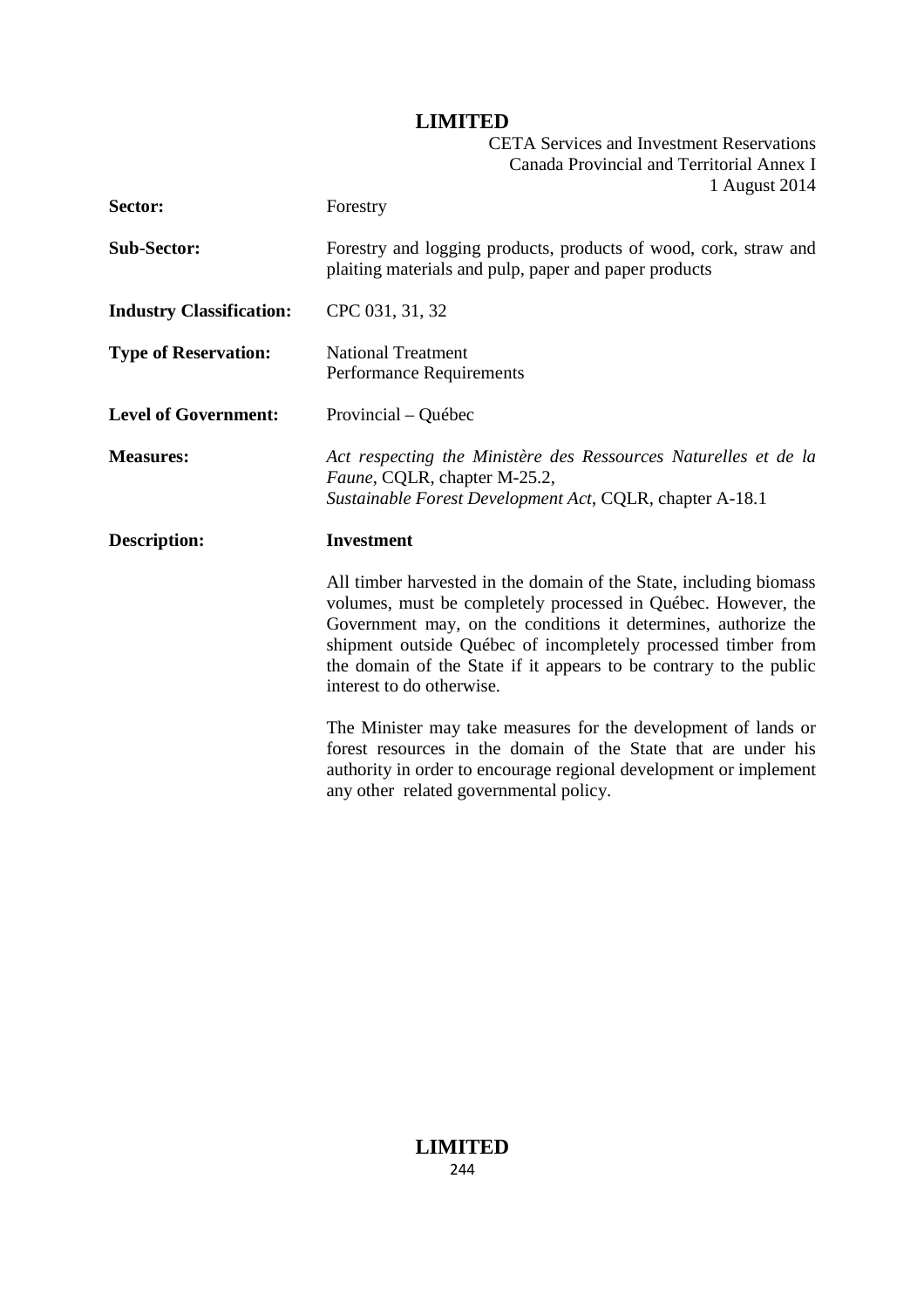| Sector:                         | $1.1$ $\mu$ <sub>5</sub> $\mu$ <sub>2</sub> $\mu$ <sub>7</sub> $\tau$<br>Recreational, Cultural and Sporting Services                                                                                                                                                                                                                                                                                                                                                                                                                                         |
|---------------------------------|---------------------------------------------------------------------------------------------------------------------------------------------------------------------------------------------------------------------------------------------------------------------------------------------------------------------------------------------------------------------------------------------------------------------------------------------------------------------------------------------------------------------------------------------------------------|
| <b>Sub-Sector:</b>              | Horse racing                                                                                                                                                                                                                                                                                                                                                                                                                                                                                                                                                  |
| <b>Industry Classification:</b> | CPC 02113, 96492                                                                                                                                                                                                                                                                                                                                                                                                                                                                                                                                              |
| <b>Type of Reservation:</b>     | <b>National Treatment</b><br><b>Market Access</b>                                                                                                                                                                                                                                                                                                                                                                                                                                                                                                             |
| <b>Level of Government:</b>     | Provincial - Québec                                                                                                                                                                                                                                                                                                                                                                                                                                                                                                                                           |
| <b>Measures:</b>                | Act Respecting Racing, CQLR, chapter C-72.1<br>Standardbred<br>Rules Respecting the Breeding of Québec<br>Racehorses, CQLR, chapter C-72.1, r. 6<br>Rules Respecting Certification, CQLR, chapter C-72.1, r. 1<br>Rules Respecting Betting Houses, CQLR, chapter C-72.1, r. 7<br>Rules Respecting Standardbred Horse Racing, CQLR, chapter C-<br>72.1, r. 8                                                                                                                                                                                                   |
| <b>Description:</b>             | <b>Cross-Border Trade in Services and Investment</b><br>Only a Canadian citizen may apply for a license to operate a race<br>track, a license to hold races or a license to operate a betting house.<br>Any person who applies for registration of a Standardbred stallion<br>with the Régie des alcools, des courses et des jeux (RACJ) must be<br>a resident of Québec for at 183 days.<br>Only a Québec race horse, as defined in the Rules respecting the<br>breeding of Québec Standardbred race horses, can be entitled to a<br>privilege or advantage. |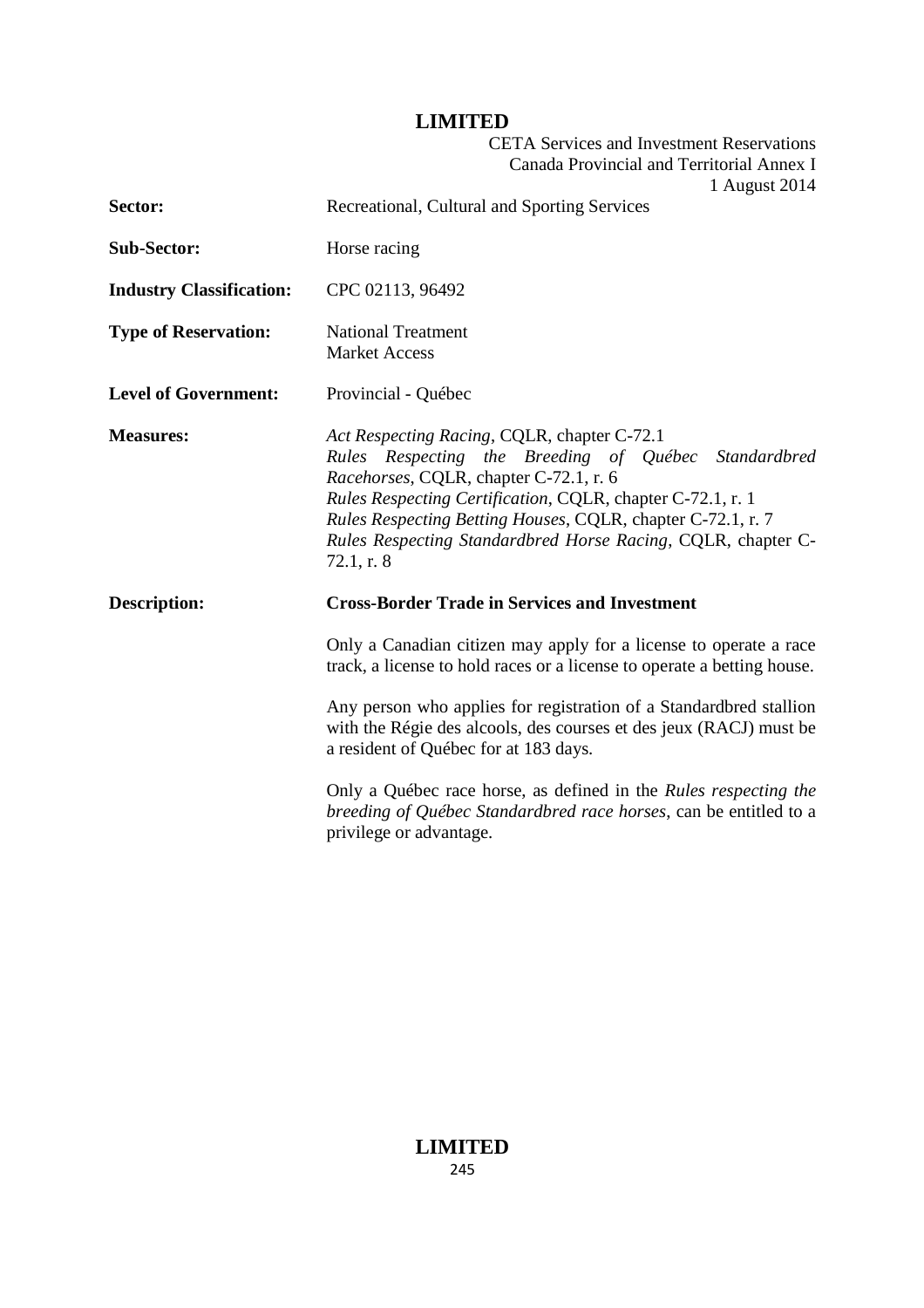| Sector:                         | $\frac{1 \text{ August}}{2014}$<br>Recreational, Cultural and Sporting Services                                                                                                                                                                                                                                                                                                                                                                                          |
|---------------------------------|--------------------------------------------------------------------------------------------------------------------------------------------------------------------------------------------------------------------------------------------------------------------------------------------------------------------------------------------------------------------------------------------------------------------------------------------------------------------------|
| <b>Sub-Sector:</b>              | Gambling and betting                                                                                                                                                                                                                                                                                                                                                                                                                                                     |
| <b>Industry Classification:</b> | CPC 96492                                                                                                                                                                                                                                                                                                                                                                                                                                                                |
| <b>Type of Reservation:</b>     | <b>National Treatment</b><br><b>Performance Requirements</b><br>Senior Management and Board of Directors                                                                                                                                                                                                                                                                                                                                                                 |
| <b>Level of Government:</b>     | Provincial - Québec                                                                                                                                                                                                                                                                                                                                                                                                                                                      |
| <b>Measures:</b>                | Act respecting the Société des loteries du Québec, CQLR, chapter<br>$S-13.1$<br>Act Respecting Lotteries, Publicity Contests and Amusement<br>Machines, CQLR, chapter L-6<br>Lottery Scheme Rules, CQLR, chapter L-6, r. 12<br>Rules Respecting Amusement Machines, CQLR, chapter. L-6, r. 2<br>Rules Respecting Publicity Contests, CQLR, chapter L-6, r. 6<br>Rules Respecting Video Lottery Machines, CQLR, chapter L-6, r. 3<br>Bingo Rules, CQLR, chapter L-6, r. 5 |
|                                 |                                                                                                                                                                                                                                                                                                                                                                                                                                                                          |
| <b>Description:</b>             | <b>Cross-Border Trade in Services and Investment</b>                                                                                                                                                                                                                                                                                                                                                                                                                     |
|                                 | Any person who applies for a license to operate a lottery scheme<br>must be a Canadian citizen or, in the case of a company or<br>corporation, have an office in Québec.                                                                                                                                                                                                                                                                                                 |
|                                 | Any person who wishes to obtain an amusement machine<br>operator's license or merchant license must be a Canadian citizen<br>and in the case of a corporation, must be headquartered or have its<br>principal establishment in Canada and have an office in Québec.                                                                                                                                                                                                      |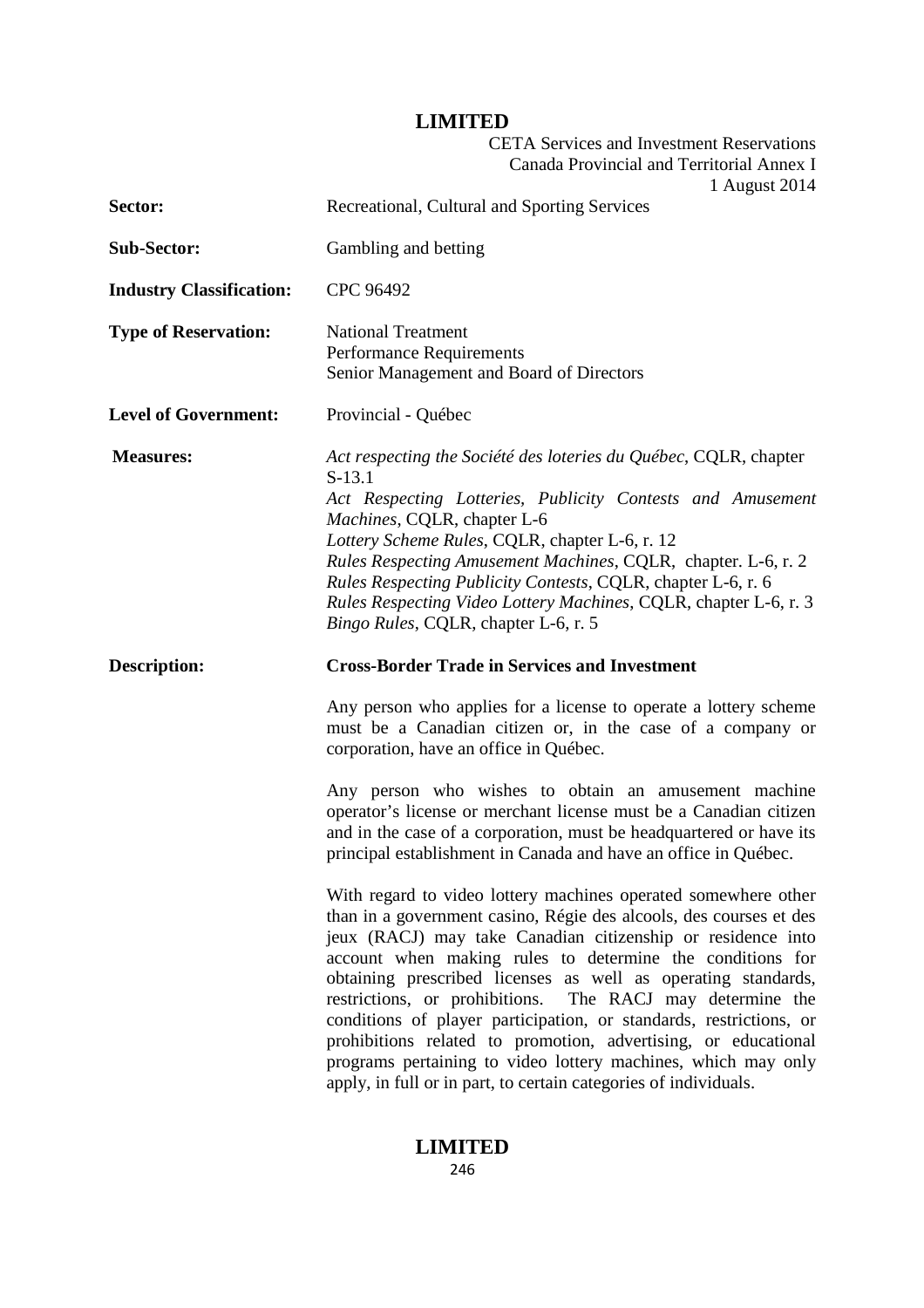CETA Services and Investment Reservations Canada Provincial and Territorial Annex I 1 August 2014 With respect to bingo, projects for which a charitable or religious organization applies for an in-hall, media, or recreational bingo license must be carried out entirely in Québec. Individuals or companies that apply for a bingo supplier's license must have an establishment in Québec.

No person may be a member of the board of directors unless he is domiciled in Québec.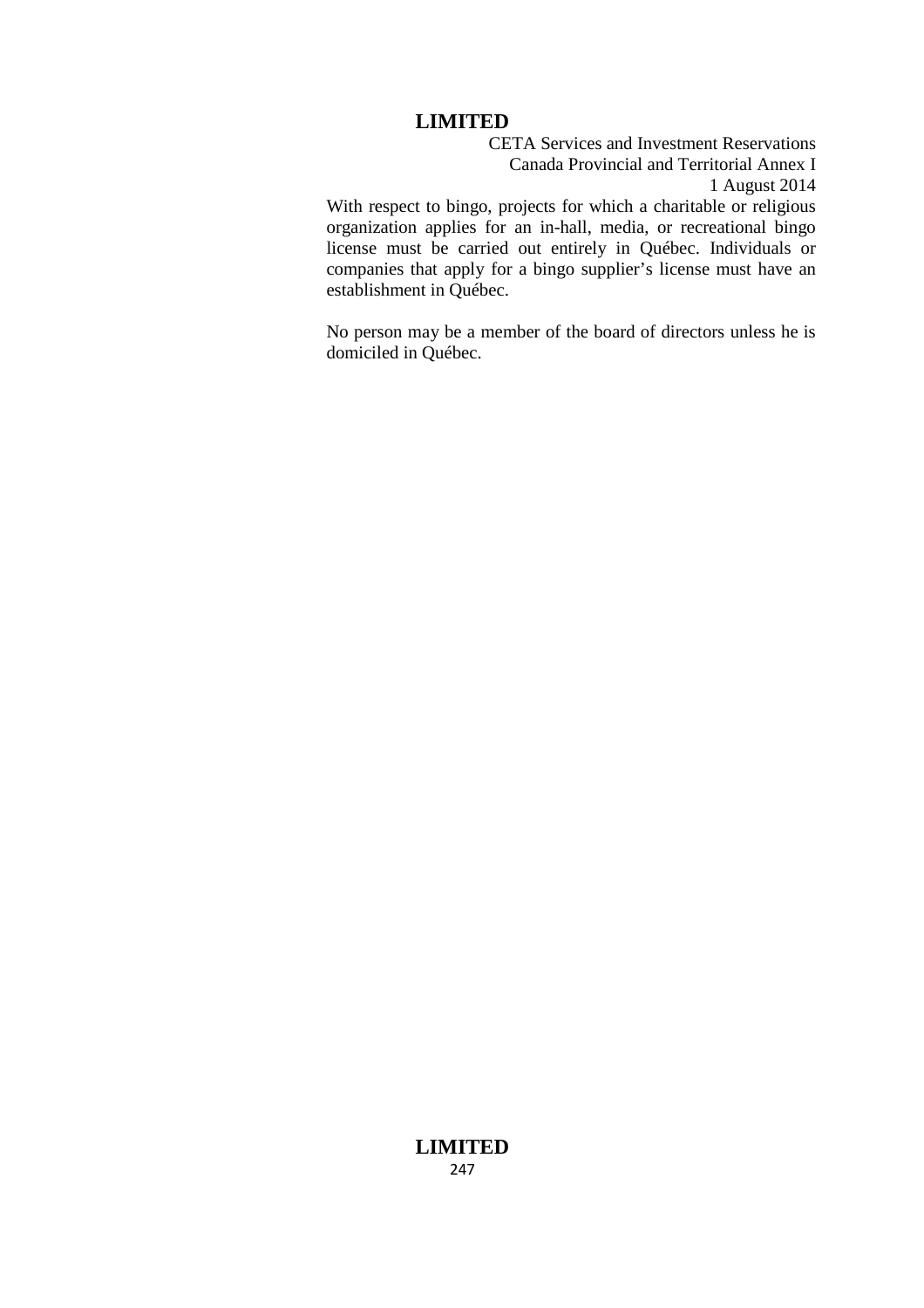| Sector:                         | Alcoholic Beverages                                                                                                                                                                                                                                                                                                                                                                                                                                                                                                                                                                                                                                                                                                                                                                             |
|---------------------------------|-------------------------------------------------------------------------------------------------------------------------------------------------------------------------------------------------------------------------------------------------------------------------------------------------------------------------------------------------------------------------------------------------------------------------------------------------------------------------------------------------------------------------------------------------------------------------------------------------------------------------------------------------------------------------------------------------------------------------------------------------------------------------------------------------|
| <b>Sub-Sector:</b>              | <b>Beverages</b><br>Commission agents' services<br>Wholesale trade services<br>Retailing services                                                                                                                                                                                                                                                                                                                                                                                                                                                                                                                                                                                                                                                                                               |
| <b>Industry Classification:</b> | CPC 241, 242, 243, 62112, 62226, 63107                                                                                                                                                                                                                                                                                                                                                                                                                                                                                                                                                                                                                                                                                                                                                          |
| <b>Type of Reservation:</b>     | <b>Market Access</b><br><b>National Treatment</b><br>Senior Management and Board of Directors                                                                                                                                                                                                                                                                                                                                                                                                                                                                                                                                                                                                                                                                                                   |
| <b>Level of Government:</b>     | Provincial - Québec                                                                                                                                                                                                                                                                                                                                                                                                                                                                                                                                                                                                                                                                                                                                                                             |
| <b>Measures:</b>                | Act respecting the Société des alcools du Québec, CQLR, chapter<br>$S-13$<br>Regulation respecting cider and other apple-based alcoholic<br>beverages, CQLR, chapter S-13, r. 4<br>Regulation respecting wine and other alcoholic beverages made or<br>bottled by holders of a wine maker's permit, CQLR, chapter S-13,<br>r. 7<br>Regulation respecting alcoholic beverages made and bottled by<br>holders of a distiller's, CQLR, chapter S-13, r. 3<br>Regulation respecting the terms of sale of alcoholic beverages by<br>holders of a grocery permit, CQLR, chapter S-13, r. 6<br>Act respecting offences relating to alcoholic beverages, CQLR,<br>chapter I-8.1<br>Act respecting liquor permits, CQLR, chapter P-9.1<br>Regulation respecting liquor permits CQLR, chapter P-9.1, r. 5 |
| Description:                    | <b>Cross-Border Trade in Services and Investment</b>                                                                                                                                                                                                                                                                                                                                                                                                                                                                                                                                                                                                                                                                                                                                            |
|                                 | The Société des alcools du Québec operates as a monopoly<br>responsible for the importation, distribution, supply, transport, sale,<br>trade and marketing of alcoholic beverages.                                                                                                                                                                                                                                                                                                                                                                                                                                                                                                                                                                                                              |
|                                 | No person may be a member of the board of directors unless he is<br>domiciled in Québec.                                                                                                                                                                                                                                                                                                                                                                                                                                                                                                                                                                                                                                                                                                        |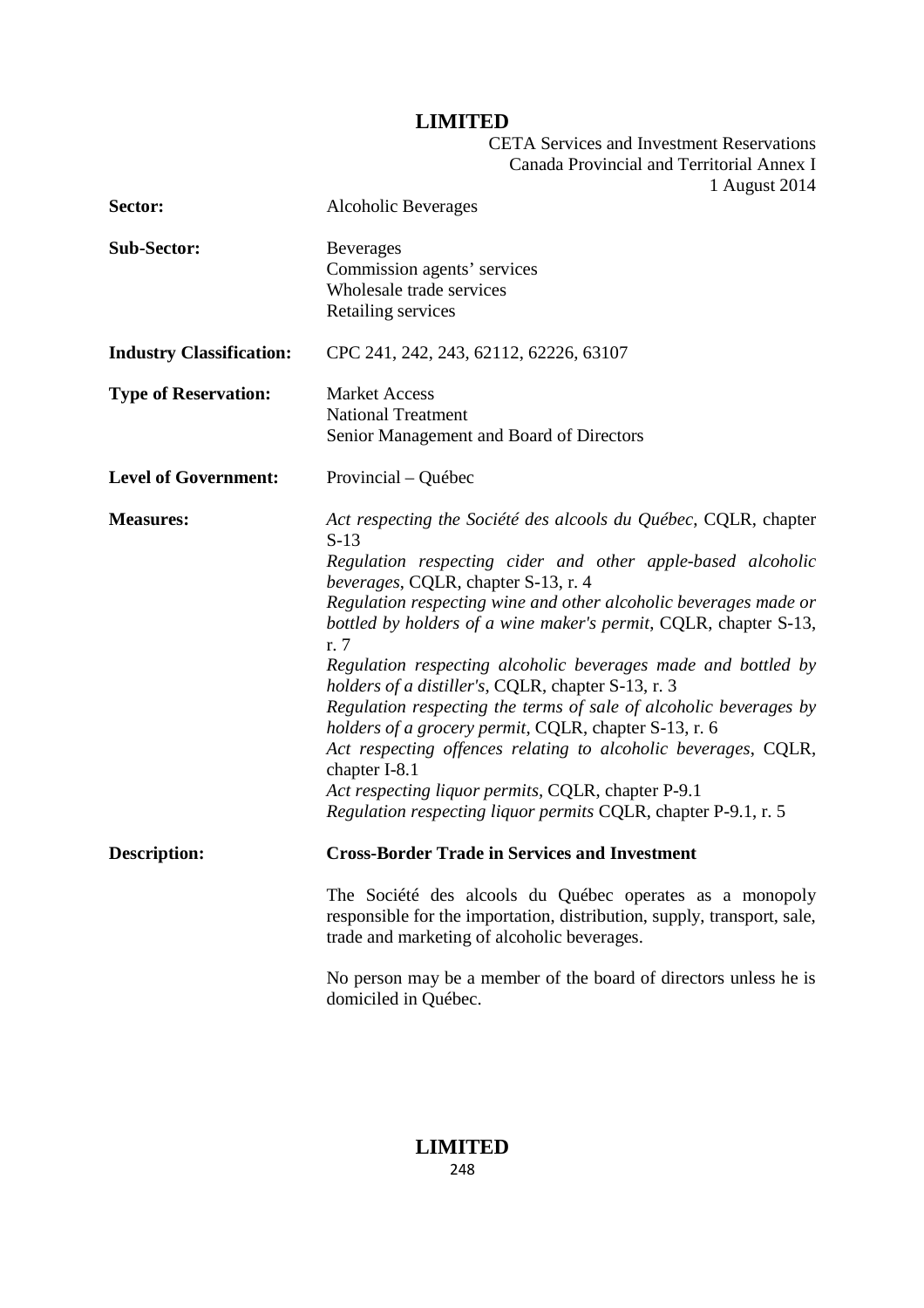| Sector:                         | Alcoholic Beverages                                                                                                                                                                                                                                                                        |
|---------------------------------|--------------------------------------------------------------------------------------------------------------------------------------------------------------------------------------------------------------------------------------------------------------------------------------------|
| <b>Sub-Sector:</b>              | <b>Beverages</b><br>Commission agents' services<br>Wholesale trade services<br>Retailing services                                                                                                                                                                                          |
| <b>Industry Classification:</b> | CPC 241, 242, 243, 62112, 62226, 63107                                                                                                                                                                                                                                                     |
| <b>Type of Reservation:</b>     | <b>National Treatment</b><br><b>Market Access</b><br><b>Performance Requirements</b>                                                                                                                                                                                                       |
| <b>Level of Government:</b>     | Provincial - Québec                                                                                                                                                                                                                                                                        |
| <b>Measures:</b>                | Act respecting the Société des alcools du Québec, CQLR, chapter<br>$S-13$<br>Regulation respecting the terms of sale of alcoholic beverages by<br>holders of a grocery permit, CQLR, chapter S-13, r. 6<br>Act respecting offences relating to alcoholic beverages, CQLR,<br>chapter I-8.1 |
| <b>Description:</b>             | <b>Cross-Border Trade in Services and Investment</b>                                                                                                                                                                                                                                       |
|                                 | Only those who own an establishment in Québec may obtain a beer<br>distributor's, brewer's, distiller's, wine maker's, cider maker's,<br>warehouse, small-scale production, or small-scale beer producer's<br>permit.                                                                      |
|                                 | Holders of a distiller's permit may only sell the products they<br>produce or bottle to Société des alcools du Québec (SAQ), unless<br>they ship such products outside Québec.                                                                                                             |
|                                 | Holders of a small-scale production permit may sell the alcoholic<br>beverages they produce on their production premises.                                                                                                                                                                  |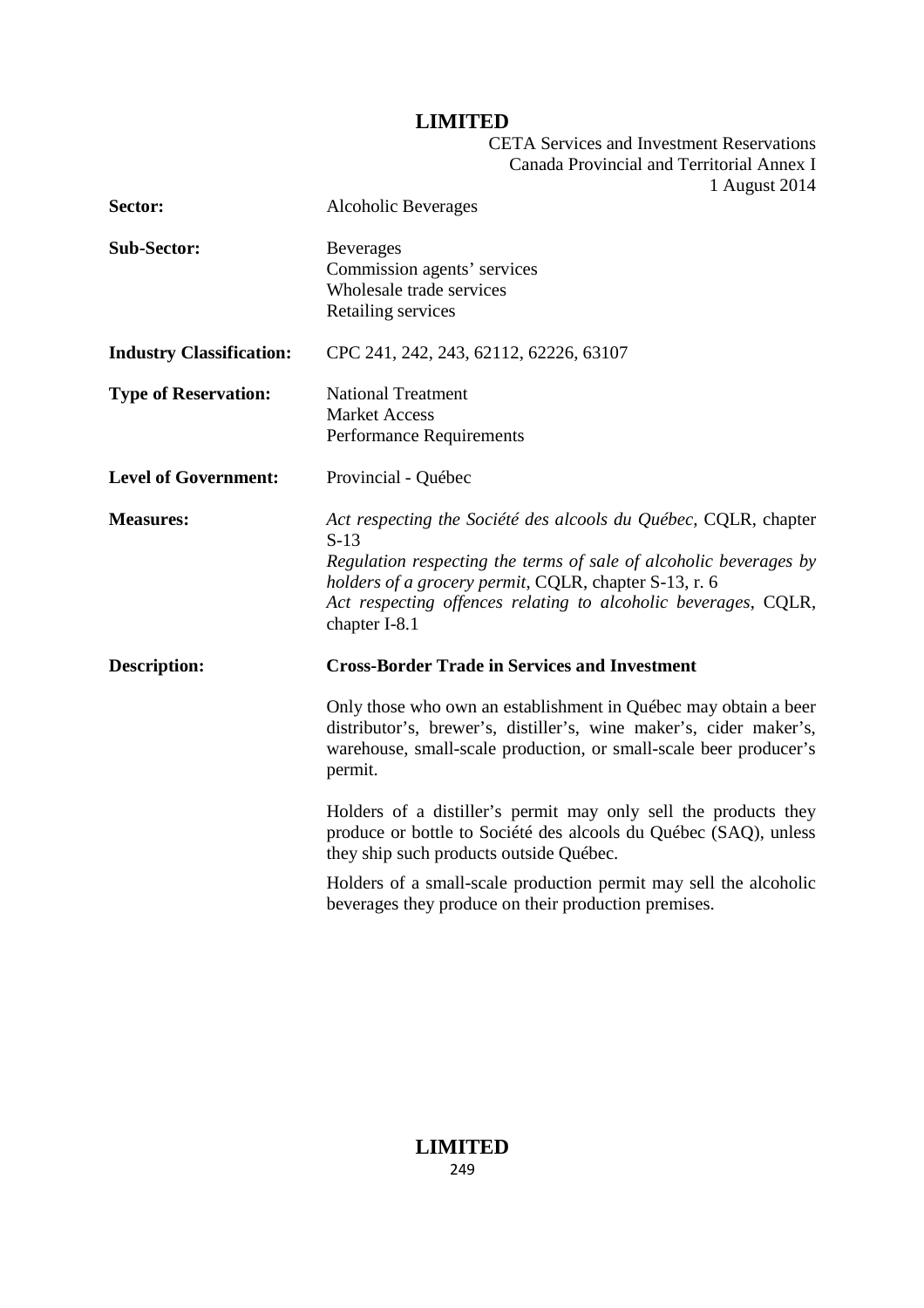CETA Services and Investment Reservations Canada Provincial and Territorial Annex I 1 August 2014

| Sector:                         | <b>Alcoholic Beverages</b>                                                                                                                                                                                                                                                                                                                 |
|---------------------------------|--------------------------------------------------------------------------------------------------------------------------------------------------------------------------------------------------------------------------------------------------------------------------------------------------------------------------------------------|
| <b>Sub-Sector:</b>              | <b>Beverages</b><br>Hotel and other lodging services<br>Food serving services<br>Beverage serving services for consumption on the premises<br>Wholesale trade services<br>Retailing services                                                                                                                                               |
| <b>Industry Classification:</b> | CPC 241, 242, 243, 62112, 62226, 63107, 641, 642, 643                                                                                                                                                                                                                                                                                      |
| <b>Type of Reservation:</b>     | <b>National Treatment</b><br><b>Market Access</b><br>Senior Management and Boards of Directors                                                                                                                                                                                                                                             |
| <b>Level of Government:</b>     | Provincial - Québec                                                                                                                                                                                                                                                                                                                        |
| <b>Measures:</b>                | Act Respecting Liquor Permits, CQLR, chapter. P-9.1<br>Regulation Respecting Liquor Permits, CQLR, chapter P-9.1, r. 5<br>Regulation respecting the terms of sale of alcoholic beverages by<br>holders of a grocery permit, CQLR, chapter S-13, r. 6                                                                                       |
| <b>Description:</b>             | <b>Cross-Border Trade in Services and Investment</b>                                                                                                                                                                                                                                                                                       |
|                                 | To obtain a liquor permit under the Act respecting Liquor permits,<br>persons who are not Canadian citizens must have been residing in<br>Québec as a permanent resident of Canada, unless they apply for a<br>reunion permit or "Man and His World" permit as authorized<br>representatives of a government, country, Province, or State. |
|                                 | Companies or corporations not listed on a Canadian stock<br>exchange may obtain a permit to sell alcohol only if all their<br>partners or directors and shareholders who hold 10% or more of<br>shares with full voting rights are Canadian citizens or have been<br>residing in Québec as a permanent resident of Canada.                 |
|                                 | For certain product categories, marketing is carried out by holders<br>of a grocery license issued by Régie des alcools, des courses et des<br>jeux (RACJ). Grocers must buy authorized alcoholic beverages<br>from an authorized distributor.                                                                                             |
|                                 | Liquor permit applicants who are not Canadian citizens must prove<br>that they have lived in Québec for at least one year. If an applicant<br>is a company or corporation not listed on a Canadian stock<br>exchange, it must prove, for each of its partners or directors and                                                             |
| <b>LIMITED</b>                  |                                                                                                                                                                                                                                                                                                                                            |

250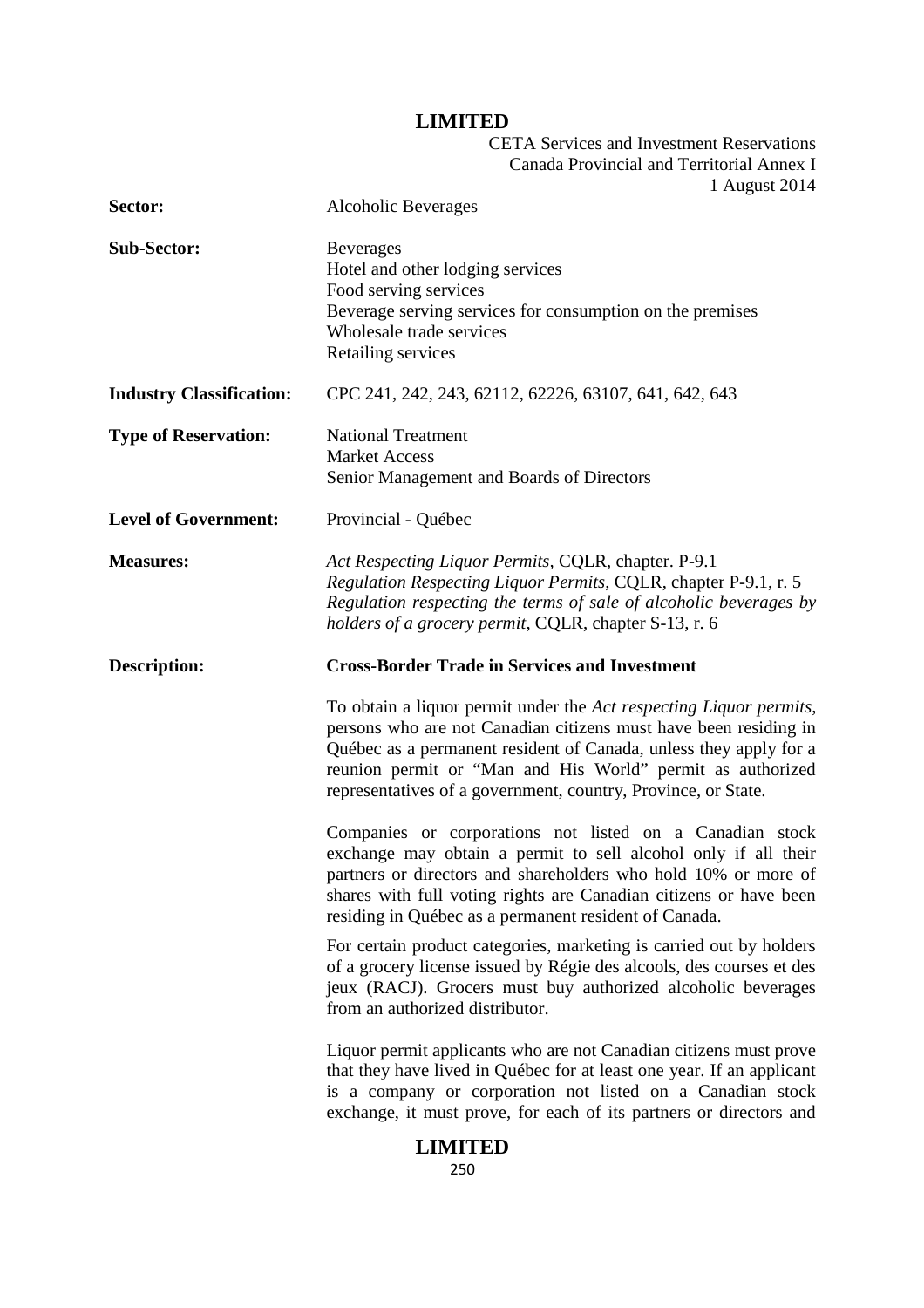CETA Services and Investment Reservations Canada Provincial and Territorial Annex I 1 August 2014 shareholders who own 10% or more of shares with full voting rights and are not Canadian citizens that they have lived in Québec for at least one year.

The person entrusted to manage the establishment for a holder of a permit authorizing the sale or service of alcoholic beverages for consumption on a premise must have a Canadian social insurance number.

With regard to reunion permits to sell alcohol, when the proceeds of an event are to be used for the purposes of a nonprofit corporation other than the permit applicant, the nonprofit corporation must have an establishment in Québec.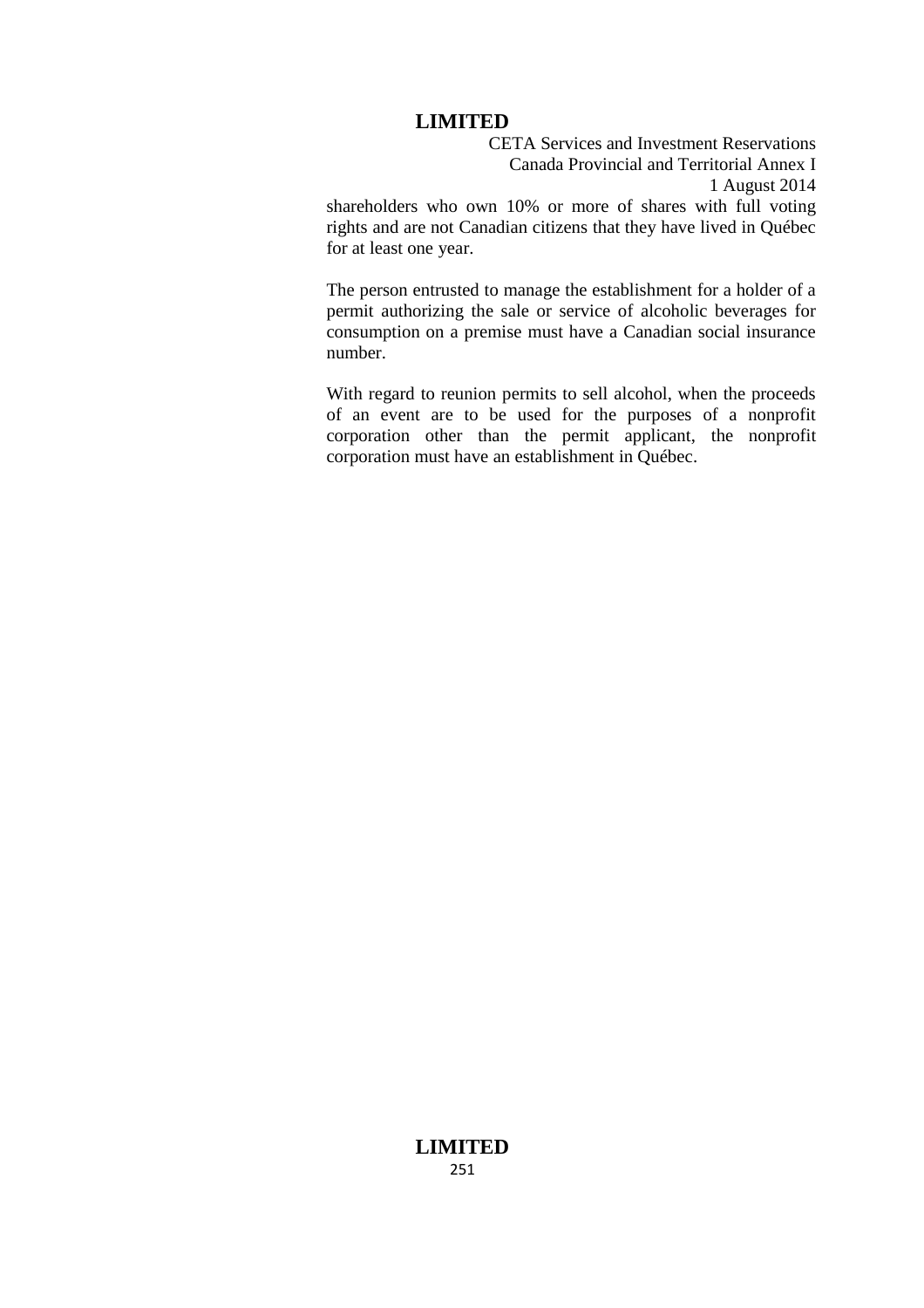| Sector:                         | Energy                                                                                                                                                                                                                                                                                                                                                                                                                                      |
|---------------------------------|---------------------------------------------------------------------------------------------------------------------------------------------------------------------------------------------------------------------------------------------------------------------------------------------------------------------------------------------------------------------------------------------------------------------------------------------|
| <b>Sub-Sector:</b>              | Electricity and services incidental to energy distribution                                                                                                                                                                                                                                                                                                                                                                                  |
| <b>Industry Classification:</b> | CPC 171, 887                                                                                                                                                                                                                                                                                                                                                                                                                                |
| <b>Type of Reservation:</b>     | <b>National Treatment</b><br>Performance Requirements                                                                                                                                                                                                                                                                                                                                                                                       |
| <b>Level of Government:</b>     | Provincial - Québec                                                                                                                                                                                                                                                                                                                                                                                                                         |
| <b>Measures:</b>                | Act respecting the Régie de l'énergie, CQLR, chapter R-6.01                                                                                                                                                                                                                                                                                                                                                                                 |
|                                 | Hydro-Québec act, CQLR, chapter H-5                                                                                                                                                                                                                                                                                                                                                                                                         |
| <b>Description:</b>             | <b>Cross-Border Trade in Services and Investment</b>                                                                                                                                                                                                                                                                                                                                                                                        |
|                                 | Québec (including through the Régie de l'énergie and Hydro<br>Quebec) may fix, determine and modify rates, tariffs, prices and<br>other conditions<br>relating<br>to the<br>production, purchase,<br>transportation, transmission, supply, distribution, and sale of<br>electric power.                                                                                                                                                     |
|                                 | Without limiting the generality of the foregoing, such measures<br>may involve discretionary decisions based on various factors, the<br>imposition of performance requirements and /or discrimination in<br>favor of residents of Quebec and/or entities established in<br>accordance with the laws of Canada or a province or territory<br>thereof and having a place of business and/or substantive business<br>operations within Quebec. |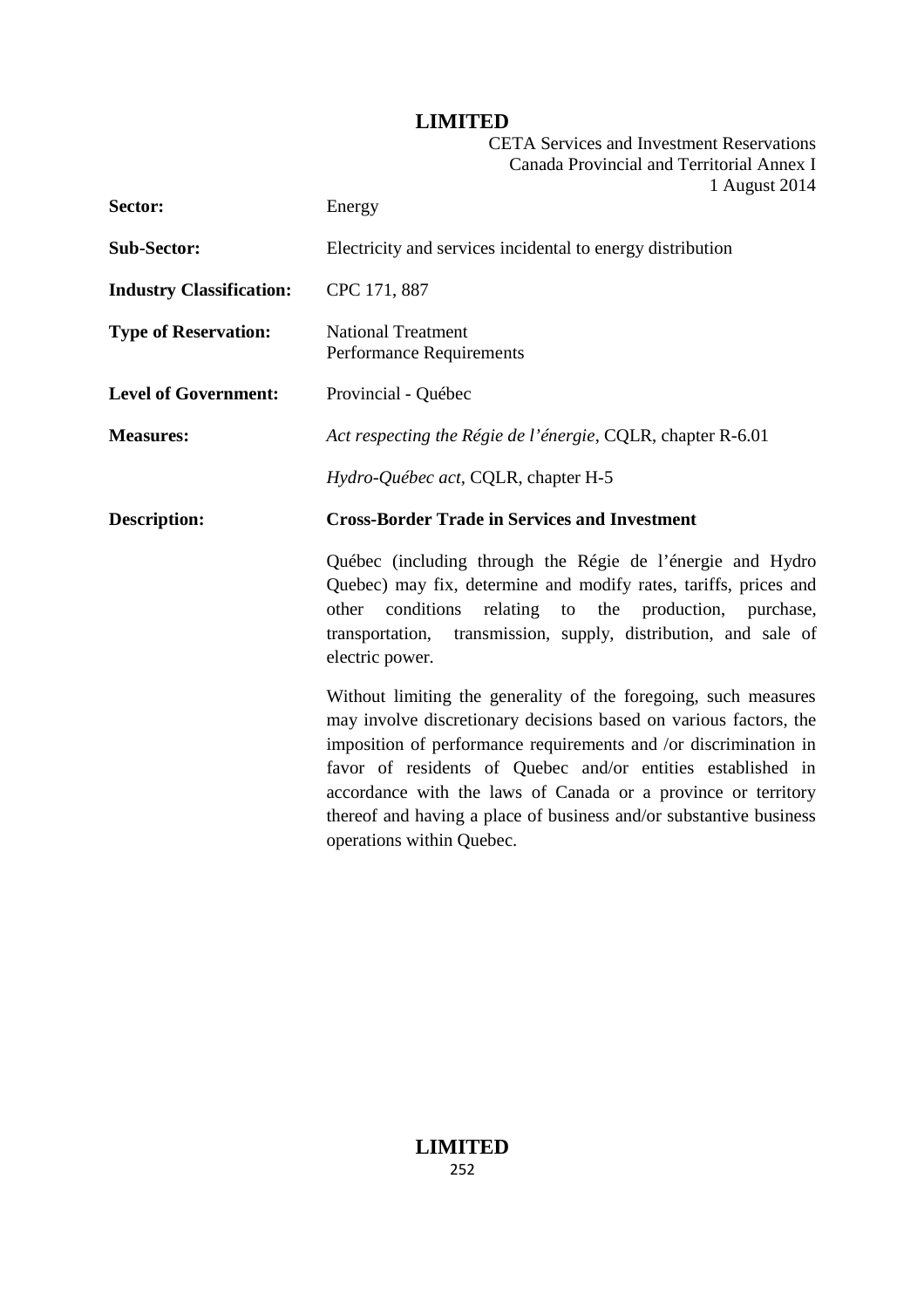CETA Services and Investment Reservations Canada Provincial and Territorial Annex I 1 August 2014

| Sector:                         | Energy                                                                                                                                                                                                                                              |
|---------------------------------|-----------------------------------------------------------------------------------------------------------------------------------------------------------------------------------------------------------------------------------------------------|
| <b>Sub-Sector:</b>              | Electricity and services incidental to energy distribution                                                                                                                                                                                          |
| <b>Industry Classification:</b> | CPC 171, 887                                                                                                                                                                                                                                        |
| <b>Type of Reservation:</b>     | <b>National Treatment</b><br><b>Performance Requirements</b>                                                                                                                                                                                        |
| <b>Level of Government:</b>     | Provincial - Québec                                                                                                                                                                                                                                 |
| <b>Measures:</b>                | Act respecting the exportation of electric power, CQLR, chapter E-<br>23,                                                                                                                                                                           |
|                                 | Act respecting the Régie de l'énergie, CQLR, chapter R-6.01                                                                                                                                                                                         |
| <b>Description:</b>             | <b>Cross-Border Trade in Services and Investment</b>                                                                                                                                                                                                |
|                                 |                                                                                                                                                                                                                                                     |
|                                 | Hydro-Québec, municipal electric power systems, and<br>private electric power systems are holders of exclusive<br>electric power distribution rights.                                                                                               |
|                                 | The exportation of electric power from Québec is prohibited.<br>The Québec Government may nevertheless authorize, by<br>order, on the conditions and in the cases it determines, any<br>contract for the exportation of electric power from Québec. |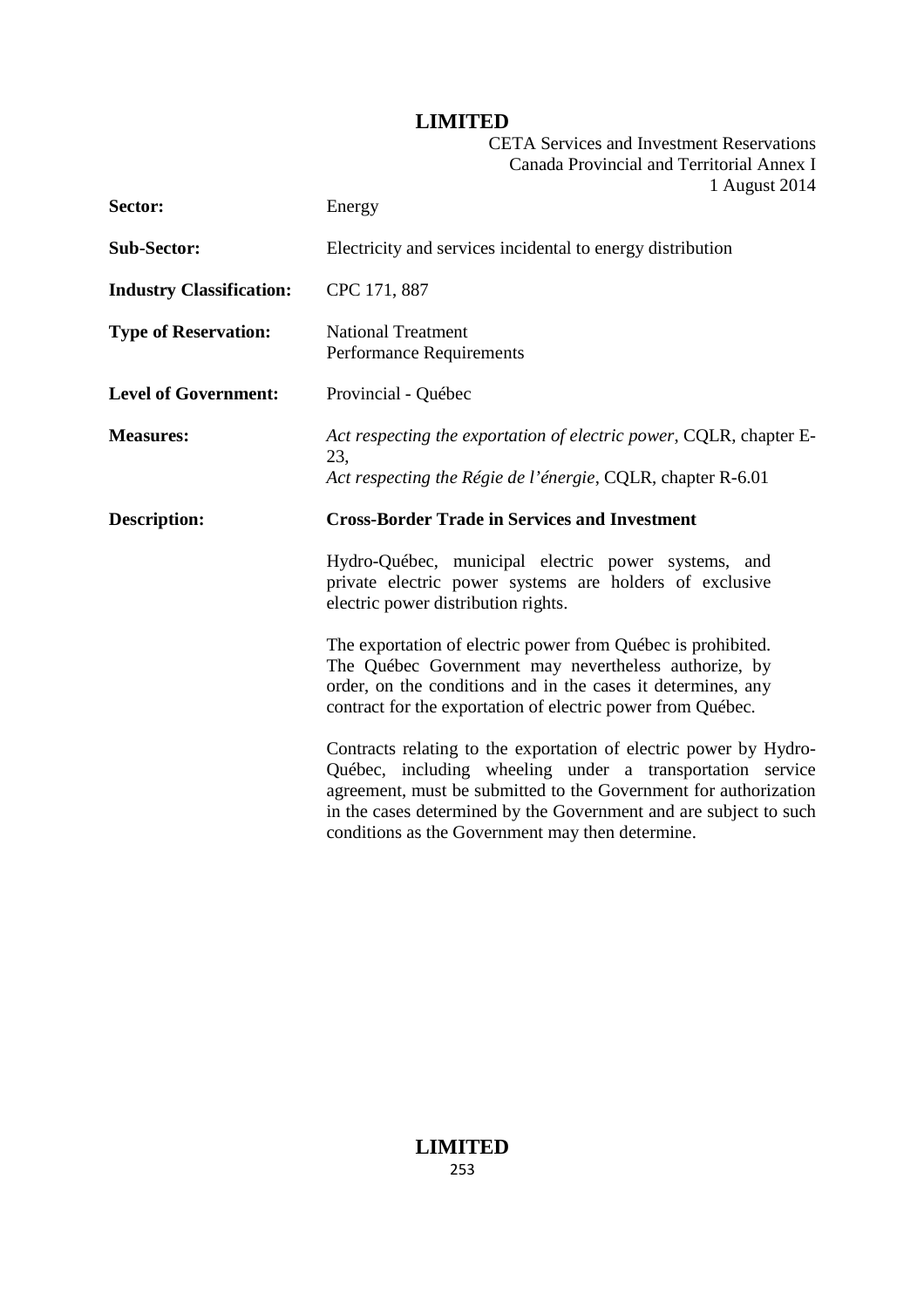CETA Services and Investment Reservations Canada Provincial and Territorial Annex I 1 August 2014

| Sector:                         | <b>Real Estate Services</b>                                                                                                                                                                                                                                                                                                     |
|---------------------------------|---------------------------------------------------------------------------------------------------------------------------------------------------------------------------------------------------------------------------------------------------------------------------------------------------------------------------------|
| <b>Sub-Sector:</b>              | Real estate services involving own or leased property and real<br>estate services on a fee or contract basis                                                                                                                                                                                                                    |
| <b>Industry Classification:</b> | CPC 821, 822                                                                                                                                                                                                                                                                                                                    |
| <b>Type of Reservation:</b>     | <b>National Treatment</b>                                                                                                                                                                                                                                                                                                       |
| <b>Level of Government:</b>     | Provincial – Québec                                                                                                                                                                                                                                                                                                             |
| <b>Measures:</b>                | Real estate brokerage act, CQLR, chapter. C-73.2                                                                                                                                                                                                                                                                                |
| Description:                    | <b>Cross-Border Trade in Services</b>                                                                                                                                                                                                                                                                                           |
|                                 | The Real Estate Brokerage Act imposes residency requirements to<br>brokers and agencies. Therefore, a broker must have an<br>establishment in Quebec. In the case of a broker who acts on<br>behalf of an agency, the broker's establishment is the agency's<br>establishment. Any agency must have an establishment in Quebec. |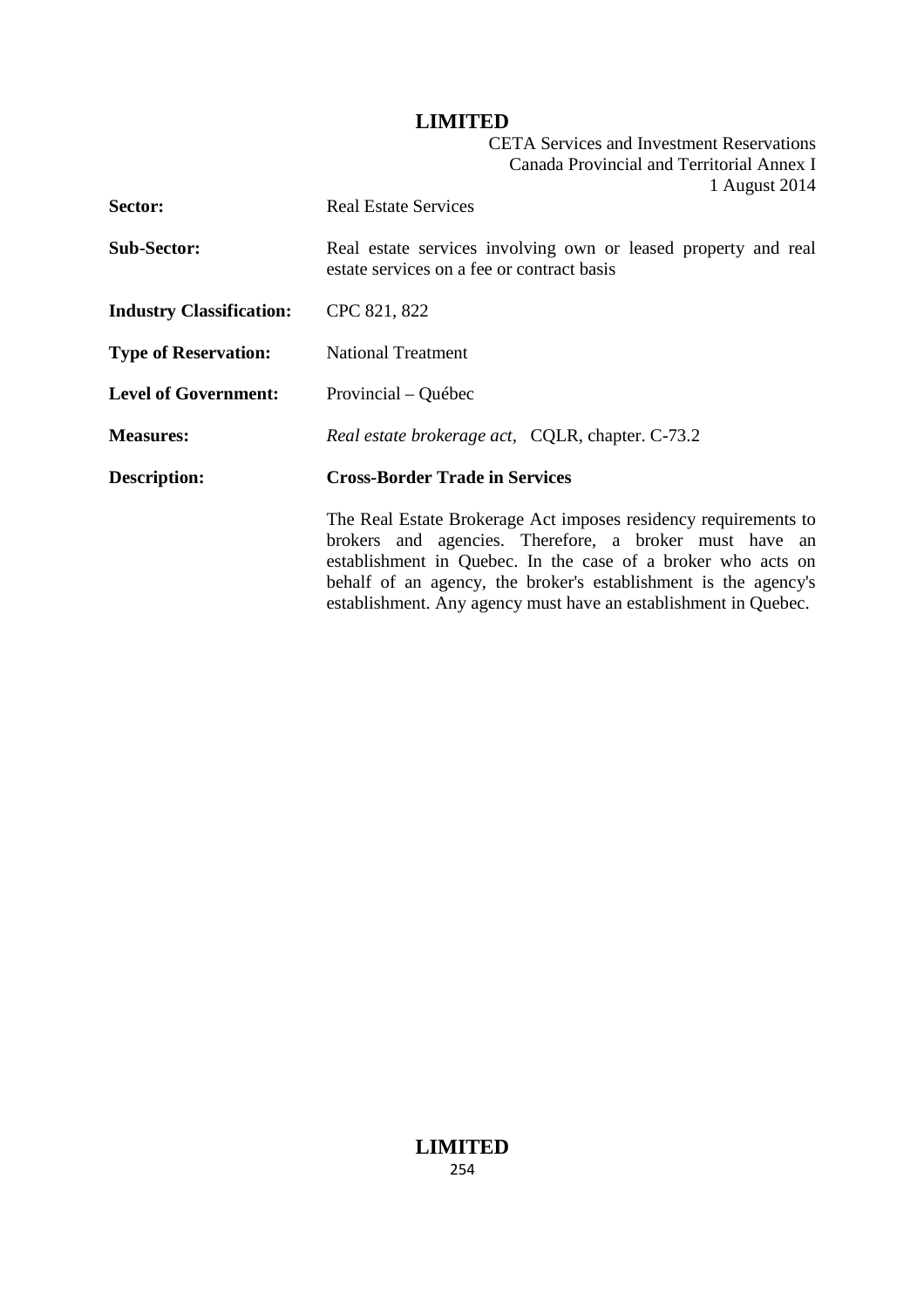CETA Services and Investment Reservations Canada Provincial and Territorial Annex I 1 August 2014

#### **SASKATCHEWAN**

| Sector:                         | <b>Motor Vehicles</b>                                                                                                                                                                                                                                               |
|---------------------------------|---------------------------------------------------------------------------------------------------------------------------------------------------------------------------------------------------------------------------------------------------------------------|
| <b>Sub-Sector:</b>              | Sale of motor vehicles including automobiles and other road<br>vehicles                                                                                                                                                                                             |
| <b>Industry Classification:</b> | <b>CPC 622</b>                                                                                                                                                                                                                                                      |
| <b>Type of Reservation:</b>     | <b>Market Access</b><br><b>National Treatment</b>                                                                                                                                                                                                                   |
| <b>Level of Government:</b>     | Provincial - Saskatchewan                                                                                                                                                                                                                                           |
| <b>Measure:</b>                 | The Motor Dealers Act, R.S.S. 1978, c.M-22;<br>The Motor Dealers Regulations, R.R.S. c.M-22 Reg 1                                                                                                                                                                   |
| Description:                    | <b>Cross-Border Trade in Services</b>                                                                                                                                                                                                                               |
|                                 | No license as a motor vehicle dealer shall be granted unless the<br>applicant for the license maintains in the province a place of<br>business satisfactory to the registrar and from which he<br>conducts his business, or a portion of his business, as a dealer. |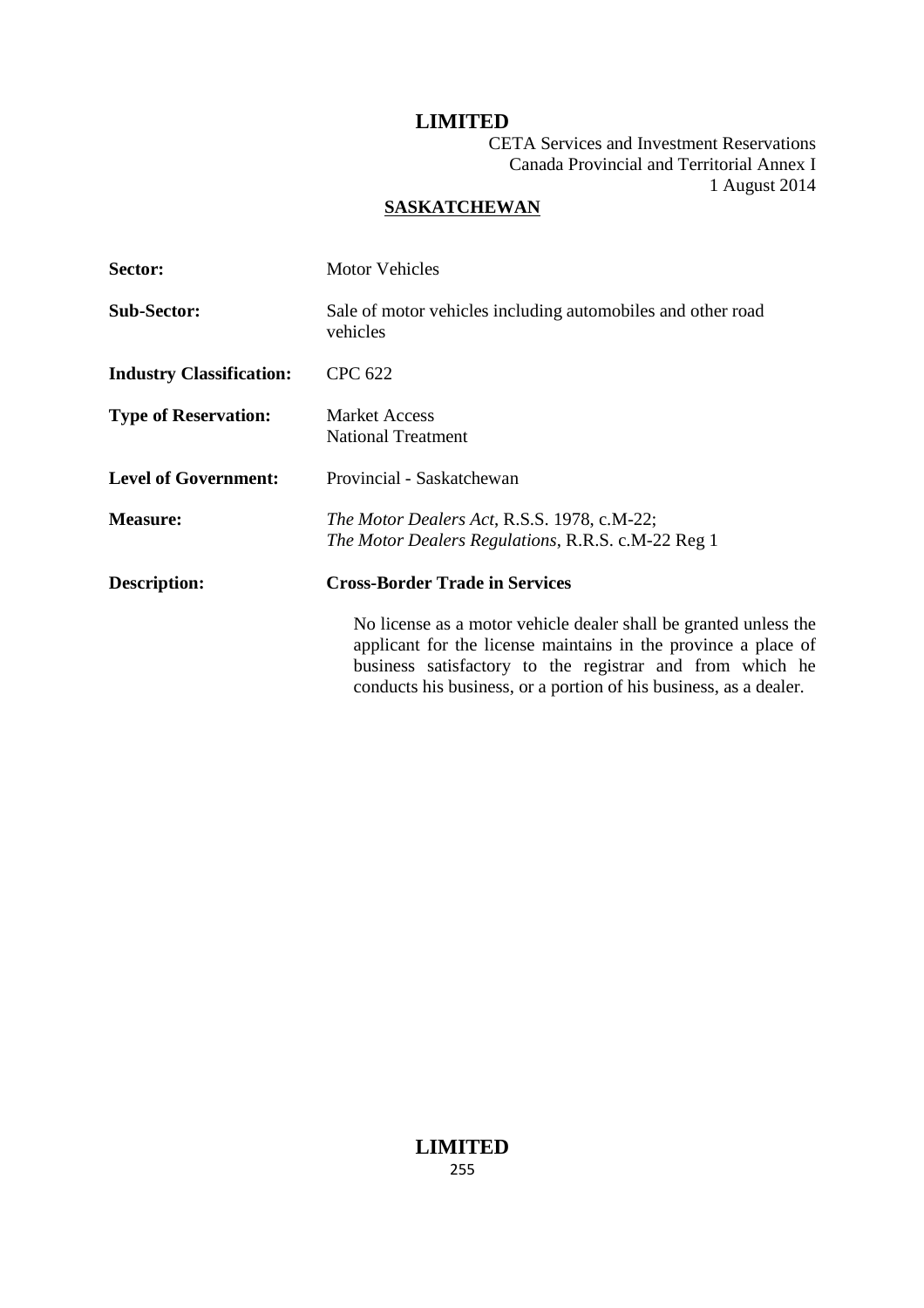| Sector:                         | Fisheries                                                                                                                                                                                                                                                                                                                                         |
|---------------------------------|---------------------------------------------------------------------------------------------------------------------------------------------------------------------------------------------------------------------------------------------------------------------------------------------------------------------------------------------------|
| <b>Sub-Sector:</b>              | Services incidental to fishing                                                                                                                                                                                                                                                                                                                    |
| <b>Industry Classification:</b> | <b>CPC 882</b>                                                                                                                                                                                                                                                                                                                                    |
| <b>Type of Reservation:</b>     | <b>Market Access</b><br><b>National Treatment</b>                                                                                                                                                                                                                                                                                                 |
| <b>Level of Government:</b>     | Provincial - Saskatchewan                                                                                                                                                                                                                                                                                                                         |
| <b>Measure:</b>                 | The Fisheries Act (Saskatchewan), 1994, c.F-16.1;<br>The Fisheries Regulations, c.F-16.1 Reg 1;<br><b>Commercial Fishing Licensee Eligibility Requirements (Policy</b><br>Number 3420.02);<br>Commercial Fishing Co-operatives (Policy Number F & W<br>$2003.2$ ;<br><b>Commercial Net Fishing Licence Eligibility Requirements</b><br>Guidelines |
| <b>Description:</b>             | <b>Cross-Border Trade in Services and Investment</b>                                                                                                                                                                                                                                                                                              |
|                                 | Only a Saskatchewan resident is eligible to obtain a commercial<br>fishing license. Licenses may be restricted to residents of the<br>region of a local fishery.                                                                                                                                                                                  |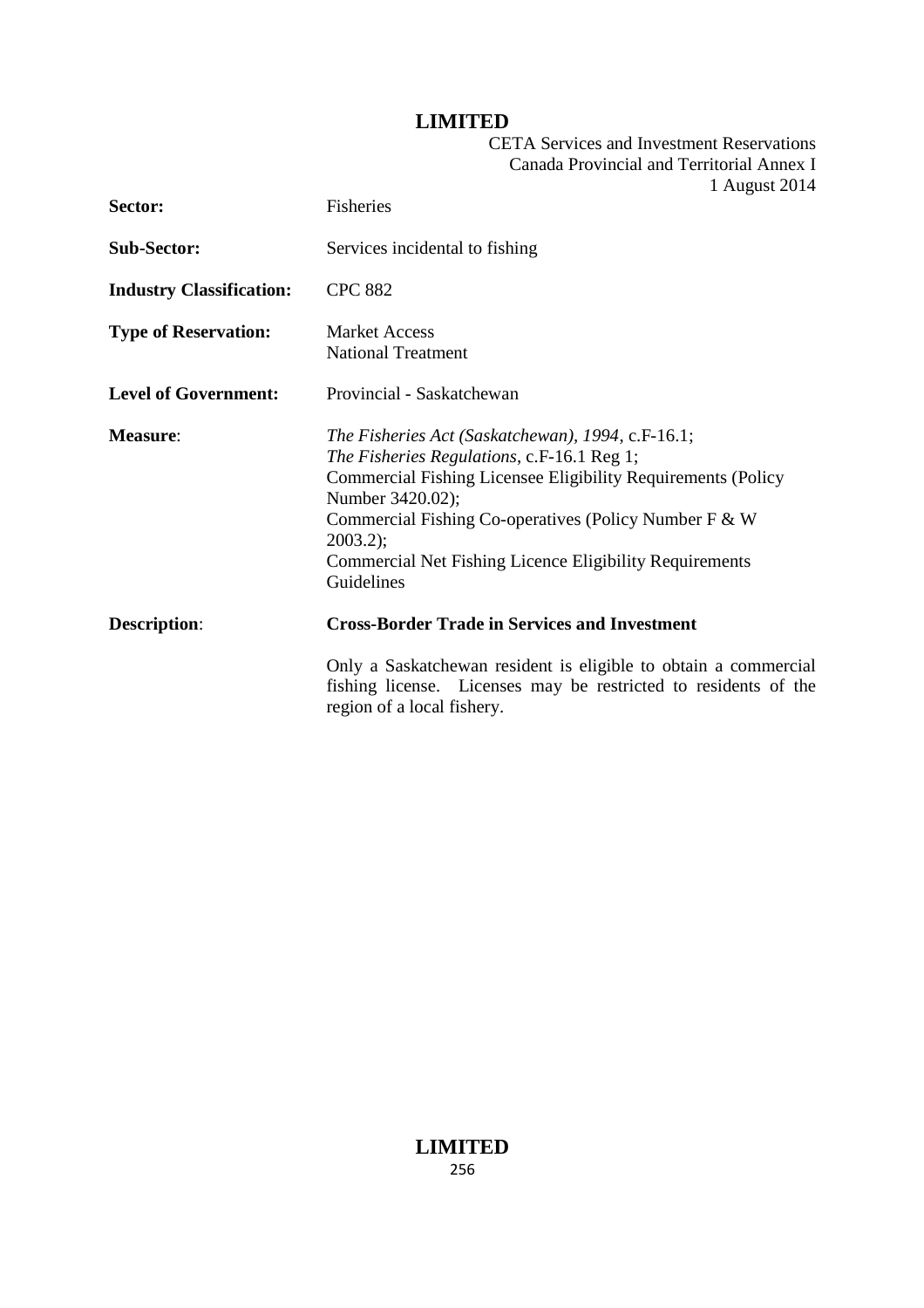CETA Services and Investment Reservations Canada Provincial and Territorial Annex I 1 August 2014

| Sector:                         | <b>Professional Services</b>                                                                                                                                                                                                                                                                                                                                                                                             |
|---------------------------------|--------------------------------------------------------------------------------------------------------------------------------------------------------------------------------------------------------------------------------------------------------------------------------------------------------------------------------------------------------------------------------------------------------------------------|
| <b>Sub-Sector:</b>              | <b>Legal Services</b>                                                                                                                                                                                                                                                                                                                                                                                                    |
| <b>Industry Classification:</b> | <b>CPC 861</b>                                                                                                                                                                                                                                                                                                                                                                                                           |
| <b>Type of Reservation:</b>     | <b>Market Access</b><br><b>National Treatment</b>                                                                                                                                                                                                                                                                                                                                                                        |
| <b>Level of Government:</b>     | Provincial - Saskatchewan                                                                                                                                                                                                                                                                                                                                                                                                |
| <b>Measure:</b>                 | The Legal Profession Act, 1990, S.S. 1990-91, c.L-10.1;<br>Rules of the Law Society of Saskatchewan                                                                                                                                                                                                                                                                                                                      |
| <b>Description:</b>             | <b>Cross-Border Trade in Services and Investment</b>                                                                                                                                                                                                                                                                                                                                                                     |
|                                 | Only Canadian citizens or permanent residents of Canada are<br>eligible for membership in the Law Society of Saskatchewan as a<br>student of law or lawyer. Only members of the Law Society of<br>Saskatchewan holding a subsisting certificate of practice can<br>practice law in Saskatchewan.                                                                                                                         |
|                                 | A person who has engaged in the active practice of law in another<br>jurisdiction of Canada may, upon meeting certain conditions, be<br>admitted as a member without having met the normal<br>requirements. Occasional appearance memberships are available<br>only to persons who are Canadian citizens or permanent residents<br>of Canada and who are qualified to practice law in another<br>jurisdiction of Canada. |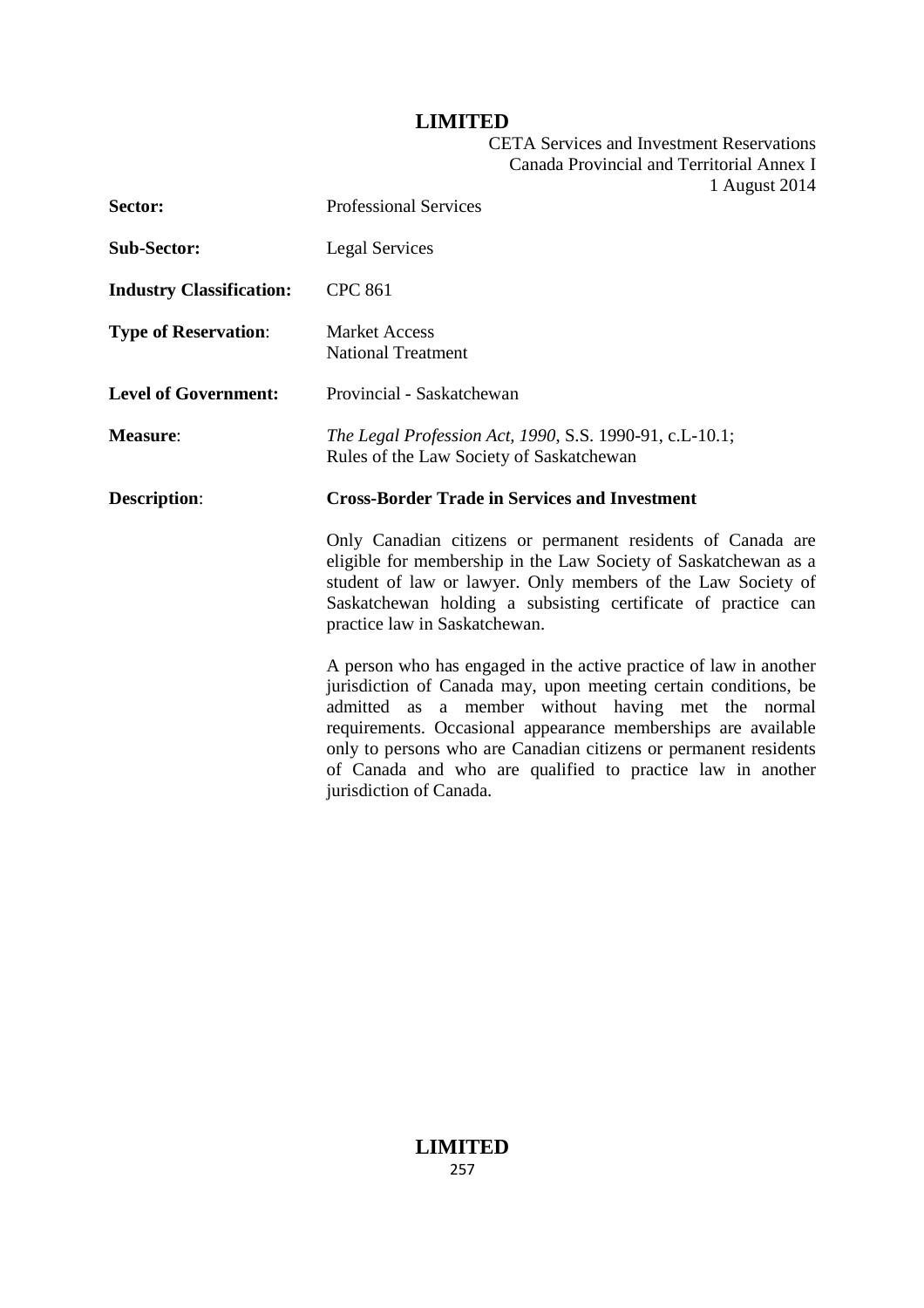CETA Services and Investment Reservations Canada Provincial and Territorial Annex I 1 August 2014

| Sector:                         | <b>Professional Services</b>                                                                              |
|---------------------------------|-----------------------------------------------------------------------------------------------------------|
| <b>Sub-Sector:</b>              | Legal Services                                                                                            |
| <b>Industry Classification:</b> | <b>CPC 861</b>                                                                                            |
| <b>Type of Reservation:</b>     | <b>National Treatment</b><br><b>Market Access</b>                                                         |
| <b>Level of Government:</b>     | Provincial - Saskatchewan                                                                                 |
| <b>Measure:</b>                 | The Notaries Public Act, R.S.S. 1978, c.N-8;<br>The Commissioners for Oaths Act, R.S.S. 1978, c.C-16      |
| <b>Description:</b>             | <b>Cross-Border Trade in Services and Investment</b>                                                      |
|                                 | Only Canadian citizens residing within Saskatchewan can be<br>appointed a notary public for Saskatchewan. |
|                                 | Only Canadian citizens can be appointed as a commissioner for<br>oaths in and for Saskatchewan.           |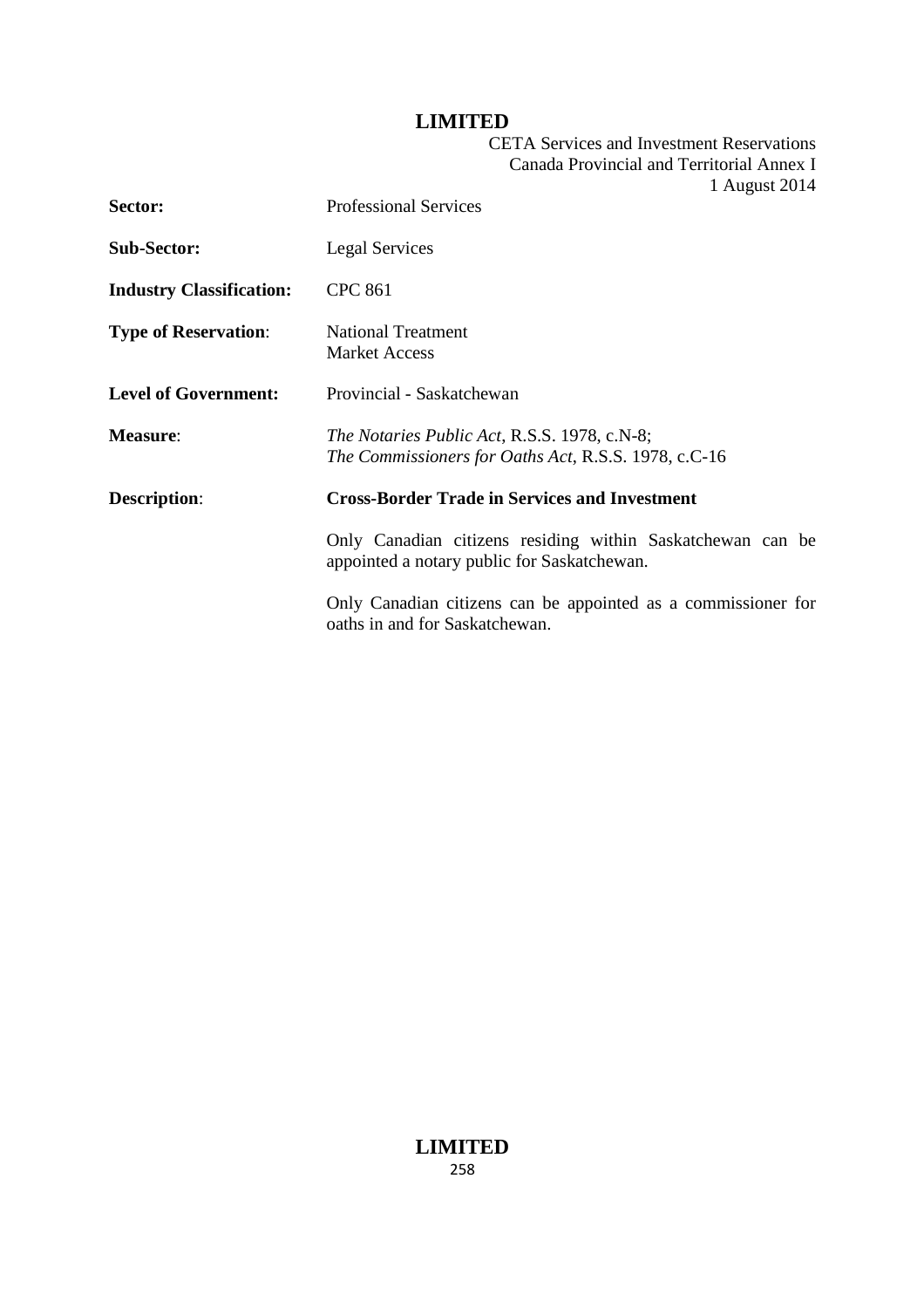CETA Services and Investment Reservations Canada Provincial and Territorial Annex I 1 August 2014

| Sector:                         | Tourism                                                                                                                                                |
|---------------------------------|--------------------------------------------------------------------------------------------------------------------------------------------------------|
| <b>Sub-Sector:</b>              | Other – Services incidental to hunting<br>Services incidental to fishing<br><b>Tourist Guide Agencies</b><br>Own-account hunting                       |
| <b>Industry Classification:</b> | CPC 7472, 8813, 8820, 96419                                                                                                                            |
| <b>Type of Reservation:</b>     | <b>Market Access</b><br><b>National Treatment</b>                                                                                                      |
| <b>Level of Government:</b>     | Provincial - Saskatchewan                                                                                                                              |
| <b>Measure:</b>                 | <i>The Wildlife Act, 1998, S.S. c.W-13.12;</i><br>The Wildlife Regulations, c.W13.1 Reg 1;<br>The Outfitter and Guide Regulations, 2004, c.N-3.1 Reg 3 |
| <b>Description:</b>             | <b>Cross-Border Trade in Services and Investment</b>                                                                                                   |
|                                 | Any person who wishes to hold an outfitter's licence must be a<br>Saskatchewan resident and have a head office in Saskatchewan.                        |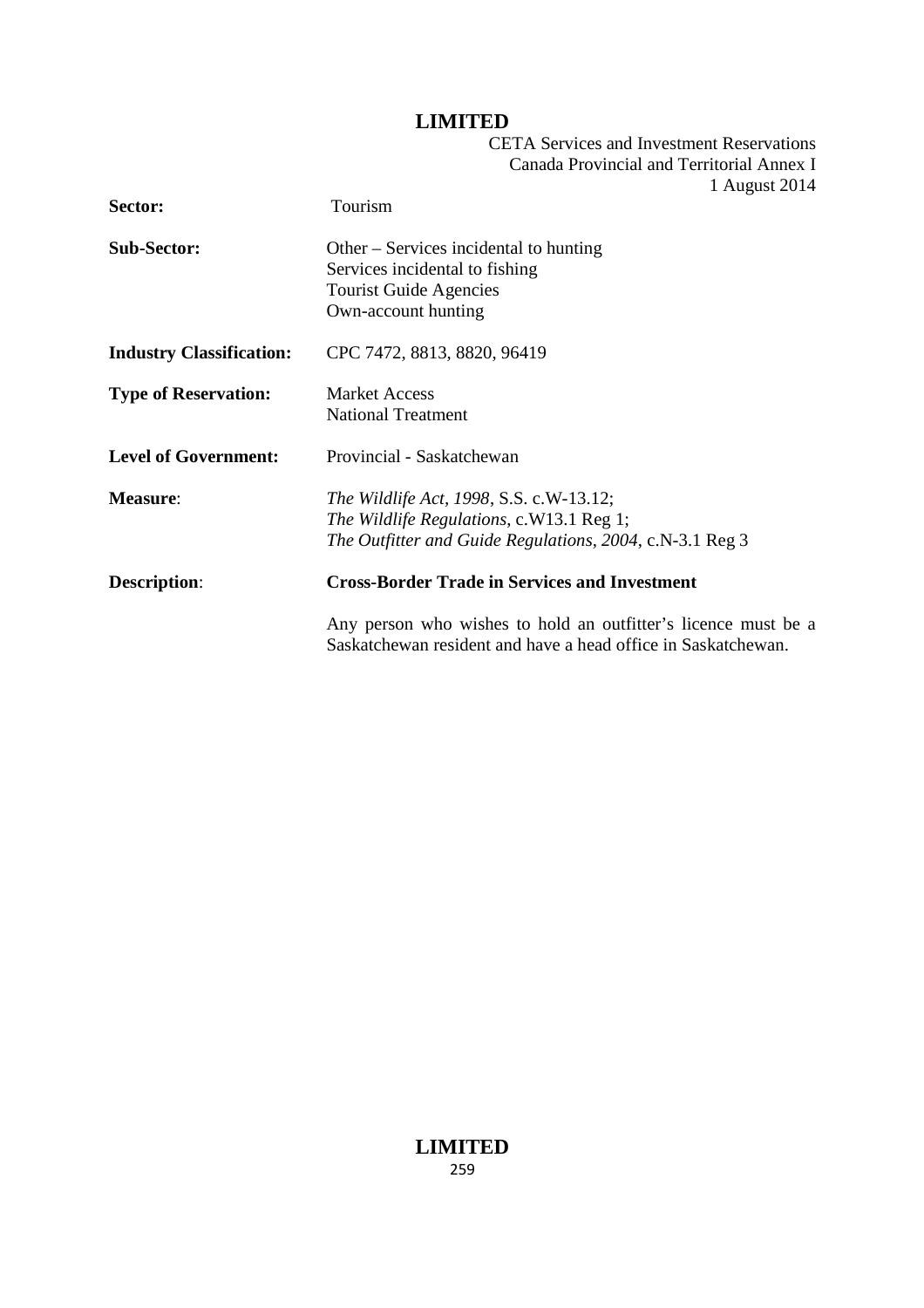CETA Services and Investment Reservations Canada Provincial and Territorial Annex I 1 August 2014

| Sector:                         | <b>Real Estate</b>                                                                                                                                                                                                                                                                                     |
|---------------------------------|--------------------------------------------------------------------------------------------------------------------------------------------------------------------------------------------------------------------------------------------------------------------------------------------------------|
| <b>Sub-Sector:</b>              | Real estate services involving own or leased property<br>Real estate services on a fee or contract basis                                                                                                                                                                                               |
| <b>Industry Classification:</b> | CPC 8210, 822                                                                                                                                                                                                                                                                                          |
| <b>Type of Reservation:</b>     | <b>National Treatment</b>                                                                                                                                                                                                                                                                              |
| <b>Level of Government:</b>     | Provincial - Saskatchewan                                                                                                                                                                                                                                                                              |
| <b>Measure:</b>                 | <i>The Real Estate Act, S.S. 1995, c.R-1.3;</i><br>The Real Estate Commission policies and bylaws                                                                                                                                                                                                      |
| <b>Description:</b>             | <b>Cross-Border Trade in Services</b>                                                                                                                                                                                                                                                                  |
|                                 | Every brokerage and person named in a certificate of registration<br>as a brokerage must have an office in Saskatchewan and is<br>required to maintain trust accounts in a financial institution in<br>Saskatchewan for the deposit of all money received in connection<br>with trades in real estate. |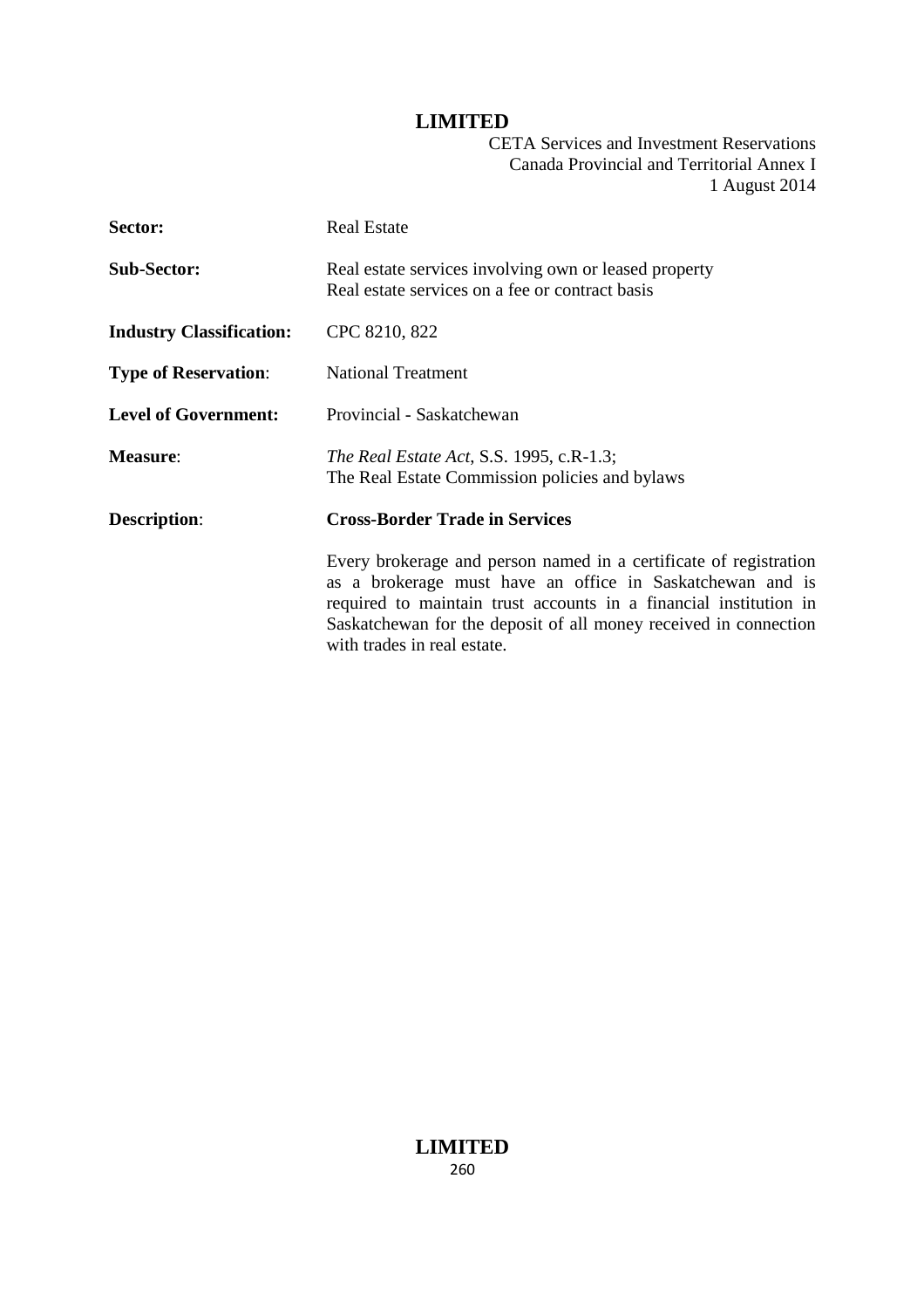CETA Services and Investment Reservations Canada Provincial and Territorial Annex I 1 August 2014

| Sector:                         | Tourism                                                                                                                                                                                                         |
|---------------------------------|-----------------------------------------------------------------------------------------------------------------------------------------------------------------------------------------------------------------|
| <b>Sub-Sector:</b>              | Services incidental to hunting,<br>tourist guide agencies,<br>own-account hunting                                                                                                                               |
| <b>Industry Classification:</b> | CPC 7472, 8813, 96419                                                                                                                                                                                           |
| <b>Type of Reservation:</b>     | <b>Market Access</b><br><b>National Treatment</b>                                                                                                                                                               |
| <b>Level of Government:</b>     | Provincial - Saskatchewan                                                                                                                                                                                       |
| <b>Measure:</b>                 | The Wildlife Act, 1998, S.S. c.W-13.12;<br>The Wildlife Regulations, c.W13.1 Reg 1                                                                                                                              |
| <b>Description:</b>             | <b>Cross-Border Trade in Services and Investment</b>                                                                                                                                                            |
|                                 | A fur licence holder must be a Saskatchewan resident.                                                                                                                                                           |
|                                 | A Saskatchewan resident is a Canadian resident who has a<br>principal residence in Saskatchewan and has resided in the<br>province for the three months preceding the date of the application<br>for a licence. |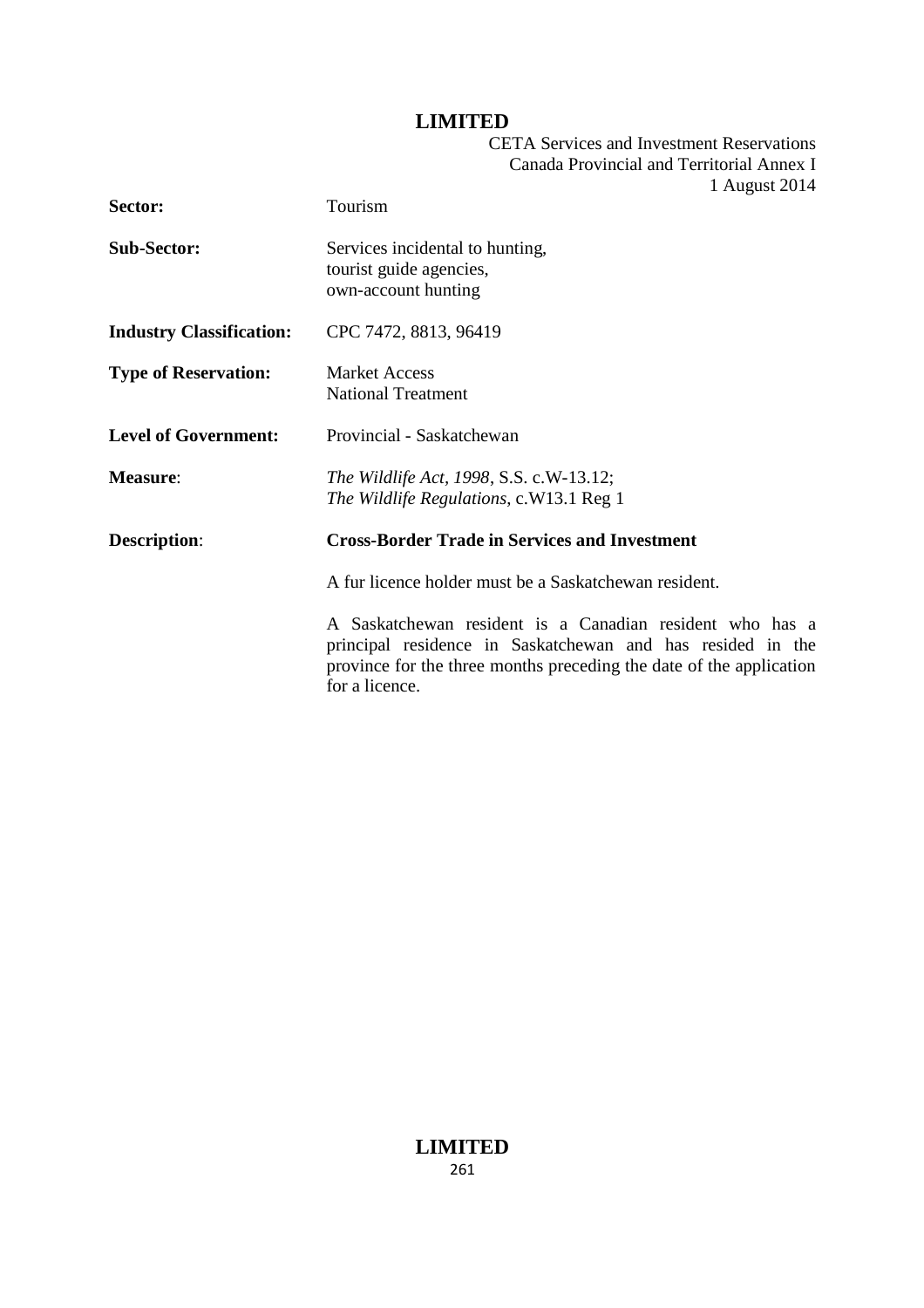CETA Services and Investment Reservations

Canada Provincial and Territorial Annex I 1 August 2014 Sector: Recreational, Cultural and Sporting Services **Sub-Sector:** Gambling and betting **Industry Classification:** CPC 96492 **Type of Reservation:** Market Access National Treatment **Level of Government:** Provincial - Saskatchewan **Measures:** *The Alcohol and Gaming Regulation Act*, S.S.1997, c.A-18.011; Saskatchewan Liquor and Gaming Authority Policy; *The Slot Machine Act*, R.S.S. 1978, c.S-50; *The Saskatchewan Gaming Corporation Act*, S.S. 1994, c. S-18.2; *The Interprovincial Lotteries Act, 1984*, S.S. 1983-84, c. I-12.01 **Description: Investment** Only gaming equipment, including video lottery terminals and slot machines, owned or leased by the Government of Saskatchewan may be operated in Saskatchewan.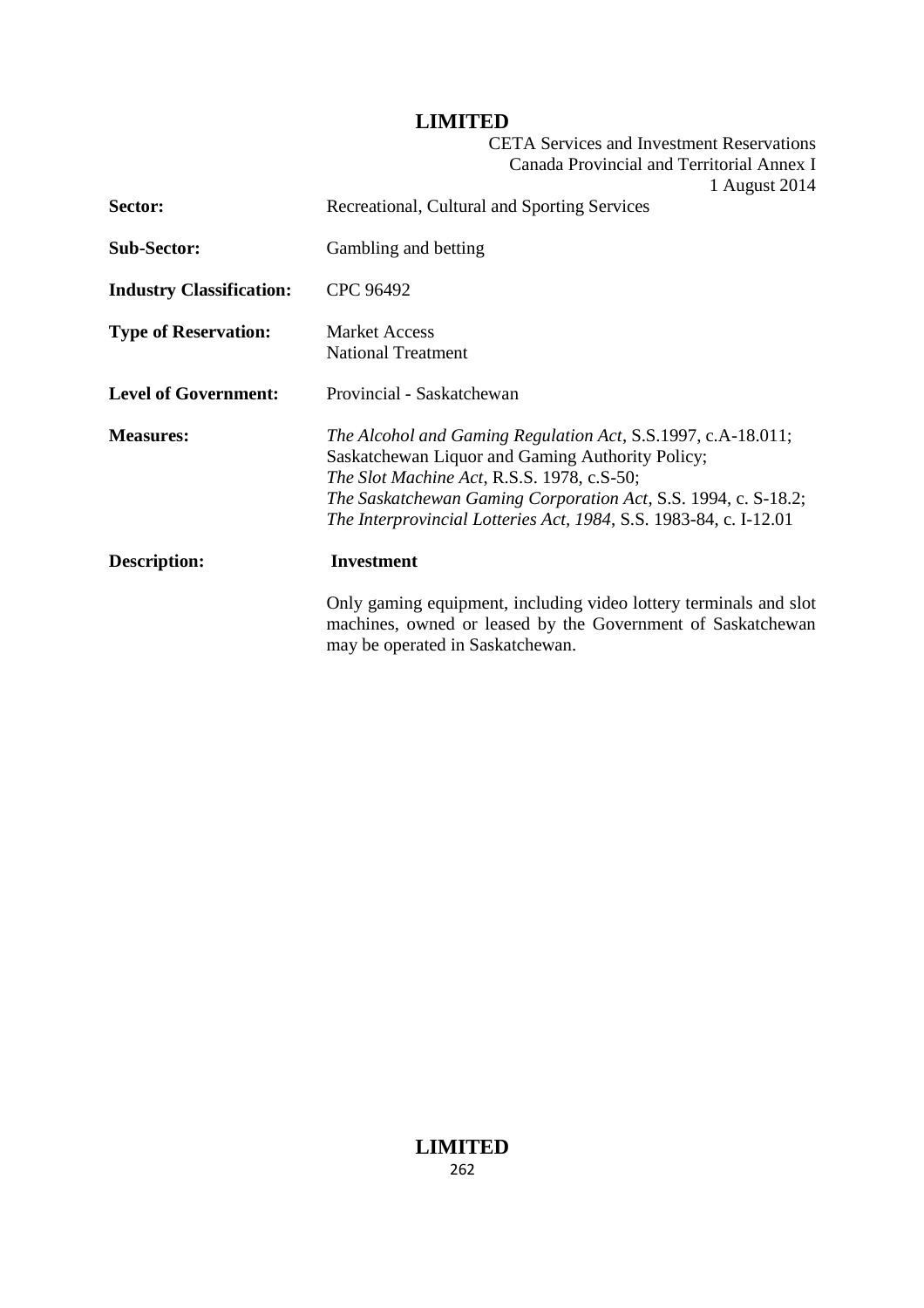| Sector:                         | Transportation                                                                                                                                                                                                                                                                                                                                                                                                                                         |
|---------------------------------|--------------------------------------------------------------------------------------------------------------------------------------------------------------------------------------------------------------------------------------------------------------------------------------------------------------------------------------------------------------------------------------------------------------------------------------------------------|
| <b>Sub-Sector:</b>              | Passenger Transportation,<br>interurban scheduled bus passenger transportation,<br>non-scheduled motor buses, chartered buses and tour and<br>sightseeing buses                                                                                                                                                                                                                                                                                        |
| <b>Industry Classification:</b> | CPC 71213, 71222, 71223                                                                                                                                                                                                                                                                                                                                                                                                                                |
| <b>Type of Reservation:</b>     | <b>Market Access</b>                                                                                                                                                                                                                                                                                                                                                                                                                                   |
| <b>Level of Government:</b>     | Provincial - Saskatchewan                                                                                                                                                                                                                                                                                                                                                                                                                              |
| <b>Measure:</b>                 | The Traffic Safety Act, S.S. 2004, c.T-18.1;<br>The Operating Authority Regulations, 1990, c.M-21.2 Reg 1;<br>Policies of the Highway Safety Board                                                                                                                                                                                                                                                                                                     |
| <b>Description:</b>             | <b>Cross Border Trade in Services and Investment</b>                                                                                                                                                                                                                                                                                                                                                                                                   |
|                                 | An Operating Authority Certificate is required by persons<br>operating commercial or business use vehicles for the purpose of<br>transporting passengers for hire within or outside of the province.                                                                                                                                                                                                                                                   |
|                                 | When considering an application for an operating authority<br>certificate or an amendment to an Operating Authority Certificate,<br>the Highway Safety Board may consider whether public business<br>will be promoted by the proposed undertaking.                                                                                                                                                                                                     |
|                                 | Public business may be measured through a public convenience<br>and needs test which includes:<br>examination of the adequacy of current levels of service;<br>٠<br>market conditions establishing the requirement for expanded<br>٠<br>service;<br>the effect of new entrants on public convenience, including<br>the continuity and quality of service; and,<br>fitness, willingness and ability of the applicant to provide<br>٠<br>proper service. |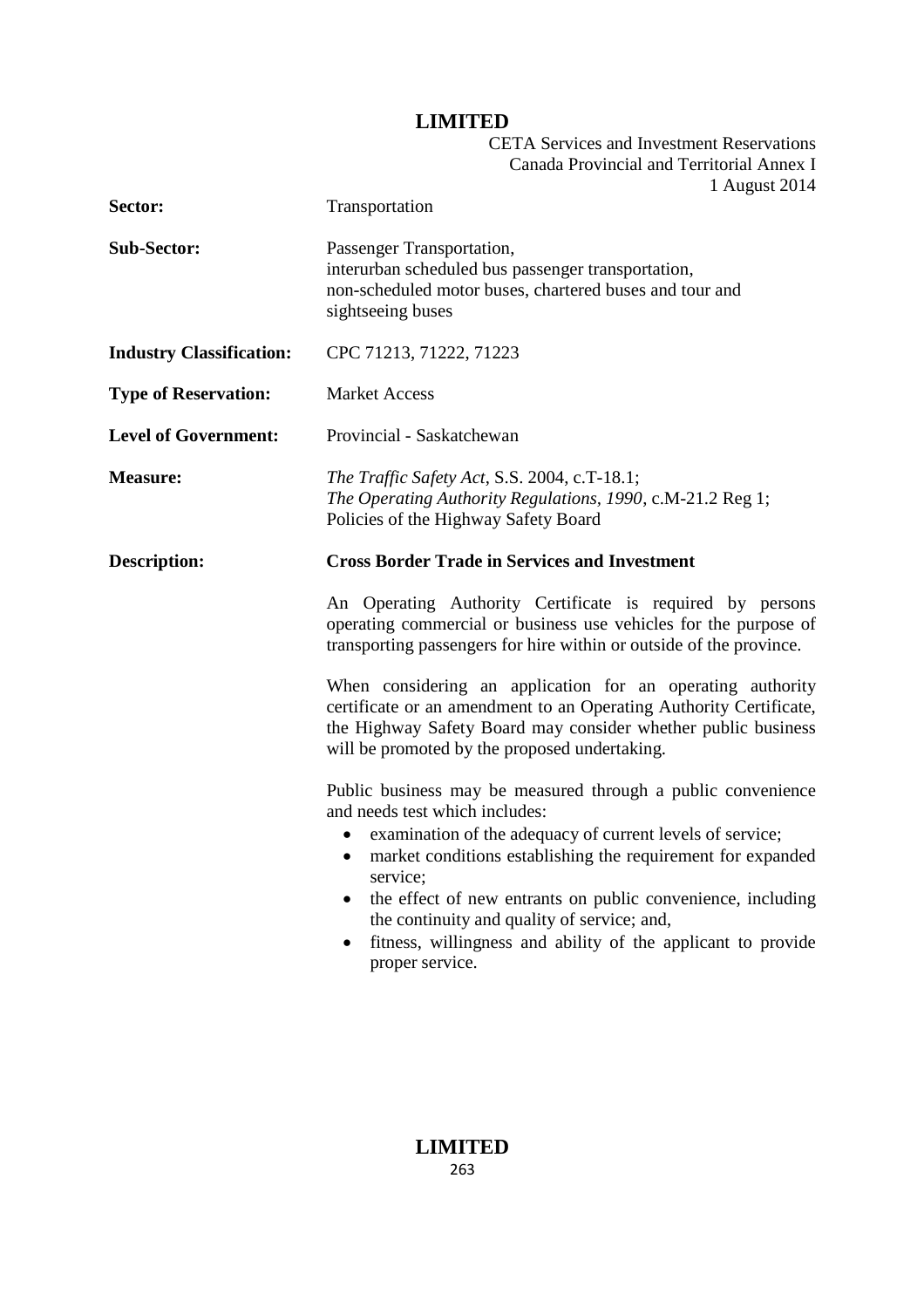| Sector:                         | All Sectors                                                                                                                                                                                                                                                                                                                                                                                                                                                                                                                                                                              |
|---------------------------------|------------------------------------------------------------------------------------------------------------------------------------------------------------------------------------------------------------------------------------------------------------------------------------------------------------------------------------------------------------------------------------------------------------------------------------------------------------------------------------------------------------------------------------------------------------------------------------------|
| <b>Sub-Sector:</b>              |                                                                                                                                                                                                                                                                                                                                                                                                                                                                                                                                                                                          |
| <b>Industry Classification:</b> |                                                                                                                                                                                                                                                                                                                                                                                                                                                                                                                                                                                          |
| <b>Type of Reservation:</b>     | <b>National Treatment</b><br>Senior Management and Boards of Directors                                                                                                                                                                                                                                                                                                                                                                                                                                                                                                                   |
| <b>Level of Government:</b>     | Provincial - Saskatchewan                                                                                                                                                                                                                                                                                                                                                                                                                                                                                                                                                                |
| <b>Measure:</b>                 | The Business Corporations Act, R.S.S. 1978, c.B-10;<br>Private Acts of the Legislature of Saskatchewan establishing<br>corporate bodies                                                                                                                                                                                                                                                                                                                                                                                                                                                  |
| <b>Description:</b>             | <b>Investment</b>                                                                                                                                                                                                                                                                                                                                                                                                                                                                                                                                                                        |
|                                 | At least 25% of the directors of a corporation must be resident<br>Canadians (i.e. Canadian citizens or permanent resident), but if a<br>corporation has fewer than four directors, at least one director must<br>be a resident Canadian.                                                                                                                                                                                                                                                                                                                                                |
|                                 | If none of the directors of a corporation resides in Saskatchewan,<br>the corporation shall appoint an attorney pursuant to comply with<br>the Act as if the corporation were an extra-provincial corporation.                                                                                                                                                                                                                                                                                                                                                                           |
|                                 | Directors of a corporation may appoint from their number a<br>managing director who is a resident Canadian or a committee of<br>directors and delegate to such managing director or committee any<br>of the powers of the directors.                                                                                                                                                                                                                                                                                                                                                     |
|                                 | If the directors of a corporation appoint a committee of directors, at<br>least 25% of the members of the committee must be resident<br>Canadians.                                                                                                                                                                                                                                                                                                                                                                                                                                       |
|                                 | Constraints may be placed on the transfer and ownership of shares<br>in corporations. The object is to permit corporations to meet<br>Canadian ownership requirements, under certain federal and<br>provincial laws, in sectors where ownership is required as a<br>condition to operate or to receive licences, permits, grants,<br>payments, or other benefits. In order to maintain certain Canadian<br>ownership levels, a corporation is permitted to sell shareholders'<br>shares without the consent of those shareholders, and to purchase<br>its own shares on the open market. |
|                                 | <b>LIMITED</b>                                                                                                                                                                                                                                                                                                                                                                                                                                                                                                                                                                           |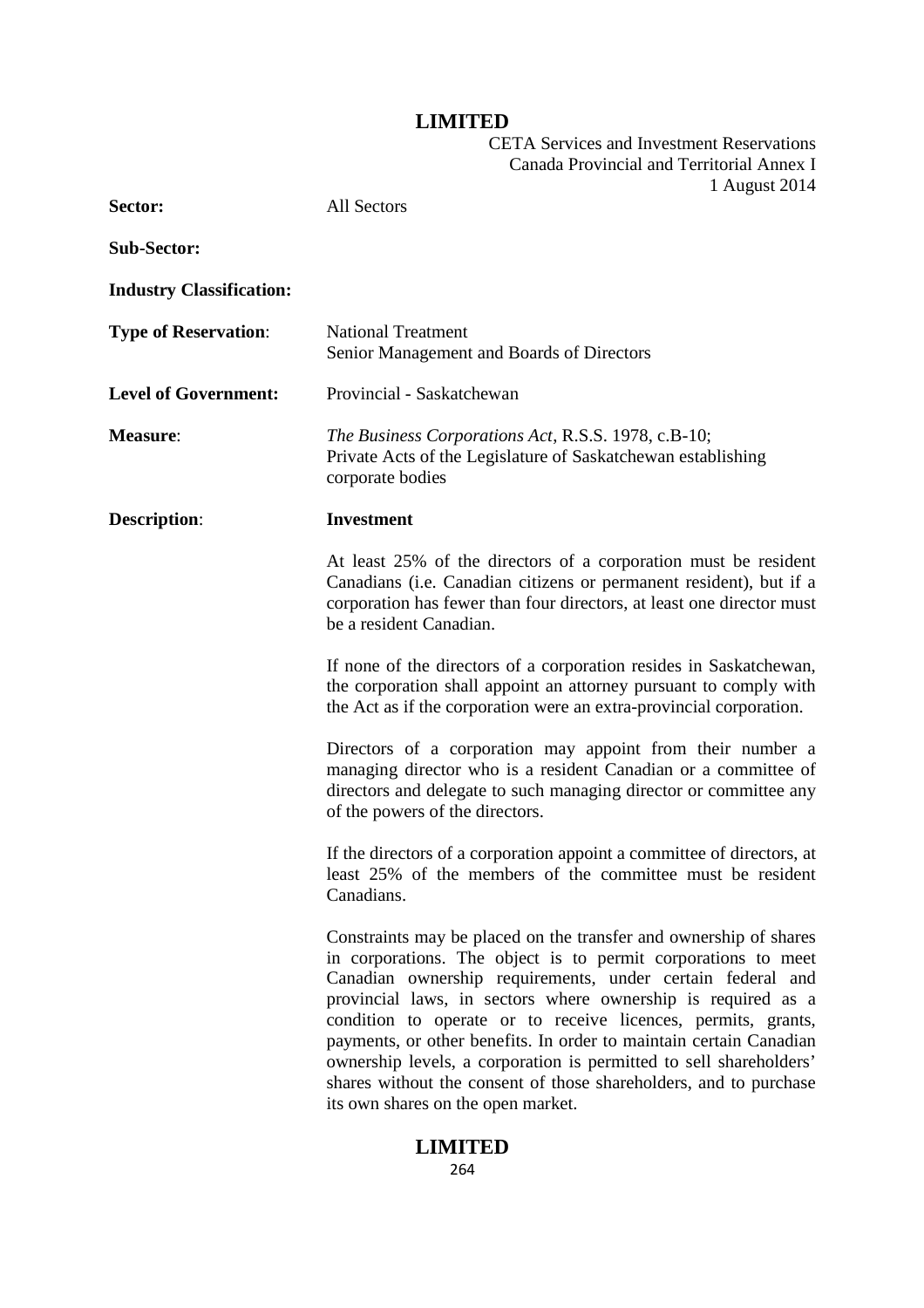CETA Services and Investment Reservations Canada Provincial and Territorial Annex I 1 August 2014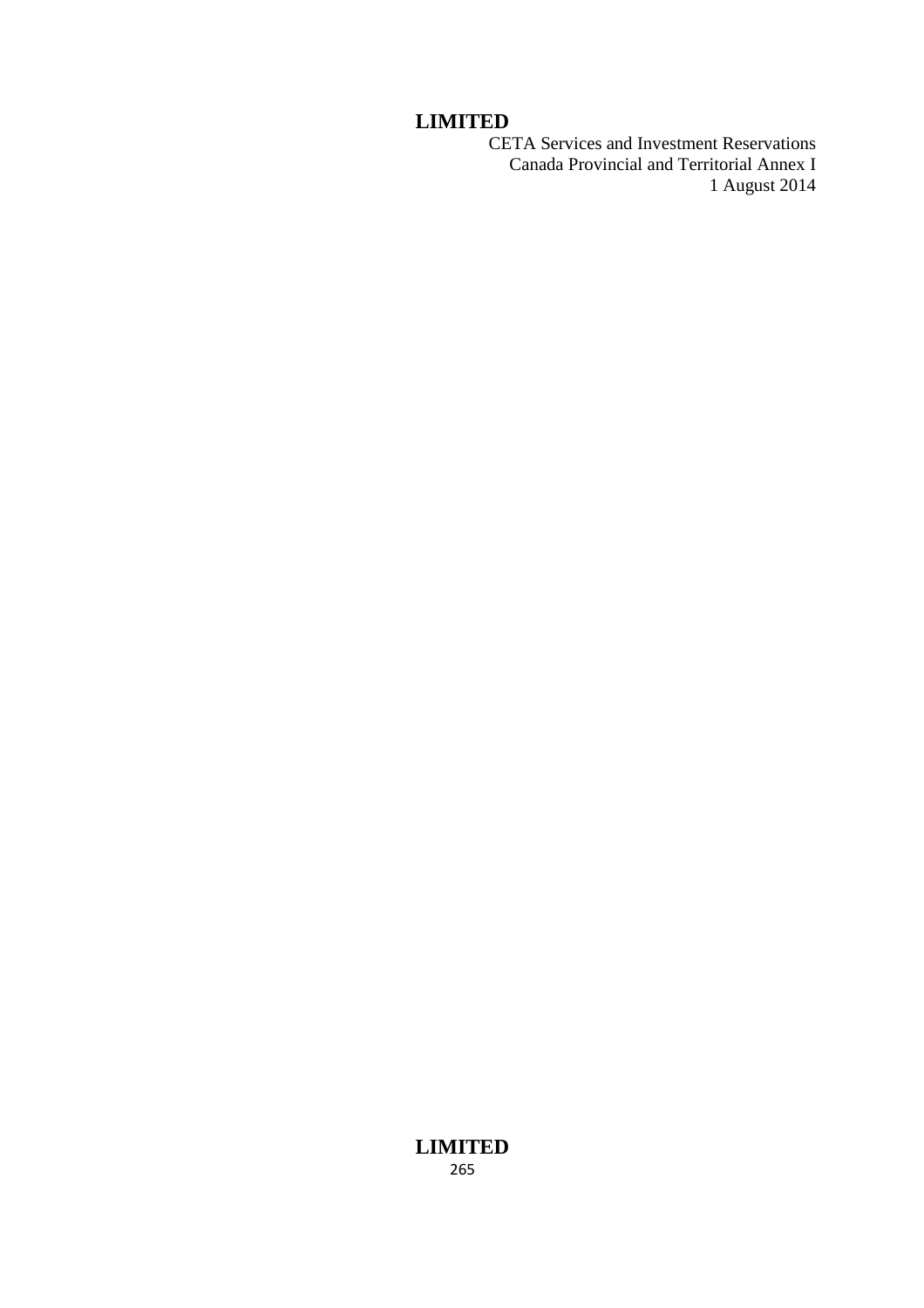| Sector:                         | All Sectors                                                                                                                                                                                     |
|---------------------------------|-------------------------------------------------------------------------------------------------------------------------------------------------------------------------------------------------|
| <b>Sub-Sector:</b>              |                                                                                                                                                                                                 |
| <b>Industry Classification:</b> |                                                                                                                                                                                                 |
| <b>Type of Reservation:</b>     | <b>National Treatment</b><br>Senior Management and Boards of Directors                                                                                                                          |
| <b>Level of Government:</b>     | Provincial - Saskatchewan                                                                                                                                                                       |
| <b>Measure:</b>                 | The Co-operatives Act, 1996, S.S. 1998, c.C-37.3;<br>Private Acts of the Legislature of Saskatchewan establishing<br>corporate bodies;<br>Practice and Policy of the Registrar of Co-operatives |
| <b>Description:</b>             | <b>Investment</b>                                                                                                                                                                               |
|                                 | A co-operative must have a registered office in Saskatchewan.                                                                                                                                   |
|                                 | may be limited to Canadians<br>Membership<br>resident in<br>Saskatchewan.                                                                                                                       |
|                                 | There must be at least five Directors and the majority of Directors<br>must be Canadian residents. Directors are appointed from amongst<br>the membership of the cooperative.                   |
|                                 | The registrar may restrict the businesses in which a co-operative<br>may engage in the province.                                                                                                |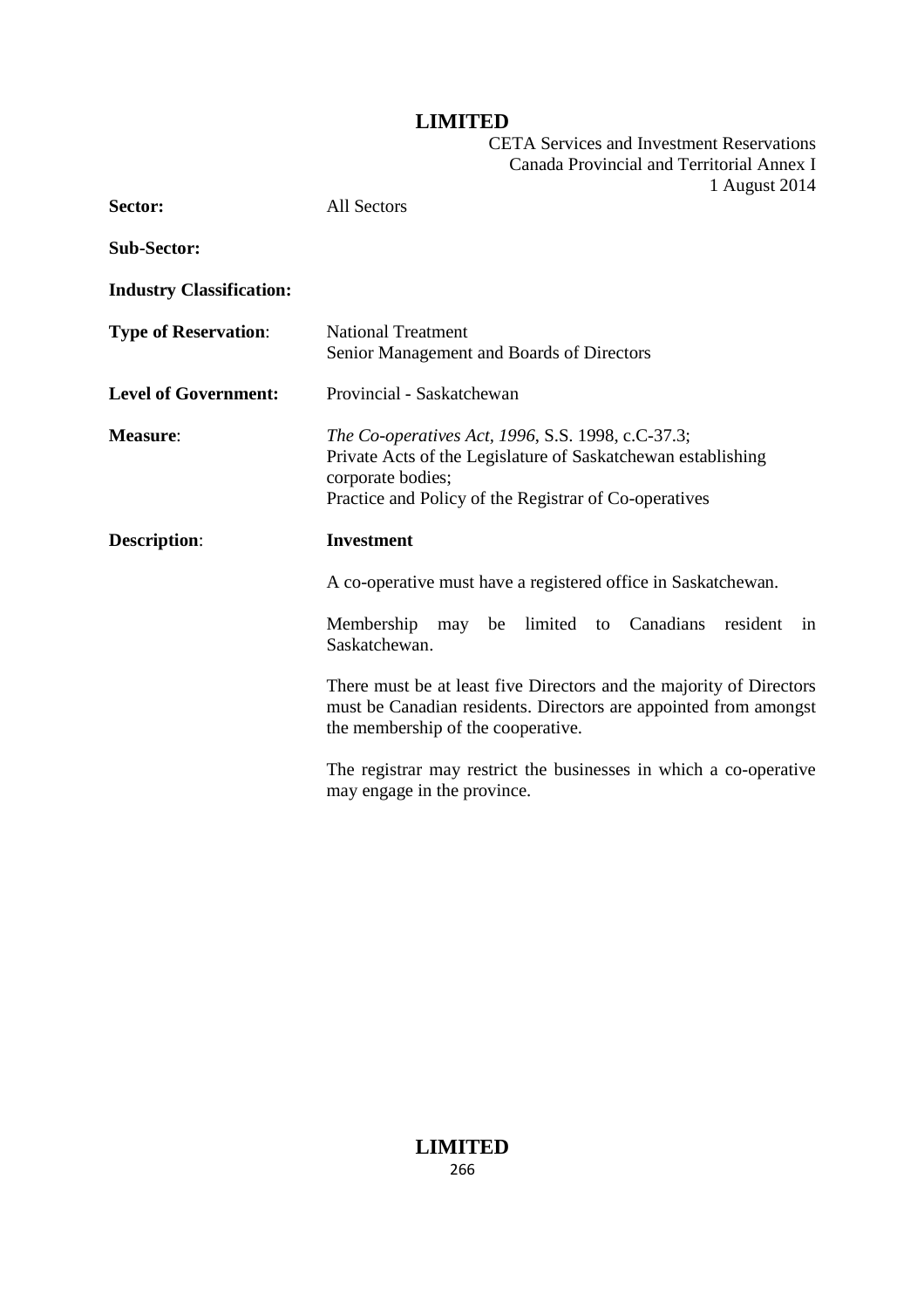| Sector:                         | All Sectors                                                                                                                                                                                                                                                                                                                                                                          |
|---------------------------------|--------------------------------------------------------------------------------------------------------------------------------------------------------------------------------------------------------------------------------------------------------------------------------------------------------------------------------------------------------------------------------------|
| <b>Sub-Sector:</b>              |                                                                                                                                                                                                                                                                                                                                                                                      |
| <b>Industry Classification:</b> |                                                                                                                                                                                                                                                                                                                                                                                      |
| <b>Type of Reservation:</b>     | <b>National Treatment</b><br>Senior Management and Boards of Directors                                                                                                                                                                                                                                                                                                               |
| <b>Level of Government:</b>     | Provincial - Saskatchewan                                                                                                                                                                                                                                                                                                                                                            |
| <b>Measures:</b>                | The Non-profit Corporations Act, S.S. 1995, c.N-4.2;<br>Private Acts of the Legislature of Saskatchewan establishing<br>corporate bodies                                                                                                                                                                                                                                             |
| <b>Description:</b>             | <b>Investment</b>                                                                                                                                                                                                                                                                                                                                                                    |
|                                 | At least one director of a corporation must reside in Saskatchewan.                                                                                                                                                                                                                                                                                                                  |
|                                 | At least 25% of the directors of a corporation must be resident<br>Canadians (i.e. Canadian citizen), but if a corporation has fewer<br>than four directors, at least one director must be a resident<br>Canadian.                                                                                                                                                                   |
|                                 | Directors of a charitable corporation shall not transact business at a<br>meeting of directors unless a majority of directors present are<br>resident Canadians.                                                                                                                                                                                                                     |
|                                 | Directors of a corporation may appoint from their number a<br>managing director who is a resident Canadian or a committee of<br>directors and delegate to the managing director or committee any<br>of the powers of the directors. If the directors of a corporation<br>appoint a committee of directors, a majority of the members of the<br>committee must be resident Canadians. |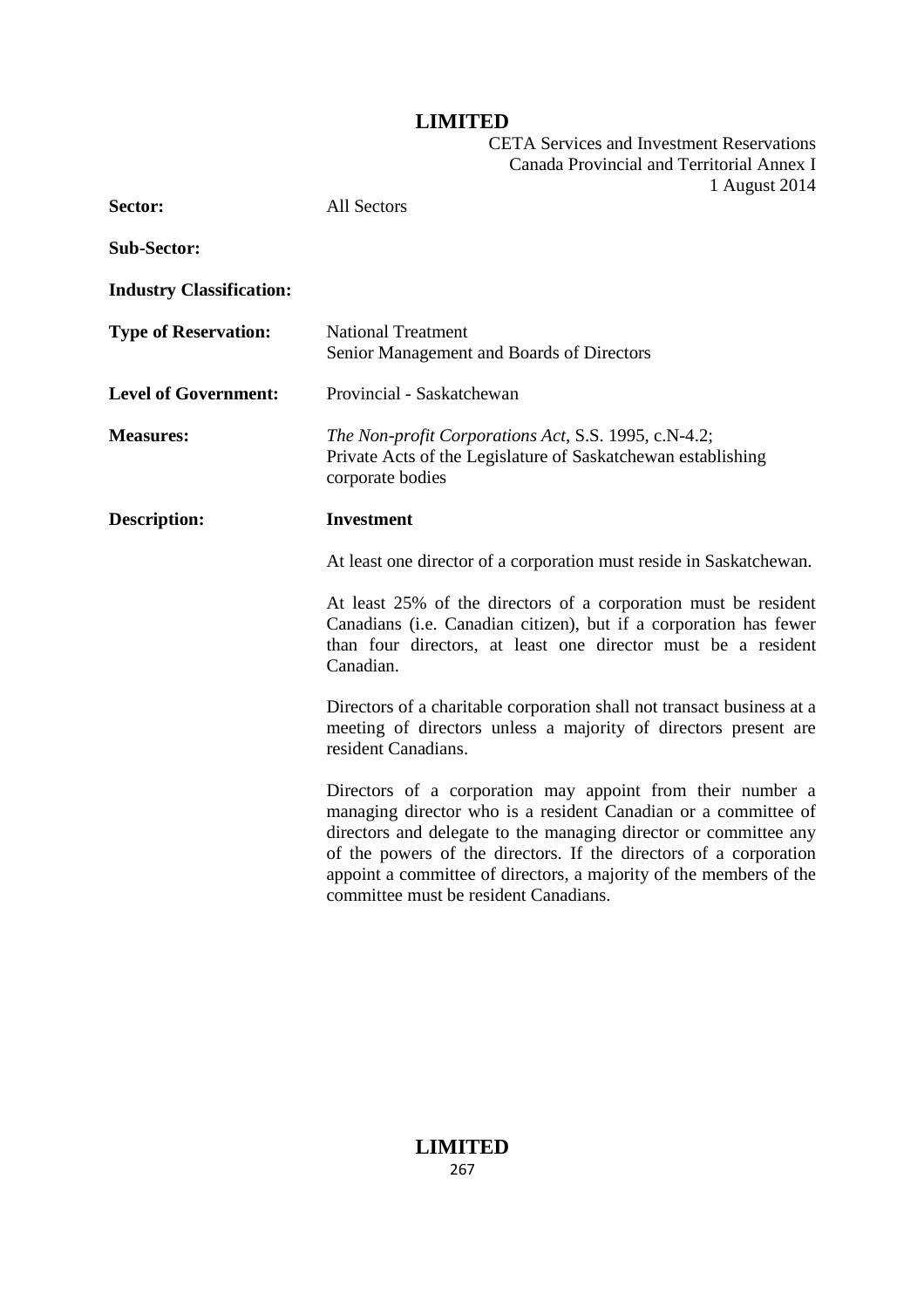| <b>All Sectors</b>                                                                                                                                                                                                                                                                                                                                                                                                                                                       |
|--------------------------------------------------------------------------------------------------------------------------------------------------------------------------------------------------------------------------------------------------------------------------------------------------------------------------------------------------------------------------------------------------------------------------------------------------------------------------|
|                                                                                                                                                                                                                                                                                                                                                                                                                                                                          |
|                                                                                                                                                                                                                                                                                                                                                                                                                                                                          |
| <b>National Treatment</b><br>Performance Requirement                                                                                                                                                                                                                                                                                                                                                                                                                     |
| Provincial - Saskatchewan                                                                                                                                                                                                                                                                                                                                                                                                                                                |
| The Labour-sponsored Venture Capital Corporations Act, S.S.<br>1986, c.L-0.2;<br>The Labour-sponsored Venture Capital Corporations Regulations,<br>R.R.S. c.L-0.2 Reg 1                                                                                                                                                                                                                                                                                                  |
| <b>Investment</b><br>A labour-sponsored venture capital corporation is required to<br>invest the proceeds from the issuance of shares primarily in the<br>equity shares of eligible businesses. To be eligible, a business must<br>employ no more than 500 employees in Saskatchewan and pay at<br>least 25% of its salaries and wages to Saskatchewan residents.<br>Tax credits are limited to persons liable to pay Saskatchewan<br>provincial and federal income tax. |
|                                                                                                                                                                                                                                                                                                                                                                                                                                                                          |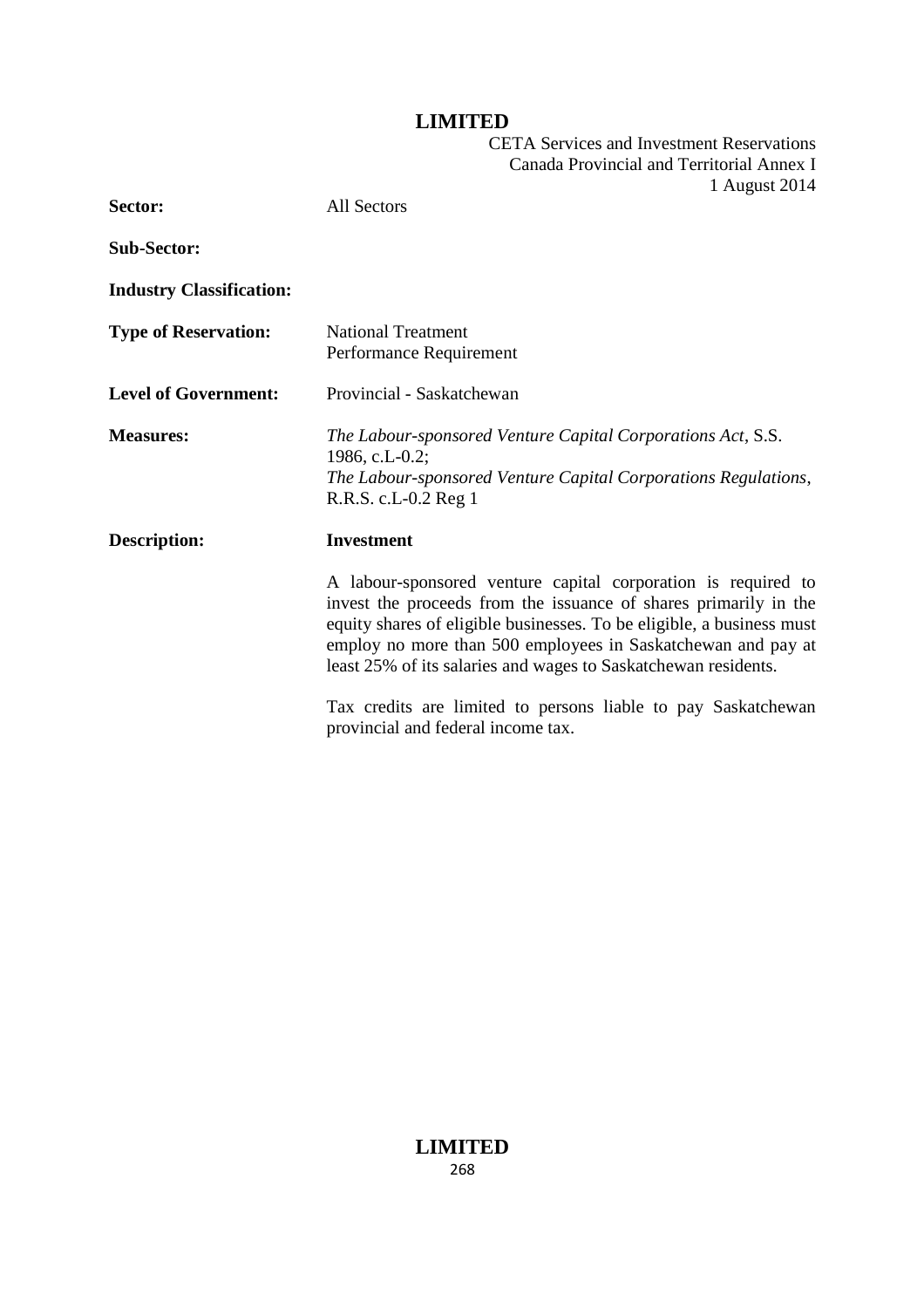| Sector:                         | All Sectors                                                                                      |
|---------------------------------|--------------------------------------------------------------------------------------------------|
| <b>Sub-Sector:</b>              |                                                                                                  |
| <b>Industry Classification:</b> |                                                                                                  |
| <b>Type of Reservation:</b>     | <b>National Treatment</b><br>Senior Management and Boards of Directors                           |
| <b>Level of Government:</b>     | Provincial - Saskatchewan                                                                        |
| <b>Measures:</b>                | The Community Bonds Act, S.S. 1990-91, c.C-16.1                                                  |
| Description:                    | <b>Investment</b>                                                                                |
|                                 | All directors of the proposed community bond corporation are to<br>be residents of Saskatchewan. |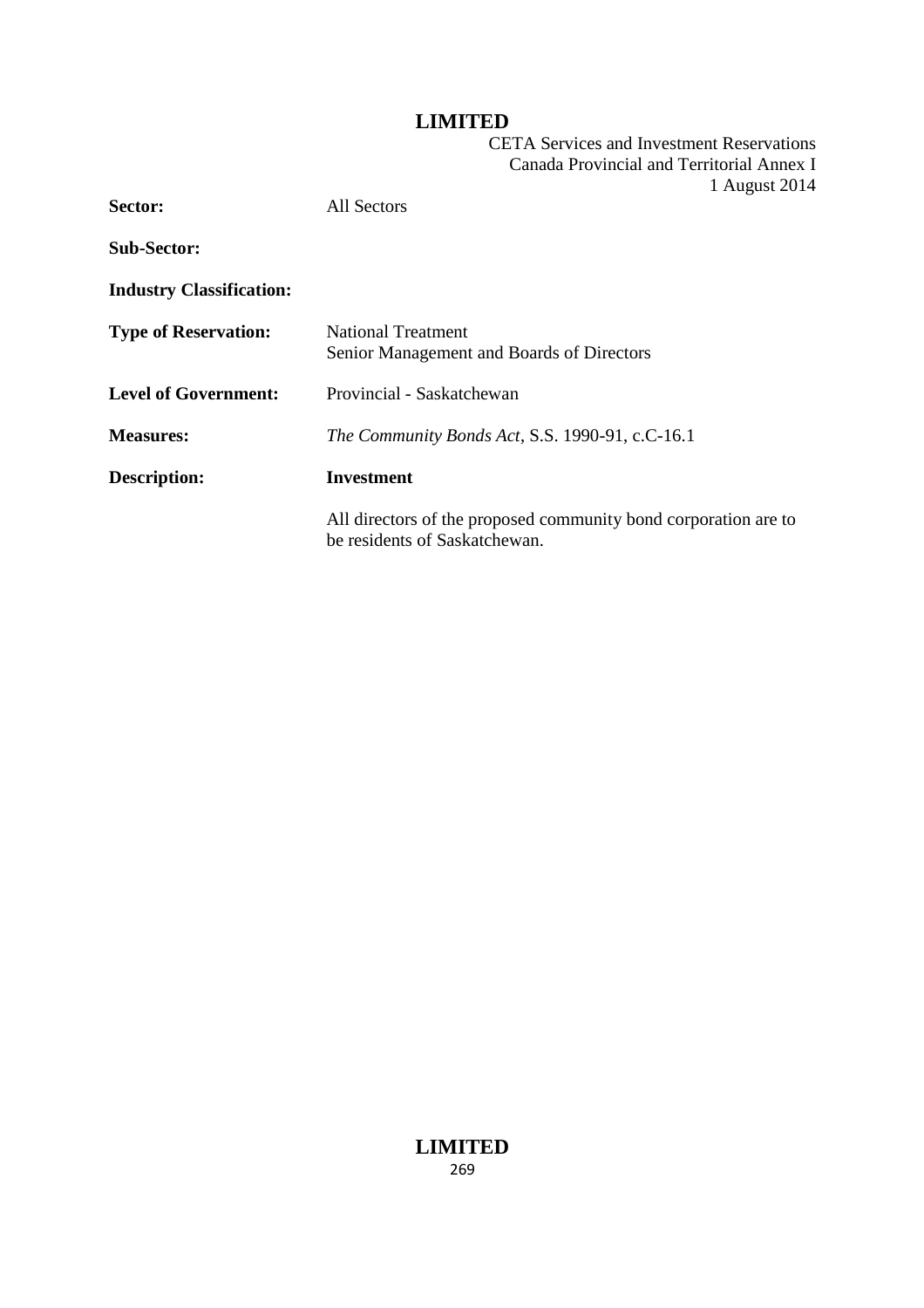|                                 | $1.1$ $1.06$ and $201$                                                                                                                                                                                                                                                                            |
|---------------------------------|---------------------------------------------------------------------------------------------------------------------------------------------------------------------------------------------------------------------------------------------------------------------------------------------------|
| Sector:                         | Agriculture                                                                                                                                                                                                                                                                                       |
| <b>Sub-Sector:</b>              | Agricultural land, products of agriculture and live animals and<br>animal products                                                                                                                                                                                                                |
| <b>Industry Classification:</b> | CPC 01, 02, 531                                                                                                                                                                                                                                                                                   |
| <b>Type of Reservation:</b>     | <b>Market Access</b><br><b>National Treatment</b>                                                                                                                                                                                                                                                 |
| <b>Level of Government:</b>     | Provincial - Saskatchewan                                                                                                                                                                                                                                                                         |
| <b>Measures:</b>                | The Saskatchewan Farm Security Act, S.S. 1988-89, c.S-17.1;<br>Crown Land Lease Policy (93-10-01);<br>Community Pasture Policy (93-12-01)                                                                                                                                                         |
| <b>Description:</b>             | <b>Cross Border Trade in Services and Investment</b>                                                                                                                                                                                                                                              |
|                                 | Only Canadian residents and incorporated agricultural corporations<br>are unlimited in the farmland holdings that they can own, control<br>directly or indirectly or otherwise deal with.                                                                                                         |
|                                 | A "resident person" means an individual who:<br>resides in Canada for at least 183 days in any year; or<br>$\bullet$<br>is a Canadian citizen.                                                                                                                                                    |
|                                 | Non-Canadian residents and non-agricultural corporations may not<br>have or acquire an aggregate land holding exceeding 10 acres and<br>are restricted in the conditions under which they may own, control<br>directly or indirectly or otherwise deal with farmland holdings in<br>Saskatchewan. |
|                                 | Non-residents may not acquire an interest in land by participating<br>in limited partnerships.                                                                                                                                                                                                    |
|                                 | Livestock producers must be Canadian citizens or landed<br>immigrants and actively operate or manage a farm and control a<br>land base in Saskatchewan in order to lease pasture land.                                                                                                            |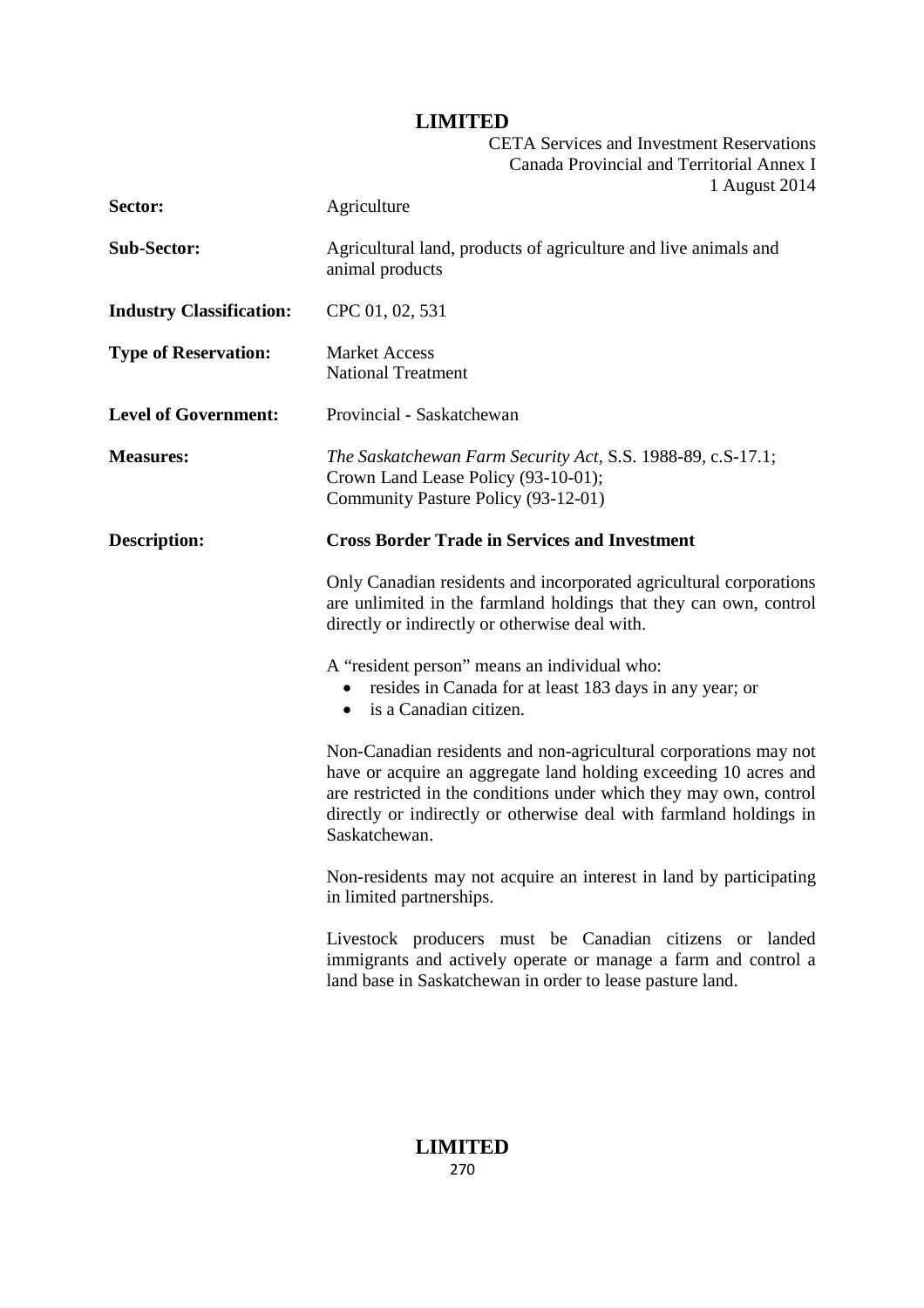| Sector:                         | Agriculture                                                                                                                                                                                                                                                                                                                                                                                                    |
|---------------------------------|----------------------------------------------------------------------------------------------------------------------------------------------------------------------------------------------------------------------------------------------------------------------------------------------------------------------------------------------------------------------------------------------------------------|
| <b>Sub-Sector:</b>              | Agriculture, mining and manufacturing,<br>services incidental to agriculture,<br>production and distribution services                                                                                                                                                                                                                                                                                          |
| <b>Industry Classification:</b> | CPC 0291, 0292, 02122, 22, 8811 (excluding rental of agricultural<br>equipment with operator)                                                                                                                                                                                                                                                                                                                  |
| <b>Type of Reservation:</b>     | <b>Market Access</b>                                                                                                                                                                                                                                                                                                                                                                                           |
| <b>Level of Government:</b>     | Provincial - Saskatchewan                                                                                                                                                                                                                                                                                                                                                                                      |
| <b>Measures:</b>                | The Agri-Food Act, S.S. 2004, c.A-15.21;<br>The Broiler Hatching Egg Marketing Plan Regulations, 1985, c.N-<br>$3,$ Reg 1;<br>The Commercial Egg Marketing Plan Regulations, 2006, c.A-<br>15.21, Reg 2;<br>The Milk Marketing Plan Regulations, 2010, c.A-15.21, Reg 12;<br>The Saskatchewan Chicken Marketing Plan, 1978, SR387/78;<br>The Saskatchewan Turkey Producers' Marketing Plan, 1975,<br>SR275/75; |
| <b>Description:</b>             | <b>Cross Border Trade in Services and Investment</b>                                                                                                                                                                                                                                                                                                                                                           |
|                                 | Producers are required to hold a licence in order to produce or<br>market: broiler hatching eggs; chickens, commercial eggs, milk;<br>and, turkeys. Only licenced producers can own and produce the<br>commodities associated with each type of quota.<br>Products<br>produced under that quota must be produced in Saskatchewan.                                                                              |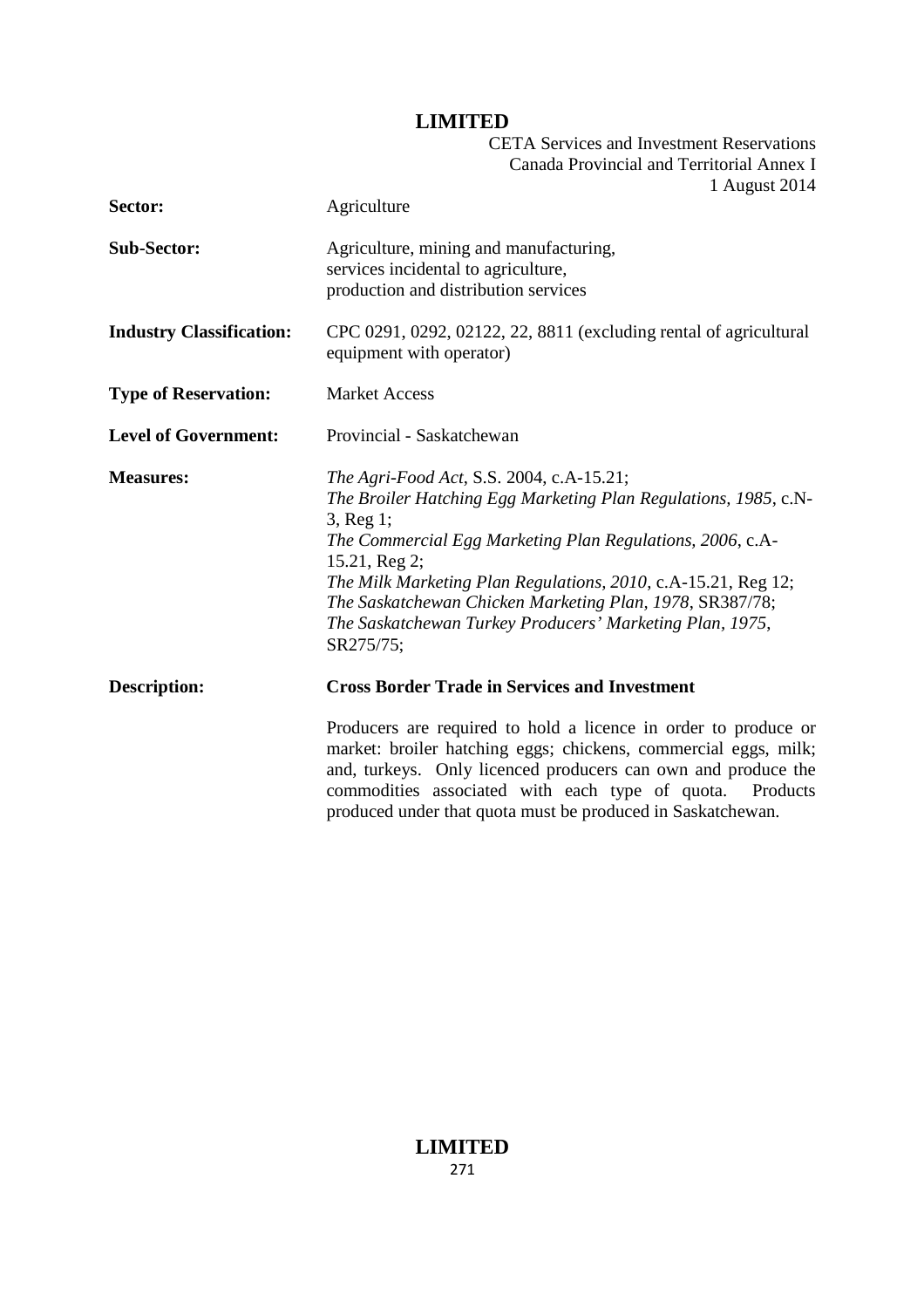CETA Services and Investment Reservations Canada Provincial and Territorial Annex I 1 August 2014

#### **YUKON**

| Sector:                         | All Sectors                                                                                                                                                                                                                                                                                        |
|---------------------------------|----------------------------------------------------------------------------------------------------------------------------------------------------------------------------------------------------------------------------------------------------------------------------------------------------|
| <b>Sub-Sector:</b>              |                                                                                                                                                                                                                                                                                                    |
| <b>Industry Classification:</b> |                                                                                                                                                                                                                                                                                                    |
| <b>Type of Reservation:</b>     | <b>National Treatment</b><br>Performance Requirement                                                                                                                                                                                                                                               |
| <b>Level of Government</b>      | Territorial - Yukon                                                                                                                                                                                                                                                                                |
| <b>Measures:</b>                | Income Tax Act, R.S.Y. 2002, c.118                                                                                                                                                                                                                                                                 |
| Description:                    | <b>Investment</b>                                                                                                                                                                                                                                                                                  |
|                                 | Under the Yukon Income Tax Act, a Yukon Small Business<br>Investment Tax Credit of 25% of the purchased share amount is<br>offered to Yukon residents who invest in eligible business<br>corporations. Yukon allocates \$1 million annually, to distribute on<br>a first come, first served basis. |
|                                 | Eligible small business corporations must meet certain criteria<br>including maintaining a permanent establishment in Yukon, having                                                                                                                                                                |

including maintaining a permanent establishment in Yukon, having at least 50% of assets in Yukon, and paying at least 50% of salaries in Yukon.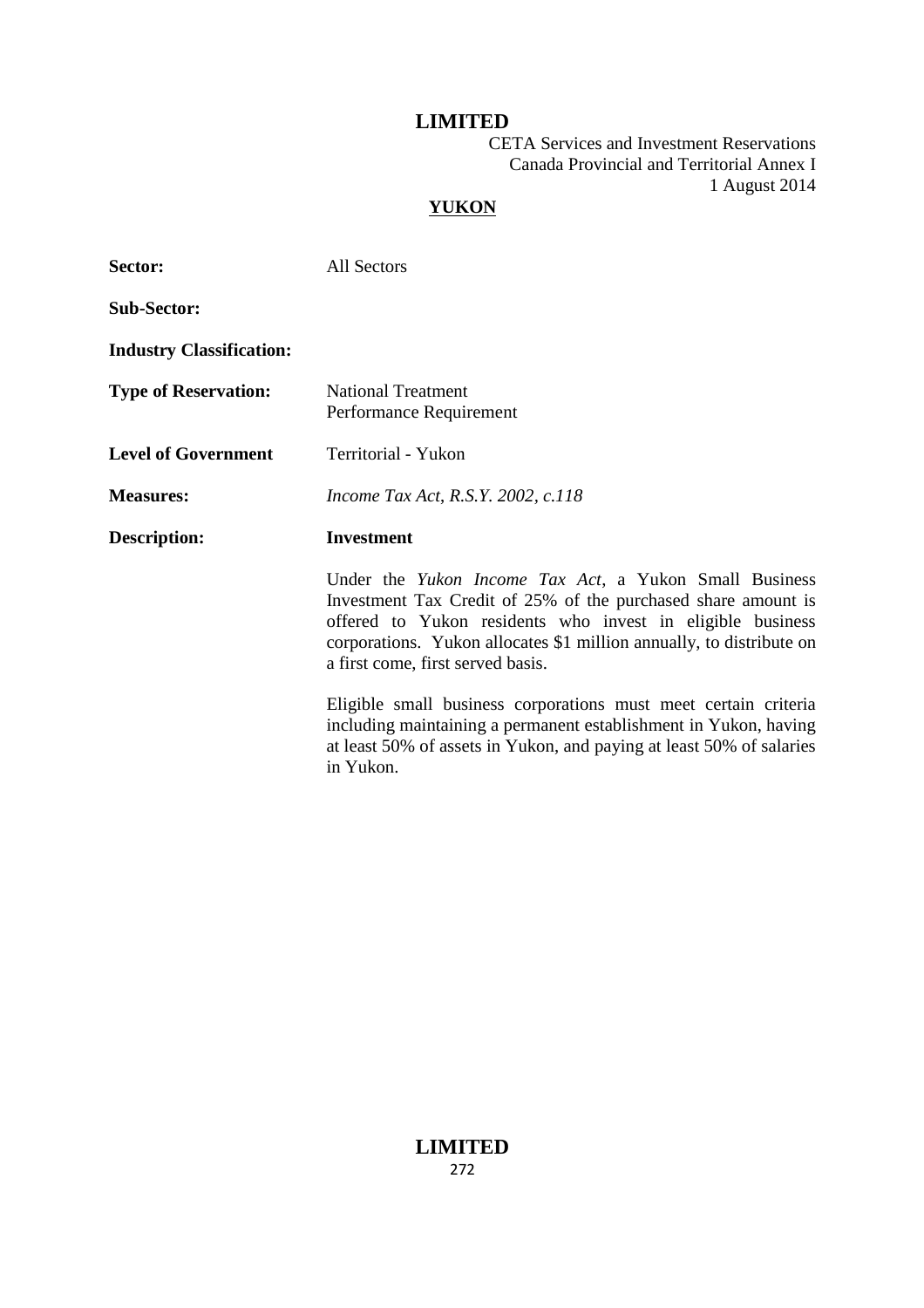CETA Services and Investment Reservations Canada Provincial and Territorial Annex I 1 August 2014

| Sector:                         | <b>Professional Services</b>                                                                                                                                              |
|---------------------------------|---------------------------------------------------------------------------------------------------------------------------------------------------------------------------|
| <b>Sub-Sector:</b>              | <b>Legal Services</b>                                                                                                                                                     |
| <b>Industry Classification:</b> | <b>CPC 861</b>                                                                                                                                                            |
| <b>Type of Reservation:</b>     | <b>Market Access</b><br><b>National Treatment</b>                                                                                                                         |
| <b>Level of Government</b>      | Territorial - Yukon                                                                                                                                                       |
| <b>Measures:</b>                | Legal Profession Act, R.S.Y. 2002, c.134                                                                                                                                  |
| Description:                    | <b>Cross-Border Trade in Services and Investment</b>                                                                                                                      |
|                                 | The following persons are qualified to apply for admission to the<br>Law Society of Yukon and enrolment as members for the provision<br>of domestic law:                  |
|                                 | any person who has been duly called to the bar of a<br>a)<br>province or has been admitted to practice as an attorney,<br>advocate, barrister or solicitor in a province, |
|                                 | b)<br>any person who has completed 12 months of service in<br>Yukon under articles as a student-at-law approved by the<br>executive.                                      |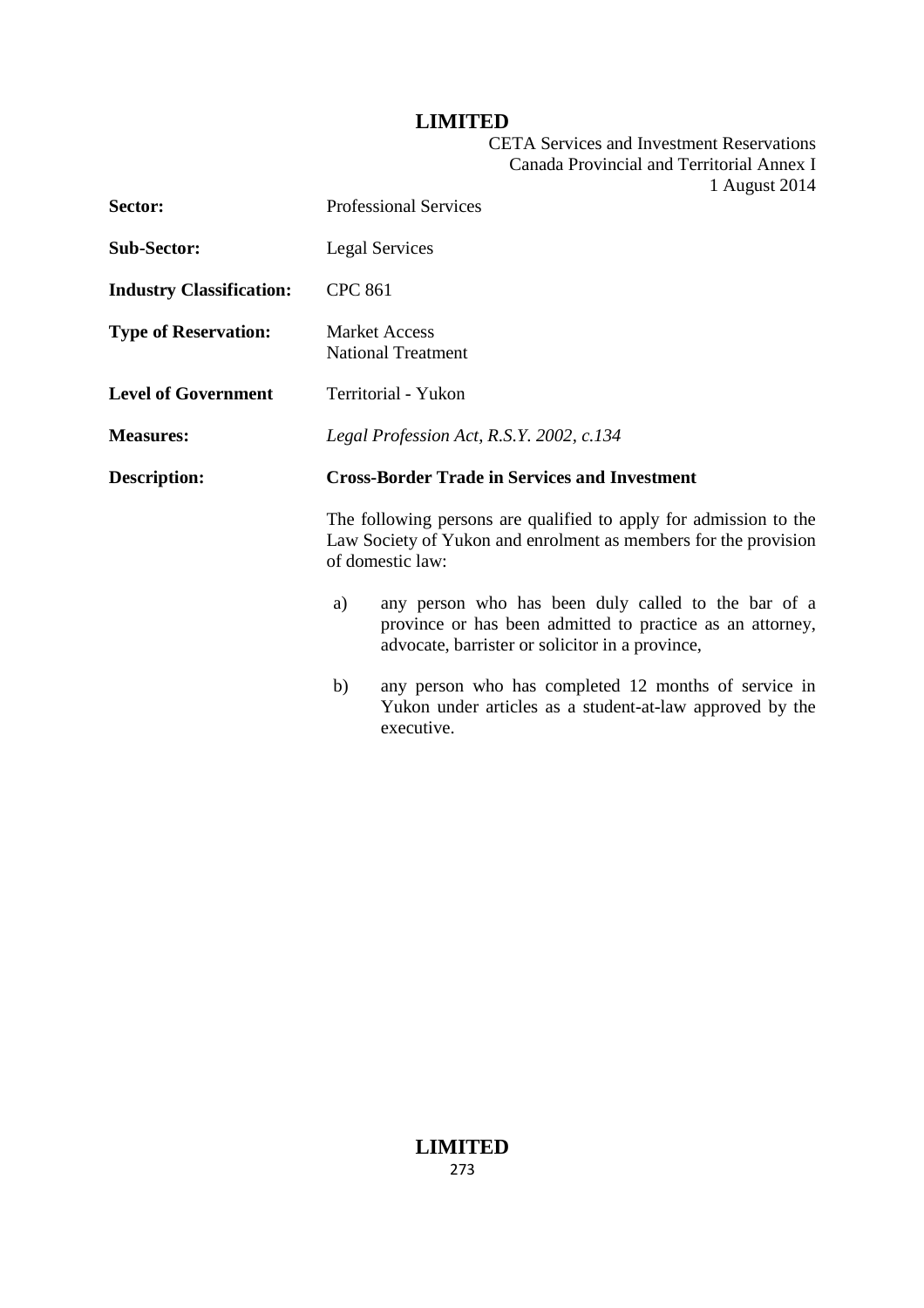| Sector:                         | <b>Professional Services</b>                                                                                                                            |
|---------------------------------|---------------------------------------------------------------------------------------------------------------------------------------------------------|
| <b>Sub-Sector:</b>              | <b>Notary Public</b>                                                                                                                                    |
| <b>Industry Classification:</b> | <b>CPC 861</b>                                                                                                                                          |
| <b>Type of Reservation:</b>     | <b>National Treatment</b>                                                                                                                               |
| <b>Level of Government</b>      | Territorial – Yukon                                                                                                                                     |
| <b>Measures:</b>                | <i>Notaries Act, R.S.Y. 2002, c.158</i>                                                                                                                 |
| Description:                    | <b>Cross-Border Trade in Services and Investment</b>                                                                                                    |
|                                 | Every person who seeks enrolment as a notary public must be a<br>citizen of Canada or a person who has the status of a permanent<br>resident of Canada. |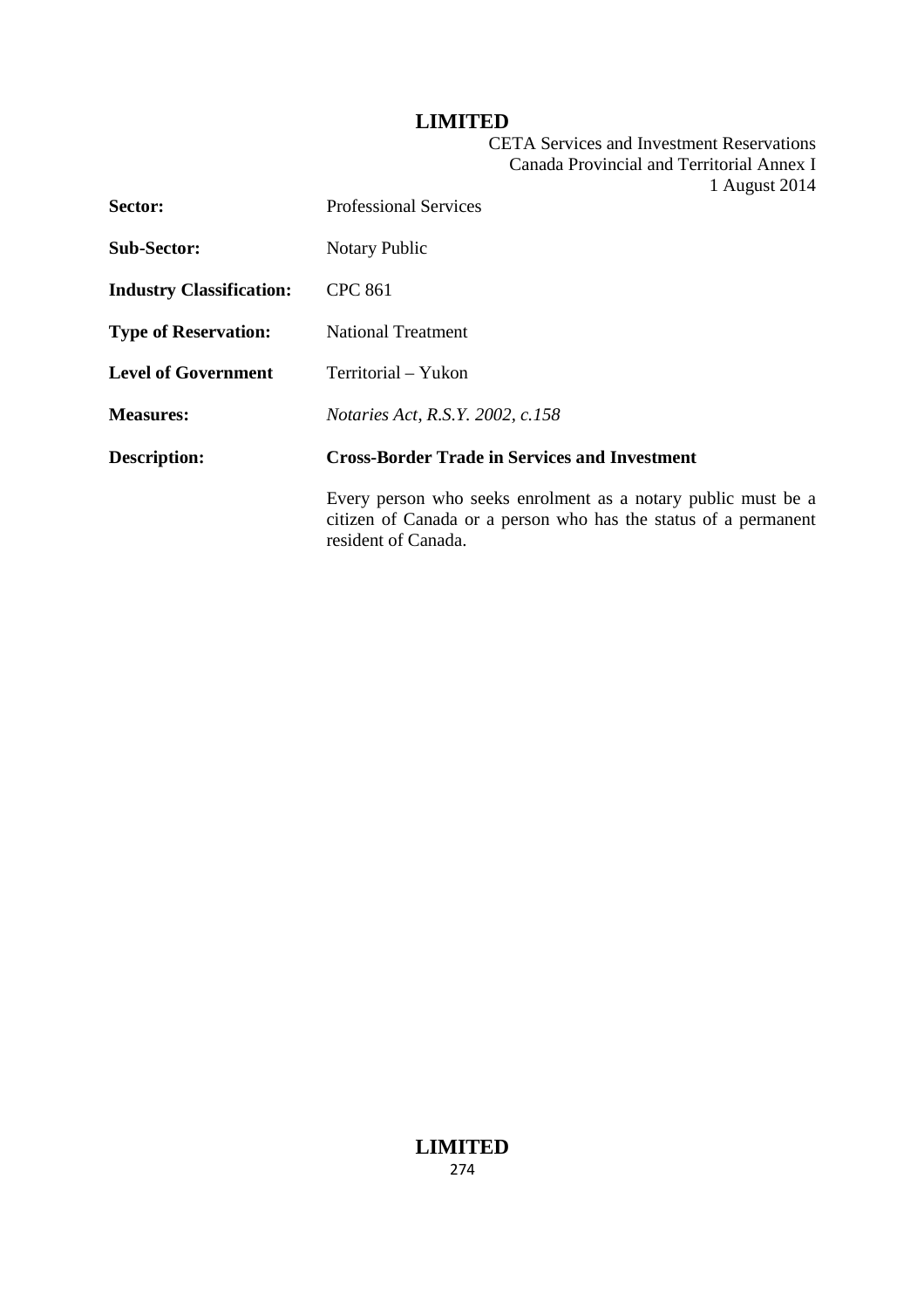CETA Services and Investment Reservations Canada Provincial and Territorial Annex I 1 August 2014

| Sector:                         | <b>Real Estate</b>                                                                                                                                                                                                                                                             |
|---------------------------------|--------------------------------------------------------------------------------------------------------------------------------------------------------------------------------------------------------------------------------------------------------------------------------|
| <b>Sub-Sector:</b>              | Real estate services involving own or leased property and real<br>estate services on a fee or contract basis                                                                                                                                                                   |
| <b>Industry Classification:</b> | CPC 821, 822                                                                                                                                                                                                                                                                   |
| <b>Type of Reservation:</b>     | <b>National Treatment</b>                                                                                                                                                                                                                                                      |
| <b>Level of Government</b>      | Territorial - Yukon                                                                                                                                                                                                                                                            |
| <b>Measures:</b>                | Real Estate Agents Act R.S.Y. 2002, c.188<br>Regulation O.I.C., 1977/158, 1981/14, and 1990/136                                                                                                                                                                                |
| Description:                    | <b>Cross-Border Trade in Services</b>                                                                                                                                                                                                                                          |
|                                 | Real estate agent applicants must:<br>be a resident of Yukon for a period of not less than three<br>$\bullet$<br>months immediately prior to the application date, and<br>be licensed as a salesman in Yukon for at least one year prior<br>٠<br>to submitting an application. |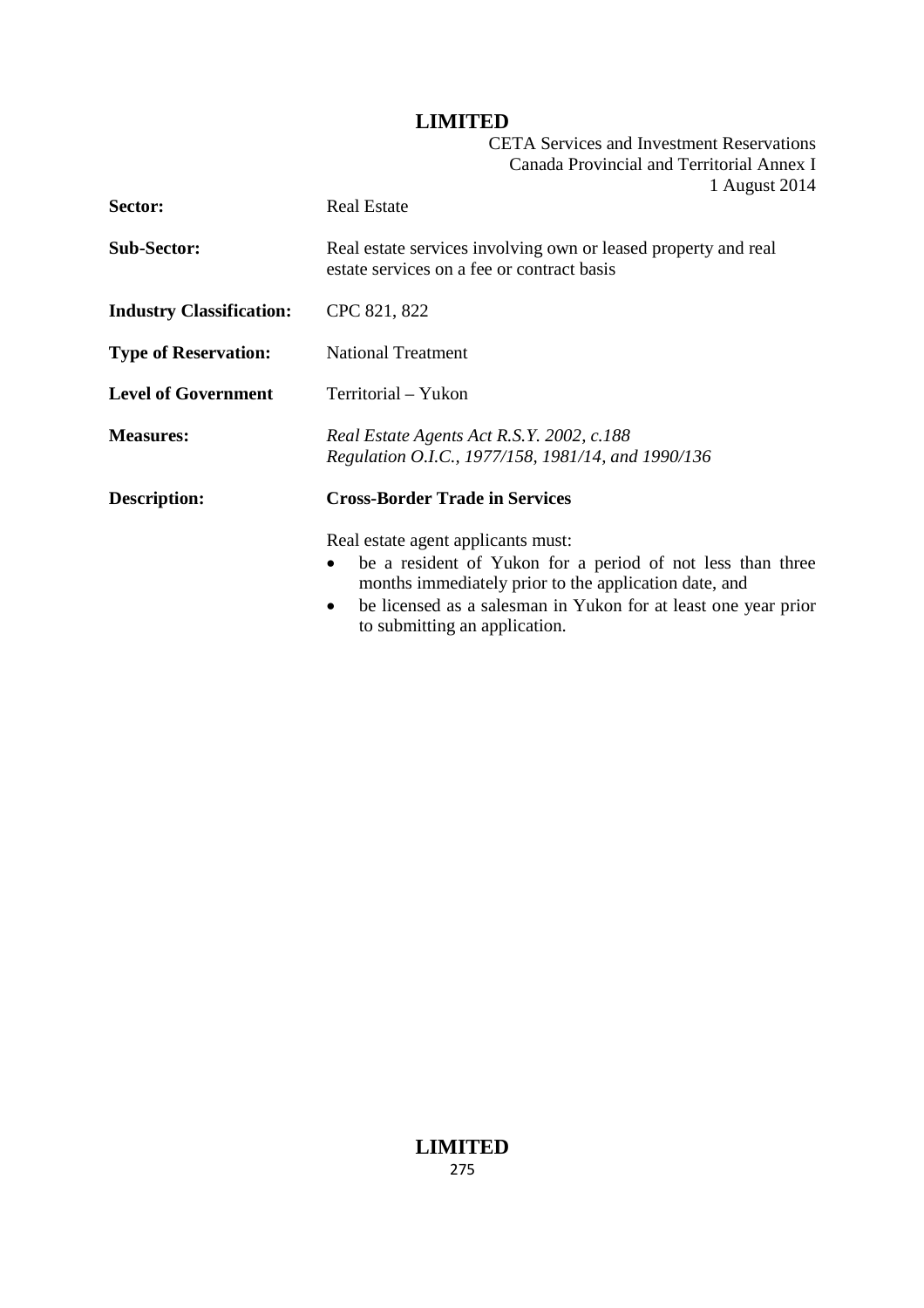CETA Services and Investment Reservations Canada Provincial and Territorial Annex I 1 August 2014

| Tourism                                                                                                                                                                                                                                                                        |
|--------------------------------------------------------------------------------------------------------------------------------------------------------------------------------------------------------------------------------------------------------------------------------|
| <b>Wilderness Tourism</b>                                                                                                                                                                                                                                                      |
| <b>CPC 7472</b>                                                                                                                                                                                                                                                                |
| <b>Market Access</b><br><b>National Treatment</b>                                                                                                                                                                                                                              |
| Territorial - Yukon                                                                                                                                                                                                                                                            |
| Wilderness Tourism Licensing Act, R.S.Y. 2002, c.228<br>General Regulation, O.I.C. 1999/69                                                                                                                                                                                     |
| <b>Cross-Border Trade in Services and Investment</b>                                                                                                                                                                                                                           |
| There are a limited number of licences allocated for the Glacier<br>Bay National Park and Preserve area. Licences allocated to Yukon<br>are distributed with preference given to Yukon residents.                                                                              |
| The above measures permit the Government of Yukon to regulate<br>and issue various authorizations relating to wilderness tourism.<br>This may involve, among other things, the making of measures<br>to limit ownership on the basis of nationality or residence,<br>$\bullet$ |
|                                                                                                                                                                                                                                                                                |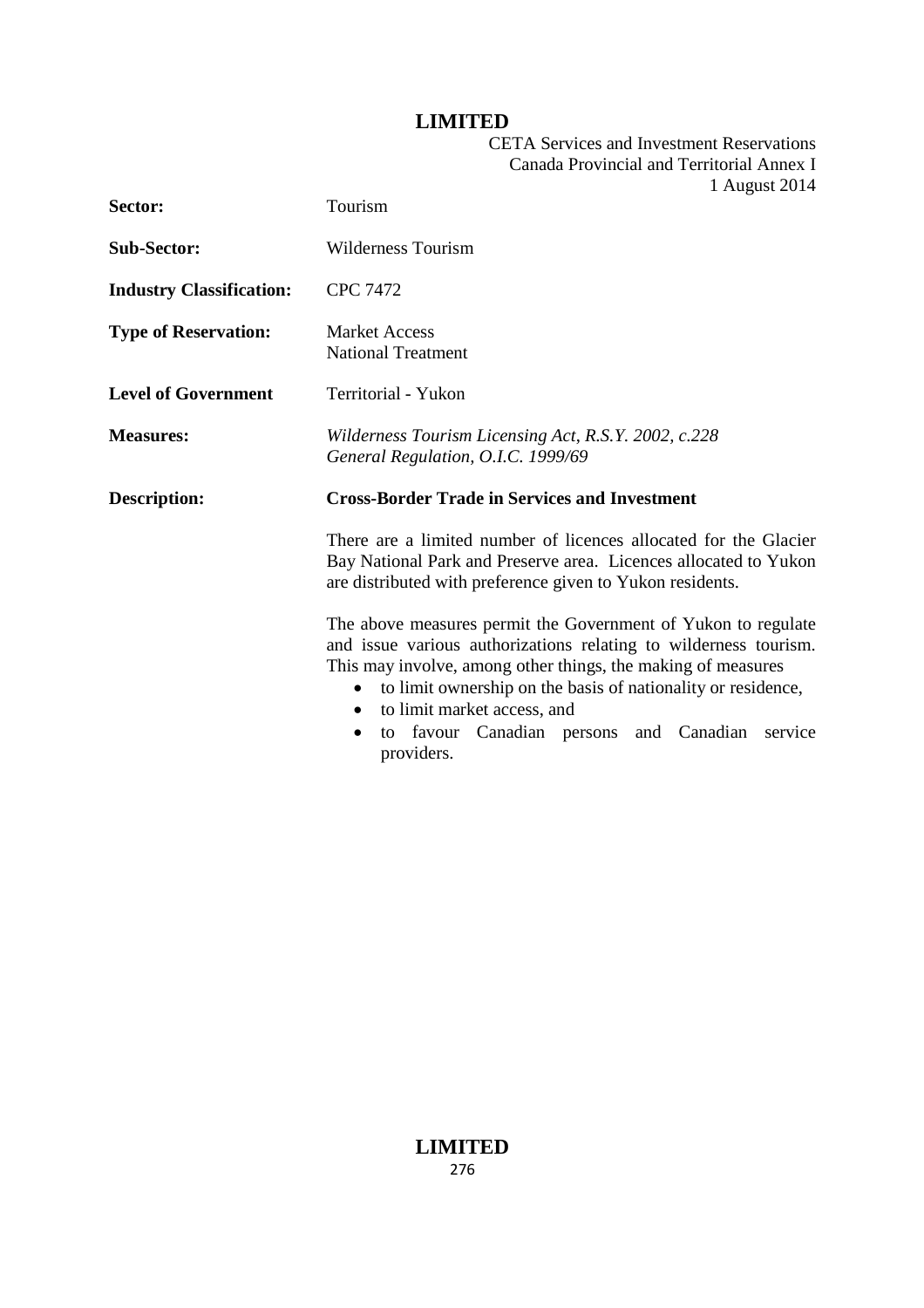| Sector:                         | Tourism                                                                                                                                                                                                                                                                                                                                                                                                                                                                                                           |
|---------------------------------|-------------------------------------------------------------------------------------------------------------------------------------------------------------------------------------------------------------------------------------------------------------------------------------------------------------------------------------------------------------------------------------------------------------------------------------------------------------------------------------------------------------------|
| <b>Sub-Sector:</b>              | Services incidental to hunting, trapping, outfitting and tourist<br>guides                                                                                                                                                                                                                                                                                                                                                                                                                                        |
| <b>Industry Classification:</b> | CPC 8813, 7472, 96419                                                                                                                                                                                                                                                                                                                                                                                                                                                                                             |
| <b>Type of Reservation:</b>     | <b>National Treatment</b><br><b>Market Access</b>                                                                                                                                                                                                                                                                                                                                                                                                                                                                 |
| <b>Level of Government:</b>     | Territorial - Yukon                                                                                                                                                                                                                                                                                                                                                                                                                                                                                               |
| <b>Measures:</b>                | Wildlife Act, R.S.Y. 2002, c.229<br>Wildlife Regulations, O.I.C. 2012/84<br>Trapping Regulation, O.I.C. 1983/283<br>Parks and Land Certainty Act, R.S.Y. 2002, c.165<br>Hershel Island Park Regulation, O.I.C. 1990/038                                                                                                                                                                                                                                                                                           |
| <b>Description:</b>             | <b>Cross-Border Trade in Services and Investment</b>                                                                                                                                                                                                                                                                                                                                                                                                                                                              |
|                                 | Applicants for outfitting concessions, trapping concessions and<br>wilderness tourism licenses must be a Canadian citizen or a<br>permanent resident who ordinarily resides in Canada. Outfitters<br>must be in Yukon during the period when persons are hunting in<br>his/her concession.                                                                                                                                                                                                                        |
|                                 | An outfitting certificate is a yearly authorization which gives<br>permission to the holder to carry on the business of outfitting in a<br>specific outfitting concession. An outfitting certificate is issued to<br>a person who is a holder of the concession, or if requested, to an<br>eligible corporation named by the outfitter. The corporation can<br>then offer to provide guiding services to hunters. Assistant<br>trapper's licences and trapping concessions are issued to Yukon<br>residents only. |
|                                 | The above measures permit the Government of Yukon to regulate<br>and issue various authorizations relating to tourism, including<br>services incidental to hunting, trapping, outfitting and tourist<br>guides. This may involve, among other things, the making of<br>measures<br>to limit ownership on the basis of nationality or residence,<br>$\bullet$<br>to limit market access, and<br>$\bullet$<br>to favour Canadian persons and Canadian<br>service<br>providers.                                      |
| <b>LIMITED</b><br>277           |                                                                                                                                                                                                                                                                                                                                                                                                                                                                                                                   |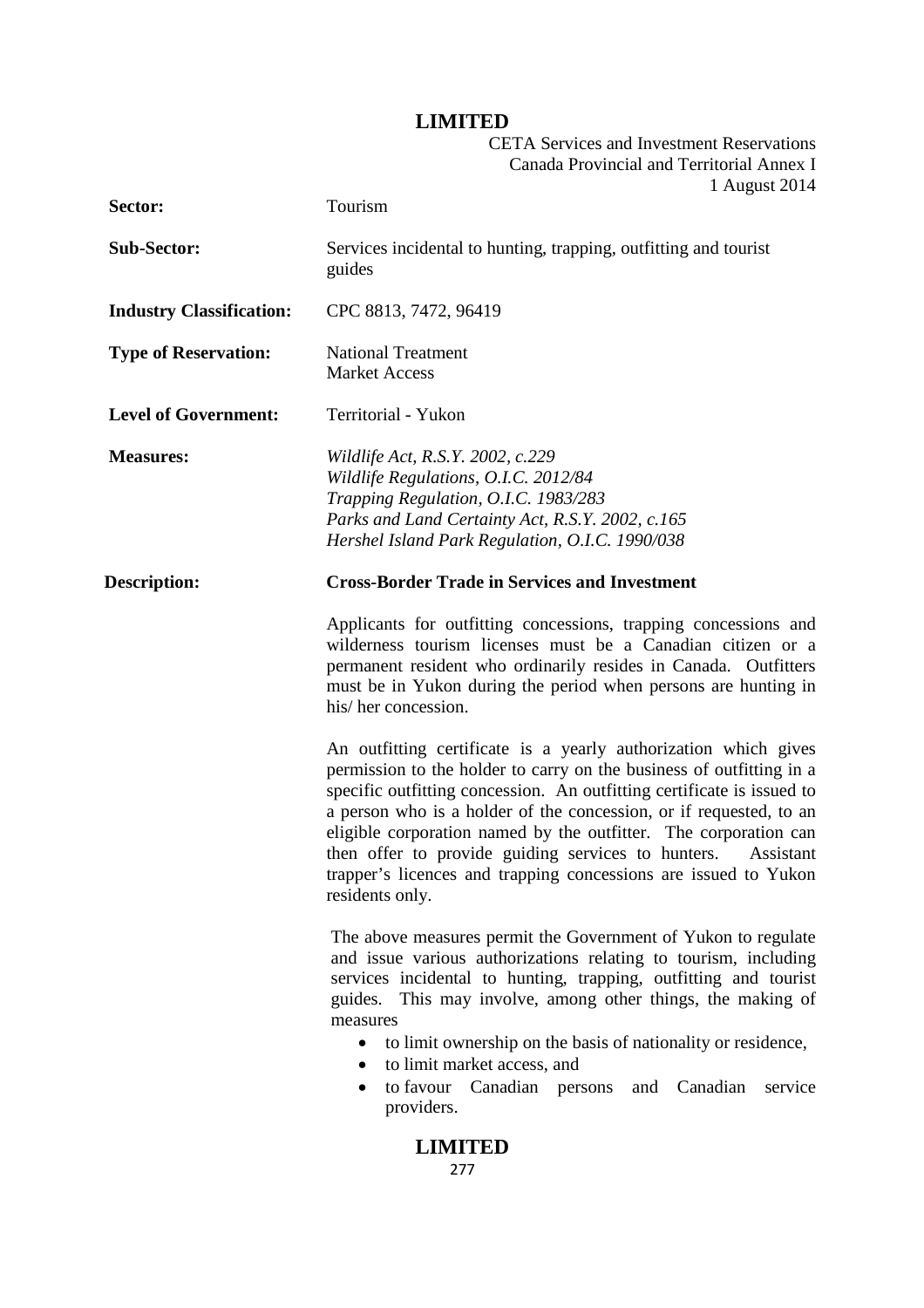CETA Services and Investment Reservations Canada Provincial and Territorial Annex I 1 August 2014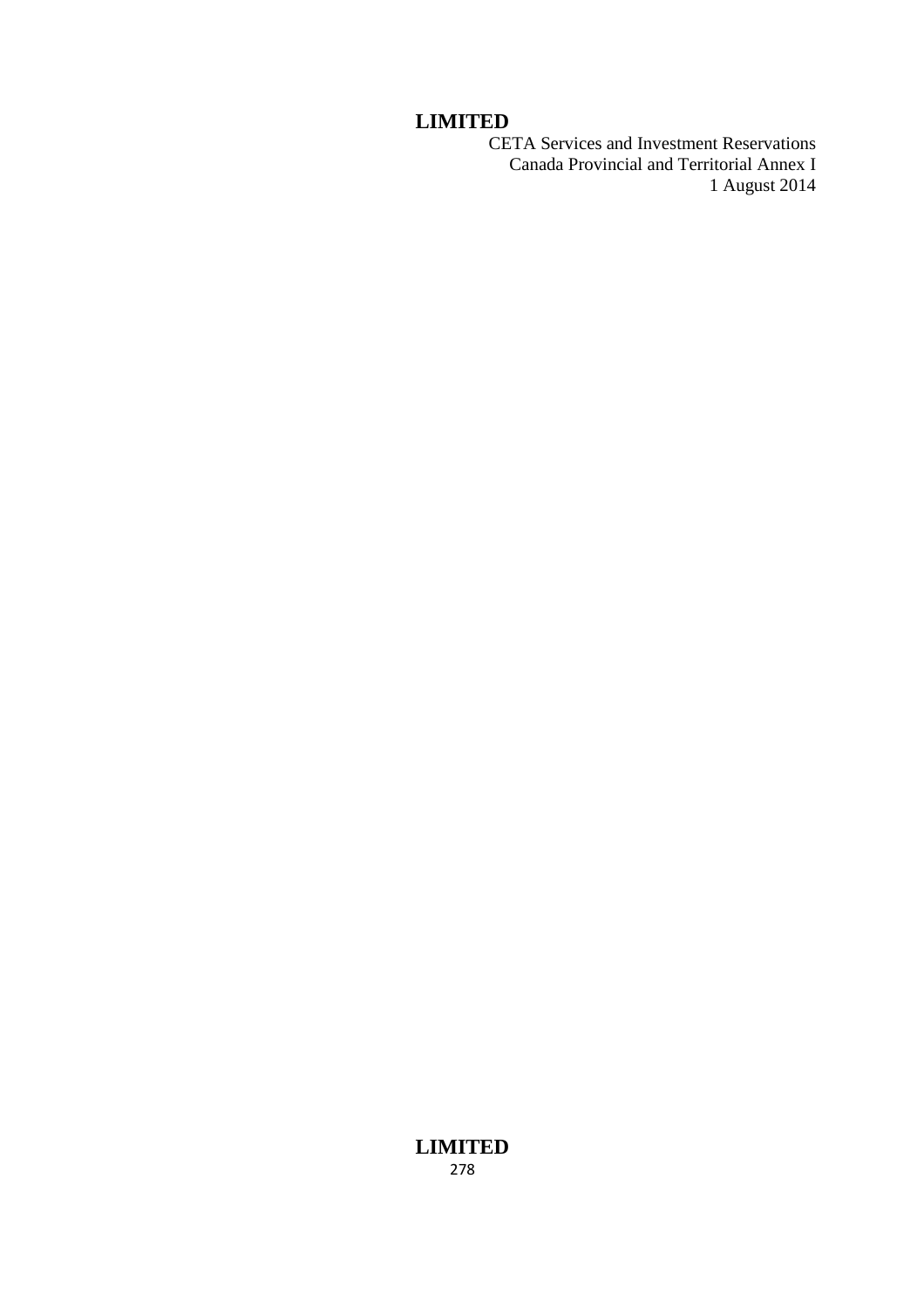CETA Services and Investment Reservations Canada Provincial and Territorial Annex I 1 August 2014

| Sector:                         | Fur Farming                                                                                                                                                                                                                                                                                                                                                                                                                                       |
|---------------------------------|---------------------------------------------------------------------------------------------------------------------------------------------------------------------------------------------------------------------------------------------------------------------------------------------------------------------------------------------------------------------------------------------------------------------------------------------------|
| <b>Sub-Sector:</b>              | Hides, skins and fur skins, raw<br>Services incidental to animal husbandry<br>Services incidental to hunting                                                                                                                                                                                                                                                                                                                                      |
| <b>Industry Classification:</b> | CPC 0297, 8812, and 8813                                                                                                                                                                                                                                                                                                                                                                                                                          |
| <b>Type of Reservation:</b>     | <b>National Treatment</b><br><b>Market Access</b>                                                                                                                                                                                                                                                                                                                                                                                                 |
| <b>Level of Government</b>      | Territorial - Yukon                                                                                                                                                                                                                                                                                                                                                                                                                               |
| <b>Measures:</b>                | Wildlife Act, R.S.Y. 2002, c.229<br>Wildlife Regulations O.I.C. 2012/84<br>Trapping Regulations O.I.C. 1982/283<br>Game Farm Regulations O.I.C. 1995/15<br>Yukon Environmental and Socio-Economic Assessment Act, S.C.<br>2003, c.7                                                                                                                                                                                                               |
| <b>Description:</b>             | <b>Cross-Border Trade in Services and Investment</b><br>A licence is required for a person to operate a fur farm in Yukon.<br>Only Yukon residents are eligible for a licence. Residency is<br>established by residing in Yukon for one year according to the<br>Wildlife Act.<br>The above measures permit the Government of Yukon to regulate                                                                                                   |
|                                 | and issue various authorizations relating to farming, including raw<br>hides, skins, and fur skins, services incidental to animal husbandry<br>and services incidental to hunting. This may involve, among other<br>things, the making of measures<br>to limit ownership on the basis of nationality or residence,<br>$\bullet$<br>• to limit market access, and<br>to favour Canadian persons and Canadian<br>service<br>$\bullet$<br>providers. |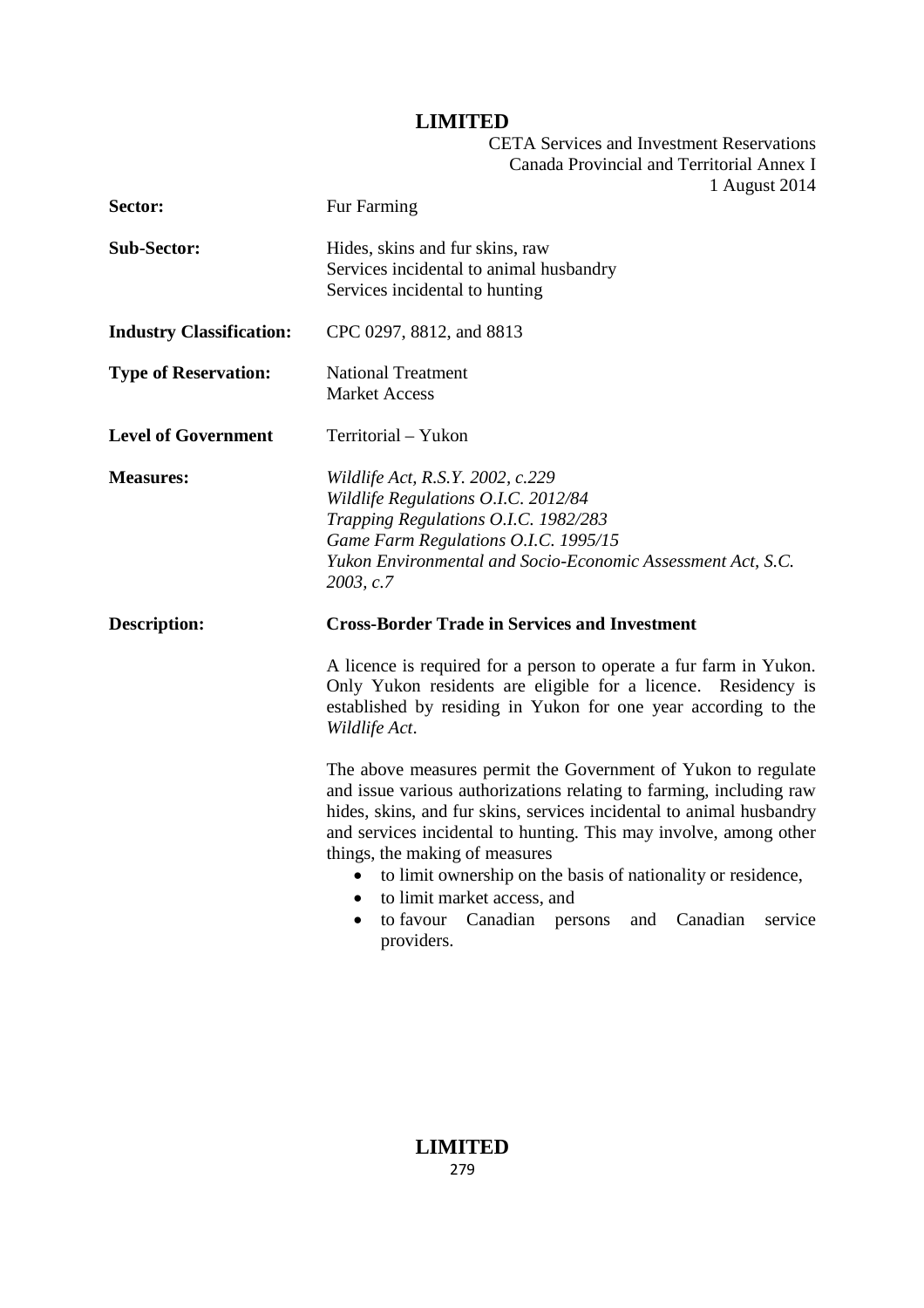| Sector:                         | Agriculture                                                                                                                                                                                                                                                                                                                                                                  |
|---------------------------------|------------------------------------------------------------------------------------------------------------------------------------------------------------------------------------------------------------------------------------------------------------------------------------------------------------------------------------------------------------------------------|
| <b>Sub-Sector:</b>              | Agricultural land, forest and other wooded land                                                                                                                                                                                                                                                                                                                              |
| <b>Industry Classification:</b> | CPC 531 and 8811 (except rental of equipment with operator),<br>8812                                                                                                                                                                                                                                                                                                         |
| <b>Type of Reservation:</b>     | <b>National Treatment</b><br>Performance Requirements<br>Senior Management and Boards of Directors                                                                                                                                                                                                                                                                           |
| <b>Level of Government</b>      | Territorial - Yukon                                                                                                                                                                                                                                                                                                                                                          |
| <b>Measures:</b>                | Lands Titles Act, R.S.Y. 2002, c.130<br>Lands Act, R.S.Y. 2002, c.132<br>Lands Regulation, O.I.C. 1983/192<br>Lands Act – Regulation to Amend the Lands Regulation, O.I.C.<br>2012/159<br><b>Yukon Agriculture Policy</b><br>Yukon Environmental and Socio-Economic Assessment Act, S.C.<br>2003, c.7                                                                        |
| <b>Description:</b>             | <b>Cross-Border Trade in Services and Investment</b>                                                                                                                                                                                                                                                                                                                         |
|                                 | Corporate applicants for agricultural land use must be incorporated<br>in Canada or Yukon and the principle shareholders must be<br>Canadian citizens or landed immigrants who have resided<br>continuously in Yukon for one year.                                                                                                                                           |
|                                 | To be eligible to apply for agricultural land use, a society must be<br>registered in Yukon whose officers are Canadian citizens or landed<br>immigrants and must have resided continuously in Yukon for one<br>year.                                                                                                                                                        |
|                                 | A majority of members of an agricultural association or<br>cooperative<br>applicants<br>be<br>Yukon<br>residents.<br>must                                                                                                                                                                                                                                                    |
|                                 | The above measures permit the Government of Yukon to regulate<br>and issue various authorizations relating to agriculture, including<br>agricultural land, forest and other wooded land. This may involve,<br>among other things, the making of measures<br>to limit ownership on the basis of nationality or residence,<br>$\bullet$<br>to impose performance requirements, |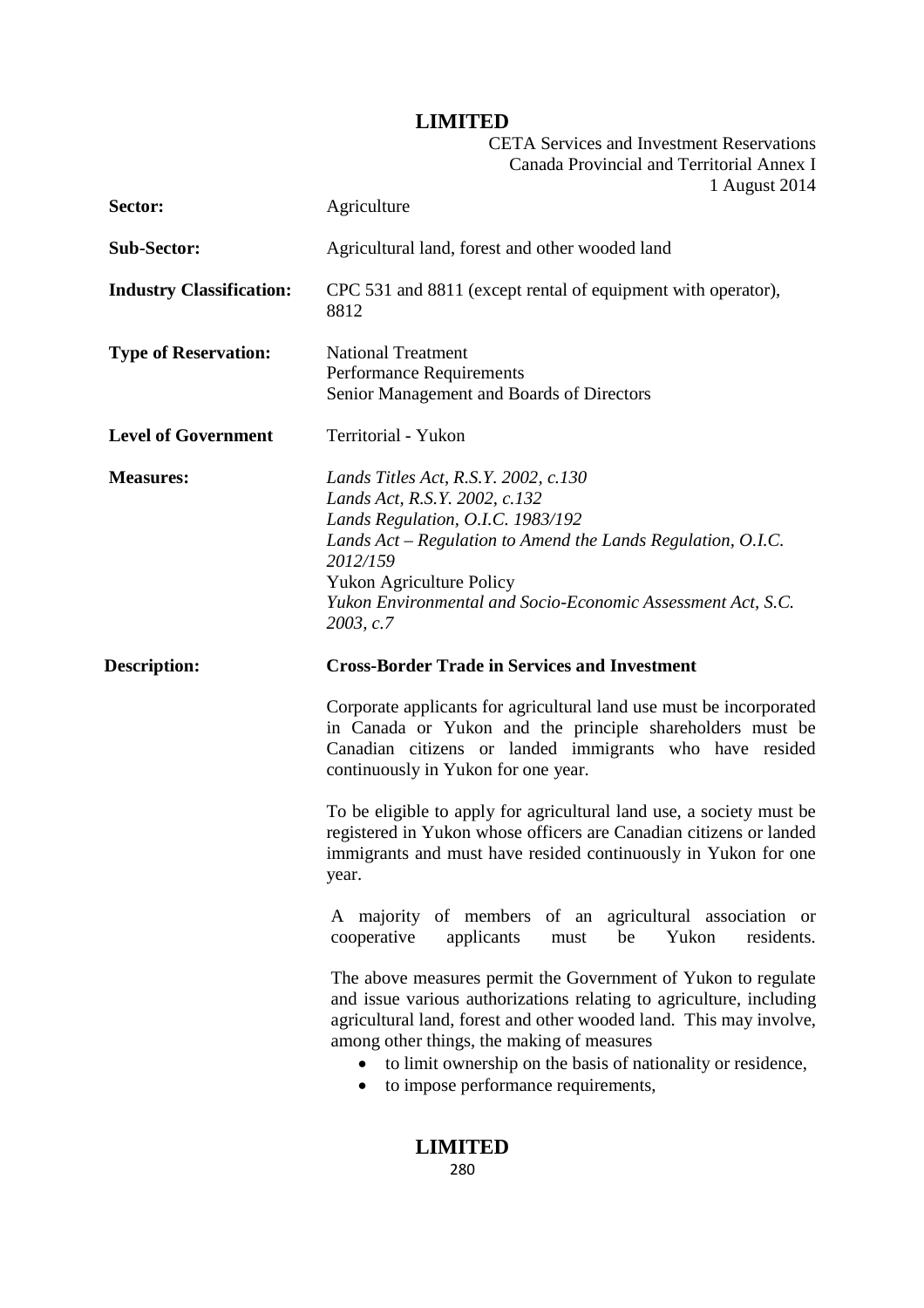- to favour Canadian persons and Canadian service providers, and
- regarding the nationality or residence of senior management and board of directors.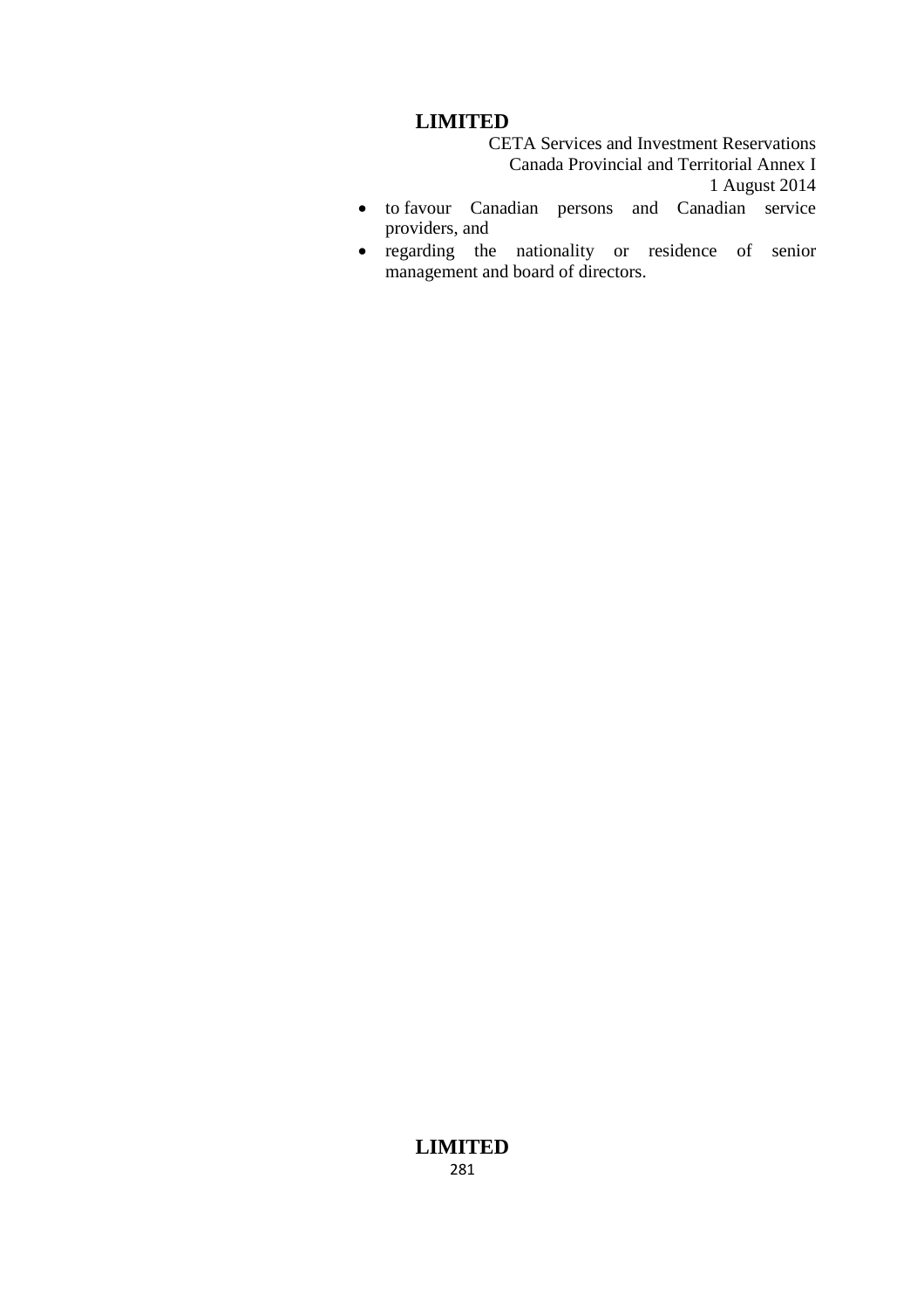CETA Services and Investment Reservations Canada Provincial and Territorial Annex I 1 August 2014

|                                 | $1.1$ $\mu$ sust $201$                                                                                                                                                                                                                                                                                                                                                                                                            |
|---------------------------------|-----------------------------------------------------------------------------------------------------------------------------------------------------------------------------------------------------------------------------------------------------------------------------------------------------------------------------------------------------------------------------------------------------------------------------------|
| Sector:                         | Agriculture                                                                                                                                                                                                                                                                                                                                                                                                                       |
| <b>Sub-Sector:</b>              | Services incidental to agriculture<br>Services incidental to animal husbandry<br>Agricultural land, forest and other wooded land<br>Crown land leases and permits                                                                                                                                                                                                                                                                 |
| <b>Industry Classification:</b> | CPC 8811 (except rental of agricultural equipment with operator),<br>8812, 531                                                                                                                                                                                                                                                                                                                                                    |
| <b>Type of Reservation:</b>     | <b>National Treatment</b><br><b>Performance Requirements</b><br>Senior Management and Boards of Directors                                                                                                                                                                                                                                                                                                                         |
| <b>Level of Government</b>      | Territorial - Yukon                                                                                                                                                                                                                                                                                                                                                                                                               |
| <b>Measures:</b>                | Land Titles Act, R.S.Y. 2002, c.130<br>Lands Act, R.S.Y. 2002, c.132<br>Lands Regulation, O.I.C. 1983/192<br>Lands Act – Regulation to Amend the Lands Regulation, O.I.C.<br>2012/159<br>Grazing Regulations, O.I.C. 1988/171<br><b>Yukon Grazing Policy</b><br>Yukon Environmental and Socio-Economic Assessment Act, S.C.<br>2003, c.7                                                                                          |
| <b>Description:</b>             | <b>Cross-Border Trade in Services and Investment</b>                                                                                                                                                                                                                                                                                                                                                                              |
|                                 | In order to apply for a grazing agreement:<br>Individual applicants must be a Canadian citizen or have<br>$\bullet$<br>permanent resident status; and have resided in Yukon for<br>one year prior to applying.<br>Corporate applicants must have a majority of shares held<br>٠<br>by Yukon residents.<br>The majority of members of agricultural association or<br>cooperative applicants must be Yukon residents.               |
|                                 | The above measures permit the Government of Yukon to regulate<br>and issue various authorizations relating to agriculture, including<br>services incidental to agriculture, services incidental to animal<br>husbandry, agricultural land, forest and other wooded land and<br>Crown land leases and permits. This may involve, among other<br>things, the making of measures<br>to impose performance requirements,<br>$\bullet$ |
|                                 | <b>LIMITED</b>                                                                                                                                                                                                                                                                                                                                                                                                                    |

282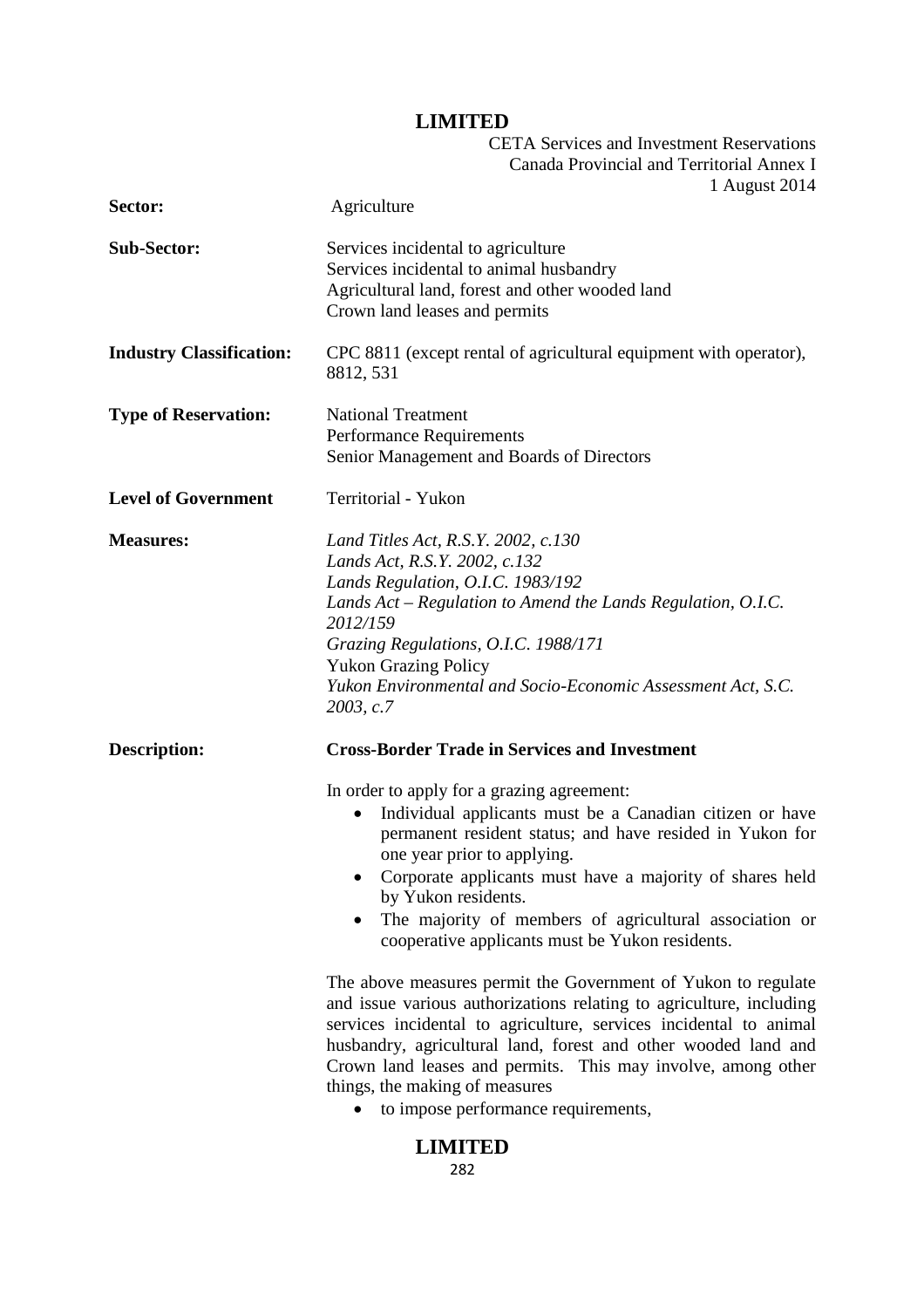- to limit ownership on the basis of nationality or residence,
- to favour Canadian persons and Canadian service providers, and
- regarding the nationality or residence of senior management and board of directors.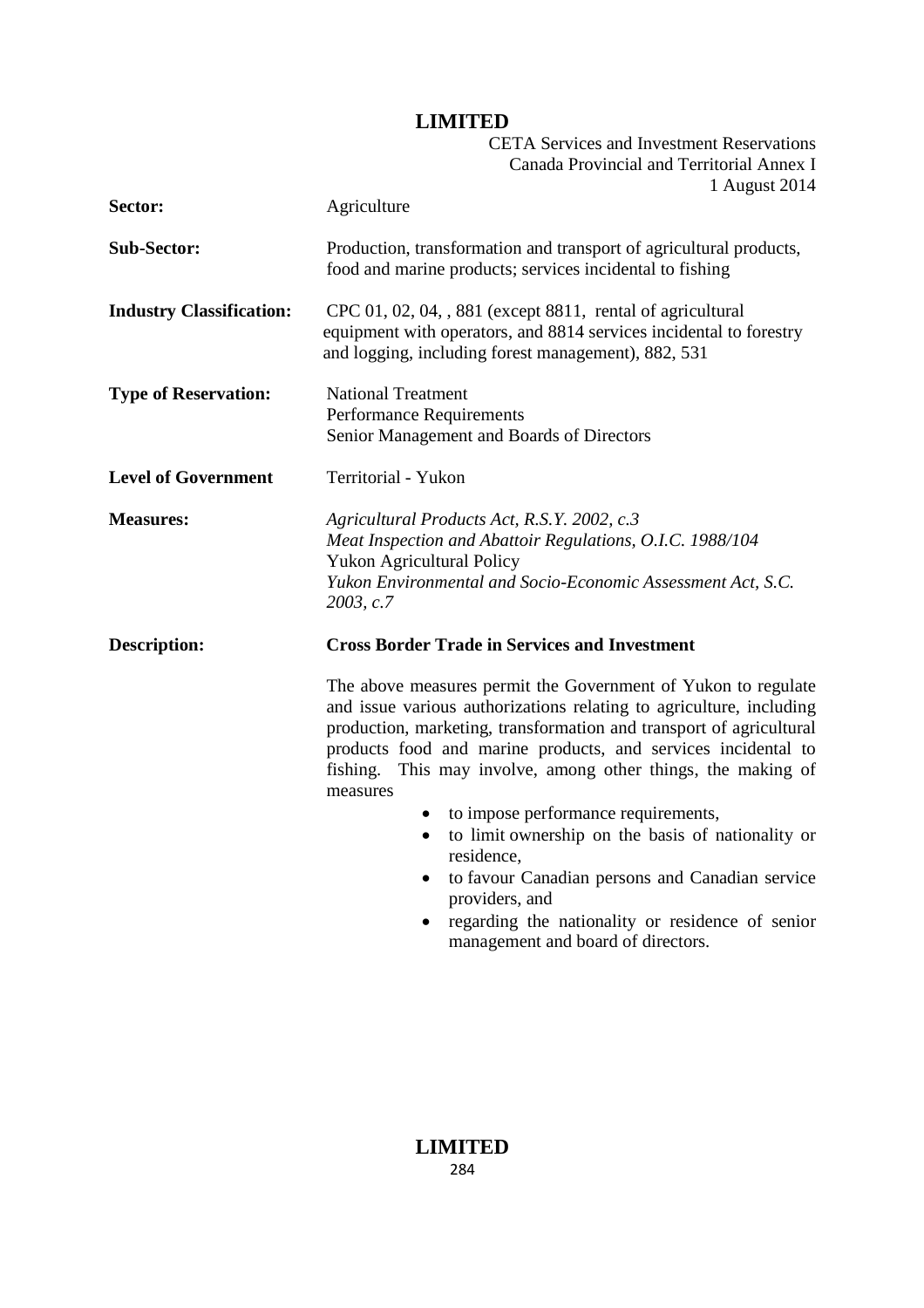CETA Services and Investment Reservations Canada Provincial and Territorial Annex I 1 August 2014

| Sector:                         | Forestry                                                                                                                                                                                                                                                                                                                                                                                                                                                                                                                                                                                                                 |
|---------------------------------|--------------------------------------------------------------------------------------------------------------------------------------------------------------------------------------------------------------------------------------------------------------------------------------------------------------------------------------------------------------------------------------------------------------------------------------------------------------------------------------------------------------------------------------------------------------------------------------------------------------------------|
| <b>Sub-Sector:</b>              | Agricultural, forest and other wooded land<br>Forestry and logging products                                                                                                                                                                                                                                                                                                                                                                                                                                                                                                                                              |
| <b>Industry Classification:</b> | CPC 531, 03                                                                                                                                                                                                                                                                                                                                                                                                                                                                                                                                                                                                              |
| <b>Type of Reservation:</b>     | <b>National Treatment</b><br>Performance Requirements<br>Senior Management and Boards of Directors                                                                                                                                                                                                                                                                                                                                                                                                                                                                                                                       |
| <b>Level of Government:</b>     | Territorial - Yukon                                                                                                                                                                                                                                                                                                                                                                                                                                                                                                                                                                                                      |
| <b>Measures:</b>                | Forest Resources Act, S.Y. 2008, c.15<br>Forest Resources Regulation, O.I.C. 2010/171<br>Yukon Environmental and Socio-Economic Assessment Act, S.C.<br>2003, c.7                                                                                                                                                                                                                                                                                                                                                                                                                                                        |
| <b>Description:</b>             | <b>Investment</b>                                                                                                                                                                                                                                                                                                                                                                                                                                                                                                                                                                                                        |
|                                 | The above measures permit the Government of Yukon to regulate<br>and issue various authorizations relating to forestry, including<br>agricultural, forest and other wooded land, and forestry and<br>logging products.<br>This may involve, among other things, the<br>making of measures<br>to impose performance requirements,<br>$\bullet$<br>to limit ownership on the basis of nationality or residence,<br>$\bullet$<br>to favour<br>Canadian persons<br>and Canadian<br>service<br>$\bullet$<br>providers, and<br>regarding the<br>nationality or residence<br>senior<br>of<br>management and board of directors. |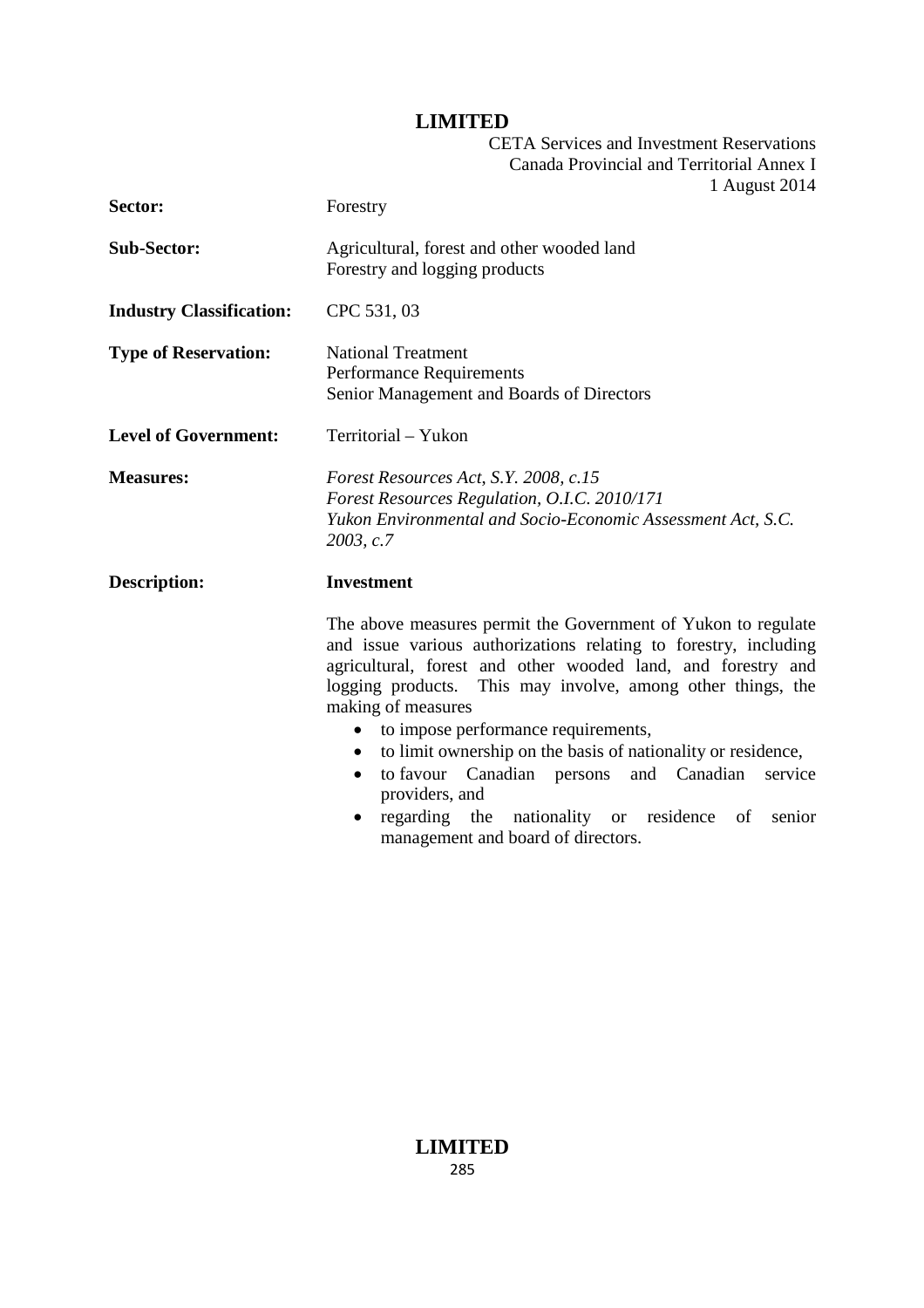CETA Services and Investment Reservations Canada Provincial and Territorial Annex I 1 August 2014

|                                 | 1.14<br>Energy                                                                                                                                                                                                                                                                                                                                                                                                                                                                                                                                                                                                                                                                                                                                            |
|---------------------------------|-----------------------------------------------------------------------------------------------------------------------------------------------------------------------------------------------------------------------------------------------------------------------------------------------------------------------------------------------------------------------------------------------------------------------------------------------------------------------------------------------------------------------------------------------------------------------------------------------------------------------------------------------------------------------------------------------------------------------------------------------------------|
| <b>Sub-Sector:</b>              | Electrical energy and services incidental to energy distribution                                                                                                                                                                                                                                                                                                                                                                                                                                                                                                                                                                                                                                                                                          |
| <b>Industry Classification:</b> | CPC 171, 713, 887                                                                                                                                                                                                                                                                                                                                                                                                                                                                                                                                                                                                                                                                                                                                         |
| <b>Type of Reservation:</b>     | <b>National Treatment</b><br><b>Performance Requirements</b><br>Senior Management and Boards of Directors                                                                                                                                                                                                                                                                                                                                                                                                                                                                                                                                                                                                                                                 |
| <b>Level of Government:</b>     | Territorial - Yukon                                                                                                                                                                                                                                                                                                                                                                                                                                                                                                                                                                                                                                                                                                                                       |
| <b>Measures:</b>                | Waters Act, S.Y. 2003, c.19<br>Waters Regulation O.I.C. 2003/58<br>Environment Act, R.S.Y. 2002, c.76<br>Quartz Mining Act, S.Y. 2003, c.14<br>Quartz Mining Land Use Regulation O.I.C. 2003/64<br>Security Regulation O.I.C. 2007/77<br>Yukon Environmental and Socio-Economic Assessment Act, S.C.<br>2003, c.7                                                                                                                                                                                                                                                                                                                                                                                                                                         |
| <b>Description:</b>             | <b>Cross-Border Trade in Services and Investment</b>                                                                                                                                                                                                                                                                                                                                                                                                                                                                                                                                                                                                                                                                                                      |
|                                 | Yukon reserves the right to set or modify electricity rates.<br>Yukon may make available to Yukon Development Corporation<br>(or any subsidiary or successor corporation) for operational<br>purposes any facility or any water power that is owned by Yukon<br>or under its control.<br>The above measures permit the Government of Yukon to regulate<br>and issue various authorizations relating to energy, including<br>electrical energy and services incidental to energy distribution.<br>This may involve, among other things, the making of measures<br>to impose performance requirements,<br>to limit ownership on the basis of nationality or residence,<br>to favour Canadian persons and Canadian<br>service<br>$\bullet$<br>providers, and |
|                                 |                                                                                                                                                                                                                                                                                                                                                                                                                                                                                                                                                                                                                                                                                                                                                           |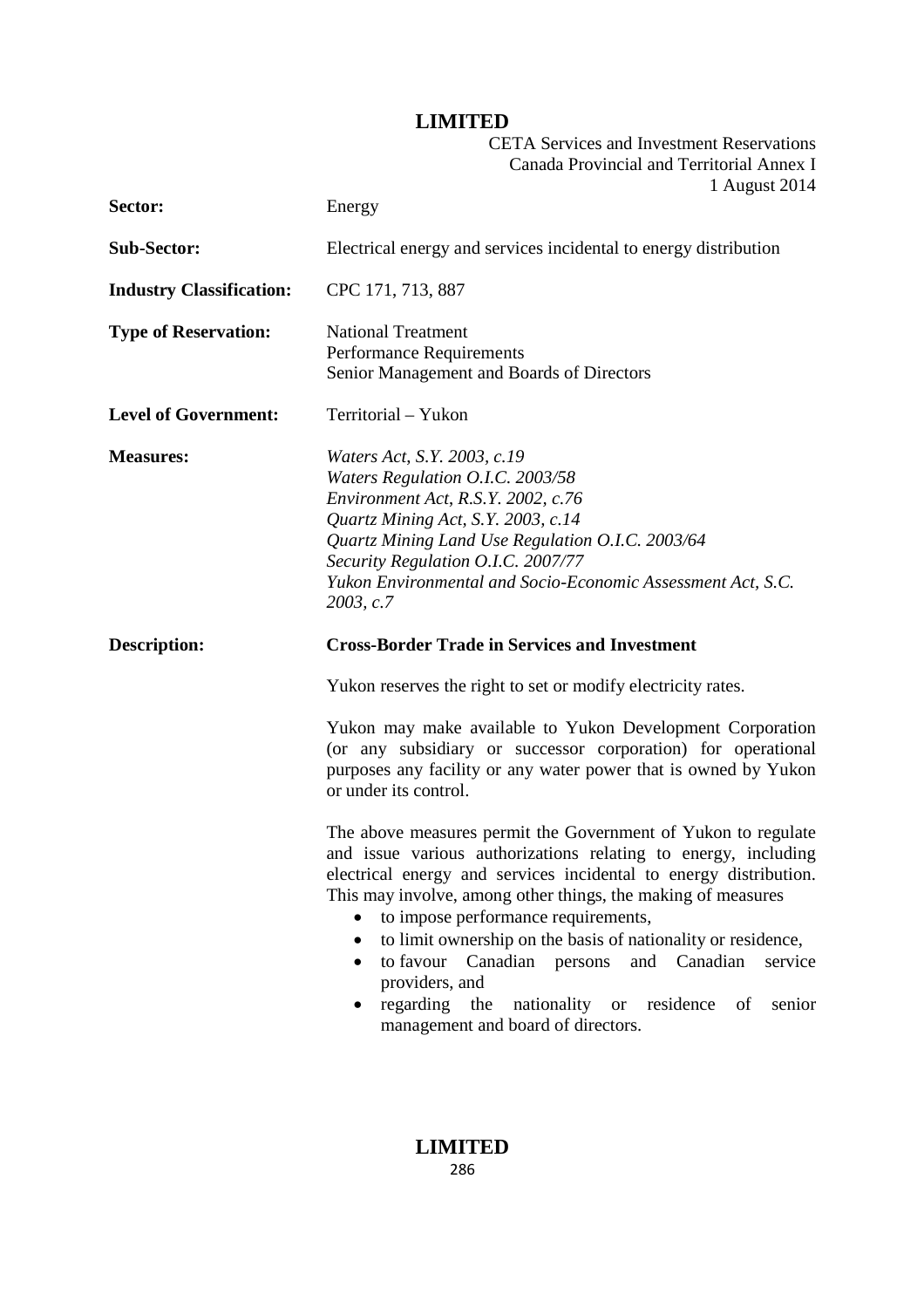| Sector:                         | Energy                                                                                                                                                                                                                                                                                                                                                                                                                                                                                                                                                                                                                                                                                       |
|---------------------------------|----------------------------------------------------------------------------------------------------------------------------------------------------------------------------------------------------------------------------------------------------------------------------------------------------------------------------------------------------------------------------------------------------------------------------------------------------------------------------------------------------------------------------------------------------------------------------------------------------------------------------------------------------------------------------------------------|
| <b>Sub-Sector:</b>              | Production, transmission, and distribution of electricity, gas, steam<br>and hot water; services incidental to energy distribution                                                                                                                                                                                                                                                                                                                                                                                                                                                                                                                                                           |
| <b>Industry Classification:</b> | CPC 17, 713, 887                                                                                                                                                                                                                                                                                                                                                                                                                                                                                                                                                                                                                                                                             |
| <b>Type of Reservation:</b>     | <b>National Treatment</b><br><b>Performance Requirements</b><br>Senior Management and Boards of Directors                                                                                                                                                                                                                                                                                                                                                                                                                                                                                                                                                                                    |
| <b>Level of Government</b>      | Territorial - Yukon                                                                                                                                                                                                                                                                                                                                                                                                                                                                                                                                                                                                                                                                          |
| <b>Measures:</b>                | Corporate Governance Act, R.S.Y. 2002, c.45<br>Public Utilities Act, R.S.Y. 2002, c.186<br>Yukon Power Corporation Regulations O.I.C. 1987/71<br>Yukon Development Corporation Act, R.S.Y. 2002, c.236<br>Energy Conservation Fund, O.I.C. 1997/91<br>Energy Conservation Fund Use Regulation O.I.C. 1998/204<br>Yukon Environmental and Socio-Economic Assessment Act, S.C.<br>2003, c.7                                                                                                                                                                                                                                                                                                    |
| <b>Description:</b>             | <b>Cross-Border Trade in Services and Investment</b><br>The above measures permit the Government of Yukon to regulate<br>and issue various authorizations relating to energy, including<br>production, transmission, distribution of electricity, gas, steam and<br>hot water, and services incidental to energy distribution. This may<br>involve, among other things, the making of measures<br>to impose performance requirements,<br>to limit ownership on the basis of nationality or residence,<br>to favour<br>Canadian persons<br>Canadian<br>and<br>service<br>providers, and<br>regarding the<br>nationality or<br>residence<br>senior<br>of<br>management and board of directors. |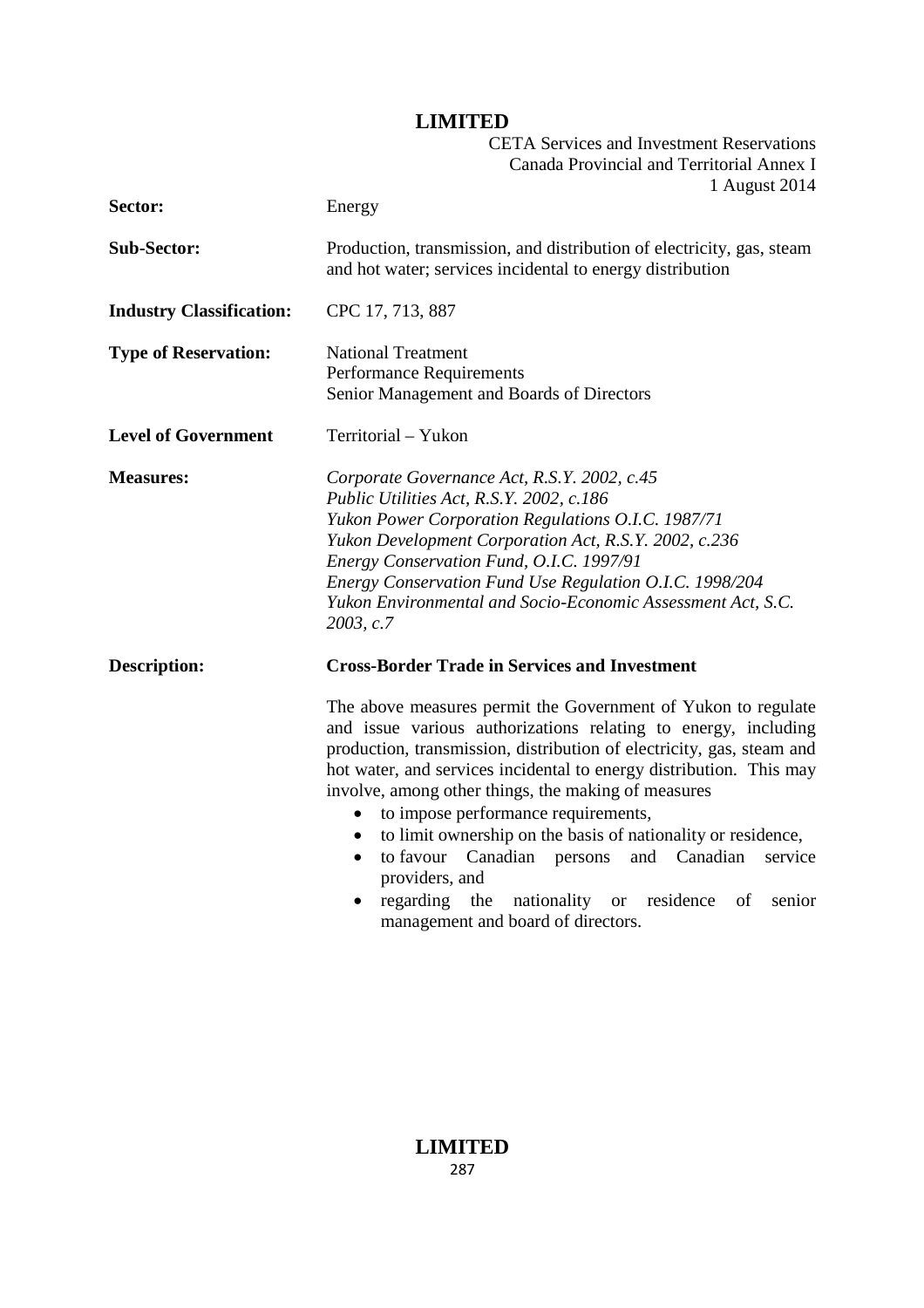CETA Services and Investment Reservations Canada Provincial and Territorial Annex I 1 August 2014

|                                 | $1 \text{ August}$                                                                                                                                                                                                                                                                                                                                                                                                                                                                                                                                                                                                                                                                                                                                                                                                                                                                                                                                                                           |  |
|---------------------------------|----------------------------------------------------------------------------------------------------------------------------------------------------------------------------------------------------------------------------------------------------------------------------------------------------------------------------------------------------------------------------------------------------------------------------------------------------------------------------------------------------------------------------------------------------------------------------------------------------------------------------------------------------------------------------------------------------------------------------------------------------------------------------------------------------------------------------------------------------------------------------------------------------------------------------------------------------------------------------------------------|--|
| Sector:                         | Transportation                                                                                                                                                                                                                                                                                                                                                                                                                                                                                                                                                                                                                                                                                                                                                                                                                                                                                                                                                                               |  |
| <b>Sub-Sector:</b>              | Transportation via pipeline transportation of fuels, transportation<br>of other goods and services incidental to energy distribution                                                                                                                                                                                                                                                                                                                                                                                                                                                                                                                                                                                                                                                                                                                                                                                                                                                         |  |
| <b>Industry Classification:</b> | CPC 17, 713, 887                                                                                                                                                                                                                                                                                                                                                                                                                                                                                                                                                                                                                                                                                                                                                                                                                                                                                                                                                                             |  |
| <b>Type of Reservation:</b>     | <b>National Treatment</b><br><b>Performance Requirements</b><br>Senior Management and Boards of Directors                                                                                                                                                                                                                                                                                                                                                                                                                                                                                                                                                                                                                                                                                                                                                                                                                                                                                    |  |
| <b>Level of Government:</b>     | Territorial - Yukon                                                                                                                                                                                                                                                                                                                                                                                                                                                                                                                                                                                                                                                                                                                                                                                                                                                                                                                                                                          |  |
| <b>Measures:</b>                | Public Utilities Act, R.S.Y. 2002, c.186<br>Yukon Power Corporation Regulations O.I.C. 1987/71<br>Oil and Gas Act, R.S.Y. 2002, c.162<br>Oil and Gas Pipeline Regulations<br>Oil and Gas Disposition Regulations O.I.C. 1999/147<br>Oil and Gas Licence Administration Regulations O.I.C. 2004/157<br>Oil and Gas Drilling and Production Regulations O.I.C. 2004/158<br>Oil and Gas Geoscience and Exploration Regulations O.I.C.<br>2004/156<br>Oil and Gas Royalty Regulations O.I.C. 2008/25<br>Yukon Environmental and Socio-Economic Assessment Act, S.C.<br>2003, c.7                                                                                                                                                                                                                                                                                                                                                                                                                 |  |
| <b>Description:</b>             | <b>Cross-Border Trade in Services and Investment</b><br>The Commissioner in Executive Council may designate any<br>"energy project" (defined to include any oil or gas pipeline) as a<br>"regulated project", and allows the Minister to impose terms and<br>conditions in respect of the project. The Commissioner in<br>Executive Council may give directions to Yukon Utilities Board in<br>respect of, among other things, utility rates and the operations of<br>public utilities.<br>The above measures permit the Government of Yukon to regulate<br>and issue various authorizations relating to transportation including<br>via pipeline,<br>transportation of fuels,<br>transportation<br>and<br>transportation of other goods and services incidental to energy<br>distribution. This may involve, among other things, the making of<br>measures<br>to impose performance requirements,<br>$\bullet$<br>to limit ownership on the basis of nationality or residence,<br>$\bullet$ |  |
| <b>LIMITED</b>                  |                                                                                                                                                                                                                                                                                                                                                                                                                                                                                                                                                                                                                                                                                                                                                                                                                                                                                                                                                                                              |  |

288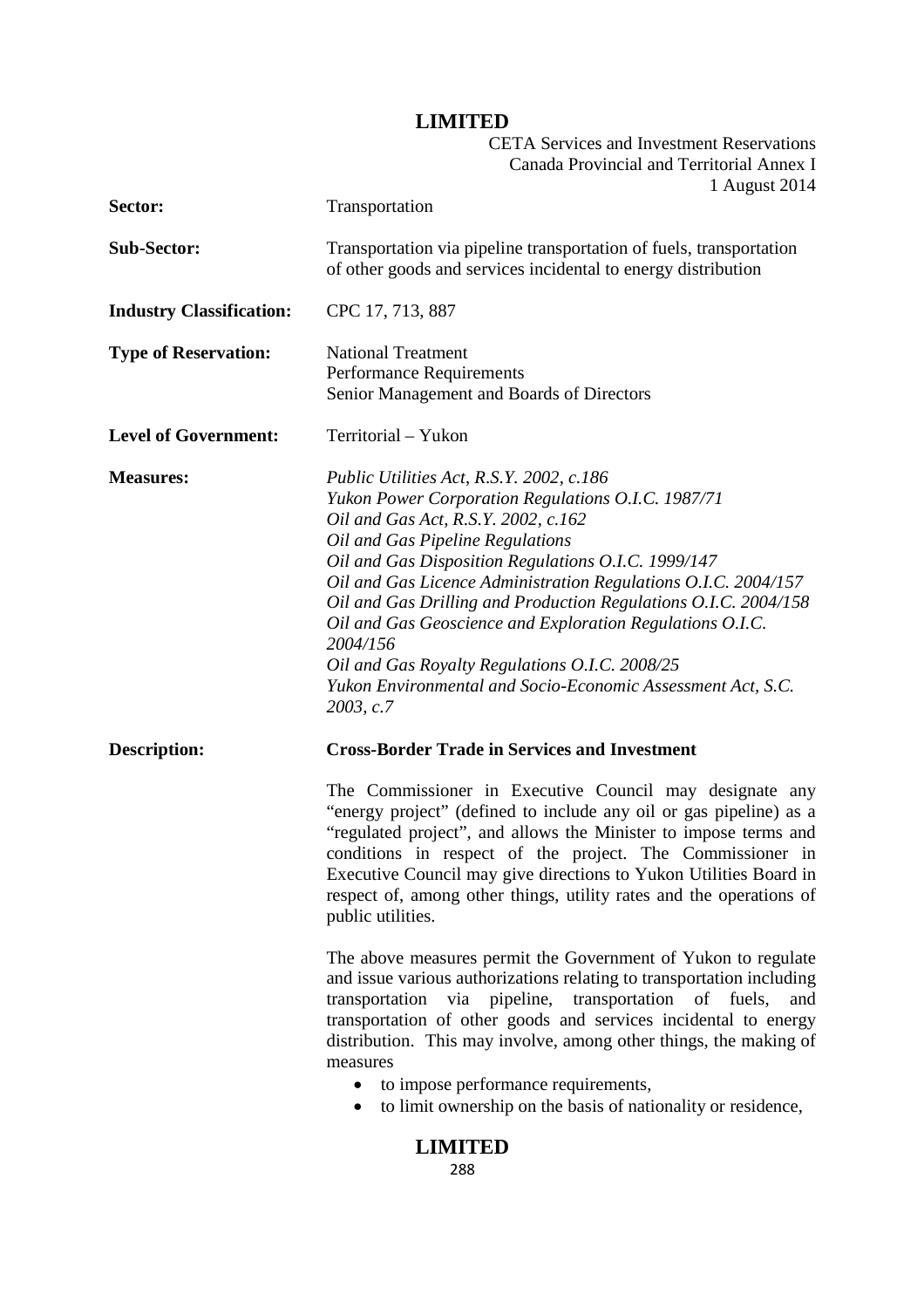- to favour Canadian persons and Canadian service providers, and
- regarding the nationality or residence of senior management and board of directors.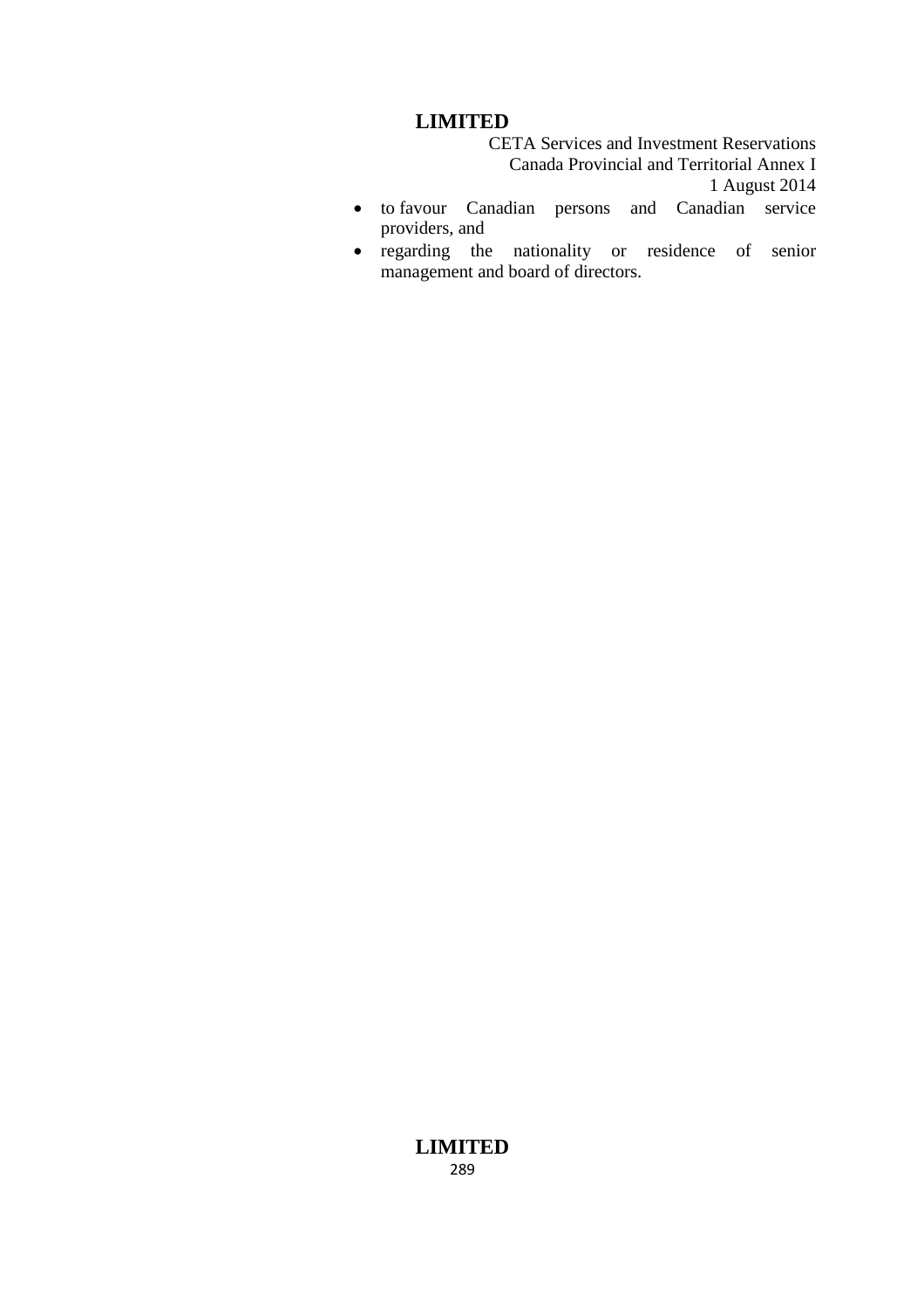| Sector:                         | Energy                                                                                                                                                                                                                                                                                                                                                                                                                                                                                                                                                                                                                                                                                   |  |  |  |  |
|---------------------------------|------------------------------------------------------------------------------------------------------------------------------------------------------------------------------------------------------------------------------------------------------------------------------------------------------------------------------------------------------------------------------------------------------------------------------------------------------------------------------------------------------------------------------------------------------------------------------------------------------------------------------------------------------------------------------------------|--|--|--|--|
| <b>Sub-Sector:</b>              | Oil and gas, services incidental to energy distribution; crude<br>petroleum and natural gas; transport services via pipeline                                                                                                                                                                                                                                                                                                                                                                                                                                                                                                                                                             |  |  |  |  |
| <b>Industry Classification:</b> | CPC 120, 713, 887                                                                                                                                                                                                                                                                                                                                                                                                                                                                                                                                                                                                                                                                        |  |  |  |  |
| <b>Type of Reservation:</b>     | <b>National Treatment</b><br><b>Performance Requirements</b><br>Senior Management and Boards of Directors                                                                                                                                                                                                                                                                                                                                                                                                                                                                                                                                                                                |  |  |  |  |
| <b>Level of Government</b>      | Federal/Territorial - Yukon                                                                                                                                                                                                                                                                                                                                                                                                                                                                                                                                                                                                                                                              |  |  |  |  |
| <b>Measures:</b>                | Canada-Yukon Oil and Gas Accord<br>Oil and Gas Act, R.S.Y. 2002, c.162<br>Oil and Gas Pipeline Regulation<br>Oil and Gas Disposition Regulations O.I.C. 1999/147<br>Oil and Gas Licence Administration Regulations O.I.C. 2004/157<br>Oil and Gas Drilling and Production Regulations O.I.C. 2004/158<br>Oil and Gas Geoscience and Exploration Regulations O.I.C.<br>2004/156<br>Oil and Gas Royalty Regulations O.I.C. 2008/25<br>Yukon Environmental and Socio-Economic Assessment Act, S.C.<br>2003, c.7                                                                                                                                                                             |  |  |  |  |
| <b>Description:</b>             | <b>Cross-Border Trade in Services and Investment</b><br>The above measures permit the Government of Yukon to regulate<br>and issue various authorizations relating to energy, including oil<br>and gas, services incidental to energy distribution, crude petroleum<br>and natural gas, and transport services via pipeline.<br>This may<br>involve, among other things, the making of measures<br>to impose performance requirements,<br>to limit ownership on the basis of nationality or residence,<br>to favour Canadian persons and Canadian<br>service<br>providers, and<br>regarding the nationality or residence of<br>senior<br>$\bullet$<br>management and board of directors. |  |  |  |  |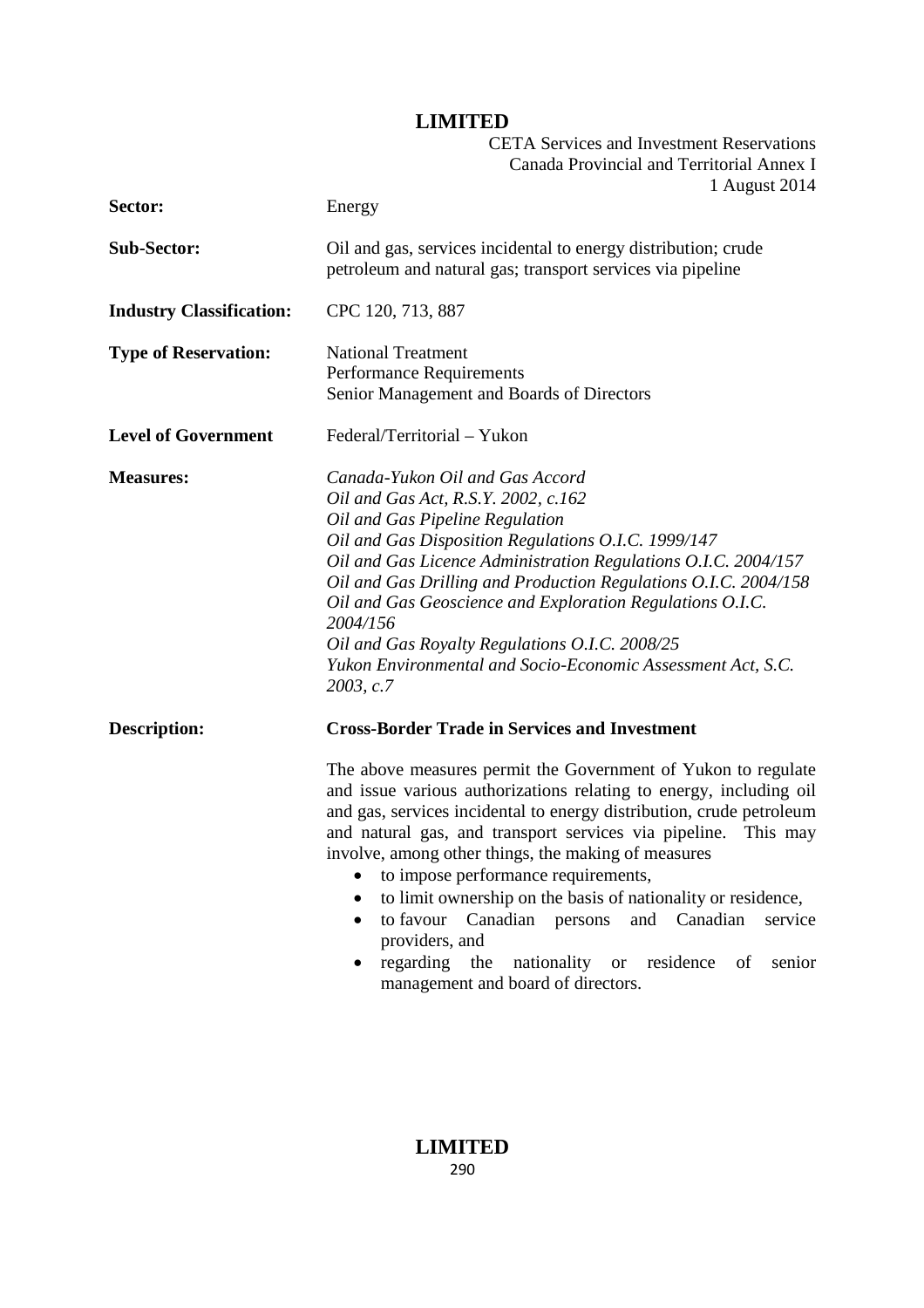## **LIMITED** CETA Services and Investment Reservations

|                                 | Canada Provincial and Territorial Annex I<br>1 August 2014                                                                                                                                                                                                                                                                                                                                                                                                                                                                                                                                                                                                                                                    |  |  |  |  |  |
|---------------------------------|---------------------------------------------------------------------------------------------------------------------------------------------------------------------------------------------------------------------------------------------------------------------------------------------------------------------------------------------------------------------------------------------------------------------------------------------------------------------------------------------------------------------------------------------------------------------------------------------------------------------------------------------------------------------------------------------------------------|--|--|--|--|--|
| Sector:                         | <b>Alcoholic Beverages</b>                                                                                                                                                                                                                                                                                                                                                                                                                                                                                                                                                                                                                                                                                    |  |  |  |  |  |
| <b>Sub-Sector:</b>              | Wholesale trade services; food retailing services; liquor, wine and<br>beer stores; liquor, wine and beer; commission agent's services;<br>production, manufacture and transportation of alcoholic beverages;<br>retailing services                                                                                                                                                                                                                                                                                                                                                                                                                                                                           |  |  |  |  |  |
| <b>Industry Classification:</b> | CPC 241, 242, 243, 62112, 62226, 63107, 8841, 7123 (except<br>71231, 71232, 71233, 71234)                                                                                                                                                                                                                                                                                                                                                                                                                                                                                                                                                                                                                     |  |  |  |  |  |
| <b>Type of Reservation:</b>     | <b>National Treatment</b><br>Senior Management and Board of Directors                                                                                                                                                                                                                                                                                                                                                                                                                                                                                                                                                                                                                                         |  |  |  |  |  |
| <b>Level of Government:</b>     | Territorial - Yukon                                                                                                                                                                                                                                                                                                                                                                                                                                                                                                                                                                                                                                                                                           |  |  |  |  |  |
| <b>Measures:</b>                | Liquor Act, R.S.Y. 2002, c.140<br>Liquor Regulations O.I.C. 1977/37<br>Regulations to Amend the Liquor Regulations O.I.C. 2010/157,<br>O.I.C.2012/96<br>Yukon Act, S.C. 2002, c.7                                                                                                                                                                                                                                                                                                                                                                                                                                                                                                                             |  |  |  |  |  |
| <b>Description:</b>             | <b>Cross-Border Trade in Services and Investment</b>                                                                                                                                                                                                                                                                                                                                                                                                                                                                                                                                                                                                                                                          |  |  |  |  |  |
|                                 | The above measures permit the Government of Yukon to regulate<br>and issue various authorizations relating to alcoholic beverages,<br>including wholesale trade services, food retailing services, liquor,<br>wine and beer stores, liquor, wine and beer, commission agent's<br>services, production, manufacture and transportation of alcoholic<br>beverages and retailing services. This may involve, among other<br>things, the making of measures<br>to limit ownership on the basis of nationality or residence,<br>$\bullet$<br>to favour<br>Canadian persons<br>and Canadian<br>service<br>$\bullet$<br>providers, and<br>regarding the<br>nationality<br>residence<br>of<br>senior<br><sub>or</sub> |  |  |  |  |  |

**LIMITED** 291

management and board of directors.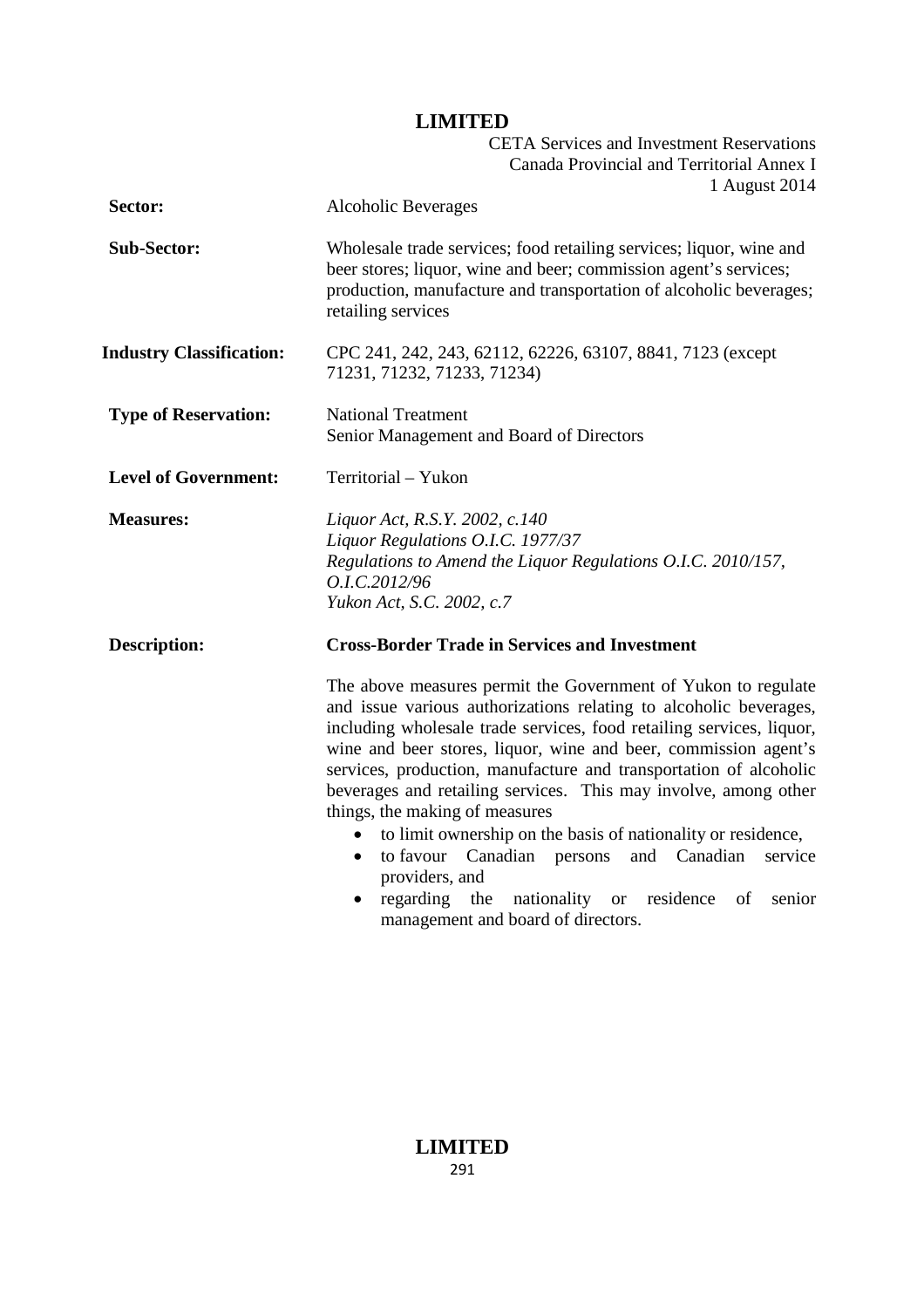CETA Services and Investment Reservations Canada Provincial and Territorial Annex I ء Aludian Aluita<br>1 August 2014

| Sector:                         | 1 August 2014<br>Recreational, Cultural and Sporting Services                                                                                                                                                                                                                                                                                                                                                                                                                                                                                                                                                                           |  |  |  |
|---------------------------------|-----------------------------------------------------------------------------------------------------------------------------------------------------------------------------------------------------------------------------------------------------------------------------------------------------------------------------------------------------------------------------------------------------------------------------------------------------------------------------------------------------------------------------------------------------------------------------------------------------------------------------------------|--|--|--|
| <b>Sub-Sector:</b>              | Gambling and betting                                                                                                                                                                                                                                                                                                                                                                                                                                                                                                                                                                                                                    |  |  |  |
| <b>Industry Classification:</b> | CPC 96492                                                                                                                                                                                                                                                                                                                                                                                                                                                                                                                                                                                                                               |  |  |  |
| <b>Type of Reservation:</b>     | <b>National Treatment</b>                                                                                                                                                                                                                                                                                                                                                                                                                                                                                                                                                                                                               |  |  |  |
|                                 | <b>Performance Requirements</b><br>Senior Management and Boards of Directors                                                                                                                                                                                                                                                                                                                                                                                                                                                                                                                                                            |  |  |  |
| <b>Level of Government</b>      | Territorial - Yukon                                                                                                                                                                                                                                                                                                                                                                                                                                                                                                                                                                                                                     |  |  |  |
| <b>Measures:</b>                | Public Lotteries Act, R.S.Y. 2002, c.179<br>Lottery Licensing Act, R.S.Y. 2002, c. 143<br>Lotteries and Games of Chance Regulations and the Diamond<br>Tooth Gerties Regulations O.I.C. 1987/180<br>Lottery Licensing Act - Regulation to Amend the Lottery and<br>Games of Chance Regulations O.I.C. 2012/102<br>Slot Machine Management Regulations O.I.C. 2205/32                                                                                                                                                                                                                                                                    |  |  |  |
| <b>Description:</b>             | <b>Cross-Border Trade in Services and Investment</b><br>The above measures permit the Government of Yukon to regulate<br>and issue various authorizations relating to gambling and betting,<br>including regulating services, suppliers of services, manufacturing,<br>suppliers of materials, operations and repairs relating to lottery<br>schemes, amusement machines, video lottery terminals, games of<br>chance, races, betting theatres, bingo casinos and promotional<br>contests, and to conduct such activities, including through<br>territorial monopolies. This may involve, among other things, the<br>making of measures |  |  |  |
|                                 | to impose performance requirements,<br>$\bullet$<br>to limit ownership on the basis of nationality or residence,<br>$\bullet$<br>Canadian persons<br>to favour<br>and Canadian<br>service<br>$\bullet$<br>providers, and<br>regarding<br>the nationality or residence of senior<br>management and board of directors.                                                                                                                                                                                                                                                                                                                   |  |  |  |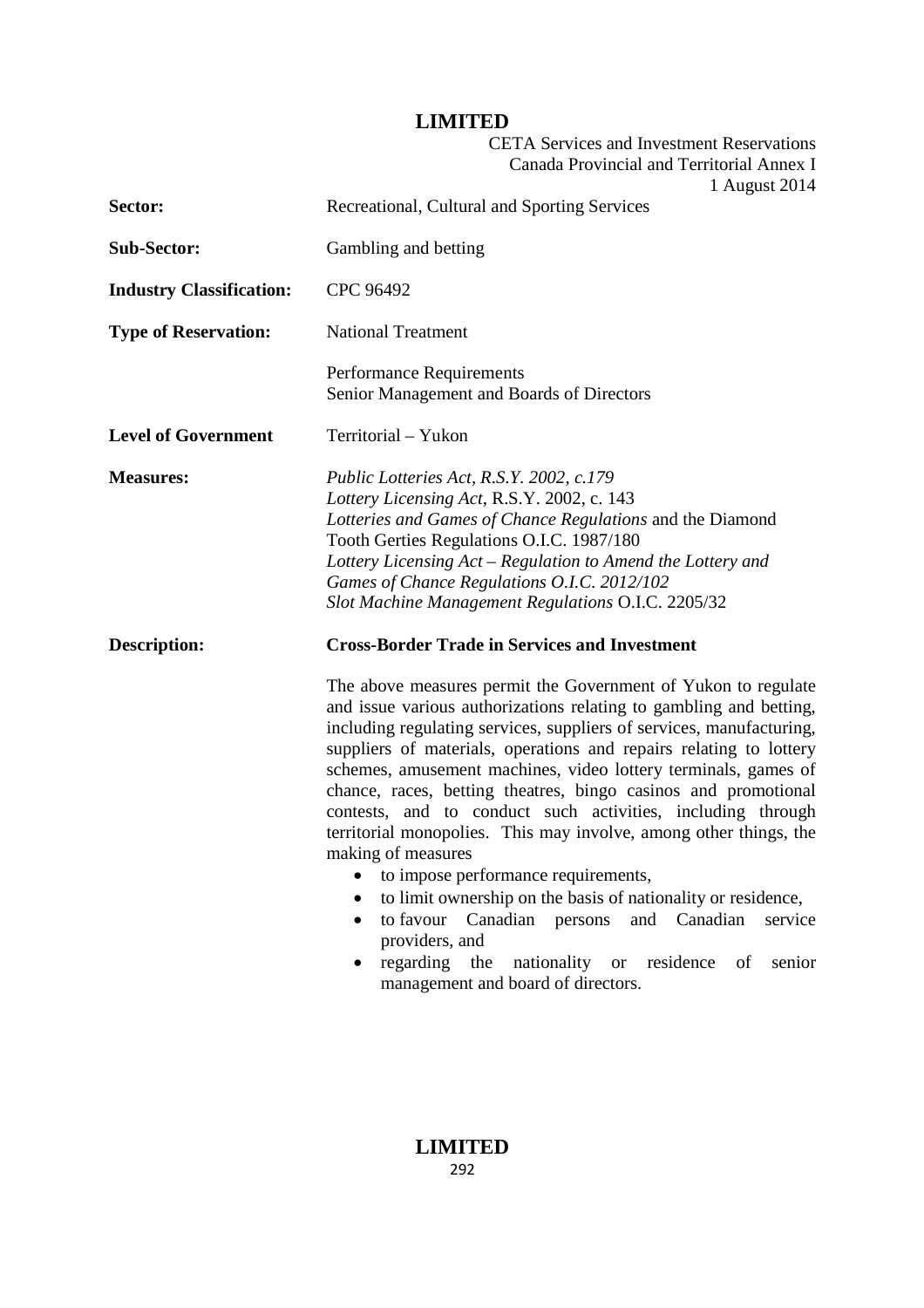| Sector:                         | $1.1$ $\mu$ sust $201$<br><b>Veterinary Services</b>                                                                                                                                                                                                                                                                                                                                                                                                                                           |  |  |  |  |  |
|---------------------------------|------------------------------------------------------------------------------------------------------------------------------------------------------------------------------------------------------------------------------------------------------------------------------------------------------------------------------------------------------------------------------------------------------------------------------------------------------------------------------------------------|--|--|--|--|--|
| <b>Sub-Sector:</b>              | Veterinary services for pet animals and other veterinary services                                                                                                                                                                                                                                                                                                                                                                                                                              |  |  |  |  |  |
| <b>Industry Classification:</b> | <b>CPC 932</b>                                                                                                                                                                                                                                                                                                                                                                                                                                                                                 |  |  |  |  |  |
| <b>Type of Reservation:</b>     | <b>National Treatment</b>                                                                                                                                                                                                                                                                                                                                                                                                                                                                      |  |  |  |  |  |
| <b>Level of Government</b>      | Territorial – Yukon                                                                                                                                                                                                                                                                                                                                                                                                                                                                            |  |  |  |  |  |
| <b>Measures:</b>                | Animal Protection Act, R.S.Y. 2002, c.6<br>Animal Health Act, R.S.Y. 2002, c.5<br>Occupational Training Act, R.S.Y. 2002, c.160                                                                                                                                                                                                                                                                                                                                                                |  |  |  |  |  |
| Description:                    | <b>Cross-Border Trade in Services &amp; Investment</b><br>The above measures permit the Government of Yukon to regulate<br>and issue various authorizations relating to veterinary services for<br>pet animals and other veterinary services.<br>This may involve,<br>among other things, the making of measures<br>to limit ownership on the basis of nationality or residence,<br>$\bullet$<br>and<br>Canadian<br>Canadian<br>to favour<br>service<br>persons and<br>$\bullet$<br>providers. |  |  |  |  |  |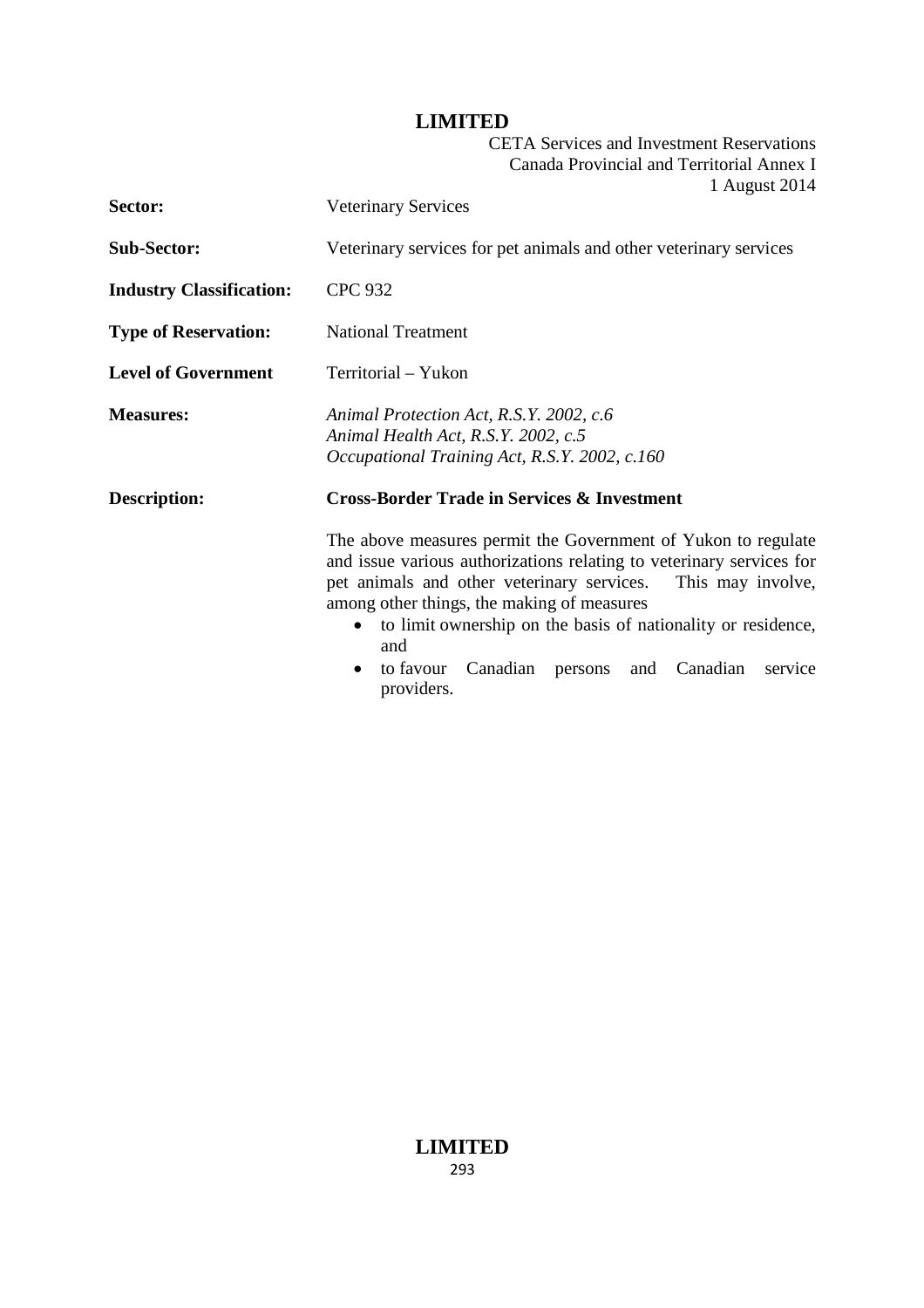|                                 | <b>CETA</b> Services and Investment Reservations                                                                                                                                                                                                                                                                                                                                                                                                                                                                                                                                                                                                                             |
|---------------------------------|------------------------------------------------------------------------------------------------------------------------------------------------------------------------------------------------------------------------------------------------------------------------------------------------------------------------------------------------------------------------------------------------------------------------------------------------------------------------------------------------------------------------------------------------------------------------------------------------------------------------------------------------------------------------------|
|                                 | Canada Provincial and Territorial Annex I                                                                                                                                                                                                                                                                                                                                                                                                                                                                                                                                                                                                                                    |
|                                 | 1 August 2014                                                                                                                                                                                                                                                                                                                                                                                                                                                                                                                                                                                                                                                                |
| Sector:                         | <b>Research and Development Services</b>                                                                                                                                                                                                                                                                                                                                                                                                                                                                                                                                                                                                                                     |
| <b>Sub-Sector:</b>              | Research and experimental development services on natural<br>sciences and engineering; research and experimental development<br>services on social sciences and humanities; interdisciplinary<br>research and experimental development services                                                                                                                                                                                                                                                                                                                                                                                                                              |
| <b>Industry Classification:</b> | CPC 851, 852 (linguistics and languages only), 853                                                                                                                                                                                                                                                                                                                                                                                                                                                                                                                                                                                                                           |
| <b>Type of Reservation:</b>     | <b>National Treatment</b>                                                                                                                                                                                                                                                                                                                                                                                                                                                                                                                                                                                                                                                    |
|                                 | Performance Requirement                                                                                                                                                                                                                                                                                                                                                                                                                                                                                                                                                                                                                                                      |
|                                 | Senior Management and Board of Directors                                                                                                                                                                                                                                                                                                                                                                                                                                                                                                                                                                                                                                     |
| <b>Level of Government</b>      | Territorial - Yukon                                                                                                                                                                                                                                                                                                                                                                                                                                                                                                                                                                                                                                                          |
| <b>Measures:</b>                | Scientists and Explorers Act, R.S.Y. 2002, c.200<br>Historic Resources Act, R.S.Y. 2002, c.109<br>Archaeological Sites Regulation O.I.C. 2003/73<br>Wildlife Act, R.S.Y. 2002, c.229<br>Wildlife Regulations O.I.C. 2012/84<br>Languages Act, R.S.Y. 2002, c.133<br>Yukon Environmental and Socio-Economic Assessment Act, S.C.<br>2003, c.7                                                                                                                                                                                                                                                                                                                                 |
| <b>Description:</b>             | <b>Cross-Border Trade in Services &amp; Investment</b>                                                                                                                                                                                                                                                                                                                                                                                                                                                                                                                                                                                                                       |
|                                 | The above measures permit the Government of Yukon to regulate<br>and issue various authorizations relating to research and<br>development services on natural sciences and engineering, social<br>sciences<br>and humanities, interdisciplinary<br>research<br>and<br>experimental developmental services. This may involve, among<br>other things, the making of measures<br>to impose performance requirements,<br>to limit ownership on the basis of nationality or residence,<br>to favour Canadian persons<br>and Canadian<br>service<br>$\bullet$<br>providers, and<br>regarding the<br>nationality or residence<br>of<br>senior<br>management and board of directors. |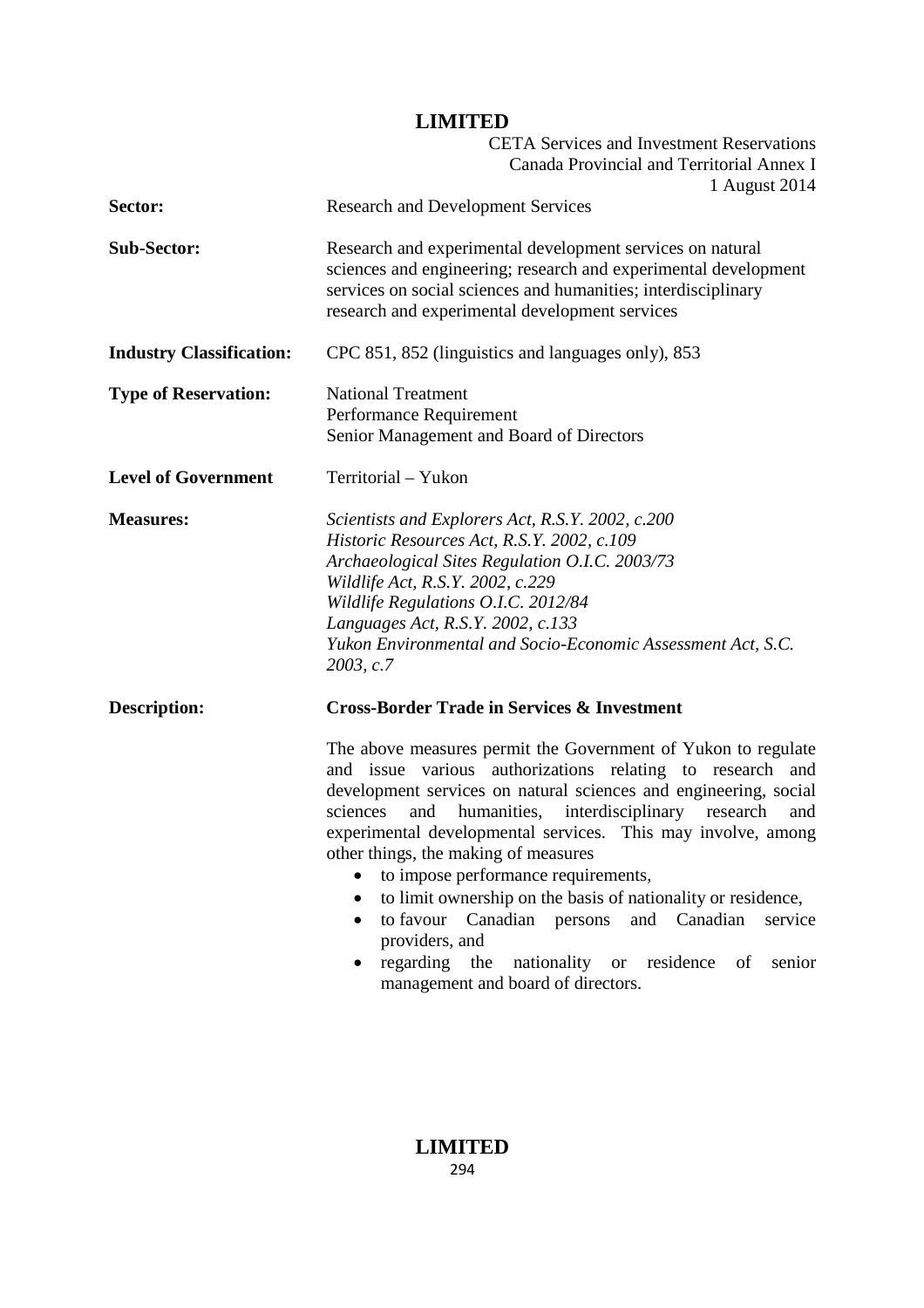CETA Services and Investment Reservations Canada Provincial and Territorial Annex II 1 August 2014

## **Annex II**

### **Canada – Cross-Border Trade in Services and Investment**

## **ALBERTA**

| Sector:                         | Recreational, cultural, and sporting services                                                                                                                                                                                                                    |  |  |
|---------------------------------|------------------------------------------------------------------------------------------------------------------------------------------------------------------------------------------------------------------------------------------------------------------|--|--|
| <b>Sub-Sector:</b>              | Gambling and Betting                                                                                                                                                                                                                                             |  |  |
| <b>Industry Classification:</b> | CPC 96492                                                                                                                                                                                                                                                        |  |  |
| <b>Level of Government:</b>     | Provincial - Alberta                                                                                                                                                                                                                                             |  |  |
| <b>Type of Reservation:</b>     | <b>Market Access</b><br><b>Most-Favoured Nation Treatment</b>                                                                                                                                                                                                    |  |  |
| <b>Measures:</b>                |                                                                                                                                                                                                                                                                  |  |  |
| <b>Description:</b>             | <b>Cross-Border Trade in Services and Investment</b><br>Alberta reserves the right to adopt or maintain any measure<br>relating to lottery schemes, gaming terminals, games of<br>chance, races, bingos, casinos, or similar activities, that:                   |  |  |
|                                 |                                                                                                                                                                                                                                                                  |  |  |
|                                 | limits the number of covered investments or service<br>(a)<br>providers that may carry out a specific economic<br>activity, whether in the form of numerical quotas,<br>monopolies, exclusive service providers or the<br>requirement of an economic needs test; |  |  |
|                                 | limits the total value of transactions or assets in the<br>(b)<br>form of numerical quotas or the requirement of an<br>economic needs test;                                                                                                                      |  |  |
|                                 | (c)<br>limits the total number of operations or the total<br>quantity of output expressed in terms of designated<br>numerical units in the form of quotas or the<br>requirement of an economic needs test;                                                       |  |  |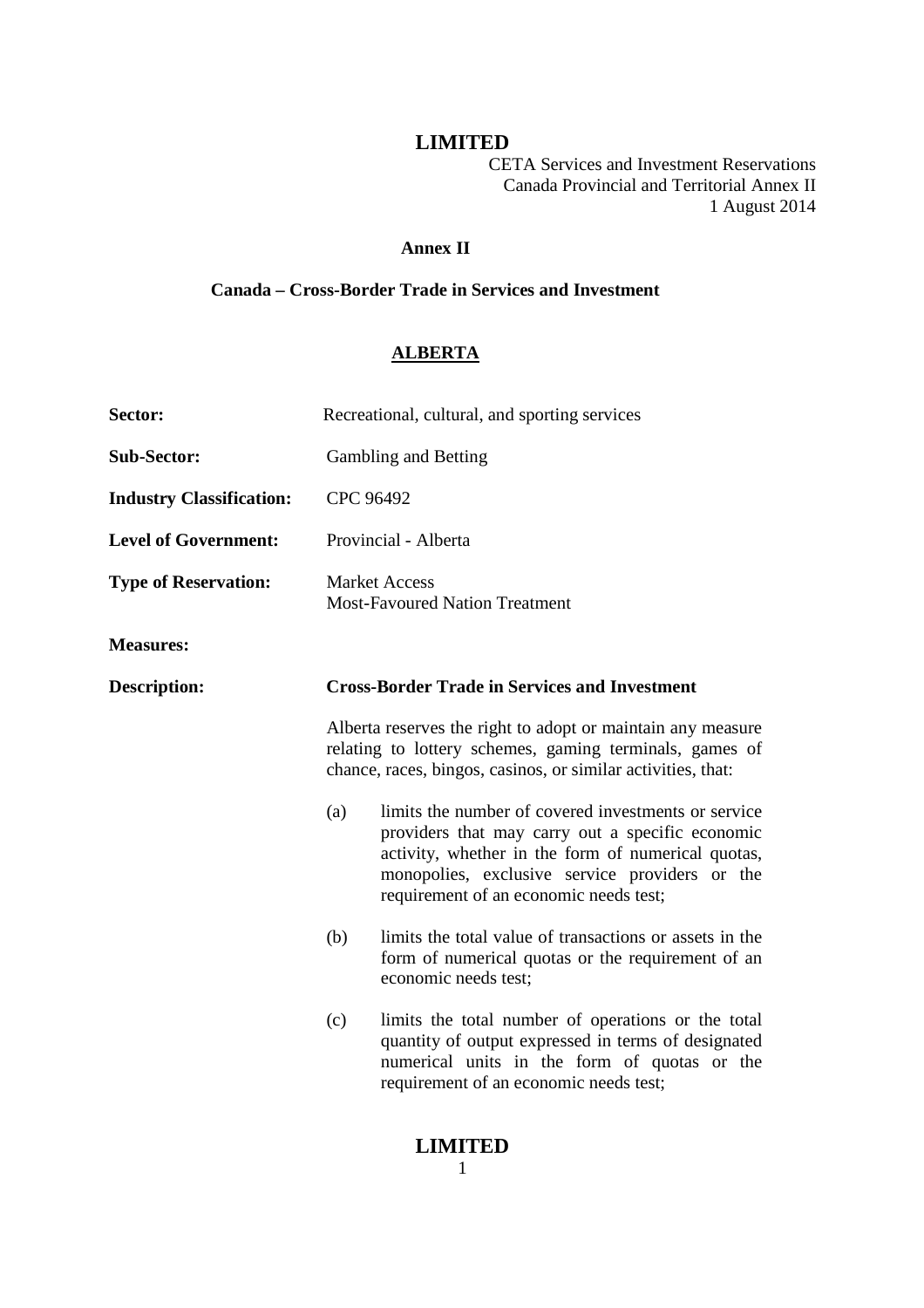CETA Services and Investment Reservations Canada Provincial and Territorial Annex II 1 August 2014

- (d) limits the total number of natural persons that may be employed in a subsector or that a covered investment may employ and who are necessary for, and directly related to, the performance of economic activity in the form of numerical quotas or the requirement of an economic needs test; or
- (e) restricts or requires a specific type of legal entity or joint venture through which an investor may perform an economic activity.

For greater certainty, this reservation is without prejudice to the right of Alberta to impose limitations on the participation of foreign capital when selling or disposing of its equity interests in, or the assets of, an existing government enterprise or an existing government entity pursuant to Canada's Annex I reservation on page I - C- 4.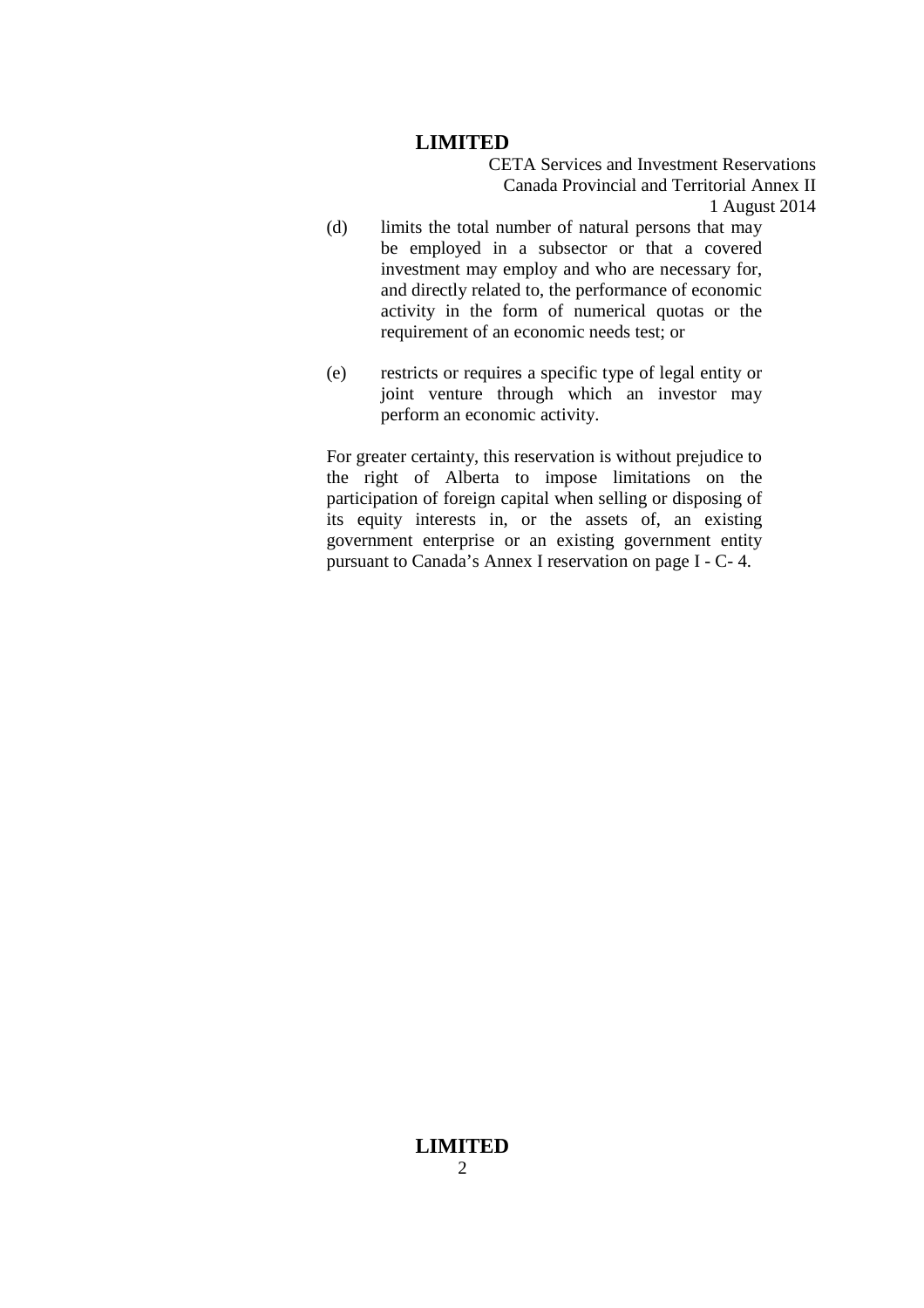CETA Services and Investment Reservations Canada Provincial and Territorial Annex II 1 August 2014

| Sector:                         | 1 August 20<br><b>Alcoholic Beverages</b>                                                                                                                                                                                                                                                                              |  |  |  |  |
|---------------------------------|------------------------------------------------------------------------------------------------------------------------------------------------------------------------------------------------------------------------------------------------------------------------------------------------------------------------|--|--|--|--|
| <b>Sub-Sector:</b>              | Beverages, commission agents' services, wholesale trade<br>services, retailing services (liquor, wine and beer, liquor wine<br>and beer stores), manufacture of food and beverages, on a<br>fee or contract basis                                                                                                      |  |  |  |  |
| <b>Industry Classification:</b> | CPC 24, 62112, 62226, 63107, 643, 88411                                                                                                                                                                                                                                                                                |  |  |  |  |
| <b>Type of Reservation:</b>     | <b>Market Access</b>                                                                                                                                                                                                                                                                                                   |  |  |  |  |
| <b>Level of Government:</b>     | Provincial - Alberta                                                                                                                                                                                                                                                                                                   |  |  |  |  |
| <b>Measures:</b>                |                                                                                                                                                                                                                                                                                                                        |  |  |  |  |
| <b>Description:</b>             | <b>Cross-Border Trade in Services and Investment</b>                                                                                                                                                                                                                                                                   |  |  |  |  |
|                                 | Alberta reserves the right to adopt or maintain any measure<br>in the above mentioned sectors that:                                                                                                                                                                                                                    |  |  |  |  |
|                                 | limits the number of covered investments or service<br>(a)<br>providers that may carry out a specific economic<br>activity, whether in the form of numerical quotas,<br>monopolies, exclusive service providers or the<br>requirement of an economic needs test;                                                       |  |  |  |  |
|                                 | limits the total value of transactions or assets in the<br>(b)<br>form of numerical quotas or the requirement of an<br>economic needs test;                                                                                                                                                                            |  |  |  |  |
|                                 | limits the total number of operations or the total<br>(c)<br>quantity of output expressed in terms of designated<br>numerical units in the form of quotas or the<br>requirement of an economic needs test;                                                                                                             |  |  |  |  |
|                                 | limits the total number of natural persons that may<br>(d)<br>be employed in a subsector or that a covered<br>investment may employ and who are necessary for,<br>and directly related to, the performance of economic<br>activity in the form of numerical quotas or the<br>requirement of an economic needs test; or |  |  |  |  |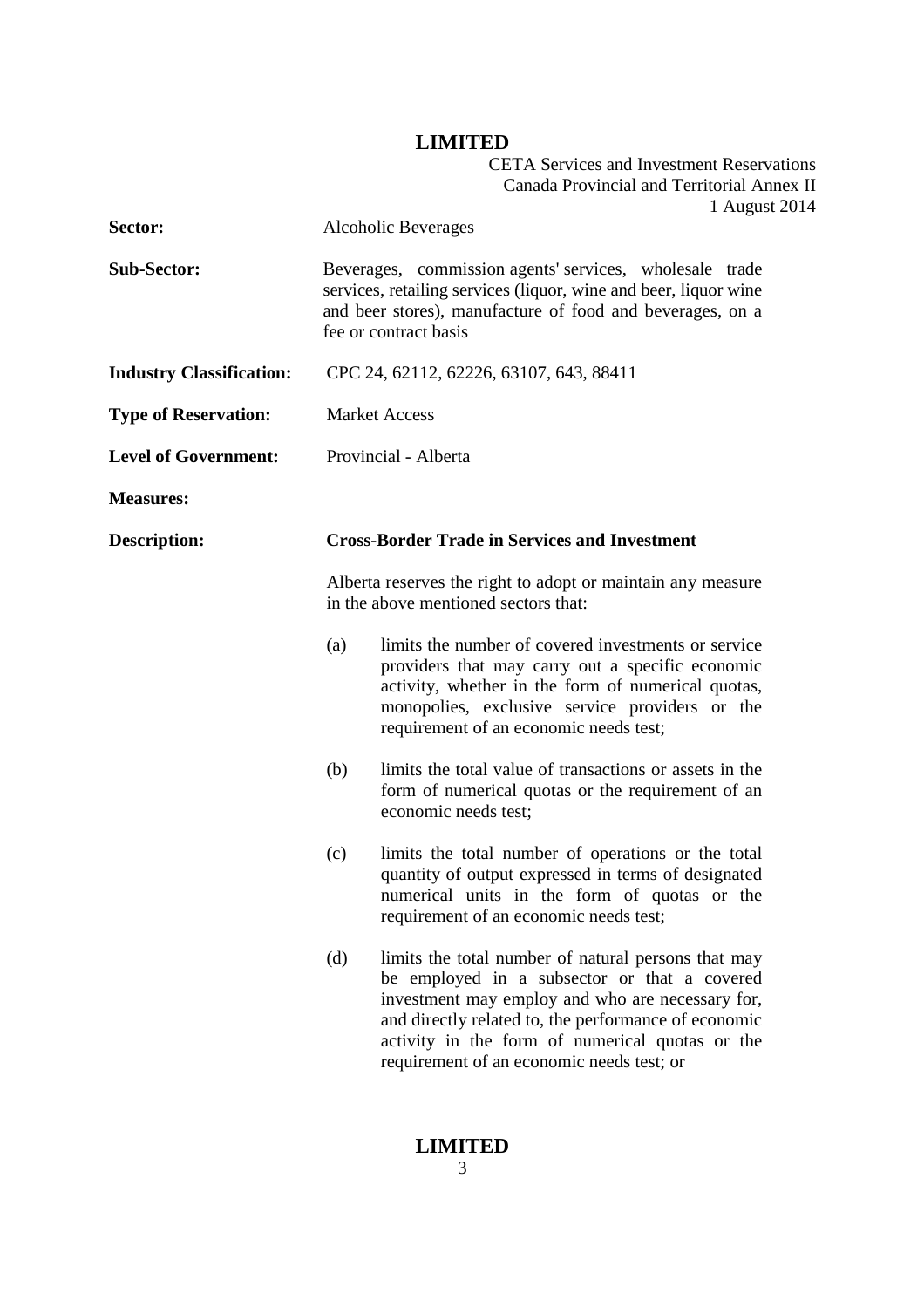CETA Services and Investment Reservations Canada Provincial and Territorial Annex II 1 August 2014

(e) restricts or requires a specific type of legal entity or joint venture through which an investor may perform an economic activity.

For greater certainty, this reservation is without prejudice to the right of Alberta to impose limitations on the participation of foreign capital when selling or disposing of its equity interests in, or the assets of, an existing government enterprise or an existing government entity pursuant to Canada's Annex I reservation on page I - C- 4.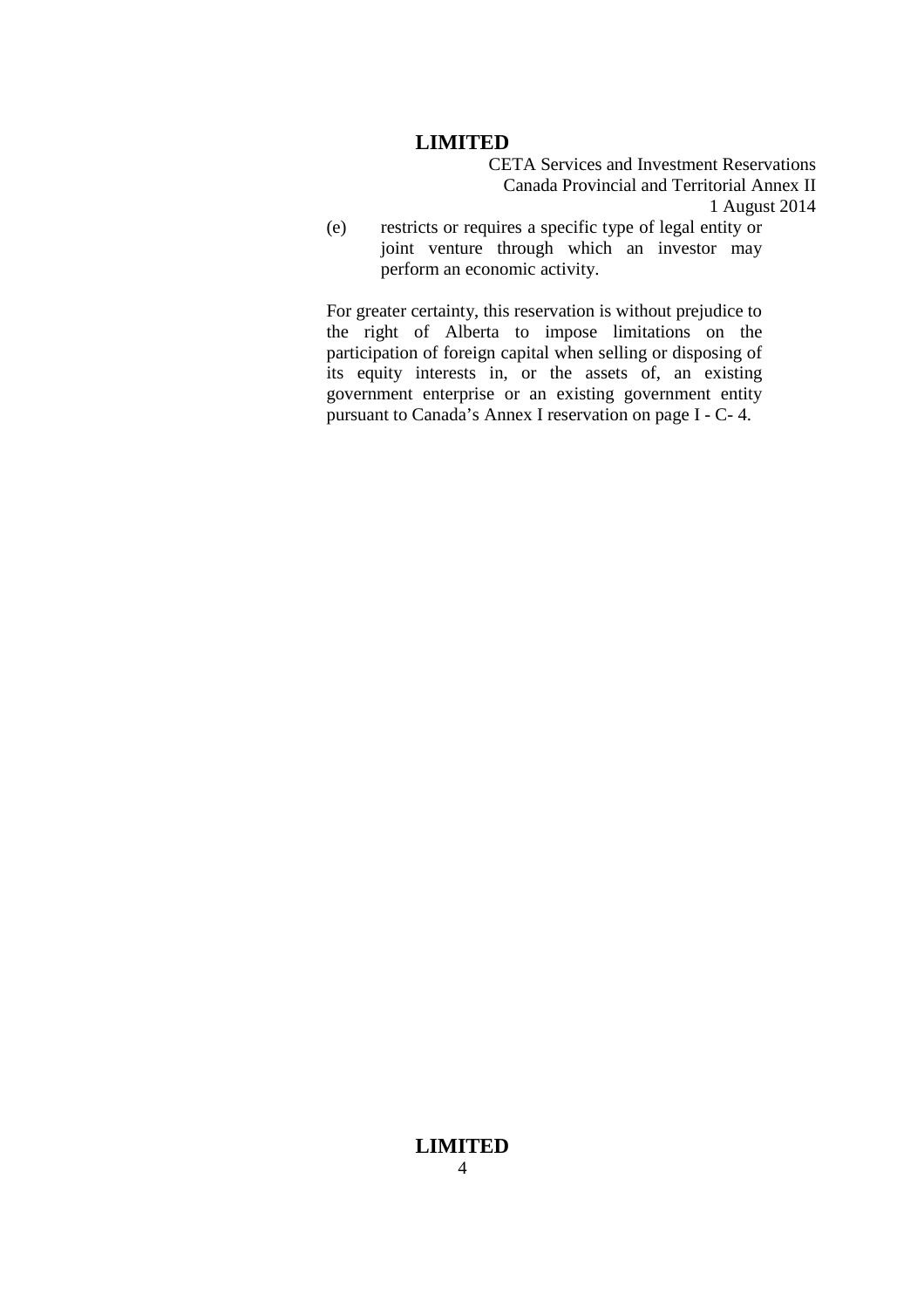CETA Services and Investment Reservations Canada Provincial and Territorial Annex II 1 August 2014

| Sector:                         | Forestry                                                                                                                                                                                                                                                                                                                                                                                                                                                                         |                                                                                                                                                                                                                                                                                                                 |  |
|---------------------------------|----------------------------------------------------------------------------------------------------------------------------------------------------------------------------------------------------------------------------------------------------------------------------------------------------------------------------------------------------------------------------------------------------------------------------------------------------------------------------------|-----------------------------------------------------------------------------------------------------------------------------------------------------------------------------------------------------------------------------------------------------------------------------------------------------------------|--|
| <b>Sub-Sector:</b>              | Forest resource and processing<br>Forestry and logging products                                                                                                                                                                                                                                                                                                                                                                                                                  |                                                                                                                                                                                                                                                                                                                 |  |
| <b>Industry Classification:</b> | CPC <sub>03</sub>                                                                                                                                                                                                                                                                                                                                                                                                                                                                |                                                                                                                                                                                                                                                                                                                 |  |
| <b>Type of Reservation:</b>     | <b>Market Access</b>                                                                                                                                                                                                                                                                                                                                                                                                                                                             |                                                                                                                                                                                                                                                                                                                 |  |
| <b>Level of Government:</b>     | Provincial - Alberta                                                                                                                                                                                                                                                                                                                                                                                                                                                             |                                                                                                                                                                                                                                                                                                                 |  |
| <b>Measures:</b>                |                                                                                                                                                                                                                                                                                                                                                                                                                                                                                  |                                                                                                                                                                                                                                                                                                                 |  |
| <b>Description:</b>             | <b>Investment</b>                                                                                                                                                                                                                                                                                                                                                                                                                                                                |                                                                                                                                                                                                                                                                                                                 |  |
|                                 | Alberta reserves the right to adopt or maintain any measure<br>relating to the production, processing, marketing, extraction<br>and development of forest resources and products derived<br>from them, that:<br>limits the number of covered investments or service<br>(a)<br>providers that may carry out a specific economic<br>activity, whether in the form of numerical quotas,<br>monopolies, exclusive service providers or the<br>requirement of an economic needs test; |                                                                                                                                                                                                                                                                                                                 |  |
|                                 |                                                                                                                                                                                                                                                                                                                                                                                                                                                                                  |                                                                                                                                                                                                                                                                                                                 |  |
|                                 | (b)                                                                                                                                                                                                                                                                                                                                                                                                                                                                              | limits the total value of transactions or assets in the<br>form of numerical quotas or the requirement of an<br>economic needs test;                                                                                                                                                                            |  |
|                                 | (c)                                                                                                                                                                                                                                                                                                                                                                                                                                                                              | limits the total number of operations or the total<br>quantity of output expressed in terms of designated<br>numerical units in the form of quotas or the<br>requirement of an economic needs test;                                                                                                             |  |
|                                 | (d)                                                                                                                                                                                                                                                                                                                                                                                                                                                                              | limits the total number of natural persons that may<br>be employed in a subsector or that a covered<br>investment may employ and who are necessary for,<br>and directly related to, the performance of economic<br>activity in the form of numerical quotas or the<br>requirement of an economic needs test; or |  |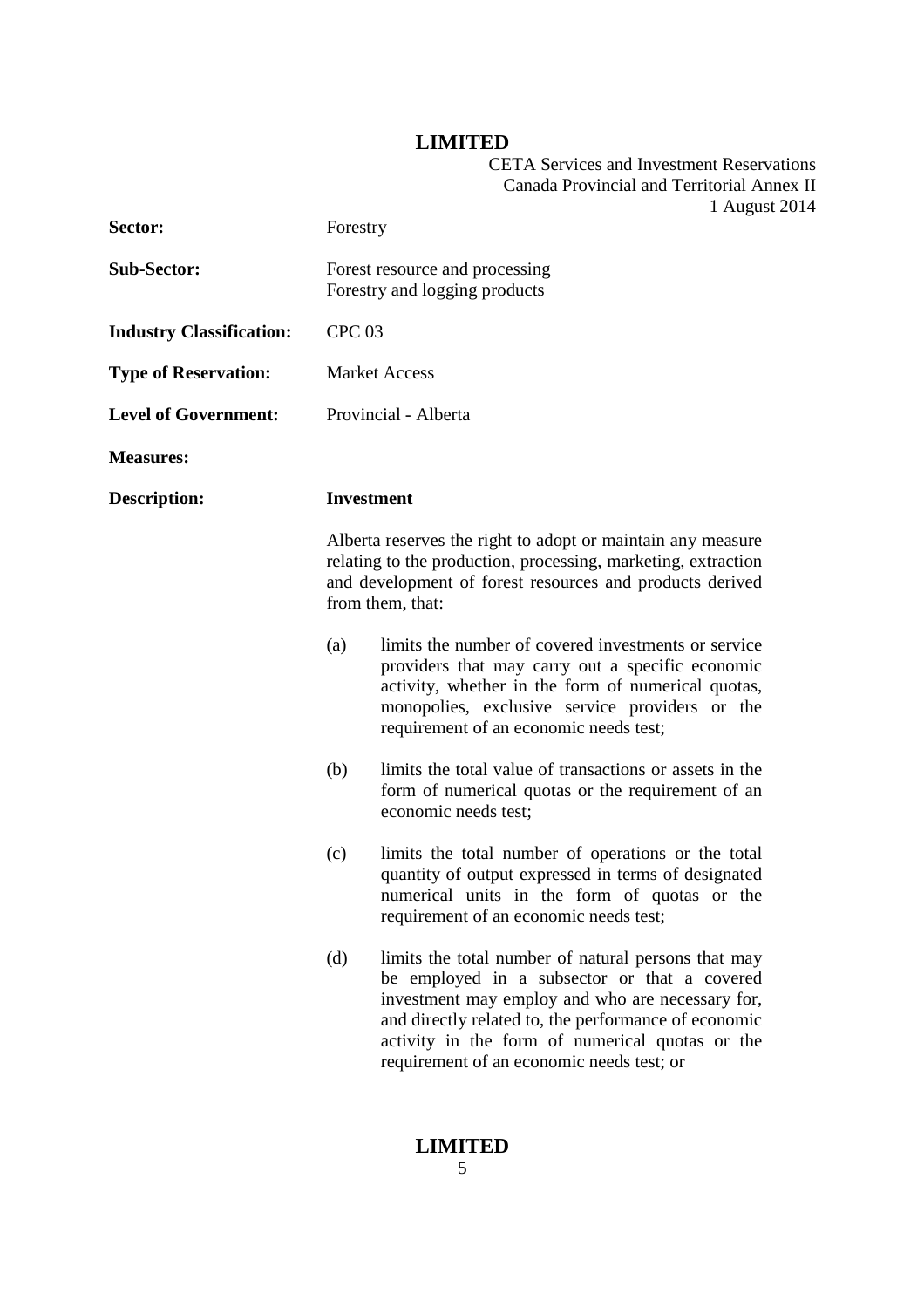CETA Services and Investment Reservations Canada Provincial and Territorial Annex II 1 August 2014

(e) restricts or requires a specific type of legal entity or joint venture through which an investor may perform an economic activity.

For greater certainty, this reservation is without prejudice to the right of Alberta to impose limitations on the participation of foreign capital when selling or disposing of its equity interests in, or the assets of, an existing government enterprise or an existing government entity pursuant to Canada's Annex I reservation on page I - C- 4.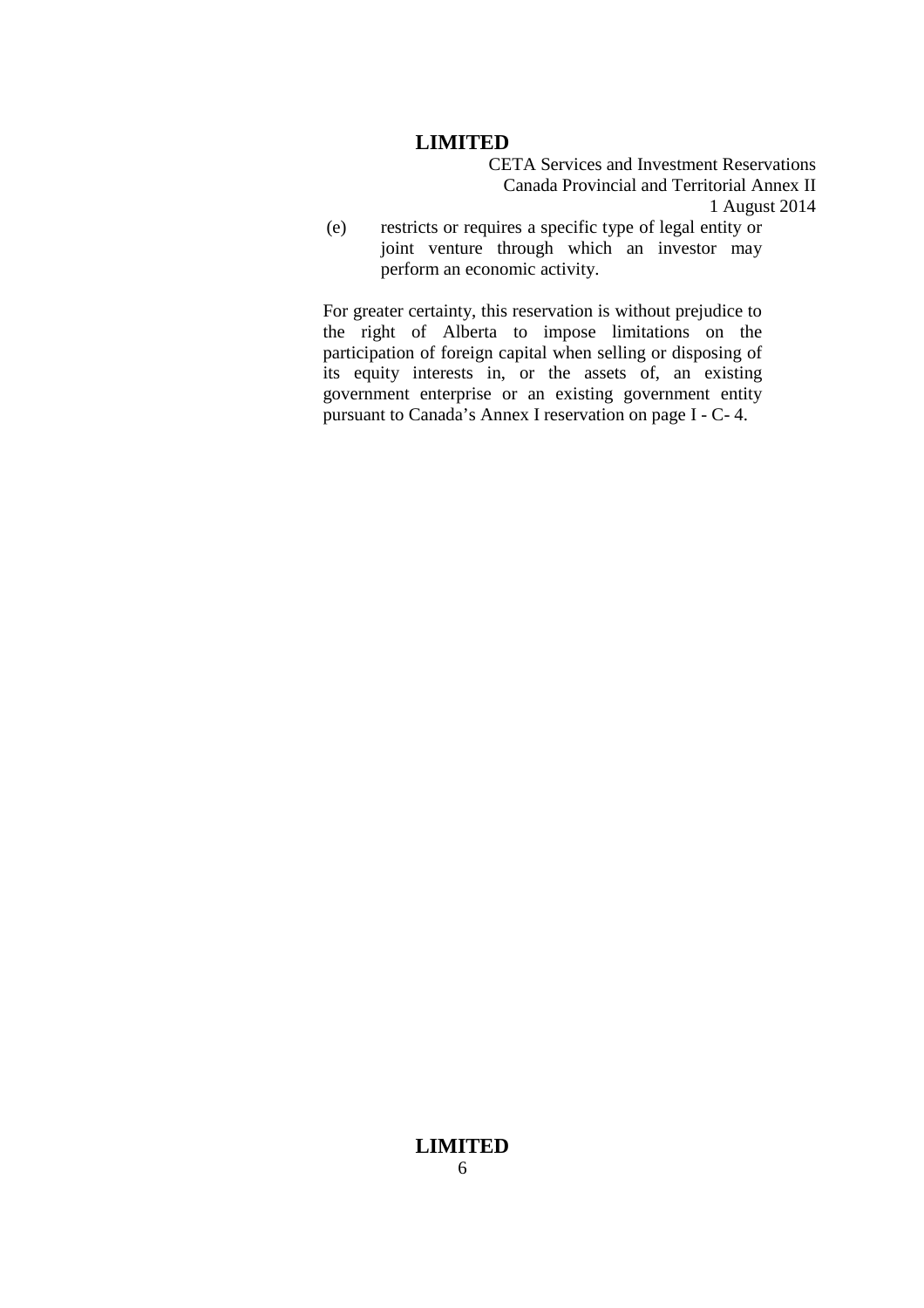CETA Services and Investment Reservations Canada Provincial and Territorial Annex II 1 August 2014

| Sector:                         | Fisheries                                            |                                                                                                                                                                                                                                                                                                                 |  |
|---------------------------------|------------------------------------------------------|-----------------------------------------------------------------------------------------------------------------------------------------------------------------------------------------------------------------------------------------------------------------------------------------------------------------|--|
| <b>Sub-Sector:</b>              | Fishing and services incidental to fishing           |                                                                                                                                                                                                                                                                                                                 |  |
| <b>Industry Classification:</b> | CPC 04, 62224, 882                                   |                                                                                                                                                                                                                                                                                                                 |  |
| <b>Type of Reservation:</b>     | <b>Market Access</b>                                 |                                                                                                                                                                                                                                                                                                                 |  |
| <b>Level of Government:</b>     | Provincial - Alberta                                 |                                                                                                                                                                                                                                                                                                                 |  |
| <b>Measures:</b>                |                                                      |                                                                                                                                                                                                                                                                                                                 |  |
| <b>Description:</b>             | <b>Cross Border Trade in Services and Investment</b> |                                                                                                                                                                                                                                                                                                                 |  |
|                                 |                                                      | Alberta reserves the right to adopt or maintain any measure<br>relating to the production, processing, and collective<br>marketing of aquaculture, marine and fish products,<br>that:                                                                                                                           |  |
|                                 | (a)                                                  | limits the number of covered investments or service<br>providers that may carry out a specific economic<br>activity, whether in the form of numerical quotas,<br>monopolies, exclusive service providers or the<br>requirement of an economic needs test;                                                       |  |
|                                 | (b)                                                  | limits the total value of transactions or assets in the<br>form of numerical quotas or the requirement of an<br>economic needs test;                                                                                                                                                                            |  |
|                                 | (c)                                                  | limits the total number of operations or the total<br>quantity of output expressed in terms of designated<br>numerical units in the form of quotas or the<br>requirement of an economic needs test;                                                                                                             |  |
|                                 | (d)                                                  | limits the total number of natural persons that may<br>be employed in a subsector or that a covered<br>investment may employ and who are necessary for,<br>and directly related to, the performance of economic<br>activity in the form of numerical quotas or the<br>requirement of an economic needs test; or |  |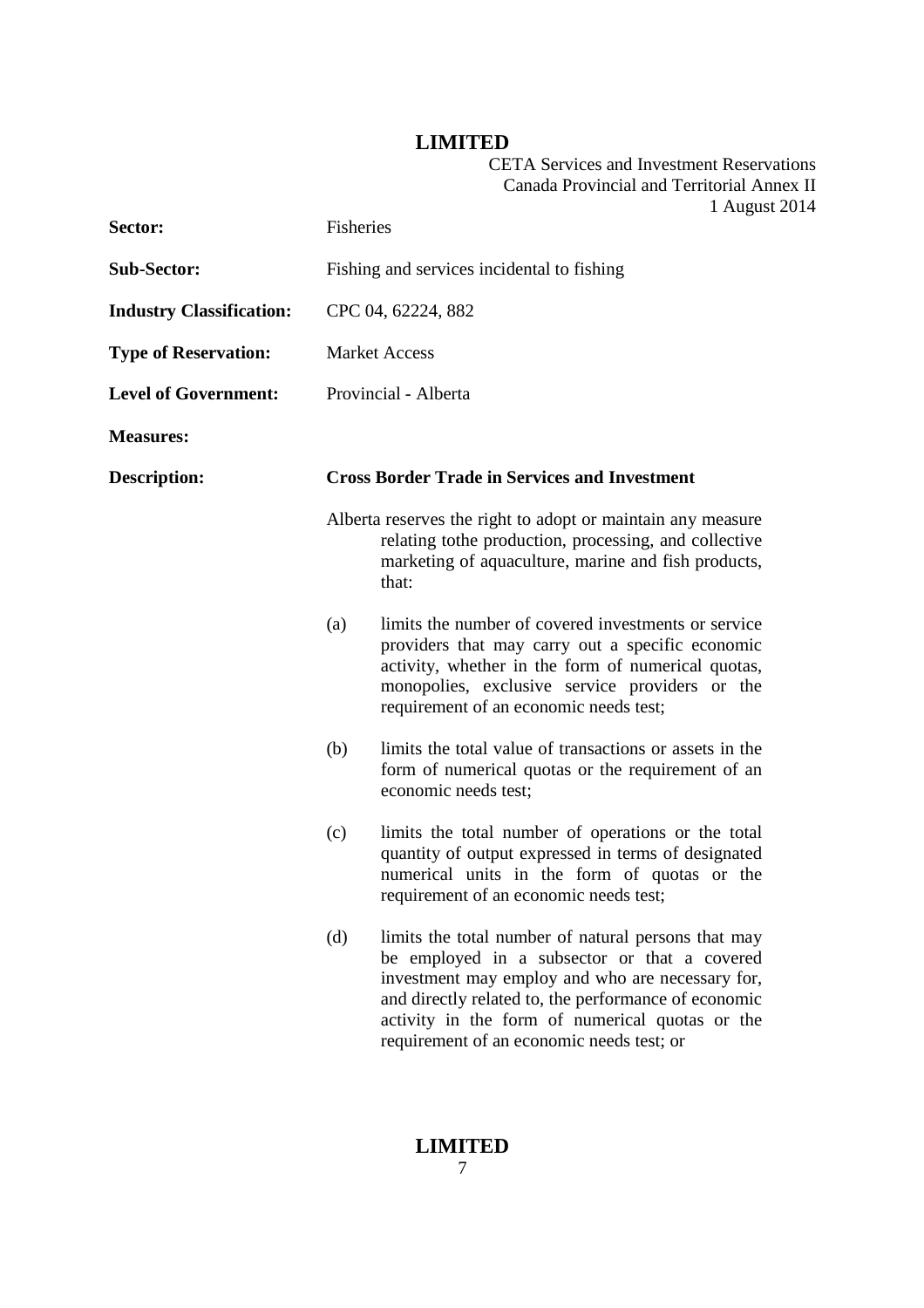CETA Services and Investment Reservations Canada Provincial and Territorial Annex II 1 August 2014

(e) restricts or requires a specific type of legal entity or joint venture through which an investor may perform an economic activity.

For greater certainty, this reservation is without prejudice to the right of Alberta to impose limitations on the participation of foreign capital when selling or disposing of its equity interests in, or the assets of, an existing government enterprise or an existing government entity pursuant to Canada's Annex I reservation on page I - C- 4.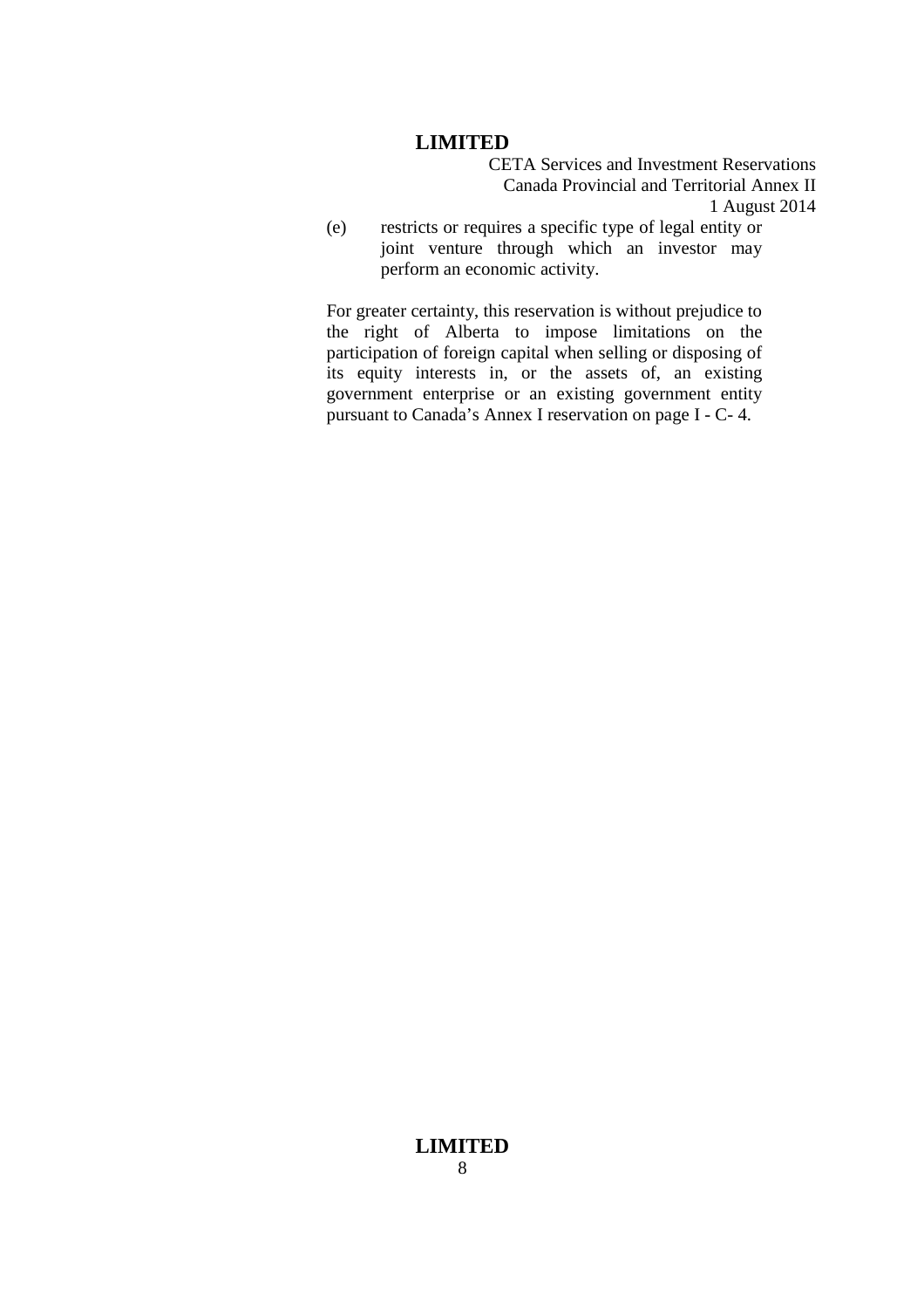| Sector:                         | I August $20.$<br>Energy                                                                                                                                                                                                                                                                                                                                                                                                                                                                                                                                             |                                                                                                                                                                                                                                                           |  |  |  |  |
|---------------------------------|----------------------------------------------------------------------------------------------------------------------------------------------------------------------------------------------------------------------------------------------------------------------------------------------------------------------------------------------------------------------------------------------------------------------------------------------------------------------------------------------------------------------------------------------------------------------|-----------------------------------------------------------------------------------------------------------------------------------------------------------------------------------------------------------------------------------------------------------|--|--|--|--|
| <b>Sub-Sector:</b>              | Services incidental to energy distribution<br>Transport services via pipeline, production, transmission<br>and distribution of electricity, gas, steam and hot water,<br>crude petroleum and natural gas                                                                                                                                                                                                                                                                                                                                                             |                                                                                                                                                                                                                                                           |  |  |  |  |
| <b>Industry Classification:</b> |                                                                                                                                                                                                                                                                                                                                                                                                                                                                                                                                                                      | CPC 713, 887, 17, 120                                                                                                                                                                                                                                     |  |  |  |  |
| <b>Type of Reservation:</b>     |                                                                                                                                                                                                                                                                                                                                                                                                                                                                                                                                                                      | <b>Market Access</b>                                                                                                                                                                                                                                      |  |  |  |  |
| <b>Level of Government:</b>     |                                                                                                                                                                                                                                                                                                                                                                                                                                                                                                                                                                      | Provincial - Alberta                                                                                                                                                                                                                                      |  |  |  |  |
| <b>Measures:</b>                |                                                                                                                                                                                                                                                                                                                                                                                                                                                                                                                                                                      |                                                                                                                                                                                                                                                           |  |  |  |  |
| <b>Description:</b>             | <b>Cross-Border Trade in Services and Investment</b><br>Alberta reserves the right to adopt or maintain any measure<br>relating to (i) the exploration, production, extraction and<br>development of crude petroleum or natural gas, (ii)<br>the<br>granting of exclusive rights to operate a distribution or<br>transportation system, including, but not limited to related<br>pipeline and marine distribution and transport services, and<br>(iii) the production, transport, distribution, furnishing, and<br>importation and exportation of electricity, that: |                                                                                                                                                                                                                                                           |  |  |  |  |
|                                 |                                                                                                                                                                                                                                                                                                                                                                                                                                                                                                                                                                      |                                                                                                                                                                                                                                                           |  |  |  |  |
|                                 | (a)                                                                                                                                                                                                                                                                                                                                                                                                                                                                                                                                                                  | limits the number of covered investments or service<br>providers that may carry out a specific economic<br>activity, whether in the form of numerical quotas,<br>monopolies, exclusive service providers or the<br>requirement of an economic needs test; |  |  |  |  |
|                                 | (b)                                                                                                                                                                                                                                                                                                                                                                                                                                                                                                                                                                  | limits the total value of transactions or assets in the<br>form of numerical quotas or the requirement of an<br>economic needs test;                                                                                                                      |  |  |  |  |
|                                 | (c)                                                                                                                                                                                                                                                                                                                                                                                                                                                                                                                                                                  | limits the total number of operations or the total<br>quantity of output expressed in terms of designated<br>numerical units in the form of quotas or the<br>requirement of an economic needs test;                                                       |  |  |  |  |
|                                 | (d)                                                                                                                                                                                                                                                                                                                                                                                                                                                                                                                                                                  | limits the total number of natural persons that may<br>be employed in a subsector or that a covered                                                                                                                                                       |  |  |  |  |
|                                 |                                                                                                                                                                                                                                                                                                                                                                                                                                                                                                                                                                      | <b>LIMITED</b>                                                                                                                                                                                                                                            |  |  |  |  |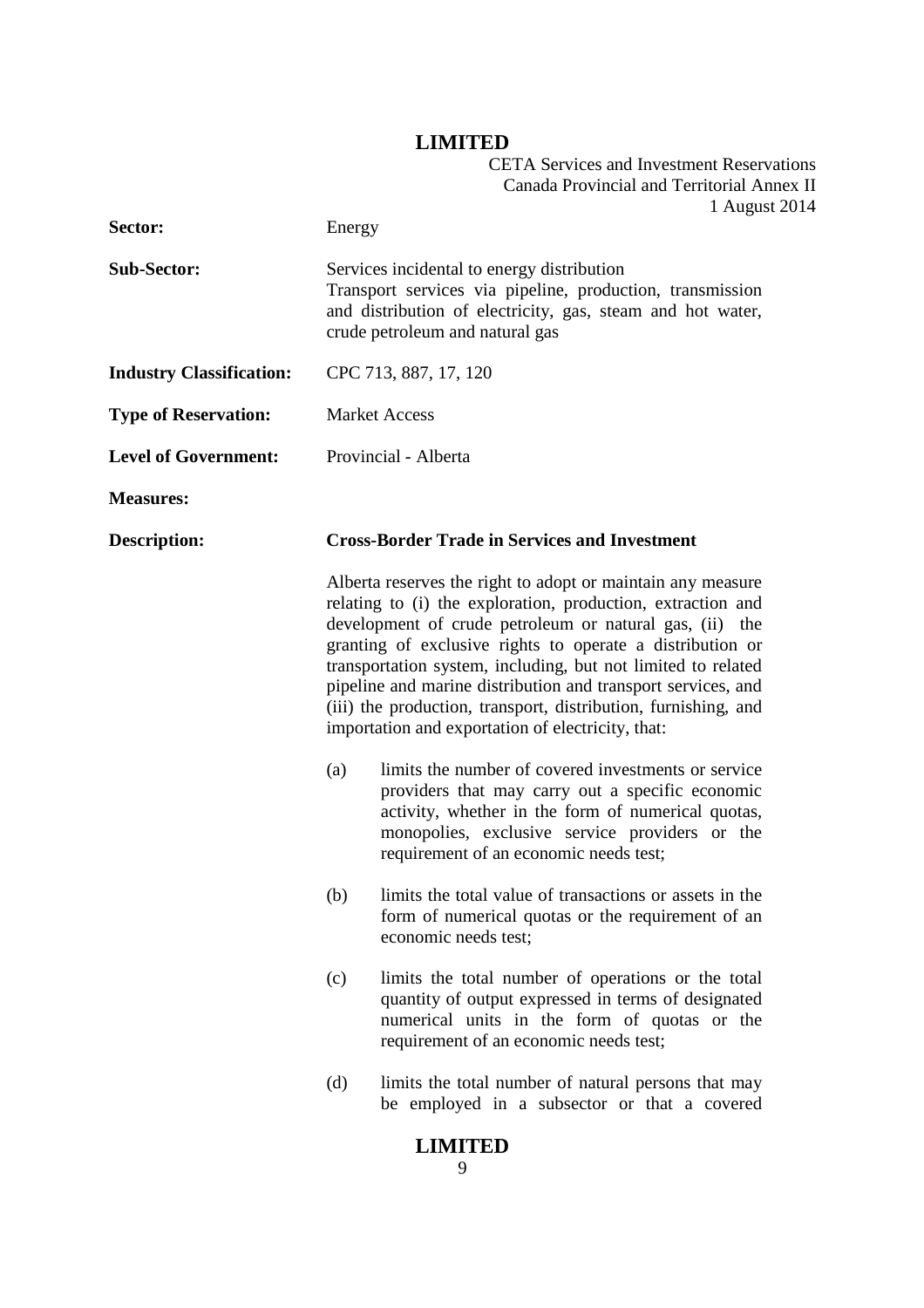CETA Services and Investment Reservations Canada Provincial and Territorial Annex II 1 August 2014

investment may employ and who are necessary for, and directly related to, the performance of economic activity in the form of numerical quotas or the requirement of an economic needs test; or

(e) restricts or requires a specific type of legal entity or joint venture through which an investor may perform an economic activity.

For greater certainty, this reservation is without prejudice to the right of Alberta to impose limitations on the participation of foreign capital when selling or disposing of its equity interests in, or the assets of, an existing government enterprise or an existing government entity pursuant to Canada's Annex I reservation on page I - C- 4.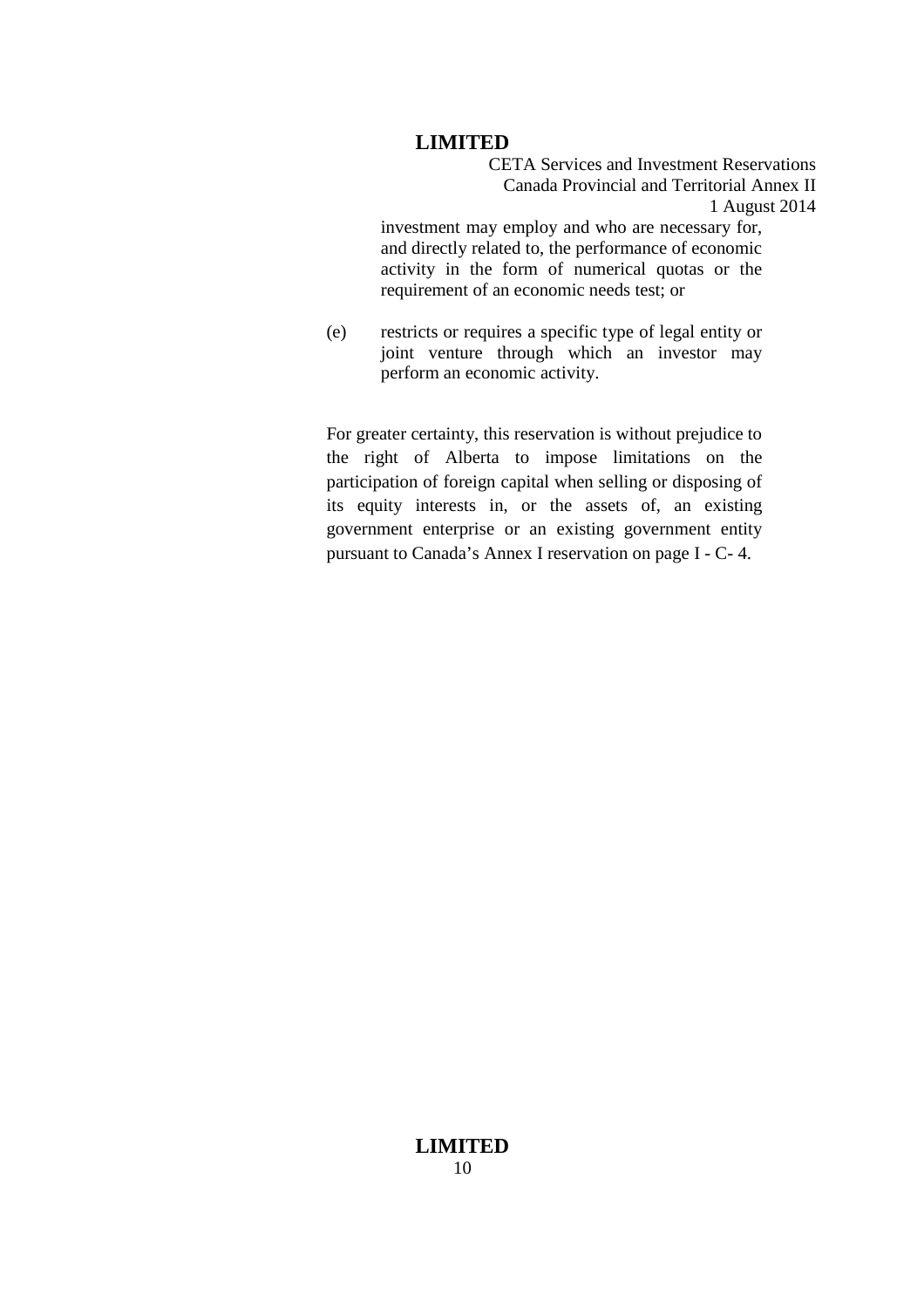CETA Services and Investment Reservations Canada Provincial and Territorial Annex II 1 August 2014

## **BRISTISH COLUMBIA**

| Sector:                        | Energy                                                                                                                                                                                                                                                                                                                                                                                                                                                                                                                             |                                                                                                                                                                                                                                                           |  |
|--------------------------------|------------------------------------------------------------------------------------------------------------------------------------------------------------------------------------------------------------------------------------------------------------------------------------------------------------------------------------------------------------------------------------------------------------------------------------------------------------------------------------------------------------------------------------|-----------------------------------------------------------------------------------------------------------------------------------------------------------------------------------------------------------------------------------------------------------|--|
| <b>Sub-Sector:</b>             | Production, transmission, and distribution of electricity,<br>gas, steam and hot water<br>Crude petroleum and natural gas<br>Petroleum gases and other gaseous hydrocarbons<br>Transport services via pipeline<br>Services incidental to energy distribution                                                                                                                                                                                                                                                                       |                                                                                                                                                                                                                                                           |  |
| <b>Industry Classification</b> | CPC 17, 120, 334, 713, 887                                                                                                                                                                                                                                                                                                                                                                                                                                                                                                         |                                                                                                                                                                                                                                                           |  |
| <b>Type of Reservation:</b>    | <b>Market Access</b>                                                                                                                                                                                                                                                                                                                                                                                                                                                                                                               |                                                                                                                                                                                                                                                           |  |
| <b>Level of Government:</b>    | Provincial - British Columbia                                                                                                                                                                                                                                                                                                                                                                                                                                                                                                      |                                                                                                                                                                                                                                                           |  |
| <b>Description:</b>            | <b>Cross Border Trade in Services and Investment</b>                                                                                                                                                                                                                                                                                                                                                                                                                                                                               |                                                                                                                                                                                                                                                           |  |
|                                | British Columbia reserves the right to adopt or maintain<br>any measure relating to: (i) the exploration, production,<br>extraction and development of crude petroleum or natural<br>gas; (ii) rights to operate related crude petroleum or natural<br>gas distribution or transportation systems (including, but<br>not limited to, related pipeline and marine distribution and<br>transport services); or (iii) the production, transport,<br>distribution, furnishing and importation and exportation of<br>electricity, that: |                                                                                                                                                                                                                                                           |  |
|                                | (a)                                                                                                                                                                                                                                                                                                                                                                                                                                                                                                                                | limits the number of covered investments or service<br>providers that may carry out a specific economic<br>activity, whether in the form of numerical quotas,<br>monopolies, exclusive service providers or the<br>requirement of an economic needs test; |  |
|                                | (b)                                                                                                                                                                                                                                                                                                                                                                                                                                                                                                                                | limits the total value of transactions or assets in the<br>form of numerical quotas or the requirement of an<br>economic needs test;                                                                                                                      |  |
|                                | (c)                                                                                                                                                                                                                                                                                                                                                                                                                                                                                                                                | limits the total number of operations or the total<br>quantity of output expressed in terms of designated                                                                                                                                                 |  |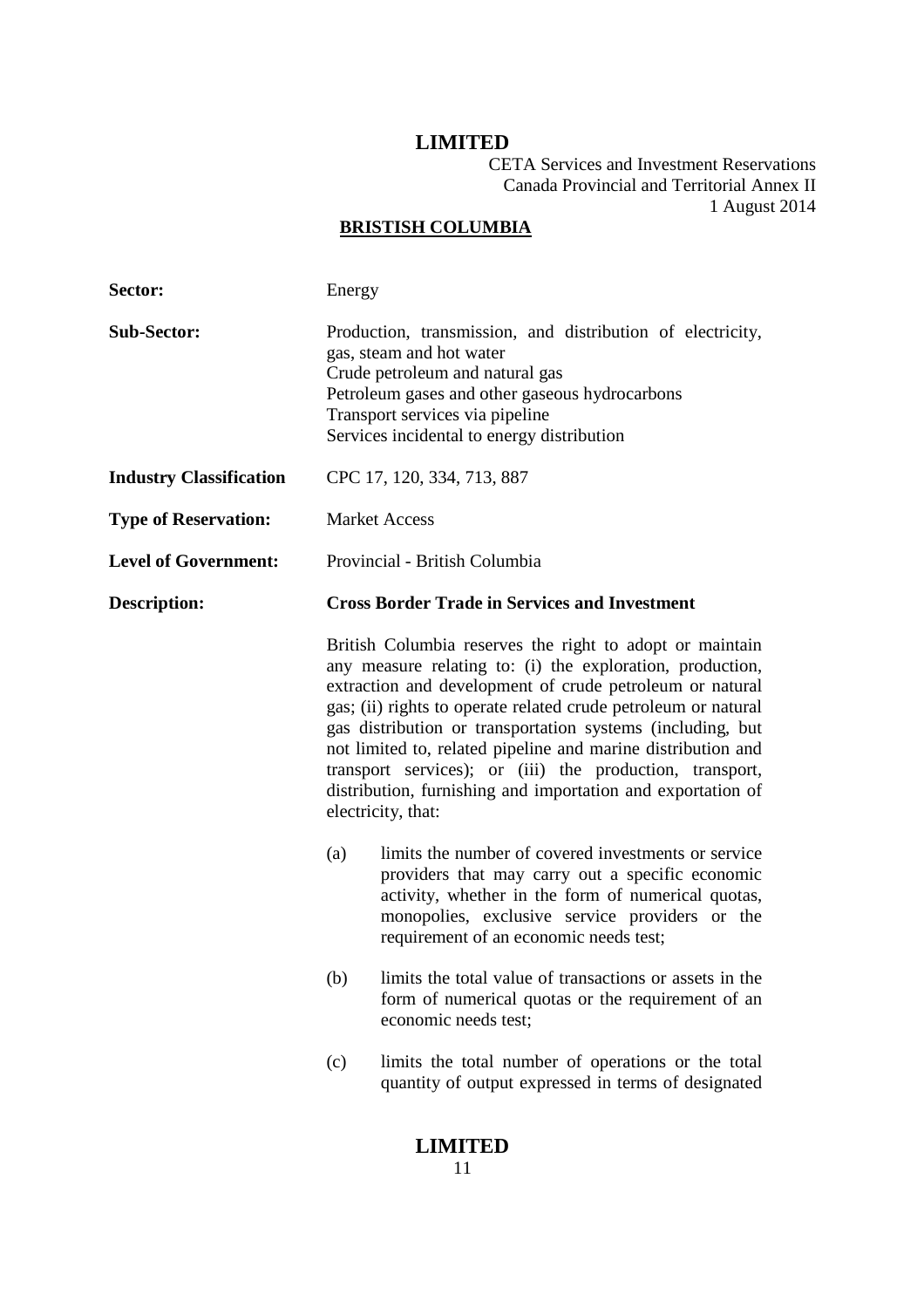CETA Services and Investment Reservations Canada Provincial and Territorial Annex II 1 August 2014 numerical units in the form of quotas or the requirement of an economic needs test;

(d) limits the total number of natural persons that may be employed in a subsector or that a covered investment may employ and who are necessary for, and directly related to, the performance of economic activity in the form of numerical quotas or the requirement of an economic needs test; or

(e) restricts or requires a specific type of legal entity or joint venture through which an investor may perform an economic activity.

For greater certainty, this reservation is without prejudice to the right of British Columbia to impose limitations on the participation of foreign capital when selling or disposing of its equity interests in, or the assets of, an existing government enterprise or an existing government entity pursuant to Canada's Annex I reservation on page I - C- 4.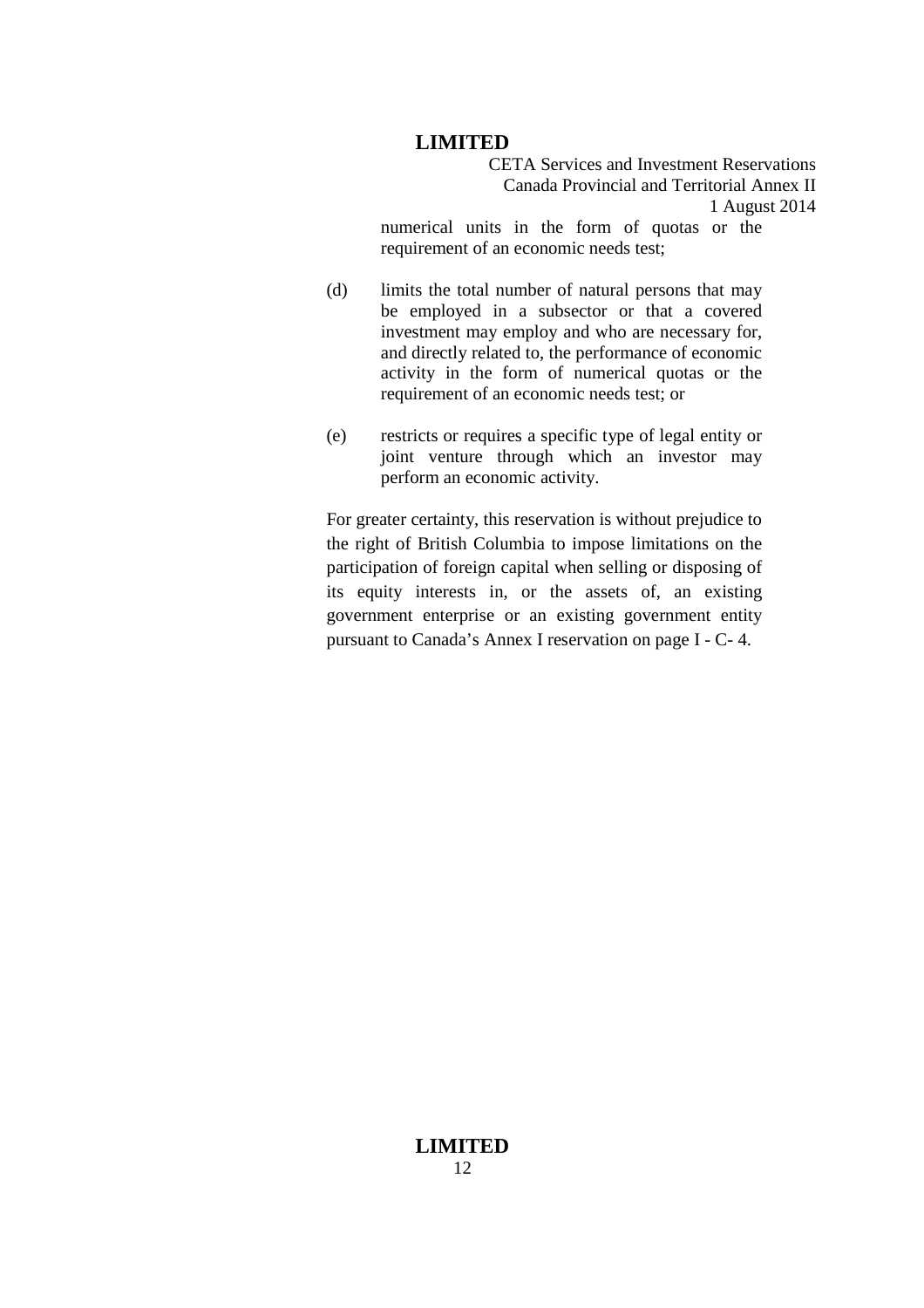CETA Services and Investment Reservations Canada Provincial and Territorial Annex II 1 August 2014

| Sector:                         | Forestry                                                                                                                                                                                                                                                                          |                                                                                                                                                                                                                                                                                                                 |  |
|---------------------------------|-----------------------------------------------------------------------------------------------------------------------------------------------------------------------------------------------------------------------------------------------------------------------------------|-----------------------------------------------------------------------------------------------------------------------------------------------------------------------------------------------------------------------------------------------------------------------------------------------------------------|--|
| <b>Sub-Sector:</b>              | Forestry and logging products                                                                                                                                                                                                                                                     |                                                                                                                                                                                                                                                                                                                 |  |
| <b>Type of Reservation:</b>     | <b>Market Access</b>                                                                                                                                                                                                                                                              |                                                                                                                                                                                                                                                                                                                 |  |
| <b>Industry Classification:</b> | CPC 03                                                                                                                                                                                                                                                                            |                                                                                                                                                                                                                                                                                                                 |  |
| <b>Level of Government:</b>     | Provincial - British Columbia                                                                                                                                                                                                                                                     |                                                                                                                                                                                                                                                                                                                 |  |
| <b>Description:</b>             | <b>Investment</b><br>British Columbia reserves the right to adopt or maintain<br>any measure relating to the production, processing,<br>marketing, extraction and development of forest resources<br>and products derived from them, including the granting of<br>licenses, that: |                                                                                                                                                                                                                                                                                                                 |  |
|                                 |                                                                                                                                                                                                                                                                                   |                                                                                                                                                                                                                                                                                                                 |  |
|                                 | (a)                                                                                                                                                                                                                                                                               | limits the number of covered investments that may<br>carry out a specific economic activity, whether in<br>the form of numerical quotas, monopolies,<br>exclusive providers or the requirement of an<br>economic needs test;                                                                                    |  |
|                                 | (b)                                                                                                                                                                                                                                                                               | limits the total value of transactions or assets in the<br>form of numerical quotas or the requirement of an<br>economic needs test;                                                                                                                                                                            |  |
|                                 | (c)                                                                                                                                                                                                                                                                               | limits the total number of operations or the total<br>quantity of output expressed in terms of designated<br>numerical units in the form of quotas or the<br>requirement of an economic needs test;                                                                                                             |  |
|                                 | (d)                                                                                                                                                                                                                                                                               | limits the total number of natural persons that may<br>be employed in a subsector or that a covered<br>investment may employ and who are necessary for,<br>and directly related to, the performance of economic<br>activity in the form of numerical quotas or the<br>requirement of an economic needs test; or |  |
|                                 | (e)                                                                                                                                                                                                                                                                               | restricts or requires a specific type of legal entity or<br>joint venture through which an investor may<br>perform an economic activity.                                                                                                                                                                        |  |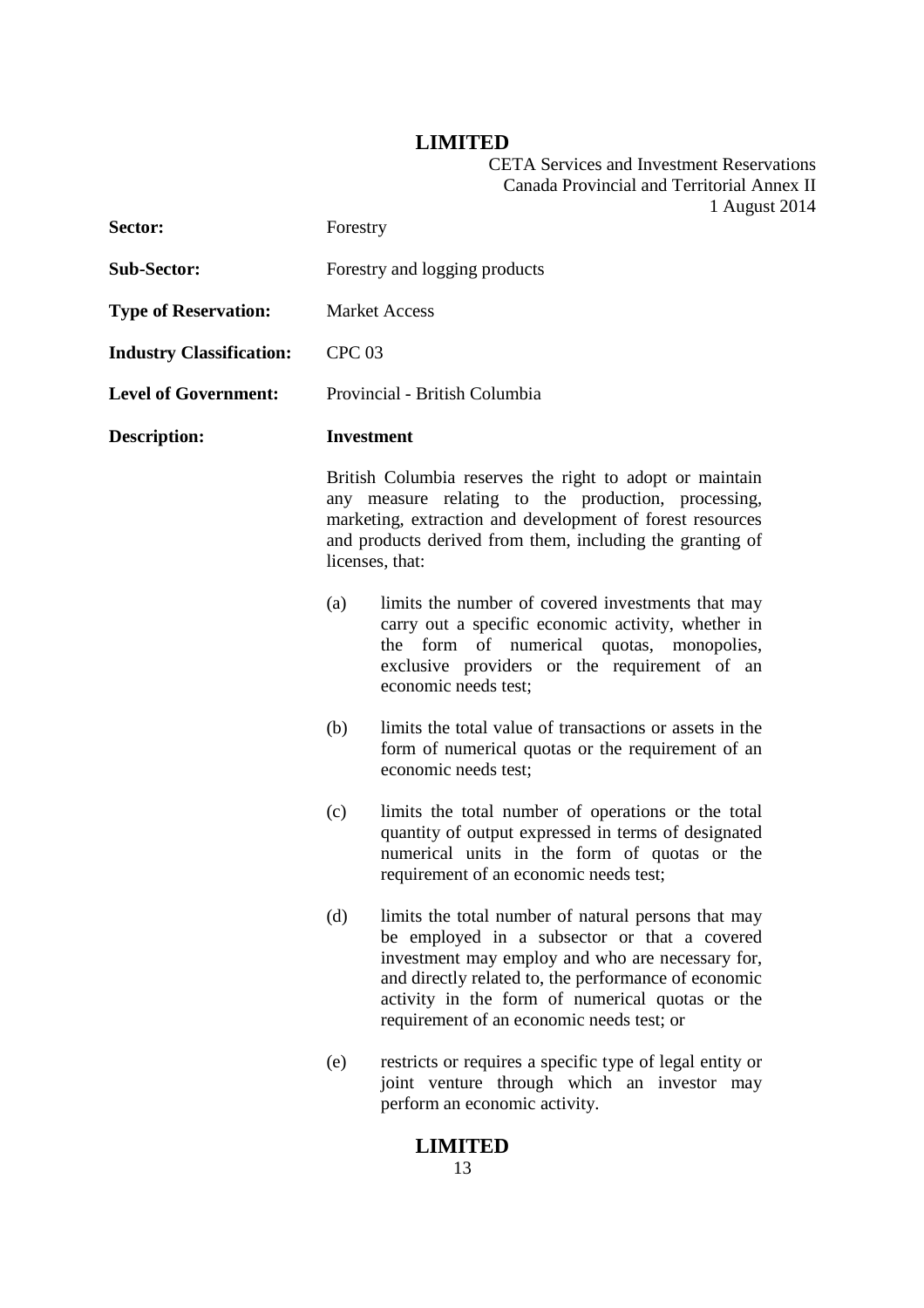CETA Services and Investment Reservations Canada Provincial and Territorial Annex II 1 August 2014

For greater certainty, this reservation is without prejudice to the right of British Columbia to impose limitations on the participation of foreign capital when selling or disposing of its equity interests in, or the assets of, an existing government enterprise or an existing government entity pursuant to Canada's Annex I reservation on page I - C- 4.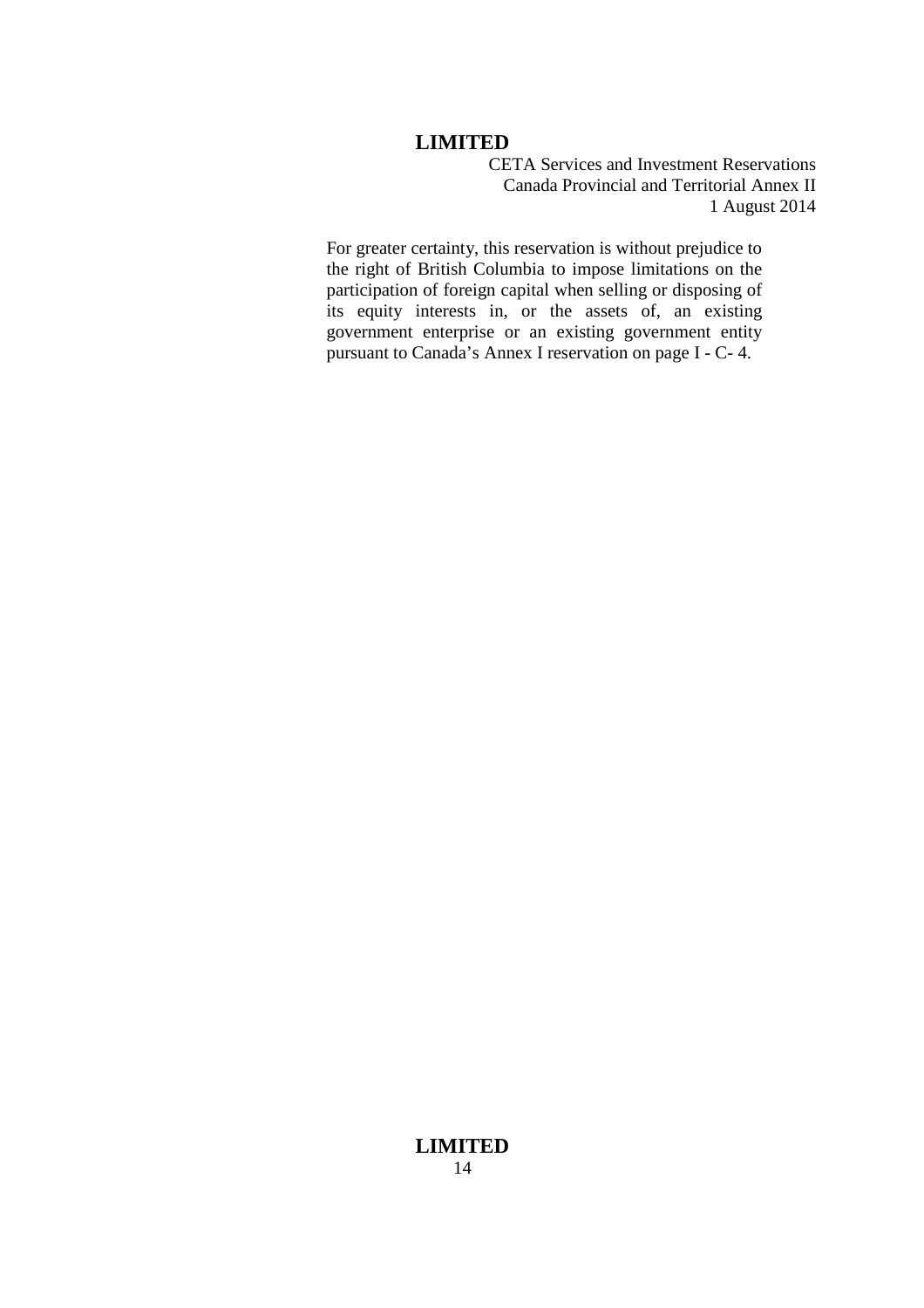| Sector:                         | Fisheries |                                                                                                                                                                                                                                                                                                                 |
|---------------------------------|-----------|-----------------------------------------------------------------------------------------------------------------------------------------------------------------------------------------------------------------------------------------------------------------------------------------------------------------|
| <b>Sub-Sector:</b>              |           | Fishing and services incidental to fishing                                                                                                                                                                                                                                                                      |
| <b>Industry Classification:</b> |           | CPC 04, 882, 62224                                                                                                                                                                                                                                                                                              |
| <b>Type of Reservation:</b>     |           | <b>Market Access</b>                                                                                                                                                                                                                                                                                            |
| <b>Level of Government:</b>     |           | Provincial - British Columbia                                                                                                                                                                                                                                                                                   |
| <b>Description:</b>             |           | <b>Cross-Border Trade in Services and Investment</b>                                                                                                                                                                                                                                                            |
|                                 |           | British Columbia reserves the right to adopt or maintain<br>any measure relating to the production, processing, and<br>collective marketing of aquaculture, marine or other fish<br>products that:                                                                                                              |
|                                 | (a)       | limits the number of covered investments or service<br>providers that may carry out a specific economic<br>activity, whether in the form of numerical quotas,<br>monopolies, exclusive service providers or the<br>requirement of an economic needs test;                                                       |
|                                 | (b)       | limits the total value of transactions or assets in the<br>form of numerical quotas or the requirement of an<br>economic needs test;                                                                                                                                                                            |
|                                 | (c)       | limits the total number of operations or the total<br>quantity of output expressed in terms of designated<br>numerical units in the form of quotas or the<br>requirement of an economic needs test;                                                                                                             |
|                                 | (d)       | limits the total number of natural persons that may<br>be employed in a subsector or that a covered<br>investment may employ and who are necessary for,<br>and directly related to, the performance of economic<br>activity in the form of numerical quotas or the<br>requirement of an economic needs test; or |
|                                 | (e)       | restricts or requires a specific type of legal entity or<br>joint venture through which an investor may<br>perform an economic activity.                                                                                                                                                                        |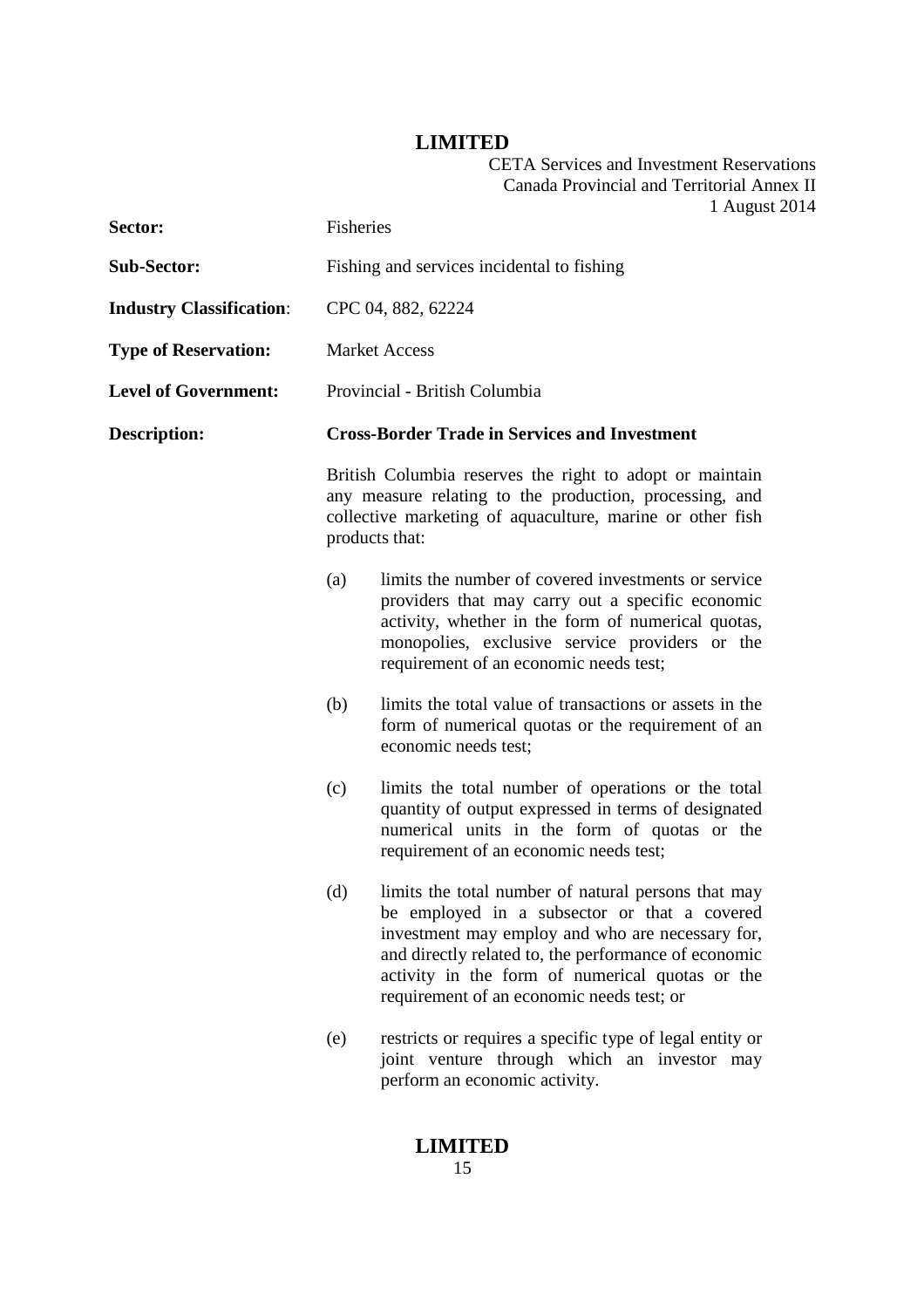CETA Services and Investment Reservations Canada Provincial and Territorial Annex II 1 August 2014

For greater certainty, this reservation is without prejudice to the right of British Columbia to impose limitations on the participation of foreign capital when selling or disposing of its equity interests in, or the assets of, an existing government enterprise or an existing government entity pursuant to Canada's Annex I reservation on page I - C- 4.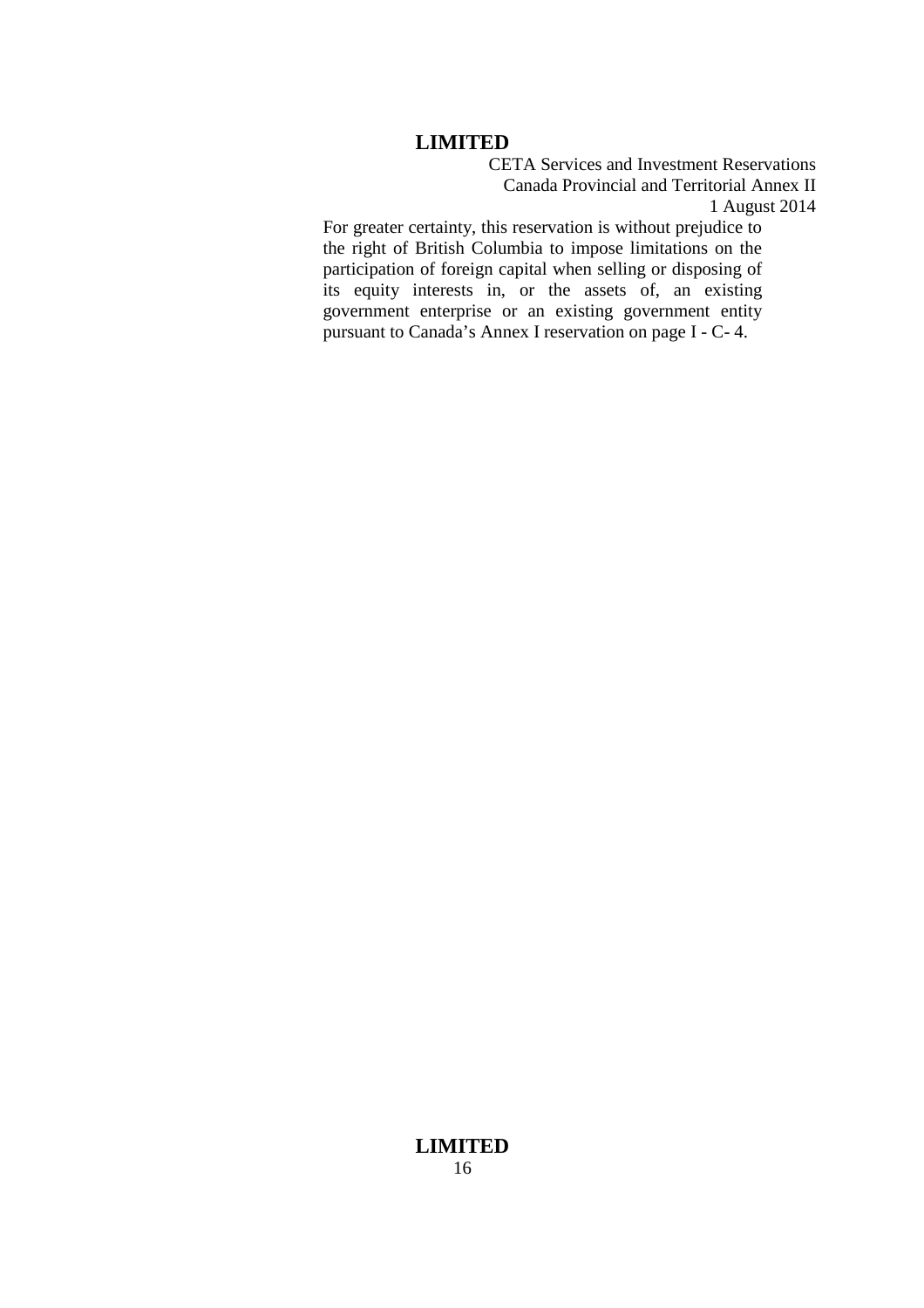|                                 | 1 August 20                                                                                                                                                                                                                                                                                                            |
|---------------------------------|------------------------------------------------------------------------------------------------------------------------------------------------------------------------------------------------------------------------------------------------------------------------------------------------------------------------|
| Sector:                         | Recreational, Cultural and Sporting Services                                                                                                                                                                                                                                                                           |
| <b>Sub-Sector:</b>              | <b>Gambling and Betting</b>                                                                                                                                                                                                                                                                                            |
| <b>Industry Classification:</b> | CPC 96492                                                                                                                                                                                                                                                                                                              |
| <b>Type of Reservation:</b>     | <b>Market Access</b><br><b>Most-Favoured Nation Treatment</b>                                                                                                                                                                                                                                                          |
| <b>Level of Government:</b>     | Provincial – British Columbia                                                                                                                                                                                                                                                                                          |
| <b>Description:</b>             | <b>Cross-Border Trade in Services and Investment</b>                                                                                                                                                                                                                                                                   |
|                                 | British Columbia reserves the right to adopt or maintain<br>any measure relating to the conduct and administration of<br>any gambling in the province including lottery schemes,<br>games of chance or games combining chance and skill, as<br>well as directly related businesses, that:                              |
|                                 | limits the number of covered investments or service<br>(a)<br>providers that may carry out a specific economic<br>activity, whether in the form of numerical quotas,<br>monopolies, exclusive service providers or the<br>requirement of an economic needs test;                                                       |
|                                 | limits the total value of transactions or assets in the<br>(b)<br>form of numerical quotas or the requirement of an<br>economic needs test;                                                                                                                                                                            |
|                                 | (c)<br>limits the total number of operations or the total<br>quantity of output expressed in terms of designated<br>numerical units in the form of quotas or the<br>requirement of an economic needs test;                                                                                                             |
|                                 | (d)<br>limits the total number of natural persons that may<br>be employed in a subsector or that a covered<br>investment may employ and who are necessary for,<br>and directly related to, the performance of economic<br>activity in the form of numerical quotas or the<br>requirement of an economic needs test; or |
|                                 | restricts or requires a specific type of legal entity or<br>(e)<br>joint venture through which an investor may<br>perform an economic activity.<br><b>LIMITED</b>                                                                                                                                                      |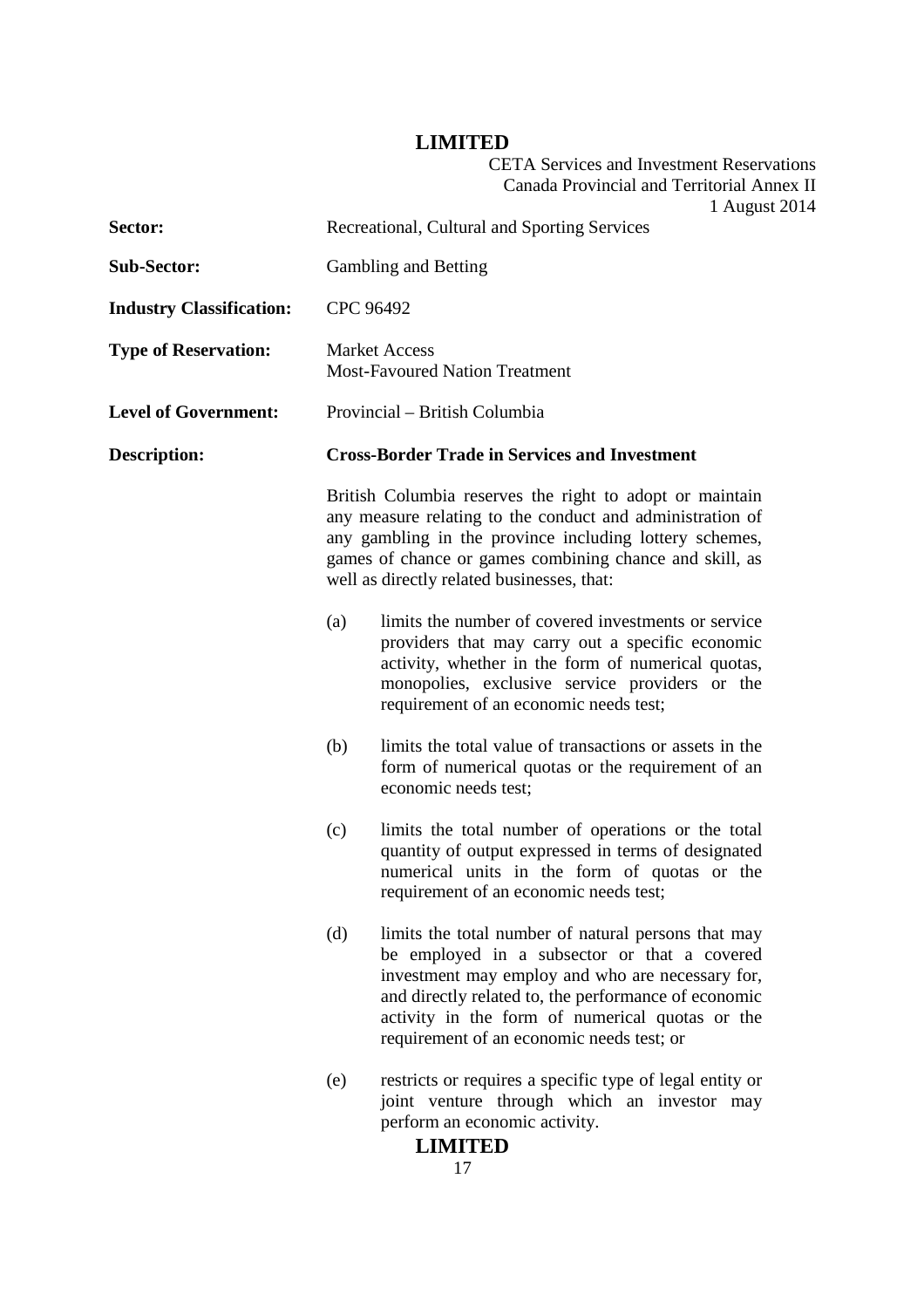CETA Services and Investment Reservations Canada Provincial and Territorial Annex II 1 August 2014

For greater certainty, this reservation is without prejudice to the right of British Columbia to impose limitations on the participation of foreign capital when selling or disposing of its equity interests in, or the assets of, an existing government enterprise or an existing government entity pursuant to Canada's Annex I reservation on page I - C- 4.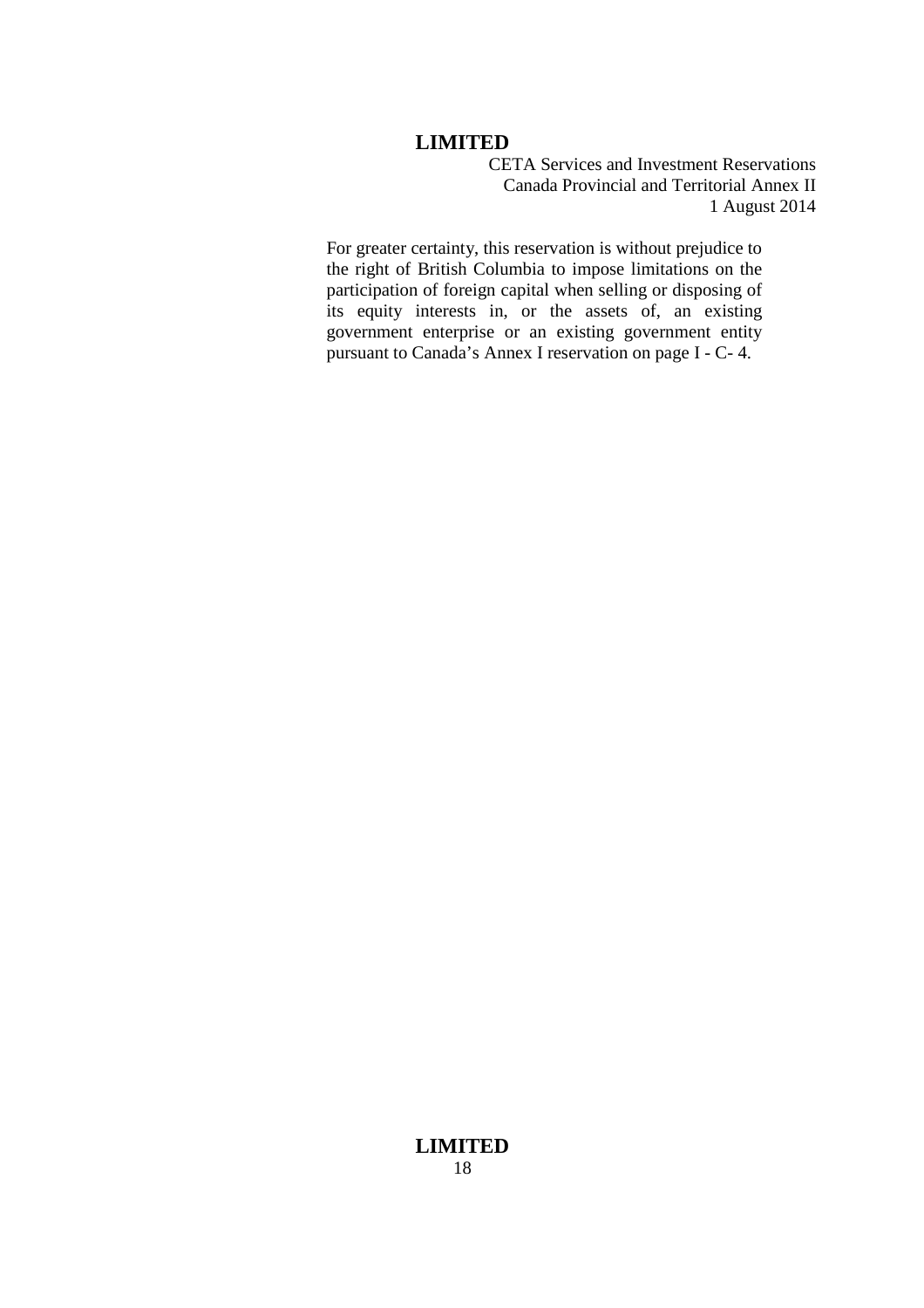CETA Services and Investment Reservations Canada Provincial and Territorial Annex II 1 August 2014

| Sector:                         |     | $1.1$ $\mu$ sugust $\mu$<br>Alcoholic Beverages                                                                                                                                                                                                                                                                 |
|---------------------------------|-----|-----------------------------------------------------------------------------------------------------------------------------------------------------------------------------------------------------------------------------------------------------------------------------------------------------------------|
| <b>Sub-Sector:</b>              |     | Beverages, Wholesale<br>Liquor, Wine and Beer Stores<br>Commission agents' services<br>Wholesale trade services<br>Retailing services                                                                                                                                                                           |
| <b>Industry Classification:</b> |     | CPC 24, 62112, 62226, 63107                                                                                                                                                                                                                                                                                     |
| <b>Type of Reservation:</b>     |     | <b>Market Access</b>                                                                                                                                                                                                                                                                                            |
| <b>Level of Government:</b>     |     | Provincial – British Columbia                                                                                                                                                                                                                                                                                   |
| <b>Description:</b>             |     | <b>Cross-Border Trade in Services and Investment</b>                                                                                                                                                                                                                                                            |
|                                 |     | British Columbia reserves the right to adopt or maintain<br>any measure relating to the importation, marketing,<br>licensing, sale and distribution of alcoholic beverages in the<br>province that:                                                                                                             |
|                                 | (a) | limits the number of covered investments or service<br>providers that may carry out a specific economic<br>activity, whether in the form of numerical quotas,<br>monopolies, exclusive service providers or the<br>requirement of an economic needs test;                                                       |
|                                 | (b) | limits the total value of transactions or assets in the<br>form of numerical quotas or the requirement of an<br>economic needs test;                                                                                                                                                                            |
|                                 | (c) | limits the total number of operations or the total<br>quantity of output expressed in terms of designated<br>numerical units in the form of quotas or the<br>requirement of an economic needs test;                                                                                                             |
|                                 | (d) | limits the total number of natural persons that may<br>be employed in a subsector or that a covered<br>investment may employ and who are necessary for,<br>and directly related to, the performance of economic<br>activity in the form of numerical quotas or the<br>requirement of an economic needs test; or |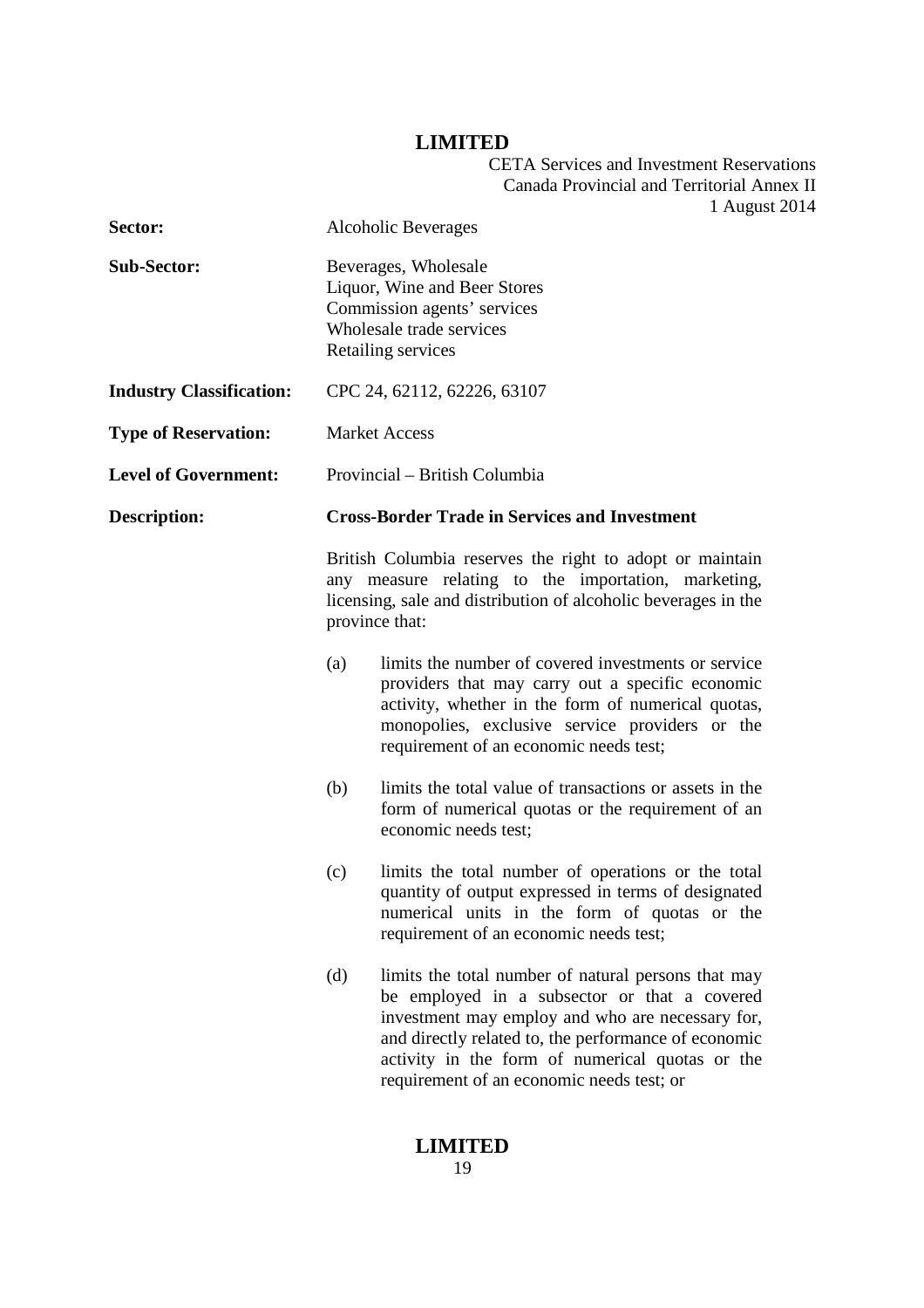CETA Services and Investment Reservations Canada Provincial and Territorial Annex II 1 August 2014

(e) restricts or requires a specific type of legal entity or joint venture through which an investor may perform an economic activity.

For greater certainty, this reservation is without prejudice to the right of British Columbia to impose limitations on the participation of foreign capital when selling or disposing of its equity interests in, or the assets of, an existing government enterprise or an existing government entity pursuant to Canada's Annex I reservation on page I - C- 4.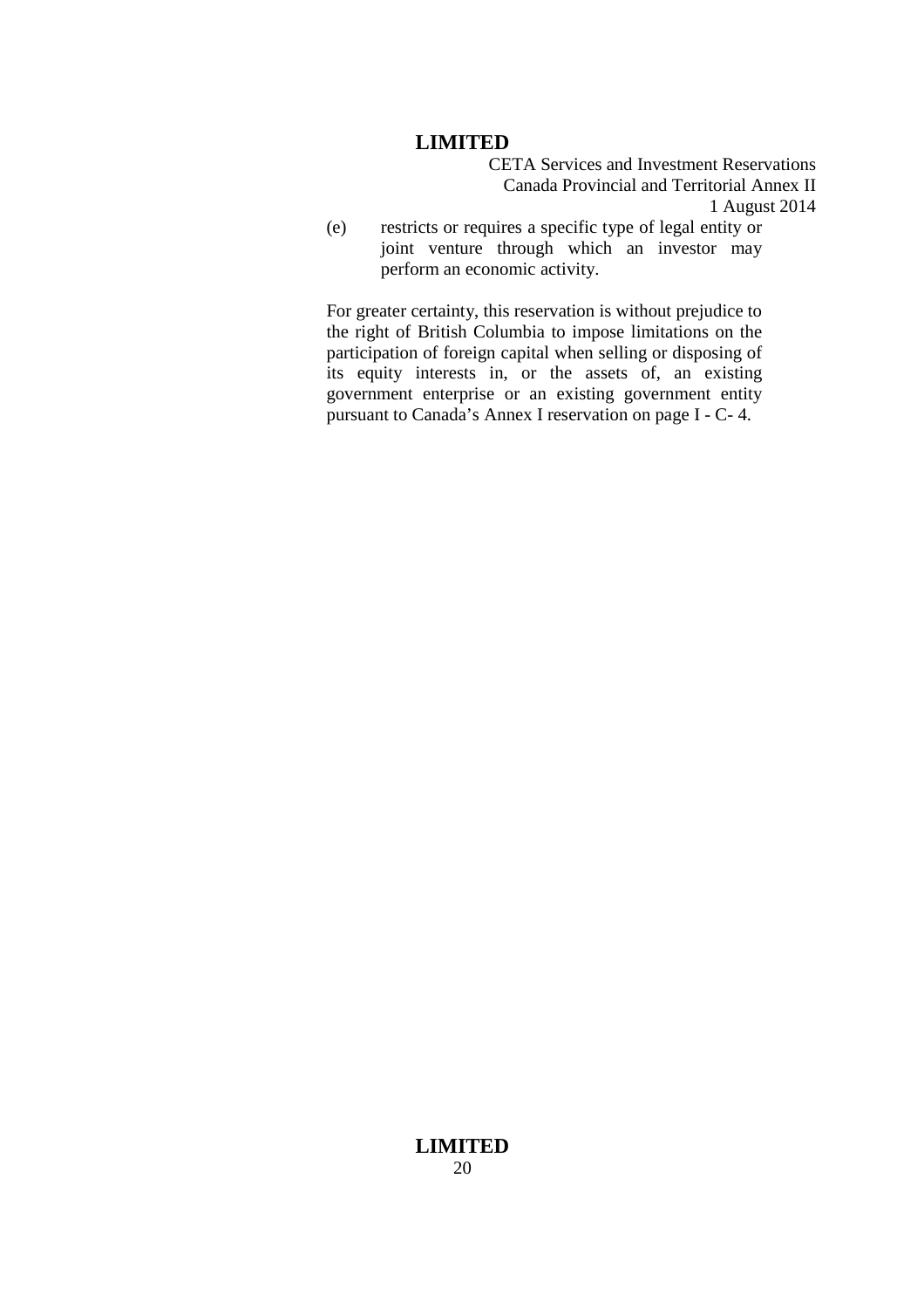CETA Services and Investment Reservations Canada Provincial and Territorial Annex II 1 August 2014

# **MANITOBA**

| Sector:                         | Fisheries                                                                                                                                                                                                                                                                                                                                                                |
|---------------------------------|--------------------------------------------------------------------------------------------------------------------------------------------------------------------------------------------------------------------------------------------------------------------------------------------------------------------------------------------------------------------------|
| Subsector:                      | Fish and other fishing products, wholesale trade services of<br>fisheries products, services incidental to fishing                                                                                                                                                                                                                                                       |
| <b>Industry Classification:</b> | CPC 04, 62224, 882                                                                                                                                                                                                                                                                                                                                                       |
| <b>Type of Reservations:</b>    | <b>Market Access</b>                                                                                                                                                                                                                                                                                                                                                     |
| <b>Level of Government:</b>     | Provincial – Manitoba                                                                                                                                                                                                                                                                                                                                                    |
| <b>Measures:</b>                |                                                                                                                                                                                                                                                                                                                                                                          |
| <b>Description:</b>             | <b>Cross Border Trade in Services and Investment</b>                                                                                                                                                                                                                                                                                                                     |
|                                 | Manitoba reserves the right to adopt or maintain any<br>measure limiting market access in the subsectors noted<br>above, with the exception of measures imposing limitations<br>on the participation of foreign capital in terms of maximum<br>percentage limit on foreign shareholding or the total value<br>of individual or aggregate foreign investment.             |
|                                 | For greater certainty, this reservation is without prejudice to<br>the right of Manitoba to impose limitations on the<br>participation of foreign capital when selling or disposing of<br>its equity interests in, or the assets of, an existing<br>government enterprise or an existing government entity<br>pursuant to Canada's Annex I reservation on page I - C- 4. |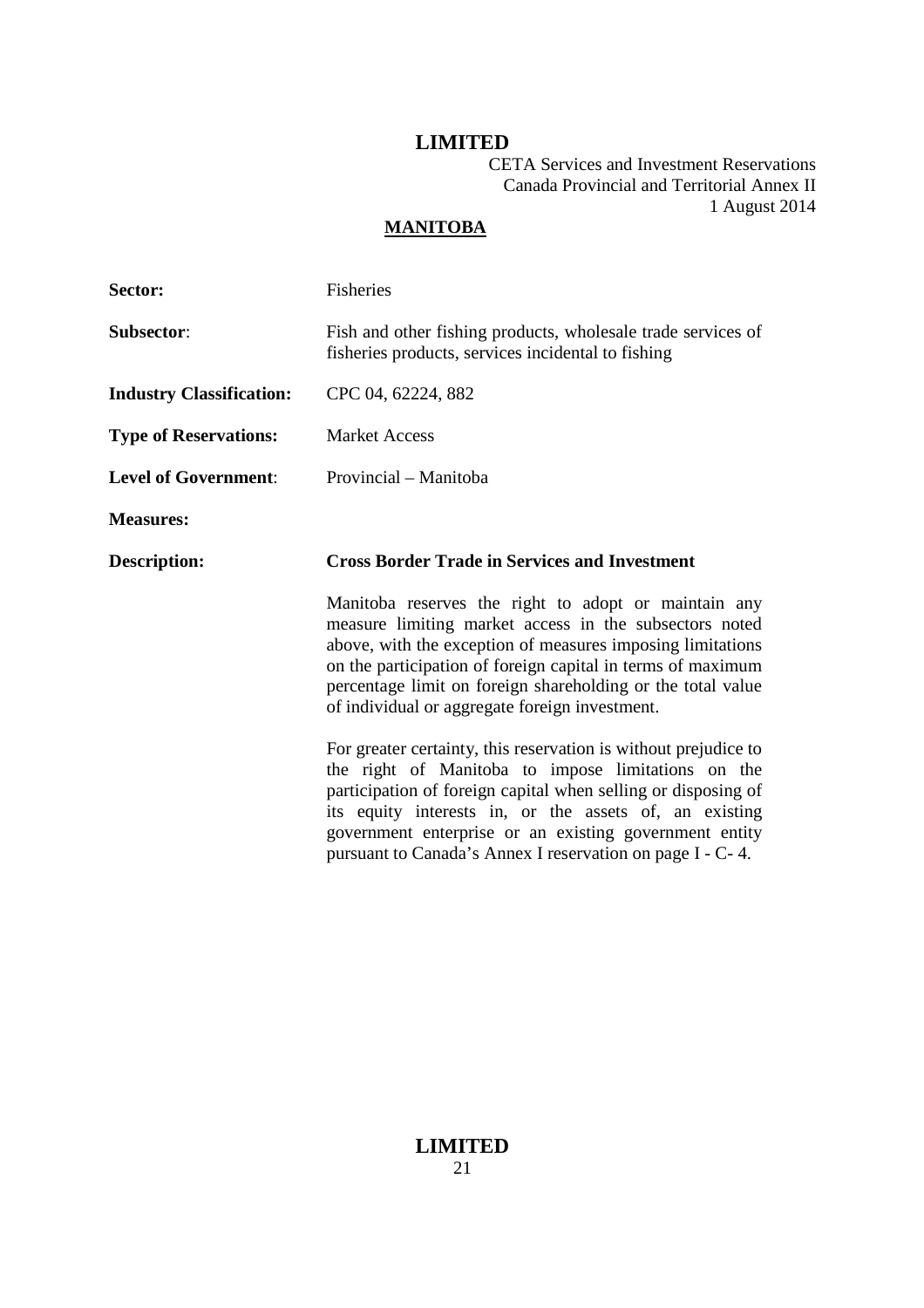| Sector:                         | Energy (oil and gas)                                                                                                                                                                                                                                                                                                                                         |
|---------------------------------|--------------------------------------------------------------------------------------------------------------------------------------------------------------------------------------------------------------------------------------------------------------------------------------------------------------------------------------------------------------|
| Subsector:                      | Transport services via pipeline                                                                                                                                                                                                                                                                                                                              |
| <b>Industry Classification:</b> | <b>CPC 713</b>                                                                                                                                                                                                                                                                                                                                               |
| <b>Type of Reservations:</b>    | <b>Market Access</b>                                                                                                                                                                                                                                                                                                                                         |
| <b>Level of Government:</b>     | Provincial – Manitoba                                                                                                                                                                                                                                                                                                                                        |
| <b>Measures:</b>                |                                                                                                                                                                                                                                                                                                                                                              |
| <b>Description:</b>             | <b>Cross Border Trade in Services and Investment</b>                                                                                                                                                                                                                                                                                                         |
|                                 | Manitoba reserves the right to adopt or maintain any<br>measure limiting market access in the subsectors noted<br>above, with the exception of measures imposing limitations<br>on the participation of foreign capital in terms of maximum<br>percentage limit on foreign shareholding or the total value<br>of individual or aggregate foreign investment. |
|                                 | For greater certainty, this reservation is without prejudice to<br>the right of Manitoba to impose limitations on the<br>participation of foreign capital when selling or disposing of<br>its equity interests in, or the assets of, an existing                                                                                                             |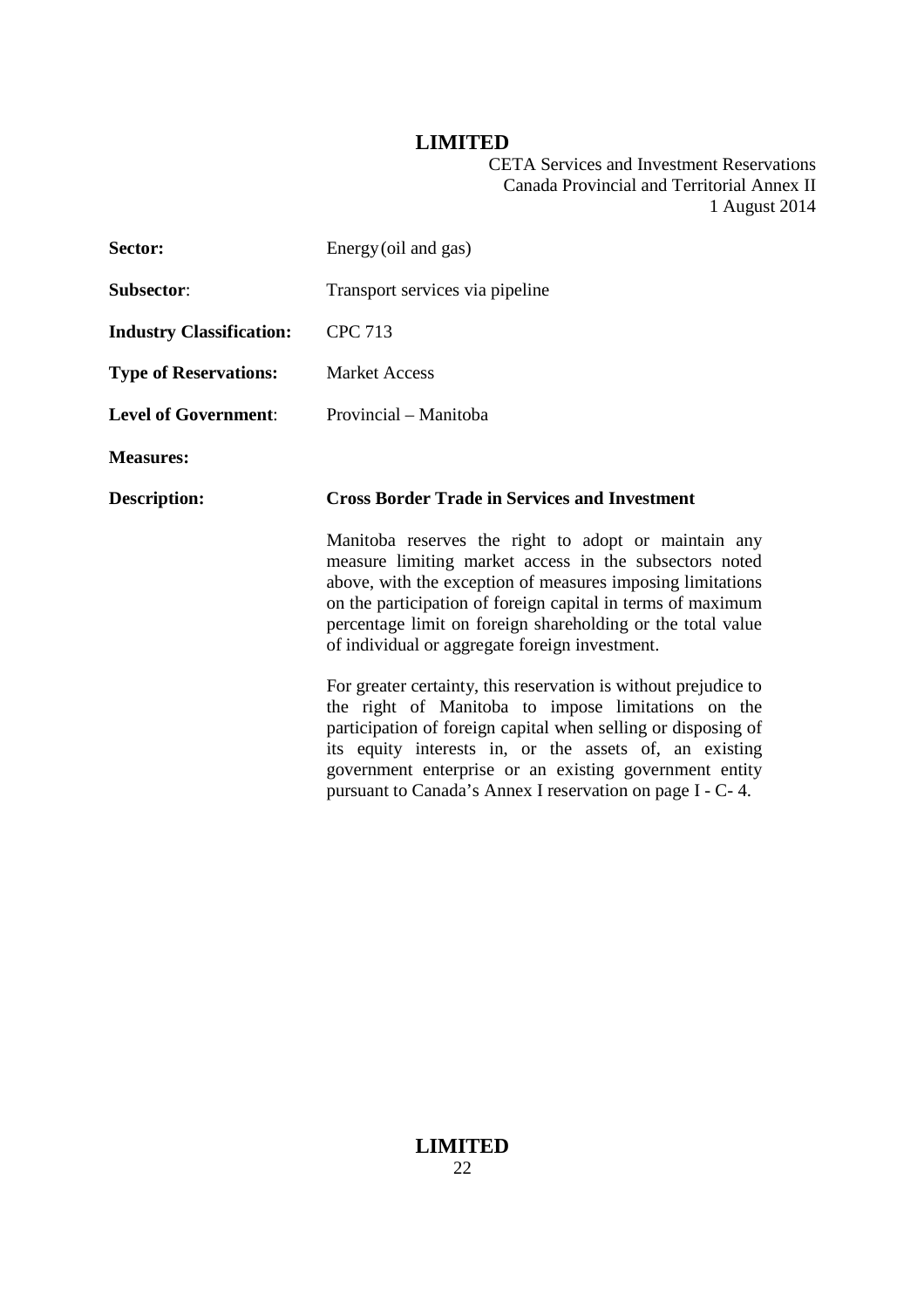| Sector:                         | Alcoholic beverages                                                                                                                                                                                                                                                                                                                                          |
|---------------------------------|--------------------------------------------------------------------------------------------------------------------------------------------------------------------------------------------------------------------------------------------------------------------------------------------------------------------------------------------------------------|
| Subsector:                      | Commission agents' services, wholesale<br>trade<br>services,<br>retailing services (liquor, wine and beer, liquor wine and beer<br>stores)<br><b>Beverages</b>                                                                                                                                                                                               |
| <b>Industry Classification:</b> | CPC 24, 62112, 62226, 63107.                                                                                                                                                                                                                                                                                                                                 |
| <b>Type of Reservations:</b>    | <b>Market Access</b>                                                                                                                                                                                                                                                                                                                                         |
| <b>Level of Government:</b>     | Provincial – Manitoba                                                                                                                                                                                                                                                                                                                                        |
| <b>Measures:</b>                |                                                                                                                                                                                                                                                                                                                                                              |
|                                 |                                                                                                                                                                                                                                                                                                                                                              |
| <b>Description:</b>             | <b>Cross Border Trade in Services and Investment</b>                                                                                                                                                                                                                                                                                                         |
|                                 | Manitoba reserves the right to adopt or maintain any<br>measure limiting market access in the subsectors noted<br>above, with the exception of measures imposing limitations<br>on the participation of foreign capital in terms of maximum<br>percentage limit on foreign shareholding or the total value<br>of individual or aggregate foreign investment. |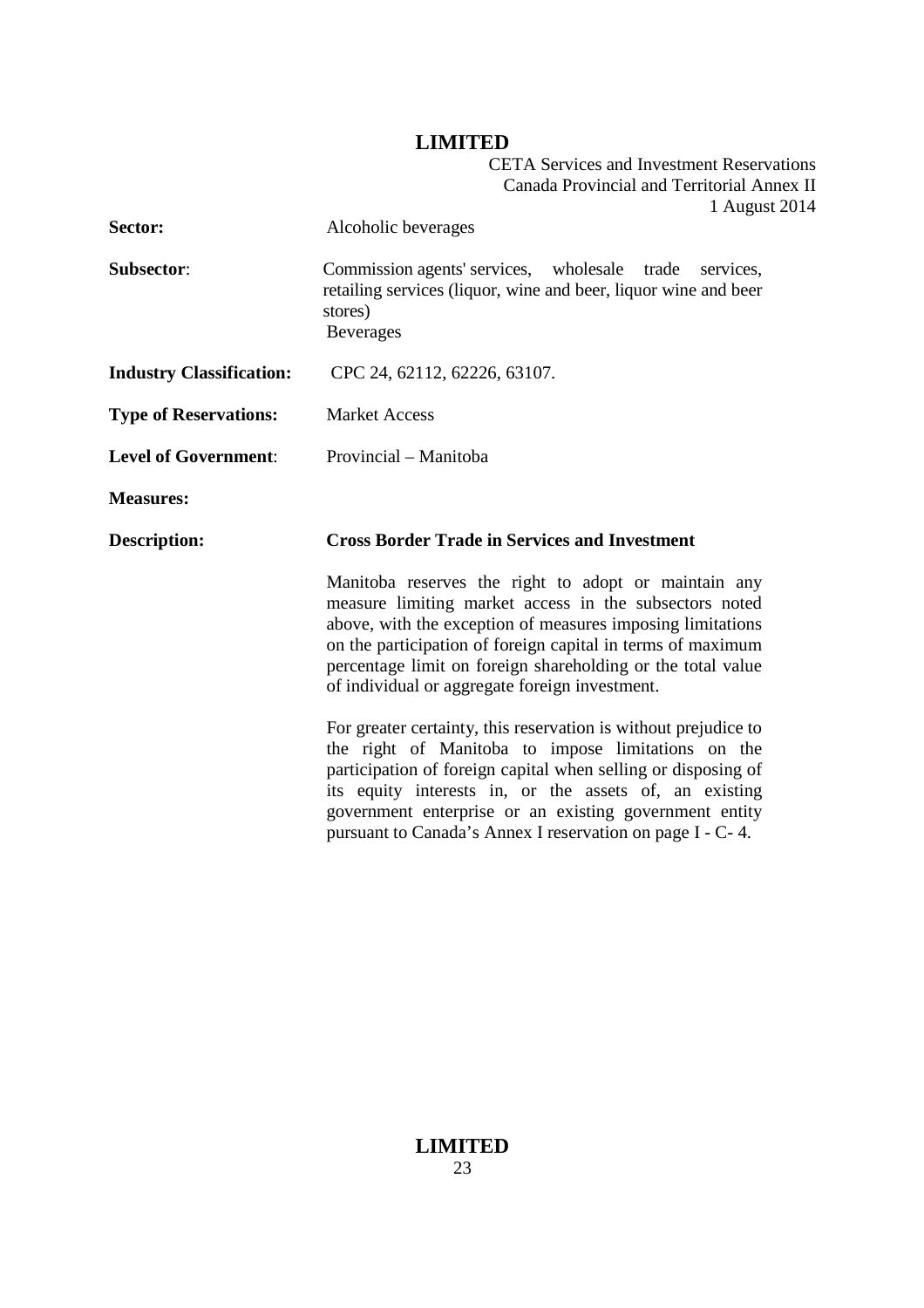CETA Services and Investment Reservations Canada Provincial and Territorial Annex II 1 August 2014

| Sector:                         | Energy                                                                                                                                                                                                                                                                                                                                                       |
|---------------------------------|--------------------------------------------------------------------------------------------------------------------------------------------------------------------------------------------------------------------------------------------------------------------------------------------------------------------------------------------------------------|
| Subsector:                      | Crude petroleum and natural gas, electrical energy and<br>services incidental to energy distribution                                                                                                                                                                                                                                                         |
| <b>Industry Classification:</b> | CPC 120, 171, 887                                                                                                                                                                                                                                                                                                                                            |
| <b>Type of Reservations:</b>    | <b>Market Access</b>                                                                                                                                                                                                                                                                                                                                         |
| <b>Level of Government:</b>     | Provincial – Manitoba                                                                                                                                                                                                                                                                                                                                        |
| <b>Measures:</b>                |                                                                                                                                                                                                                                                                                                                                                              |
| <b>Description:</b>             | <b>Cross Border Trade in Services and Investment</b>                                                                                                                                                                                                                                                                                                         |
|                                 | Manitoba reserves the right to adopt or maintain any<br>measure limiting market access in the subsectors noted<br>above, with the exception of measures imposing limitations<br>on the participation of foreign capital in terms of maximum<br>percentage limit on foreign shareholding or the total value<br>of individual or aggregate foreign investment. |
|                                 | For greater certainty, this reservation is without prejudice to<br>the right of Manitoba to impose limitations on the<br>participation of foreign capital when selling or disposing of<br>its equity interests in, or the assets of, an existing<br>government enterprise or an existing government entity                                                   |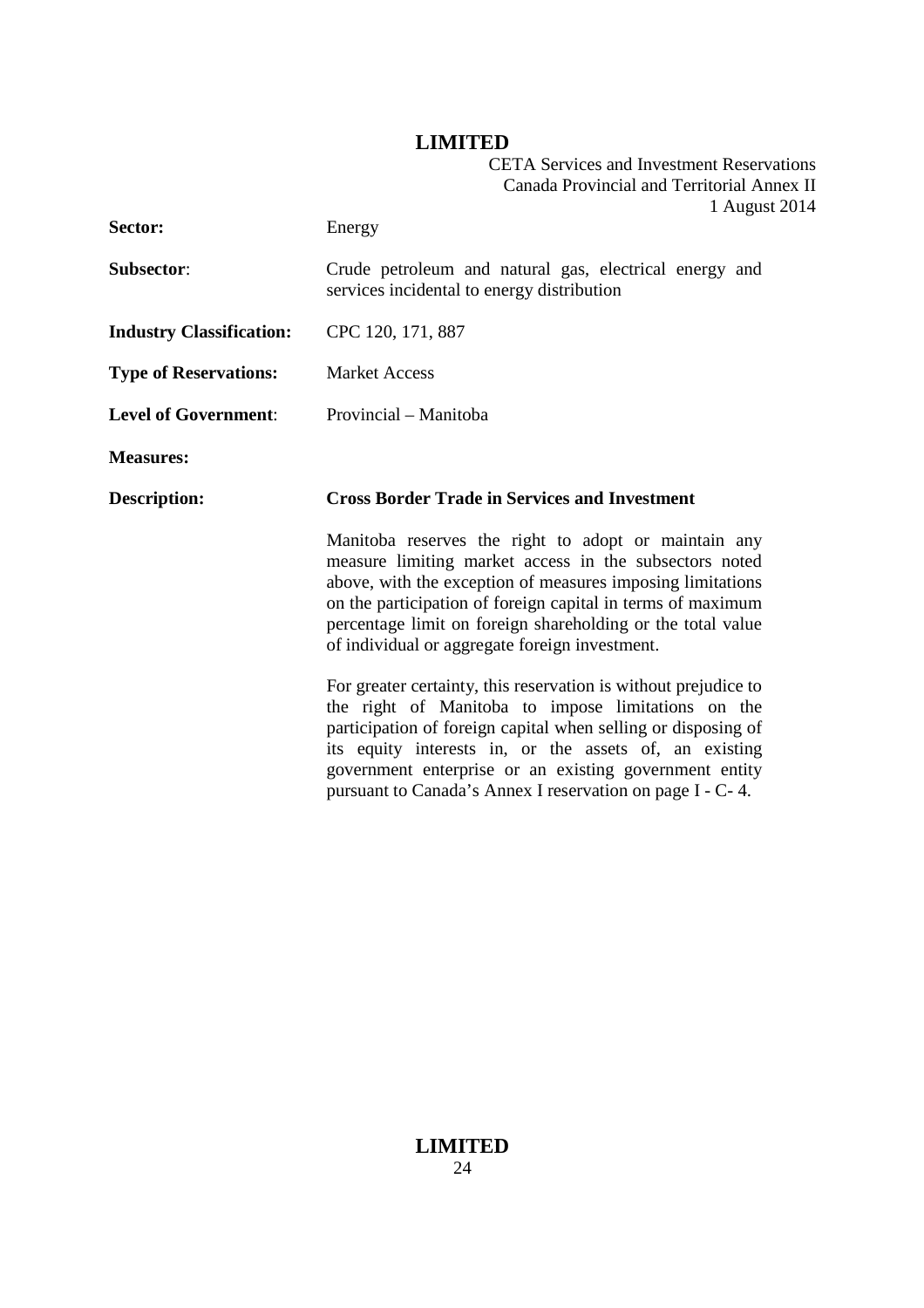| Sector:                         | Forestry                                                                                                                                                                                                                                                                                                                                                     |
|---------------------------------|--------------------------------------------------------------------------------------------------------------------------------------------------------------------------------------------------------------------------------------------------------------------------------------------------------------------------------------------------------------|
| Sub-sector:                     | Forestry and logging products, forest resource processing;<br>services incidental to agriculture, hunting and forestry.<br>Manufacture of paper and paper products, on a fee or<br>contract basis                                                                                                                                                            |
| <b>Industry Classification:</b> | CPC 031, 321, 88430, 88441, 881 (excluding rental of<br>agricultural equipment with operator and 8814)                                                                                                                                                                                                                                                       |
| <b>Type of Reservations:</b>    | <b>Market Access</b>                                                                                                                                                                                                                                                                                                                                         |
| <b>Level of Government:</b>     | Provincial – Manitoba                                                                                                                                                                                                                                                                                                                                        |
| <b>Measures:</b>                |                                                                                                                                                                                                                                                                                                                                                              |
|                                 |                                                                                                                                                                                                                                                                                                                                                              |
| <b>Description:</b>             | <b>Cross Border Trade in Services and Investment</b>                                                                                                                                                                                                                                                                                                         |
|                                 | Manitoba reserves the right to adopt or maintain any<br>measure limiting market access in the subsectors noted<br>above, with the exception of measures imposing limitations<br>on the participation of foreign capital in terms of maximum<br>percentage limit on foreign shareholding or the total value<br>of individual or aggregate foreign investment. |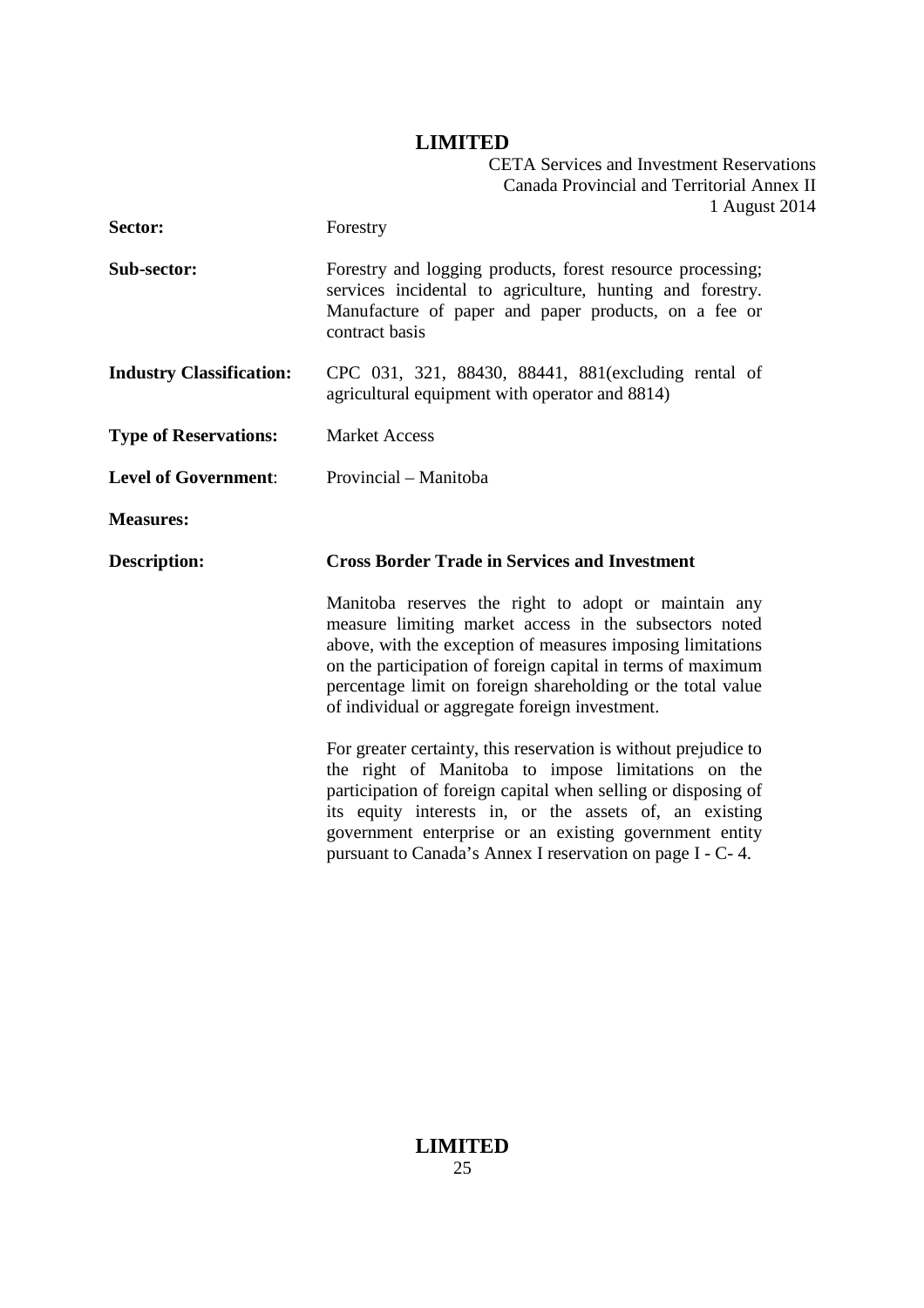| Sector:                         | 1 August 20<br>Recreational, cultural and sporting services                                                                                                                                                                                                                                                                                                              |
|---------------------------------|--------------------------------------------------------------------------------------------------------------------------------------------------------------------------------------------------------------------------------------------------------------------------------------------------------------------------------------------------------------------------|
| Subsector:                      | Gambling and betting                                                                                                                                                                                                                                                                                                                                                     |
| <b>Industry Classification:</b> | CPC 96492                                                                                                                                                                                                                                                                                                                                                                |
| <b>Type of Reservations:</b>    | <b>Market Access</b><br><b>Most-Favoured Nation Treatment</b>                                                                                                                                                                                                                                                                                                            |
| <b>Level of Government:</b>     | Provincial – Manitoba                                                                                                                                                                                                                                                                                                                                                    |
| <b>Measures:</b>                |                                                                                                                                                                                                                                                                                                                                                                          |
| <b>Description:</b>             | <b>Cross Border Trade in Services and Investment</b>                                                                                                                                                                                                                                                                                                                     |
|                                 | Manitoba reserves the right to adopt or maintain any<br>measure limiting market access in the subsectors noted<br>above, with the exception of measures imposing limitations<br>on the participation of foreign capital in terms of maximum<br>percentage limit on foreign shareholding or the total value<br>of individual or aggregate foreign investment.             |
|                                 | For greater certainty, this reservation is without prejudice to<br>the right of Manitoba to impose limitations on the<br>participation of foreign capital when selling or disposing of<br>its equity interests in, or the assets of, an existing<br>government enterprise or an existing government entity<br>pursuant to Canada's Annex I reservation on page I - C- 4. |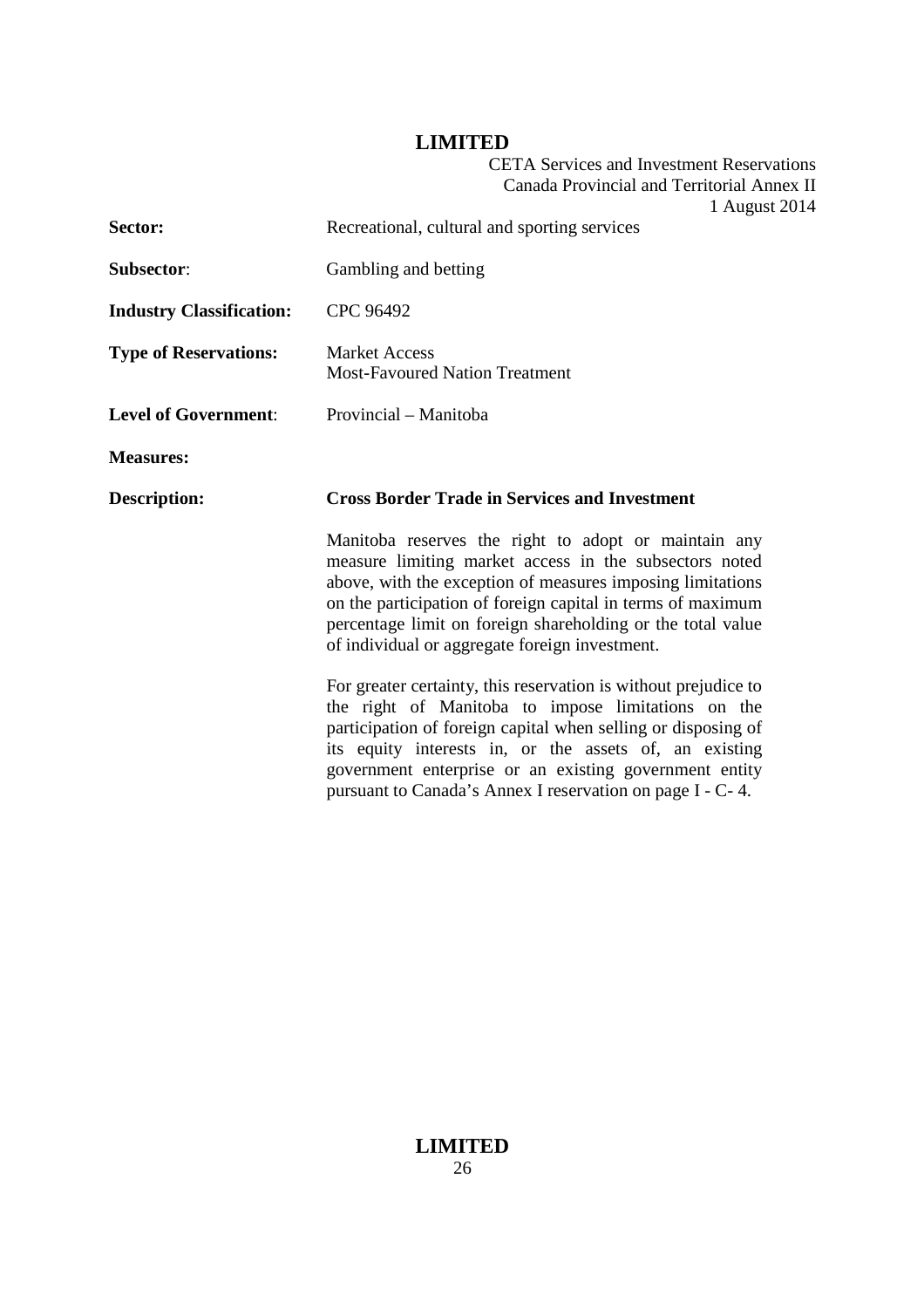CETA Services and Investment Reservations Canada Provincial and Territorial Annex II 1 August 2014

## **NEW BRUNSWICK**

| Sector:                         | Energy                                                                                                                                                                                                                                                                                                                                                                                                                                                                                                                                     |
|---------------------------------|--------------------------------------------------------------------------------------------------------------------------------------------------------------------------------------------------------------------------------------------------------------------------------------------------------------------------------------------------------------------------------------------------------------------------------------------------------------------------------------------------------------------------------------------|
| <b>Sub-Sector:</b>              | Electrical energy<br>Services incidental to energy distribution                                                                                                                                                                                                                                                                                                                                                                                                                                                                            |
| <b>Industry Classification:</b> | CPC 17, 887                                                                                                                                                                                                                                                                                                                                                                                                                                                                                                                                |
| <b>Type of Reservation:</b>     | <b>Market Access</b>                                                                                                                                                                                                                                                                                                                                                                                                                                                                                                                       |
| <b>Level of Government:</b>     | Provincial – New Brunswick                                                                                                                                                                                                                                                                                                                                                                                                                                                                                                                 |
| <b>Measures:</b>                |                                                                                                                                                                                                                                                                                                                                                                                                                                                                                                                                            |
| <b>Description:</b>             | <b>Cross Border Trade in Services and Investment</b>                                                                                                                                                                                                                                                                                                                                                                                                                                                                                       |
|                                 | New Brunswick reserves the right to adopt or maintain any<br>measure limiting market access in the transfer of hydraulic<br>power vested in the domain of the Province, the production,<br>transport, distribution and exportation of electricity, and the<br>maintenance of electrical facilities, with the exception of<br>measures imposing limitations on the participation of<br>foreign capital in terms of maximum percentage limit on<br>foreign shareholding or the total value of individual or<br>aggregate foreign investment. |
|                                 | For greater certainty, this reservation is without prejudice to<br>the right of New Brunswick to impose limitations on the<br>participation of foreign capital when selling or disposing of<br>its equity interests in, or the assets of, an existing<br>government enterprise or an existing government entity<br>pursuant to Canada's Annex I reservation on I - C- 4.                                                                                                                                                                   |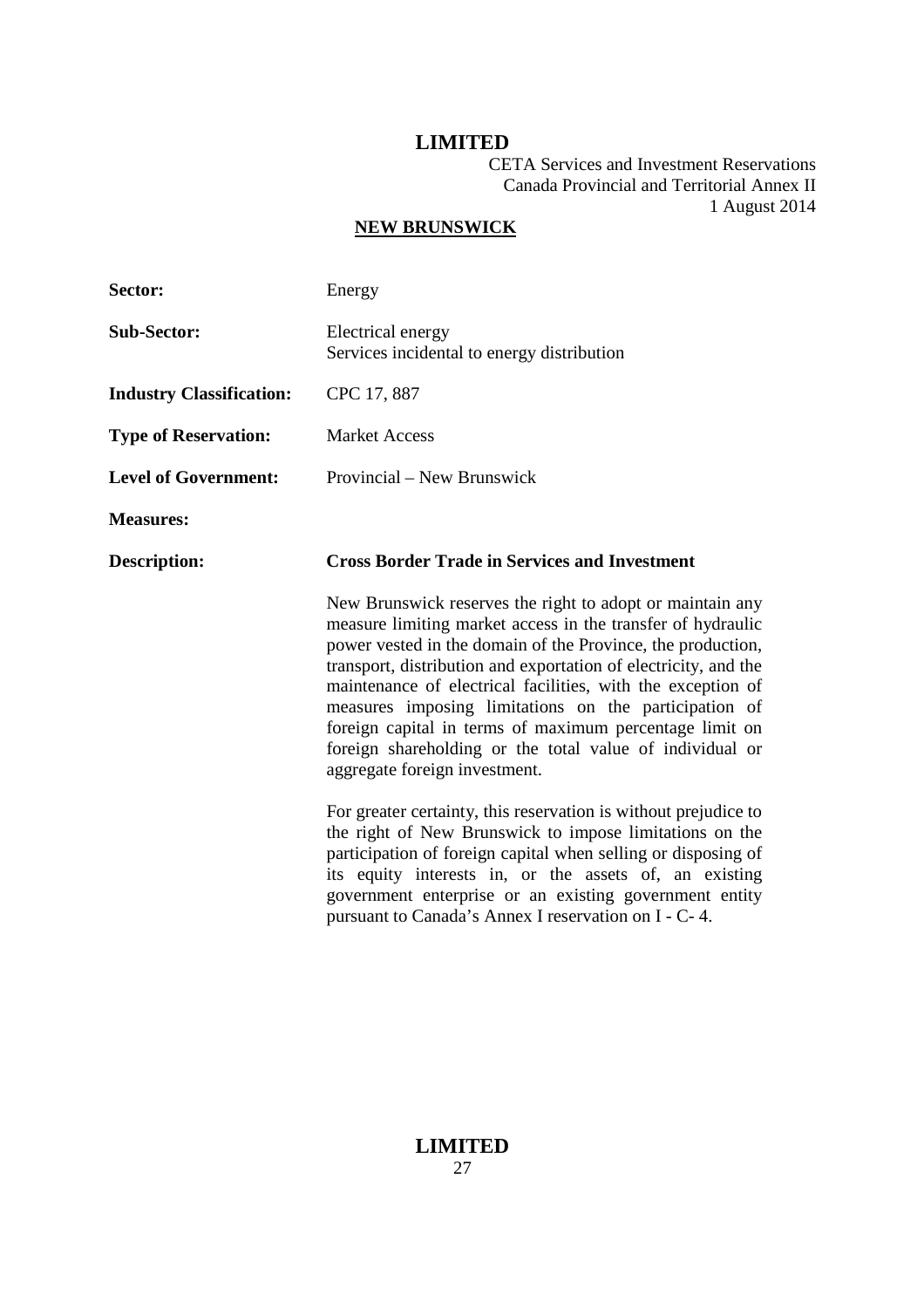| Sector:                         | 1 August 20<br>Recreational, Cultural and Sporting Services                                                                                                                                                                                                                                                                                                                   |
|---------------------------------|-------------------------------------------------------------------------------------------------------------------------------------------------------------------------------------------------------------------------------------------------------------------------------------------------------------------------------------------------------------------------------|
| <b>Sub-Sector:</b>              | <b>Gambling and Betting</b>                                                                                                                                                                                                                                                                                                                                                   |
| <b>Industry Classification:</b> | CPC 96492                                                                                                                                                                                                                                                                                                                                                                     |
| <b>Type of Reservation:</b>     | <b>Market Access</b><br><b>Most-Favoured Nation Treatment</b>                                                                                                                                                                                                                                                                                                                 |
| <b>Level of Government:</b>     | Provincial – New Brunswick                                                                                                                                                                                                                                                                                                                                                    |
| <b>Measures:</b>                | Gaming Control Act (S.N.B. 2008, c. G-1.5)                                                                                                                                                                                                                                                                                                                                    |
| Description:                    | <b>Cross Border Trade in Services and Investment</b>                                                                                                                                                                                                                                                                                                                          |
|                                 | New Brunswick reserves the right to adopt or maintain<br>monopolies in the sub sectors noted above.                                                                                                                                                                                                                                                                           |
|                                 | For greater certainty, this reservation is without prejudice to<br>the right of New Brunswick to impose limitations on the<br>participation of foreign capital when selling or disposing of<br>its equity interests in, or the assets of, an existing<br>government enterprise or an existing government entity<br>pursuant to Canada's Annex I reservation on page I - C- 4. |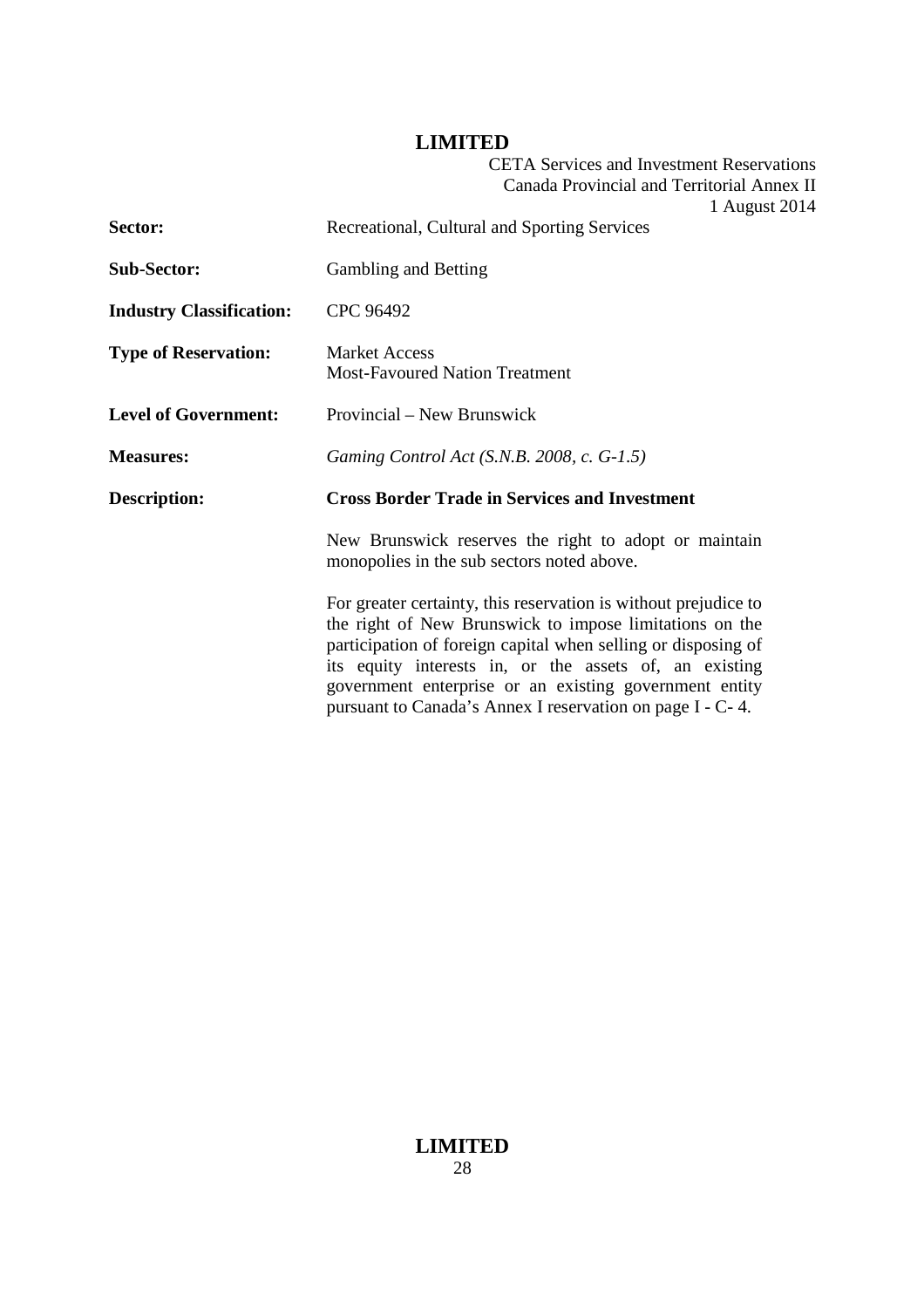| Sector:                         | <b>Alcoholic Beverages</b>                                                                                                                                                                                                                                                                                                                                          |
|---------------------------------|---------------------------------------------------------------------------------------------------------------------------------------------------------------------------------------------------------------------------------------------------------------------------------------------------------------------------------------------------------------------|
| <b>Sub-Sector:</b>              | Commission agents' services, wholesale trade services,<br>retailing services (liquor, wine and beer, liquor, wine and<br>beer stores), alcoholic beverages                                                                                                                                                                                                          |
| <b>Industry Classification:</b> | CPC 241, 242, 243, 62112, 62226, 63107                                                                                                                                                                                                                                                                                                                              |
| <b>Type of Reservation:</b>     | <b>Market Access</b>                                                                                                                                                                                                                                                                                                                                                |
| <b>Level of Government:</b>     | Provincial – New Brunswick                                                                                                                                                                                                                                                                                                                                          |
| <b>Measures:</b><br>6.1)        | New Brunswick Liquor Corporation Act (S.N.B. 1974, c. N-                                                                                                                                                                                                                                                                                                            |
| <b>Description:</b>             | <b>Cross Border Trade in Services and Investment</b>                                                                                                                                                                                                                                                                                                                |
|                                 | New Brunswick reserves the right to adopt or maintain any<br>measure limiting market access in the sub-sectors listed<br>above, with the exception of measures imposing limitations<br>on the participation of foreign capital in terms of maximum<br>percentage limit on foreign shareholding or the total value<br>of individual or aggregate foreign investment. |
|                                 | For greater certainty, this reservation is without prejudice to<br>the right of New Brunswick to impose limitations on the<br>participation of foreign capital when selling or disposing of<br>its equity interests in, or the assets of, an existing<br>government enterprise or an existing government entity                                                     |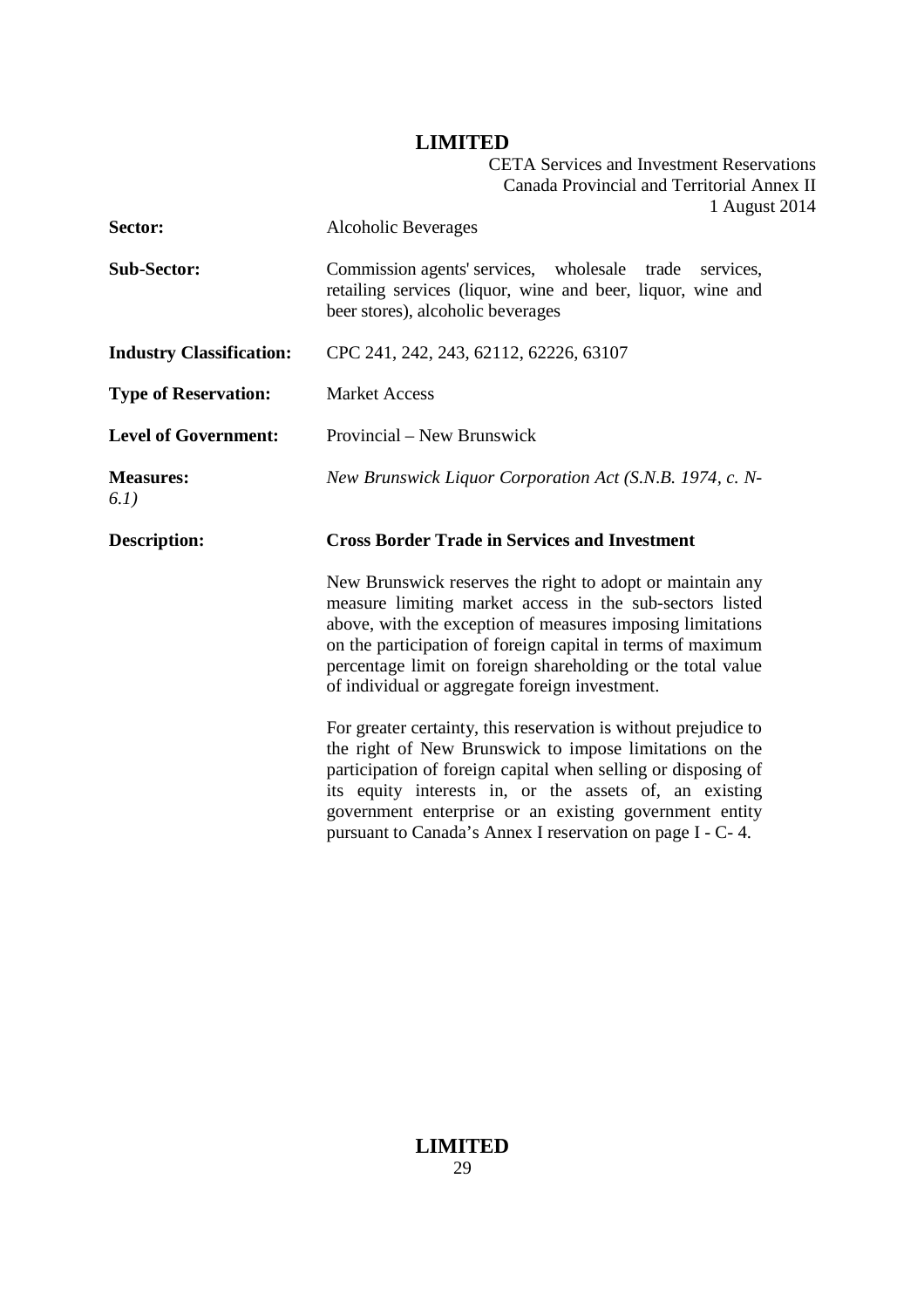CETA Services and Investment Reservations Canada Provincial and Territorial Annex II 1 August 2014

## **NEWFOUNDLAND AND LABRADOR**

| Sector:                         | Forestry                                                                                                                                                                                                                                                                                                                                                                                     |                                                                                                                                                                                                           |
|---------------------------------|----------------------------------------------------------------------------------------------------------------------------------------------------------------------------------------------------------------------------------------------------------------------------------------------------------------------------------------------------------------------------------------------|-----------------------------------------------------------------------------------------------------------------------------------------------------------------------------------------------------------|
| <b>Sub-Sector:</b>              | Forestry and logging products, forest resource processing;<br>services incidental to agriculture, hunting and forestry,<br>manufacture of paper and paper products, on a fee or<br>contract basis                                                                                                                                                                                            |                                                                                                                                                                                                           |
| <b>Industry Classification:</b> | CPC 031, 321, 88430, 88441, 881 (excluding rental of<br>agricultural equipment with operator and 8814)                                                                                                                                                                                                                                                                                       |                                                                                                                                                                                                           |
| <b>Type of Reservation:</b>     | <b>Market Access</b>                                                                                                                                                                                                                                                                                                                                                                         |                                                                                                                                                                                                           |
| <b>Level of Government:</b>     | Provincial - Newfoundland and Labrador                                                                                                                                                                                                                                                                                                                                                       |                                                                                                                                                                                                           |
| Description:                    | <b>Cross-Border Trade in Services and Investment</b><br>Newfoundland and Labrador reserves the right to adopt or<br>maintain any measure relating to the above subsectors that:                                                                                                                                                                                                              |                                                                                                                                                                                                           |
|                                 |                                                                                                                                                                                                                                                                                                                                                                                              |                                                                                                                                                                                                           |
|                                 | (a)                                                                                                                                                                                                                                                                                                                                                                                          | limits the number of covered investments or<br>service providers, whether in the form of<br>numerical quotas, monopolies, exclusive<br>service providers or the requirement of an<br>economic needs test; |
|                                 | (b)                                                                                                                                                                                                                                                                                                                                                                                          | restricts or requires a specific type of legal<br>entity or joint venture through which an<br>investor may perform an economic activity.                                                                  |
|                                 | For greater certainty, this reservation is without prejudice to<br>the right of Newfoundland and Labrador to impose<br>limitations on the participation of foreign capital when<br>selling or disposing of its equity interests in, or the assets<br>of, an existing government enterprise or an existing<br>government entity pursuant to Canada's Annex I<br>reservation on page I - C- 4. |                                                                                                                                                                                                           |

**Sector:** Fishing and Hunting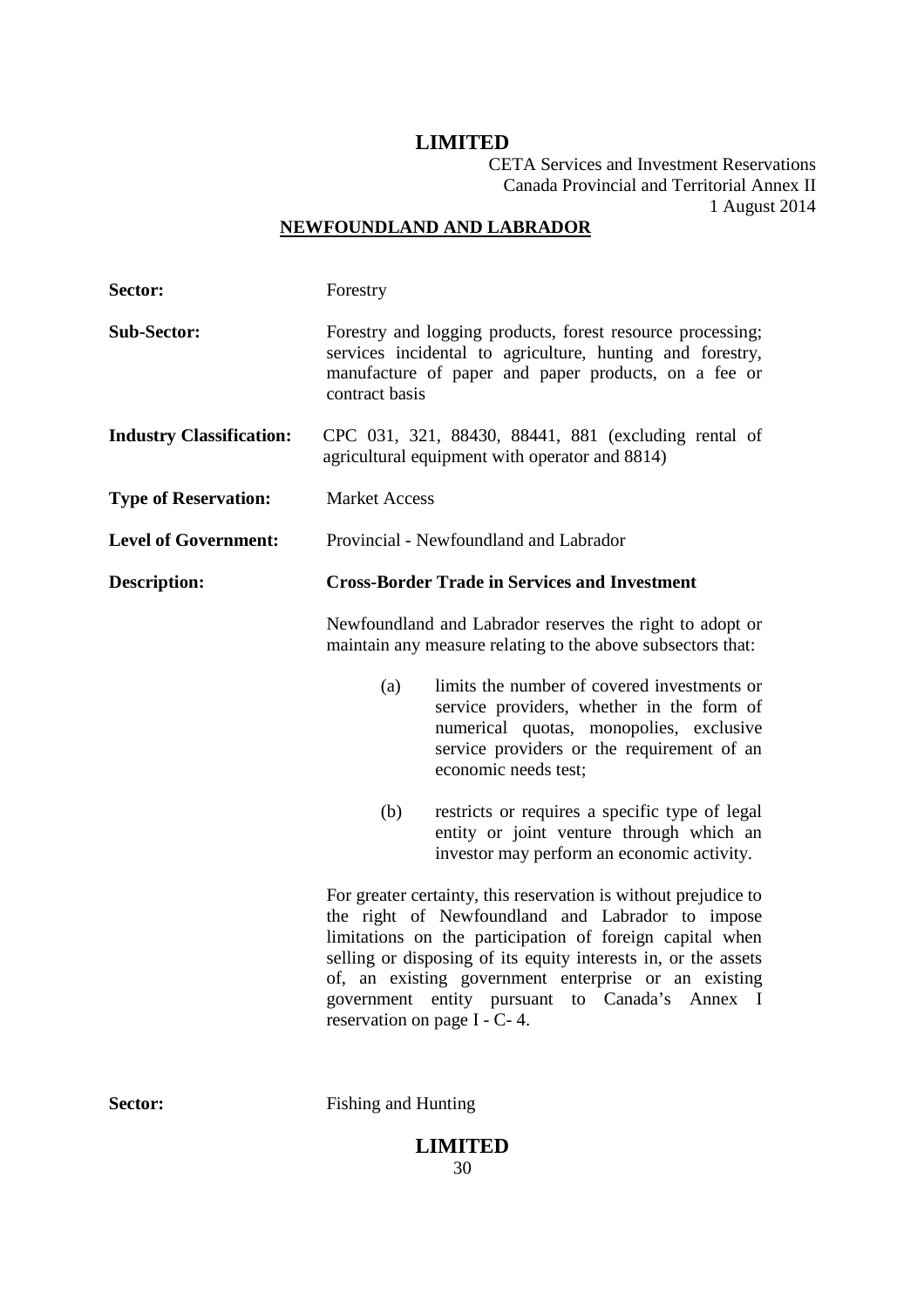#### CETA Services and Investment Reservations Canada Provincial and Territorial Annex II 1 August 2014

| <b>Sub-Sector:</b>              | Edible products of animal origin, raw skins of other<br>animals, fish and other fishing products, other meat and<br>edible offal, fresh, chilled or frozen, animal oils and fats,<br>crude and refined, tanned or dressed fur skins, prepared and<br>preserved fish, sales on a fee or contract basis of food<br>products, beverages and tobacco, wholesale trade services<br>of fishery products. |
|---------------------------------|----------------------------------------------------------------------------------------------------------------------------------------------------------------------------------------------------------------------------------------------------------------------------------------------------------------------------------------------------------------------------------------------------|
| <b>Industry Classification:</b> | CPC 0295, 02974, 04, 21129, 2162, 2831, 212, 62112,<br>62224, 8813 and 882                                                                                                                                                                                                                                                                                                                         |
| <b>Type of Reservation:</b>     | <b>Market Access</b>                                                                                                                                                                                                                                                                                                                                                                               |
| <b>Level of Government:</b>     | Provincial - Newfoundland and Labrador                                                                                                                                                                                                                                                                                                                                                             |
| <b>Description:</b>             | <b>Cross-Border Trade in Services and Investment</b>                                                                                                                                                                                                                                                                                                                                               |
|                                 | Newfoundland and Labrador reserves the right to adopt or<br>maintain any measure relating to the above subsectors that:                                                                                                                                                                                                                                                                            |
|                                 | limits the number of covered investments or<br>(a)<br>service providers, whether in the form of<br>numerical quotas, monopolies, exclusive<br>service providers or the requirement of an<br>economic needs test;                                                                                                                                                                                   |

(b) restricts or requires the specific type of legal entity or joint venture through which an investor may perform an economic activity.

For greater certainty, this reservation is without prejudice to the right of Newfoundland and Labrador to impose limitations on the participation of foreign capital when selling or disposing of its equity interests in, or the assets of, an existing government enterprise or an existing government entity pursuant to Canada's Annex I reservation on page I - C- 4.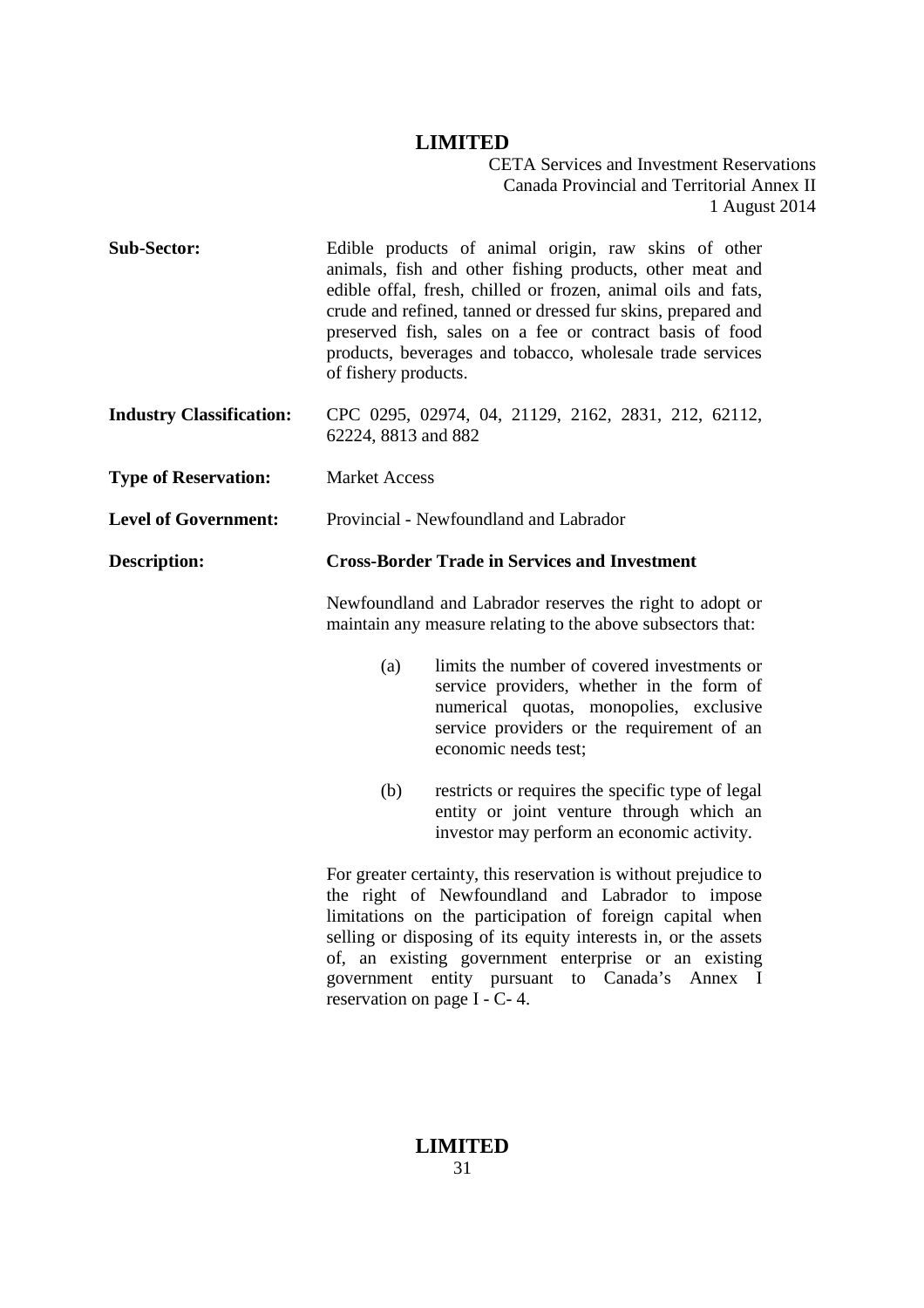| Sector:                         | Energy                                                                                                                                                                                                                                                                                                                                                                                      |  |
|---------------------------------|---------------------------------------------------------------------------------------------------------------------------------------------------------------------------------------------------------------------------------------------------------------------------------------------------------------------------------------------------------------------------------------------|--|
| <b>Sub-Sector:</b>              | Electrical energy and services incidental to energy<br>distribution                                                                                                                                                                                                                                                                                                                         |  |
| <b>Industry Classification:</b> | CPC 171, 887                                                                                                                                                                                                                                                                                                                                                                                |  |
| <b>Type of Reservation:</b>     | <b>Market Access</b>                                                                                                                                                                                                                                                                                                                                                                        |  |
| <b>Level of Government:</b>     | Provincial - Newfoundland and Labrador                                                                                                                                                                                                                                                                                                                                                      |  |
| <b>Description:</b>             | <b>Cross-Border Trade in Services and Investment</b>                                                                                                                                                                                                                                                                                                                                        |  |
|                                 | Newfoundland and Labrador reserves the right to adopt or<br>maintain any measure relating to the above subsectors that:                                                                                                                                                                                                                                                                     |  |
|                                 | limits the number of covered investments or<br>(a)<br>service providers, whether in the form of<br>numerical quotas, monopolies, exclusive<br>service providers or the requirement of an<br>economic needs test;                                                                                                                                                                            |  |
|                                 | (b)<br>restricts or requires the specific type of legal<br>entity or joint venture through which an<br>investor may perform an economic activity.                                                                                                                                                                                                                                           |  |
|                                 | For greater certainty, this reservation is without prejudice to<br>the right of Newfoundland and Labrador to impose<br>limitations on the participation of foreign capital when<br>selling or disposing of its equity interests in, or the assets<br>of, an existing government enterprise or an existing<br>government entity pursuant to Canada's Annex I<br>reservation on page I - C-4. |  |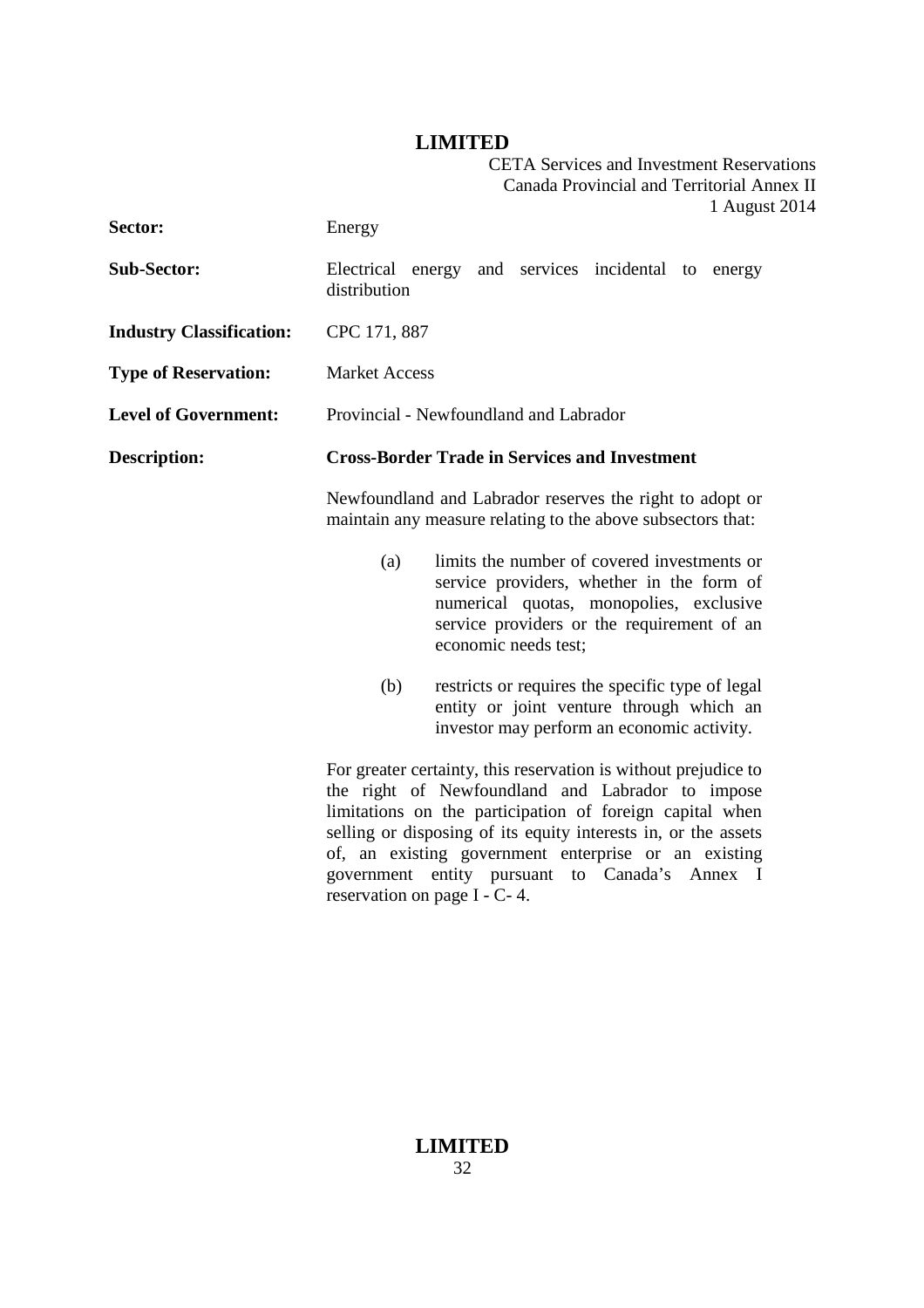| Sector:                         | $\frac{1}{2}$ August 20.<br>Recreational, Cultural and Sporting Services                                                                                                                                                                                                                                                                                                                     |
|---------------------------------|----------------------------------------------------------------------------------------------------------------------------------------------------------------------------------------------------------------------------------------------------------------------------------------------------------------------------------------------------------------------------------------------|
| <b>Sub-Sector:</b>              | Gambling and betting                                                                                                                                                                                                                                                                                                                                                                         |
| <b>Industry Classification:</b> | CPC 96492                                                                                                                                                                                                                                                                                                                                                                                    |
| <b>Type of Reservation:</b>     | <b>Market Access</b><br><b>Most-Favoured Nation Treatment</b>                                                                                                                                                                                                                                                                                                                                |
| <b>Level of Government:</b>     | Provincial - Newfoundland and Labrador                                                                                                                                                                                                                                                                                                                                                       |
| <b>Description:</b>             | <b>Cross-Border Trade in Services and Investment</b>                                                                                                                                                                                                                                                                                                                                         |
|                                 | Newfoundland and Labrador reserves the right to adopt or<br>maintain any measure relating to the above subsectors that:                                                                                                                                                                                                                                                                      |
|                                 | limits the number of covered investments or<br>(a)<br>service providers, whether in the form of<br>numerical quotas, monopolies, exclusive<br>service providers or the requirement of an<br>economic needs test;                                                                                                                                                                             |
|                                 | restricts or requirs the specific type of legal<br>(b)<br>entity or joint venture through which an<br>investor may perform an economic activity.                                                                                                                                                                                                                                             |
|                                 | For greater certainty, this reservation is without prejudice to<br>the right of Newfoundland and Labrador to impose<br>limitations on the participation of foreign capital when<br>selling or disposing of its equity interests in, or the assets<br>of, an existing government enterprise or an existing<br>government entity pursuant to Canada's Annex I<br>reservation on page I - C- 4. |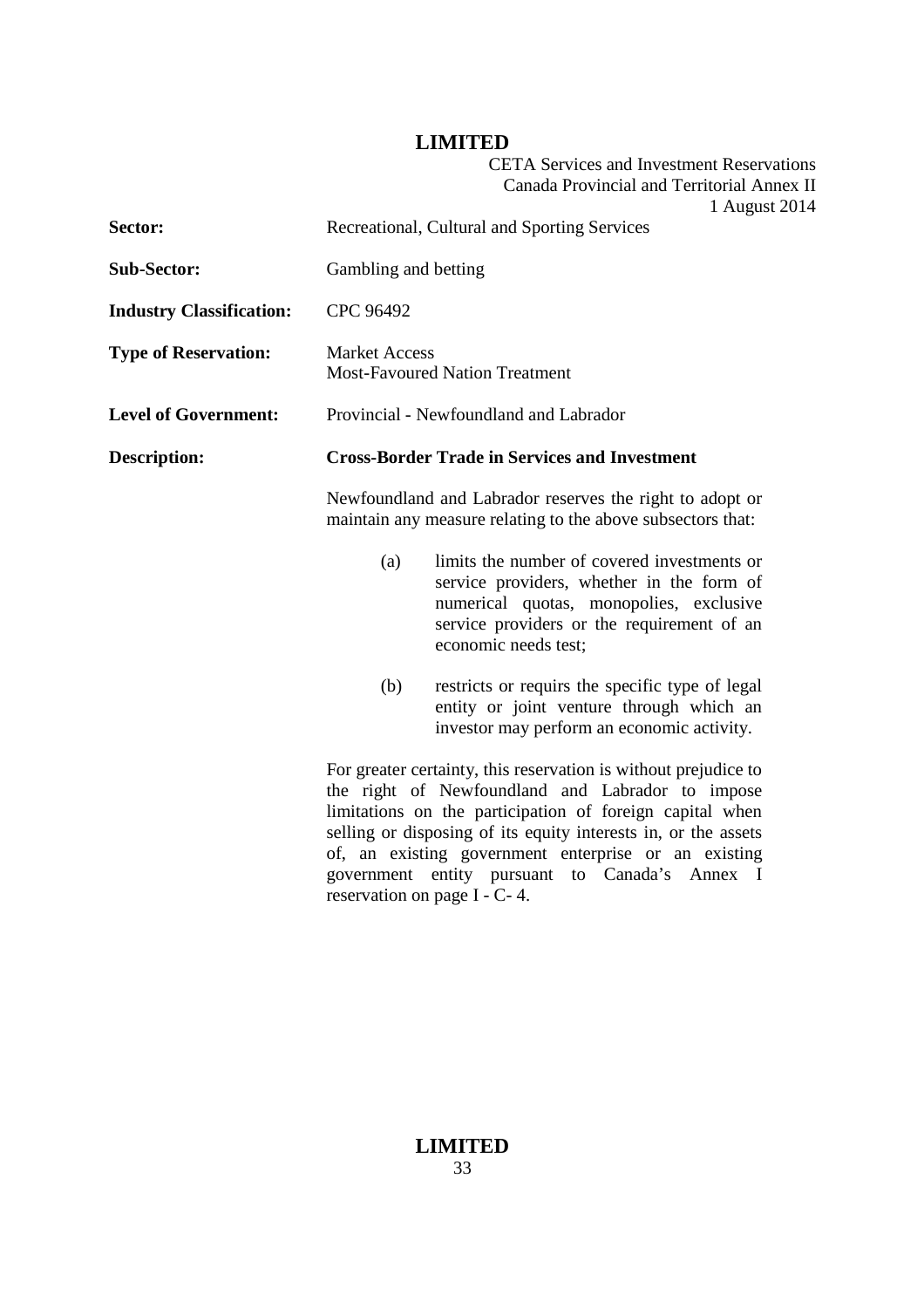CETA Services and Investment Reservations Canada Provincial and Territorial Annex II 1 August 2014

| Sector:                         | Transportation                                                                                                                                                                                                                                                                                                                                                                              |
|---------------------------------|---------------------------------------------------------------------------------------------------------------------------------------------------------------------------------------------------------------------------------------------------------------------------------------------------------------------------------------------------------------------------------------------|
| <b>Sub-Sector:</b>              | Transportation services via pipeline                                                                                                                                                                                                                                                                                                                                                        |
| <b>Industry Classification:</b> | <b>CPC 7131</b>                                                                                                                                                                                                                                                                                                                                                                             |
| <b>Type of Reservation:</b>     | <b>Market Access</b>                                                                                                                                                                                                                                                                                                                                                                        |
| <b>Level of Government:</b>     | Provincial - Newfoundland and Labrador                                                                                                                                                                                                                                                                                                                                                      |
| <b>Description:</b>             | <b>Cross-Border Trade in Services and Investment</b>                                                                                                                                                                                                                                                                                                                                        |
|                                 | Newfoundland and Labrador reserves the right to adopt or<br>maintain any measure relating to the above subsector that:                                                                                                                                                                                                                                                                      |
|                                 | limits the number of covered investments or<br>(a)<br>service providers, whether in the form of<br>numerical quotas, monopolies, exclusive<br>service providers or the requirement of an<br>economic needs test;                                                                                                                                                                            |
|                                 | (b)<br>restricts or requires the specific type of legal<br>entity or joint venture through which an<br>investor may perform an economic activity.                                                                                                                                                                                                                                           |
|                                 | For greater certainty, this reservation is without prejudice to<br>the right of Newfoundland and Labrador to impose<br>limitations on the participation of foreign capital when<br>selling or disposing of its equity interests in, or the assets<br>of, an existing government enterprise or an existing<br>government entity pursuant to Canada's Annex I<br>reservation on page I - C-4. |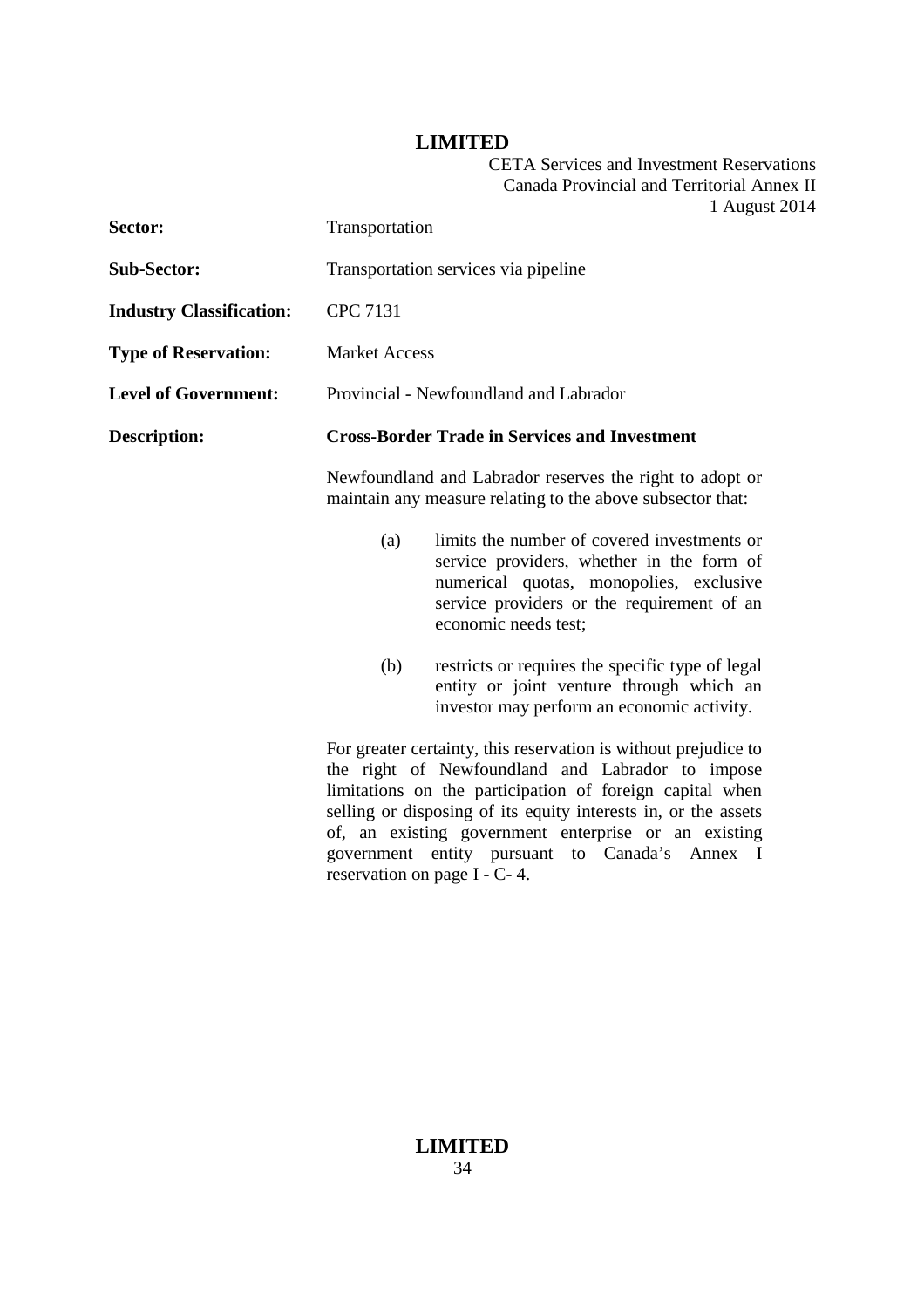CETA Services and Investment Reservations Canada Provincial and Territorial Annex II 1 August 2014

| Sector:                         | Energy                                                                                                                                                                                                                                                                                                                                                                                      |
|---------------------------------|---------------------------------------------------------------------------------------------------------------------------------------------------------------------------------------------------------------------------------------------------------------------------------------------------------------------------------------------------------------------------------------------|
| <b>Sub-Sector:</b>              | Crude petroleum and natural gas, services incidental to<br>energy distribution                                                                                                                                                                                                                                                                                                              |
| <b>Industry Classification:</b> | CPC 120, 887                                                                                                                                                                                                                                                                                                                                                                                |
| <b>Type of Reservation:</b>     | <b>Market Access</b>                                                                                                                                                                                                                                                                                                                                                                        |
| <b>Level of Government:</b>     | Provincial - Newfoundland and Labrador                                                                                                                                                                                                                                                                                                                                                      |
| <b>Description:</b>             | <b>Cross-Border Trade in Services and Investment</b>                                                                                                                                                                                                                                                                                                                                        |
|                                 | Newfoundland and Labrador reserves the right to adopt or<br>maintain any measure relating to the above subsectors that:                                                                                                                                                                                                                                                                     |
|                                 | limits the number of covered investments or<br>(a)<br>service providers, whether in the form of<br>numerical quotas, monopolies, exclusive<br>service providers or the requirement of an<br>economic needs test;                                                                                                                                                                            |
|                                 | (b)<br>restricts or requires the specific type of legal<br>entity or joint venture through which an<br>investor may perform an economic activity.                                                                                                                                                                                                                                           |
|                                 | For greater certainty, this reservation is without prejudice to<br>the right of Newfoundland and Labrador to impose<br>limitations on the participation of foreign capital when<br>selling or disposing of its equity interests in, or the assets<br>of, an existing government enterprise or an existing<br>government entity pursuant to Canada's Annex I<br>reservation on page I - C-4. |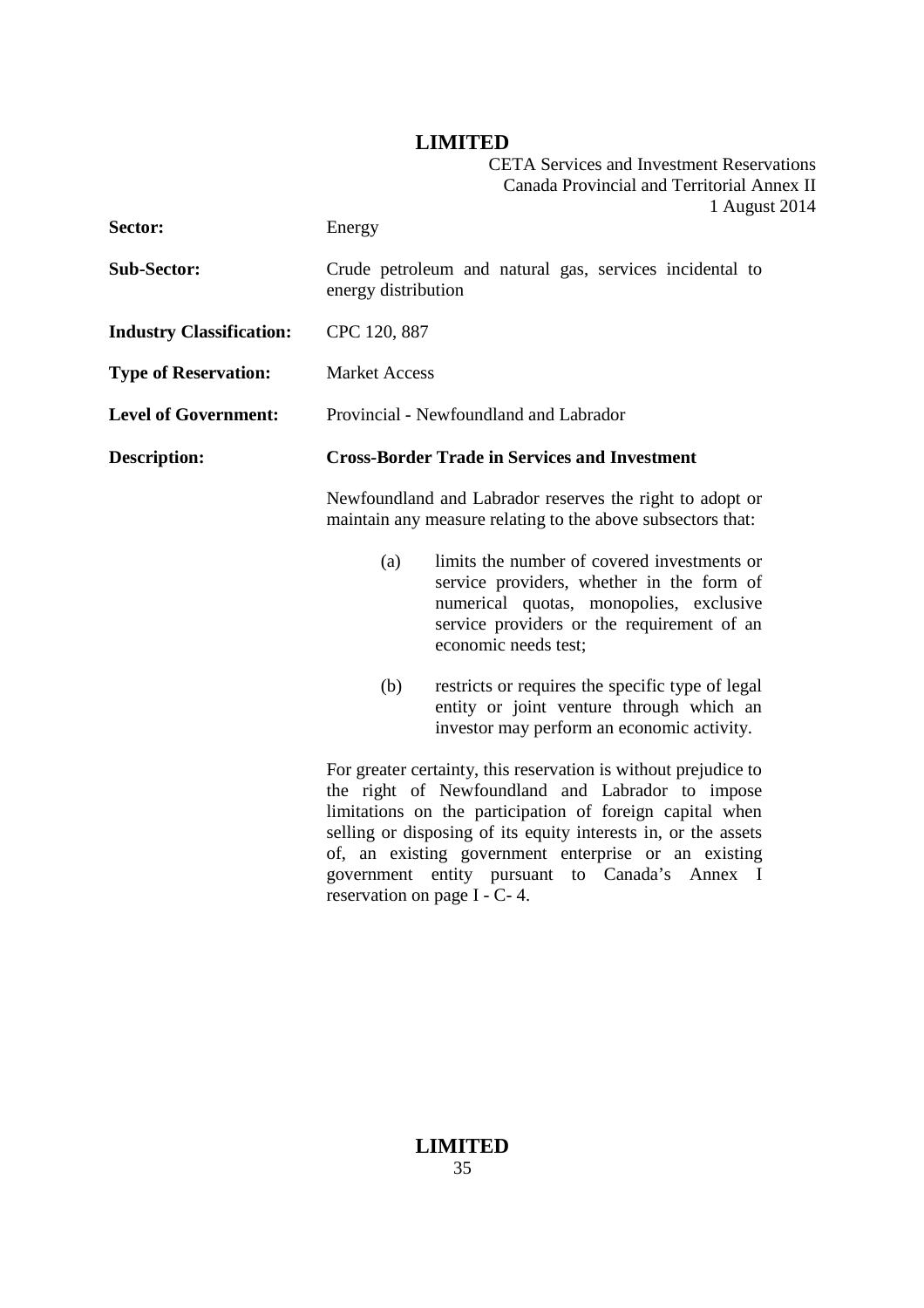CETA Services and Investment Reservations Canada Provincial and Territorial Annex II 1 August 2014

## **THE NORTHWEST TERRITORIES**

| Sector:                         | <b>Business Services</b>                                                                                                                                                                                                                                                                                                                                                                         |
|---------------------------------|--------------------------------------------------------------------------------------------------------------------------------------------------------------------------------------------------------------------------------------------------------------------------------------------------------------------------------------------------------------------------------------------------|
| <b>Sub-Sector:</b>              | Services incidental to animal husbandry, services incidental<br>to hunting                                                                                                                                                                                                                                                                                                                       |
| <b>Industry Classification:</b> | CPC 8812, 8813                                                                                                                                                                                                                                                                                                                                                                                   |
| <b>Type of Reservation:</b>     | <b>Market Access</b>                                                                                                                                                                                                                                                                                                                                                                             |
| <b>Level of Government:</b>     | Territorial - Northwest Territories                                                                                                                                                                                                                                                                                                                                                              |
| <b>Measures:</b>                |                                                                                                                                                                                                                                                                                                                                                                                                  |
| Description:                    | <b>Cross-Border Trade in Services and Investment</b>                                                                                                                                                                                                                                                                                                                                             |
|                                 | Northwest Territories reserves the right to adopt or<br>maintain any measure limiting market access in the sub-<br>sectors noted above, with the exception of measures<br>imposing limitations on the participation of foreign capital<br>in terms of maximum percentage limit on foreign<br>shareholding or the total value of individual or aggregate<br>foreign investment.                   |
|                                 | For greater certainty, this reservation is without prejudice to<br>the right of the Northwest Territories to impose limitations<br>on the participation of foreign capital when selling or<br>disposing of its equity interests in, or the assets of, an<br>existing government enterprise or an existing government<br>entity pursuant to Canada's Annex I reservation on page I -<br>$C - 4$ . |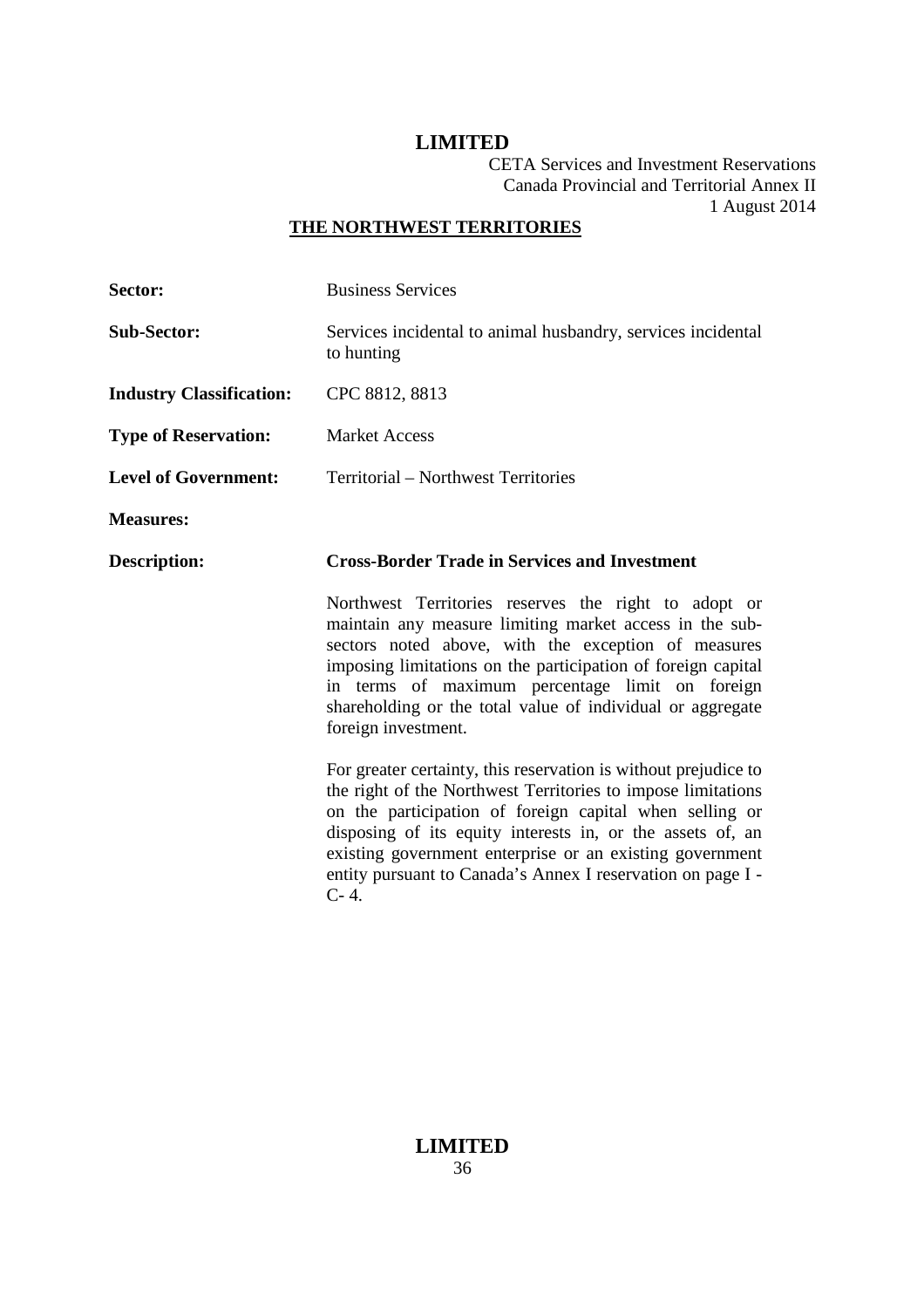| Sector:                         | Alcoholic beverages                                                                                                                                                                                                                                                                                                                                                            |
|---------------------------------|--------------------------------------------------------------------------------------------------------------------------------------------------------------------------------------------------------------------------------------------------------------------------------------------------------------------------------------------------------------------------------|
| <b>Sub-Sector:</b>              | Alcoholic beverages, wholesale trade of beverages, retail<br>sale of beverages not consumed on the spot, sales on a fee<br>or contract basis of food products, beverages and tobacco                                                                                                                                                                                           |
| <b>Industry Classification:</b> | CPC 241, 242, 243, 62226, 63107, 62112                                                                                                                                                                                                                                                                                                                                         |
| <b>Type of Reservation:</b>     | <b>Market Access</b>                                                                                                                                                                                                                                                                                                                                                           |
| <b>Level of Government</b>      | Territorial – Northwest Territories                                                                                                                                                                                                                                                                                                                                            |
| <b>Measures:</b>                |                                                                                                                                                                                                                                                                                                                                                                                |
| <b>Description:</b>             | <b>Cross-Border Trade in Services and Investment</b>                                                                                                                                                                                                                                                                                                                           |
|                                 | Northwest Territories reserves the right to adopt or<br>maintain any measure limiting market access in the sub-<br>sectors noted above, with the exception of measures<br>imposing limitations on the participation of foreign capital<br>in terms of maximum percentage limit on foreign<br>shareholding or the total value of individual or aggregate<br>foreign investment. |
|                                 | For greater certainty, this reservation is without prejudice to<br>the right of the Northwest Territories to impose limitations<br>on the participation of foreign capital when selling or                                                                                                                                                                                     |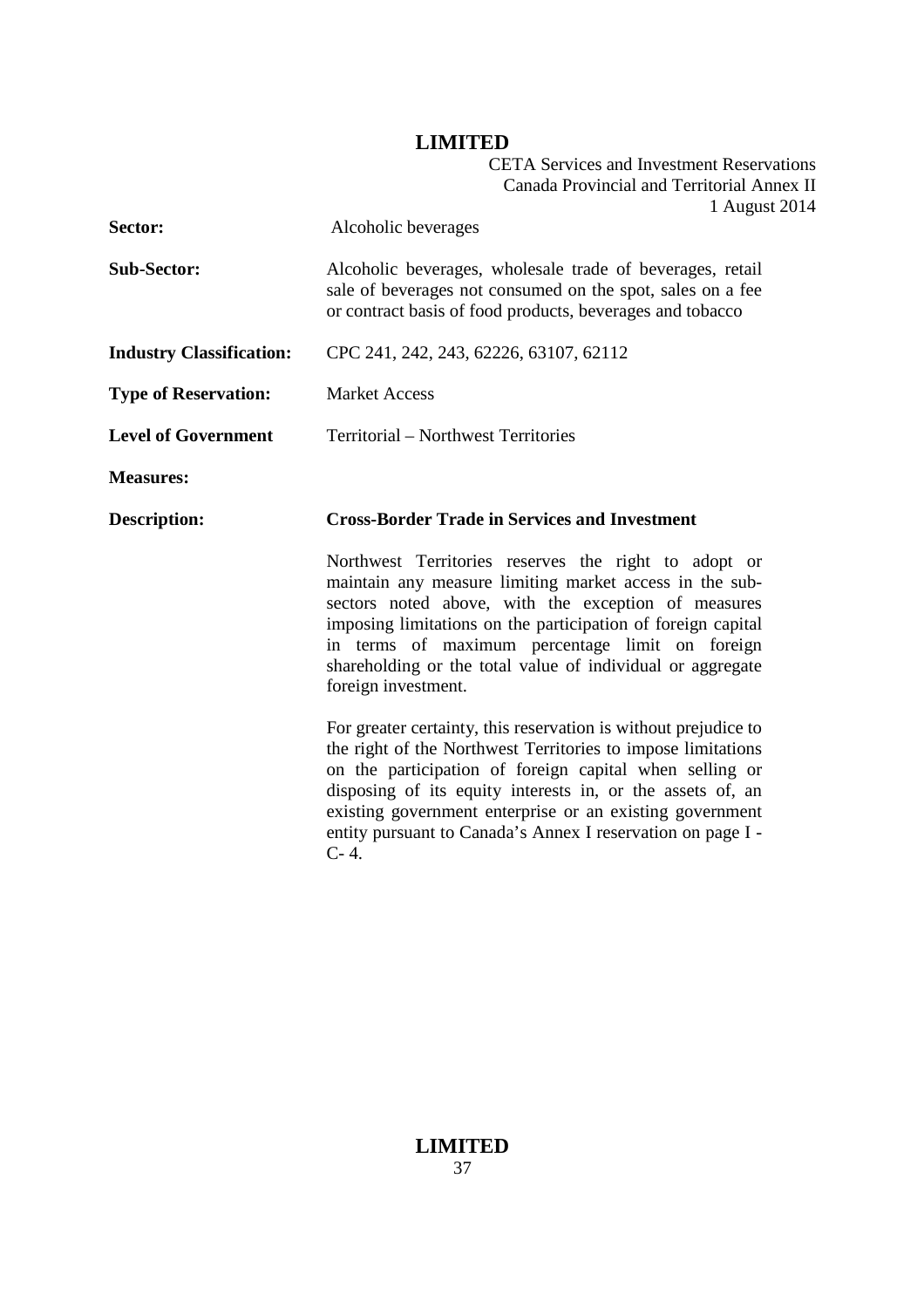CETA Services and Investment Reservations Canada Provincial and Territorial Annex II 1 August 2014

| Sector:                         | Forestry                                                                                                                                                                                                                                                                                                                                                                       |
|---------------------------------|--------------------------------------------------------------------------------------------------------------------------------------------------------------------------------------------------------------------------------------------------------------------------------------------------------------------------------------------------------------------------------|
| <b>Sub-Sector:</b>              | Forestry and logging products, forest resource processing;<br>services incidental to agriculture, hunting and forestry,<br>Manufacture of paper and paper products, on a fee or<br>contract basis                                                                                                                                                                              |
| <b>Industry Classification:</b> | CPC 03, 321, 88430, 88441, 881(excluding rental of<br>agricultural equipment with operator and 8814)                                                                                                                                                                                                                                                                           |
| <b>Type of Reservation:</b>     | <b>Market Access</b>                                                                                                                                                                                                                                                                                                                                                           |
| <b>Level of Government:</b>     | Territorial - Northwest Territories                                                                                                                                                                                                                                                                                                                                            |
| <b>Measures:</b>                |                                                                                                                                                                                                                                                                                                                                                                                |
| <b>Description:</b>             | <b>Cross-Border Trade in Services and Investment</b>                                                                                                                                                                                                                                                                                                                           |
|                                 |                                                                                                                                                                                                                                                                                                                                                                                |
|                                 | Northwest Territories reserves the right to adopt or<br>maintain any measure limiting market access in the sub-<br>sectors noted above, with the exception of measures<br>imposing limitations on the participation of foreign capital<br>in terms of maximum percentage limit on foreign<br>shareholding or the total value of individual or aggregate<br>foreign investment. |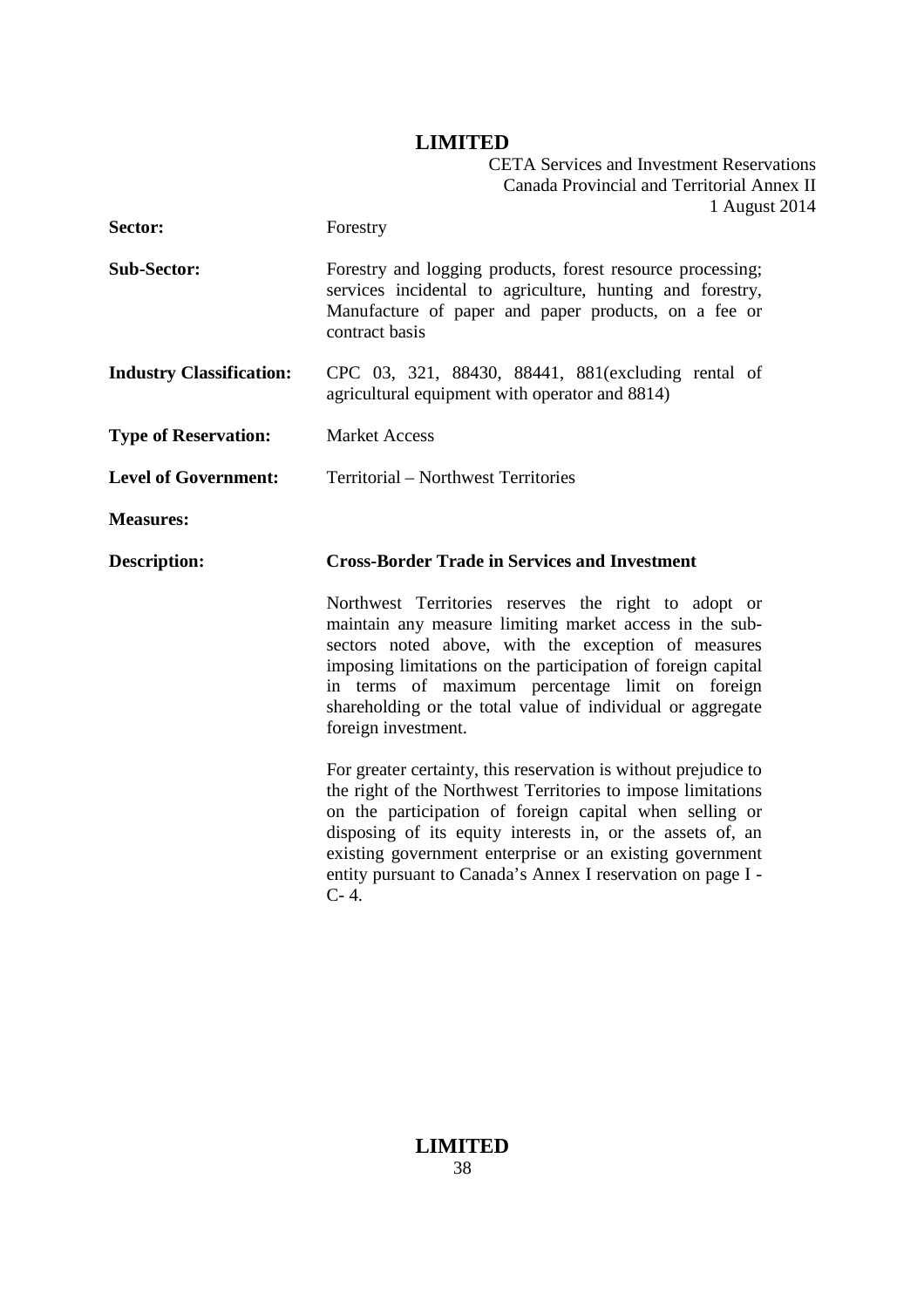| Sector:                         | 1 August $201$<br>Recreational, Cultural and Sporting Services                                                                                                                                                                                                                                                                                                                                |
|---------------------------------|-----------------------------------------------------------------------------------------------------------------------------------------------------------------------------------------------------------------------------------------------------------------------------------------------------------------------------------------------------------------------------------------------|
| <b>Sub-Sector:</b>              | Gambling and betting                                                                                                                                                                                                                                                                                                                                                                          |
| <b>Industry Classification:</b> | CPC 96492                                                                                                                                                                                                                                                                                                                                                                                     |
| <b>Type of Reservation:</b>     | <b>Market Access</b><br><b>Most-Favoured Nation Treatment</b>                                                                                                                                                                                                                                                                                                                                 |
| <b>Level of Government:</b>     | Territorial - Northwest Territories                                                                                                                                                                                                                                                                                                                                                           |
| <b>Measures:</b>                |                                                                                                                                                                                                                                                                                                                                                                                               |
| <b>Description:</b>             | <b>Cross-Border Trade in Services and Investment</b>                                                                                                                                                                                                                                                                                                                                          |
|                                 | Northwest Territories reserves the right to adopt or<br>maintain any measure limiting market access in the sub-<br>sectors noted above, with the exception of measures<br>imposing limitations on the participation of foreign capital<br>in terms of maximum percentage limit on foreign<br>shareholding or the total value of individual or aggregate<br>foreign investment.                |
|                                 | For greater certainty, this reservation is without prejudice to<br>the right of the Northwest Territories a to impose<br>limitations on the participation of foreign capital when<br>selling or disposing of its equity interests in, or the assets<br>of, an existing government enterprise or an existing<br>government entity pursuant to Canada's Annex I<br>reservation on page I - C-4. |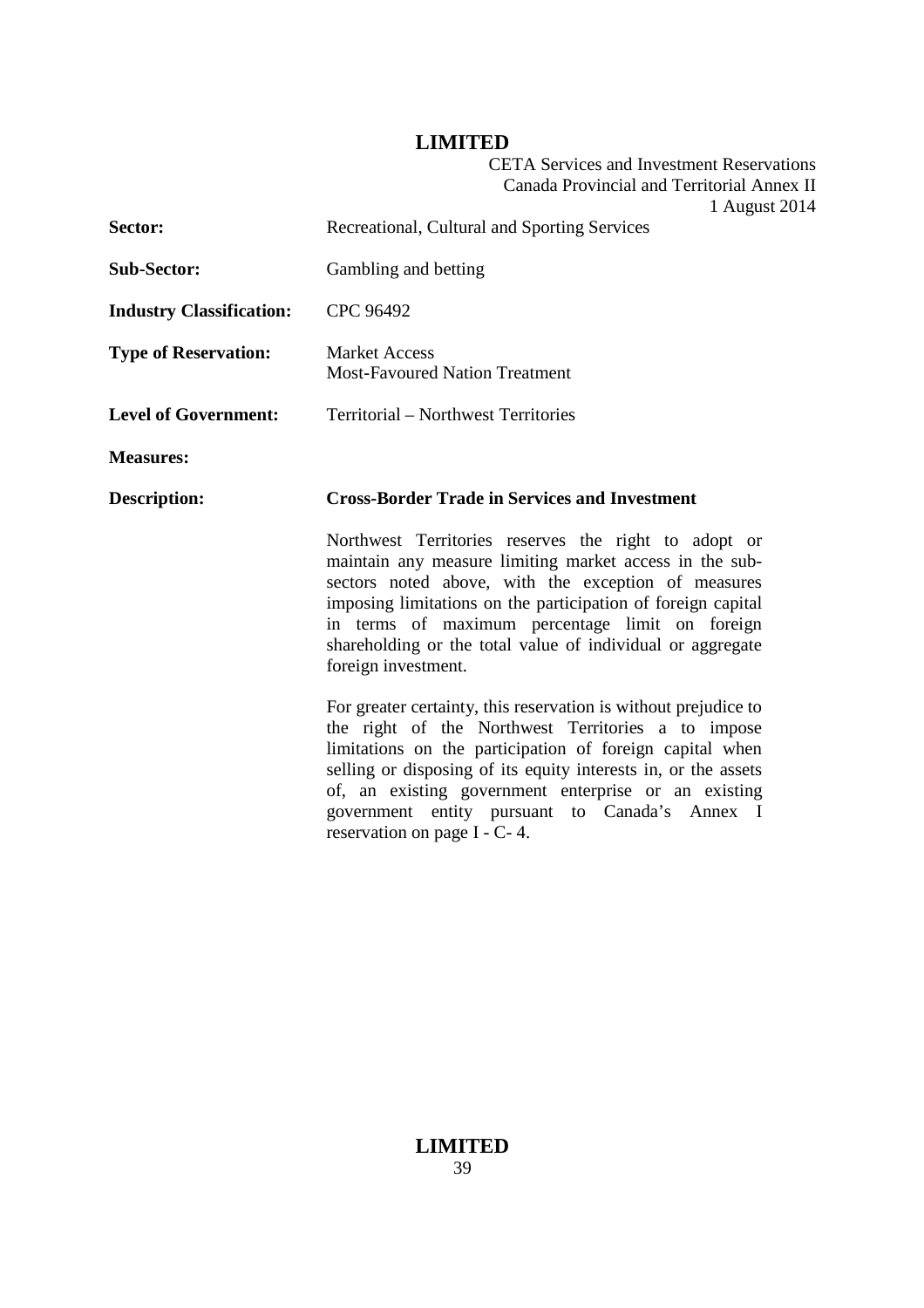CETA Services and Investment Reservations Canada Provincial and Territorial Annex II 1 August 2014

| Sector:                         | Energy                                                                                                                                                                                                                                                                                                                                                                         |
|---------------------------------|--------------------------------------------------------------------------------------------------------------------------------------------------------------------------------------------------------------------------------------------------------------------------------------------------------------------------------------------------------------------------------|
| <b>Sub-Sector:</b>              | Electrical energy, transportation services via pipeline,<br>services incidental to energy distribution                                                                                                                                                                                                                                                                         |
| <b>Industry Classification:</b> | CPC 171, 713, 887                                                                                                                                                                                                                                                                                                                                                              |
| <b>Type of Reservation:</b>     | <b>Market Access</b>                                                                                                                                                                                                                                                                                                                                                           |
| <b>Level of Government:</b>     | Territorial - Northwest Territories                                                                                                                                                                                                                                                                                                                                            |
| <b>Measures:</b>                |                                                                                                                                                                                                                                                                                                                                                                                |
| <b>Description:</b>             | <b>Cross-Border Trade in Services and Investment</b>                                                                                                                                                                                                                                                                                                                           |
|                                 |                                                                                                                                                                                                                                                                                                                                                                                |
|                                 | Northwest Territories reserves the right to adopt or<br>maintain any measure limiting market access in the sub-<br>sectors noted above, with the exception of measures<br>imposing limitations on the participation of foreign capital<br>in terms of maximum percentage limit on foreign<br>shareholding or the total value of individual or aggregate<br>foreign investment. |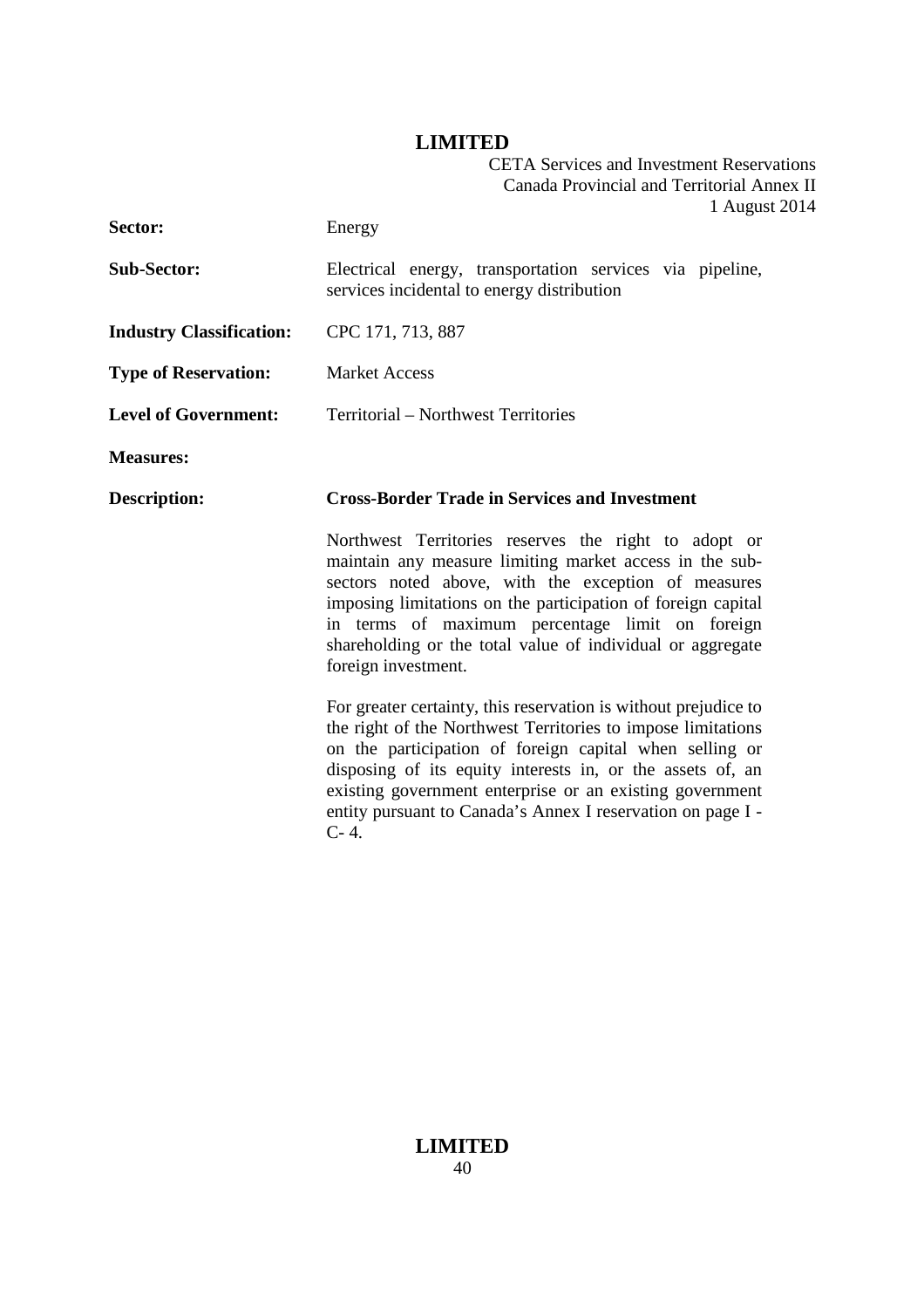| Sector:                         | Energy                                                                                                                                                                                                                                                                                                                                                                                                                                                                                                                                                                                                                                                                |
|---------------------------------|-----------------------------------------------------------------------------------------------------------------------------------------------------------------------------------------------------------------------------------------------------------------------------------------------------------------------------------------------------------------------------------------------------------------------------------------------------------------------------------------------------------------------------------------------------------------------------------------------------------------------------------------------------------------------|
| <b>Sub-Sector:</b>              | Crude petroleum and natural gas, pipeline transport,<br>services incidental to energy distribution                                                                                                                                                                                                                                                                                                                                                                                                                                                                                                                                                                    |
| <b>Industry Classification:</b> | <b>CPC 120</b>                                                                                                                                                                                                                                                                                                                                                                                                                                                                                                                                                                                                                                                        |
| <b>Type of Reservation:</b>     | <b>Market Access</b>                                                                                                                                                                                                                                                                                                                                                                                                                                                                                                                                                                                                                                                  |
| <b>Level of Government:</b>     | Territorial - Northwest Territories                                                                                                                                                                                                                                                                                                                                                                                                                                                                                                                                                                                                                                   |
| <b>Measures:</b>                |                                                                                                                                                                                                                                                                                                                                                                                                                                                                                                                                                                                                                                                                       |
| <b>Description:</b>             | <b>Cross-Border Trade in Services and Investment</b>                                                                                                                                                                                                                                                                                                                                                                                                                                                                                                                                                                                                                  |
|                                 | Northwest Territories reserves the right to adopt or<br>maintain any measure limiting market access in the<br>exploration, production, extraction and development of<br>crude petroleum or natural gas, with the exception of<br>measures imposing limitations on the participation of<br>foreign capital in terms of maximum percentage limit on<br>foreign shareholding or the total value of individual or<br>aggregate foreign investment.,                                                                                                                                                                                                                       |
|                                 | Northwest Territories reserves the right to adopt or<br>maintain any measure granting exclusive rights to operate a<br>distribution or transportation system, including, but not<br>limited to related pipeline and marine distribution and<br>transport services.<br>For greater certainty, this reservation is without prejudice to<br>the right of the Northwest Territories to impose limitations<br>on the participation of foreign capital when selling or<br>disposing of its equity interests in, or the assets of, an<br>existing government enterprise or an existing government<br>entity pursuant to Canada's Annex I reservation on page I -<br>$C - 4.$ |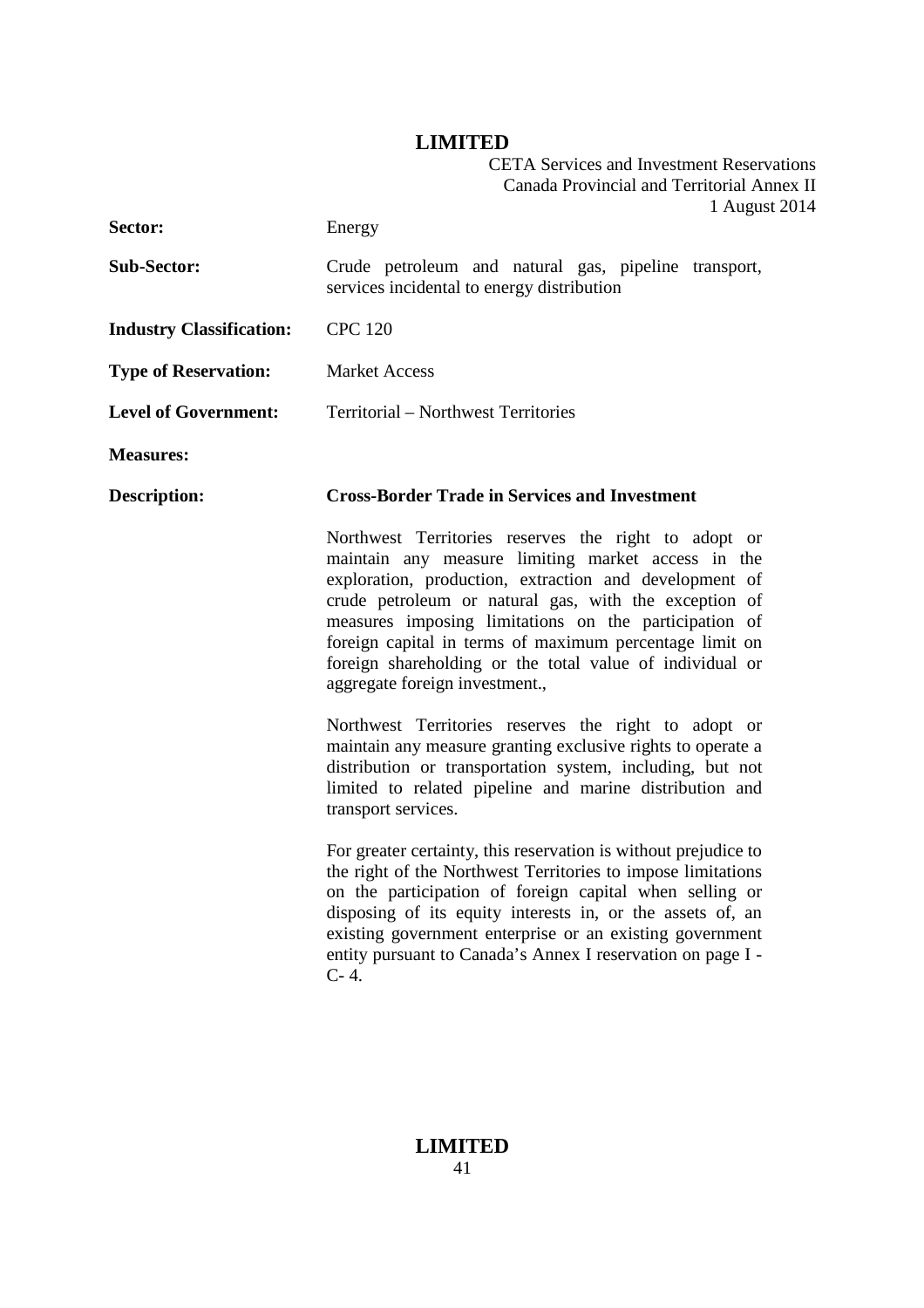| Sector:                         | Fisheries                                                                                                                                                                                                                                                                                                                                                                                      |
|---------------------------------|------------------------------------------------------------------------------------------------------------------------------------------------------------------------------------------------------------------------------------------------------------------------------------------------------------------------------------------------------------------------------------------------|
| <b>Sub-Sector:</b>              | Fish and other fishing products, wholesale trade of fishing<br>products, services incidental to fishing                                                                                                                                                                                                                                                                                        |
| <b>Industry Classification:</b> | CPC 04, 62224, 882                                                                                                                                                                                                                                                                                                                                                                             |
| <b>Type of Reservation:</b>     | <b>Market Access</b>                                                                                                                                                                                                                                                                                                                                                                           |
| <b>Level of Government:</b>     | Territorial – Northwest Territories                                                                                                                                                                                                                                                                                                                                                            |
| <b>Measures:</b>                |                                                                                                                                                                                                                                                                                                                                                                                                |
| <b>Description:</b>             | <b>Cross-Border Trade in Services and Investment</b>                                                                                                                                                                                                                                                                                                                                           |
|                                 | Northwest Territories reserves the right to adopt or<br>maintain any measure limiting market access in the sub-<br>sectors noted above, with the exception of measures<br>imposing limitations on the participation of foreign capital<br>in terms of maximum percentage limit on foreign<br>shareholding or the total value of individual or aggregate<br>foreign investment.                 |
|                                 | For greater certainty, this reservation is without prejudice to<br>the right of the Northwest Territories a to impose<br>limitations on the participation of foreign capital when<br>selling or disposing of its equity interests in, or the assets<br>of, an existing government enterprise or an existing<br>government entity pursuant to Canada's Annex I<br>reservation on page I - C- 4. |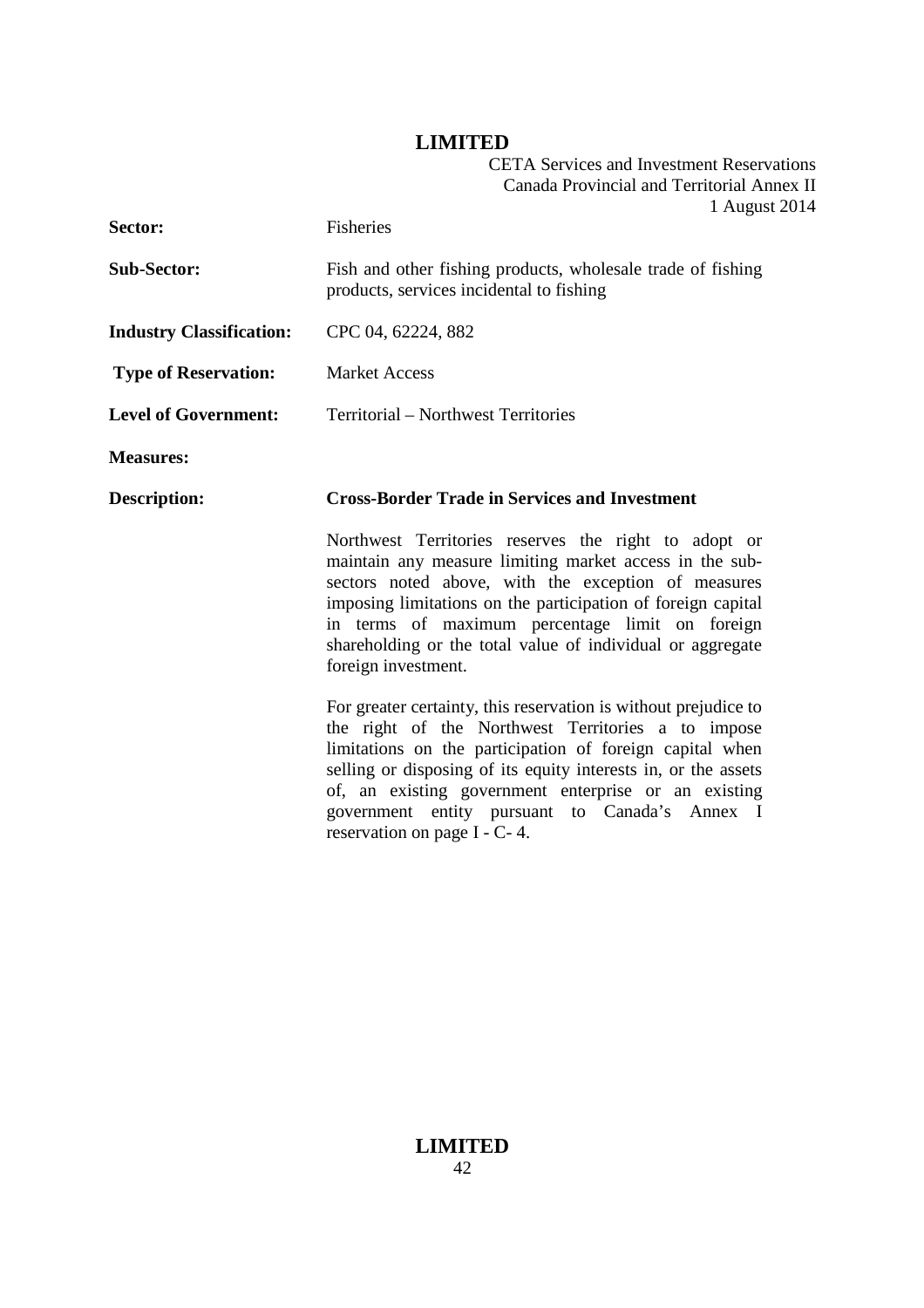| Sector:                         | <b>Land Transport Services</b>                                                                                                                                                                                                                                                                                                                                                                                                                                                                                         |
|---------------------------------|------------------------------------------------------------------------------------------------------------------------------------------------------------------------------------------------------------------------------------------------------------------------------------------------------------------------------------------------------------------------------------------------------------------------------------------------------------------------------------------------------------------------|
| Sub-sector:                     | <b>Other Land Transport Services</b>                                                                                                                                                                                                                                                                                                                                                                                                                                                                                   |
| <b>Industry Classification:</b> | 7121, 71222                                                                                                                                                                                                                                                                                                                                                                                                                                                                                                            |
| <b>Type of Reservation:</b>     | <b>Market Access</b>                                                                                                                                                                                                                                                                                                                                                                                                                                                                                                   |
| <b>Level of Government:</b>     | Territorial – Northwest Territories                                                                                                                                                                                                                                                                                                                                                                                                                                                                                    |
| <b>Description:</b>             | <b>Cross-Border Trade in Services and Investment</b>                                                                                                                                                                                                                                                                                                                                                                                                                                                                   |
|                                 | Nunavut reserves the right to adopt or maintain economic<br>needs tests for the provision of urban and interurban bus<br>transportation services. Main criteria include<br>the<br>examination of the adequacy of current levels of service;<br>market conditions establishing the requirement for<br>expanded service; the effect of new entrants on public<br>convenience, including the continuity and quality of<br>service, and the fitness, willingness and ability of the<br>applicant to provide proper service |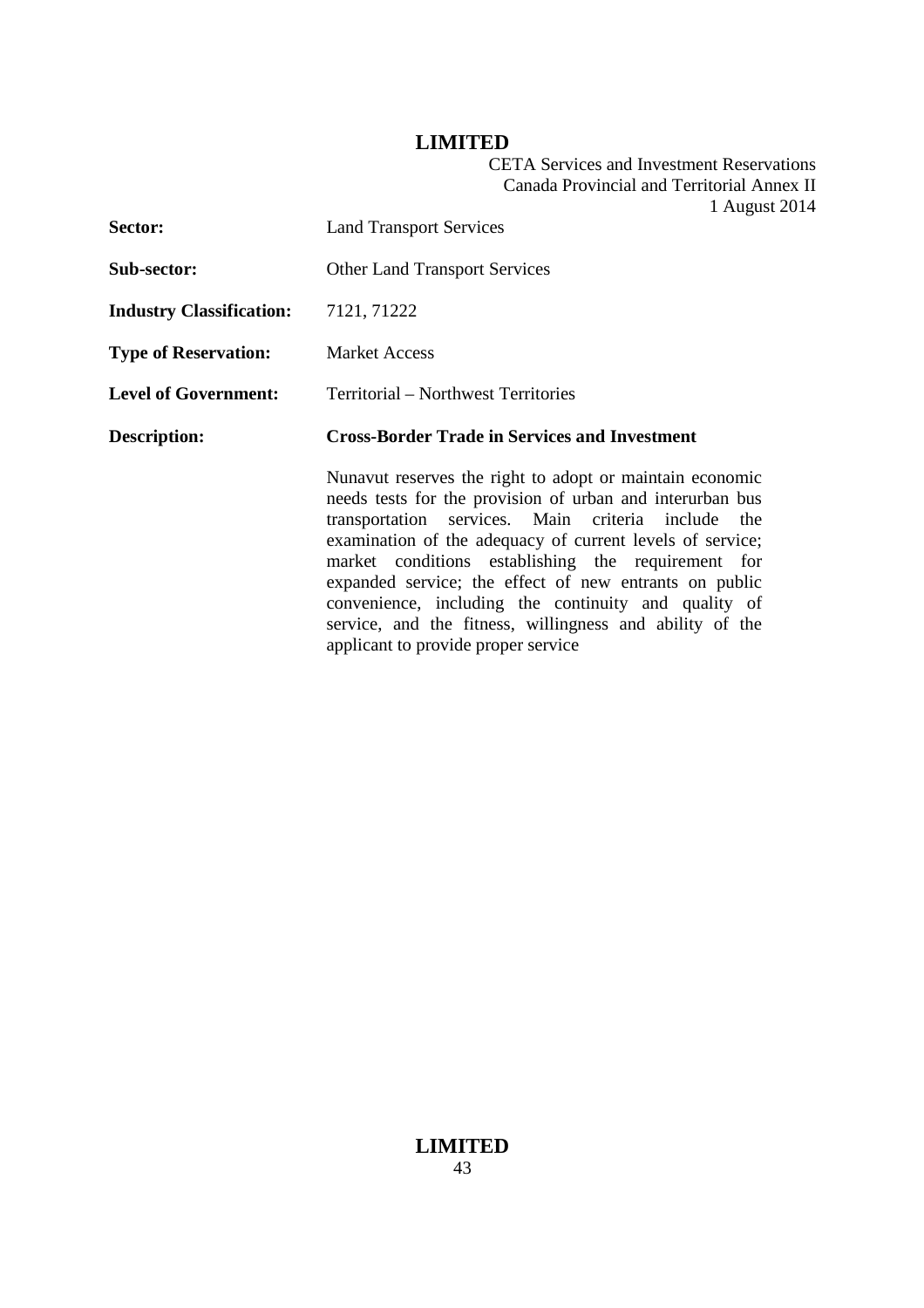CETA Services and Investment Reservations Canada Provincial and Territorial Annex II 1 August 2014

### **NOVA SCOTIA**

| Sector:                         | Forestry                                                                                                                                                                                                                                                                                                                                                                    |
|---------------------------------|-----------------------------------------------------------------------------------------------------------------------------------------------------------------------------------------------------------------------------------------------------------------------------------------------------------------------------------------------------------------------------|
| <b>Sub-Sector:</b>              | Forestry and logging products, forest resource processing;<br>services incidental to agriculture, hunting and forestry,<br>Manufacture of paper and paper products, on a fee or<br>contract basis                                                                                                                                                                           |
| <b>Industry Classification:</b> | CPC 031, 321, 88430, 88441, 881 (excluding rental of<br>agricultural equipment with operator and 8814)                                                                                                                                                                                                                                                                      |
| <b>Type of Reservation:</b>     | <b>Market Access</b>                                                                                                                                                                                                                                                                                                                                                        |
| <b>Level of Government:</b>     | Provincial - Nova Scotia                                                                                                                                                                                                                                                                                                                                                    |
| <b>Description:</b>             | <b>Cross-Border Trade in Services and Investment</b>                                                                                                                                                                                                                                                                                                                        |
|                                 | Nova Scotia reserves the right to adopt or maintain any<br>measure limiting market access in the sub-sectors noted<br>above, with the exception of measures imposing limitations<br>on the participation of foreign capital in terms of maximum<br>percentage limit on foreign shareholding or the total value<br>of individual or aggregate foreign investment.            |
|                                 | For greater certainty, this reservation is without prejudice to<br>the right of Nova Scotia to impose limitations on the<br>participation of foreign capital when selling or disposing of<br>its equity interests in, or the assets of, an existing<br>government enterprise or an existing government entity<br>pursuant to Canada's Annex I reservation on page I - C- 4. |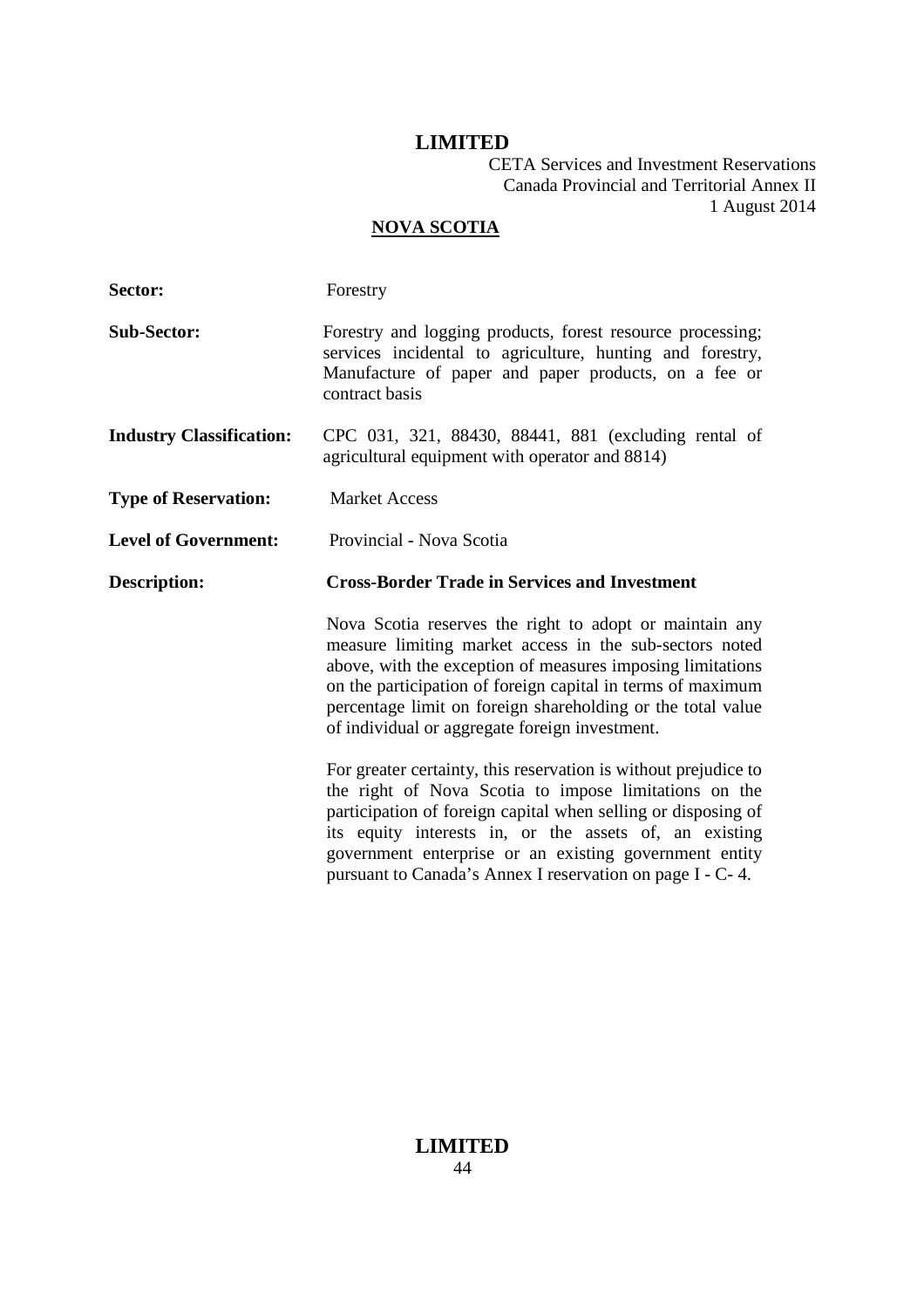| Sector:                         | $1.1$ $\mu$ sust $20.$<br><b>Fisheries and Hunting</b>                                                                                                                                                                                                                                                                                                                                                                                              |
|---------------------------------|-----------------------------------------------------------------------------------------------------------------------------------------------------------------------------------------------------------------------------------------------------------------------------------------------------------------------------------------------------------------------------------------------------------------------------------------------------|
| <b>Sub-Sector:</b>              | Edible products of animal origin, raw skins of other<br>animals, fish and other fishing products, other meat and<br>edible offal, fresh, chilled or frozen animal oils and fats,<br>crude and refined, tanned or dressed fur skins, prepared and<br>preserved fish, sales on a fee or contract basis of food<br>products, beverages and tobacco, wholesale trade services<br>of fishery products, transportation of frozen or refrigerated<br>goods |
| <b>Industry Classification:</b> | CPC 0295, 02974, 04, 21129, 2162, 2831, 212, 62112,<br>62224, part of 71231, 8813, 882                                                                                                                                                                                                                                                                                                                                                              |
| <b>Type of Reservation:</b>     | <b>Market Access</b>                                                                                                                                                                                                                                                                                                                                                                                                                                |
| <b>Level of Government:</b>     | Provincial - Nova Scotia                                                                                                                                                                                                                                                                                                                                                                                                                            |
| <b>Description:</b>             | <b>Cross-border Trade in Services and Investment</b>                                                                                                                                                                                                                                                                                                                                                                                                |
|                                 | Nova Scotia reserves the right to adopt or maintain any<br>measure limiting market access in the sub-sectors noted<br>above, with the exception of measures imposing limitations<br>on the participation of foreign capital in terms of maximum<br>percentage limit on foreign shareholding or the total value<br>of individual or aggregate foreign investment.                                                                                    |
|                                 | For greater certainty, this reservation is without prejudice to<br>the right of the Nova Scotia to impose limitations on the<br>participation of foreign capital when selling or disposing of<br>its equity interests in, or the assets of, an existing<br>government enterprise or an existing government entity<br>pursuant to Canada's Annex I reservation on page I - C-4.                                                                      |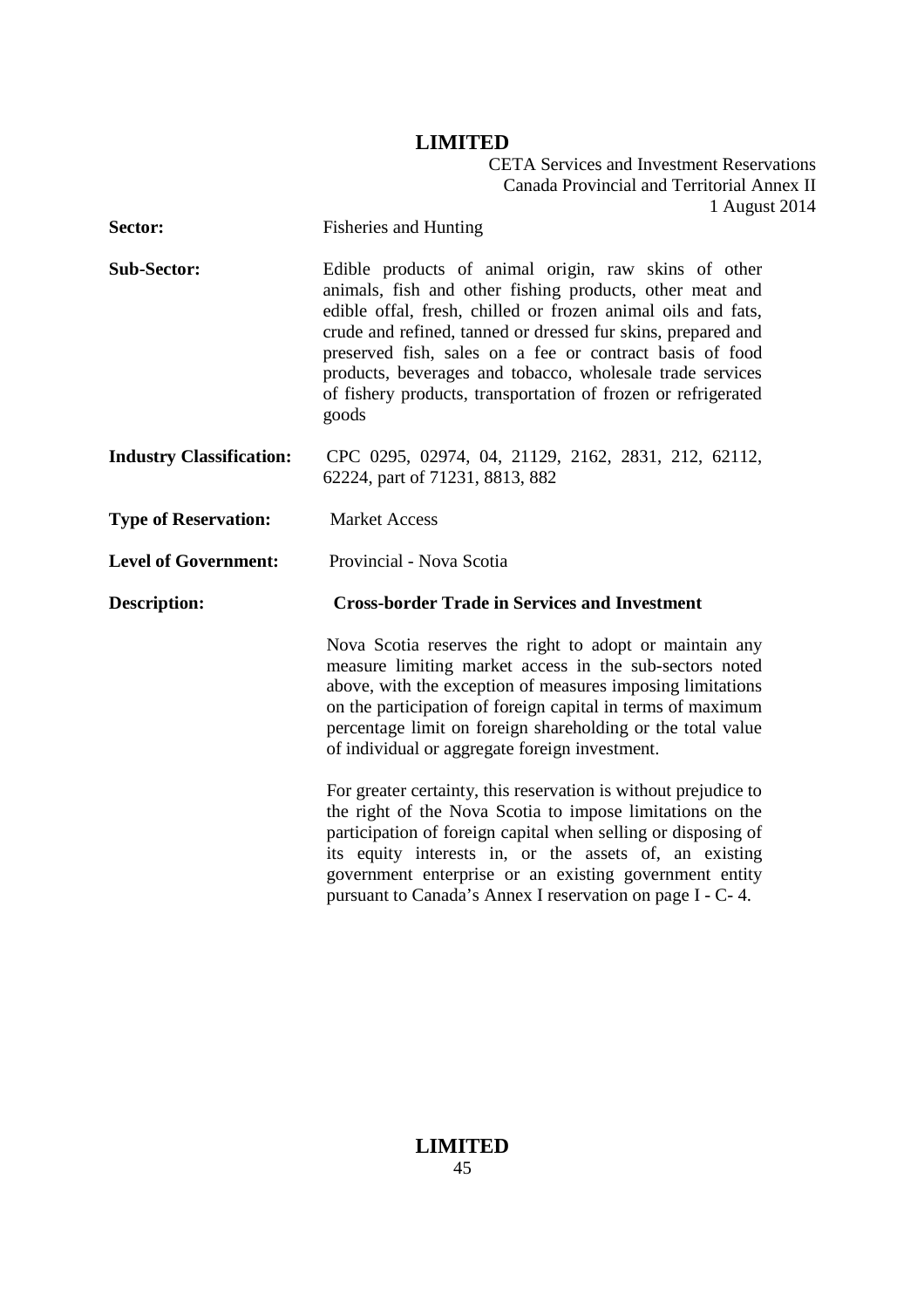CETA Services and Investment Reservations Canada Provincial and Territorial Annex II 1 August 2014

| Sector:                         | Energy                                                                                                                                                                                                                                                                                                                                                                      |
|---------------------------------|-----------------------------------------------------------------------------------------------------------------------------------------------------------------------------------------------------------------------------------------------------------------------------------------------------------------------------------------------------------------------------|
| <b>Sub-Sector:</b>              | Electrical energy and services, incidental to energy<br>distribution                                                                                                                                                                                                                                                                                                        |
| <b>Industry Classification:</b> | CPC 17, 887                                                                                                                                                                                                                                                                                                                                                                 |
| <b>Type of Reservation:</b>     | <b>Market Access</b>                                                                                                                                                                                                                                                                                                                                                        |
| <b>Level of Government:</b>     | Provincial - Nova Scotia                                                                                                                                                                                                                                                                                                                                                    |
| <b>Description:</b>             | <b>Cross-Border Trade in Services and Investment</b>                                                                                                                                                                                                                                                                                                                        |
|                                 | Nova Scotia reserves the right to adopt or maintain any<br>measure limiting market access in the sub-sectors noted<br>above, with the exception of measures imposing limitations<br>on the participation of foreign capital in terms of maximum<br>percentage limit on foreign shareholding or the total value<br>of individual or aggregate foreign investment.            |
|                                 | For greater certainty, this reservation is without prejudice to<br>the right of Nova Scotia to impose limitations on the<br>participation of foreign capital when selling or disposing of<br>its equity interests in, or the assets of, an existing<br>government enterprise or an existing government entity<br>pursuant to Canada's Annex I reservation on page I - C- 4. |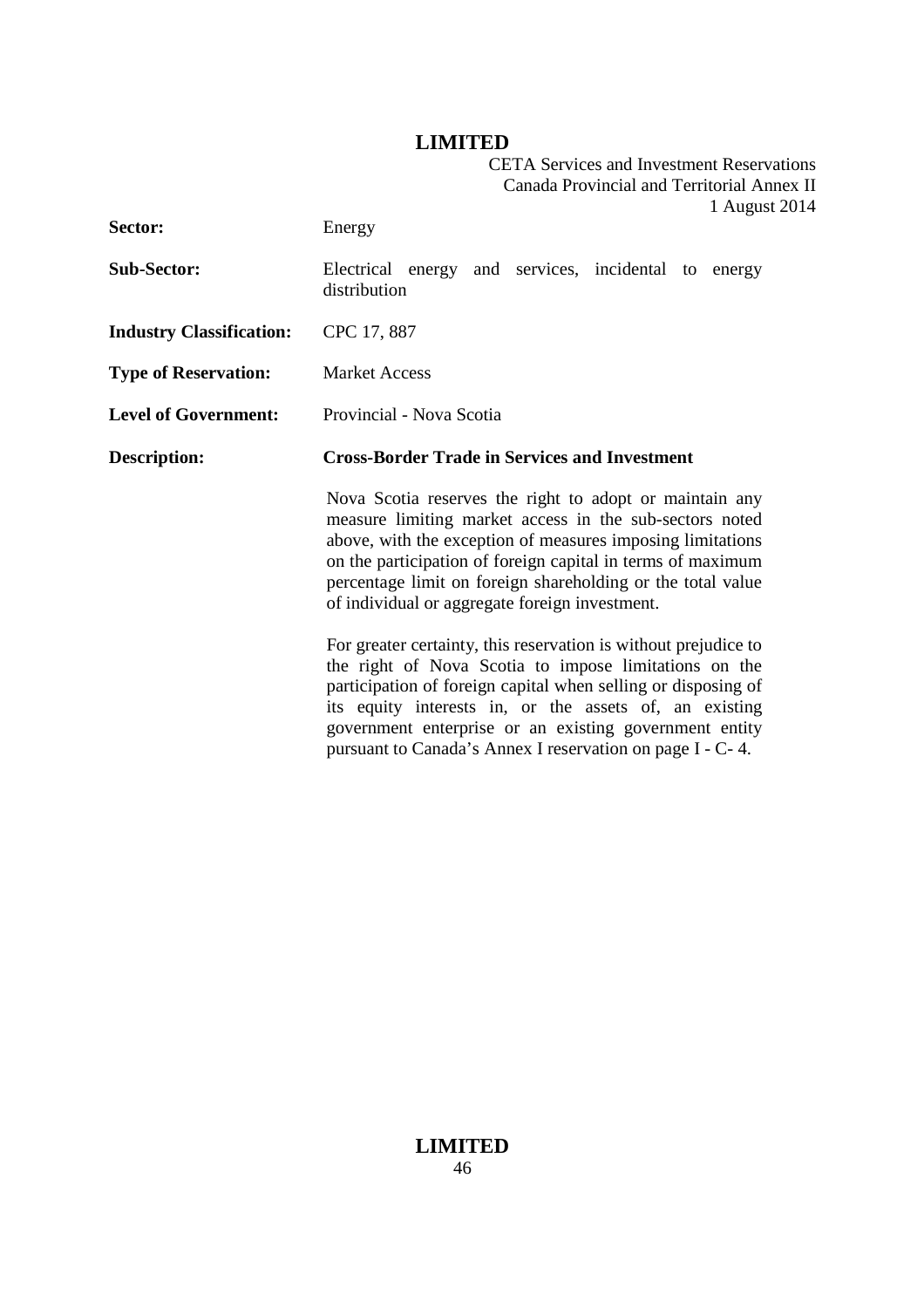| Sector:                         | Energy                                                                                                                                                                                                                                                                                                                                                                      |
|---------------------------------|-----------------------------------------------------------------------------------------------------------------------------------------------------------------------------------------------------------------------------------------------------------------------------------------------------------------------------------------------------------------------------|
| <b>Sub-Sector:</b>              | Crude petroleum and natural gas, services incidental to<br>energy distribution                                                                                                                                                                                                                                                                                              |
| <b>Industry Classification:</b> | CPC 120, 887                                                                                                                                                                                                                                                                                                                                                                |
| <b>Type of Reservation:</b>     | <b>Market Access</b>                                                                                                                                                                                                                                                                                                                                                        |
| <b>Level of Government:</b>     | Provincial - Nova Scotia                                                                                                                                                                                                                                                                                                                                                    |
| Description:                    | <b>Cross-Border Trade in Services and Investment</b>                                                                                                                                                                                                                                                                                                                        |
|                                 | Nova Scotia reserves the right to adopt or maintain any<br>measure limiting market access in the sub-sectors noted<br>above, with the exception of measures imposing limitations<br>on the participation of foreign capital in terms of maximum<br>percentage limit on foreign shareholding or the total value<br>of individual or aggregate foreign investment.            |
|                                 | For greater certainty, this reservation is without prejudice to<br>the right of Nova Scotia to impose limitations on the<br>participation of foreign capital when selling or disposing of<br>its equity interests in, or the assets of, an existing<br>government enterprise or an existing government entity<br>pursuant to Canada's Annex I reservation on page I - C- 4. |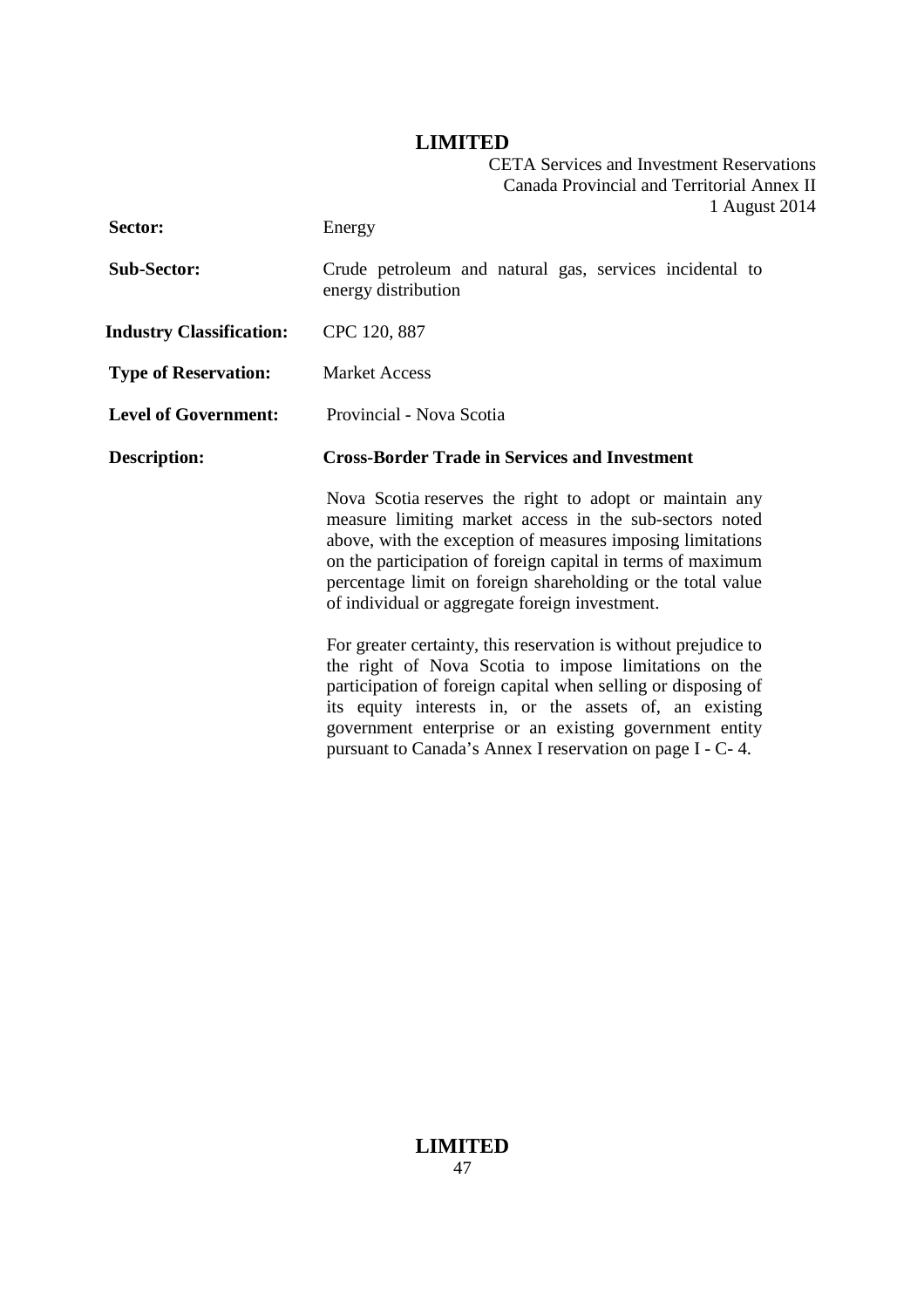| Sector:                         | $\frac{1}{2}$ August $\frac{1}{2}$<br>Recreational, Cultural and Sporting Services                                                                                                                                                                                                                                                                                          |
|---------------------------------|-----------------------------------------------------------------------------------------------------------------------------------------------------------------------------------------------------------------------------------------------------------------------------------------------------------------------------------------------------------------------------|
| <b>Sub-Sector:</b>              | Gambling and betting                                                                                                                                                                                                                                                                                                                                                        |
| <b>Industry Classification:</b> | CPC 96492                                                                                                                                                                                                                                                                                                                                                                   |
| <b>Type of Reservation:</b>     | <b>Market Access</b><br><b>Most-Favoured Nation Treatment</b>                                                                                                                                                                                                                                                                                                               |
| <b>Level of Government:</b>     | Provincial - Nova Scotia                                                                                                                                                                                                                                                                                                                                                    |
| Description:                    | <b>Cross-Border Trade in Services and Investment</b>                                                                                                                                                                                                                                                                                                                        |
|                                 | Nova Scotia reserves the right to adopt or maintain any<br>measure limiting market access in the sub-sectors noted<br>above, with the exception of measures imposing limitations<br>on the participation of foreign capital in terms of maximum<br>percentage limit on foreign shareholding or the total value<br>of individual or aggregate foreign investment.            |
|                                 | For greater certainty, this reservation is without prejudice to<br>the right of Nova Scotia to impose limitations on the<br>participation of foreign capital when selling or disposing of<br>its equity interests in, or the assets of, an existing<br>government enterprise or an existing government entity<br>pursuant to Canada's Annex I reservation on page I - C- 4. |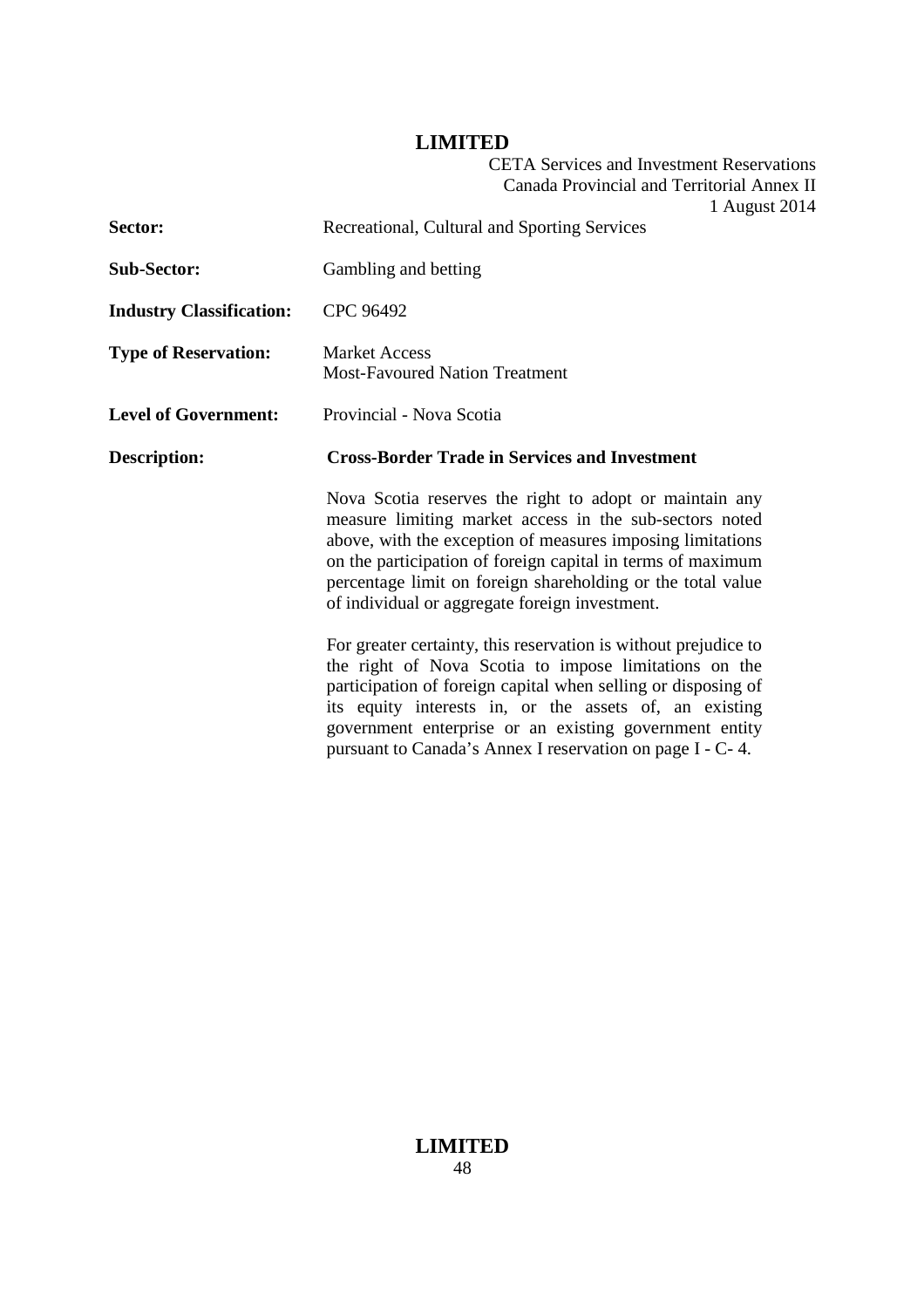| Sector:                         | Alcoholic Beverages                                                                                                                                                                                                                                                                                                                                                                  |
|---------------------------------|--------------------------------------------------------------------------------------------------------------------------------------------------------------------------------------------------------------------------------------------------------------------------------------------------------------------------------------------------------------------------------------|
| Sub-sector:                     | Beverages, Wholesale Liquor, Wine and Beer Stores,<br>Commission Agents' Services, Wholesale Trade Services,<br><b>Retailing Services</b>                                                                                                                                                                                                                                            |
| <b>Industry Classification:</b> | CPC 241, 242, 243, 62112, 62226, 63107                                                                                                                                                                                                                                                                                                                                               |
| <b>Type of Reservation:</b>     | <b>Market Access</b>                                                                                                                                                                                                                                                                                                                                                                 |
| <b>Level of Government:</b>     | Provincial – Nova Scotia                                                                                                                                                                                                                                                                                                                                                             |
| <b>Measures:</b>                |                                                                                                                                                                                                                                                                                                                                                                                      |
| <b>Description:</b>             | <b>Cross Border Trade in Services and Investment</b>                                                                                                                                                                                                                                                                                                                                 |
|                                 | The Province of Nova Scotia reserves the right to adopt or<br>maintain any measure limiting market access in the sub-<br>sectors noted above, with the exception of measures<br>imposing limitations on the participation of foreign capital<br>in terms of maximum percentage limit on foreign<br>shareholding or the total value of individual or aggregate<br>foreign investment. |
|                                 | For greater certainty, this reservation is without prejudice to<br>the right of Nova Scotia to impose limitations on the<br>participation of foreign capital when selling or disposing of<br>its equity interests in, or the assets of, an existing<br>government enterprise or an existing government entity<br>pursuant to Canada's Annex I reservation on page I - C- 4.          |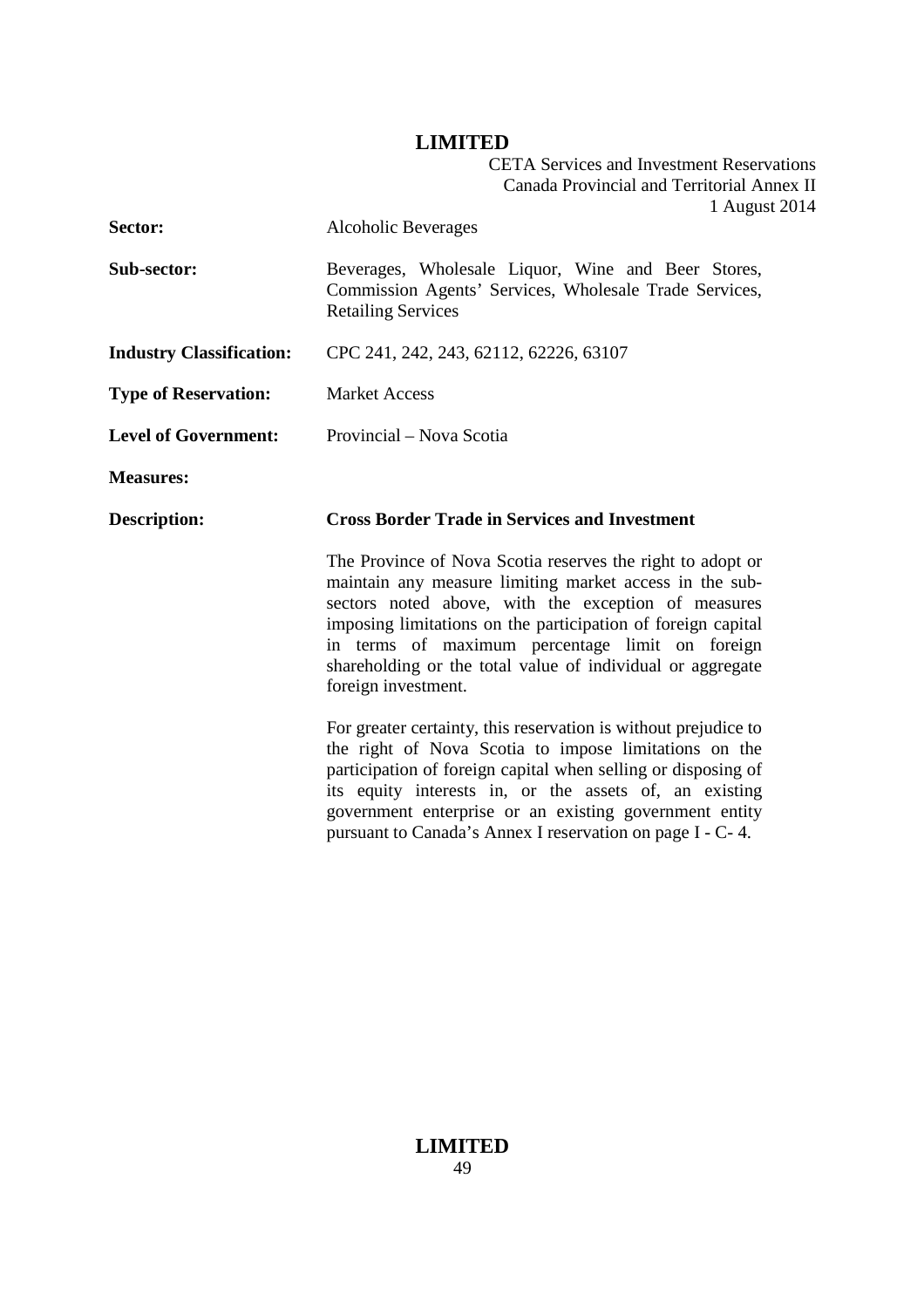| Sector:                         | Transportation                                                                                                                                                                                                                                                                                                                                                             |
|---------------------------------|----------------------------------------------------------------------------------------------------------------------------------------------------------------------------------------------------------------------------------------------------------------------------------------------------------------------------------------------------------------------------|
| <b>Sub-Sector:</b>              | Transportation services via pipeline                                                                                                                                                                                                                                                                                                                                       |
| <b>Industry Classification:</b> | CPC 7131                                                                                                                                                                                                                                                                                                                                                                   |
| <b>Type of Reservation:</b>     | <b>Market Access</b>                                                                                                                                                                                                                                                                                                                                                       |
| <b>Level of Government:</b>     | Provincial - Nova Scotia                                                                                                                                                                                                                                                                                                                                                   |
| Description:                    | <b>Cross-Border Trade in Services and Investment</b>                                                                                                                                                                                                                                                                                                                       |
|                                 | Nova Scotia reserves the right to adopt or maintain any<br>measure limiting market access in the sub-sector noted<br>above, with the exception of measures imposing limitations<br>on the participation of foreign capital in terms of maximum<br>percentage limit on foreign shareholding or the total value<br>of individual or aggregate foreign investment.            |
|                                 | For greater certainty, this reservation is without prejudice to<br>the right of Nova Scotia to impose limitations on the<br>participation of foreign capital when selling or disposing of<br>its equity interests in, or the assets of, an existing<br>government enterprise or an existing government entity<br>pursuant to Canada's Annex I reservation on page I - C-4. |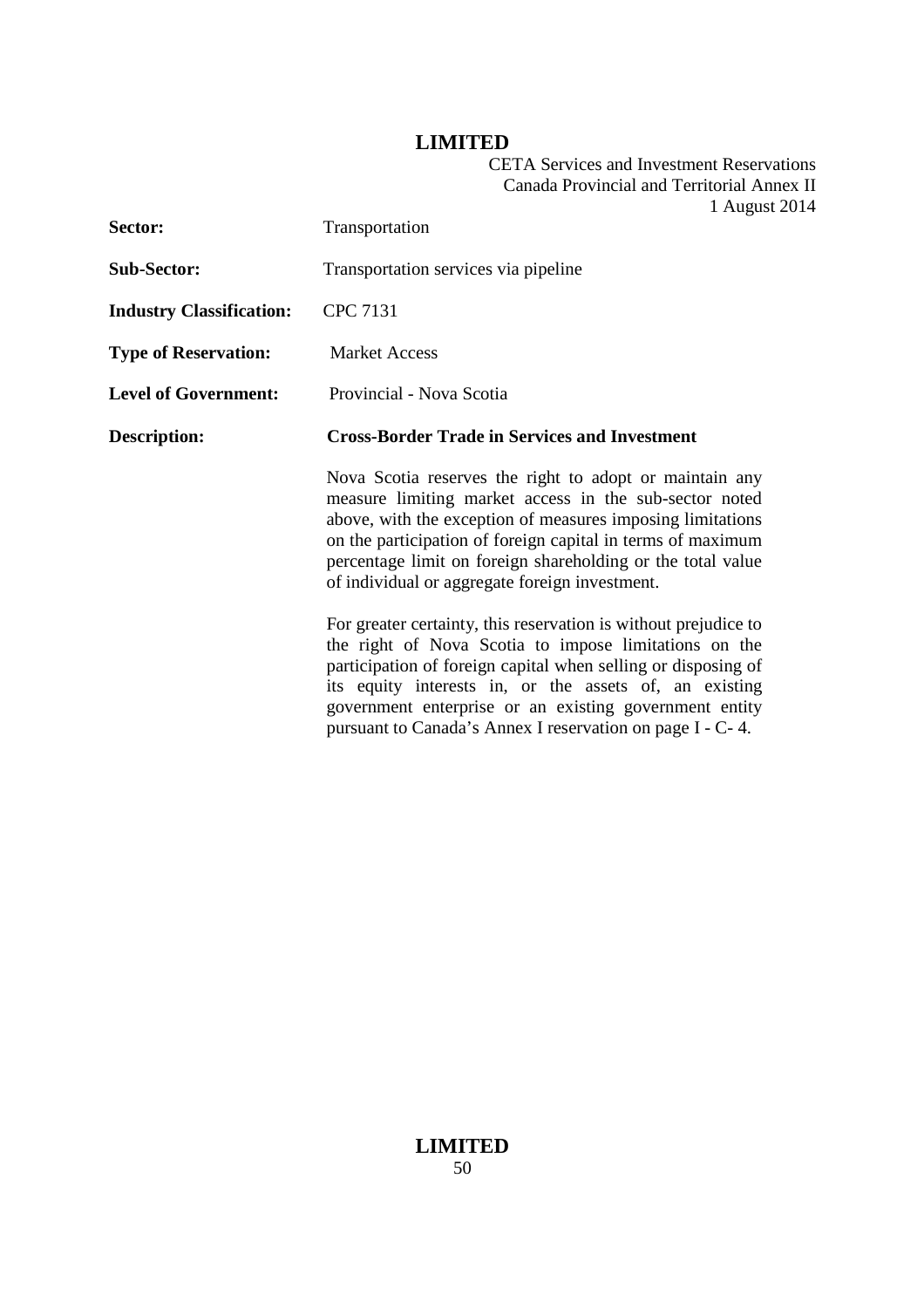CETA Services and Investment Reservations Canada Provincial and Territorial Annex II 1 August 2014

## **NUNAVUT**

| Sector:                         | Animal husbandry and hunting                                                                                                                                                                                                                                                                                                                                            |
|---------------------------------|-------------------------------------------------------------------------------------------------------------------------------------------------------------------------------------------------------------------------------------------------------------------------------------------------------------------------------------------------------------------------|
| <b>Sub-Sector:</b>              | Services incidental to animal husbandry and hunting                                                                                                                                                                                                                                                                                                                     |
| <b>Industry Classification:</b> | CPC 8812, 8813                                                                                                                                                                                                                                                                                                                                                          |
| <b>Type of Reservation:</b>     | <b>Market Access</b>                                                                                                                                                                                                                                                                                                                                                    |
| <b>Level of Government:</b>     | Territorial - Nunavut                                                                                                                                                                                                                                                                                                                                                   |
| <b>Measures:</b>                |                                                                                                                                                                                                                                                                                                                                                                         |
| <b>Description:</b>             | <b>Cross-Border Trade in Services and Investment</b>                                                                                                                                                                                                                                                                                                                    |
|                                 | Nunavut reserves the right to adopt or maintain any<br>measure limiting market access in the sub-sectors noted<br>above, with the exception of measures imposing limitations<br>on the participation of foreign capital in terms of maximum<br>percentage limit on foreign shareholding or the total value<br>of individual or aggregate foreign investment.            |
|                                 | For greater certainty, this reservation is without prejudice to<br>the right of Nunavut to impose limitations on the<br>participation of foreign capital when selling or disposing of<br>its equity interests in, or the assets of, an existing<br>government enterprise or an existing government entity<br>pursuant to Canada's Annex I reservation on page I - C- 4. |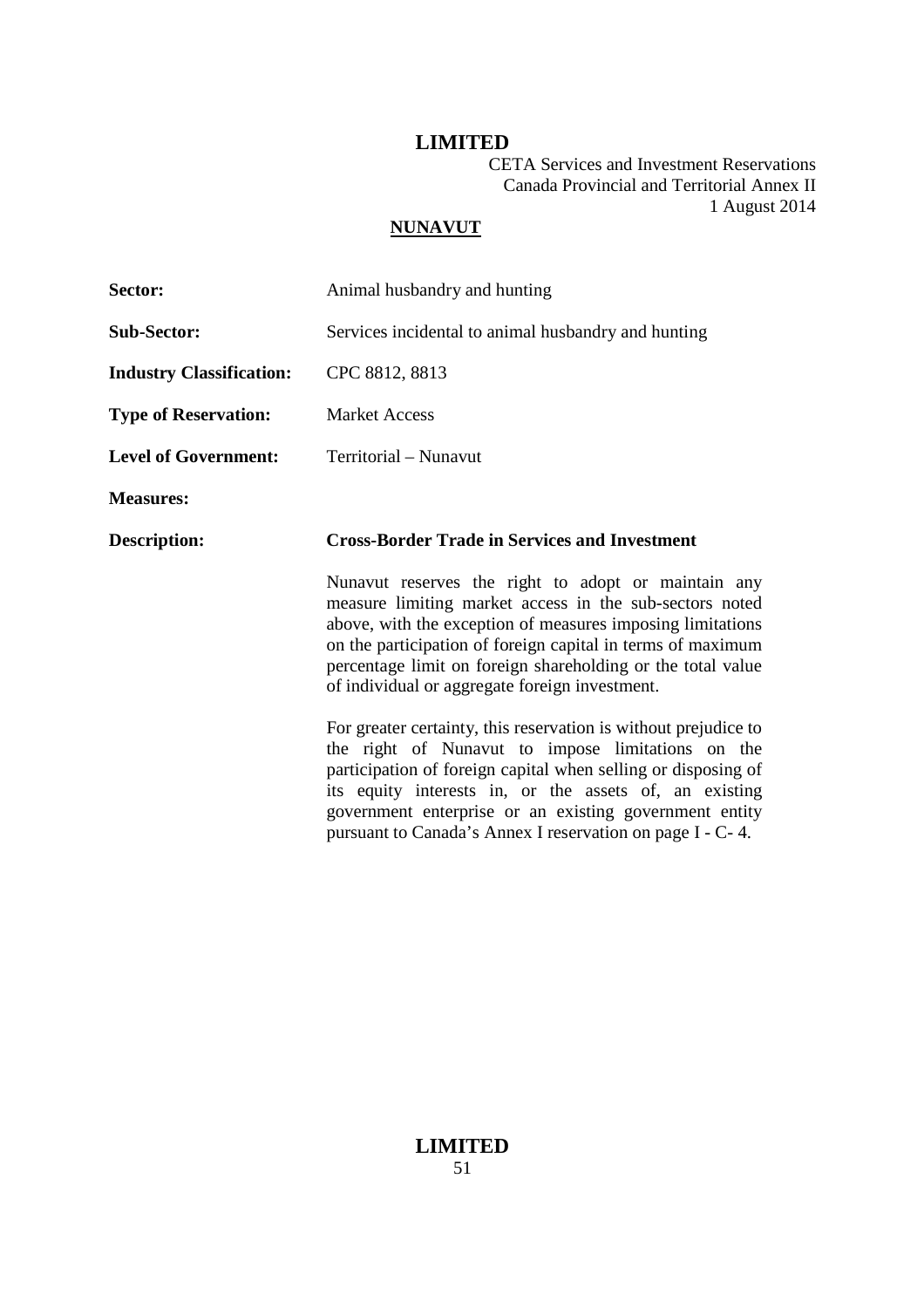CETA Services and Investment Reservations Canada Provincial and Territorial Annex II 1 August 2014

Sector: Alcoholic beverages **Sub-Sector:** Beverages, wholesale trade of beverages; retail sale of beverages not consumed on the spot, sales on a fee or contract basis of food products, beverages and tobacco **Industry Classification:** CPC 241, 242, 243, 62112, 62226, 63107 **Type of Reservation:** Market Access **Level of Government:** Territorial – Nunavut **Measures:** *Liquor Act,* RSNWT, 1988, c. L-9 **Description: Cross-Border Trade in Services and Investment** Nunavut reserves the right to adopt or maintain any measure limiting market access in the sub-sectors noted above, with the exception of measures imposing limitations on the participation of foreign capital in terms of maximum percentage limit on foreign shareholding or the total value of individual or aggregate foreign investment. Nunavut has the authority under the *Liquor Act*, RSNWT, 1988, c. L-9 to import, purchase, produce, distribute, supply, market, and sell alcoholic beverages in Nunavut and to conduct such activities through a territorial monopoly. For greater certainty, this reservation is without prejudice to the right of Nunavut to impose limitations on the participation of foreign capital when selling or disposing of its equity interests in, or the assets of, an existing government enterprise or an existing government entity pursuant to Canada's Annex I reservation on page I - C- 4.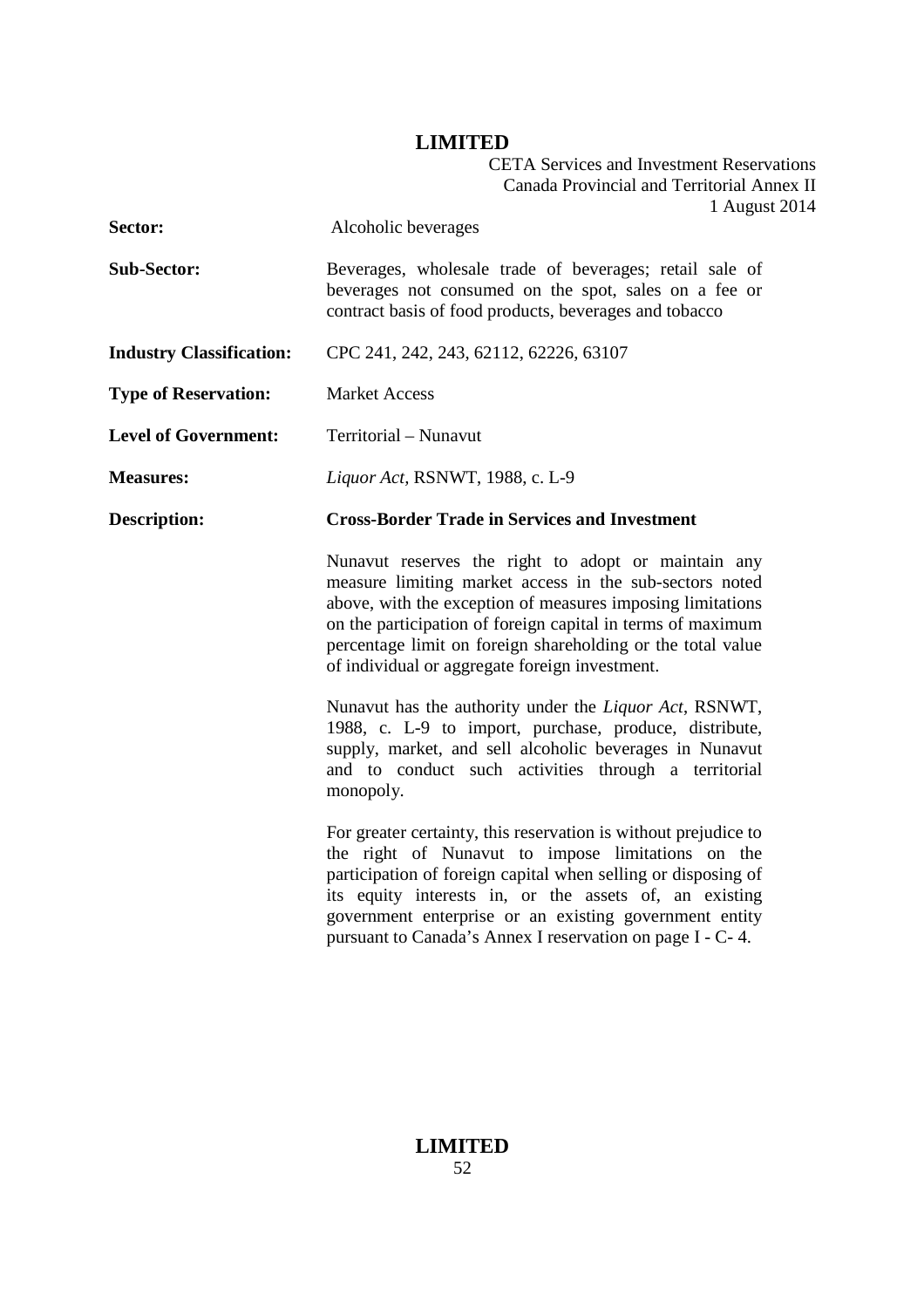| Sector:                         | 1 August 20<br>Recreational, Cultural and Sporting Services                                                                                                                                                                                                                                                                                                   |
|---------------------------------|---------------------------------------------------------------------------------------------------------------------------------------------------------------------------------------------------------------------------------------------------------------------------------------------------------------------------------------------------------------|
| <b>Sub-Sector:</b>              | Gambling and betting                                                                                                                                                                                                                                                                                                                                          |
| <b>Industry Classification:</b> | CPC 96492                                                                                                                                                                                                                                                                                                                                                     |
| <b>Type of Reservation:</b>     | <b>Market Access</b><br><b>Most-Favoured Nation Treatment</b>                                                                                                                                                                                                                                                                                                 |
| <b>Level of Government:</b>     | Territorial – Nunavut                                                                                                                                                                                                                                                                                                                                         |
| <b>Measures:</b>                |                                                                                                                                                                                                                                                                                                                                                               |
| <b>Description:</b>             | <b>Cross-Border Trade in Services and Investment</b>                                                                                                                                                                                                                                                                                                          |
|                                 | Nunavut reserves the right to adopt or maintain any<br>measure limiting market access in the sub-sectors listed<br>above, with the exception of measures imposing limitations<br>on the participation of foreign capital in terms of maximum<br>percentage limit on foreign shareholding or the total value<br>of individual or aggregate foreign investment. |
|                                 | For greater certainty, this reservation is without prejudice to<br>the right of Nunavut to impose limitations on the<br>participation of foreign capital when selling or disposing of<br>its equity interests in, or the assets of, an existing<br>government enterprise or an existing government entity                                                     |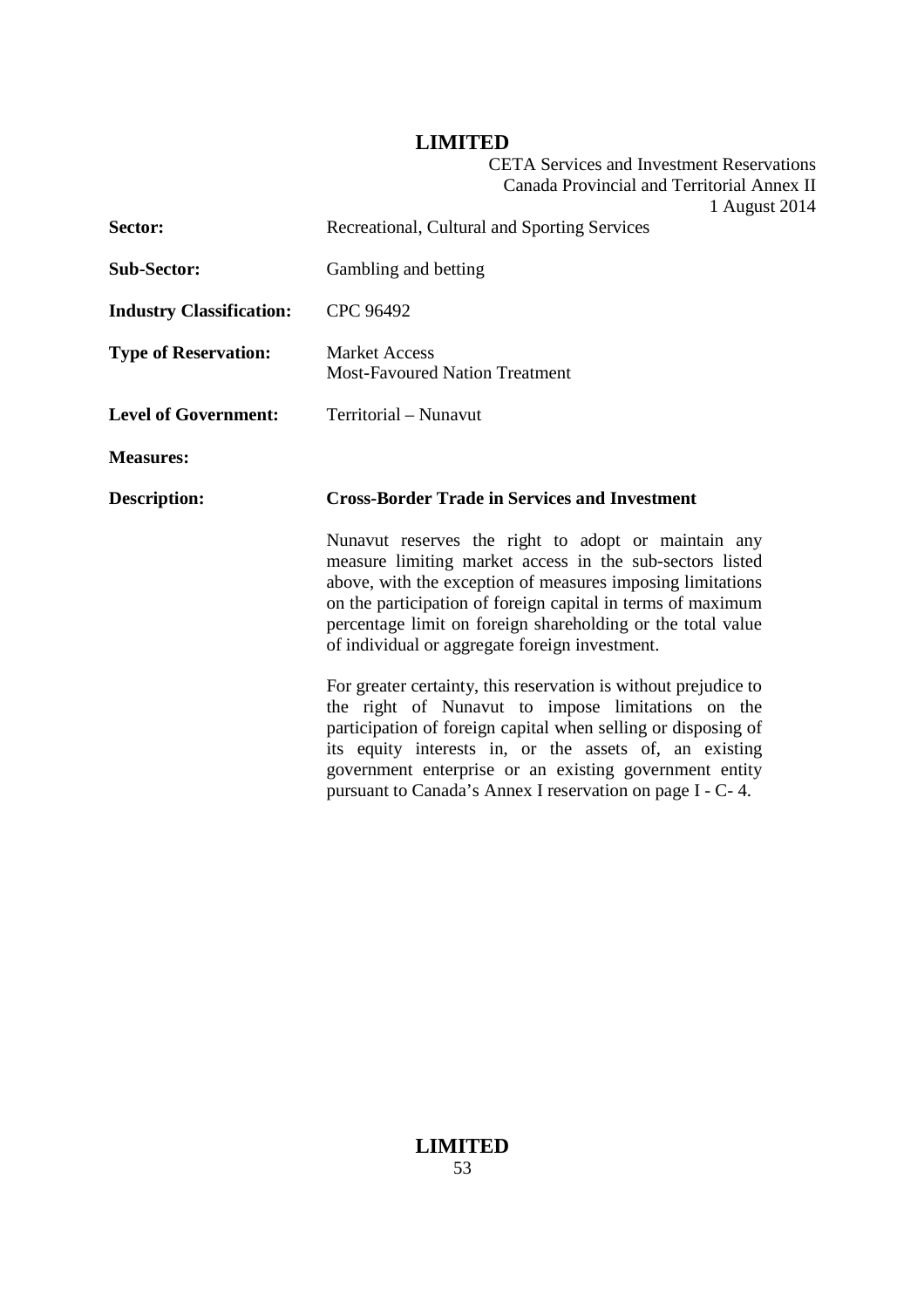| Sector:                         | Fisheries                                                                                                                                                                                                                                                                                                                                                     |
|---------------------------------|---------------------------------------------------------------------------------------------------------------------------------------------------------------------------------------------------------------------------------------------------------------------------------------------------------------------------------------------------------------|
| <b>Sub-Sector:</b>              | Fish and other fishing products, wholesale trade of fishing<br>products, services incidental to fishing                                                                                                                                                                                                                                                       |
| <b>Industry Classification:</b> | CPC 04 62224, 882                                                                                                                                                                                                                                                                                                                                             |
| <b>Type of Reservation:</b>     | <b>Market Access</b>                                                                                                                                                                                                                                                                                                                                          |
| <b>Level of Government:</b>     | Territorial - Nunavut                                                                                                                                                                                                                                                                                                                                         |
| <b>Measures:</b>                |                                                                                                                                                                                                                                                                                                                                                               |
| Description:                    | <b>Cross-Border Trade in Services and Investment</b>                                                                                                                                                                                                                                                                                                          |
|                                 | Nunavut reserves the right to adopt or maintain any<br>measure limiting market access in the sub-sectors listed<br>above, with the exception of measures imposing limitations<br>on the participation of foreign capital in terms of maximum<br>percentage limit on foreign shareholding or the total value<br>of individual or aggregate foreign investment. |
|                                 | For greater certainty, this reservation is without prejudice to<br>the right of Nunavut to impose limitations on the                                                                                                                                                                                                                                          |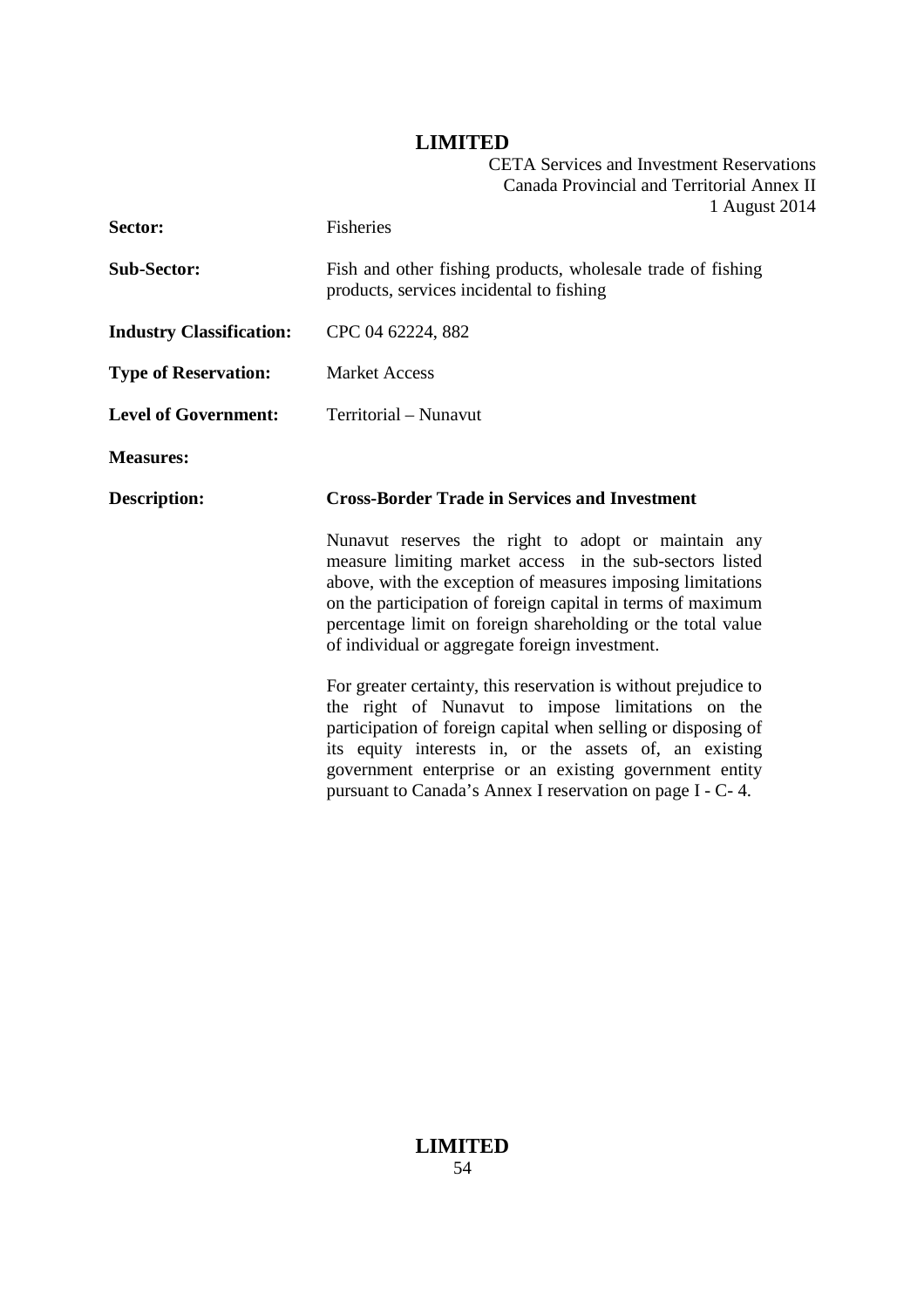| Sector:                         | Energy                                                                                                                                                                                                                                                                                                                                                                  |
|---------------------------------|-------------------------------------------------------------------------------------------------------------------------------------------------------------------------------------------------------------------------------------------------------------------------------------------------------------------------------------------------------------------------|
| <b>Sub-Sector:</b>              | Electrical energy, electricity distribution or<br>control<br>apparatus, services incidental to energy distribution                                                                                                                                                                                                                                                      |
| <b>Industry Classification:</b> | CPC 171, 887, 4621                                                                                                                                                                                                                                                                                                                                                      |
| <b>Type of Reservation:</b>     | <b>Market Access</b>                                                                                                                                                                                                                                                                                                                                                    |
| <b>Level of Government:</b>     | Territorial - Nunavut                                                                                                                                                                                                                                                                                                                                                   |
| <b>Measures:</b>                |                                                                                                                                                                                                                                                                                                                                                                         |
| Description:                    | <b>Cross-Border Trade in Services and Investment</b>                                                                                                                                                                                                                                                                                                                    |
|                                 | Nunavut reserves the right to adopt or maintain any<br>measures limiting market access in the sub-sectors noted<br>above, with the exception of measures imposing limitations<br>on the participation of foreign capital in terms of maximum<br>percentage limit on foreign shareholding or the total value<br>of individual or aggregate foreign investment.           |
|                                 | Nunavut maintains a monopoly on the production,<br>development, transmission,<br>generation,<br>distribution,<br>delivery, supply and exportation of electricity and related<br>services under the Qulliq Energy Corporation Act, RSNWT<br>1988, c. N-2, s. 5.1.                                                                                                        |
|                                 | For greater certainty, this reservation is without prejudice to<br>the right of Nunavut to impose limitations on the<br>participation of foreign capital when selling or disposing of<br>its equity interests in, or the assets of, an existing<br>government enterprise or an existing government entity<br>pursuant to Canada's Annex I reservation on page I - C- 4. |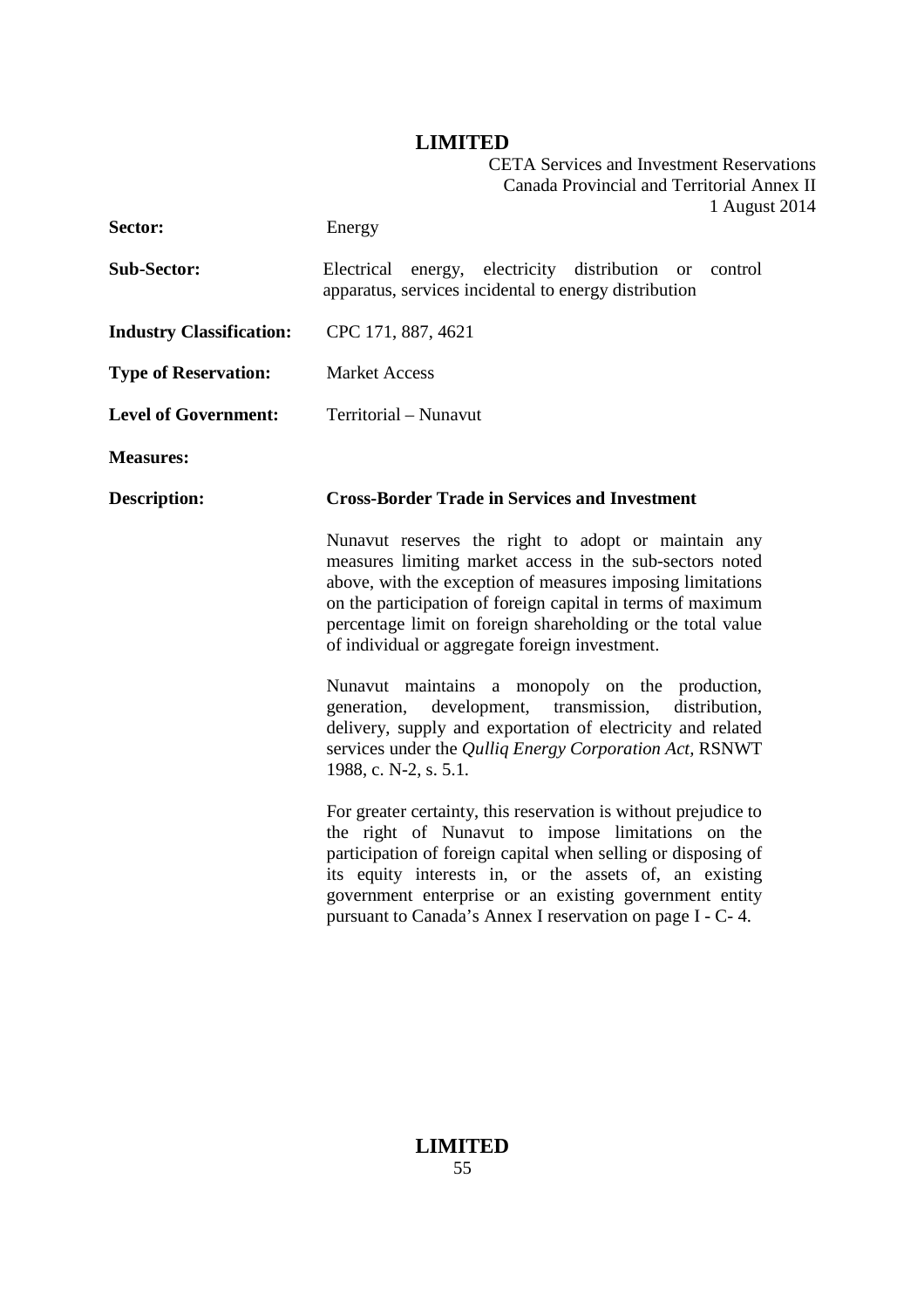CETA Services and Investment Reservations Canada Provincial and Territorial Annex II 1 August 2014

| Sector:                         | Energy                                                                                                                                                                                                                                                                                                                                                                  |
|---------------------------------|-------------------------------------------------------------------------------------------------------------------------------------------------------------------------------------------------------------------------------------------------------------------------------------------------------------------------------------------------------------------------|
| <b>Sub-Sector:</b>              | Crude petroleum and natural gas, pipeline transport,<br>services incidental to energy distribution                                                                                                                                                                                                                                                                      |
| <b>Industry Classification:</b> | CPC 120, 713, 887                                                                                                                                                                                                                                                                                                                                                       |
| <b>Type of Reservation:</b>     | <b>Market Access</b>                                                                                                                                                                                                                                                                                                                                                    |
| <b>Level of Government:</b>     | Territorial - Nunavut                                                                                                                                                                                                                                                                                                                                                   |
| <b>Measures:</b>                |                                                                                                                                                                                                                                                                                                                                                                         |
| <b>Description:</b>             | <b>Cross-Border Trade in Services and Investment</b>                                                                                                                                                                                                                                                                                                                    |
|                                 | Nunavut reserves the right to adopt or maintain any<br>measure limiting market access in the sub-sectors listed<br>above, with the exception of measures imposing limitations<br>on the participation of foreign capital in terms of maximum<br>percentage limit on foreign shareholding or the total value<br>of individual or aggregate foreign investment.           |
|                                 | Nunavut also reserves the right to adopt or maintain any<br>measure limiting market access related to oil and gas<br>development.                                                                                                                                                                                                                                       |
|                                 | For greater certainty, this reservation is without prejudice to<br>the right of Nunavut to impose limitations on the<br>participation of foreign capital when selling or disposing of<br>its equity interests in, or the assets of, an existing<br>government enterprise or an existing government entity<br>pursuant to Canada's Annex I reservation on page I - C- 4. |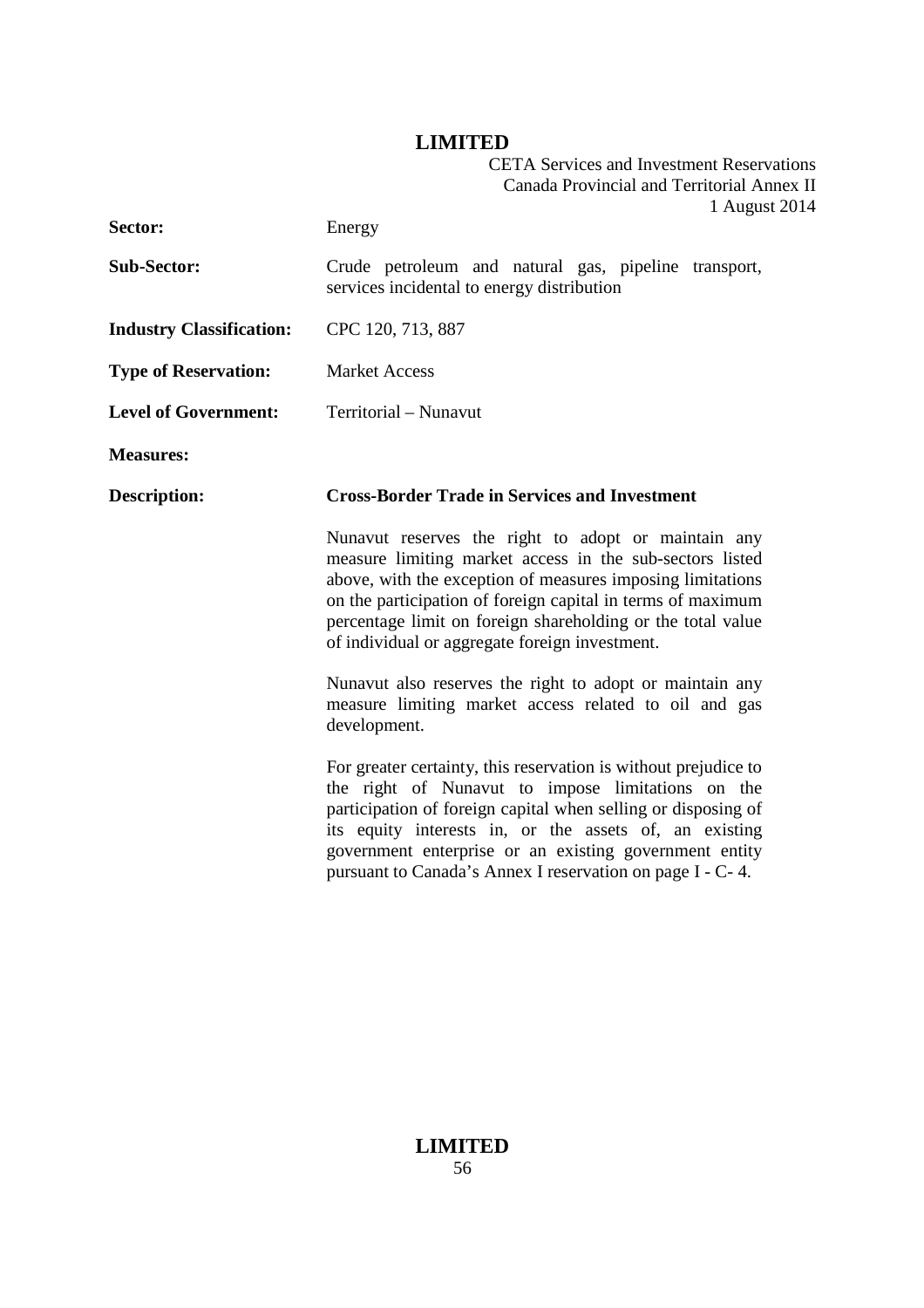| Sector:                         | Transportation                                                                                                                                                                                                                                                                                                                                                         |
|---------------------------------|------------------------------------------------------------------------------------------------------------------------------------------------------------------------------------------------------------------------------------------------------------------------------------------------------------------------------------------------------------------------|
| <b>Sub-Sector:</b>              | Freight transport by sea                                                                                                                                                                                                                                                                                                                                               |
| <b>Industry Classification:</b> | <b>CPC 7212</b>                                                                                                                                                                                                                                                                                                                                                        |
| <b>Type of Reservation:</b>     | <b>Market Access</b>                                                                                                                                                                                                                                                                                                                                                   |
| <b>Level of Government:</b>     | Territorial – Nunavut                                                                                                                                                                                                                                                                                                                                                  |
| <b>Measures:</b>                |                                                                                                                                                                                                                                                                                                                                                                        |
| <b>Description:</b>             | <b>Cross-Border Trade in Services and Investment</b>                                                                                                                                                                                                                                                                                                                   |
|                                 | Nunavut reserves the right to adopt or maintain any<br>measure limiting market access in the sub-sectors listed<br>above, with the exception of measures imposing limitations<br>on the participation of foreign capital in terms of maximum<br>percentage limit on foreign shareholding or the total value<br>of individual or aggregate foreign investment.          |
|                                 | For greater certainty, this reservation is without prejudice to<br>the right of Nunavut to impose limitations on the<br>participation of foreign capital when selling or disposing of<br>its equity interests in, or the assets of, an existing<br>government enterprise or an existing government entity<br>pursuant to Canada's Annex I reservation on page I - C-4. |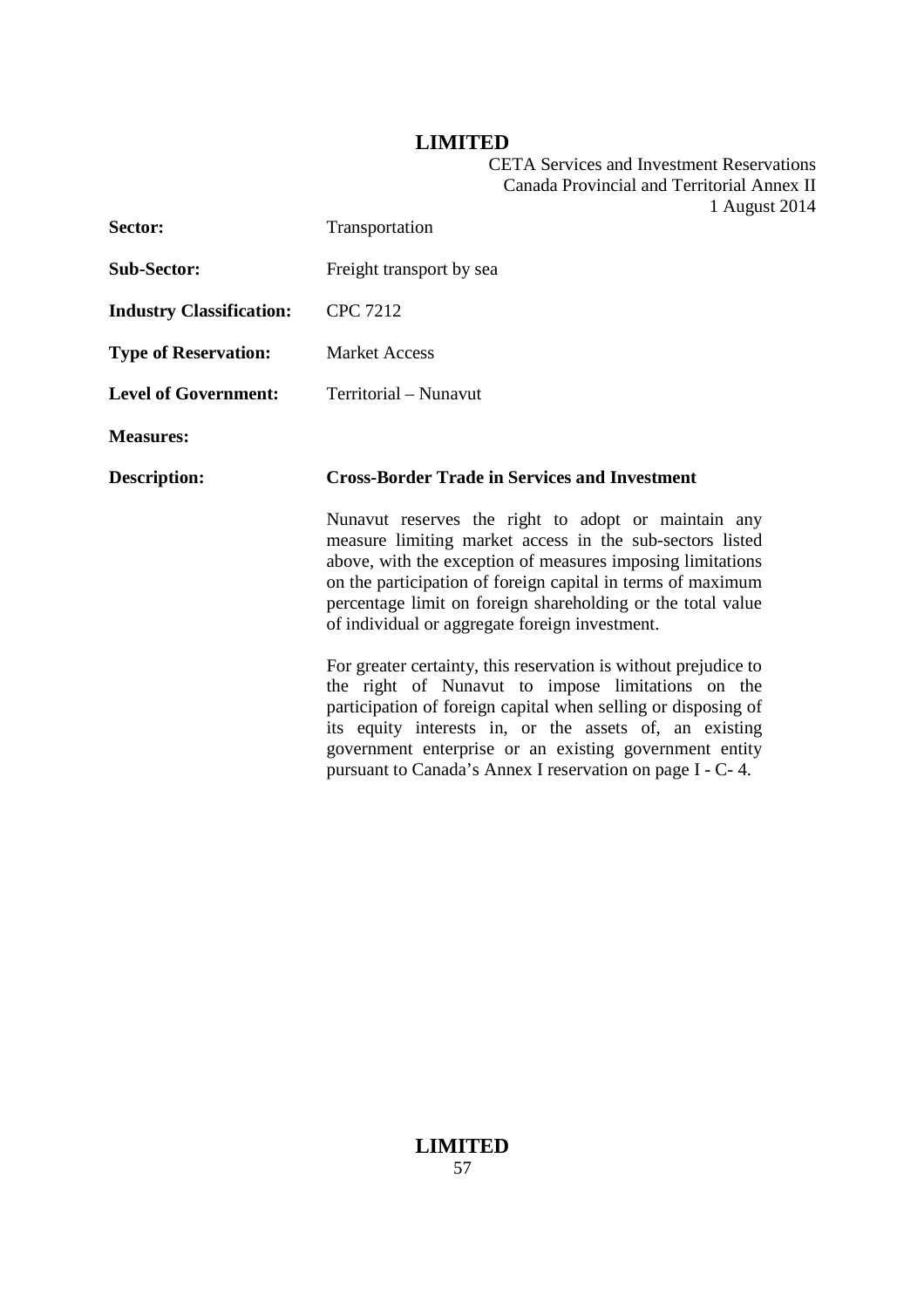| Sector:                         | <b>Land Transport Services</b>                                                                                                                                                                                                                                                                                                                           |
|---------------------------------|----------------------------------------------------------------------------------------------------------------------------------------------------------------------------------------------------------------------------------------------------------------------------------------------------------------------------------------------------------|
| Sub-sector:                     | <b>Other Land Transport Services</b>                                                                                                                                                                                                                                                                                                                     |
| <b>Industry Classification:</b> | 7121, 71222                                                                                                                                                                                                                                                                                                                                              |
| <b>Type of Reservation:</b>     | <b>Market Access</b>                                                                                                                                                                                                                                                                                                                                     |
| <b>Level of Government:</b>     | Territorial – Nunavut                                                                                                                                                                                                                                                                                                                                    |
| <b>Measures:</b>                |                                                                                                                                                                                                                                                                                                                                                          |
| Description:                    | <b>Cross-Border Trade in Services and Investment</b>                                                                                                                                                                                                                                                                                                     |
|                                 | Nunavut reserves the right to adopt or maintain economic<br>needs tests for the provision of urban and interurban bus<br>transportation services. Main criteria include the<br>examination of the adequacy of current levels of service;<br>market conditions establishing the requirement for<br>expanded service; the effect of new entrants on public |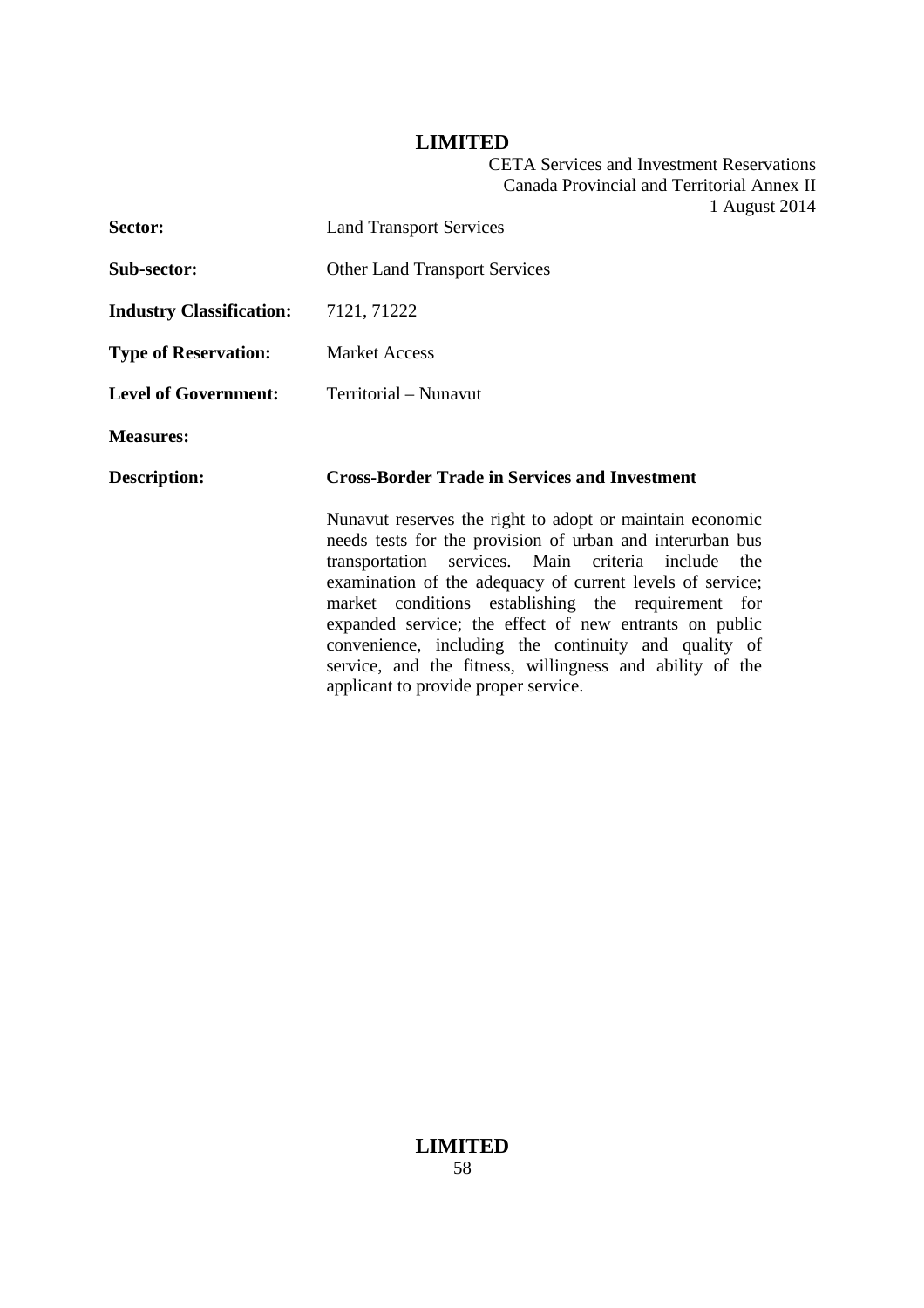CETA Services and Investment Reservations Canada Provincial and Territorial Annex II 1 August 2014

## **ONTARIO**

| Sector:                         | Energy                                                                                                                                                                                                                                                                                                                                                                                                                    |
|---------------------------------|---------------------------------------------------------------------------------------------------------------------------------------------------------------------------------------------------------------------------------------------------------------------------------------------------------------------------------------------------------------------------------------------------------------------------|
| <b>Sub-Sector:</b>              | Production, transmission, and distribution of electricity,<br>gas, steam and hot water<br>Crude petroleum and natural gas<br>Petroleum gases and other gaseous hydrocarbons<br>Transport services via pipeline<br>Services incidental to energy distribution                                                                                                                                                              |
| <b>Industry Classification:</b> | CPC 17 Electrical energy                                                                                                                                                                                                                                                                                                                                                                                                  |
|                                 | CPC 120 Crude petroleum and natural gas<br>CPC 334 Petroleum gases and other gaseous hydrocarbons,<br>except natural gas<br>CPC<br>Transport<br>713<br>services<br>pipeline<br>via<br>CPC 887 Services incidental to energy distribution                                                                                                                                                                                  |
| <b>Type of Reservation:</b>     | <b>Market Access</b>                                                                                                                                                                                                                                                                                                                                                                                                      |
| <b>Level of Government:</b>     | Provincial – Ontario                                                                                                                                                                                                                                                                                                                                                                                                      |
| <b>Measures:</b>                |                                                                                                                                                                                                                                                                                                                                                                                                                           |
| Description:                    | <b>Cross-Border Trade in Services and Investment</b>                                                                                                                                                                                                                                                                                                                                                                      |
|                                 | Ontario reserves the right to adopt or maintain any measure<br>limiting market access in the exploration, production,<br>generation,<br>extraction, importation,<br>exportation,<br>transportation, transmission, distribution, storage, sale,                                                                                                                                                                            |
|                                 | retailing,<br>marketing, conservation,<br>demand/load<br>management, and development of energy (including, but<br>not limited to, electricity, natural gas, and renewable<br>energy), with the exception of measures imposing<br>limitations on the participation of foreign capital in terms of<br>maximum percentage limit on foreign shareholding or the<br>total value of individual or aggregate foreign investment. |
|                                 | Ontario reserves the right to adopt or maintain any measure<br>limiting market access in the granting of exclusive rights to<br>own and/or operate a transmission or distribution system or                                                                                                                                                                                                                               |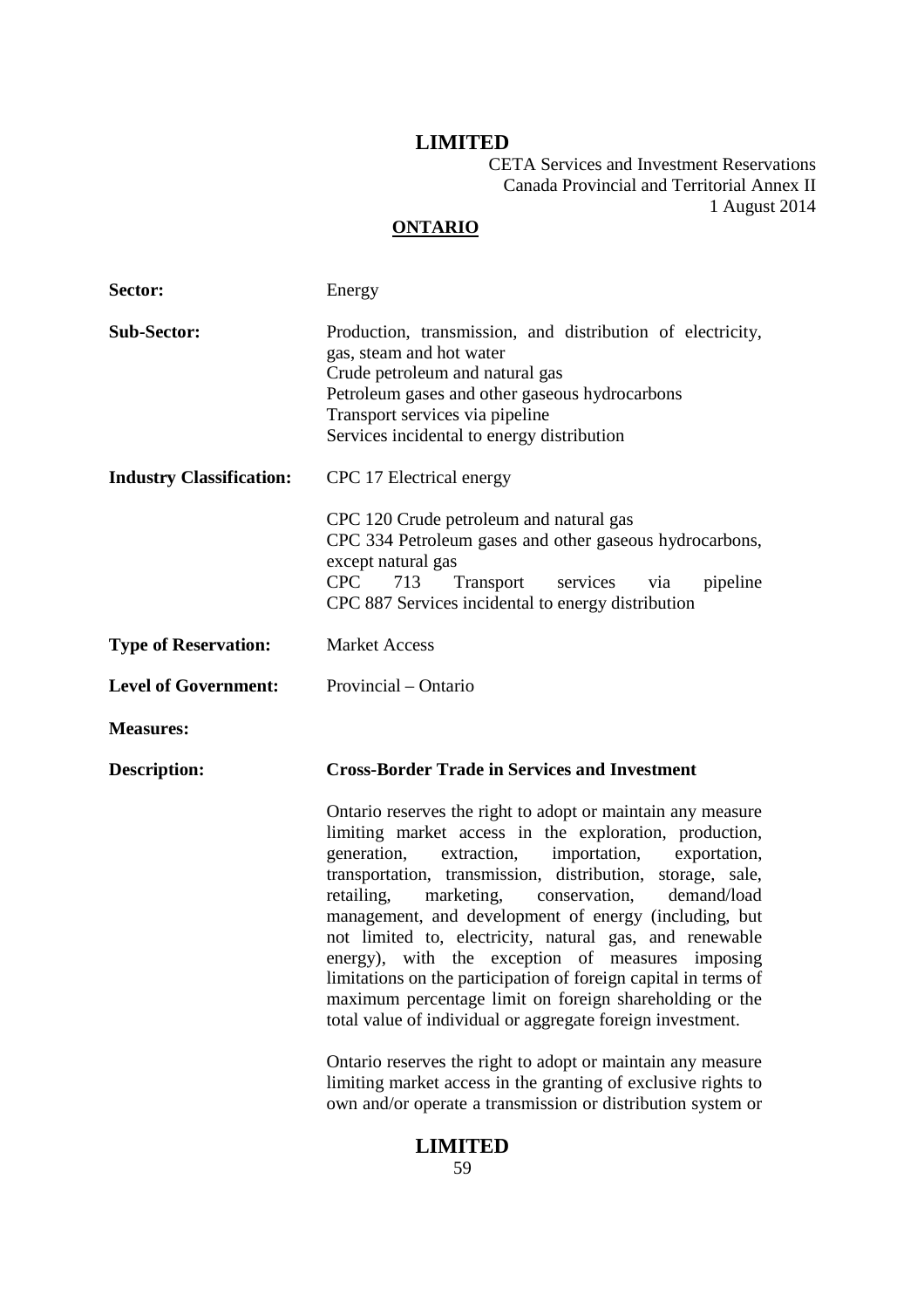CETA Services and Investment Reservations Canada Provincial and Territorial Annex II 1 August 2014

to produce, generate, store, sell, retail or market energy (including, but not limited to, electricity, natural gas or renewable energy).

For greater certainty, this reservation is without prejudice to the right of Ontrario to impose limitations on the participation of foreign capital when selling or disposing of its equity interests in, or the assets of, an existing government enterprise or an existing government entity pursuant to Canada's Annex I reservation on page I - C- 4.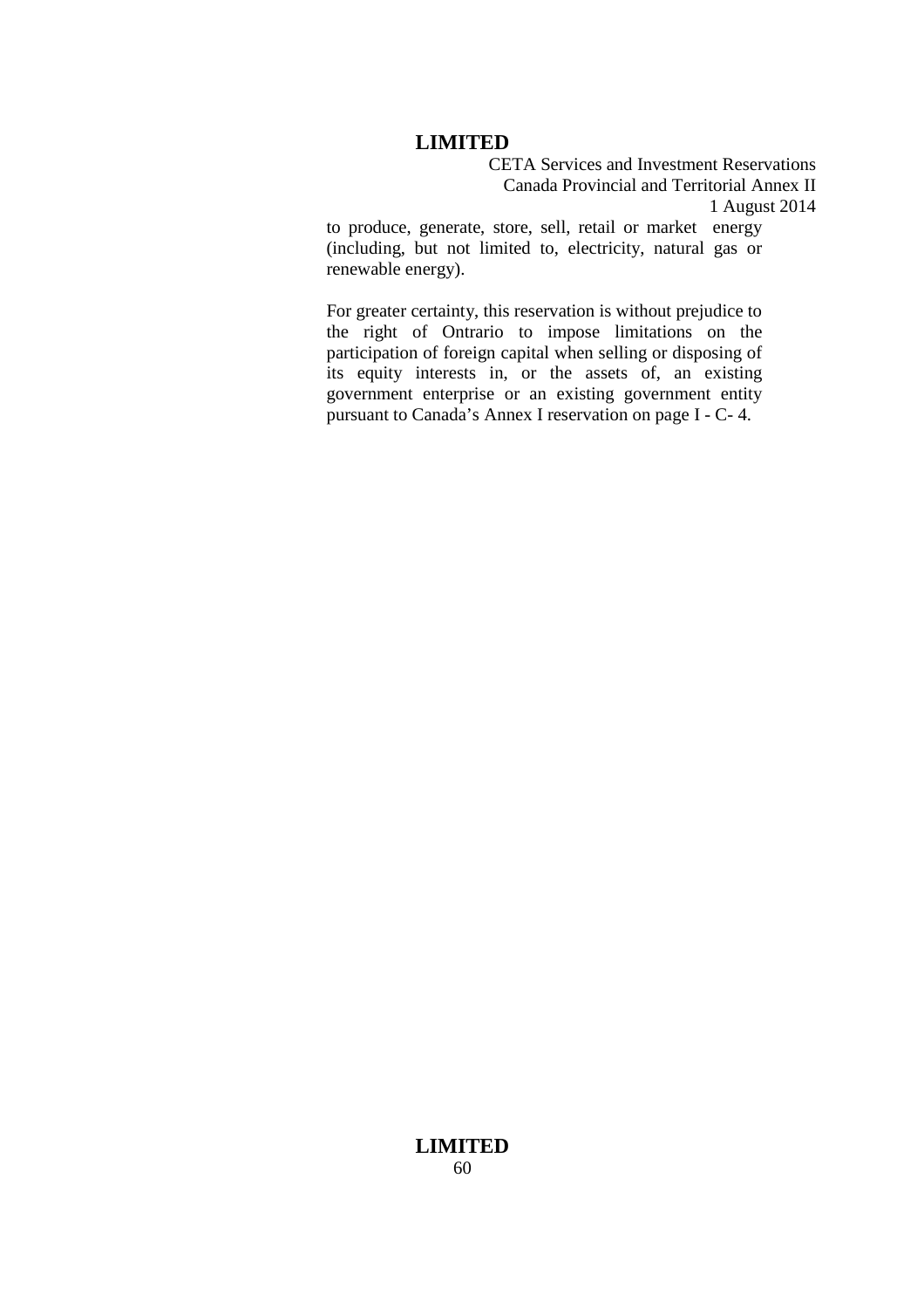CETA Services and Investment Reservations Canada Provincial and Territorial Annex II 1 August 2014

## **PRINCE EDWARD ISLAND**

| Sector:                         | <b>Fisheries and Aquaculture</b>                                                                                                                                                                                                                                                                                                                                                             |
|---------------------------------|----------------------------------------------------------------------------------------------------------------------------------------------------------------------------------------------------------------------------------------------------------------------------------------------------------------------------------------------------------------------------------------------|
| Sub-sector:                     | Fish and other fishing products, wholesale trade services of<br>fisheries products, services incidental to fishing                                                                                                                                                                                                                                                                           |
| <b>Industry Classification:</b> | CPC 04, 62224, 882                                                                                                                                                                                                                                                                                                                                                                           |
| <b>Type of Reservation</b>      | Market access                                                                                                                                                                                                                                                                                                                                                                                |
| <b>Level of Government:</b>     | Provincial - Prince Edward Island                                                                                                                                                                                                                                                                                                                                                            |
| <b>Measures:</b>                |                                                                                                                                                                                                                                                                                                                                                                                              |
| <b>Description:</b>             | <b>Cross Border Trade in Services and Investment</b>                                                                                                                                                                                                                                                                                                                                         |
|                                 | The Province of Prince Edward Island reserves the right to<br>adopt or maintain any measure limiting market access in<br>the sub-sectors noted above, with the exception of measures<br>imposing limitations on the participation of foreign capital<br>in terms of maximum percentage limit on foreign<br>shareholding or the total value of individual or aggregate<br>foreign investment. |
|                                 | For greater certainty, this reservation is without prejudice to<br>the right of Prince Edward Island to impose limitations on<br>the participation of foreign capital when selling or<br>disposing of its equity interests in, or the assets of, an<br>existing government enterprise or an existing government<br>entity pursuant to Canada's Annex I reservation on page I -<br>$C - 4.$   |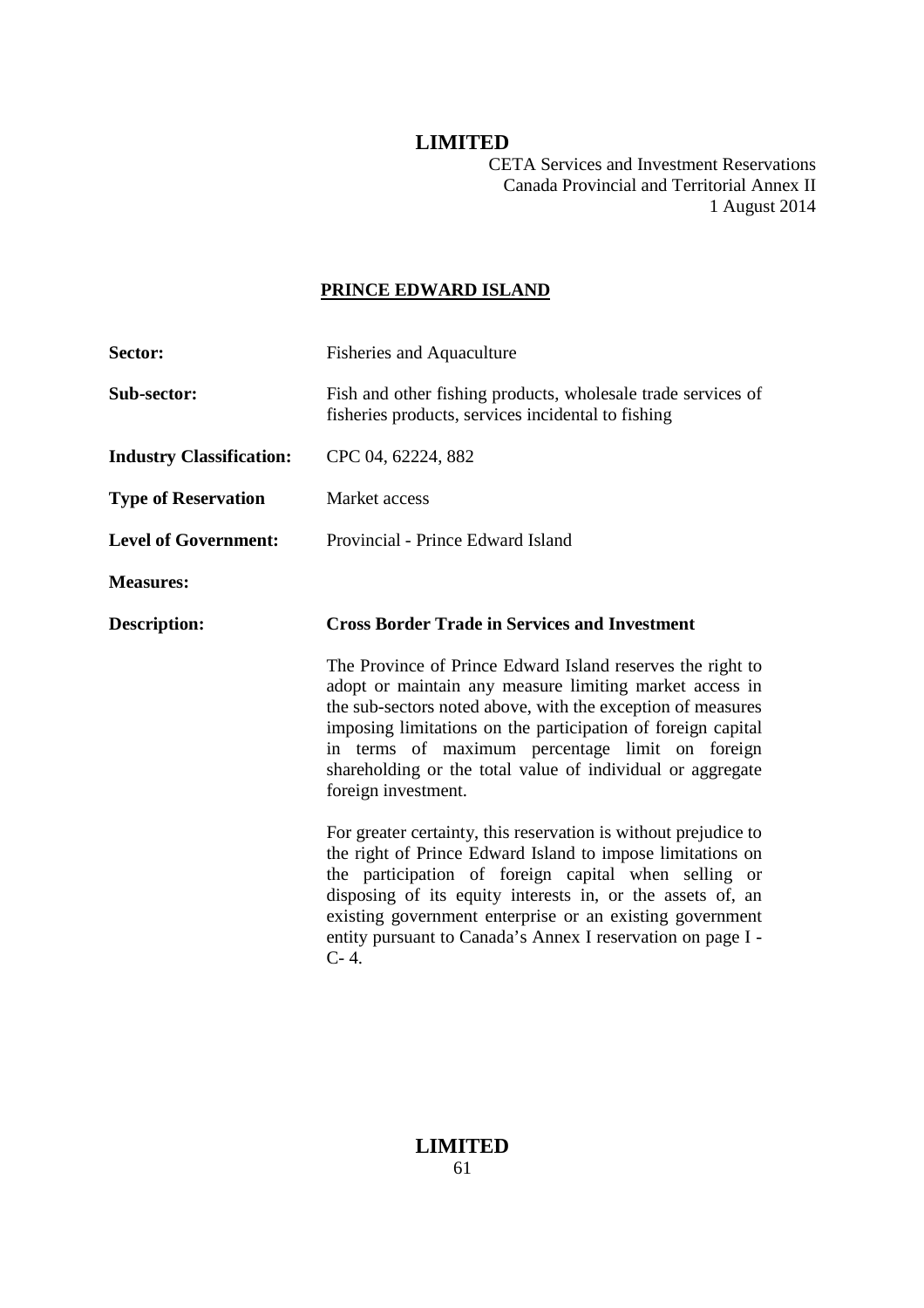| Sector:                         | Energy                                                                                                                                                                                                                                                                                                                                                                                       |
|---------------------------------|----------------------------------------------------------------------------------------------------------------------------------------------------------------------------------------------------------------------------------------------------------------------------------------------------------------------------------------------------------------------------------------------|
| Sub-sector:                     | Renewable energy systems; electrical energy, oil and<br>natural gas, services incidental to energy distribution                                                                                                                                                                                                                                                                              |
| <b>Industry Classification:</b> | CPC 17, 120, 887                                                                                                                                                                                                                                                                                                                                                                             |
| <b>Type of Reservation:</b>     | <b>Market Access</b>                                                                                                                                                                                                                                                                                                                                                                         |
| <b>Level of Government:</b>     | Provincial - Prince Edward Island                                                                                                                                                                                                                                                                                                                                                            |
| <b>Measures:</b>                |                                                                                                                                                                                                                                                                                                                                                                                              |
| Description:                    | <b>Cross Border Trade in Services and Investment</b>                                                                                                                                                                                                                                                                                                                                         |
|                                 | The Province of Prince Edward Island reserves the right to<br>adopt or maintain any measure limiting market access in<br>the sub-sectors noted above, with the exception of measures<br>imposing limitations on the participation of foreign capital<br>in terms of maximum percentage limit on foreign<br>shareholding or the total value of individual or aggregate<br>foreign investment. |
|                                 | For greater certainty, this reservation is without prejudice to<br>the right of Prince Edward Island to impose limitations on<br>the participation of foreign capital when selling or<br>disposing of its equity interests in, or the assets of, an<br>existing government enterprise or an existing government                                                                              |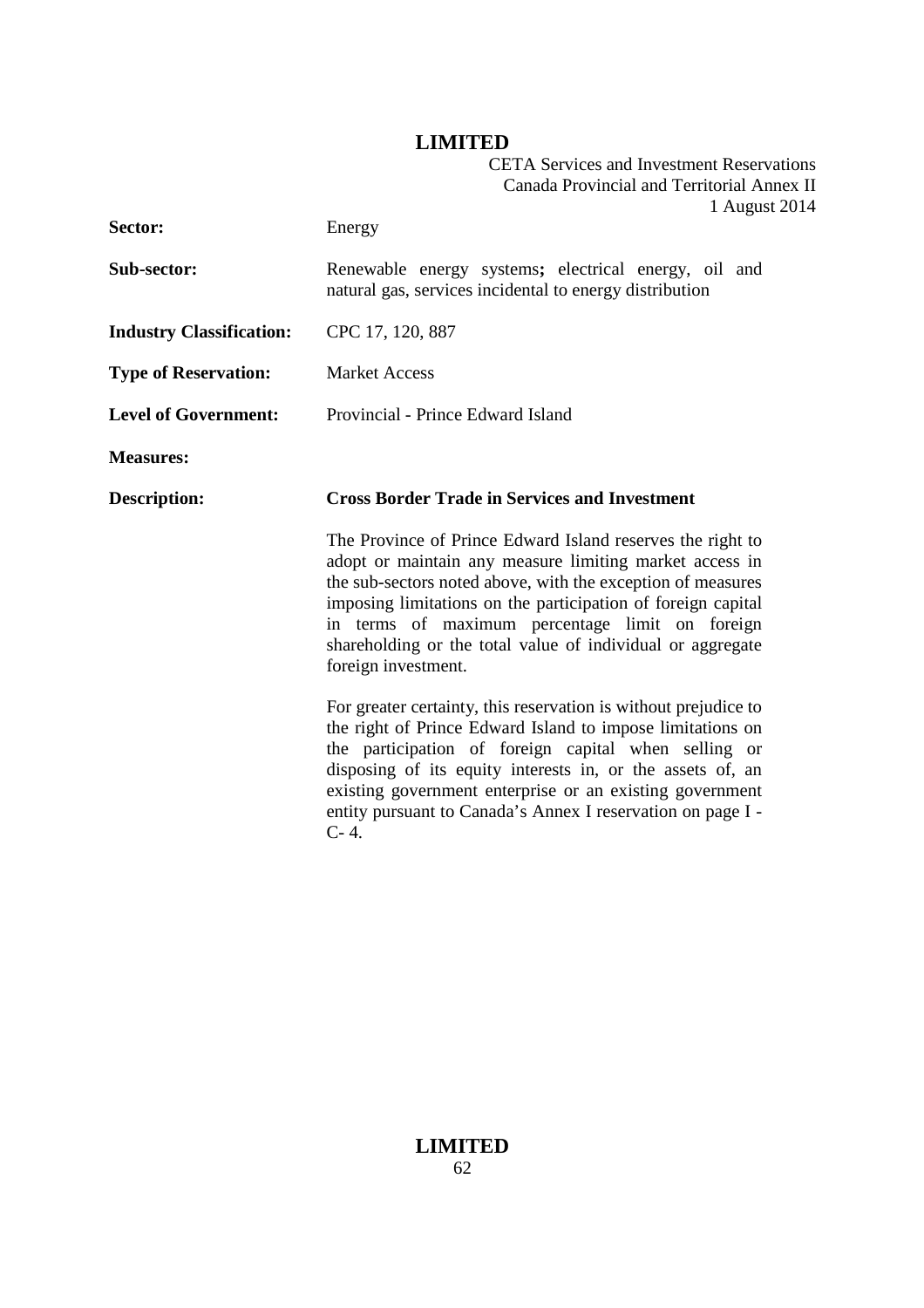| Sector:                         | Forestry                                                                                                                                                                                                                                                                                                                                                                                     |
|---------------------------------|----------------------------------------------------------------------------------------------------------------------------------------------------------------------------------------------------------------------------------------------------------------------------------------------------------------------------------------------------------------------------------------------|
| Sub-sector:                     | Forestry and logging products, forest resource processing;<br>services incidental to agriculture, hunting and forestry,<br>Manufacture of paper and paper products, on a fee or<br>contract basis                                                                                                                                                                                            |
| <b>Industry Classification:</b> | CPC 03, 321, 88430, 88441, 881 (excluding rental of<br>agricultural equipment with operator and 8814)                                                                                                                                                                                                                                                                                        |
| <b>Type of Reservation:</b>     | <b>Market Access</b>                                                                                                                                                                                                                                                                                                                                                                         |
| <b>Level of Government:</b>     | Provincial - Prince Edward Island                                                                                                                                                                                                                                                                                                                                                            |
| <b>Measures:</b>                |                                                                                                                                                                                                                                                                                                                                                                                              |
|                                 |                                                                                                                                                                                                                                                                                                                                                                                              |
| Description:                    | <b>Cross Border Trade in Services and Investment</b>                                                                                                                                                                                                                                                                                                                                         |
|                                 | The Province of Prince Edward Island reserves the right to<br>adopt or maintain any measure limiting market access in<br>the sub-sectors noted above, with the exception of measures<br>imposing limitations on the participation of foreign capital<br>in terms of maximum percentage limit on foreign<br>shareholding or the total value of individual or aggregate<br>foreign investment. |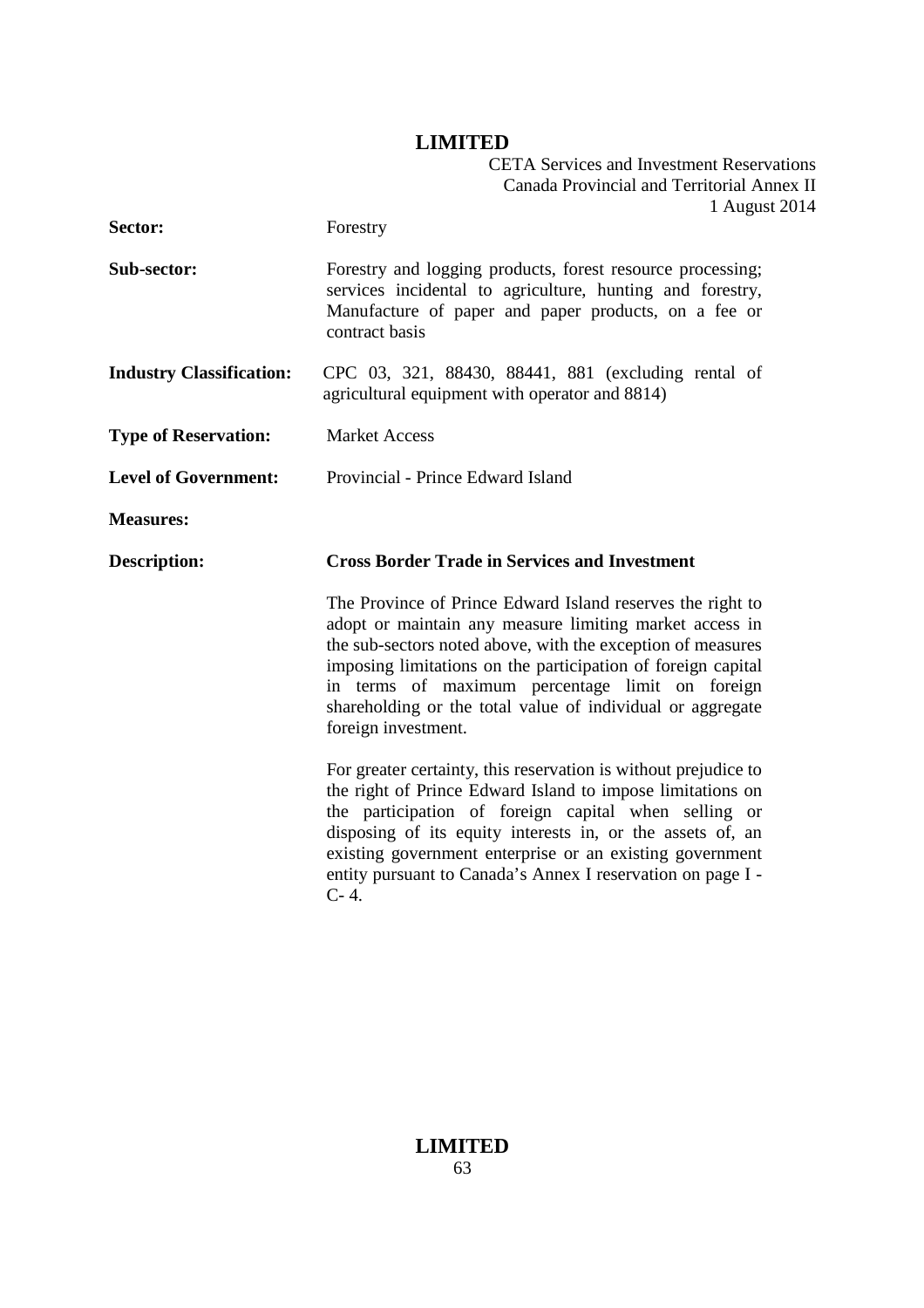CETA Services and Investment Reservations Canada Provincial and Territorial Annex II 1 August 2014 Sector: Recreational, Cultural and Sporting Services **Sub-sector:** Gambling and Betting **Industry Classification:** 96492 **Type of Reservation:** Market Access Most-Favoured Nation Treatment **Level of Government:** Provincial - Prince Edward Island **Measures: Description: Cross Border Trade in Services and Investment** The Province of Prince Edward Island reserves the right to adopt or maintain any measure limiting market access in the sub-sectors noted above, with the exception of measures imposing limitations on the participation of foreign capital in terms of maximum percentage limit on foreign shareholding or the total value of individual or aggregate foreign investment. For greater certainty, this reservation is without prejudice to the right of Prince Edward Island to impose limitations on the participation of foreign capital when selling or disposing of its equity interests in, or the assets of, an existing government enterprise or an existing government entity pursuant to Canada's Annex I reservation on page I - C- 4.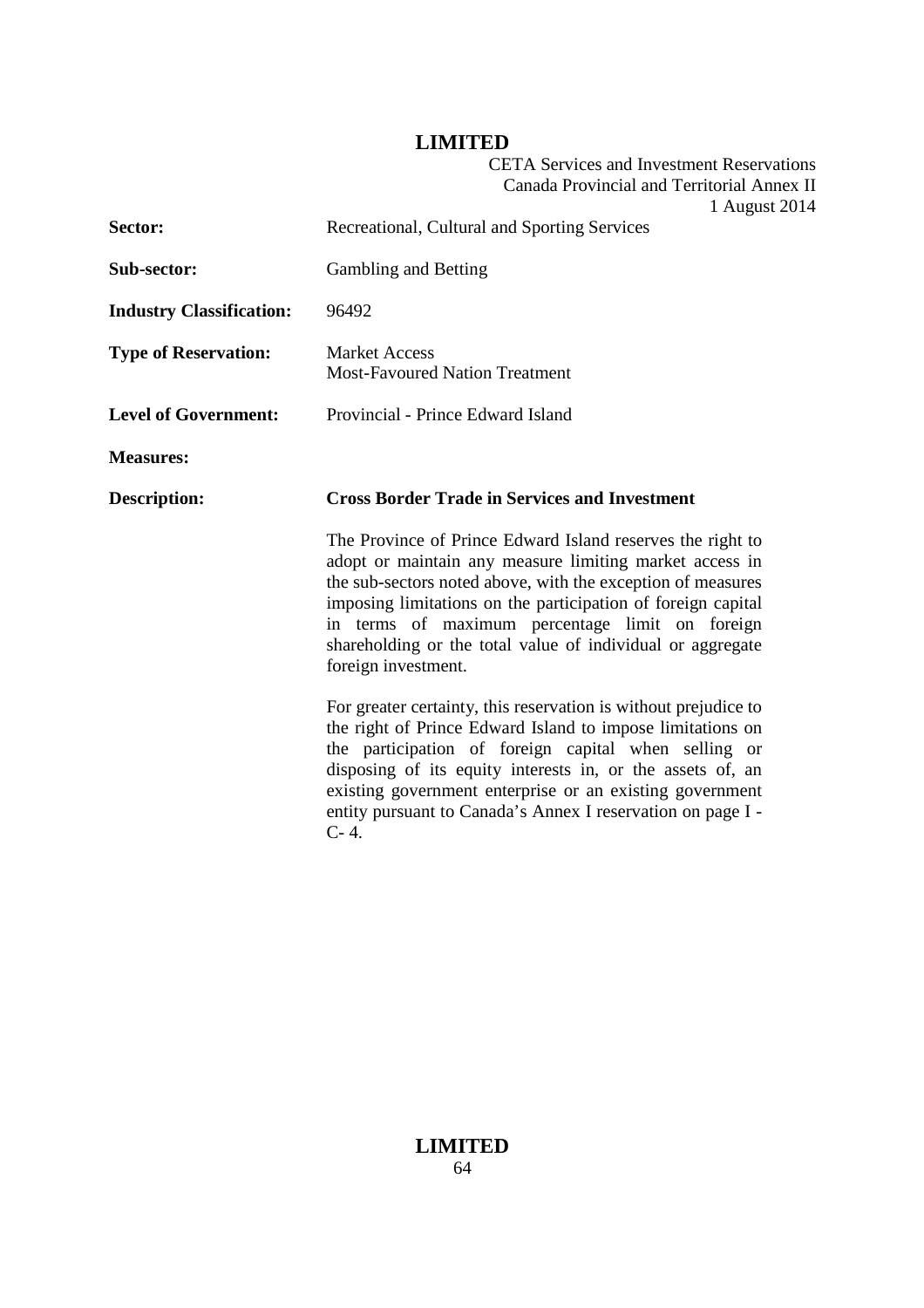| Sector:                         | Alcoholic Beverages                                                                                                                                                                                                                                                                                                                                                                          |
|---------------------------------|----------------------------------------------------------------------------------------------------------------------------------------------------------------------------------------------------------------------------------------------------------------------------------------------------------------------------------------------------------------------------------------------|
| Sub-sector:                     | Beverages, Wholesale Liquor, Wine and Beer Stores,<br>Commission Agents' Services, Wholesale Trade Services,<br><b>Retailing Services</b>                                                                                                                                                                                                                                                    |
| <b>Industry Classification:</b> | CPC 241, 242, 243, 62112, 62226, 63107                                                                                                                                                                                                                                                                                                                                                       |
| <b>Type of Reservation:</b>     | <b>Market Access</b>                                                                                                                                                                                                                                                                                                                                                                         |
| <b>Level of Government:</b>     | Provincial - Prince Edward Island                                                                                                                                                                                                                                                                                                                                                            |
| <b>Measures:</b>                |                                                                                                                                                                                                                                                                                                                                                                                              |
| <b>Description:</b>             | <b>Cross Border Trade in Services and Investment</b>                                                                                                                                                                                                                                                                                                                                         |
|                                 | The Province of Prince Edward Island reserves the right to<br>adopt or maintain any measure limiting market access in<br>the sub-sectors noted above, with the exception of measures<br>imposing limitations on the participation of foreign capital<br>in terms of maximum percentage limit on foreign<br>shareholding or the total value of individual or aggregate<br>foreign investment. |
|                                 | For greater certainty, this reservation is without prejudice to<br>the right of Prince Edward Island to impose limitations on<br>the participation of foreign capital when selling or<br>disposing of its equity interests in, or the assets of, an<br>existing government enterprise or an existing government<br>entity pursuant to Canada's Annex I reservation on page I -<br>$C - 4.$   |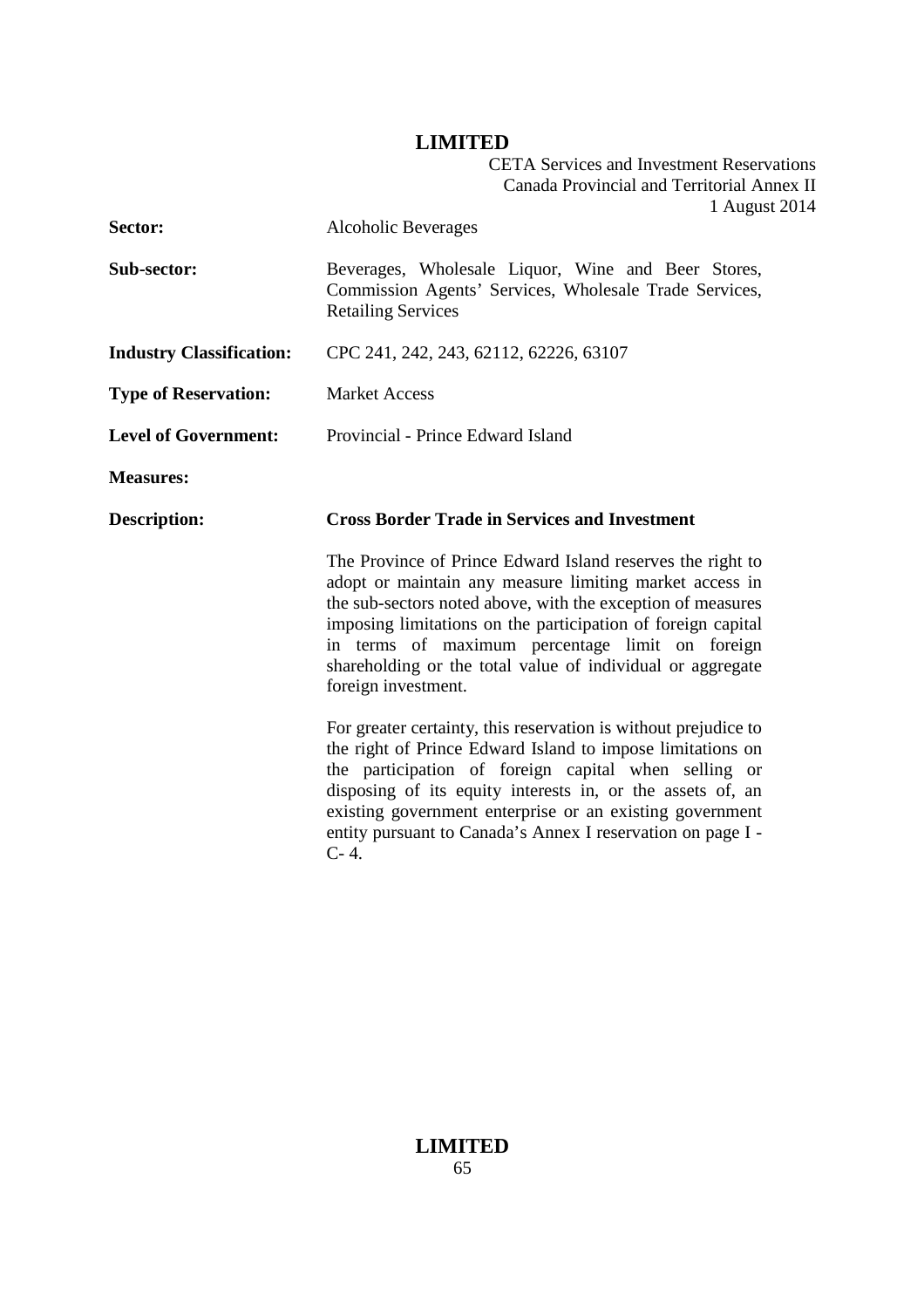CETA Services and Investment Reservations Canada Provincial and Territorial Annex II 1 August 2014

## **QUÉBEC**

| Sector:                         | Agriculture, Fisheries                                                                                                                                                                                                                                                                                                                                                                                                                                                  |
|---------------------------------|-------------------------------------------------------------------------------------------------------------------------------------------------------------------------------------------------------------------------------------------------------------------------------------------------------------------------------------------------------------------------------------------------------------------------------------------------------------------------|
| Sub-sector:                     | Products of agriculture, horticulture and market gardening,<br>Live animals and animal products, Fish and other fishing<br>products, Meat, fish, fruit, vegetables, oils and fats, Dairy<br>products, Grain mill products, starches and starch products;<br>other food products, Services incidental to agriculture,<br>Services incidental to animal husbandry, Services<br>incidental to fishing.                                                                     |
| <b>Industry Classification:</b> | CPC 01, 02, 04, 21, 22, 23, 8811 (excluding rental of<br>agricultural equipment with operator), 8812, 882                                                                                                                                                                                                                                                                                                                                                               |
| <b>Type of Reservation:</b>     | Market Access (Articles __ and __)                                                                                                                                                                                                                                                                                                                                                                                                                                      |
| Level of government:            | Provincial – Québec                                                                                                                                                                                                                                                                                                                                                                                                                                                     |
| <b>Description:</b>             | <b>Cross-Border Trade in Services and Investment</b>                                                                                                                                                                                                                                                                                                                                                                                                                    |
|                                 | Québec reserves the right to adopt or maintain any measure<br>limiting market access in the production, transfer of<br>possession or ownership, processing and collective<br>marketing of aquaculture, marine and fish products, with the<br>exception of measures imposing limitations on the<br>participation of foreign capital in terms of maximum<br>percentage limit on foreign shareholding or the total value<br>of individual or aggregate foreign investment. |
|                                 | Québec also reserves the right to adopt or maintain any<br>measure limiting market access in connection with the<br>issuance of permits under the Food Products Act.                                                                                                                                                                                                                                                                                                    |
|                                 | Such measures include, but are not limited to, imposing<br>public interest tests and taking into account socio-economic<br>factors.                                                                                                                                                                                                                                                                                                                                     |
|                                 | For greater certainty, this reservation is without prejudice to<br>the right of Québec to impose limitations on the<br>participation of foreign capital when selling or disposing of<br>its equity interests in, or the assets of, an existing                                                                                                                                                                                                                          |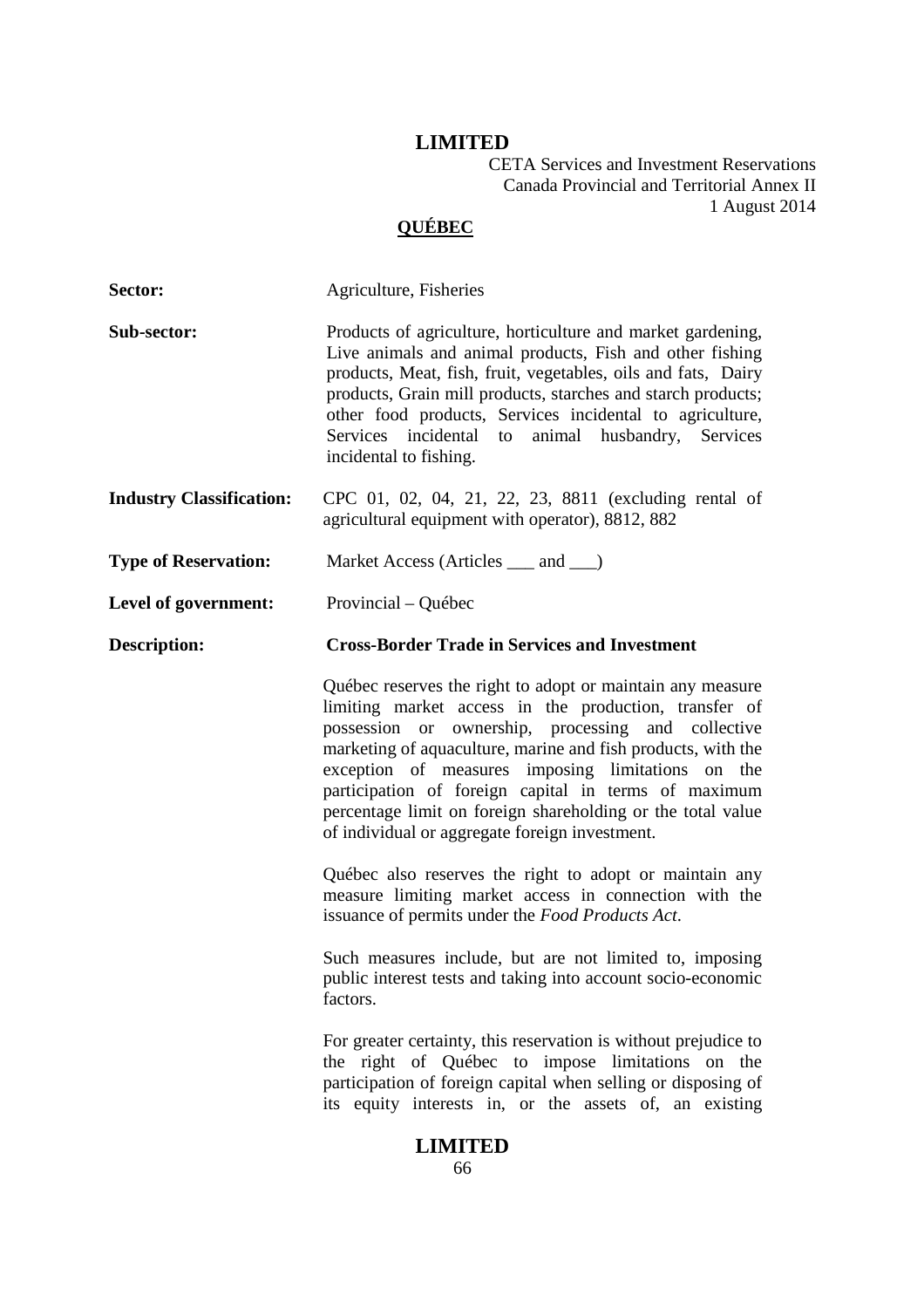CETA Services and Investment Reservations Canada Provincial and Territorial Annex II 1 August 2014 government enterprise or an existing government entity

pursuant to Canada's Annex I reservation on page I - C- 4.

**Existing Measures:** *Food products act*, R.S.Q., c. P-29; *Act to regularize and provide for the development of local slaughterhouses*, R.S.Q., c. R-19.1 *Act respecting the marketing of agricultural, food and fish products*, R.S.Q., c. M-35.1 *Act respecting the marketing of marine products*, R.S.Q., c. C-32.1; *Marine products processing act* R.S.Q., c. T-11.01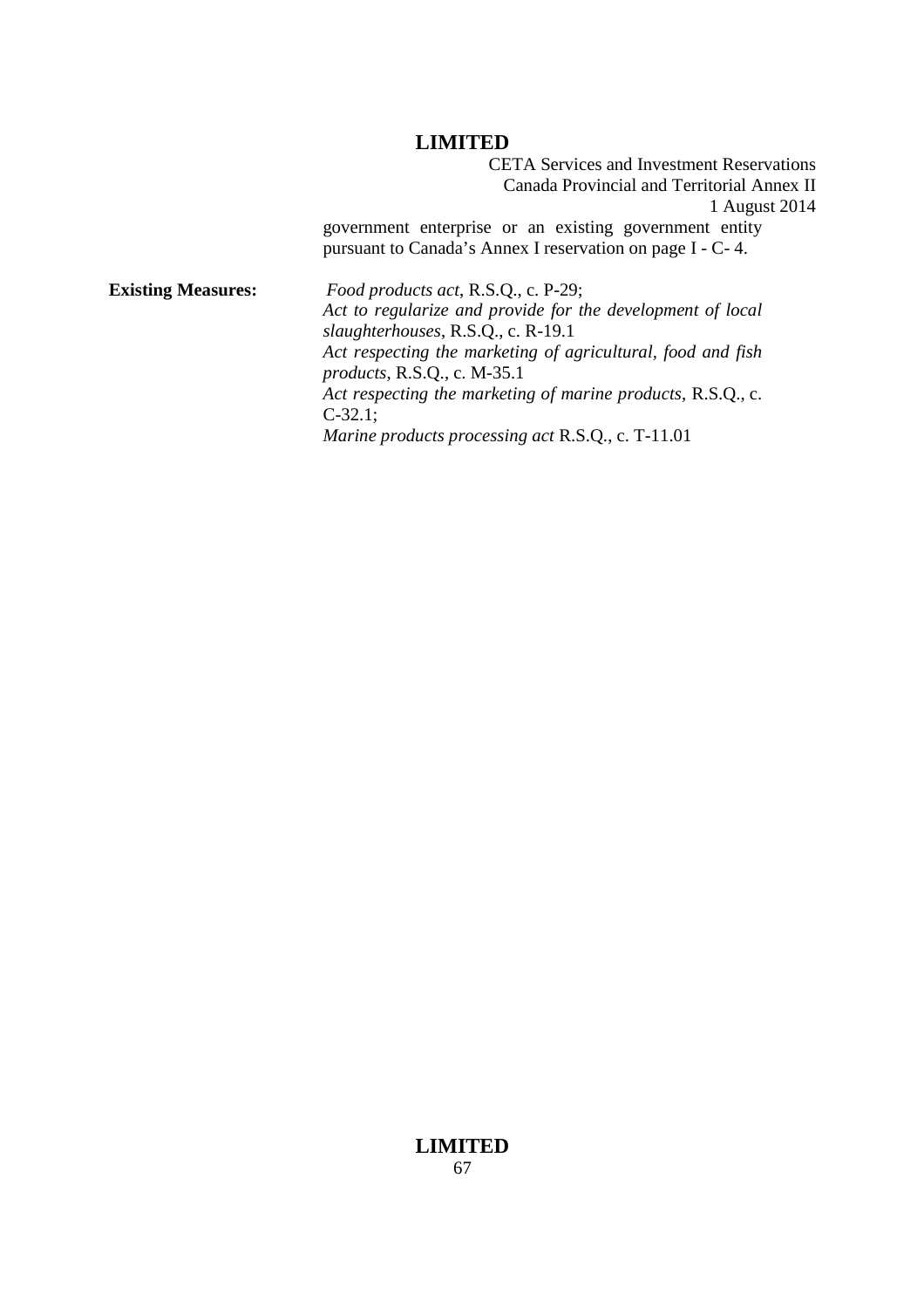CETA Services and Investment Reservations Canada Provincial and Territorial Annex II 1 August 2014

| Sector:                         | Energy                                                                                                                                                                                                                                                                                                                                                                                                                                                                                                                       |
|---------------------------------|------------------------------------------------------------------------------------------------------------------------------------------------------------------------------------------------------------------------------------------------------------------------------------------------------------------------------------------------------------------------------------------------------------------------------------------------------------------------------------------------------------------------------|
| Sub-sector:                     | Electricity energy, services incidental to energy distribution                                                                                                                                                                                                                                                                                                                                                                                                                                                               |
| <b>Industry Classification:</b> | CPC 171, 887                                                                                                                                                                                                                                                                                                                                                                                                                                                                                                                 |
| <b>Type of Reservation:</b>     | Market Access (Articles ___ and __)                                                                                                                                                                                                                                                                                                                                                                                                                                                                                          |
| Level of government:            | Provincial – Québec                                                                                                                                                                                                                                                                                                                                                                                                                                                                                                          |
| <b>Description:</b>             | <b>Cross-Border Trade in Services and Investment</b>                                                                                                                                                                                                                                                                                                                                                                                                                                                                         |
|                                 | Québec reserves the right to adopt or maintain any measure<br>limiting market access in the production, fixing and<br>modification of rates and conditions, transmission, supply,<br>distribution and exportation of electricity, and in the<br>maintenance of electrical facilities, with the exception of<br>measures imposing limitations on the participation of<br>foreign capital in terms of maximum percentage limit on<br>foreign shareholding or the total value of individual or<br>aggregate foreign investment. |
|                                 | Québec reserves the right for the purposes of the activities<br>mentioned in the preceding paragraph, to adopt or maintain<br>any measure related to the transfer and the granting of lands<br>in the domain of the State and of movable and immovable<br>property, and any measure related to all powers and sources<br>of energy from which it is possible to produce electricity.                                                                                                                                         |
|                                 | The Company Hydro-Québec is the holder of exclusive<br>rights regarding the production, transmission, distribution<br>and exportation of electricity. Québec reserves the right to<br>adopt or maintain powers and rights of the Company for the<br>purposes of the activities mentioned previously.                                                                                                                                                                                                                         |
|                                 | Such measures include, but are not limited to, taking into<br>account socio-economic factors.                                                                                                                                                                                                                                                                                                                                                                                                                                |
|                                 | For greater certainty, this reservation is without prejudice to<br>the right of Québec to impose limitations on the<br>participation of foreign capital when selling or disposing of<br>its equity interests in, or the assets of, an existing                                                                                                                                                                                                                                                                               |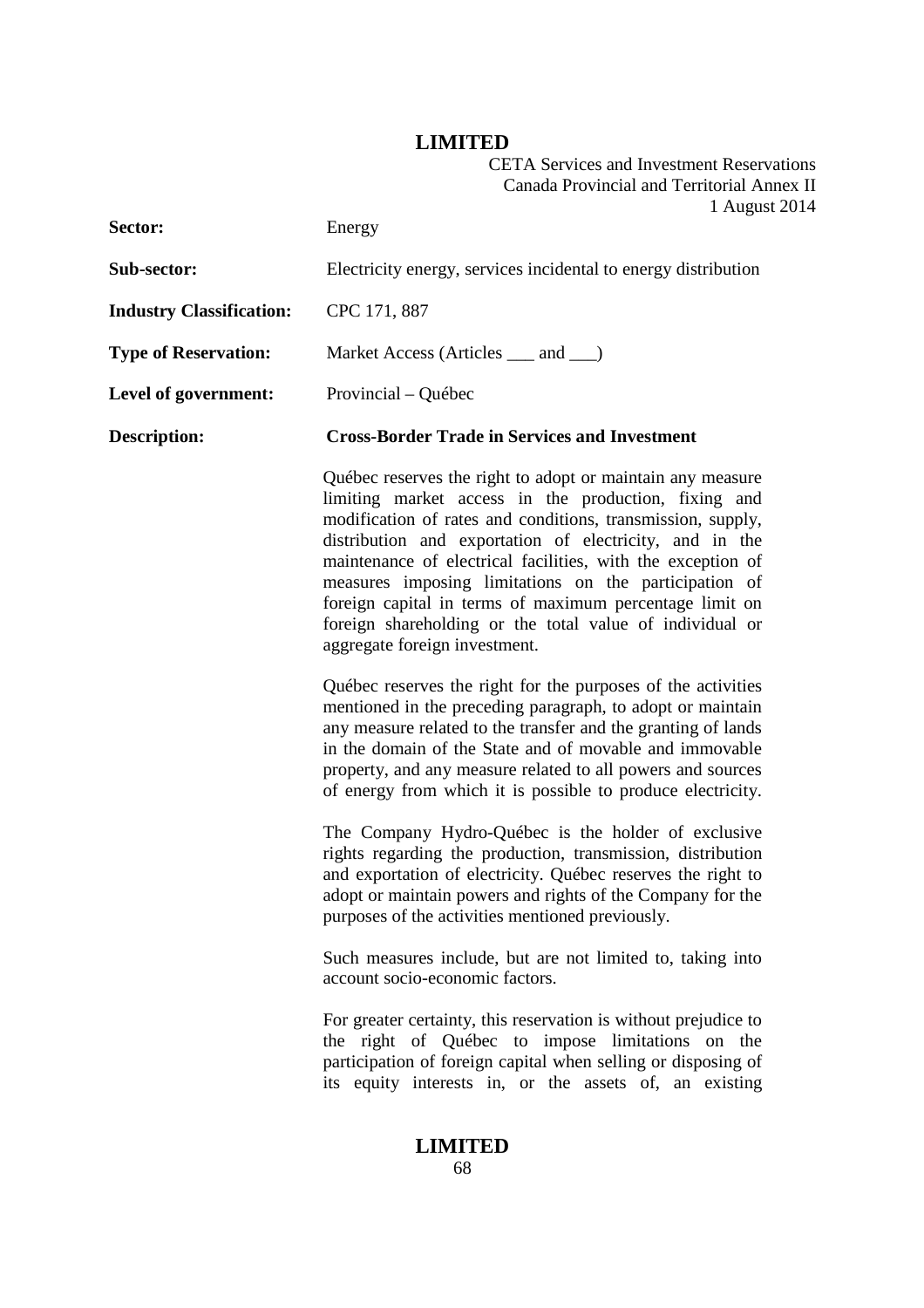CETA Services and Investment Reservations Canada Provincial and Territorial Annex II 1 August 2014

government enterprise or an existing government entity pursuant to Canada's Annex I reservation on page I - C- 4.

**Existing Measures:** *Hydro-Québec act*, R.S.Q., c. H-5 *Act respecting the exportation of electric power*, R.S.Q)., c. E-23 *Act respecting the Régie de l'énergie*, R.S.Q., c. R-6.01 *Act respecting municipal and private electric power systems*, R.S.Q., c. S-41 *Act respecting the ministère des Ressources naturelles et de la Faune*, R.S.Q., c. M-25.2 *Act respecting threatened or vulnerable species*, R.S.Q., c. E-12.01 *Loi sur la Coopérative régionale d'électricité de Saint-Jean-Baptiste de Rouville et abrogeant la Loi pour favoriser l'électrification rurale par l'entremise de coopératives d'électricité*, L.Q. 1986, c. 21

*Watercourses act*, R.S.Q., c.R-13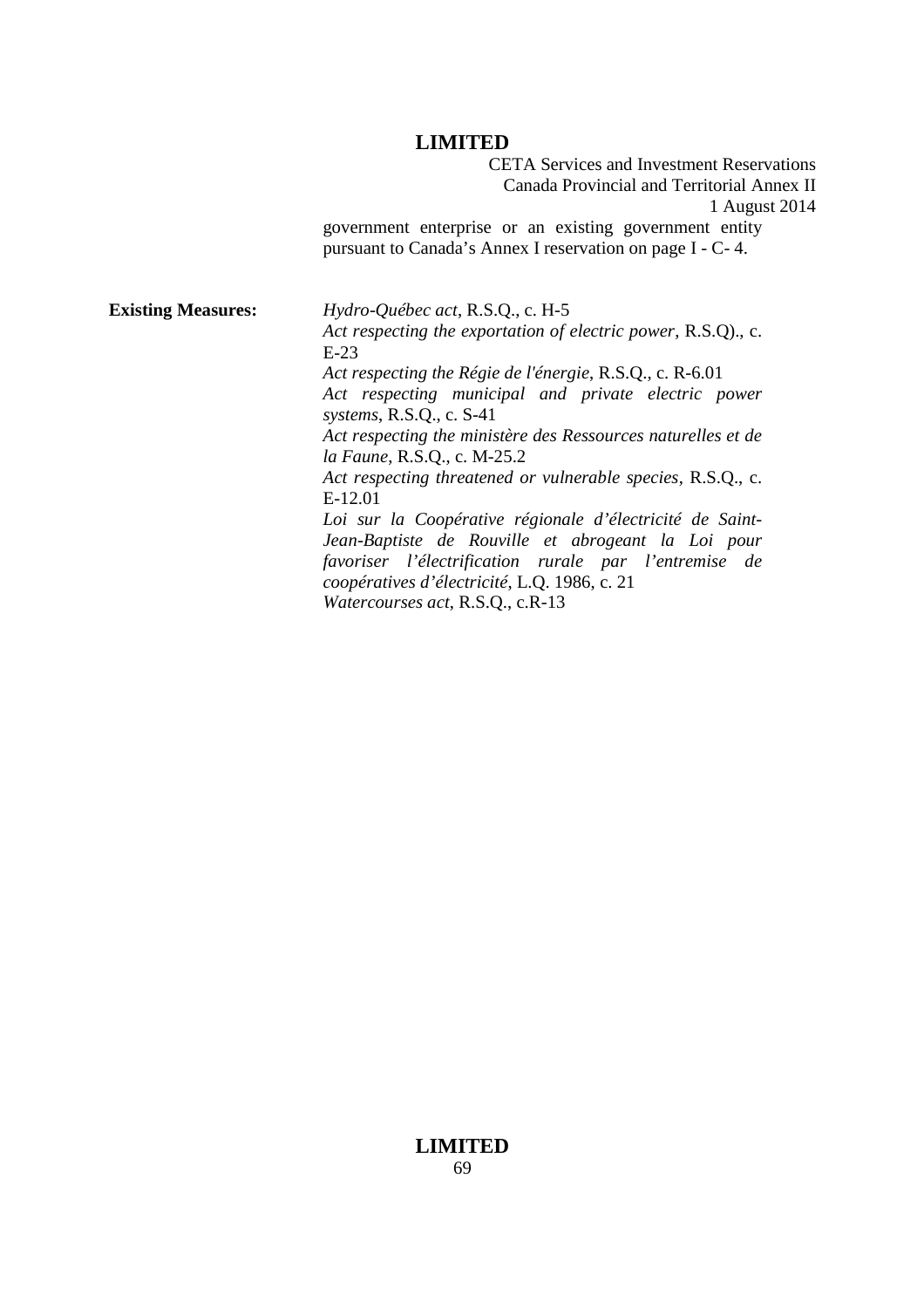| Sector:                         | Energy                                                                                                                                                                                                                                                                                                                                                                                                                      |
|---------------------------------|-----------------------------------------------------------------------------------------------------------------------------------------------------------------------------------------------------------------------------------------------------------------------------------------------------------------------------------------------------------------------------------------------------------------------------|
| Sub-sector:                     | Crude petroleum and natural gas, Transport services via<br>pipeline, Services incidental to energy distribution                                                                                                                                                                                                                                                                                                             |
| <b>Industry Classification:</b> | CPC 120, 713, 887                                                                                                                                                                                                                                                                                                                                                                                                           |
| <b>Type of Reservation:</b>     | Market Access (Article __ and __)                                                                                                                                                                                                                                                                                                                                                                                           |
| Level of government:            | Provincial – Québec                                                                                                                                                                                                                                                                                                                                                                                                         |
| <b>Description:</b>             | <b>Cross-Border Trade in Services and Investment</b>                                                                                                                                                                                                                                                                                                                                                                        |
|                                 | Québec reserves the right to adopt or maintain any measure<br>limiting market access in the operation of oil and gas<br>distribution systems and in transport services via pipeline,<br>with the exception of measures imposing limitations on the<br>participation of foreign capital in terms of maximum<br>percentage limit on foreign shareholding or the total value<br>of individual or aggregate foreign investment. |
|                                 | Québec also reserves the right to adopt or maintain any<br>measure limiting market access in oil and gas development.                                                                                                                                                                                                                                                                                                       |
|                                 | For greater certainty, this reservation is without prejudice to<br>the right of Québec to impose limitations on the<br>participation of foreign capital when selling or disposing of<br>its equity interests in, or the assets of, an existing<br>government enterprise or an existing government entity<br>pursuant to Canada's Annex I reservation on page I - C- 4.                                                      |
| <b>Existing Measures:</b>       | Act respecting the Régie de l'énergie, R.S.Q., c. R-6.01<br>Mining act, R.S.Q., c. M-13.1                                                                                                                                                                                                                                                                                                                                   |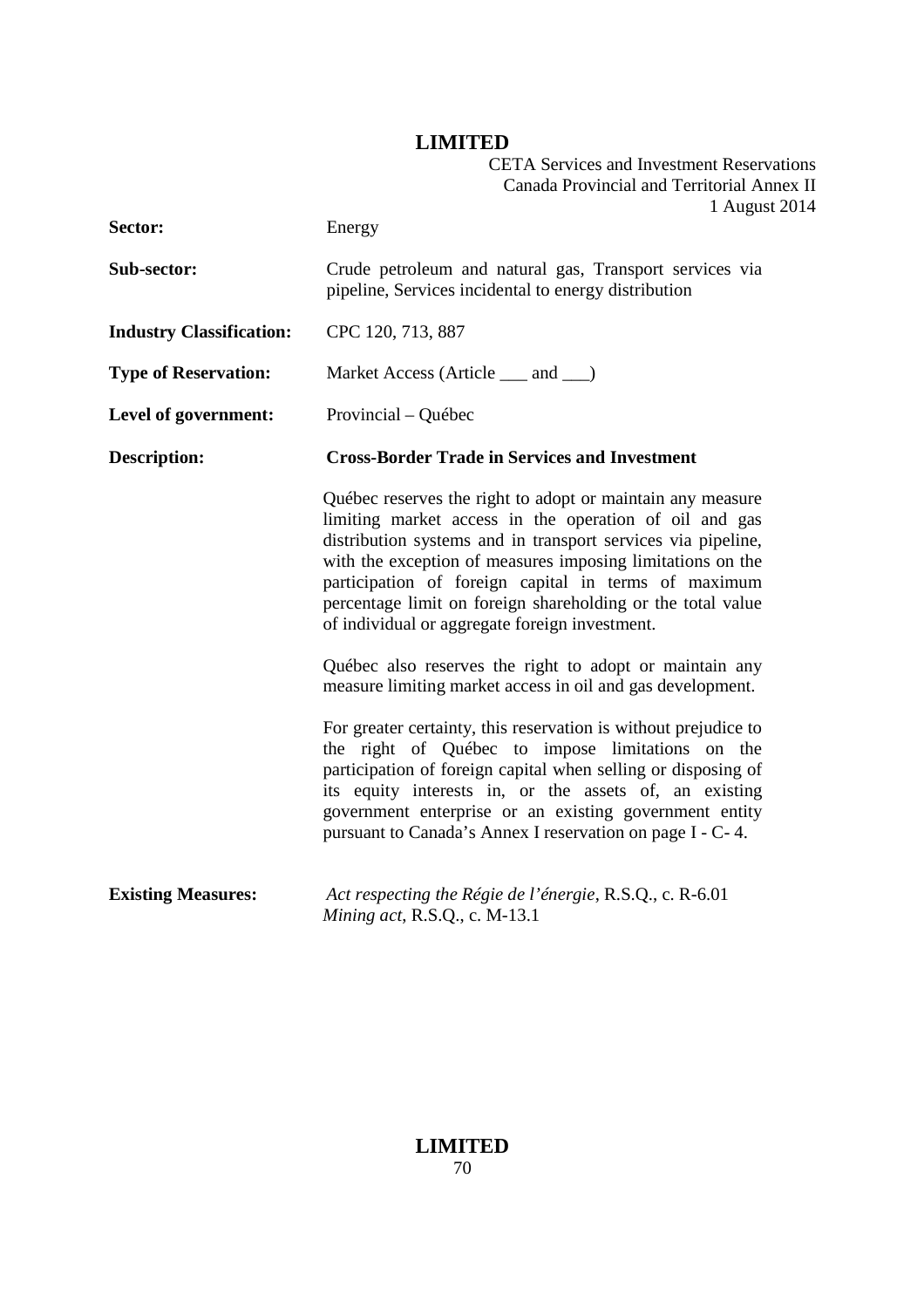CETA Services and Investment Reservations Canada Provincial and Territorial Annex II 1 August 2014

| Sector:                         | 1 August 20<br>Recreational, cultural and sporting services                                                                                                                                                                                                                                                                                                                                                                                                                                                                                                                                         |
|---------------------------------|-----------------------------------------------------------------------------------------------------------------------------------------------------------------------------------------------------------------------------------------------------------------------------------------------------------------------------------------------------------------------------------------------------------------------------------------------------------------------------------------------------------------------------------------------------------------------------------------------------|
| Sub-sector:                     | Gambling and betting                                                                                                                                                                                                                                                                                                                                                                                                                                                                                                                                                                                |
| <b>Industry Classification:</b> | CPC 96492                                                                                                                                                                                                                                                                                                                                                                                                                                                                                                                                                                                           |
| <b>Type of Reservation:</b>     | Market Access (Articles <u>__</u> and __)<br><b>Most-Favoured Nation Treatment</b>                                                                                                                                                                                                                                                                                                                                                                                                                                                                                                                  |
| Level of government:            | Provincial – Québec                                                                                                                                                                                                                                                                                                                                                                                                                                                                                                                                                                                 |
| <b>Description:</b>             | <b>Cross-Border Trade in Services and Investment</b>                                                                                                                                                                                                                                                                                                                                                                                                                                                                                                                                                |
|                                 | Québec reserves the right to adopt or maintain any measure<br>limiting market access in the lotteries, lottery schemes,<br>amusement machines, video lottery machines, games of<br>chance, races, betting rooms, bingo, casinos, publicity<br>contests, consulting and implementation services, with the<br>exception of measures imposing limitations on the<br>participation of foreign capital in terms of maximum<br>percentage limit on foreign shareholding or the total value<br>of individual or aggregate foreign investment.<br>The Société des loteries du Québec is or may be granted a |
|                                 | monopoly in the activities mentioned above.                                                                                                                                                                                                                                                                                                                                                                                                                                                                                                                                                         |
|                                 | For greater certainty, this reservation is without prejudice to<br>the right of Québec to impose limitations on the<br>participation of foreign capital when selling or disposing of<br>its equity interests in, or the assets of, an existing<br>government enterprise or an existing government entity<br>pursuant to Canada's Annex I reservation on page I - C-4.                                                                                                                                                                                                                               |
| <b>Existing Measures:</b>       | Act respecting the Société des loteries du Québec, R.S.Q.,<br>c. $S-13.1$ ,<br>Act respecting lotteries, publicity contests and amusement<br>machines,<br>1990, c. 46, s. 18. R.S.Q., c. L-6<br>Act respecting racing, R.S.Q., c. C-72.1                                                                                                                                                                                                                                                                                                                                                            |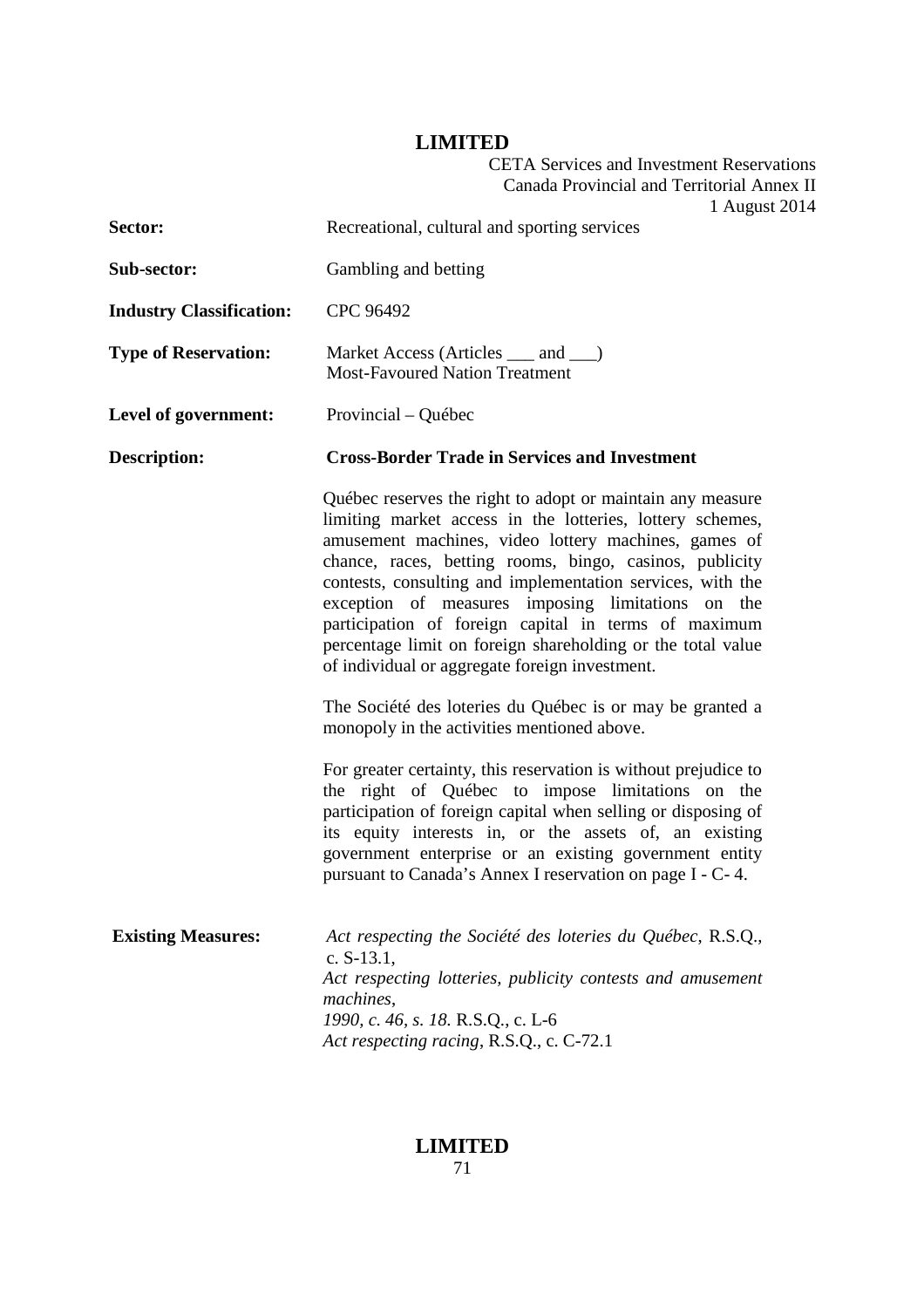| Sector:                         | $1.144$ , abe 20<br>Forestry                                                                                                                                                                                                                                                                                                                                                                                                                                                                                           |
|---------------------------------|------------------------------------------------------------------------------------------------------------------------------------------------------------------------------------------------------------------------------------------------------------------------------------------------------------------------------------------------------------------------------------------------------------------------------------------------------------------------------------------------------------------------|
| Sub-sector:                     | Wood in the rough, products of wood, cork, straw and<br>plaiting materials, pulp, paper and paper products; printed<br>matter and related articles                                                                                                                                                                                                                                                                                                                                                                     |
| <b>Industry Classification:</b> | CPC 031, 31, 32                                                                                                                                                                                                                                                                                                                                                                                                                                                                                                        |
| <b>Type of Reservation:</b>     | Market Access (Articles __ and __)                                                                                                                                                                                                                                                                                                                                                                                                                                                                                     |
| Level of government:            | Provincial – Québec                                                                                                                                                                                                                                                                                                                                                                                                                                                                                                    |
| <b>Description:</b>             | <b>Investment</b>                                                                                                                                                                                                                                                                                                                                                                                                                                                                                                      |
|                                 | Québec reserves the right to adopt or maintain any measure<br>limiting market access in the forest sector, notably<br>measures related to the forest development, the harvesting<br>of forest resources and the products derived from it<br>(including biomass and non-timber), with the exception of<br>measures imposing limitations on the participation of<br>foreign capital in terms of maximum percentage limit on<br>foreign shareholding or the total value of individual or<br>aggregate foreign investment. |
|                                 | Québec reserves the right to adopt or maintain any measure<br>limiting market access in the marketing or processing of<br>forest resources and the products derived from it as well as<br>any measure limiting market access in the supply of wood<br>processing plants, with the exception of measures imposing<br>limitations on the participation of foreign capital in terms of<br>maximum percentage limit on foreign shareholding or the<br>total value of individual or aggregate foreign investment.           |
|                                 | Such measures include, but are not limited to, imposing<br>public interest tests and taking into account socio-economic<br>factors.                                                                                                                                                                                                                                                                                                                                                                                    |
|                                 | For greater certainty, this reservation is without prejudice to<br>the right of Québec to impose limitations on the<br>participation of foreign capital when selling or disposing of<br>its equity interests in, or the assets of, an existing<br>government enterprise or an existing government entity<br>pursuant to Canada's Annex I reservation on page I - C-4.                                                                                                                                                  |
|                                 | <b>LIMITED</b>                                                                                                                                                                                                                                                                                                                                                                                                                                                                                                         |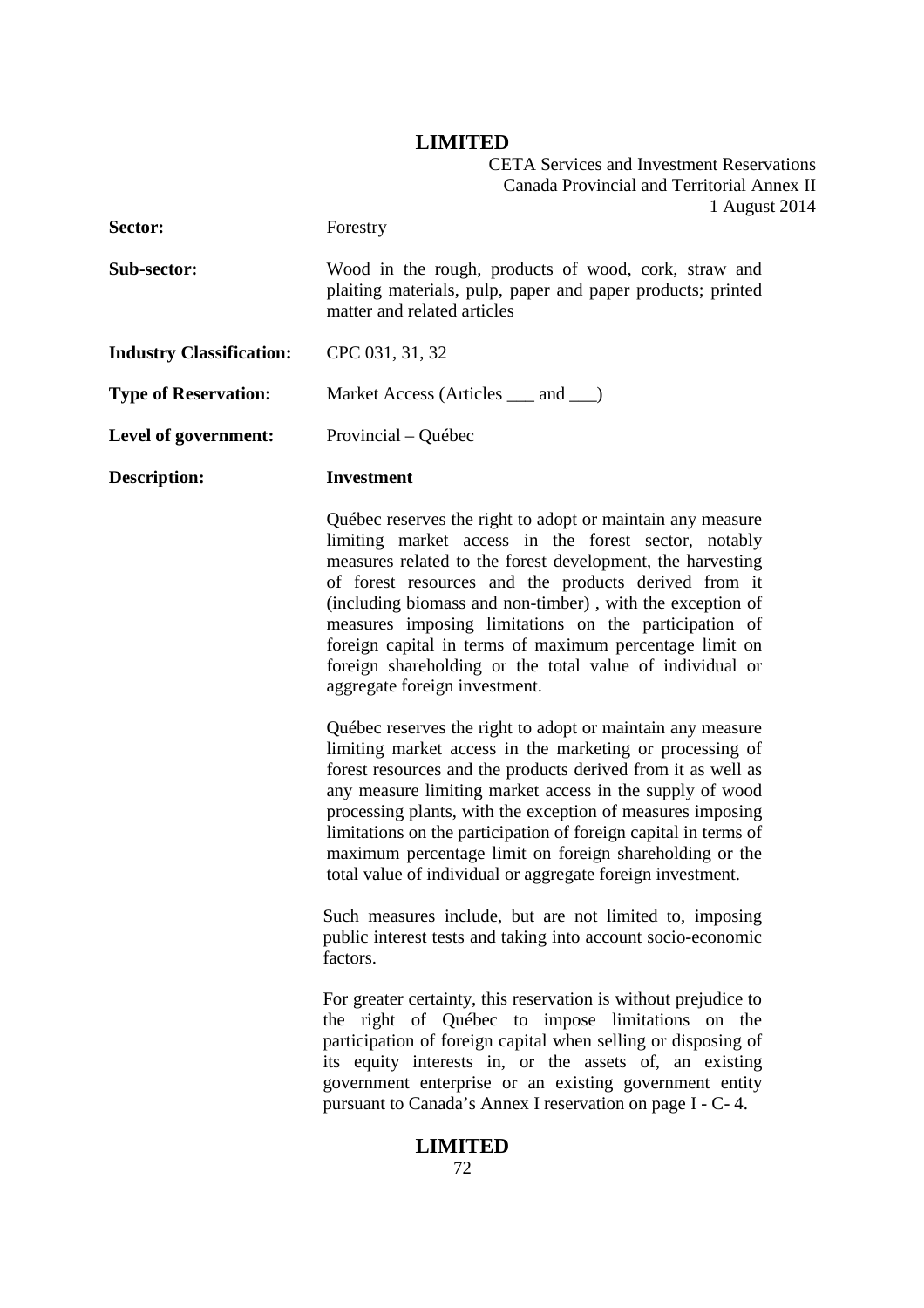CETA Services and Investment Reservations Canada Provincial and Territorial Annex II 1 August 2014

**Existing Measures:** *Act respecting the marketing of agricultural, food and fish products*, R.S.Q., c. M-35.1 *Forest act*, R.S.Q. c. F-4.1 *Sustainable Forest Development act*, R.S.Q., c. A-18.1 *Act respecting the Ministère des Ressources naturelles et de la Faune*, R.S.Q., c. M-25.2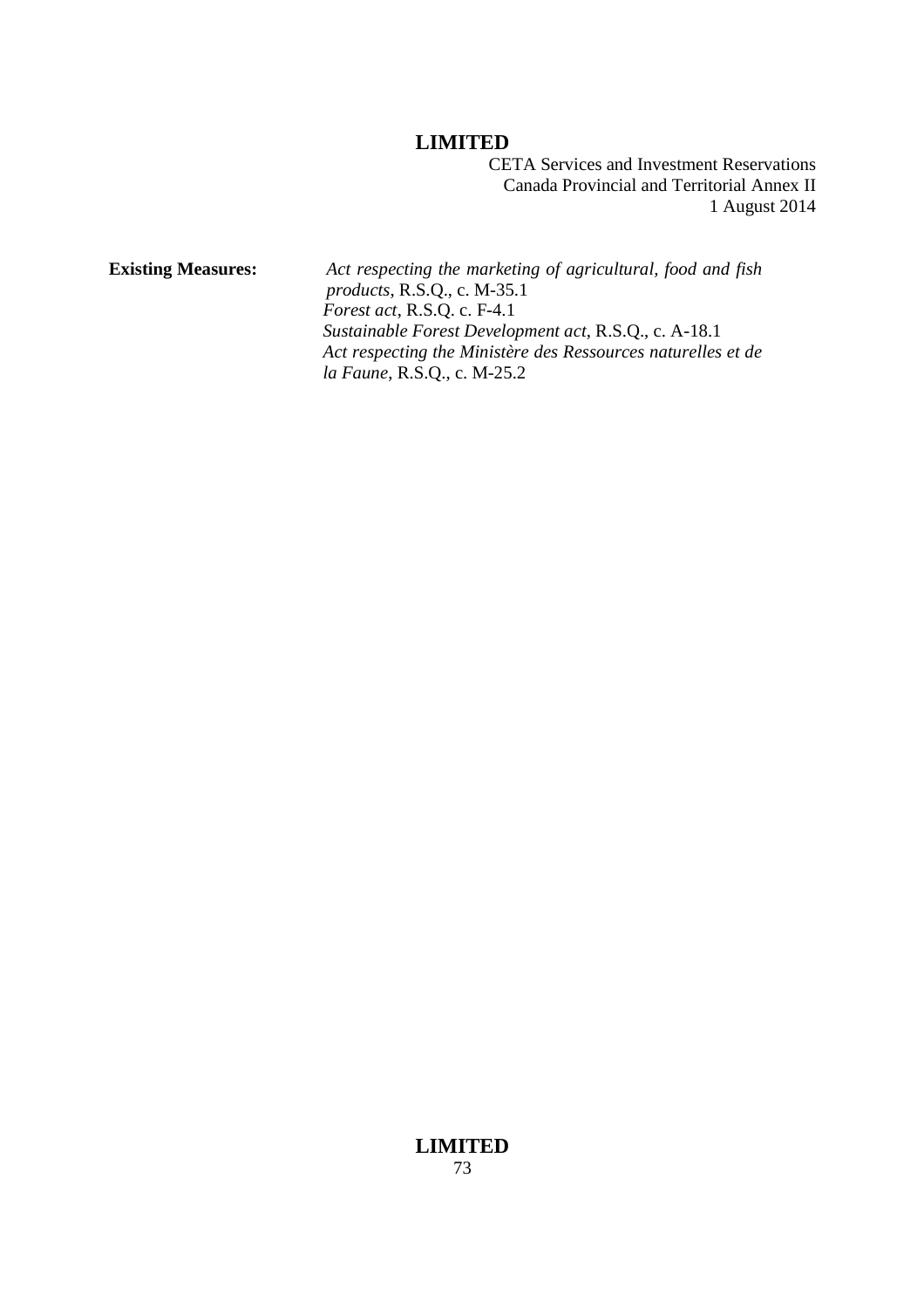CETA Services and Investment Reservations Canada Provincial and Territorial Annex II 1 August 2014

## **SASKATCHEWAN**

| Sector:                         | Recreational, Cultural, and Sporting Services                                                                                                                                                                                                                                                                                                                               |
|---------------------------------|-----------------------------------------------------------------------------------------------------------------------------------------------------------------------------------------------------------------------------------------------------------------------------------------------------------------------------------------------------------------------------|
| <b>Sub-Sector:</b>              | Gambling and Betting                                                                                                                                                                                                                                                                                                                                                        |
| <b>Industry Classification:</b> | CPC 96492                                                                                                                                                                                                                                                                                                                                                                   |
| <b>Level of Government:</b>     | Provincial – Saskatchewan                                                                                                                                                                                                                                                                                                                                                   |
| <b>Type of Reservation:</b>     | <b>Market Access</b><br><b>Most-Favoured Nation Treatment</b>                                                                                                                                                                                                                                                                                                               |
| <b>Measures:</b>                |                                                                                                                                                                                                                                                                                                                                                                             |
| <b>Description:</b>             | <b>Cross-Border Trade in Services and Investment</b>                                                                                                                                                                                                                                                                                                                        |
|                                 | Saskatchewan reserves the right to adopt or maintain any<br>measure to limit the number of covered investments or<br>service suppliers whether in the form of numerical quotas,<br>monopolies, exclusive suppliers or the requirements of an<br>economic needs test.                                                                                                        |
|                                 | Saskatchewan reserves the right to adopt or maintain any<br>measure to restrict or require specific types of legal entity<br>or joint venture through which an investor may perform an<br>economic activity in the sub-sectors noted above.                                                                                                                                 |
|                                 | For greater certainty, this reservation is without prejudice to<br>the right of Saskatchewan to impose limitations on the<br>participation of foreign capital when selling or disposing of<br>its equity interests in, or the assets of, an existing<br>government enterprise or an existing government entity<br>pursuant to Canada's Annex I reservation on page I - C-4. |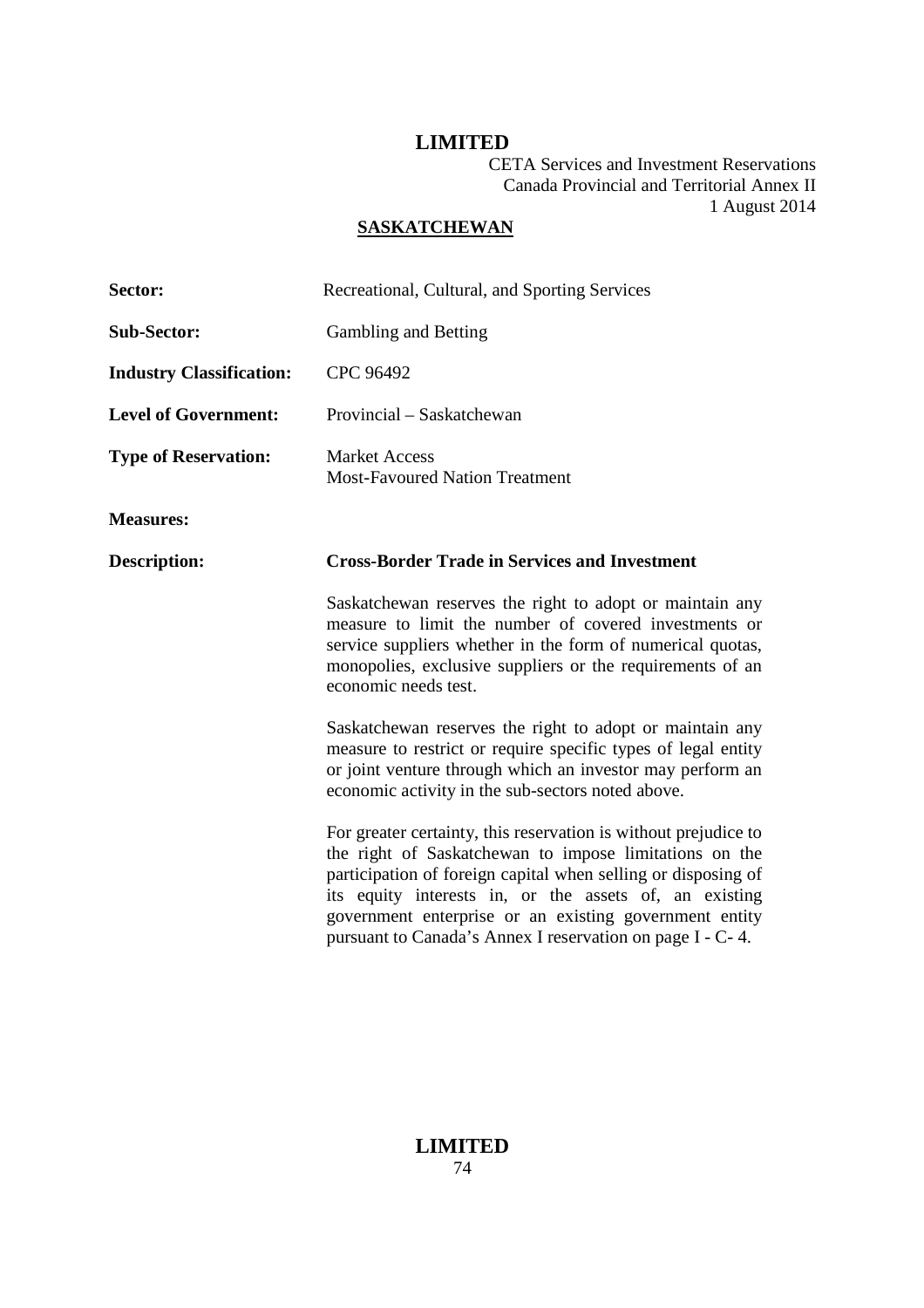|                                 | 1.114                                                                                                                                                                                                                                                                                                                                                                        |
|---------------------------------|------------------------------------------------------------------------------------------------------------------------------------------------------------------------------------------------------------------------------------------------------------------------------------------------------------------------------------------------------------------------------|
| Sector:                         | Alcoholic Beverages                                                                                                                                                                                                                                                                                                                                                          |
| <b>Sub-Sector:</b>              | Beverages, Wholesale<br>Liquor, Wine and Beer Stores<br>Commission agents' services<br>Wholesale trade services<br>Retailing services                                                                                                                                                                                                                                        |
| <b>Industry Classification:</b> | CPC 24, 62112, 62226, 63107, 643                                                                                                                                                                                                                                                                                                                                             |
| <b>Type of Reservation:</b>     | <b>Market Access</b>                                                                                                                                                                                                                                                                                                                                                         |
| <b>Level of Government:</b>     | Provincial - Saskatchewan                                                                                                                                                                                                                                                                                                                                                    |
| <b>Measures:</b>                |                                                                                                                                                                                                                                                                                                                                                                              |
| <b>Description:</b>             | <b>Cross-Border Trade in Services and Investment</b>                                                                                                                                                                                                                                                                                                                         |
|                                 | Saskatchewan reserves the right to adopt or maintain any<br>measure to limit the number of covered investments or<br>service suppliers whether in the form of numerical quotas,<br>monopolies, exclusive suppliers or the requirements of an<br>economic needs test.                                                                                                         |
|                                 | Saskatchewan reserves the right to adopt or maintain any<br>measure to restrict or require specific types of legal entity<br>or joint venture through which an investor may perform an<br>economic activity in the sub-sectors noted above.                                                                                                                                  |
|                                 | For greater certainty, this reservation is without prejudice to<br>the right of Saskatchewan to impose limitations on the<br>participation of foreign capital when selling or disposing of<br>its equity interests in, or the assets of, an existing<br>government enterprise or an existing government entity<br>pursuant to Canada's Annex I reservation on page I - C- 4. |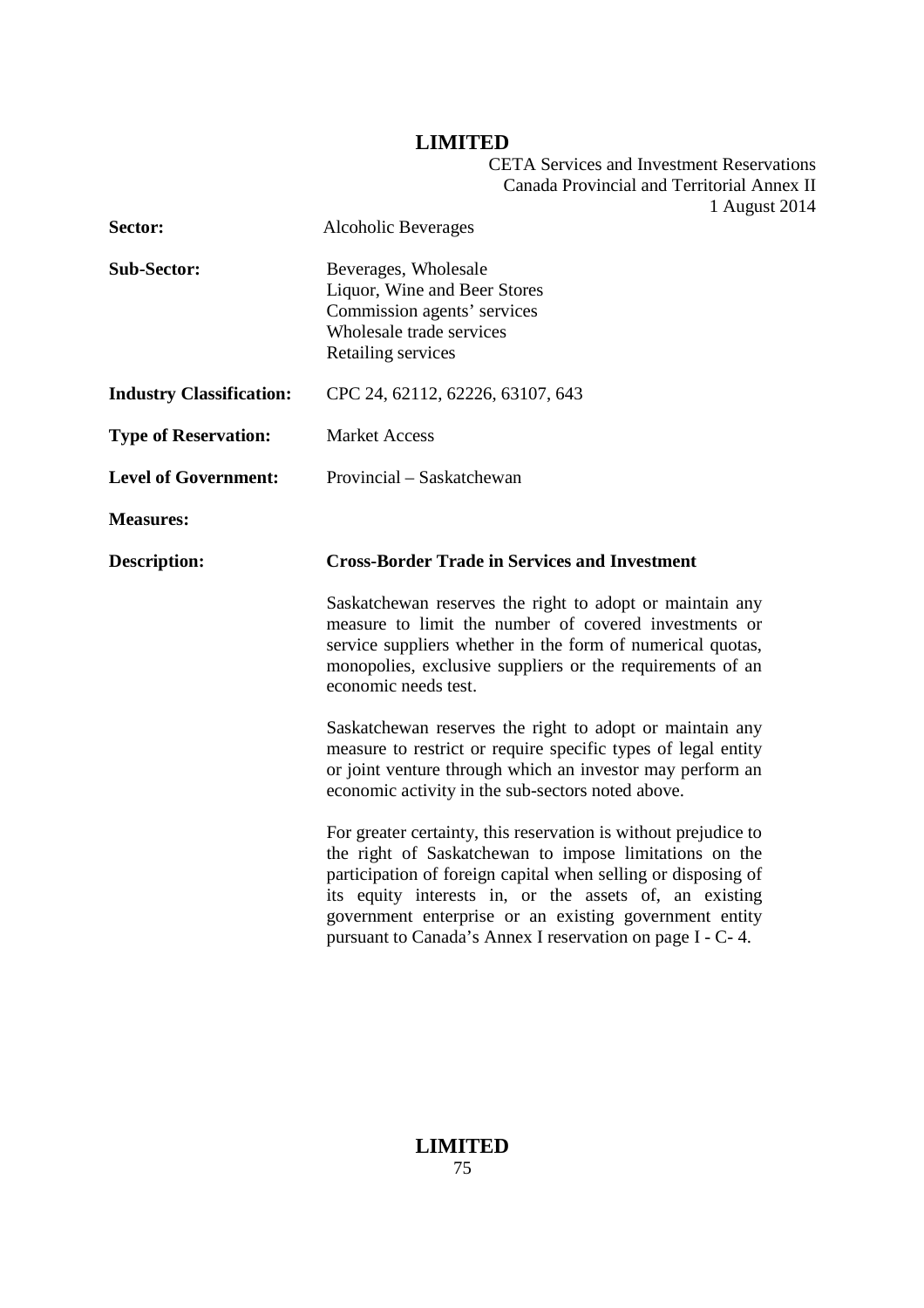CETA Services and Investment Reservations Canada Provincial and Territorial Annex II 1 August 2014

| Sector:                         | Energy                                                                                                                                                                                                                                                                                |
|---------------------------------|---------------------------------------------------------------------------------------------------------------------------------------------------------------------------------------------------------------------------------------------------------------------------------------|
| <b>Sub-Sector:</b>              | Electricity, town gas, steam and hot water<br>Coal gas, water gas, producer gas and similar gases, other<br>than petroleum gases and other gaseous hydrocarbons<br>Services incidental to energy distribution<br>Electrical energy<br>Producer gas<br>Transport Services via Pipeline |
| <b>Industry Classification:</b> | CPC 17, 713, 887                                                                                                                                                                                                                                                                      |
| <b>Type of Reservation:</b>     | <b>Market Access</b>                                                                                                                                                                                                                                                                  |
| <b>Level of Government:</b>     | Provincial - Saskatchewan                                                                                                                                                                                                                                                             |
| <b>Measures:</b>                |                                                                                                                                                                                                                                                                                       |
| <b>Description:</b>             | <b>Cross-Border Trade in Services and Investment</b>                                                                                                                                                                                                                                  |
|                                 |                                                                                                                                                                                                                                                                                       |
|                                 | Saskatchewan reserves the right to adopt or maintain any<br>measure to limit the number of covered investments or<br>service suppliers whether in the form of numerical quotas,<br>monopolies, exclusive suppliers or the requirements of an<br>economic needs test.                  |
|                                 | Saskatchewan reserves the right to adopt or maintain any<br>measure to restrict or require specific types of legal entity<br>or joint venture through which an investor may perform an<br>economic activity in the sub-sectors noted above.                                           |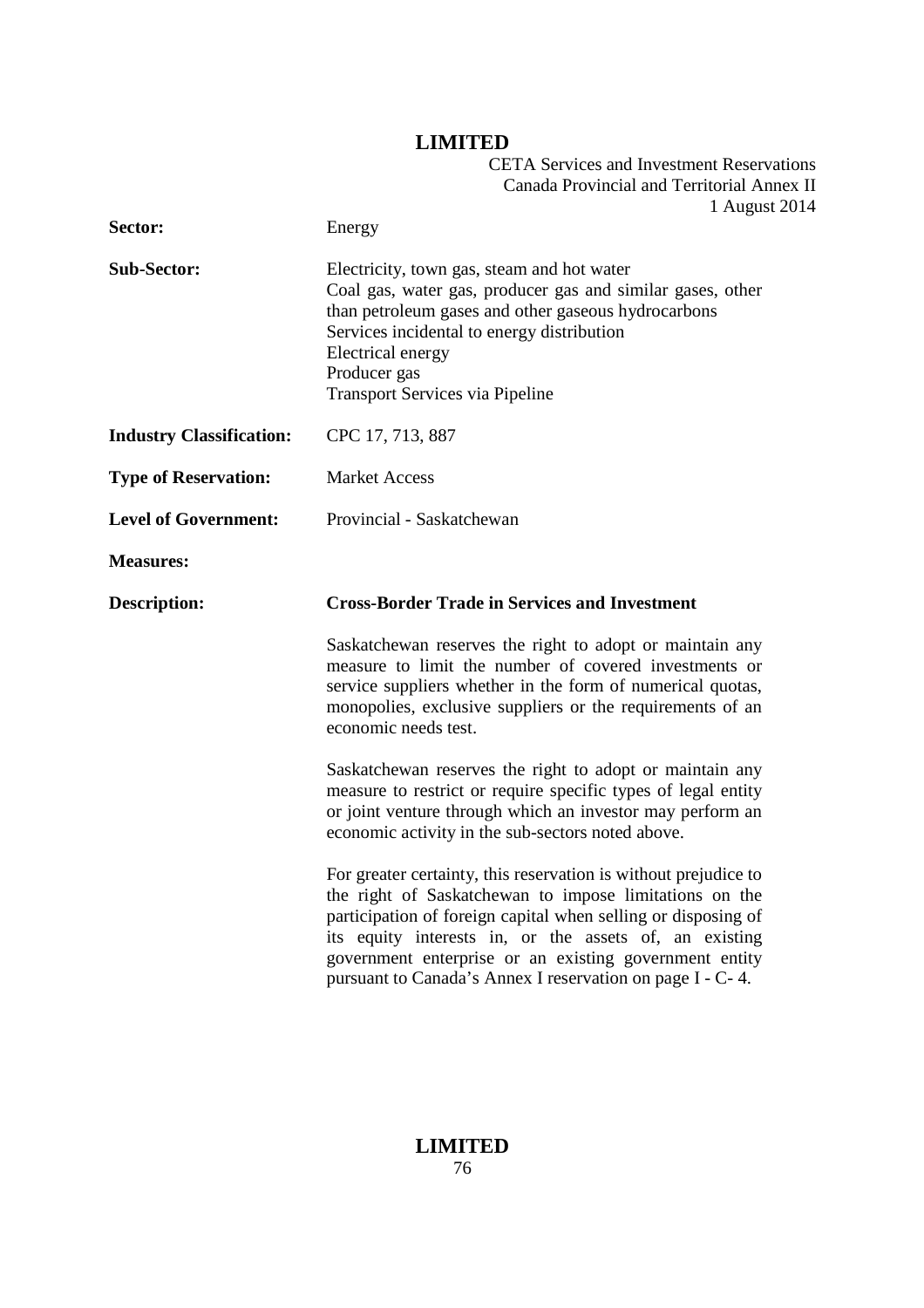CETA Services and Investment Reservations Canada Provincial and Territorial Annex II 1 August 2014

# **YUKON**

| Sector:                         | <b>Alcoholic Beverages</b>                                                                                                                                                                                                                                                                                                                                                                                                          |
|---------------------------------|-------------------------------------------------------------------------------------------------------------------------------------------------------------------------------------------------------------------------------------------------------------------------------------------------------------------------------------------------------------------------------------------------------------------------------------|
| <b>Sub-Sector:</b>              | Wholesale trade of beverages; retail sale of beverages not<br>consumed on the spot, sales on a fee or contract basis of<br>food products, beverages and tobacco                                                                                                                                                                                                                                                                     |
| <b>Industry Classification:</b> | CPC 241, 242, 243, 62112, 62226, 63107, 8841, 7123<br>(except 71231, 71232, 71233, 71234)                                                                                                                                                                                                                                                                                                                                           |
| <b>Type of Reservation:</b>     | <b>Market Access</b>                                                                                                                                                                                                                                                                                                                                                                                                                |
| <b>Level of Government</b>      | Territorial - Yukon                                                                                                                                                                                                                                                                                                                                                                                                                 |
| <b>Measures:</b>                |                                                                                                                                                                                                                                                                                                                                                                                                                                     |
| <b>Description:</b>             | <b>Cross-Border Trade in Services and Investment</b>                                                                                                                                                                                                                                                                                                                                                                                |
|                                 | Yukon reserves the right to adopt or maintain any measure<br>limiting market access in advertising, storage, manufacture,<br>distribution, transport, sale and trade of alcoholic<br>beverages, with the exception of measures imposing<br>limitations on the participation of foreign capital in terms of<br>maximum percentage limit on foreign shareholding or the<br>total value of individual or aggregate foreign investment. |
|                                 | The Yukon Liquor Corporation is the sole commercial<br>importer of alcoholic beverages into Yukon. In-territory<br>manufacturers of alcoholic beverages are allowed to<br>operate a retail outlet at the manufacturing facility as a<br>manufacture's agent of the Yukon Liquor Corporation.                                                                                                                                        |
|                                 | For greater certainty, this reservation is without prejudice to<br>the right of Yukon to impose limitations on the<br>participation of foreign capital when selling or disposing of<br>its equity interests in, or the assets of, an existing<br>government enterprise or an existing government entity<br>pursuant to Canada's Annex I reservation on page I - C- 4.                                                               |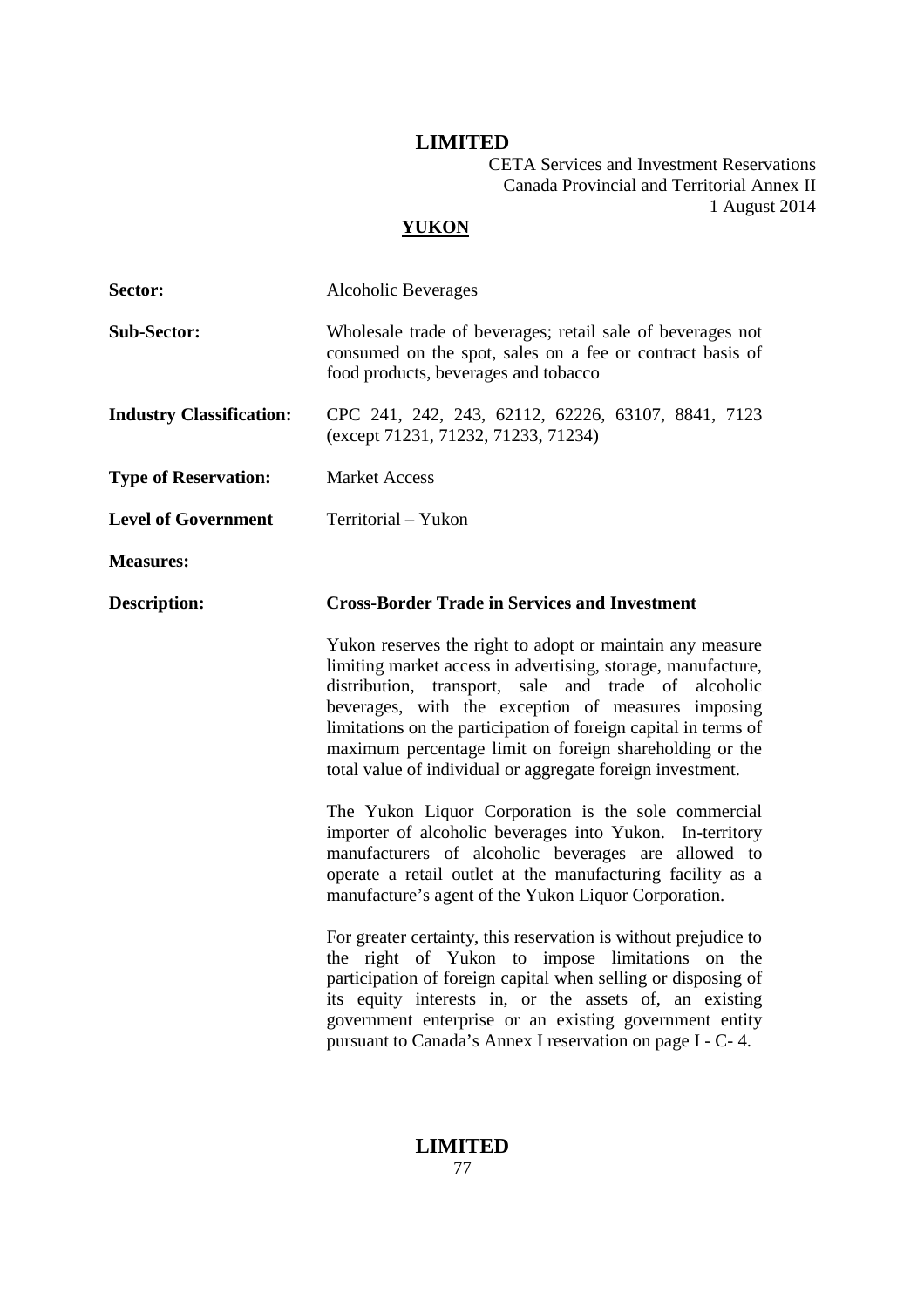| Sector:                         | 1 August 20<br>Recreational, Cultural and Sporting Services                                                                                                                                                                                                                                                                                                                                     |
|---------------------------------|-------------------------------------------------------------------------------------------------------------------------------------------------------------------------------------------------------------------------------------------------------------------------------------------------------------------------------------------------------------------------------------------------|
| <b>Sub-Sector:</b>              | Gambling and betting                                                                                                                                                                                                                                                                                                                                                                            |
| <b>Industry Classification:</b> | CPC 96492                                                                                                                                                                                                                                                                                                                                                                                       |
| <b>Type of Reservation:</b>     | <b>Market Access</b><br><b>Most-Favoured Nation Treatment</b>                                                                                                                                                                                                                                                                                                                                   |
| <b>Level of Government</b>      | Territorial - Yukon                                                                                                                                                                                                                                                                                                                                                                             |
| <b>Measures:</b>                |                                                                                                                                                                                                                                                                                                                                                                                                 |
| <b>Description:</b>             | <b>Cross-Border Trade in Services and Investment</b>                                                                                                                                                                                                                                                                                                                                            |
|                                 | Yukon reserves the right to adopt or maintain any measure<br>limiting market access in the ownership and operation of<br>gambling and gaming facilities, with the exception of<br>measures imposing limitations on the participation of<br>foreign capital in terms of maximum percentage limit on<br>foreign shareholding or the total value of individual or<br>aggregate foreign investment. |
|                                 | The above measures permit Yukon to limit market access in<br>lottery schemes, amusement machines, video lottery<br>machines, games of chance, races, betting theatres, bingo<br>casinos and promotional contests, and to conduct such<br>activities, including through a monopoly.                                                                                                              |
|                                 | For greater certainty, this reservation is without prejudice to<br>the right of Yukon to impose limitations on the<br>participation of foreign capital when selling or disposing of<br>its equity interests in, or the assets of, an existing<br>government enterprise or an existing government entity<br>pursuant to Canada's Annex I reservation on page I - C- 4.                           |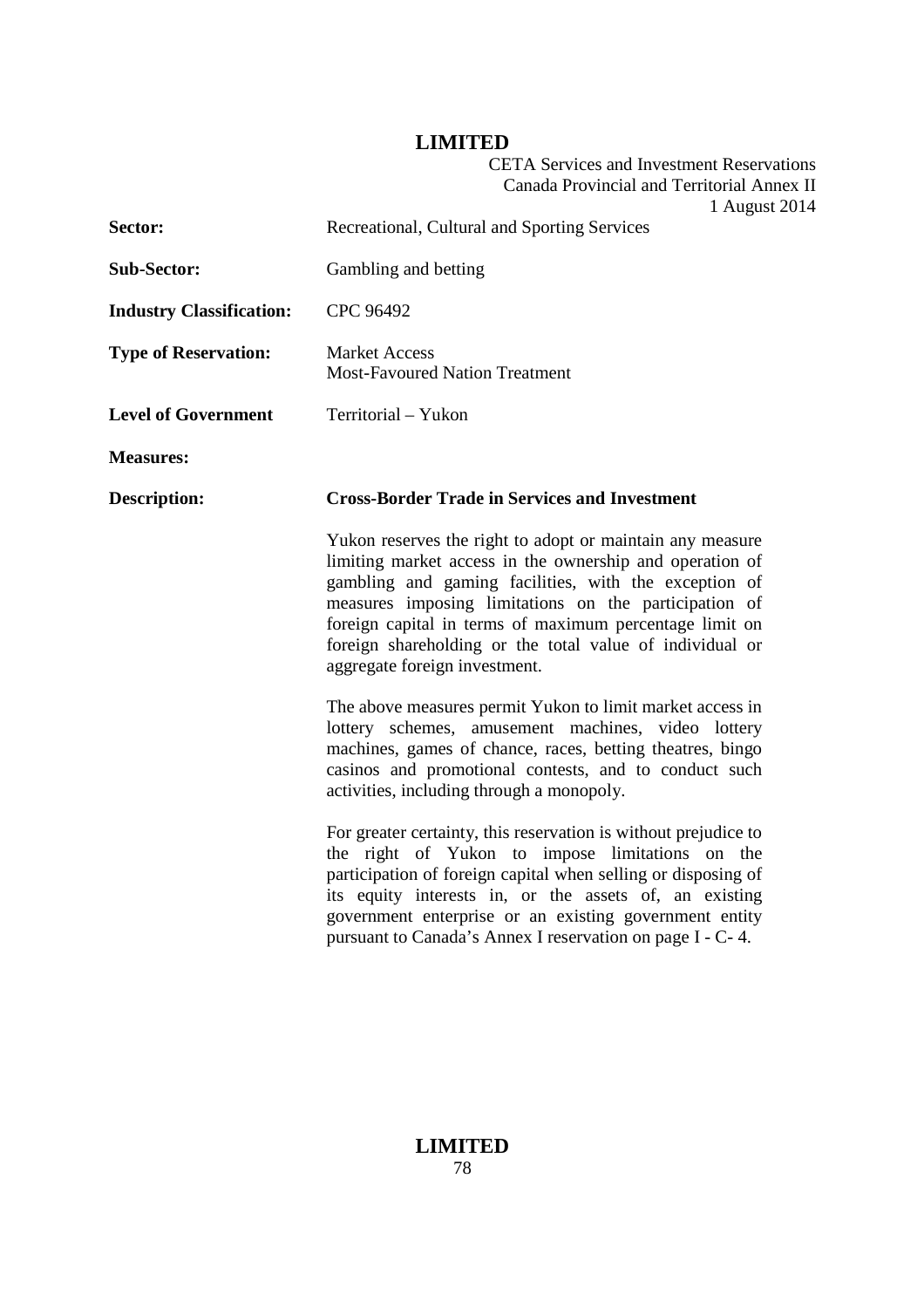| Sector:                         | Energy                                                                                                                                                                                                                                                                                                                                                                                                   |
|---------------------------------|----------------------------------------------------------------------------------------------------------------------------------------------------------------------------------------------------------------------------------------------------------------------------------------------------------------------------------------------------------------------------------------------------------|
| <b>Sub-Sector:</b>              | Crude petroleum and natural gas, Transport services via<br>pipeline Services incidental to energy distribution                                                                                                                                                                                                                                                                                           |
| <b>Industry Classification:</b> | CPC 120, 713, 887                                                                                                                                                                                                                                                                                                                                                                                        |
| <b>Type of Reservation:</b>     | <b>Market Access</b>                                                                                                                                                                                                                                                                                                                                                                                     |
| <b>Level of Government</b>      | Territorial - Yukon                                                                                                                                                                                                                                                                                                                                                                                      |
| <b>Measures:</b>                |                                                                                                                                                                                                                                                                                                                                                                                                          |
| <b>Description:</b>             | <b>Cross-Border Trade in Services and Investment</b>                                                                                                                                                                                                                                                                                                                                                     |
|                                 | Yukon reserves the right to adopt or maintain any measure<br>limiting market access in the exploration, production,<br>extraction and development of oil and gas, with the<br>exception of measures imposing limitations on the<br>participation of foreign capital in terms of maximum<br>percentage limit on foreign shareholding or the total value<br>of individual or aggregate foreign investment. |
|                                 | Yukon reserves the right to adopt or maintain any measure<br>granting exclusive rights to operate a natural gas or oil<br>distribution or transportation system, including, but not<br>limited to activities related to oil and natural gas pipeline<br>and marine distribution and transport services.                                                                                                  |
|                                 | For greater certainty, this reservation is without prejudice to<br>the right of Yukon to impose limitations on the<br>participation of foreign capital when selling or disposing of<br>its equity interests in, or the assets of, an existing<br>government enterprise or an existing government entity<br>pursuant to Canada's Annex I reservation on page I - C- 4.                                    |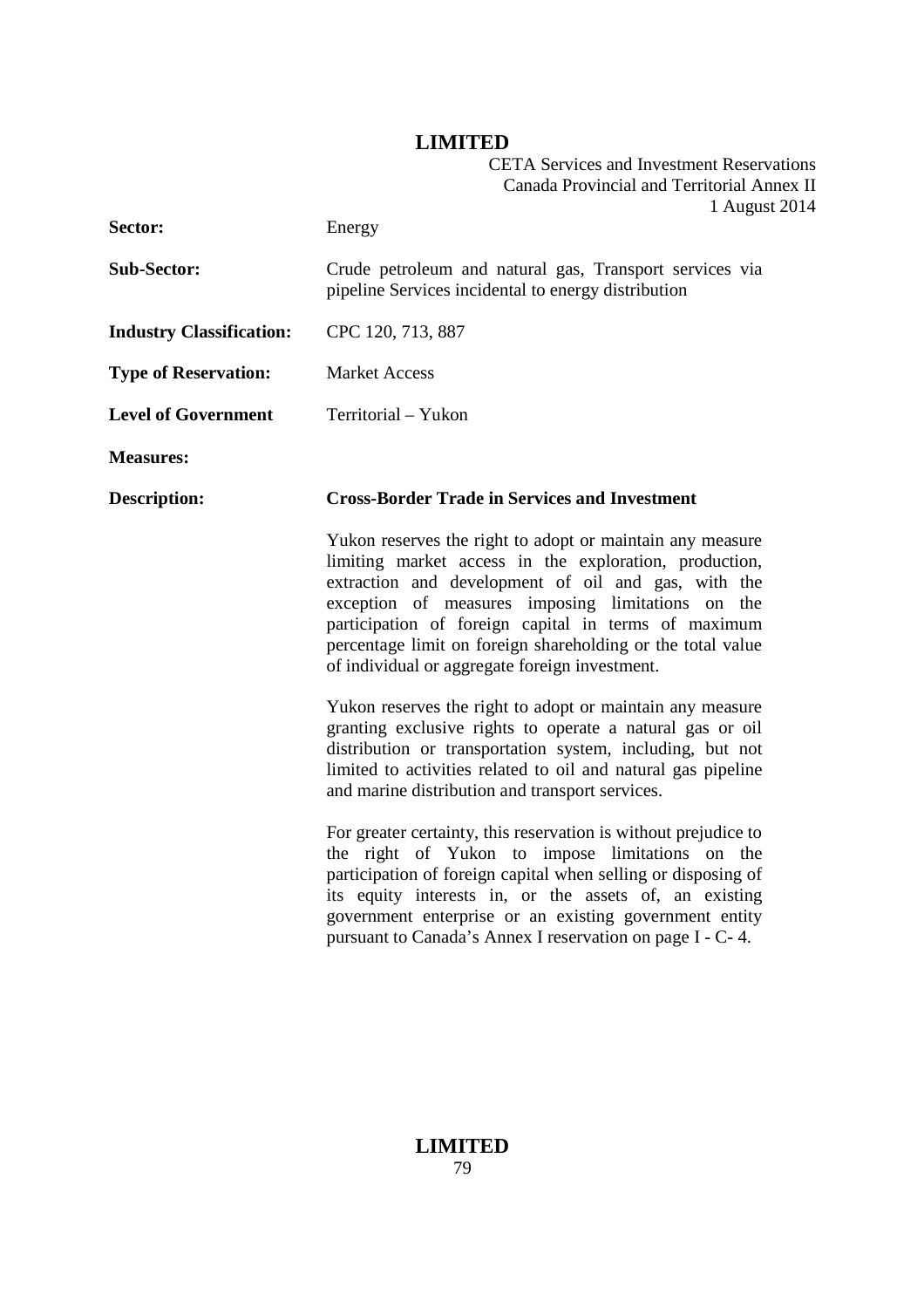| Sector:                         | Energy                                                                                                                                                                                                                                                                                                                                                                                                                                                                                                                                                                                                                                                                                                                                                                                                                                                                                                                                                                                                                                                                                                                                                                  |
|---------------------------------|-------------------------------------------------------------------------------------------------------------------------------------------------------------------------------------------------------------------------------------------------------------------------------------------------------------------------------------------------------------------------------------------------------------------------------------------------------------------------------------------------------------------------------------------------------------------------------------------------------------------------------------------------------------------------------------------------------------------------------------------------------------------------------------------------------------------------------------------------------------------------------------------------------------------------------------------------------------------------------------------------------------------------------------------------------------------------------------------------------------------------------------------------------------------------|
| <b>Sub-Sector:</b>              | Production, transmission, and distribution of electricity,<br>gas, steam and hot water, electricity, and related services                                                                                                                                                                                                                                                                                                                                                                                                                                                                                                                                                                                                                                                                                                                                                                                                                                                                                                                                                                                                                                               |
| <b>Industry Classification:</b> | CPC: 17, 887                                                                                                                                                                                                                                                                                                                                                                                                                                                                                                                                                                                                                                                                                                                                                                                                                                                                                                                                                                                                                                                                                                                                                            |
| <b>Type of Reservation:</b>     | <b>Market Access</b>                                                                                                                                                                                                                                                                                                                                                                                                                                                                                                                                                                                                                                                                                                                                                                                                                                                                                                                                                                                                                                                                                                                                                    |
| <b>Level of Government</b>      | Territorial - Yukon                                                                                                                                                                                                                                                                                                                                                                                                                                                                                                                                                                                                                                                                                                                                                                                                                                                                                                                                                                                                                                                                                                                                                     |
| <b>Measures:</b>                |                                                                                                                                                                                                                                                                                                                                                                                                                                                                                                                                                                                                                                                                                                                                                                                                                                                                                                                                                                                                                                                                                                                                                                         |
| Description:                    | <b>Cross-Border Trade in Services and Investment</b>                                                                                                                                                                                                                                                                                                                                                                                                                                                                                                                                                                                                                                                                                                                                                                                                                                                                                                                                                                                                                                                                                                                    |
|                                 | Yukon reserves the right to adopt or maintain any measure<br>limiting market access in:<br>water power;<br>$\bullet$<br>the production, transport, distribution, furnishing,<br>$\bullet$<br>and exportation of electricity;<br>the commercial and industrial uses of water; and<br>services incidental to energy distribution.<br>with the exception of measures imposing limitations on the<br>participation of foreign capital in terms of maximum<br>percentage limit on foreign shareholding or the total value<br>of individual or aggregate foreign investment.<br>Yukon may make available to Yukon Development<br>Corporation (or any subsidiary or successor corporation)<br>for operational purposes any facility or any water power<br>that is owned by Yukon or under its control.<br>For greater certainty, this reservation is without prejudice to<br>the right of Yukon to impose limitations on the<br>participation of foreign capital when selling or disposing of<br>its equity interests in, or the assets of, an existing<br>government enterprise or an existing government entity<br>pursuant to Canada's Annex I reservation on page I - C-4. |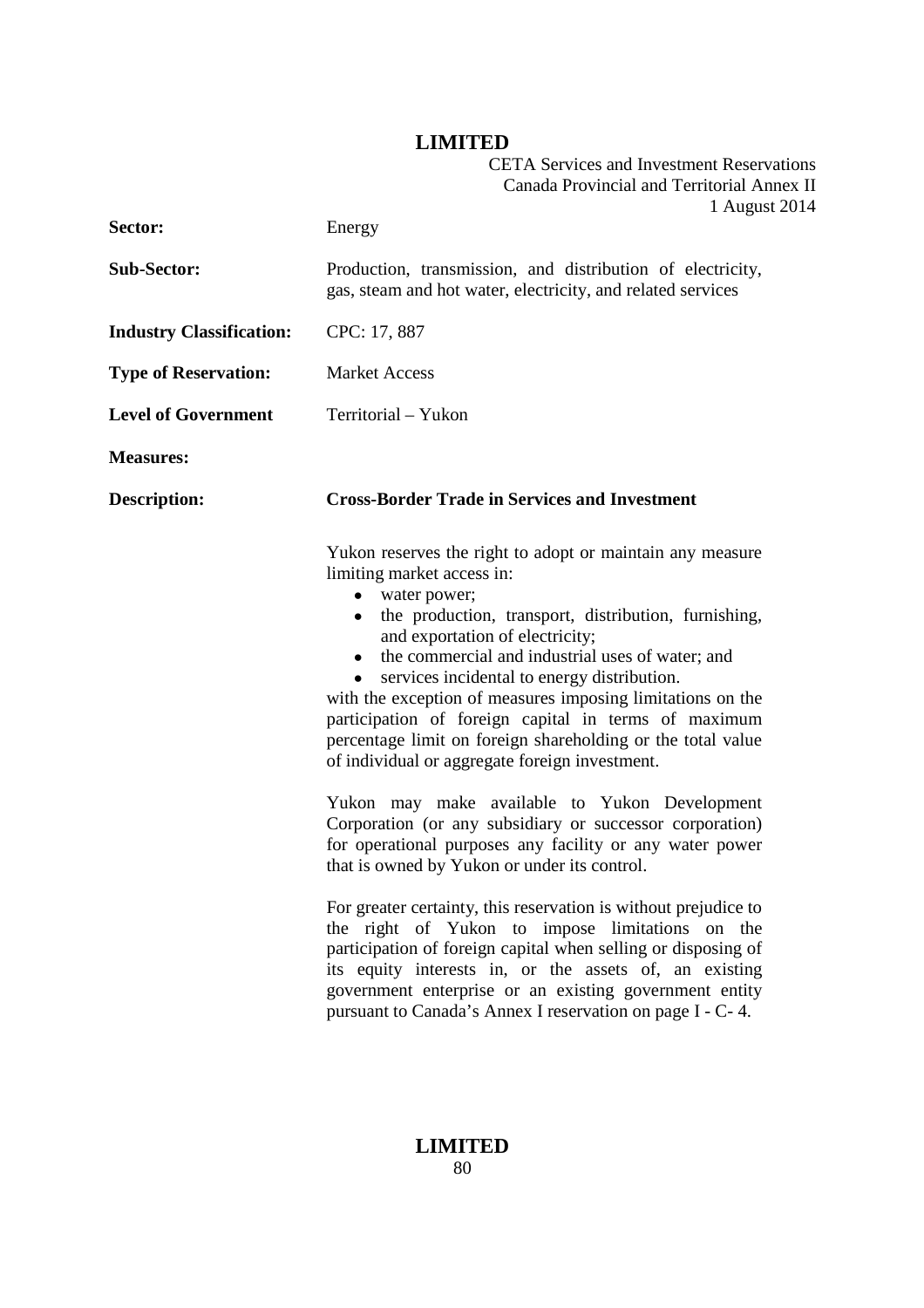| Sector:                         | Forestry                                                                                                                                                                                                                                                                                                                                                                                                                                                                                                                                                                  |
|---------------------------------|---------------------------------------------------------------------------------------------------------------------------------------------------------------------------------------------------------------------------------------------------------------------------------------------------------------------------------------------------------------------------------------------------------------------------------------------------------------------------------------------------------------------------------------------------------------------------|
| <b>Sub-Sector:</b>              | Forestry and logging products                                                                                                                                                                                                                                                                                                                                                                                                                                                                                                                                             |
| <b>Industry Classification:</b> | CPC 03, 531                                                                                                                                                                                                                                                                                                                                                                                                                                                                                                                                                               |
| <b>Type of Reservation:</b>     | <b>Market Access</b>                                                                                                                                                                                                                                                                                                                                                                                                                                                                                                                                                      |
| <b>Level of Government</b>      | Territorial – Yukon                                                                                                                                                                                                                                                                                                                                                                                                                                                                                                                                                       |
| <b>Measures:</b>                |                                                                                                                                                                                                                                                                                                                                                                                                                                                                                                                                                                           |
| Description:                    | <b>Investment</b>                                                                                                                                                                                                                                                                                                                                                                                                                                                                                                                                                         |
|                                 | Yukon reserves the right to adopt or maintain any measure<br>limiting market access in activities related to forestry and<br>logging products, with the exception of measures imposing<br>limitations on the participation of foreign capital in terms of<br>maximum percentage limit on foreign shareholding or the<br>total value of individual or aggregate foreign investment.<br>For greater certainty, this reservation is without prejudice to<br>the right of Yukon to impose limitations on the<br>participation of foreign capital when selling or disposing of |
|                                 | its equity interests in, or the assets of, an existing<br>government enterprise or an existing government entity                                                                                                                                                                                                                                                                                                                                                                                                                                                          |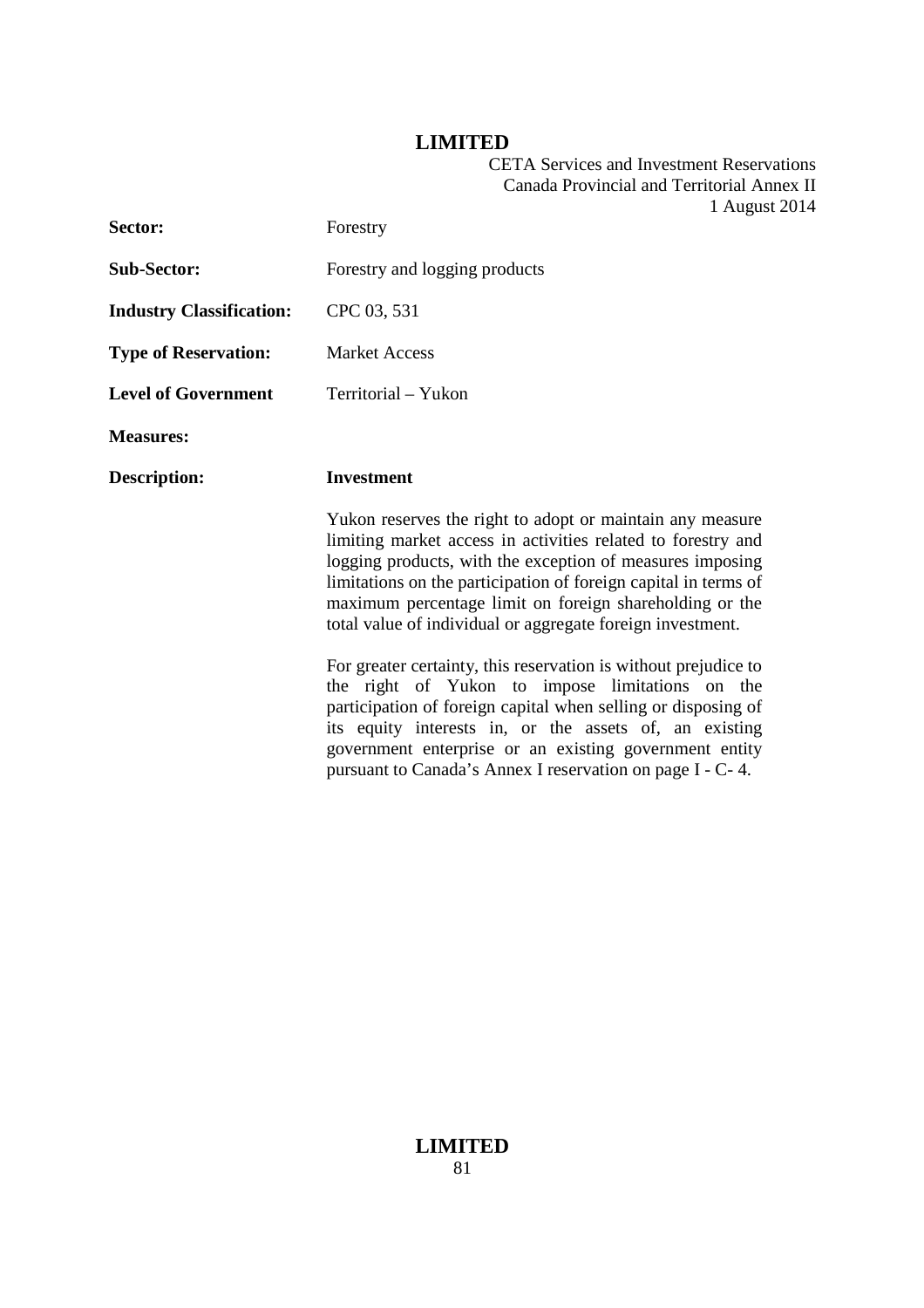|                                 | <b>CETA Services and Investment Reservations</b>                                                                                                                                                                                                                                                                                                                                              |
|---------------------------------|-----------------------------------------------------------------------------------------------------------------------------------------------------------------------------------------------------------------------------------------------------------------------------------------------------------------------------------------------------------------------------------------------|
|                                 | Canada Provincial and Territorial Annex II                                                                                                                                                                                                                                                                                                                                                    |
| Sector:                         | 1 August 2014<br>Forestry and Agriculture                                                                                                                                                                                                                                                                                                                                                     |
| <b>Sub-Sector:</b>              | Services incidental to agriculture<br>Services incidental to animal husbandry<br>Agricultural land, forest and other wooded land<br>Crown land leases and permits<br>Forestry and logging products                                                                                                                                                                                            |
| <b>Industry Classification:</b> | CPC: 8811 (excluding rental of agricultural equipment with<br>operator), 8812, 531, 03                                                                                                                                                                                                                                                                                                        |
| <b>Type of Reservation:</b>     | <b>Market Access</b>                                                                                                                                                                                                                                                                                                                                                                          |
| <b>Level of Government</b>      | Territorial - Yukon                                                                                                                                                                                                                                                                                                                                                                           |
| <b>Measures:</b>                |                                                                                                                                                                                                                                                                                                                                                                                               |
| <b>Description:</b>             | <b>Cross-Border Trade in Services and Investment</b>                                                                                                                                                                                                                                                                                                                                          |
|                                 | Yukon reserves the right to adopt or maintain any measure<br>limiting market access in agricultural land, forest resources,<br>and grazing agreements, with the exception of measures<br>imposing limitations on the participation of foreign capital<br>in terms of maximum percentage limit on foreign<br>shareholding or the total value of individual or aggregate<br>foreign investment. |
|                                 | For greater certainty, this reservation is without prejudice to<br>the right of Yukon to impose limitations on the<br>participation of foreign capital when selling or disposing of<br>its equity interests in, or the assets of, an existing<br>government enterprise or an existing government entity<br>pursuant to Canada's Annex I reservation on page I - C- 4.                         |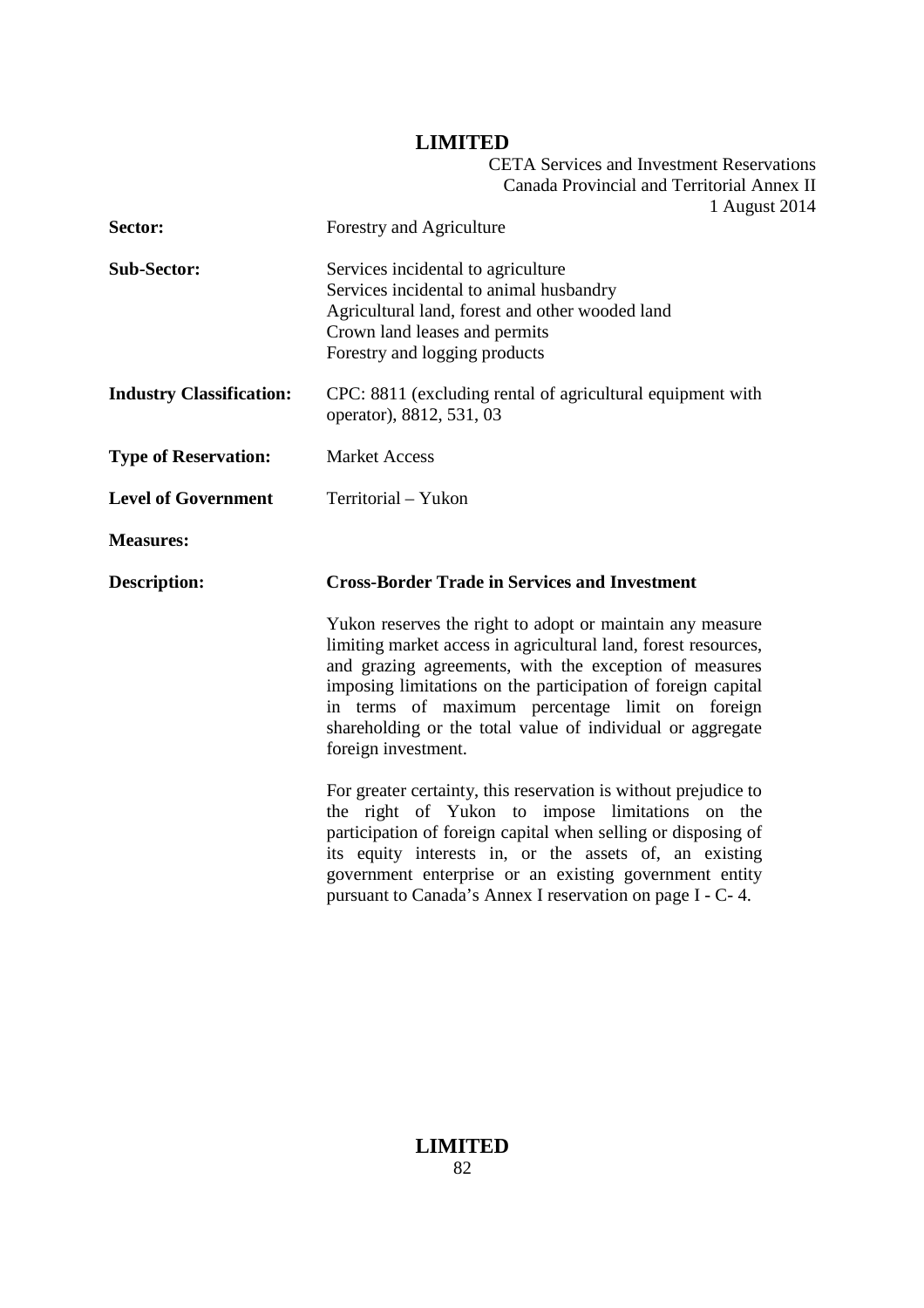| Sector:                         | Fisheries                                                                                                                                                                                                                                                                                                                                                                                                   |
|---------------------------------|-------------------------------------------------------------------------------------------------------------------------------------------------------------------------------------------------------------------------------------------------------------------------------------------------------------------------------------------------------------------------------------------------------------|
| <b>Sub-Sector:</b>              | Fish and other fishing products; services incidental to<br>fishing                                                                                                                                                                                                                                                                                                                                          |
| <b>Industry Classification:</b> | CPC 04, 882                                                                                                                                                                                                                                                                                                                                                                                                 |
| <b>Type of Reservation:</b>     | <b>Market Access</b>                                                                                                                                                                                                                                                                                                                                                                                        |
| <b>Level of Government</b>      | Territorial - Yukon                                                                                                                                                                                                                                                                                                                                                                                         |
| <b>Measures:</b>                |                                                                                                                                                                                                                                                                                                                                                                                                             |
| Description:                    | <b>Cross Border Trade in Services and Investment</b>                                                                                                                                                                                                                                                                                                                                                        |
|                                 |                                                                                                                                                                                                                                                                                                                                                                                                             |
|                                 | Yukon reserves the right to adopt or maintain any measure<br>limiting market access in fisheries, with the exception of<br>measures imposing limitations on the participation of<br>foreign capital in terms of maximum percentage limit on<br>foreign shareholding or the total value of individual or<br>aggregate foreign investment.<br>For greater certainty, this reservation is without prejudice to |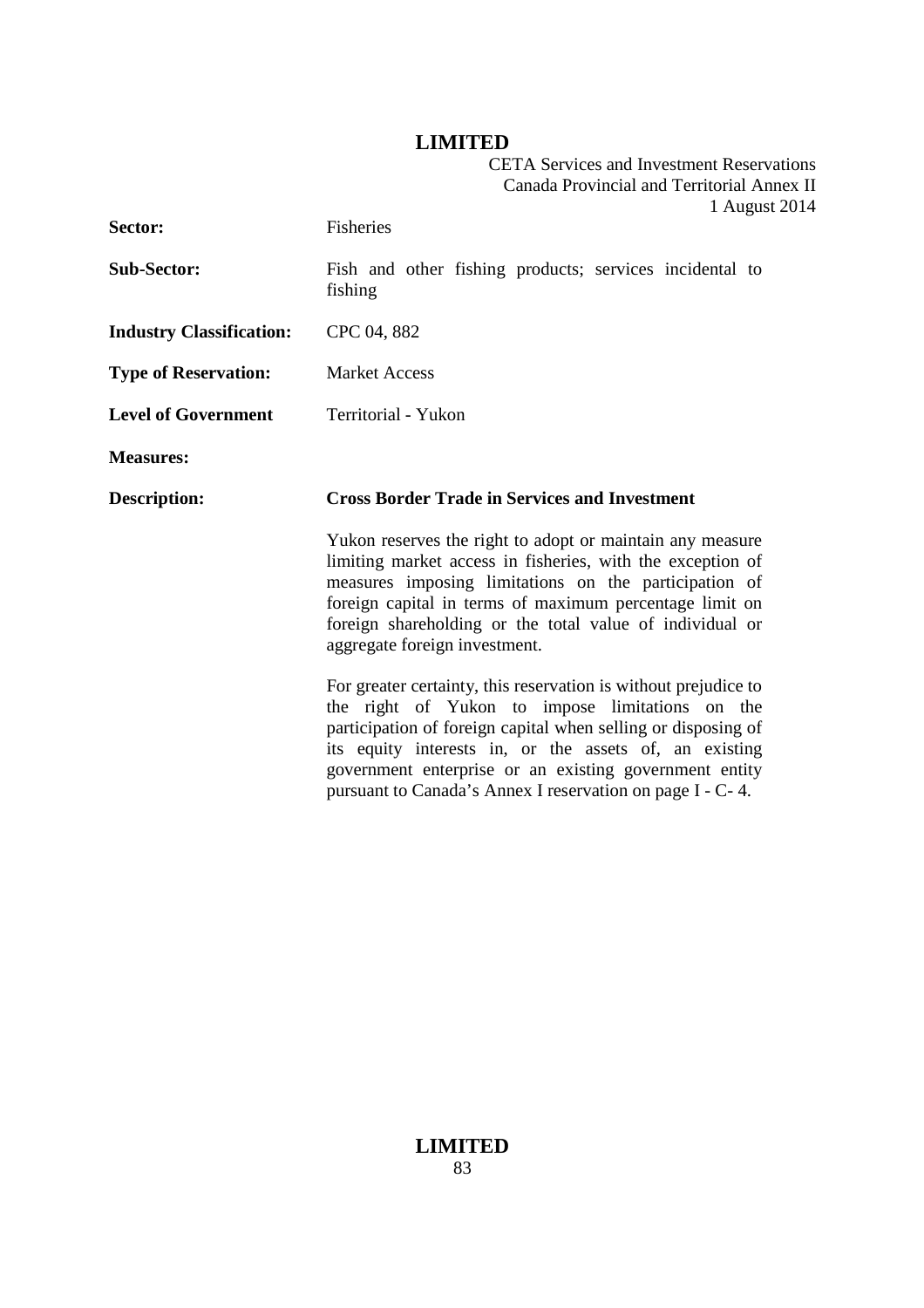|                                 | <b>CETA</b> Services and Investment Reservations                                                                                                                                                                                                                                                                                                                     |
|---------------------------------|----------------------------------------------------------------------------------------------------------------------------------------------------------------------------------------------------------------------------------------------------------------------------------------------------------------------------------------------------------------------|
|                                 | Canada Provincial and Territorial Annex II                                                                                                                                                                                                                                                                                                                           |
| Sector:                         | 1 August 2014<br><b>Research and Development Services</b>                                                                                                                                                                                                                                                                                                            |
| <b>Sub-Sector:</b>              | Research and experimental development services on natural<br>sciences and engineering; research and experimental<br>development services on social sciences and humanities;<br>interdisciplinary research and experimental development<br>services                                                                                                                   |
| <b>Industry Classification:</b> | CPC 851, 852 (linguistics and languages only), 853                                                                                                                                                                                                                                                                                                                   |
| <b>Type of Reservation:</b>     | <b>Market Access</b>                                                                                                                                                                                                                                                                                                                                                 |
| <b>Level of Government</b>      | Territorial - Yukon                                                                                                                                                                                                                                                                                                                                                  |
| <b>Measures:</b>                |                                                                                                                                                                                                                                                                                                                                                                      |
| <b>Description:</b>             | <b>Cross-Border Trade in Services &amp; Investment</b>                                                                                                                                                                                                                                                                                                               |
|                                 | Yukon reserves the right to adopt or maintain any measure<br>limiting market access in research and development<br>services, with the exception of measures imposing<br>limitations on the participation of foreign capital in terms of<br>maximum percentage limit on foreign shareholding or the<br>total value of individual or aggregate foreign investment.     |
|                                 | For greater certainty, this reservation is without prejudice to<br>the right of Yukon to impose limitations on the<br>participation of foreign capital when selling or disposing of<br>its equity interests in, or the assets of, an existing<br>government enterprise or an existing government entity<br>pursuant to Canada's Annex I reservation on page I - C-4. |